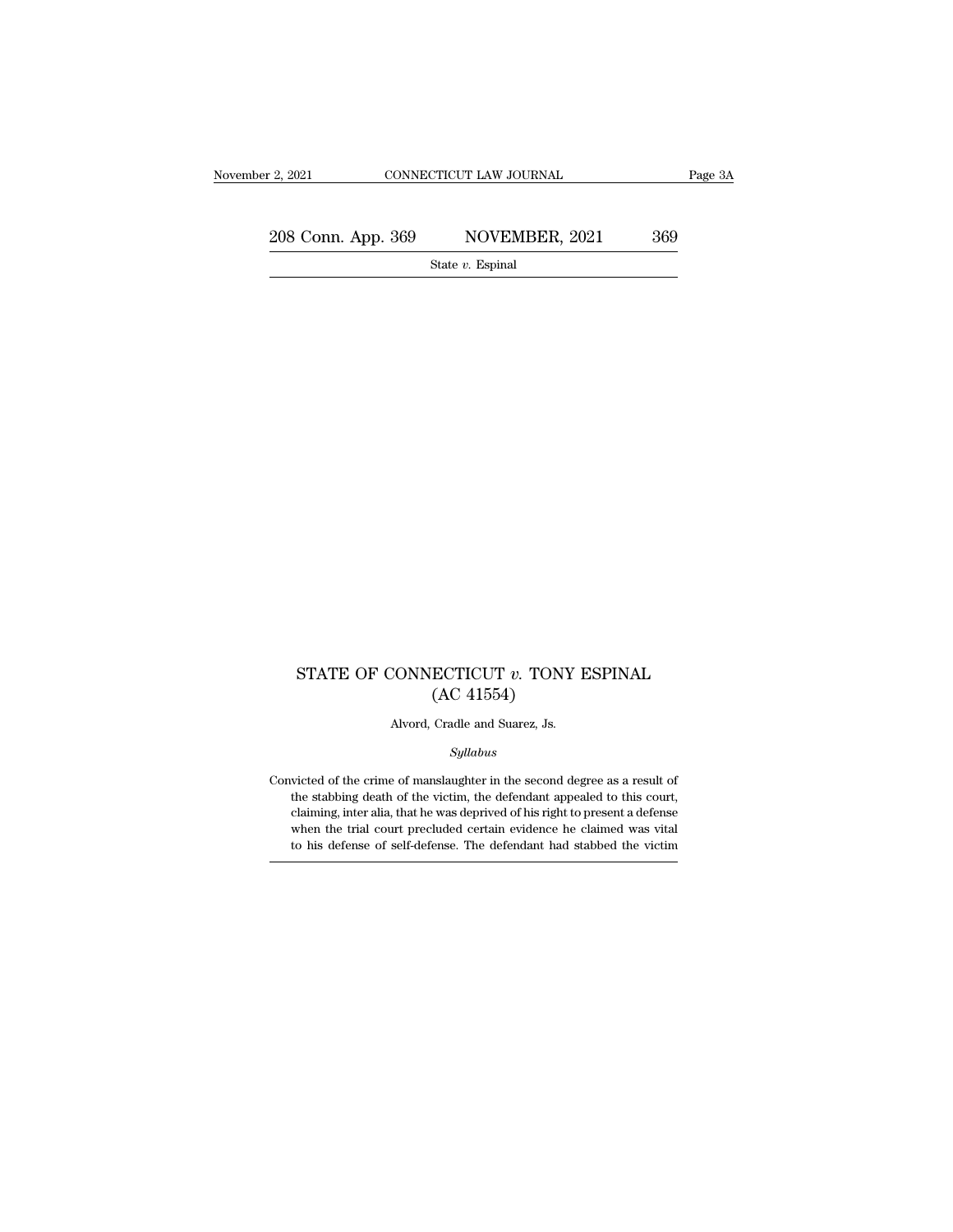# EXECUTE CONNECTICUT LAW JOURNAL Movember 2, 2021<br>370 NOVEMBER, 2021 208 Conn. App. 369<br>5tate v. Espinal

#### State *v.* Espinal

MOVEMBER, 2021 208 Conn. App. 369<br>
State v. Espinal<br>
during an altercation on a highway exit ramp after the automobiles they<br>
were driving had collided. The defendant called 911 on his cell phone NOVEMBER, 2021 208 Conn. App. 369<br>
State v. Espinal<br>
during an altercation on a highway exit ramp after the automobiles they<br>
were driving had collided. The defendant called 911 on his cell phone<br>
during the altercation bu MOVEMBER, 2021 208 Conn. App. 369<br>
State v. Espinal<br>
during an altercation on a highway exit ramp after the automobiles they<br>
were driving had collided. The defendant called 911 on his cell phone<br>
during the altercation bu State  $v$ . Espinal<br>during an altercation on a highway exit ramp after the automobiles they<br>were driving had collided. The defendant called 911 on his cell phone<br>during the altercation but did not explain his situation to State  $v$ . Espinal<br>during an altercation on a highway exit ramp after the automobiles they<br>were driving had collided. The defendant called 911 on his cell phone<br>during the altercation but did not explain his situation to during an altercation on a highway exit ramp after the automobiles they<br>were driving had collided. The defendant called 911 on his cell phone<br>during the altercation but did not explain his situation to the dispatcher<br>until were driving had collided. The defendant called 911 on his cell phone during the altercation but did not explain his situation to the dispatcher until he made a second 911 call after he was able to leave the victim and dri during the altercation but did not explain his situation to the dispatcher until he made a second 911 call after he was able to leave the victim and drive to another location. The trial court precluded the defendant from i until he made a second 911 call after he was able to leave the victim<br>and drive to another location. The trial court precluded the defendant<br>from introducing evidence that, at the time of the altercation, a rearrest<br>warran and drive to another location. The trial court precluded the defendant from introducing evidence that, at the time of the altercation, a rearrest warrant had been issued for the victim in connection with pending motor vehi from introducing evidence that, at the time of the altercation, a rearrest warrant had been issued for the victim in connection with pending motor vehicle violations against him. The defendant claimed that the victim was t from introducing evidence that, at the time of the altercation, a rearrest warrant had been issued for the victim in connection with pending motor vehicle violations against him. The defendant claimed that the victim was motor vehicle violations against him. The defendant claimed that the victim was the initial aggressor and was motivated to attack him because he thought the defendant was talking on the cell phone to the police during the victim was the initial aggressor and was motivated to attack him because<br>he thought the defendant was talking on the cell phone to the police<br>during the altercation and wanted to avoid an encounter with the police.<br>The tr he thought the defendant was talking on the cell phone to the police during the altercation and wanted to avoid an encounter with the police. The trial court also precluded the defendant from introducing into evidence as during the altercation and wanted to avoid an encounter with the police. The trial court also precluded the defendant from introducing into evidence as spontaneous utterances under  $\S$  8-3 (2) of the Connecticut Code of E dence as spontaneous utterances under  $\S 8-3$  (2) of the Connecticut<br>Code of Evidence statements he made in his second 911 call and in a<br>videotaped interview with the police when they told him that the victim<br>had died. *H* 

Code of Evidence statements he made in his second 911 call and in a videotaped interview with the police when they told him that the victim had died. *Held*:<br>he defendant could not prevail on his claims that the trial cour videotaped interview with the police when they told him that the victim<br>had died. *Held*:<br>1. The defendant could not prevail on his claims that the trial court incor-<br>rectly determined that evidence of the victim's rearre had died. *Held*:<br>he defendant could not prevail<br>rectly determined that evidenc<br>irrelevant and unduly prejudicia<br>tions of his interview with the<br>utterances under § 8-3 (2):<br>a. The rearrest warrant and evid The defendant could not prevail on his claims that the trial court incorrectly determined that evidence of the victim's rearrest warrant was irrelevant and unduly prejudicial, and that his second 911 call and portions of rectly determined that evidence of the victim's rearrest warrant was irrelevant and unduly prejudicial, and that his second 911 call and portions of his interview with the police did not constitute spontaneous utterances

irrelevant and unduly prejudicial, and that his second 911 call and portions of his interview with the police did not constitute spontaneous utterances under  $\S 8-3$  (2):<br>a. The rearrest warrant and evidence of the victim tions of his interview with the police did not constitute spontaneous<br>utterances under  $\S$  8-3 (2):<br>a. The rearrest warrant and evidence of the victim's prior motor vehicle<br>violations did not have a logical tendency to su utterances under  $\S 8-3$  (2):<br>a. The rearrest warrant and evidence of the victim's prior motor vehicle<br>violations did not have a logical tendency to support a finding by the<br>jury, as the defendant claimed, that the victim a. The rearrest warrant and evidence of the victim's prior motor vehicle violations did not have a logical tendency to support a finding by the jury, as the defendant claimed, that the victim had a motive to be the initial violations did not have a logical tendency to support a finding by the<br>jury, as the defendant claimed, that the victim had a motive to be the<br>initial aggressor, as it was not logical to infer that a person seeking to<br>avoid jury, as the defendant claimed, that the victim had a motive to be the initial aggressor, as it was not logical to infer that a person seeking to avoid the police following his involvement in a minor automobile accident wo initial aggressor, as it was not logical to infer that a person seeking to avoid the police following his involvement in a minor automobile accident would initiate a physical altercation in a public place with a person he avoid the police following his involvement in a minor automobile accident<br>would initiate a physical altercation in a public place with a person he<br>believed to be summoning the police on a cell phone; moreover, evidence<br>tha would initiate a physical altercation in a public place with a person he believed to be summoning the police on a cell phone; moreover, evidence that the victim was an unlicensed driver who had an outstanding warrant for o believed to be summoning the police on a cell phone; moreover, evidence that the victim was an unlicensed driver who had an outstanding warrant for operating a motor vehicle while his driving privileges were suspended was that the victim was an unlicensed driver who had an outstanding warrant<br>for operating a motor vehicle while his driving privileges were suspended<br>was unduly prejudicial in that it clearly portrayed him in a negative light<br> for operating a motor vehicle while his driving privileges were suspended<br>was unduly prejudicial in that it clearly portrayed him in a negative light<br>and was likely to arouse the emotions of the jurors, and the exclusion<br>o was unduly prejudicial in that it clearly portrayed him in a negative light and was likely to arouse the emotions of the jurors, and the exclusion of the proffered evidence did not deprive the defendant of his right to pre and was likely to arouse the emotions of the jurors, and the exclusion<br>of the proffered evidence did not deprive the defendant of his right to<br>present a defense, as he was adequately able to present his claim of self-<br>defe and was likely to arouse the emotions of the jurors, and the exclusion of the proffered evidence did not deprive the defendant of his right to present a defense, as he was adequately able to present his claim of self-defen present a defense, as he was adequately able to present his claim of self-<br>defense by way of his own testimony, by cross-examination of the state's<br>witnesses, and through the opportunity to present other relevant and<br>admis defense by way of his own testimony, by cross-examination of the state's witnesses, and through the opportunity to present other relevant and admissible evidence; furthermore, the court's ruling did not substantially affec witnesses, and through the opportunity to present other relevant and admissible evidence; furthermore, the court's ruling did not substantially affect the jury's verdict so as to constitute harmful evidentiary error, the s admissible evidence; furthermore, the court's ruling did not substantially affect the jury's verdict so as to constitute harmful evidentiary error, the state having presented a strong case and disproved the defense of self affect the jury's verdict so as to constitute harmful evidentiary error,<br>the state having presented a strong case and disproved the defense of<br>self-defense beyond a reasonable doubt, and there was no dispute that<br>the defen the state having presented a strong case and disproved the defense of<br>self-defense beyond a reasonable doubt, and there was no dispute that<br>the defendant and the victim engaged in a physical altercation in which<br>the defend

self-defense beyond a reasonable doubt, and there was no dispute that<br>the defendant and the victim engaged in a physical altercation in which<br>the defendant used a knife and that the victim died of a stab wound.<br>b. The defe the defendant and the victim engaged in a physical altercation in which<br>the defendant used a knife and that the victim died of a stab wound.<br>b. The defendant's claim that the recording of his second 911 call was<br>admissibl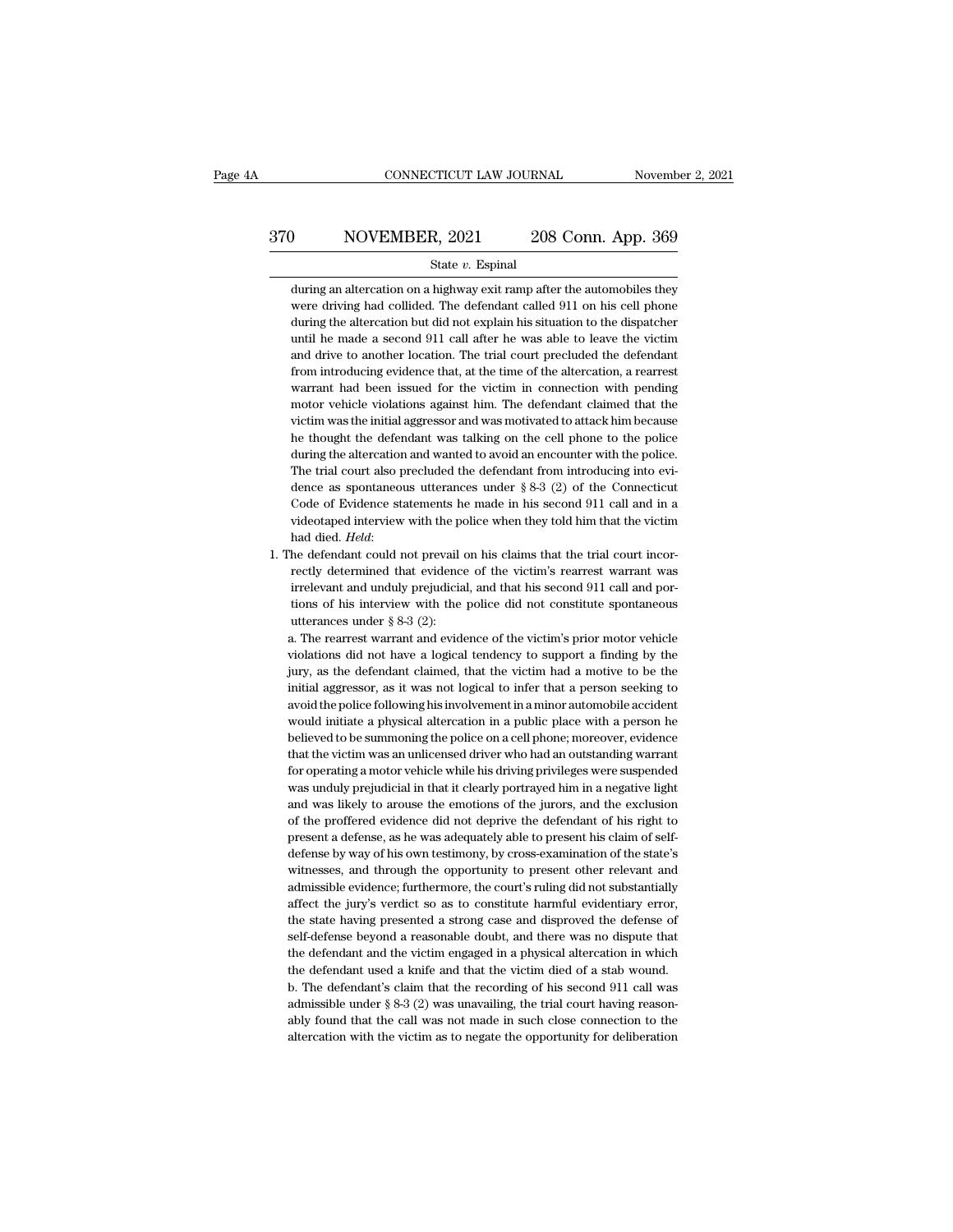# 2, 2021 CONNECTICUT LAW JOURNAL Page 5A<br>
208 Conn. App. 369 NOVEMBER, 2021 371<br>
State v. Espinal

#### State *v.* Espinal

8 Conn. App. 369 NOVEMBER, 2021 371<br>State v. Espinal<br>and fabrication: despite the defendant's belief that the second 911 call<br>was a spontaneous utterance because it was made minutes after his first 8 Conn. App. 369 NOVEMBER, 2021 371<br>State v. Espinal<br>and fabrication: despite the defendant's belief that the second 911 call<br>was a spontaneous utterance because it was made minutes after his first<br>911 call ended, it was e 911 State v. Espinal<br>
911 State v. Espinal<br>
911 call ended, it was eminently reasonable to infer that, by the time<br>
911 call ended, it was eminently reasonable to infer that, by the time<br>
911 call ended, it was eminently r State  $v$ . Espinal<br>
and fabrication: despite the defendant's belief that the second 911 call<br>
was a spontaneous utterance because it was made minutes after his first<br>
911 call ended, it was eminently reasonable to infer t State v. Espinal<br>and fabrication: despite the defendant's belief that the second 911 call<br>was a spontaneous utterance because it was made minutes after his first<br>911 call ended, it was eminently reasonable to infer that, b and fabrication: despite the defendant's belief that the second 911 call was a spontaneous utterance because it was made minutes after his first 911 call ended, it was eminently reasonable to infer that, by the time the de was a spontaneous utterance because it was made minutes after his first<br>911 call ended, it was eminently reasonable to infer that, by the time<br>the defendant made the second call, he was aware of the seriousness<br>of his pred 911 call ended, it was eminently reasonable to infer that, by the time<br>the defendant made the second call, he was aware of the seriousness<br>of his predicament and that his statements to the 911 dispatcher could<br>have serious the defendant made the second call, he was aware of the seriousness<br>of his predicament and that his statements to the 911 dispatcher could<br>have serious consequences for him; moreover, the facts suggested that,<br>after the de of his predicament and that his statements to the 911 dispatcher could<br>have serious consequences for him; moreover, the facts suggested that,<br>after the defendant drove away from the scene of the altercation, he<br>made the se have serious consequences for him; moreover, the facts suggested that, after the defendant drove away from the scene of the altercation, he made the second call from a location of relative calm, where he no longer expected after the defendant drove away from the scene of the altercation, he made the second call from a location of relative calm, where he no longer expected to encounter the victim and made factual statements concerning the alt made the second call from a location of relative calm, where he no<br>longer expected to encounter the victim and made factual statements<br>concerning the altercation that were consistent with statements he made<br>during the firs longer expected to encounter the victim and made factual statements<br>concerning the altercation that were consistent with statements he made<br>during the first 911 call; furthermore, because the court's evidentiary<br>ruling did concerning the altercation that were consistent with statements he made<br>during the first 911 call; furthermore, because the court's evidentiary<br>ruling did not reflect an abuse of discretion, the defendant could not<br>prevail during the first 911 call; furthermore, because the court's evidentiary<br>ruling did not reflect an abuse of discretion, the defendant could not<br>prevail on the unpreserved constitutional aspect of his claim in which he<br>asser ruling did not reflect an abuse of discretion, the defendant could not prevail on the unpreserved constitutional aspect of his claim in which he asserted that the court's ruling infringed on his right to present a defense. prevail on the unpreserved constitutional aspect of his claim in which he<br>asserted that the court's ruling infringed on his right to present a defense.<br>c. The undisputed circumstances surrounding the defendant's interview<br> asserted that the court's ruling infringed on his right to present a defense.<br>
c. The undisputed circumstances surrounding the defendant's interview<br>
with the police amply supported the trial court's finding that his react c. The undisputed circumstances surrounding the defendant's interview<br>with the police amply supported the trial court's finding that his reaction<br>to news of the victim's death did not constitute a spontaneous utterance:<br>co with the police amply supported the trial court's finding that his reaction<br>to news of the victim's death did not constitute a spontaneous utterance:<br>contrary to the defendant's contention that the startling event at issue to news of the victim's death did not constitute a spontaneous utterance:<br>contrary to the defendant's contention that the startling event at issue<br>was his learning from the police that the victim had died, the court<br>proper contrary to the defendant's contention that the startling event at issue<br>was his learning from the police that the victim had died, the court<br>properly considered the startling event at issue to be the altercation on<br>the ex was his learning from the police that the victim had died, the court<br>properly considered the startling event at issue to be the altercation on<br>the exit ramp many hours before the defendant's interview with the<br>police, as t properly considered the startling event at issue to be the altercation on the exit ramp many hours before the defendant's interview with the police, as the defendant had a lengthy opportunity to contemplate his predicament the exit ramp many hours before the defendant's interview with the police, as the defendant had a lengthy opportunity to contemplate his predicament and craft a response to avoid prosecution, and was well aware that he was police, as the defendant had a lengthy opportunity to contemplate his predicament and craft a response to avoid prosecution, and was well aware that he was at police headquarters, was a suspect in a criminal case and that predicament and craft a response to avoid prosecution, and was well<br>aware that he was at police headquarters, was a suspect in a criminal<br>case and that any statements he made concerning the altercation would<br>likely affect aware that he was at police headquarters, was a suspect in a criminal case and that any statements he made concerning the altercation would likely affect his penal interest; moreover, the defendant's response to news of th case and that any statements he made concerning the altercation would<br>likely affect his penal interest; moreover, the defendant's response to<br>news of the victim's death was a self-serving expression of disbelief,<br>which was likely affect his penal interest; moreover, the defendant's response to<br>news of the victim's death was a self-serving expression of disbelief,<br>which was analogous to a denial of culpability and consistent with his<br>assertio news of the victim's death was a self-serving expression of disbelief, which was analogous to a denial of culpability and consistent with his assertions to the police that he did not stab the victim in the chest, and, even which was analogous to a denial of culpability and consistent with his assertions to the police that he did not stab the victim in the chest, and, even if the defendant had been startled by news of the victim's death, his assertions to the police that he did not stab the victim in the chest, and, even if the defendant had been startled by news of the victim's death, his reaction was relevant to an assessment of his conduct during the alterc even if the defendant had been startled by news of the victim's death,<br>his reaction was relevant to an assessment of his conduct during the<br>altercation, including whether he caused the victim's death; furthermore,<br>because his reaction was relevant to an assessment of his conducter<br>cation, including whether he caused the victim's dealined because the court properly precluded the admission of<br>evidentiary grounds, the defendant could not preva altercation, including whether he caused the victim's death; furthermore, because the court properly precluded the admission of the interview on evidentiary grounds, the defendant could not prevail on the unpreserved const instead the court properly precluded the admission of the interview on evidentiary grounds, the defendant could not prevail on the unpreserved constitutional aspect of his claim, in which he asserted that the court's uling

evidentiary grounds, the defendant could not prevail on the unpreserved<br>constitutional aspect of his claim, in which he asserted that the court's<br>ruling infringed on his right to present a defense.<br>The defendant's unpreser constitutional aspect of his claim, in which he asserted that the court's<br>vuling infringed on his right to present a defense.<br>The defendant's unpreserved claim that the trial court improperly<br>instructed the jury as to the ruling infringed on his right to present a defense.<br>The defendant's unpreserved claim that the trial court improperly<br>instructed the jury as to the order of its deliberations and misled it as<br>to the consequences of a findi The defendant's unpreserved claim that the trial court improperly instructed the jury as to the order of its deliberations and misled it as to the consequences of a finding that he acted in self-defense was unavailing: des instructed the jury as to the order of its deliberations and misled it as<br>to the consequences of a finding that he acted in self-defense was<br>unavailing: despite the defendant's contention that the jury could not<br>have consi to the consequences of a finding that he acted in self-defense was unavailing: despite the defendant's contention that the jury could not have considered the lesser included offenses at issue if it found him not guilty of unavailing: despite the defendant's contention that the jury could not have considered the lesser included offenses at issue if it found him not guilty of a greater offense on the basis of his defense of self-defense, it w have considered the lesser included offenses at issue if it found him<br>not guilty of a greater offense on the basis of his defense of self-defense,<br>it was not reasonably possible that the jury was misled, as the court's<br>ins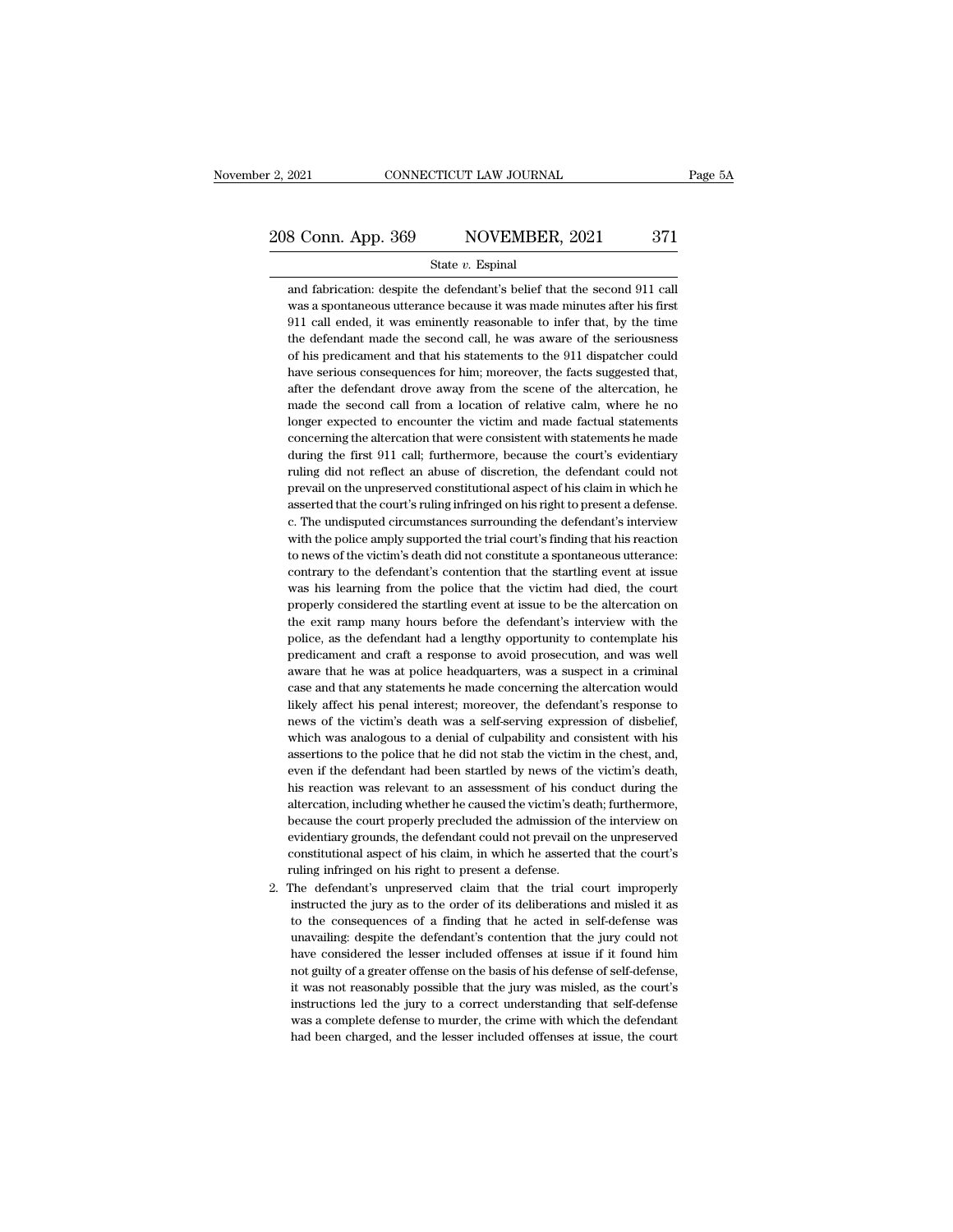# EXECUTE CONNECTICUT LAW JOURNAL Movember 2, 2021<br>372 NOVEMBER, 2021 208 Conn. App. 369<br>5tate v. Espinal

#### State *v.* Espinal

2008 Conn. App. 369<br>
State v. Espinal<br>
instructed the jury that it had to evaluate the defense of self-defense<br>
before returning a verdict with respect to any of the offenses, and it **before returning a verdict with respect to any of the offenses, and it instructed the jury that it had to evaluate the defense of self-defense** before returning a verdict with respect to any of the offenses, and it instr 208 Conn. App. 369<br>
5tate v. Espinal<br>
5tate v. Espinal<br>
instructed the jury that it had to evaluate the defense of self-defense<br>
before returning a verdict with respect to any of the offenses, and it<br>
instructed the jury t State v. Espinal<br>
instructed the jury that it had to evaluate the defense of self-defense<br>
before returning a verdict with respect to any of the offenses, and it<br>
instructed the jury that it was required to return a verdic State v. Espinal<br>instructed the jury that it had to evaluate the defense of self-defense<br>before returning a verdict with respect to any of the offenses, and it<br>instructed the jury that it was required to return a verdict o instructed the jury that it had to evaluate the defense of self-defense<br>before returning a verdict with respect to any of the offenses, and it<br>instructed the jury that it was required to return a verdict of not guilty<br>if i refluence the jury that it was required to any of the offenses, and it instructed the jury that it was required to return a verdict of not guilty if it found that the state failed to disprove the defense of self-defense; m in instructed the jury that it was required to return a verdict of not guilty if it found that the state failed to disprove the defense of self-defense; moreover, although the jury was not instructed that the state's failu instructed the jury that it was required to return a verdict of not guilty if it found that the state failed to disprove the defense of self-defense; moreover, although the jury was not instructed that the state's failure The convert state of self-defense beyond a reasonable doubt required it to find the defense of self-defense beyond a reasonable doubt required it to find the defendant not guilty of murder and all of the lesser included of to disprove the defense of self-defense beyond a reasonable doubt required it to find the defendant not guilty of murder and all of the lesser included offenses at issue, the defendant's interpretation of the lighty charge required it to find the defendant not guilty of murder and all of the lesser included offenses at issue, the defendant's interpretation of the leigry charge was belied by the court's repetitive and unambiguous instructions lesser included offenses at issue, the defendant's interpretation of the jury charge was belied by the court's repetitive and unambiguous instructions that conveyed the applicability of the defense of self-defense to every jury charge was belied by the court's repetitive and unambiguous instructions that conveyed the applicability of the defense of self-defense to every offense at issue, as well as the legal significance of a finding that th 3. This court declined to exercise its supervisory authority of the defense of self-defense to every offense at issue, as well as the legal significance of a finding that the state failed to disprove the defense of self-de every offense at issue, as well as the legal significance of a finding that<br>the state failed to disprove the defense of self-defense; accordingly, the<br>defendant failed to demonstrate that a constitutional violation existed

be state failed to disprove the defense of self-defense; accordingly, the defendant failed to demonstrate that a constitutional violation existed that deprived him of a fair trial.<br>his court declined to exercise its superv defendant failed to demonstrate that a constitutional violation existed<br>that deprived him of a fair trial.<br>his court declined to exercise its supervisory authority over the adminis-<br>tration of justice to require trial cour that deprived him of a fair trial.<br>
that deprived him of a fair trial.<br>
that deprived him of a fair trial courts to instruct juries to consider the<br>
defense of self-defense prior to considering whether the defendant is<br>
gu has court declined to exercise its supervisory authority over the administration of justice to require trial courts to instruct juries to consider the defense of self-defense prior to considering whether the defendant is g tration of justice to require trial courts to instruct juries to consider the defense of self-defense prior to considering whether the defendant is guilty of the charged offense and any lesser included offenses, the defend is of self-defense prior to considering whether the defendant is<br>
<sup>1</sup> of the charged offense and any lesser included offenses, the<br>
dant having failed to persuade this court that the procedure fol-<br>
1 by the trial court in to persuade this court that the<br>
in instructing the jury infringed<br>
ived fairness of the judicial sys<br>
-officially released November<br> *Procedural History*<br>
ation charging the def gunty of the charged onense and any lesser included onensess, the<br>defendant having failed to persuade this court that the procedure fol-<br>lowed by the trial court in instructing the jury infringed on the integrity<br>of the tr

the crime of murder in instructing the jury infringed on the integrity<br>of the trial court in instructing the jury infringed on the integrity<br>of the trial or the perceived fairness of the judicial system as a whole.<br>Argued of the trial or the perceived fairness of the judicial system as a whole.<br>
Argued January 5—officially released November 2, 2021<br>
Procedural History<br>
Substitute information charging the defendant with<br>
the crime of murder, Argued January 5—officially released November 2, 2021<br>*Procedural History*<br>Substitute information charging the defendant with<br>the crime of murder, brought to the Superior Court in<br>the judicial district of Fairfield and tri *Procedural History*<br>Substitute information charging the defendant with<br>the crime of murder, brought to the Superior Court in<br>the judicial district of Fairfield and tried to the jury<br>before *Pavia*, *J*.; verdict and judgm Froceaura History<br>the crime of murder, brought to the Superior Court in<br>the judicial district of Fairfield and tried to the jury<br>before *Pavia*, *J*.; verdict and judgment of guilty of the<br>lesser included offense of mansla the critic of murder, broughte judicial district of Fair<br>before *Pavia*, J.; verdict an<br>lesser included offense of r<br>degree, from which the deference, from which the deference paramellant (defendant).<br>Robert J. Scheinblum, *Fore Pavia, J.*; verdict and judgment of guilty of the sser included offense of manslaughter in the second gree, from which the defendant appealed. *Affirmed. Pamela S. Nagy*, assistant public defender, for the pellant

ney, from which the defendant appealed. Affirmed.<br> *Pamela S. Nagy*, assistant public defender, for the<br>
appellant (defendant).<br> *Robert J. Scheinblum*, senior assistant state's attor-<br>
ney, with whom, on the brief, were Pamela S. Nagy, assistant public defender, for the appellant (defendant).<br> *Robert J. Scheinblum*, senior assistant state's attorney, with whom, on the brief, were Joseph T. Corradino, state's attorney, and C. Robert Satti Robert J. Scheinblum, senior assistant state's attor-<br>y, with whom, on the brief, were Joseph T. Corradino,<br>ate's attorney, and C. Robert Satti, Jr., supervisory<br>sistant state's attorney, for the appellee (state).<br>opinion<br> mey, with whom, on the brief, were Joseph T. Corradino,<br>state's attorney, and C. Robert Satti, Jr., supervisory<br>assistant state's attorney, for the appellee (state).<br> $opinion$ <br>SUAREZ, J. The defendant, Tony Espinal, appeals<br>fro

#### *Opinion*

state's attorney, and *C. Robert Satti, Jr.*, supervisory assistant state's attorney, for the appellee (state).<br> *Opinion*<br>
SUAREZ, J. The defendant, Tony Espinal, appeals from the judgment of conviction, rendered followin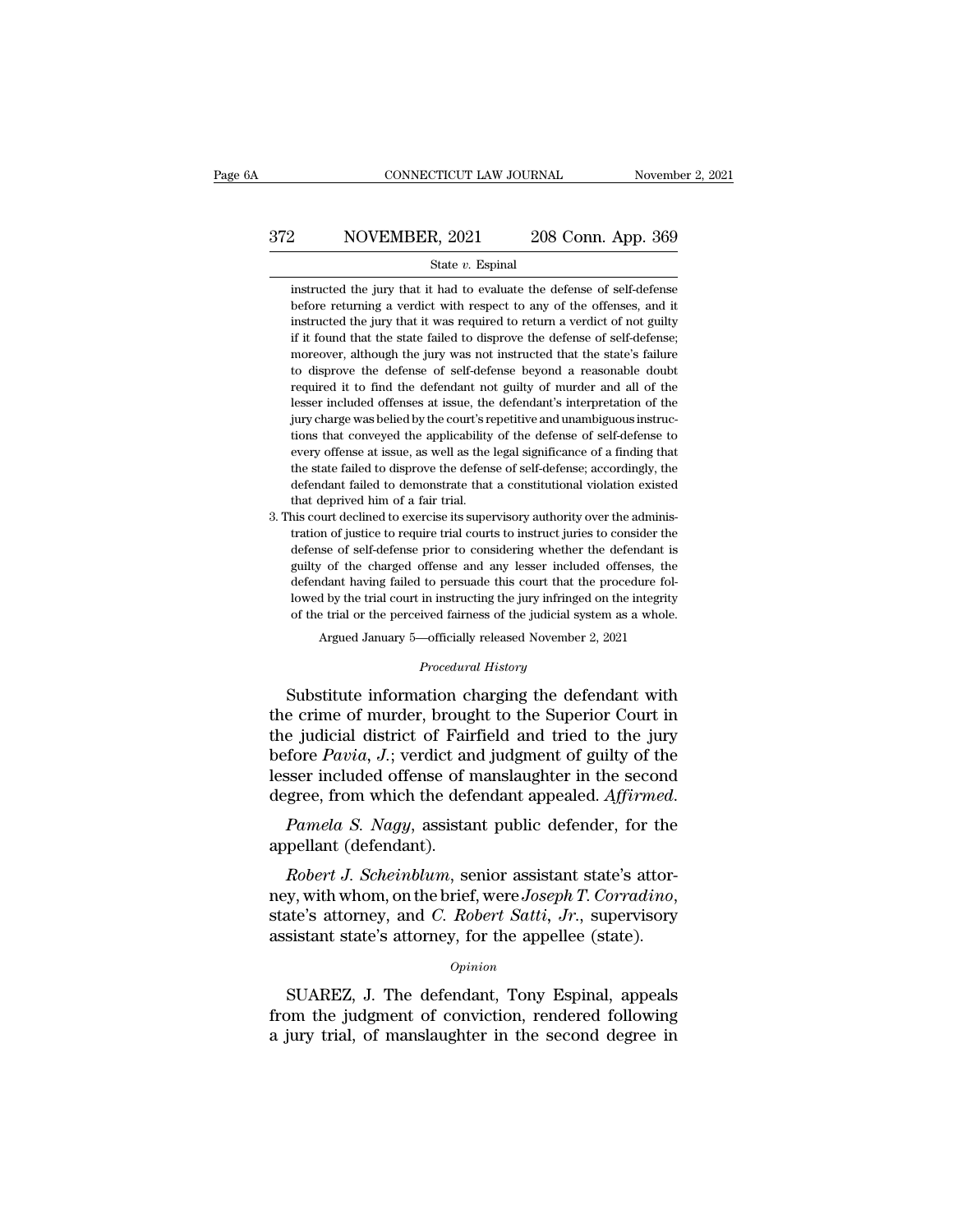violation of General Statutes § 53a-56 (a) (1).<sup>1</sup> The<br>defendant claims that (1) the trial court deprived him<br>of his due process rights to present a defense and to a 208 Conn. App. 369 NOVEMBER, 2021 373<br>
State v. Espinal<br>
violation of General Statutes § 53a-56 (a)  $(1)$ .<sup>1</sup> The<br>
defendant claims that (1) the trial court deprived him<br>
of his due process rights to present a defense and 208 Conn. App. 369 NOVEMBER, 2021 373<br>
State v. Espinal<br>
violation of General Statutes § 53a-56 (a)  $(1)$ .<sup>1</sup> The<br>
defendant claims that  $(1)$  the trial court deprived him<br>
of his due process rights to present a defense a 208 Conn. App. 369 NOVEMBER, 2021 373<br>
State v. Espinal<br>
violation of General Statutes § 53a-56 (a)  $(1)$ .<sup>1</sup> The<br>
defendant claims that (1) the trial court deprived him<br>
of his due process rights to present a defense and State v. Espinal<br>
violation of General Statutes § 53a-56 (a) (1).<sup>1</sup> The<br>
defendant claims that (1) the trial court deprived him<br>
of his due process rights to present a defense and to a<br>
fair trial by precluding him from state v. Espinal<br>violation of General Statutes § 53a-56 (a)  $(1)$ .<sup>1</sup> The<br>defendant claims that  $(1)$  the trial court deprived him<br>of his due process rights to present a defense and to a<br>fair trial by precluding him from violation of General Statutes § 53a-56 (a)  $(1)$ .<sup>1</sup> The<br>defendant claims that  $(1)$  the trial court deprived him<br>of his due process rights to present a defense and to a<br>fair trial by precluding him from introducing evide defendant claims that (1) the trial court deprived him<br>of his due process rights to present a defense and to a<br>fair trial by precluding him from introducing evidence<br>that was vital to his defense, (2) the court committed<br>e of his due process rights to present a defense and to a<br>fair trial by precluding him from introducing evidence<br>that was vital to his defense, (2) the court committed<br>error with respect to its jury instructions concerning<br>t fair trial by precluding him from introducing evidence<br>that was vital to his defense, (2) the court committed<br>error with respect to its jury instructions concerning<br>the defense of self-defense, and (3) this court, in the<br>e that was vital to his defense, (2) the court committed<br>error with respect to its jury instructions concerning<br>the defense of self-defense, and (3) this court, in the<br>exercise of its supervisory authority over the adminis-<br> error with respect to its jury instructions concerning<br>the defense of self-defense, and (3) this court, in the<br>exercise of its supervisory authority over the adminis-<br>tration of justice, should require trial courts, in cas the defense of self-defense, and (3) this court, in the exercise of its supervisory authority over the administration of justice, should require trial courts, in cases in which self-defense is asserted as a defense, to ins exercise of its supervisory a<br>tration of justice, should rea<br>in which self-defense is asser<br>juries to consider the defe<br>whether the defendant is gu<br>and any lesser included offe<br>ment of the trial court.<br>On the basis of the Monton of Justice, should require that courts, in cases<br>which self-defense is asserted as a defense, to instruct<br>ries to consider the defense prior to considering<br>nether the defendant is guilty of the charged offense<br>d any In which sen-defense is asserted as a defense, to instruct<br>juries to consider the defense prior to considering<br>whether the defendant is guilty of the charged offense<br>and any lesser included offenses. We affirm the judg-<br>me

yantes to consider the defendant is guilty of the charged offense<br>and any lesser included offenses. We affirm the judg-<br>ment of the trial court.<br>On the basis of the evidence presented at trial, the<br>jury reasonably could ha whether the detendant is gainy of the enlarged offersed<br>and any lesser included offenses. We affirm the judg-<br>ment of the trial court.<br>On the basis of the evidence presented at trial, the<br>jury reasonably could have found and any resser incruded offerses. We armin the judge-<br>ment of the trial court.<br>On the basis of the evidence presented at trial, the<br>jury reasonably could have found the following facts.<br>On December 18, 2014, the defendant from the basis of the evidence presented at trial, the<br>jury reasonably could have found the following facts.<br>On December 18, 2014, the defendant was living in<br>Bridgeport with his parents and his girlfriend at that<br>time, N On the basis of the evidence presented at trial, the<br>jury reasonably could have found the following facts.<br>On December 18, 2014, the defendant was living in<br>Bridgeport with his parents and his girlfriend at that<br>time, Nef jury reasonably could have found the following facts.<br>On December 18, 2014, the defendant was living in<br>Bridgeport with his parents and his girlfriend at that<br>time, Nefertiti Green. That day, the defendant worked<br>from 7 a. On December 18, 2014, the defendant was living in<br>Bridgeport with his parents and his girlfriend at that<br>time, Nefertiti Green. That day, the defendant worked<br>from 7 a.m. to 2 p.m. at a restaurant. The defendant<br>then work Bridgeport with his parents and his girlfriend at that<br>time, Nefertiti Green. That day, the defendant worked<br>from 7 a.m. to 2 p.m. at a restaurant. The defendant<br>then worked at his second job, from 4 to 11 p.m., at<br>a diff time, Nefertiti Green. That day, the defendant worked<br>from 7 a.m. to 2 p.m. at a restaurant. The defendant<br>then worked at his second job, from 4 to 11 p.m., at<br>a different restaurant that was located in Trumbull.<br>Between from 7 a.m. to 2 p.m. at a restaurant. The defendant<br>then worked at his second job, from 4 to 11 p.m., at<br>a different restaurant that was located in Trumbull.<br>Between approximately 10 and 11 p.m., the defendant,<br>while at then worked at his second job, from 4 to 11 p.m., at<br>a different restaurant that was located in Trumbull.<br>Between approximately 10 and 11 p.m., the defendant,<br>while at the restaurant, consumed two beers with some<br>of his co a different restaurant that was let<br>ween approximately 10 and 11<br>while at the restaurant, consumed<br>of his coworkers. By the time th<br>restaurant at approximately 11 p.<br>he had been through "a very toug<br>and he wanted to get ho In the restaurant, consumed two beers with some<br>his coworkers. By the time the defendant left the<br>staurant at approximately 11 p.m., he felt as though<br>had been through "a very tough day," he was tired,<br>d he wanted to get h whice at the restaurant, consulted two beens what some<br>of his coworkers. By the time the defendant left the<br>restaurant at approximately 11 p.m., he felt as though<br>he had been through "a very tough day," he was tired,<br>and h

or his coworkers. By the time the determinant left the<br>restaurant at approximately 11 p.m., he felt as though<br>he had been through "a very tough day," he was tired,<br>and he wanted to get home.<br>In the parking lot of the resta restaurant at approximately 11 p.m., he felt as though<br>he had been through "a very tough day," he was tired,<br>and he wanted to get home.<br>In the parking lot of the restaurant, the defendant<br>got into his automobile, which was In the parking lot of the restaurant, the defendant<br>got into his automobile, which was registered to Green.<br>He called Green on his cell phone to let her know that<br>he was on his way home. The defendant continued his<br>conver of the sale of the sale of the defendant continued his<br>e vas on his way home. The defendant continued his<br>pnversation with Green as he drove away from the<br><sup>1</sup>The jury found the defendant not guilty of murder and the lesser He called Green on his cell phone to let her know that<br>he was on his way home. The defendant continued his<br>conversation with Green as he drove away from the<br> $\frac{1}{1}$ The jury found the defendant not guilty of murder and t

the was on his way home. The defendant continued his conversation with Green as he drove away from the  $\frac{1}{1}$ The jury found the defendant not guilty of murder and the lesser included offense of first degree manslaughter conversation with Green as he<br>
<sup>1</sup>The jury found the defendant not guilty offense of first degree manslaughter. The tri<br>
to a term of imprisonment of ten years, e<br>
years, followed by five years of probation.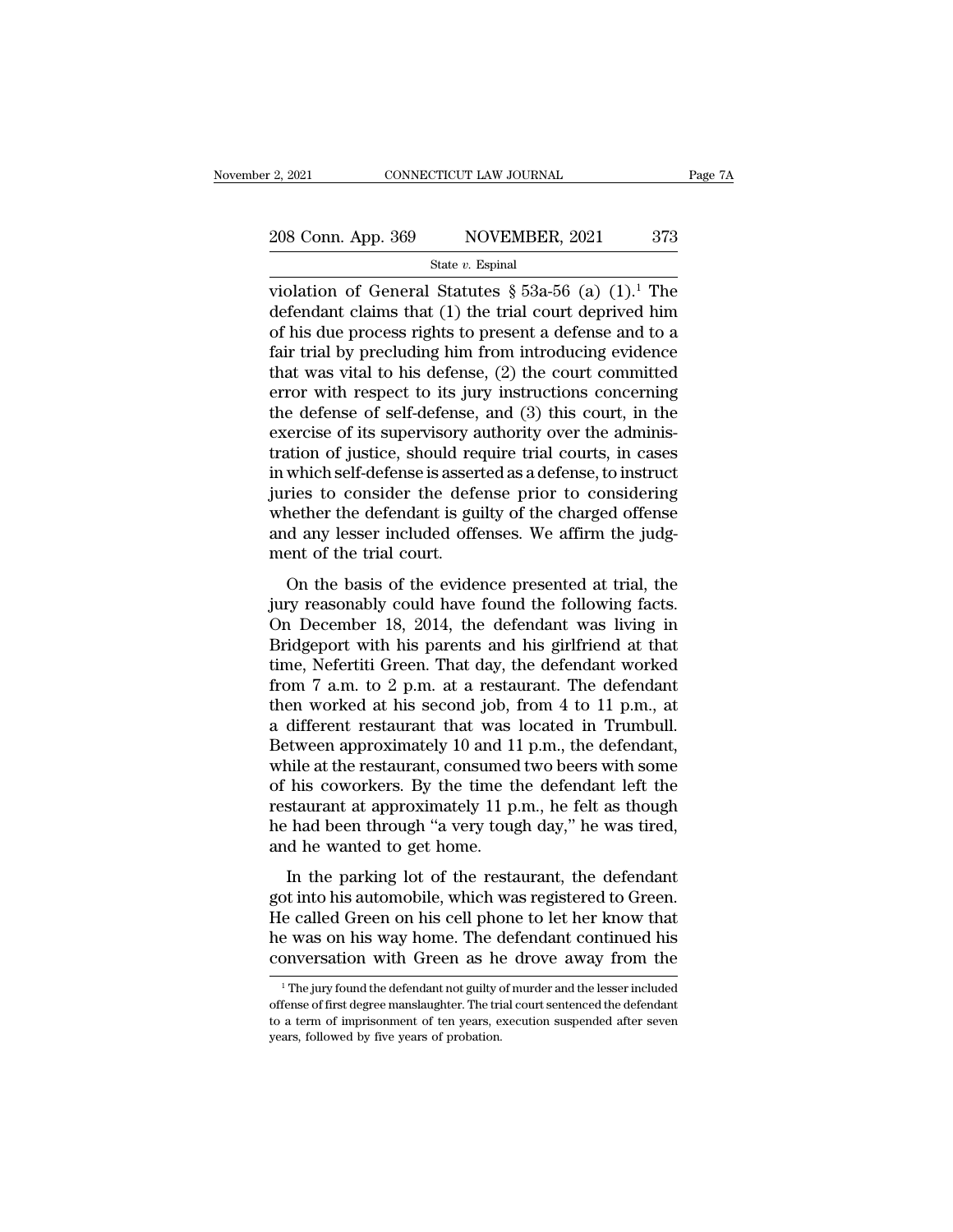#### EXECUTE CONNECTICUT LAW JOURNAL Movember 2, 2021<br>374 NOVEMBER, 2021 208 Conn. App. 369<br>5tate v. Espinal State *v.* Espinal

restaurant and proceeded along Route 25, a multilane example and proceeded along Route 25, a multilane example and proceeded along Route 25, a multilane example. ST4 NOVEMBER, 2021 208<br>
State v. Espinal<br>
Festaurant and proceeded along Route<br>
state highway, toward Bridgeport.<br>
As the defendant approached southb

AS the defendant approached southbound exit  $\frac{5}{6}$ <br>State *v*. Espinal<br>Staurant and proceeded along Route 25, a multilane<br>ate highway, toward Bridgeport.<br>As the defendant approached southbound exit 5 of<br>quite 25, he and  $R_{\text{state }v}$ . Espinal<br>  $\frac{\text{State }v}{\text{Rational}}$ <br>  $\frac{\text{State }v}{\text{Rational}}$ <br>  $\frac{\text{State }v}{\text{Rational}}$ <br>  $\frac{\text{State }v}{\text{Rational}}$ <br>  $\frac{\text{State }v}{\text{Rational}}$ <br>  $\frac{\text{State }v}{\text{Rational}}$ <br>  $\frac{\text{Right }25, \text{ a multilane}}{\text{Rational}}$ <br>  $\frac{\text{Right }25, \text{ the defendant}{\text{approached southbound}}$ <br>  $\frac{\text{Right }25, \text{ the and the victim}{\text{Rational weight}}$ State *v*. Espinal<br>
restaurant and proceeded along Route 25, a multilane<br>
state highway, toward Bridgeport.<br>
As the defendant approached southbound exit 5 of<br>
Route 25, he and the victim, Bryant Kelly, were involved<br>
in a restaurant and proceeded along Route 25, a multilane<br>state highway, toward Bridgeport.<br>As the defendant approached southbound exit 5 of<br>Route 25, he and the victim, Bryant Kelly, were involved<br>in a minor automobile collisi festaurant and proceeded along Route 25, a multilate<br>state highway, toward Bridgeport.<br>As the defendant approached southbound exit 5 of<br>Route 25, he and the victim, Bryant Kelly, were involved<br>in a minor automobile collisi state highway, toward Bhugepont.<br>
As the defendant approached southbound exit 5 of<br>
Route 25, he and the victim, Bryant Kelly, were involved<br>
in a minor automobile collision. Thereafter, on exit 5,<br>
both drivers stopped th As the defendant approached southbound exit 5 of<br>Route 25, he and the victim, Bryant Kelly, were involved<br>in a minor automobile collision. Thereafter, on exit 5,<br>both drivers stopped their automobiles within several<br>feet o Route 25, he and the victim, Bryant Kelly, were involved<br>in a minor automobile collision. Thereafter, on exit 5,<br>both drivers stopped their automobiles within several<br>feet of each other. Before the defendant exited his aut in a minor automobile collision. Thereafter, on exit 5,<br>both drivers stopped their automobiles within several<br>feet of each other. Before the defendant exited his auto-<br>mobile, he concealed a Swiss Army type knife in the<br>po both drivers stopped their automobiles within several<br>feet of each other. Before the defendant exited his auto-<br>mobile, he concealed a Swiss Army type knife in the<br>pocket of his pants. Once they had exited their automo-<br>bi feet of each other. Before the defendant exited his auto-<br>mobile, he concealed a Swiss Army type knife in the<br>pocket of his pants. Once they had exited their automo-<br>biles, the defendant and the victim began cursing and<br>sh mobile, he concealed a Swiss Army type knife in the pocket of his pants. Once they had exited their automobiles, the defendant and the victim began cursing and shouting at one another, and their encounter quickly escalated pocket of his pants. Once they had exited their automo-<br>biles, the defendant and the victim began cursing and<br>shouting at one another, and their encounter quickly<br>escalated into a physical altercation. At no point did<br>the biles, the defendant and the victim began cursing and<br>shouting at one another, and their encounter quickly<br>escalated into a physical altercation. At no point did<br>the victim display a weapon. The defendant reached<br>into his shouting at one another, and their encounter quickly<br>escalated into a physical altercation. At no point did<br>the victim display a weapon. The defendant reached<br>into his pocket, opened his knife with his thumb, and<br>used it t escalated into a physical altercation. At no point did<br>the victim display a weapon. The defendant reached<br>into his pocket, opened his knife with his thumb, and<br>used it to inflict multiple injuries to the victim. These<br>inju the victim display a weapon. The defendant reached<br>into his pocket, opened his knife with his thumb, and<br>used it to inflict multiple injuries to the victim. These<br>injuries included multiple superficial wounds on the<br>victim into his pocket, opened his knife with his thumb, and<br>used it to inflict multiple injuries to the victim. These<br>injuries included multiple superficial wounds on the<br>victim's arm, as well as a fatal wound that resulted<br>from used it to inflict multiple injuries to the victim. These<br>injuries included multiple superficial wounds on the<br>victim's arm, as well as a fatal wound that resulted<br>from the defendant stabbing the victim in the left chest,<br> scene. Figures 2011, as well as a fatal would that resulted<br>om the defendant stabbing the victim in the left chest,<br>ereby piercing the victim's left lung cavity, a major<br>ronary artery, and his heart. Then, the defendant got<br>ck in on the defendant stabbing the victim in the left chest,<br>thereby piercing the victim's left lung cavity, a major<br>coronary artery, and his heart. Then, the defendant got<br>back into his automobile and drove away from the<br>scene

shortendy piercing the victility selecting cavity, a higher<br>coronary artery, and his heart. Then, the defendant got<br>back into his automobile and drove away from the<br>scene.<br>At some point during his encounter with the victim Coronary artery, and his heart. Then, the defendant got<br>back into his automobile and drove away from the<br>scene.<br>At some point during his encounter with the victim<br>on the exit ramp, the defendant ended his phone conver-<br>sat back into its automobile and drove away from the<br>scene.<br>At some point during his encounter with the victim<br>on the exit ramp, the defendant ended his phone conver-<br>sation with Green and used his cell phone to call 911.<br>Alth Scene.<br>
At some point during his encounter with the victim<br>
on the exit ramp, the defendant ended his phone conver-<br>
sation with Green and used his cell phone to call 911.<br>
Although the defendant was connected to the 911 d At some point during his encounter with the victim<br>on the exit ramp, the defendant ended his phone conver-<br>sation with Green and used his cell phone to call 911.<br>Although the defendant was connected to the 911 dis-<br>patcher on the exit ramp, the defendant ended his phone conversation with Green and used his cell phone to call 911.<br>Although the defendant was connected to the 911 dis-<br>patcher for several minutes during his encounter with<br>the vi sation with Green and used his cell phone to call 911.<br>Although the defendant was connected to the 911 dis-<br>patcher for several minutes during his encounter with<br>the victim, he did not explain his situation to the dis-<br>pat Although the defendant was connected to the 911 dispatcher for several minutes during his encounter with the victim, he did not explain his situation to the dispatcher until after he had driven away from the exit ramp. He patcher for several minutes during his encounter with<br>the victim, he did not explain his situation to the dis-<br>patcher until after he had driven away from the exit<br>ramp. He informed the dispatcher that he would stop<br>and wa the victim, he did not explain his situation to the dis-<br>patcher until after he had driven away from the exit<br>ramp. He informed the dispatcher that he would stop<br>and wait for the police at the intersection of Lindley<br>Stree patcher until after he had driven away from the exit<br>ramp. He informed the dispatcher that he would stop<br>and wait for the police at the intersection of Lindley<br>Street and Salem Street in Bridgeport. After the defen-<br>dant e ramp. He informed the dispatcher that he would stop<br>and wait for the police at the intersection of Lindley<br>Street and Salem Street in Bridgeport. After the defen-<br>dant ended his initial conversation with the dispatcher<br>but and wait for the police at the intersection of Lindley<br>Street and Salem Street in Bridgeport. After the defen-<br>dant ended his initial conversation with the dispatcher<br>but before the police arrived, he concealed his knife<br>u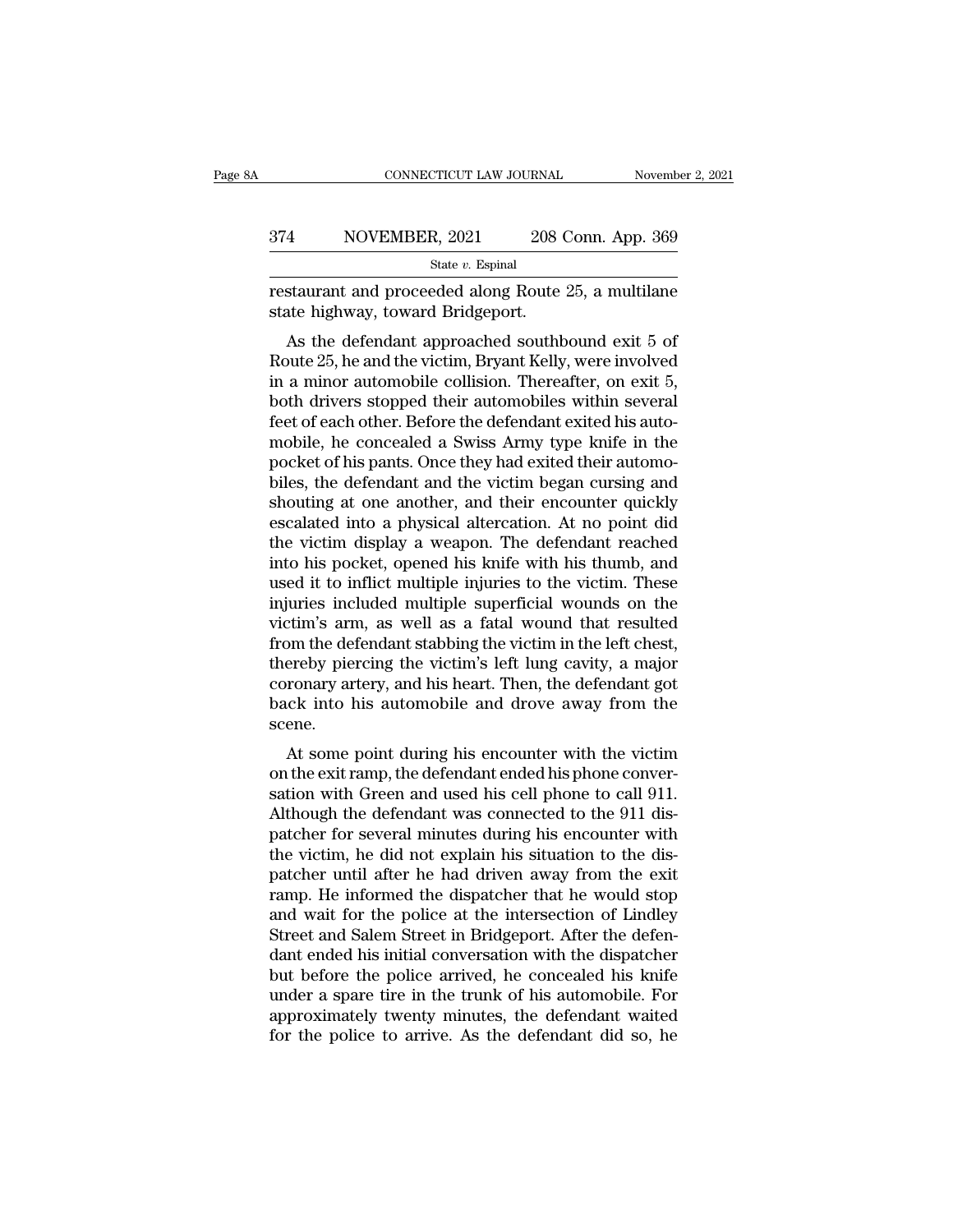2, 2021 CONNECTICUT LAW JOURNAL Page 9A<br>
208 Conn. App. 369 NOVEMBER, 2021 375<br>
State v. Espinal<br>
called 911 a second time and was speaking with a 911<br>
dispatcher when the police arrived. 208 Conn. App. 369 NOVEMBER, 2<br>
State v. Espinal<br>
called 911 a second time and was speakid<br>
dispatcher when the police arrived.<br>
During the course of his two convers

 $\frac{\text{S} \text{Conn. App. 369}}{\text{State } v. \text{ Espinal}}$ <br>
During the second time and was speaking with a 911<br>
Spatcher when the police arrived.<br>
During the course of his two conversations with a 1 dispatcher, the defendant did not state that h 208 Conn. App. 369 NOVEMBER, 2021 375<br>
State v. Espinal<br>
called 911 a second time and was speaking with a 911<br>
dispatcher when the police arrived.<br>
During the course of his two conversations with a<br>
911 dispatcher, the de State v. Espinal<br>
called 911 a second time and was speaking with a 911<br>
dispatcher when the police arrived.<br>
During the course of his two conversations with a<br>
911 dispatcher, the defendant did not state that he had<br>
been called 911 a second time and was speaking with a 911<br>dispatcher when the police arrived.<br>During the course of his two conversations with a<br>911 dispatcher, the defendant did not state that he had<br>been in fear for his life o called 911 a second thre and was speaking with a 911<br>dispatcher when the police arrived.<br>During the course of his two conversations with a<br>911 dispatcher, the defendant did not state that he had<br>been in fear for his life o During the course of his two conversations with a<br>911 dispatcher, the defendant did not state that he had<br>been in fear for his life or that he had used a knife<br>during his encounter with the victim. When the police,<br>includi During the course of his two conversations with a<br>911 dispatcher, the defendant did not state that he had<br>been in fear for his life or that he had used a knife<br>during his encounter with the victim. When the police,<br>includi 911 dispatcher, the defendant did not state that he had<br>been in fear for his life or that he had used a knife<br>during his encounter with the victim. When the police,<br>including Trooper Edmund Vayan of the state police,<br>arriv been in fear for his life or that he had used a knife<br>during his encounter with the victim. When the police,<br>including Trooper Edmund Vayan of the state police,<br>arrived at the defendant's location at the intersection<br>of Li during his encounter with the victim. When the police,<br>including Trooper Edmund Vayan of the state police,<br>arrived at the defendant's location at the intersection<br>of Lindley Street and Salem Street, they spoke with<br>the def including Trooper Edmund Vayan of the state police,<br>arrived at the defendant's location at the intersection<br>of Lindley Street and Salem Street, they spoke with<br>the defendant. Vayan noticed that the defendant was<br>outside of arrived at the defendant's location at the intersection<br>of Lindley Street and Salem Street, they spoke with<br>the defendant. Vayan noticed that the defendant was<br>outside of his automobile holding a cell phone in his<br>left han of Lindley Street and Salem Street, they spoke with<br>the defendant. Vayan noticed that the defendant was<br>outside of his automobile holding a cell phone in his<br>left hand. He also observed blood on the defendant's<br>right hand. the defendant. Vayan noticed that the defendant was<br>outside of his automobile holding a cell phone in his<br>left hand. He also observed blood on the defendant's<br>right hand. Despite the fact that the defendant saw the<br>police outside of his automobile holding a cell phone in his<br>left hand. He also observed blood on the defendant's<br>right hand. Despite the fact that the defendant saw the<br>police searching his automobile, he did not immediately<br>inf left hand. He also observed blood on the defendant's<br>right hand. Despite the fact that the defendant saw the<br>police searching his automobile, he did not immediately<br>inform the police about the knife he had concealed in<br>the right hand. Despite the fact that the defendant saw the police searching his automobile, he did not immediately inform the police about the knife he had concealed in the trunk. Later, when Vayan asked the defendant if ther police searching his automobile, he did not immediately<br>inform the police about the knife he had concealed in<br>the trunk. Later, when Vayan asked the defendant if<br>there was a knife in his automobile, he hesitated before<br>res inform the police about the knife he had concealed in<br>the trunk. Later, when Vayan asked the defendant if<br>there was a knife in his automobile, he hesitated before<br>responding that there was a knife in his trunk. The<br>police the trunk. Later, when Vayan asked the defendant if<br>there was a knife in his automobile, he hesitated before<br>responding that there was a knife in his trunk. The<br>police later recovered the knife. The defendant volunta-<br>rily there was a knife in his automobile, he hesitated before<br>responding that there was a knife in his trunk. The<br>police later recovered the knife. The defendant volunta-<br>rily accompanied the police to the state police Troop<br>G him. Fince later recovered the Kille. The defendant volumes-<br>y accompanied the police to the state police Troop<br>barracks in Bridgeport, where he was advised of<br>s rights. Thereafter, the police interviewed him for<br>veral hours an Iny accompanied the police to the state police Hoop<br>G barracks in Bridgeport, where he was advised of<br>his rights. Thereafter, the police interviewed him for<br>several hours and obtained a written statement from<br>him.<br>At trial

The variation is right. Thereafter, the police interviewed him for<br>several hours and obtained a written statement from<br>him.<br>At trial, the defendant asserted that he had acted in<br>self-defense. The defendant testified that, solutions and obtained a written statement from<br>several hours and obtained a written statement from<br>him.<br>At trial, the defendant asserted that he had acted in<br>self-defense. The defendant testified that, while he and<br>the vi several hours and obtained a written statement from<br>him.<br>At trial, the defendant asserted that he had acted in<br>self-defense. The defendant testified that, while he and<br>the victim were operating separate automobiles in the<br> At trial, the defendant asserted that he had acted in<br>self-defense. The defendant testified that, while he and<br>the victim were operating separate automobiles in the<br>southbound lanes of Route 25, prior to reaching exit 5,<br>t At trial, the defendant asserted that he had acted in<br>self-defense. The defendant testified that, while he and<br>the victim were operating separate automobiles in the<br>southbound lanes of Route 25, prior to reaching exit 5,<br>t self-defense. The defendant testified that, while he and<br>the victim were operating separate automobiles in the<br>southbound lanes of Route 25, prior to reaching exit 5,<br>the victim passed him on his right side and "clipped"<br>h the victim were operating separate automobiles in the southbound lanes of Route 25, prior to reaching exit 5, the victim passed him on his right side and "clipped" his front bumper. Once the victim's automobile was in fron southbound lanes of Route 25, prior to reaching exit 5,<br>the victim passed him on his right side and "clipped"<br>his front bumper. Once the victim's automobile was<br>in front of the defendant's automobile, the defendant<br>flashed the victim passed him on his right side and "clipped"<br>his front bumper. Once the victim's automobile was<br>in front of the defendant's automobile, the defendant<br>flashed his headlamps. Thereafter, the victim and the<br>defendant his front bumper. Once the victim's automobile was<br>in front of the defendant's automobile, the defendant<br>flashed his headlamps. Thereafter, the victim and the<br>defendant were driving side-by-side in the southbound<br>lanes. Th in front of the defendant's automobile, the defendant flashed his headlamps. Thereafter, the victim and the defendant were driving side-by-side in the southbound lanes. The victim began yelling and gesturing at the defenda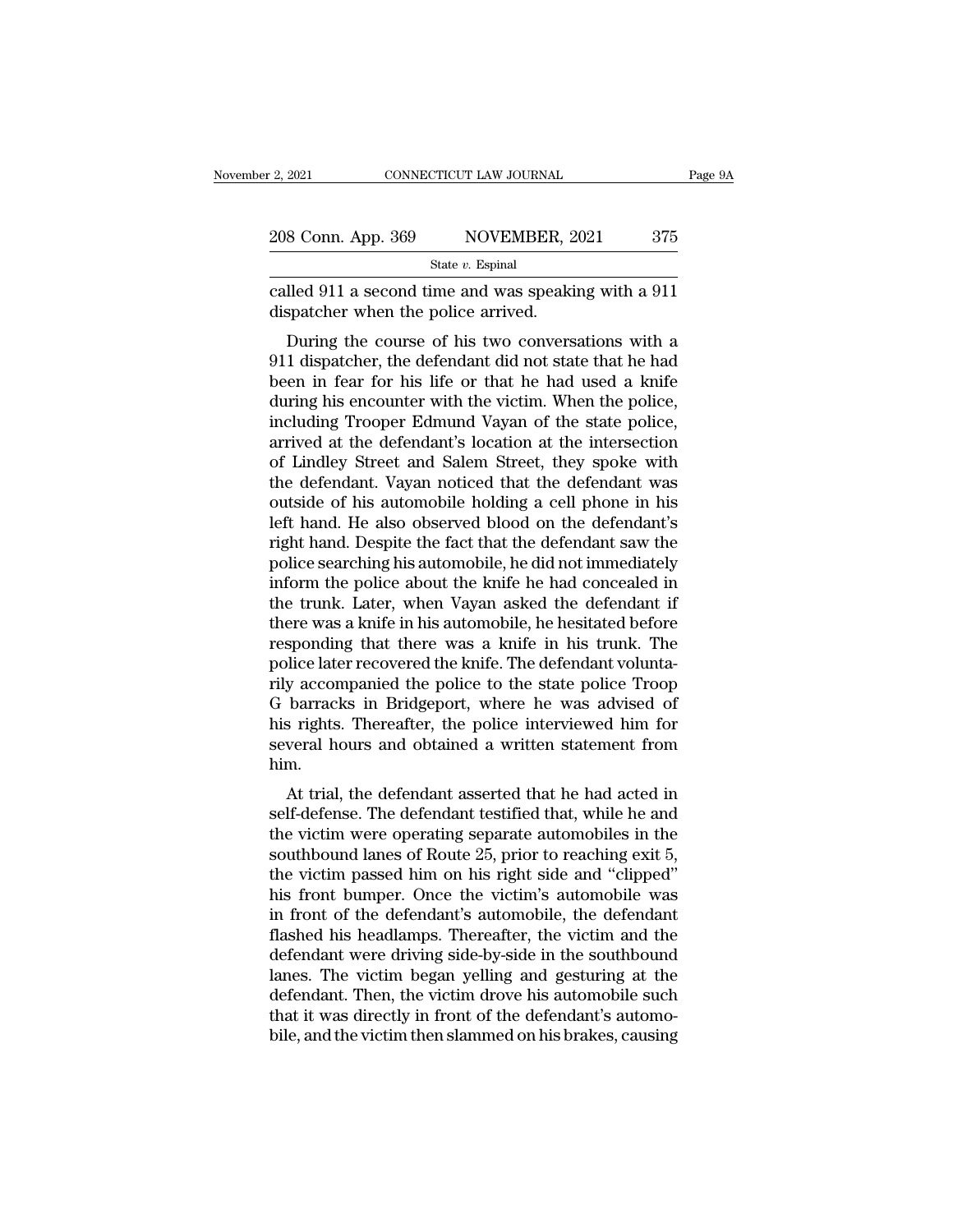# EXECUTE CONNECTICUT LAW JOURNAL Movember 2, 2021<br>376 NOVEMBER, 2021 208 Conn. App. 369<br>5tate v. Espinal

State *v.* Espinal

 $\begin{array}{r|l} \hline \text{COMNETICUT LAW JOURNAL} \text{ November} & \text{Now} \ \hline \text{State } v. \text{ Espinal} \ \hline \text{State } v. \text{ Espinal} \ \hline \text{another minor collision with the defendant. Both drivers stopped their automobiles on exit 5. The victim, who was larger than the defendant, exited his outcome.} \end{array}$ ers S76 NOVEMBER, 2021 208 Conn. App. 369<br>
State v. Espinal<br>
another minor collision with the defendant. Both drivers<br>
stopped their automobiles on exit 5. The victim,<br>
who was larger than the defendant, exited his automo  $\frac{\text{376}}{\text{State } v. \text{ Espinal}}$  208 Conn. App. 369<br>  $\frac{\text{State } v. \text{ Espinal}}{\text{another minor collision with the defendant. Both drivers stopped their automobiles on exit 5. The victim, who was larger than the defendant, exited his automobile and approached the defendant. Because the victim, was apart, cursing, and willing, the department, put a$  $\frac{\text{State } v. \text{ Espinal}}{\text{state } v. \text{ Espinal}}$ <br>  $\frac{\text{State } v. \text{ Espinal}}{\text{another minor collision with the defendant. Both drivers stopped their automobiles on exit 5. The victim, who was larger than the defendant, exited his automobile and approached the defendant. Because the victim was angry, cursing, and yellow, the defendant put a brief, in his pocket. The defendant, while still telling$ State v. Espinal<br>
State v. Espinal<br>
another minor collision with the defendant. Both driv-<br>
ers stopped their automobiles on exit 5. The victim,<br>
who was larger than the defendant, exited his automo-<br>
bile and approached state v. Espinal<br>another minor collision with the defendant. Both driv-<br>ers stopped their automobiles on exit 5. The victim,<br>who was larger than the defendant, exited his automo-<br>bile and approached the defendant. Because another minor collision with the defendant. Both drivers stopped their automobiles on exit 5. The victim,<br>who was larger than the defendant, exited his automobile and approached the defendant. Because the victim<br>was angry, ers stopped their automobiles on exit 5. The victim,<br>who was larger than the defendant, exited his automo-<br>bile and approached the defendant. Because the victim<br>was angry, cursing, and yelling, the defendant put a<br>knife in who was larger than the defendant, exited his automobile and approached the defendant. Because the victim<br>was angry, cursing, and yelling, the defendant put a<br>knife in his pocket. The defendant, while still talking<br>to Gree bile and approached the defendant. Because the victim<br>was angry, cursing, and yelling, the defendant put a<br>knife in his pocket. The defendant, while still talking<br>to Green on his cell phone, exited his automobile, and<br>he b was angry, cursing, and yelling, the defendant put a<br>knife in his pocket. The defendant, while still talking<br>to Green on his cell phone, exited his automobile, and<br>he began to inspect the damage to the automobile when<br>the knife in his pocket. The defendant, while still talking<br>to Green on his cell phone, exited his automobile, and<br>he began to inspect the damage to the automobile when<br>the victim pushed him. The defendant told the victim<br>not to Green on his cell phone, exited his automobile<br>he began to inspect the damage to the automobile<br>the victim pushed him. The defendant told the v<br>not to touch him, and he used his cell phone to ta<br>photograph of the victim The victim pushed him. The defendant told the victim<br>t to touch him, and he used his cell phone to take a<br>lotograph of the victim's license plate. The victim<br>shed him onto the hood of the defendant's automo-<br>le. At this po the victim pushed nint. The defendant told the victim<br>not to touch him, and he used his cell phone to take a<br>photograph of the victim's license plate. The victim<br>pushed him onto the hood of the defendant's automo-<br>bile. At

Frot to touch film, and he used fils cen phone to take a<br>photograph of the victim's license plate. The victim<br>pushed him onto the hood of the defendant's automo-<br>bile. At this point, the defendant called 911.<br>The defendant photograph of the victim's ficense plate. The victim<br>pushed him onto the hood of the defendant's automo-<br>bile. At this point, the defendant called 911.<br>The defendant testified that, after the victim pushed<br>him this second pushed film onto the hood of the defendant s automobile. At this point, the defendant called 911.<br>The defendant testified that, after the victim pushed him this second time, he got up and told the victim "not<br>to put your h one. At this point, the defendant called 911.<br>The defendant testified that, after the victim pushed<br>him this second time, he got up and told the victim "not<br>to put your hands on me, not to touch me." The victim<br>and the def The defendant testified that, after the victim pushed<br>him this second time, he got up and told the victim "not<br>to put your hands on me, not to touch me." The victim<br>and the defendant exchanged insults, and the victim<br>told him this second time, he got up and told the victim "not<br>to put your hands on me, not to touch me." The victim<br>and the defendant exchanged insults, and the victim<br>told the defendant, "I'm in your face. Put your hands up<br>so to put your hands on me, not to touch me." The victim<br>and the defendant exchanged insults, and the victim<br>told the defendant, "I'm in your face. Put your hands up<br>so I can knock you out." The victim and the defendant<br>conti and the defendant exchanged insults, and the victim<br>told the defendant, "I'm in your face. Put your hands up<br>so I can knock you out." The victim and the defendant<br>continued to yell at each other. The victim turned as<br>thoug told the defendant, "I'm in your face. Put your hands up<br>so I can knock you out." The victim and the defendant<br>continued to yell at each other. The victim turned as<br>though he was going to leave but then surprised the<br>defen so I can knock you out." The victim and the defendant<br>continued to yell at each other. The victim turned as<br>though he was going to leave but then surprised the<br>defendant by punching him in the jaw. The victim then<br>started continued to yell at each other. The victim turned as<br>though he was going to leave but then surprised the<br>defendant by punching him in the jaw. The victim then<br>started pushing the defendant even more, grabbing his<br>sweatshi though he was going to leave but then surprised the<br>defendant by punching him in the jaw. The victim then<br>started pushing the defendant even more, grabbing his<br>sweatshirt and, in the defendant's words, "throwing<br>[him] arou defendant by punching him in the jaw. The victim then<br>started pushing the defendant even more, grabbing his<br>sweatshirt and, in the defendant's words, "throwing<br>[him] around." The defendant testified that, as other<br>drivers started pushing the defendant even more, grabbing his<br>sweatshirt and, in the defendant's words, "throwing<br>[him] around." The defendant testified that, as other<br>drivers were passing them on the exit ramp, he believed<br>that t sweatshirt and, in the defendant's words, "throwing<br>[him] around." The defendant testified that, as other<br>drivers were passing them on the exit ramp, he believed<br>that the victim was either trying to throw him on the<br>ground [him] around." The defendant testified that, as other drivers were passing them on the exit ramp, he believed that the victim was either trying to throw him on the ground or into oncoming traffic. The defendant screamed, " drivers were passing that the victim was expound or into onconscreamed, "let me gc would not comply. Feind the process dished his knife.<br>According to the designation of the space dished his knife. at the victint was entier trying to throw nint on the<br>ound or into oncoming traffic. The defendant<br>reamed, "let me go," several times, but the victim<br>puld not comply. Fearing for his life, the defendant<br>ached into his pock ground of into oncoming traint. The defendant<br>screamed, "let me go," several times, but the victim<br>would not comply. Fearing for his life, the defendant<br>reached into his pocket with his right hand and bran-<br>dished his knif

screamed, the metals, several times, but the victim<br>would not comply. Fearing for his life, the defendant<br>reached into his pocket with his right hand and bran-<br>dished his knife.<br>According to the defendant, he swung the kni would not comply. Fearing for his life, the defendant reached into his pocket with his right hand and bran-<br>dished his knife.<br>According to the defendant, he swung the knife twice<br>"on [the victim's] shoulder" while intendin reached into his pocket with his right hand and bran-<br>dished his knife.<br>According to the defendant, he swung the knife twice<br>"on [the victim's] shoulder" while intending to cause<br>the victim to let go of him. The defendant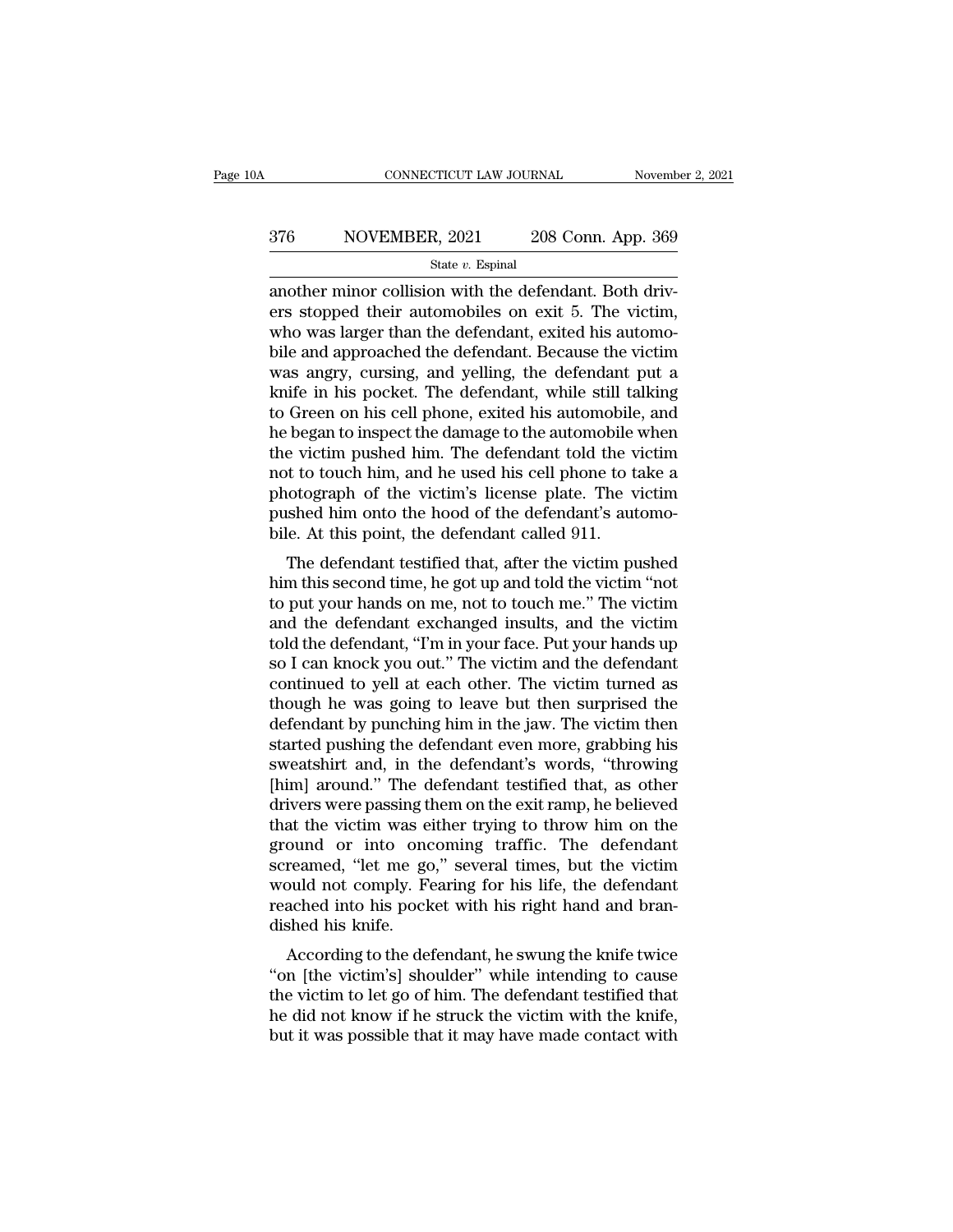# 2, 2021 CONNECTICUT LAW JOURNAL Page 11A<br>
208 Conn. App. 369 NOVEMBER, 2021 377<br>
State v. Espinal

State *v.* Espinal

Eq. 2021 CONNECTICUT LAW JOURNAL Page 1<br>
208 Conn. App. 369 NOVEMBER, 2021 377<br>
State v. Espinal<br>
the victim's arm. The defendant also testified that,<br>
although he made a "short swing" with the knife in the<br>
direction of 208 Conn. App. 369 NOVEMBER, 2021 377<br>
State v. Espinal<br>
the victim's arm. The defendant also testified that,<br>
although he made a "short swing" with the knife in the<br>
direction of the victim's shoulder, at no point did he 208 Conn. App. 369 NOVEMBER, 2021 377<br>
State v. Espinal<br>
the victim's arm. The defendant also testified that,<br>
although he made a "short swing" with the knife in the<br>
direction of the victim's shoulder, at no point did he 208 Conn. App. 369 NOVEMBER, 2021 377<br>
State v. Espinal<br>
the victim's arm. The defendant also testified that,<br>
although he made a "short swing" with the knife in the<br>
direction of the victim's shoulder, at no point did he State  $v$ . Espinal<br>the victim's arm. The defendant also testified that,<br>although he made a "short swing" with the knife in the<br>direction of the victim's shoulder, at no point did he<br>push the knife straight at the victim's the victim's areal<br>though he madirection of the<br>push the knife s<br>dant testified t<br>the chest.''<br>The defendar though he made a "short swing" with the knife in the rection of the victim's shoulder, at no point did he ush the knife straight at the victim's body. The defen-<br>nt testified that he "never stabbed [the victim] in e chest. direction of the victim's shoulder, at no point did he<br>push the knife straight at the victim's body. The defen-<br>dant testified that he "never stabbed [the victim] in<br>the chest."<br>The defendant testified that, after he used

push the knife straight at the victim's body. The defendant testified that he "never stabbed [the victim] in the chest."<br>The defendant testified that, after he used the knife, the victim released him and stated, "you have dant testified that he "never stabbed [the victim] in<br>the chest."<br>The defendant testified that, after he used the knife,<br>the victim released him and stated, "you have a knife,<br>I'll show you what I have in my car." As the v the chest."<br>The defendant testified that, after he used the knife,<br>the victim released him and stated, "you have a knife,<br>I'll show you what I have in my car." As the victim turned<br>and walked toward his automobile, the def The defendant testified that, after he used the knife,<br>the victim released him and stated, "you have a knife,<br>I'll show you what I have in my car." As the victim turned<br>and walked toward his automobile, the defendant got<br>i The defendant testified that, after he used the knife,<br>the victim released him and stated, "you have a knife,<br>I'll show you what I have in my car." As the victim turned<br>and walked toward his automobile, the defendant got<br>i the victim released him and stated, "you have a knife,<br>I'll show you what I have in my car." As the victim turned<br>and walked toward his automobile, the defendant got<br>into his automobile, drove around the victim's automo-<br>b I'll show you what I have in my car." As the victim turned<br>and walked toward his automobile, the defendant got<br>into his automobile, drove around the victim's automo-<br>bile, and proceeded to the intersection of Lindley Stree and walked toward his automobile, the defendant got<br>into his automobile, drove around the victim's automo-<br>bile, and proceeded to the intersection of Lindley Street<br>and Salem Street, where he waited for the police. The<br>def into his automobile, drove around the victim's automobile, and proceeded to the intersection of Lindley Street<br>and Salem Street, where he waited for the police. The<br>defendant called 911 during his encounter with the vic-<br>t bile, and proceeded to the intersection of Lindley Street<br>and Salem Street, where he waited for the police. The<br>defendant called 911 during his encounter with the vic-<br>tim on the exit ramp, and he had his cell phone in his and Salem Street, where he waited for the police. The<br>defendant called 911 during his encounter with the vic-<br>tim on the exit ramp, and he had his cell phone in his<br>left hand during a portion of his encounter with the<br>vict defendant called 911 during his encounter with the victim on the exit ramp, and he had his cell phone in his<br>left hand during a portion of his encounter with the<br>victim. It was not until the defendant drove away from<br>the v tim on the exit ramp, and he had his cell phone in his<br>left hand during a portion of his encounter with the<br>victim. It was not until the defendant drove away from<br>the victim, however, that he was able to converse with<br>the left hand during a portion of his encounter with the<br>victim. It was not until the defendant drove away from<br>the victim, however, that he was able to converse with<br>the 911 dispatcher. The defendant testified that, while<br>he First, the defense and to a fair trial by mealuding bine<br>exact that, and "threw [the knife] in there [and] closed the<br>unk." Additional facts will be set forth as necessary.<br>I<br>First, the defendant claims that, in three inst

I

the was watting for the police to arrive, he opened the<br>trunk, and "threw [the knife] in there [and] closed the<br>trunk." Additional facts will be set forth as necessary.<br>I<br>First, the defendant claims that, in three instance present a defendant claims that, in three instances,<br>the court deprived him of his due process rights to<br>present a defense and to a fair trial by precluding him<br>from introducing evidence that was vital to his defense.<br>He c First, the defendant claims that, in three instances,<br>
I<br>
First, the defendant claims that, in three instances,<br>
the court deprived him of his due process rights to<br>
present a defense and to a fair trial by precluding him<br> I<br>
First, the defendant claims that, in three instances,<br>
the court deprived him of his due process rights to<br>
present a defense and to a fair trial by precluding him<br>
from introducing evidence that was vital to his defens First, the defendant claims that, in three instances,<br>the court deprived him of his due process rights to<br>present a defense and to a fair trial by precluding him<br>from introducing evidence that was vital to his defense.<br>He First, the defendant claims that, in three instances,<br>the court deprived him of his due process rights to<br>present a defense and to a fair trial by precluding him<br>from introducing evidence that was vital to his defense.<br>He the court deprived him of his due process rights to<br>present a defense and to a fair trial by precluding him<br>from introducing evidence that was vital to his defense.<br>He claims that the court improperly precluded him from<br>in present a defense and to a fair trial by precluding him<br>from introducing evidence that was vital to his defense.<br>He claims that the court improperly precluded him from<br>introducing evidence that was highly relevant to his<br>c from introducing evidence that was vital to his defense.<br>He claims that the court improperly precluded him from<br>introducing evidence that was highly relevant to his<br>claim of self-defense, including (1) evidence that, at th He claims that the court improperly precluded him from<br>introducing evidence that was highly relevant to his<br>claim of self-defense, including (1) evidence that, at the<br>time of the encounter, the victim had an active rearres introducing evidence that was highly relevant to his<br>claim of self-defense, including (1) evidence that, at the<br>time of the encounter, the victim had an active rearrest<br>warrant for motor vehicle violations and was driving<br>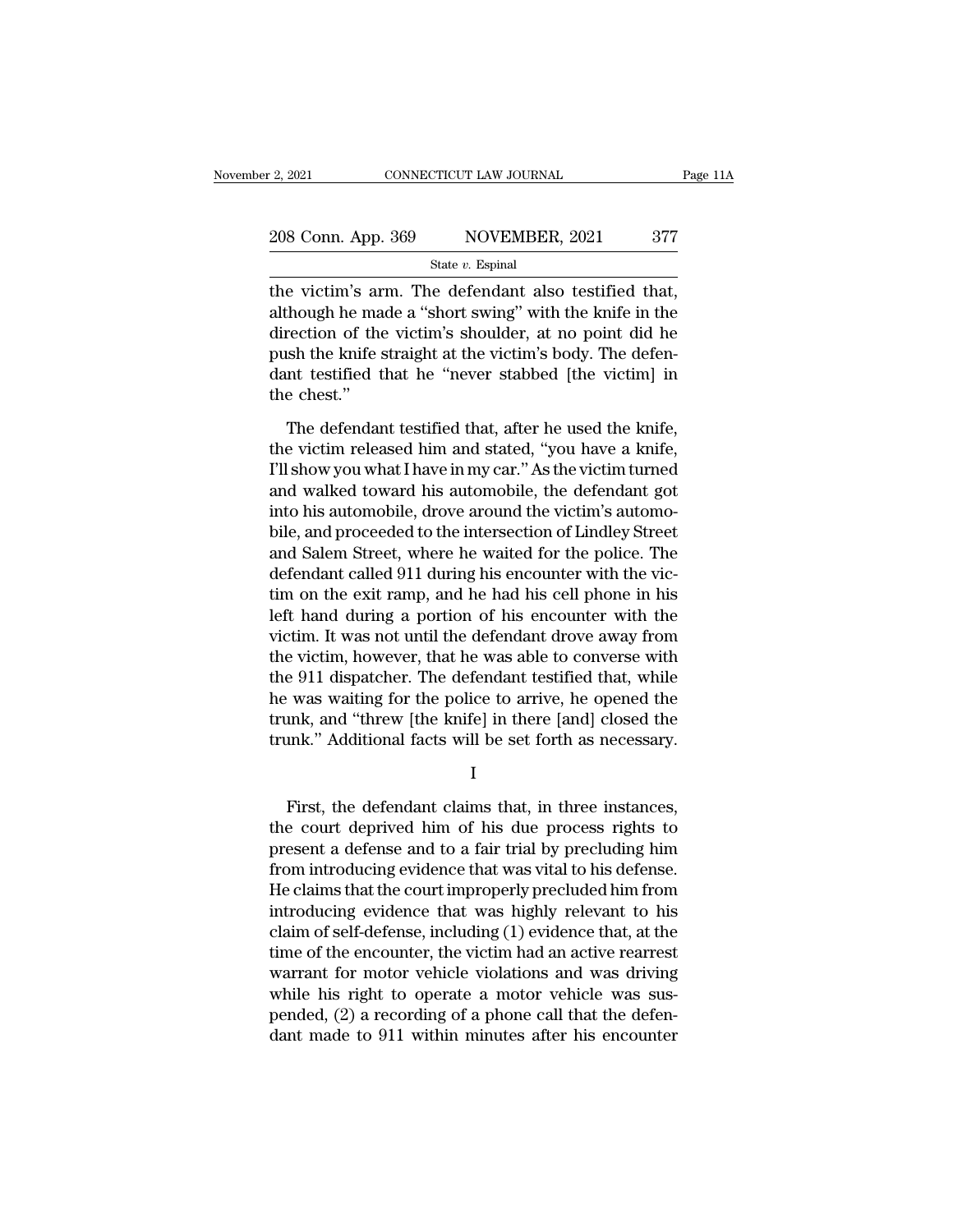# EXECUTE CONNECTICUT LAW JOURNAL Movember 2, 2021<br>378 NOVEMBER, 2021 208 Conn. App. 369<br>5tate v. Espinal

State *v.* Espinal

CONNECTICUT LAW JOURNAL November November 1993<br>
State v. Espinal<br>
State v. Espinal<br>
With the victim ended, and (3) a portion of his video-<br>
taped interview by the police at Troop G following the<br>
exports at issue, which d 378 NOVEMBER, 2021 208 Conn. App. 369<br>  $\frac{\text{State } v. \text{ Espinal}}{\text{state } v. \text{ Espinal}}$ <br>
with the victim ended, and (3) a portion of his video-<br>
taped interview by the police at Troop G following the<br>
events at issue, which depicted his re ST8 NOVEMBER, 2021 208 Conn. App. 369<br>
State v. Espinal<br>
with the victim ended, and (3) a portion of his video-<br>
taped interview by the police at Troop G following the<br>
events at issue, which depicted his reaction upon be 378 NOVEMBER, 2021 208 Conn. App. 369<br>  $\frac{\text{State } v. \text{ Espinal}}{\text{with the victim ended, and (3) a portion of his video-}\text{taped interview by the police at Troop G following the events at issue, which depicted his reaction upon being informed by the police that the victim had died. We disagree with these claims and will address them in turn.$ State *v*. Espinal<br>state *v*. Espinal<br>with the victim ended, and (3) a portion of his video-<br>taped interview by the police at Troop G following the<br>events at issue, which depicted his reaction upon being<br>informed by the p th the victim ended, and (3) a portion of his video-<br>ped interview by the police at Troop G following the<br>ents at issue, which depicted his reaction upon being<br>formed by the police that the victim had died. We<br>sagree with the interview by the police at Troop G following the<br>events at issue, which depicted his reaction upon being<br>informed by the police that the victim had died. We<br>disagree with these claims and will address them in turn.<br>We

right and the right of the police that the victim had died. We<br>disagree with these claims and will address them in turn.<br>We begin by setting forth legal principles common<br>to the issues raised in this claim. "The sixth amen the testimony of which depleted its reaction apon being<br>informed by the police that the victim had died. We<br>disagree with these claims and will address them in turn.<br>We begin by setting forth legal principles common<br>to the disagree with these claims and will address them in turn.<br>We begin by setting forth legal principles common<br>to the issues raised in this claim. "The sixth amendment<br>right to compulsory process includes the right to offer<br>t We begin by setting forth legal principles common<br>to the issues raised in this claim. "The sixth amendment<br>right to compulsory process includes the right to offer<br>the testimony of witnesses, and to compel their atten-<br>danc We begin by setting forth legal principles common<br>to the issues raised in this claim. "The sixth amendment<br>right to compulsory process includes the right to offer<br>the testimony of witnesses, and to compel their atten-<br>danc to the issues raised in this claim. "The sixth amendment<br>right to compulsory process includes the right to offer<br>the testimony of witnesses, and to compel their atten-<br>dance, if necessary, [and] is in plain terms the right right to compulsory process includes the right to offer<br>the testimony of witnesses, and to compel their atten-<br>dance, if necessary, [and] is in plain terms the right to<br>present a defense, the right to present the defendant the testimony of witnesses, and to compel their atten-<br>dance, if necessary, [and] is in plain terms the right to<br>present a defense, the right to present the defendant's<br>version of the facts as well as the prosecution's to dance, if necessary, [and] is in plain terms the right to<br>present a defense, the right to present the defendant's<br>version of the facts as well as the prosecution's to the<br>jury so that it may decide where the truth lies. present a defense, the right to present the defendant's<br>version of the facts as well as the prosecution's to the<br>jury so that it may decide where the truth lies. . . .<br>Although we recognize that the right of a defendant t version of the facts as well as the prosecution's to the<br>jury so that it may decide where the truth lies. . . .<br>Although we recognize that the right of a defendant to<br>present a defense is subject to appropriate supervisio jury so that it may decide where the truth lies. . . . .<br>Although we recognize that the right of a defendant to<br>present a defense is subject to appropriate supervision<br>by the trial court in accordance with established rul Although we recognize that the right of a defendant to<br>present a defense is subject to appropriate supervision<br>by the trial court in accordance with established rules<br>of procedure and evidence  $\dots$  we are also mindful<br>tha present a defense is subject to appropriate supervision<br>by the trial court in accordance with established rules<br>of procedure and evidence . . . we are also mindful<br>that the fair opportunity to establish a defense is a<br>fun by the trial court in accordance with established rules<br>of procedure and evidence . . . we are also mindful<br>that the fair opportunity to establish a defense is a<br>fundamental element of due process . . . and that our<br>rules of procedure and evidence . . . . we are also mindful<br>that the fair opportunity to establish a defense is a<br>fundamental element of due process . . . and that our<br>rules should not be applied mechanistically so as to<br>restric that the fair opportunity to establish a defense is a fundamental element of due process . . . and that our rules should not be applied mechanistically so as to restrict unreasonably that important right." (Citation omitt fundamental element of due process . . . and that our<br>rules should not be applied mechanistically so as to<br>restrict unreasonably that important right." (Citation<br>omitted; internal quotation marks omitted.) *State* v.<br> $DeCaro$ rules should not be applied mechanistically so as to<br>restrict unreasonably that important right." (Citation<br>omitted; internal quotation marks omitted.) *State* v.<br>*DeCaro*, 252 Conn. 229, 256, 745 A.2d 800 (2000). "A<br>[crim restrict unreasonably that important right." (Citation<br>
omitted; internal quotation marks omitted.) *State* v.<br> *DeCaro*, 252 Conn. 229, 256, 745 A.2d 800 (2000). "A<br>
[criminal] defendant has a constitutional right to pre omitted; internal quotation marks omitted.) *State* v.<br> *DeCaro*, 252 Conn. 229, 256, 745 A.2d 800 (2000). "A<br>
[criminal] defendant has a constitutional right to pres-<br>
ent a defense, but he is [nonetheless] bound by the<br> DeCaro, 252 Conn. 229, 256, 745 A.2d 800 (2000). "A<br>[criminal] defendant has a constitutional right to pres-<br>ent a defense, but he is [nonetheless] bound by the<br>rules of evidence in presenting a defense. . . . .<br>Although [criminal] defendant has a constitutional right to present a defense, but he is [nonetheless] bound by the rules of evidence in presenting a defense. . . . . Although exclusionary rules of evidence cannot be applied mechan ent a defense, but he is [nonetheless] bound by the<br>rules of evidence in presenting a defense. . . . .<br>Although exclusionary rules of evidence cannot be<br>applied mechanistically to deprive a defendant of his<br>rights, the con rules of evidence in presenting a defense. . . . . .<br>Although exclusionary rules of evidence cannot be<br>applied mechanistically to deprive a defendant of his<br>rights, the constitution does not require that a defendant<br>be per Although exclusionary rules of evidence cannot be<br>applied mechanistically to deprive a defendant of his<br>rights, the constitution does not require that a defendant<br>be permitted to present every piece of evidence he<br>wishes.. applied mechanistically to deprive a defendant of his<br>rights, the constitution does not require that a defendant<br>be permitted to present every piece of evidence he<br>wishes. . . . Accordingly, [i]f the proffered evidence is<br> rights, the constitution does not require that a defendant<br>be permitted to present every piece of evidence he<br>wishes.... Accordingly, [i]f the proffered evidence is<br>not relevant [or is otherwise inadmissible], the defen-<br> be permitted to present every piece of evidence he<br>wishes....Accordingly, [i]f the proffered evidence is<br>not relevant [or is otherwise inadmissible], the defen-<br>dant's right to [present a defense] is not affected, and<br>the wishes. . . . Accordingly, [i]f the proffered evidence is<br>not relevant [or is otherwise inadmissible], the defen-<br>dant's right to [present a defense] is not affected, and<br>the evidence was properly excluded. . . . Thus, th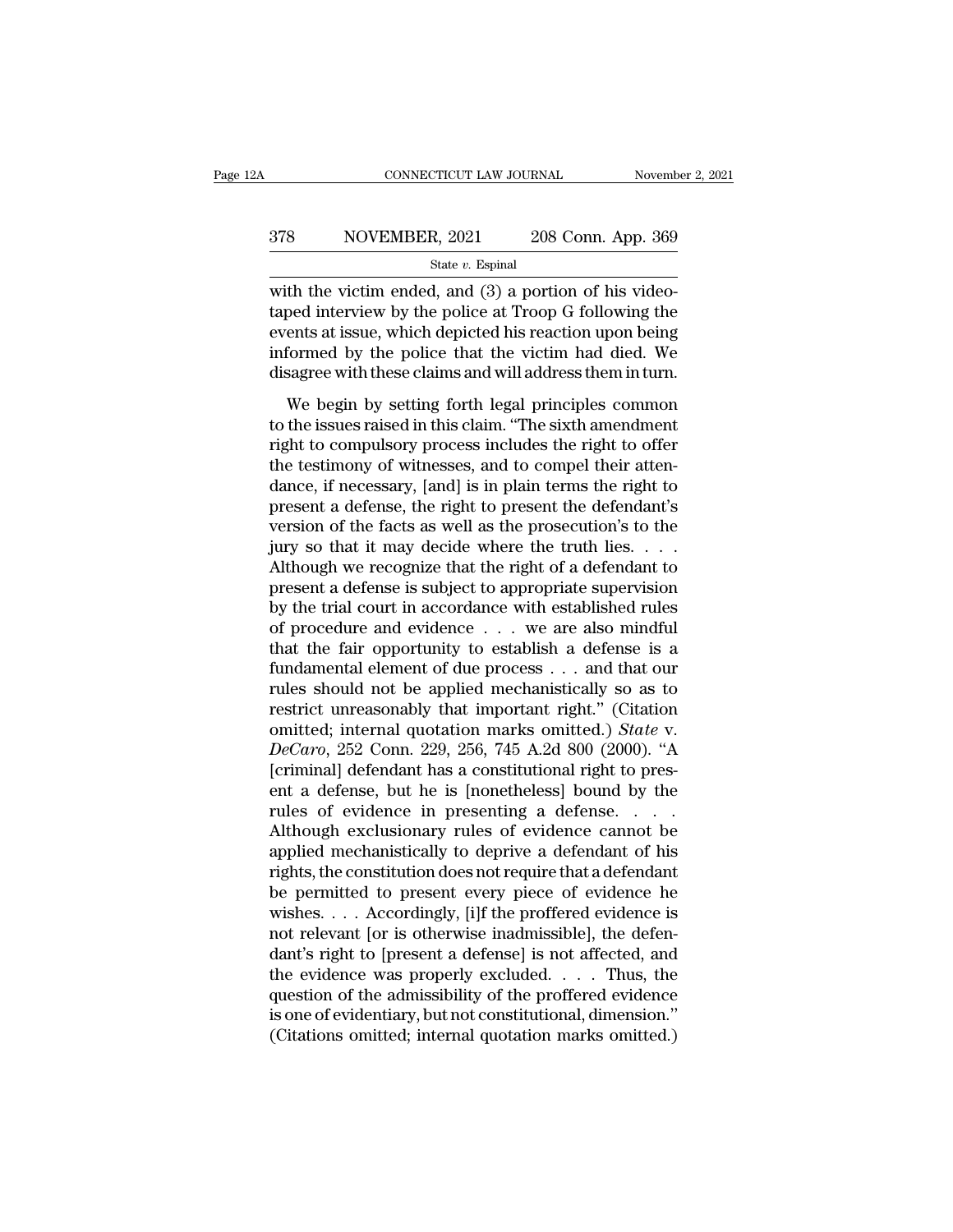| 2, 2021            | CONNECTICUT LAW JOURNAL |     | Page 13A |
|--------------------|-------------------------|-----|----------|
|                    |                         |     |          |
| 208 Conn. App. 369 | NOVEMBER, 2021          | 379 |          |
|                    | State $v$ . Espinal     |     |          |

*State* v. *Mark T*., Conn. , , A.3d (2021).<br>
State v. *Mark T*., Conn. , , A.3d (2021).<br>
State v. *Mark T*., Conn. , , A.3d (2021).<br>
State first review the trial court's evidentiary rulings, if <sup>208</sup> Conn. App. 369 NOVEMBER, 2021 379<br>
<sup>State v</sup>. Mark T., Conn. , , A.3d (2021).<br>
"We first review the trial court's evidentiary rulings, if<br>
premised on a correct view of the law . . . for an abuse<br>
of discretion if a 208 Conn. App. 369 NOVEMBER, 2021 379<br>
State v. Mark T., Conn. , , A.3d (2021).<br>
"We first review the trial court's evidentiary rulings, if<br>
premised on a correct view of the law . . . for an abuse<br>
of discretion. . . . I 208 Conn. App. 369 NOVEMBER, 2021 379<br>
State v. Mark T., Conn. , , A.3d (2021).<br>
"We first review the trial court's evidentiary rulings, if<br>
premised on a correct view of the law . . . for an abuse<br>
of discretion. . . . I State v. Mark T., Conn., A.3d (2021).<br>
"We first review the trial court's evidentiary rulings, if<br>
premised on a correct view of the law ... for an abuse<br>
of discretion.... If, after reviewing the trial court's<br>
evidentia State v. Mark T., Conn., , , A.3d (2021).<br>
"We first review the trial court's evidentiary rulings, if<br>
premised on a correct view of the law . . . for an abuse<br>
of discretion.... If, after reviewing the trial court's<br>
evi State v. Mark T., Conn., , A.3d (2021).<br>
"We first review the trial court's evidentiary rulings, if<br>
premised on a correct view of the law . . . for an abuse<br>
of discretion.... If, after reviewing the trial court's<br>
evide "We first review the trial court's evidentiary rulings, if<br>premised on a correct view of the law  $\ldots$  for an abuse<br>of discretion.  $\ldots$  If, after reviewing the trial court's<br>evidentiary rulings, we conclude that the tria operly excluded the proffered evidence, then the<br>fendant's constitutional claims necessarily fail."<br>ternal quotation marks omitted.) State v. David N.J.,<br>1 Conn. 122, 133, 19 A.3d 646 (2011).<br>A<br>The defendant claims that t

A

defendant's constitutional claims necessarily fail."<br>
(Internal quotation marks omitted.) *State v. David N.J.*,<br>
301 Conn. 122, 133, 19 A.3d 646 (2011).<br>
A<br>
The defendant claims that the court improperly<br>
excluded eviden (Internal quotation marks omitted.) *State v. David N.J.*,<br>301 Conn. 122, 133, 19 A.3d 646 (2011).<br>A<br>The defendant claims that the court improperly<br>excluded evidence that, at the time of the encounter,<br>the victim had an a 301 Conn. 122, 133, 19 A.3d 646 (2011).<br>
A<br>
The defendant claims that the court improperly<br>
excluded evidence that, at the time of the encounter,<br>
the victim had an active rearrest warrant for motor<br>
vehicle violations and A<br>
The defendant claims that the court improperly<br>
excluded evidence that, at the time of the encounter,<br>
the victim had an active rearrest warrant for motor<br>
vehicle violations and was driving while his right to<br>
operate The defendant claims that the court improperly<br>cluded evidence that, at the time of the encounter,<br>e victim had an active rearrest warrant for motor<br>hicle violations and was driving while his right to<br>erate a motor vehicle rice decidually claims that the court improperty<br>excluded evidence that, at the time of the encounter,<br>the victim had an active rearrest warrant for motor<br>vehicle violations and was driving while his right to<br>operate a mot

the victim had an active rearrest warrant for motor<br>vehicle violations and was driving while his right to<br>operate a motor vehicle was suspended. We disagree.<br>The following additional facts and procedural history<br>are releva vehicle violations and was driving while his right to<br>operate a motor vehicle was suspended. We disagree.<br>The following additional facts and procedural history<br>are relevant to this claim. On November 28, 2017, prior<br>to the vented violations and was arring while his right to<br>operate a motor vehicle was suspended. We disagree.<br>The following additional facts and procedural history<br>are relevant to this claim. On November 28, 2017, prior<br>to the b The following additional facts and procedural history<br>are relevant to this claim. On November 28, 2017, prior<br>to the beginning of the defendant's case-in-chief and<br>outside the presence of the jury, defense counsel<br>informed The following additional facts and procedural history<br>are relevant to this claim. On November 28, 2017, prior<br>to the beginning of the defendant's case-in-chief and<br>outside the presence of the jury, defense counsel<br>informed are relevant to this claim. On November 28, 2017, prior<br>to the beginning of the defendant's case-in-chief and<br>outside the presence of the jury, defense counsel<br>informed the court as follows: "[W]e have evidence that<br>the [v to the beginning of the defendant's case-in-chief and<br>outside the presence of the jury, defense counsel<br>informed the court as follows: "[W]e have evidence that<br>the [victim], as of the date of this incident, was not<br>only i outside the presence of the jury, defense counsel<br>informed the court as follows: "[W]e have evidence that<br>the [victim], as of the date of this incident, was not<br>only in under suspension status [with regard to his right<br>to informed the court as follows: "[W]e have evidence that<br>the [victim], as of the date of this incident, was not<br>only in under suspension status [with regard to his right<br>to operate a motor vehicle in Connecticut], he actua the [victim], as of the date of this incident, was not<br>only in under suspension status [with regard to his right<br>to operate a motor vehicle in Connecticut], he actually<br>was in a rearrest status having to do with . . .<br>ope only in under suspension status [with regard to his right<br>to operate a motor vehicle in Connecticut], he actually<br>was in a rearrest status having to do with . . .<br>operating under suspension. In fact, the evidence that<br>we to operate a motor vehicle in Connecticut], he actually<br>was in a rearrest status having to do with . . . .<br>operating under suspension. In fact, the evidence that<br>we would proffer is that he didn't have a Connecticut<br>licen was in a rearrest status having to do with . . .<br>operating under suspension. In fact, the evidence that<br>we would proffer is that he didn't have a Connecticut<br>license, and his right to operate in Connecticut was<br>under susp operating under suspension. In fact, the evidence that<br>we would proffer is that he didn't have a Connecticut<br>license, and his right to operate in Connecticut was<br>under suspension. I don't know  $\ldots$  if he ever had [a<br>lice we would proffer is that he didn't have a Connecticut<br>license, and his right to operate in Connecticut was<br>under suspension. I don't know . . . if he ever had [a<br>license]. . . . [W]e have someone from [the Depart-<br>ment of license, and his right to operate in Connecticut was<br>under suspension. I don't know . . . if he ever had [a<br>license]. . . . [W]e have someone from [the Depart-<br>ment of Motor Vehicles (department)] who would be<br>offering th under suspension. I don't know . . . if he ever had [a<br>license]. . . . [W]e have someone from [the Depart-<br>ment of Motor Vehicles (department)] who would be<br>offering that evidence. And I would submit that it is,<br>when comb license]. . . . . [W]e have someone from [the Department of Motor Vehicles (department)] who would be offering that evidence. And I would submit that it is, when combined with the evidence that . . . [the defendant] has a ment of Motor Vehicles (department)] who would be offering that evidence. And I would submit that it is, when combined with the evidence that  $\ldots$  [the defendant] has already committed to by way of his rather lengthy [po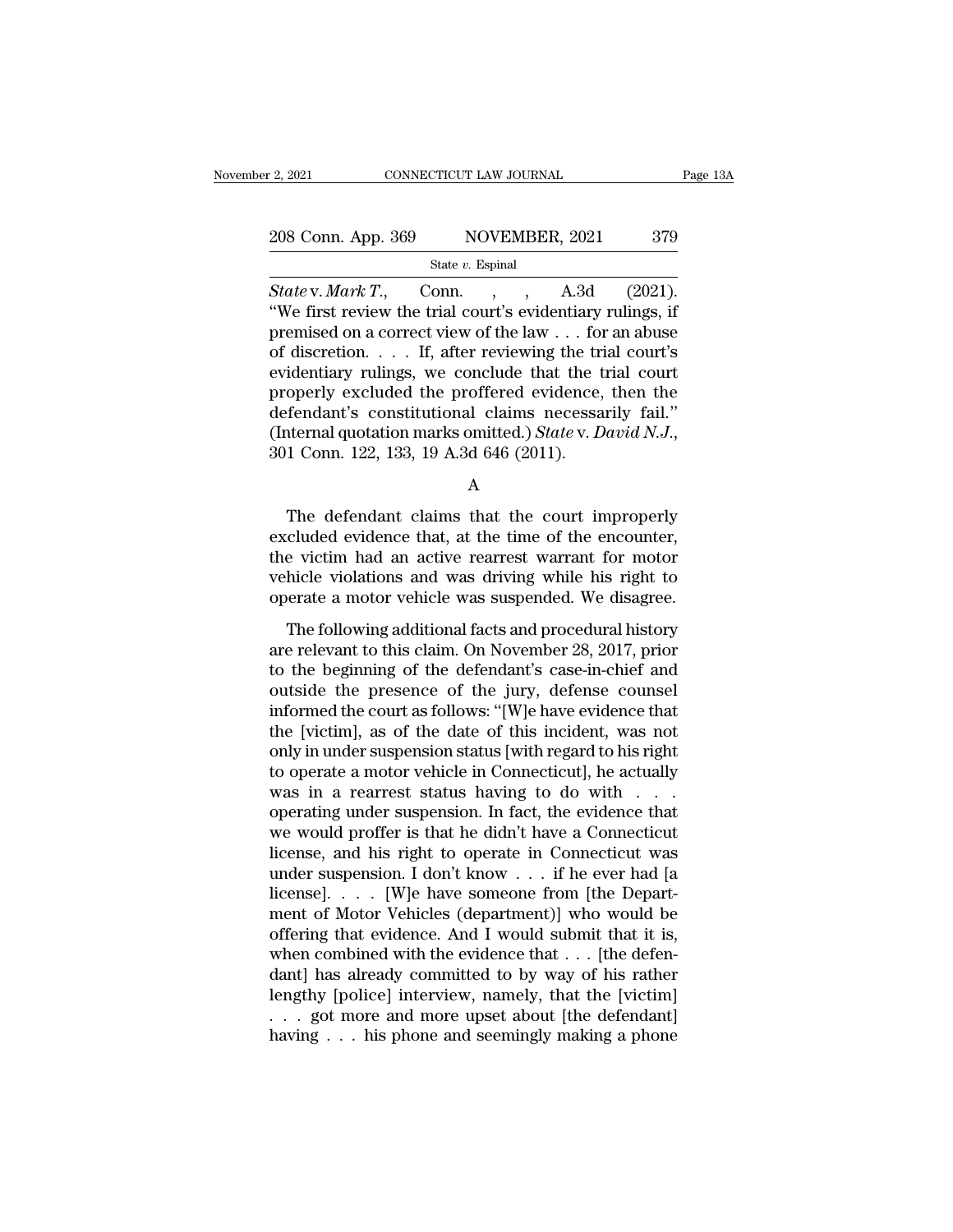#### EXECUTE CONNECTICUT LAW JOURNAL Movember 2, 2021<br>380 NOVEMBER, 2021 208 Conn. App. 369<br>380 State v. Espinal State *v.* Espinal CONNECTICUT LAW JOURNAL November 2, 2021<br>
S80 NOVEMBER, 2021 208 Conn. App. 369<br>
State v. Espinal<br>
Call. And that's, to a large extent, precipitated . . . the<br>
further aggravation of hostilities by [the victim]. Further aggravation of hostilities by [the victim].<br>
Solution of hostilities by [the victim].<br>
So, it would relate to motive  $\ldots$  as in someone

<sup>0</sup> NOVEMBER, 2021 208 Conn. App. 369<br>
<sup>State v. Espinal<br>
II. And that's, to a large extent, precipitated . . . the<br>
orther aggravation of hostilities by [the victim].<br>
"So, it would relate to motive . . . as in someone<br>
</sup> Sou NOVEWBER, 2021 208 CONIT. App. 309<br>
State v. Espinal<br>
call. And that's, to a large extent, precipitated . . . the<br>
further aggravation of hostilities by [the victim].<br>
"So, it would relate to motive . . . as in someon State v. Espinal<br>
call. And that's, to a large extent, precipitated . . . the<br>
further aggravation of hostilities by [the victim].<br>
"So, it would relate to motive . . . as in some<br>one who is . . . in a status of that they call. And that's, to a large extent, precipitated . . . the<br>further aggravation of hostilities by [the victim].<br>"So, it would relate to motive . . . as in someone<br>who is . . . in a status of that they are not . . . not<br>on further aggravation of hostilities by [the victim].<br>
"So, it would relate to motive . . . as in someone<br>
who is . . . in a status of that they are not . . . not<br>
only not supposed to be driving a car, but they have a<br>
pen "So, it would relate to motive  $\dots$  as in someone<br>who is  $\dots$  in a status of that they are not  $\dots$  not<br>only not supposed to be driving a car, but they have a<br>pending operating under suspension in rearrest status<br> $\dots$  sup "So, it would relate to motive . . . as in someone<br>who is . . . in a status of that they are not . . . not<br>only not supposed to be driving a car, but they have a<br>pending operating under suspension in rearrest status<br>. . . who is . . . in a status of<br>only not supposed to be d:<br>pending operating under s<br>. . . supporting the reason<br>tim] would be particularly<br>police involved in what v<br>minor fender bender.<br>"[The defendant] descril nding operating under suspension in rearrest status<br>
. supporting the reasonable inference that [the vic-<br>
n] would be particularly not interested in having the<br>
plice involved in what was otherwise a very, very<br>
inor fend  $\ldots$  supporting the reasonable inference that [the victor] would be particularly not interested in having the police involved in what was otherwise a very, very minor fender bender.<br>
"[The defendant] described to the pol

tim] would be particularly not interested in having the police involved in what was otherwise a very, very minor fender bender.<br>
"[The defendant] described to the police that it was his intention to get the police involve police involved in what was otherwise a very, very<br>minor fender bender.<br>"[The defendant] described to the police that it was<br>his intention to get the police involved [after the acci-<br>dent occurred] . . . just, basically, s minor fender bender.<br>
"[The defendant] described to the police that it was<br>
his intention to get the police involved [after the acci-<br>
dent occurred]  $\ldots$  just, basically, settle it, file what-<br>
ever reports are necessar "[The defendant] described to the police that it was<br>his intention to get the police involved [after the acci-<br>dent occurred] . . . just, basically, settle it, file what-<br>ever reports are necessary and deal with it that w "[The defendant] described to the police that it was<br>his intention to get the police involved [after the acci-<br>dent occurred] . . . just, basically, settle it, file what-<br>ever reports are necessary and deal with it that w his intention to get the police involved [after the accident occurred] . . . just, basically, settle it, file what-<br>ever reports are necessary and deal with it that way.<br>He did provide evidence to the police that he, in f dent occurred] . . . just, basically, settle it, file what-<br>ever reports are necessary and deal with it that way.<br>He did provide evidence to the police that he, in fact,<br>took a photograph of [the victim's] license plate wh ever reports are necessary and deal with it that way.<br>He did provide evidence to the police that he, in fact,<br>took a photograph of [the victim's] license plate while<br>out there.... And part of the time line that ... the<br>st He did provide evidence to the police took a photograph of [the victim's] lice<br>out there.... And part of the time lin<br>state provided to the defense ... [was<br>dant was] on the phone with one pers<br>that call, taking the photo the there  $\ldots$  . And part of the time line that  $\ldots$  the atte provided to the defense  $\ldots$  [was that the defen-<br>nt was] on the phone with one person, terminating at call, taking the photograph, and initiating the call<br> state provided to the defense . . . [was that the defen-<br>dant was] on the phone with one person, terminating<br>that call, taking the photograph, and initiating the call<br>with the Connecticut state police.<br>"And so . . . the ju

dant was] on the phone with one person, terminating<br>that call, taking the photograph, and initiating the call<br>with the Connecticut state police.<br>"And so . . . the jurors, applying common sense,<br>should be permitted to consi that call, taking the photograph, and initiating the call<br>with the Connecticut state police.<br>"And so . . . the jurors, applying common sense,<br>should be permitted to consider whether or not an<br>individual in that status of a with the Connecticut state police.<br>
"And so  $\ldots$  the jurors, applying common sense,<br>
should be permitted to consider whether or not an<br>
individual in that status of a pending [operating] under<br>
suspension, while in a sus "And so . . . the jurors, applying common sense,<br>should be permitted to consider whether or not an<br>individual in that status of a pending [operating] under<br>suspension, while in a suspended status, with an out-<br>standing wa "And so  $\dots$  the jurors, applying common sense,<br>should be permitted to consider whether or not an<br>individual in that status of a pending [operating] under<br>suspension, while in a suspended status, with an out-<br>standing war should be permitted to consider whether or not an individual in that status of a pending [operating] under suspension, while in a suspended status, with an out-<br>standing warrant for not appearing under his suspension, whe individual in that status of a pending [operating] under<br>suspension, while in a suspended status, with an out-<br>standing warrant for not appearing under his suspen-<br>sion, whether that person, in fact, would be motivated<br>to suspension, while in a suspended status, with an out-<br>standing warrant for not appearing under his suspen-<br>sion, whether that person, in fact, would be motivated<br>to not want the police involved. That would be the<br>relevanc standing warrant for not appearing under his suspension, whether that person, in fact, would be motivated to not want the police involved. That would be the relevance of it, and we're prepared to proffer  $\dots$  a recordkeep sion, whether that person, in fact, would be motivated<br>to not want the police involved. That would be the<br>relevance of it, and we're prepared to proffer . . . a<br>recordkeeper from [the department who] will be pre-<br>pared to to not want the police involved. That would be the relevance of it, and we're prepared to proffer . . . a recordkeeper from [the department who] will be prepared to testify regarding status and [the victim's] right to ope relevance of it, and we're prepared to proffer . . . a<br>recordkeeper from [the department who] will be pre-<br>pared to testify regarding status and [the victim's] right<br>to operate as of the date of the . . . [altercation inv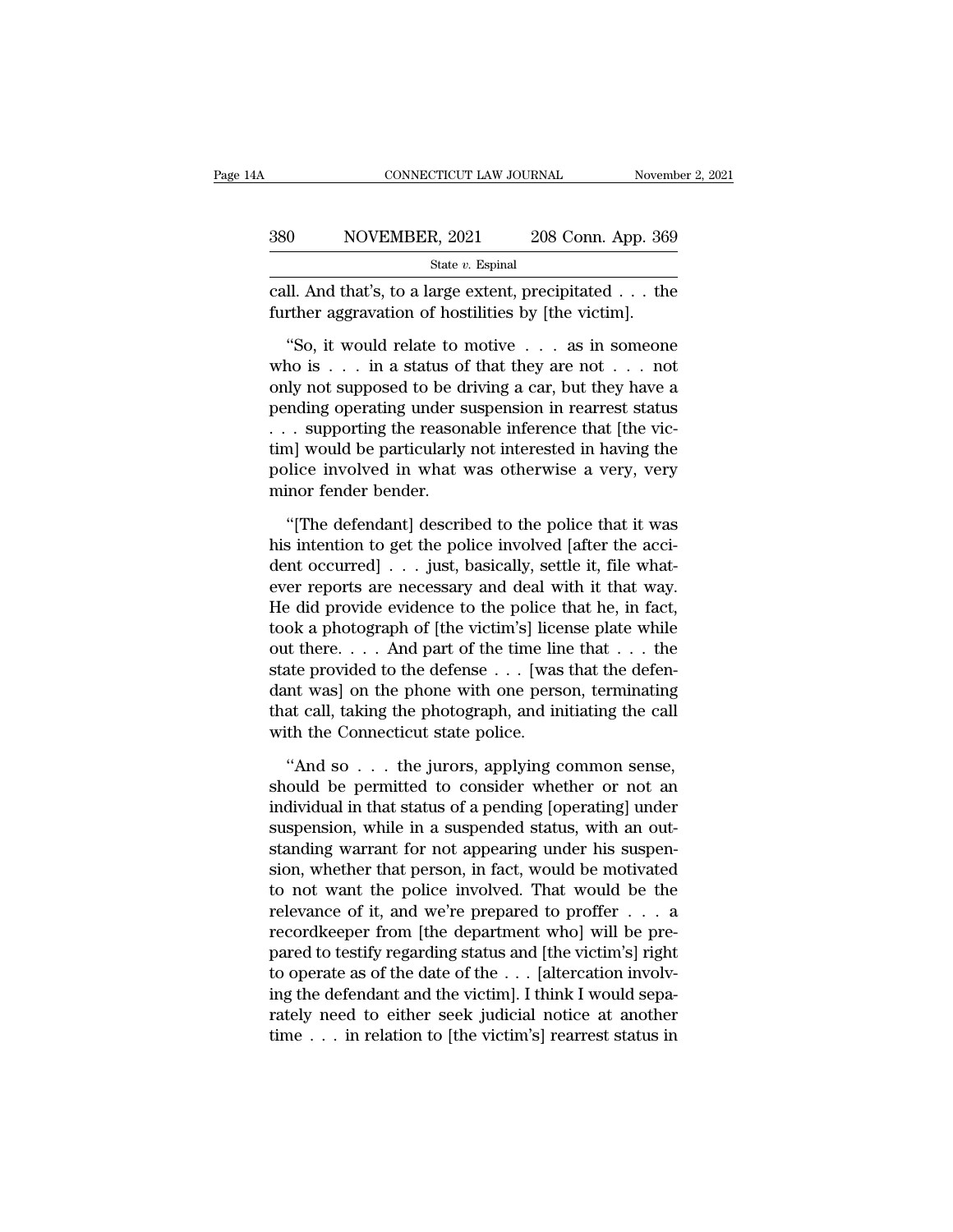| r 2, 2021          | CONNECTICUT LAW JOURNAL | Page 15A |
|--------------------|-------------------------|----------|
| 208 Conn. App. 369 | NOVEMBER, 2021          | 381      |
|                    | State $v$ . Espinal     |          |

Eq. 2021 CONNECTICUT LAW JOURNAL Page 15A<br>
208 Conn. App. 369 NOVEMBER, 2021 381<br>
State v. Espinal<br>
connection with what was . . . then pending, so the<br>
rearrest warrant, operating under suspension." 208 Conn. App. 369 NOVEMBER, 2021 3<br>
State v. Espinal<br>
connection with what was . . . then pending, so the rearrest warrant, operating under suspension.''<br>
The prosecutor responded that, even if it we

 $\frac{8 \text{ Conn. App. 369}}{\text{State } v. \text{ Espinal}}$ <br>  $\frac{\text{State } v. \text{ Espinal}}{\text{Therest warrant, operating under suspension."}}$ <br>
The prosecutor responded that, even if it were<br>
sumed that the defendant would testify in a manner<br>
meistent with defense counsel's representations be 208 Conn. App. 369 NOVEMBER, 2021 381<br>
State v. Espinal<br>
connection with what was . . . then pending, so the<br>
rearrest warrant, operating under suspension."<br>
The prosecutor responded that, even if it were<br>
assumed that th State v. Espinal<br>
connection with what was  $\dots$  then pending, so the<br>
rearrest warrant, operating under suspension."<br>
The prosecutor responded that, even if it were<br>
assumed that the defendant would testify in a manner<br>
c connection with what was . . . then pending, so the rearrest warrant, operating under suspension."<br>The prosecutor responded that, even if it were assumed that the defendant would testify in a manner consistent with defense rearrest warrant, operating under suspended that,<br>assumed that the defendant would tes<br>consistent with defense counsel's rep<br>objected to the evidence on the gro<br>inadmissible character evidence.<br>Defense counsel made an offe The prosecutor responded that, even if it were<br>sumed that the defendant would testify in a manner<br>msistent with defense counsel's representations, he<br>jected to the evidence on the ground that it was<br>admissible character ev The prosecutor responded that, even if a were<br>assumed that the defendant would testify in a manner<br>consistent with defense counsel's representations, he<br>objected to the evidence on the ground that it was<br>inadmissible chara

destance that the determining would testify in a mail.<br>
consistent with defense counsel's representations, he<br>
objected to the evidence on the ground that it was<br>
inadmissible character evidence.<br>
Defense counsel made an o of December 18, 2014, the victims without a license<br>weder of the structure of the sinadmissible character evidence.<br>Defense counsel made an offer of proof by means of<br>the testimony of Brian Clarke, a program coordinator<br>em inadmissible character evidence.<br>
Defense counsel made an offer of proof by means of<br>
the testimony of Brian Clarke, a program coordinator<br>
employed by the department. Clarke testified that, as<br>
of December 18, 2014, the v Defense counsel made an offer of proof by means of<br>the testimony of Brian Clarke, a program coordinator<br>employed by the department. Clarke testified that, as<br>of December 18, 2014, the victim's driving privileges<br>were under Defense counsel made an offer of proof by means of<br>the testimony of Brian Clarke, a program coordinator<br>employed by the department. Clarke testified that, as<br>of December 18, 2014, the victim's driving privileges<br>were under the testimony of Brian Clarke, a program coordinator<br>employed by the department. Clarke testified that, as<br>of December 18, 2014, the victim's driving privileges<br>were under suspension as a result of his having received<br>an i employed by the department. Clarke testified that, as<br>of December 18, 2014, the victim's driving privileges<br>were under suspension as a result of his having received<br>an infraction ticket in 2009 for driving without a licens of December 18, 2014, the victim's driving privileges<br>were under suspension as a result of his having received<br>an infraction ticket in 2009 for driving without a license.<br>According to Clarke, the victim's driving privilege were under suspension as a result of his having received<br>an infraction ticket in 2009 for driving without a license.<br>According to Clarke, the victim's driving privileges were<br>suspended in approximately October, 2010. Clark an infraction ticket in 2009 for driving without a license.<br>According to Clarke, the victim's driving privileges were<br>suspended in approximately October, 2010. Clarke also<br>testified that the department's records reflected According to Clarke, the victim's driving privileges were<br>suspended in approximately October, 2010. Clarke also<br>testified that the department's records reflected that<br>the victim never had a valid driver's license, but that suspended in approximately October, 2010. Clark<br>testified that the department's records reflecte<br>the victim never had a valid driver's license, bu<br>nondriver identification cards had been issued t<br>Clarke testified that the believe that the deparations is recorded that<br>e victim never had a valid driver's license, but that<br>mdriver identification cards had been issued to him.<br>arke testified that the mailing address the department<br>d for the vic mondriver identification cards had been issued to him.<br>Clarke testified that the mailing address the department<br>had for the victim was in Bridgeport. The court deferred<br>ruling on the admissibility of the evidence.<br>The nex

Clarke testified that the mailing address the department<br>had for the victim was in Bridgeport. The court deferred<br>ruling on the admissibility of the evidence.<br>The next day, November 29, 2017, the defendant sub-<br>mitted a r back of the victim was in Bridgeport. The court deferred<br>ruling on the admissibility of the evidence.<br>The next day, November 29, 2017, the defendant sub-<br>mitted a request for judicial notice pursuant to § 2-1 of<br>the Conne The next day, November 29, 2017, the defendant submitted a request for judicial notice pursuant to  $\S 2-1$  of the Connecticut Code of Evidence. The defendant asked the court to instruct the jury that, "[o]n December 18, 2 The next day, November 29, 2017, the defendant sub-<br>mitted a request for judicial notice pursuant to § 2-1 of<br>the Connecticut Code of Evidence. The defendant asked<br>the court to instruct the jury that, "[o]n December 18,<br>2 The next day, November 29, 2017, the defendant sub-<br>mitted a request for judicial notice pursuant to § 2-1 of<br>the Connecticut Code of Evidence. The defendant asked<br>the court to instruct the jury that, "[o]n December 18,<br>2 mitted a request for judicial notice pursuant to  $\S 2-1$  of<br>the Connecticut Code of Evidence. The defendant asked<br>the court to instruct the jury that, "[o]n December 18,<br>2014, the [victim] . . . had an outstanding rearres the Connecticut Code of Evidence. The defendant asked<br>the court to instruct the jury that, "[o]n December 18,<br>2014, the [victim] . . . had an outstanding rearrest war-<br>rant stemming from a matter [in the Superior Court] in the court to instruct the jury that, "[o]n December 18,<br>2014, the [victim] . . . had an outstanding rearrest war-<br>rant stemming from a matter [in the Superior Court] in<br>New Haven, [geographical area number twenty-three],<br> 2014, the [victim] . . . had an outstanding rearrest warrant stemming from a matter [in the Superior Court] in<br>New Haven, [geographical area number twenty-three],<br>that was issued on August 12, 2014. The underlying<br>charges rant stemming from a matter [in the Superior Court] in<br>New Haven, [geographical area number twenty-three],<br>that was issued on August 12, 2014. The underlying<br>charges were illegal operation motor vehicle under sus-<br>pension New Haven, [geographical area number twenty-three],<br>that was issued on August 12, 2014. The underlying<br>charges were illegal operation motor vehicle under sus-<br>pension in violation of [General Statutes §] 14-215,<br>operating that was issued on August 12, 2014. The underlying<br>charges were illegal operation motor vehicle under sus-<br>pension in violation of [General Statutes §] 14-215,<br>operating unregistered motor vehicle in violation of<br>[General charges were illegal operation motor vehicle under suspension in violation of [General Statutes §] 14-215, operating unregistered motor vehicle in violation of [General Statutes §] 14-12 (a), and failure to use seat belt i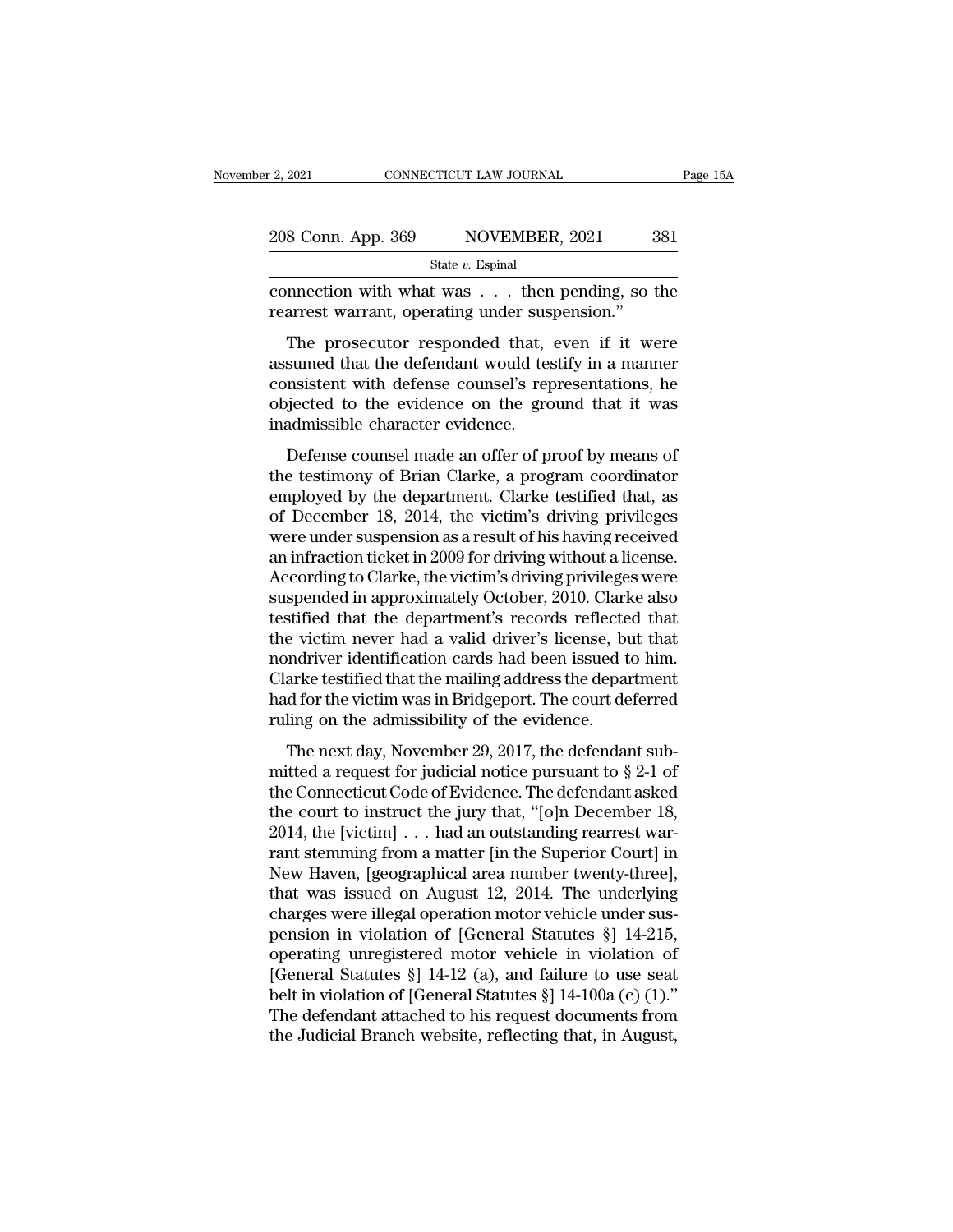# EXECUTE CONNECTICUT LAW JOURNAL Movember 2, 2021<br>382 NOVEMBER, 2021 208 Conn. App. 369<br>384 State v. Espinal

State *v.* Espinal

CONNECTICUT LAW JOURNAL November 2, 2021<br>
2021 208 Conn. App. 369<br>
382 NOVEMBER, 2021 208 Conn. App. 369<br>
3014, a rearrest warrant had been issued for "failure to<br>
appear," and that, in December, 2014, there were pend-<br>
in 382 NOVEMBER, 2021 208 Conn. App. 369<br>
<sup>State v.</sup> Espinal<br>
2014, a rearrest warrant had been issued for "failure to<br>
appear," and that, in December, 2014, there were pend-<br>
ing charges against the victim for, inter alia, o 382 NOVEMBER, 2021 208 Conn. App. 369<br>  $\frac{\text{State } v. \text{ Espinal}}{2014, \text{ a rearrest warrant had been issued for "failure to appear," and that, in December, 2014, there were pending charges against the victim for, inter alia, operating a motor vehicle while under suspension.}$ 382 NOVEMBER, 2021 208 Conn. 4<br>
<sup>State v.</sup> Espinal<br>
2014, a rearrest warrant had been issued for "f<br>
appear," and that, in December, 2014, there we<br>
ing charges against the victim for, inter alia, o<br>
a motor vehicle while State v. Espinal<br>
14, a rearrest warrant had been issued for "failure to<br>
pear," and that, in December, 2014, there were pend-<br>
g charges against the victim for, inter alia, operating<br>
motor vehicle while under suspension 2014, a rearrest warrant had been issued for "failure to<br>appear," and that, in December, 2014, there were pend-<br>ing charges against the victim for, inter alia, operating<br>a motor vehicle while under suspension.<br>Although th

2014, a reariest warrant had been issued for Tantue to<br>appear," and that, in December, 2014, there were pend-<br>ing charges against the victim for, inter alia, operating<br>a motor vehicle while under suspension.<br>Although the r appear, and that, if December, 2014, there were pend-<br>ing charges against the victim for, inter alia, operating<br>a motor vehicle while under suspension.<br>Although the record does not reflect that the state<br>filed a motion in ing charges against the victim for, filter anal, operating<br>a motor vehicle while under suspension.<br>Although the record does not reflect that the state<br>filed a motion in limine with respect to the evidence<br>at issue, on Nove a motor ventere while under suspension.<br>
Although the record does not reflect that the state<br>
filed a motion in limine with respect to the evidence<br>
at issue, on November 30, 2017, defense counsel filed<br>
a memorandum of la Although the record does not reflect that the state<br>filed a motion in limine with respect to the evidence<br>at issue, on November 30, 2017, defense counsel filed<br>a memorandum of law in response to what he character-<br>ized as filed a motion in limine with respect to the evidence<br>at issue, on November 30, 2017, defense counsel filed<br>a memorandum of law in response to what he character-<br>ized as the state's "motion in limine" to preclude the<br>defen at issue, on November 30, 2017, defense counsel filed<br>a memorandum of law in response to what he character-<br>ized as the state's "motion in limine" to preclude the<br>defendant from introducing evidence concerning the<br>victim's a memorandum of law in response to what he characterized as the state's "motion in limine" to preclude the defendant from introducing evidence concerning the victim's status, as a result of his motor vehicle offenses, at t ized as the state's "motion in limine" to preclude the defendant from introducing evidence concerning the victim's status, as a result of his motor vehicle offenses, at the time of the incident. Defense counsel argued ther defendant from introducing evidence concerning the<br>victim's status, as a result of his motor vehicle offenses,<br>at the time of the incident. Defense counsel argued<br>therein that evidence that the victim "was facing the<br>poten victim's status, as a result of his motor vehicle offenses,<br>at the time of the incident. Defense counsel argued<br>therein that evidence that the victim "was facing the<br>potential consequence of incarceration as a result of<br>op at the time of the incident. Defense counsel argued<br>therein that evidence that the victim "was facing the<br>potential consequence of incarceration as a result of<br>operating a motor vehicle at the time of the incident"<br>was rel therein that evidence that the victim "was facing the potential consequence of incarceration as a result of operating a motor vehicle at the time of the incident" was relevant to demonstrating why the victim attacked the d potential consequence of incarceration as a result of<br>operating a motor vehicle at the time of the incident"<br>was relevant to demonstrating why the victim attacked<br>the defendant, whom he believed to be in the process<br>of sum operating a motor vehicle at the time of the incident"<br>was relevant to demonstrating why the victim attacked<br>the defendant, whom he believed to be in the process<br>of summoning the police to the accident scene.<br>Attached to t was relevant to demonstrating why the victim attacked<br>the defendant, whom he believed to be in the process<br>of summoning the police to the accident scene.<br>Attached to this memorandum was the state's informa-<br>tion in the 20 the defendant, whom he believed to be in the process<br>of summoning the police to the accident scene.<br>Attached to this memorandum was the state's informa-<br>tion in the 2014 case brought against the victim, a sum-<br>mons, a rear of summoning the police to the accident scene.<br>Attached to this memorandum was the state's informa-<br>tion in the 2014 case brought against the victim, a sum-<br>mons, a rearrest warrant application for the victim that<br>was gran Attached to this memorandum was the state's information in the 2014 case brought against the victim, a summons, a rearrest warrant application for the victim that was granted on August 14, 2014, and a motion filed by the v tion in the 2014 ca<br>mons, a rearrest v<br>was granted on A<br>the victim on Nov<br>warrant, which w<br>court did not rule<br>at that time.<br>During the def but a rearriest warrant application for the victim that<br>as granted on August 14, 2014, and a motion filed by<br>e victim on November 19, 2014, to vacate the rearrest<br>arrant, which was denied on November 20, 2014.<sup>2</sup> The<br>urt d was granted on August 14, 2014, and a motion med by<br>the victim on November 19, 2014, to vacate the rearrest<br>warrant, which was denied on November 20, 2014.<sup>2</sup> The<br>court did not rule on the admissibility of the evidence<br>at

minor automobile collisions caused by the victim, he<br>matrix warrant, which was denied on November 20, 2014.<sup>2</sup> The<br>court did not rule on the admissibility of the evidence<br>at that time.<br>During the defendant's testimony on N wariant, which was defied on November 20, 2014. The<br>court did not rule on the admissibility of the evidence<br>at that time.<br>During the defendant's testimony on November 29,<br>2017, he testified in relevant part that, followin Example 1 and the collist and the collisions of the evidence at that time.<br>
During the defendant's testimony on November 29,<br>
2017, he testified in relevant part that, following two<br>
minor automobile collisions caused by t stat that thic.<br>
During the defendant's testimony on November 29,<br>
2017, he testified in relevant part that, following two<br>
minor automobile collisions caused by the victim, he<br>
and the victim stopped their automobiles on During the defendant's testimony on November 29, 2017, he testified in relevant part that, following two minor automobile collisions caused by the victim, he and the victim stopped their automobiles on exit 5 of Route 25. nd the victim stopped their automobiles on exit 5 of<br>oute 25. Following the first minor collision, before<br>opping on the exit ramp, the victim acted aggressively<br>ward the defendant by "yelling and gesturing" at him.<br><sup>2</sup> The Route 25. Following the first minor collision, before stopping on the exit ramp, the victim acted aggressively toward the defendant by "yelling and gesturing" at him.<br><sup>2</sup> The original information, summons, and rearrest wa

stopping on the exit ramp, the victim acted aggressively<br>toward the defendant by "yelling and gesturing" at him.<br><sup>2</sup> The original information, summons, and rearrest warrant application set<br>forth a Bridgeport address for th Example 12 and the defendant by "yelling and<br>
<sup>2</sup> The original information, summons, and rearre<br>
forth a Bridgeport address for the victim. The mot<br>
filed by the victim reflects the Bridgeport address<br>
address, in West Hav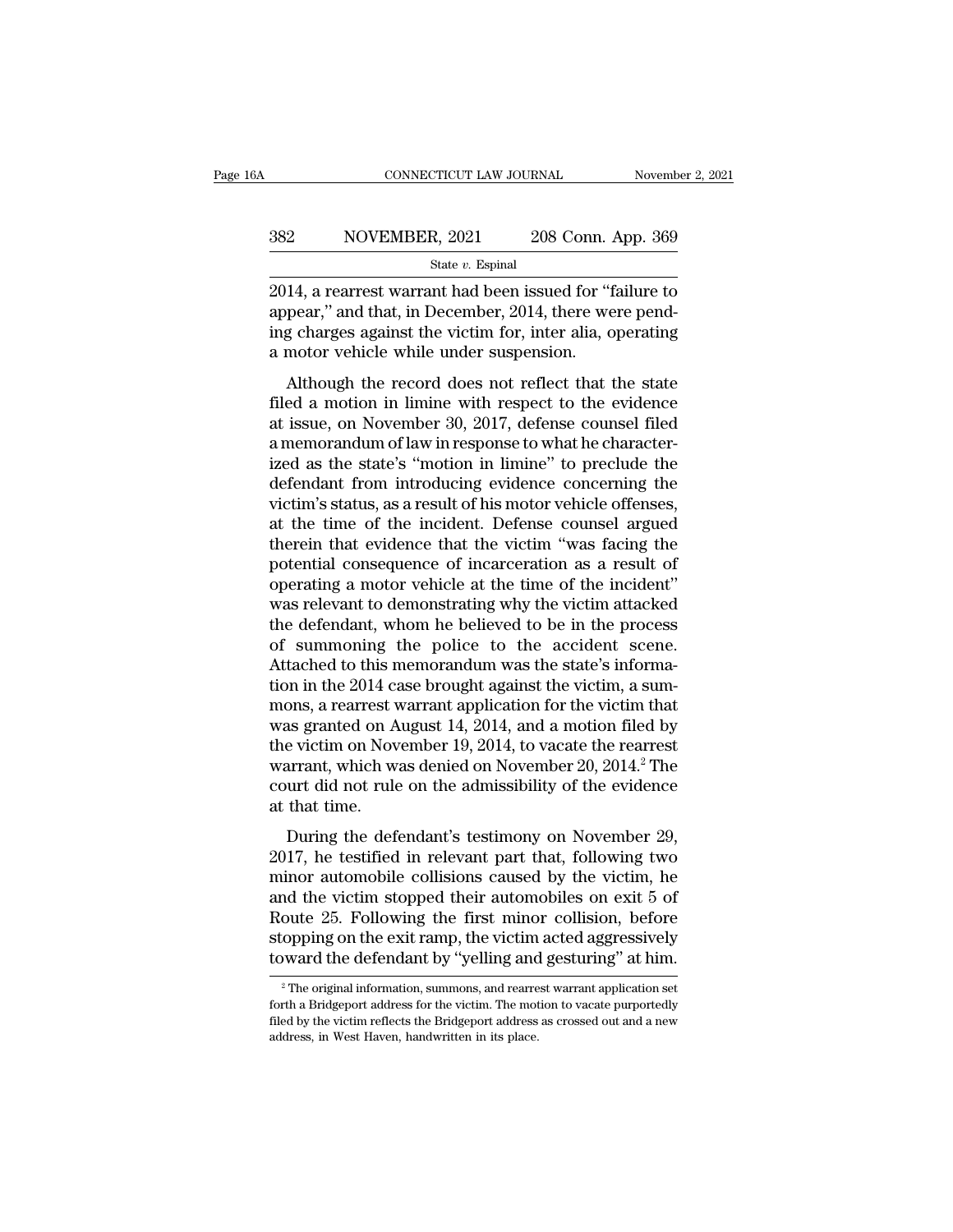| r 2, 2021          | CONNECTICUT LAW JOURNAL | Page 17A |
|--------------------|-------------------------|----------|
| 208 Conn. App. 369 | NOVEMBER, 2021          | 383      |
|                    | State $v$ . Espinal     |          |

 $\frac{1}{2}$ , 2021 CONNECTICUT LAW JOURNAL Page 17.<br>
208 Conn. App. 369 NOVEMBER, 2021 383<br>
State v. Espinal<br>
When the defendant exited his automobile on the exit<br>
ramp, he was using his cell phone to converse with<br>
Creen Th 208 Conn. App. 369 NOVEMBER, 2021 383<br>
State v. Espinal<br>
When the defendant exited his automobile on the exit<br>
ramp, he was using his cell phone to converse with<br>
Green. The victim commented on the fact that the defen-<br>
d 208 Conn. App. 369 NOVEMBER, 2021 383<br>
State v. Espinal<br>
When the defendant exited his automobile on the exit<br>
ramp, he was using his cell phone to converse with<br>
Green. The victim commented on the fact that the defen-<br>
d 208 Conn. App. 369 NOVEMBER, 2021 383<br>
State v. Espinal<br>
When the defendant exited his automobile on the exit<br>
ramp, he was using his cell phone to converse with<br>
Green. The victim commented on the fact that the defen-<br>
d State v. Espinal<br>
When the defendant exited his automobile on the exit<br>
ramp, he was using his cell phone to converse with<br>
Green. The victim commented on the fact that the defen-<br>
dant was using his cell phone. Specifica State  $v$ . Espinal<br>
State  $v$ . Espinal<br>
The defendant exited his automobile on the exit<br>
ramp, he was using his cell phone to converse with<br>
Green. The victim commented on the fact that the defen-<br>
dant was using his cell When the defendant exited his automobile on the exit<br>ramp, he was using his cell phone to converse with<br>Green. The victim commented on the fact that the defen-<br>dant was using his cell phone. Specifically, the victim<br>asked ramp, he was using his cell phone to converse with<br>Green. The victim commented on the fact that the defen-<br>dant was using his cell phone. Specifically, the victim<br>asked the defendant if he was speaking with the police.<br>The Green. The victim commented on the fact that the defendant was using his cell phone. Specifically, the victim asked the defendant if he was speaking with the police. The defendant testified that he simply replied, "not to dant was usi<br>asked the de<br>The defenda<br>worry about<br>tim thereafte<br>his knife to<br>his life.<br>On Novem In the defendant testified that he simply replied, "not to<br>borry about that." According to the defendant, the vic-<br>in thereafter assaulted him several times, and he used<br>s knife to repel the victim because he feared for<br>s Figure 2.1 The defendant, the victim thereafter assaulted him several times, and he used<br>his knife to repel the victim because he feared for<br>his life.<br>On November 30, 2017, the court revisited the eviden-<br>tiary issue raise

In the transferred him several times, and he used<br>his knife to repel the victim because he feared for<br>his life.<br>On November 30, 2017, the court revisited the eviden-<br>tiary issue raised by the defendant. Initially, the cour his knife to repel the victim because he feared for<br>his life.<br>On November 30, 2017, the court revisited the eviden-<br>tiary issue raised by the defendant. Initially, the court<br>identified what it believed to be defense counse his life.<br>
On November 30, 2017, the court revisited the evidentiary issue raised by the defendant. Initially, the court<br>
identified what it believed to be defense counsel's theory of admissibility, namely, that the proffe On November 30, 2017, the court revisited the evidentiary issue raised by the defendant. Initially, the court identified what it believed to be defense counsel's theory of admissibility, namely, that the proffered evidence On November 30, 2017, the court revisited the evidentiary issue raised by the defendant. Initially, the court<br>identified what it believed to be defense counsel's theory of admissibility, namely, that the proffered evidenc tiary issue raised by the defendant. Initially, the court<br>identified what it believed to be defense counsel's the-<br>ory of admissibility, namely, that the proffered evidence<br>about the victim's outstanding arrest warrant mad identified what it believed to be defense counsel's the-<br>ory of admissibility, namely, that the proffered evidence<br>about the victim's outstanding arrest warrant made it<br>reasonable to infer that the victim was in a "state o ory of admissibility, namely, that the proffered evidence<br>about the victim's outstanding arrest warrant made it<br>reasonable to infer that the victim was in a "state of<br>turmoil" and acted angrily toward the defendant<br>because about the victim's outstanding arrest warrant made it<br>reasonable to infer that the victim was in a "state of<br>turmoil" and acted angrily toward the defendant<br>because he believed that the defendant either had or<br>would summon reasonable to infer that the victim was in a "state of<br>turmoil" and acted angrily toward the defendant<br>because he believed that the defendant either had or<br>would summon the police to the accident scene. The<br>court stated th turmoil" and acted angrily toward the defendant<br>because he believed that the defendant either had or<br>would summon the police to the accident scene. The<br>court stated that there was no direct evidence that the<br>victim asked t because he believed that the defendant either had or<br>would summon the police to the accident scene. The<br>court stated that there was no direct evidence that the<br>victim asked the defendant *not* to call the police<br>because he would summon the police to the accident scene. The<br>court stated that there was no direct evidence that the<br>victim asked the defendant *not* to call the police<br>because he feared being arrested but understood the<br>defendant' court stated that there was no direct evidence that the victim asked the defendant *not* to call the police because he feared being arrested but understood the defendant's argument to rest on the inference to be drawn fro victim asked the defendant *not*<br>because he feared being arrested<br>defendant's argument to rest on t<br>drawn from the proffered evidence t<br>there was a rearrest warrant and tl<br>such warrant would lead to his a<br>arrived at the ac In its consideration of the proffered evidence to be awn from the proffered evidence that the victim knew<br>ere was a rearrest warrant and that the existence of<br>ch warrant would lead to his arrest if the police<br>rived at the drawn from the proffered evidence that the victim knew<br>there was a rearrest warrant and that the existence of<br>such warrant would lead to his arrest if the police<br>arrived at the accident scene.<br>In its consideration of the p

there was a rearrest warrant and that the existence of<br>such warrant would lead to his arrest if the police<br>arrived at the accident scene.<br>In its consideration of the proffered evidence, the<br>court observed that the victim h such warrant would lead to his arrest if the police<br>arrived at the accident scene.<br>In its consideration of the proffered evidence, the<br>court observed that the victim had listed a West Haven<br>address on his motion to vacate arrived at the accident scene.<br>
In its consideration of the proffered evidence, the<br>
court observed that the victim had listed a West Haven<br>
address on his motion to vacate the rearrest warrant.<br>
It then expressed its conc In its consideration of the proffered evidence, the<br>court observed that the victim had listed a West Haven<br>address on his motion to vacate the rearrest warrant.<br>It then expressed its concern that, because Clarke testi-<br>fie In its consideration of the proffered evidence, the<br>court observed that the victim had listed a West Haven<br>address on his motion to vacate the rearrest warrant.<br>It then expressed its concern that, because Clarke testi-<br>fie court observed that the victim had listed a West Haven<br>address on his motion to vacate the rearrest warrant.<br>It then expressed its concern that, because Clarke testi-<br>fied that the department only had the victim's Bridge-<br> address on his motion to vacate the rearrest warrant.<br>It then expressed its concern that, because Clarke testi-<br>fied that the department only had the victim's Bridge-<br>port address on file, and it was reasonable to presume<br>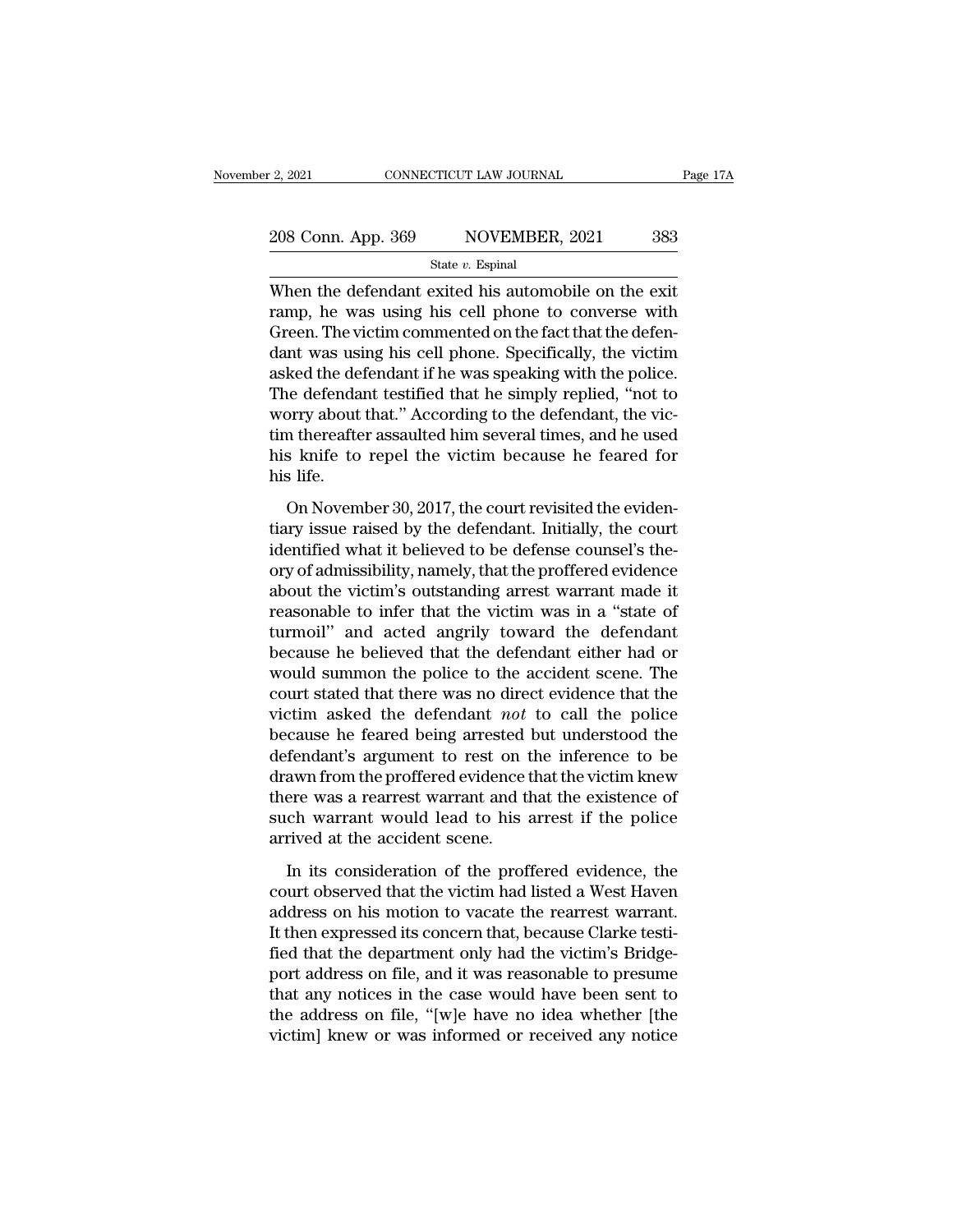|     | CONNECTICUT LAW JOURNAL                                                                              | November 2, 2021   |
|-----|------------------------------------------------------------------------------------------------------|--------------------|
| 384 | NOVEMBER, 2021                                                                                       | 208 Conn. App. 369 |
|     | State $v$ . Espinal                                                                                  |                    |
|     | with regard to his status after the court's denial of his<br>motion to vacate the rearrest warrant." |                    |
|     | Defense counsel downplayed the significance of the                                                   |                    |

NOVEMBER, 2021 208 Conn. App. 369<br>  $\frac{\text{State } v. \text{ Espinal}}{\text{the regard to [his status after the court's denial of his} }$ <br>
th regard to [his status after the court's denial of his<br>
otion to vacate the rearrest warrant]."<br>
Defense counsel downplayed the significance of the  $f_{\text{state } v. \text{ Espinal}}$ <br>  $f_{\text{state } v. \text{ Espinal}}$ <br>  $f_{\text{state } v. \text{ Espinal}}$ <br>
with regard to [his status after the court's denial of his<br>
motion to vacate the rearrest warrant]."<br>
Defense counsel downplayed the significance of the<br>
fact that State  $v$ . Espinal<br>with regard to [his status after the court's denial of his<br>motion to vacate the rearrest warrant]."<br>Defense counsel downplayed the significance of the<br>fact that there was no evidence that the victim had with regard to [his status after the court's denial of his<br>motion to vacate the rearrest warrant]."<br>Defense counsel downplayed the significance of the<br>fact that there was no evidence that the victim had<br>received notice of with regard to [this status after the court's definal of his<br>motion to vacate the rearrest warrant]."<br>Defense counsel downplayed the significance of the<br>fact that there was no evidence that the victim had<br>received notice o The rearrest warrant performant of the significance of the fact that there was no evidence that the victim had received notice of the court's ruling on the motion to vacate the rearrest warrant. Defense counsel responded t Defense counsel downplayed the significance of the<br>fact that there was no evidence that the victim had<br>received notice of the court's ruling on the motion to<br>vacate the rearrest warrant. Defense counsel responded<br>that the fact that there was no evidence that the victim had<br>received notice of the court's ruling on the motion to<br>vacate the rearrest warrant. Defense counsel responded<br>that the fact that the victim filed the motion to vacate<br>the received notice of the court's ruling on the motion to<br>vacate the rearrest warrant. Defense counsel responded<br>that the fact that the victim filed the motion to vacate<br>the rearrest warrant was itself sufficient evidence to<br> vacate the rearrest warrant. Defense counsel responded<br>that the fact that the victim filed the motion to vacate<br>the rearrest warrant was itself sufficient evidence to<br>demonstrate that he knew that he had "a pending case,"<br> that the fact that the victim filed the motion to vacate<br>the rearrest warrant was itself sufficient evidence to<br>demonstrate that he knew that he had "a pending case,"<br>he was "under suspension," he should not be driving<br>an the rearrest warrant was itself sufficient evidence to<br>demonstrate that he knew that he had "a pending case,"<br>he was "under suspension," he should not be driving<br>an automobile, and he was subject to rearrest. Although<br>defe demonstrate that he knew that he had "a pending case,"<br>he was "under suspension," he should not be driving<br>an automobile, and he was subject to rearrest. Although<br>defense counsel argued that the jury reasonably could<br>infer he was "under suspension," he should not be driving<br>an automobile, and he was subject to rearrest. Although<br>defense counsel argued that the jury reasonably could<br>infer that the victim did not want to encounter the<br>police f an automobile, and he was subject to rearrest. Although<br>defense counsel argued that the jury reasonably could<br>infer that the victim did not want to encounter the<br>police following the accident because he did not have<br>an ope defense counsel argued that the jury reasonably could<br>infer that the victim did not want to encounter the<br>police following the accident because he did not have<br>an operator's license, it was the goal of the defense to<br>prese infer that the victim did not want to encounter the<br>police following the accident because he did not have<br>an operator's license, it was the goal of the defense to<br>present evidence "that [the victim had] an outstanding<br>arre police following the accident because he did not have<br>an operator's license, it was the goal of the defense to<br>present evidence "that [the victim had] an outstanding<br>arrest warrant." Defense counsel argued that, in the<br>abs an operator's license, it was the goal of the defense to<br>present evidence "that [the victim had] an outstanding<br>arrest warrant." Defense counsel argued that, in the<br>absence of any evidence that the victim had received<br>noti present evidence "that [the victim had] an outstand<br>arrest warrant." Defense counsel argued that, in a<br>basence of any evidence that the victim had receiv<br>notice of the court's denial of the motion to vacate<br>rearrest warran These counser argued that, in the sence of any evidence that the victim had received<br>tice of the court's denial of the motion to vacate the<br>arrest warrant, the court should not presume that<br>e victim somehow believed that h absence of any evidence that the victin had received<br>notice of the court's denial of the motion to vacate the<br>rearrest warrant, the court should not presume that<br>the victim somehow believed that his motion had been<br>granted

rearrest warrant, the court should not presume that<br>the victim somehow believed that his motion had been<br>granted and that he was not subject to arrest.<br>The state responded that, in essence, the defendant<br>was attempting to reariest warrant, the court should not presume that<br>the victim somehow believed that his motion had been<br>granted and that he was not subject to arrest.<br>The state responded that, in essence, the defendant<br>was attempting to the victim solition believed that his inotion had been<br>granted and that he was not subject to arrest.<br>The state responded that, in essence, the defendant<br>was attempting to introduce character evidence of the<br>victim to prov The state responded that, in essence, the defendant<br>was attempting to introduce character evidence of the<br>victim to prove something that was not a material issue<br>in the case, namely, the victim's motive for behaving<br>in an The state responded that, in essence, the defendant<br>was attempting to introduce character evidence of the<br>victim to prove something that was not a material issue<br>in the case, namely, the victim's motive for behaving<br>in an was attempting to introduce character evidence of the victim to prove something that was not a material issue<br>in the case, namely, the victim's motive for behaving<br>in an angry and agitated manner toward the defendant.<br>The victim to prove something that was not a material issue<br>in the case, namely, the victim's motive for behaving<br>in an angry and agitated manner toward the defendant.<br>The state argued that there was no legal basis to admit<br>th in the case, namely, the victim's motive for behaving<br>in an angry and agitated manner toward the defendant.<br>The state argued that there was no legal basis to admit<br>this character evidence under § 4-4 of the Connecticut<br>Cod in an angry and agitated manner toward the defendant.<br>The state argued that there was no legal basis to admit<br>this character evidence under  $\S 4-4$  of the Connecticut<br>Code of Evidence. The state also asserted that the evi The state argued that there was no legal basis to admit<br>this character evidence under  $\S 4-4$  of the Connecticut<br>Code of Evidence. The state also asserted that the evi-<br>dence, which was prejudicial, did not have any proba this character evidence under § 4-4 of the Connecticut<br>Code of Evidence. The state also asserted that the evi-<br>dence, which was prejudicial, did not have any proba-<br>tive value in light of the fact that there was no evidenc Code of Evidence. The state also asserted that the evidence, which was prejudicial, did not have any probative value in light of the fact that there was no evidence that the victim had notice that his motion to vacate had dence, which was prejudicial, did not have any probative value in light of the fact that there was no evidence that the victim had notice that his motion to vacate had been denied and his warrant was still outstanding. The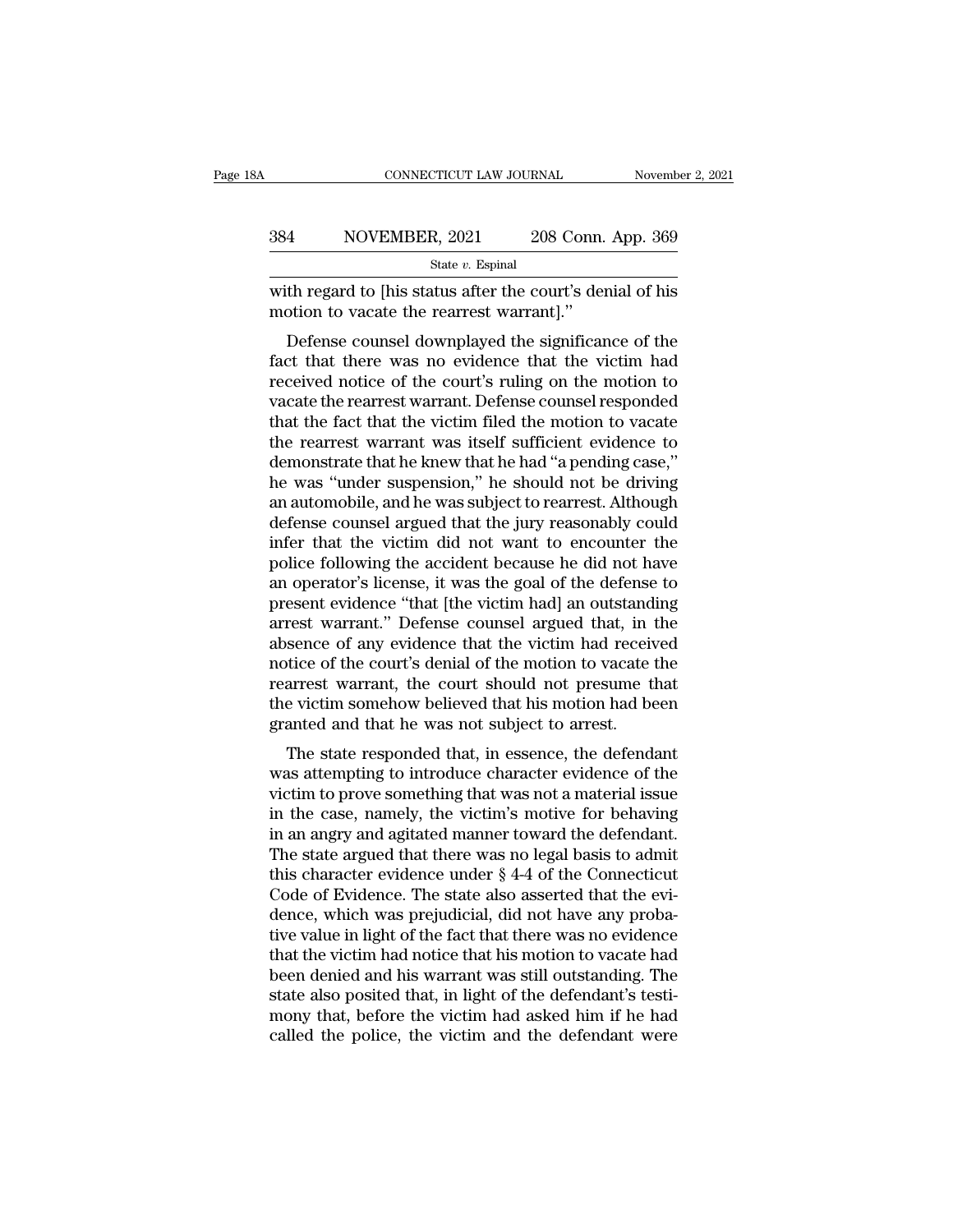engaged in a heated verbal exchange, the logical infer-<br>engaged in a heated verbal exchange, the logical infer-<br>ence for which defense counsel sought to introduce the<br>envidence was week at best. Stated otherwise, the stat 208 Conn. App. 369 NOVEMBER, 2021 385<br>State v. Espinal<br>engaged in a heated verbal exchange, the logical infer-<br>ence for which defense counsel sought to introduce the<br>evidence was weak, at best. Stated otherwise, the state<br> 208 Conn. App. 369 NOVEMBER, 2021 385<br>
State v. Espinal<br>
engaged in a heated verbal exchange, the logical infer-<br>
ence for which defense counsel sought to introduce the<br>
evidence was weak, at best. Stated otherwise, the s 208 Conn. App. 369 NOVEMBER, 2021 385<br>  $\frac{\text{State } v. \text{ Espinal}}{\text{engaged in a heated verbal exchange, the logical inference for which defense counds sought to introduce the evidence was weak, at best. Stated otherwise, the state argued that the defendant's own testimony showed that the victim was agitated and angry prior to the time that he may have believed that the deformation system his$ State v. Espinal<br>
State v. Espinal<br>
engaged in a heated verbal exchange, the logical infer-<br>
ence for which defense counsel sought to introduce the<br>
evidence was weak, at best. Stated otherwise, the state<br>
argued that the state  $v$ . Espinal<br>engaged in a heated verbal exchange, the logical infer-<br>ence for which defense counsel sought to introduce the<br>evidence was weak, at best. Stated otherwise, the state<br>argued that the defendant's own tes engaged in a heated verbal exchange, t<br>ence for which defense counsel sought t<br>evidence was weak, at best. Stated othe<br>argued that the defendant's own testime<br>the victim was agitated and angry prior<br>he may have believed th ce for which defense counsel sought to introduce the<br>idence was weak, at best. Stated otherwise, the state<br>gued that the defendant's own testimony showed that<br>e victim was agitated and angry prior to the time that<br>may have evidence was weak, at best. Stated otherwise, the state<br>argued that the defendant's own testimony showed that<br>the victim was agitated and angry prior to the time that<br>he may have believed that the defendant was using his<br>c

argued that the defendant s own testimony showed that<br>the victim was agitated and angry prior to the time that<br>he may have believed that the defendant was using his<br>cell phone to summon the police.<br>Defense counsel responde the victim was agitated and angry prior to the time that<br>he may have believed that the defendant was using his<br>cell phone to summon the police.<br>Defense counsel responded by drawing an analogy<br>between the evidence he sought ne may nave beneved that the defendant was using his<br>cell phone to summon the police.<br>Defense counsel responded by drawing an analogy<br>between the evidence he sought to introduce and evi-<br>dence that is admitted to prove con cell phone to summon the police.<br>
Defense counsel responded by drawing an analogy<br>
between the evidence he sought to introduce and evi-<br>
dence that is admitted to prove consciousness of guilt<br>
of an accused. He argued that Defense counsel responded by drawing an analogy<br>between the evidence he sought to introduce and evi-<br>dence that is admitted to prove consciousness of guilt<br>of an accused. He argued that the jury could infer that<br>someone wh between the evidence he sought to introduce and evidence that is admitted to prove consciousness of guilt<br>of an accused. He argued that the jury could infer that<br>someone who has an outstanding arrest warrant for<br>operating dence that is admitted to prove consciousness of guilt<br>of an accused. He argued that the jury could infer that<br>someone who has an outstanding arrest warrant for<br>operating while under suspension would be concerned<br>if, at th of an accused. He argued that the jury could infer that<br>someone who has an outstanding arrest warrant for<br>operating while under suspension would be concerned<br>if, at the scene of an accident, he observed the other<br>driver wi someone who has an outstanding arrest warrant for<br>operating while under suspension would be concerned<br>if, at the scene of an accident, he observed the other<br>driver with a cell phone in his hand. He also asserted<br>that it wa operating while under suspension would be concerned<br>if, at the scene of an accident, he observed the other<br>driver with a cell phone in his hand. He also asserted<br>that it was reasonable for the victim to infer that the<br>defe if, at the scene of an accident, he observed the other<br>driver with a cell phone in his hand. He also asserted<br>that it was reasonable for the victim to infer that the<br>defendant was calling the police. Defense counsel also<br>s admissibility. at it was reasonable for the victim to mier that the<br>fendant was calling the police. Defense counsel also<br>ated his belief that the defendant's testimony, which<br>as that the victim had asked him if he was on the<br>ione with th defendant was calling the police. Defense counsel also<br>stated his belief that the defendant's testimony, which<br>was that the victim had asked him if he was on the<br>phone with the police, supported counsel's theory of<br>admissi

stated nis beilet that the defendant's testimony, which<br>was that the victim had asked him if he was on the<br>phone with the police, supported counsel's theory of<br>admissibility.<br>The court once again deferred ruling on the iss was that the victim had asked him if he was on the<br>phone with the police, supported counsel's theory of<br>admissibility.<br>The court once again deferred ruling on the issue<br>but, nonetheless, responded to defense counsel that, phone with the police, supported counsers theory or<br>admissibility.<br>The court once again deferred ruling on the issue<br>but, nonetheless, responded to defense counsel that, if<br>his theory of admissibility rested on the fact th aamissiplinty.<br>The court once again deferred ruling on the issue<br>but, nonetheless, responded to defense counsel that, if<br>his theory of admissibility rested on the fact that the<br>victim was motivated to avoid the police at t The court once again deferred ruling on the issue<br>but, nonetheless, responded to defense counsel that, if<br>his theory of admissibility rested on the fact that the<br>victim was motivated to avoid the police at the scene<br>of the but, nonetheless, responded to defense counsel that, if<br>his theory of admissibility rested on the fact that the<br>victim was motivated to avoid the police at the scene<br>of the accident, the defendant's testimony undermined<br>th his theory of admissibility rested on the fact that the victim was motivated to avoid the police at the scene of the accident, the defendant's testimony undermined this theory. The court explained that the defendant's test victim was motivated to avoid the police at the scene<br>of the accident, the defendant's testimony undermined<br>this theory. The court explained that the defendant's<br>testimony showed that "[the victim is] not an individual<br>tha of the accident, the defendant's testimony undermined<br>this theory. The court explained that the defendant's<br>testimony showed that "[the victim is] not an individual<br>that's trying to get in his car and get out of there. He' this theory. The court explained that the defendant's<br>testimony showed that "[the victim is] not an individual<br>that's trying to get in his car and get out of there. He's<br>an individual who's standing his ground and fighting testimony showed that "[the victim is] not an individual<br>that's trying to get in his car and get out of there. He's<br>an individual who's standing his ground and fighting,<br>which is almost the opposite of what you're saying.<br> that's trying to get in his car and get out<br>an individual who's standing his ground<br>which is almost the opposite of what y<br>There's no suggestion that he's trying to g<br>and get away from the police. So, I und<br>you're trying t Individual who's standing his ground and righting,<br>nich is almost the opposite of what you're saying.<br>nere's no suggestion that he's trying to get out of there<br>d get away from the police. So, I understand what<br>u're trying which is almost the opposite of what you're saying.<br>There's no suggestion that he's trying to get out of there<br>and get away from the police. So, I understand what<br>you're trying to get in, but it also needs to be supported<br>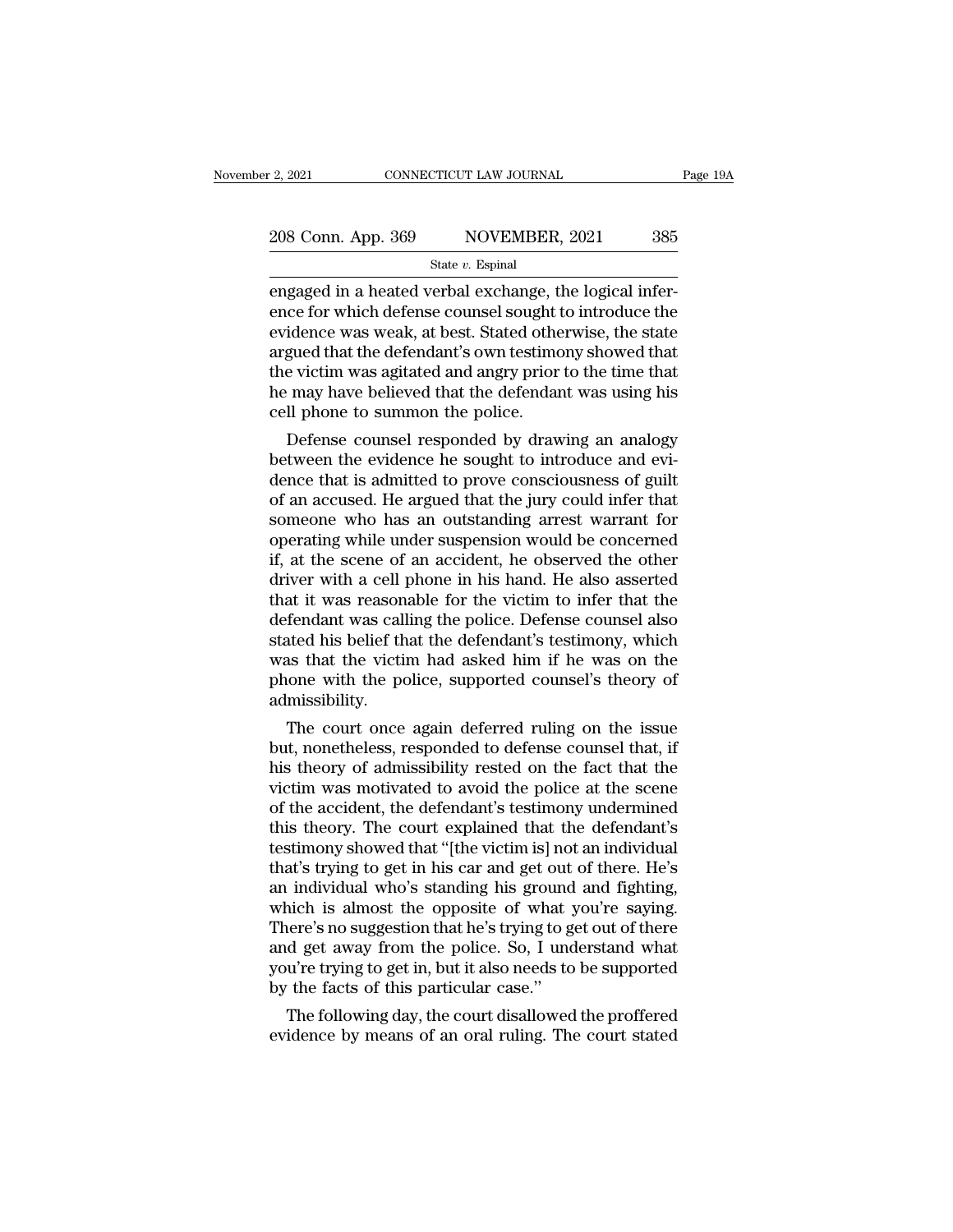# EXECUTE CONNECTICUT LAW JOURNAL Movember 2, 2021<br>386 NOVEMBER, 2021 208 Conn. App. 369<br>386 State v. Espinal

#### State *v.* Espinal

 $\begin{array}{r|l} \text{COMRECTICUT LAW JOURNAL} & \text{November 2, 2021} \ \hline \text{386} & \text{NOVEMBER, 2021} & \text{208 Conn. App. 369} \ \hline \text{state } v. \text{ Espinal} \ \hline \text{that "the evidence that the defense is seeking, based upon the record of this particular trial, would really be one, pure modulation: two, not supported by the model.} \end{array}$ NOVEMBER, 2021 208 Conn. App. 369<br>
state v. Espinal<br>
that "the evidence that the defense is seeking, based<br>
upon the record of this particular trial, would really<br>
be, one, pure speculation; two, not supported by the<br>
evid  $\begin{array}{c|c} \n 386 & \text{NOVEMBER, 2021} & \n 208 \text{ Conn. App. 369} \\
 \hline\n \text{State } v. \text{ Espinal} & \n \end{array}$ <br>
that "the evidence that the defense is seeking, based<br>
upon the record of this particular trial, would really<br>
be, one, pure speculation; two, S86 NOVEMBER, 2021 208 Conn. App. 369<br>  $\frac{\text{State } v. \text{ Espinal}}{\text{that 'the evidence that the defense is seeking, based}}$ upon the record of this particular trial, would really<br>
be, one, pure speculation; two, not supported by the<br>
evidence; and, three, more prejudicial So, in this court is opinion, putting in evidence of the decedent's arrest record of this particular trial, would really<br>be, one, pure speculation; two, not supported by the evidence; and, three, more prejudicial than pro State v. Espinal<br>that "the evidence that the defense is seeking, based<br>upon the record of this particular trial, would really<br>be, one, pure speculation; two, not supported by the<br>evidence; and, three, more prejudicial tha that "the evidence that the defense is seeking, based<br>upon the record of this particular trial, would really<br>be, one, pure speculation; two, not supported by the<br>evidence; and, three, more prejudicial than probative.<br>So, upon the record of this particular trial, would really<br>be, one, pure speculation; two, not supported by the<br>evidence; and, three, more prejudicial than probative.<br>So, in this court's opinion, putting in evidence of the<br>de be, one, pure speculation; two, not supported by the evidence; and, three, more prejudicial than probative.<br>So, in this court's opinion, putting in evidence of the decedent's arrest record or warrants for arrest or underly evidence; and, three, more prejudicial than probative.<br>So, in this court's opinion, putting in evidence of the<br>decedent's arrest record or warrants for arrest or under-<br>lying charges really do[es] not support anything tha So, in this court's opinion, putting in evidence of the decedent's arrest record or warrants for arrest or underlying charges really do[es] not support anything that the defendant indicated in terms of his version.  $\dots$  I decedent's arrest record or warrants for arrest or underlying charges really do[es] not support anything that<br>the defendant indicated in terms of his version. . . . I<br>know the defense position, that [the victim] is refere lying charges really do[es] not support anything that<br>the defendant indicated in terms of his version. . . . I<br>know the defense position, that [the victim] is referenc-<br>ing the fact that he has a phone out. Even by the de the defendant indicated in terms of his version. . . . I<br>know the defense position, that [the victim] is referenc-<br>ing the fact that he has a phone out. Even by the defen-<br>dant's own testimony, all he says is that he had know the defense position, that [the victim] is referencing the fact that he has a phone out. Even by the defendant's own testimony, all he says is that he had this phone out, that it's out while he's looking at damage to ing the fact that he has a phone out. Even by the defen-<br>dant's own testimony, all he says is that he had this<br>phone out, that it's out while he's looking at damage<br>to his car, that, at some point, the . . . decedent says<br> dant's own testimony, all he says is that he had this<br>phone out, that it's out while he's looking at damage<br>to his car, that, at some point, the  $\ldots$  decedent says<br>to him something to the effect of, are you on the phone, phone out, that it's out while he's looking at damage<br>to his car, that, at some point, the  $\ldots$  decedent says<br>to him something to the effect of, are you on the phone,<br>or, are you talking to the police, and the defendant<br> to his car, that, at some point, the  $\ldots$  decedent says<br>to him something to the effect of, are you on the phone,<br>or, are you talking to the police, and the defendant<br>indicates not to worry about it, never says that the<br>d to him something to the effect of, are you on the phone,<br>or, are you talking to the police, and the defendant<br>indicates not to worry about it, never says that the<br>decedent is angry or yelling at him or there's any type<br>of or, are you talking to the police, and the defendant<br>indicates not to worry about it, never says that the<br>decedent is angry or yelling at him or there's any type<br>of . . . behavior that supports what the defendant's<br>argumen indicates not to worry about it, never says that the decedent is angry or yelling at him or there's any type of  $\ldots$  behavior that supports what the defendant's argument is in this particular instance, which is that the  $\ldots$  behavior that supports what the defendant's<br>gument is in this particular instance, which is that<br>e decedent was so irate about the idea of the police<br>ssibly finding him, that that propelled him into some<br>rm of aggre or . . . . behavior that supports what the deceleration is argument is in this particular instance, which is that the decedent was so irate about the idea of the police possibly finding him, that that propelled him into so

argument is in this particular instance, which is that<br>the decedent was so irate about the idea of the police<br>possibly finding him, that that propelled him into some<br>form of aggressive behavior toward the defendant.<br>"The . the decedent was so hate about the idea of the police<br>possibly finding him, that that propelled him into some<br>form of aggressive behavior toward the defendant.<br>"The . . . court's position is that, as I indicated yes-<br>terda possibly intuity film, that that propened film into some<br>form of aggressive behavior toward the defendant.<br>"The . . . court's position is that, as I indicated yes-<br>terday, it's almost the opposite would be true because<br>the form of aggressive behavior toward the defendant.<br>
"The  $\ldots$  court's position is that, as I indicated yes-<br>
terday, it's almost the opposite would be true because<br>
the evidence would be that the decedent would be trying<br> "The  $\ldots$  court's position is that, as I indicated yes-<br>terday, it's almost the opposite would be true because<br>the evidence would be that the decedent would be trying<br>to get away from the situation, as opposed to continu terday, it's almost the opposite would be true because<br>the evidence would be that the decedent would be trying<br>to get away from the situation, as opposed to continuing<br>to stay there knowing that the police were most likely the evidence would be that the decedent would be trying<br>to get away from the situation, as opposed to continuing<br>to stay there knowing that the police were most likely<br>going to be coming. And so I think, one, it's not supget away from the situation, as opposed to continuing<br>stay there knowing that the police were most likely<br>ing to be coming. And so I think, one, it's not sup-<br>priced by the case law; two, it's not supported by the<br>court's to stay there knowing that the police were most likely<br>going to be coming. And so I think, one, it's not sup-<br>ported by the case law; two, it's not supported by the<br>facts of this particular case; three, it's pure speculati

going to be conting. And so I time, one, it's not sup-<br>ported by the case law; two, it's not supported by the<br>facts of this particular case; three, it's pure speculation;<br>and four, it's . . . more prejudicial than it is pr ported by the case law, two, it's not supported by the<br>facts of this particular case; three, it's pure speculation;<br>and four, it's  $\ldots$  more prejudicial than it is probative."<br>At the conclusion of the court's ruling, def racts of this particular case, three, it is pute speculation, and four, it's  $\dots$  more prejudicial than it is probative."<br>At the conclusion of the court's ruling, defense counsel clarified that the proffered evidence was and four, it  $s \cdot \cdot \cdot$  hold prejudical that it is probative.<br>At the conclusion of the court's ruling, defense counsel clarified that the proffered evidence was not merely<br>relevant with respect to the victim's motive, but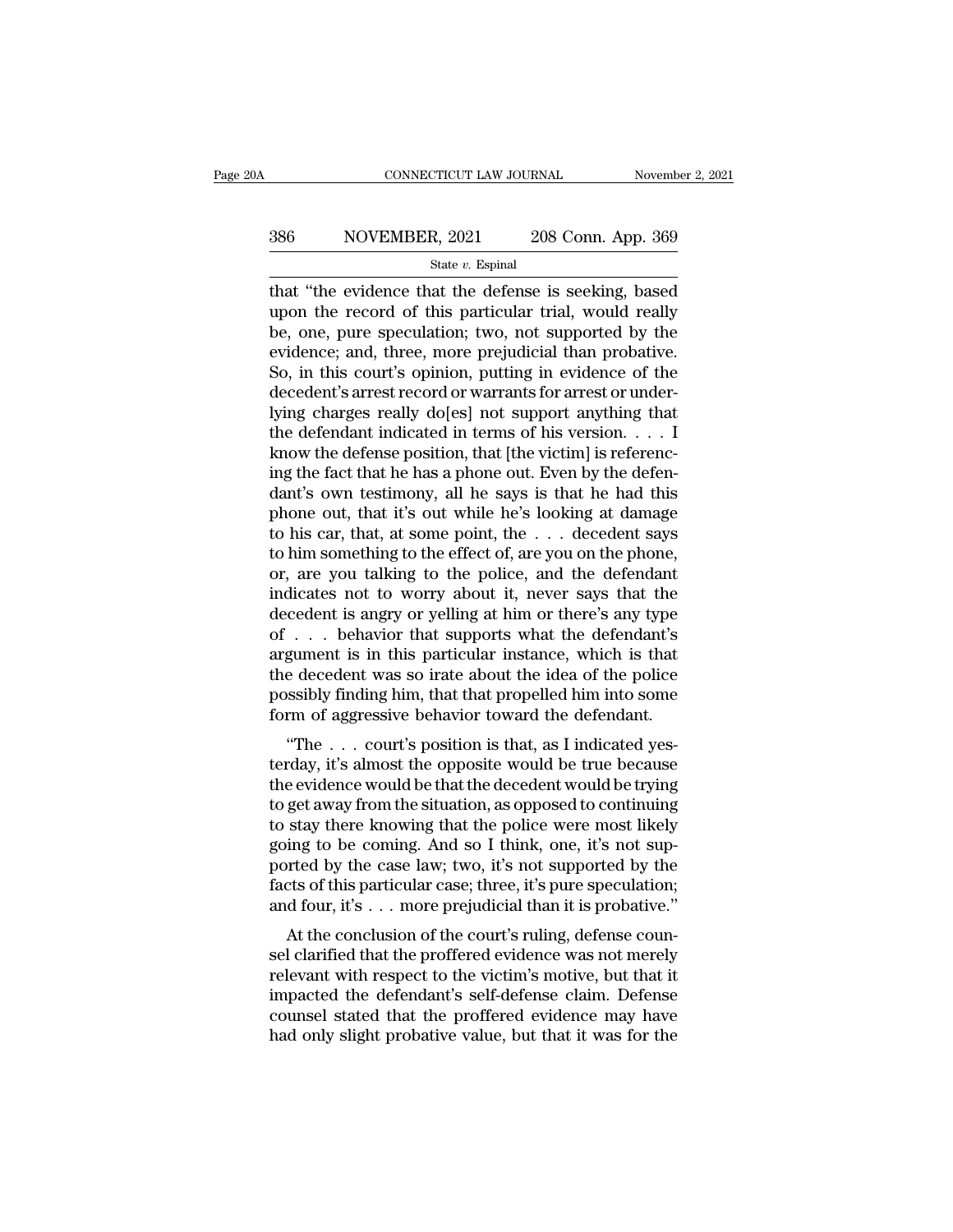# 2, 2021 CONNECTICUT LAW JOURNAL Page 21A<br>
208 Conn. App. 369 NOVEMBER, 2021 387<br>
State v. Espinal

#### State *v.* Espinal

 $\frac{1}{2}$ , 2021 CONNECTICUT LAW JOURNAL Page 21A<br>
208 Conn. App. 369 NOVEMBER, 2021 387<br>  $\frac{1}{2}$ <br>  $\frac{1}{2}$ <br>  $\frac{1}{2}$ <br>  $\frac{1}{2}$ <br>  $\frac{1}{2}$ <br>  $\frac{1}{2}$ <br>  $\frac{1}{2}$ <br>  $\frac{1}{2}$ <br>  $\frac{1}{2}$ <br>  $\frac{1}{2}$ <br>  $\frac{1}{2}$ <br>  $\frac{1}{2}$ <br> 208 Conn. App. 369 NOVEMBER, 2021 387<br>
State v. Espinal<br>
jury, not the court, to determine the strength of the<br>
inferences to be drawn from it. The court responded:<br>
"[M]y ruling has, kind of, several layers to it. So, th 208 Conn. App. 369 NOVEMBER, 2021 387<br>
State v. Espinal<br>
jury, not the court, to determine the strength of the<br>
inferences to be drawn from it. The court responded:<br>
"[M]y ruling has, kind of, several layers to it. So, th 208 Conn. App. 369 NOVEMBER, 2021 387<br>
State v. Espinal<br>
jury, not the court, to determine the strength of the<br>
inferences to be drawn from it. The court responded:<br>
"[M]y ruling has, kind of, several layers to it. So, th State v. Espinal<br>
State v. Espinal<br>
jury, not the court, to determine the strength of the<br>
inferences to be drawn from it. The court responded:<br>
"[M]y ruling has, kind of, several layers to it. So, the<br>
first is that it's state v. Espinal<br>jury, not the court, to determine the strength of the<br>inferences to be drawn from it. The court responded:<br>"[M]y ruling has, kind of, several layers to it. So, the<br>first is that it's not supported by the jury, not the court, to determine the strength of the<br>inferences to be drawn from it. The court responded:<br>"[M]y ruling has, kind of, several layers to it. So, the<br>first is that it's not supported by the case law, that, in inferences to be drawn from it. The court responded:<br>"[M]y ruling has, kind of, several layers to it. So, the<br>first is that it's not supported by the case law, that, in<br>terms of the decedent and his background and crimina "[M]y ruling has, kind of, several layers to it. So, the<br>first is that it's not supported by the case law, that, in<br>terms of the decedent and his background and criminal<br>record or behavioral patterns or character in a sel first is that it's not supported by the case law, that, in<br>terms of the decedent and his background and criminal<br>record or behavioral patterns or character in a self-<br>defense case, as I think we can all agree, this is, at terms of the decedent and his background and criminal<br>record or behavioral patterns or character in a self-<br>defense case, as I think we can all agree, this is, at this<br>point, certainly there are times when that comes in.<br>B record or behavioral patterns<br>defense case, as I think we can<br>point, certainly there are time<br>But in this instance, I think, we<br>not what the defense is seekin<br>not trying to put it in toward a sl<br>aggressive behavior. . . . Then the case, as I think we can an agree, this is, at this<br>
int, certainly there are times when that comes in.<br>
it in this instance, I think, we . . . all agree that that's<br>
it what the defense is seeking to put it in for point, certainly there are three when that colles in.<br>But in this instance, I think, we . . . all agree that that's<br>not what the defense is seeking to put it in for. You're<br>not trying to put it in toward a showing of the d

But in this instance, I think, we  $\ldots$  an agree that that s<br>not what the defense is seeking to put it in for. You're<br>not trying to put it in toward a showing of the decedent's<br>aggressive behavior.  $\ldots$ .<br>"[T]he other seg not what the defense is seeking to put it in for. Foure<br>not trying to put it in toward a showing of the decedent's<br>aggressive behavior. . . .<br>"[T]he other segment is, well, is it relevant to this<br>particular case and the fa hot trying to put it in toward a showing or the decedent s<br>aggressive behavior. . . .<br>"[T]he other segment is, well, is it relevant to this<br>particular case and the facts of this particular case. And<br>. . . after reviewing a "The other segment is, well, is it relevant to this<br>particular case and the facts of this particular case. And<br> $\ldots$  after reviewing again everything that the defen-<br>dant has said, the court's position is that it is not. "[T]he other segment is, well, is it relevant to this<br>particular case and the facts of this particular case. And<br>... after reviewing again everything that the defen-<br>dant has said, the court's position is that it is not. particular case and the facts of this particular case. And<br>  $\dots$  after reviewing again everything that the defen-<br>
dant has said, the court's position is that it is not. Now,<br>
having said that, I did not prevent, and I am ... after reviewing again everything that the defendant has said, the court's position is that it is not. Now, having said that, I did not prevent, and I am not preventing ... the defendant testifying to or any recitation dant has said, the court's position is that it is not. Now,<br>having said that, I did not prevent, and I am not pre-<br>venting  $\ldots$  the defendant testifying to or any recita-<br>tion by the defendant of what he believes was occ having said that, I did not prevent, and I am not preventing . . . the defendant testifying to or any recitation by the defendant of what he believes was occurring, what he experienced and all of those things remain on th venting . . . the defendant testifying to or any recitation by the defendant of what he believes was occurring, what he experienced and all of those things remain on the record. And the defendant and the defense obviously tion by the defendant of what he believes was occurring,<br>what he experienced and all of those things remain on<br>the record. And the defendant and the defense obvi-<br>ously has an opportunity to argue that point to the jury<br>an what he experienced and all of those things remainte record. And the defendant and the defense ously has an opportunity to argue that point to the and to ask the jury to draw any inference that would like to. I am simply r Having discussed the court's ruling, we turn to the jury<br>Having discussed to ask the jury to draw any inference that they<br>puld like to. I am simply ruling that the admission of<br>coutstanding arrest warrant that was pending busiy has all opportuntly to argue that point to the jury<br>and to ask the jury to draw any inference that they<br>would like to. I am simply ruling that the admission of<br>an outstanding arrest warrant that was pending against<br>t

and to ask the jury to thaw any interefrice that they<br>would like to. I am simply ruling that the admission of<br>an outstanding arrest warrant that was pending against<br>the decedent is not admissible at this time."<br>Having disc would like to. I all shippy rullig that the admission of<br>an outstanding arrest warrant that was pending against<br>the decedent is not admissible at this time."<br>Having discussed the court's ruling, we turn to the<br>applicable l an outstanding arrest warrant that was pending against<br>the decedent is not admissible at this time."<br>Having discussed the court's ruling, we turn to the<br>applicable legal principles. We observe that the court's<br>ruling is ba dence that is not admissible at this time.<br>Having discussed the court's ruling, we turn to the<br>applicable legal principles. We observe that the court's<br>ruling is based primarily on its conclusion that, in light<br>of the fact Having discussed the court's ruling, we turn to the<br>applicable legal principles. We observe that the court's<br>ruling is based primarily on its conclusion that, in light<br>of the facts of this particular case, the proffered ev applicable legal principles. We observe that the court's<br>ruling is based primarily on its conclusion that, in light<br>of the facts of this particular case, the proffered evi-<br>dence was not relevant. The Connecticut Code of E ruling is based primarily on its conclusion that, in light<br>of the facts of this particular case, the proffered evi-<br>dence was not relevant. The Connecticut Code of Evi-<br>dence provides that " '[r]elevant evidence' means ev of the facts of this particular case, the proffered evidence was not relevant. The Connecticut Code of Evidence provides that " [r]elevant evidence' means evidence having any tendency to make the existence of any fact that dence was not relevant. The Connecticut Code of Evidence provides that " '[r]elevant evidence' means evidence having any tendency to make the existence of any fact that is material to the determination of the proceeding mo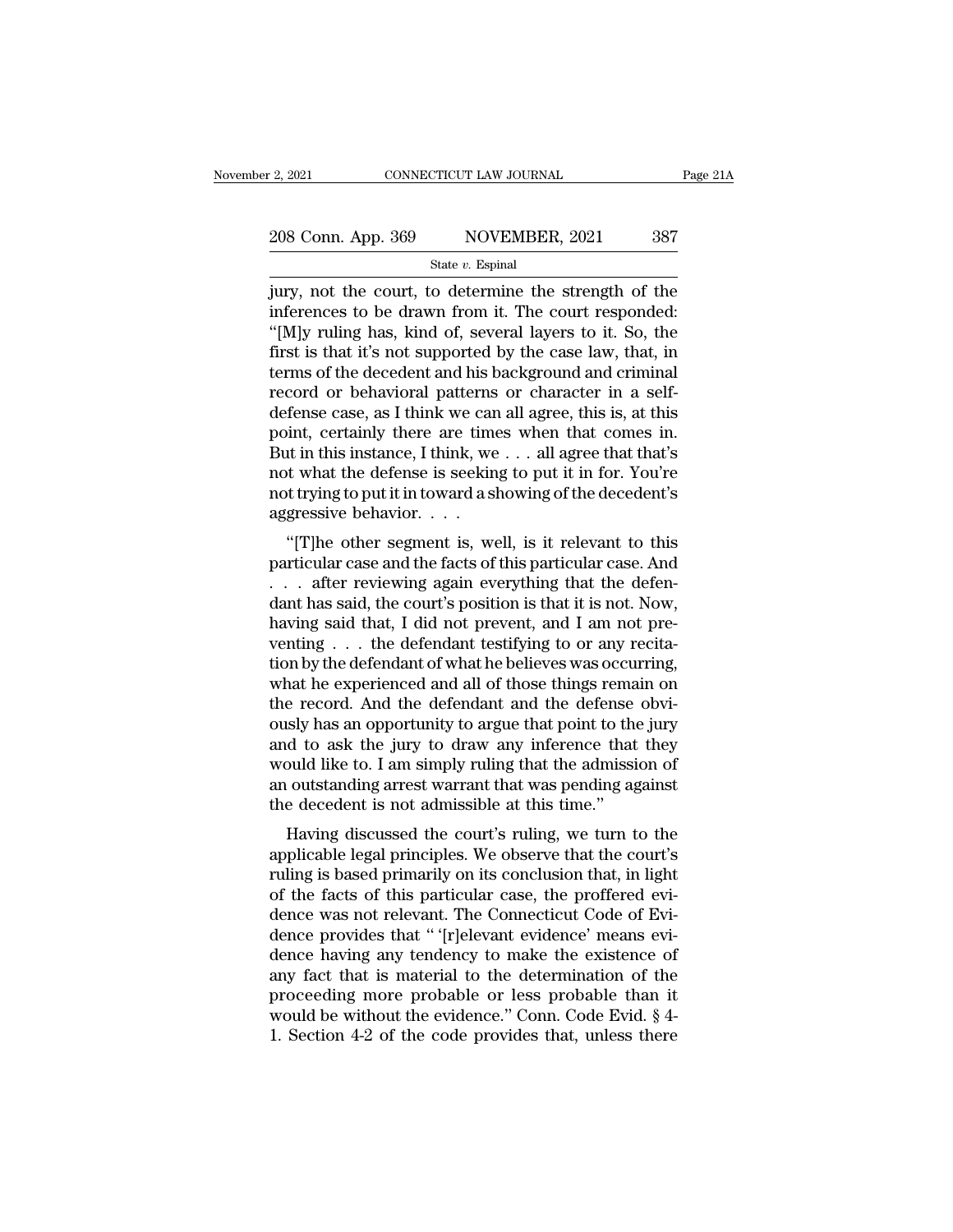# EXECUTE CONNECTICUT LAW JOURNAL Movember 2, 2021<br>388 NOVEMBER, 2021 208 Conn. App. 369<br>384 State v. Espinal

State *v.* Espinal

CONNECTICUT LAW JOURNAL November 2, 2021<br>
S88 NOVEMBER, 2021 208 Conn. App. 369<br>
State v. Espinal<br>
State v. Espinal<br>
State v. Espinal<br>
State v. Espinal<br>
State v. Conn. Code Evid. § 4-2. "Relevant<br>
Stadmissible . . . ." Con 388 NOVEMBER, 2021 208 Conn. App. 369<br>  $\frac{\text{State } v. \text{ Espinal}}{\text{State } v. \text{ Espinal}}$ <br>
is a legal basis for its exclusion, "[a]ll relevant evidence<br>
is admissible . . . ." Conn. Code Evid. § 4-2. "Relevant<br>
evidence is evidence that has SSEN MOVEMBER, 2021 208 Conn. App. 369<br>
State v. Espinal<br>
is a legal basis for its exclusion, "[a]ll relevant evidence<br>
is admissible . . . ." Conn. Code Evid. § 4-2. "Relevant<br>
evidence is evidence that has a logical ten SS8 NOVEMBER, 2021 208 Conn. App. 369<br>
State v. Espinal<br>
is a legal basis for its exclusion, "[a]ll relevant evidence<br>
is admissible . . . . " Conn. Code Evid. § 4-2. "Relevant<br>
evidence is evidence that has a logical ten State v. Espinal<br>
State v. Espinal<br>
is a legal basis for its exclusion, "[a]ll relevant evidence<br>
is admissible . . . ." Conn. Code Evid. § 4-2. "Relevant<br>
evidence is evidence that has a logical tendency to aid<br>
the trie state v. Espinal<br>
is a legal basis for its exclusion, "[a]ll relevant evidence<br>
is admissible . . . ." Conn. Code Evid. § 4-2. "Relevant<br>
evidence is evidence that has a logical tendency to aid<br>
the trier in the determina is a legal basis for its exclusion, "[a]ll relevant evidence<br>is admissible  $\ldots$ ." Conn. Code Evid. § 4-2. "Relevant<br>evidence is evidence that has a logical tendency to aid<br>the trier in the determination of an issue.  $\ldots$ is admissible . . . ." Conn. Code Evid.  $\S$  4-2. "Relevant<br>evidence is evidence that has a logical tendency to aid<br>the trier in the determination of an issue. . . . One fact<br>is relevant to another if in the common course evidence is evidence that has a logical tendency to aid<br>the trier in the determination of an issue. . . . One fact<br>is relevant to another if in the common course of events<br>the existence of one, alone or with other facts, the trier in the determination of an issue. . . . One fact<br>is relevant to another if in the common course of events<br>the existence of one, alone or with other facts, renders<br>the existence of the other either more certain o is relevant to another if in the common course of events<br>the existence of one, alone or with other facts, renders<br>the existence of the other either more certain or more<br>probable.... Evidence is not rendered inadmissible<br>b the existence of one, alone or with other facts, renders<br>the existence of the other either more certain or more<br>probable. . . . Evidence is not rendered inadmissible<br>because it is not conclusive. All that is required is th probable.... Evidence is not rendered inadmissible<br>because it is not conclusive. All that is required is that<br>the evidence tend to support a relevant fact even to a<br>slight degree, [as] long as it is not prejudicial ...."<br> because it is not conclusive. All that is required is that<br>the evidence tend to support a relevant fact even to a<br>slight degree, [as] long as it is not prejudicial . . . ."<br>(Internal quotation marks omitted.) *State* v. *B Inc* evidence tend to support a relevant fact even to a slight degree, [as] long as it is not prejudicial . . . ."<br>(Internal quotation marks omitted.) *State v. Bonner*, 290 Conn. 468, 497, 964 A.2d 73 (2009). "The [trial slight degree, [as] long as it is not prejudicial . . . ."<br>(Internal quotation marks omitted.) *State* v. *Bonner*,<br>290 Conn. 468, 497, 964 A.2d 73 (2009). "The [trial] court<br>has the discretion to exclude speculative evide (Internal quotation marks omitted.) *State v. Bonner*,<br>290 Conn. 468, 497, 964 A.2d 73 (2009). "The [trial] court<br>has the discretion to exclude speculative evidence,<br>expert or otherwise." *Message Center Management*,<br>*Inc.* 290 Conn. 468, 497, 964 A.2d 73 (2009). "The [trial] court<br>has the discretion to exclude speculative evidence,<br>expert or otherwise." *Message Center Management*,<br>*Inc.* v. *Shell Oil Products Co.*, 85 Conn. App. 401, 421, has the discretion to exclude speculative evidence,<br>expert or otherwise." Message Center Management,<br>Inc. v. Shell Oil Products Co., 85 Conn. App. 401, 421,<br>857 A.2d 936 (2004); see also State v. Isabelle, 107 Conn.<br>App. 5 expert or otherwise." Message Center Management,<br>Inc. v. Shell Oil Products Co., 85 Conn. App. 401, 421,<br>857 A.2d 936 (2004); see also State v. Isabelle, 107 Conn.<br>App. 597, 607, 946 A.2d 266 (2008) ("[i]t is a reasonable<br> Inc. v. Shell Oil Products Co., 85 Conn. App. 401, 421, 857 A.2d 936 (2004); see also *State* v. Isabelle, 107 Conn. App. 597, 607, 946 A.2d 266 (2008) ("[i]t is a reasonable exercise of judicial discretion to exclude . . 857 A.2d 936 (2004); see also *State* v. *Isabelle*, 107<br>App. 597, 607, 946 A.2d 266 (2008) ("[i]t is a reas<br>exercise of judicial discretion to exclude  $\ldots$  ev<br>the relevancy of which appears to be so slig<br>inconsequential pp. 597, 607, 946 A.2d 266 (2008) ("[1]t is a reasonable<br>ercise of judicial discretion to exclude . . . evidence<br>e relevancy of which appears to be so slight and<br>consequential that to admit it would distract attention<br>nich exercise of judicial discretion to exclude . . . evidence<br>the relevancy of which appears to be so slight and<br>inconsequential that to admit it would distract attention<br>which should be concentrated on vital issues of the<br>cas

the relevancy of which appears to be so slight and<br>inconsequential that to admit it would distract attention<br>which should be concentrated on vital issues of the<br>case" (internal quotation marks omitted)).<br>Preliminarily, the inconsequential that to admit it would distract attention<br>which should be concentrated on vital issues of the<br>case" (internal quotation marks omitted)).<br>Preliminarily, the defendant argues that, when a<br>defendant claims to which should be concentrated on vital issues of the<br>case" (internal quotation marks omitted)).<br>Preliminarily, the defendant argues that, when a<br>defendant claims to have acted in self-defense, "evi-<br>dence of the victim's mo Preliminarily, the defendant argues that, when a<br>defendant claims to have acted in self-defense, "evi-<br>dence of the victim's motive to attack the defendant is<br>relevant." In support of this proposition, the defendant<br>relies defendant claims to have acted in self-defense, "evi-<br>dence of the victim's motive to attack the defendant is<br>relevant." In support of this proposition, the defendant<br>relies heavily on this court's analysis in *State* v. dence of the victim's motive to attack the defendant is<br>relevant." In support of this proposition, the defendant<br>relies heavily on this court's analysis in *State* v. *Thomas*,<br>110 Conn. App. 708, 955 A.2d 1222, cert. deni relevant." In support of this proposition, the defendant<br>relies heavily on this court's analysis in *State* v. *Thomas*,<br>110 Conn. App. 708, 955 A.2d 1222, cert. denied, 289<br>Conn. 952, 961 A.2d 418 (2008). In *Thomas*, the relies heavily on this court's analysis in *State* v. *Thomas*,<br>110 Conn. App. 708, 955 A.2d 1222, cert. denied, 289<br>Conn. 952, 961 A.2d 418 (2008). In *Thomas*, the defen-<br>dant, who was charged with assault, raised the de 110 Conn. App. 708, 955 A.2d 1222, cert. denied, 289<br>Conn. 952, 961 A.2d 418 (2008). In *Thomas*, the defen-<br>dant, who was charged with assault, raised the defense<br>of self-defense. Id., 713. In furtherance of her claim of Conn. 952, 961 A.2d 418 (2008). In *Thomas*, the defendant, who was charged with assault, raised the defense of self-defense. Id., 713. In furtherance of her claim of self-defense, the defendant attempted to demonstrate at dant, who was charged with assault, raised the defense<br>of self-defense. Id., 713. In furtherance of her claim of<br>self-defense, the defendant attempted to demonstrate<br>at her criminal trial that the alleged victim was the in of self-defense. Id., 713. In furtherance of her claim of self-defense, the defendant attempted to demonstrate at her criminal trial that the alleged victim was the initial aggressor and that the victim's motive in assaul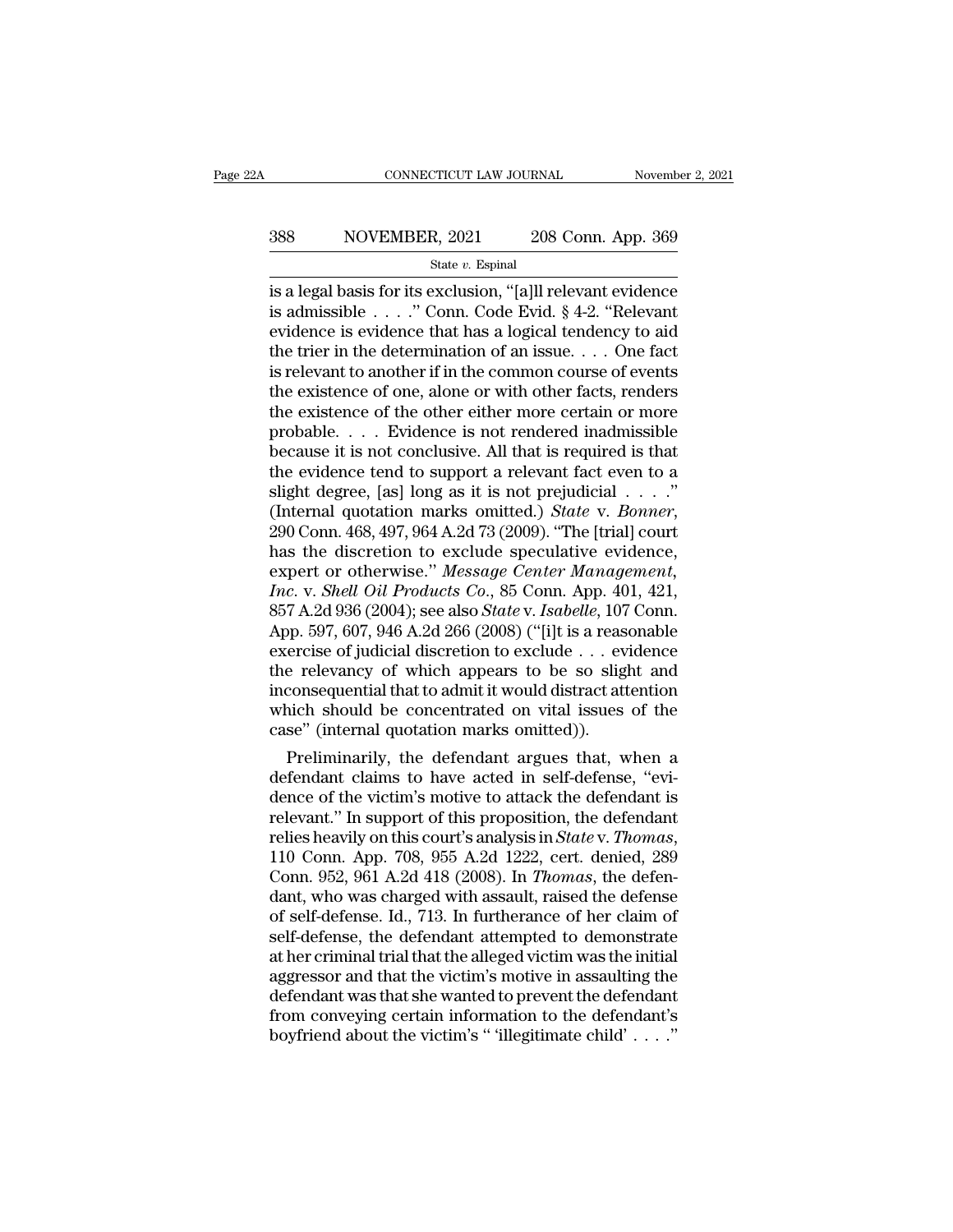12, 2021 CONNECTICUT LAW JOURNAL Page 23A<br>
208 Conn. App. 369 NOVEMBER, 2021 389<br>
389 State v. Espinal<br>
Id., 714; see also id., 717. The trial court disallowed the evidence on the ground of relevance. See id., 715. 208 Conn. App. 369 NOVEMBER, 2021 389<br>
State v. Espinal<br>
Id., 714; see also id., 717. The trial court disallowed the evidence on the ground of relevance. See id., 715.<br>
The defendant in *Thomas* appealed to this court,

8 Conn. App. 369 NOVEMBER, 2021 389<br>
State *v*. Espinal<br>
714; see also id., 717. The trial court disallowed the<br>
idence on the ground of relevance. See id., 715.<br>
The defendant in *Thomas* appealed to this court,<br>
siming i 208 Conn. App. 369 NOVEMBER, 2021 389<br>
State v. Espinal<br>
Id., 714; see also id., 717. The trial court disallowed the<br>
evidence on the ground of relevance. See id., 715.<br>
The defendant in *Thomas* appealed to this court,<br> State v. Espinal<br>Id., 714; see also id., 717. The trial court disallowed the<br>evidence on the ground of relevance. See id., 715.<br>The defendant in *Thomas* appealed to this court,<br>claiming in relevant part that the trial co Id., 714; see also id., 717. The trial court disallowed the evidence on the ground of relevance. See id., 715.<br>The defendant in *Thomas* appealed to this court, claiming in relevant part that the trial court violated her c a motive to act as the aggressor. Id., 713. The court is court,<br>claiming in relevant part that the trial court violated<br>her constitutional right to present a defense by preclud-<br>ing her from presenting evidence that the vi Free Source Concluded in *Thomas* appealed to this court,<br>claiming in relevant part that the trial court violated<br>her constitutional right to present a defense by preclud-<br>ing her from presenting evidence that the victim h The defendant in *Thomas* appealed to this court,<br>claiming in relevant part that the trial court violated<br>her constitutional right to present a defense by preclud-<br>ing her from presenting evidence that the victim had<br>a mot claiming in relevant part that the trial court violated<br>her constitutional right to present a defense by preclud-<br>ing her from presenting evidence that the victim had<br>a motive to act as the aggressor. Id., 713. This court<br> her constitutional right to present a defense by preclud-<br>ing her from presenting evidence that the victim had<br>a motive to act as the aggressor. Id., 713. This court<br>concluded "that the [trial] court improperly excluded<br>ev ing her from presenting evidence that the victim had<br>a motive to act as the aggressor. Id., 713. This court<br>concluded "that the [trial] court improperly excluded<br>evidence relevant to [the victim's] alleged motive to<br>attack a motive to act as the aggressor. Id., 713. This court<br>concluded "that the [trial] court improperly excluded<br>evidence relevant to [the victim's] alleged motive to<br>attack the defendant. Because the defendant raised the<br>defe concluded "that the [trial] court improperly excluded<br>evidence relevant to [the victim's] alleged motive to<br>attack the defendant. Because the defendant raised the<br>defense of self-defense at trial, the determination of<br>whet evidence relevant to [the victim's] alleged motive to<br>attack the defendant. Because the defendant raised the<br>defense of self-defense at trial, the determination of<br>whether [the victim] or the defendant was the initial<br>aggr attack the defendant. Because the defendant raised the<br>defense of self-defense at trial, the determination of<br>whether [the victim] or the defendant was the initial<br>aggressor was material. . . . Although the proffered<br>evide defense of self-defense at trial, the determination of<br>whether [the victim] or the defendant was the initial<br>aggressor was material. . . . Although the proffered<br>evidence may have strained credulity, it tended to cor-<br>robo whether [the victim] or the defendant was the initial<br>aggressor was material. . . . Although the proffered<br>evidence may have strained credulity, it tended to cor-<br>roborate the defendant's assertion that [the victim] ini-<br> aggressor was material. . . . . Although the proffered<br>evidence may have strained credulity, it tended to cor-<br>roborate the defendant's assertion that [the victim] ini-<br>tially attacked her because it tended to show that [t evidence may have strained credulity, it tended to corroborate the defendant's assertion that [the victim] initially attacked her because it tended to show that [the victim] had a motive to attack the defendant to prevent roborate the defendant's assertion that [the victim] initially attacked her because it tended to show that [the victim] had a motive to attack the defendant to prevent her from relaying information about [the victim's] chi tially attacked her because it tended to show that [the<br>victim] had a motive to attack the defendant to prevent<br>her from relaying information about [the victim's] child<br>to [the alleged father of the child, the defendant's victim] had a motive to attack the defendant to prevent<br>her from relaying information about [the victim's] child<br>to [the alleged father of the child, the defendant's boy-<br>friend]. To be relevant, the evidence need not excl her from relaying information about [the victim's] child<br>to [the alleged father of the child, the defendant's boy-<br>friend]. To be relevant, the evidence need not exclude<br>all other possibilities; it is sufficient if it tend to [the alleged father of the child, the defendant's boy-<br>friend]. To be relevant, the evidence need not exclude<br>all other possibilities; it is sufficient if it tends to support<br>the conclusion [for which it is offered], ev friend]. To be relevant, the evidence need not exclude<br>all other possibilities; it is sufficient if it tends to support<br>the conclusion [for which it is offered], even to a slight<br>degree. . . . . The odd nature of the offe all other possibilities; it is sufficient if it tends to support<br>the conclusion [for which it is offered], even to a slight<br>degree. . . . . The odd nature of the offer does not<br>detract from its ability to support the concl the conclusion [for which it is offered], even to a slight<br>degree. . . . . The odd nature of the offer does not<br>detract from its ability to support the conclusion for<br>which it was offered. Accordingly, we conclude that<br>th degree. . . . . The odd nature of the offer does not<br>detract from its ability to support the conclusion for<br>which it was offered. Accordingly, we conclude that<br>the evidence was relevant and that its exclusion consti-<br>tuted detract from its ability to support the conclusion for<br>which it was offered. Accordingly, we conclude that<br>the evidence was relevant and that its exclusion consti-<br>tuted an abuse of the court's discretion." (Citations<br>omit which it was offered. Accordingly, we conclude that<br>the evidence was relevant and that its exclusion consti-<br>tuted an abuse of the court's discretion." (Citations<br>omitted; internal quotation marks omitted.) Id., 717.<br>This the evidence was relevant and that its exclusion constituted an abuse of the court's discretion." (Citations omitted; internal quotation marks omitted.) Id., 717. This court, however, went on to conclude that the trial cou tuted an abuse of the court's discretion." (Citations<br>omitted; internal quotation marks omitted.) Id., 717.<br>This court, however, went on to conclude that the trial<br>court's ruling did not rise to the level of a constitution omitted; internal quotation marks omitted.) Id., 717.<br>This court, however, went on to conclude that the trial<br>court's ruling did not rise to the level of a constitutional<br>violation because it did not foreclose an entire de This court, he<br>court's ruling<br>violation bec<br>theory. See is<br>ruling was n<br>evidence did<br>id., 719.<br>In the pres In the present case, the defendant also argues that evidence did not substantially affect the verdict. See , 719.<br>In the present case, the defendant also argues that evidence did not substantially affect the verdict. See , Franchi because it dut not foreclose an entire defense theory. See id., 718. This court also concluded that the ruling was not harmful because the exclusion of the evidence did not substantially affect the verdict. See id.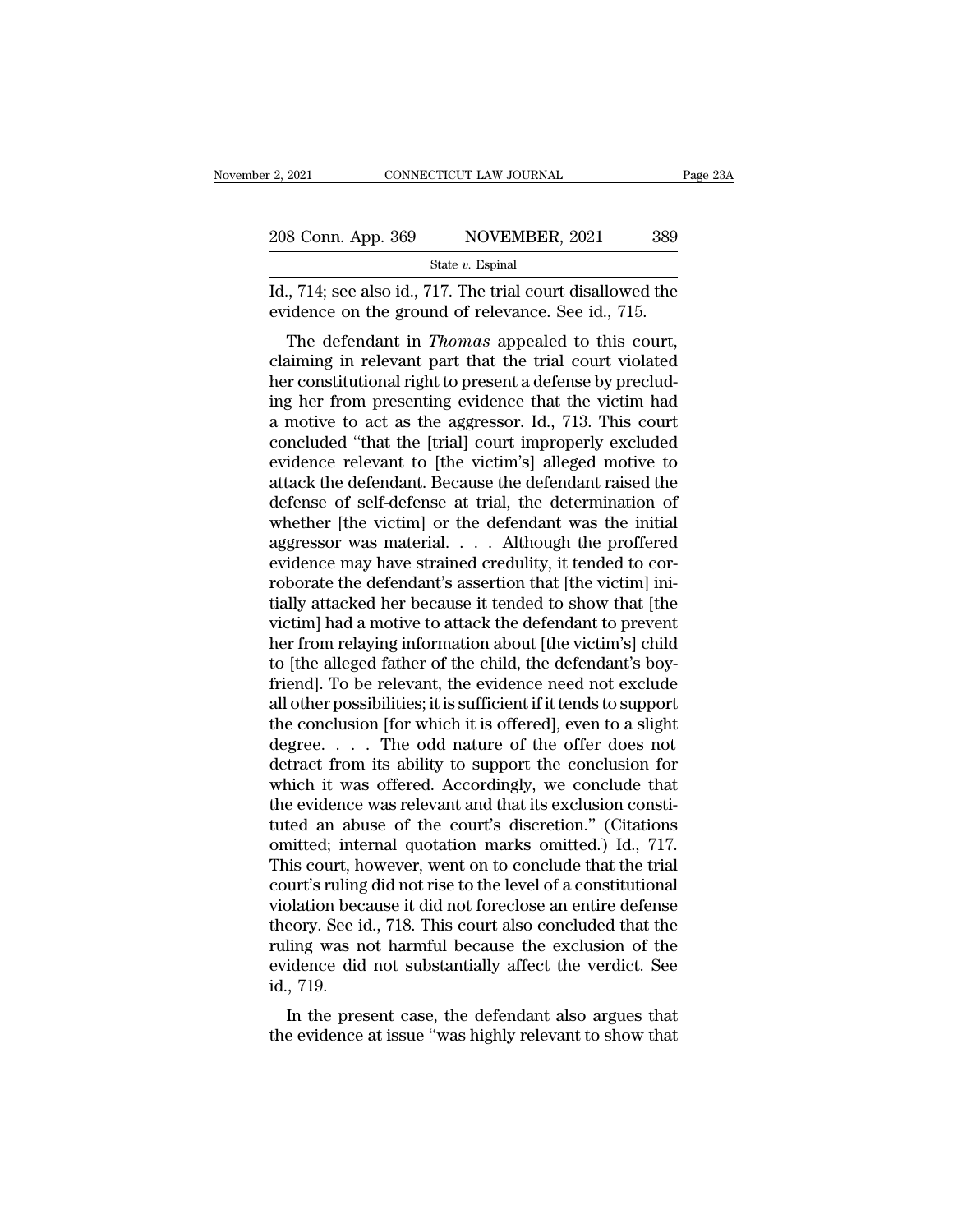# EXECUTE CONNECTICUT LAW JOURNAL Movember 2, 2021<br>390 NOVEMBER, 2021 208 Conn. App. 369<br>390 State v. Espinal

#### State *v.* Espinal

CONNECTICUT LAW JOURNAL November 2, 2<br>
390 NOVEMBER, 2021 208 Conn. App. 369<br>
310 State v. Espinal<br>
51 The victim] had a motive for attacking the defendant.<br>
51 Just as in *Thomas*, the evidence corroborated the defendant. Sumplement as in *Thomas*, the evidence corroborated the defendant.<br>Just as in *Thomas*, the evidence corroborated the defendant.<br>Just as in *Thomas*, the evidence corroborated the defendant's claims of self-defense and th  $\begin{array}{c|c} \text{390} & \text{NOVEMBER, 2021} & \text{208 Conn. App. 369} \\ \hline \text{State } v. \text{ Espinal} \\ \hline \text{[the victim] had a motive for attacking the defendant.} \\ \text{Just as in *Thomas*, the evidence corroborated the defendant's claims of self-defense and that [the victim] became aggressive because he thought the defendant was telling to the policy. It certainly is responsible to the application of the original text.} \end{array}$ became aggressive because he thought the defendant State v. Espinal<br>
State v. Espinal<br>
[the victim] had a motive for attacking the defendant.<br>
Just as in *Thomas*, the evidence corroborated the defen-<br>
dant's claims of self-defense and that [the victim]<br>
became aggressive state v. Espinal<br>
[the victim] had a motive for attacking the defendant.<br>
Just as in *Thomas*, the evidence corroborated the defendant's claims of self-defense and that [the victim]<br>
became aggressive because he thought t [the victim] had a motive for attacking the defendant.<br>Just as in *Thomas*, the evidence corroborated the defendant's claims of self-defense and that [the victim]<br>became aggressive because he thought the defendant<br>was tal Just as in *Thomas*, the evidence corroborated the defendant's claims of self-defense and that [the victim]<br>became aggressive because he thought the defendant<br>was talking to the police. It certainly is reasonable to<br>infer dant's claims of self-defense and that [the victim]<br>became aggressive because he thought the defendant<br>was talking to the police. It certainly is reasonable to<br>infer that this belief triggered [the victim's] aggression<br>be became aggressive because he thought the defendant<br>was talking to the police. It certainly is reasonable to<br>infer that this belief triggered [the victim's] aggression<br>because he knew there was a warrant for his arrest and was talking to the police. It certainly is reasonable to<br>infer that this belief triggered [the victim's] aggression<br>because he knew there was a warrant for his arrest and<br>he had no driver's license." The defendant also ar infer that this belief triggered [the victim's] aggression<br>because he knew there was a warrant for his arrest and<br>he had no driver's license." The defendant also argues<br>that, pursuant to  $\S 4-5$  (c) of the Connecticut Cod because he knew there was a warrant for his arrest and<br>he had no driver's license." The defendant also argues<br>that, pursuant to  $\S 4-5$  (c) of the Connecticut Code of<br>Evidence, evidence of a person's other crimes is admis he had no driver's license." The defendant also argues<br>that, pursuant to  $\S 4-5$  (c) of the Connecticut Code of<br>Evidence, evidence of a person's other crimes is admis-<br>sible to prove motive and that there was an evidentia that, pursuant to  $\S 4-5$  (c) of the Evidence, evidence of a person'<br>sible to prove motive and that the basis to admit the evidence in<br>testimony about the victim's st<br>scene of the crime after the vice<br>dant using his cell Method, evidence of a person's state errices is admis-<br>ble to prove motive and that there was an evidentiary<br>sis to admit the evidence in light of the defendant's<br>stimony about the victim's statements to him at the<br>ene of the defendant the evidence in light of the defendant's<br>testimony about the victim's statements to him at the<br>scene of the crime after the victim observed the defen-<br>dant using his cell phone.<br>We agree with the defendant th

business was a matrix of the victim's statements to him at the scene of the crime after the victim observed the defendant using his cell phone.<br>We agree with the defendant that, because he raised the defense of self-defens scene of the crime after the victim's statements to find at the<br>scene of the crime after the victim observed the defen-<br>dant using his cell phone.<br>We agree with the defendant that, because he raised<br>the defense of self-de dant using his cell phone.<br>We agree with the defendant that, because he raised<br>the defense of self-defense, the issue of whether he or<br>the victim was the aggressor was a material issue of<br>fact for the jury's consideration We agree with the defendant that, because he raised<br>the defense of self-defense, the issue of whether he or<br>the victim was the aggressor was a material issue of<br>fact for the jury's consideration in evaluating whether<br>his We agree with the defendant that, because he raised<br>the defense of self-defense, the issue of whether he or<br>the victim was the aggressor was a material issue of<br>fact for the jury's consideration in evaluating whether<br>his u the defense of self-defense, the issue of whether he or<br>the victim was the aggressor was a material issue of<br>fact for the jury's consideration in evaluating whether<br>his use of physical force was justified under the circumthe victim was the aggressor was a material issue of<br>fact for the jury's consideration in evaluating whether<br>his use of physical force was justified under the circum-<br>stances. General Statutes § 53a-19 (a), which delineate fact for the jury's consideration in evaluating whether<br>his use of physical force was justified under the circum-<br>stances. General Statutes § 53a-19 (a), which delineates<br>the defense of self-defense, provides: "Except as p his use of physical force was justified under the circum-<br>stances. General Statutes  $\S$  53a-19 (a), which delineates<br>the defense of self-defense, provides: "Except as pro-<br>vided in subsections (b) and (c) of this section, stances. General Statutes § 53a-19 (a), which delineates<br>the defense of self-defense, provides: "Except as pro-<br>vided in subsections (b) and (c) of this section, a person<br>is justified in using reasonable physical force upo the defense of self-defense, provides: "Except as provided in subsections (b) and (c) of this section, a person<br>is justified in using reasonable physical force upon<br>another person to defend himself or a third person from<br>w vided in subsections (b) and (c) of this section, a person<br>is justified in using reasonable physical force upon<br>another person to defend himself or a third person from<br>what he reasonably believes to be the use or imminent<br> is justified in using reasonable physical force upon<br>another person to defend himself or a third person from<br>what he reasonably believes to be the use or imminent<br>use of physical force, and he may use such degree of<br>force another person to defend himself or a third person from<br>what he reasonably believes to be the use or imminent<br>use of physical force, and he may use such degree of<br>force which he reasonably believes to be necessary for<br>such what he reasonably believes to be the use or imminent<br>use of physical force, and he may use such degree of<br>force which he reasonably believes to be necessary for<br>such purpose; except that deadly physical force may<br>not be use of physical force, and he may use such degree of<br>force which he reasonably believes to be necessary for<br>such purpose; except that deadly physical force may<br>not be used unless the actor reasonably believes that<br>such oth force which he reasonably believes to be necessary for<br>such purpose; except that deadly physical force may<br>not be used unless the actor reasonably believes that<br>such other person is (1) using or about to use deadly<br>physica such purpose; except that deadly physical force may<br>not be used unless the actor reasonably believes that<br>such other person is (1) using or about to use deadly<br>physical force, or (2) inflicting or about to inflict great<br>bo not be used unless the actor reasonably believes that<br>such other person is (1) using or about to use deadly<br>physical force, or (2) inflicting or about to inflict great<br>bodily harm." See also *State* v. *Thomas*, supra, 110 such other person is  $(1)$  using or about physical force, or  $(2)$  inflicting or about to bodily harm." See also *State v. Thoma* Conn. App. 717. The issue in the present distilled to whether the proffered evidenc *tenden*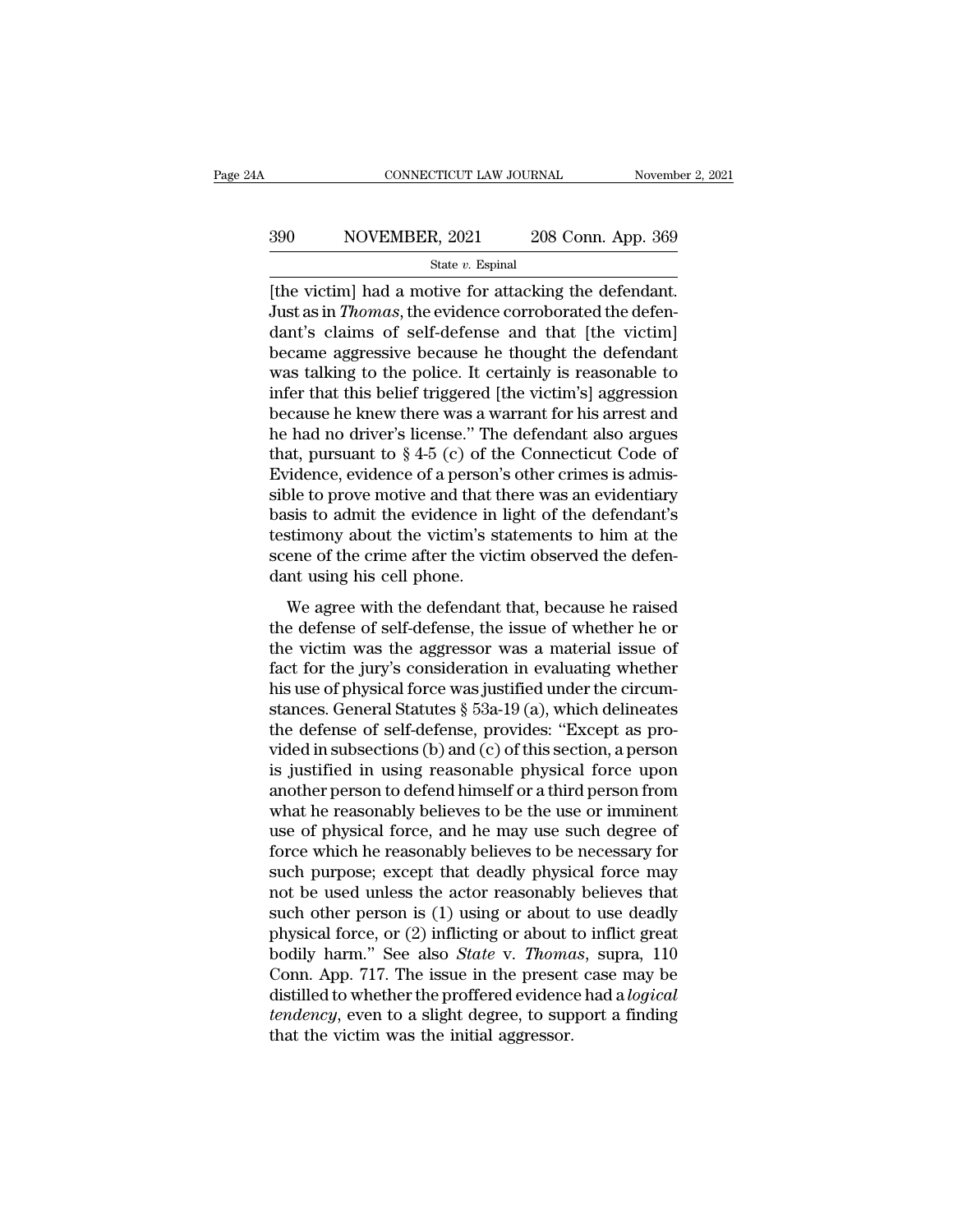# 2, 2021 CONNECTICUT LAW JOURNAL Page 25A<br>
208 Conn. App. 369 NOVEMBER, 2021 391<br>
State v. Espinal

#### State *v.* Espinal

Even if we assume, in the absence of any evidence<br>
Solution to vertex assume, in the absence of any evidence<br>
at the victim knew that the court had denied his<br>
ation to vecto the recept were that the victim 208 Conn. App. 369 NOVEMBER, 2021 391 208 Conn. App. 369 NOVEMBER, 2021 391<br>
State v. Espinal<br>
Even if we assume, in the absence of any evidence<br>
that the victim knew that the court had denied his<br>
motion to vacate the rearrest warrant, that the victim<br>
was a 208 Conn. App. 369 NOVEMBER, 2021 391<br>
State v. Espinal<br>
Even if we assume, in the absence of any evidence<br>
that the victim knew that the court had denied his<br>
motion to vacate the rearrest warrant, that the victim<br>
was a State v. Espinal<br>
Even if we assume, in the absence of any evidence<br>
that the victim knew that the court had denied his<br>
motion to vacate the rearrest warrant, that the victim<br>
was aware of an outstanding warrant for opera State v. Espinal<br>
Even if we assume, in the absence of any evidence<br>
that the victim knew that the court had denied his<br>
motion to vacate the rearrest warrant, that the victim<br>
was aware of an outstanding warrant for oper Even if we assume, in the absence of any evidence<br>that the victim knew that the court had denied his<br>motion to vacate the rearrest warrant, that the victim<br>was aware of an outstanding warrant for operating<br>under suspension that the victim knew that the court had denied his<br>motion to vacate the rearrest warrant, that the victim<br>was aware of an outstanding warrant for operating<br>under suspension at the time of the accident, the prof-<br>fered evid motion to vacate the rearrest warrant, that the victim<br>was aware of an outstanding warrant for operating<br>under suspension at the time of the accident, the prof-<br>fered evidence does not logically tend to support the<br>proposi was aware of an outstanding warrant for operating<br>under suspension at the time of the accident, the prof-<br>fered evidence does not logically tend to support the<br>proposition for which it was introduced. Consistent<br>with the d under suspension at the time of the accident, the prof-<br>fered evidence does not logically tend to support the<br>proposition for which it was introduced. Consistent<br>with the defendant's view of the evidence, there was<br>an evid fered evidence does not logically tend to support the proposition for which it was introduced. Consistent with the defendant's view of the evidence, there was an evidentiary basis on which to conclude that the victim was u proposition for which it was introduced. Consistent<br>with the defendant's view of the evidence, there was<br>an evidentiary basis on which to conclude that the vic-<br>tim was under the belief that the defendant had sum-<br>moned th with the defendant's view of the evidence, there was<br>an evidentiary basis on which to conclude that the vic-<br>tim was under the belief that the defendant had sum-<br>moned the police. The defendant testified that, after<br>his au an evidentiary basis on which to conclude that the victim was under the belief that the defendant had summoned the police. The defendant testified that, after his automobile and the victim's automobile collided, the two me tim was under the belief that the defendant had sum-<br>moned the police. The defendant testified that, after<br>his automobile and the victim's automobile collided,<br>the two men stopped their automobiles on the exit<br>ramp. The de moned the police. The defendant testified that, after<br>his automobile and the victim's automobile collided,<br>the two men stopped their automobiles on the exit<br>ramp. The defendant exited his automobile while on<br>his cell phone his automobile and the victim's automobile collided,<br>the two men stopped their automobiles on the exit<br>ramp. The defendant exited his automobile while on<br>his cell phone. He used the cell phone to take a photo-<br>graph of the the two men stopped their automobiles on the exit<br>ramp. The defendant exited his automobile while on<br>his cell phone. He used the cell phone to take a photo-<br>graph of the victim's license plate. When the victim<br>observed thi ramp. The defendant exited his automobile while on<br>his cell phone. He used the cell phone to take a photo-<br>graph of the victim's license plate. When the victim<br>observed this conduct, he inquired whether the defen-<br>dant had his cell phone. He used the cell phone to take a photograph of the victim's license plate. When the victim observed this conduct, he inquired whether the defendant had called the police, something that would be reasonable graph of the victim's license plate. When the victim<br>observed this conduct, he inquired whether the defen-<br>dant had called the police, something that would be<br>reasonable to presume in the immediate aftermath of an<br>automobi observed this conduct, he inquired whether the defen-<br>dant had called the police, something that would be<br>reasonable to presume in the immediate aftermath of an<br>automobile accident that, as the defendant maintained,<br>was ca dant had called the police, something that would be reasonable to presume in the immediate aftermath of an automobile accident that, as the defendant maintained, was caused by the victim. The defendant responded coyly, "no Example accident that, as the defendant maintained,<br>tomobile accident that, as the defendant responded<br>yly, "not to worry about it." This vague response<br>asonably could have been interpreted by the victim<br>an affirmation tha existing a certifical transformation of the victim. The defendant responded coyly, "not to worry about it." This vague response reasonably could have been interpreted by the victim as an affirmation that the police were on

was caused by the vient. The defendant response<br>coyly, "not to worry about it." This vague response<br>reasonably could have been interpreted by the victim<br>as an affirmation that the police were on their way.<br>We agree with th gave the victim as an affirmation that the police were on their way.<br>We agree with the court, however, that the proffered<br>evidence tended to undermine the purpose for which it<br>was introduced. The defendant argued that the solar that the police were on their way.<br>We agree with the court, however, that the proffered<br>evidence tended to undermine the purpose for which it<br>was introduced. The defendant argued that the evidence<br>gave the victim a s We agree with the court, however, that the proffered<br>evidence tended to undermine the purpose for which it<br>was introduced. The defendant argued that the evidence<br>gave the victim a strong motive to be the initial aggressor<br> We agree with the court, however, that the proffered<br>evidence tended to undermine the purpose for which it<br>was introduced. The defendant argued that the evidence<br>gave the victim a strong motive to be the initial aggres-<br>so evidence tended to undermine the purpose for which it<br>was introduced. The defendant argued that the evidence<br>gave the victim a strong motive to be the initial aggressor<br>sor to prevent detection by the police. If the victim was introduced. The defendant argued that the evidence<br>gave the victim a strong motive to be the initial aggressor to prevent detection by the police. If the victim<br>wanted to avoid the police and evade arrest, it is reason gave the victim a strong motive to be the initial aggressor to prevent detection by the police. If the victim wanted to avoid the police and evade arrest, it is reasonable to infer that he either would have not stopped his sor to prevent detection by the police. If the victim<br>wanted to avoid the police and evade arrest, it is reason-<br>able to infer that he either would have not stopped his<br>automobile on the exit ramp or that he would have fle wanted to avoid the police and evade arrest, it is reasonable to infer that he either would have not stopped his automobile on the exit ramp or that he would have fled the scene once he observed the defendant on his cell p able to infer that he either would have not stopped his automobile on the exit ramp or that he would have fled<br>the scene once he observed the defendant on his cell<br>phone. The defendant testified unambiguously, how-<br>ever, t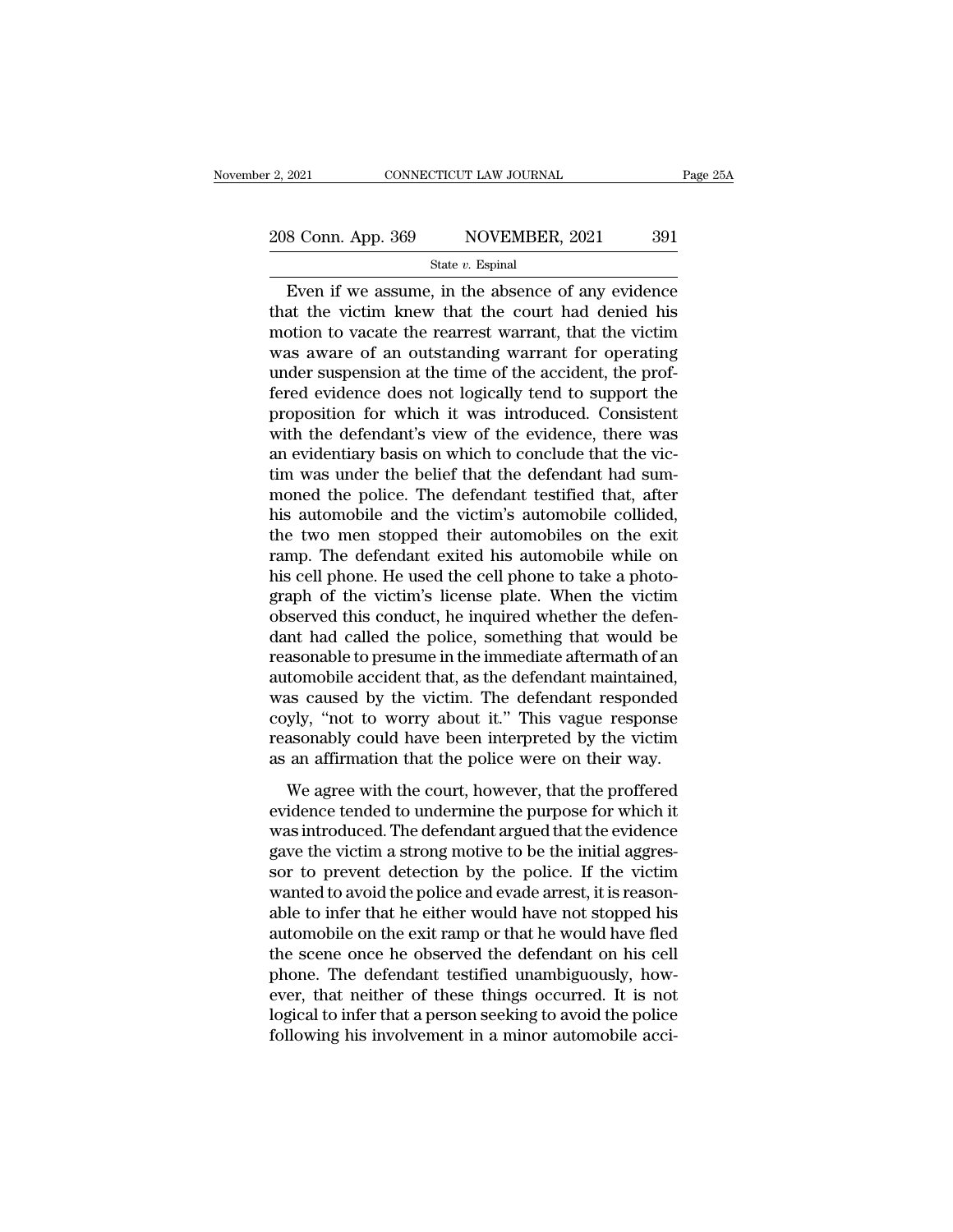# EXECUTE CONNECTICUT LAW JOURNAL Movember 2, 2021<br>392 NOVEMBER, 2021 208 Conn. App. 369<br>5tate v. Espinal

State *v.* Espinal

 $\begin{array}{r|l}\n\text{COMNETICUT LAW JOURNAL} & \text{November 2, 2021} \\
\hline\n & \text{SOVEMBER, 2021} & \text{208 Conn. App. 369} \\
\hline\n & \text{State } v. \text{ Espinal} \\
\hline\n\text{dent would initiate a physical alteration, in a very public place, with a person he believed to be actively} \\
\text{spooling with or summening the police. Nothing in the\n}\n\end{array}$  $\begin{array}{r} \text{392} \text{NOVEMBER, } 2021 \text{ } \text{208 Conn. App. 369} \\ \text{State } v. \text{ Espinal} \end{array}$  dent would initiate a physical altercation, in a very public place, with a person he believed to be actively speaking with or summoning the police. Noth  $\frac{\text{392}}{\text{State } v. \text{ Espinal}}$   $\frac{\text{State } v. \text{ Espinal}}{\text{dent would initiate a physical alteration, in a very public place, with a person he believed to be actively speaking with or summoning the police. Nothing in the defendant's testimony suggests that the victim acted in such a manner as to distance himself from the police.$  $392$  NOVEMBER, 2021 208 Conn. App. 369<br>  $\xi$  State v. Espinal<br>
dent would initiate a physical altercation, in a very<br>
public place, with a person he believed to be actively<br>
speaking with or summoning the police. Nothing state *v*. Espinal<br>state *v*. Espinal<br>public place, with a person he believed to be actively<br>speaking with or summoning the police. Nothing in the<br>defendant's testimony suggests that the victim acted in<br>such a manner as t state v. Espinal<br>dent would initiate a physical altercation, in a very<br>public place, with a person he believed to be actively<br>speaking with or summoning the police. Nothing in the<br>defendant's testimony suggests that the v dent would initiate a physical altercation, in a very<br>public place, with a person he believed to be actively<br>speaking with or summoning the police. Nothing in the<br>defendant's testimony suggests that the victim acted in<br>suc public place, with a person he believed to be actively<br>speaking with or summoning the police. Nothing in the<br>defendant's testimony suggests that the victim acted in<br>such a manner as to distance himself from the police<br>when speaking with or summoning the police. Nothing in the defendant's testimony suggests that the victim acted in such a manner as to distance himself from the police when they arrived at the accident scene. Thus, we agree wit defendant's testimony suggests that the victim acted in<br>such a manner as to distance himself from the police<br>when they arrived at the accident scene. Thus, we agree<br>with the trial court's assessment that the evidence did<br>n such a manner as to di<br>when they arrived at the<br>with the trial court's as<br>not have a logical tende<br>support the proposition<br>As a result, it was not rel<br>it was introduced.<br>The court also conc th the trial court's assessment that the evidence did<br>th ave a logical tendency, even to a slight degree, to<br>pport the proposition for which it was introduced.<br>a result, it was not relevant for the purpose for which<br>was in what are dial courts assessment and the criticity and not have a logical tendency, even to a slight degree, to support the proposition for which it was introduced.<br>As a result, it was not relevant for the purpose for which

From the proposition for which it was introduced.<br>As a result, it was not relevant for the purpose for which<br>it was introduced.<br>The court also concluded that the evidence was<br>unduly prejudicial. The defendant challenges th As a result, it was not relevant for the purpose for which<br>As a result, it was not relevant for the purpose for which<br>it was introduced.<br>The court also concluded that the evidence was<br>unduly prejudicial. The defendant chal It was introduced.<br>
The court also concluded that the evidence was<br>
unduly prejudicial. The defendant challenges this<br>
aspect of the court's ruling in a cursory manner, simply<br>
arguing that there was "no merit to the court The court also concluded that the evidence was<br>
unduly prejudicial. The defendant challenges this<br>
aspect of the court's ruling in a cursory manner, simply<br>
arguing that there was "no merit to the court's finding<br>
that the The court also concluded that the evidence was<br>unduly prejudicial. The defendant challenges this<br>aspect of the court's ruling in a cursory manner, simply<br>arguing that there was "no merit to the court's finding<br>that the ev unduly prejudicial. The defendant challenges this<br>aspect of the court's ruling in a cursory manner, simply<br>arguing that there was "no merit to the court's finding<br>that the evidence was prejudicial." The Connecticut<br>Code of aspect of the court's ruling in a cursory manner, simply<br>arguing that there was "no merit to the court's finding<br>that the evidence was prejudicial." The Connecticut<br>Code of Evidence provides that "[r]elevant evidence<br>may arguing that there was "no merit to the court's finding<br>that the evidence was prejudicial." The Connecticut<br>Code of Evidence provides that "[r]elevant evidence<br>may be excluded if its probative value is outweighed<br>by the da that the evidence was prejudicial." The Connecticut<br>Code of Evidence provides that "[r]elevant evidence<br>may be excluded if its probative value is outweighed<br>by the danger of unfair prejudice  $\ldots$ ." Conn. Code<br>Evid. § 4-3 Code of Evidence provides that "[r]elevant evidence<br>may be excluded if its probative value is outweighed<br>by the danger of unfair prejudice  $\ldots$ ." Conn. Code<br>Evid. § 4-3. This court has described the familiar analy-<br>sis t may be excluded if its probative value is outweighed<br>by the danger of unfair prejudice  $\ldots$ ." Conn. Code<br>Evid. § 4-3. This court has described the familiar analy-<br>sis to determine undue prejudice as follows: "Of course,<br> by the danger of unfair prejudice  $\ldots$  ." Conn. Code<br>Evid. § 4-3. This court has described the familiar analy-<br>sis to determine undue prejudice as follows: "Of course,<br>[a]ll adverse evidence is damaging to one's case, bu Evid. § 4-3. This court has described the familiar analysis to determine undue prejudice as follows: "Of course, [a]ll adverse evidence is damaging to one's case, but it is inadmissible only if it creates undue prejudice sis to determine undue prejudice as follows: "Of course,<br>[a]ll adverse evidence is damaging to one's case, but it<br>is inadmissible only if it creates undue prejudice so that<br>it threatens an injustice were it to be admitted [a]ll adverse evidence is damaging to one's case, but it<br>is inadmissible only if it creates undue prejudice so that<br>it threatens an injustice were it to be admitted. . . .<br>The test for determining whether evidence is undu is inadmissible only if it creates undue prejudice so that<br>it threatens an injustice were it to be admitted. . . .<br>The test for determining whether evidence is unduly<br>prejudicial is not whether it is damaging to the defen it threatens an injustice were it to be admitted. . . . The test for determining whether evidence is unduly prejudicial is not whether it is damaging to the defendant but whether it will improperly arouse the emotions of The test for determining whether evidence is unduly<br>prejudicial is not whether it is damaging to the defen-<br>dant but whether it will improperly arouse the emotions<br>of the jur[ors]. . . . The trial court . . . must deter-<br> prejudicial is not whether it is damaging to the defendant but whether it will improperly arouse the emotions<br>of the jur[ors]. . . . The trial court . . . must deter-<br>mine whether the adverse impact of the challenged<br>evid dant but whether it will improperly arouse the emotions<br>of the jur[ors]....The trial court ... must deter-<br>mine whether the adverse impact of the challenged<br>evidence outweighs its probative value....Finally,<br>[t]he trial c of the jur[ors].... The trial court ... must deter-<br>mine whether the adverse impact of the challenged<br>evidence outweighs its probative value.... Finally,<br>[t]he trial court's discretionary determination that the<br>probative mine whether the adverse impact of the challenged<br>evidence outweighs its probative value.... Finally,<br>[t]he trial court's discretionary determination that the<br>probative value of evidence is not outweighed by its<br>prejudici evidence outweighs its probative value. . . . . Finally,<br>[t]he trial court's discretionary determination that the<br>probative value of evidence is not outweighed by its<br>prejudicial effect will not be disturbed on appeal unl [t] the trial court's discretionary determination that the probative value of evidence is not outweighed by its prejudicial effect will not be disturbed on appeal unless a clear abuse of discretion is shown. . . . [B] eca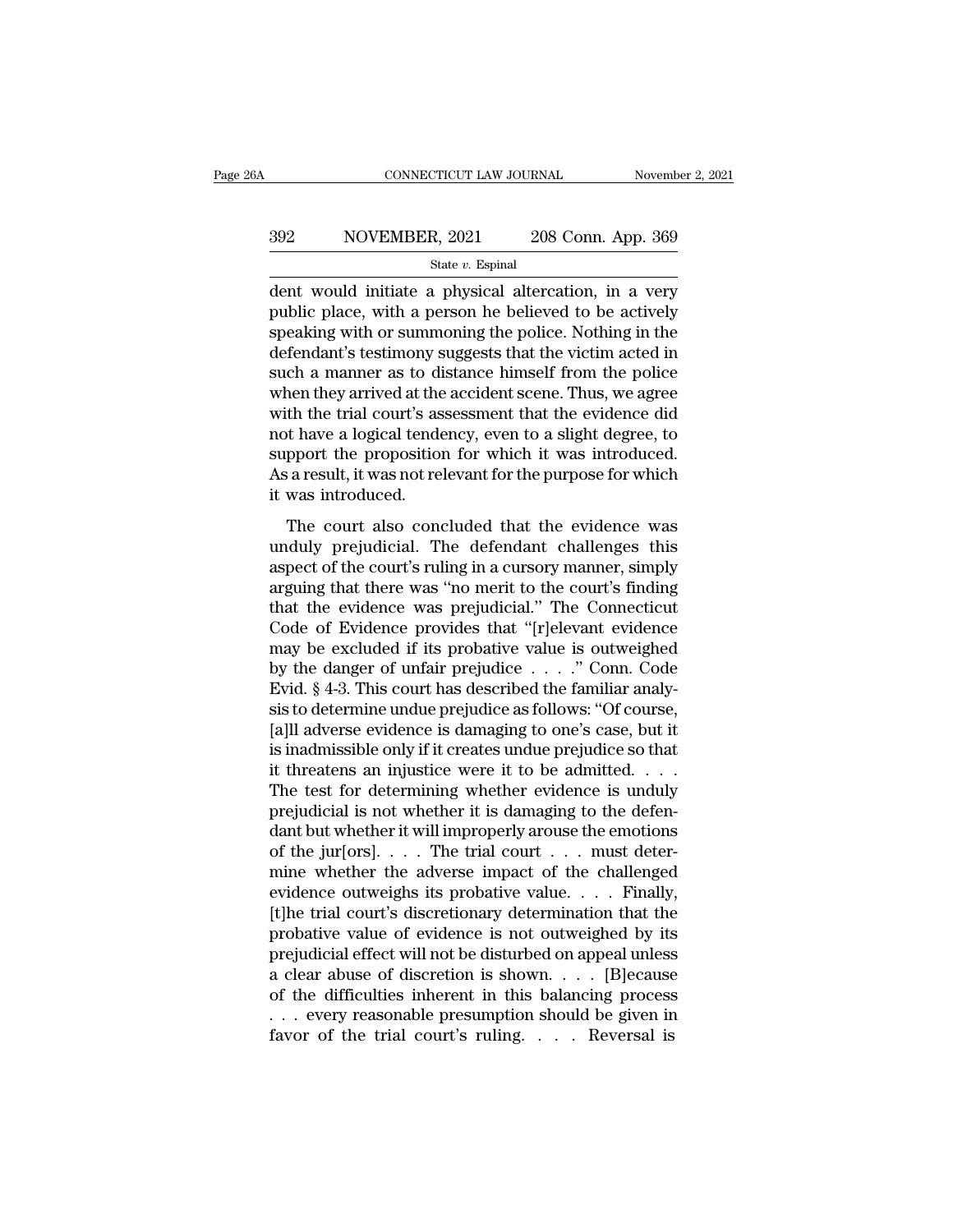# 2, 2021 CONNECTICUT LAW JOURNAL Page 27A<br>
208 Conn. App. 369 NOVEMBER, 2021 393<br>
State v. Espinal

State *v.* Espinal

required only [when] an abuse of discretion is manifest<br>
and many connection is manifest<br>
required only [when] an abuse of discretion is manifest<br>
or [when] injustice appears to have been done." (Inter-<br>
required only inj 208 Conn. App. 369 NOVEMBER, 2021 393<br>
State v. Espinal<br>
required only [when] an abuse of discretion is manifest<br>
or [when] injustice appears to have been done.'' (Inter-<br>
ral quotation marks omitted.) *State* v. *Dillard* 208 Conn. App. 369 NOVEMBER, 2021 393<br>
State v. Espinal<br>
required only [when] an abuse of discretion is manifest<br>
or [when] injustice appears to have been done." (Inter-<br>
nal quotation marks omitted.) *State* v. *Dillard*, 208 Conn. App. 369 NOVEMBER, 2021 393<br>
State v. Espinal<br>
required only [when] an abuse of discretion is manifest<br>
or [when] injustice appears to have been done." (Inter-<br>
nal quotation marks omitted.) State v. Dillard, 13  $\begin{array}{r}\n\hline\n\text{State } v. \text{ Explain} \\
\hline\n\text{State } v. \text{ Espinal} \\
\hline\n\text{required only [when] an abuse of discrete} \\
\hline\n\text{or [when] injective appears to have been} \\
\hline\n\text{non. App. 414, 425–26, 31 A.3d 880 (2011) \\
\hline\n\text{303 Conn. 932, 36 A.3d 694 (2012).} \\
\hline\n\text{In the present case, it was the state, not} \end{array}$ quired only [when] an abuse of discretion is manifest<br>[when] injustice appears to have been done." (Inter-<br>l quotation marks omitted.) State v. Dillard, 132<br>pnn. App. 414, 425–26, 31 A.3d 880 (2011), cert. denied,<br>3 Conn. tequared only [when] in abuse of userclabit is maintest<br>or [when] injustice appears to have been done." (Inter-<br>nal quotation marks omitted.) *State* v. *Dillard*, 132<br>Conn. App. 414, 425–26, 31 A.3d 880 (2011), cert. den

or [when] hydsice appears to have seen done. (mechanor and quotation marks omitted.) *State* v. *Dillard*, 132 Conn. App. 414, 425–26, 31 A.3d 880 (2011), cert. denied, 303 Conn. 932, 36 A.3d 694 (2012).<br>In the present ca From App. 414, 425–26, 31 A.3d 880 (2011), cert. denied,<br>303 Conn. 932, 36 A.3d 694 (2012).<br>In the present case, it was the state, not the defendant,<br>that argued that the evidence was unduly prejudicial<br>to the state's cas Solar, App. 11, as 23, 311.88 830 (2011), ecr. defied,<br>303 Conn. 932, 36 A.3d 694 (2012).<br>In the present case, it was the state, not the defendant,<br>that argued that the evidence was unduly prejudicial<br>to the state's case. In the present case, it was the state, not the defendant,<br>that argued that the evidence was unduly prejudicial<br>to the state's case. In light of our conclusion that the<br>proffered evidence did not have any probative value<br>wi In the present case, it was the state, not the defendant,<br>that argued that the evidence was unduly prejudicial<br>to the state's case. In light of our conclusion that the<br>proffered evidence did not have any probative value<br>wi that argued that the evidence was unduly prejudicial<br>to the state's case. In light of our conclusion that the<br>proffered evidence did not have any probative value<br>with respect to the material issue for which it was<br>offered, to the state's case. In light of our conclusion that the proffered evidence did not have any probative value with respect to the material issue for which it was offered, namely, whether the victim was the initial aggressor proffered evidence did not have any probative value<br>with respect to the material issue for which it was<br>offered, namely, whether the victim was the initial<br>aggressor, we have little difficulty agreeing with the<br>court that with respect to the material issue for which it was<br>offered, namely, whether the victim was the initial<br>aggressor, we have little difficulty agreeing with the<br>court that evidence that the victim was an unlicensed<br>driver an offered, namely, whether the victim was the initial aggressor, we have little difficulty agreeing with the court that evidence that the victim was an unlicensed driver and that he had an outstanding warrant for operating u gressor, we have made anneally agreenig with the<br>urt that evidence that the victim was an unlicensed<br>iver and that he had an outstanding warrant for<br>verating under suspension was unduly prejudicial.<br>ch evidence clearly por Example and that he had an outstanding warrant for<br>operating under suspension was unduly prejudicial.<br>Such evidence clearly portrayed the victim in a negative<br>light and was likely to arouse the emotions of the jurors.<br>Even

operating under suspension was unduly prejudicial.<br>Such evidence clearly portrayed the victim in a negative<br>light and was likely to arouse the emotions of the jurors.<br>Even if we were to conclude that the court abused<br>its d Such evidence clearly portrayed the victim in a negative<br>light and was likely to arouse the emotions of the jurors.<br>Even if we were to conclude that the court abused<br>its discretion in concluding that the proffered evidence Exact evidence elearly porally of all vielant at highave light and was likely to arouse the emotions of the jurors.<br>Even if we were to conclude that the court abused<br>its discretion in concluding that the proffered evidence Even if we were to conclude that the court abused<br>its discretion in concluding that the proffered evidence<br>was not relevant and that it was unduly prejudicial, we<br>nonetheless would conclude that the defendant is not<br>entitl Even if we were to conclude that the court abused<br>its discretion in concluding that the proffered evidence<br>was not relevant and that it was unduly prejudicial, we<br>nonetheless would conclude that the defendant is not<br>entit its discretion in concluding that the proffered evidence<br>was not relevant and that it was unduly prejudicial, we<br>nonetheless would conclude that the defendant is not<br>entitled to a new trial. As we stated previously in this was not relevant and that it was unduly prejudicial, we<br>nonetheless would conclude that the defendant is not<br>entitled to a new trial. As we stated previously in this<br>opinion, the defendant claims, in part, that the court's nonetheless would conclude that the defendant is not<br>entitled to a new trial. As we stated previously in this<br>opinion, the defendant claims, in part, that the court's<br>improper exclusion of the evidence was an impropriety<br>o entitled to a new trial. As we stated previously in this opinion, the defendant claims, in part, that the court's improper exclusion of the evidence was an impropriety of constitutional dimension, depriving him of his righ opinion, the defendant claims, in part, the improper exclusion of the evidence was a of constitutional dimension, depriving hi<br>to present a defense.<sup>3</sup> Our careful review<br>leads us to conclude that the exclusion of<br>in quest proper exerts for the evidence was an impropriety<br>constitutional dimension, depriving him of his right<br>present a defense.<sup>3</sup> Our careful review of the record<br>ads us to conclude that the exclusion of the evidence<br>question d between a defense.<sup>3</sup> Our careful review of the record<br>leads us to conclude that the exclusion of the evidence<br>in question did not deprive the defendant of an opportu-<br>nity to present a complete defense.<br>The defendant's po

suppose the defense. The calculation of the evidence in question did not deprive the defendant of an opportunity to present a complete defense.<br>The defendant's position is that, had the evidence been admitted and credited in question did not deprive the defendant of an opportunity to present a complete defense.<br>The defendant's position is that, had the evidence been admitted and credited by the jury, it could have supported his claim that The defendant's position is that, had the evidence<br>een admitted and credited by the jury, it could have<br>upported his claim that the victim was the initial<br>ggressor and, thus, that the defendant had acted in<br> $\frac{3}{8}$ As we been admitted and credited by the jury, it could have supported his claim that the victim was the initial aggressor and, thus, that the defendant had acted in  $\frac{3}{10}$  As we stated previously, defense counsel argued bef

supported his clair<br>aggressor and, thus<br><sup>3</sup>As we stated previously<br>the proffered evidence was<br>his defense of self-defense.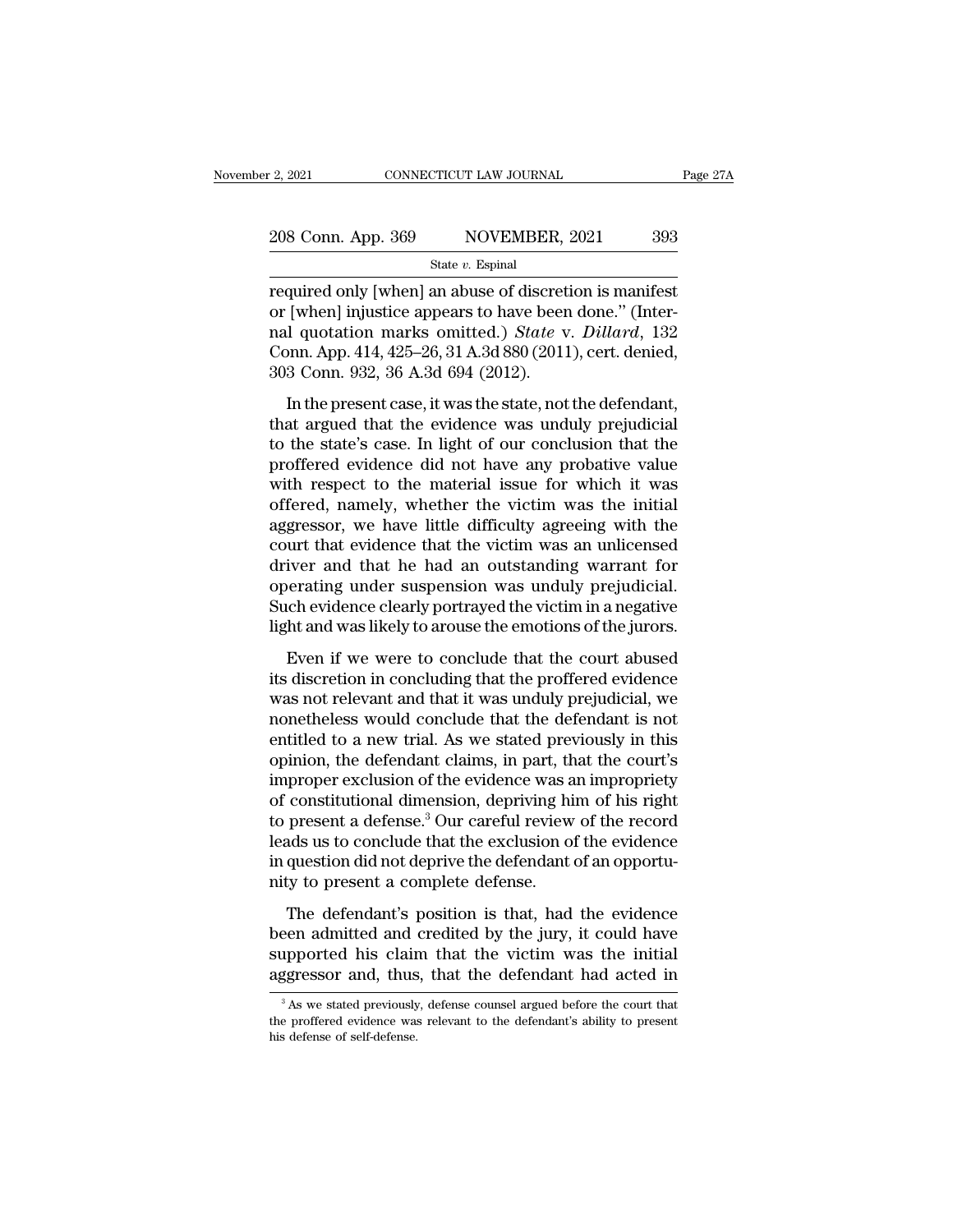# EXECUTE CONNECTICUT LAW JOURNAL Movember 2, 2021<br>394 NOVEMBER, 2021 208 Conn. App. 369<br>34 State v. Espinal

State *v.* Espinal

CONNECTICUT LAW JOURNAL November November November 2008<br>
State v. Espinal<br>
Self-defense. The defendant, however, had every oppor-<br>
tunity, through his own testimony, to provide ample<br>
ovidence that the victim was the initi NOVEMBER, 2021 208 Conn. App. 369<br>
state v. Espinal<br>
self-defense. The defendant, however, had every oppor-<br>
tunity, through his own testimony, to provide ample<br>
evidence that the victim was the initial aggressor and<br>
that Sexteember 2021 208 Conn. App. 369<br>
State v. Espinal<br>
Self-defense. The defendant, however, had every opportunity, through his own testimony, to provide ample<br>
evidence that the victim was the initial aggressor and<br>
that 394 NOVEMBER, 2021 208 Conn. App. 369<br>  $\frac{\text{State } v. \text{ Espinal}}{\text{self-defense. The defendant, however, had every opportunity, through his own testimony, to provide ample evidence that the victim was the initial aggressive and that the defendant used the knife under a belief that his life was in jeopardy. Because the defendant was adequately able to present his claim of self defense by$ State v. Espinal<br>
State v. Espinal<br>
State v. Espinal<br>
State v. Espinal<br>
tunity, through his own testimony, to provide ample<br>
evidence that the victim was the initial aggressor and<br>
that the defendant used the knife under state v. Espinal<br>self-defense. The defendant, however, had every oppor-<br>tunity, through his own testimony, to provide ample<br>evidence that the victim was the initial aggressor and<br>that the defendant used the knife under a self-defense. The defendant, however, had every opportunity, through his own testimony, to provide ample evidence that the victim was the initial aggressor and that the defendant used the knife under a belief that his life tunity, through his own testimony, to provide ample<br>evidence that the victim was the initial aggressor and<br>that the defendant used the knife under a belief that<br>his life was in jeopardy. Because the defendant was<br>adequatel evidence that the victim was the initial aggressor and<br>that the defendant used the knife under a belief that<br>his life was in jeopardy. Because the defendant was<br>adequately able to present his claim of self-defense by<br>way o that the defendant used the knife under a belief that<br>his life was in jeopardy. Because the defendant was<br>adequately able to present his claim of self-defense by<br>way of his own testimony, by cross-examining the<br>state's wit his life was in jeopardy. Because the defendant was<br>adequately able to present his claim of self-defense by<br>way of his own testimony, by cross-examining the<br>state's witnesses, and through the opportunity to pres-<br>ent any adequately able to present his claim of self-defense by<br>way of his own testimony, by cross-examining the<br>state's witnesses, and through the opportunity to pres-<br>ent any other relevant and admissible evidence with<br>respect t way of his own testimony, by cross-examining the<br>state's witnesses, and through the opportunity to pres-<br>ent any other relevant and admissible evidence with<br>respect to his theory of defense, he is unable to demon-<br>strate t state's witnesses, and through the opportunity to present any other relevant and admissible evidence with<br>respect to his theory of defense, he is unable to demon-<br>strate that the exclusion of this evidence deprived him<br>of ent any other relevant and admissible evidence with<br>respect to his theory of defense, he is unable to demon-<br>strate that the exclusion of this evidence deprived him<br>of his right to present a defense. See, e.g., *State* v.<br> respect to his theory of defense, he is unable to demonstrate that the exclusion of this evidence deprived him<br>of his right to present a defense. See, e.g., *State* v.<br>*Shabazz*, 246 Conn. 746, 758 n.7, 719 A.2d 440 (1998) strate that the exclusion of this evidence deprived him<br>of his right to present a defense. See, e.g., *State* v.<br>*Shabazz*, 246 Conn. 746, 758 n.7, 719 A.2d 440 (1998)<br>(no deprivation of constitutional right to present<br>def of his right to present a defense. See, e.g., *State* v.<br> *Shabazz*, 246 Conn. 746, 758 n.7, 719 A.2d 440 (1998)<br>
(no deprivation of constitutional right to present<br>
defense when "defendant was adequately permitted to<br>
pr *Shabazz*, 246 Conn. 746, 758 n.7, 719 A.2d 440 (1998)<br>(no deprivation of constitutional right to present<br>defense when "defendant was adequately permitted to<br>present his claim of self-defense by way of his own<br>testimony, (no deprivation of constitutional right to present<br>defense when "defendant was adequately permitted to<br>present his claim of self-defense by way of his own<br>testimony, by cross-examining the state's witnesses,<br>and by the op defense when "defendant was adequately permitted to<br>present his claim of self-defense by way of his own<br>testimony, by cross-examining the state's witnesses,<br>and by the opportunity to present any other relevant<br>and admissib present his claim of self-defense by way of his own<br>testimony, by cross-examining the state's witnesses,<br>and by the opportunity to present any other relevant<br>and admissible evidence bearing on that question"),<br>cert. denied testimony, by cross-examining the state's witnesses,<br>and by the opportunity to present any other relevant<br>and admissible evidence bearing on that question"),<br>cert. denied, 525 U.S. 1179, 119 S. Ct. 1116, 143 L. Ed.<br>2d 111 and by the opportunity to present any other relevant<br>and admissible evidence bearing on that question"),<br>cert. denied, 525 U.S. 1179, 119 S. Ct. 1116, 143 L. Ed.<br>2d 111 (1999); see also *State* v. *Thomas*, supra, 110<br>Conn and admissible evidence bearing on that question"),<br>cert. denied, 525 U.S. 1179, 119 S. Ct. 1116, 143 L. Ed.<br>2d 111 (1999); see also *State* v. *Thomas*, supra, 110<br>Conn. App. 718 ("[b]ecause the theory in question pro-<br>vi cert. denied, 525 U.S. 1179, 119 S. Ct. 1116, 143 L. Ed.<br>2d 111 (1999); see also *State* v. *Thomas*, supra, 110<br>Conn. App. 718 ("[b]ecause the theory in question pro-<br>vided at most merely one more motivation to attack,<br>it 2d 111 (1999); see also *State* v. *Thomas*, supra, 110<br>Conn. App. 718 ("[b]ecause the theory in question pro-<br>vided at most merely one more motivation to attack,<br>its exclusion did not foreclose an entire defense theory<br>an Conn. App. 718 ("[b]ecause the theory in question pro-<br>vided at most merely one more motivation to attack,<br>its exclusion did not foreclose an entire defense theory<br>and, therefore, did not rise to the level of a constitu-<br>t violation. d, therefore, did not rise to the level of a constitu-<br>and violation"). In the present case, the exclusion of<br>e evidence did not foreclose an entire defense theory,<br>d its exclusion did not give rise to a constitutional<br>pla aria, and violation"). In the present case, the exclusion of<br>the evidence did not foreclose an entire defense theory,<br>and its exclusion did not give rise to a constitutional<br>violation.<br>We are left to address the defendant'

the evidence did not foreclose an entire defense theory,<br>the evidence did not foreclose an entire defense theory,<br>and its exclusion did not give rise to a constitutional<br>violation.<br>We are left to address the defendant's al and its exclusion did not give rise to a constitutional<br>violation.<br>We are left to address the defendant's alternative<br>argument that, even if the court's ruling did not rise to<br>the level of constitutional impropriety, it st Violation.<br>
We are left to address the defendant's alternative<br>
argument that, even if the court's ruling did not rise to<br>
the level of constitutional impropriety, it still constituted harmful evidentiary error warranting We are left to address the defendant's alternative<br>argument that, even if the court's ruling did not rise to<br>the level of constitutional impropriety, it still constitu-<br>tuted harmful evidentiary error warranting a new tri We are left to address the defendant's alternative<br>argument that, even if the court's ruling did not rise to<br>the level of constitutional impropriety, it still consti-<br>tuted harmful evidentiary error warranting a new trial argument that, even if the court's ruling did not rise to<br>the level of constitutional impropriety, it still consti-<br>tuted harmful evidentiary error warranting a new trial.<br>"When an improper evidentiary ruling is not consti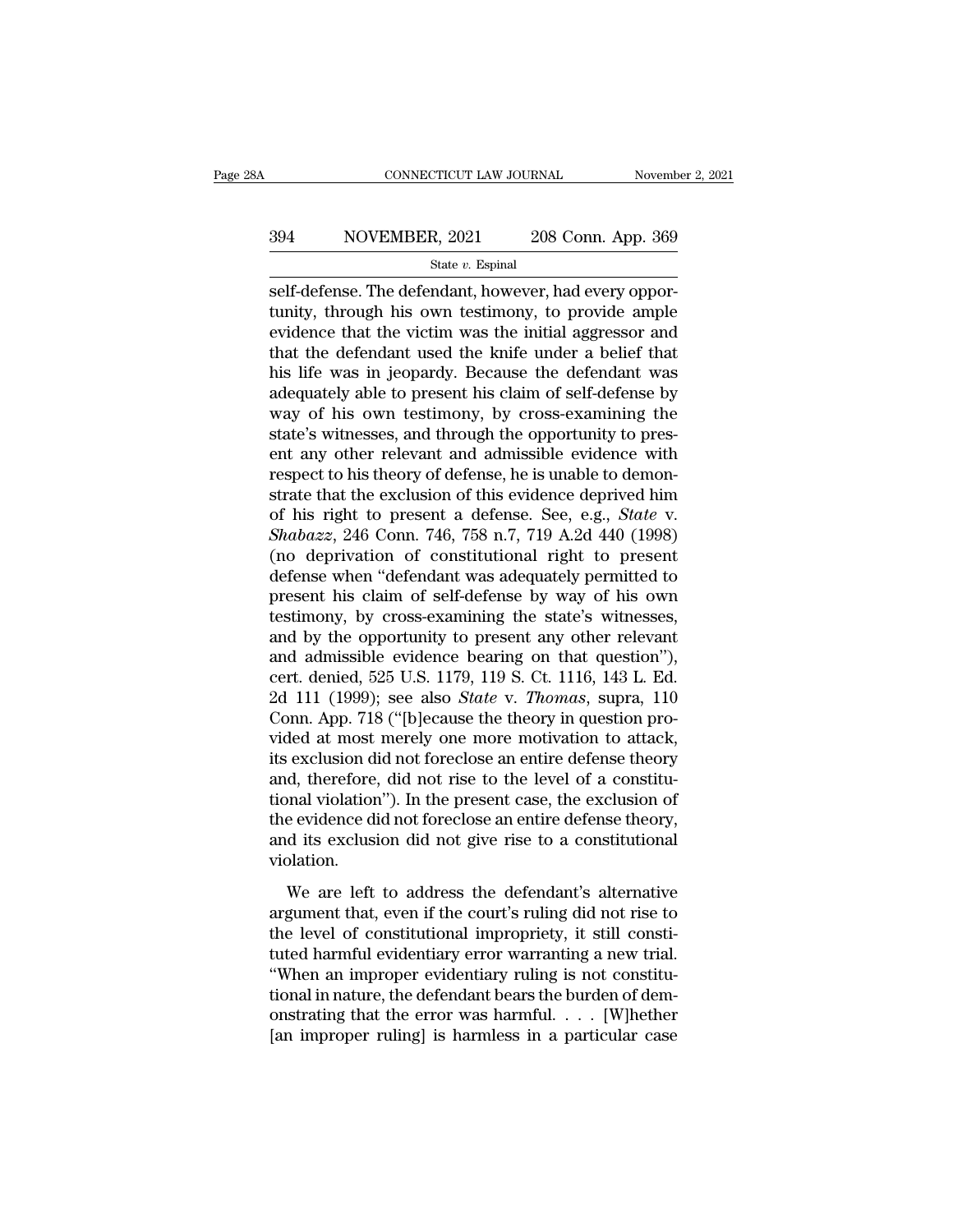# 2, 2021 CONNECTICUT LAW JOURNAL Page 29A<br>
208 Conn. App. 369 NOVEMBER, 2021 395<br>
State v. Espinal

#### State *v.* Espinal

 $\frac{1}{2}$ , 2021 cONNECTICUT LAW JOURNAL<br>  $\frac{208 \text{ Conn. App. } 369}$  NOVEMBER, 2021 395<br>  $\frac{1}{3}$  State v. Espinal<br>
depends [on] a number of factors, such as the impor-<br>
tance of the . . . testimony was aumulative, the presenc 208 Conn. App. 369 NOVEMBER, 2021 395<br>
State v. Espinal<br>
depends [on] a number of factors, such as the importance of the . . . testimony in the prosecution's case,<br>
whether the testimony was cumulative, the presence<br>
or a 208 Conn. App. 369 NOVEMBER, 2021 395<br>
State v. Espinal<br>
depends [on] a number of factors, such as the importance of the . . . testimony in the prosecution's case,<br>
whether the testimony was cumulative, the presence<br>
or a 208 Conn. App. 369 NOVEMBER, 2021 395<br>
State v. Espinal<br>
depends [on] a number of factors, such as the importance of the . . . testimony in the prosecution's case,<br>
whether the testimony was cumulative, the presence<br>
or a State v. Espinal<br>depends [on] a number of factors, such as the importance of the . . . testimony in the prosecution's case,<br>whether the testimony was cumulative, the presence<br>or absence of evidence corroborating or contra state v. Espinal<br>depends [on] a number of factors, such as the impor-<br>tance of the . . . testimony in the prosecution's case,<br>whether the testimony was cumulative, the presence<br>or absence of evidence corroborating or cont depends [on] a number of factors, such as the importance of the . . . testimony in the prosecution's case, whether the testimony was cumulative, the presence or absence of evidence corroborating or contradicting the testim tance of the  $\ldots$  testimony in the prosecution's case,<br>whether the testimony was cumulative, the presence<br>or absence of evidence corroborating or contradicting<br>the testimony of the witness on material points, the<br>extent whether the testimony was cumulative, the presence<br>or absence of evidence corroborating or contradicting<br>the testimony of the witness on material points, the<br>extent of cross-examination otherwise permitted, and,<br>of course, or absence of evidence corroborating or contradicting<br>the testimony of the witness on material points, the<br>extent of cross-examination otherwise permitted, and,<br>of course, the overall strength of the prosecution's case.<br>. the testimony of the witness on material points, the extent of cross-examination otherwise permitted, and, of course, the overall strength of the prosecution's case.<br>
. . . Most importantly, we must examine the impact of extent of cross-examination otherwise permitted, and,<br>of course, the overall strength of the prosecution's case.<br>... Most importantly, we must examine the impact of<br>the ... evidence on the trier of fact and the result of<br> of course, the overall strength of the prosecution's case.<br>
. . . Nost importantly, we must examine the impact of<br>
the . . . evidence on the trier of fact and the result of<br>
the trial. . . . . [T]he proper standard for de ... Most importantly, we must examine the impact of<br>the ... evidence on the trier of fact and the result of<br>the trial.... [T]he proper standard for determining<br>whether an erroneous evidentiary ruling is harmless<br>should be the . . . evidence on the trier of fact and the result of<br>the trial. . . . [T]he proper standard for determining<br>whether an erroneous evidentiary ruling is harmless<br>should be whether the jury's verdict was substantially<br>s the trial. . . . [T]he proper standard for determining<br>whether an erroneous evidentiary ruling is harmless<br>should be whether the jury's verdict was substantially<br>swayed by the error. . . . Accordingly, a nonconstitu-<br>tion whether an erroneous evidentiary ruling is harmless<br>should be whether the jury's verdict was substantially<br>swayed by the error. . . . Accordingly, a nonconstitu-<br>tional error is harmless when an appellate court has a<br>fair Even if we were to assume that the court's ruling<br>ayed by the error.... Accordingly, a nonconstitu-<br>mal error is harmless when an appellate court has a<br>ir assurance that the error did not substantially affect<br>e verdict." way extraparties in the defendant and appellate court has a fair assurance that the error did not substantially affect the verdict." (Internal quotation marks omitted.) *State* v. *Courtney G.*, Conn., A.3d (2021). Even i

that is surfact that the error did not substantially affect<br>the verdict." (Internal quotation marks omitted.) *State*<br>v. *Courtney G.*, Conn., , , A.3d (2021).<br>Even if we were to assume that the court's ruling<br>was erroneo pair assumed that the error and not substantially aftect<br>the verdict." (Internal quotation marks omitted.) *State*<br>v. *Courtney G.*, Conn., A.3d (2021).<br>Even if we were to assume that the court's ruling<br>was erroneous, the excluded some of the evidence that the court's ruling<br>was erroneous, the defendant has not persuaded us<br>that it substantially affected the verdict. As we stated<br>previously, although the court, on relevancy grounds,<br>exclud Even if we were to assume that the court's ruling<br>was erroneous, the defendant has not persuaded us<br>that it substantially affected the verdict. As we stated<br>previously, although the court, on relevancy grounds,<br>excluded s Even if we were to assume that the court's ruling<br>was erroneous, the defendant has not persuaded us<br>that it substantially affected the verdict. As we stated<br>previously, although the court, on relevancy grounds,<br>excluded so was erroneous, the defendant has not persuaded us<br>that it substantially affected the verdict. As we stated<br>previously, although the court, on relevancy grounds,<br>excluded some of the evidence that the defendant<br>sought to in that it substantially affected the verdict. As we stated<br>previously, although the court, on relevancy grounds,<br>excluded some of the evidence that the defendant<br>sought to introduce, the defendant presented ample<br>evidence in previously, although the court, on relevancy grounds,<br>excluded some of the evidence that the defendant<br>sought to introduce, the defendant presented ample<br>evidence in support of his defense of self-defense. The<br>state, howev excluded some of the evidence that the defendant<br>sought to introduce, the defendant presented ample<br>evidence in support of his defense of self-defense. The<br>state, however, presented a strong case and disproved<br>the defense sought to introduce, the defendant presented ample<br>evidence in support of his defense of self-defense. The<br>state, however, presented a strong case and disproved<br>the defense of self-defense beyond a reasonable doubt.<br>The de evidence in support of his defense of self-defense. The<br>state, however, presented a strong case and disproved<br>the defense of self-defense beyond a reasonable doubt.<br>The defendant testified that he consumed two beers<br>in les state, however, presented a strong case and disproved<br>the defense of self-defense beyond a reasonable doubt.<br>The defendant testified that he consumed two beers<br>in less than one hour prior to driving home from the<br>restauran the defense of self-defense beyond a reasonable doubt.<br>The defendant testified that he consumed two beers<br>in less than one hour prior to driving home from the<br>restaurant where he was employed. There is no dispute<br>that the The defendant testified that he consumed two beers<br>in less than one hour prior to driving home from the<br>restaurant where he was employed. There is no dispute<br>that the defendant and the victim were engaged in a<br>physical alt in less than one hour prior to driving home from the<br>restaurant where he was employed. There is no dispute<br>that the defendant and the victim were engaged in a<br>physical altercation and that, during the altercation, the<br>defe restaurant where he was employed. There is no dispute<br>that the defendant and the victim were engaged in a<br>physical altercation and that, during the altercation, the<br>defendant used a knife that he had removed from his<br>autom that the defendant and the victim were engaged in a<br>physical altercation and that, during the altercation, the<br>defendant used a knife that he had removed from his<br>automobile. The victim died of a stab wound. There<br>was evi physical altercation and that, during the altercation, the defendant used a knife that he had removed from his automobile. The victim died of a stab wound. There was evidence that, when the defendant called 911 from the s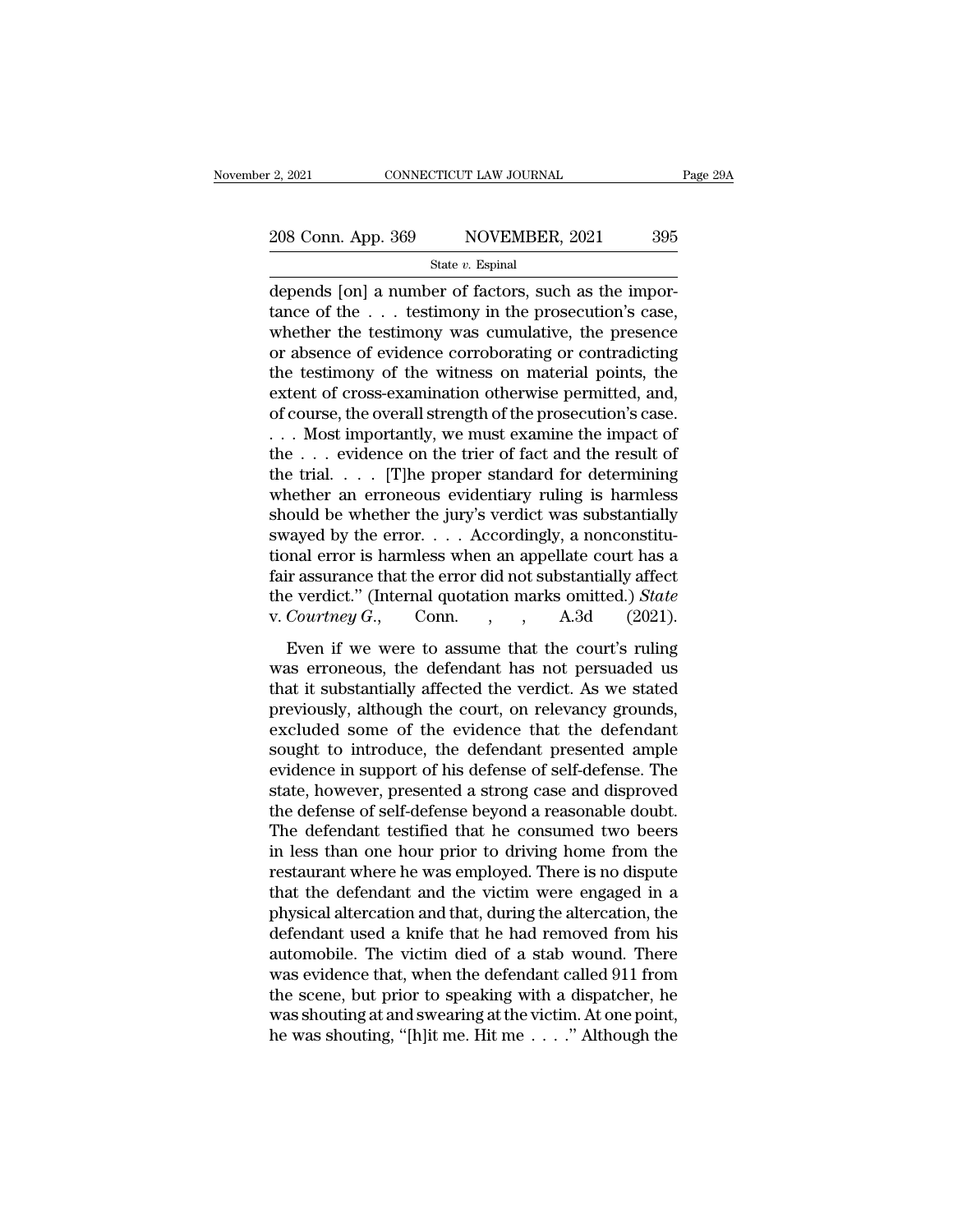# EXECUTE CONNECTICUT LAW JOURNAL Movember 2, 2021<br>396 NOVEMBER, 2021 208 Conn. App. 369<br>34te v. Espinal

State *v.* Espinal

 $\begin{array}{|l|l|} \hline \text{COMRECTICUT LAW JOURNAL} \qquad \text{November 2, 2021} \ \hline \end{array}$ <br>396  $\begin{array}{|l|} \hline \text{NOVEMBER, 2021} \qquad 208 \text{ Conn. App. 369} \ \hline \text{State } v. \text{ Espinal} \ \hline \end{array}$ <br>defendant testified that he swung the knife two times during the physical confrontation MOVEMBER, 2021 208 Conn. App. 369<br>
State v. Espinal<br>
defendant testified that he swung the knife two times<br>
during the physical confrontation, there was evidence<br>
that the victim had been stabbed four times, which<br>
include  $\begin{array}{r} \text{396} \text{NOVEMBER, } 2021 \text{ } 208 \text{ Conn. App. 369} \\ \text{State } v. \text{ Espinal} \end{array}$ <br>defendant testified that he swung the knife two times<br>during the physical confrontation, there was evidence<br>that the victim had been stabbed four times  $\frac{\text{396}}{\text{State }v. \text{ Espinal}}$   $\frac{\text{State } v. \text{ Espinal}}{\text{defendant testified that he swing the knife two times during the physical confrontation, there was evidence that the victim had been stabbed four times, which included the fatal thrust to his heart. There was evidence that, when the defendant spoke to a police dispatcher immediately after leaving the scope, he did not.$ State v. Espinal<br>defendant testified that he swung the knife two times<br>during the physical confrontation, there was evidence<br>that the victim had been stabbed four times, which<br>included the fatal thrust to his heart. There state  $v$ . Espinal<br>defendant testified that he swung the knife two times<br>during the physical confrontation, there was evidence<br>that the victim had been stabbed four times, which<br>included the fatal thrust to his heart. The defendant testified that he swung the knife two times<br>during the physical confrontation, there was evidence<br>that the victim had been stabbed four times, which<br>included the fatal thrust to his heart. There was evi-<br>dence th during the physical confrontation, there was evidence<br>that the victim had been stabbed four times, which<br>included the fatal thrust to his heart. There was evi-<br>dence that, when the defendant spoke to a police dis-<br>patcher that the victim had been stabbed four times, which<br>included the fatal thrust to his heart. There was evi-<br>dence that, when the defendant spoke to a police dis-<br>patcher immediately after leaving the scene, he did not<br>mentio included the fatal thrust to his heart. There was evidence that, when the defendant spoke to a police dispatcher immediately after leaving the scene, he did not mention being in fear for his life, let alone state that he h dence that, when the defendant spoke to a police dis-<br>patcher immediately after leaving the scene, he did not<br>mention being in fear for his life, let alone state that<br>he had used a knife. Moreover, the state presented<br>evid patcher immediately after leaving the scene, he did not<br>mention being in fear for his life, let alone state that<br>he had used a knife. Moreover, the state presented<br>evidence that, after the defendant left the scene, he<br>conc mention being in fear for his life, let alone state that<br>he had used a knife. Moreover, the state presented<br>evidence that, after the defendant left the scene, he<br>concealed the knife in the trunk of his automobile. The<br>stat he had used a knife. Moreover, the state presented<br>evidence that, after the defendant left the scene, he<br>concealed the knife in the trunk of his automobile. The<br>state also presented evidence that, when the defendant<br>was as evidence that, after the defendant left the scene, he concealed the knife in the trunk of his automobile. The state also presented evidence that, when the defendant was asked by the police whether there was a knife in his concealed the knife in the trunk of his automobile. The<br>state also presented evidence that, when the defendant<br>was asked by the police whether there was a knife<br>in his automobile, and after he observed the police<br>searching state also presented evidence that, when the defendant<br>was asked by the police whether there was a knife<br>in his automobile, and after he observed the police<br>searching the inside of the automobile, he hesitated<br>before reply was asked by the police whether there was a knife<br>in his automobile, and after he observed the police<br>searching the inside of the automobile, he hesitated<br>before replying affirmatively. On the basis of the forego-<br>ing, we in his automobile, and after he<br>searching the inside of the auto<br>before replying affirmatively. On ing, we are not persuaded that th<br>have been different even if it had l<br>evidence that was related to the v<br>at the time of th g, we are not persuaded that the jury's verdict would<br>we been different even if it had before it the precluded<br>idence that was related to the victim's rearrest status<br>the time of the accident.<br>B<br>Next, the defendant claims

B

have been different even if it had before it the precluded<br>evidence that was related to the victim's rearrest status<br>at the time of the accident.<br>B<br>Next, the defendant claims that the court improperly<br>excluded a recording evidence that was related to the victim's rearrest status<br>at the time of the accident.<br>B<br>Next, the defendant claims that the court improperly<br>excluded a recording of the second 911 call he made<br>after his encounter with the B<br>B<br>Rext, the defendant claims that the court improperly<br>excluded a recording of the second 911 call he made<br>after his encounter with the victim. This recording was<br>purportedly made by the defendant after he left the<br>victi B<br>
Next, the defendant claims that the court improperly<br>
excluded a recording of the second 911 call he made<br>
after his encounter with the victim. This recording was<br>
purportedly made by the defendant after he left the<br>
vi Next, the defendant claims that the court improperly<br>excluded a recording of the second 911 call he made<br>after his encounter with the victim. This recording was<br>purportedly made by the defendant after he left the<br>victim an Next, the defendant claims that the court improperly<br>excluded a recording of the second 911 call he made<br>after his encounter with the victim. This recording was<br>purportedly made by the defendant after he left the<br>victim an excluded a recording of the second 911 call he made<br>after his encounter with the victim. This recording was<br>purportedly made by the defendant after he left the<br>victim and while he was waiting for the police to arrive<br>at th after his encounter with the victim. This recording<br>purportedly made by the defendant after he left<br>victim and while he was waiting for the police to ar<br>at the intersection of Lindley Street and Salem Sti<br>in Bridgeport. Th The following additional facts are relevant to the intersection of Lindley Street and Salem Street<br>Bridgeport. The defendant argues that the recording<br>as admissible under the spontaneous utterance excep-<br>on to the rule aga claim and while he was wanting for are police to tarrive<br>at the intersection of Lindley Street and Salem Street<br>in Bridgeport. The defendant argues that the recording<br>was admissible under the spontaneous utterance excep-<br>t

the defendant argues that the recording<br>in Bridgeport. The defendant argues that the recording<br>was admissible under the spontaneous utterance excep-<br>tion to the rule against hearsay. We disagree.<br>The following additional f m Enageport. The detendant digates that the recording<br>was admissible under the spontaneous utterance excep-<br>tion to the rule against hearsay. We disagree.<br>The following additional facts are relevant to this<br>claim. On the f The following additional facts are relevant to this<br>claim. On the first day of the trial, November 27, 2017,<br>the defendant filed a memorandum of law in support<br>of the admissibility of the evidence at issue. He argued<br>that The following additional facts are relevant to this claim. On the first day of the trial, November 27, 2017, the defendant filed a memorandum of law in support of the admissibility of the evidence at issue. He argued that The following additional facts are relevant to this<br>claim. On the first day of the trial, November 27, 2017,<br>the defendant filed a memorandum of law in support<br>of the admissibility of the evidence at issue. He argued<br>that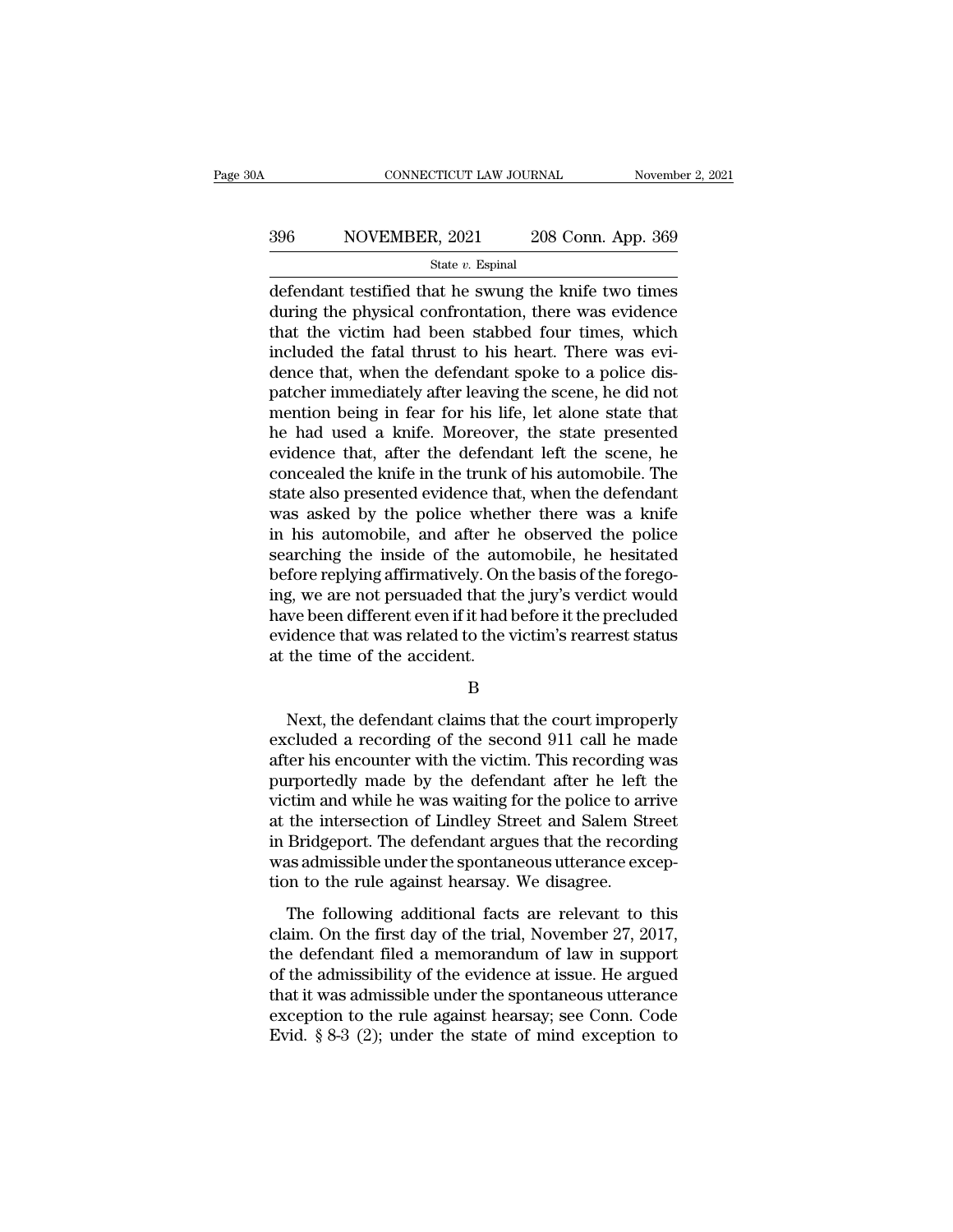# 2, 2021 CONNECTICUT LAW JOURNAL Page 31A<br>
208 Conn. App. 369 NOVEMBER, 2021 397<br>
State v. Espinal

State *v.* Espinal

2, 2021 CONNECTICUT LAW JOURNAL Page 3<br>
208 Conn. App. 369 NOVEMBER, 2021 397<br>
State v. Espinal<br>
the rule against hearsay; see Conn. Code Evid. § 8-3 (4);<br>
and as part of the res gestae. Because, in the present<br>
claim, th 208 Conn. App. 369 NOVEMBER, 2021 397<br>
State v. Espinal<br>
the rule against hearsay; see Conn. Code Evid. § 8-3 (4);<br>
and as part of the res gestae. Because, in the present<br>
claim, the defendant focuses on whether the court 208 Conn. App. 369 NOVEMBER, 2021 397<br>
State v. Espinal<br>
the rule against hearsay; see Conn. Code Evid. § 8-3 (4);<br>
and as part of the res gestae. Because, in the present<br>
claim, the defendant focuses on whether the court 208 Conn. App. 369 NOVEMBER, 2021 397<br>
State v. Espinal<br>
the rule against hearsay; see Conn. Code Evid. § 8-3 (4);<br>
and as part of the res gestae. Because, in the present<br>
claim, the defendant focuses on whether the court State v. Espinal<br>
State v. Espinal<br>
the rule against hearsay; see Conn. Code Evid. § 8-3 (4);<br>
and as part of the res gestae. Because, in the present<br>
claim, the defendant focuses on whether the court<br>
improperly determin state v. Espinal<br>the rule against hearsay; see Conn. Code Evid. § 8-3 (4);<br>and as part of the res gestae. Because, in the present<br>claim, the defendant focuses on whether the court<br>improperly determined that the evidence w the rule against hearsay; see Conn. Code Evid. § 8-3 (4);<br>and as part of the res gestae. Because, in the present<br>claim, the defendant focuses on whether the court<br>improperly determined that the evidence was not<br>admissible admissibility. In his memorandum of law, the defendant argued:<br>In his memorandum of the spontaneous utterance exception,<br>a will focus our attention on the arguments made and<br>e court's ruling only with respect to that theory of<br>missibilit miproperly determined that the evidence was not<br>admissible under the spontaneous utterance exception,<br>we will focus our attention on the arguments made and<br>the court's ruling only with respect to that theory of<br>admissibili

admissible under the spontaneots therance exception,<br>we will focus our attention on the arguments made and<br>the court's ruling only with respect to that theory of<br>admissibility.<br>In his memorandum of law, the defendant argue we will focus our attention of the arguments filate and<br>the court's ruling only with respect to that theory of<br>admissibility.<br>In his memorandum of law, the defendant argued:<br>"As the call demonstrates, the defendant's comme ine court's runng only what respect to that theory of<br>admissibility.<br>"As the call demonstrates, the defendant's comments,<br>tone and demeanor indisputably exhibit spontaneity,<br>excitement and panic. The time frame was contemp autussionly.<br>
In his memorandum of law, the defendant argued:<br>
"As the call demonstrates, the defendant's comments,<br>
tone and demeanor indisputably exhibit spontaneity,<br>
excitement and panic. The time frame was contempora-In his memorandum of law, the defendant argued:<br>"As the call demonstrates, the defendant's comments,<br>tone and demeanor indisputably exhibit spontaneity,<br>excitement and panic. The time frame was contempora-<br>neous with, and "As the call demonstrates, the defendant's comments,<br>tone and demeanor indisputably exhibit spontaneity,<br>excitement and panic. The time frame was contempora-<br>neous with, and part of, the event. The defendant placed<br>the ca tone and demeanor indisputably exhibit spontaneity,<br>excitement and panic. The time frame was contempora-<br>neous with, and part of, the event. The defendant placed<br>the call to 911, thereby subjecting, knowingly, himself<br>to i excitement and panic. The time frame was contempora-<br>neous with, and part of, the event. The defendant placed<br>the call to 911, thereby subjecting, knowingly, himself<br>to identification on that recorded police line. The call neous with, and part of, the event. The defendant placed<br>the call to 911, thereby subjecting, knowingly, himself<br>to identification on that recorded police line. The call<br>was made by the defendant, initiated as a victim of<br> the call to 911, thereby subjecting, knowingly, himself<br>to identification on that recorded police line. The call<br>was made by the defendant, initiated as a victim of<br>the decedent's conduct, with the purpose of obtaining<br>eme to identification on that recorded police line. The call<br>was made by the defendant, initiated as a victim of<br>the decedent's conduct, with the purpose of obtaining<br>emergency assistance from [the] police. The reported<br>event was made by the defendant, init<br>the decedent's conduct, with the<br>emergency assistance from [the]<br>event was certainly startling. In<br>defendant's 911 call is indistinguis<br>tim related 911 conversations tha<br>ted in this state an re decedent s conduct, whit the purpose of obtaining<br>nergency assistance from [the] police. The reported<br>ent was certainly startling. In these respects, the<br>fendant's 911 call is indistinguishable from other vic-<br>n related entergency assistance front [the] poince. The reported<br>event was certainly startling. In these respects, the<br>defendant's 911 call is indistinguishable from other vic-<br>tim related 911 conversations that are routinely admit-

event was certainly starting. In these respects, the<br>defendant's 911 call is indistinguishable from other vic-<br>tim related 911 conversations that are routinely admit-<br>ted in this state and others."<br>The following day, defen defendant s 911 can is indistinguishable from other vict-<br>tim related 911 conversations that are routinely admit-<br>ted in this state and others."<br>The following day, defense counsel indicated to the<br>court that the defense in not be in this state and others."<br>The following day, defense counsel indicated to the<br>court that the defense intended to introduce the second<br>911 recording. The state indicated that it objected to<br>the recording. The prosec ted in this state and others.<br>The following day, defense counsel indicated to the<br>court that the defense intended to introduce the second<br>911 recording. The state indicated that it objected to<br>the recording. The prosecutor The following day, defense counsel indicated to the<br>court that the defense intended to introduce the second<br>911 recording. The state indicated that it objected to<br>the recording. The prosecutor stated that the state did<br>not court that the defense intended to introduce the second<br>911 recording. The state indicated that it objected to<br>the recording. The prosecutor stated that the state did<br>not object to the initial 911 recording, which was admi 911 recording. The state indicated that it objected to<br>the recording. The prosecutor stated that the state did<br>not object to the initial 911 recording, which was admit-<br>ted in evidence. The prosecutor argued that it was<br>u the recording. The prosecutor stated that the state did<br>not object to the initial 911 recording, which was admit-<br>ted in evidence. The prosecutor argued that it was<br>undisputed that the second 911 call, in contrast with<br>the not object to the initial 911 recording, which was admitted in evidence. The prosecutor argued that it was undisputed that the second 911 call, in contrast with the first 911 call, did not reflect spontaneous utterances b ted in evidence. The prosecutor argued that it was<br>undisputed that the second 911 call, in contrast with<br>the first 911 call, did not reflect spontaneous utterances<br>but "self-serving inadmissible hearsay.... It's really<br>a d undisputed that the second 911 call, in contrast with<br>the first 911 call, did not reflect spontaneous utterances<br>but "self-serving inadmissible hearsay.... It's really<br>a discussion about who you are, what was going on."<br>T the first 911 call, did not reflect spontaneous utterances<br>but "self-serving inadmissible hearsay.... It's really<br>a discussion about who you are, what was going on."<br>The prosecutor relied on the undisputed facts sur-<br>roun but "self-serving inadmissible hearsay..... It's really<br>a discussion about who you are, what was going on."<br>The prosecutor relied on the undisputed facts sur-<br>rounding the proffered evidence, namely, that the defen-<br>dant m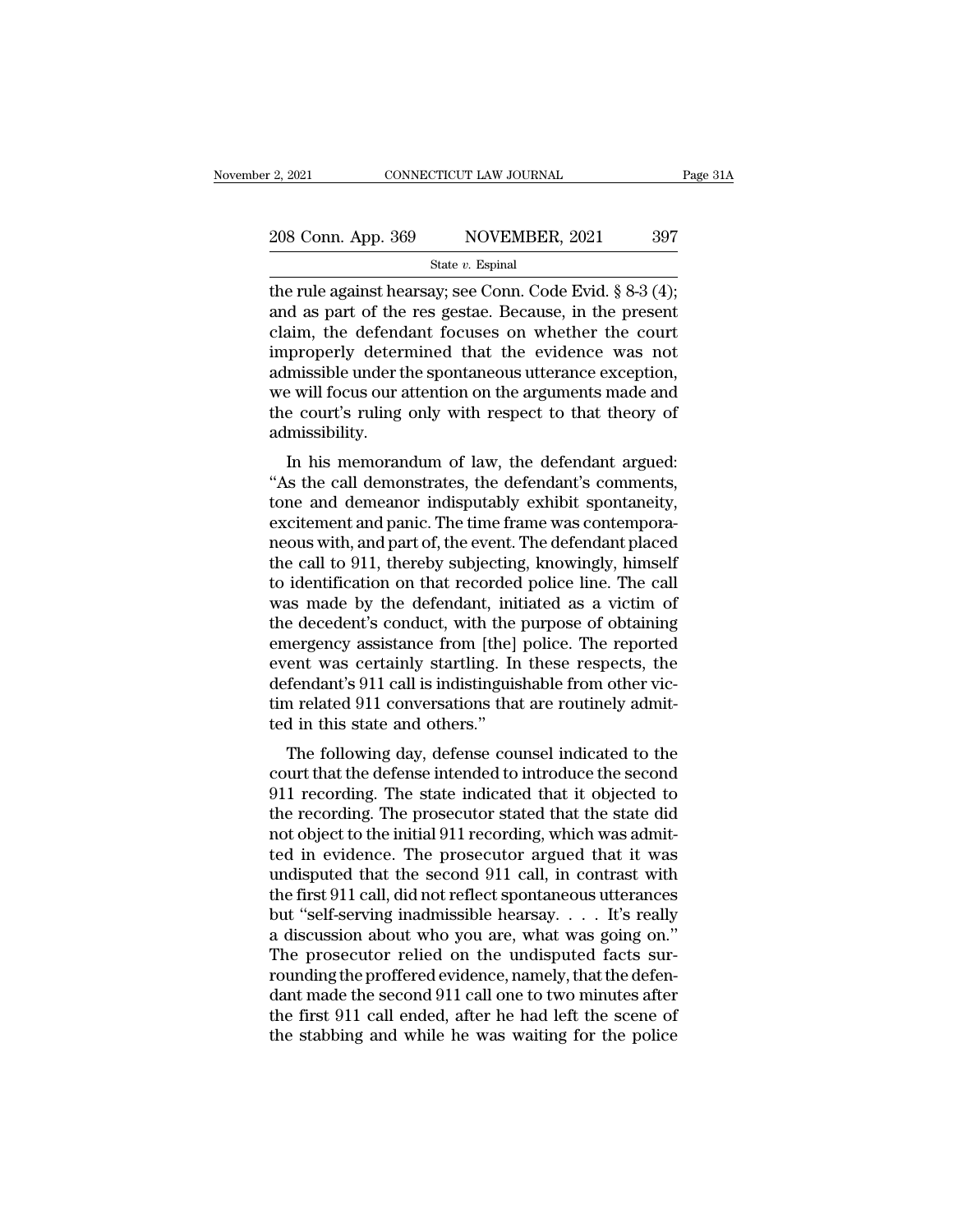#### EXECUTE CONNECTICUT LAW JOURNAL Movember 2, 2021<br>398 NOVEMBER, 2021 208 Conn. App. 369<br>398 State v. Espinal State *v.* Espinal

THE CONNECTICUT LAW JOURNAL Movember 2, 2021<br>
SUBSER, 2021 208 Conn. App. 369<br>
State v. Espinal<br>
State v. Espinal<br>
State v. Espinal<br>
State v. Espinal<br>
State v. Espinal<br>
State Street and State Street. 398 NOVEMI<br>to arrive at the i<br>Salem Street.<br>Defense counse

**SECTE AT APP AND SET ASSEMBER, 2021** 208 Conn. App. 369<br>
State v. Espinal<br>
arrive at the intersection of Lindley Street and<br>
lem Street.<br>
Defense counsel argued that the recording was<br>
missible as a spontaneous utterance 398 NOVEMBER, 2021 208 Conn. App. 369<br>
state v. Espinal<br>
to arrive at the intersection of Lindley Street and<br>
Salem Street.<br>
Defense counsel argued that the recording was<br>
admissible as a spontaneous utterance because it State v. Espinal<br>
to arrive at the intersection of Lindley Street and<br>
Salem Street.<br>
Defense counsel argued that the recording was<br>
admissible as a spontaneous utterance because it could<br>
be interpreted as a continuation to arrive at the intersection of Lindley Street and<br>Salem Street.<br>Defense counsel argued that the recording was<br>admissible as a spontaneous utterance because it could<br>be interpreted as a continuation of the first 911 call, to arrive at the intersection of Lindley Street and<br>Salem Street.<br>Defense counsel argued that the recording was<br>admissible as a spontaneous utterance because it could<br>be interpreted as a continuation of the first 911 call, Salem Street.<br>
Defense counsel argued that the recording was<br>
admissible as a spontaneous utterance because it could<br>
be interpreted as a continuation of the first 911 call,<br>
which was made contemporaneously with the defen Defense counsel argued that the recording was<br>admissible as a spontaneous utterance because it could<br>be interpreted as a continuation of the first 911 call,<br>which was made contemporaneously with the defen-<br>dant's altercati admissible as a spontaneous utterance because it could<br>be interpreted as a continuation of the first 911 call,<br>which was made contemporaneously with the defen-<br>dant's altercation with the victim on the exit ramp.<br>Defense c be interpreted as a continuation of the first 911 call,<br>which was made contemporaneously with the defen-<br>dant's altercation with the victim on the exit ramp.<br>Defense counsel essentially argued that, when the<br>defendant made which was made contemporaneously with the defen-<br>dant's altercation with the victim on the exit ramp.<br>Defense counsel essentially argued that, when the<br>defendant made the second 911 call, he was still experi-<br>encing feelin dant's altercation with the victim on the exit ramp.<br>Defense counsel essentially argued that, when the<br>defendant made the second 911 call, he was still experi-<br>encing feelings of panic, nervousness, and upset. After<br>the co Defense counsel essentially argued that, when the<br>defendant made the second 911 call, he was still experi-<br>encing feelings of panic, nervousness, and upset. After<br>the court reviewed the recording of the second 911<br>call, it defendant made the second 911 call, he was still experiencing feelings of panic, nervousness, and upset. After<br>the court reviewed the recording of the second 911<br>call, it excluded the evidence. The court explained its<br>unde encing feelings of panic, nervousness, and upset. After<br>the court reviewed the recording of the second 911<br>call, it excluded the evidence. The court explained its<br>understanding of what constitutes a spontaneous utter-<br>ance the court reviewed the recording of the second 911<br>call, it excluded the evidence. The court explained its<br>understanding of what constitutes a spontaneous utter-<br>ance<sup>4</sup> and then turned to the specific evidence at issue<br>as call, it excluded the evidence. The court explained its<br>understanding of what constitutes a spontaneous utter-<br>ance<sup>4</sup> and then turned to the specific evidence at issue<br>as follows: "[W]e all have discussed and gone throug understanding of what constitutes a spontaneous utter-<br>ance<sup>4</sup> and then turned to the specific evidence at issue<br>as follows: "[W]e all have discussed and gone through<br>the idea of what a spontaneous utterance is, and while ance<sup>4</sup> and then turned to the specific evidence at issue<br>as follows: "[W]e all have discussed and gone through<br>the idea of what a spontaneous utterance is, and while<br>I don't disagree, and counsel has reiterated the idea<br> as follows: "[W]e all have discussed and gone through<br>the idea of what a spontaneous utterance is, and while<br>I don't disagree, and counsel has reiterated the idea<br>of it being a startling event, it has to have personal<br>obs the idea of what a spontaneous utterance is, and while<br>I don't disagree, and counsel has reiterated the idea<br>of it being a startling event, it has to have personal<br>observation, but  $\dots$  the whole point of the idea of a<br>sp I don't disagree, and counsel has reiterated the idea<br>of it being a startling event, it has to have personal<br>observation, but  $\dots$  the whole point of the idea of a<br>spontaneous utterance is that it is deemed to have some<br>l of it being a startling event, it has to have personal observation, but  $\dots$  the whole point of the idea of a spontaneous utterance is that it is deemed to have some level of trustworthiness because it's in a scenario whe observation, but . . . the whole point of the idea of a spontaneous utterance is that it is deemed to have some level of trustworthiness because it's in a scenario where the individual who is uttering the statement has no ontaneous utterance is that it is deemed to have some<br>
vel of trustworthiness because it's in a scenario where<br>
e individual who is uttering the statement has not<br>
d an opportunity to reflect on it or try to elicit a<br>
atem nevel of trustworthiness because it's in a scenario where<br>the individual who is uttering the statement has not<br>had an opportunity to reflect on it or try to elicit a<br>statement that is self-serving or motivated by any idea<br>

the maturature who is uttering the statement has not<br>had an opportunity to reflect on it or try to elicit a<br>statement that is self-serving or motivated by any idea<br>of being self-serving. . . .<br>"We've already heard . . . [ and an opportunity to reflect on it or try to ellect a<br>statement that is self-serving or motivated by any idea<br>of being self-serving. . . .<br>"We've already heard . . . [the recording of the first<br>911 call]. The [recording statement that is self-serving or motivated by any idea<br>of being self-serving. . . .<br>"We've already heard . . . [the recording of the first<br>911 call]. The [recording of the] second . . . [call] is<br>largely the defendant won or being self-serving. . . .<br>
"We've already heard . . . [the recording of the first<br>911 call]. The [recording of the] second . . . [call] is<br>
largely the defendant wondering where the police are<br>
and then kind of reiterat "We've already heard  $\ldots$  [the recording of the first 911 call]. The [recording of the] second  $\ldots$  [call] is largely the defendant wondering where the police are and then kind of reiterating to the operator, you know, 911 call]. The [recordin largely the defendant v<br>and then kind of reitera<br>what his account is. It<br>dant's own statement. It<br>ous utterance for all c<br>viously indicated." hat his account is. It is self-serving. It is the defen-<br>ant's own statement. It does not come in as a spontane-<br>us utterance for all of the reasons that I have pre-<br>ously indicated."<br><sup>4</sup>The court discussed the spontaneous dant's own statement. It does not come in as a spontane-<br>ous utterance for all of the reasons that I have pre-<br>viously indicated."<br><sup>4</sup> The court discussed the spontaneous utterance rule in the context of<br>ruling on the admi

ous utterance for all of the reasons that I have pre-<br>viously indicated."<br><sup>4</sup>The court discussed the spontaneous utterance rule in the context of<br>ruling on the admissibility of the evidence at issue in this claim as well a viously indicated."<br>  $\frac{1}{4}$  The court discussed the spontaneous utterance rule in the context of<br>
ruling on the admissibility of the evidence at issue in this claim as well as<br>
the admissibility of statements made by t Figure 1.1 The court discussed the spontaneous utter admissibility of the evidence at ithe admissibility of statements made by the interview, which the defendant also sought to the latter evidence in part I C of this opin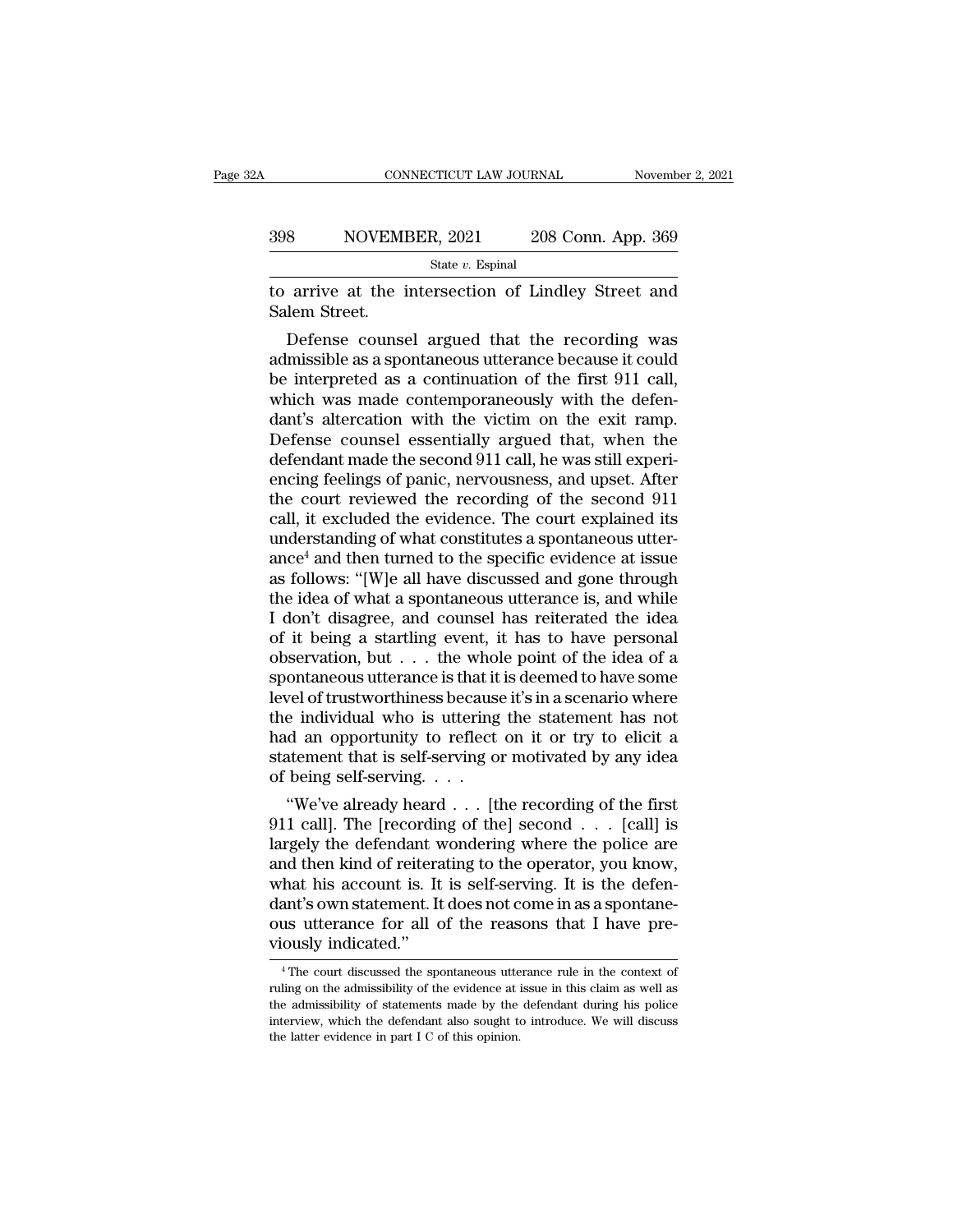# 2, 2021 CONNECTICUT LAW JOURNAL Page 33A<br>
208 Conn. App. 369 NOVEMBER, 2021 399<br>
State v. Espinal

#### State *v.* Espinal

 $\frac{1}{2021}$  CONNECTICUT LAW JOURNAL Page 33A<br>  $\frac{1}{2021}$   $\frac{1}{299}$ <br>  $\frac{1}{2021}$   $\frac{1}{299}$ <br>  $\frac{1}{2021}$ <br>  $\frac{1}{2021}$   $\frac{1}{2021}$   $\frac{1}{2021}$   $\frac{1}{2021}$ <br>  $\frac{1}{2021}$   $\frac{1}{2021}$   $\frac{1}{2021}$   $\frac{1}{2021}$   $\frac$ 208 Conn. App. 369 NOVEMBER, 2021 399<br>
State v. Espinal<br>
Having set forth the court's ruling, we turn to the<br>
applicable legal principles. Hearsay is "a statement,<br>
other than one made by the declarant while testifying<br>
a 208 Conn. App. 369 NOVEMBER, 2021 399<br>
State v. Espinal<br>
Having set forth the court's ruling, we turn to the<br>
applicable legal principles. Hearsay is "a statement,<br>
other than one made by the declarant while testifying<br>
a 208 Conn. App. 369 NOVEMBER, 2021 399<br>
State v. Espinal<br>
Having set forth the court's ruling, we turn to the<br>
applicable legal principles. Hearsay is "a statement,<br>
other than one made by the declarant while testifying<br>
a State v. Espinal<br>
Having set forth the court's ruling, we turn to the<br>
applicable legal principles. Hearsay is "a statement,<br>
other than one made by the declarant while testifying<br>
at the proceeding, offered in evidence t State *v*. Espinal<br>
Having set forth the court's ruling, we turn to the<br>
applicable legal principles. Hearsay is "a statement,<br>
other than one made by the declarant while testifying<br>
at the proceeding, offered in evidence Having set forth the court's ruling, we turn to the<br>applicable legal principles. Hearsay is "a statement,<br>other than one made by the declarant while testifying<br>at the proceeding, offered in evidence to establish the<br>truth applicable legal principles. Hearsay is "a statement,<br>other than one made by the declarant while testifying<br>at the proceeding, offered in evidence to establish the<br>truth of the matter asserted." Conn. Code Evid. § 8-1<br>(3). other than one made by the declarant while testifying<br>at the proceeding, offered in evidence to establish the<br>truth of the matter asserted." Conn. Code Evid. § 8-1<br>(3). Generally, hearsay is inadmissible. Conn. Code Evid.<br> at the proceeding, offered in evidence to establish the<br>truth of the matter asserted." Conn. Code Evid. § 8-1<br>(3). Generally, hearsay is inadmissible. Conn. Code Evid.<br>§ 8-2 (a). Spontaneous utterances are not excluded by<br> truth of the matter asserted." Conn. Code Evid. § 8-1<br>
(3). Generally, hearsay is inadmissible. Conn. Code Evid.<br>
§ 8-2 (a). Spontaneous utterances are not excluded by<br>
the rule against hearsay, even though the declarant (3). Generally, hearsay is inadmissible. Conn. Code Evid.  $\S 8-2$  (a). Spontaneous utterances are not excluded by the rule against hearsay, even though the declarant is available as a witness. Conn. Code Evid.  $\S 8-3$ . A § 8-2 (a). Spontaneous utterances are not excluded by<br>the rule against hearsay, even though the declarant is<br>available as a witness. Conn. Code Evid. § 8-3. A sponta-<br>neous utterance is "[a] statement relating to a startli the rule against hearsay, even though the declarant is<br>available as a witness. Conn. Code Evid. § 8-3. A sponta-<br>neous utterance is "[a] statement relating to a startling<br>event or condition made while the declarant was un available as a witness. Conn. Code Evid. § 8-3. A spontaneous utterance is "[a] statement relating to a startling<br>event or condition made while the declarant was under<br>the stress or excitement caused by the event or condi neous utterance is "[a] statement relating to a startling<br>event or condition made while the declarant was under<br>the stress or excitement caused by the event or condi-<br>tion." Conn. Code Evid. § 8-3 (2). Our Supreme Court<br>h event or condition made while the declarant was under<br>the stress or excitement caused by the event or condi-<br>tion." Conn. Code Evid. § 8-3 (2). Our Supreme Court<br>has explained that "the spontaneous utterance excep-<br>tion . the stress or excitement caused by the event or condition." Conn. Code Evid. § 8-3 (2). Our Supreme Court<br>has explained that "the spontaneous utterance excep-<br>tion  $\dots$  applies to an utterance or declaration that:<br>(1) fol tion." Conn. Code Evid. § 8-3 (2). Our Supreme Court<br>has explained that "the spontaneous utterance excep-<br>tion  $\ldots$  applies to an utterance or declaration that:<br>(1) follows some startling occurrence; (2) refers to the<br>oc has explained that "the spontaneous utterance exception . . . applies to an utterance or declaration that:<br>(1) follows some startling occurrence; (2) refers to the occurrence; (3) is made by one having the opportunity<br>to tion  $\dots$  applies to an utterance or declaration that:<br>(1) follows some startling occurrence; (2) refers to the<br>occurrence; (3) is made by one having the opportunity<br>to observe the occurrence; and (4) is made in such<br>clos (1) follows some startling occurrence; (2) refers to the occurrence; (3) is made by one having the opportunity to observe the occurrence; and (4) is made in such close connection to the occurrence and under such circumsta occurrence; (3) is made by one having the opportunity<br>to observe the occurrence; and (4) is made in such<br>close connection to the occurrence and under such<br>circumstances as to negate the opportunity for delibera-<br>tion and to observe the occurrence; and (4) is made in such<br>close connection to the occurrence and under such<br>circumstances as to negate the opportunity for delibera-<br>tion and fabrication by the declarant. . . . . [T]he ulti-<br>mate close connection to the occurrence and under such<br>circumstances as to negate the opportunity for delibera-<br>tion and fabrication by the declarant. . . . . [T]he ulti-<br>mate question is whether the utterance was spontane-<br>ou circumstances as to negate the opportunity for deliberation and fabrication by the declarant. . . . [T]he ultimate question is whether the utterance was spontaneous and unreflective and made under such circumstances as to tion and fabrication by the declarant.  $\ldots$  [T]he ultimate question is whether the utterance was spontaneous and unreflective and made under such circumstances as to indicate absence of opportunity for contrivance and mi mate question is whether the utterance was spontane-<br>ous and unreflective and made under such<br>circumstances as to indicate absence of opportunity<br>for contrivance and misrepresentation.... Whether<br>an utterance is spontaneou ous and unreflective and made under such<br>circumstances as to indicate absence of opportunity<br>for contrivance and misrepresentation. . . . Whether<br>an utterance is spontaneous and made under circum-<br>stances that would preclu circumstances as to indicate absence of opportunity<br>for contrivance and misrepresentation. . . . Whether<br>an utterance is spontaneous and made under circum-<br>stances that would preclude contrivance and misrepre-<br>sentation is for contrivance and misrepresentation. . . . Whether<br>an utterance is spontaneous and made under circum-<br>stances that would preclude contrivance and misrepre-<br>sentation is a preliminary question of fact to be decided<br>by th an utterance is spontaneous and made under circum-<br>stances that would preclude contrivance and misrepre-<br>sentation is a preliminary question of fact to be decided<br>by the trial judge.... The trial judge exercises broad<br>dis stances that would preclude contrivance and misrepre-<br>sentation is a preliminary question of fact to be decided<br>by the trial judge. . . . The trial judge exercises broad<br>discretion in deciding this preliminary question, an by the trial judge.... The trial judge exercises broad<br>discretion in deciding this preliminary question, and<br>that decision will not be reversed on appeal absent an<br>unreasonable exercise of discretion." (Citations omit-<br>te discretion in deciding this preliminary question, and<br>that decision will not be reversed on appeal absent an<br>unreasonable exercise of discretion." (Citations omit-<br>ted; internal quotation marks omitted.) *State* v. Wargo,<br> that decision will not be reversed on appeal absent an unreasonable exercise of discretion." (Citations omitted; internal quotation marks omitted.) *State* v. *Wargo*, 255 Conn. 113, 127–28, 763 A.2d 1 (2000). To be admiss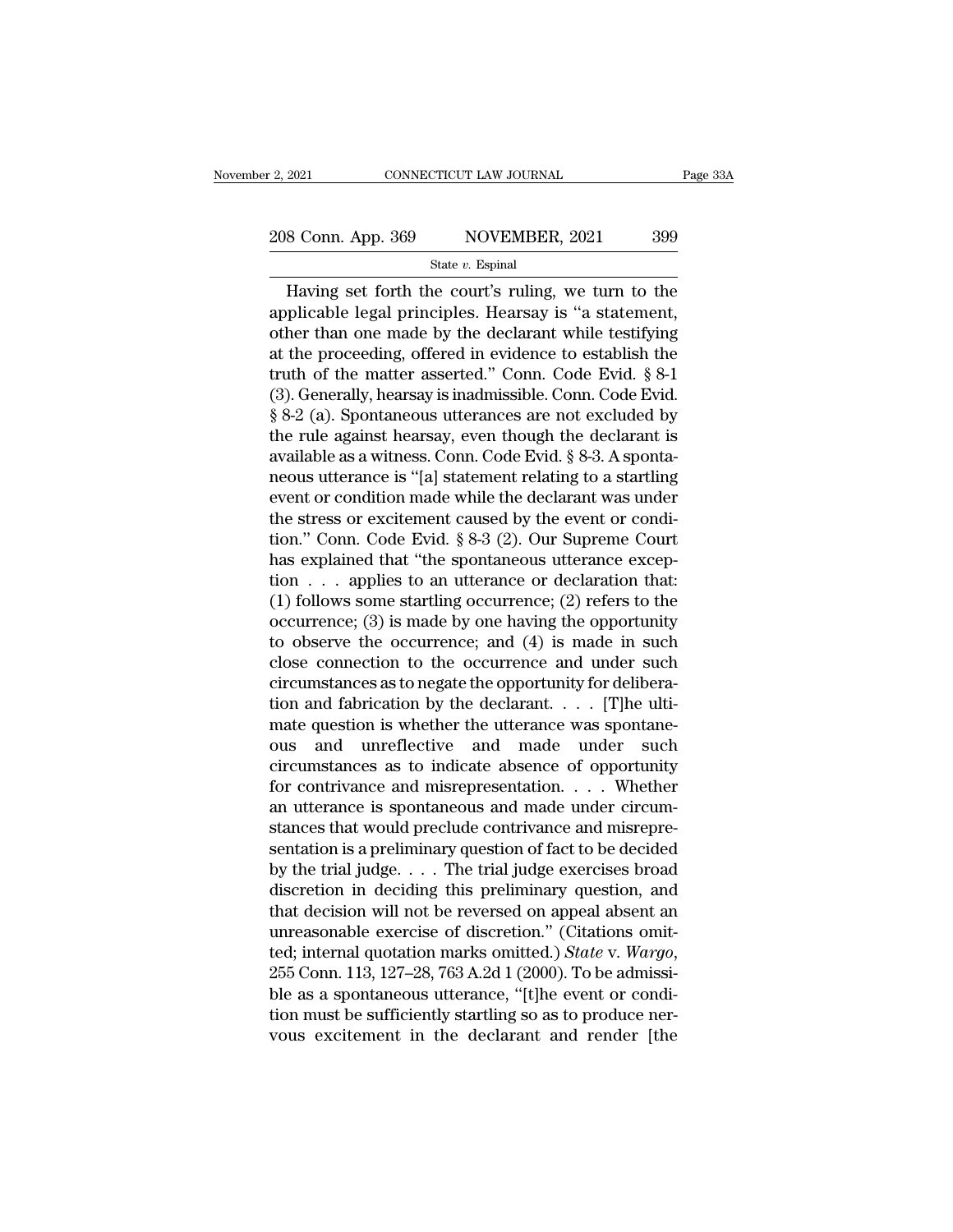#### EXECUTE CONNECTICUT LAW JOURNAL Movember 2, 2021<br>A00 NOVEMBER, 2021 208 Conn. App. 369<br>State v. Espinal State *v.* Espinal

CONNECTICUT LAW JOURNAL November 2, 2<br>
400 NOVEMBER, 2021 208 Conn. App. 369<br>
5tate v. Espinal<br>
declarant's] utterances spontaneous and unreflective."<br>
(Internal quotation marks omitted.) *State* v. *Kirby*, 280<br>
Conn. 361 (Internal quotation marks omitted.) *State v. Espinal*<br>
(Internal quotation marks omitted.) *State v. Kirby*, 280<br>
(Internal quotation marks omitted.) *State v. Kirby*, 280<br>
Conn. 361, 374, 908 A.2d 506 (2006).  $\begin{array}{r} \textbf{400} \textcolor{red}{& {\color{red}NOWEMBER, 2021}} \textcolor{red}{& {\color{red}208\ Co}} \ \textbf{301} \textcolor{red}{& {\color{red}308\ Co}} \textcolor{red}{& {\color{red}308\ Co}} \textcolor{red}{& {\color{red}308\ Co}} \textcolor{red}{& {\color{red}308\ Co}} \textcolor{red}{& {\color{red}308\ Co}} \textcolor{red}{& {\color{red}308\ Co}} \textcolor{red}{& {\color{red}308\ Co}} \textcolor{red}{& {\color{red}308\ Co}} \textcolor{red}{& {\color{red$  $\frac{1}{100}$  NOVEMBER, 2021 208 Conn. App. 369<br>  $\frac{1}{100}$  State v. Espinal<br>
clarant's] utterances spontaneous and unreflective."<br>
iternal quotation marks omitted.) *State v. Kirby*, 280<br>
pnn. 361, 374, 908 A.2d 506 (2006

State v. Espinal<br>
declarant's] utterances spontaneous and unreflective."<br>
(Internal quotation marks omitted.) State v. Kirby, 280<br>
Conn. 361, 374, 908 A.2d 506 (2006).<br>
In the present case, there appears to be no dispute<br> declarant's] utterances spontaneous and unreflective."<br>(Internal quotation marks omitted.) *State v. Kirby*, 280<br>Conn. 361, 374, 908 A.2d 506 (2006).<br>In the present case, there appears to be no dispute<br>that the second 911 declarant s<sub>J</sub> diteratives spondarious and directeuric.<br>(Internal quotation marks omitted.) *State v. Kirby*, 280<br>Conn. 361, 374, 908 A.2d 506 (2006).<br>In the present case, there appears to be no dispute<br>that the second 911 Conn. 361, 374, 908 A.2d 506 (2006).<br>
In the present case, there appears to be no dispute<br>
that the second 911 call followed a startling occurrence,<br>
it referred to the occurrence, and it was made by one<br>
having the oppor In the present case, there appears to be no dispute<br>that the second 911 call followed a startling occurrence,<br>it referred to the occurrence, and it was made by one<br>having the opportunity to observe the occurrence. The<br>poi In the present case, there appears to be no dispute<br>that the second 911 call followed a startling occurrence,<br>it referred to the occurrence, and it was made by one<br>having the opportunity to observe the occurrence. The<br>poin that the second 911 call followed a startling occurrence,<br>it referred to the occurrence, and it was made by one<br>having the opportunity to observe the occurrence. The<br>point of disagreement between the parties was whether<br>th it referred to the occurrence, and it was made by one<br>having the opportunity to observe the occurrence. The<br>point of disagreement between the parties was whether<br>the declaration was made in such close connection to<br>the occ having the opportunity to observe the occurrence. The<br>point of disagreement between the parties was whether<br>the declaration was made in such close connection to<br>the occurrence as to negate the opportunity for deliber-<br>atio point of disagreement between the parties was whether<br>the declaration was made in such close connection to<br>the occurrence as to negate the opportunity for deliber-<br>ation and fabrication. The court's ruling was based on<br>its the declaration was made in such close connection to<br>the occurrence as to negate the opportunity for deliber-<br>ation and fabrication. The court's ruling was based on<br>its determination that the declaration was not made<br>under the occurrence as to negate the opportunity for deliberation and fabrication. The court's ruling was based on<br>its determination that the declaration was not made<br>under circumstances that would preclude contrivance<br>and misr ation and fabrication. The court's ruling was based on<br>its determination that the declaration was not made<br>under circumstances that would preclude contrivance<br>and misrepresentation. As we stated previously, the<br>parties do its determination that the declaration was not made<br>under circumstances that would preclude contrivance<br>and misrepresentation. As we stated previously, the<br>parties do not dispute the facts relevant to this inquiry,<br>namely, under circumstances that would preclude contrivance<br>and misrepresentation. As we stated previously, the<br>parties do not dispute the facts relevant to this inquiry,<br>namely, that the defendant made the second 911 call<br>one to and misrepresentation. As we stated<br>parties do not dispute the facts releva<br>namely, that the defendant made the<br>one to two minutes after the first 911<br>he had left the scene of the stabbing, a<br>waiting for the police to arri The defendant is appear and the second 911 call<br>the defendant made the second 911 call<br>the defendant made the second 911 call<br>that left the scene of the stabbing, and while he was<br>aiting for the police to arrive at the int mantery, and are determined made are second 911 can<br>one to two minutes after the first 911 call ended, after<br>he had left the scene of the stabbing, and while he was<br>waiting for the police to arrive at the intersection of<br>L

one to two mintates after the mist off can ended, after<br>
the had left the scene of the stabbing, and while he was<br>
waiting for the police to arrive at the intersection of<br>
Lindley Street and Salem Street.<br>
The defendant's The rational state of the statements, and while it was<br>
waiting for the police to arrive at the intersection of<br>
Lindley Street and Salem Street.<br>
The defendant's appellate argument is based largely<br>
on his belief that, be call water and Salem Street.<br>
The defendant's appellate argument is based largely<br>
on his belief that, because the second 911 call occurred<br>
"only a few minutes after the first [911] call ended,"<br>
"there is no indication t The defendant's appellate argument is based largely<br>on his belief that, because the second 911 call occurred<br>"only a few minutes after the first [911] call ended,"<br>"there is no indication that the statements [in the secon The defendant's appellate argument is based largely<br>on his belief that, because the second 911 call occurred<br>"only a few minutes after the first [911] call ended,"<br>"there is no indication that the statements [in the second on his belief that, because the second 911 call occurred<br>"only a few minutes after the first [911] call ended,"<br>"there is no indication that the statements [in the second<br>call] were anything other than spontaneous" and tha "only a few minutes after the first  $[911]$  call ended,"<br>"there is no indication that the statements  $[$ in the second<br>call] were anything other than spontaneous" and that<br>the court erroneously excluded the recording. The<br> "there is no indication that the statements [in the second call] were anything other than spontaneous" and that<br>the court erroneously excluded the recording. The<br>defendant also argues that the fact that the declaration<br>was call] were anything other than spontaneous" and that<br>the court erroneously excluded the recording. The<br>defendant also argues that the fact that the declaration<br>was a spontaneous utterance undermines the court's<br>characteriz the court erroneously excluded the recording. The<br>defendant also argues that the fact that the declaration<br>was a spontaneous utterance undermines the court's<br>characterization of the declarations in the second call<br>as "self defendant also argues that the fa<br>was a spontaneous utterance un<br>characterization of the declaration<br>as "self-serving." The defendant<br>statements should not be exclude<br>as self-serving if, as here, they fa<br>to the rule agains as a spondareous discrimed undermines are coursed<br>aracterization of the declarations in the second call<br>"self-serving." The defendant asserts that relevant<br>atements should not be excluded from the evidence<br>self-serving if, ance in point of the definitions in the second can<br>as "self-serving." The defendant asserts that relevant<br>statements should not be excluded from the evidence<br>as self-serving if, as here, they fall within an exception<br>to th as self-serving. The determining asserts and referant<br>statements should not be excluded from the evidence<br>as self-serving if, as here, they fall within an exception<br>to the rule against hearsay.<br>As this court has stated, "[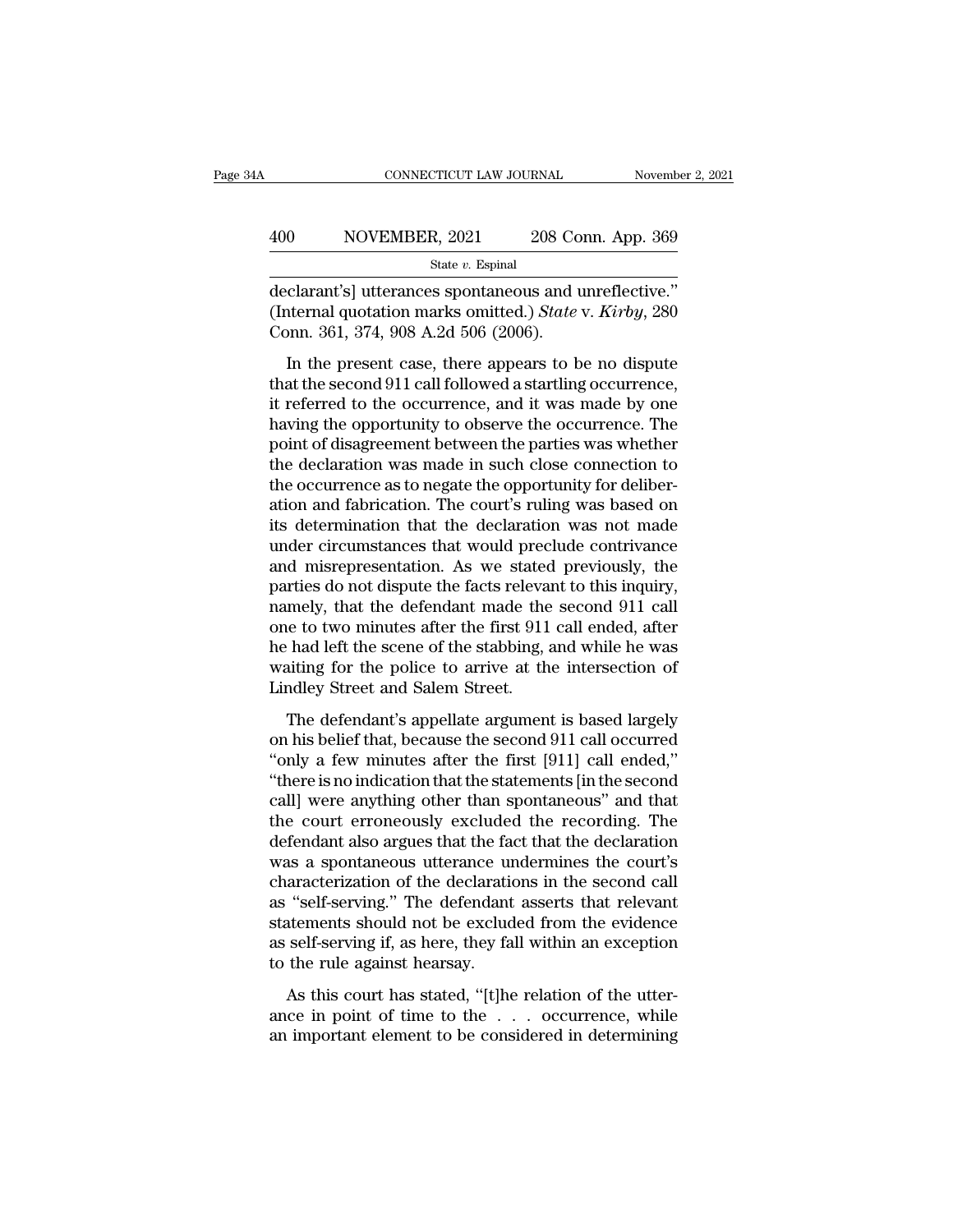2, 2021 CONNECTICUT LAW JOURNAL Page 35A<br>
208 Conn. App. 369 NOVEMBER, 2021 401<br>
State v. Espinal<br>
whether there has been opportunity for reflection, is<br>
not decisive.... Instead, [t]he overarching consider-<br>
ation is whe 208 Conn. App. 369 NOVEMBER, 2021 401<br>State v. Espinal<br>whether there has been opportunity for reflection, is<br>not decisive.... Instead, [t]he overarching consider-<br>ation is whether the declarant made the statement<br>before h 208 Conn. App. 369 NOVEMBER, 2021 401<br>
State v. Espinal<br>
whether there has been opportunity for reflection, is<br>
not decisive.... Instead, [t]he overarching consider-<br>
ation is whether the declarant made the statement<br>
bef 208 Conn. App. 369 NOVEMBER, 2021 401<br>
State v. Espinal<br>
whether there has been opportunity for reflection, is<br>
not decisive.... Instead, [t]he overarching consider-<br>
ation is whether the declarant made the statement<br>
bef State *v*. Espinal<br>State *v*. Espinal<br>whether there has been opportunity for reflection, is<br>not decisive. . . . Instead, [t]he overarching consider-<br>ation is whether the declarant made the statement<br>before he or she had t State v. Espinal<br>
whether there has been opportunity for reflection, is<br>
not decisive. . . . Instead, [t]he overarching consider-<br>
ation is whether the declarant made the statement<br>
before he or she had the opportunity to whether there has been opportunity for reflection, is<br>not decisive. . . . Instead, [t]he overarching consider-<br>ation is whether the declarant made the statement<br>before he or she had the opportunity to undertake a<br>reasoned not decisive. . . . Instead, [t]he overarching consideration is whether the declarant made the statement<br>before he or she had the opportunity to undertake a<br>reasoned reflection of the event described therein. . . .<br>[W]e f ation is whether the declarant made the statement<br>before he or she had the opportunity to undertake a<br>reasoned reflection of the event described therein. . . .<br>[W]e follow the rule embraced by the majority of juris-<br>dicti before he or she had the opportunity to undertake a<br>reasoned reflection of the event described therein.  $\dots$ <br>[W]e follow the rule embraced by the majority of juris-<br>dictions that have addressed the issue of the effect of<br> reasoned reflection of the event described therein. . . .<br>[W]e follow the rule embraced by the majority of juris-<br>dictions that have addressed the issue of the effect of<br>the time interval between the startling occurrence [W]e follow the rule embraced by the majority of juris-<br>dictions that have addressed the issue of the effect of<br>the time interval between the startling occurrence and<br>the making of the spontaneous utterance, and conclude<br> dictions that have addressed the issue of the effect of<br>the time interval between the startling occurrence and<br>the making of the spontaneous utterance, and conclude<br>that there is no identifiable discrete time interval with the time interval between the startling occurrence and<br>the making of the spontaneous utterance, and conclude<br>that there is no identifiable discrete time interval within<br>which an utterance becomes spontaneous; [e]ach case<br>m the making of the spontaneous utterance, and con<br>that there is no identifiable discrete time interval v<br>which an utterance becomes spontaneous; [e]ach<br>must be decided on its particular circumstances."<br>tion omitted; interna ich an utterance becomes spontaneous; [e]ach case<br>ust be decided on its particular circumstances." (Cita-<br>on omitted; internal quotation marks omitted.) *State*<br>Dubuisson, 183 Conn. App. 62, 76, 191 A.3d 229, cert.<br>nied, 3 must be decided on its particular circumstances." (Citation omitted; internal quotation marks omitted.) *State* v. *Dubuisson*, 183 Conn. App. 62, 76, 191 A.3d 229, cert. denied, 330 Conn. 914, 193 A.3d 560 (2018).<br>Having

second 911 call, we agree with the court's determination<br>tion omitted; internal quotation marks omitted.) *State*<br>v. *Dubuisson*, 183 Conn. 914, 193 A.3d 560 (2018).<br>Having reviewed the proffered evidence and the<br>undisput that the statements therein a spontated the statement of the statement of the statement denied, 330 Conn. 914, 193 A.3d 560 (2018).<br>
Having reviewed the proffered evidence and the undisputed circumstances concerning the ma neous utterance. The defendant made the call after he had driven away from the scene of his altercain made the call after he had driven away from the scene of his altercation with the victim. It was eminently reasonable t Having reviewed the proffered evidence and the<br>undisputed circumstances concerning the making of the<br>second 911 call, we agree with the court's determination<br>that the statements therein did not constitute a sponta-<br>neous u Having reviewed the proffered evidence and the<br>undisputed circumstances concerning the making of the<br>second 911 call, we agree with the court's determination<br>that the statements therein did not constitute a sponta-<br>neous u undisputed circumstances concerning the making of the<br>second 911 call, we agree with the court's determination<br>that the statements therein did not constitute a sponta-<br>neous utterance. The defendant made the call after he<br> second 911 call, we agree with the court's determination<br>that the statements therein did not constitute a sponta-<br>neous utterance. The defendant made the call after he<br>had driven away from the scene of his altercation with that the statements therein did not constitute a spontaneous utterance. The defendant made the call after he<br>had driven away from the scene of his altercation with<br>the victim. It was eminently reasonable to infer that,<br>by neous utterance. The defendant made the call after he<br>had driven away from the scene of his altercation with<br>the victim. It was eminently reasonable to infer that,<br>by this time, the defendant was aware of the seriousness<br>o had driven away from the scene of his altercation with<br>the victim. It was eminently reasonable to infer that,<br>by this time, the defendant was aware of the seriousness<br>of his predicament and that his statements to the 911<br>d the victim. It was eminently reasonable to infer that,<br>by this time, the defendant was aware of the seriousness<br>of his predicament and that his statements to the 911<br>dispatcher could have serious consequences for him.<br>Desp by this time, the defendant was aware of the seriousness<br>of his predicament and that his statements to the 911<br>dispatcher could have serious consequences for him.<br>Despite the fact that the second call was made minutes<br>afte of his predicament and that his statements to the 911<br>dispatcher could have serious consequences for him.<br>Despite the fact that the second call was made minutes<br>after the first 911 call ended, the facts suggest that the<br>de dispatcher could have serious consequences for him.<br>Despite the fact that the second call was made minutes<br>after the first 911 call ended, the facts suggest that the<br>defendant made the second 911 call from a location of<br>re Despite the fact that the second call was made minutes<br>after the first 911 call ended, the facts suggest that the<br>defendant made the second 911 call from a location of<br>relative calm where he no longer expected to encounter after the first 911 call ended, the facts suggest that the defendant made the second 911 call from a location of relative calm where he no longer expected to encounter the victim, let alone have an opportunity to perceive defendant made the second 911 call from a location of<br>relative calm where he no longer expected to encounter<br>the victim, let alone have an opportunity to perceive<br>any material facts related to his altercation with the<br>vict relative calm where he no longer expected to encounter<br>the victim, let alone have an opportunity to perceive<br>any material facts related to his altercation with the<br>victim. As the court observed, in the second 911 call,<br>the the victim, let alone have an opportunity to perceive<br>any material facts related to his altercation with the<br>victim. As the court observed, in the second 911 call,<br>the defendant, among other things, told the dispatcher<br>tha any material facts related to his altercation with the victim. As the court observed, in the second 911 call, the defendant, among other things, told the dispatcher that he was still waiting for the police to arrive, asked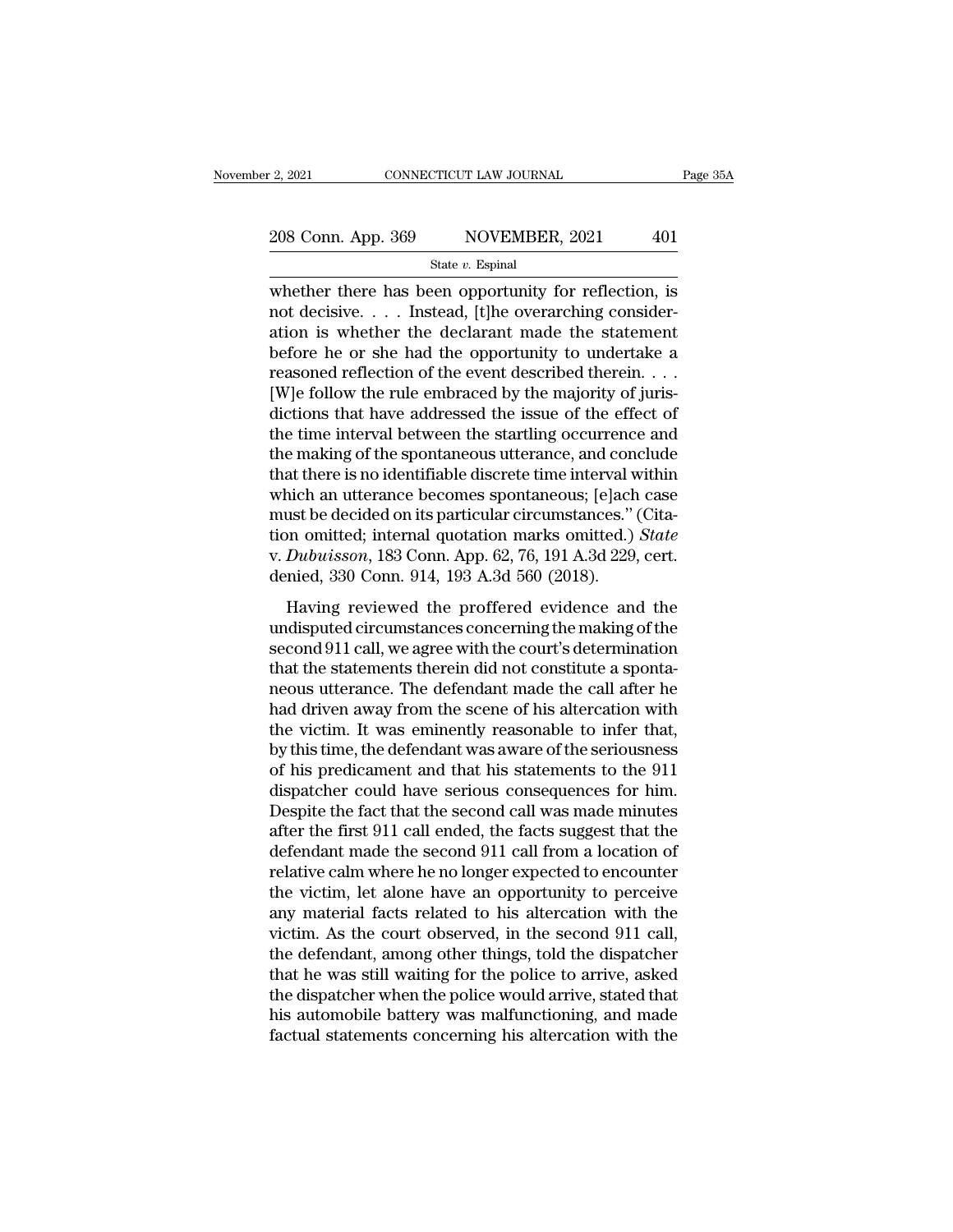# EXECUTE CONNECTICUT LAW JOURNAL Movember 2, 2021<br>A02 NOVEMBER, 2021 208 Conn. App. 369<br>State v. Espinal

State *v.* Espinal

CONNECTICUT LAW JOURNAL November 2, 202<br>  $\begin{array}{r}\n 402 \hspace{1.5cm} \text{NOVEMBER, } 2021 \hspace{1.5cm} 208 \text{ Conn. App. } 369 \\
 \hline\n \text{State } v. \text{ Espinal} \\
 \text{victim that were consistent with the statements that} \\
 \text{the made during his first 911 call. The defendant also expressed his regret that the automobile accident had\n \end{array}$  $\begin{array}{r} \hline \text{A02} \qquad \text{NOVEMBER, 2021} \qquad \text{208 Conn. App. 369} \\ \hline \text{State } v. \text{ Espinal} \end{array}$ <br>victim that were consistent with the statements that he made during his first 911 call. The defendant also expressed his regret that the automob 402 NOVEMBER, 2021 208 Conn. App. 369<br>
state v. Espinal<br>
victim that were consistent with the statements that<br>
the made during his first 911 call. The defendant also<br>
expressed his regret that the automobile accident had<br> A02 NOVEMBER, 2021 208 Conn. App. 369<br>
State *v*. Espinal<br>
victim that were consistent with the statements that<br>
he made during his first 911 call. The defendant also<br>
expressed his regret that the automobile accident had State v. Espinal<br>State v. Espinal<br>he made during his first 911 call. The defendant also<br>expressed his regret that the automobile accident had<br>escalated into a hostile event.<sup>5</sup> On this record, the court<br>reasonably found t state v. Espinal<br>victim that were consistent with the statements that<br>he made during his first 911 call. The defendant also<br>expressed his regret that the automobile accident had<br>escalated into a hostile event.<sup>5</sup> On this victim that were consistent with the statements that<br>he made during his first 911 call. The defendant also<br>expressed his regret that the automobile accident had<br>escalated into a hostile event.<sup>5</sup> On this record, the court<br> he made during his first 911 call. The defendant also<br>expressed his regret that the automobile accident had<br>escalated into a hostile event.<sup>5</sup> On this record, the court<br>reasonably found that the second 911 call was not mad expressed his regret that the automobile accident had<br>escalated into a hostile event.<sup>5</sup> On this record, the court<br>reasonably found that the second 911 call was not made<br>in such close connection to the occurrence as to neg Eduated finds a ridding concluded that the second 911 call was not made<br>such close connection to the occurrence as to negate<br>e opportunity for deliberation and fabrication and,<br>us, properly went on to conclude that the sta did not close connection to the occurrence as to negate<br>the opportunity for deliberation and fabrication and,<br>thus, properly went on to conclude that the statements<br>therein were self-serving and inadmissible hearsay.<br>Havin

m sach close connection to the occurrence as to hegate<br>the opportunity for deliberation and fabrication and,<br>thus, properly went on to conclude that the statements<br>therein were self-serving and inadmissible hearsay.<br>Having right to provide that the statements<br>therein were self-serving and inadmissible hearsay.<br>Having concluded that the court's evidentiary ruling<br>did not reflect an abuse of discretion, we likewise con-<br>clude that the ruling d therein were self-serving and inadmissible hearsay.<br>
Having concluded that the court's evidentiary ruling<br>
did not reflect an abuse of discretion, we likewise con-<br>
clude that the ruling did not infringe on the defendant's Having concluded that the court's evidentiary ruling<br>did not reflect an abuse of discretion, we likewise con-<br>clude that the ruling did not infringe on the defendant's<br>right to present a defense. Although the defendant ade Having concluded that the court's evidentiary ruling<br>did not reflect an abuse of discretion, we likewise con-<br>clude that the ruling did not infringe on the defendant's<br>right to present a defense. Although the defendant ade did not reflect an abuse of discretion, we likewise conclude that the ruling did not infringe on the defendant's<br>right to present a defense. Although the defendant ade-<br>quately preserved for appellate review his claim of e clude that the ruling did not infringe on the defendant's<br>right to present a defense. Although the defendant ade-<br>quately preserved for appellate review his claim of evi-<br>dentiary error, he did not claim at trial that the right to present a defense. Although the defendant ade-<br>quately preserved for appellate review his claim of evi-<br>dentiary error, he did not claim at trial that the exclusion<br>of the evidence infringed on his right to prese quately preserved for appellate review his claim of evi-<br>dentiary error, he did not claim at trial that the exclusion<br>of the evidence infringed on his right to present a<br>defense and seeks extraordinary review of this unpr dentiary error, he did not claim at trial that the exclusion<br>of the evidence infringed on his right to present a<br>defense and seeks extraordinary review of this unpre-<br>served aspect of the claim. As requested by the defen-<br> of the evidence infringed on his right to present a<br>defense and seeks extraordinary review of this unpre-<br>served aspect of the claim. As requested by the defen-<br>dant, we will consider the constitutional aspect of the<br>prese defense and seeks extraordinary review of this unpre-<br>served aspect of the claim. As requested by the defen-<br>dant, we will consider the constitutional aspect of the<br>present claim under the bypass doctrine set forth in<br> $State$ served aspect of the claim. As requested by the defendant, we will consider the constitutional aspect of the present claim under the bypass doctrine set forth in *State* v. *Golding*, 213 Conn. 233, 567 A.2d 823 (1989), a dant, we will consider the constitutional aspect of the<br>present claim under the bypass doctrine set forth in<br>*State v. Golding*, 213 Conn. 233, 567 A.2d 823 (1989),<br>as modified by *In re Yasiel R.*, 317 Conn. 773, 781,<br>12 present claim under the bypass doctrine set forth in State v. Golding, 213 Conn. 233, 567 A.2d 823 (1989), as modified by  $In$  re Yasiel  $R$ ., 317 Conn. 773, 781, 120 A.3d 1188 (2015). Under this familiar doctrine, "a defe State v. Golding, 213 Conn. 233, 567 A.2d 823 (1989),<br>as modified by *In re Yasiel R.*, 317 Conn. 773, 781,<br>120 A.3d 1188 (2015). Under this familiar doctrine, "a<br>defendant can prevail on a claim of constitutional error<br>n as modified by *In re Yasiel R.*, 317 Conn. 773, 781, 120 A.3d 1188 (2015). Under this familiar doctrine, "a defendant can prevail on a claim of constitutional error not preserved at trial only if all of the following con 120 A.3d 1188 (2015). Under this familiar doctrine, "a defendant can prevail on a claim of constitutional error not preserved at trial only if all of the following conditions are met: (1) the record is adequate to review defendant can prevail on a claim of constitutional error<br>not preserved at trial only if all of the following condi-<br>tions are met: (1) the record is adequate to review the<br>alleged claim of error; (2) the claim is of const Figure 2.1 The defendant of a fundamental right;<br>3) the alleging the violation of a fundamental right;<br>3) the alleged constitutional violation  $\ldots$  exists and<br> $\ldots$  deprived the defendant of a fair trial; and (4) if<br><sup>5</sup>T magnitude alleging the violation of a fundamental right;<br>
(3) the alleged constitutional violation . . . exists and<br>
. . . deprived the defendant of a fair trial; and (4) if<br>  $\frac{1}{100}$  if<br>  $\frac{1}{100}$  if<br>  $\frac{1}{100}$  if

<sup>(3)</sup> the alleged constitutional violation . . . exists and . . . deprived the defendant of a fair trial; and (4) if  $\frac{1}{\sqrt{2}}$  in the victimal of the second 911 call is that his statements therein "corroborated his accou  $\therefore$  deprived the defendant of a fair trial; and (4) if  $\overline{\phantom{a}}$  is that his statements therein "corroborated his account about the incident and, particularly, that [the victim] hit his car and cut him off. It also co The defendant's own characterization of the second 911 call is that<br>
is statements therein "corroborated his account about the incident and,<br>
particularly, that [the victim] hit his car and cut him off. It also corroborat  $^\circ$  The defendant's own characterization of the second 911 call is that his statements therein "corroborated his account about the incident and, particularly, that [the victim] hit his car and cut him off. It also corrob his statements therein "corroborated his account about the incident and, particularly, that [the victim] hit his car and cut him off. It also corroborated his testimony that he was waiting for the police after the incident his statements therein "corroborated his account about the incident and, particularly, that [the victim] hit his car and cut him off. It also corroborated his testimony that he was waiting for the police after the inciden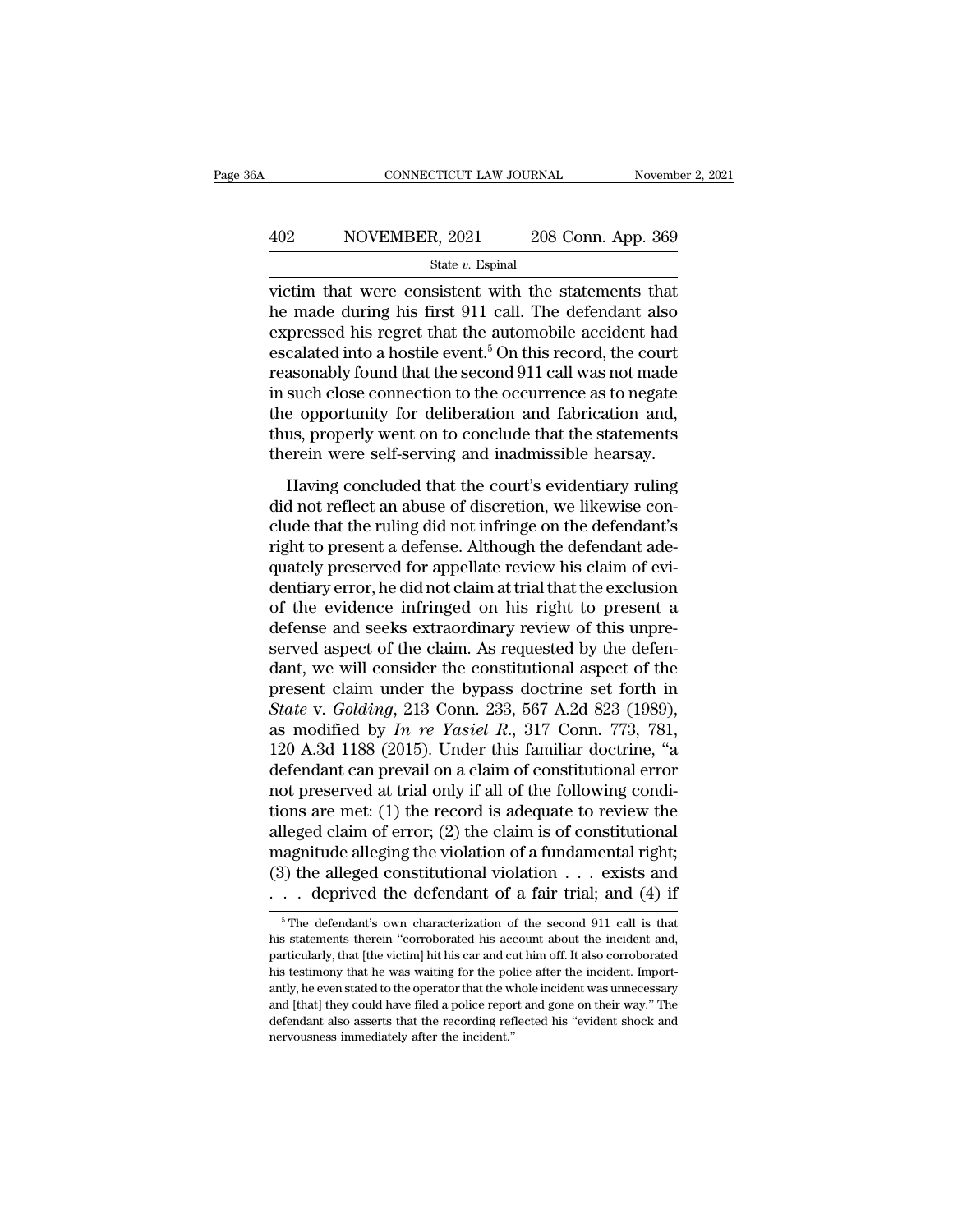subject to harmless error analysis, the state has failed to<br>demonstrate harmless error analysis, the state has failed to<br>demonstrate harmlessness of the alleged constitutional<br>violation beyond a reasonable doubt." (Emphas 208 Conn. App. 369 NOVEMBER, 2021 403<br>
State v. Espinal<br>
subject to harmless error analysis, the state has failed to<br>
demonstrate harmlessness of the alleged constitutional<br>
violation beyond a reasonable doubt." (Emphasis 208 Conn. App. 369 NOVEMBER, 2021 403<br>
State v. Espinal<br>
subject to harmless error analysis, the state has failed to<br>
demonstrate harmlessness of the alleged constitutional<br>
violation beyond a reasonable doubt." (Emphasis 208 Conn. App. 369 NOVEMBER, 2021 403<br>
State v. Espinal<br>
subject to harmless error analysis, the state has failed to<br>
demonstrate harmlessness of the alleged constitutional<br>
violation beyond a reasonable doubt." (Emphasis **ingle a** state *v*. Espinal<br> **ingle a** subject to harmless error analysis, the state has failed to<br>
demonstrate harmlessness of the alleged constitutional<br>
violation beyond a reasonable doubt." (Emphasis omit-<br>
ted; footn state *v*. Espinal<br>
subject to harmless error analysis, the state has failed to<br>
demonstrate harmlessness of the alleged constitutional<br>
violation beyond a reasonable doubt." (Emphasis omit-<br>
ted; footnote omitted.) Id., subject to harmless error analysis, the state has failed to<br>demonstrate harmlessness of the alleged constitutional<br>violation beyond a reasonable doubt." (Emphasis omit-<br>ted; footnote omitted.) Id., 239–40. "The first two [ demonstrate harmlessness of the alleged constitutional<br>violation beyond a reasonable doubt." (Emphasis omit-<br>ted; footnote omitted.) Id., 239–40. "The first two [*Gold-*<br>ing] requirements involve a determination of whether violation beyond a reasonable doubt." (Emphasis omit-<br>ted; footnote omitted.) Id., 239–40. "The first two [*Gold-*<br>*ing*] requirements involve a determination of whether<br>the claim is reviewable; the second two requirement ted; footnote omitted.) Id., 239–40. "The first two [*Gold-*<br>*ing*] requirements involve a determination of whether<br>the claim is reviewable; the second two requirements<br>involve a determination of whether the defendant may ing] requirements involve a determination of whether<br>the claim is reviewable; the second two requirements<br>involve a determination of whether the defendant may<br>prevail." *State* v. *George B.*, 258 Conn. 779, 784, 785<br>A.2d the claim is reviewable; the second two requirements<br>involve a determination of whether the defendant may<br>prevail." *State* v. *George B.*, 258 Conn. 779, 784, 785<br>A.2d 573 (2001). Here, the claim is of constitutional<br>magn involve a determination of whether the defendant may<br>prevail." *State* v. *George B.*, 258 Conn. 779, 784, 785<br>A.2d 573 (2001). Here, the claim is of constitutional<br>magnitude, alleging the deprivation of a constitutional<br>r prevail." *State* v. *George B.*, 258 Conn. 779, 784, 785<br>A.2d 573 (2001). Here, the claim is of constitutional<br>magnitude, alleging the deprivation of a constitutional<br>right, and the record is adequate to review the claim<br> A.2d 573 (2001). Here, the claim is of constitutional magnitude, alleging the deprivation of a constitutional right, and the record is adequate to review the claim because it is based on the evidentiary ruling. The claim f magnitude, alleging the deprivation of a constitutional<br>right, and the record is adequate to review the claim<br>because it is based on the evidentiary ruling. The claim<br>fails under *Golding*'s third prong because, in light right, and the record is adequate to review the claim<br>because it is based on the evidentiary ruling. The claim<br>fails under *Golding's* third prong because, in light of<br>our conclusion that the court properly excluded the<br>ev because it is based on the evidentiary ruling. The cla<br>fails under *Golding*'s third prong because, in light<br>our conclusion that the court properly excluded t<br>evidence in applying the rules of evidence, the defe<br>dant is un idence in applying the rules of evidence, the defen-<br>nt is unable to demonstrate that a constitutional viola-<br>n exists and that it deprived him of a fair trial. See,<br>g., *State* v. *David N.J.*, supra, 301 Conn. 133.<br>C<br>Nex

C<sub>c</sub>

dant is unable to demonstrate that a constitutional violation exists and that it deprived him of a fair trial. See,<br>e.g., *State* v. *David N.J.*, supra, 301 Conn. 133.<br>C<br>Next, the defendant claims that the court improperl tion exists and that it deprived him of a fair trial. See,<br>e.g., *State* v. *David N.J.*, supra, 301 Conn. 133.<br>C<br>Next, the defendant claims that the court improperly<br>excluded a portion of his videotaped police interview<br> e.g., *State* v. *David N.J.*, supra, 301 Conn. 133.<br>
C<br>
Next, the defendant claims that the court improperly<br>
excluded a portion of his videotaped police interview<br>
that depicts his reaction upon being informed by the<br>
p C<br>
Next, the defendant claims that the court improperly<br>
excluded a portion of his videotaped police interview<br>
that depicts his reaction upon being informed by the<br>
police that the victim had died. The defendant argues<br>
t Next, the defendant claims that the court improperly<br>excluded a portion of his videotaped police interview<br>that depicts his reaction upon being informed by the<br>police that the victim had died. The defendant argues<br>that the disagree. at depicts his reaction upon being informed by the<br>at depicts his reaction upon being informed by the<br>lice that the victim had died. The defendant argues<br>at the evidence was admissible under the spontane-<br>sutterance except related that the victim had died. The defendant argues<br>that the evidence was admissible under the spontane-<br>ous utterance exception to the rule against hearsay. We<br>disagree.<br>The following additional facts are relevant to t

ponce and are vienn had died. The defendant digdes<br>that the evidence was admissible under the spontane-<br>ous utterance exception to the rule against hearsay. We<br>disagree.<br>The following additional facts are relevant to this<br> Figure 2.1 The following additional facts are relevant to this claim. On the third day of trial, November 29, 2017, defense counsel informed the court that the defendant intended to present in evidence a portion of his vid ous distance exception to the rate distance distance.<br>
The following additional facts are relevant to this<br>
claim. On the third day of trial, November 29, 2017,<br>
defense counsel informed the court that the defendant<br>
inten The following additional facts are relevant to this<br>claim. On the third day of trial, November 29, 2017,<br>defense counsel informed the court that the defendant<br>intended to present in evidence a portion of his video-<br>taped s The following additional facts are relevant to this<br>claim. On the third day of trial, November 29, 2017,<br>defense counsel informed the court that the defendant<br>intended to present in evidence a portion of his video-<br>taped s claim. On the third day of trial, November 29, 2017,<br>defense counsel informed the court that the defendant<br>intended to present in evidence a portion of his video-<br>taped statement to the police. Specifically, defense<br>counse defense counsel informed the court that the defendant<br>intended to present in evidence a portion of his video-<br>taped statement to the police. Specifically, defense<br>counsel referred to a portion of the recorded interview<br>in intended to present in evidence a portion of his video-<br>taped statement to the police. Specifically, defense<br>counsel referred to a portion of the recorded interview<br>in which the police informed the defendant that the<br>victi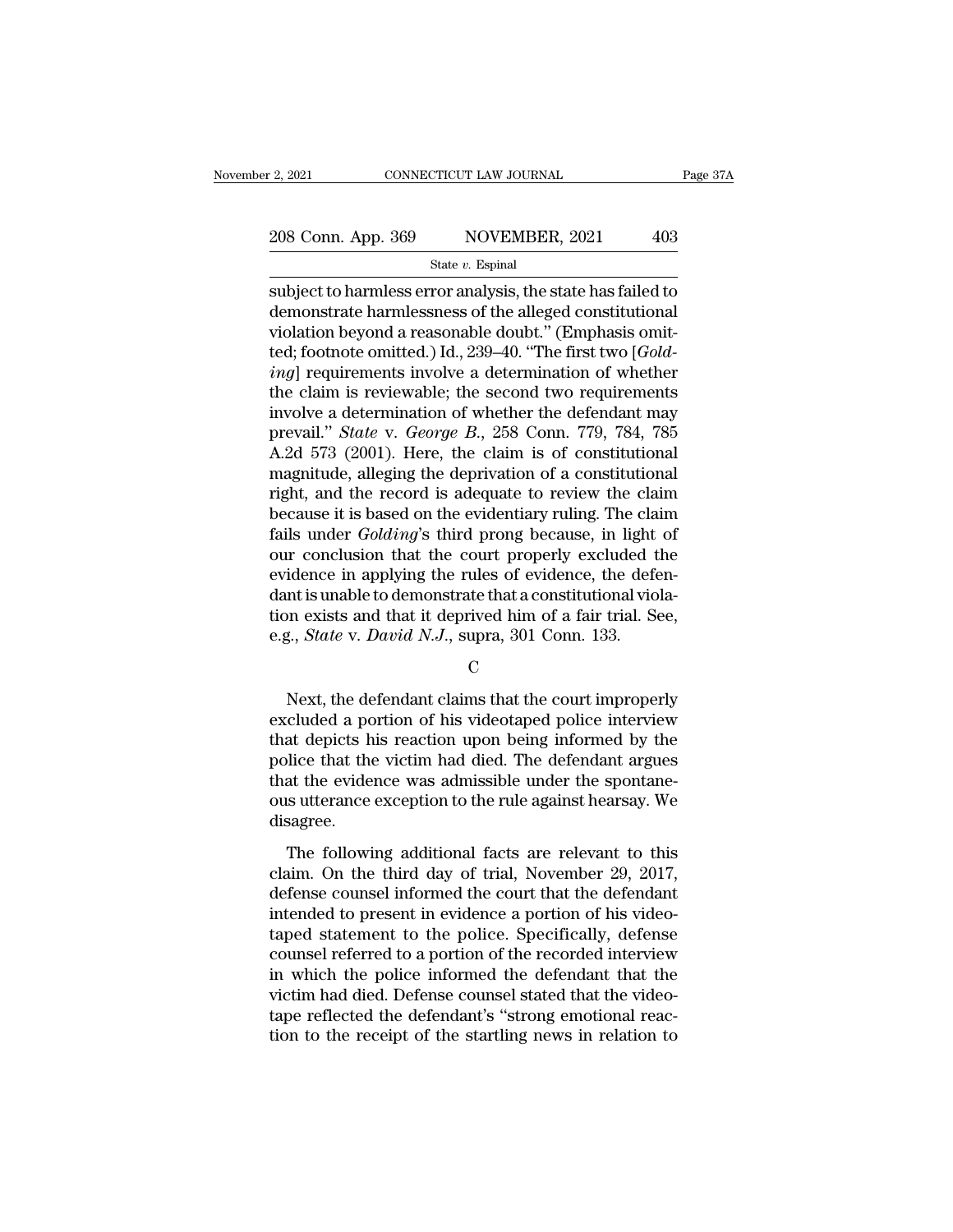# EXECUTE CONNECTICUT LAW JOURNAL Movember 2, 2021<br>A04 NOVEMBER, 2021 208 Conn. App. 369<br>State v. Espinal

State *v.* Espinal

CONNECTICUT LAW JOURNAL November 2, 202<br>  $\begin{array}{r}\n 404 \quad \text{NOVEMBER, } 2021 \quad \text{208 Conn. App. 369}\n \hline\n \text{State } v. \text{ Espinal}\n \end{array}$ the death of [the victim]. And I think that portion of<br>
the tape would . . . qualify as excited utterances a 404 NOVEMBER, 2021 208 Conn. App. 369<br>  $\frac{\text{State } v. \text{ Espinal}}{\text{the death of [the victim]. And I think that portion of the tape would . . . quality as excited utterances at that point in time." Defense, counds stated: "T'd simply indicate to the court in looking at the video, you will$ 404 NOVEMBER, 2021 208 Conn. App. 369<br>  $\frac{\text{State } v. \text{ Espinal}}{\text{the death of [the victim]. And I think that portion of the tape would . . . quality as excited utterances at that point in time." Defense, course, stated: "Td simply indicate to the court, in looking at the video, you will hear things like [the defondant] indicating the can't even.$ indicate to the court, in looking at the video, you will State v. Espinal<br>
State v. Espinal<br>
the death of [the victim]. And I think that portion of<br>
the tape would . . . qualify as excited utterances at<br>
that point in time." Defense counsel stated: "I'd simply<br>
indicate to the state v. Espinal<br>the death of [the victim]. And I think that portion of<br>the tape would . . . qualify as excited utterances at<br>that point in time." Defense counsel stated: "I'd simply<br>indicate to the court, in looking at t the death of [the victim]. And I think that portion of<br>the tape would  $\ldots$  qualify as excited utterances at<br>that point in time." Defense counsel stated: "I'd simply<br>indicate to the court, in looking at the video, you wil the tape would . . . qualify as excited utterances at<br>that point in time." Defense counsel stated: "I'd simply<br>indicate to the court, in looking at the video, you will<br>hear things like [the defendant] indicating he can't e that point in time." Defense counsel stated: "I'd simply<br>indicate to the court, in looking at the video, you will<br>hear things like [the defendant] indicating he can't even<br>stand up, his knees are wobbly, he wants [the poli indicate to the court, in looking at the video, you will<br>hear things like [the defendant] indicating he can't even<br>stand up, his knees are wobbly, he wants [the police]<br>to dial the telephone for him, his emotional reaction hear things like [the defendant] indicating he can't even<br>stand up, his knees are wobbly, he wants [the police]<br>to dial the telephone for him, his emotional reaction,<br>his crying, his indicating a 'no-no-no,' maybe [the pol stand up, his knees are wobbly, he wants [the police]<br>to dial the telephone for him, his emotional reaction,<br>his crying, his indicating a 'no-no-no,' maybe [the police]<br>. . . have to be mistaken, the [victim] was walking b to dial the telephone for him, his emotional reaction,<br>his crying, his indicating a 'no-no-no,' maybe [the police]<br> $\ldots$  have to be mistaken, the [victim] was walking back<br>to his car." Defense counsel stated that the defe his crying, his indicating a 'no-no-no,' maybe [the police]<br>
... have to be mistaken, the [victim] was walking back<br>
to his car." Defense counsel stated that the defendant's<br>
reaction was "unguarded, unprepared, [with] .. when the spontaneous utterance exception. The spontaneous values of the spontaneous values of the spontaneous values of the spontaneous utterance exception. The state objected on the ground that the defendant's statements to his car." Defense counsel stated that the defendant's<br>reaction was "unguarded, unprepared, [with]  $\ldots$  no<br>opportunity to script what then happens  $\ldots$ ." The<br>state objected on the ground that the defendant's state-<br>me reaction was "unguarded, unprepared, [with]  $\ldots$  no<br>opportunity to script what then happens  $\ldots$ ." The<br>state objected on the ground that the defendant's state-<br>ments constituted self-serving hearsay and did not fall<br>wit opportunity to script what then happens  $\ldots$ ." The state objected on the ground that the defendant's statements constituted self-serving hearsay and did not fall within the spontaneous utterance exception. The prosecutor state objected on the ground that the deferments constituted self-serving hearsay and within the spontaneous utterance exception cutor argued, and it is not in dispute, that that issue occurred more than six hours afted<br>an Filis constituted sen-serving nearsay and did not fail<br>thin the spontaneous utterance exception. The prose-<br>tor argued, and it is not in dispute, that the utterances<br>issue occurred more than six hours after the defen-<br>nt's whim the spontaneous uterance exception. The prose-<br>cutor argued, and it is not in dispute, that the utterances<br>at issue occurred more than six hours after the defendant<br>was being interviewed by the police.<br>After reviewing

cutor argued, and it is not in uispute, that the utterances<br>at issue occurred more than six hours after the defen-<br>dant's altercation with the victim, while the defendant<br>was being interviewed by the police.<br>After reviewin at issue occurred infire than six hours are the defendant<br>dant's altercation with the victim, while the defendant<br>was being interviewed by the police.<br>After reviewing the portion of the videotape on which<br>the defendant rel dant s anercation with the victin, while the defendant<br>was being interviewed by the police.<br>After reviewing the portion of the videotape on which<br>the defendant relied, the court stated that a spontane-<br>ous utterance that f was being interviewed by the poince.<br>
After reviewing the portion of the videotape on which<br>
the defendant relied, the court stated that a spontane-<br>
ous utterance that follows a startling event refers to<br>
the startling ev After reviewing the portion of the videotape on which<br>the defendant relied, the court stated that a spontane-<br>ous utterance that follows a startling event refers to<br>the startling event and is made by one who personally<br>obs the defendant relied, the court stated that a spontane-<br>ous utterance that follows a startling event refers to<br>the startling event and is made by one who personally<br>observed the event. The court then stated that a sponta-<br> ous utterance that follows a startling event refers to<br>the startling event and is made by one who personally<br>observed the event. The court then stated that a sponta-<br>neous utterance had to be made under circumstances<br>sugge the startling event and is made by one who personally<br>observed the event. The court then stated that a sponta-<br>neous utterance had to be made under circumstances<br>suggesting that the declarant lacked an opportunity to<br>refle observed the event. The court then stated that a spontaneous utterance had to be made under circumstances suggesting that the declarant lacked an opportunity to reflect on what he stated or to craft a self-serving declara neous utterance had to be made under circumstances<br>suggesting that the declarant lacked an opportunity to<br>reflect on what he stated or to craft a self-serving decla-<br>ration. The court also stated, "[s]o, in this particular suggesting that the declarant lacked an opportunity to<br>reflect on what he stated or to craft a self-serving decla-<br>ration. The court also stated, "[s]o, in this particular<br>instance . . . . it's many hours after the inciden reflect on what he stated or to craft a self-serving declaration. The court also stated, "[s]o, in this particular instance . . . . it's many hours after the incident occurred. It's a situation in which the defendant is re ration. Tinstance<br>occurred<br>erating, t<br>defense i<br>defendan<br>... stance  $\cdot$   $\cdot$   $\cdot$  it is many nours after the incluent<br>curred. It's a situation in which the defendant is reit-<br>ating, basically, what he feels happened.  $\cdot$  . . . [T]he<br>fense is arguing that the startling event is re occurred. it is a situation in which the determinant is renerating, basically, what he feels happened. . . . [T]he defendant] being told that the decedent had passed.<br>  $\cdot$  ...<br>
"In this instance, it is reflecting back to erating, basically, what he feels happened.  $\ldots$  [1] he defense is arguing that the startling event is really [the defendant] being told that the decedent had passed.<br>  $\ldots$  "In this instance, it is reflecting back to so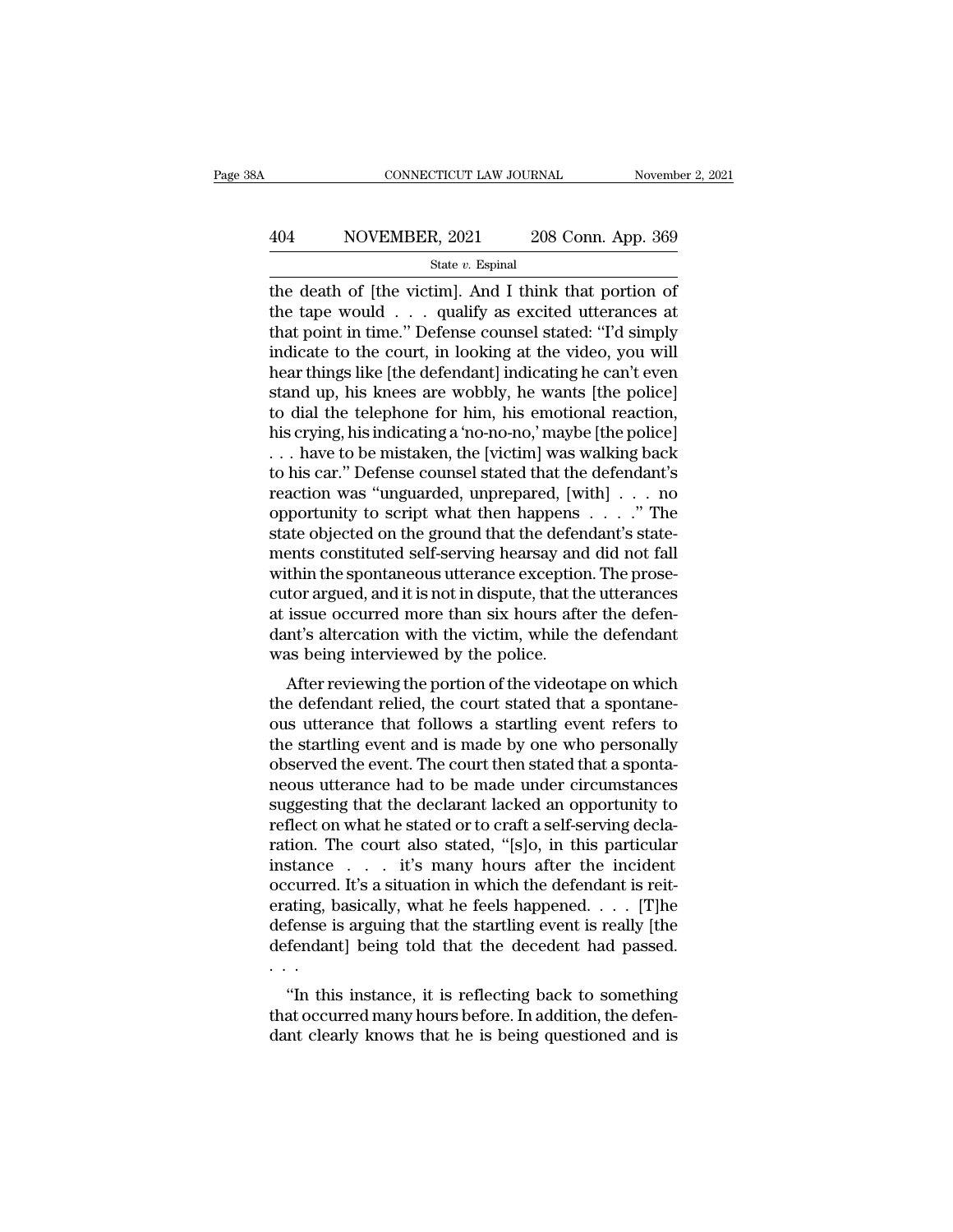| r 2, 2021          | CONNECTICUT LAW JOURNAL | Page 39A |
|--------------------|-------------------------|----------|
| 208 Conn. App. 369 | NOVEMBER, 2021          | 405      |
|                    | State $v$ . Espinal     |          |

2, 2021 CONNECTICUT LAW JOURNAL<br>
208 Conn. App. 369 NOVEMBER, 2021 405<br>  $\frac{\text{State } v. \text{ Espinal}}{\text{Rate } v. \text{ Espinal}}$ <br>
a suspect in a criminal case. He has been giving state-<br>
ments to the police for many hours. He has been advised<br>
of 208 Conn. App. 369 NOVEMBER, 2021 405<br>
State v. Espinal<br>
a suspect in a criminal case. He has been giving state-<br>
ments to the police for many hours. He has been advised<br>
of his rights, by his own testimony. So, all of th 208 Conn. App. 369 NOVEMBER, 2021 405<br>
State v. Espinal<br>
a suspect in a criminal case. He has been giving state-<br>
ments to the police for many hours. He has been advised<br>
of his rights, by his own testimony. So, all of th 208 Conn. App. 369 NOVEMBER, 2021 405<br>
State v. Espinal<br>
a suspect in a criminal case. He has been giving state-<br>
ments to the police for many hours. He has been advised<br>
of his rights, by his own testimony. So, all of th State v. Espinal<br>
a suspect in a criminal case. He has been giving state-<br>
ments to the police for many hours. He has been advised<br>
of his rights, by his own testimony. So, all of that indicia<br>
of trustworthiness that wou state *v*. Espinal<br>a suspect in a criminal case. He has been giving state-<br>ments to the police for many hours. He has been advised<br>of his rights, by his own testimony. So, all of that indicia<br>of trustworthiness that would a suspect in a criminal case. He has been giving statements to the police for many hours. He has been advised of his rights, by his own testimony. So, all of that indicial of trustworthiness that would normally apply to a ments to the police for many hours. He has been advised<br>of his rights, by his own testimony. So, all of that indicia<br>of trustworthiness that would normally apply to a spon-<br>taneous utterance are not applicable in this part Insingins, by insident test<br>interpret that the definition of the defendant constant enario." In its ruling, the court discussed and relied<br>our Supreme Court's analysis of a similar claim in<br>ate v. Kelly, 256 Conn. 23, 59– or trustworthness that would normally apply to a spon-<br>taneous utterance are not applicable in this particular<br>scenario." In its ruling, the court discussed and relied<br>on our Supreme Court's analysis of a similar claim in<br>

rative different at a flot applicable in this particular<br>scenario." In its ruling, the court discussed and relied<br>on our Supreme Court's analysis of a similar claim in<br>*State* v. *Kelly*, 256 Conn. 23, 59–62, 770 A.2d 908 scenario. In its ruling, the court discussed and rened<br>on our Supreme Court's analysis of a similar claim in<br>State v. Kelly, 256 Conn. 23, 59–62, 770 A.2d 908 (2001).<br>In our analysis of the defendant's claim, we rely on<br>th State v. Kelly, 256 Conn. 23, 59–62, 770 A.2d 908 (2001).<br>In our analysis of the defendant's claim, we rely on<br>the legal principles set forth in part I B of this opinion,<br>which pertain to the spontaneous utterance excepti State v. Reag, 250 Coluit. 25, 39–02, 770 A.2d 906 (2001).<br>
In our analysis of the defendant's claim, we rely on<br>
the legal principles set forth in part I B of this opinion,<br>
which pertain to the spontaneous utterance exc In our analysis of the defendant's claim, we rely on<br>the legal principles set forth in part I B of this opinion,<br>which pertain to the spontaneous utterance exception<br>to the rule against hearsay. The defendant's appellate<br>a the legal principles set forth in part I B of this opinion,<br>which pertain to the spontaneous utterance exception<br>to the rule against hearsay. The defendant's appellate<br>arguments mirror those that he raised at trial. In par which pertain to the spontaneous utterance exception<br>to the rule against hearsay. The defendant's appellate<br>arguments mirror those that he raised at trial. In particu-<br>lar, he argues that the court improperly considered th to the rule against hearsay. The defendant's appellate<br>arguments mirror those that he raised at trial. In particu-<br>lar, he argues that the court improperly considered the<br>startling occurrence to be the defendant's interact arguments mirror those that he raised at trial. In particu-<br>lar, he argues that the court improperly considered the<br>startling occurrence to be the defendant's interaction<br>with the victim on the exit ramp. Instead, the defe lar, he argues that the court improperly considered the<br>startling occurrence to be the defendant's interaction<br>with the victim on the exit ramp. Instead, the defendant<br>argues, "the startling occurrence was [the defendant's startling occurrence to be the defendant's interaction<br>with the victim on the exit ramp. Instead, the defendant<br>argues, "the startling occurrence was [the defendant's]<br>finding out that [the victim] had died when [the] def with the victim on the exit rangues, "the startling occurr<br>finding out that [the victim]<br>dant had no idea about the  $\epsilon$ <br>the entire interview.....<br>have been able to show that<br>when he learned of it."<br>Like the trial court, gues, the starting occurrence was [the defendant s]<br>ding out that [the victim] had died when [the] defen-<br>ant had no idea about the extent of his injuries during<br>e entire interview.... [The] [d]efendant should<br>we been able thinking out that [the victini] had died when [the] deferred<br>dant had no idea about the extent of his injuries during<br>the entire interview.... [The] [d]efendant should<br>have been able to show that he was genuinely shocked<br>

dant had no liea about the extent of his injuries during<br>the entire interview.  $\dots$  [The] [d]efendant should<br>have been able to show that he was genuinely shocked<br>when he learned of it."<br>Like the trial court, we consider the entre interview.  $\therefore$  [The] [d] entries show that he was genuinely shocked<br>when he learned of it."<br>Like the trial court, we consider *Kelly* to be instruc-<br>tive and, thus, discuss that case here in some detail. In<br>*K* trial court, we consider *Kelly* to be instructive and, thus, discuss that case here in some detail. In *Kelly*, the defendant, following his conviction of sexual assault in the first degree, claimed on appeal that the tr When he learned of h.<br>
Like the trial court, we consider Kelly to be instructive and, thus, discuss that case here in some detail. In<br>
Kelly, the defendant, following his conviction of sexual<br>
assault in the first degree, Like the trial court, we consider *Kelly* to be instructive and, thus, discuss that case here in some detail. In *Kelly*, the defendant, following his conviction of sexual assault in the first degree, claimed on appeal tha tive and, thus, discuss that case here in some detail. In *Kelly*, the defendant, following his conviction of sexual assault in the first degree, claimed on appeal that the trial court improperly had excluded as hearsay a Kelly, the defendant, following his conviction of sexual<br>assault in the first degree, claimed on appeal that the<br>trial court improperly had excluded as hearsay a state-<br>ment that he made to his father on the night of the<br>a assault in the first degree, claimed on appeal that the<br>trial court improperly had excluded as hearsay a state-<br>ment that he made to his father on the night of the<br>assault. *State* v. *Kelly*, supra, 256 Conn. 58–59. The<br>d trial court improperly had excluded as hearsay a statement that he made to his father on the night of the assault. *State* v. *Kelly*, supra, 256 Conn. 58–59. The defendant argued that his statement was admissible under th ment that he made to his father on the night of the<br>assault. *State* v. *Kelly*, supra, 256 Conn. 58–59. The<br>defendant argued that his statement was admissible<br>under the spontaneous utterance exception to the rule<br>against assault. *State* v. *Kelly*, supra, 256 Conn. 58–59. The<br>defendant argued that his statement was admissible<br>under the spontaneous utterance exception to the rule<br>against hearsay because he made this statement imme-<br>diately defendant argued that his statement was admissible<br>under the spontaneous utterance exception to the rule<br>against hearsay because he made this statement imme-<br>diately after being awakened from a sound sleep and<br>confronted w under the spontaneous utterance exception to the rule<br>against hearsay because he made this statement imme-<br>diately after being awakened from a sound sleep and<br>confronted with an accusation that he had sexually<br>assaulted th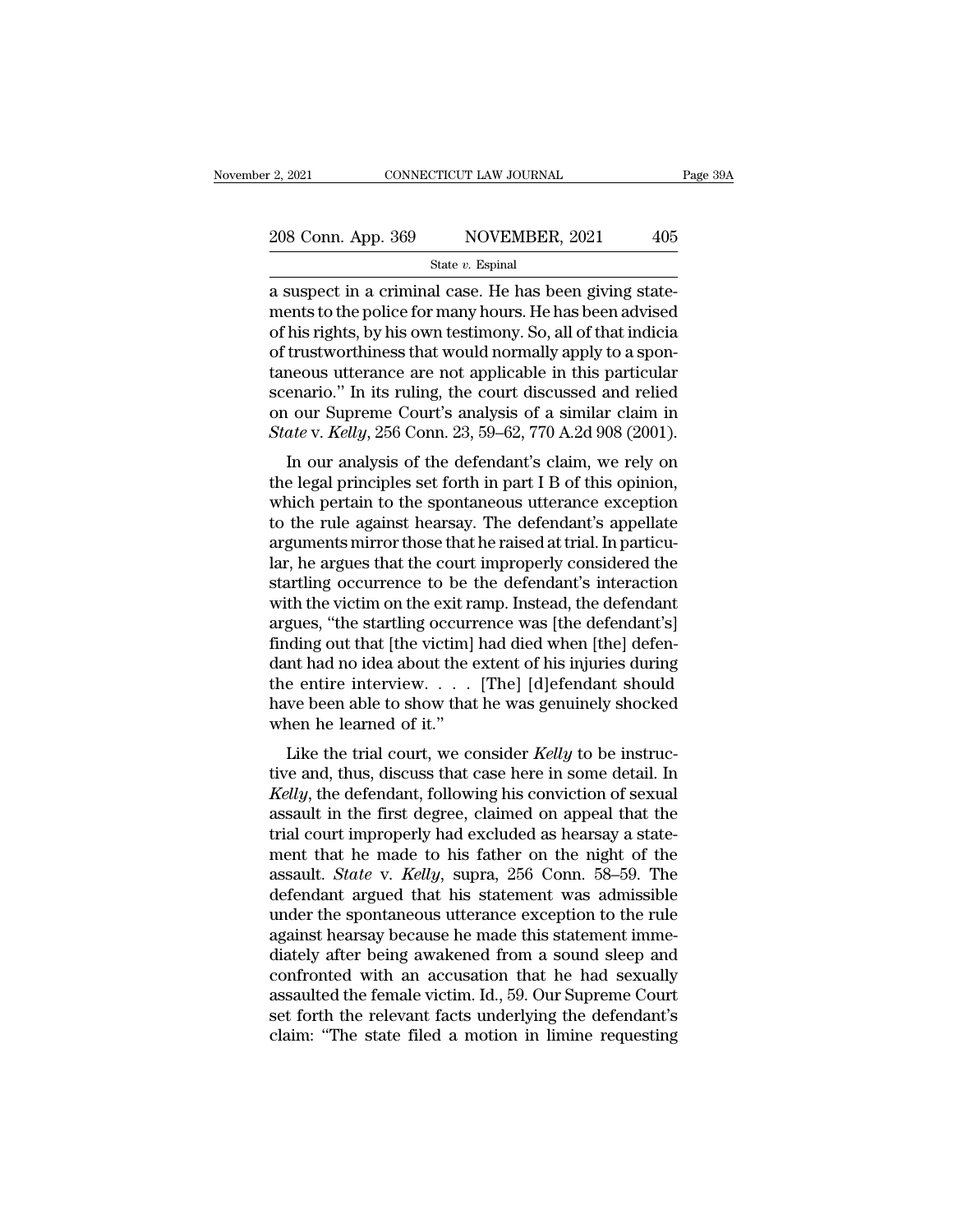# EXECUTE CONNECTICUT LAW JOURNAL Movember 2, 2021<br>A06 NOVEMBER, 2021 208 Conn. App. 369<br>State v. Espinal

### State *v.* Espinal

CONNECTICUT LAW JOURNAL November 2, 2021<br>  $208$  Conn. App. 369<br>  $\frac{\text{State } v. \text{ Espinal}}{\text{State } v. \text{ Espinal}}$ <br>
that the court exclude testimony by Joseph Kelly, the<br>
defendant's father, as to a statement made to him by<br>
the defendant Th MOVEMBER, 2021 208 Conn. App. 369<br>
State v. Espinal<br>
that the court exclude testimony by Joseph Kelly, the<br>
defendant's father, as to a statement made to him by<br>
the defendant. The state argued, in its motion in limine,<br>
t 406 NOVEMBER, 2021 208 Conn. App. 369<br>  $\frac{\text{State } v. \text{ Espinal}}{\text{that the court exclude testimony by Joseph Kelly, the}\n\text{defendant's father, as to a statement made to him by the defendant. The state argued, in its motion in limine, that the defendant's statement was inadmissible hear-  
ssay. In response to the state's motion in limine, the$ 406 NOVEMBER, 2021 208 Conn. App. 369<br>  $\frac{\text{State } v. \text{ Espinal}}{\text{that the court exclude testimony by Joseph Kelly, the}\end{equation}$ <br>
that the court exclude testimony by Joseph Kelly, the<br>
defendant's father, as to a statement made to him by<br>
the defendant. The state argued, in state v. Espinal<br>state v. Espinal<br>that the court exclude testimony by Joseph Kelly, the<br>defendant's father, as to a statement made to him by<br>the defendant. The state argued, in its motion in limine,<br>that the defendant's s state v. Espinal<br>that the court exclude testimony by Joseph Kelly, the<br>defendant's father, as to a statement made to him by<br>the defendant. The state argued, in its motion in limine,<br>that the defendant's statement was inad that the court exclude testimony by Joseph Kelly, the<br>defendant's father, as to a statement made to him by<br>the defendant. The state argued, in its motion in limine,<br>that the defendant's statement was inadmissible hear-<br>say defendant's father, as to a statement made to him by<br>the defendant. The state argued, in its motion in limine,<br>that the defendant's statement was inadmissible hear-<br>say. In response to the state's motion in limine, the<br>def the defendant. The state argued, in its motion in limine,<br>that the defendant's statement was inadmissible hear-<br>say. In response to the state's motion in limine, the<br>defendant argued that this statement was admissible<br>unde that the defendant's statement was inadeay. In response to the state's motion defendant argued that this statement vunder the excited utterance exception rule, as it was made after the defendant awake from a sound sleep an y. In response to the state's induoti in infinite, the<br>fendant argued that this statement was admissible<br>der the excited utterance exception to the hearsay<br>le, as it was made after the defendant was startled<br>vake from a so defendant argued that this statement was admissible<br>under the excited utterance exception to the hearsay<br>rule, as it was made after the defendant was startled<br>awake from a sound sleep and confronted with the<br>victim's sexua

mule, as it was made after the defendant was startled<br>awake from a sound sleep and confronted with the<br>victim's sexual assault allegations.<br>"The defendant proffered the following evidence. At<br>approximately 1:30 a.m. on Feb rule, as it was made after the defendant was startied<br>awake from a sound sleep and confronted with the<br>victim's sexual assault allegations.<br>"The defendant proffered the following evidence. At<br>approximately 1:30 a.m. on Feb awake from a sound sleep and comfonted with the<br>victim's sexual assault allegations.<br>"The defendant proffered the following evidence. At<br>approximately 1:30 a.m. on February 11, 1986, the defen-<br>dant's father received a tel wettin's sexuar assault an<br>egations.<br>
"The defendant proffered the following evidence. At<br>
approximately 1:30 a.m. on February 11, 1986, the defen-<br>
dant's father received a telephone call from the victim's<br>
father. Durin "The defendant proffered the following evidence. At<br>approximately 1:30 a.m. on February 11, 1986, the defen-<br>dant's father received a telephone call from the victim's<br>father. During this telephone conversation, the victim approximately 1:30 a.m. on February 11, 1986, the defendant's father received a telephone call from the victim's<br>father. During this telephone conversation, the victim's<br>father told . . . Kelly that [Kelly's] son had just dant's father received a telephone call from the victim's<br>father. During this telephone conversation, the victim's<br>father told . . . Kelly that [Kelly's] son had just sexu-<br>ally assaulted the caller's daughter. Immediately father. During this telephone conversation, the victim's<br>father told . . . Kelly that [Kelly's] son had just sexually assaulted the caller's daughter. Immediately after<br>this telephone conversation . . . Kelly went into th father told . . . Kelly that [Kelly's] son had just sexually assaulted the caller's daughter. Immediately after this telephone conversation . . . Kelly went into the defendant's bedroom and shook him awake. . . . Kelly th ally assaulted the caller's daughter. Immediately after this telephone conversation  $\ldots$ . Kelly went into the defendant's bedroom and shook him awake.  $\ldots$  Kelly then told his son that the victim's father had called, cl Solution is a state<br>fendant's bedroom and shook him awake.... Kelly<br>en told his son that the victim's father had called,<br>aiming that the defendant had sexually assaulted his<br>ughter. The defendant then allegedly responded,<br> defendant s bethoom and shook film awake. . . . . Refly<br>then told his son that the victim's father had called,<br>claiming that the defendant had sexually assaulted his<br>daughter. The defendant then allegedly responded,<br>'Dad,

claiming that the defendant had sexually assaulted his<br>daughter. The defendant then allegedly responded,<br>'Dad, I didn't rape his daughter  $\ldots$  we had sex.'<br>"The trial court granted the state's motion in limine<br>to exclude claiming that the defendant had sexually assaulted its<br>daughter. The defendant then allegedly responded,<br>'Dad, I didn't rape his daughter  $\ldots$  we had sex.'<br>"The trial court granted the state's motion in limine<br>to exclude maignet. The defendant then anegedly responded,<br>
"Dad, I didn't rape his daughter  $\dots$  we had sex."<br>
"The trial court granted the state's motion in limine<br>
to exclude the testimony of  $\dots$  Kelly regarding the<br>
defendant's Dad, I didn't Lape instangulate  $\ldots$  we had sex.<br>
"The trial court granted the state's motion in limine<br>
to exclude the testimony of  $\ldots$ . Kelly regarding the<br>
defendant's statement to him on the night of the assault,<br> "The trial court granted the state's motion in limine<br>to exclude the testimony of  $\ldots$ . Kelly regarding the<br>defendant's statement to him on the night of the assault,<br>because it found that this statement constituted inadto exclude the testimony of  $\ldots$  Kelly regarding the<br>defendant's statement to him on the night of the assault,<br>because it found that this statement constituted inad-<br>missible hearsay. Subsequently, the trial court also<br>d defendant's statement to him on the night of the assault,<br>because it found that this statement constituted inad-<br>missible hearsay. Subsequently, the trial court also<br>denied the defendant's motion for reconsideration. Spe-<br> because it found that this statement constituted inad-<br>missible hearsay. Subsequently, the trial court also<br>denied the defendant's motion for reconsideration. Spe-<br>cifically, the trial court found that the sexual assault w missible hearsay. Subsequently, the trial court also<br>denied the defendant's motion for reconsideration. Spe-<br>cifically, the trial court found that the sexual assault was<br>the startling occurrence and the time that had passe denied the defendant's motion for reconsideration. Specifically, the trial court found that the sexual assault was<br>the startling occurrence and the time that had passed<br>between the assault and the defendant's statement to<br> cifically, the trial court found that the sexual assault was<br>the startling occurrence and the time that had passed<br>between the assault and the defendant's statement to<br>his father was sufficient to give the defendant an opp the startling occurrence and the time that had passed<br>between the assault and the defendant's statement to<br>his father was sufficient to give the defendant an oppor-<br>tunity to fabricate the statement. In addition, the trial between the assault and the defendant's statement to<br>his father was sufficient to give the defendant an oppor-<br>tunity to fabricate the statement. In addition, the trial<br>court held that even if the startling occurrence had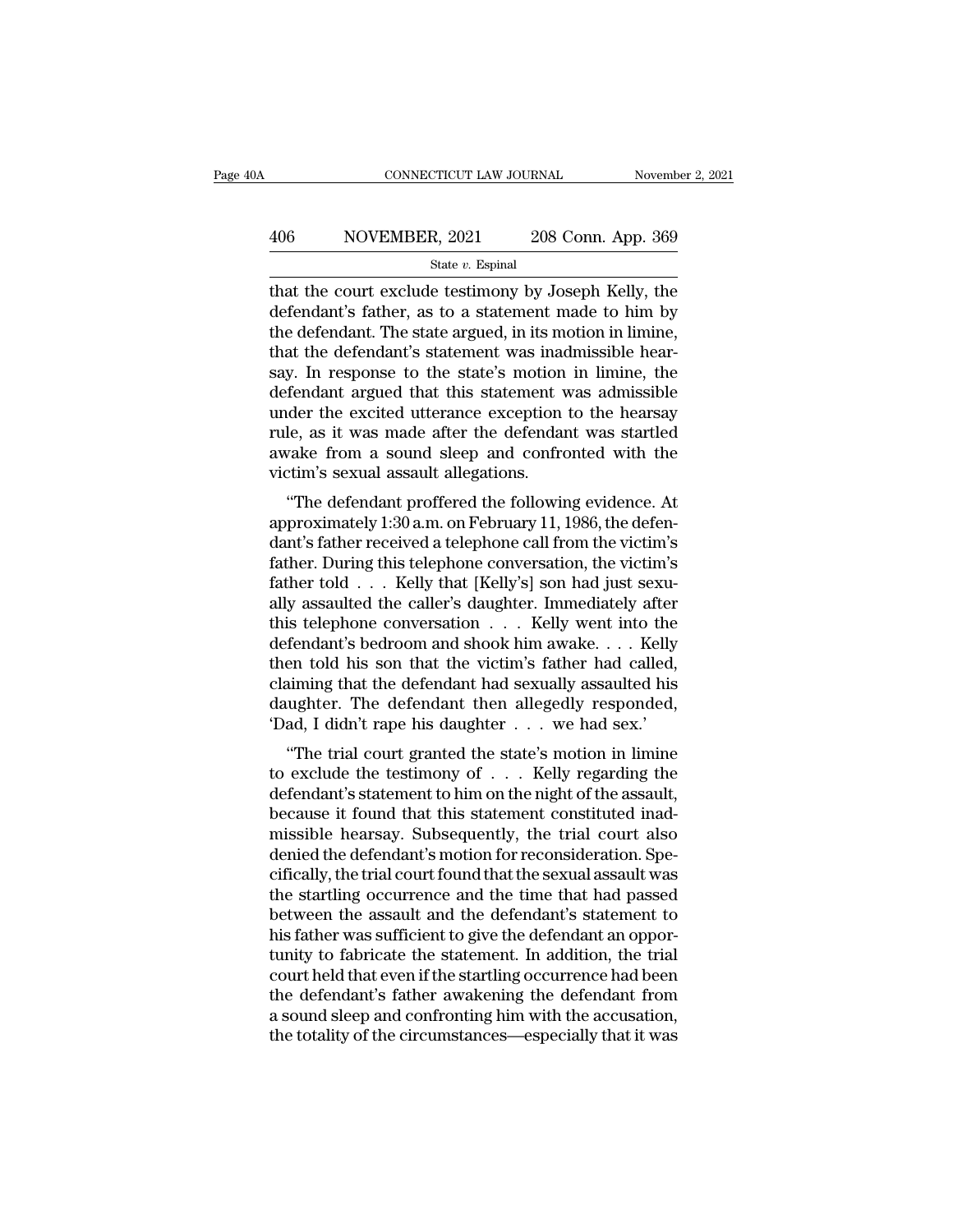| r 2, 2021          | CONNECTICUT LAW JOURNAL | Page 41A |
|--------------------|-------------------------|----------|
| 208 Conn. App. 369 | NOVEMBER, 2021          | 407      |
|                    | State $v$ . Espinal     |          |

2, 2021 CONNECTICUT LAW JOURNAL<br>
208 Conn. App. 369 NOVEMBER, 2021 407<br>  $\frac{\text{State } v. \text{ Espinal}}{\text{Rate } v. \text{ Espinal}}$ <br>
a self-serving denial—strongly suggested that the defen-<br>
dant's statement was unreliable and inadmissible." 208 Conn. App. 369 NOVEMBER, 2021 407<br>State v. Espinal<br>a self-serving denial—strongly suggested that the defendant's statement was unreliable and inadmissible."<br>Id., 59–60. 208 Conn. App.<br>
a self-serving de<br>
dant's stateme<br>
Id., 59–60.<br>
After setting  $\frac{\text{8 Conn. App. 369}}{\text{State } v. \text{ Espinal}}$ <br>  $\text{self- serving denial—strongly suggested that the defendant's statement was unreliable and inadmissible."}$   $\text{407}}$ <br>  $\text{59-60}.$ <br>
After setting forth applicable legal principles, our<br>
preme Court stated, "[i]n the present case, the trial<br>
urt propely determined that u

State v. Espinal<br>
State v. Espinal<br>
a self-serving denial—strongly suggested that the defendant's statement was unreliable and inadmissible."<br>
Id., 59–60.<br>
After setting forth applicable legal principles, our<br>
Supreme Cou a self-serving denial—strongly suggested that the defendant's statement was unreliable and inadmissible."<br>Id., 59–60.<br>After setting forth applicable legal principles, our<br>Supreme Court stated, "[i]n the present case, the t a sen-serving deniai—strongly suggested that the defendant's statement was unreliable and inadmissible."<br>Id., 59–60.<br>After setting forth applicable legal principles, our<br>Supreme Court stated, "[i]n the present case, the tr Id., 59–60.<br>Id., 59–60.<br>After setting forth applicable legal principles, our<br>Supreme Court stated, "[i]n the present case, the trial<br>court properly determined that, under the totality of<br>the circumstances, the defendant's nd., 59–00.<br>After setting forth applicable legal principles, our<br>Supreme Court stated, "[i]n the present case, the trial<br>court properly determined that, under the totality of<br>the circumstances, the defendant's statement wa After setting forth applicable legal principles, our<br>Supreme Court stated, "[i]n the present case, the trial<br>court properly determined that, under the totality of<br>the circumstances, the defendant's statement was not<br>spont Supreme Court stated, "[i]n the present case, the trial<br>court properly determined that, under the totality of<br>the circumstances, the defendant's statement was not<br>spontaneous, but was made with ample time for rea-<br>soned r court properly determined that, under the totality of<br>the circumstances, the defendant's statement was not<br>spontaneous, but was made with ample time for rea-<br>soned reflection  $\dots$ . More than one and one-half<br>hours had pas the circumstances, the defendant's statement was not spontaneous, but was made with ample time for reasoned reflection  $\ldots$ . More than one and one-half hours had passed between the time of the sexual assault and the defe spontaneous, but was made with ample time for reasoned reflection  $\ldots$ . More than one and one-half hours had passed between the time of the sexual assault and the defendant's statement to his father. During this time, th soned reflection  $\ldots$ . More than one and one-half<br>hours had passed between the time of the sexual assault<br>and the defendant's statement to his father. During this<br>time, the defendant had dropped the victim off at her<br>hom hours had passed between the time of the sexual assault<br>and the defendant's statement to his father. During this<br>time, the defendant had dropped the victim off at her<br>home, gone to his own home, and gone to bed. The<br>defend and the defendant's statement to his father. During this<br>time, the defendant had dropped the victim off at her<br>home, gone to his own home, and gone to bed. The<br>defendant argues that he did not have the opportunity<br>to fabri time, the defendant had dropped the victim off at her<br>home, gone to his own home, and gone to bed. The<br>defendant argues that he did not have the opportunity<br>to fabricate a story because he went home and immedi-<br>ately went home, gone to his own home, and gone to bed. The<br>defendant argues that he did not have the opportunity<br>to fabricate a story because he went home and immedi-<br>ately went to sleep. The defendant presented, however,<br>no evidenc defendant argues<br>to fabricate a stor<sub>,</sub><br>ately went to sleep<br>no evidence to tha<br>burden of proving<br>to think about and<br>assault. . . . .<br>"The defendant Traditional also argues the went none and intihedrally went to sleep. The defendant presented, however, evidence to that effect. The defendant has not met his irden of proving that he did not have an opportunity think abou ately went to sleep. The defendant presented, nowever,<br>no evidence to that effect. The defendant has not met his<br>burden of proving that he did not have an opportunity<br>to think about and fabricate a story that night after t

ho evidence to that effect. The defendant has not met ins<br>burden of proving that he did not have an opportunity<br>to think about and fabricate a story that night after the<br>assault....<br>"The defendant also argues that the star butuen of proving that he dut not have an opportunity<br>to think about and fabricate a story that night after the<br>assault....<br>"The defendant also argues that the startling occur-<br>rence was not the sexual assault, but was th however, that the statement of being and the starting occurrence was not the sexual assault, but was the act of being awakened by his father and confronted with an accusation. The excited utterance exception requires, howe "The defendant also argues that the startling occurrence was not the sexual assault, but was the act of being awakened by his father and confronted with an accusation. The excited utterance exception requires, however, th "The defendant also argues that the startling occurrence was not the sexual assault, but was the act of being awakened by his father and confronted with an accusation. The excited utterance exception requires, however, th rence was not the sexual assault, but was the act of<br>being awakened by his father and confronted with an<br>accusation. The excited utterance exception requires,<br>however, that the statement not only immediately fol-<br>low a sta being awakened by his father and confronted with an accusation. The excited utterance exception requires,<br>however, that the statement not only immediately fol-<br>low a startling event, but that it must also relate to that<br>st accusation. The excited utterance exception requires,<br>however, that the statement not only immediately fol-<br>low a startling event, but that it must also relate to that<br>startling occurrence. . . . Even if being awakened by<br> however, that the statement not only immediately fol-<br>low a startling event, but that it must also relate to that<br>startling occurrence. . . . Even if being awakened by<br>his father was startling to the defendant, the defenda low a startling event, but that it must also relate to that<br>startling occurrence.  $\ldots$  Even if being awakened by<br>his father was startling to the defendant, the defendant's<br>statement did not relate to being awakened, but startling occurrence. . . . Even if being awakened by<br>his father was startling to the defendant, the defendant's<br>statement did not relate to being awakened, but to the<br>sexual assault that had occurred more than one and<br>one his father was startling to the defendant, the defendant's<br>statement did not relate to being awakened, but to the<br>sexual assault that had occurred more than one and<br>one-half hours earlier. Under the defendant's reasoning,<br> statement did not relate to being awakened, but to the sexual assault that had occurred more than one and one-half hours earlier. Under the defendant's reasoning, any statements made by a defendant denying an accusation of sexual assault that had occurred more than one and<br>one-half hours earlier. Under the defendant's reasoning,<br>any statements made by a defendant denying an accusa-<br>tion of criminal activity could qualify as an excited<br>uttera one-half hours earlier. Under the defendant's reasoning, any statements made by a defendant denying an accusation of criminal activity could qualify as an excited utterance and be offered for the truth of the matter assert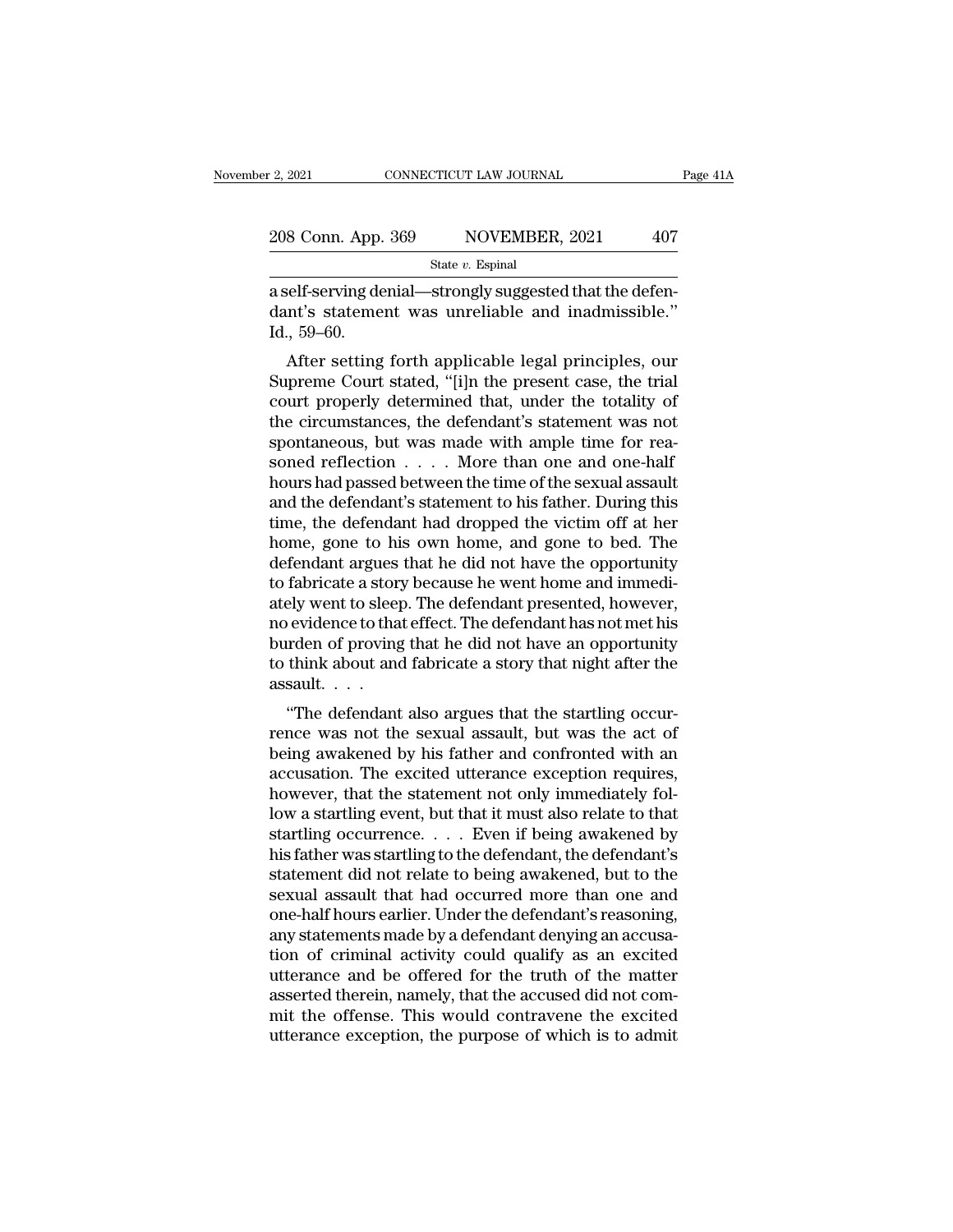# EXECUTE CONNECTICUT LAW JOURNAL Movember 2, 2021<br>A08 NOVEMBER, 2021 208 Conn. App. 369<br>State v. Espinal

State *v.* Espinal

CONNECTICUT LAW JOURNAL November 2, 2021<br>  $\begin{array}{r}\n 408 \hspace{1.5cm} \text{NOVEMBER, } 2021 \hspace{1.5cm} 208 \text{ Conn. } \text{App. } 369 \\
 \hline\n \text{State } v. \text{ Espinal} \\
 \text{inherently trustworthy statements made in response to} \\
 \text{a shocking event. . . . In light of the totality of the \\ \text{circumetances the trivial count unnonally determined that} \end{array}$ a shocking event. . . . In light of the totality of the 408 NOVEMBER, 2021 208 Conn. App. 369<br>
State v. Espinal<br>
inherently trustworthy statements made in response to<br>
a shocking event. . . . . In light of the totality of the<br>
circumstances the trial court properly determined 408 NOVEMBER, 2021 208 Conn. App. 369<br>  $\frac{\text{State } v. \text{ Espinal}}{\text{inherently trustworthy statements made in response to a shooting event. . . . In light of the totality of the circumstances the trial court properly determined that in the present case, the defendant's self-serving excitatory statement was not an excited utterance and therefore the trial court properly evaluated the deform.$ State v. Espinal<br>
inherently trustworthy statements made in response to<br>
a shocking event. . . . . In light of the totality of the<br>
circumstances the trial court properly determined that<br>
in the present case, the defendan State *v*. Espinal<br>
inherently trustworthy statements made in response to<br>
a shocking event. . . . . In light of the totality of the<br>
circumstances the trial court properly determined that<br>
in the present case, the defend inherently trustworthy statements made in response to<br>
a shocking event. . . . . In light of the totality of the<br>
circumstances the trial court properly determined that<br>
in the present case, the defendant's self-serving e a shocking event.  $\ldots$  In light of the totality of the circumstances the trial court properly determined that in the present case, the defendant's self-serving exculpatory statement was not an excited utterance and there circumstances<br>in the present c<br>patory stateme<br>therefore the ti<br>dant's father's<br>(Citations omit<br>Id., 61–62.<br>Applying the tory statement was not an excited utterance and<br>erefore the trial court properly excluded the defen-<br>int's father's testimony regarding that statement."<br>itations omitted; internal quotation marks omitted.)<br>., 61–62.<br>Applyi therefore the trial court properly excluded the defendant's father's testimony regarding that statement."<br>(Citations omitted; internal quotation marks omitted.)<br>Id., 61–62.<br>Applying the reasoning of *Kelly* to the present

dant's father's testimony regarding that statement."<br>(Citations omitted; internal quotation marks omitted.)<br>Id., 61–62.<br>Applying the reasoning of *Kelly* to the present claim,<br>we conclude that the trial court properly dete (Citations omitted; internal quotation marks omitted.)<br>
Id., 61–62.<br>
Applying the reasoning of *Kelly* to the present claim,<br>
we conclude that the trial court properly determined<br>
that the statements at issue were not exc Id., 61–62.<br>Applying the reasoning of *Kelly* to the present claim,<br>we conclude that the trial court properly determined<br>that the statements at issue were not excited utterances.<br>It is undisputed that the defendant made t Applying the reasoning of *Kelly* to the present claim,<br>we conclude that the trial court properly determined<br>that the statements at issue were not excited utterances.<br>It is undisputed that the defendant made the statements Applying the reasoning of *Kelly* to the present claim,<br>we conclude that the trial court properly determined<br>that the statements at issue were not excited utterances.<br>It is undisputed that the defendant made the statements we conclude that the trial court properly determined<br>that the statements at issue were not excited utterances.<br>It is undisputed that the defendant made the statements<br>at issue to the police several hours after his violent<br> that the statements at issue were not excited utterances.<br>It is undisputed that the defendant made the statements<br>at issue to the police several hours after his violent<br>altercation with the victim. By this point in time, t It is undisputed that the defendant made the statements<br>at issue to the police several hours after his violent<br>altercation with the victim. By this point in time, the<br>defendant was well aware that he was a suspect in a<br>cri at issue to the police several hours after his violent<br>altercation with the victim. By this point in time, the<br>defendant was well aware that he was a suspect in a<br>criminal case, that he was at police headquarters, and<br>that altercation with the victim. By this point in time, the<br>defendant was well aware that he was a suspect in a<br>criminal case, that he was at police headquarters, and<br>that he was being interviewed by the police in connec-<br>tion defendant was well aware that he was a suspect in a<br>criminal case, that he was at police headquarters, and<br>that he was being interviewed by the police in connec-<br>tion with his altercation with the victim. These circum-<br>sta criminal case, that he was at police headquarters, and<br>that he was being interviewed by the police in connec-<br>tion with his altercation with the victim. These circum-<br>stances reflect that the defendant was aware that any<br>s that he was being interviewed by the police in connection with his altercation with the victim. These circumstances reflect that the defendant was aware that any statements concerning the encounter with the victim, includi tion with his altercation with the victim. These circum-<br>stances reflect that the defendant was aware that any<br>statements concerning the encounter with the victim,<br>including any statements about the victim's physical<br>condi stances reflect that the defendant was aware that any<br>statements concerning the encounter with the victim,<br>including any statements about the victim's physical<br>condition, would likely affect his penal interest. The<br>defenda statements concerning the encounter with the victim,<br>including any statements about the victim's physical<br>condition, would likely affect his penal interest. The<br>defendant had a lengthy opportunity to contemplate<br>the seriou including any statements about the victim's physical<br>condition, would likely affect his penal interest. The<br>defendant had a lengthy opportunity to contemplate<br>the seriousness of his predicament and to craft a<br>response that condition, would likely affect his penal interest. The<br>defendant had a lengthy opportunity to contemplate<br>the seriousness of his predicament and to craft a<br>response that would tend to bolster his version of events<br>and ther defendant had a lengthy opportunity to contemplate<br>the seriousness of his predicament and to craft a<br>response that would tend to bolster his version of events<br>and thereby help him avoid prosecution. Thus, the<br>undisputed ci the seriousness of his predicament and to craft a<br>response that would tend to bolster his version of events<br>and thereby help him avoid prosecution. Thus, the<br>undisputed circumstances amply support a finding that<br>the statem response that would tend to bolster his version of events<br>and thereby help him avoid prosecution. Thus, the<br>undisputed circumstances amply support a finding that<br>the statements were not spontaneous. Moreover, we<br>note that and thereby help him avoid prosecution. Thus, the<br>undisputed circumstances amply support a finding that<br>the statements were not spontaneous. Moreover, we<br>note that the defendant's response was self-serving. It<br>was an expre undisputed circumstances amply support a finding that<br>the statements were not spontaneous. Moreover, we<br>note that the defendant's response was self-serving. It<br>was an expression of disbelief by the defendant that<br>the victi the statements were not spontaneous. Moreover, we<br>note that the defendant's response was self-serving. It<br>was an expression of disbelief by the defendant that<br>the victim had died and, thus, was consistent with his<br>assertio note that the defen<br>was an expression<br>the victim had died<br>assertions to the po<br>in the chest and th<br>victim was not mer<br>aggressive manner.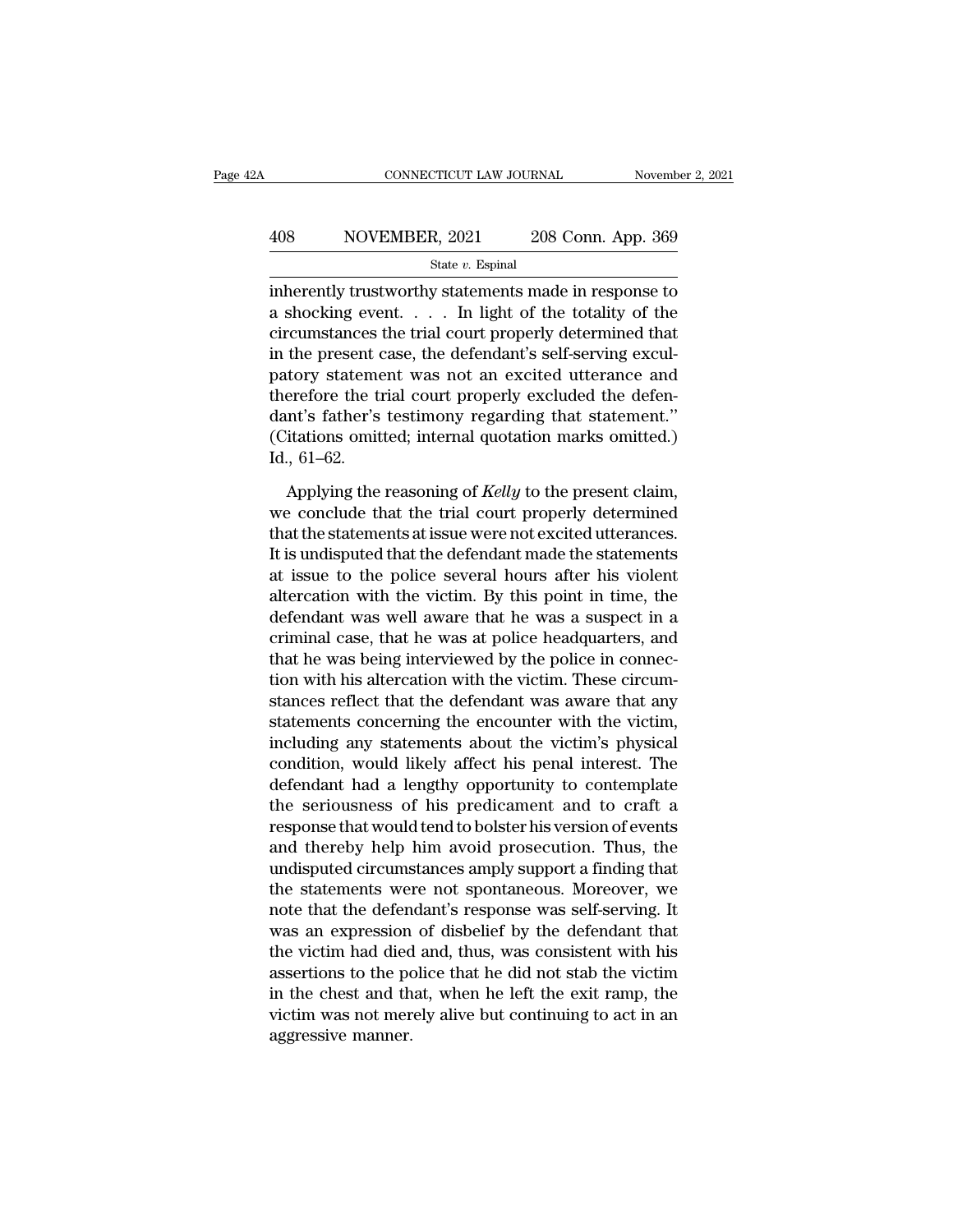# 2, 2021 CONNECTICUT LAW JOURNAL Page 43A<br>  $208$  Conn. App. 369 NOVEMBER, 2021 409<br>
State v. Espinal

### State *v.* Espinal

 $\frac{2021}{8 \text{ Conn. App. } 369}$   $\frac{1}{200}$  NOVEMBER, 2021  $\frac{409}{8 \text{ state } v. \text{ Espinal}}$ <br>We also reject the defendant's argument that the star-<br>ng event was his being provided news that the victime defined and not as the court reasone 208 Conn. App. 369 NOVEMBER, 2021 409<br>State v. Espinal<br>We also reject the defendant's argument that the star-<br>tling event was his being provided news that the victim<br>had died and not, as the court reasoned, his altercation 208 Conn. App. 369 NOVEMBER, 2021 409<br>
State v. Espinal<br>
We also reject the defendant's argument that the star-<br>
tling event was his being provided news that the victim<br>
had died and not, as the court reasoned, his alterc 208 Conn. App. 369 NOVEMBER, 2021 409<br>
State v. Espinal<br>
We also reject the defendant's argument that the star-<br>
tling event was his being provided news that the victim<br>
had died and not, as the court reasoned, his alterc State v. Espinal<br>
State v. Espinal<br>
We also reject the defendant's argument that the star-<br>
tling event was his being provided news that the victim<br>
had died and not, as the court reasoned, his altercation<br>
with the victi state  $v$ . Espinal<br>
We also reject the defendant's argument that the star-<br>
tling event was his being provided news that the victim<br>
had died and not, as the court reasoned, his altercation<br>
with the victim. The defendant We also reject the defendant's argument that the star-<br>tling event was his being provided news that the victim<br>had died and not, as the court reasoned, his altercation<br>with the victim. The defendant's reaction to learning<br> thing event was his being provided news that the victim<br>had died and not, as the court reasoned, his altercation<br>with the victim. The defendant's reaction to learning<br>of the victim's death was relevant, if at all, to the e had died and not, as the court reasoned, his altercation<br>with the victim. The defendant's reaction to learning<br>of the victim's death was relevant, if at all, to the extent<br>that it shed light on the defendant's altercation with the victim. The defendant's reaction to learning<br>of the victim's death was relevant, if at all, to the extent<br>that it shed light on the defendant's altercation with<br>the victim. Stated otherwise, even if the defendant of the victim's death was relevant, if at all, to the extent<br>that it shed light on the defendant's altercation with<br>the victim. Stated otherwise, even if the defendant was<br>startled by news of the victim's death, his reacti that it shed light on the defendant's altercation with<br>the victim. Stated otherwise, even if the defendant was<br>startled by news of the victim's death, his reaction to<br>this news was relevant to an assessment of his conduct<br> the victim. Stated otherwise, even if the defendant was<br>startled by news of the victim's death, his reaction to<br>this news was relevant to an assessment of his conduct<br>during his altercation with the victim and, specificall startled by news of the victim's death, his reaction to<br>this news was relevant to an assessment of his conduct<br>during his altercation with the victim and, specifically,<br>whether he had caused the victim's death. The defen-<br> this news was relevant to an assessment of his conduct<br>during his altercation with the victim and, specifically,<br>whether he had caused the victim's death. The defen-<br>dant's expression of disbelief that the victim had died, during his altercation with the victim and,<br>whether he had caused the victim's death<br>dant's expression of disbelief that the victi<br>therefore, is analogous to a denial of culpa<br>victim's death. Thus, the court properly con<br>s retart it had caused the vienn's detail. The determit's expression of disbelief that the victim had died, erefore, is analogous to a denial of culpability in the citim's death. Thus, the court properly considered the artli rather start is captured to a denial of culpability in the victim's death. Thus, the court properly considered the startling event to be the altercation that had occurred many hours earlier on the exit ramp.<br>Considering th

defection, is analogous to a definal of elapticity in the victim's death. Thus, the court properly considered the startling event to be the altercation that had occurred many hours earlier on the exit ramp.<br>Considering the victim's deal... Thus, the court property considered the<br>startling event to be the altercation that had occurred<br>many hours earlier on the exit ramp.<br>Considering the totality of the circumstances sur-<br>rounding the statemen starting event to be the antereation that had occurred<br>many hours earlier on the exit ramp.<br>Considering the totality of the circumstances sur-<br>rounding the statements at issue, we conclude that the<br>defendant's self-serving for the case of the circumstances sur-<br>considering the totality of the circumstances sur-<br>rounding the statements at issue, we conclude that the<br>defendant's self-serving statements of disbelief that the<br>victim had died did Considering the totality of the circumstances sur-<br>rounding the statements at issue, we conclude that the<br>defendant's self-serving statements of disbelief that the<br>victim had died did not fall under the spontaneous utter-<br> rounding the statements at issue, we conclude that the<br>defendant's self-serving statements of disbelief that the<br>victim had died did not fall under the spontaneous utter-<br>ance exception to the rule against hearsay and, the defendant's self-serving statements of disbelief that the victim had died did not fall under the spontaneous utter-<br>ance exception to the rule against hearsay and, there-<br>fore, the court properly excluded these statements. victim had died did not fall under the spontaneous utter-<br>ance exception to the rule against hearsay and, there-<br>fore, the court properly excluded these statements. Hav-<br>ing concluded that the court's evidentiary ruling di ance exception to the rule against hearsay and, therefore, the court properly excluded these statements. Having concluded that the court's evidentiary ruling did not reflect an abuse of discretion, we likewise conclude tha fore, the court properly excluded these statements. Having concluded that the court's evidentiary ruling did<br>not reflect an abuse of discretion, we likewise conclude<br>that the ruling did not infringe on the defendant's righ ing concluded that the court's evidentiary ruling did<br>not reflect an abuse of discretion, we likewise conclude<br>that the ruling did not infringe on the defendant's right<br>to present a defense. Although the defendant adequate not reflect an abuse of discretion, we likewise conclude<br>that the ruling did not infringe on the defendant's right<br>to present a defense. Although the defendant adequately<br>preserved for appellate review his claim of evident that the ruling did not infringe on the defendant's right<br>to present a defense. Although the defendant adequately<br>preserved for appellate review his claim of evidentiary<br>error, he did not claim at trial that the exclusion to present a defense. Although the defendant adequately<br>preserved for appellate review his claim of evidentiary<br>error, he did not claim at trial that the exclusion of the<br>evidence infringed on his right to present a defen preserved for appellate review his claim of evidentiary<br>error, he did not claim at trial that the exclusion of the<br>evidence infringed on his right to present a defense and<br>seeks extraordinary review of the unpreserved clai error, he did not claim at trial that the exclusion of the<br>evidence infringed on his right to present a defense and<br>seeks extraordinary review of the unpreserved claim.<br>As requested by the defendant, we will consider the<br>c evidence infringed on his right to present a defense and<br>seeks extraordinary review of the unpreserved claim.<br>As requested by the defendant, we will consider the<br>constitutional aspect of the present claim under the<br>bypass constitutional aspect of the present claim under the bypass doctrine set forth in *State* v. *Golding*, supra, 213 Conn. 239–40.<sup>6</sup> The record is adequate to review the claim, which is based on the court's evidentiary ruli Conn.  $239-40.6$  The record is adequate to review the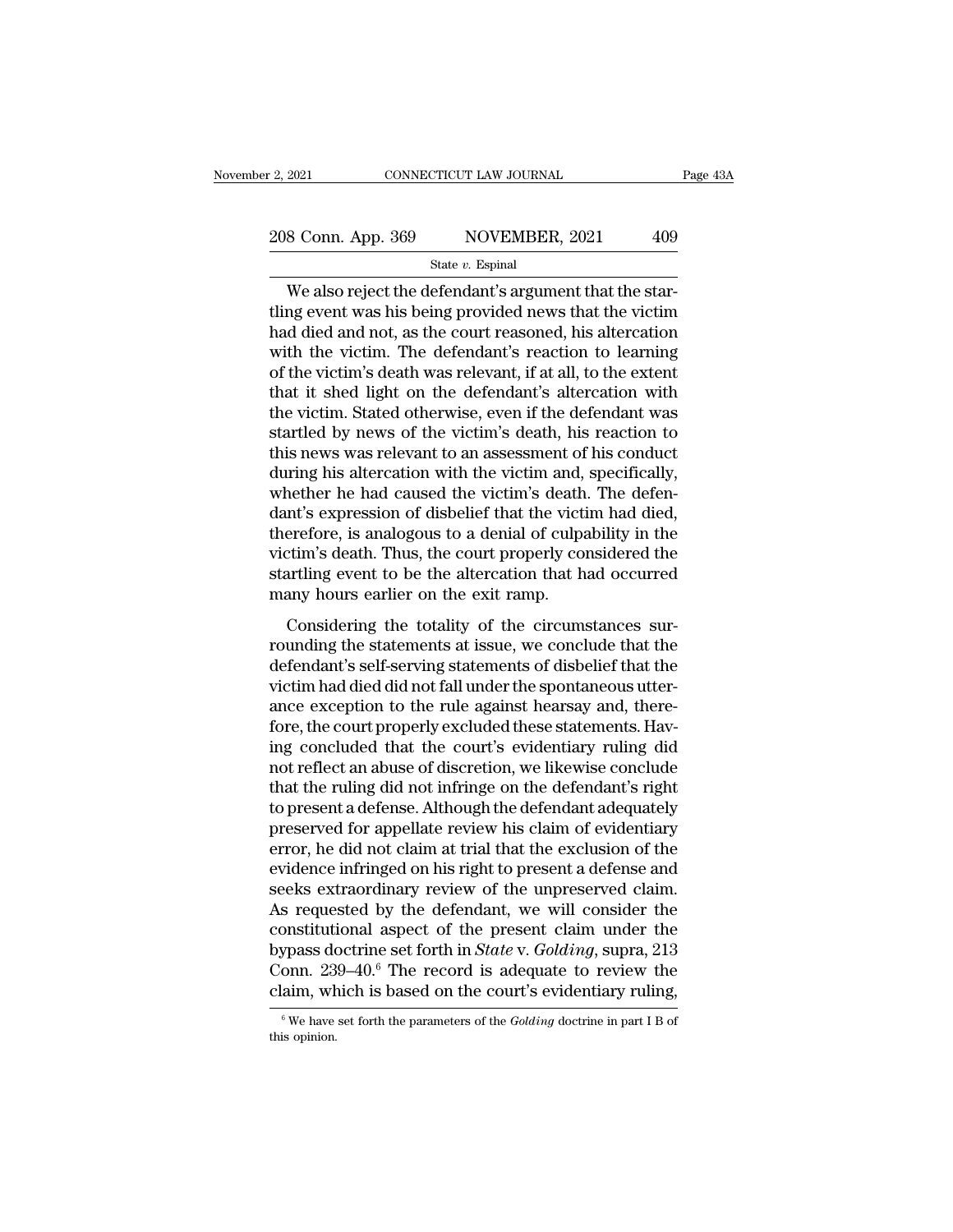# EXECUTE CONNECTICUT LAW JOURNAL Movember 2, 2021<br>A10 NOVEMBER, 2021 208 Conn. App. 369<br>State v. Espinal

### State *v.* Espinal

 $\begin{array}{|l|l|} \hline \text{COMNETICUT LAW JOURNAL} \qquad \text{November 2, 2021} \\\\ \hline \end{array}$ <br>410 NOVEMBER, 2021 208 Conn. App. 369<br> $\begin{array}{|l|} \hline \text{state } v. \text{ Espinal} \\\hline \end{array}$ <br>and the claim is of constitutional magnitude, alleging<br>the deprivation of a constitutional 410 NOVEMBER, 2021 208 Conn. App. 369<br>  $\frac{\text{State } v. \text{ Espinal}}{\text{state } v. \text{ Espinal}}$ <br>
and the claim is of constitutional magnitude, alleging<br>
the deprivation of a constitutional right. The claim fails<br>
under *Golding*'s third prong beca  $\frac{\text{A10}}{\text{State } v. \text{ Espinal}}$  208 Conn. App. 369<br>  $\frac{\text{State } v. \text{ Espinal}}{\text{and the claim is of constitutional magnitude, alleging}}$ the deprivation of a constitutional right. The claim fails<br>
under *Golding*'s third prong because, in light of our<br>
conclusion that the court pr 410 NOVEMBER, 2021 208 Conn. App. 369<br>  $\frac{\text{State } v. \text{ Espinal}}{\text{and the claim is of constitutional magnitude, alleging}}$ <br>
the deprivation of a constitutional right. The claim fails<br>
under *Golding*'s third prong because, in light of our<br>
conclusion that the court properl State v. Espinal<br>
and the claim is of constitutional magnitude, alleging<br>
the deprivation of a constitutional right. The claim fails<br>
under *Golding*'s third prong because, in light of our<br>
conclusion that the court prope state *v*. Espinal<br>and the claim is of constitutional magnitude, alleging<br>the deprivation of a constitutional right. The claim fails<br>under *Golding*'s third prong because, in light of our<br>conclusion that the court properl and the claim is of constitutional magnitude, alleging<br>the deprivation of a constitutional right. The claim fails<br>under *Golding*'s third prong because, in light of our<br>conclusion that the court properly excluded the evithe deprivation of a constitutional right. The cla<br>
under *Golding*'s third prong because, in light<br>
conclusion that the court properly excluded t<br>
dence in applying the rules of evidence, the det<br>
is unable to demonstrate Find that it deprived him of a fair trial. See, e.g.,<br>the v. David N.J., supra, 301 Conn. 133.<br>II<br>Next, the defendant claims that the court misled the<br>ry by instructing it to consider lesser included<br>fonces even if it foun

II

is unable to demonstrate that a constitutional violation<br>exists and that it deprived him of a fair trial. See, e.g.,<br>*State v. David N.J.*, supra, 301 Conn. 133.<br>II<br>Next, the defendant claims that the court misled the<br>jury Exists and that it deprived film of a fair that. See, e.g.,<br>State v. David N.J., supra, 301 Conn. 133.<br>II<br>Next, the defendant claims that the court misled the<br>jury by instructing it to consider lesser included<br>offenses ev State V. David N.J., supra, 301 Collin. 155.<br>
II<br>
Next, the defendant claims that the court misled the<br>
jury by instructing it to consider lesser included<br>
offenses even if it found in its assessment of a greater<br>
offense II<br>
Next, the defendant claims that the court misled the<br>
jury by instructing it to consider lesser included<br>
offenses even if it found in its assessment of a greater<br>
offense that the state had failed to disprove the defe Next, the defendant claims that the court misled the<br>jury by instructing it to consider lesser included<br>offenses even if it found in its assessment of a greater<br>offense that the state had failed to disprove the defense<br>of Next, the defendant claims that the court misled the<br>jury by instructing it to consider lesser included<br>offenses even if it found in its assessment of a greater<br>offense that the state had failed to disprove the defense<br>of jury by instructing it to consider lesser included<br>offenses even if it found in its assessment of a greater<br>offense that the state had failed to disprove the defense<br>of self-defense. Arguing that the court did not properly offenses even if it found in its assessment of a greater<br>offense that the state had failed to disprove the defense<br>of self-defense. Arguing that the court did not properly<br>instruct the jury with respect to the order of its offense that the state had failed to disprove the defense<br>of self-defense. Arguing that the court did not properly<br>instruct the jury with respect to the order of its delibera-<br>tions, the defendant states, "[t]his was simpl of self-defense. Arguing that the court did not properly<br>instruct the jury with respect to the order of its delibera-<br>tions, the defendant states, "[t]his was simply wrong.<br>Because self-defense is a complete defense, the j instruct the jury with respect to the order of its delibera-<br>tions, the defendant states, "[t]his was simply wrong.<br>Because self-defense is a complete defense, the jurors<br>could not have considered the lesser offenses if th tions, the defendant states, "[t]his was simply wrong.<br>Because self-defense is a complete defense, the jurors<br>could not have considered the lesser offenses if they<br>acquitted the defendant of a greater offense on the basis<br> Because self-defense is a complete defense, the jurors<br>could not have considered the lesser offenses if they<br>acquitted the defendant of a greater offense on the basis<br>of self-defense. By repeatedly giving this instruction, could not have considered the lesser offenses if they<br>acquitted the defendant of a greater offense on the basis<br>of self-defense. By repeatedly giving this instruction,<br>the court misled the jury about the consequences of a<br> acquitted the defendant of a greater offense on the basis<br>of self-defense. By repeatedly giving this instruction,<br>the court misled the jury about the consequences of a<br>finding that the defendant acted in self-defense. In s of self-defense. By repeatedly giving this instru<br>the court misled the jury about the consequence<br>finding that the defendant acted in self-defense. In :<br>the jury could not have understood the true nati<br>self-defense and how In its charge, the defendant acted in self-defense. In short,<br>a jury could not have understood the true nature of<br>If-defense and how it shielded the defendant from<br>y criminal liability. His defense was rendered useless,<br>d the jury could not have understood the true nature of<br>self-defense and how it shielded the defendant from<br>any criminal liability. His defense was rendered useless,<br>and a new trial is warranted." We disagree.<br>In its charge,

self-defense and how it shielded the defendant from<br>any criminal liability. His defense was rendered useless,<br>and a new trial is warranted." We disagree.<br>In its charge, the court instructed the jury in relevant<br>part: "The any criminal liability. His defense was rendered useless,<br>and a new trial is warranted." We disagree.<br>In its charge, the court instructed the jury in relevant<br>part: "The defendant has been specifically charged with<br>the off and a new trial is warranted." We disagree.<br>In its charge, the court instructed the jury in relevant<br>part: "The defendant has been specifically charged with<br>the offense of murder. The very nature of this offense<br>is such th In its charge, the court instructed the jury in relevant<br>part: "The defendant has been specifically charged with<br>the offense of murder. The very nature of this offense<br>is such that it may include the elements of what are<br>c In its charge, the court instructed the jury in relevant<br>part: "The defendant has been specifically charged with<br>the offense of murder. The very nature of this offense<br>is such that it may include the elements of what are<br>c part: "The defendant has been specifically charged with<br>the offense of murder. The very nature of this offense<br>is such that it may include the elements of what are<br>called lesser included crimes. The lesser included<br>crimes the offense of murder. This such that it may inclu<br>called lesser included c<br>crimes that come under<br>particular case are as folle<br>degree, manslaughter in t<br>nally negligent homicide.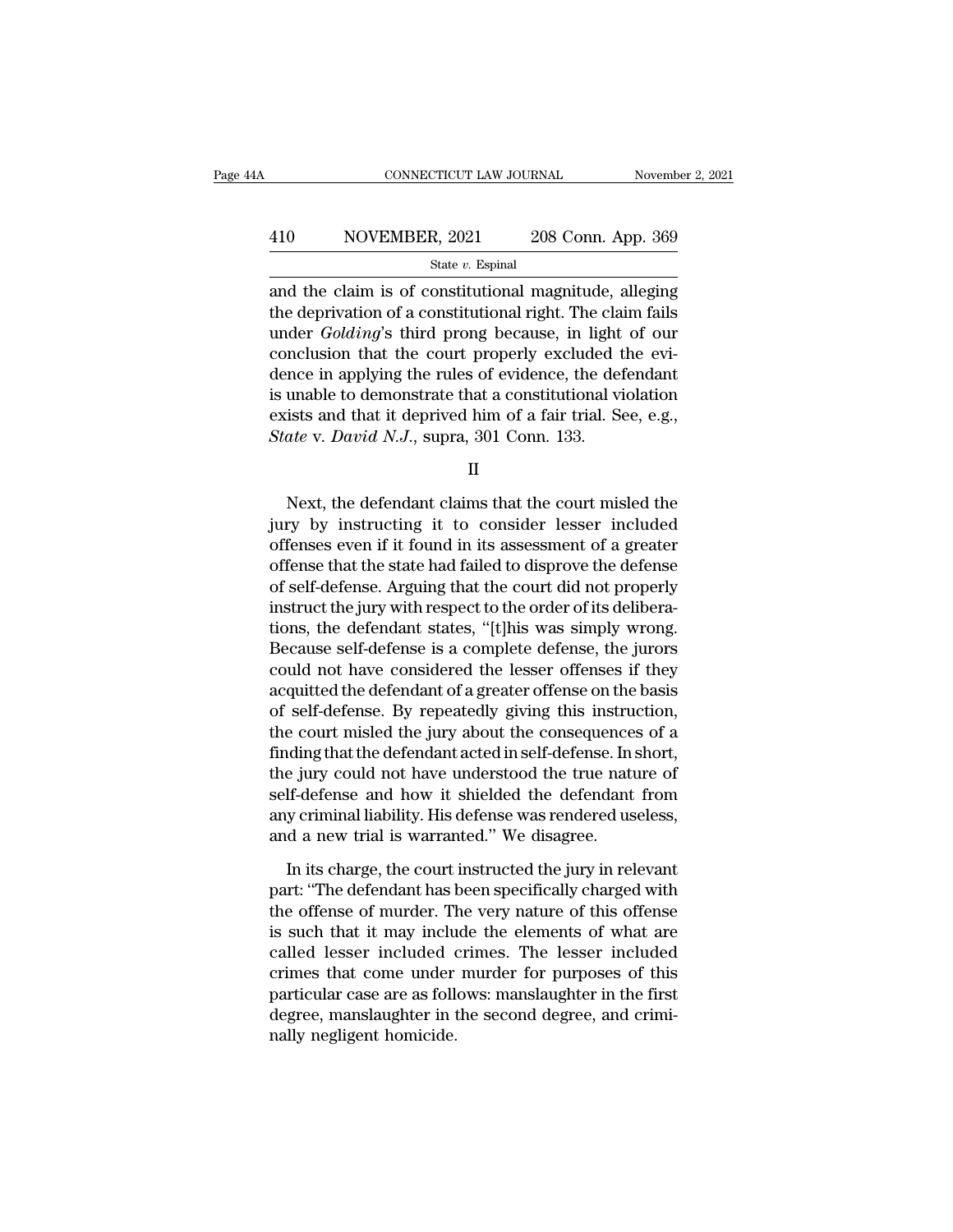# 2, 2021 CONNECTICUT LAW JOURNAL Page 45A<br>
208 Conn. App. 369 NOVEMBER, 2021 411

### State *v.* Espinal

<sup>2021</sup> CONNECTICUT LAW JOURNAL Page 45A<br>
8 Conn. App. 369 NOVEMBER, 2021 411<br>
<sup>3</sup> State v. Espinal<br>
"Now, under the lesser offense doctrine, if and only<br>
you unanimously find the defendant not guilty of this<br>
socifically c 208 Conn. App. 369 NOVEMBER, 2021 411<br>
State v. Espinal<br>
"Now, under the lesser offense doctrine, if and only<br>
if you unanimously find the defendant not guilty of this<br>
specifically charged offense, remember, in this case 208 Conn. App. 369 NOVEMBER, 2021 411<br>
State v. Espinal<br>
"Now, under the lesser offense doctrine, if and only<br>
if you unanimously find the defendant not guilty of this<br>
specifically charged offense, remember, in this case 208 Conn. App. 369 NOVEMBER, 2021 411<br>
State v. Espinal<br>
"Now, under the lesser offense doctrine, if and only<br>
if you unanimously find the defendant not guilty of this<br>
specifically charged offense, remember, in this case State v. Espinal<br>
State v. Espinal<br>
"Now, under the lesser offense doctrine, if and only<br>
if you unanimously find the defendant not guilty of this<br>
specifically charged offense, remember, in this case it's<br>
murder, you th state v. Espinal<br>
"Now, under the lesser offense doctrine, if and only<br>
if you unanimously find the defendant not guilty of this<br>
specifically charged offense, remember, in this case it's<br>
murder, you then go on to consid "Now, under the lesser offense doctrine, if and only<br>if you unanimously find the defendant not guilty of this<br>specifically charged offense, remember, in this case it's<br>murder, you then go on to consider  $\ldots$ , whether the if you unanimously find the defendant not guilty of this<br>specifically charged offense, remember, in this case it's<br>murder, you then go on to consider . . . . whether the<br>evidence is sufficient to establish beyond a reasona specifically charged offense, remember, in this case it's<br>murder, you then go on to consider . . . whether the<br>evidence is sufficient to establish beyond a reasonable<br>doubt that the defendant is guilty of the lesser includ murder, you then go on to consider . . . . whether the evidence is sufficient to establish beyond a reasonable doubt that the defendant is guilty of the lesser included offenses. And it begins in that order; the lesser inc evidence is sufficient to establish beyond a reasonable<br>doubt that the defendant is guilty of the lesser included<br>offenses. And it begins in that order; the lesser included<br>offense of manslaughter in the first degree and t doubt that the defendant is guilty of the lesser includ<br>offenses. And it begins in that order; the lesser includ<br>offense of manslaughter in the first degree and then y<br>would move on to any further lesser included offense<br>m Ernses. That is eights in that order, the resser included<br>fense of manslaughter in the first degree and then you<br>build move on to any further lesser included offenses,<br>anslaughter in the second degree, criminally negligent manuscript in the most degree and distributed would move on to any further lesser included offenses,<br>manslaughter in the second degree, criminally negligent<br>homicide, in accordance with the lesser included<br>offense charge t

manslaughter in the second degree, criminally negligent<br>homicide, in accordance with the lesser included<br>offense charge that I'm going to be giving you.<br>"If you find that the elements of the crime of murder<br>have been prov Administrational according to the lesser included<br>offense charge that I'm going to be giving you.<br>"If you find that the elements of the crime of murder<br>have been proved beyond a reasonable doubt  $\dots$  you<br>shall then go on provides that I'm going to be giving you.<br>
"If you find that the elements of the crime of murder<br>
have been proved beyond a reasonable doubt  $\ldots$  you<br>
shall then go on to consider the defense of self-defense<br>  $\ldots$  . If "If you find that the elements of the crime of murder<br>have been proved beyond a reasonable doubt . . . you<br>shall then go on to consider the defense of self-defense<br> $\dots$  . If you unanimously find that the state has dis-<br>pr "If you find that the<br>have been proved bey<br>shall then go on to co:<br> $\dots$  . If you unanim<br>proved beyond a reas<br>defense, you must reje<br>dant guilty.  $\dots$ <br>"If, on the other hai A set the other hand, you unanimously find that the state has dis-<br>
oved beyond a reasonable doubt the defense of self-<br>
fense, you must reject that defense and find the defen-<br>
over the other hand, you unanimously find t standard go of to consider the defense of self-defense.<br>  $\dots$  If you unanimously find that the state has dis-<br>
proved beyond a reasonable doubt the defense of self-<br>
defense, you must reject that defense and find the defe

defense of self-defense . . . then, on the strength of defense, you must reject that defense and find the defendant guilty.<br>
"If, on the other hand, you unanimously find that the state has not disproved beyond a reasonable doubt the defense of self-defense  $\dots$  then, on the s dant guilty. . . .<br>
"If, on the other hand, you unanimously find that the<br>
state has not disproved beyond a reasonable doubt the<br>
defense of self-defense . . . then, on the strength of<br>
that defense alone, you must find th "If, on the other hand, you unanimously find that the state has not disproved beyond a reasonable doubt the defense of self-defense  $\ldots$  then, on the strength of that defense alone, you must find the defendant not guilty "If, on the other hand, you unanimously find that the state has not disproved beyond a reasonable doubt the defense of self-defense  $\ldots$  then, on the strength of that defense alone, you must find the defendant not guilty state has not disproved beyond a reasonable doubt the<br>defense of self-defense . . . then, on the strength of<br>that defense alone, you must find the defendant not<br>guilty, despite the fact that you have found the elements<br>of defense of self-defe<br>that defense alone,<br>guilty, despite the fa<br>of the crime proved<br>this same analysis wi<br>included offenses s<br>those charges."<br>After providing th ilty, despite the fact that you have found the elements<br>the crime proved beyond a reasonable doubt. And<br>is same analysis will apply to each of the named lesser<br>cluded offenses should you reach deliberation on<br>ose charges." of the crime proved beyond a reasonable doubt. And<br>this same analysis will apply to each of the named lesser<br>included offenses should you reach deliberation on<br>those charges."<br>After providing these instructions with respec

of and crime proved seyond a reasonable dodor. This<br>this same analysis will apply to each of the named lesser<br>included offenses should you reach deliberation on<br>those charges."<br>After providing these instructions with respe analysis will apply to each of the named ressert<br>included offenses should you reach deliberation on<br>those charges."<br>After providing these instructions with respect to the<br>offenses of murder and manslaughter in the first de If you find that they have not been recovered by the elements of the offenses of murder and manslaughter in the first degree, the court stated, "[s]o you can see that you do the same analysis for each [offense]. You begin After providing these instructions with respect to the<br>offenses of murder and manslaughter in the first degree,<br>the court stated, "[s]o you can see that you do the same<br>analysis for each [offense]. You begin with the murde After providing these instructions with respect to the<br>offenses of murder and manslaughter in the first degree,<br>the court stated, "[s]o you can see that you do the same<br>analysis for each [offense]. You begin with the murde offenses of murder and manslaughter in the first degree,<br>the court stated, "[s]o you can see that you do the same<br>analysis for each [offense]. You begin with the murder.<br>If you find that the elements have been proved beyon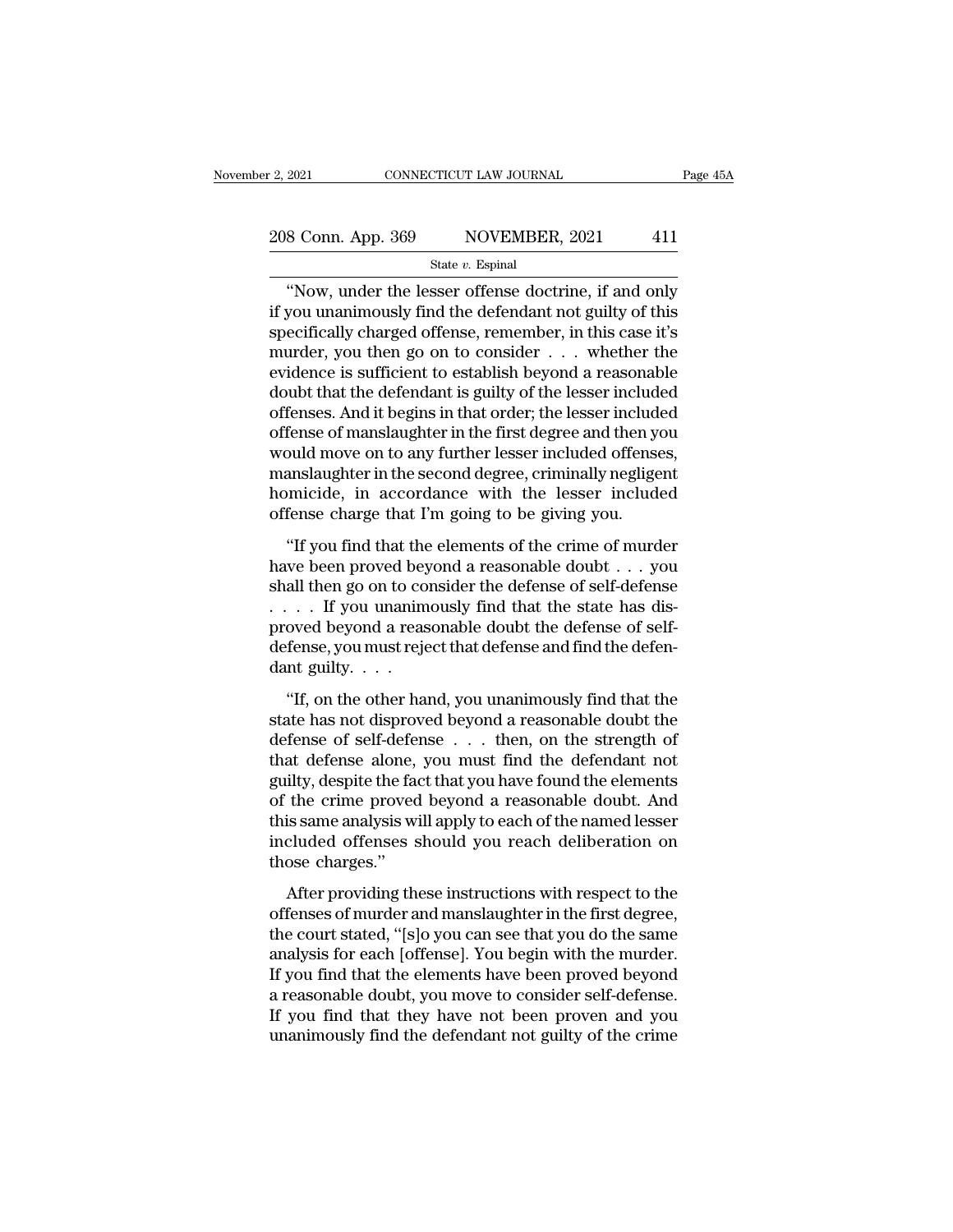# EXECUTE CONNECTICUT LAW JOURNAL Movember 2, 2021<br>A12 NOVEMBER, 2021 208 Conn. App. 369<br>State v. Espinal

### State *v.* Espinal

CONNECTICUT LAW JOURNAL November 2, 202<br>
MOVEMBER, 2021 208 Conn. App. 369<br>
State v. Espinal<br>
State v. Espinal<br>
State v. Espinal<br>
State v. Espinal<br>
State v. Espinal<br>
Connection of murder, you move on to manslaughter in the  $\begin{array}{r} \hline \text{A12}\qquad \text{NOVEMBER, 2021}\qquad \text{208 Conn. App. 369}\ \hline \text{State } v. \text{ Espinal}\ \hline \text{of murder, you move on to manuscript in the first degree. That's the first lesser included offers, right?}\ \hline \text{If you find that the state has proved beyond a reasonable} \text{double to the elements of that lesser included of for each other.} \end{array}$ All the state with the state with the state with the state with the state with the state with the state has proved beyond a reasonable doubt all of the elements of that lesser included offense of manslaughter in the first 412 NOVEMBER, 2021 208 Conn. App. 369<br>  $\frac{\text{State } v. \text{ Espinal}}{\text{of murder, you move on to mass  
degree. That's the first lesser included offices, right? If you find that the state has proved beyond a reasonable  
doubled with all of the elements of that lesser included offices  
of mass  
laugther in the first degree, you would then go  
on to consider the defense of self defines. So$ State v. Espinal<br>
of murder, you move on to manslaughter in the first<br>
degree. That's the first lesser included offense, right?<br>
If you find that the state has proved beyond a reasonable<br>
doubt all of the elements of that state *v*. Espinal<br>
of murder, you move on to manslaughter in the first<br>
degree. That's the first lesser included offense, right?<br>
If you find that the state has proved beyond a reasonable<br>
doubt all of the elements of th of murder, you move on to manslaughter in the first<br>degree. That's the first lesser included offense, right?<br>If you find that the state has proved beyond a reasonable<br>doubt all of the elements of that lesser included offen offenses. by the diagonal consider the state has proved beyond a reasonable<br>
ubt all of the elements of that lesser included offense<br>
manslaughter in the first degree, you would then go<br>
to consider the defense of self-defense  $\dots$ doubt all of the elements of that lesser included offerise<br>of manslaughter in the first degree, you would then go<br>on to consider the defense of self-defense  $\dots$  . So,<br>again, it's the same analysis for  $\dots$  each of the<br>of

or manslaughter in the first degree, you would then go<br>on to consider the defense of self-defense . . . . So,<br>again, it's the same analysis for . . . each of the<br>offenses.<br>"All right. Now, if you . . . unanimously find the on to consider the defense of sen-defense  $\ldots$  bo, again, it's the same analysis for  $\ldots$  each of the offenses.<br>
"All right. Now, if you  $\ldots$  unanimously find the defendant not guilty of the lesser included offense of again, it's the same analysis for<br>offenses.<br>"All right. Now, if you . . . unan<br>defendant not guilty of the lesser in<br>manslaughter in the first degree, you<br>to consider the second lesser include<br>slaughter in the second degre "All right. Now, if you . . . unanimously find the<br>fendant not guilty of the lesser included offense of<br>anslaughter in the first degree, you would then move<br>consider the second lesser included offense of man-<br>uughter in th An right. Now, if you  $\ldots$  and annihously find the defendant not guilty of the lesser included offense of manslaughter in the second lesser included offense of manslaughter in the second degree.<br>
"The second applicable l

defendant not guilty of the fesser included offense of<br>manslaughter in the first degree, you would then move<br>to consider the second lesser included offense of man-<br>slaughter in the second degree.<br>"The second applicable les manslaughter in the first degree, you would then nove<br>to consider the second lesser included offense of man-<br>slaughter in the second degree.<br>"The second applicable lesser included offense is<br>manslaughter in the second degr the second lesser included offense of man-<br>slaughter in the second degree.<br>"The second applicable lesser included offense is<br>manslaughter in the second degree. If you unanimously<br>have found the defendant not guilty of the staughter in the second degree.<br>
"The second applicable lesser included offense is<br>
manslaughter in the second degree. If you unanimously<br>
have found the defendant not guilty of the crime of<br>
manslaughter in the first degr "The second applicable lesser included offer<br>manslaughter in the second degree. If you unanim<br>have found the defendant not guilty of the crir<br>manslaughter in the first degree, you shall then cor<br>this lesser included offens After the court delivered these instructions with respective instantant the first degree, you shall then consider<br>is lesser included offense. Do not consider the lesser<br>cluded offense until you have unanimously acquitted<br>e have found the defendant not guilty of the crime of<br>manslaughter in the first degree, you shall then consider<br>this lesser included offense until you have unanimously acquitted<br>the defendant of the greater offense, okay?"<br>A

mailsiaughter in the first degree, you shall then consider<br>this lesser included offense. Do not consider the lesser<br>included offense until you have unanimously acquitted<br>the defendant of the greater offense, okay?"<br>After t the state included offense and if you have unanimously acquitted<br>the defendant of the greater offense, okay?"<br>After the court delivered these instructions with respect<br>to manslaughter in the second degree, it referred to<br>s Included offerse until you have unantmodsly acquired<br>the defendant of the greater offense, okay?"<br>After the court delivered these instructions with respect<br>to manslaughter in the second degree, it referred to<br>self-defense, the defendant of the greater onense, okay:<br>After the court delivered these instructions with respect<br>to manslaughter in the second degree, it referred to<br>self-defense, stating that, if "you unanimously find that<br>the state After the court delivered these instructions with respect<br>to manslaughter in the second degree, it referred to<br>self-defense, stating that, if "you unanimously find that<br>the state has not disproved beyond a reasonable doubt to manslaughter in the second degree, it referred to<br>self-defense, stating that, if "you unanimously find that<br>the state has not disproved beyond a reasonable doubt<br>at least one of the elements of the defense, or has not<br>p self-defense, stating that, if "you unanimously find that<br>the state has not disproved beyond a reasonable doubt<br>at least one of the elements of the defense, or has not<br>proved one of the statutory disqualifications of selfthe state has not disproved beyor<br>at least one of the elements of th<br>proved one of the statutory dise<br>defense, then, on the strength o<br>you must find the defendant not ;<br>that you have found the elements<br>beyond a reasonable Feast one of the efernerits of the defertise, of has not<br>oved one of the statutory disqualifications of self-<br>fense, then, on the strength of that defense alone,<br>u must find the defendant not guilty despite the fact<br>at you proved one of the statutory disquantications of sen-<br>defense, then, on the strength of that defense alone,<br>you must find the defendant not guilty despite the fact<br>that you have found the elements of the crime proved<br>beyond

deferise, then, on the strength of that defense alone,<br>you must find the defendant not guilty despite the fact<br>that you have found the elements of the crime proved<br>beyond a reasonable doubt.<br>"If you have unanimously found you must mid the defendant not guilty despite the fact<br>that you have found the elements of the crime proved<br>beyond a reasonable doubt.<br>"If you have unanimously found the defendant not<br>guilty of the crime of manslaughter in and you have found the efferents of the crime proved<br>beyond a reasonable doubt.<br>"If you have unanimously found the defendant not<br>guilty of the crime of manslaughter in the second degree,<br>you shall then consider the lesser beyond a reasonable definition of the crime of manyou shall then consider negligent homicide. Do and until you have unanideformed.''<br>of the greater offense.''<br>of the greater offense.''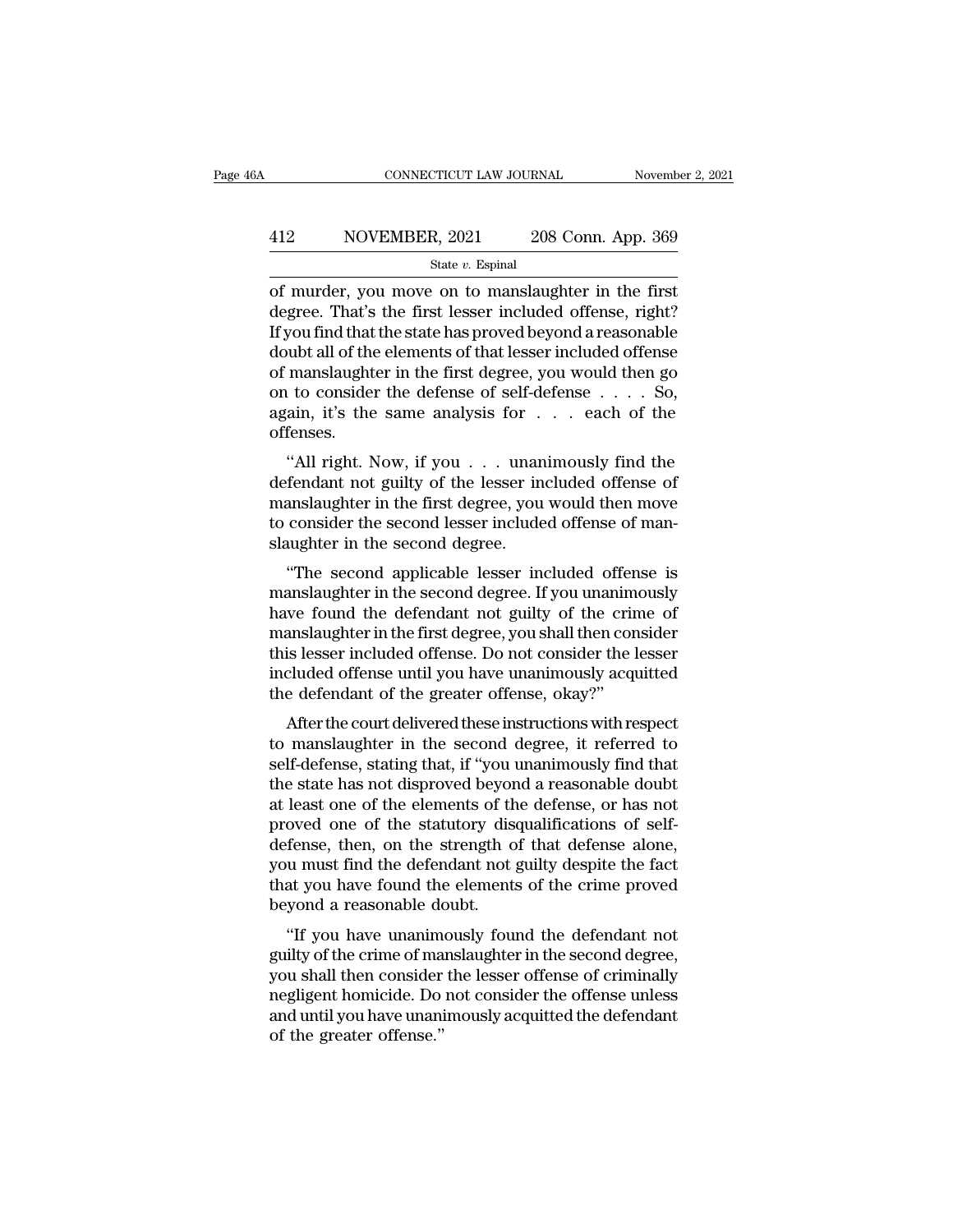# 2, 2021 CONNECTICUT LAW JOURNAL Page 47A<br>
208 Conn. App. 369 NOVEMBER, 2021 413

### State *v.* Espinal

2021 CONNECTICUT LAW JOURNAL Page 47A<br>
8 Conn. App. 369 NOVEMBER, 2021 413<br>
State v. Espinal<br>
After the court instructed the jury with respect to<br>
iminally negligent homicide, it stated: "If you unani-208 Conn. App. 369 NOVEMBER, 2021 413<br>
State v. Espinal<br>
After the court instructed the jury with respect to<br>
criminally negligent homicide, it stated: "If you unani-<br>
mously find that all of the elements of the crime of<br> 208 Conn. App. 369 NOVEMBER, 2021 413<br>
State v. Espinal<br>
After the court instructed the jury with respect to<br>
criminally negligent homicide, it stated: "If you unani-<br>
mously find that all of the elements of the crime of<br> 208 Conn. App. 369 NOVEMBER, 2021 413<br>
State v. Espinal<br>
After the court instructed the jury with respect to<br>
criminally negligent homicide, it stated: "If you unani-<br>
mously find that all of the elements of the crime of<br> State v. Espinal<br>
After the court instructed the jury with respect to<br>
criminally negligent homicide, it stated: "If you unani-<br>
mously find that all of the elements of the crime of<br>
criminal negligent homicide have been State  $v$ . Espinal<br>
After the court instructed the jury with respect to<br>
criminally negligent homicide, it stated: "If you unani-<br>
mously find that all of the elements of the crime of<br>
criminal negligent homicide have bee After the court instructed the jury with respect to<br>criminally negligent homicide, it stated: "If you unani-<br>mously find that all of the elements of the crime of<br>criminal negligent homicide have been proved beyond<br>a reaso criminally negligent homicide, it stated: "If you unani-<br>mously find that all of the elements of the crime of<br>criminal negligent homicide have been proved beyond<br>a reasonable doubt, you shall then consider the defense<br>of s mously find that all of the elements of the crime of<br>criminal negligent homicide have been proved beyond<br>a reasonable doubt, you shall then consider the defense<br>of self-defense  $\ldots$ . If you unanimously find that the<br>stat criminal negligent homicide have been proved beyond<br>a reasonable doubt, you shall then consider the defense<br>of self-defense  $\ldots$ . If you unanimously find that the<br>state has disproved beyond a reasonable doubt the<br>defense a reasonable doubt, you shall then consider the defense<br>of self-defense  $\ldots$ . If you unanimously find that the<br>state has disproved beyond a reasonable doubt the<br>defense of self-defense, you must reject the defense<br>and fi of self-defense  $\ldots$ . If you unanimously find that the state has disproved beyond a reasonable doubt the defense of self-defense, you must reject the defense and find the defendant guilty of this offense. If, on the othe state has disproved beyond a reasonable doubt the<br>defense of self-defense, you must reject the defense<br>and find the defendant guilty of this offense. If, on the<br>other hand, you unanimously find that the state has not<br>dispr defense of self-defense, you must reject the defense<br>and find the defendant guilty of this offense. If, on the<br>other hand, you unanimously find that the state has not<br>disproved beyond a reasonable doubt the defense of<br>self and find the defendant guilty of the<br>other hand, you unanimously find<br>disproved beyond a reasonable of<br>self-defense, then, on the strength<br>you must find the defendant not g<br>that you have found the elements<br>beyond a reasona sproved beyond a reasonable doubt the defense of<br>If-defense, then, on the strength of the defense alone,<br>u must find the defendant not guilty despite the fact<br>at you have found the elements of the crime proved<br>yond a reaso self-defense, then, on the strength of the defense alone,<br>you must find the defendant not guilty despite the fact<br>that you have found the elements of the crime proved<br>beyond a reasonable doubt."<br>The court provided lengthy

you must find the defendant not guilty despite the fact<br>that you have found the elements of the crime proved<br>beyond a reasonable doubt."<br>The court provided lengthy instructions with respect<br>to the defense of self-defense. that you have found the elements of the crime proved<br>beyond a reasonable doubt."<br>The court provided lengthy instructions with respect<br>to the defense of self-defense. The court reminded the<br>jury that the defense applied to beyond a reasonable doubt."<br>The court provided lengthy instructions with respect<br>to the defense of self-defense. The court reminded the<br>jury that the defense applied to the charged offense,<br>murder, and all of the lesser in The court provided lengthy instructions with respect<br>to the defense of self-defense. The court reminded the<br>jury that the defense applied to the charged offense,<br>murder, and all of the lesser included offenses. The<br>court t The court provided lengthy instructions with respect<br>to the defense of self-defense. The court reminded the<br>jury that the defense applied to the charged offense,<br>murder, and all of the lesser included offenses. The<br>court t to the defense of self-defense. The court reminded the<br>jury that the defense applied to the charged offense,<br>murder, and all of the lesser included offenses. The<br>court then emphasized this point and stated: "Now, just<br>as a jury that the defense applied to the charged offense,<br>murder, and all of the lesser included offenses. The<br>court then emphasized this point and stated: "Now, just<br>as a general summary on your order of your delibera-<br>tions. murder, and all of the lesser included offenses. The<br>court then emphasized this point and stated: "Now, just<br>as a general summary on your order of your delibera-<br>tions. If, and only if, you unanimously find the defendant<br>n court then emphasized this point and stated: "Now, just<br>as a general summary on your order of your delibera-<br>tions. If, and only if, you unanimously find the defendant<br>not guilty of the crime specifically charged, which, i as a general summary on your order of your deliberations. If, and only if, you unanimously find the defendant<br>not guilty of the crime specifically charged, which, in<br>this case is, murder, you then go on to consider whether tions. If, and only if, you unanimously find the defendant<br>not guilty of the crime specifically charged, which, in<br>this case is, murder, you then go on to consider whether<br>the evidence is sufficient to establish beyond a r not guilty of the crime specifically charged, which, in<br>this case is, murder, you then go on to consider whether<br>the evidence is sufficient to establish beyond a reason-<br>able doubt the defendant's guilt of the lesser inclu this case is, murder, you then go on to consider whether<br>the evidence is sufficient to establish beyond a reason-<br>able doubt the defendant's guilt of the lesser included<br>offenses. You begin with manslaughter in the first<br>d the evidence is sufficient t<br>able doubt the defendant's<br>offenses. You begin with<br>degree..... So, you of<br>included offenses if, and of<br>found the defendant not g<br>of murder, okay?<br>"If you do find that the fenses. You begin with manslaughter in the first<br>gree. . . . . So, you only move on to the lesser<br>cluded offenses if, and only if, you have unanimously<br>und the defendant not guilty of the charged offense<br>murder, okay?<br>"If degree. . . . So, you only move on to the lesser<br>included offenses if, and only if, you have unanimously<br>found the defendant not guilty of the charged offense<br>of murder, okay?<br>"If you do find that the state has proven all

included offenses if, and only if, you have unanimously<br>found the defendant not guilty of the charged offense<br>of murder, okay?<br>"If you do find that the state has proven all of the<br>elements of the charged offense of murder found the defendant not guilty of the charged offense<br>of murder, okay?<br>"If you do find that the state has proven all of the<br>elements of the charged offense of murder  $\dots$  you<br>will then go on to further consider the defens of murder, okay?<br>
"If you do find that the state has proven all of the elements of the charged offense of murder  $\ldots$  you will then go on to further consider the defense of self-<br>
defense  $\ldots$  So, you  $\ldots$  unanimously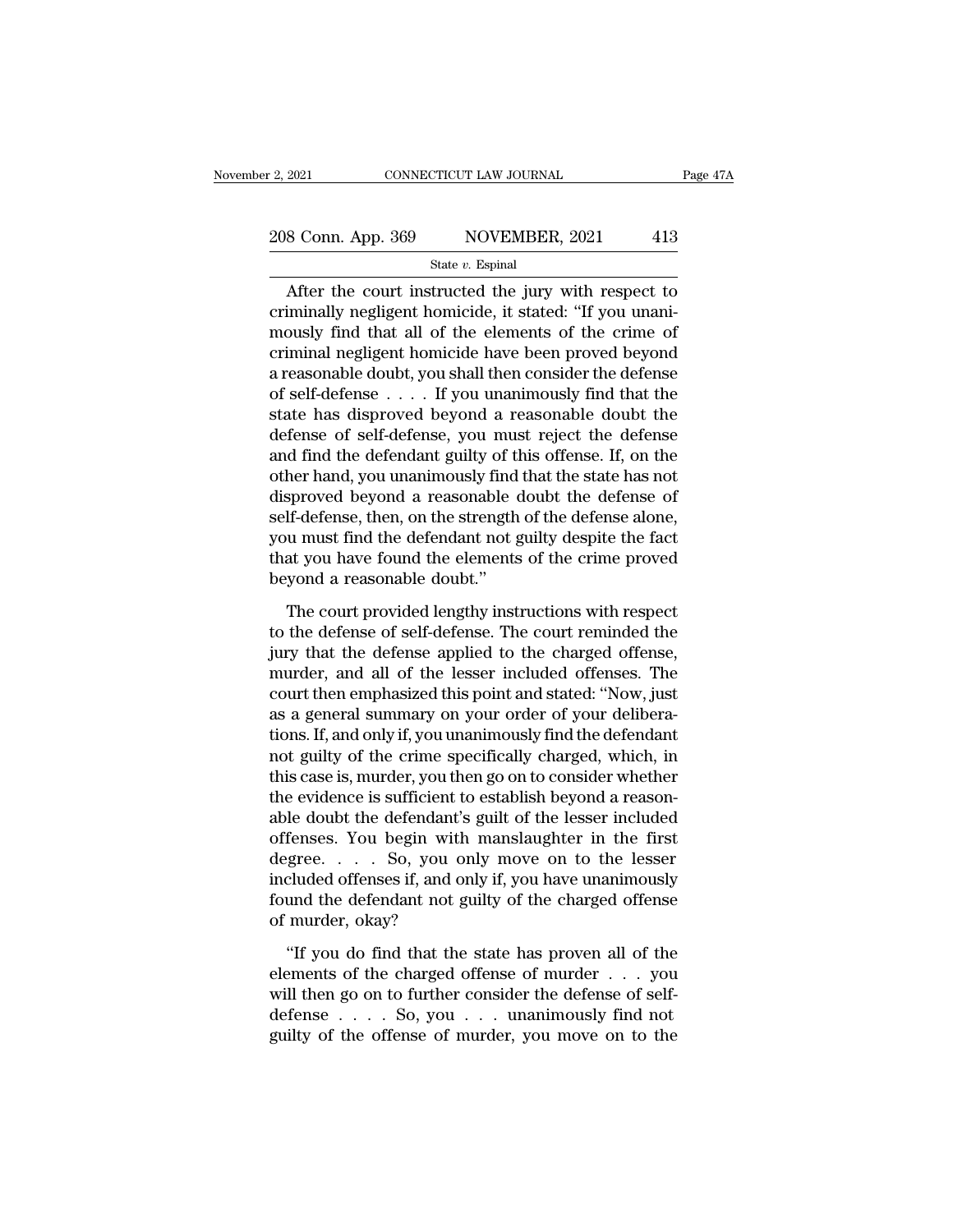# EXECUTE CONNECTICUT LAW JOURNAL Movember 2, 2021<br>A14 NOVEMBER, 2021 208 Conn. App. 369<br>State v. Espinal

State *v.* Espinal

CONNECTICUT LAW JOURNAL November 2, 202<br>
1414 NOVEMBER, 2021 208 Conn. App. 369<br>
312 State v. Espinal<br>
1011 Esser included offense of manslaughter in the first<br>
1011 degree. Okay. 414 NOVEME<br>lesser included of<br>degree. Okay.<br>"If you found th

<sup>4</sup><br>
NOVEMBER, 2021 208 Conn. App. 369<br>
State *v*. Espinal<br>
State *v*. Espinal<br>
State *v*. Espinal<br>
State *v*. Espinal<br>
The first<br>
State of manslaughter in the first<br>
The state has proven beyond a<br>
state doubt all of the 414 NOVEMBER, 2021 208 Conn. App. 369<br>  $\frac{\text{State } v. \text{ Espinal}}{\text{lesser included of fense of mass} \text{I}}$ <br>
lesser included offense of manslaughter in the first<br>
degree. Okay.<br>
"If you found that the state has proven beyond a<br>
reasonable doubt all of the State v. Espinal<br>
lesser included offense of manslaughter in the first<br>
degree. Okay.<br>
"If you found that the state has proven beyond a<br>
reasonable doubt all of the elements of the offense of<br>
murder . . . then you move o lesser included offense of manslaughter in the first<br>degree. Okay.<br>"If you found that the state has proven beyond a<br>reasonable doubt all of the elements of the offense of<br>murder . . . then you move on to consider the defen reasser incruded offense of manistadgmer in the first degree. Okay.<br>
"If you found that the state has proven beyond a reasonable doubt all of the elements of the offense of murder . . . then you move on to consider the def "If you found that the state has prove<br>reasonable doubt all of the elements of th<br>murder . . . then you move on to consider<br>of self-defense. And that same procedur<br>each and every one of the offenses charg<br>self-defense appl If you found that the state has proven beyond a<br>assonable doubt all of the elements of the offense of<br>urder... then you move on to consider the defense<br>self-defense. And that same procedure applies to<br>ch and every one of t reasonable doubt an of the elements of the offense of<br>murder . . . then you move on to consider the defense<br>of self-defense. And that same procedure applies to<br>each and every one of the offenses charged because<br>self-defens

mutuer . . . then you move on to consider the defense<br>of self-defense. And that same procedure applies to<br>each and every one of the offenses charged because<br>self-defense applies to each of them.<br>"So, you begin again with m of sen-defense. And that same procedure applies to<br>each and every one of the offenses charged because<br>self-defense applies to each of them.<br>"So, you begin again with murder, you move on to<br>manslaughter in the first degree. Fact and every one of the offenses charged because<br>self-defense applies to each of them.<br>"So, you begin again with murder, you move on to<br>manslaughter in the first degree. If, in fact, you have<br>unanimously found, after con sen-deferise applies to each of them.<br>
"So, you begin again with murder, you move on to<br>
manslaughter in the first degree. If, in fact, you have<br>
unanimously found, after consideration of the first<br>
lesser included offense "So, you begin again with murder, you move on to<br>manslaughter in the first degree. If, in fact, you have<br>unanimously found, after consideration of the first<br>lesser included offense instruction, that the state has<br>failed to manslaughter in the first degree. If, in fact, you have<br>unanimously found, after consideration of the first<br>lesser included offense instruction, that the state has<br>failed to prove beyond a reasonable doubt the elements<br>of unanimously found, after consideration of the<br>lesser included offense instruction, that the star<br>failed to prove beyond a reasonable doubt the ele<br>of that first lesser [included offense], manslaugh<br>the first degree, you w See included offense instruction, that the state has<br>
lled to prove beyond a reasonable doubt the elements<br>
that first lesser [included offense], manslaughter in<br>
e first degree, you would then, and only then, go on<br>
consi raned to prove beyond a reasonable doubt the elements<br>of that first lesser [included offense], manslaughter in<br>the first degree, you would then, and only then, go on<br>to consider the second lesser included offense, which<br>is

of that first lesser [included offense], maislaughter in<br>the first degree, you would then, and only then, go on<br>to consider the second lesser included offense, which<br>is manslaughter in the second degree.<br>... "Same applies the first degree, you would then, and only then, go onto consider the second lesser included offense, which<br>is manslaughter in the second degree.<br>... "Same applies for manslaughter in the second degree.<br>If you have unanimo to consider the second lesser included onense, which<br>is manslaughter in the second degree.<br>
"Same applies for manslaughter in the second degree.<br>
If you have unanimously found not guilty as to that<br>
offense . . . you then s manisially in the second degree,  $\ldots$ <br>
"Same applies for manislaughter in the second degree.<br>
If you have unanimously found not guilty as to that<br>
offense  $\ldots$  you then move on to the criminally negli-<br>
gent homicide. "Same applies for manslaughter in the second degree.<br>If you have unanimously found not guilty as to that<br>offense  $\ldots$  you then move on to the criminally negli-<br>gent homicide. If you found all of the underlying ele-<br>ments If you have unanimously found not guilty as to that<br>offense  $\ldots$  you then move on to the criminally negli-<br>gent homicide. If you found all of the underlying ele-<br>ments proved beyond a reasonable doubt as to man-<br>slaughte offense . . . you then move on to the criminally negligent homicide. If you found all of the underlying elements proved beyond a reasonable doubt as to man-<br>slaughter in the second degree, you would then move<br>on to self-de gent homicide. If you found all of the underlying elements proved beyond a reasonable doubt as to man-<br>slaughter in the second degree, you would then move<br>on to self-defense. And the same applies, finally, to<br>criminally ne ments proved beyond a reasonable doubt as to man-<br>slaughter in the second degree, you would then move<br>on to self-defense. And the same applies, finally, to<br>criminally negligent homicide; that, if you have found<br>that the st slaughter in the second degree, you would then move<br>on to self-defense. And the same applies, finally, to<br>criminally negligent homicide; that, if you have found<br>that the state has proven all of the elements of the<br>underlyi on to self-defense. And the same applies, finally, to<br>criminally negligent homicide; that, if you have found<br>that the state has proven all of the elements of the<br>underlying offense, you move on to self-defense and<br>conside criminally negligent homicide; that, if you have found<br>that the state has proven all of the elements of the<br>underlying offense, you move on to self-defense and<br>consider the defense of self-defense . . . . If you unan-<br>imo that the state has proven all of the elements of the underlying offense, you move on to self-defense and consider the defense of self-defense  $\dots$ . If you unanimously find that the state has failed to prove the elements o underlying offense, you move on to self-defense and<br>consider the defense of self-defense .... If you unan-<br>imously find that the state has failed to prove the ele-<br>ments of the crime of ... criminally negligent homi-<br>cide deliberations.'' For the first time, on appeal, the defendant argues at the court's instructions there because that is<br>the final lesser included offense, okay. So, I hope that<br>sists you in terms of guiding you in terms of your<br>liberations thents of the critic of  $\cdot \cdot \cdot$  critically hegagent non-<br>cide, that ends your deliberations there because that is<br>the final lesser included offense, okay. So, I hope that<br>assists you in terms of guiding you in terms of y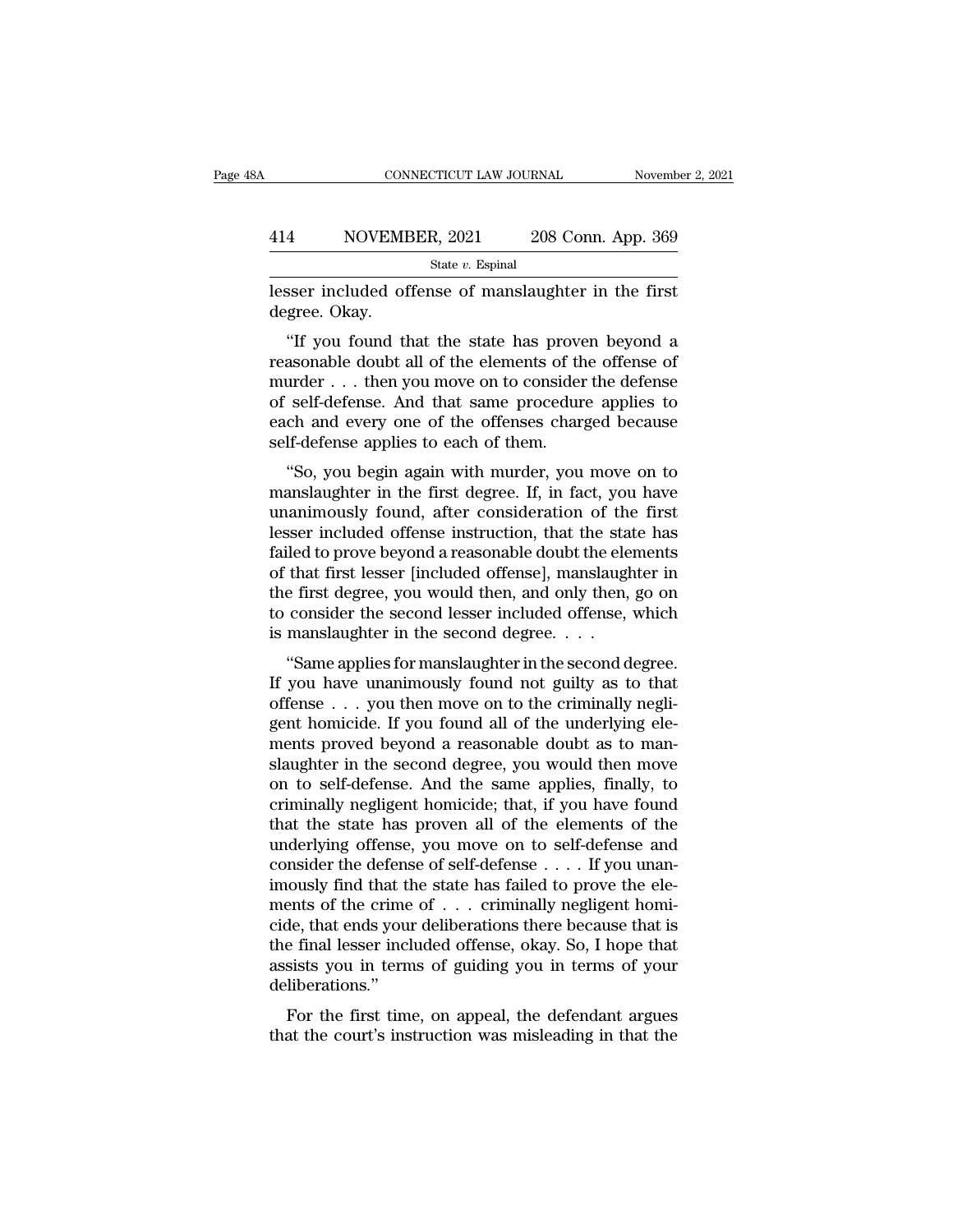# 2, 2021 CONNECTICUT LAW JOURNAL Page 49A<br>  $208$  Conn. App. 369 NOVEMBER, 2021 415<br>
State v. Espinal

State *v.* Espinal

connecticut sum of the sum of the state  $v$ . Espinal<br>
State  $v$ . Espinal<br>
State  $v$ . Espinal<br>
Court suggested, but did not expressly state, that the<br>
jury should consider lesser included offenses even after<br>
finding that 208 Conn. App. 369 NOVEMBER, 2021 415<br>State v. Espinal<br>Court suggested, but did not expressly state, that the<br>jury should consider lesser included offenses even after<br>finding that the state failed to disprove beyond a reas 208 Conn. App. 369 NOVEMBER, 2021 415<br>
State  $v$ . Espinal<br>
court suggested, but did not expressly state, that the<br>
jury should consider lesser included offenses even after<br>
finding that the state failed to disprove beyond 208 Conn. App. 369 NOVEMBER, 2021 415<br>
State v. Espinal<br>
court suggested, but did not expressly state, that the<br>
jury should consider lesser included offenses even after<br>
finding that the state failed to disprove beyond a  $\frac{\text{State } v. \text{ Espinal}}{\text{State } v. \text{ Espinal}}$ <br>
court suggested, but did not expressly state, that the<br>
jury should consider lesser included offenses even after<br>
finding that the state failed to disprove beyond a reason-<br>
able doubt the State  $v$ . Espinal<br>
court suggested, but did not expressly state, that the<br>
jury should consider lesser included offenses even after<br>
finding that the state failed to disprove beyond a reason-<br>
able doubt the defense of s court suggested, but did not expressly state, that the<br>jury should consider lesser included offenses even after<br>finding that the state failed to disprove beyond a reason-<br>able doubt the defense of self-defense. The defenda jury should consider lesser included offenses even after<br>finding that the state failed to disprove beyond a reason-<br>able doubt the defense of self-defense. The defendant<br>presently argues that, "[b]y repeatedly informing th finding that the state failed to disprove beyond a reasonable doubt the defense of self-defense. The defendant<br>presently argues that, "[b]y repeatedly informing the<br>jurors that they should consider the lesser offenses if<br>t able doubt the defense of self-defense. The defendant<br>presently argues that, "[b]y repeatedly informing the<br>jurors that they should consider the lesser offenses if<br>they acquitted [the] defendant on the greater offenses,<br>th presently argues that, "[b]y repeatedly informing the<br>jurors that they should consider the lesser offenses if<br>they acquitted [the] defendant on the greater offenses,<br>thereby suggesting that they do so even if the acquittal in they should consider the lesser offenses if<br>they acquitted [the] defendant on the greater offenses,<br>thereby suggesting that they do so even if the acquittal<br>was due to the state's failure to disprove the claim of<br>self-d they acquitted [the] defendant on the greater offenses,<br>thereby suggesting that they do so even if the acquittal<br>was due to the state's failure to disprove the claim of<br>self-defense, the court misled the jurors. Clearly, i thereby suggesting that they do so even if the acquittal<br>was due to the state's failure to disprove the claim of<br>self-defense, the court misled the jurors. Clearly, if they<br>acquitted on the basis of self-defense, then ther was due to the state's failure to disprove the claim of self-defense, the court misled the jurors. Clearly, if they acquitted on the basis of self-defense, then there was no need to consider the lesser offenses. The probl self-defense, the court misled the jurors. Clearly, if they<br>acquitted on the basis of self-defense, then there was<br>no need to consider the lesser offenses. The problem<br>is that [viewed in isolation] . . . the self-defense<br>i acquitted on the basis of self-defense, then there was<br>no need to consider the lesser offenses. The problem<br>is that [viewed in isolation] . . . the self-defense<br>instructions and instructions about when to consider<br>the les no need to consider the lesser offenses. The problem<br>is that [viewed in isolation] . . . the self-defense<br>instructions and instructions about when to consider<br>the lesser offenses were accurate, [but] they became<br>inaccurat is that [viewed in isolation]  $\dots$  the self-defense<br>instructions and instructions about when to consider<br>the lesser offenses were accurate, [but] they became<br>inaccurate when the jury was instructed to consider<br>both of the *n* instructions and instructions about when to consider<br>the lesser offenses were accurate, [but] they became<br>inaccurate when the jury was instructed to consider<br>both of these [instructions]. . . . Here, by telling the<br>jur *the lesser offenses were accurate, [but] they became inaccurate when the jury was instructed to consider both of these [instructions].* . . . Here, by telling the jurors it was proper to consider the lesser offenses once inaccurate when the jury was instructed to consider<br>both of these [instructions]. . . . Here, by telling the<br>jurors it was proper to consider the lesser offenses once<br>there was an acquittal on the greater offense, and by<br>n both of these [instructions].  $\ldots$  H<sub>0</sub><br>jurors it was proper to consider the lest<br>there was an acquittal on the greate<br>*not specifying* [*that*] *they could do so*<br>*tal was due to the state's failure to pro*<br>of *the crim* rors it was proper to consider the lesser offenses once<br>ere was an acquittal on the greater offense, and by<br>the specifying [that] they could do so only if the acquit-<br>l was due to the state's failure to prove all the elem there was an acquittal on the greater offense, and by<br>
not specifying [that] they could do so only if the acquit-<br>
tal was due to the state's failure to prove all the elements<br>
of the crime, the court negated the defendan

not specifying [that] they could do so only if the acquit-<br>tal was due to the state's failure to prove all the elements<br>of the crime, the court negated the defendant's entire<br>defense." (Emphasis added.)<br>The defendant did tal was due to the state's failure to prove all the elements<br>of the crime, the court negated the defendant's entire<br>defense." (Emphasis added.)<br>The defendant did not preserve the present claim at<br>trial, either by filing a of the crime, the court negated the defendant's entire<br>defense." (Emphasis added.)<br>The defendant did not preserve the present claim at<br>trial, either by filing a written request to charge that<br>covered the desired instructi defense." (Emphasis added.)<br>The defendant did not preserve the present claim at<br>trial, either by filing a written request to charge that<br>covered the desired instructional language or by taking<br>an exception to the charge on The defendant did not preserve the present claim at trial, either by filing a written request to charge that covered the desired instructional language or by taking an exception to the charge on this ground immediately af <sup>7</sup> We note that, in his written request to charge, the defendant asked the after the charge was delivered.<sup>7</sup> See Practice Book  $\S$  42-16 (requirements for preservation of claims of instructional error). The defendant expressly seeks review of  $\frac{7}{10}$  We note that, in his written request to c

<sup>16 (</sup>requirements for preservation of claims of instructional error). The defendant expressly seeks review of  $\tau$  we note that, in his written request to charge, the defendant asked the court to instruct the jury that, pr For the dispression of the countries of the time disperse to the count to instance tional error). The defendant expressly seeks review of  $\tau$  we note that, in his written request to charge, the defendant asked the court tional error). The defendant expressly seeks review of  $\tau$  we note that, in his written request to charge, the defendant asked the court to instruct the jury that, prior to its consideration of the charged offense and an  $^\tau$  We note that, in his written request to charge, the defendant asked the court to instruct the jury that, prior to its consideration of the charged offense and any lesser included offenses, it could consider whether t find that the state has failed to dispress that the state of the charged offense and any lesser included offenses, it could consider whether the state had disproved beyond a reasonable doubt his defense of self-defense. Th offense and any lesser included offenses, it could consider whether the state had disproved beyond a reasonable doubt his defense of self-defense. Thus, the defendant asked the court to instruct the jury in relevant part: other charges of all areasonable doubt his defense of self-defense. Thus, the defendant asked the court to instruct the jury in relevant part: "As a practical matter, you can consider the question of self-defense first. If had disproved beyond a reasonable doubt his defense of self-defense. Thus, the defendant asked the court to instruct the jury in relevant part: "As a practical matter, you can consider the question of self-defense first. I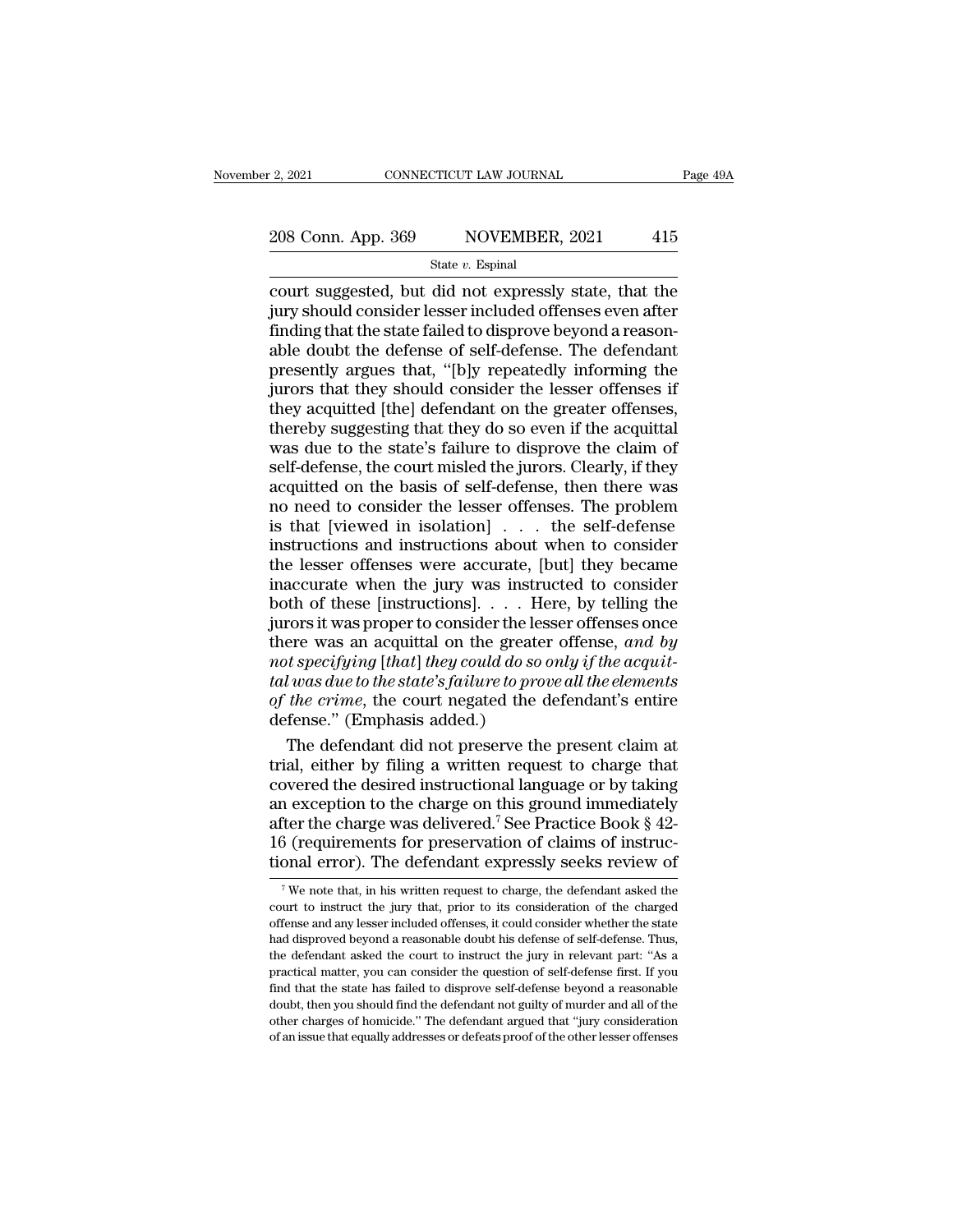### EXECUTE CONNECTICUT LAW JOURNAL Movember 2, 2021<br>
416 NOVEMBER, 2021 208 Conn. App. 369<br>
5tate v. Espinal State *v.* Espinal

THE CONNECTICUT LAW JOURNAL November 2, 2021<br>
State v. Espinal<br>
State v. Espinal<br>
The claim under the bypass doctrine set forth in *State*<br>
v. *Golding*, supra, 213 Conn. 239–40.<sup>8</sup> Alternatively, the V. V. *NOVEMBER*, 2021 208 Conn. App. 369<br>
State v. Espinal<br>
the claim under the bypass doctrine set forth in *State*<br>
v. *Golding*, supra, 213 Conn. 239–40.<sup>8</sup> Alternatively, the<br>
defendant argues that plain error exists. 416 NOVEMBER, 2021 208 Conn. App. 369<br>  $\frac{\text{State } v. \text{ Espinal}}{\text{the claim under the bypass doctrine set forth in State}}$ <br>
v. *Golding*, supra, 213 Conn. 239–40.<sup>8</sup> Alternatively, the defendant argues that plain error exists. See Practice Book § 60-5. 416 NOVEM<br>the claim under t<br>v. *Golding*, supra,<br>defendant argues<br>Book § 60-5.<br>We will review State *v*. Espinal<br>
E claim under the bypass doctrine set forth in *State*<br>
Golding, supra, 213 Conn. 239–40.<sup>8</sup> Alternatively, the<br>
fendant argues that plain error exists. See Practice<br>
ook § 60-5.<br>
We will review the cla the claim under the bypass doctrine set forth in *State*<br>v. *Golding*, supra, 213 Conn. 239–40.<sup>8</sup> Alternatively, the<br>defendant argues that plain error exists. See Practice<br>Book § 60-5.<br>We will review the claim under *Gold* 

v. *Golding*, supra, 213 Conn. 239–40.<sup>8</sup> Alternatively, the<br>defendant argues that plain error exists. See Practice<br>Book  $\S 60-5$ .<br>We will review the claim under *Golding* because the<br>record affords us an adequate basis o defendant argues that plain error exists. See Practice<br>Book § 60-5.<br>We will review the claim under *Golding* because the<br>record affords us an adequate basis on which to review<br>the claim, and the claim is of constitutional Book § 60-5.<br>We will review the claim under *Golding* because the<br>record affords us an adequate basis on which to review<br>the claim, and the claim is of constitutional magnitude<br>because it implicates the defendant's fundam We will review the claim under *Golding* because the record affords us an adequate basis on which to review the claim, and the claim is of constitutional magnitude because it implicates the defendant's fundamental due proc we will review the claim under *Golding* because the<br>record affords us an adequate basis on which to review<br>the claim, and the claim is of constitutional magnitude<br>because it implicates the defendant's fundamental due<br>proc record arrords us an adequate basis on which to review<br>the claim, and the claim is of constitutional magnitude<br>because it implicates the defendant's fundamental due<br>process right to establish a recognized legal defense.<br>Se the claim, and the claim is of constitutional magnitude<br>because it implicates the defendant's fundamental due<br>process right to establish a recognized legal defense.<br>See, e.g., *State* v. Ash, 231 Conn. 484, 492–93, 651 A.2 because it implicates the defendant s fundamental due<br>process right to establish a recognized legal defense.<br>See, e.g., *State* v. *Ash*, 231 Conn. 484, 492–93, 651 A.2d<br>247 (1994) (defendant has fundamental due process<br>ri  $247$  (1994) (defendant has fundamental due process<br>right to proper jury instructions concerning self-<br>defense). We conclude, however, that the claim fails<br>under  $Golding$ 's third prong because the defendant is<br>promotes the wo right to proper jury instructions concerning self-<br>defense). We conclude, however, that the claim fails<br>under *Golding*'s third prong because the defendant is<br>promotes the worthwhile goal of judicial economy and efficiency

whether the defendant's actions were justified is an element of the state's burden of proof that can be considered before, after, or simultaneous to the various other elements."<br>During the charge conference, defense couns burden of proof that can be considered before, after, or simultaneous to the various other elements."<br>During the charge conference, defense counsel asserted that an instruction<br>permitting the jury to consider self-defense the various other elements."<br>
During the charge conference, defense counsel asserted that an instruction<br>
permitting the jury to consider self-defense prior to considering the elements<br>
of the offenses of which he could b During the charge conference, defense counsel asserted that an instruction permitting the jury to consider self-defense prior to considering the elements of the orderses of which he could be found guilty served the intere Dermitting the jury to consider self-defense prior to considering the elements of the offenses of which he could be found guilty served the interest of judicial economy by avoiding the jury's "wast[ing] a lot of time" con for the offenses of which he could be found guilty served the interest of guidicial economy by avoiding the jury's "wast[ing] a lot of time" considering whether the state satisfied its burden of proof with respect to the in dieta expectively alternated his only avoiding the jury's "wast[ing] a lot of time" considering whether the state satisfied its burden of proof with respect to the essential elements of one or more crimes  $if$  it ultima whether the state satisfied its burden of proof with respect to the essential elements of one or more crimes  $if$  it ultimately would find that the defendant's conduct was justified. The court declined to deliver this requ Exercise to one or more crimes *if* it ultimately would find that the defen-<br>ments of one or more crimes *if* it ultimately would find that the defen-<br>nt's conduct was justified. The court declined to deliver this request dant's conduct was justified. The court declined to deliver this requested instruction. Immediately after the court delivered its charge, defense counsel reiterated his objection to the fact that the court declined to deli

instruction. Immediately after the court delivered its charge, defense counsel<br>reiterated his objection to the fact that the court declined to deliver the<br>instruction concerning the "order of deliberations  $\dots$ ."<br>We discu reiterated his objection to the fact that the court declined to deliver the instruction concerning the "order of deliberations  $\ldots$ ." We discuss the defendant's written request to charge here because it is somewhat relat in the concerning the "order of deliberations . . . ."<br>We discuss the defendant's written request to charge here because it is<br>somewhat related to the present claim of instructional error, yet we do not<br>view the request to We discuss the defendant's written request to charge here because it is somewhat related to the present claim of instructional error, yet we do not view the request to charge as addressing distinctly the issue raised in pr somewhat related to the present claim of instructional error, yet we do not view the request to charge as addressing distinctly the issue raised in present claim. The present claim is not simply limited to an evaluation of by the request to charge as addressing distinctly the issue raised in present claim. The present claim is not simply limited to an evaluation of whether the court should have instructed the jury to consider self-defense pr the state, relieved the defendant of any criminal liability with respect to any chain. The present claim is not simply limited to an evaluation of whether the court should have instructed the jury to consider self-defense and the court should have instructed the jury to consider self-defense prior to considering the charged offense and any lesser included offenses, but focuses on whether the court's charge misled the jury with respect to ho considering the charged offense and any lesser included offenses, but focuses on whether the court's charge misled the jury with respect to how the defense of self-defense, if not disproved beyond a reasonable doubt by th

defense). We conclude, however, that the claim fails<br>under *Golding*'s third prong because the defendant is<br>promotes the worthwhile goal of judicial economy and efficiency. Conduct<br>is not criminal if it is permitted or jus under  $Golding$ 's third prong because the defendant is<br>
promotes the worthwhile goal of judicial economy and efficiency. Conduct<br>
is not criminal if it is permitted or justified by law or statue. The issue of<br>
whether the defe promotes the worthwhile goal of judicial economy and efficiency. Conduct<br>is not criminal if it is permitted or justified by law or statute. The issue of<br>whether the defendant's actions were justified is an element of the s omotes the worthwhile goal of judicial economy and efficiency. Conduct<br>not criminal if it is permitted or justified by law or statute. The issue of<br>nether the defendant's actions were justified is an element of the state's permitting the jury to consider self-defense prior to considering the interaction of the state's burden of proof that can be considered before, after, or simultaneous to the various other elements."<br>
During the charge conf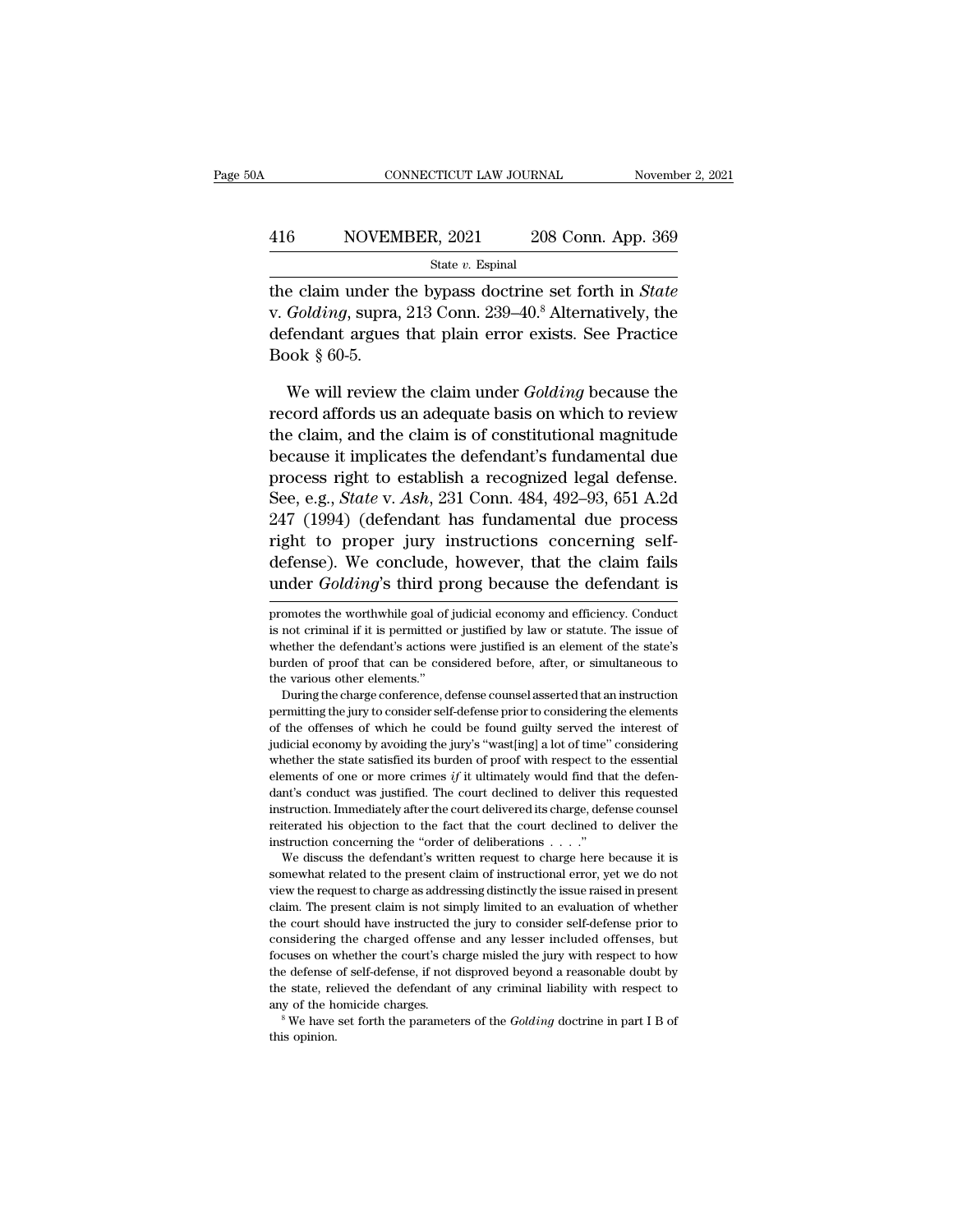| r 2, 2021          | CONNECTICUT LAW JOURNAL | Page 51A |
|--------------------|-------------------------|----------|
| 208 Conn. App. 369 | NOVEMBER, 2021          | 417      |
|                    | State $v$ . Espinal     |          |

2, 2021 CONNECTICUT LAW JOURNAL Page 51A<br>
208 Conn. App. 369 NOVEMBER, 2021 417<br>
State v. Espinal<br>
unable to demonstrate that a constitutional violation<br>
exists and that it deprived him of a fair trial.<sup>9</sup> 208 Conn. App. 369 NOVEMBER, 2021 4<br>State v. Espinal<br>unable to demonstrate that a constitutional violatiensists and that it deprived him of a fair trial.<sup>9</sup><br>"An improper instruction on a defense, like

8 Conn. App. 369 NOVEMBER, 2021 417<br>
State v. Espinal<br>
able to demonstrate that a constitutional violation<br>
ists and that it deprived him of a fair trial.<sup>9</sup><br>
"An improper instruction on a defense, like an<br>
proper instruc Example 19 State v. Espinal<br>
State v. Espinal<br>
unable to demonstrate that a constitutional violation<br>
exists and that it deprived him of a fair trial.<sup>9</sup><br>
"An improper instruction on a defense, like an<br>
improper instructi State *v*. Espinal<br>
unable to demonstrate that a constitutional violation<br>
exists and that it deprived him of a fair trial.<sup>9</sup><br>
"An improper instruction on a defense, like an<br>
improper instruction on an element of an offe unable to demonstrate that a constitutional violation<br>exists and that it deprived him of a fair trial.<sup>9</sup><br>"An improper instruction on a defense, like an<br>improper instruction on an element of an offense, is of<br>constitution exists and that it deprived him of a fair trial.<sup>9</sup><br>
"An improper instruction on a defense, like an<br>
improper instruction on an element of an offense, is of<br>
constitutional dimension.... In either instance, [t]he<br>
standar "An improper instruction on a defense, like an<br>improper instruction on an element of an offense, is of<br>constitutional dimension.... In either instance, [t]he<br>standard of review to be applied to the defendant's<br>constitutio "An improper instruction on a defense, like an<br>improper instruction on an element of an offense, is of<br>constitutional dimension.... In either instance, [t]he<br>standard of review to be applied to the defendant's<br>constitutio improper instruction on an element of an offense, is of<br>
constitutional dimension. . . . In either instance, [t]he<br>
standard of review to be applied to the defendant's<br>
constitutional claim is whether it is reasonably pos constitutional dimension.... In either instance, [t]he<br>standard of review to be applied to the defendant's<br>constitutional claim is whether it is reasonably possible<br>that the jury was misled.... In determining whether<br>it w standard of review to be applied to the defendant's<br>constitutional claim is whether it is reasonably possible<br>that the jury was misled.... In determining whether<br>it was indeed reasonably possible that the jury was<br>misled constitutional claim is whether it is reasonably possible<br>that the jury was misled.... In determining whether<br>it was indeed reasonably possible that the jury was<br>misled by the trial court's instructions, the charge to<br>the that the jury was misled. . . . In determining whether<br>it was indeed reasonably possible that the jury was<br>misled by the trial court's instructions, the charge to<br>the jury is not to be critically dissected for the purpose it was indeed reasonably possible that the jury was<br>misled by the trial court's instructions, the charge to<br>the jury is not to be critically dissected for the purpose<br>of discovering possible inaccuracies of statement, but<br> misled by the trial court's instructions, the charge to<br>the jury is not to be critically dissected for the purpose<br>of discovering possible inaccuracies of statement, but<br>it is to be considered rather as to its probable eff the jury is not to be critically dissected for the purpose<br>of discovering possible inaccuracies of statement, but<br>it is to be considered rather as to its probable effect<br>upon the jury in guiding [it] to a correct verdict of discovering possible inaccuracies of statement, but<br>it is to be considered rather as to its probable effect<br>upon the jury in guiding [it] to a correct verdict in the<br>case. . . . The charge is to be read as a whole and<br> it is to be considered rather as to its probable effect<br>upon the jury in guiding [it] to a correct verdict in the<br>case.... The charge is to be read as a whole and<br>individual instructions are not to be judged in artificial isolation from the overall charge. . . . . The test to be applied to any part of a charge is whether the charge, considered as a whole, presents the case to the jury so  $\overline{ }$   $\overline{ }$  The state does not argue that the de isolation from the overall charge. . . . The test to be applied to any part of a charge is whether the charge, considered as a whole, presents the case to the jury so  $\frac{1}{\sqrt{2}}$ . The state does not argue that the defend

applied to any part of a charge is whether the charge,<br>considered as a whole, presents the case to the jury so<br> $\overline{\phantom{a}}$  The state does not argue that the defendant implicitly waived the present<br>claim of instructional e considered as a whole, presents the case to the jury so<br>
<sup>9</sup> The state does not argue that the defendant implicitly waived the present<br>
claim of instructional error following a review of the court's proposed<br>
charge. Nor d <sup>9</sup> The state does not argue that the defendant implicitly waived the present claim of instructional error following a review of the court's proposed charge. Nor do we reach such a conclusion on the basis of our independen <sup>9</sup> The state does not argue that the defendant implicitly waived the present claim of instructional error following a review of the court's proposed charge. Nor do we reach such a conclusion on the basis of our independe claim of instructional error following a review of the court's proposed charge. Nor do we reach such a conclusion on the basis of our independent assessment of the claim under *Golding* and our review of the record. In *St* charge. Nor do we reach such a conclusion on the basis of our independent assessment of the claim under *Golding* and our review of the record. In *State v. Kitchens*, 299 Conn. 447, 10 A.3d 942 (2011), our Supreme Court c assessment of the claim under *Golding* and our review of the record. In *State* v. *Kitchens*, 299 Conn. 447, 10 A.3d 942 (2011), our Supreme Court concluded that, "when the trial court provides counsel with a copy of th State v. Kitchens, 299 Conn. 447, 10 A.3d 942 (2011), our Supreme Court concluded that, "when the trial court provides counsel with a copy of the proposed jury instructions, allows a meaningful opportunity for their revie concluded that, "when the trial court provides counsel with a copy of the proposed jury instructions, allows a meaningful opportunity for their review, solicits comments from counsel regarding changes or modifications and proposed jury instructions, allows a meaningful opportunity for their review, proposed jury instructions, allows a meaningful opportunity for their review, solicits comments from counsel regarding changes or modifications policits comments from counsel regarding changes or modifications and counsel affirmatively accepts the instructions proposed or given, the defendant may be deemed to have knowledge of any potential flaws therein and to ha counsel affirmatively accepts the instructions proposed or given, the defendant may be deemed to have knowledge of any potential flaws therein and to have waived implicitly the constitutional right to challenge the instruc dant may be deemed to have knowledge of any potential flaws therein and to have waived implicitly the constitutional right to challenge the instructions on direct appeal." Id., 482–83. The doctrine of implied waiver, when at the waived implicitly the constitutional right to challenge the instructions on direct appeal." Id., 482–83. The doctrine of implied waiver, when applicable, bars recourse to *Golding*. Id., 467. As we have previously d instruction conditional symbol condition concerning the order of implied waiver, when applicable, bars recourse to *Golding*. Id., 467. As we have previously discussed; see footnote 7 of this opinion; following a meaningfu ble, bars recourse to *Golding*. Id., 467. As we have previously discussed; see footnote 7 of this opinion; following a meaningful opportunity for review of the court's proposed charge, defense counsel repeatedly expresse see footnote 7 of this opinion; following a meaningful opportunity for review of the court's proposed charge, defense counsel repeatedly expressed his dissatisfaction with the fact that the court did not deliver his reque of the court's proposed charge, defense counsel repeatedly expressed his dissatisfaction with the fact that the court did not deliver his requested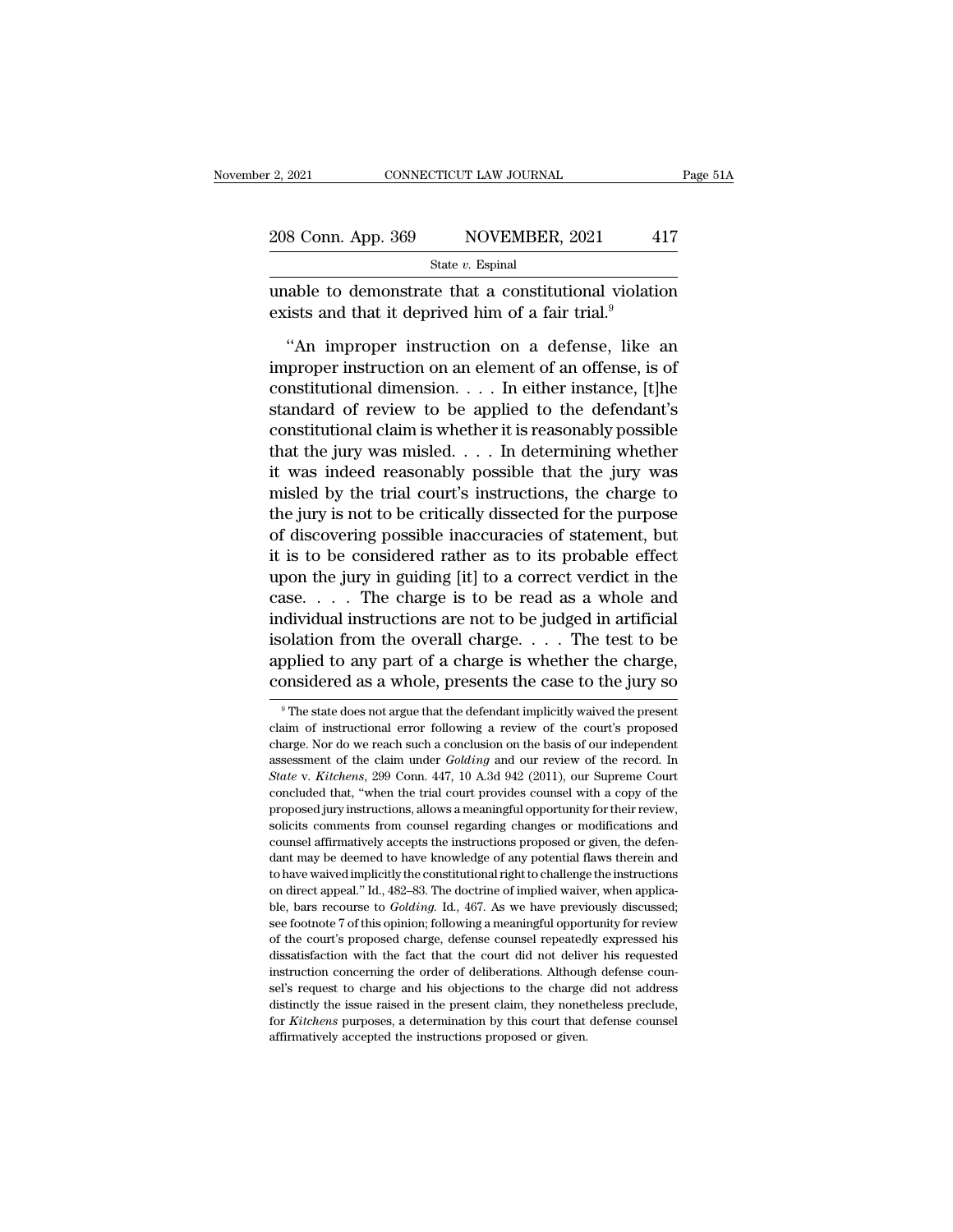### EXECUTE CONNECTICUT LAW JOURNAL Movember 2, 2021<br>
418 NOVEMBER, 2021 208 Conn. App. 369<br>
5tate v. Espinal State *v.* Espinal

CONNECTICUT LAW JOURNAL November 2, 20<br>
18 NOVEMBER, 2021 208 Conn. App. 369<br>
5tate v. Espinal<br>
1911 That no injustice will result." (Citations omitted; internal<br>
410 That no injustice will result." (Citations omitted; int 118 NOVEMBER, 2021 208 Conn. App. 369<br>
<sup>State v. Espinal</sup><br>
that no injustice will result." (Citations omitted; internal<br>
quotation marks omitted.) *State* v. Prioleau, 235 Conn.<br>
274, 284, 664 A.2d 743 (1995). 418 NOVEMBER, 2021<br>
State v. Espinal<br>
that no injustice will result." (Citatic<br>
quotation marks omitted.) *State* v. 1<br>
274, 284, 664 A.2d 743 (1995).<br>
"[A] legally adequate instruction <sup>8</sup> NOVEMBER, 2021 208 Conn. App. 369<br>  $\frac{\text{State } v. \text{ Espinal}}{\text{at no injective will result." (Citations omitted; internal  
otation marks omitted.) *State v. Prioleau*, 235 Conn.  
4, 284, 664 A.2d 743 (1995).  
"[A] legally adequate instruction as to the defense  
ould convey that the effect of a finding that the state  
of s field to disprove the defines points the jury to$ 

state v. Espinal<br>that no injustice will result." (Citations omitted; internal<br>quotation marks omitted.) *State* v. *Prioleau*, 235 Conn.<br>274, 284, 664 A.2d 743 (1995).<br>"[A] legally adequate instruction as to the defense<br>s that no injustice will result." (Citations omitted; internal quotation marks omitted.) *State v. Prioleau*, 235 Conn.<br>274, 284, 664 A.2d 743 (1995).<br>"[A] legally adequate instruction as to the defense should convey that th render a verdiction marks omitted.) State v. Prioleau, 235 Conn.<br>274, 284, 664 A.2d 743 (1995).<br>"[A] legally adequate instruction as to the defense<br>should convey that the effect of a finding that the state<br>has failed to di quotation makes onlited.) State v. 1 rioteta, 255 Conn.<br>274, 284, 664 A.2d 743 (1995).<br>
"[A] legally adequate instruction as to the defense<br>
should convey that the effect of a finding that the state<br>
has failed to disprov 274, 264, 004 A.2d 745 (1995).<br>
"[A] legally adequate instruction as to the defense<br>
should convey that the effect of a finding that the state<br>
has failed to disprove the defense requires the jury to<br>
render a verdict in "[A] legally adequate instruction as to the defense<br>should convey that the effect of a finding that the state<br>has failed to disprove the defense requires the jury to<br>render a verdict in the defendant's favor. The court<br>mu should convey that the effect of a finding that the state<br>has failed to disprove the defense requires the jury to<br>render a verdict in the defendant's favor. The court<br>must unambiguously instruct the jury that it must find<br> has failed to disprove the defense requires the jury to render a verdict in the defendant's favor. The court must unambiguously instruct the jury that it must find the defendant not guilty if it finds that the state has n render a verdict in the defendant's favor. The court<br>must unambiguously instruct the jury that it must find<br>the defendant not guilty if it finds that the state has<br>not disproved the defense.... A proper self-defense<br>instr must unambiguously instruct the jury that it must find<br>the defendant not guilty if it finds that the state has<br>not disproved the defense.... A proper self-defense<br>instruction must inform the jury that the defense not<br>only the defendant not guilty if it finds that the state has<br>not disproved the defense. . . . A proper self-defense<br>instruction must inform the jury that the defense not<br>only justifies conduct that would otherwise be criminal<br>i instruction must inform the jury that the<br>only justifies conduct that would otherwis<br>in nature, but that it is a complete defense<br>proceeding." (Citation omitted; empha<br>internal quotation marks omitted.) State v<br>105 Conn. A if y justines conduct that would otherwise be criminal<br>nature, but that it is a complete defense in a criminal<br>oceeding." (Citation omitted; emphasis omitted;<br>ternal quotation marks omitted.) *State v. Terwilliger*,<br>5 Conn In nature, but that it is a complete deferise in a criminal<br>proceeding." (Citation omitted; emphasis omitted;<br>internal quotation marks omitted.) State v. Terwilliger,<br>105 Conn. App. 219, 235–36, 937 A.2d 735 (2008), aff'd,

proceeding. (Citation onlitted, emphasis onlitted,<br>internal quotation marks omitted.) State v. Terwilliger,<br>105 Conn. App. 219, 235–36, 937 A.2d 735 (2008), aff'd,<br>294 Conn. 399, 984 A.2d 721 (2009).<br>We now turn to the cha merhai quotation marks omitted.) Batte v. *Ferwallyer*,<br>105 Conn. App. 219, 235–36, 937 A.2d 735 (2008), aff'd,<br>294 Conn. 399, 984 A.2d 721 (2009).<br>We now turn to the charge at issue. As the defendant<br>correctly observes, t ros Conit. App. 219, 259–50, 957 A.2d 755 (2006), and, 294 Conn. 399, 984 A.2d 721 (2009).<br>We now turn to the charge at issue. As the defendant<br>correctly observes, the court did not instruct the jury<br>that, if it found that  $254$  Colul.  $355$ ,  $564$  A.2d  $721$  ( $2005$ ).<br>We now turn to the charge at issue. As the defendant<br>correctly observes, the court did not instruct the jury<br>that, if it found that the state failed to disprove self-<br>defense We now turn to the charge at issue. As the defendant<br>correctly observes, the court did not instruct the jury<br>that, if it found that the state failed to disprove self-<br>defense beyond a reasonable doubt, such finding with<br>re correctly observes, the court did not instruct the jury<br>that, if it found that the state failed to disprove self-<br>defense beyond a reasonable doubt, such finding with<br>respect to the defense required it to find the defendan that, if it found that the state failed to disprove self-<br>defense beyond a reasonable doubt, such finding with<br>respect to the defense required it to find the defendant<br>not guilty of murder and all of the lesser included<br>of defense beyond a reasonable doubt, such finding with<br>respect to the defense required it to find the defendant<br>not guilty of murder and all of the lesser included<br>offenses at issue in this case. The defendant urges that<br>the respect to the defense required it to find the defendant<br>not guilty of murder and all of the lesser included<br>offenses at issue in this case. The defendant urges that<br>the lack of such a clear instruction, which would have<br>b not guilty of murder and all of the lesser included<br>offenses at issue in this case. The defendant urges that<br>the lack of such a clear instruction, which would have<br>been legally accurate, made it possible for the jury to<br>co offenses at issue in this case. The defendant urges that<br>the lack of such a clear instruction, which would have<br>been legally accurate, made it possible for the jury to<br>conclude that self-defense was not a "complete<br>defense the lack of such a clear instruction, which would have<br>been legally accurate, made it possible for the jury to<br>conclude that self-defense was not a "complete<br>defense" that applied to each and every lesser included<br>offense, been legally accurate, made it possible for the jury to conclude that self-defense was not a "complete defense" that applied to each and every lesser included offense, including manslaughter in the second degree. We conclu conclude that self-defense was not a "complete<br>defense" that applied to each and every lesser included<br>offense, including manslaughter in the second degree.<br>We conclude that this possibility is negated by the fact<br>that the defense" that applied to each and every lesser included<br>offense, including manslaughter in the second degree.<br>We conclude that this possibility is negated by the fact<br>that the court specifically instructed the jury to cons offense, including manslaughter in the second degree.<br>We conclude that this possibility is negated by the fact<br>that the court specifically instructed the jury to consider<br>the defense of self-defense not only with respect t We conclude that this possibility is negated by the fact<br>that the court specifically instructed the jury to consider<br>the defense of self-defense not only with respect to the<br>charged offense, murder, but to the lesser inclu that the court specifically instructed the jury to consider<br>the defense of self-defense not only with respect to the<br>charged offense, murder, but to the lesser included<br>offenses of manslaughter in the first degree, manslau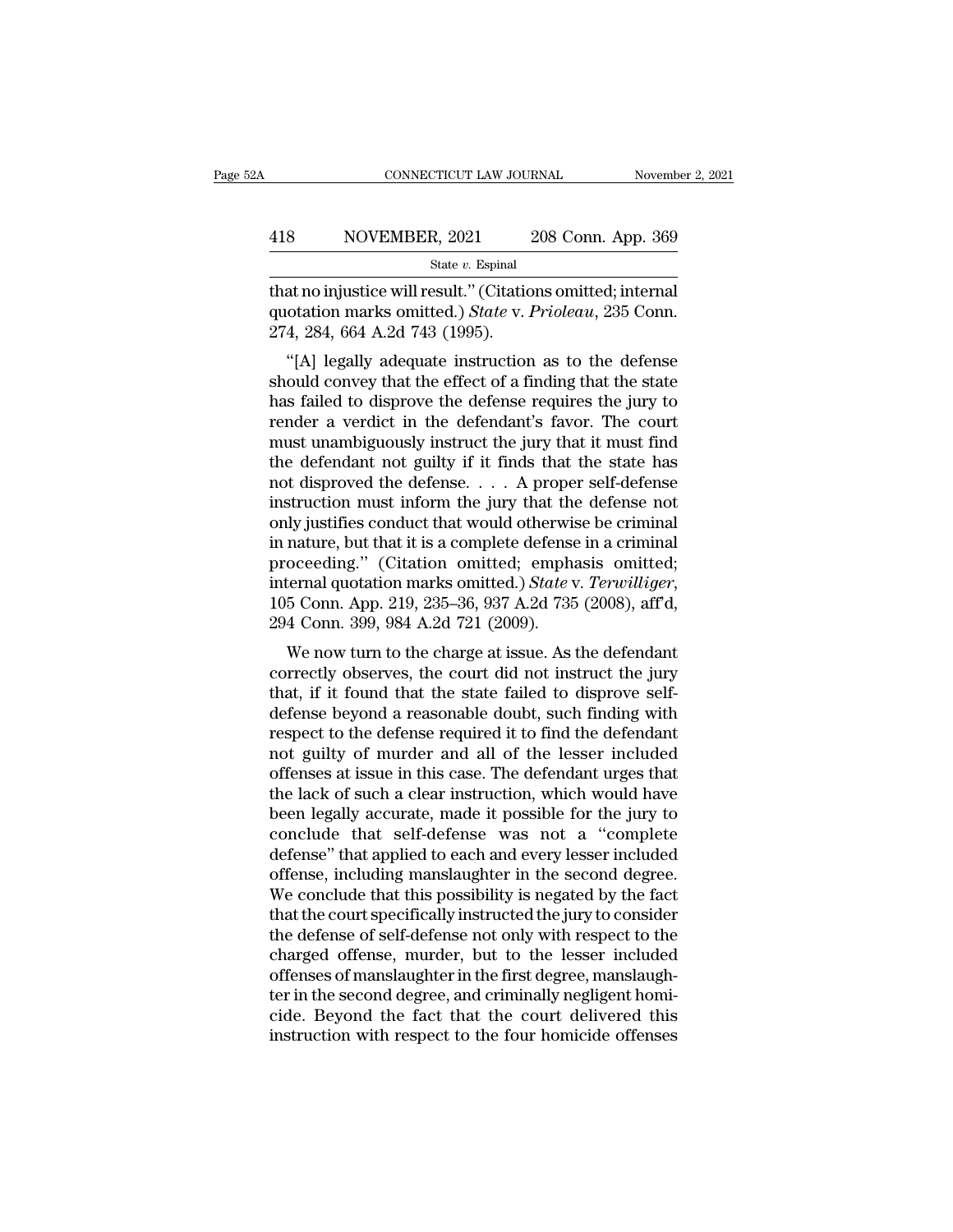# 2, 2021 CONNECTICUT LAW JOURNAL Page 53A<br>
208 Conn. App. 369 NOVEMBER, 2021 419<br>
State v. Espinal

State *v.* Espinal

2. 2021 CONNECTICUT LAW JOURNAL<br>
208 Conn. App. 369 NOVEMBER, 2021 419<br>  $\frac{\text{State } v. \text{ Espinal}}{\text{addressed in its charge, it also unambiguously reiter-ated at the conclusion of its charge that, if the state of a system, all of the essential element of any of the$ 208 Conn. App. 369 NOVEMBER, 2021 419<br>
State v. Espinal<br>
addressed in its charge, it also unambiguously reiter-<br>
ated at the conclusion of its charge that, if the state<br>
had proven all of the essential element of any of th 208 Conn. App. 369 NOVEMBER, 2021 419<br>
State v. Espinal<br>
addressed in its charge, it also unambiguously reiter-<br>
ated at the conclusion of its charge that, if the state<br>
had proven all of the essential element of any of t 208 Conn. App. 369 NOVEMBER, 2021 419<br>
State v. Espinal<br>
addressed in its charge, it also unambiguously reiter-<br>
ated at the conclusion of its charge that, if the state<br>
had proven all of the essential element of any of t State v. Espinal<br>
State v. Espinal<br>
addressed in its charge, it also unambiguously is<br>
ated at the conclusion of its charge that, if the<br>
had proven all of the essential element of any<br>
offenses at issue, "you move on to dressed in its charge, it also unambiguously reiter-<br>ed at the conclusion of its charge that, if the state<br>d proven all of the essential element of any of the<br>fenses at issue, "you move on to self-defense and<br>msider the d addressed in its enarge, it also dialihoguously related<br>ated at the conclusion of its charge that, if the state<br>had proven all of the essential element of any of the<br>offenses at issue, "you move on to self-defense and<br>cons

concerning to the sessential element of any of the offenses at issue, "you move on to self-defense and consider the defense of self-defense  $\ldots$ ."<br>Our interpretation of the likely effect of the charge is not merely infor France is sure, "you move on to self-defense and<br>consider the defense of self-defense  $\dots$ ."<br>Our interpretation of the likely effect of the charge<br>is not merely informed by our careful review of the<br>court's instructions c onsider the defense of self-defense  $\dots$ ."<br>Our interpretation of the likely effect of the charge<br>is not merely informed by our careful review of the<br>court's instructions concerning the jury's order of delib-<br>erations and Our interpretation of the likely effect of the charge<br>is not merely informed by our careful review of the<br>court's instructions concerning the jury's order of delib-<br>erations and its specific instructions with respect to<br>m Our interpretation of the likely effect of the charge<br>is not merely informed by our careful review of the<br>court's instructions concerning the jury's order of delib-<br>erations and its specific instructions with respect to<br>mu is not merely informed by our careful review of the court's instructions concerning the jury's order of deliberations and its specific instructions with respect to murder and the lesser included offenses, but by the court' court's instructions concerning the jury's order of deliberations and its specific instructions with respect to murder and the lesser included offenses, but by the court's self-defense instruction itself, which followed it erations and its specific instructions with respect to<br>murder and the lesser included offenses, but by the<br>court's self-defense instruction itself, which followed<br>its instructions with respect to the homicide offenses.<br>In murder and the lesser included offenses, but by the<br>court's self-defense instruction itself, which followed<br>its instructions with respect to the homicide offenses.<br>In relevant part, the court stated: "Self-defense applies<br> court's self-defense instruction itself, which followed<br>its instructions with respect to the homicide offenses.<br>In relevant part, the court stated: "Self-defense applies<br>to the charge of murder and all of the lesser includ its instructions with respect to the homicide offenses.<br>In relevant part, the court stated: "Self-defense applies<br>to the charge of murder and all of the lesser included<br>offenses that I've just charged you on; that includes In relevant part, the court stated: "Self-defense applies<br>to the charge of murder and all of the lesser included<br>offenses that I've just charged you on; that includes<br>manslaughter in the first degree, manslaughter in the<br>s to the charge of murder and all of the lesser included<br>offenses that I've just charged you on; that includes<br>manslaughter in the first degree, manslaughter in the<br>second degree and criminally negligent homicide. And<br>I thin anslaughter in the first degree, manslaughter in the cond degree and criminally negligent homicide. And hink you know that by now because, in each of those stances, I told you that you would go on to evaluate lf-defense. B manistagner in the first degree, manistagner in the<br>second degree and criminally negligent homicide. And<br>I think you know that by now because, in each of those<br>instances, I told you that you would go on to evaluate<br>self-de

reasonal acgree and erminially negligent nonleader. This<br>I think you know that by now because, in each of those<br>instances, I told you that you would go on to evaluate<br>self-defense. But remember, it applies to each of them. Family you had by now because, in each of alose<br>instances, I told you that you would go on to evaluate<br>self-defense. But remember, it applies to each of them.<br>"After you have considered all of the evidence in this<br>case, if matakeet, 1 total you mata you would go on to evaluate<br>self-defense. But remember, it applies to each of them.<br>"After you have considered all of the evidence in this<br>case, if you find that the state has proved beyond a<br>rea "After you have considered all of the evidence in this<br>case, if you find that the state has proved beyond a<br>reasonable doubt each element of a crime to which self-<br>defense applies, you must go on to consider whether<br>or not "After you have considered all of the evidence in this<br>case, if you find that the state has proved beyond a<br>reasonable doubt each element of a crime to which self-<br>defense applies, you must go on to consider whether<br>or not case, if you find that the state has proved beyond a<br>reasonable doubt each element of a crime to which self-<br>defense applies, you must go on to consider whether<br>or not the defendant acted in self-defense. In this case,<br>aga reasonable doubt each element of a crime to which self-<br>defense applies, you must go on to consider whether<br>or not the defendant acted in self-defense. In this case,<br>again, you must consider the defense in connection<br>with defense applies, you must go<br>or not the defendant acted in s<br>again, you must consider the<br>with the charged offense of m<br>the lesser [included offenses]—<br>degree, manslaughter in the se<br>nally negligent homicide."<br>The court un The court and acted in self-acted the defense in connection<br>th the charged offense of murder, as well as all of<br>elesser [included offenses]—manslaughter in the first<br>gree, manslaughter in the second degree, and crimi-<br>lly definite the defense in connection<br>with the charged offense of murder, as well as all of<br>the lesser [included offenses]—manslaughter in the first<br>degree, manslaughter in the second degree, and crimi-<br>nally negligent homici

mari are enarged offenses of marider, as went as an of<br>the lesser [included offenses]—manslaughter in the first<br>degree, manslaughter in the second degree, and crimi-<br>nally negligent homicide."<br>The court unambiguously instr degree, manslaughter in the second degree, and criminally negligent homicide."<br>The court unambiguously instructed the jury that self-<br>defense was "a compete defense to certain crimes,<br>including murder and the lesser [inclu nally negligent homicide."<br>The court unambiguously instructed the jury that self-<br>defense was "a compete defense to certain crimes,<br>including murder and the lesser [included offenses],<br>manslaughter in the first degree, man The court unambiguously instructed the jury that self-<br>defense was "a compete defense to certain crimes,<br>including murder and the lesser [included offenses],<br>manslaughter in the first degree, manslaughter in the<br>second de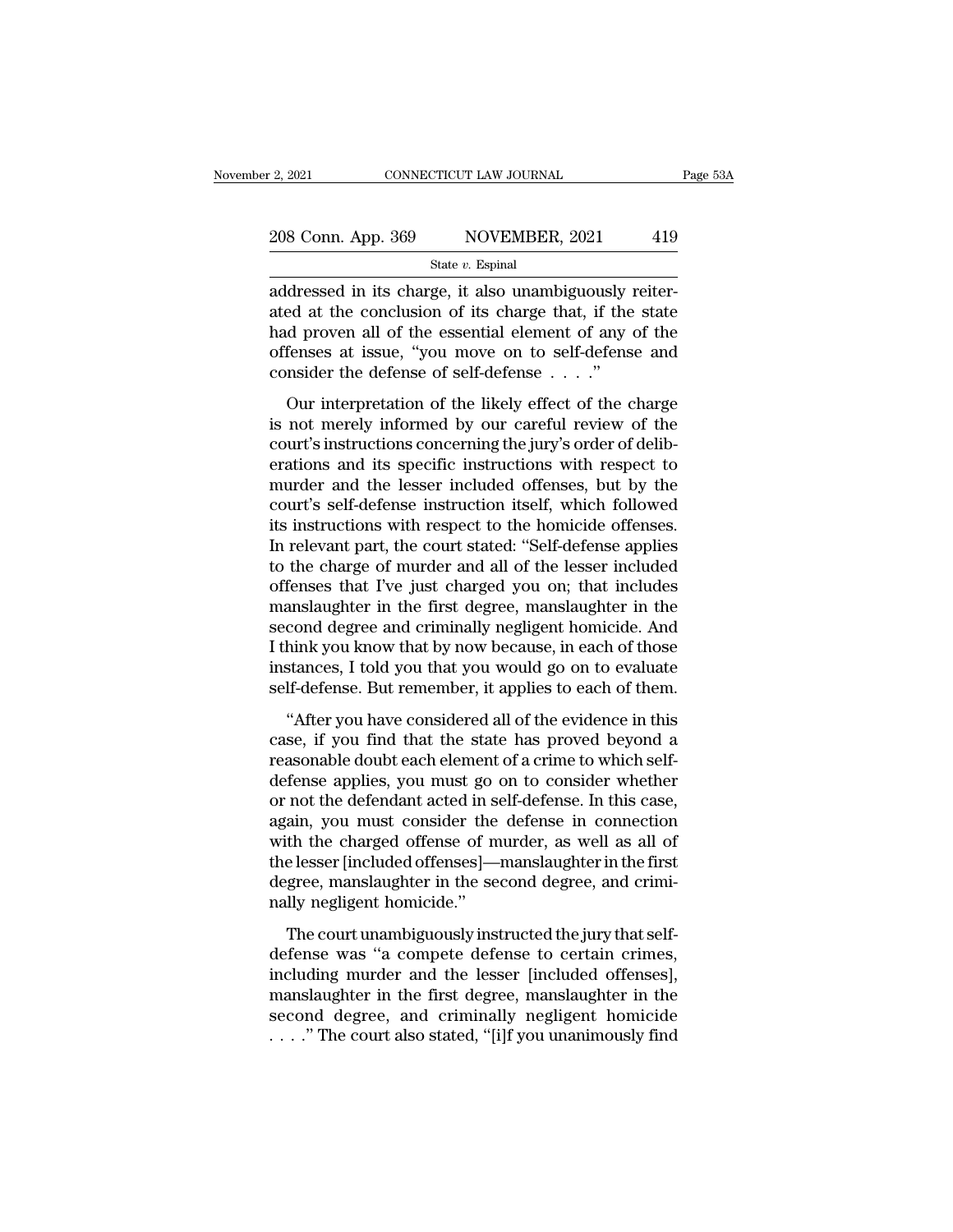# EXECUTE CONNECTICUT LAW JOURNAL Movember 2, 2021<br>App. 309 NOVEMBER, 2021 208 Conn. App. 369<br>State v. Espinal

### State *v.* Espinal

 $\begin{array}{r|l} \text{CONPECTICUT LAW JOURNAL} & \text{November 2, 2021} \ \hline \end{array}$ <br>420 NOVEMBER, 2021 208 Conn. App. 369<br>5tate v. Espinal<br>that the state has failed to prove beyond a reasonable<br>doubt any [of the] elements of the crime to which self- $\begin{array}{r} \text{420} \text{ } \text{ } \text{NOVEMBER, 2021} \text{ } \text{ } \text{ } \text{208 Conn. App. 369} \\ \text{State } v. \text{ Espinal} \end{array}$ <br>
that the state has failed to prove beyond a reasonable<br>
doubt any [of the] elements of the crime to which self-<br>
defense applies, you s 420 NOVEMBER, 2021 208 Conn. App. 369<br>  $\frac{\text{State } v. \text{ Espinal}}{\text{that the state has failed to prove beyond a reasonable} \text{double}}$ <br>
doubt any [of the] elements of the crime to which self-<br>
defense applies, you shall then find the defendant not<br>
guilty and not consider the def 420 NOVEMBER, 2021 208 Conn. App. 369<br>  $\frac{\text{State } v. \text{ Espinal}}{\text{that the state has failed to prove beyond a reasonable} \text{doubt any [of the] elements of the crime to which self-defense applies, you shall then find the defendant not guilty and not consider the defense. If you unanimously find that all of the elements of a crime to which self-dofones, applies have been proved beyond a reasonable$ State v. Espinal<br>State v. Espinal<br>that the state has failed to prove beyond a reasonable<br>doubt any [of the] elements of the crime to which self-<br>defense applies, you shall then find the defendant not<br>guilty and not consid state v. Espinal<br>that the state has failed to prove beyond a reasonable<br>doubt any [of the] elements of the crime to which self-<br>defense applies, you shall then find the defendant not<br>guilty and not consider the defense. If that the state has failed to prove beyond a reasonable<br>doubt any [of the] elements of the crime to which self-<br>defense applies, you shall then find the defendant not<br>guilty and not consider the defense. If you unanimously<br> Frame applies, you shall then find the defendant not<br>ilty and not consider the defense. If you unanimously<br>id that all of the elements of a crime to which self-<br>fense applies have been proved beyond a reasonable<br>ubt, you s defense applies, you shall then fill the defendant flot<br>guilty and not consider the defense. If you unanimously<br>find that all of the elements of a crime to which self-<br>defense applies have been proved beyond a reasonable<br>d

gunty and not consider the defense. If you diaminodsly<br>find that all of the elements of a crime to which self-<br>defense applies have been proved beyond a reasonable<br>doubt, you shall then consider the defense of self-defense mid that an of the elements of a crime to which sen-<br>defense applies have been proved beyond a reasonable<br>doubt, you shall then consider the defense of self-defense."<br>Our careful review of the court's charge, in its entire doubt, you shall then consider the defense of self-defense."<br>
Our careful review of the court's charge, in its entirety,<br>
leads us to conclude that it is not reasonably possible<br>
that it misled the jury in the manner sugge Four careful review of the court's charge, in its entirety,<br>leads us to conclude that it is not reasonably possible<br>that it misled the jury in the manner suggested by the<br>defendant. The defendant's interpretation of the ch Our careful review of the court's charge, in its entirety,<br>leads us to conclude that it is not reasonably possible<br>that it misled the jury in the manner suggested by the<br>defendant. The defendant's interpretation of the ch leads us to conclude that it is not reasonably possible<br>that it misled the jury in the manner suggested by the<br>defendant. The defendant's interpretation of the charge<br>is belied by the court's repetitive and unambiguous<br>ins that it misled the jury in the manner suggested by the<br>defendant. The defendant's interpretation of the charge<br>is belied by the court's repetitive and unambiguous<br>instructions that conveyed the applicability of the<br>defense defendant. The defendant's interpretation of the charge<br>is belied by the court's repetitive and unambiguous<br>instructions that conveyed the applicability of the<br>defense of self-defense to each and every offense at<br>issue, as is belied by the court's repetitive and unambiguous<br>instructions that conveyed the applicability of the<br>defense of self-defense to each and every offense at<br>issue, as well as the legal significance of a finding that<br>the st instructions that conveyed the applicability of the<br>defense of self-defense to each and every offense at<br>issue, as well as the legal significance of a finding that<br>the state had failed to disprove the defense. We are<br>satis defense of self-defense to each and every offense at issue, as well as the legal significance of a finding that the state had failed to disprove the defense. We are satisfied that the charge led the jury to a correct under issue, as well as the legal significance of a finding that<br>the state had failed to disprove the defense. We are<br>satisfied that the charge led the jury to a correct under-<br>standing of the fact that self-defense was a compl the state had failed to disprove the defense. We are satisfied that the charge led the jury to a correct under-<br>standing of the fact that self-defense was a complete<br>defense to murder and the lesser included offenses,<br>that satisfied that the charge led the jury to a correct under-<br>standing of the fact that self-defense was a complete<br>defense to murder and the lesser included offenses,<br>that it had to evaluate the defense before returning a<br>ve standing of the fact that self-defense was a complete<br>defense to murder and the lesser included offenses,<br>that it had to evaluate the defense before returning a<br>verdict with respect to any of the offenses, and that a<br>findi defense to murder and the lesser included offenses,<br>that it had to evaluate the defense before returning a<br>verdict with respect to any of the offenses, and that a<br>finding that the state failed to disprove the defense<br>requi that it had to evalua<br>verdict with respect<br>finding that the stat<br>required the jury to re<br>ingly, the defendant<br>constitutional violatie<br>of a fair trial.<sup>10</sup> quired the jury to return a verdict of not guilty. Accord-<br>gly, the defendant has failed to demonstrate that a<br>nstitutional violation exists and that it deprived him<br>a fair trial.<sup>10</sup><br>III<br>Finally, the defendant claims that

### III

ingly, the defendant has failed to demonstrate that a<br>constitutional violation exists and that it deprived him<br>of a fair trial.<sup>10</sup><br>III<br>Finally, the defendant claims that this court, in the<br>exercise of its supervisory auth constitutional violation exists and that it deprived him<br>of a fair trial.<sup>10</sup><br>III<br>Finally, the defendant claims that this court, in the<br>exercise of its supervisory authority over the adminis-<br>tration of justice, should req of a fair trial.<sup>10</sup><br>
III<br>
Finally, the defendant claims that this court, in the<br>
exercise of its supervisory authority over the adminis-<br>
tration of justice, should require trial courts, in cases<br>
in which self-defense i Finally, the defendant claims that this court, in the vercise of its supervisory authority over the administation of justice, should require trial courts, in cases which self-defense is asserted as a defense, to instruct <sup></sup> exercise of its supervisory authority over the administration of justice, should require trial courts, in cases<br>in which self-defense is asserted as a defense, to instruct<br> $\frac{10}{10}$  Because we concluded in the context o

tration of justice, should require trial courts, in cases<br>in which self-defense is asserted as a defense, to instruct<br> $\frac{10}{}$ Because we concluded in the context of our *Golding* analysis that the<br>court's instructions we in which self-defense is asserted as a defense, to instruct<br>in which self-defense is asserted as a defense, to instruct<br> $\frac{10}{10}$  Because we concluded in the context of our *Golding* analysis that the<br>court's instructio <sup>10</sup> Because we concluded in the context of our *Golding* analysis that the court's instructions were legally correct and that it was not reasonably possible that the court's charge misled the jury in the manner claimed o <sup>10</sup> Because we concluded in the contecourt's instructions were legally correpossible that the court's charge misled appeal, this finding undermines the detexists. Accordingly, we reject the defer to relief under the plai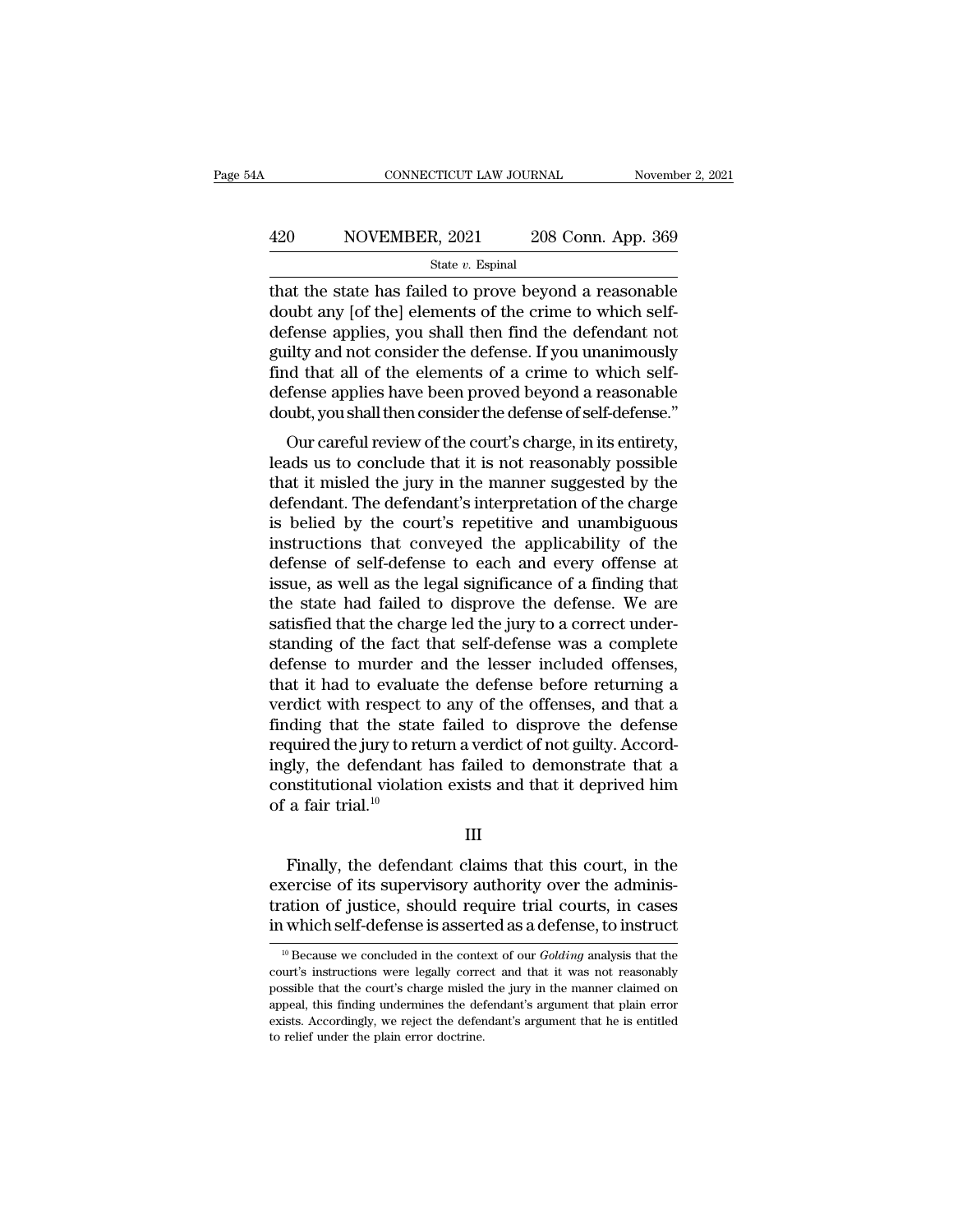| r 2, 2021          | CONNECTICUT LAW JOURNAL | Page 55A |
|--------------------|-------------------------|----------|
| 208 Conn. App. 369 | NOVEMBER, 2021          | 421      |
|                    | State $v$ . Espinal     |          |

 $\frac{1}{2}$ , 2021 CONNECTICUT LAW JOURNAL Page 55A<br>
208 Conn. App. 369 NOVEMBER, 2021 421<br>  $\frac{1}{2}$ <br>  $\frac{1}{2}$ <br>
state v. Espinal<br>
iuries to consider the defense prior to considering<br>
whether the defendant is guilty of the 208 Conn. App. 369 NOVEMBER, 2021 421<br>State v. Espinal<br>juries to consider the defense prior to considering<br>whether the defendant is guilty of the charged offense<br>and any lesser included offenses. We disagree. 208 Conn. App. 369 NOVEMBER, 2021 4<br>
State v. Espinal<br>
juries to consider the defense prior to consideri<br>
whether the defendant is guilty of the charged offen<br>
and any lesser included offenses. We disagree.<br>
As we discuss 8 Conn. App. 369 NOVEMBER, 2021 421<br>
State v. Espinal<br>
Tries to consider the defense prior to considering<br>
nether the defendant is guilty of the charged offense<br>
d any lesser included offenses. We disagree.<br>
As we discuss

State  $v$ . Espinal<br>
juries to consider the defense prior to considering<br>
whether the defendant is guilty of the charged offense<br>
and any lesser included offenses. We disagree.<br>
As we discussed in part II of this opinion, juries to consider the defense prior to considering<br>whether the defendant is guilty of the charged offense<br>and any lesser included offenses. We disagree.<br>As we discussed in part II of this opinion, the defen-<br>dant submitte defense to consider the defense prior to considering<br>whether the defendant is guilty of the charged offense<br>and any lesser included offenses. We disagree.<br>As we discussed in part II of this opinion, the defen-<br>dant submitt whether the defendant is guity of the charged offense<br>and any lesser included offenses. We disagree.<br>As we discussed in part II of this opinion, the defen-<br>dant submitted a request to charge in which he asked<br>the court to As we discussed in part II of this opinion, the defendant submitted a request to charge in which he asked<br>the court to instruct the jury that it may consider the<br>defense of self-defense *prior* to considering whether<br>the As we discussed in part II of this opinion, the defendant submitted a request to charge in which he asked<br>the court to instruct the jury that it may consider the<br>defense of self-defense *prior* to considering whether<br>the s dant submitted a request to charge in which he asked<br>the court to instruct the jury that it may consider the<br>defense of self-defense *prior* to considering whether<br>the state proved the essential elements of the charged<br>off the court to instruct the jury that it may consider the<br>defense of self-defense *prior* to considering whether<br>the state proved the essential elements of the charged<br>offense, murder, or the three lesser included offenses<br>a defense of self-defense *prior* to considering whether<br>the state proved the essential elements of the charged<br>offense, murder, or the three lesser included offenses<br>at issue in this case. See footnote 7 of this opinion. Th the state proved the essential elements of the charged<br>offense, murder, or the three lesser included offenses<br>at issue in this case. See footnote 7 of this opinion. The<br>court denied that request and, as we discussed in par offense, murder, or the three lesser included offenses<br>at issue in this case. See footnote 7 of this opinion. The<br>court denied that request and, as we discussed in part II<br>of this opinion, the defendant attempted to demons at issue in this case. See footnote 7 of this opinion. The<br>court denied that request and, as we discussed in part II<br>of this opinion, the defendant attempted to demonstrate<br>that the court's charge possibly misled the jury court denied that request and, as we discussed in part II<br>of this opinion, the defendant attempted to demonstrate<br>that the court's charge possibly misled the jury with<br>respect to the defense of self-defense. In the present of this opinion, the defendant attempted to demonstrate<br>that the court's charge possibly misled the jury with<br>respect to the defense of self-defense. In the present<br>claim, the defendant argues that an instruction similar<br>t that the court's charge possibly misled the jury with<br>respect to the defense of self-defense. In the present<br>claim, the defendant argues that an instruction similar<br>to the one he sought "is warranted to eliminate any<br>confu respect to the defense of self-defense. In the present claim, the defendant argues that an instruction similar<br>to the one he sought "is warranted to eliminate any<br>confusion about the legal effect of self-defense that<br>stems claim, the defendant argues that an instruction similar<br>to the one he sought "is warranted to eliminate any<br>confusion about the legal effect of self-defense that<br>stems from instructions, like those given by the trial<br>cour to the one he sought "is warranted to eliminate any<br>confusion about the legal effect of self-defense that<br>stems from instructions, like those given by the trial<br>court [in the present case], that direct the jurors to<br>consid confusion about the legal effect of self-defense that<br>stems from instructions, like those given by the trial<br>court [in the present case], that direct the jurors to<br>consider the lesser included offenses in the case of an<br>ac stems from instructions, like those given by the trial<br>court [in the present case], that direct the jurors to<br>consider the lesser included offenses in the case of an<br>acquittal." The defendant, correctly observing that a<br>de court [in the present case], that direct the jurors to<br>consider the lesser included offenses in the case of an<br>acquittal." The defendant, correctly observing that a<br>defendant who acts in self-defense is not guilty of *any* consider the lesser included offenses in the case of an acquittal." The defendant, correctly observing that a defendant who acts in self-defense is not guilty of *any* offense to which the defense applies, argues that an i acquittal." The defendant, correctly observing that a defendant who acts in self-defense is not guilty of *any* offense to which the defense applies, argues that an instruction requiring juries to consider self-defense at defendant who acts in self-defense is not guilty of *any*<br>offense to which the defense applies, argues that an<br>instruction requiring juries to consider self-defense at<br>the outset of their deliberations "would streamline<br>de offense to which the defense applies, argues that an instruction requiring juries to consider self-defense at the outset of their deliberations "would streamline deliberations and potentially save judicial resources by cut instruction requiring juries to consider self-defense at<br>the outset of their deliberations "would streamline<br>deliberations and potentially save judicial resources by<br>cutting down on the amount of time jurors spend delib-<br>e the outset of their deliberations "would streamline<br>deliberations and potentially save judicial resources by<br>cutting down on the amount of time jurors spend delib-<br>erating." The defendant also argues that this court<br>should deliberations and potentially save judicial resources by<br>cutting down on the amount of time jurors spend delib-<br>erating." The defendant also argues that this court<br>should exercise its supervisory powers so that trial<br>court cutting down on the amount of time jurors spend deliberating." The defendant also argues that this court should exercise its supervisory powers so that trial courts "avoid confusing jurors about the legal effect of a findi erating." The defendant also argues<br>should exercise its supervisory pow<br>courts "avoid confusing jurors about t<br>a finding that [a] defendant acted in<br>to prevent unwarranted convictions c<br>offenses, even though the jurors mig bound exercise its supervisory powers so that that<br>
urts "avoid confusing jurors about the legal effect of<br>
finding that [a] defendant acted in self-defense, and<br>
prevent unwarranted convictions of lesser included<br>
fenses, courts avoid comusing jurors about the regar effect of<br>a finding that [a] defendant acted in self-defense, and<br>to prevent unwarranted convictions of lesser included<br>offenses, even though the jurors might have believed a<br>de a miding that [a] detendant acted in sen-detense, and<br>to prevent unwarranted convictions of lesser included<br>offenses, even though the jurors might have believed a<br>defendant acted in self-defense."<br>"It is well settled that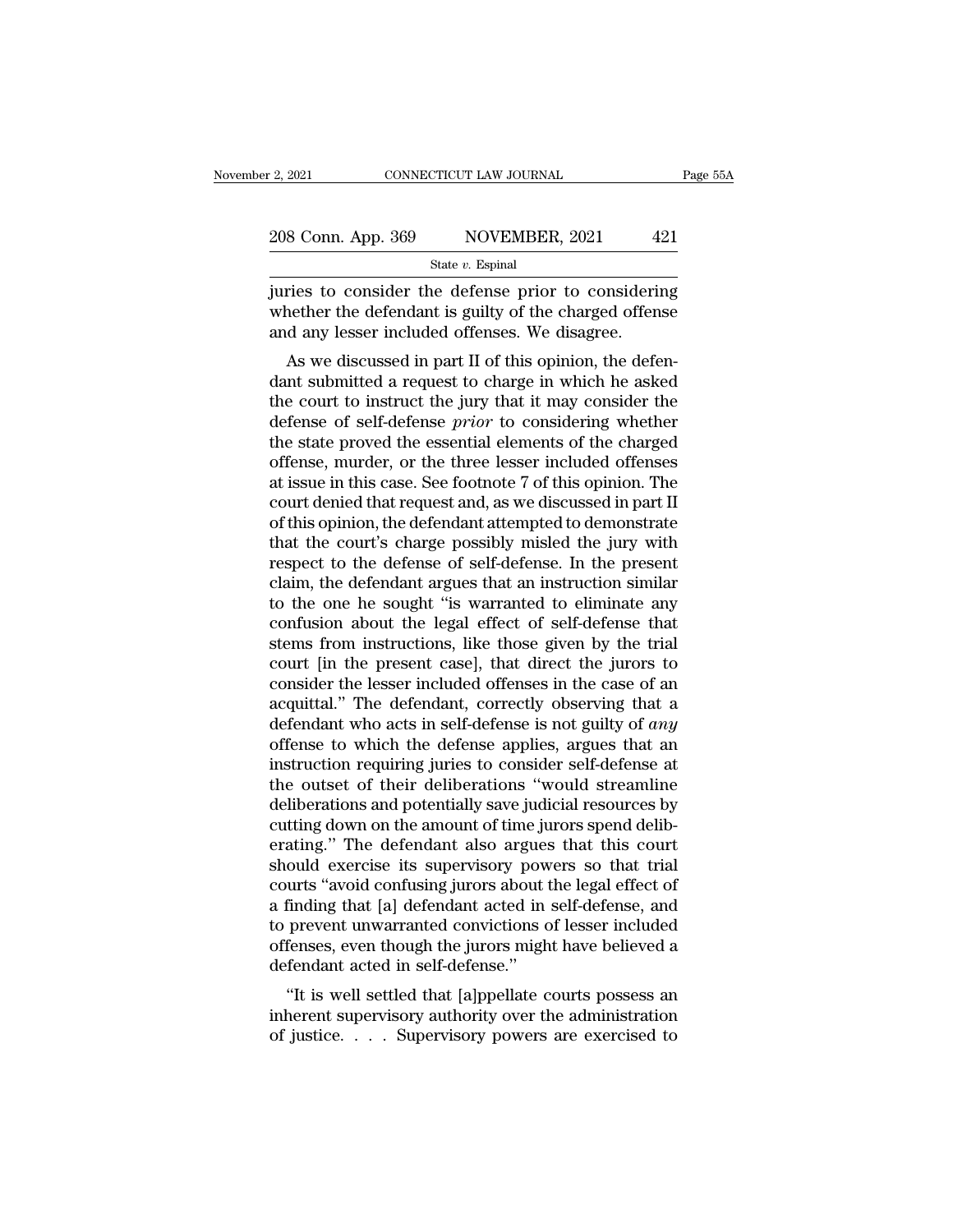# EXECUTE CONNECTICUT LAW JOURNAL Movember 2, 2021<br>A22 NOVEMBER, 2021 208 Conn. App. 369<br>State v. Espinal

State *v.* Espinal

CONNECTICUT LAW JOURNAL November 2, 20<br>
422 NOVEMBER, 2021 208 Conn. App. 369<br>
5tate v. Espinal<br>
direct trial courts to adopt judicial procedures that will<br>
address matters that are of utmost seriousness, not only<br>
for the  $\begin{array}{r} \text{A22}\ \text{A22}\ \text{B23}\ \text{B34}\ \text{B44}\ \text{B5}\ \text{B5}\ \text{B6}\ \text{B6}\ \text{B7}\ \text{B8}\ \text{C7}\ \text{C7}\ \text{C7}\ \text{C7}\ \text{C7}\ \text{C7}\ \text{C7}\ \text{C7}\ \text{C7}\ \text{C7}\ \text{C7}\ \text{C7}\ \text{C7}\ \text{C7}\ \text{C7}\ \text{C7}\ \text{C7}\ \text{C7}\ \text{C7}\ \text{C7}\ \text{C7}\ \text{C7}\ \text{C7}\ \text{C$  $\frac{422}{\text{State } v. \text{ Espinal}}$  Espinal<br>
State  $v. \text{ Espinal}$ <br>
direct trial courts to adopt judicial procedures that will<br>
address matters that are of utmost seriousness, not only<br>
for the integrity of a particular trial but also for A22 NOVEMBER, 2021 208 Conn. App. 369<br>
State v. Espinal<br>
direct trial courts to adopt judicial procedures that will<br>
address matters that are of utmost seriousness, not only<br>
for the integrity of a particular trial but al State v. Espinal<br>
direct trial courts to adopt judicial procedures that will<br>
address matters that are of utmost seriousness, not only<br>
for the integrity of a particular trial but also for the<br>
perceived fairness of the j slate *v*. Espinal<br>direct trial courts to adopt judicial procedures that will<br>address matters that are of utmost seriousness, not only<br>for the integrity of a particular trial but also for the<br>perceived fairness of the jud direct trial courts to adopt judicial procedures that will<br>address matters that are of utmost seriousness, not only<br>for the integrity of a particular trial but also for the<br>perceived fairness of the judicial system as a wh address matters that are of utmost seriousness, not only<br>for the integrity of a particular trial but also for the<br>perceived fairness of the judicial system as a whole.<br>. . . Under our supervisory authority, we have adopted for the integrity of a particular trial but also for the<br>perceived fairness of the judicial system as a whole.<br>... Under our supervisory authority, we have adopted<br>rules intended to guide the lower courts in the adminis-<br> perceived fairness of the judicial system as a whole.<br>
. . . Under our supervisory authority, we have adopted<br>
rules intended to guide the lower courts in the adminis-<br>
tration of justice in all aspects of the criminal pro ... Under our supervisory authority, we have adopted<br>rules intended to guide the lower courts in the adminis-<br>tration of justice in all aspects of the criminal process.<br>... The exercise of our supervisory powers is an<br>ext rules intended to guide the lower courts in the adminis-<br>tration of justice in all aspects of the criminal process.<br>... The exercise of our supervisory powers is an<br>extraordinary remedy to be invoked only when circum-<br>stan tration of justice in all aspects of the criminal process.<br>
. . . The exercise of our supervisory powers is an<br>
extraordinary remedy to be invoked only when circum-<br>
stances are such that the issue at hand, while not risin ... The exercise of our supervisory powers is an extraordinary remedy to be invoked only when circumstances are such that the issue at hand, while not rising to the level of a constitutional violation, is nonetheless of ut extraordinary remedy to be invoked only when circum-<br>stances are such that the issue at hand, while not rising<br>to the level of a constitutional violation, is nonetheless<br>of utmost seriousness, not only for the integrity of stances are such that the issue at hand, while not rising<br>to the level of a constitutional violation, is nonetheless<br>of utmost seriousness, not only for the integrity of a<br>particular trial but also for the perceived fairne to the level of a constitutional violation, is nonetheless<br>of utmost seriousness, not only for the integrity of a<br>particular trial but also for the perceived fairness of<br>the judicial system as a whole.... Indeed, there is<br> of utmost seriousness, not only for the integrity of a<br>particular trial but also for the perceived fairness of<br>the judicial system as a whole. . . . Indeed, there is<br>no principle that would bar us from exercising our<br>super particular trial but also for the perceived fairness of<br>the judicial system as a whole. . . . . Indeed, there is<br>no principle that would bar us from exercising our<br>supervisory authority to craft a remedy that might<br>extend the judicial system as a whole. . . . . Indeed, there is<br>no principle that would bar us from exercising our<br>supervisory authority to craft a remedy that might<br>extend beyond the constitutional minimum because<br>articulating a no principle that would bar us from exercising our<br>supervisory authority to craft a remedy that might<br>extend beyond the constitutional minimum because<br>articulating a rule of policy and reversing a conviction<br>under our supe supervisory authority to craft a remedy that might<br>extend beyond the constitutional minimum because<br>articulating a rule of policy and reversing a conviction<br>under our supervisory powers is perfectly in line with<br>the gener extend beyond the constitutional minimum because<br>articulating a rule of policy and reversing a conviction<br>under our supervisory powers is perfectly in line with<br>the general principle that this court ordinarily invoke[s]<br>[ articulating a rule of policy and reversing a conviction<br>under our supervisory powers is perfectly in line with<br>the general principle that this court ordinarily invoke[s]<br>[its] supervisory powers to enunciate a rule that i under our supervisory powers is pert<br>the general principle that this court or<br>[its] supervisory powers to enunciate<br>constitutionally required but that [it] tl<br>ble as a matter of policy." (Citations<br>quotation marks omitted. s] supervisory powers to enunciate a rule that is not institutionally required but that [it] think[s] is prefera-<br>e as a matter of policy." (Citations omitted; internal<br>otation marks omitted.) *State* v. *Elson*, 311 Conn. constitutionally required but that [it] think[s] is prefera-<br>ble as a matter of policy." (Citations omitted; internal<br>quotation marks omitted.) *State* v. *Elson*, 311 Conn.<br>726, 764–65, 91 A.3d 862 (2014).<br>We are not pers

ble as a matter of policy." (Citations omitted; internal<br>quotation marks omitted.) *State* v. *Elson*, 311 Conn.<br>726, 764–65, 91 A.3d 862 (2014).<br>We are not persuaded that the exercise of our supervi-<br>sory powers is warran quotation marks omitted.) *State* v. *Elson*, 311 Conn.<br>726, 764–65, 91 A.3d 862 (2014).<br>We are not persuaded that the exercise of our supervi-<br>sory powers is warranted in the present case. Setting<br>aside a consideration of 726, 764–65, 91 A.3d 862 (2014).<br>We are not persuaded that the exercise of our supervisory powers is warranted in the present case. Setting<br>aside a consideration of the merits of the requested<br>instruction, the defendant h We are not persuaded that the exercise of our supervisory powers is warranted in the present case. Setting aside a consideration of the merits of the requested instruction, the defendant has not demonstrated that the absen We are not persuaded that the exercise of our supervisory powers is warranted in the present case. Setting aside a consideration of the merits of the requested instruction, the defendant has not demonstrated that the absen sory powers is warranted in the present case. Setting<br>aside a consideration of the merits of the requested<br>instruction, the defendant has not demonstrated that<br>the absence of the instruction resulted in a constitu-<br>tional aside a consideration of the merits of the requested<br>instruction, the defendant has not demonstrated that<br>the absence of the instruction resulted in a constitu-<br>tional violation in the present case or that there existed<br>a instruction, the defendant has not demonstrated that<br>the absence of the instruction resulted in a constitu-<br>tional violation in the present case or that there existed<br>a serious risk that his conviction was unjust. The defe the absence of the instruction resulted in a constitutional violation in the present case or that there existed a serious risk that his conviction was unjust. The defendant has not established that the procedure followed b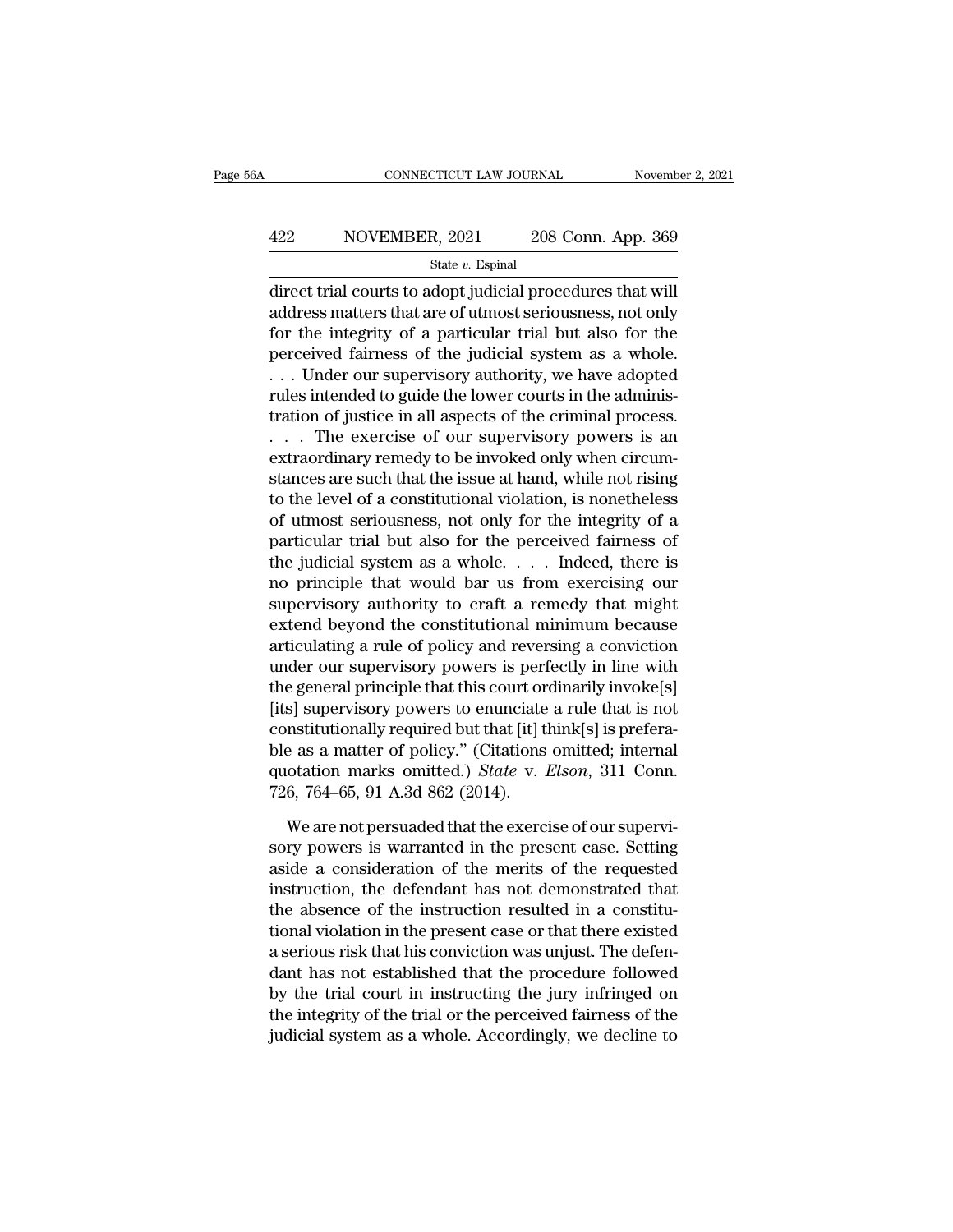## 2021 CONNECTICUT LAW JOURNAL Page 57A<br>208 Conn. App. 423 NOVEMBER, 2021 423<br>Benjamin F. v. Dept. of Developmental Services CONNECTICUT LAW JOURNAL<br>Benjamin F. *v.* Dept. of Developmental Services<br>Benjamin F. *v.* Dept. of Developmental Services<br>Bendental Services

2021 CONNECTICUT LAW JOURNAL Page 57A<br>
208 Conn. App. 423 NOVEMBER, 2021 423<br>
Benjamin F. v. Dept. of Developmental Services<br>
afford the defendant any relief with respect to this<br>
claim. claim. 8 Conn. App. 423 NOVEN<br>Benjamin F. v. Dept. of Develop<br>ford the defendant any relief<br>aim.<br>The judgment is affirmed.<br>In this opinion the other judge: Benjamin F. v. Dept. of Developmental Services<br>
ford the defendant any relief with respect to<br>
iim.<br>
The judgment is affirmed.<br>
In this opinion the other judges concurred.

### e judgment is affirmed.<br>
this opinion the other judges concurred.<br>
BENJAMIN F. ET AL. *v.* DEPARTMENT OF<br>
DEVELOPMENTAL SERVICES ET AL.\*<br>
(AC 44025) udgment is affirmed.<br>
is opinion the other judges concurred.<br>
NJAMIN F. ET AL. v. DEPARTMENT OF<br>
DEVELOPMENTAL SERVICES ET AL.\*<br>
(AC 44025) other judges concu<br>T AL. v. DEPARTM<br>NTAL SERVICES E<br>(AC 44025)<br>md Alvord and Pellegrino, BENJAMIN F. ET AL. v. DEPARTMENT OF<br>DEVELOPMENTAL SERVICES ET AL.\*<br>(AC 44025)<br>Bright, C. J., and Alvord and Pellegrino, Js.

### *Syllabus*

- $(AC 44025)$ <br>Bright, C. J., and Alvord and Pellegrino, Js.<br> $Syllabus$ <br>The plaintiffs, B and his mother and guardian D, appealed to this court from<br>the judgment of the trial court dismissing their administrative appeal (AO  $+1020$ )<br>Bright, C. J., and Alvord and Pellegrino, Js.<br>Syllabus<br>plaintiffs, B and his mother and guardian D, appealed to this court from<br>the judgment of the trial court dismissing their administrative appeal<br>from the d Fright, C. J., and Alvord and Pellegrino, Js.<br>
Syllabus<br>
plaintiffs, B and his mother and guardian D, appealed to this court from<br>
the judgment of the trial court dismissing their administrative appeal<br>
from the decision o The plaintiffs, B and his mother and guardian D, appealed to this court from<br>the judgment of the trial court dismissing their administrative appeal<br>from the decision of the defendant Commissioner of Developmental<br>Services, *Syllabus*<br>plaintiffs, B and his mother and guardian D, appealed to this court from<br>the judgment of the trial court dismissing their administrative appeal<br>from the decision of the defendant Commissioner of Developmental<br>Se plaintiffs, B and his mother and guardian D, appealed to this court from<br>the judgment of the trial court dismissing their administrative appeal<br>from the decision of the defendant Commissioner of Developmental<br>Services, con planet of the trial court dismissing their administrative appeal<br>from the decision of the defendant Commissioner of Developmental<br>Services, concluding that B was not eligible for services from the defen-<br>dant Department of from the decision of the defendant Commissioner of Developmental<br>Services, concluding that B was not eligible for services from the defen-<br>dant Department of Developmental Services. D filed an application with<br>the departme Herizon: Services, concluding that B was not eligible for services from the defendant Department of Developmental Services. D filed an application with the department on B's behalf, seeking services related to B's intellec dant Department of Developmental Services. D filed an application with the department on B's behalf, seeking services related to B's intellectual disability and autism spectrum disorder. The department informed D that B wa the department on B's behalf, seeking services related to B's intellectual disability and autism spectrum disorder. The department informed D that B was not eligible for services, and she requested a formal eligibility hea disability and autism spectrum disorder. The department informed D<br>disability and autism spectrum disorder. The department informed D<br>that B was not eligible for services, and she requested a formal eligibility<br>hearing. Fo that B was not eligible for services, and she requested a formal eligibility thearing. Following the hearing, the department's hearing officer issued a proposed decision concluding that B was eligible for services. After r *R. T. Commissioner of Mental Retardation* (277 Conn. 594), B did not meet the eligibility criterial Retardation (277 Conn. 594), B did not meet the eligibility criteria for an intellectual disability as defined in their means a proposed decision concluding that B was eligible for services. After reviewing the record, however, the commissioner issued a final decision determining that, as a result of B's test scores, when viewed in their t a provision the record, however, the commissioner issued a final decision determining that, as a result of B's test scores, when viewed in their totality in accordance with our Supreme Court's decision in *Christopher R. v* externing that, as a result of B's test scores, when viewed in their<br>determining that, as a result of B's test scores, when viewed in their<br>totality in accordance with our Supreme Court's decision in *Christopher*<br>R. v. Co totality in accordance with our Supreme Court's decision in *Christopher* R. v. Commissioner of Mental Retardation (277 Conn. 594), B did not meet the eligibility criteria for an intellectual disability as defined in the decision, and the plaintiffs appealed to this court. *Held*: 1. The plaintiffs appealed from the commissioner's decision to the Superior Court, which concluded that there was substantial evidence in the record supporting applicable statute (§ 1-1g). The plaintiffs appealed from the commission-<br>er's decision to the Superior Court, which concluded that there was<br>substantial evidence in the record supporting the commissioner's final<br>decision
- er's decision to the Superior Court, which concluded that there was substantial evidence in the record supporting the commissioner's final decision, and the plaintiffs appealed to this court. *Held*: the plaintiffs could substantial evidence in the record supporting the commissioner's final<br>decision, and the plaintiffs appealed to this court. *Held*:<br>he plaintiffs could not prevail on their claim that an amendment to  $\S 1$ -<br>1g in 2012 (Pu decision, and the plaintiffs appealed to this court. *Held*:<br>decision, and the plaintiffs appealed to this court. *Held*:<br>he plaintiffs could not prevail on their claim that an amendment to  $\S$  1-<br>1g in 2012 (Public Acts the plaintiffs could not prevail on their claim that an amendment to  $\S$  1-<br>1g in 2012 (Public Acts 2012, No. 12-136), which, inter alia, replaced the<br>term "one or more" with the word "tests" with respect to the manner<br>in It g in 2012 (Public Acts 2012, No. 12-136), which, inter alia, replaced the term "one or more" with the word "tests" with respect to the manner in which the existence of an intellectual disability was to be determined, p *Christopher R.* remained good law and continued to control the manner and christopher R. remained good law and control the meaning more than one intelligence test in its eligibility determinations when the applicant prese In which the existence of an intellectual disability was to be determined,<br>precluded the department from considering more than one intelligence<br>test in its eligibility determinations when the applicant presents one<br>full-sc precided the department front considering interest in the intelligence<br>test in its eligibility determinations when the applicant presents one<br>full-scale IQ test score below 70: following the statutory amendment,<br>*Christoph*

EVALUATE: The state of the motion.<br>  $\frac{F}{T}$  are the motion of the administrative record of court granted the motion.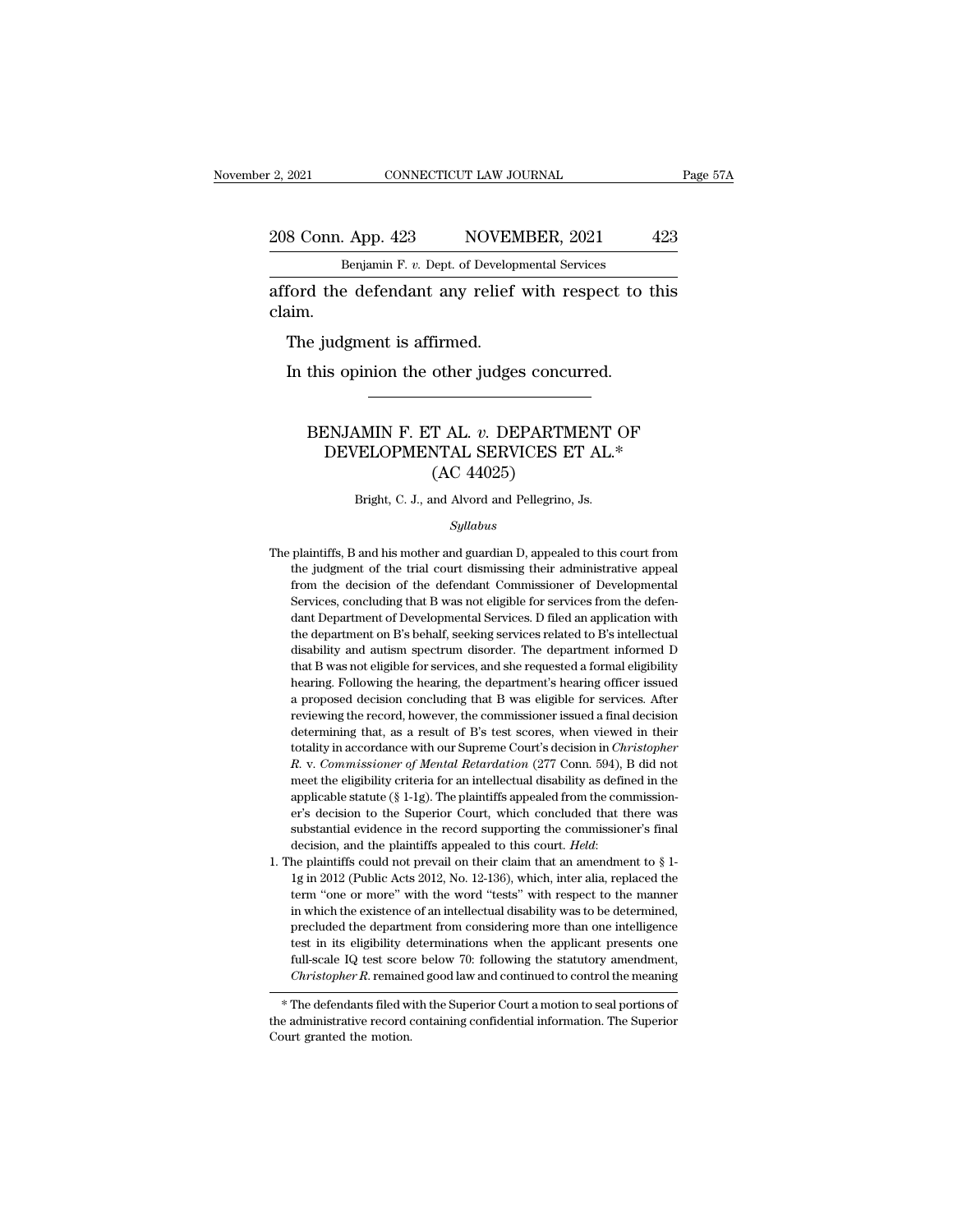## EXECUTE CONNECTICUT LAW JOURNAL Movember 2, 2021<br>A24 NOVEMBER, 2021 208 Conn. App. 423<br>Benjamin F. v. Dept. of Developmental Services CONNECTICUT LAW JOURNAL November 2, 2021<br>Benjamin F. *v.* Dept. of Developmental Services<br>of § 1-1g, as, in that decision, our Supreme Court did not rely solely on

**Sof § 1-1g, as, in that decision, our Supreme Court did not rely solely on**<br>the legislature's use of the term "one or more" but also relied on common 1 NOVEMBER, 2021 208 Conn. App. 423<br>
Benjamin F. v. Dept. of Developmental Services<br>
of § 1-1g, as, in that decision, our Supreme Court did not rely solely on<br>
the legislature's use of the term "one or more" but also relie SUE SER 2021 208 Conn. App. 423<br>
Benjamin F. v. Dept. of Developmental Services<br>
of § 1-1g, as, in that decision, our Supreme Court did not rely solely on<br>
the legislature's use of the term "one or more" but also relied on Benjamin F. v. Dept. of Developmental Services<br>of § 1-1g, as, in that decision, our Supreme Court did not rely solely on<br>the legislature's use of the term "one or more" but also relied on common<br>sense and logic to determin Benjamin F.  $v$ . Dept. of Developmental Services<br>of  $\S$  1-1g, as, in that decision, our Supreme Court did not rely solely on<br>the legislature's use of the term "one or more" but also relied on common<br>sense and logic to det of § 1-1g, as, in that decision, our Supreme Court did not rely solely on<br>the legislature's use of the term "one or more" but also relied on common<br>sense and logic to determine that multiple tests could be considered;<br>more the legislature's use of the term "on<br>sense and logic to determine that<br>moreover, this court did not read<br>for the term "one or more" to ev<br>plural nature of the phrase, and tl<br>refers to more than one test.<br>he plaintiffs' cl % sense and logic to determine that multiple tests could be considered;<br>moreover, this court did not read the substitution of the word "tests"<br>for the term "one or more" to evidence an intention to eliminate the<br>plural na moreover, this court did not read the substitution of the word "tests" for the term "one or more" to evidence an intention to eliminate the plural nature of the phrase, and the plain meaning of the term "tests" refers to

- for the term "one or more" to evidence an intention to eliminate the plural nature of the phrase, and the plain meaning of the term "tests" refers to more than one test.<br>he plaintiffs' claim that, if the commissioner were plural nature of the phrase, and the plain meaning of the term "tests"<br>refers to more than one test.<br>he plaintiffs' claim that, if the commissioner were permitted to consider<br>multiple IQ test scores, he was required to ana refers to more than one test.<br>
the plaintiffs' claim that, if the commissioner were permitted to consider<br>
multiple IQ test scores, he was required to analyze all full-scale IQ scores<br>
and that he failed to consider B's 20 the plaintiffs' claim that, if the commissioner were permitted to consider multiple IQ test scores, he was required to analyze all full-scale IQ scores and that he failed to consider B's 2016 score in violation of  $\S 1$ -1 2. The plaintiffs' claim that, if the commissioner were permitted to consider multiple IQ test scores, he was required to analyze all full-scale IQ scores and that he failed to consider B's 2016 score in violation of  $\S 1$ and that he failed to consider B's 2016 score in violation of  $\S$  1-1g was unpersuasive: although the commissioner deleted the finding pertaining to B's 2016 full-scale IQ score from his final decision, he added detailed unpersuasive: although the commissioner deleted the finding pertaining<br>to B's 2016 full-scale IQ score from his final decision, he added detailed<br>findings regarding the report that contained the 2016 score and those<br>findin
- to B's 2016 full-scale IQ score from his final decision, he added detailed findings regarding the report that contained the 2016 score and those findings were supported by substantial evidence in the record.<br>he Superior Co findings regarding the report that contained the 2016 score and those findings were supported by substantial evidence in the record.<br>he Superior Court properly declined to take judicial notice of certain documents relatin findings were supported by substantial evidence in the record.<br>he Superior Court properly declined to take judicial notice of certain<br>documents relating to B's guardianship hearing in the Probate Court,<br>including an assess he Superior Court properly declined to take judicial notice of certain documents relating to B's guardianship hearing in the Probate Court, including an assessment by two members of the department, which indicated that B w documents relating to B's guardianship hearing in the Probate Court,<br>including an assessment by two members of the department, which<br>indicated that B was a person with an intellectual disability as defined<br>in § 1-1g: the p including an assessment by two members of the department, which<br>indicated that B was a person with an intellectual disability as defined<br>in § 1-1g: the plaintiffs failed to file an application for leave to present<br>addition indicated that B was a person with an intellectual disability as defined<br>in § 1-1g: the plaintiffs failed to file an application for leave to present<br>additional evidence with the Superior Court to introduce the Probate<br>Co in § 1-1g: the plaintiffs failed to file an application for leave to present additional evidence with the Superior Court to introduce the Probate Court documents, despite there being a deadline explicitly provided in the additional evidence with the Superior Court to introduce the Probate<br>Court documents, despite there being a deadline explicitly provided in<br>the scheduling order for such a filing; moreover, if the Superior Court<br>had taken department. the scheduling order for such a filing; moreover, if the Superior Court<br>had taken judicial notice of the Probate Court documents, it would have<br>weighed the evidence in violation of the applicable statute  $(\S 4-183 \text{ (j)}),$ had taken judicial notice of the Probate Court documents, it would have<br>weighed the evidence in violation of the applicable statute (§ 4-183 (j)),<br>which prohibits the court from substituting its judgment for that of the<br>de
- weighed the evidence in violation of the applicable statute  $(\S 4-183 \text{ (j)}),$ <br>which prohibits the court from substituting its judgment for that of the<br>department.<br>he Superior Court properly declined to invoke the doctrine which prohibits the court from substituting its judgment for that of the department.<br>he Superior Court properly declined to invoke the doctrine of judicial<br>estoppel: the plaintiffs' claim that the defendants were estopped department.<br>
the Superior Court properly declined to invoke the doctrine of judicial<br>
estoppel: the plaintiffs' claim that the defendants were estopped from<br>
taking the position that B did not have an intellectual disabili he Superior Court properly declined to invoke the doctrine of judicial estoppel: the plaintiffs' claim that the defendants were estopped from taking the position that B did not have an intellectual disability as defined in estoppel: the plaintiffs' claim that the defendants were estopped from taking the position that B did not have an intellectual disability as defined in § 1-1g was premised on representations made by the department to the P taking the position that<br>in § 1-1g was premise<br>the Probate Court, the<br>sentations were not pa<br>Court properly decline<br>such documents.<br>he commissioner's dec in § 1-1g was premised on representations made by the department to<br>the Probate Court, the Probate Court documents containing the repre-<br>sentations were not part of the administrative record, and the Superior<br>Court proper the Probate Court, the Probate Court documents containing the representations were not part of the administrative record, and the Superior Court properly declined the plaintiffs' request to take judicial notice of such doc
- sentations were not part of the administrative record, and the Superior<br>Court properly declined the plaintiffs' request to take judicial notice of<br>such documents.<br>he commissioner's decision denying the plaintiffs' applicat Court properly declined the plaintiffs' request to take judicial notice of<br>such documents.<br>he commissioner's decision denying the plaintiffs' application was sup-<br>ported by substantial evidence in the record taken as a who such documents.<br>he commissioner's decision denying the plaintiffs' application was sup-<br>ported by substantial evidence in the record taken as a whole: the<br>commissioner's reliance on B's test scores from 2010 and 2013 was n he commissioner's decision denying the plaintiffs' application was supported by substantial evidence in the record taken as a whole: the commissioner's reliance on B's test scores from 2010 and 2013 was not arbitrary or ca ported by substantial evidence in the record taken as a whole: the commissioner's reliance on B's test scores from 2010 and 2013 was not arbitrary or capricious because his decision explicitly stated that the department ha commissioner's reliance on B's test scores from 2010 and 2013 was not arbitrary or capricious because his decision explicitly stated that the department had reviewed all of B's testing, which also included his 2016 and 201 arbitrary or capricious because his decision explicitly stated that the department had reviewed all of B's testing, which also included his 2016 and 2018 scores; moreover, the plaintiffs' argument that the Superior Court s department had reviewed all of B's testing, which also included his 2016 and 2018 scores; moreover, the plaintiffs' argument that the Superior Court should have remanded the case due to the commissioner's invalid and insuf and 2018 scores; moreover, the plaintiffs' argument that the Superior Court should have remanded the case due to the commissioner's invalid and insufficient factual findings was unavailing, as this court could not conclude and insufficient factual findings was unavailing, as this court could not conclude that the commissioner's misstatement relating to the department's 2011 denial of B's prior application for benefits prejudiced the plaintif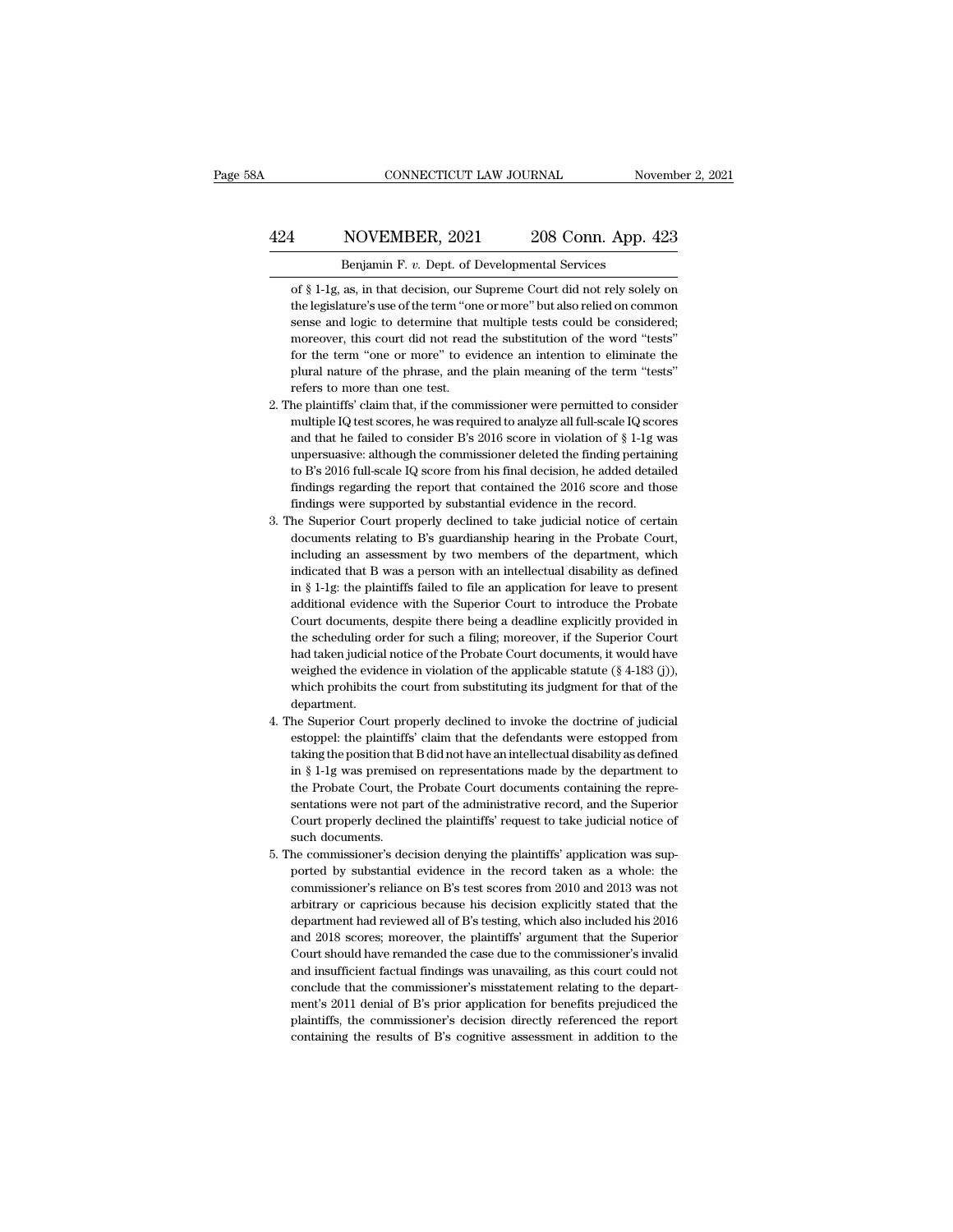3 Conn. App. 423 NOVEMBER, 2021 425<br>Benjamin F. v. Dept. of Developmental Services<br>allegedly subjective testimony of a department official regarding such<br>results, the commissioner's consideration of subtests, in addition t 8 Conn. App. 423 NOVEMBER, 2021 425<br>Benjamin F. v. Dept. of Developmental Services<br>allegedly subjective testimony of a department official regarding such<br>results, the commissioner's consideration of subtests, in addition t Full-scale IQ scores, was supported by substantial evidence and didentified IQ scores, was supported by substantial evidence and didence and didence and didence and didence and didence and didence and didence and didence **Example 12**<br>Benjamin F. v. Dept. of Developmental Services<br>allegedly subjective testimony of a department official regarding such<br>results, the commissioner's consideration of subtests, in addition to B's<br>full-scale IQ sco Benjamin F.  $v$ . Dept. of Developmental Services<br>allegedly subjective testimony of a department official regarding such<br>results, the commissioner's consideration of subtests, in addition to B's<br>full-scale IQ scores, was s allegedly subjective testimony of a department official regarding such results, the commissioner's consideration of subtests, in addition to B's full-scale IQ scores, was supported by substantial evidence and did not run a results, the commissioner's consideration of subtests, in additional full-scale IQ scores, was supported by substantial evide<br>not run afoul of *Christopher R*., the commissioner's identitions at the cognitive assessment a full-scale IQ scores, was supported by substantial evidence and did not run a<br>foul of *Christopher R*., the commissioner's identification of a statement in the cognitive assessment as being "significant" was not improper,

Argued May 25—officially released November 2, 2021<br>*Procedural History*<br>Appeal from the decision of the defendant Commisstatement in the cognitive assessment as being "significant" was not<br>improper, and this court could not substitute its own judgment on the<br>weight of the evidence for that of the commissioner.<br>Argued May 25—officially relea single of the evidence for that of the commissioner.<br>Argued May 25—officially released November 2, 2021<br>*Procedural History*<br>Appeal from the decision of the defendant Commissioner of Developmental Services denying the appl Argued May 25—officially released November 2, 2021<br>
Procedural History<br>
Appeal from the decision of the defendant Commis-<br>
sioner of Developmental Services denying the applica-<br>
tion for services submitted on behalf of the procedural History<br>
Procedural History<br>
Procedural History<br>
Signed from the decision of the defendant Commis-<br>
sioner of Developmental Services denying the applica-<br>
tion for services submitted on behalf of the named<br>
plai *Procedural History*<br>Appeal from the decision of the defendant Commissioner of Developmental Services denying the applica-<br>tion for services submitted on behalf of the named<br>plaintiff, brought to the Superior Court in the Appeal from the decision of the defendant Commissioner of Developmental Services denying the application for services submitted on behalf of the named plaintiff, brought to the Superior Court in the judicial district of Ne Appeal from the decision of the defendant Commissioner of Developmental Services denying the application for services submitted on behalf of the named plaintiff, brought to the Superior Court in the judicial district of Ne plaintiff, brought to the Superior Court in the judicial<br>district of New Britain, where the court, *Hon. Henry S.*<br>Cohn, judge trial referee, rendered judgment dismissing<br>the appeal, from which the plaintiffs appealed to t district of New Britain, where the court, *Hon. Henry S.*<br> *Cohn*, judge trial referee, rendered judgment dismissing<br>
the appeal, from which the plaintiffs appealed to this<br>
court. Affirmed.<br> *Benjamin M. Wattenmaker*, wit *IFM*, judge that fereree, rendered judgment dishussing<br>
e appeal, from which the plaintiffs appealed to this<br>
urt. *Affirmed.*<br> *Benjamin M. Wattenmaker*, with whom, on the brief,<br>
as John M. Wolfson, for the appellants (

the appear, front which the plaintins appeared to this<br>court. *Affirmed.*<br>*Benjamin M. Wolfson*, for the appellants (plaintiffs).<br>*Emily V. Melendez*, assistant attorney general, with<br>whom, on the brief, were *William Tong* eral, *Court. Affermed.*<br> *Benjamin M. Wattenmaker*, with whom, on the brief, was *John M. Wolfson*, for the appellants (plaintiffs).<br> *Emily V. Melendez*, assistant attorney general, with whom, on the brief, were *William* Benjamin M. Watten<br>was John M. Wolfson,<br>Emily V. Melendez,<br>whom, on the brief, we<br>eral, and Clare Kindall,<br>lees (defendants). Emay v. meteratez, assistant attorney general, whith<br>nom, on the brief, were William Tong, attorney gen-<br>al, and *Clare Kindall*, solicitor general, for the appel-<br>es (defendants).<br>*Opinion*<br>ALVORD, J. The plaintiffs, Benj

### *Opinion*

mont, on the brief, were *watam Tong*, attorney general, and *Clare Kindall*, solicitor general, for the appel-<br>lees (defendants).<br>*Opinion*<br>ALVORD, J. The plaintiffs, Benjamin F. and his<br>mother and guardian Denise F., app eral, and *cure Kinadal*, solicitor general, for the apper-<br>lees (defendants).<br>*Opinion*<br>ALVORD, J. The plaintiffs, Benjamin F. and his<br>mother and guardian Denise F., appeal from the judg-<br>ment of the Superior Court dismis opinion<br>
MLVORD, J. The plaintiffs, Benjamin F. and his<br>
mother and guardian Denise F., appeal from the judg-<br>
ment of the Superior Court dismissing their administra-<br>
tive appeal from the decision of the defendant Commisopinion<br>
Surface Commissioner (ALVORD, J. The plaintiffs, Benjamin F. and his<br>
mother and guardian Denise F., appeal from the judg-<br>
ment of the Superior Court dismissing their administra-<br>
tive appeal from the decision of ALVORD, J. The plaintiffs, Benjamin F. and his<br>mother and guardian Denise F., appeal from the judg-<br>ment of the Superior Court dismissing their administra-<br>tive appeal from the decision of the defendant Commis-<br>sioner (com ALVORD, J. The plaintiffs, Benjamin F. and his<br>mother and guardian Denise F., appeal from the judg-<br>ment of the Superior Court dismissing their administra-<br>tive appeal from the decision of the defendant Commis-<br>sioner (com mother and guardian Denise F., appeal from the judg-<br>ment of the Superior Court dismissing their administra-<br>tive appeal from the decision of the defendant Commis-<br>sioner (commissioner) of Developmental Services<br>concluding ment of the Superior Court dismissing their administrative appeal from the decision of the defendant Commissioner (commissioner) of Developmental Services, concluding that Benjamin is not eligible for services from the de tive appeal from the decision of the defendant Commissioner (commissioner) of Developmental Services, concluding that Benjamin is not eligible for services from the defendant Department of Developmental Services (departmen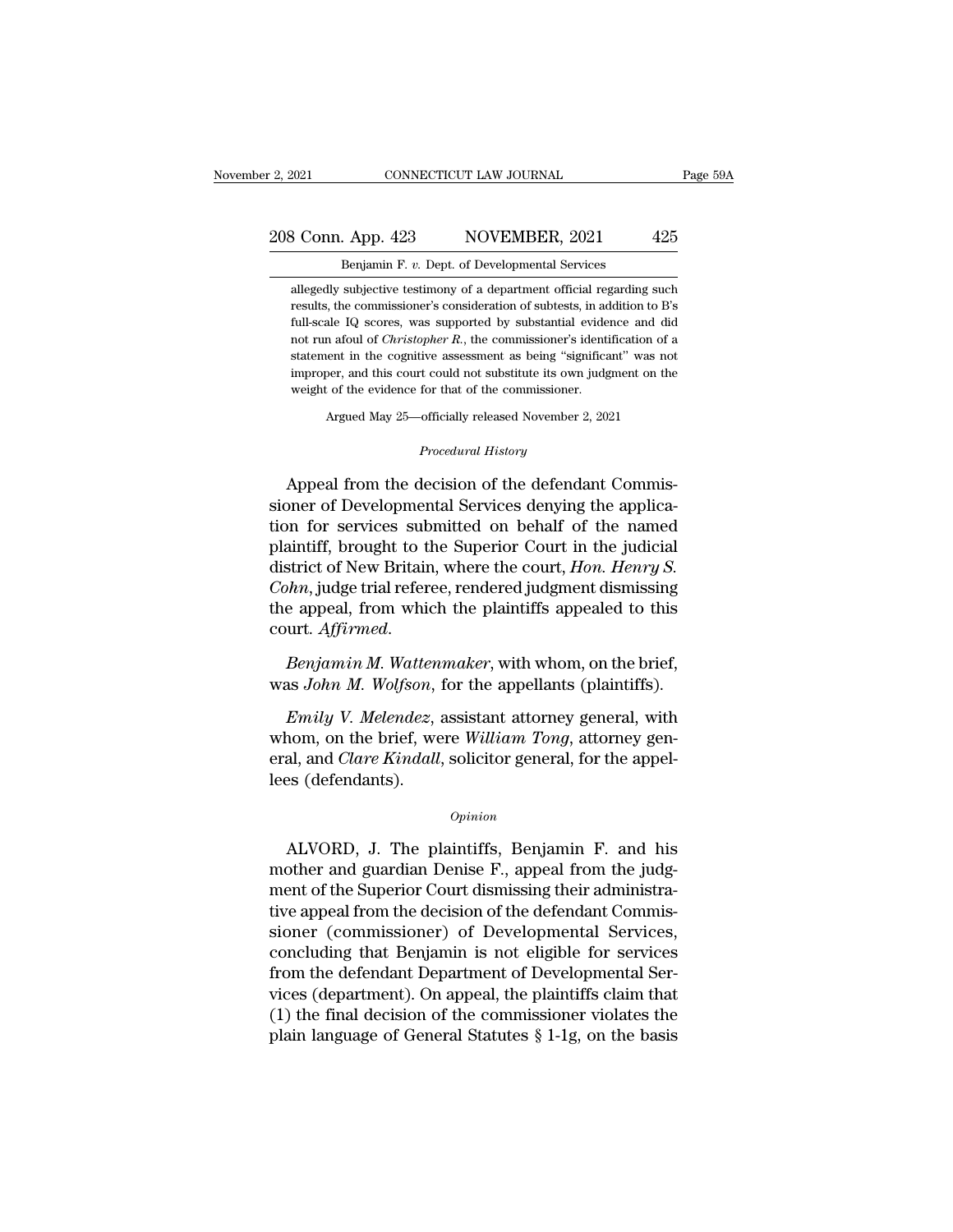## EXECUTE CONNECTICUT LAW JOURNAL Movember 2, 2021<br>App. 426 NOVEMBER, 2021 208 Conn. App. 423<br>Benjamin F. v. Dept. of Developmental Services CONNECTICUT LAW JOURNAL Nov<br>
NOVEMBER, 2021 208 Conn. App. 4<br>
Benjamin F. *v.* Dept. of Developmental Services<br>
mended version of the statute no longer r

CONNECTICUT LAW JOURNAL November November November 2008<br>
426 NOVEMBER, 2021 208 Conn. App. 423<br>
208 Conn. App. 423<br>
208 Conn. App. 423<br>
208 Conn. App. 423<br>
208 Conn. App. 423<br>
208 Conn. App. 423<br>
208 Conn. App. 423<br>
208 Co 426 NOVEMBER, 2021 208 Conn. App. 423<br>Benjamin F. v. Dept. of Developmental Services<br>that the amended version of the statute no longer per-<br>mits the commissioner to consider more than one intel-<br>ligence test where the app 426 NOVEMBER, 2021 208 Conn. App. 423<br>
Benjamin F. v. Dept. of Developmental Services<br>
that the amended version of the statute no longer per-<br>
mits the commissioner to consider more than one intel-<br>
ligence test where the  $\frac{426}{\text{Benjamin F. } v. \text{ Dept. of Developmental Services}}$ <br>
Henjamin F. v. Dept. of Developmental Services<br>
that the amended version of the statute no longer per-<br>
mits the commissioner to consider more than one intel-<br>
ligence test where the applica Benjamin F. v. Dept. of Developmental Services<br>that the amended version of the statute no longer per-<br>mits the commissioner to consider more than one intel-<br>ligence test where the applicant has presented a full-<br>scale int Benjamin F. v. Dept. of Developmental Services<br>that the amended version of the statute no longer per-<br>mits the commissioner to consider more than one intel-<br>ligence test where the applicant has presented a full-<br>scale int that the amended version of the statute no longer per-<br>mits the commissioner to consider more than one intel-<br>ligence test where the applicant has presented a full-<br>scale intelligence quotient (IQ) score below seventy, (2) mits the commissioner to consider more than one intel-<br>ligence test where the applicant has presented a full-<br>scale intelligence quotient (IQ) score below seventy, (2)<br>alternatively, that if the statute permits considerati ligence test where the applicant has presented a full-<br>scale intelligence quotient  $(IQ)$  score below seventy,  $(2)$ <br>alternatively, that if the statute permits consideration<br>of more than one test, the commissioner is requi scale intelligence quotient (IQ) score below seventy, (2)<br>alternatively, that if the statute permits consideration<br>of more than one test, the commissioner is required to<br>consider all full-scale IQ scores, (3) the Superior alternatively, that if the statute permits consideration<br>of more than one test, the commissioner is required to<br>consider all full-scale IQ scores, (3) the Superior Court<br>erred in refusing to take judicial notice of certain of more than one test, the commissioner is required to consider all full-scale IQ scores, (3) the Superior Court erred in refusing to take judicial notice of certain Probate Court records, (4) the Superior Court erred in d consider all ful<br>erred in refusin<br>bate Court rec<br>declining to ap<br>(5) the final de<br>evidence in th<br>the court.<br>The record re The record reveals (4) the Superior Court erred in<br>clining to apply the doctrine of judicial estoppel, and<br>of the final decision was not supported by substantial<br>idence in the record. We affirm the judgment of<br>e court.<br>The bate Court records, (4) the superior Court erred in<br>declining to apply the doctrine of judicial estoppel, and<br>(5) the final decision was not supported by substantial<br>evidence in the record. We affirm the judgment of<br>the co

declining to apply the doctrine of judicial estopper, and<br>
(5) the final decision was not supported by substantial<br>
evidence in the record. We affirm the judgment of<br>
the court.<br>
The record reveals the following facts and (b) the final decision was not supported by substantial<br>evidence in the record. We affirm the judgment of<br>the court.<br>The record reveals the following facts and procedural<br>history. On February 1, 2018, Denise filed an appli revidence in the record. We arritht the judgment of<br>the court.<br>The record reveals the following facts and procedural<br>history. On February 1, 2018, Denise filed an application<br>on behalf of Benjamin, seeking services related The record reveals the following facts and procedural<br>history. On February 1, 2018, Denise filed an application<br>on behalf of Benjamin, seeking services related to his<br>intellectual disability and autism spectrum disorder. B The record reveals the following facts and procedural<br>history. On February 1, 2018, Denise filed an application<br>on behalf of Benjamin, seeking services related to his<br>intellectual disability and autism spectrum disorder. B history. On February 1, 2018, Denise filed an application<br>on behalf of Benjamin, seeking services related to his<br>intellectual disability and autism spectrum disorder. By<br>letter dated April 5, 2018, the department communi-<br> Folenan of Berljamin, seeking services related to his<br>tellectual disability and autism spectrum disorder. By<br>ter dated April 5, 2018, the department communi-<br>ted to Denise that Benjamin was not eligible for<br>partment servic interlectual ulsability and addisin spectrum ulsorder. By<br>letter dated April 5, 2018, the department communi-<br>cated to Denise that Benjamin was not eligible for<br>department services. Denise thereafter requested a for-<br>mal e

retter dated April 5, 2018, the department communi-<br>cated to Denise that Benjamin was not eligible for<br>department services. Denise thereafter requested a for-<br>mal eligibility hearing, which was held in October, 2018.<br>On Oc cated to Denise that Benjamin was not engible for<br>department services. Denise thereafter requested a for-<br>mal eligibility hearing, which was held in October, 2018.<br>On October 29, 2018, the department's hearing officer<br>issu department services. Denise thereater requested a formal eligibility hearing, which was held in October, 2018.<br>On October 29, 2018, the department's hearing officer<br>issued a proposed decision (proposed decision) con-<br>cludi mal engionity nearing, which was neid in October, 2018.<br>
On October 29, 2018, the department's hearing officer<br>
issued a proposed decision (proposed decision) con-<br>
cluding that Benjamin was eligible for services. The<br>
hea On October 29, 2018, the department's hearing officer<br>issued a proposed decision (proposed decision) con-<br>cluding that Benjamin was eligible for services. The<br>hearing officer made the following findings of fact.<br>Denise had issued a proposed decision (proposed decision) concluding that Benjamin was eligible for services. The<br>hearing officer made the following findings of fact.<br>Denise had filed two previous applications for depart-<br>ment benefi cluding that Benjamin was eligible for services. The<br>hearing officer made the following findings of fact.<br>Denise had filed two previous applications for depart-<br>ment benefits on behalf of Benjamin, which had been<br>denied in hearing officer made the following findings of fact.<br>Denise had filed two previous applications for department benefits on behalf of Benjamin, which had been<br>denied in 2011 and 2015. In 2016, a cognitive assessment<br>was com Denise had filed two previous applications for department benefits on behalf of Benjamin, which had been<br>denied in 2011 and 2015. In 2016, a cognitive assessment<br>was completed by Chris Abildgaard, a psychologist with<br>Benha ment benefits on behalf of Benjamin, which had been<br>denied in 2011 and 2015. In 2016, a cognitive assessment<br>was completed by Chris Abildgaard, a psychologist with<br>Benhaven Learning Network (Abildgaard report).<br>"[Benjamin' denied in 2011 and 2015. In 2016, a cognitive assessment<br>was completed by Chris Abildgaard, a psychologist with<br>Benhaven Learning Network (Abildgaard report).<br>"[Benjamin's] full-scale IQ score was 65 on the [Wech-<br>sler Adu was completed by Chris Abildgaard, a psychologist with<br>Benhaven Learning Network (Abildgaard report).<br>"[Benjamin's] full-scale IQ score was 65 on the [Wech-<br>sler Adult Intelligence Scale—Fourth Edition (WAIS-<br>IV)], his [Ve Benhaven Learning Network (Abildgaard report).<br>"[Benjamin's] full-scale IQ score was 65 on the [Wech-sler Adult Intelligence Scale—Fourth Edition (WAIS-IV)], his [Verbal Comprehension Index (VCI)] score was<br>74 (which falls "[Benjamin's] full-scale IQ score was 65 on the [Wech-sler Adult Intelligence Scale—Fourth Edition (WAIS-IV)], his [Verbal Comprehension Index (VCI)] score was 74 (which falls in the borderline range), his [Perceptual Reas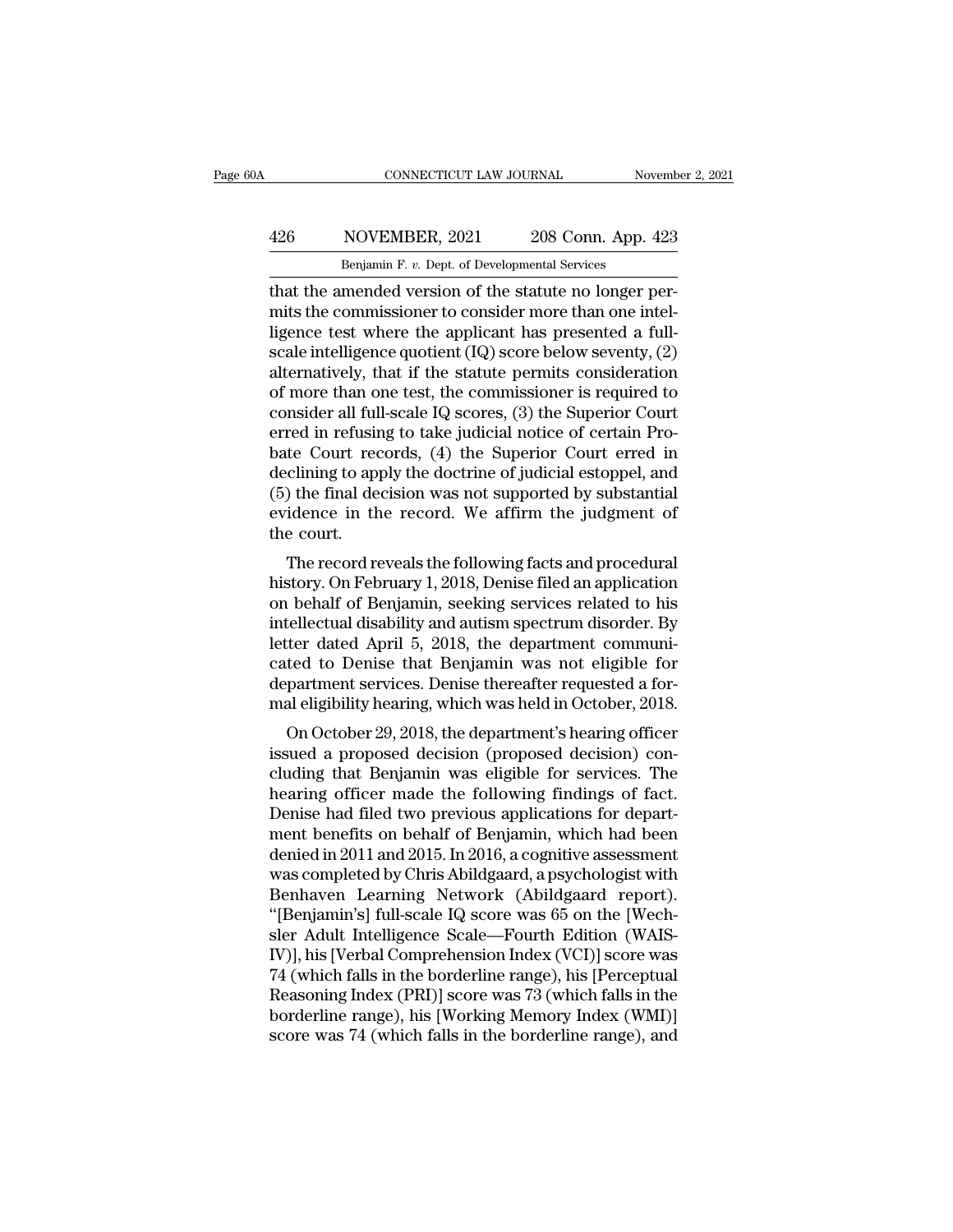# 2, 2021 CONNECTICUT LAW JOURNAL Page 61A<br>208 Conn. App. 423 NOVEMBER, 2021 427<br>Benjamin F. v. Dept. of Developmental Services

r 2, 2021 CONNECTICUT LAW JOURNAL<br>
208 Conn. App. 423 NOVEMBER, 2021 427<br>
Benjamin F. *v.* Dept. of Developmental Services<br>
his [Processing Speed Index (PSI)] score was 59 (which Page 61A<br>
208 Conn. App. 423 NOVEMBER, 2021 427<br>
Benjamin F. v. Dept. of Developmental Services<br>
his [Processing Speed Index (PSI)] score was 59 (which<br>
fell in the extremely low range and is effected by his 208 Conn. App. 423 NOVEMBER, 2021 427<br>Benjamin F. v. Dept. of Developmental Services<br>his [Processing Speed Index (PSI)] score was 59 (which<br>fell in the extremely low range and is effected by his<br>seizure disorder)." On July 208 Conn. App. 423 NOVEMBER, 2021 427<br>
Benjamin F. v. Dept. of Developmental Services<br>
his [Processing Speed Index (PSI)] score was 59 (which<br>
fell in the extremely low range and is effected by his<br>
seizure disorder)." On 208 Conn. App. 423 NOVEMBER, 2021 427<br>
Benjamin F. v. Dept. of Developmental Services<br>
his [Processing Speed Index (PSI)] score was 59 (which<br>
fell in the extremely low range and is effected by his<br>
seizure disorder)." On Benjamin F. v. Dept. of Developmental Services<br>his [Processing Speed Index (PSI)] score was 59 (which<br>fell in the extremely low range and is effected by his<br>seizure disorder)." On July 3, 2018, an evaluation of<br>cognitive f Benjamin F. *i.* Bept. of Beveropmental services<br>his [Processing Speed Index (PSI)] score was 59 (which<br>fell in the extremely low range and is effected by his<br>seizure disorder)." On July 3, 2018, an evaluation of<br>cognitive his [Processing Speed Index (PSI)] score was 59 (which<br>fell in the extremely low range and is effected by his<br>seizure disorder)." On July 3, 2018, an evaluation of<br>cognitive functioning was completed by Andrew R.<br>Moyer, a fell in the extremely low range and is effected by his<br>seizure disorder)." On July 3, 2018, an evaluation of<br>cognitive functioning was completed by Andrew R.<br>Moyer, a school psychologist and behavior analyst<br>(Moyer report) seizure disorder)." On July 3, 2018, an evaluation of<br>cognitive functioning was completed by Andrew R.<br>Moyer, a school psychologist and behavior analyst<br>(Moyer report). "His [Woodcock-Johnson Test of Cogni-<br>tive Abilities cognitive functioning was completed by Andrew R.<br>Moyer, a school psychologist and behavior analyst<br>(Moyer report). "His [Woodcock-Johnson Test of Cogni-<br>tive Abilities—Fourth Edition] was 66, which is in the<br>very low range Moyer, a school psychologist and behavior analyst<br>(Moyer report). "His [Woodcock-Johnson Test of Cogni-<br>tive Abilities—Fourth Edition] was 66, which is in the<br>very low range." "On May 28, 2018, a transition planning<br>evalua (Moyer report). "His [Woodcock-Johnson Test of Cognitive Abilities—Fourth Edition] was 66, which is in the<br>very low range." "On May 28, 2018, a transition planning<br>evaluation was completed by Margaret Kardos, PhD of<br>Kardos tive Abilities—Fourth Edition] was 66, which is in the<br>very low range." "On May 28, 2018, a transition planning<br>evaluation was completed by Margaret Kardos, PhD of<br>Kardos Educational Consulting, LLC [(Kardos report)].<br>. . very low range." "On May 28, 2018, a transition planning<br>evaluation was completed by Margaret Kardos, PhD of<br>Kardos Educational Consulting, LLC [(Kardos report)].<br>. . . . On the Adaptive Behavior Assessment System—<br>3rd Edi evaluation was completed by Margaret Kardos, PhD of<br>Kardos Educational Consulting, LLC [(Kardos report)].<br>. . . On the Adaptive Behavior Assessment System—<br>3rd Edition (ABAS-3) his skills fall in the extremely low<br>range. A Kardos Educational Consulting, LLC [(Kardos report)].<br>
. . . On the Adaptive Behavior Assessment System—<br>
3rd Edition (ABAS-3) his skills fall in the extremely low<br>
range. Areas of significant weakness were noted in all<br>
d . . . On the Adaptive Behavior Assessment System—<br>3rd Edition (ABAS-3) his skills fall in the extremely low<br>range. Areas of significant weakness were noted in all<br>domains across all settings." "On February 20, 2018,<br>an Aut 3rd Edition (ABAS-3) his skills fall in the extremely low<br>range. Areas of significant weakness were noted in all<br>domains across all settings." "On February 20, 2018,<br>an Autism Spectrum Assessment Program Evaluation<br>report range. Areas of significant weakness were noted in all<br>domains across all settings." "On February 20, 2018,<br>an Autism Spectrum Assessment Program Evaluation<br>report was prepared by Kerri Byron, CCC-SLP of Con-<br>necticut Chil domains across all settings." "On February 20, 2018,<br>an Autism Spectrum Assessment Program Evaluation<br>report was prepared by Kerri Byron, CCC-SLP of Con-<br>necticut Children's Medical Center. His diagnoses were<br>epilepsy, lea an Autism Spectrum Assessment Program Evaluation<br>report was prepared by Kerri Byron, CCC-SLP of Con-<br>necticut Children's Medical Center. His diagnoses were<br>epilepsy, learning disability and autism. . . . On Octo-<br>ber 4, 20 report was prepared by Kerri Byron, CCC-SLP of Con-<br>necticut Children's Medical Center. His diagnoses were<br>epilepsy, learning disability and autism. . . . On Octo-<br>ber 4, 2018, a letter was prepared by Mark Schomer,<br>M.D., necticut Children's Medical Center. His diagnoses were<br>epilepsy, learning disability and autism. . . . On Octo-<br>ber 4, 2018, a letter was prepared by Mark Schomer,<br>M.D., Pediatric Epilepsy and Neurology of Connecticut<br>Chil epilepsy, learning disability and autism. . . . On October 4, 2018, a letter was prepared by Mark Schomer,<br>M.D., Pediatric Epilepsy and Neurology of Connecticut<br>Children's Specialty Group, Department of Neurology,<br>recommen ber 4, 2018, a letter was prepared by Mark Schomer,<br>M.D., Pediatric Epilepsy and Neurology of Connecticut<br>Children's Specialty Group, Department of Neurology,<br>recommending that [Benjamin] receive full disability<br>benefits [ M.D., Pediatric Epilepsy and Neurology of Connecticut<br>Children's Specialty Group, Department of Neurology,<br>recommending that [Benjamin] receive full disability<br>benefits [(Schomer letter)]. . . . On October 30, 2008,<br>an edu Children's Specialty Group, Department of Neurology,<br>recommending that [Benjamin] receive full disability<br>benefits [(Schomer letter)]. . . . On October 30, 2008,<br>an educational evaluation was prepared by Cheryl Car-<br>roll, recommending that [Benjamin] receive full disability<br>benefits [(Schomer letter)]. . . . On October 30, 2008,<br>an educational evaluation was prepared by Cheryl Car-<br>roll, special education teacher at Salem Board of Educa-<br>ti benefits [(Schomer letter)]. . . . On October 30, 2008,<br>an educational evaluation was prepared by Cheryl Car-<br>roll, special education teacher at Salem Board of Educa-<br>tion, Department of Special Education. . . . In Octo-<br>b an educational evaluation was prepared by Cheryl Carroll, special education teacher at Salem Board of Education, Department of Special Education. . . . In October of 2008, a psychological evaluation was prepared by Donna Z roll, special education teacher at Salem Board of Education, Department of Special Education. . . . In October of 2008, a psychological evaluation was prepared by Donna Zuber, school psychologist at Salem Public Schools. . tion, Department of Special Education. . . . In October of 2008, a psychological evaluation was prepared<br>by Donna Zuber, school psychologist at Salem Public<br>Schools. . . . His overall memory ability is in the very<br>deficie ber of 2008, a psychological evaluation was prepared<br>by Donna Zuber, school psychologist at Salem Public<br>Schools. . . . His overall memory ability is in the very<br>deficient range. . . . On April 16, 2008, a pediatric neu-<br>r by Donna Zuber, school ps;<br>Schools. . . . His overall medicient range. . . . On Apr<br>ropsychology consultation<br>Spann, PhD, clinical neurop<br>sity School of Medicine. . .<br>(Citations omitted.)<br>In the discussion of his fi ficient range. . . . On April 16, 2008, a pediatric neu-<br>psychology consultation was prepared by Marisa<br>aann, PhD, clinical neuropsychologist at Yale Univer-<br>y School of Medicine. . . . His full-scale IQ was 52."<br>itations noted that Benjamin suffers from a variety of medical sum. PhD, clinical neuropsychologist at Yale University School of Medicine. . . . His full-scale IQ was 52."<br>(Citations omitted.)<br>In the discussion of his findings, the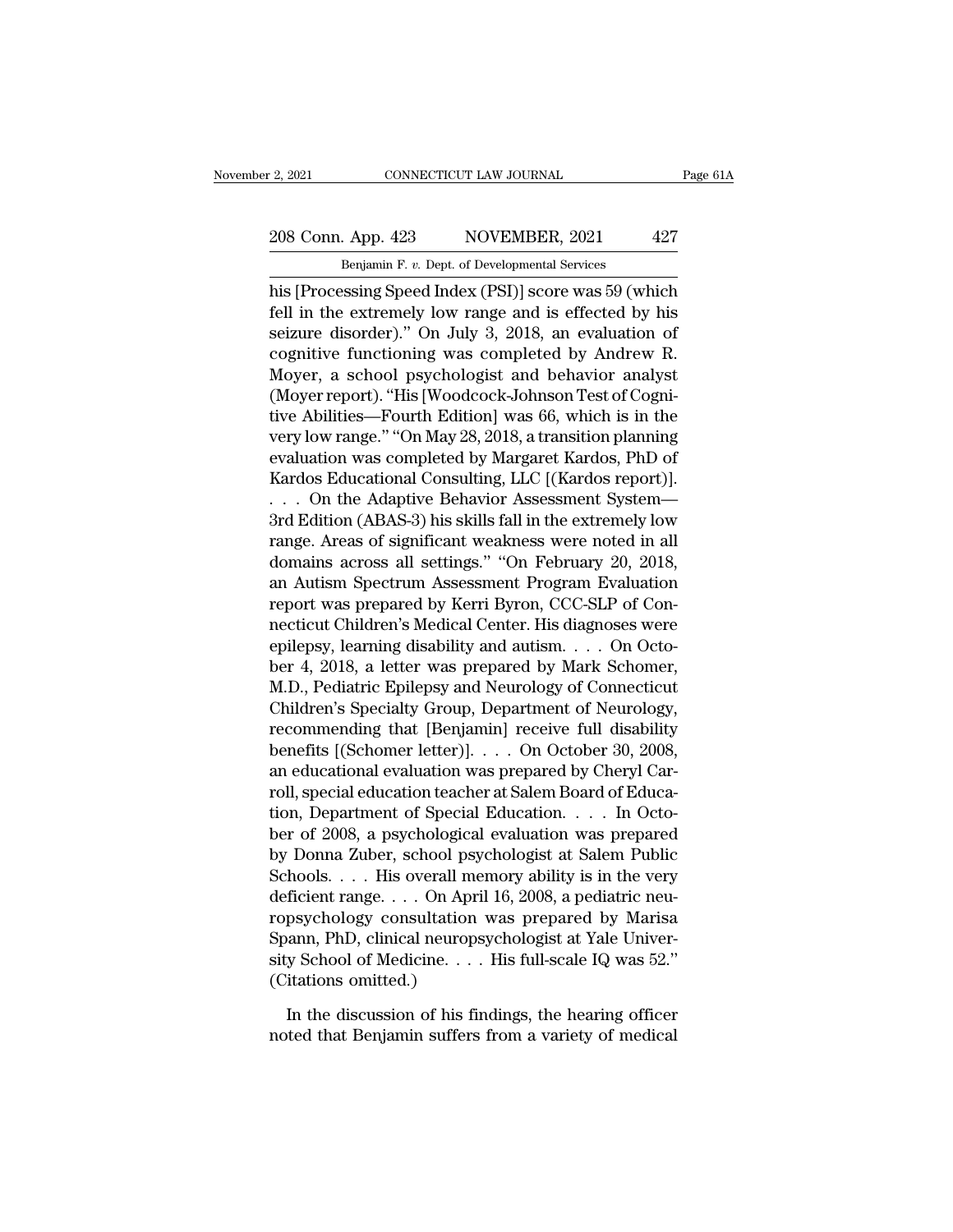## EXECUTE CONNECTICUT LAW JOURNAL Movember 2, 2021<br>App. 428 NOVEMBER, 2021 208 Conn. App. 423<br>Benjamin F. v. Dept. of Developmental Services CONNECTICUT LAW JOURNAL Nov<br>
NOVEMBER, 2021 208 Conn. App. 4<br>
Benjamin F. *v.* Dept. of Developmental Services<br>
s including "autism attention deficit/hyper

CONNECTICUT LAW JOURNAL November<br>
128 NOVEMBER, 2021 208 Conn. App. 423<br>
Benjamin F. v. Dept. of Developmental Services<br>
conditions, including "autism, attention deficit/hyperac-<br>
tivity disorder, and a significant seizure 128 NOVEMBER, 2021 208 Conn. App. 423<br>
Benjamin F. v. Dept. of Developmental Services<br>
conditions, including "autism, attention deficit/hyperac-<br>
tivity disorder, and a significant seizure disorder,"<br>
which "make it very d  $\frac{428}{\text{Benjamin F. v. Dept. of Developmental Services}}$ <br>
Elenjamin F. v. Dept. of Developmental Services<br>
conditions, including "autism, attention deficit/hyperac-<br>
tivity disorder, and a significant seizure disorder,"<br>
which "make it very difficult f 428 NOVEMBER, 2021 208 Conn. App. 423<br>
Benjamin F. v. Dept. of Developmental Services<br>
conditions, including "autism, attention deficit/hyperac-<br>
tivity disorder, and a significant seizure disorder,"<br>
which "make it very Benjamin F. v. Dept. of Developmental Services<br>
conditions, including "autism, attention deficit/hyperac-<br>
tivity disorder, and a significant seizure disorder,"<br>
which "make it very difficult for the department to<br>
determ mentions, including "autism, attention deficit/hyperactivity disorder, and a significant seizure disorder,"<br>which "make it very difficult for the department to<br>determine whether [he] should receive [department]<br>services." conditions, including "autism, attention deficit/hyperactivity disorder, and a significant seizure disorder,"<br>which "make it very difficult for the department to<br>determine whether [he] should receive [department]<br>services. tivity disorder, and a significant seizure disorder,"<br>which "make it very difficult for the department to<br>determine whether [he] should receive [department]<br>services." The hearing officer explained that the depart-<br>ment ha which "make it very difficult for the department to<br>determine whether [he] should receive [department]<br>services." The hearing officer explained that the depart-<br>ment had found in 2011, 2015, and 2018, that he did not<br>quali determine whether [he] should receive [department]<br>services." The hearing officer explained that the depart-<br>ment had found in 2011, 2015, and 2018, that he did not<br>qualify for services primarily on the basis of a disparit services." The hearing officer explained that the depart-<br>ment had found in 2011, 2015, and 2018, that he did not<br>qualify for services primarily on the basis of a disparity<br>in scores on his intelligence tests during the de ment had found in 2011, 2015, and 2018, that he did not<br>qualify for services primarily on the basis of a disparity<br>in scores on his intelligence tests during the develop-<br>mental period.<sup>1</sup> The department's psychologists co quality for services primarily on the basis of a disparity<br>in scores on his intelligence tests during the develop-<br>mental period.<sup>1</sup> The department's psychologists con-<br>cluded that his other medical conditions were interf in scores on his intelligence tests during the develop-<br>mental period.<sup>1</sup> The department's psychologists con-<br>cluded that his other medical conditions were interfer-<br>ing with his cognitive functioning and caused the<br>variat mental period.<sup>1</sup> The department's psychologists con-<br>cluded that his other medical conditions were interfer-<br>ing with his cognitive functioning and caused the<br>variations in his test scores. The hearing officer then<br>stated cluded that his other medical conditions were interfer-<br>ing with his cognitive functioning and caused the<br>variations in his test scores. The hearing officer then<br>stated that "one could reasonably conclude that [Benja-<br>min] ing with his cognitive functioning and caused the<br>variations in his test scores. The hearing officer then<br>stated that "one could reasonably conclude that [Benja-<br>min] at the end of the developmental period has an IQ<br>that variations in his test scores. The hearing officer then<br>stated that "one could reasonably conclude that [Benja-<br>min] at the end of the developmental period has an IQ<br>that does qualify him for [department] services." The<br>he stated that "one could reasonably conclude that [Ben<sub>Ja-</sub><br>min] at the end of the developmental period has an IQ<br>that does qualify him for [department] services." The<br>hearing officer explained: "The psychological report<br>pre min] at the end of the developmental period has an IQ<br>that does qualify him for [department] services." The<br>hearing officer explained: "The psychological report<br>prepared by Dr. Chris Abildgaard . . . is a comprehen-<br>sive a that does quality him for [department] services." The<br>hearing officer explained: "The psychological report<br>prepared by Dr. Chris Abildgaard . . . is a comprehen-<br>sive and thorough report that finds that [Benjamin's]<br>IQ is hearing officer explained: "The psychological report<br>prepared by Dr. Chris Abildgaard . . . is a comprehen-<br>sive and thorough report that finds that [Benjamin's]<br>IQ is 65, which puts him below the level needed to<br>qualify prepared by Dr. Chris Abildgaard . . . is a comprehensive and thorough report that finds that [Benjamin's] IQ is 65, which puts him below the level needed to qualify for [department] services. . . . The report was prepare sive and thorough report that finds that [Benjamin's]<br>IQ is 65, which puts him below the level needed to<br>qualify for [department] services. . . . The report was<br>prepared on July 14 and 16 in 2016, when [he] was<br>seventeen IQ is 65, which puts him below the level needed to<br>qualify for [department] services. . . . The report was<br>prepared on July 14 and 16 in 2016, when [he] was<br>seventeen years, eleven months old and at the end of<br>the develop quality for [department] services. . . . The report was<br>prepared on July 14 and 16 in 2016, when [he] was<br>seventeen years, eleven months old and at the end of<br>the developmental period. The examiner in the report<br>states tha prepared on July 14 and 16 in 2016, when [he] was<br>seventeen years, eleven months old and at the end of<br>the developmental period. The examiner in the report<br>states that, 'there is about a 90 percent chance that his<br>true sco seventeen years, eleven months<br>the developmental period. The e<br>states that, 'there is about a 90 p<br>true score is between 62 [and]<br>He classified his overall perform<br>low range, which is equal to 1<br>age." (Citation omitted.)<br>T ates that, 'there is about a 90 percent chance that his<br>
ie score is between 62 [and] 69 on any given day.'<br>
e classified his overall performance in the extremely<br>
w range, which is equal to 1 percent of people his<br>
e." (C true score is between 62 [and] 69 on any given day.'<br>He classified his overall performance in the extremely<br>low range, which is equal to 1 percent of people his<br>age.'' (Citation omitted.)<br>The hearing officer further explai

He classified his overall performance in the extremely<br>low range, which is equal to 1 percent of people his<br>age." (Citation omitted.)<br>The hearing officer further explained: "The [Abild-<br>gaard] report also summarizes [Benja low range, which is equal to 1 percent of people his<br>age." (Citation omitted.)<br>The hearing officer further explained: "The [Abild-<br>gaard] report also summarizes [Benjamin's] perfor-<br>mance on the Vineland Adaptive Behavior The hearing officer further explained: "The [Abildgaard] report also summarizes [Benjamin's] performance on the Vineland Adaptive Behavior Scales . . . [which is a standardized interview that] was completed  $\frac{1}{1}$  Purs gaard] report also summarizes [Benjamin's] perfor-<br>mance on the Vineland Adaptive Behavior Scales . . .<br>[which is a standardized interview that] was completed<br> $\frac{1}{1}$ Pursuant to General Statutes § 1-1g (a), " 'intellect

mance on the Vineland Adaptive Behavior Scales . . . . [which is a standardized interview that] was completed<br> $\frac{1}{1}$ Pursuant to General Statutes § 1-1g (a), "intellectual disability' means a significant limitation in i  $[which is a standardize \label{eq:optimal} \begin{tabular}{c} \hline \textbf{``Pursuant to General Statut} \\ \hline \textbf{^{4}}\textbf{~Pursuant to General Statut} \\ \hline \textbf{deficits in adaptive behavior the} \\ \hline \textbf{before eighteen years of age.} \end{tabular}$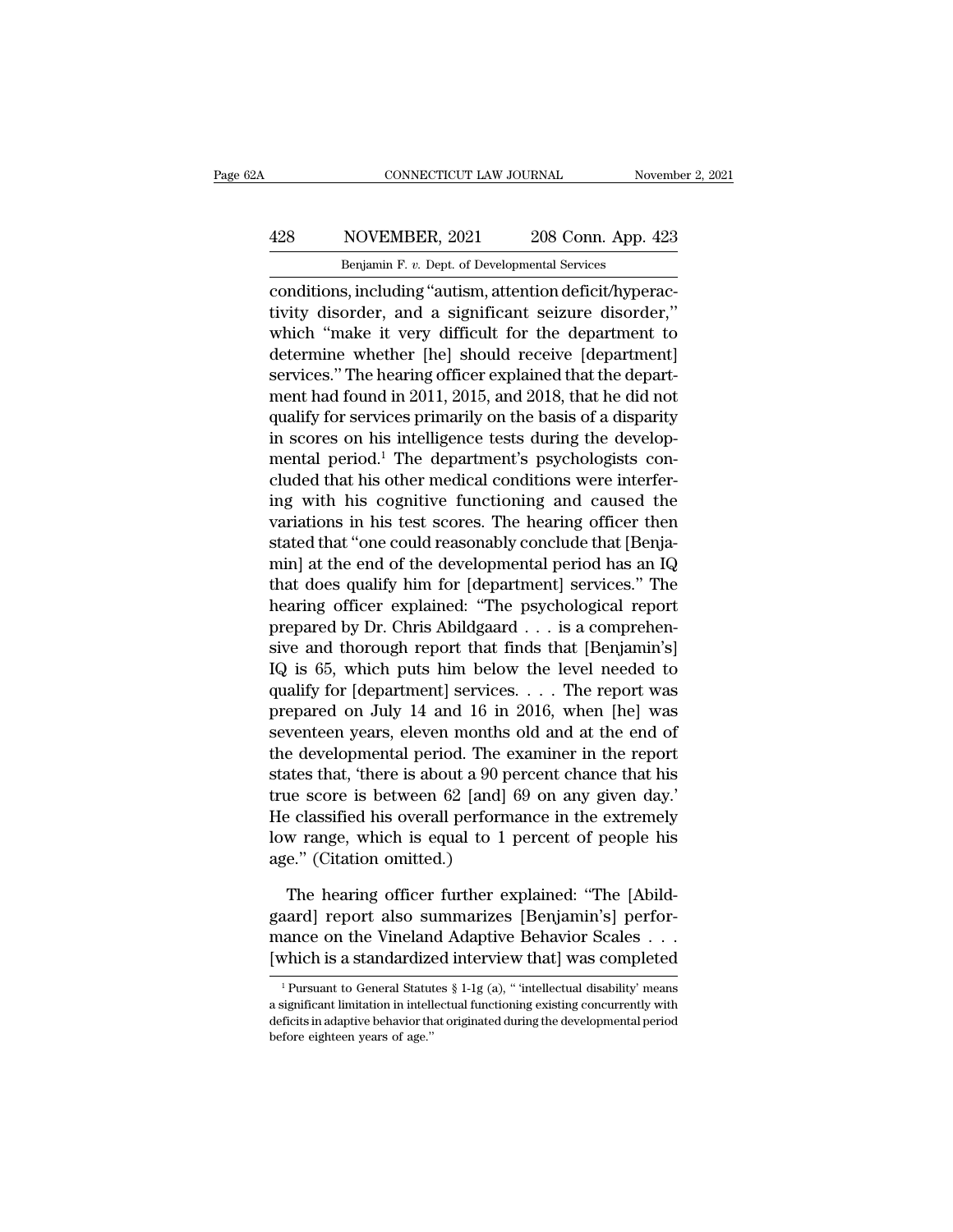2, 2021 CONNECTICUT LAW JOURNAL<br>
208 Conn. App. 423 NOVEMBER, 2021 429<br>
Benjamin F. v. Dept. of Developmental Services<br>
by his mother, and his scores were as follows: Commu-<br>
nication 64, Daily Living 66, Socialization 65 208 Conn. App. 423 NOVEMBER, 2021 429<br>
Benjamin F. v. Dept. of Developmental Services<br>
by his mother, and his scores were as follows: Commu-<br>
nication 64, Daily Living 66, Socialization 65 and a Com-<br>
posite score of 67, w 208 Conn. App. 423 NOVEMBER, 2021 429<br>
Benjamin F. v. Dept. of Developmental Services<br>
by his mother, and his scores were as follows: Communication 64, Daily Living 66, Socialization 65 and a Com-<br>
posite score of 67, whic 208 Conn. App. 423 NOVEMBER, 2021 429<br>
Benjamin F. v. Dept. of Developmental Services<br>
by his mother, and his scores were as follows: Commu-<br>
nication 64, Daily Living 66, Socialization 65 and a Com-<br>
posite score of 67, w Benjamin F. v. Dept. of Developmental Services<br>by his mother, and his scores were as follows: Commu-<br>nication 64, Daily Living 66, Socialization 65 and a Com-<br>posite score of 67, which [Abildgaard] found to be con-<br>sistent Benjamin F. v. Dept. of Developmental Services<br>by his mother, and his scores were as follows: Commu-<br>nication 64, Daily Living 66, Socialization 65 and a Com-<br>posite score of 67, which [Abildgaard] found to be con-<br>sistent by his mother, and his scores were as follows: Communication 64, Daily Living 66, Socialization 65 and a Composite score of 67, which [Abildgaard] found to be consistent with his current cognitive potential. These scores w nication 64, Daily Living 66, Socialization 65 and a Composite score of 67, which [Abildgaard] found to be consistent with his current cognitive potential. These scores would qualify [Benjamin] for [department] services. A posite score of 67, which [Abildgaard] found to be consistent with his current cognitive potential. These<br>scores would qualify [Benjamin] for [department] services. A more recent analysis of [Benjamin's] adaptive<br>skills wa sistent with his current cognitive potential. These<br>scores would qualify [Benjamin] for [department] ser-<br>vices. A more recent analysis of [Benjamin's] adaptive<br>skills was done on May 8, 2018, by Dr. Margaret Kardos,<br>when scores would qualify [Benjamin] for [department] services. A more recent analysis of [Benjamin's] adaptive<br>skills was done on May 8, 2018, by Dr. Margaret Kardos,<br>when [he] was age twenty and outside of the develop-<br>mental vices. A more recent analysis of [Benjamin's] adaptive<br>skills was done on May 8, 2018, by Dr. Margaret Kardos,<br>when [he] was age twenty and outside of the develop-<br>mental period. Even though outside of the develop-<br>mental skills was done on May 8, 2018, by Dr. Margaret Kardos,<br>when [he] was age twenty and outside of the develop-<br>mental period. Even though outside of the develop-<br>mental period, this report demonstrates that his adap-<br>tive sk when [he] was age twenty and outside of the develop-<br>mental period. Even though outside of the develop-<br>mental period, this report demonstrates that his adap-<br>tive skills have remained consistent from the evaluation<br>done i mental period. Even though outside of the develop-<br>mental period, this report demonstrates that his adap-<br>tive skills have remained consistent from the evaluation<br>done in 2016, which was at the end of the developmental<br>per mental period, this report demonstrates that his adaptive skills have remained consistent from the evaluation<br>done in 2016, which was at the end of the developmental<br>period. The summary in the report finds that [Benja-<br>min tive skills have remained consistent from the evaluation<br>done in 2016, which was at the end of the developmental<br>period. The summary in the report finds that [Benja-<br>min's] adaptive skills fall in the extremely low range<br>a done in 2016, which was at the end of the developmental<br>period. The summary in the report finds that [Benja-<br>min's] adaptive skills fall in the extremely low range<br>as reported by both his mother and his teacher's analysis, period. The summary in the report finds that [Benjamin's] adaptive skills fall in the extremely low range as reported by both his mother and his teacher. In this report, we have the benefit of his teacher's analysis, whic min's] adaptive<br>as reported by b<br>report, we have<br>which, although<br>than the scores [<br>cated that [Ber<br>range.... Teported by boart instituted into the teacher's analysis,<br>port, we have the benefit of his teacher's analysis,<br>inich, although [it reflected numbers that were] higher<br>an the scores [recorded] by his mother . . . still indi report, we have also benefit of his teacher's analysis,<br>which, although [it reflected numbers that were] higher<br>than the scores [recorded] by his mother  $\dots$  still indi-<br>cated that [Benjamin] was in the extremely low<br>rang

when, allocated handless and were jugated<br>than the scores [recorded] by his mother  $\dots$  still indi-<br>cated that [Benjamin] was in the extremely low<br>range.  $\dots$ <br>"The most recent intellectual evaluation of [Benja-<br>min] by Ap cated that [Benjamin] was in the extremely low<br>range....<br>"The most recent intellectual evaluation of [Benja-<br>min] by Apex Educational Solutions was done on July<br>3, 2018, when [he] was twenty years, four months [old]<br>and o range. . . .<br>
"The most recent intellectual evaluation of [Benja-<br>
min] by Apex Educational Solutions was done on July<br>
3, 2018, when [he] was twenty years, four months [old]<br>
and outside of the developmental period [(Apex The most recent intellectual evaluation of [Benja-<br>min] by Apex Educational Solutions was done on July<br>3, 2018, when [he] was twenty years, four months [old]<br>and outside of the developmental period [(Apex<br>report)]. The rep "The most recent intellectual evaluation of [Benja-<br>min] by Apex Educational Solutions was done on July<br>3, 2018, when [he] was twenty years, four months [old]<br>and outside of the developmental period [(Apex<br>report)]. The re min] by Apex Educational Solutions was done on July<br>3, 2018, when [he] was twenty years, four months [old]<br>and outside of the developmental period [(Apex<br>report)]. The report finds that [Benjamin's] General<br>Intellectual Ab 3, 2018, when [he] was twenty years, four months [old]<br>and outside of the developmental period [(Apex<br>report)]. The report finds that [Benjamin's] General<br>Intellectual Ability was 66 in the very low range. The<br>examiner not and outside of the developmental period [(Apex<br>report)]. The report finds that [Benjamin's] General<br>Intellectual Ability was 66 in the very low range. The<br>examiner noted that [Benjamin] worked very hard and<br>exerted himself report)]. The report finds that [Benjamin's] General<br>Intellectual Ability was 66 in the very low range. The<br>examiner noted that [Benjamin] worked very hard and<br>exerted himself on all aspects of the test, but his overall<br>le Intellectual Ability was 66 in the very low range. The<br>examiner noted that [Benjamin] worked very hard and<br>exerted himself on all aspects of the test, but his overall<br>level of intellectual functioning fell in the very low<br> examiner noted that [Benjamin] worked very hard and<br>exerted himself on all aspects of the test, but his overall<br>level of intellectual functioning fell in the very low<br>range, which is consistent with the [Abildgaard report<br> exerted himself on all aspects of the test, but his overall<br>level of intellectual functioning fell in the very low<br>range, which is consistent with the [Abildgaard report<br>prepared] when [he] was at the end of the develop-<br>m level of intellectual functioning fell in the very low<br>range, which is consistent with the [Abildgaard report<br>prepared] when [he] was at the end of the develop-<br>mental period." The hearing officer determined that the<br>two m range, which is consistent with the [Abildgaard report<br>prepared] when [he] was at the end of the develop-<br>mental period." The hearing officer determined that the<br>two most recent reports supported the findings in the<br>two re services.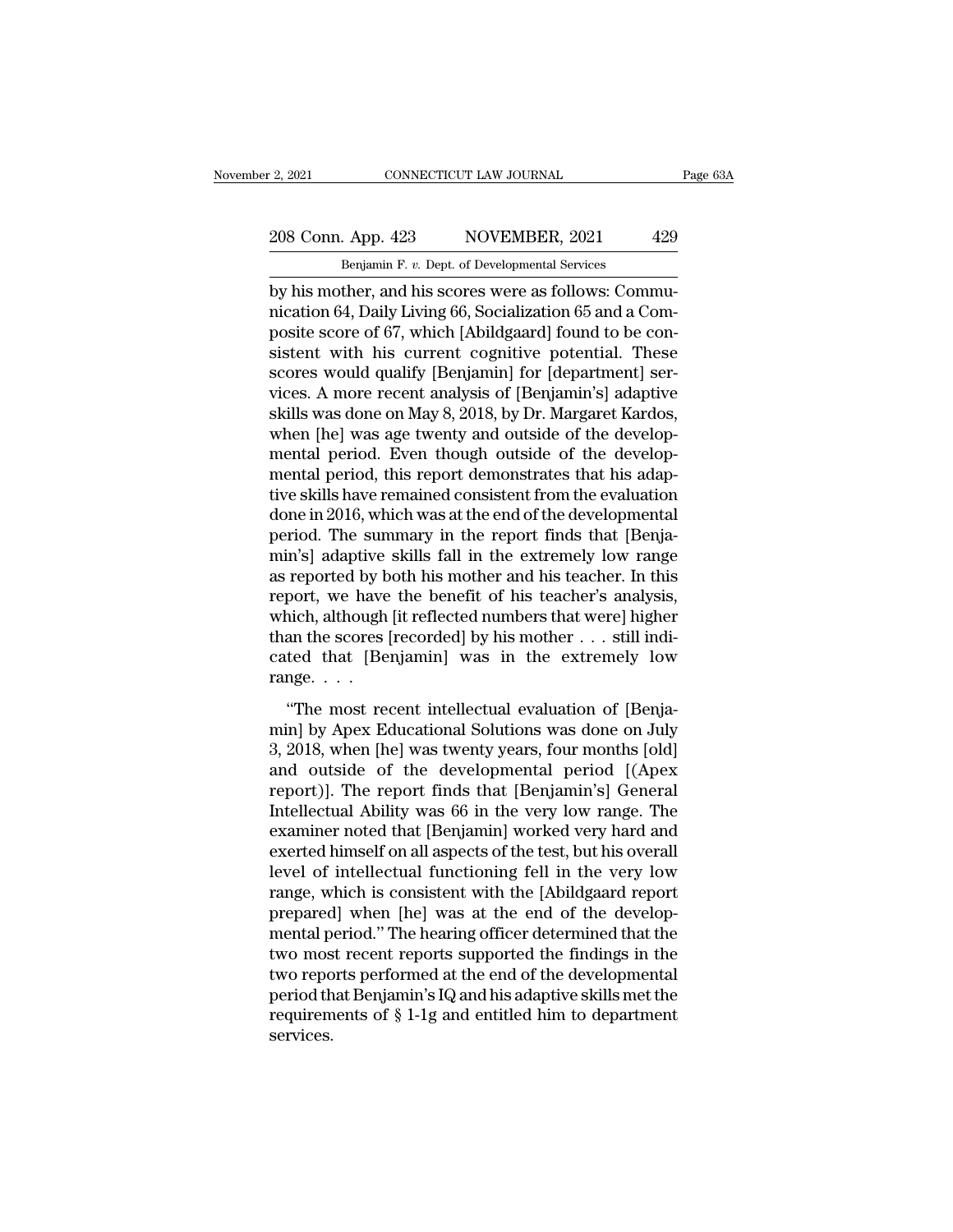## CONNECTICUT LAW JOURNAL November 2, 2021<br>
430 NOVEMBER, 2021 208 Conn. App. 423<br>
Benjamin F. v. Dept. of Developmental Services CONNECTICUT LAW JOURNAL November 2, 2021<br>Benjamin F. *v.* Dept. of Developmental Services<br>After reviewing the record, on January 28, 2019, the

CONNECTICUT LAW JOURNAL November 2, 2021<br>
0 NOVEMBER, 2021 208 Conn. App. 423<br>
Benjamin F. v. Dept. of Developmental Services<br>
After reviewing the record, on January 28, 2019, the<br>
mmissioner issued a final decision (final MOVEMBER, 2021 208 Conn. App. 423<br>
Benjamin F. v. Dept. of Developmental Services<br>
After reviewing the record, on January 28, 2019, the<br>
commissioner issued a final decision (final decision)<br>
notifying Denise that he did n 430 NOVEMBER, 2021 208 Conn. App. 423<br>
Benjamin F. v. Dept. of Developmental Services<br>
After reviewing the record, on January 28, 2019, the<br>
commissioner issued a final decision (final decision)<br>
notifying Denise that he ACTE ACTE ACTE 2021 208 Conn. App. 423<br>
Benjamin F. v. Dept. of Developmental Services<br>
After reviewing the record, on January 28, 2019, the<br>
commissioner issued a final decision (final decision)<br>
notifying Denise that he Benjamin F. v. Dept. of Developmental Services<br>After reviewing the record, on January 28, 2019, the<br>commissioner issued a final decision (final decision)<br>notifying Denise that he did not concur with the hearing<br>officer's d Bergamin F. *v.* Dept. of Developmental services<br>
After reviewing the record, on January 28, 2019, the<br>
commissioner issued a final decision (final decision)<br>
notifying Denise that he did not concur with the hearing<br>
offic After reviewing the record, on January 28, 2019, the<br>commissioner issued a final decision (final decision)<br>notifying Denise that he did not concur with the hearing<br>officer's determination that Benjamin is eligible for<br>depa commissioner issued a final decision (final decision)<br>notifying Denise that he did not concur with the hearing<br>officer's determination that Benjamin is eligible for<br>department services. In his final decision, the commis-<br>s notifying Denise that he did not concur with the hearing<br>officer's determination that Benjamin is eligible for<br>department services. In his final decision, the commis-<br>sioner deleted several of the hearing officer's finding officer's determination that Benjamin is eligible for<br>department services. In his final decision, the commis-<br>sioner deleted several of the hearing officer's findings<br>of fact and added other findings of fact. Specifically, department services. In his final decision, the commissioner deleted several of the hearing officer's findings<br>of fact and added other findings of fact. Specifically,<br>the commissioner deleted the findings of fact regarding sioner deleted several of the hearing officer's findings<br>of fact and added other findings of fact. Specifically,<br>the commissioner deleted the findings of fact regarding<br>the Abildgaard, Moyer, and Kardos reports, and the<br>Sc of fact and added other findings of fact. Specifically,<br>the commissioner deleted the findings of fact regarding<br>the Abildgaard, Moyer, and Kardos reports, and the<br>Schomer letter. The commissioner added the following<br>findin the commissioner deleted the findings of fact regarding<br>the Abildgaard, Moyer, and Kardos reports, and the<br>Schomer letter. The commissioner added the following<br>findings of fact: "In the cognitive assessment that Dr.<br>Chris the Abildgaard, Moyer, and Kardos reports, and the<br>Schomer letter. The commissioner added the following<br>findings of fact: "In the cognitive assessment that Dr.<br>Chris Abildgaard completed towards the end of the<br>developmenta Schomer letter. The commissioner added the following<br>findings of fact: "In the cognitive assessment that Dr.<br>Chris Abildgaard completed towards the end of the<br>developmental period when [Benjamin] was seventeen<br>years, eleve findings of fact: "In the cognitive assessment that Dr.<br>Chris Abildgaard completed towards the end of the<br>developmental period when [Benjamin] was seventeen<br>years, eleven months [old], the doctor found that [his]<br>'[full-sc Chris Abildgaard completed towards the end of the<br>developmental period when [Benjamin] was seventeen<br>years, eleven months [old], the doctor found that [his]<br>'[full-scale IQ] falls within the borderline range and is<br>consist developmental period when [Benjamin] was seventeen<br>years, eleven months [old], the doctor found that [his]<br>'[full-scale IQ] falls within the borderline range and is<br>consistent with his current adaptive functioning.' . . .<br> years, eleven months [old], the doctor found that [his]<br>'[full-scale IQ] falls within the borderline range and is<br>consistent with his current adaptive functioning.' . . .<br>Significantly, in the assessment, Dr. Abildgaard ad "[full-scale IQ] falls within the borderline range and is<br>consistent with his current adaptive functioning."  $\ldots$ <br>Significantly, in the assessment, Dr. Abildgaard advised:<br>"For a more complete developmental history, the consistent with his current adaptive functioning.' . . .<br>Significantly, in the assessment, Dr. Abildgaard advised:<br>'For a more complete developmental history, the reader<br>is encouraged to reference the psychoeducational eva Significantly, in the assessment, Dr. Abildgaard advised:<br>'For a more complete developmental history, the reader<br>is encouraged to reference the psychoeducational evaluation conducted by Dr. Erik Mayville in 2013.' . . .<br>Th "For a more complete developmental history, the reader<br>is encouraged to reference the psychoeducational eval-<br>uation conducted by Dr. Erik Mayville in 2013.' . . .<br>The assessment noted that all but one of the WAIS-IV<br>inde is encouraged to reference the psychoeducational evaluation conducted by Dr. Erik Mayville in 2013.' . . .<br>The assessment noted that all but one of the WAIS-IV<br>index scores, the [PSI], fell in the borderline range and<br>that uation conducted by Dr. Erik Mayville in 2013.' . . . The assessment noted that all but one of the WAIS-IV<br>index scores, the [PSI], fell in the borderline range and<br>that '[d]ifficulties in scanning large amounts of visual The assessment noted that all but one of the WAIS-IV<br>index scores, the [PSI], fell in the borderline range and<br>that '[d]ifficulties in scanning large amounts of visual<br>stimuli and visual motor coordination may have<br>impacte index scores, the [PSI], fell in the borderline range and<br>that '[d]ifficulties in scanning large amounts of visual<br>stimuli and visual motor coordination may have<br>impacted . . . [the PSI] results.' . . . The assessment<br>indi that '[d]ifficulties in scanning large amounts of visual<br>stimuli and visual motor coordination may have<br>impacted . . . [the PSI] results.' . . . The assessment<br>indicated, 'By parent report in the last six months, [Ben-<br>jam stimuli and visual motor coordination may have<br>impacted . . . [the PSI] results.' . . . The assessment<br>indicated, 'By parent report in the last six months, [Ben-<br>jamin] has experienced twenty-six seizures. Several<br>required impacted . . . [the PSI] results.' . . . The assessment<br>indicated, 'By parent report in the last six months, [Ben-<br>jamin] has experienced twenty-six seizures. Several<br>required immediate medical support.' . . . Dr. Abild-<br> indicated, 'By parent report in the last six months, [Ben-<br>jamin] has experienced twenty-six seizures. Several<br>required immediate medical support.' . . . Dr. Abild-<br>gaard recommended that [Benjamin] 'benefits from<br>longer a iamin] has experienced twenty-six seizures. Several<br>required immediate medical support.' . . . Dr. Abild-<br>gaard recommended that [Benjamin] 'benefits from<br>longer amounts of processing time . . . when pre-<br>sented with task required immediate medical support.' . . . Dr. Abild-<br>gaard recommended that [Benjamin] 'benefits from<br>longer amounts of processing time . . . when pre-<br>sented with tasks or directives . . . [he] also benefits<br>from being a gaard recommended that [Benjamin] 'benefits from<br>longer amounts of processing time . . . when pre-<br>sented with tasks or directives . . . [he] also benefits<br>from being allowed to get verbal information out at a<br>slower pace longer amounts of processing time . . . when pre-<br>sented with tasks or directives . . . [he] also benefits<br>from being allowed to get verbal information out at a<br>slower pace . . . [and] often knows what he wants to<br>say, ho sented with tasks or directives . . . [he] also benefits<br>from being allowed to get verbal information out at a<br>slower pace . . . [and] often knows what he wants to<br>say, however it will take him slightly longer to get all<br>t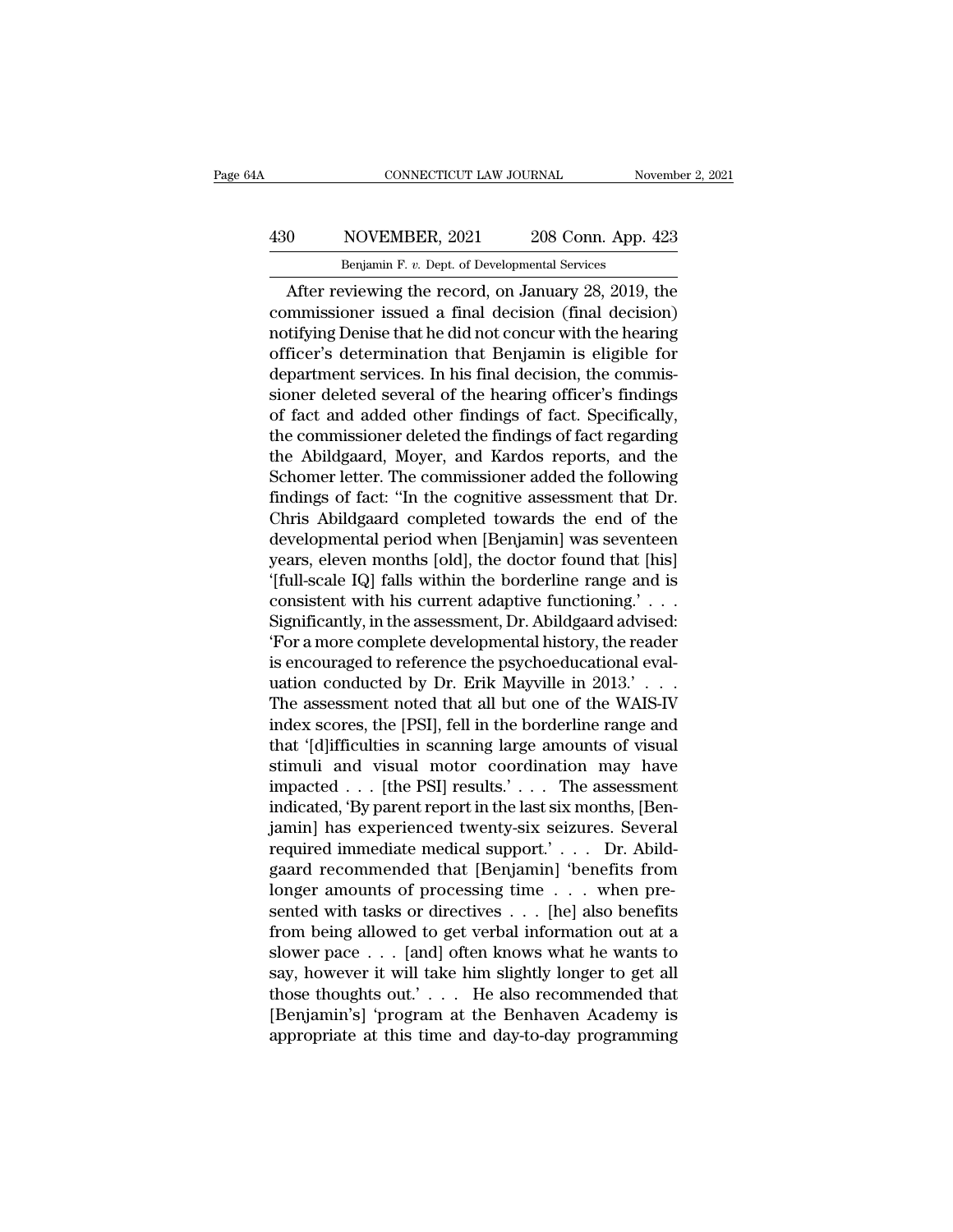## 2, 2021 CONNECTICUT LAW JOURNAL Page 65A<br>208 Conn. App. 423 NOVEMBER, 2021 431<br>Benjamin F. v. Dept. of Developmental Services P. 2, 2021 CONNECTICUT LAW JOURNAL<br>208 Conn. App. 423 NOVEMBER, 2021 431<br>Benjamin F. *v.* Dept. of Developmental Services<br>*Should not change based on these results.*

*should not change based on these results.'* . . . .<br>Accordingly, [Benjamin's] primary disability of autism<br>and his programming subsequently did not change . . . . 208 Conn. App. 423 NOVEMBER, 2021 431<br>
Benjamin F. v. Dept. of Developmental Services<br>
should not change based on these results.' . . . .<br>
Accordingly, [Benjamin's] primary disability of autism<br>
and his programming subseq <sup>8</sup> Conn. App. 423 NOVEMBER, 2021 431<br>
<sup>Benjamin F. v. Dept. of Developmental Services<br> *ould not change based on these results.*<br>
"coordingly, [Benjamin's] primary disability of autism<br>
d his programming subsequently did</sup>

Benjamin F. v. Dept. of Developmental Services<br>
should not change based on these results.'...<br>
Accordingly, [Benjamin's] primary disability of autism<br>
and his programming subsequently did not change....<br>
"In 2011, [Benjam should not change based on these results.<br>Accordingly, [Benjamin's] primary disability of autism<br>and his programming subsequently did not change....<br>"In 2011, [Benjamin] was denied eligibility for<br>[department] services be should not change based on these results.<br>Accordingly, [Benjamin's] primary disability of autism<br>and his programming subsequently did not change...<br>"In 2011, [Benjamin] was denied eligibility for<br>[department] services bec Accordingly, [Berlamin's] primary disability of additional and his programming subsequently did not change....<br>
"In 2011, [Benjamin] was denied eligibility for<br>
[department] services because, on a May, 2010<br>
[Weschler Inte and its programming subsequently did not change....<br>
"In 2011, [Benjamin] was denied eligibility for<br>
[department] services because, on a May, 2010<br>
[Weschler Intelligence Scale for Children—Fourth Edi-<br>
tion (WISC-IV) te "In 2011, [Benjamin] was denied eligibility for<br>[department] services because, on a May, 2010<br>[Weschler Intelligence Scale for Children—Fourth Edition<br>(WISC-IV) test], he obtained a full-scale IQ of 87 and<br>he was function [department] services because, on a May, 2010<br>[Weschler Intelligence Scale for Children—Fourth Edition (WISC-IV) test], he obtained a full-scale IQ of 87 and<br>he was functioning in the average range of intelligence.<br>Moreove [Weschler Intelligence Scale for Children—Fourth Edition (WISC-IV) test], he obtained a full-scale IQ of 87 and<br>he was functioning in the average range of intelligence.<br>Moreover, there was 'cognitive testing indicating he<br> tion (WISC-IV) test], he obtained a full-scale IQ of 87 and<br>he was functioning in the average range of intelligence.<br>Moreover, there was 'cognitive testing indicating he<br>[was] functioning within at least the high borderli he was functioning in the average range of intelligence.<br>Moreover, there was 'cognitive testing indicating he<br>[was] functioning within at least the high borderline to<br>average range of measured intelligence.' . . . In 2015, Moreover, there was 'cognitive testing indicating he<br>[was] functioning within at least the high borderline to<br>average range of measured intelligence.' . . . In 2015,<br>[Benjamin] was denied eligibility for [department] ser-[was] functioning within at least the high borderline to<br>average range of measured intelligence.' . . . In 2015,<br>[Benjamin] was denied eligibility for [department] ser-<br>vices because '[his] intellectual functioning [was] average range of measured intelligence.'... In 2015,<br>[Benjamin] was denied eligibility for [department] services because '[his] intellectual functioning [was] in the<br>average range, which is significantly above the intellec [Benjamin] was denied eligibility for [department] services because '[his] intellectual functioning [was] in the average range, which is significantly above the intellectual disabled range.' On a 2013 psychological evaluat vices because '[his] intellectual functioning [was] in the<br>average range, which is significantly above the intellec-<br>tual disabled range.' On a 2013 psychological evaluation,<br>upon administration of the Stanford Binet [Inte average range, which is significantly above the intellectual disabled range.' On a 2013 psychological evaluation,<br>upon administration of the Stanford Binet [Intelligence<br>Scales]-V, he 'earned a full-scale IQ score of 90.' tual disabled range.' On a 2013 psychological evaluation,<br>upon administration of the Stanford Binet [Intelligence<br>Scales]-V, he 'earned a full-scale IQ score of 90.' On a<br>2013 Wechsler Individual Achievement Test-III (WIAT upon administration of the Stanford Binet [Intelligence Scales]-V, he 'earned a full-scale IQ score of 90.' On a 2013 Wechsler Individual Achievement Test-III (WIAT-III), 'his Total Reading Composite Standard Score was 91, Scales]-V, he 'earned a full-scale IQ score of 90.' On a<br>2013 Wechsler Individual Achievement Test-III (WIAT-<br>III), 'his Total Reading Composite Standard Score was<br>91, Reading Comprehension and Fluency Composite<br>was 84, Ma 2013 Wechsler Individual Achievement Test-III (WIAT-<br>III), 'his Total Reading Composite Standard Score was<br>91, Reading Comprehension and Fluency Composite<br>was 84, Mathematics Composite was 81, and Written<br>Expression Compos III), 'his Total Reading Composite Standard Score was 91, Reading Comprehension and Fluency Composite was 84, Mathematics Composite was 81, and Written Expression Composite was 91. Of the twenty-six subtest scores generate 91, Reading Comprehension and<br>was 84, Mathematics Composite<br>Expression Composite was 91. Of th<br>scores generated by the WIAT-III,<br>average range, eleven were in the<br>and three were in the borderline rar<br>ted; emphasis in origi as 34, mathematics Composite was 31, and written<br>tyression Composite was 91. Of the twenty-six subtest<br>ores generated by the WIAT-III, twelve were in the<br>erage range, eleven were in the low average range,<br>d three were in Expression Composite was 91. Of the twenty-six subtest<br>scores generated by the WIAT-III, twelve were in the<br>average range, eleven were in the low average range,<br>and three were in the borderline range." (Citations omit-<br>te

scores generated by the WIAT-III, twelve were in the<br>average range, eleven were in the low average range,<br>and three were in the borderline range." (Citations omit-<br>ted; emphasis in original.)<br>The commissioner replaced the *Mentage Tange, elevent were in the low average Tange,*<br> *Mental Retardation*, 277 Connection Connection<br> *Mental Retardation, 277 Conn. 594, 893 A.2d 431 (2006).*<br> *Mental Retardation, 277 Conn. 594, 893 A.2d 431 (2006).* and three were in the borderline range. (Chations onticed; emphasis in original.)<br>
The commissioner replaced the discussion section of<br>
the proposed decision with a summary of our Supreme<br>
Court's decision in *Christopher* The commissioner replaced the discussion section of<br>the proposed decision with a summary of our Supreme<br>Court's decision in *Christopher R. v. Commissioner of*<br>*Mental Retardation*, 277 Conn. 594, 893 A.2d 431 (2006).<br>Ult The commissioner replaced the discussion section of<br>the proposed decision with a summary of our Supreme<br>Court's decision in *Christopher R.* v. *Commissioner of*<br>*Mental Retardation*, 277 Conn. 594, 893 A.2d 431 (2006).<br>Ul the proposed decision with a summary of our Supreme<br>Court's decision in *Christopher R. v. Commissioner of*<br>*Mental Retardation*, 277 Conn. 594, 893 A.2d 431 (2006).<br>Ultimately, the commissioner concluded: "The record<br>in Court's decision in *Christopher R. v. Commissioner of Mental Retardation*, 277 Conn. 594, 893 A.2d 431 (2006).<br>Ultimately, the commissioner concluded: "The record<br>in the present case simply does not meet the burden<br>of . *Mental Retardation*, 277 Conn. 594, 893 A.2d 431 (2006).<br>Ultimately, the commissioner concluded: "The record<br>in the present case simply does not meet the burden<br>of . . . § 1-1g. Pursuant to [*Christopher R*.], the expert Ultimately, the commissioner concluded: "The record<br>in the present case simply does not meet the burden<br>of  $\ldots$  § 1-1g. Pursuant to [*Christopher R*.], the expert<br>staff for [the department] has the authority as granted<br>b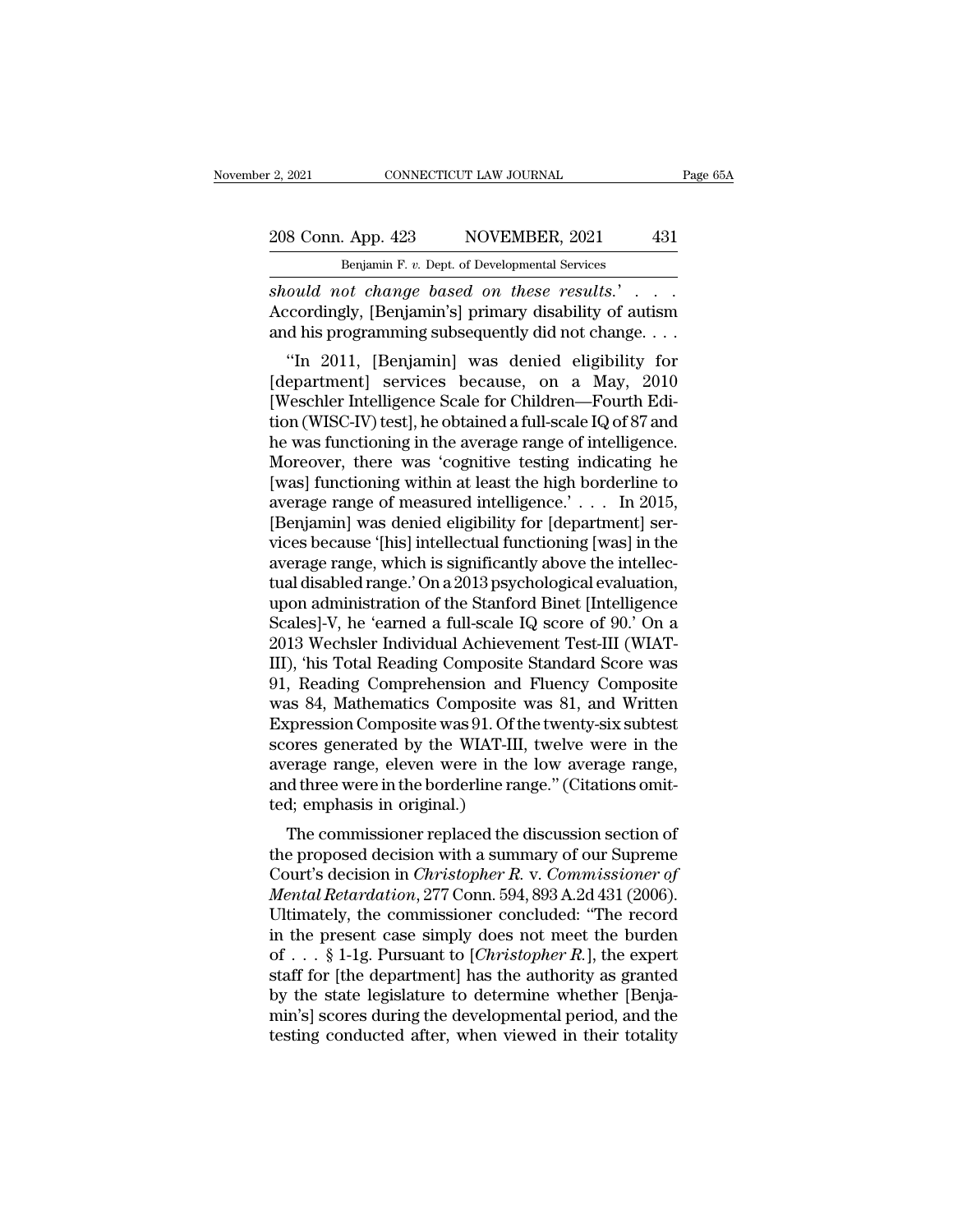## CONNECTICUT LAW JOURNAL November 2, 2021<br>
432 NOVEMBER, 2021 208 Conn. App. 423<br>
Benjamin F. v. Dept. of Developmental Services CONNECTICUT LAW JOURNAL Nov<br>
NOVEMBER, 2021 208 Conn. App. 4<br>
Benjamin F. *v.* Dept. of Developmental Services<br>
Pligibility criteria for an intellectual disabil

CONNECTICUT LAW JOURNAL November 2, 2<br>
MOVEMBER, 2021 208 Conn. App. 423<br>
Benjamin F. v. Dept. of Developmental Services<br>
meet the eligibility criteria for an intellectual disability.<br>
[The department] has reviewed all tes MOVEMBER, 2021 208 Conn. App. 423<br>
Benjamin F. v. Dept. of Developmental Services<br>
meet the eligibility criteria for an intellectual disability.<br>
[The department] has reviewed all testing and deter-<br>
mined that the test sc MOVEMBER, 2021 208 Conn. App. 423<br>
Benjamin F. v. Dept. of Developmental Services<br>
meet the eligibility criteria for an intellectual disability.<br>
[The department] has reviewed all testing and deter-<br>
mined that the test s Accordingly,  $\frac{2021}{Benjamin F. v. Dept. of Developmental Services}$ <br>
meet the eligibility criteria for an intellectual disability.<br>
[The department] has reviewed all testing and determined that the test scores do not meet the requisite<br>
criteria. Acco **EXECUTE 2020** COMA Experiment of the eligibility criteria for an intellectual disability.<br>
[The department] has reviewed all testing and determined that the test scores do not meet the requisite criteria. Accordingly, [B Benjamin F. v. Dept. of Developmental Services<br>meet the eligibility criteria for an intellectual disability.<br>[The department] has reviewed all testing and deter-<br>mined that the test scores do not meet the requisite<br>criter meet the eligibility criteria for<br>[The department] has reviernined that the test scores<br>criteria. Accordingly, [Ben<sub>]</sub><br>[department] services based<br>ability, as he does not meet<br>defined in . . . § 1-1g."<br>Pursuant to General The department] has reviewed all testing and deter-<br>ined that the test scores do not meet the requisite<br>iteria. Accordingly, [Benjamin] is not eligible for<br>epartment] services based upon an intellectual dis-<br>ility, as he mined that the test scores do not meet the requisite<br>criteria. Accordingly, [Benjamin] is not eligible for<br>[department] services based upon an intellectual dis-<br>ability, as he does not meet the criteria for services as<br>de

criteria. Accordingly, [Benjamin] is not engible for<br>[department] services based upon an intellectual dis-<br>ability, as he does not meet the criteria for services as<br>defined in . . . § 1-1g."<br>Pursuant to General Statutes § [department] services based upon an intellectual disability, as he does not meet the criteria for services as<br>defined in . . . § 1-1g."<br>Pursuant to General Statutes § 4-183, the plaintiffs<br>appealed from the commissioner's ability, as he does not meet the criteria for services as<br>defined in . . . § 1-1g."<br>Pursuant to General Statutes § 4-183, the plaintiffs<br>appealed from the commissioner's decision to the Supe-<br>rior Court. The plaintiffs' a defined in  $\ldots$  § 1-1g."<br>
Pursuant to General Statutes § 4-183, the plaintiffs<br>
appealed from the commissioner's decision to the Supe-<br>
rior Court. The plaintiffs' appeal raised four issues:<br>
whether (1) the department f Pursuant to General Statutes  $\S$  4-183, the plaintiffs<br>appealed from the commissioner's decision to the Supe-<br>rior Court. The plaintiffs' appeal raised four issues:<br>whether (1) the department failed to apply  $\S$  1-1g as<br>a appealed from the commissioner's decision to the Superior Court. The plaintiffs' appeal raised four issues:<br>whether (1) the department failed to apply § 1-1g as<br>amended in 2012, (2) the department failed to consider<br>Benjam rior Court. The plaintiffs' appeal raised four issues:<br>whether (1) the department failed to apply  $\S$  1-1g as<br>amended in 2012, (2) the department failed to consider<br>Benjamin's 2016 full-scale IQ score, (3) the depart-<br>men whether (1) the department failed to apply  $\S$  1-1g as<br>amended in 2012, (2) the department failed to consider<br>Benjamin's 2016 full-scale IQ score, (3) the depart-<br>ment's denial of benefits was not supported by substan-<br>ti amended in 2012, (2) the department failed to consider<br>Benjamin's 2016 full-scale IQ score, (3) the depart-<br>ment's denial of benefits was not supported by substan-<br>tial evidence, and (4) the department was estopped<br>from co Benjamin's 2016 full-scale IQ score, (3) the depart-<br>ment's denial of benefits was not supported by substan-<br>tial evidence, and (4) the department was estopped<br>from concluding that Benjamin is ineligible for services<br>on th ment's denial of benefits was not supported by substantial evidence, and (4) the department was estopped<br>from concluding that Benjamin is ineligible for services<br>on the basis of statements made by department repre-<br>sentati tial evidence, and (4) the department was estopped<br>from concluding that Benjamin is ineligible for services<br>on the basis of statements made by department repre-<br>sentatives in a 2016 Probate Court proceeding. Follow-<br>ing br from concluding that Benjamin is ineligible for services<br>on the basis of statements made by department repre-<br>sentatives in a 2016 Probate Court proceeding. Follow-<br>ing briefing and oral argument, the Superior Court, *Hon.* on the basis of statements made by department representatives in a 2016 Probate Court proceeding. Following briefing and oral argument, the Superior Court, *Hon.*<br>Henry S. Cohn, judge trial referee, dismissed the appeal<br>in sentatives in a 2016 Probate Court proceeding. Following briefing and oral argument, the Superior Court, *Hon.*<br>*Henry S. Cohn*, judge trial referee, dismissed the appeal<br>in a February 24, 2020 memorandum of decision. The<br> ing briefing and oral argument, the Superior Court, *Hon.*<br>Henry S. Cohn, judge trial referee, dismissed the appeal<br>in a February 24, 2020 memorandum of decision. The<br>court rejected the plaintiffs' arguments and concluded<br> Henry S. Cohn, judge trial referee, dismis<br>in a February 24, 2020 memorandum of<br>court rejected the plaintiffs' arguments :<br>that there was substantial evidence in the<br>porting the final decision of the comm<br>appeal followed. and there was substantial evidence in the record sup-<br>at there was substantial evidence in the record sup-<br>primary the final decision of the commissioner. This<br>peal followed. Additional facts and procedural his-<br>ry will be

I

radiative was substantian evidence in the record sup-<br>porting the final decision of the commissioner. This<br>appeal followed. Additional facts and procedural his-<br>tory will be set forth as necessary.<br>I<br>The plaintiffs' first porting the final decision of the commissioner. This<br>appeal followed. Additional facts and procedural his-<br>tory will be set forth as necessary.<br> $I$ <br>The plaintiffs' first claim on appeal is that the final<br>decision violates the department of the set forth as necessary.<br>
I<br>
The plaintiffs' first claim on appeal is that the final<br>
decision violates § 1-1g. Specifically, the plaintiffs con-<br>
tend that under the plain language of § 1-1g as amende I<br>
The plaintiffs' first claim on appeal is that the final<br>
decision violates § 1-1g. Specifically, the plaintiffs con-<br>
tend that under the plain language of § 1-1g as amended,<br>
the department "no longer has the discreti The plaintiffs' first claim on appeal is that the final<br>decision violates  $\S 1$ -1g. Specifically, the plaintiffs con-<br>tend that under the plain language of  $\S 1$ -1g as amended,<br>the department "no longer has the discretion The plaintiffs' first conduction violates § 1-1g<br>tend that under the plainthe department "no loosider more than one is<br>the applicant presents<br>70." We disagree.<br>We first set forth ou cision violates  $\S$  1-1g. Specifically, the plaintiffs con-<br>nd that under the plain language of  $\S$  1-1g as amended,<br>e department "no longer has the discretion to con-<br>ler more than one intelligence test where, as here,<br>e tend that under the plain language of § 1-1g as amended,<br>the department "no longer has the discretion to con-<br>sider more than one intelligence test where, as here,<br>the applicant presents one full-scale IQ score below<br>70." the department "no longer has the discretion to consider more than one intelligence test where, as here, the applicant presents one full-scale IQ score below 70." We disagree.<br>We first set forth our standard of review. Alt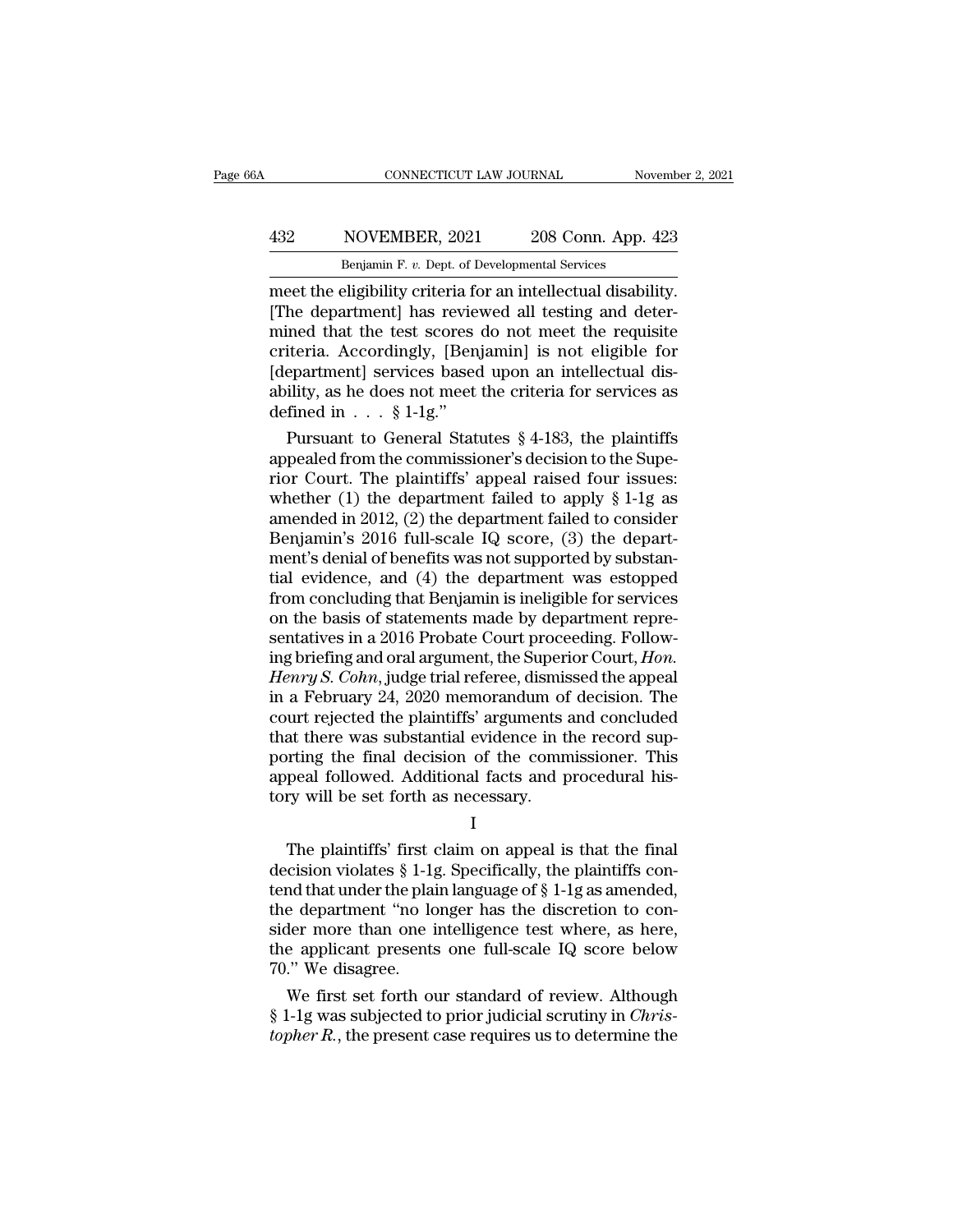# 2021 CONNECTICUT LAW JOURNAL Page 67A<br>208 Conn. App. 423 NOVEMBER, 2021 433<br>Benjamin F. v. Dept. of Developmental Services

Penjamin F. *v.* Dept. of Developmental Services<br>Benjamin F. *v.* Dept. of Developmental Services<br>Effect of subsequent legislative action on our Supreme effect of subsequent legislative action on our Supreme<br>
Legislative action on our Supreme<br>
Court's holding in that case. "[W]e do not defer to the<br>
Legislative action on our Supreme<br>
Court's holding in that case. "[W]e do 208 Conn. App. 423 NOVEMBER, 2021 433<br>
Benjamin F. v. Dept. of Developmental Services<br>
effect of subsequent legislative action on our Supreme<br>
Court's holding in that case. "[W]e do not defer to the<br>
[agency's] constructio 208 Conn. App. 423 NOVEMBER, 2021 433<br>
Benjamin F. v. Dept. of Developmental Services<br>
effect of subsequent legislative action on our Supreme<br>
Court's holding in that case. "[W]e do not defer to the<br>
[agency's] constructi 208 Conn. App. 423 NOVEMBER, 2021 433<br>
Benjamin F. v. Dept. of Developmental Services<br>
effect of subsequent legislative action on our Supreme<br>
Court's holding in that case. "[W]e do not defer to the<br>
[agency's] constructi Benjamin F. v. Dept. of Developmental Services<br>
effect of subsequent legislative action on our Supreme<br>
Court's holding in that case. "[W]e do not defer to the<br>
[agency's] construction of a statute—a question of<br>
law—when Benjamin F. v. Dept. of Developmental Services<br>
effect of subsequent legislative action on our Supreme<br>
Court's holding in that case. "[W]e do not defer to the<br>
[agency's] construction of a statute—a question of<br>
law—when effect of subsequent legislative action on our Supreme<br>Court's holding in that case. "[W]e do not defer to the<br>[agency's] construction of a statute—a question of<br>law—when . . . the [provisions] at issue previously<br>have not Court's holding in that case. "[W]e do not defer to the<br>[agency's] construction of a statute—a question of<br>law—when . . . the [provisions] at issue previously<br>have not been subjected to judicial scrutiny or when<br>the [agenc [agency's] construction of a statute—a question of<br>law—when . . . the [provisions] at issue previously<br>have not been subjected to judicial scrutiny or when<br>the [agency's] interpretation has not been time tested."<br>(Internal Iaw—when . . . the [provisions] at issue previously<br>have not been subjected to judicial scrutiny or when<br>the [agency's] interpretation has not been time tested."<br>(Internal quotation marks omitted.) *Brennan* v. Water-<br>bury the [agency's] interpretation has not been ti<br>(Internal quotation marks omitted.) *Brenna*<br>bury, 331 Conn. 672, 683, 207 A.3d 1 (2019<br>a case, our review of those provisions is plen-<br>topher R. v. Commissioner of Mental Re<br>s ternal quotation marks omitted.) *Brennan* v. Water-<br> *ry*, 331 Conn. 672, 683, 207 A.3d 1 (2019). "In such<br>
ease, our review of those provisions is plenary." *Chris-*<br>
pher R. v. Commissioner of Mental Retardation,<br>
pra, bury, 331 Conn. 672, 683, 207 A.3d 1 (2019). "In such<br>a case, our review of those provisions is plenary." *Christopher R. v. Commissioner of Mental Retardation*,<br>supra, 277 Conn. 604. We therefore apply plenary review<br>and

a case, our review of those provisions is plenary." *Christopher R. v. Commissioner of Mental Retardation*, supra, 277 Conn. 604. We therefore apply plenary review and established rules of construction.<br>
"When construing topher R. v. Commissioner of Mental Retardation,<br>supra, 277 Conn. 604. We therefore apply plenary review<br>and established rules of construction.<br>"When construing a statute, [o]ur fundamental objec-<br>tive is to ascertain and supra, 277 Conn. 604. We therefore apply plenary review<br>and established rules of construction.<br>"When construing a statute, [o]ur fundamental objec-<br>tive is to ascertain and give effect to the apparent intent<br>of the legisla and established rules of construction.<br>
"When construing a statute, [o]ur fundamental objective is to ascertain and give effect to the apparent intent<br>
of the legislature. . . . . In other words, we seek to<br>
determine, in "When construing a statute, [o]ur fundamental objective is to ascertain and give effect to the apparent intent<br>of the legislature. . . . . In other words, we seek to<br>determine, in a reasoned manner, the meaning of the<br>sta tive is to ascertain and give effect to the apparent intent<br>of the legislature.  $\dots$  In other words, we seek to<br>determine, in a reasoned manner, the meaning of the<br>statutory language as applied to the facts of [the] case, of the legislature. . . . . In other words, we seek to<br>determine, in a reasoned manner, the meaning of the<br>statutory language as applied to the facts of [the] case,<br>including the question of whether the language actually<br> determine, in a reasoned manner, the meaning of the<br>statutory language as applied to the facts of [the] case,<br>including the question of whether the language actually<br>does apply. . . . In seeking to determine that meaning,<br> statutory language as applied to the facts of [the] case,<br>including the question of whether the language actually<br>does apply. . . . In seeking to determine that meaning,<br>General Statutes § 1-2z directs us first to conside including the question of whether the language actually<br>does apply. . . . In seeking to determine that meaning,<br>General Statutes § 1-2z directs us first to consider the<br>text of the statute itself and its relationship to o does apply. . . . In seeking to determine that meaning,<br>General Statutes § 1-2z directs us first to consider the<br>text of the statute itself and its relationship to other<br>statutes. If, after examining such text and conside General Statutes § 1-2z directs us first to consider the<br>text of the statute itself and its relationship to other<br>statutes. If, after examining such text and considering<br>such relationship, the meaning of such text is plai text of the statute itself and its relationship to other<br>statutes. If, after examining such text and considering<br>such relationship, the meaning of such text is plain and<br>unambiguous and does not yield absurd or unworkable<br> statutes. If, after examining such text and considering<br>such relationship, the meaning of such text is plain and<br>unambiguous and does not yield absurd or unworkable<br>results, extratextual evidence of the meaning of the<br>stat such relationship, the meaning of such text is plain and<br>unambiguous and does not yield absurd or unworkable<br>results, extratextual evidence of the meaning of the<br>statute shall not be considered. . . . When a statute is<br>not unambiguous and does not yield absurd or unworkable<br>results, extratextual evidence of the meaning of the<br>statute shall not be considered. . . . When a statute is<br>not plain and unambiguous, we also look for interpre-<br>tive g results, extratextual evidence of the meaning of the<br>statute shall not be considered. . . . When a statute is<br>not plain and unambiguous, we also look for interpre-<br>tive guidance to the legislative history and circum-<br>stan statute shall not be considered. . . . When a statute is<br>not plain and unambiguous, we also look for interpre-<br>tive guidance to the legislative history and circum-<br>stances surrounding its enactment, to the legislative<br>pol not plain and unambiguous, we also look for interpretive guidance to the legislative history and circumstances surrounding its enactment, to the legislative policy it was designed to implement, and to its relationship to e tive guidance to the legislative history and circum-<br>stances surrounding its enactment, to the legislative<br>policy it was designed to implement, and to its relation-<br>ship to existing legislation and [common-law] principles<br> stances surrounding its er<br>policy it was designed to in<br>ship to existing legislation a<br>governing the same gener<br>(Internal quotation marks<br> $dom of Information Comm$ <br>21, 258 A.3d 1 (2021).<br>We next set forth the blicy it was designed to implement, and to its relation-<br>ip to existing legislation and [common-law] principles<br>verning the same general subject matter . . . ."<br>termal quotation marks omitted.) *Meriden* v. Free-<br>*m of In* ship to existing legislation and [common-law] principles<br>governing the same general subject matter  $\dots$ . "<br>(Internal quotation marks omitted.) *Meriden* v. *Free-dom of Information Commission*, 338 Conn. 310, 320–<br>21, 258 governing the same general subject matter . . . . ."<br>(Internal quotation marks omitted.) *Meriden* v. Free-<br>*dom of Information Commission*, 338 Conn. 310, 320–<br>21, 258 A.3d 1 (2021).<br>We next set forth the statutory and r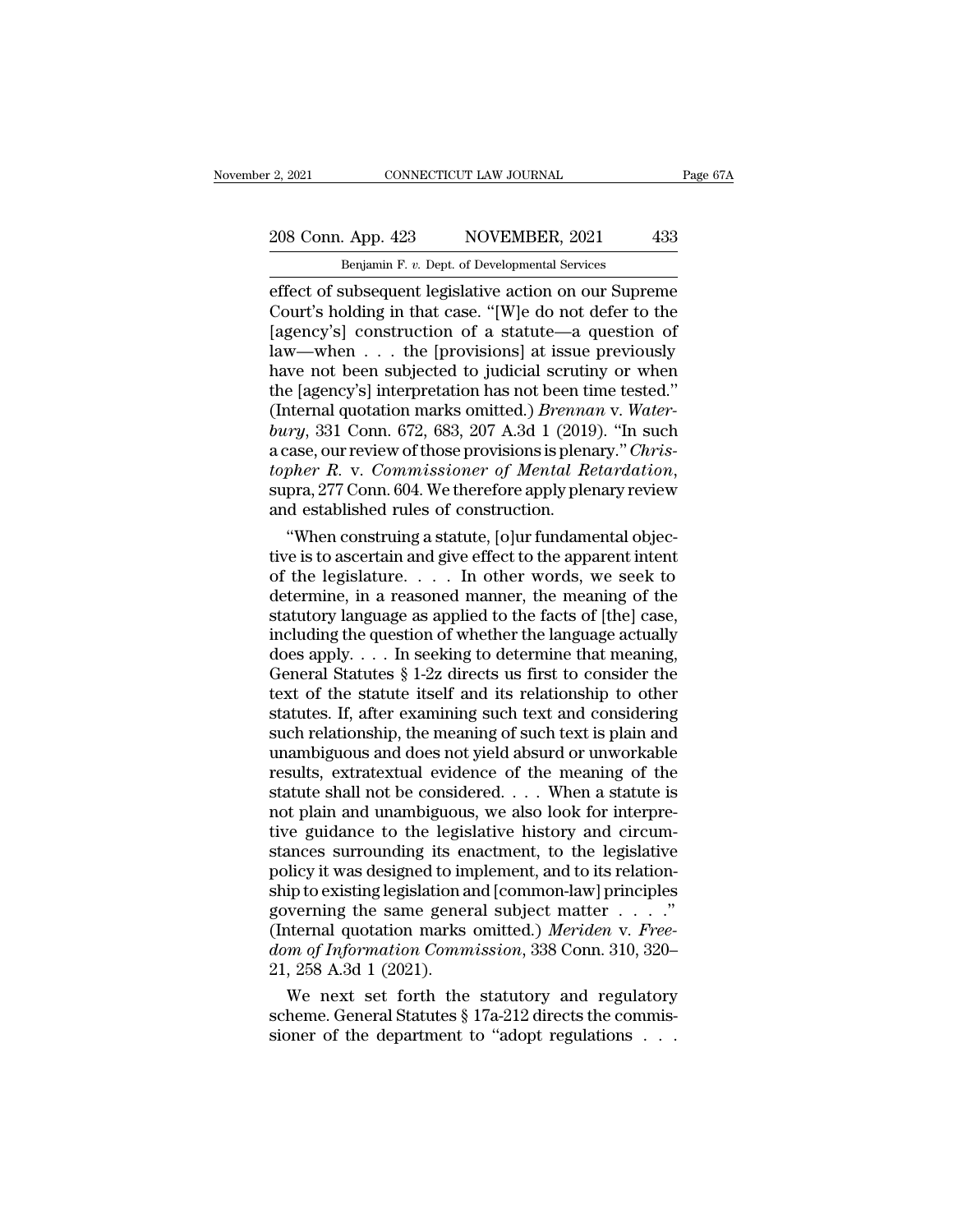## CONNECTICUT LAW JOURNAL November 2, 2021<br>
434 NOVEMBER, 2021 208 Conn. App. 423<br>
Benjamin F. v. Dept. of Developmental Services CONNECTICUT LAW JOURNAL Nov<br>
NOVEMBER, 2021 208 Conn. App. 4<br>
Benjamin F. *v.* Dept. of Developmental Services<br>
ng criteria for determining eli

EST CONNECTICUT LAW JOURNAL Novem<br>
434 NOVEMBER, 2021 208 Conn. App. 423<br>
208 Conn. App. 423<br>
208 Conn. App. 423<br>
establishing . . . criteria for . . . determining eligi-<br>
bility for services provided by the department . . Bility for services provided by the department . . . ."<br>The department of Developmental Services<br>bestablishing . . . criteria for . . . determining eligibility for services provided by the department . . . ."<br>The commissio  $\frac{434}{\text{Benjamin F. v. Dept. of Developmental Services}}$ <br>
Elenjamin F. v. Dept. of Developmental Services<br>
establishing . . . criteria for . . . determining eligi-<br>
bility for services provided by the department . . . ."<br>
The commissioner promulgated a For all that that  $\frac{1}{208}$  Penjamin F. v. Dept. of Developmental Services<br>
establishing . . . criteria for . . . determining eligi-<br>
bility for services provided by the department . . . . ."<br>
The commissioner promulgat Benjamin F. v. Dept. of Developmental Services<br>
establishing . . . criteria for . . . determining eligi-<br>
bility for services provided by the department . . . ."<br>
The commissioner promulgated a regulation stating in<br>
rele Benjamin F. *v.* Dept. of Developmental services<br>
establishing . . . criteria for . . . determining eligi-<br>
bility for services provided by the department . . . ."<br>
The commissioner promulgated a regulation stating in<br>
re establishing . . . criteria for . . . determining eligibility for services provided by the department . . . ."<br>The commissioner promulgated a regulation stating in relevant part that "[a] person is eligible for services o bility for services provided by the department . . . . "<br>The commissioner promulgated a regulation stating in<br>relevant part that "[a] person is eligible for services of<br>the department if he: (1) is a resident of the State The commissioner promulgated a regulation stating in relevant part that "[a] person is eligible for services of the department if he: (1) is a resident of the State of Connecticut; and (2) has mental retardation. . . ." R relevant part that "[a] person is eligible for services of<br>the department if he: (1) is a resident of the State of<br>Connecticut; and (2) has mental retardation. . . ."<br>Regs., Conn. State Agencies § 17a-212-2 (b). The regul promecticut; and (2) has mental retardation. . . ."<br>ggs., Conn. State Agencies § 17a-212-2 (b). The regula-<br>on uses the same definition of "mental retardation"<br>provided in General Statutes (Supp. 2012) § 1-1g.<br>ggs., Conn. Regs., Conn. State Agencies § 17a-212-2 (b). The regulation uses the same definition of "mental retardation"<br>as provided in General Statutes (Supp. 2012) § 1-1g.<br>Regs., Conn. State Agencies § 17a-212-1 (10).<br>Section 1-1g

tion uses the same definition of "mental retardation"<br>as provided in General Statutes (Supp. 2012) § 1-1g.<br>Regs., Conn. State Agencies § 17a-212-1 (10).<br>Section 1-1g (a) defines " 'intellectual disability' "<sup>2</sup> as<br>"a sign as provided in General Statutes (Supp. 2012) § 1-1g.<br>Regs., Conn. State Agencies § 17a-212-1 (10).<br>Section 1-1g (a) defines " 'intellectual disability' "<sup>2</sup> as<br>"a significant limitation in intellectual functioning<br>existin Regs., Conn. State Agencies § 17a-212-1 (10).<br>
Section 1-1g (a) defines " 'intellectual disability' "<sup>2</sup> as<br>
"a significant limitation in intellectual functioning<br>
existing concurrently with deficits in adaptive behavior<br> Section 1-1g (a) defines " 'intellectual disability'  $"$  as<br>"a significant limitation in intellectual functioning<br>existing concurrently with deficits in adaptive behavior<br>that originated during the developmental period be Section 1-1g (a) defines " intellectual disability"  $^{\prime\prime\prime}$  as<br>
"a significant limitation in intellectual functioning<br>
existing concurrently with deficits in adaptive behavior<br>
that originated during the developmental "a significant limitation in intellectual functioning<br>existing concurrently with deficits in adaptive behavior<br>that originated during the developmental period before<br>eighteen years of age." That section further defines<br>"'s existing concurrently with deficits in adaptive behavior<br>that originated during the developmental period before<br>eighteen years of age." That section further defines<br>"significant limitation in intellectual functioning"" as<br> that originated during the developmental period before<br>eighteen years of age." That section further defines<br>"significant limitation in intellectual functioning" as<br>"an intelligence quotient more than two standard devia-<br>t eighteen years of age." That section further defines<br>"'significant limitation in intellectual functioning'" as<br>"an intelligence quotient more than two standard devia-<br>tions below the mean as measured by *tests* of general " 'significant limitation in intellectual functioning" " as<br>
"an intelligence quotient more than two standard devia-<br>
tions below the mean as measured by *tests* of general<br>
intellectual functioning that are individualize "an intelligence quotient more than two standard devia-<br>tions below the mean as measured by *tests* of general<br>intellectual functioning that are individualized, stan-<br>dardized and clinically and culturally appropriate to tions below the mean as measured by *tests* of general<br>intellectual functioning that are individualized, stan-<br>dardized and clinically and culturally appropriate to the<br>individual . . . . ." (Emphasis added.) General Statu intellectual functioning that are individualized, st<br>dardized and clinically and culturally appropriate to<br>individual . . . . ." (Emphasis added.) General Statu<br>§ 1-1g (b). The statutory phrase "'an [IQ] more th<br>two standa dividual . . . ." (Emphasis added.) General Statutes<br>1-1g (b). The statutory phrase " 'an [IQ] more than<br>10 standard deviations below the mean' " refers to an<br>1 below seventy. *Christopher R. v. Commissioner of*<br>2012 stan  $\S$  1-1g (b). The statutory phrase " 'an [IQ] more than<br>two standard deviations below the mean' " refers to an<br>IQ below seventy. *Christopher R. v. Commissioner of*<br>*Mental Retardation*, supra, 277 Conn. 597–98.<br>Prior to

two standard deviations below the mean' " refers to an<br>IQ below seventy. *Christopher R*. v. *Commissioner of*<br>*Mental Retardation*, supra, 277 Conn. 597–98.<br>Prior to October 1, 2012, General Statutes (Supp.<br>2012) § 1-1g d IQ below seventy. *Christopher R. v. Commissioner of*<br>Mental Retardation, supra, 277 Conn. 597–98.<br>Prior to October 1, 2012, General Statutes (Supp.<br>2012) § 1-1g defined " 'mental retardation' " as "a significantly subaver Mental Retardation, supra, 277 Conn. 597–98.<br>
Prior to October 1, 2012, General Statutes (Supp.<br>
2012) § 1-1g defined " 'mental retardation' " as "a significantly subaverage general intellectual functioning<br>
existing concu Prior to October 1, 2012, General Statutes (Supp.<br>2012) § 1-1g defined " 'mental retardation' " as "a significantly subaverage general intellectual functioning<br>existing concurrently with deficits in adaptive behavior<br>and Prior to October 1, 2012, General Statutes (Supp.<br>2012) § 1-1g defined " 'mental retardation' " as "a significantly subaverage general intellectual functioning<br>existing concurrently with deficits in adaptive behavior<br>and m 2012) § 1-1g defined " 'mental retardation' " as "a significantly subaverage general intellectual functioning existing concurrently with deficits in adaptive behavior and manifested during the developmental period." It fu and manifested during the developmental period." It further defined " 'general intellectual functioning' " as "the results obtained by assessment with *one or more* of the individually administered general intelligence te further defined " 'general intellectual functioning'" as<br>
"the results obtained by assessment with *one or more* of<br>
the individually administered general intelligence tests<br>
<sup>2</sup> In 2015, the legislature amended § 1-1g (a "the results obtained by assessment with *one or mo*<br>the individually administered general intelligence<br> $\frac{1}{\pi}$  In 2015, the legislature amended § 1-1g (a) to replace the term "intertardation" with "intellectual disabi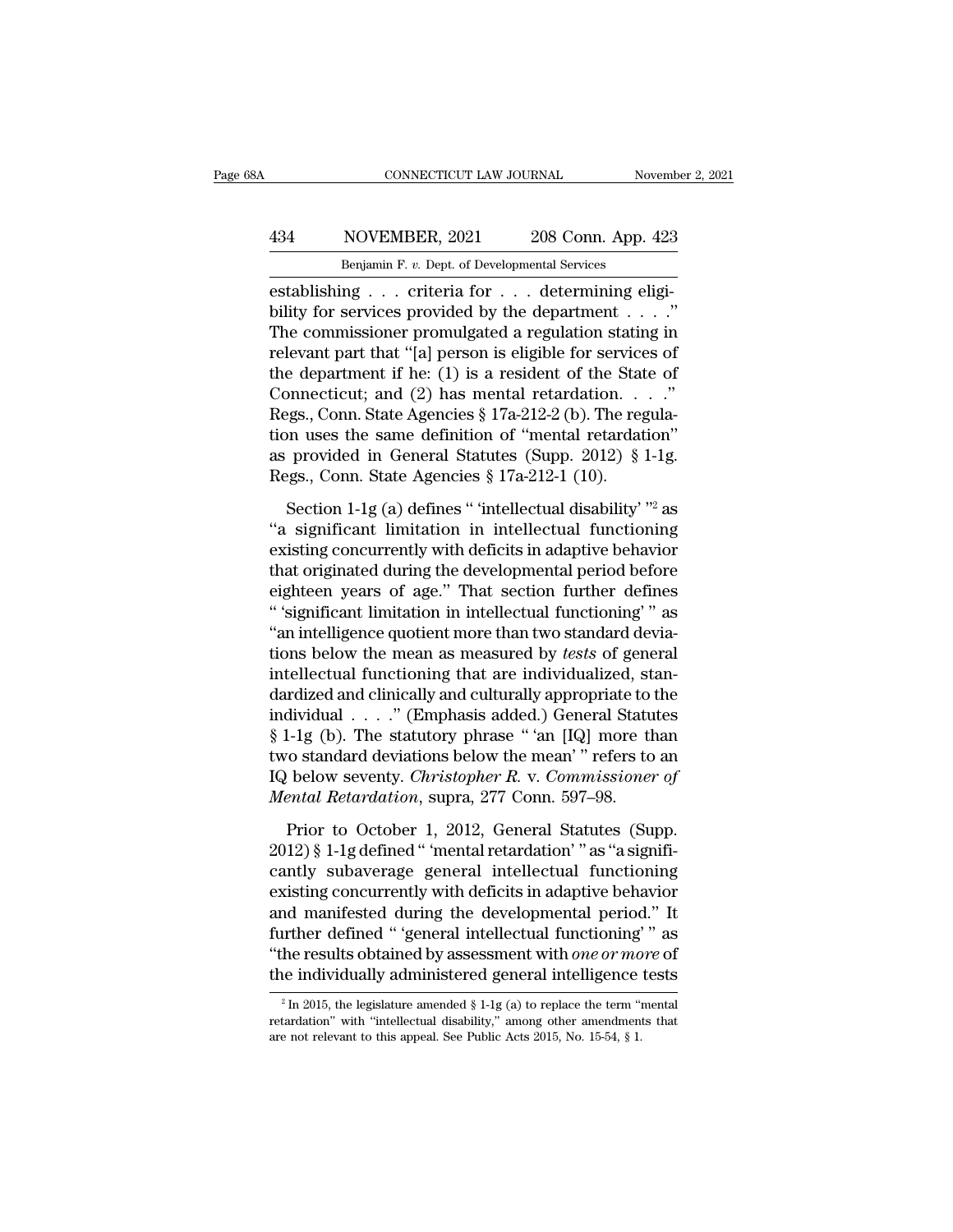## 2, 2021 CONNECTICUT LAW JOURNAL Page 69A<br>208 Conn. App. 423 NOVEMBER, 2021 435<br>Benjamin F. v. Dept. of Developmental Services CONNECTICUT LAW JOURNAL<br>Benjamin F. *v.* Dept. of Developmental Services<br>Benjamin F. *v.* Dept. of Developmental Services<br>of for that nurmose and standardized on a sign

2, 2021 CONNECTICUT LAW JOURNAL<br>
208 Conn. App. 423 NOVEMBER, 2021 435<br>
Benjamin F. v. Dept. of Developmental Services<br>
developed for that purpose and standardized on a significantly adequate population and administered by 208 Conn. App. 423 NOVEMBER, 2021 435<br>
Benjamin F. v. Dept. of Developmental Services<br>
developed for that purpose and standardized on a significantly adequate population and administered by a per-<br>
son or persons formally 208 Conn. App. 423 NOVEMBER, 2021 435<br>
Benjamin F. v. Dept. of Developmental Services<br>
developed for that purpose and standardized on a significantly adequate population and administered by a person or persons formally tr 208 Conn. App. 423 NOVEMBER, 2021 435<br>
Benjamin F. v. Dept. of Developmental Services<br>
developed for that purpose and standardized on a significantly adequate population and administered by a person or persons formally tr Benjamin F. v. 1<br>
developed for that puricantly adequate population<br>
son or persons forms<br>
. . . . . " (Emphasis a 2012) § 1-1g (c).<br>
We next turn to a d we loped for that purpose and standardized on a signifiantly adequate population and administered by a per-<br>n or persons formally trained in test administration<br> $\ldots$ ." (Emphasis added.) General Statutes (Supp.<br>12) § 1-1g decision in *Christopher R. v. Commissioner of Mental*<br>
2012) § 1-1g (c).<br>
2012) § 1-1g (c).<br>
2012) § 1-1g (c).<br>
2012) § 1-1g (c).<br>
2012) & 1-1g (c).<br>
2012 we next turn to a discussion of our Supreme Court's decision in *C* 

*Retaina, disciplance population* and daministered by a per<br>
son or persons formally trained in test administration<br>
2012) § 1-1g (c).<br>
We next turn to a discussion of our Supreme Court's<br>
decision in *Christopher R. v. Co* the 2003 revision of § 1-1g (c).<br>
We next turn to a discussion of our Supreme Court's<br>
decision in *Christopher R. v. Commissioner of Mental*<br>
Retardation, supra, 277 Conn. 596–97, which addressed<br>
the 2003 revision of § 2012) § 1-1g (c).<br>We next turn to a discussion of our Supreme Court's<br>decision in *Christopher R. v. Commissioner of Mental*<br>*Retardation*, supra, 277 Conn. 596–97, which addressed<br>the 2003 revision of § 1-1g. See id., 59 We next turn to a discussion of our Supreme Court's<br>decision in *Christopher R. v. Commissioner of Mental*<br>*Retardation*, supra, 277 Conn. 596–97, which addressed<br>the 2003 revision of § 1-1g. See id., 596 n.2. In that cas We next turn to a discussion of our Supreme Court's<br>decision in *Christopher R. v. Commissioner of Mental*<br>*Retardation*, supra, 277 Conn. 596–97, which addressed<br>the 2003 revision of § 1-1g. See id., 596 n.2. In that cas decision in *Christopher R. v. Commissioner of Mental*<br>*Retardation*, supra, 277 Conn. 596–97, which addressed<br>the 2003 revision of § 1-1g. See id., 596 n.2. In that case,<br>the department initially determined that the plain Retardation, supra, 277 Conn. 596–97, which addressed<br>the 2003 revision of § 1-1g. See id., 596 n.2. In that case,<br>the department initially determined that the plaintiff<br>was ineligible for services on the basis of a dispar the 2003 revision of § 1-1g. See id., 596 n.2. In that case,<br>the department initially determined that the plaintiff<br>was ineligible for services on the basis of a disparity<br>between the plaintiff's verbal and performance sco the department initially determined that the plaintiff<br>was ineligible for services on the basis of a disparity<br>between the plaintiff's verbal and performance scores<br>on the 2002 Weschler Intelligence Scale for Children—<br>Thi was ineligible for services on the basis of a disparity<br>between the plaintiff's verbal and performance scores<br>on the 2002 Weschler Intelligence Scale for Children—<br>Third Edition (WISC-III) test and on previous tests on<br>whi between the plaintiff's verbal and performance scores<br>on the 2002 Weschler Intelligence Scale for Children—<br>Third Edition (WISC-III) test and on previous tests on<br>which the plaintiff scored within a normal or average<br>range on the 2002 Weschler Intelligence Scale for Children—<br>Third Edition (WISC-III) test and on previous tests on<br>which the plaintiff scored within a normal or average<br>range. Id. On appeal, our Supreme Court first consid-<br>ered Third Edition (WISC-III) test and on previous tests on<br>which the plaintiff scored within a normal or average<br>range. Id. On appeal, our Supreme Court first consid-<br>ered the question of whether the commissioner "may<br>consider which the plaintiff scored within a normal or average<br>range. Id. On appeal, our Supreme Court first consid-<br>ered the question of whether the commissioner "may<br>consider more than one general intelligence test to<br>determine w range. Id. On appeal, our Supreme Court first considered the question of whether the commissioner "may consider more than one general intelligence test to determine whether an applicant is mentally retarded and, therefore, ered the question of whether the commissioner "may<br>consider more than one general intelligence test to<br>determine whether an applicant is mentally retarded<br>and, therefore, is eligible for the department's services."<br>Id., 60 consider more than one general intelligence test to<br>determine whether an applicant is mentally retarded<br>and, therefore, is eligible for the department's services."<br>Id., 606. The court analyzed General Statutes (Rev. to<br> $2$ determine whether an applicant is mentally retarded<br>and, therefore, is eligible for the department's services."<br>Id., 606. The court analyzed General Statutes (Rev. to<br>2003) § 1-1g, which used the term "mental retardation"; and, therefore, is eligible for the department's services."<br>Id., 606. The court analyzed General Statutes (Rev. to<br>2003) § 1-1g, which used the term "mental retardation";<br>see footnote 2 of this opinion; and found persuasiv Id., 606. The court analyzed General Statutes (Rev. to 2003) § 1-1g, which used the term "mental retardation";<br>see footnote 2 of this opinion; and found persuasive<br>that the statute referred to "the results obtained by<br>ass 2003) § 1-1g, which used the term "mental retardation";<br>see footnote 2 of this opinion; and found persuasive<br>that the statute referred to "the results obtained by<br>assessment with *one or more of the individually*<br>*adminis* see footnote 2 of this opinion; and found persuasive<br>that the statute referred to "the results obtained by<br>assessment with *one or more of the individually*<br>*administered general intelligence tests* developed for<br>that purp that the statute referred to "the results obtained by<br>assessment with one or more of the individually<br>administered general intelligence tests developed for<br>that purpose . . . . " (Emphasis in original; internal<br>quotation assessment with one or more of the individually<br>administered general intelligence tests developed for<br>that purpose . . . ." (Emphasis in original; internal<br>quotation marks omitted.) *Christopher R*. v. *Commis-<br>sioner of M* administered general intelligence tests developed for<br>that purpose . . . ." (Emphasis in original; internal<br>quotation marks omitted.) *Christopher R*. v. *Commis-<br>sioner of Mental Retardation*, supra, 607–608. The court<br>re that purpose  $\ldots$  ." (Emphasis in original; internal<br>quotation marks omitted.) *Christopher R. v. Commissioner of Mental Retardation*, supra, 607–608. The court<br>reasoned: "By construing the phrase 'one or more' to<br>mean t quotation marks omitted.) *Christopher R. v. Commissioner of Mental Retardation*, supra, 607–608. The court reasoned: "By construing the phrase 'one or more' to mean that *more than one* general intelligence test should b sioner of Mental Retardation, supra, 607–608. The court<br>reasoned: "By construing the phrase 'one or more' to<br>mean that *more than one* general intelligence test<br>should be considered, if available, we give effect to<br>each wo reasoned: "By construing the phrase 'one or more' to<br>mean that *more than one* general intelligence test<br>should be considered, if available, we give effect to<br>each word in the statute. By contrast, in order to adopt a<br>cons mean that *more than one* general intelligence test<br>should be considered, if available, we give effect to<br>each word in the statute. By contrast, in order to adopt a<br>construction under which an applicant must be deemed<br>ment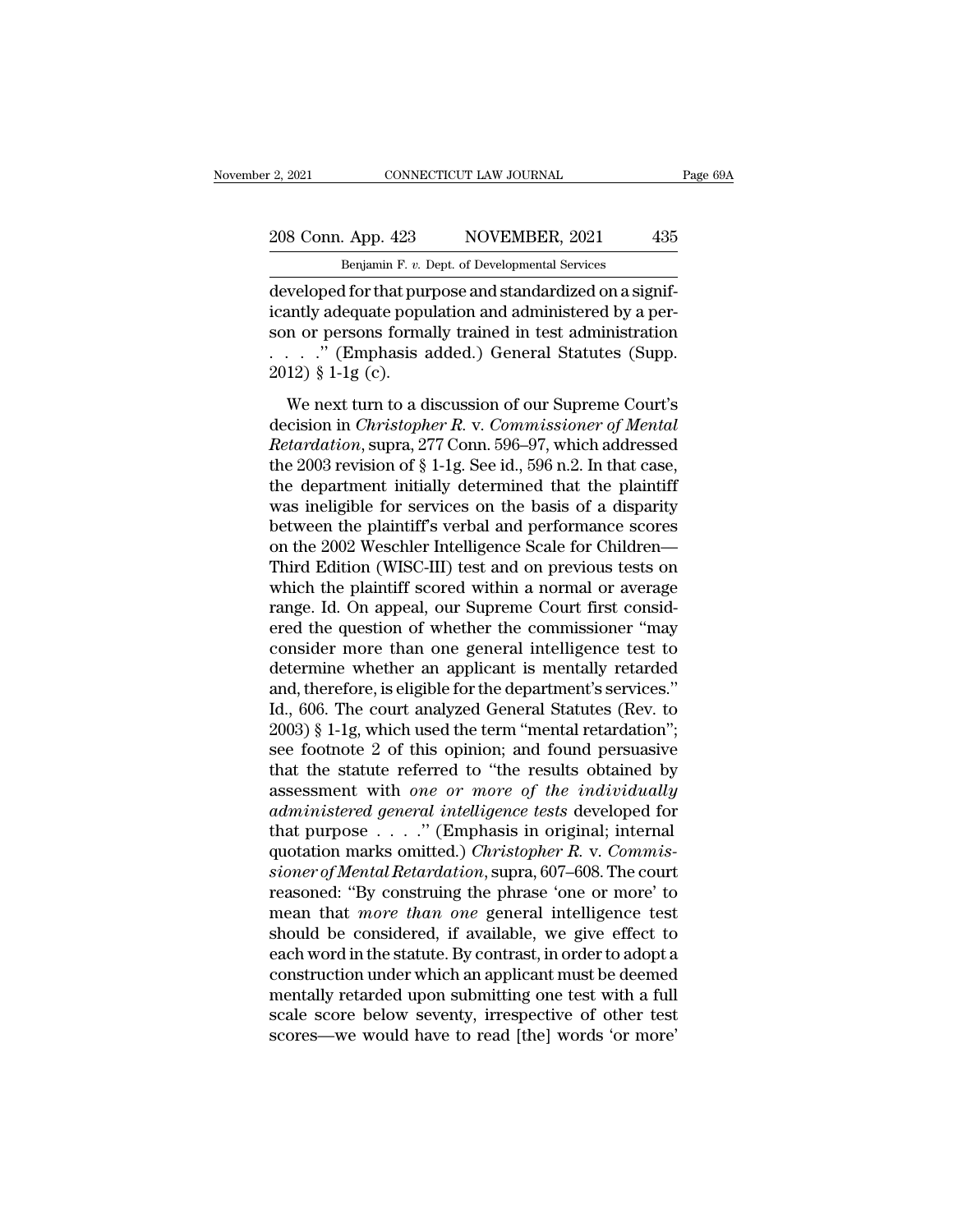## CONNECTICUT LAW JOURNAL November 2, 2021<br>
436 NOVEMBER, 2021 208 Conn. App. 423<br>
Benjamin F. v. Dept. of Developmental Services CONNECTICUT LAW JOURNAL November 2, 2021<br>Benjamin F. *v.* Dept. of Developmental Services<br>Out of the statute. Indeed, we essentially would have

CONNECTICUT LAW JOURNAL November 2, 2021<br>
436 NOVEMBER, 2021 208 Conn. App. 423<br>
Benjamin F. v. Dept. of Developmental Services<br>
out of the statute. Indeed, we essentially would have<br>
to read the phrase as if it stated 'at 136 NOVEMBER, 2021 208 Conn. App. 423<br>Benjamin F. v. Dept. of Developmental Services<br>Out of the statute. Indeed, we essentially would have<br>to read the phrase as if it stated 'at least one' general<br>intelligence test, instea **436** NOVEMBER, 2021 208 Conn. App. 423<br> **Example 12.** Benjamin F. v. Dept. of Developmental Services<br>
out of the statute. Indeed, we essentially would have<br>
to read the phrase as if it stated 'at least one' general<br>
inte 436 NOVEMBER, 2021 208 Conn. App. 423<br>
Benjamin F. v. Dept. of Developmental Services<br>
out of the statute. Indeed, we essentially would have<br>
to read the phrase as if it stated 'at least one' general<br>
intelligence test, i Benjamin F. v. Dept. of Developmental Services<br>
out of the statute. Indeed, we essentially w<br>
to read the phrase as if it stated 'at least on<br>
intelligence test, instead of 'one or more' ir<br>
tests. This court, however, wil It of the statute. Indeed, we essentially would have<br>
read the phrase as if it stated 'at least one' general<br>
telligence test, instead of 'one or more' intelligence<br>
sts. This court, however, will not substitute language<br> out of the statute. Inteed, we essentially would have<br>to read the phrase as if it stated 'at least one' general<br>intelligence test, instead of 'one or more' intelligence<br>tests. This court, however, will not substitute langu

and rational results are in the state of the selection<br>intelligence test, instead of 'one or more' intelligence<br>tests. This court, however, will not substitute language<br>for that chosen by the legislature. . . .<br>"Moreover, metalgence cest, instead of one of more intemgence<br>tests. This court, however, will not substitute language<br>for that chosen by the legislature....<br>"Moreover, '[i]n construing a statute, common sense<br>must be used and courts for that chosen by the legislature....<br>
"Moreover, '[i]n construing a statute, common sense<br>
must be used and courts must assume that a reasonable<br>
and rational result was intended.'... Consider,<br>
therefore, a hypothetical "Moreover, '[i]n construing a statute, common sense<br>must be used and courts must assume that a reasonable<br>and rational result was intended.' . . . . Consider,<br>therefore, a hypothetical situation in which an applicant<br>has "Moreover, '[i]n construing a statute, common sense<br>must be used and courts must assume that a reasonable<br>and rational result was intended.' . . . . Consider,<br>therefore, a hypothetical situation in which an applicant<br>has must be used and courts must assume that a reasonable<br>and rational result was intended.'... Consider,<br>therefore, a hypothetical situation in which an applicant<br>has taken four general intelligence tests over a period<br>of sev and rational result was intended.' . . . . Consider,<br>therefore, a hypothetical situation in which an applicant<br>has taken four general intelligence tests over a period<br>of several years, with the three most recent tests<br>ref therefore, a hypothetical situation in which an applicant<br>has taken four general intelligence tests over a period<br>of several years, with the three most recent tests<br>reflecting full scale scores of ninety, and the earliest<br> has taken four general intelligence tests over a period<br>of several years, with the three most recent tests<br>reflecting full scale scores of ninety, and the earliest<br>test reflecting a full scale score of sixty-nine. It would of several years, with the three most recent tests<br>reflecting full scale scores of ninety, and the earliest<br>test reflecting a full scale score of sixty-nine. It would<br>be illogical to require that the department deem an<br>app 608–609. Filogical to require that the department deem and plicant eligible for services, as the plaintiff contends, mply because of one anomalous test score." (Citations initted; emphasis in original; footnote omitted.) Id.,  $8-6$ commissioner exceeded his authority when, in light of<br>the commissioner exceeded his authorities.<br>The court next turned to the question of whether the<br>commissioner exceeded his authority when, in light of<br>conflicting test r

dependant engible for services, as the plantain contentals,<br>simply because of one anomalous test score." (Citations<br>omitted; emphasis in original; footnote omitted.) Id.,<br>608–609.<br>The court next turned to the question of w omitted; emphasis in original; footnote omitted.) Id.,<br>608–609.<br>The court next turned to the question of whether the<br>commissioner exceeded his authority when, in light of<br>conflicting test results, he considered evidence ot The court next turned to the question of whether the<br>commissioner exceeded his authority when, in light of<br>conflicting test results, he considered evidence other<br>than general intelligence test full-scale scores. Id., 611. The court next turned to the question of whether the<br>commissioner exceeded his authority when, in light of<br>conflicting test results, he considered evidence other<br>than general intelligence test full-scale scores. Id., 611.<br> The court next turned to the question of whether the commissioner exceeded his authority when, in light of conflicting test results, he considered evidence other than general intelligence test full-scale scores. Id., 611. commissioner exceeded his authority when, in light of<br>conflicting test results, he considered evidence other<br>than general intelligence test full-scale scores. Id., 611.<br>The court stated: "Faced with such conflicting scores conflicting test results, he considered evidence other<br>than general intelligence test full-scale scores. Id., 611.<br>The court stated: "Faced with such conflicting scores,<br>the defendant necessarily was required to make a det than general intelligence test full-scale scores. Id., 611.<br>The court stated: "Faced with such conflicting scores,<br>the defendant necessarily was required to make a deter-<br>mination as to whether the plaintiff's general inte The court stated: "Faced with such conflicting scores,<br>the defendant necessarily was required to make a deter-<br>mination as to whether the plaintiff's general intellec-<br>tual functioning was in fact significantly subaverage. the defendant necessarily was required to make a deter-<br>mination as to whether the plaintiff's general intellec-<br>tual functioning was in fact significantly subaverage.<br>Nothing in the statutes or regulations limits the defe mination as to whether the plaintiff's general intellectual functioning was in fact significantly subaverage.<br>Nothing in the statutes or regulations limits the defendant's discretion in this regard, and the defendant is e tual functioning was in fact significantly su<br>Nothing in the statutes or regulations limits<br>dant's discretion in this regard, and the de:<br>especially qualified to make such a determina<br>Indeed, we generally defer to an agenc Minis in the statutes of regalations inhits are determination and the defendant is pecially qualified to make such a determination.  $\dots$  deed, we generally defer to an agency with expertise matters requiring such a techni sustantial in this regard, and the determination is especially qualified to make such a determination.  $\dots$  Indeed, we generally defer to an agency with expertise in matters requiring such a technical, case-by-case determ

Expecting quantical to make start a determination.  $\cdots$  indeed, we generally defer to an agency with expertise in matters requiring such a technical, case-by-case determination." (Citations omitted.) Id.<br>Noting that "suc matera, we generally deter to an agency what experies<br>in matters requiring such a technical, case-by-case<br>determination." (Citations omitted.) Id.<br>Noting that "such a factual determination must be<br>sustained if it is reason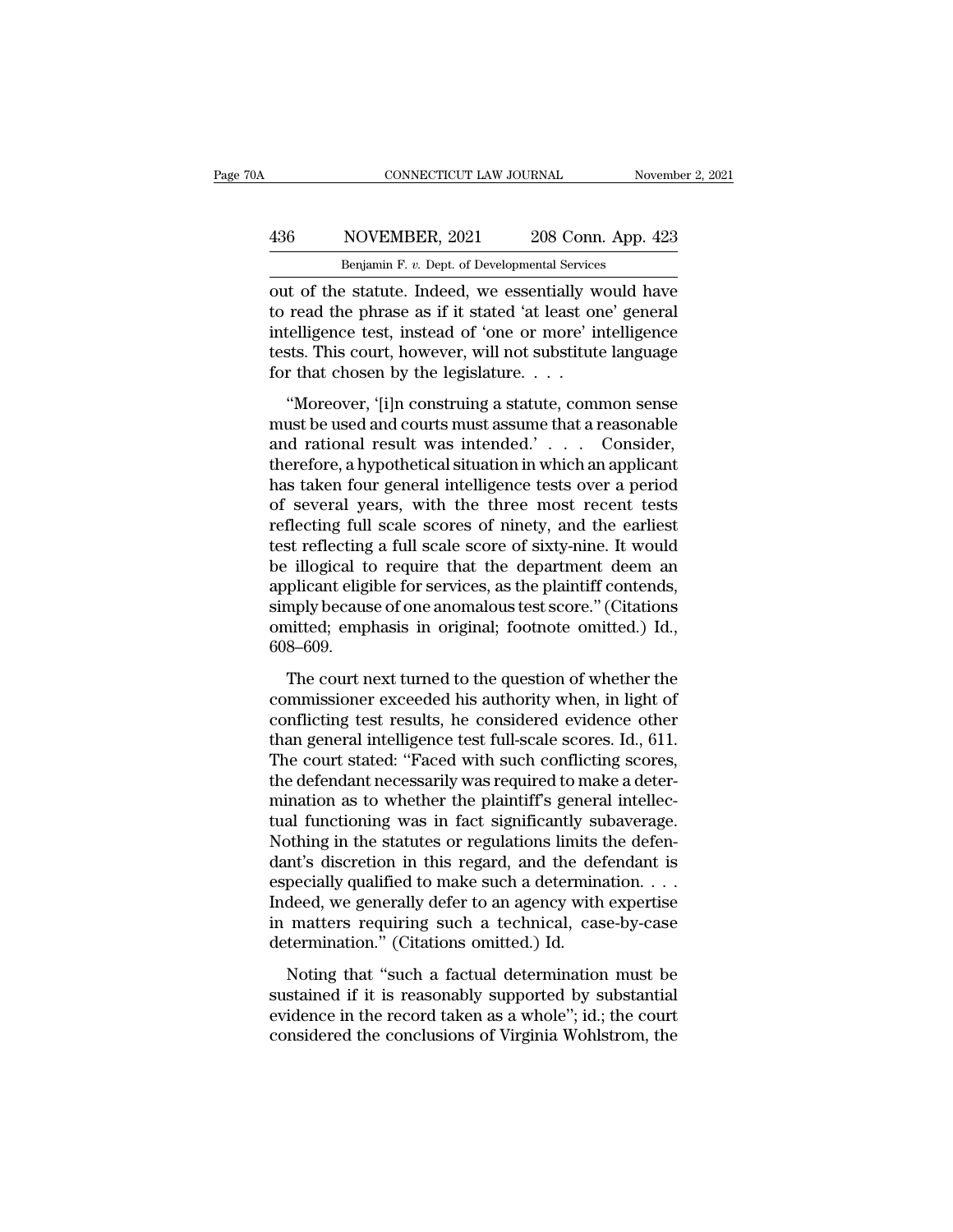# 2, 2021 CONNECTICUT LAW JOURNAL Page 71A<br>208 Conn. App. 423 NOVEMBER, 2021 437<br>Benjamin F. v. Dept. of Developmental Services

E. 2, 2021 CONNECTICUT LAW JOURNAL<br>208 Conn. App. 423 NOVEMBER, 2021 437<br>Benjamin F. *v.* Dept. of Developmental Services<br>school psychologist who administered the 2002 WISC-School psychologist who administered the 2002 WISC-<br>
School psychologist who administered the 2002 WISC-<br>
Elli test and determined that the plaintiff had the ability<br>
to function at a conoral intellectual lovel that was bi 208 Conn. App. 423 NOVEMBER, 2021 437<br>Benjamin F. v. Dept. of Developmental Services<br>School psychologist who administered the 2002 WISC-<br>III test and determined that the plaintiff had the ability<br>to function at a general i 208 Conn. App. 423 NOVEMBER, 2021 437<br>
Benjamin F. v. Dept. of Developmental Services<br>
school psychologist who administered the 2002 WISC-<br>
III test and determined that the plaintiff had the ability<br>
to function at a gene 208 Conn. App. 423 NOVEMBER, 2021 437<br>
Benjamin F. v. Dept. of Developmental Services<br>
school psychologist who administered the 2002 WISC-<br>
III test and determined that the plaintiff had the ability<br>
to function at a gener Benjamin F. v. Dept. of Developmental Services<br>
school psychologist who administered the 2002 WISC-<br>
III test and determined that the plaintiff had the ability<br>
to function at a general intellectual level that was higher<br> Benjamin F. v. Dept. of Developmental Services<br>school psychologist who administered the 2002 WISC-<br>III test and determined that the plaintiff had the ability<br>to function at a general intellectual level that was higher<br>tha school psychologist who administered the 2002 WISC-III test and determined that the plaintiff had the ability<br>to function at a general intellectual level that was higher<br>than his full-scale score of sixty-six on that test. III test and determined that the plaintiff had the ability<br>to function at a general intellectual level that was higher<br>than his full-scale score of sixty-six on that test. Id.,<br>612–13. Wohlstrom highlighted several issues to function at a general intellectual level that was higher<br>than his full-scale score of sixty-six on that test. Id.,<br>612–13. Wohlstrom highlighted several issues regarding<br>the test results. Id. Specifically, Wohlstrom con than his full-scale score of sixty-six on that test. Id.,<br>612–13. Wohlstrom highlighted several issues regarding<br>the test results. Id. Specifically, Wohlstrom concluded<br>"that the plaintiff's low performance score was refle 612–13. Wohlstrom highlighted several issues regarding<br>the test results. Id. Specifically, Wohlstrom concluded<br>"that the plaintiff's low performance score was reflec-<br>tive more of the fact that it took the plaintiff an exc the test results. Id. Specifically, Wohlstrom concluded<br>
"that the plaintiff's low performance score was reflec-<br>
tive more of the fact that it took the plaintiff an exces-<br>
sive amount of time to complete his work, than t "that the plaintiff's low performance score was reflective more of the fact that it took the plaintiff an excessive amount of time to complete his work, than that he actually was performing in the intellectually deficient tive more of the fact that it took the plaintiff an excessive amount of time to complete his work, than that he actually was performing in the intellectually deficient range. She also noted that the plaintiff's verbal scor sive amount of time to complete his work, than that he<br>actually was performing in the intellectually deficient<br>range. She also noted that the plaintiff's verbal score<br>was skewed downward because of a significantly weak<br>sco actually was performing in the intellectually deficient<br>range. She also noted that the plaintiff's verbal score<br>was skewed downward because of a significantly weak<br>score in a subtest measuring comprehension. Wohl-<br>strom op range. She also noted that the plaintiff's verbal score was skewed downward because of a significantly weak<br>score in a subtest measuring comprehension. Wohl-<br>strom opined that the plaintiff's pervasive develop-<br>mental diso was skewed downward because of a significantly weak<br>score in a subtest measuring comprehension. Wohl-<br>strom opined that the plaintiff's pervasive develop-<br>mental disorder affected that score, and concluded that<br>[the plaint score in a subtest measuring comprehension. Wohlstrom opined that the plaintiff's pervasive developmental disorder affected that score, and concluded that [the plaintiff's] verbal functioning in non-social situations, such strom opined that the plaintiff's pervasive develop-<br>mental disorder affected that score, and concluded that<br>[the plaintiff's] verbal functioning in non-social situa-<br>tions, such as the classroom, is in the [a]verage range mental disorder affected that score, and concluded that<br>[the plaintiff's] verbal functioning in non-social situa-<br>tions, such as the classroom, is in the [a]verage range.<br>Wohlstrom also noted that the plaintiff was functio [the plaintiff's] verbal functioning in non-social situations, such as the classroom, is in the [a]verage range.<br>Wohlstrom also noted that the plaintiff was functioning<br>at the upper level of his classes, typically getting tions, such as the classroom, is in the [a]verage range.<br>Wohlstrom also noted that the plaintiff was functioning<br>at the upper level of his classes, typically getting B<br>grades." (Internal quotation marks omitted.) Id. The<br>c Wohlstrom also noted that th<br>at the upper level of his cl<br>grades." (Internal quotation<br>court noted that Wohlstrom<br>tent with previous intelligenc<br>plaintiff, on which the plain<br>average range. Id., 613.<br>The court next turned and appear to the consisted, appealing to the commission and and the commission of the commission of the commissioner's decision examine separately the tests' verbal and performance orgs as well as subtosts within the comm grades. (Internal quodation marks omdeted.) Id: The<br>court noted that Wohlstrom's assessment was consis-<br>tent with previous intelligence tests administered to the<br>plaintiff, on which the plaintiff had scored within the<br>aver

scourt noted that Womstrom's assessment was consistent<br>tent with previous intelligence tests administered to the<br>plaintiff, on which the plaintiff had scored within the<br>average range. Id., 613.<br>The court next turned to the From the plaintiff, on which the plaintiff had scored within the<br>average range. Id., 613.<br>The court next turned to the commissioner's decision<br>to examine separately the tests' verbal and performance<br>scores, as well as subt plantari, or which are plantari had secred within the<br>average range. Id., 613.<br>to examine separately the tests' verbal and performance<br>scores, as well as subtests within those scores. Id., 614.<br>Specifically, the department The court next turned to the commissioner's decision<br>to examine separately the tests' verbal and performance<br>scores, as well as subtests within those scores. Id., 614.<br>Specifically, the department's psychologist, in his in The court next turned to the commissioner's decision<br>to examine separately the tests' verbal and performance<br>scores, as well as subtests within those scores. Id., 614.<br>Specifically, the department's psychologist, in his in to examine separately the tests' verbal and performance<br>scores, as well as subtests within those scores. Id., 614.<br>Specifically, the department's psychologist, in his initial<br>determination of ineligibility, had referenced, scores, as well as subtests within those scores. Id., 614.<br>Specifically, the department's psychologist, in his initial<br>determination of ineligibility, had referenced, inter alia,<br>the plaintiff's average score on a 1998 Tes Specifically, the department's psychologist, in his initial<br>determination of ineligibility, had referenced, inter alia,<br>the plaintiff's average score on a 1998 Test of Nonverbal<br>Intelligence-2, which the psychologist found determination of ineligibility, had referenced, inter alia,<br>the plaintiff's average score on a 1998 Test of Nonverbal<br>Intelligence-2, which the psychologist found significant<br>when coupled with the plaintiff's verbal score the plaintiff's average score on a 1998 Test of Nonverbal<br>Intelligence-2, which the psychologist found significant<br>when coupled with the plaintiff's verbal score of eighty<br>on the 2002 WISC-III test. Id., 613. The court det Intelligence-2, which the psychologist found significant<br>when coupled with the plaintiff's verbal score of eighty<br>on the 2002 WISC-III test. Id., 613. The court determined<br>that the commissioner's decision to examine the sc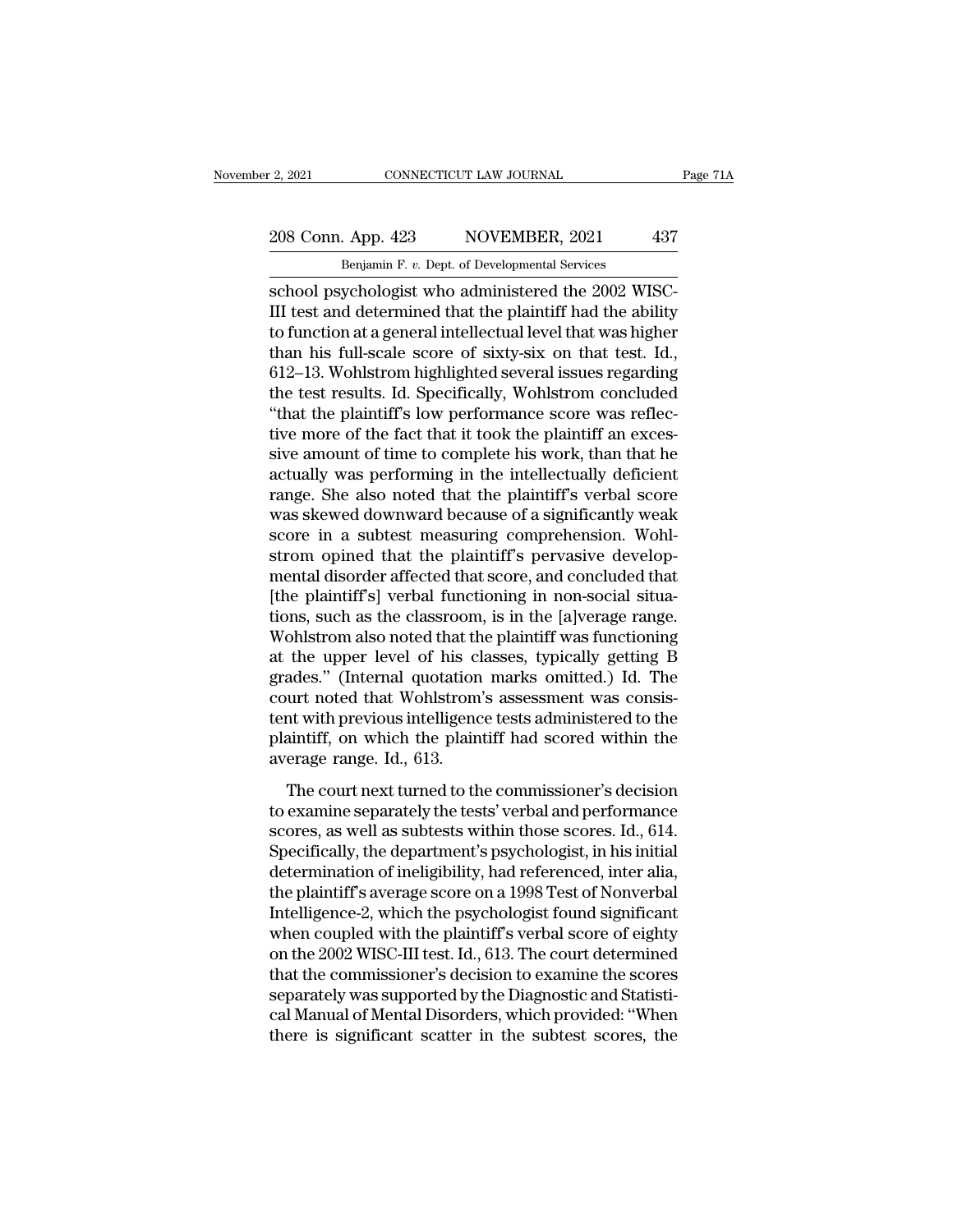## CONNECTICUT LAW JOURNAL November 2, 2021<br>
438 NOVEMBER, 2021 208 Conn. App. 423<br>
Benjamin F. v. Dept. of Developmental Services CONNECTICUT LAW JOURNAL Nov<br>
NOVEMBER, 2021 208 Conn. App. 4<br>
Benjamin F. *v.* Dept. of Developmental Services<br>
Services

CONNECTICUT LAW JOURNAL November 2, 2021<br>
138 NOVEMBER, 2021 208 Conn. App. 423<br>
Benjamin F. v. Dept. of Developmental Services<br>
profile of strengths and weaknesses, rather than the<br>
mathematically derived full-scale IQ, w MOVEMBER, 2021 208 Conn. App. 423<br>
Benjamin F. v. Dept. of Developmental Services<br>
profile of strengths and weaknesses, rather than the<br>
mathematically derived full-scale IQ, will more accu-<br>
rately reflect the person's le For all Simulary Republicance of the person's length of the person's learning abilities. When there is a marked discrepancy across verbal and performance sectors averaging to obtain a full scale IQ, scare can be seen as w **EXECUTE:** A matrix and Western and NOVE MBER, 2021 and 208 Conn. App. 423<br>
profile of strengths and weaknesses, rather than the<br>
mathematically derived full-scale IQ, will more accurately reflect the person's learning ab Benjamin F. v. Dept. of Developmental Services<br>profile of strengths and weaknesses, rather than the<br>mathematically derived full-scale IQ, will more accu-<br>rately reflect the person's learning abilities. When there<br>is a mark Benjamin F. *v.* Dept. of Developmental services<br>profile of strengths and weaknesses, rather than the<br>mathematically derived full-scale IQ, will more accu-<br>rately reflect the person's learning abilities. When there<br>is a ma profile of strengths and weaknesses, rather than the<br>mathematically derived full-scale IQ, will more accu-<br>rately reflect the person's learning abilities. When there<br>is a marked discrepancy across verbal and performance<br>sc mathematically derived full-scale IQ, will more accurately reflect the person's learning abilities. When there is a marked discrepancy across verbal and performance scores, averaging to obtain a full-scale IQ score can be rately reflect the person's learning abilities. When there<br>is a marked discrepancy across verbal and performance<br>scores, averaging to obtain a full-scale IQ score can be<br>misleading." (Internal quotation marks omitted.) Id. is a marked discrepancy across verbal and performance<br>scores, averaging to obtain a full-scale IQ score can be<br>misleading." (Internal quotation marks omitted.) Id.,<br>614, quoting American Psychiatric Association, Diag-<br>nost scores, averaging to obtain a full-scale IQ score can be<br>misleading." (Internal quotation marks omitted.) Id.,<br>614, quoting American Psychiatric Association, Diag-<br>nostic and Statistical Manual of Mental Disorders (4th<br>Ed. misleading." (Internal quotation marks omitted.) Id.,<br>614, quoting American Psychiatric Association, Diagnostic and Statistical Manual of Mental Disorders (4th<br>Ed. 1994) p. 40. The court noted that the clinical neuro-<br>psyc 614, quoting American Psychiatric Association, Diagnostic and Statistical Manual of Mental Disorders (4th Ed. 1994) p. 40. The court noted that the clinical neuropsychologist "who had administered the plaintiff's 1997 WISC nostic and Statistical Manual of Mental 1<br>*Ed.* 1994) p. 40. The court noted that the<br>psychologist "who had administered the <sub>1</sub><br>WISC-III test, found the broad disparity<br>plaintiff's verbal and performance scores<br>significan ychologist "who had administered the plaintiff's 1997<br>ISC-III test, found the broad disparity between the<br>aintiff's verbal and performance scores to be clinically<br>gnificant." *Christopher R. v. Commissioner of Mental*<br>tard WISC-III test, found the broad disparity between the<br>plaintiff's verbal and performance scores to be clinically<br>significant." *Christopher R. v. Commissioner of Mental*<br>*Retardation*, supra, 277 Conn. 614.<br>Moreover, the co

plaintiff's verbal and performance scores to be clinically<br>significant." *Christopher R. v. Commissioner of Mental*<br>Retardation, supra, 277 Conn. 614.<br>Moreover, the court explained that the record reflected<br>several psychol Example and *Christopher R. v. Commissioner of Mental*<br>Retardation, supra, 277 Conn. 614.<br>Moreover, the court explained that the record reflected<br>several psychological, social and medical evaluations<br>performed over the yea Retardation, supra, 277 Conn. 614.<br>
Moreover, the court explained that the record reflected<br>
several psychological, social and medical evaluations<br>
performed over the years that had diagnosed the plain-<br>
tiff as having a l Moreover, the court explained that the record reflected<br>several psychological, social and medical evaluations<br>performed over the years that had diagnosed the plain-<br>tiff as having a learning disability, pervasive develop-Moreover, the court explained that the record reflected<br>several psychological, social and medical evaluations<br>performed over the years that had diagnosed the plain-<br>tiff as having a learning disability, pervasive develop-<br> several psychological, social and medical evaluations<br>performed over the years that had diagnosed the plain-<br>tiff as having a learning disability, pervasive develop-<br>mental disorder, and obsessive compulsive disorder.<br>Id. performed over the years that had diagnosed the plain-<br>tiff as having a learning disability, pervasive develop-<br>mental disorder, and obsessive compulsive disorder.<br>Id. The psychologist that performed the 2002 assess-<br>ment tiff as having a learning disability, pervasive developmental disorder, and obsessive compulsive disorder.<br>Id. The psychologist that performed the 2002 assessment and the neuropsychologist who performed the<br>1997 assessment mental disorder, and obsessive compulsive disorder.<br>Id. The psychologist that performed the 2002 assessment and the neuropsychologist who performed the<br>1997 assessment both opined that certain of the plain-<br>tiff's disorder Id. The psychologist that performed the 2002 assess-<br>ment and the neuropsychologist who performed the<br>1997 assessment both opined that certain of the plain-<br>tiff's disorders may have impacted his scores. Id. The<br>court conc ment and the neuropsychologist who performed the<br>1997 assessment both opined that certain of the plain-<br>tiff's disorders may have impacted his scores. Id. The<br>court concluded that the commissioner properly could<br>have relie 1997 assessment both opined that certain of the plain-<br>tiff's disorders may have impacted his scores. Id. The<br>court concluded that the commissioner properly could<br>have relied on such evidence. Id., 614–15. Lastly, the<br>cou tiff's disorders may have impacted his scores. Id. The<br>court concluded that the commissioner properly could<br>have relied on such evidence. Id.,  $614-15$ . Lastly, the<br>court stated that the commissioner "was entitled to<br>cons court concluded that the commissioner properly could<br>have relied on such evidence. Id., 614–15. Lastly, the<br>court stated that the commissioner "was entitled to<br>consider the absence of any reference to mental retarda-<br>tion" have relied on such evidence<br>court stated that the comm<br>consider the absence of any re<br>tion" in the numerous assess<br>Ultimately, the court conclu<br>er's decision "was supporte<br>in the record." Id., 616.<br>With that background in moder the absence of any reference to mental retarda-<br>on" in the numerous assessments performed. Id., 615.<br>timately, the court concluded that the commission-<br>'s decision "was supported by substantial evidence<br>the record." tion" in the numerous assessments performed. Id., 615.<br>Ultimately, the court concluded that the commission-<br>er's decision "was supported by substantial evidence<br>in the record." Id., 616.<br>With that background in mind, we tu

Ultimately, the court concluded that the commission-<br>er's decision "was supported by substantial evidence<br>in the record." Id., 616.<br>With that background in mind, we turn to the plain-<br>tiffs' claim that, under the amended s er's decision "was supported by substantial evidence<br>in the record." Id., 616.<br>With that background in mind, we turn to the plain-<br>tiffs' claim that, under the amended statute, the depart-<br>ment "no longer has the discretio in the record." Id., 616.<br>With that background in mind, we turn to<br>tiffs' claim that, under the amended statute,<br>ment "no longer has the discretion to con<br>than one intelligence test where, as here, th<br>presents one full-sca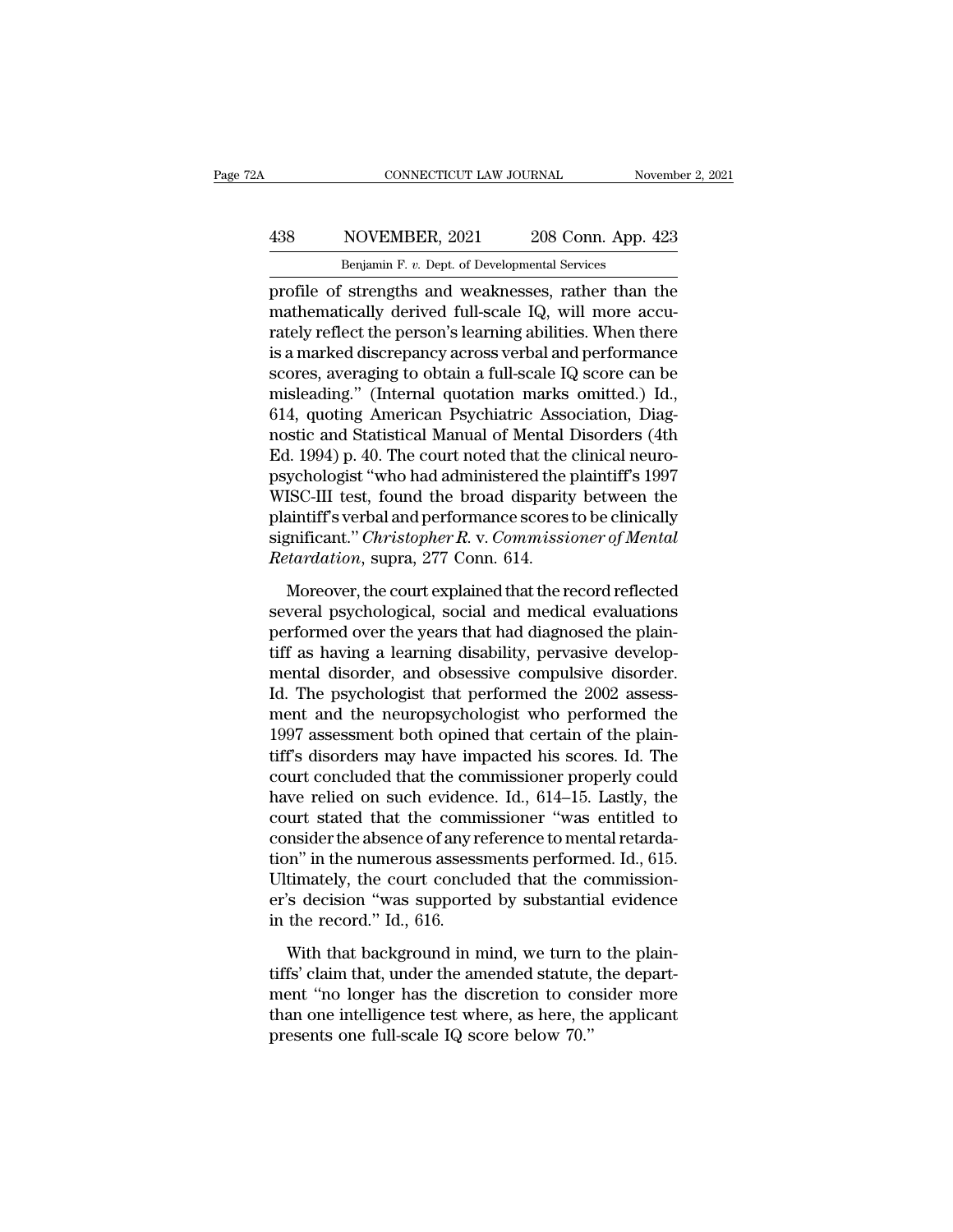## 2, 2021 CONNECTICUT LAW JOURNAL Page 73A<br>208 Conn. App. 423 NOVEMBER, 2021 439<br>Benjamin F. v. Dept. of Developmental Services E. 2, 2021 CONNECTICUT LAW JOURNAL<br>208 Conn. App. 423 NOVEMBER, 2021 439<br>Benjamin F. *v.* Dept. of Developmental Services<br>The following additional procedural history is rele-

EXECUTE 2021<br>
Solar Conn. App. 423<br>
Solar Benjamin F. v. Dept. of Developmental Services<br>
The following additional procedural history is rele-<br>
Interto this claim. The Superior Court addressed the<br>
sintiffs' claim as follo 208 Conn. App. 423 NOVEMBER, 2021 439<br>
Benjamin F. v. Dept. of Developmental Services<br>
The following additional procedural history is relevant to this claim. The Superior Court addressed the plaintiffs' claim as follows: " 208 Conn. App. 423 NOVEMBER, 2021 439<br>
Benjamin F. v. Dept. of Developmental Services<br>
The following additional procedural history is relevant to this claim. The Superior Court addressed the plaintiffs' claim as follows: 208 Conn. App. 423 NOVEMBER, 2021 439<br>
Benjamin F. v. Dept. of Developmental Services<br>
The following additional procedural history is rele-<br>
vant to this claim. The Superior Court addressed the<br>
plaintiffs' claim as follo Benjamin F. v. Dept. of Developmental Services<br>
The following additional procedural history is relevant to this claim. The Superior Court addressed the<br>
plaintiffs' claim as follows: "The plaintiffs claim that<br>
with the am Benjamin F. v. Dept. of Developmental Services<br>
The following additional procedural history is rele-<br>
vant to this claim. The Superior Court addressed the<br>
plaintiffs' claim as follows: "The plaintiffs claim that<br>
with th The following additional procedural history is relevant to this claim. The Superior Court addressed the plaintiffs' claim as follows: "The plaintiffs claim that with the amendment of 2012 to  $\S 1-1g$ , deleting the phrase vant to this claim. The Superior Court addressed the plaintiffs' claim as follows: "The plaintiffs claim that with the amendment of 2012 to  $\S 1$ -1g, deleting the phrase 'one or more,' the [department] may not review more plaintiffs' claim as follows: "The plaintiffs claim that<br>with the amendment of 2012 to  $\S 1$ -1g, deleting the<br>phrase 'one or more,' the [department] may not review<br>more than one score in determining eligibility. Here<br>ther with the amendment of 2012 to § 1-1g, deleting the<br>phrase 'one or more,' the [department] may not review<br>more than one score in determining eligibility. Here<br>there are two test scores that meet the 'one-score' defi-<br>nitio phrase 'one or more,' the [department] may not review<br>more than one score in determining eligibility. Here<br>there are two test scores that meet the 'one-score' defi-<br>nition. The plaintiffs claim that under [General Statutes more than one score in determining eligibility. Here<br>there are two test scores that meet the 'one-score' defi-<br>nition. The plaintiffs claim that under [General Statutes<br> $\S 1-1$  (f)], the use of a plural may also mean the there are two test scores that meet the 'one-score' defi-<br>nition. The plaintiffs claim that under [General Statutes<br>§ 1-1 (f)], the use of a plural may also mean the singular.<br>On the other hand, as the [department] points nition. The plaintiffs claim that under [General Statutes  $\S$  1-1 (f)], the use of a plural may also mean the singular.<br>On the other hand, as the [department] points out, the amended  $\S$  1-1g (b) does retain the word 'tes § 1-1 (f)], the use of a plural may also mean the singular.<br>On the other hand, as the [department] points out, the<br>amended § 1-1g (b) does retain the word 'tests' in two<br>places. The use of the plural indicates that the le On the other hand, as the [department] points out, the<br>amended § 1-1g (b) does retain the word 'tests' in two<br>places. The use of the plural indicates that the legisla-<br>ture did not intend to allow one test to be determinat amended § 1-1g (b) does retain the word 'tests' in two<br>places. The use of the plural indicates that the legisla-<br>ture did not intend to allow one test to be determinative.<br>According to the [department], [General Statutes] places. The use of the plural indicates that the legislature did not intend to allow one test to be determinative.<br>According to the [department], [General Statutes] § 1-<br>1a requires the court to give a common meaning to th ture did not intend to allow one test to be determinative.<br>According to the [department], [General Statutes] § 1-<br>1a requires the court to give a common meaning to the<br>amended statute. Therefore, *Christopher R*. continues According to the [department], [General Statutes] § 1-<br>1a requires the court to give a common meaning to the<br>amended statute. Therefore, *Christopher R*. continues<br>to be a valid precedent that the [department] was<br>require 1a requires the court to give a common meaning to the<br>amended statute. Therefore, *Christopher R*. continues<br>to be a valid precedent that the [department] was<br>required to rely on." (Footnote omitted.) Although the<br>Superio amended statute. Therefore, *Christopher R*. continues<br>to be a valid precedent that the [department] was<br>required to rely on." (Footnote omitted.) Although the<br>Superior Court found the statute to be plain and unam-<br>biguou to be a valid precedent that the [department] was<br>required to rely on." (Footnote omitted.) Although the<br>Superior Court found the statute to be plain and unam-<br>biguous, it stated that, even if it used legislative history, *R.* is clear to that the statute to be plaint that that, biguous, it stated that, even if it used legislative history, "it is clear that the intent of the legislature was to abolish a pejorative definition in  $\S 1-1g$  (b

biguous, it stated that, even if it used legislative history,<br>
"it is clear that the intent of the legislature was to<br>
abolish a pejorative definition in § 1-1g (b), and not to<br>
alter *Christopher R.*"<br>
On appeal, the pla to be clear and the method of the registrative was to<br>abolish a pejorative definition in § 1-1g (b), and not to<br>alter *Christopher R*."<br>On appeal, the plaintiffs first argue that *Christopher*<br>R. is no longer good law in statutes and the plaintiffs first argue that *Christopher R*.<br>
On appeal, the plaintiffs first argue that *Christopher R*. is no longer good law in light of the 2012 amendments<br>
to § 1-1g. Specifically, they emphasize tha On appeal, the plaintiffs first argue that *Christopher*<br> *R*. is no longer good law in light of the 2012 amendments<br>
to § 1-1g. Specifically, they emphasize that the "legisla-<br>
ture is always presumed to be aware of all On appeal, the plaintiffs first argue that *Christopher*<br>*R*. is no longer good law in light of the 2012 amendments<br>to § 1-1g. Specifically, they emphasize that the "legisla-<br>ture is always presumed to be aware of all exi R. is no longer good law in light of the 2012 amendments<br>to § 1-1g. Specifically, they emphasize that the "legisla-<br>ture is always presumed to be aware of all existing<br>statutes and the effect that its action or nonaction to § 1-1g. Specifically, they emphasize that the "legislature is always presumed to be aware of all existing<br>statutes and the effect that its action or nonaction will<br>have on any of them . . . and it also is presumed to<br>be ture is always presumed to be aware of all existing<br>
statutes and the effect that its action or nonaction will<br>
have on any of them . . . and it also is presumed to<br>
be aware of existing judicial interpretations of those<br> statutes and the effect that its action or nonaction will<br>have on any of them . . . and it also is presumed to<br>be aware of existing judicial interpretations of those<br>statutes." (Citation omitted; internal quotation marks<br>o have on any of them  $\ldots$  and it also is presumed to<br>be aware of existing judicial interpretations of those<br>statutes." (Citation omitted; internal quotation marks<br>omitted.) AvalonBay Communities, Inc. v. Zoning<br>Commission be aware of existing judicial interpretations of those statutes." (Citation omitted; internal quotation marks omitted.)  $AvalongBay\ Communities, Inc.$  v.  $Zoning\ Commission, 87$  Conn. App. 537, 559, 867 A.2d 37 (2005), aff'd, 280 Conn. 405, 908 A.2 statutes." (Citation omitted; internal quotation marks<br>omitted.) AvalonBay Communities, Inc. v. Zoning<br>Commission, 87 Conn. App. 537, 559, 867 A.2d 37<br>(2005), aff'd, 280 Conn. 405, 908 A.2d 1033 (2006). The<br>plaintiffs main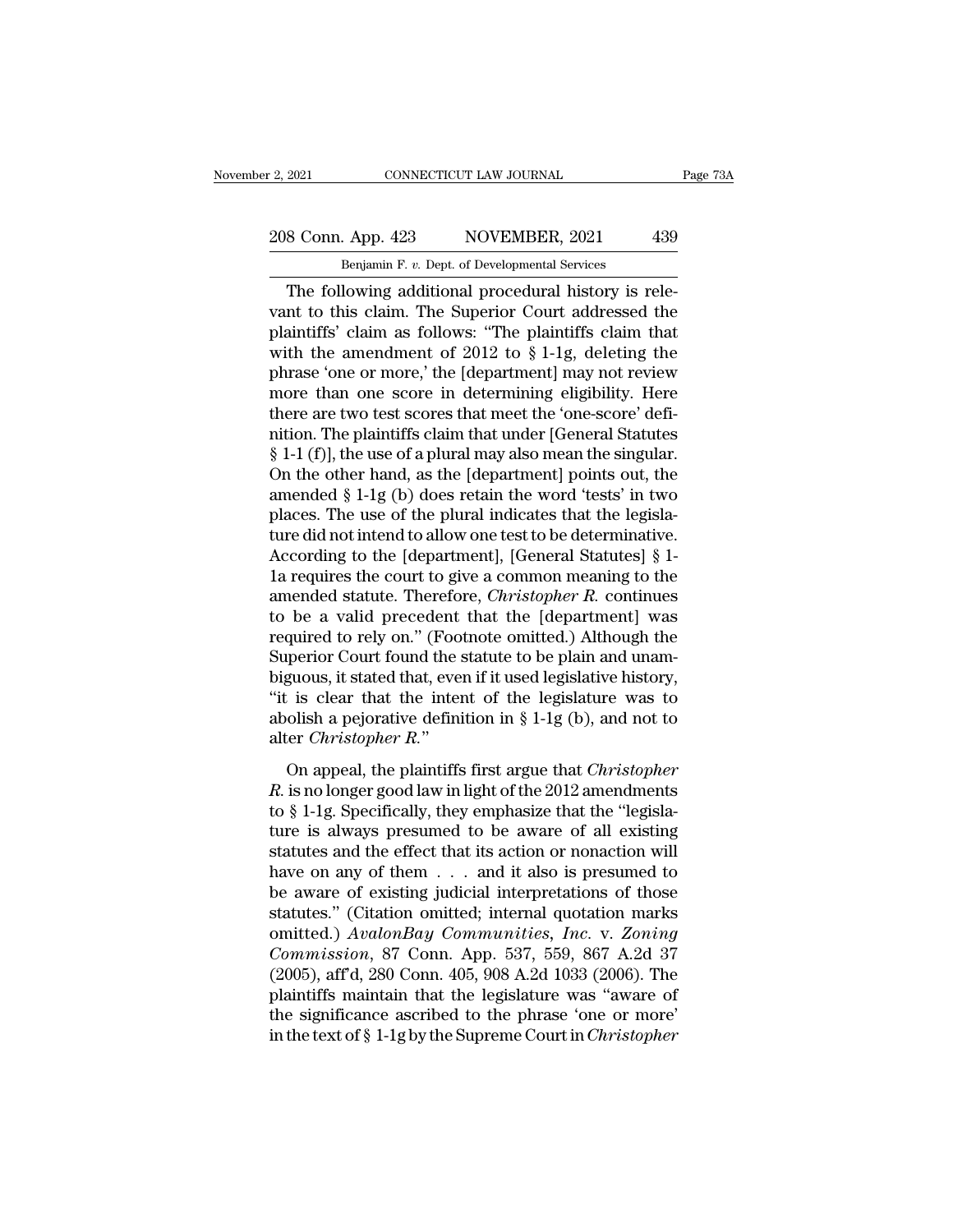## CONNECTICUT LAW JOURNAL November 2, 2021<br>
440 NOVEMBER, 2021 208 Conn. App. 423<br>
Benjamin F. v. Dept. of Developmental Services CONNECTICUT LAW JOURNAL November 2, 2021<br>Benjamin F. *v.* Dept. of Developmental Services<br>R.," and the Supreme Court's express reliance on that

CONNECTICUT LAW JOURNAL November 2, 202<br> **R.** NOVEMBER, 2021 208 Conn. App. 423<br> **R.,''** and the Supreme Court's express reliance on that<br>
phrase in stating that, "to adopt a construction under<br>
which are applicant must be MOVEMBER, 2021 208 Conn. App. 423<br>
Benjamin F. v. Dept. of Developmental Services<br>
R.," and the Supreme Court's express reliance on that<br>
phrase in stating that, "to adopt a construction under<br>
which an applicant must be d  $\frac{\text{Benjamin F. v. Dept. of Developmental Services}}{ \text{Benjamin F. v. Dept. of Developmental Services}}$ <br> *R.*," and the Supreme Court's express reliance on that phrase in stating that, "to adopt a construction under which an applicant must be deemed mentally retarded upon submitting on 440 NOVEMBER, 2021 208 Conn. App. 423<br>
Benjamin F. v. Dept. of Developmental Services<br>  $R$ .," and the Supreme Court's express reliance on that<br>
phrase in stating that, "to adopt a construction under<br>
which an applicant mu Benjamin F. v. Dept. of Developmental Services<br>  $R$ .," and the Supreme Court's express reliance on that<br>
phrase in stating that, "to adopt a construction under<br>
which an applicant must be deemed mentally retarded<br>
upon su  $R$ ," and the Supreme Court's express reliance on that<br>phrase in stating that, "to adopt a construction under<br>which an applicant must be deemed mentally retarded<br>upon submitting one test with a full scale score below<br>seve *R.*," and the Supreme Court's express reliance on that phrase in stating that, "to adopt a construction under which an applicant must be deemed mentally retarded upon submitting one test with a full scale score below seve phrase in stating that, "to adopt a construction under<br>which an applicant must be deemed mentally retarded<br>upon submitting one test with a full scale score below<br>seventy, irrespective of other test scores—we would<br>have to which an applicant must be deemed mentally retarded<br>upon submitting one test with a full scale score below<br>seventy, irrespective of other test scores—we would<br>have to read [the] words 'or more' out of the statute."<br>*Christ* upon submitting one test with a full scale score below<br>seventy, irrespective of other test scores—we would<br>have to read [the] words 'or more' out of the statute."<br>*Christopher R. v. Commissioner of Mental Retarda-*<br>*tion*, seventy, irrespective of other test scores—we would<br>have to read [the] words 'or more' out of the statute."<br>*Christopher R. v. Commissioner of Mental Retarda-<br>tion*, supra, 277 Conn. 608. Thus, according to the plain-<br>tiff have to read [the] words 'or more' out of the s<br>Christopher R. v. Commissioner of Mental H<br>tion, supra, 277 Conn. 608. Thus, according to the<br>tiffs, the removal of the words "one or more"<br>interpreted to mean that an applic by disagree with the plaintiffs, which is also an interface with the plaintiffs, the removal of the words "one or more" must be terpreted to mean that an applicant who presents is the test with a full-scale score below se tiffs, the removal of the words "one or more" must be<br>interpreted to mean that an applicant who presents<br>one test with a full-scale score below seventy must be<br>deemed to have an intellectual disability.<br>We disagree with t

interpreted to mean that an applicant who presents<br>one test with a full-scale score below seventy must be<br>deemed to have an intellectual disability.<br>We disagree with the plaintiffs' contention that the<br>2012 amendments to § one test with a full-scale score below seventy must be<br>deemed to have an intellectual disability.<br>We disagree with the plaintiffs' contention that the<br>2012 amendments to § 1-1g, which replaced the words<br>"one or more" with deemed to have an intellectual disability.<br>
We disagree with the plaintiffs' contention that the<br>
2012 amendments to § 1-1g, which replaced the words<br>
"one or more" with the word "tests," renders *Christo-<br>
pher R*. no lon We disagree with the plaintiffs' contention that the 2012 amendments to  $\S 1$ -1g, which replaced the words<br>"one or more" with the word "tests," renders *Christo-*<br>pher R. no longer good law. Notably, our Supreme Court<br>did We disagree with the plaintiffs' contention that the<br>2012 amendments to § 1-1g, which replaced the words<br>"one or more" with the word "tests," renders *Christo-<br>pher R*. no longer good law. Notably, our Supreme Court<br>did n 2012 amendments to § 1-1g, which replaced the words<br>"one or more" with the word "tests," renders *Christo-*<br>pher R. no longer good law. Notably, our Supreme Court<br>did not rely solely on the legislature's use of the term<br>" "one or more" with the word "tests," renders *Christo-*<br>*pher R*. no longer good law. Notably, our Supreme Court<br>did not rely solely on the legislature's use of the term<br>"one or more" but also relied on common sense and<br>l pher R. no longer good law. Notably, our Supreme Court<br>did not rely solely on the legislature's use of the term<br>"one or more" but also relied on common sense and<br>logic, considering a hypothetical situation in which<br>three r did not rely solely on the legislature's use of the term<br>"one or more" but also relied on common sense and<br>logic, considering a hypothetical situation in which<br>three recent tests reflected full-scale scores of ninety<br>and t "one or more" but also relied on common sense and<br>logic, considering a hypothetical situation in which<br>three recent tests reflected full-scale scores of ninety<br>and the earliest test reflected a full-scale score of sixty-<br> logic, considering a hypothetical situation in which<br>three recent tests reflected full-scale scores of ninety<br>and the earliest test reflected a full-scale score of sixty-<br>nine. See *Christopher R*. v. *Commissioner of Men* three recent tests reflected full-scale scores of ninety<br>and the earliest test reflected a full-scale score of sixty-<br>nine. See *Christopher R. v. Commissioner of Mental*<br>*Retardation*, supra, 277 Conn. 609. The court stat and the earliest test reflected a full-scale score of sixty-<br>nine. See *Christopher R. v. Commissioner of Mental*<br>*Retardation*, supra, 277 Conn. 609. The court stated<br>that "[i]t would be illogical to require that the depa mine. See *Christopher R. v. Commissioner of Mental*<br>*Retardation*, supra, 277 Conn. 609. The court stated<br>that "[i]t would be illogical to require that the depart-<br>ment deem an applicant eligible for services . . . sim-<br> Retardation, supra, 277 Conn. 609. The court stated<br>that "[i]t would be illogical to require that the depart-<br>ment deem an applicant eligible for services . . . sim-<br>ply because of one anomalous test score." Id. The court that "[i]t would be illogical to require that the depart-<br>ment deem an applicant eligible for services . . . sim-<br>ply because of one anomalous test score." Id. The court<br>also relied on the commissioner's special qualifica ment deem an applicant eligible for services  $\dots$  sim-<br>ply because of one anomalous test score." Id. The court<br>also relied on the commissioner's special qualification<br>to make determinations of eligibility, noting that<br>"[n ply because of one anomalous test score." Id. The court<br>also relied on the commissioner's special qualification<br>to make determinations of eligibility, noting that<br>"[n]othing in the statutes or regulations limits the [com-<br> also relied on the commissioner's special qualification<br>to make determinations of eligibility, noting that<br>"[n]othing in the statutes or regulations limits the [com-<br>missioner's] discretion in this regard  $\ldots$ ." Id., 611 to make determinations of eligibility, noting that<br>
"[n]othing in the statutes or regulations limits the [com-<br>
missioner's] discretion in this regard  $\ldots$ ." Id., 611.<br>
Moreover, as discussed further subsequently in this "[n]othing in the statutes or regulations limits the [commissioner's] discretion in this regard  $\ldots$ ." Id., 611.<br>Moreover, as discussed further subsequently in this opinion, we do not read the substitution of "tests" for missioner's] discretion in this re<br>Moreover, as discussed further<br>opinion, we do not read the subs<br>"one or more" to evidence an inte<br>plural nature of the phrase. Acco<br>that *Christopher R*. remains goo<br>to control the meanin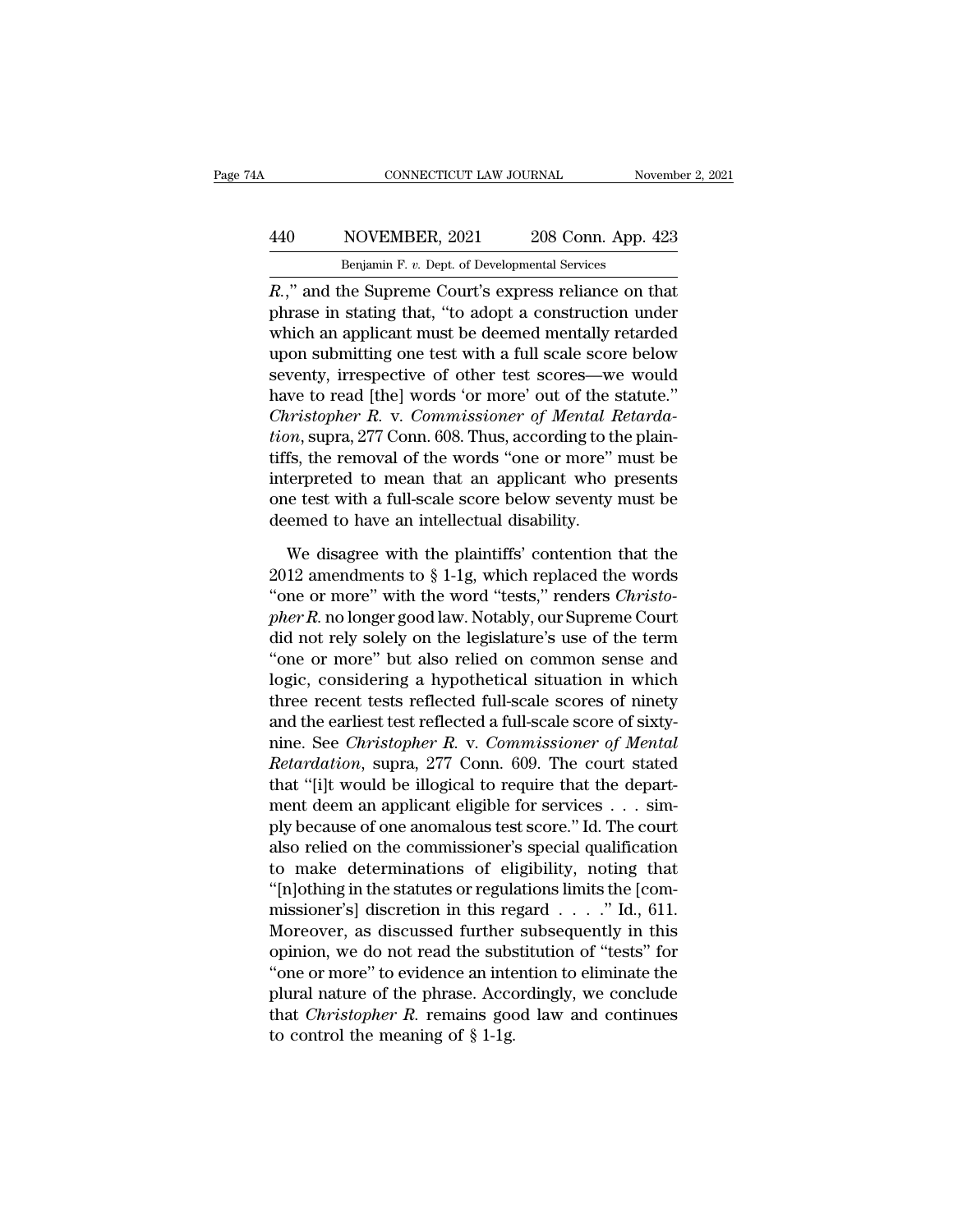## 2, 2021 CONNECTICUT LAW JOURNAL Page 75A<br>208 Conn. App. 423 NOVEMBER, 2021 441<br>Benjamin F. v. Dept. of Developmental Services E. 2, 2021 CONNECTICUT LAW JOURNAL<br>208 Conn. App. 423 NOVEMBER, 2021 441<br>Benjamin F. *v.* Dept. of Developmental Services<br>Second, the plaintiffs argue that the Superior Court's

Example 2021<br>
Second, App. 423 NOVEMBER, 2021<br>
Benjamin F. v. Dept. of Developmental Services<br>
Second, the plaintiffs argue that the Superior Court's<br>
Sesumption that the legislature's use of a plural noun<br>
significant in 208 Conn. App. 423 NOVEMBER, 2021 441<br>
Benjamin F. v. Dept. of Developmental Services<br>
Second, the plaintiffs argue that the Superior Court's<br>
"assumption that the legislature's use of a plural noun<br>
is significant in stat 208 Conn. App. 423 NOVEMBER, 2021 441<br>
Benjamin F. v. Dept. of Developmental Services<br>
Second, the plaintiffs argue that the Superior Court's<br>
"assumption that the legislature's use of a plural noun<br>
is significant in sta 208 Conn. App. 423 NOVEMBER, 2021 441<br>
Benjamin F. v. Dept. of Developmental Services<br>
Second, the plaintiffs argue that the Superior Court's<br>
"assumption that the legislature's use of a plural noun<br>
is significant in sta Benjamin F. v. Dept. of Developmental Services<br>Second, the plaintiffs argue that the Superior Court's<br>"assumption that the legislature's use of a plural noun<br>is significant in statutory interpretation is incorrect,"<br>citing Benjamin F. v. Dept. or Developmental Services<br>
Second, the plaintiffs argue that the Superior Court's<br>
"assumption that the legislature's use of a plural noun<br>
is significant in statutory interpretation is incorrect,"<br>
ci Second, the plaintiffs argue that the Superior Court's<br>
"assumption that the legislature's use of a plural noun<br>
is significant in statutory interpretation is incorrect,"<br>
citing  $\S$  1-1 (f), which provides: "Words import "assumption that the legislature's use of a plural noun<br>is significant in statutory interpretation is incorrect,"<br>citing  $§$  1-1 (f), which provides: "Words importing the<br>singular number may extend and be applied to sever is significant in statutory interpretation is incorrect,"<br>citing § 1-1 (f), which provides: "Words importing the<br>singular number may extend and be applied to several<br>persons or things, and words importing the plural num-<br> citing § 1-1 (f), which provides: "Words importing the<br>singular number may extend and be applied to several<br>persons or things, and words importing the plural num-<br>ber may include the singular." The plaintiffs further<br>chall singular number may extend and be applied to several<br>persons or things, and words importing the plural num-<br>ber may include the singular." The plaintiffs further<br>challenge the Superior Court's reference to "tests" as<br>appe persons or things, and words importing the plural num-<br>ber may include the singular." The plaintiffs further<br>challenge the Superior Court's reference to "tests" as<br>appearing twice in the statute, arguing that the use of<br>th ber may include the singular." The plaintiffs further challenge the Superior Court's reference to "tests" as appearing twice in the statute, arguing that the use of the plural is of significance *only* when the legislature challenge the Superior Court's reference to "tests" as<br>appearing twice in the statute, arguing that the use of<br>the plural is of significance *only* when the legislature<br>uses both the plural and singular terms within the s appearing twice in the statute, arguing that the use of<br>the plural is of significance *only* when the legislature<br>uses both the plural and singular terms within the stat-<br>ute. See *Covenant Insurance Co.* v. *Coon*, 220 C deliberate").<sup>3</sup> E. See *Covenant Insurance Co.* v. *Coon*, 220 Conn.<br>
36 n.6, 594 A.2d 977 (1991) ("the fact that the legisla-<br>
re used both plural and singular terms in the statute<br>
a strong indication that the use of the singular was<br> 30, 36 n.6, 594 A.2d 977 (1991) ("the fact that the legislature used both plural and singular terms in the statute<br>is a strong indication that the use of the singular was<br>deliberate").<sup>3</sup><br>We are not persuaded by the plain

ture used both plural and singular terms in the statute<br>ture used both plural and singular terms in the statute<br>diberate").<sup>3</sup><br>We are not persuaded by the plaintiffs' argument<br>that the use of the plural term "tests" is in is a strong indication that the use of the singular was<br>deliberate").<sup>3</sup><br>We are not persuaded by the plaintiffs' argument<br>that the use of the plural term "tests" is insignificant.<br>"[A]lthough . . . . § 1-1 (f) provides th deliberate").<sup>3</sup><br>We are not persuaded by the plaintiffs' argument<br>that the use of the plural term "tests" is insignificant.<br>"[A]lthough . . . . § 1-1 (f) provides that [w]ords<br>importing the singular number may extend and We are not persuaded by the plaintiffs' argument<br>that the use of the plural term "tests" is insignificant.<br>"[A]lthough . . . § 1-1 (f) provides that [w]ords<br>importing the singular number may extend and be<br>applied to sever We are not persuaded by the plaintiffs' argument<br>that the use of the plural term "tests" is insignificant.<br>"[A]lthough . . . § 1-1 (f) provides that [w]ords<br>importing the singular number may extend and be<br>applied to sever that the use of the plural term "tests" is insignificant.<br>
"[A]lthough . . . . § 1-1 (f) provides that [w]ords<br>
importing the singular number may extend and be<br>
applied to several persons or things, and words<br>
importing t "[A]lthough . . . § 1-1 (f) provides that [w]ords<br>importing the singular number may extend and be<br>applied to several persons or things, and words<br>importing the plural number may include the singular,<br>we have held that bec importing the singular number may extend and be<br>applied to several persons or things, and words<br>importing the plural number may include the singular,<br>we have held that because § 1-1 (f) uses the word may<br>it is clearly dir we have held that because  $\S$  1-1 (f) uses the word may<br>it is clearly directory and not mandatory. . . . . [S]uch<br>statutory expressions are legislative statements of a<br>general principle of interpretation. . . . The princi it is clearly directory and not mandatory. . . . . [S]uch statutory expressions are legislative statements of a general principle of interpretation. . . . The principle  $\frac{3}{10}$  The plaintiffs additionally argue that th

statutory expressions are legislative statements of a general principle of interpretation. . . . The principle  $\frac{3}{10}$  The plaintiffs additionally argue that the statutory phrase, "tests of general intellectual functio applicant's IQ, such as verbal comprehension, perceptual reasoning, working <sup>3</sup> The plaintiffs additionally argue that the statutory phrase, "tests of general intellectual functioning," refers to the full-scale intelligence test results, as opposed to the subtest scores, which measure particular <sup>3</sup> The plaintiffs additionally argue that the statutory phrase, "tests of general intellectual functioning," refers to the full-scale intelligence test results, as opposed to the subtest scores, which measure particular eral intellectual functioning," refers to the full-scale intelligence test results, as opposed to the subtest scores, which measure particular aspects of the applicant's IQ, such as verbal comprehension, perceptual reasoni as opposed to the subtest scores, which measure particular aspects of the applicant's IQ, such as verbal comprehension, perceptual reasoning, working memory, and processing speed. On the basis of the plaintiffs' proposed c applicant's IQ, such as verbal comprehension, perceptual reasoning, working<br>applicant's IQ, such as verbal comprehension, perceptual reasoning, working<br>memory, and processing speed. On the basis of the plaintiffs' proposed memory, and processing speed. On the basis of the plaintiffs' proposed construction of the statute, they maintain that the commissioner is not permitted to evaluate subtest scores separately when the applicant has presente construction of the statute, they maintain that the commissioner is not permitted to evaluate subtest scores separately when the applicant has presented a full-scale score below seventy. We disagree with the plaintiffs' co permitted to evaluate subtest scores separately when the applicant has<br>presented a full-scale score below seventy. We disagree with the plaintiffs'<br>construction of the statute. Rather, we find persuasive the defendants'<br>re presented a full-scale score below seventy. We disagree with the plaintiffs'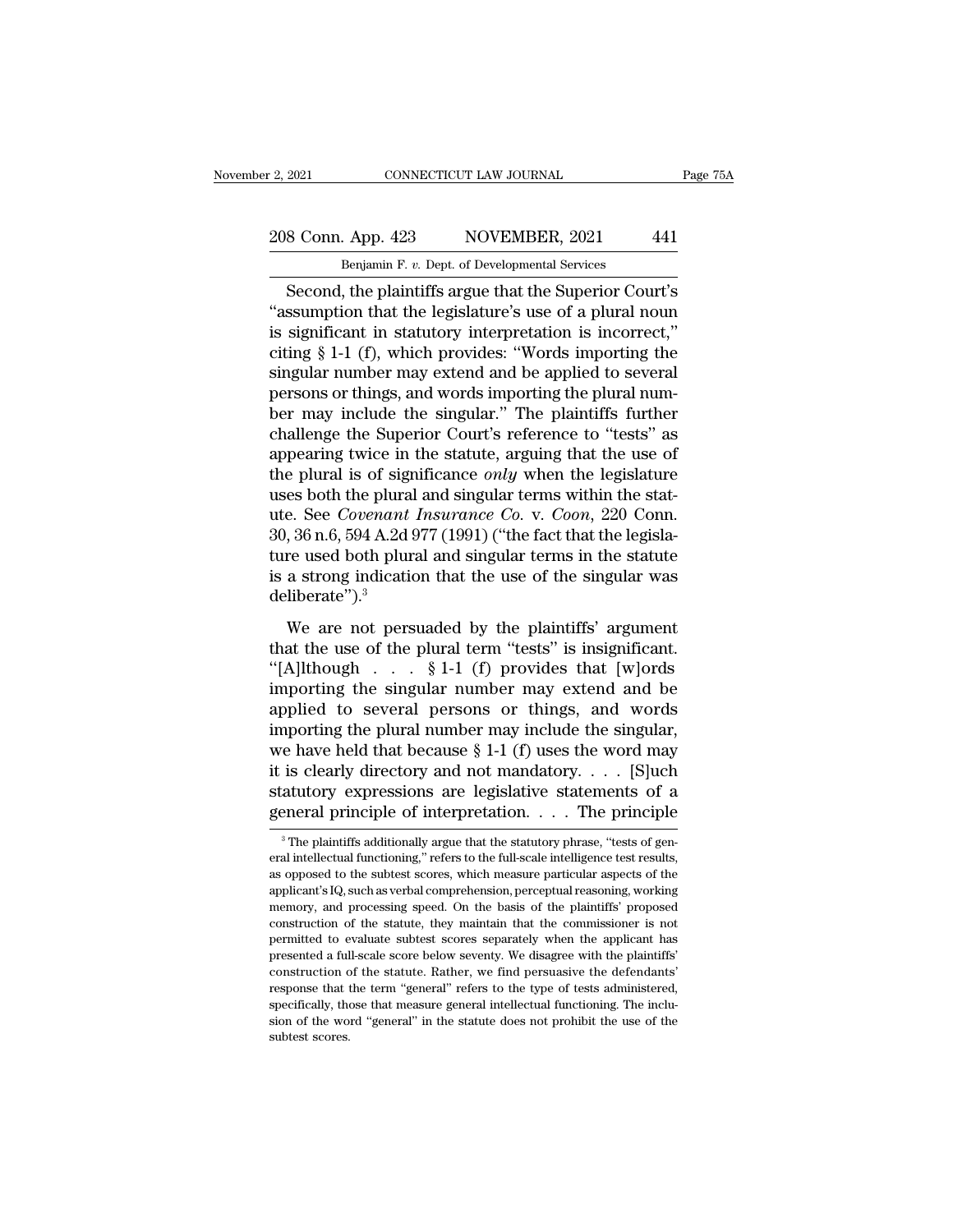## CONNECTICUT LAW JOURNAL November 2, 2021<br>
442 NOVEMBER, 2021 208 Conn. App. 423<br>
Benjamin F. v. Dept. of Developmental Services CONNECTICUT LAW JOURNAL November 2, 2021<br>Benjamin F. *v.* Dept. of Developmental Services<br>does not require that singular and plural word forms

CONNECTICUT LAW JOURNAL November 2, 2021<br>
MOVEMBER, 2021 208 Conn. App. 423<br>
Benjamin F. v. Dept. of Developmental Services<br>
does not require that singular and plural word forms<br>
have interchangeable effect, and discrete a MOVEMBER, 2021 208 Conn. App. 423<br>
Benjamin F. v. Dept. of Developmental Services<br>
does not require that singular and plural word forms<br>
have interchangeable effect, and discrete applications<br>
are favored except where the 442 NOVEMBER, 2021 208 Conn. App. 423<br> **Benjamin F. v. Dept. of Developmental Services**<br>
does not require that singular and plural word forms<br>
have interchangeable effect, and discrete applications<br>
are favored except whe A42 NOVEMBER, 2021 208 Conn. App. 423<br>
Benjamin F. v. Dept. of Developmental Services<br>
does not require that singular and plural word forms<br>
have interchangeable effect, and discrete applications<br>
are favored except where Benjamin F. *v.* Dept. of Developmental Services<br>does not require that singular and plural word forms<br>have interchangeable effect, and discrete applications<br>are favored except where the contrary intent or reason-<br>able unde Benjamin F. *v.* Dept. of Developmental services<br>does not require that singular and plural word forms<br>have interchangeable effect, and discrete applications<br>are favored except where the contrary intent or reason-<br>able und does not require that singular and plural word forms<br>have interchangeable effect, and discrete applications<br>are favored except where the contrary intent or reason-<br>able understanding is affirmatively indicated." (Internal have interchangeable effect, and discrete applications<br>are favored except where the contrary intent or reason-<br>able understanding is affirmatively indicated." (Internal<br>quotation marks omitted.) *State* v. *Brown*, 310 Co are favored except where the contrary intent or reasonable understanding is affirmatively indicated." (Internal quotation marks omitted.) *State v. Brown*, 310 Conn. 693, 704, 80 A.3d 878 (2013). There is no such contrary Le and<br>otation marks omitted.) State v. Brown, 310 Conn.<br>3, 704, 80 A.3d 878 (2013). There is no such contrary<br>tent or reasonable understanding affirmatively indi-<br>ted in § 1-1g. Rather, the plain meaning of the word<br>ests  $693, 704, 80$  A.3d  $878$  (2013). There is no such contrary<br>intent or reasonable understanding affirmatively indicated in § 1-1g. Rather, the plain meaning of the word<br>"tests" in its plural form refers to more than one te sider, i.e., or more test. (2019). There is no seen<br>intent or reasonable understanding affirmative<br>cated in § 1-1g. Rather, the plain meaning of t<br>"tests" in its plural form refers to more than of<br>Accordingly, we conclude

Accordingly, we conclude that the 2012 amendment<br>  $\S$  1-1g does not preclude the commissioner from con-<br>
dering more than one intelligence test.<br>  $\Pi$ <br>
Having determined that  $\S$  1-1g, as amended, contin-<br>
s to permit the

II

Accordingly, we conclude that the 2012 amendment<br>to  $\S$  1-1g does not preclude the commissioner from considering more than one intelligence test.<br>II<br>Having determined that  $\S$  1-1g, as amended, contin-<br>ues to permit the c to § 1-1g does not preclude the commissioner from considering more than one intelligence test.<br>  $II$ <br>
Having determined that § 1-1g, as amended, continues to permit the commissioner to consider more than<br>
one test score, w Having determined that  $\S$  1-1g, as amended, contin-<br>es to permit the commissioner to consider more than<br>me test score, we turn to the plaintiffs' second, and<br><sup>4</sup>The plaintiffs assert, in passing, two additional arguments Having determined that  $\S 1-1g$ , as amended, continues to permit the commissioner to consider more than one test score, we turn to the plaintiffs' second, and  $\overline{ }^4$ The plaintiffs assert, in passing, two additional arg

ues to permit the commissioner to consider more than<br>one test score, we turn to the plaintiffs' second, and<br><sup>4</sup>The plaintiffs assert, in passing, two additional arguments. First, they<br>assert in the alternative that, even i net to the plaintiffs' second, and<br>
<sup>4</sup> The plaintiffs assert, in passing, two additional arguments. First, they<br>
assert in the alternative that, even if this court determines that the use of<br>
the plural term "tests" is si The plaintiffs assert, in passing, two additional arguments. First, they<br>
assert in the alternative that, even if this court determines that the use of<br>
the plural term "tests" is significant, we should conclude that such <sup>4</sup> The plaintiffs assert, in passing, two additional arguments. First, they assert in the alternative that, even if this court determines that the use of the plural term "tests" is significant, we should conclude that su assert in the alternative that, even if this court determines that the use of the plural term "tests" is significant, we should conclude that such term is used to indicate only that there are several different types of int the plural term "tests" is significant, we should conclude that such term is used to indicate only that there are several different types of intelligence tests that can be used to measure "intellectual functioning." We dis as the indicate only that there are several different types of intelligence used to indicate only that there are several different types of intelligence tests that can be used to measure "intellectual functioning." We disa tests that can be used to measure "intellectual functioning." We disagree with<br>the plaintiffs' interpretation, which, as the defendants emphasize, "presumes<br>that only one test would ever be administered to an individual or the plaintiffs' interpretation, which, as the defendants emphasize, "presumes that only one test would ever be administered to an individual or presented to the department] in support of an application for services." As t the plaintiffs' interpretation, which, as the defendants emphasize, "presumes<br>that only one test would ever be administered to an individual or presented to<br>[the department] in support of an application for services." As t *maximum of methal margetian and and in presention* of the department] in support of an application for services." As the defendants state, there is nothing in the statute, as amended, that limits the number of tests that tractions, there is nothing in the statute, as amended, that limits the number of tests that can be administered to an applicant and, indeed, the plaintiffs submitted the results of multiple tests, which were administered beast stat can be administered to an<br>tests that can be administered to an<br>submitted the results of multiple test<br>period of years, in support of their app<br>*missioner of Mental Retardation*, sur-<br>"it is not uncommon for pers Second, the plaintiffs point of their application. See *Christopher R. v. Com*-<br>Second of years, in support of their application. See *Christopher R. v. Com-*<br>sisioner of *Mental Retardation*, supra, 277 Conn. 609 n.15 (n period of years, in support of their application. See *Christopher R. v. Commissioner of Mental Retardation*, supra, 277 Conn. 609 n.15 (noting that "it is not uncommon for persons seeking the department's services to hav

*missioner of Mental Retardation*, supra, 277 Conn. 609 n.15 (noting that "it is not uncommon for persons seeking the department's services to have taken several intelligence tests").<br>Second, the plaintiffs point to the S "It is not uncommon for persons seeking the department's services to have taken several intelligence tests").<br>Second, the plaintiffs point to the Superior Court's citation to  $\S 1$ -1a, which addresses statutory interpreta Example 12 and intelligence tests").<br>
Second, the plaintiffs point to the Superior Court's citation to § 1-1a,<br>
which addresses statutory interpretation of terms relating to security in<br>
personal property, and argue that Second, the plaintiffs point to the Superior Court's citation to § 1-1a, Second, the plaintiffs point to the Superior of terms relating to security in personal property, and argue that it "has nothing to do with this case which addresses statutory interpretation of terms relating to security in personal property, and argue that it "has nothing to do with this case." The Superior Court stated: "According to the [department],  $§ 1$ -1a requir personal property, and argue that it "has nothing to do with this case." The Superior Court stated: "According to the [department], § 1-1a requires the court to give a common meaning to the amended statute." It is clear t personal property, and argue that it "has nothing to do with this case." The Superior Court stated: "According to the [department], § 1-1a requires the court to give a common meaning to the amended statute." It is clear t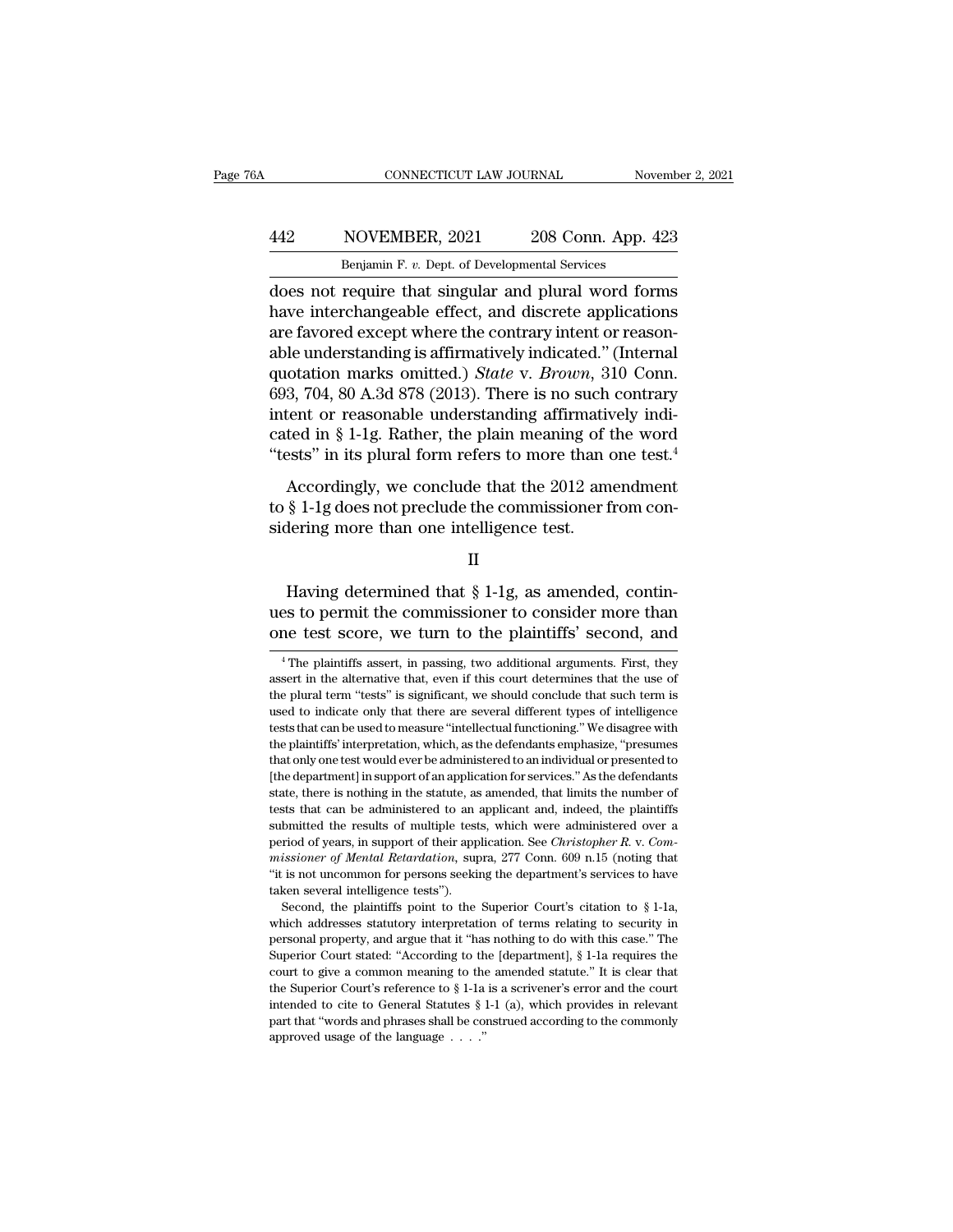### 208 Conn. App. 423 NOVEMBER, 2021 443<br>Benjamin F. v. Dept. of Developmental Services CONNECTICUT LAW JOURNAL<br>Benjamin F. *v.* Dept. of Developmental Services<br>Benjamin F. *v.* Dept. of Developmental Services<br>e claim that "the statute requires the def

2, 2021 CONNECTICUT LAW JOURNAL<br>
208 Conn. App. 423 NOVEMBER, 2021 443<br>
Benjamin F. v. Dept. of Developmental Services<br>
alternative, claim that "the statute requires the defen-<br>
dants to analyze all of the applicant's full 208 Conn. App. 423 NOVEMBER, 2021 443<br>Benjamin F. v. Dept. of Developmental Services<br>alternative, claim that "the statute requires the defen-<br>dants to analyze all of the applicant's full-scale IQ scores<br>as part of [their] 208 Conn. App. 423 NOVEMBER, 2021 443<br>
Benjamin F. v. Dept. of Developmental Services<br>
alternative, claim that "the statute requires the defen-<br>
dants to analyze all of the applicant's full-scale IQ scores<br>
as part of [th 208 Conn. App. 423 NOVEMBER, 2021 443<br>
Benjamin F. v. Dept. of Developmental Services<br>
alternative, claim that "the statute requires the defen-<br>
dants to analyze all of the applicant's full-scale IQ scores<br>
as part of [th Benjamin F. v. Dept. of Developmental Services<br>alternative, claim that "the statute requires the defen-<br>dants to analyze all of the applicant's full-scale IQ scores<br>as part of [their] final decision." Specifically, the pla Benjamin F. v. Dept. of Developmental Services<br>alternative, claim that "the statute requires the defen-<br>dants to analyze all of the applicant's full-scale IQ scores<br>as part of [their] final decision." Specifically, the pl alternative, claim that "the statute requires the defendants to analyze all of the applicant's full-scale IQ scores<br>as part of [their] final decision." Specifically, the plain-<br>tiffs claim that the commissioner's failure t dants to analyze all of the applicant's full-scale IQ scores<br>as part of [their] final decision." Specifically, the plain-<br>tiffs claim that the commissioner's failure to consider<br>Benjamin's January, 2016 full-scale IQ score as part of [their] final decision." Specifically, the plaintiffs claim that the commissioner's failure to consider Benjamin's January, 2016 full-scale IQ score violates § 1-1g. The defendants respond that "[t]he evidence b tiffs claim that the commissione<br>Benjamin's January, 2016 full-sca<br>1g. The defendants respond tha<br>in the record and the final dec<br>[the department] did indeed con<br>interpreted them differently th<br>agree with the defendants.<br>T Figure Santuary, 2010 fun-scale registore violates y 1-<br>The defendants respond that "[t]he evidence both<br>the record and the final decision itself shows that<br>ne department] did indeed consider these results but<br>terpreted th rg. The defendants respond that [t]he evidence both<br>in the record and the final decision itself shows that<br>[the department] did indeed consider these results but<br>interpreted them differently than the plaintiff." We<br>agree w

It the record and the final decision itself shows that<br>
[the department] did indeed consider these results but<br>
interpreted them differently than the plaintiff." We<br>
agree with the defendants.<br>
The following additional pr The department did moded consider these results but<br>interpreted them differently than the plaintiff." We<br>agree with the defendants.<br>The following additional procedural history is rele-<br>vant to this claim. As noted previous interpreted them unterently than the plaintin. We<br>agree with the defendants.<br>The following additional procedural history is rele-<br>vant to this claim. As noted previously, the proposed<br>decision stated, with respect to the A agree with the detendants.<br>The following additional procedural history is relevant to this claim. As noted previously, the proposed<br>decision stated, with respect to the Abildgaard report<br>that contained the 2016 score, that The following additional procedural history is relevant to this claim. As noted previously, the proposed decision stated, with respect to the Abildgaard report that contained the 2016 score, that Benjamin's "full-<br>scale IQ vant to this claim. As noted previously, the proposed<br>decision stated, with respect to the Abildgaard report<br>that contained the 2016 score, that Benjamin's "full-<br>scale IQ score was 65 on the WAIS-IV, his VCI score<br>was 74 decision stated, with respect to the Abildgaard report<br>that contained the 2016 score, that Benjamin's "full-<br>scale IQ score was 65 on the WAIS-IV, his VCI score<br>was 74 (which falls in the borderline range), his<br>score was 7 that contained the 2016 score, that Benjamin's "full-<br>scale IQ score was 65 on the WAIS-IV, his VCI score<br>was 74 (which falls in the borderline range), his PRI<br>score was 73 (which falls in the borderline range), his<br>WMI sc ale R<sub>&</sub> score was 65 on the wans-ry, his ver score<br>as 74 (which falls in the borderline range), his PRI<br>ore was 73 (which falls in the borderline range), his<br>MI score was 74 (which falls in the borderline range),<br>d his PS was 74 (which falls in the borderline range), his FNI<br>score was 73 (which falls in the borderline range), his<br>WMI score was 74 (which falls in the borderline range),<br>and his PSI score was 59 (which fell in the extremely<br>lo

Score was 73 (which falls in the borderline range), the WMI score was 74 (which falls in the borderline range), and his PSI score was 59 (which fell in the extremely low range and is effected by his seizure disorder)."<br>Alt whilf score was 74 (which fails in the borderline range),<br>and his PSI score was 59 (which fell in the extremely<br>low range and is effected by his seizure disorder)."<br>Although the final decision deleted this paragraph, it<br>ad and its 1 St score was 33 (which fell in the extremely<br>low range and is effected by his seizure disorder)."<br>Although the final decision deleted this paragraph, it<br>added other findings related to the Abildgaard report.<br>Spec Follow range and is enected by its seizure disorder).<br>
Although the final decision deleted this paragraph, it<br>
added other findings related to the Abildgaard report.<br>
Specifically, the commissioner found: "In the cognitive Although the final decision deleted this paragraph, it<br>added other findings related to the Abildgaard report.<br>Specifically, the commissioner found: "In the cognitive<br>assessment that Dr. Chris Abildgaard completed<br>towards t added other findings related to the Abildgaard report.<br>Specifically, the commissioner found: "In the cognitive<br>assessment that Dr. Chris Abildgaard completed<br>towards the end of the developmental period when<br>[Benjamin] was Specifically, the commissioner found: "In the cognitive<br>assessment that Dr. Chris Abildgaard completed<br>towards the end of the developmental period when<br>[Benjamin] was seventeen years, eleven months [old],<br>the doctor found assessment that Dr. Chris Abildgaard completed<br>towards the end of the developmental period when<br>[Benjamin] was seventeen years, eleven months [old],<br>the doctor found that [his] '[full-scale IQ] falls within<br>the borderline towards the end of the developmental period when<br>[Benjamin] was seventeen years, eleven months [old],<br>the doctor found that [his] '[full-scale IQ] falls within<br>the borderline range and is consistent with his current<br>adapt [Benjamin] was seventeen years, eleven months [old],<br>the doctor found that [his] '[full-scale IQ] falls within<br>the borderline range and is consistent with his current<br>adaptive functioning.' . . . Significantly, in the ass the doctor found that [his] '[full-scale IQ] falls within<br>the borderline range and is consistent with his current<br>adaptive functioning.' . . . Significantly, in the assess-<br>ment, Dr. Abildgaard advised: 'For a more complet the borderline range and is consistent with his current<br>adaptive functioning.' . . . Significantly, in the assess-<br>ment, Dr. Abildgaard advised: 'For a more complete<br>developmental history, the reader is encouraged to ref-<br> adaptive functioning.' . . . Significantly, in the assessment, Dr. Abildgaard advised: 'For a more complete<br>developmental history, the reader is encouraged to reference the psychoeducational evaluation conducted by<br>Dr. Eri ment, Dr. Abildgaard advised: 'For a more complete<br>developmental history, the reader is encouraged to ref-<br>erence the psychoeducational evaluation conducted by<br>Dr. Erik Mayville in 2013.' . . . The assessment noted<br>that al developmental history, the reader is encouraged to reference the psychoeducational evaluation conducted by Dr. Erik Mayville in 2013.'... The assessment noted that all but one of the WAIS-IV index scores, the [PSI], fell i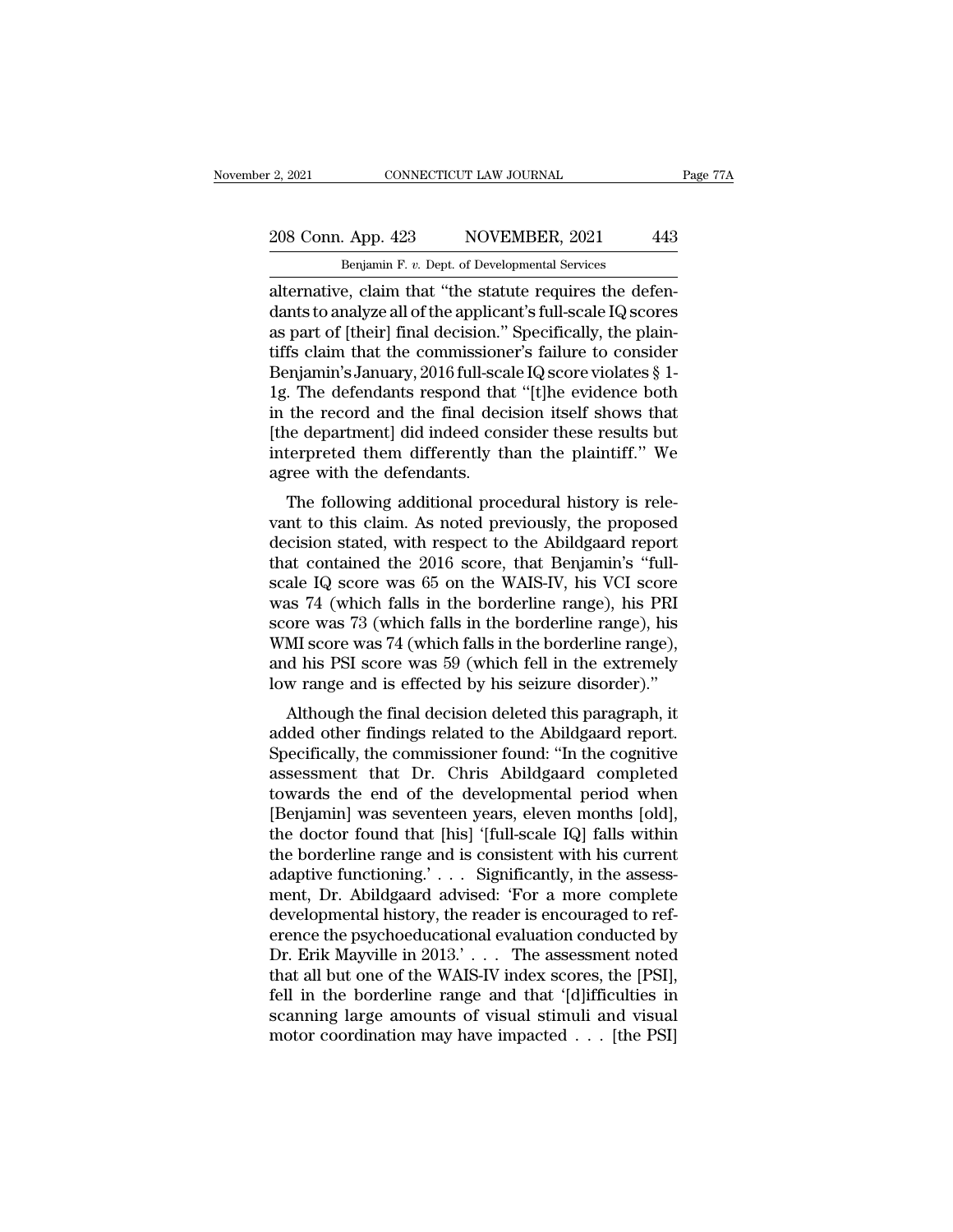### CONNECTICUT LAW JOURNAL November 2, 2021<br>
444 NOVEMBER, 2021 208 Conn. App. 423<br>
Benjamin F. v. Dept. of Developmental Services CONNECTICUT LAW JOURNAL Nov<br>
NOVEMBER, 2021 208 Conn. App. 4<br>
Benjamin F. *v.* Dept. of Developmental Services<br>
The assessment indicated 'By parc

CONNECTICUT LAW JOURNAL November 2, 202<br>
1444 NOVEMBER, 2021 208 Conn. App. 423<br>
16 Benjamin F. v. Dept. of Developmental Services<br>
16 Tesults.'... The assessment indicated, 'By parent<br>
16 Tesults.'... The assessment indic Frequency and the MOVEMBER, 2021 and 208 Conn. App. 423<br>
Benjamin F. v. Dept. of Developmental Services<br>
Fresults.'... The assessment indicated, 'By parent<br>
report in the last six months, [Benjamin] has experi-<br>
enced twen 444 NOVEMBER, 2021 208 Conn. App. 423<br>
Benjamin F. v. Dept. of Developmental Services<br>
results.'... The assessment indicated, 'By parent<br>
report in the last six months, [Benjamin] has experi-<br>
enced twenty-six seizures. S MOVEMBER, 2021 208 Conn. App. 423<br>
Benjamin F. v. Dept. of Developmental Services<br>
results.'... The assessment indicated, 'By parent<br>
report in the last six months, [Benjamin] has experi-<br>
enced twenty-six seizures. Sever Benjamin F. v. Dept. of Developmental Services<br>
results.'... The assessment indicated, 'By parent<br>
report in the last six months, [Benjamin] has experi-<br>
enced twenty-six seizures. Several required immediate<br>
medical supp Benjamin F. v. Dept. of Developmental Services<br>
results.'... The assessment indicated, 'By parent<br>
report in the last six months, [Benjamin] has experi-<br>
enced twenty-six seizures. Several required immediate<br>
medical supp results.' . . . The assessment indicated, 'By parent<br>report in the last six months, [Benjamin] has experi-<br>enced twenty-six seizures. Several required immediate<br>medical support.' . . . Dr. Abildgaard recommended<br>that [Ben report in the last six months, [Benjamin] has experienced twenty-six seizures. Several required immediate medical support.' . . . . Dr. Abildgaard recommended that [Benjamin] 'benefits from longer amounts of processing ti enced twenty-six seizures. Several required immediate<br>medical support.' . . . Dr. Abildgaard recommended<br>that [Benjamin] 'benefits from longer amounts of pro-<br>cessing time . . . when presented with tasks or direc-<br>tives . medical support.' . . . Dr. Abildgaard recommended<br>that [Benjamin] 'benefits from longer amounts of pro-<br>cessing time . . . when presented with tasks or direc-<br>tives . . . [he] also benefits from being allowed to get<br>verba that [Benjamin] 'benefits from longer amounts of processing time . . . when presented with tasks or directives . . . [he] also benefits from being allowed to get verbal information out at a slower pace . . . [and] often k cessing time . . . when presented with tasks or directives . . . [he] also benefits from being allowed to get<br>verbal information out at a slower pace . . . [and]<br>often knows what he wants to say, however it will take<br>him tives . . . [he] also benefits from being allowed to get<br>verbal information out at a slower pace . . . [and]<br>often knows what he wants to say, however it will take<br>him slightly longer to get all those thoughts out.' . . .<br> *therefore in the wants to say, however it will take* then knows what he wants to say, however it will take him slightly longer to get all those thoughts out.' . . . . He also recommended that [Benjamin's] 'program at the often knows what he wants to say, however it will take<br>him slightly longer to get all those thoughts out.' . . .<br>He also recommended that [Benjamin's] 'program at<br>the Benhaven Academy is appropriate at this time and<br>day-to him slightly longer to get all those thoughts out.' . . . He also recommended that [Benjamin's] 'program at the Benhaven Academy is appropriate at this time and day-to-day programming *should not change based on these resu* nal.) Experiment Academy is appropriate at this time and<br>y-to-day programming *should not change based on*<br>ese results.'... Accordingly, [Benjamin's] primary<br>sability of autism and his programming subsequently<br>d not change." (Ci day-to-day programming should not change oased on<br>these results.'... Accordingly, [Benjamin's] primary<br>disability of autism and his programming subsequently<br>did not change." (Citations omitted; emphasis in original.)<br>In i

*inese results.*  $\ldots$  Accordingly, [beigainin's] primary disability of autism and his programming subsequently did not change." (Citations omitted; emphasis in original.)<br>In its memorandum of decision, the Superior Court did not change." (Citations omitted; emphasis in original.)<br>In its memorandum of decision, the Superior Court,<br>applying the substantial evidence test, determined that<br>it "cannot set aside the . . . commissioner's conclu-<br>s mal.)<br>In its memorandum of decision, the Superior Court,<br>applying the substantial evidence test, determined that<br>it "cannot set aside the . . . commissioner's conclu-<br>sion that Benjamin's test scores from 2016 were not<br>pro In its memorandum of decision, the Superior Court,<br>applying the substantial evidence test, determined that<br>it "cannot set aside the . . . commissioner's conclu-<br>sion that Benjamin's test scores from 2016 were not<br>properly In its memorandum of decision, the Superior Court,<br>applying the substantial evidence test, determined that<br>it "cannot set aside the  $\ldots$  commissioner's conclu-<br>sion that Benjamin's test scores from 2016 were not<br>properly applying the substantial evidence test, determined that<br>it "cannot set aside the . . . commissioner's conclu-<br>sion that Benjamin's test scores from 2016 were not<br>properly evaluated. The commissioner concluded that<br>Dr. Abil it "cannot set aside the . . . commissione<br>sion that Benjamin's test scores from 2016<br>properly evaluated. The commissioner conc<br>Dr. Abildgaard's report showed that Benjam<br>were in the borderline range, except for<br>speed. The operly evaluated. The commissioner concluded that<br>Coperly evaluated. The commissioner concluded that<br>C. Abildgaard's report showed that Benjamin's scores<br>are in the borderline range, except for processing<br>eed. The commissi properly evaluated. The commissioner concluded that<br>Dr. Abildgaard's report showed that Benjamin's scores<br>were in the borderline range, except for processing<br>speed. The commissioner used properly the full IQ<br>score, but too

Dr. Ablugaard's report showed that berganility scores<br>were in the borderline range, except for processing<br>speed. The commissioner used properly the full IQ<br>score, but took into account subtests."<br>We first set forth our sta were in the borderline range, except for processing<br>speed. The commissioner used properly the full IQ<br>score, but took into account subtests."<br>We first set forth our standard of review of this claim.<br>The plaintiffs claim th speed. The commissioner used property the run rty<br>score, but took into account subtests."<br>We first set forth our standard of review of this claim.<br>The plaintiffs claim that their contention that the statute<br>requires the de score, but took into account subtests.<br>We first set forth our standard of review of this claim.<br>The plaintiffs claim that their contention that the statute<br>requires the department to consider all scores is subject<br>to plena We first set forth our standard of review of this claim.<br>The plaintiffs claim that their contention that the statute<br>requires the department to consider all scores is subject<br>to plenary review. The plaintiffs' statutory in The plaintiffs claim that their contention that the statute<br>requires the department to consider all scores is subject<br>to plenary review. The plaintiffs' statutory interpreta-<br>tion claim, which would compel plenary review, requires the department to consider all scores is subject<br>to plenary review. The plaintiffs' statutory interpreta-<br>tion claim, which would compel plenary review, is only<br>relevant, however, to the extent that the commission to plenary review. The plaintiffs' statutory interpretation claim, which would compel plenary review, is only relevant, however, to the extent that the commissioner failed to consider the 2016 score, which the defendants d tion claim, which would compel plenary review, is only relevant, however, to the extent that the commissioner failed to consider the 2016 score, which the defendants dispute. We first address that threshold question, which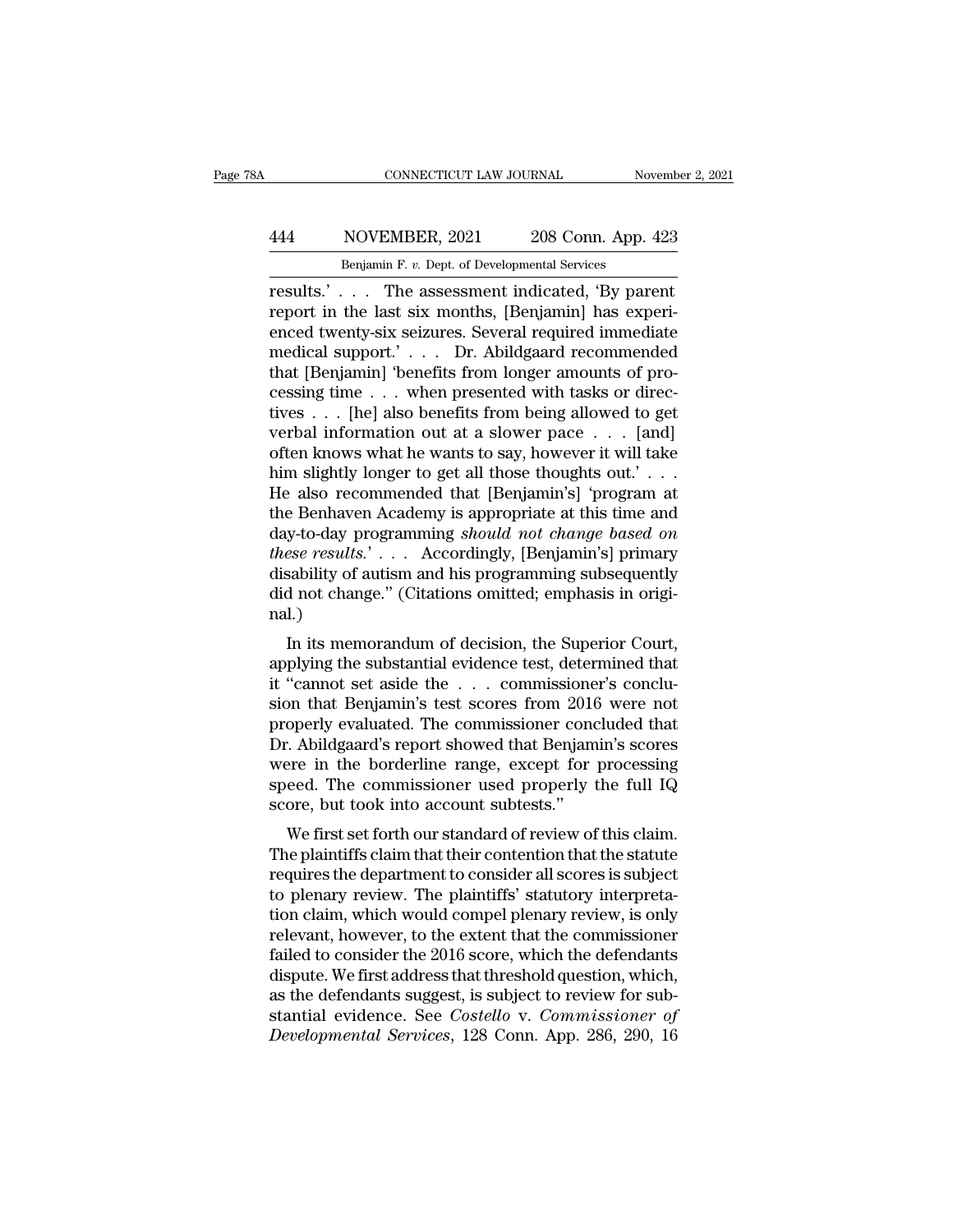### 2, 2021 CONNECTICUT LAW JOURNAL Page 79A<br>208 Conn. App. 423 NOVEMBER, 2021 445<br>Benjamin F. v. Dept. of Developmental Services CONNECTICUT LAW JOURNAL<br>Benjamin F. *v.* Dept. of Developmental Services<br>2011) (claim that commissioner ignored s

2, 2021 CONNECTICUT LAW JOURNAL<br>
208 Conn. App. 423 NOVEMBER, 2021 445<br>
Benjamin F. v. Dept. of Developmental Services<br>
A.3d 811 (2011) (claim that commissioner ignored sub-<br>
stantial evidence in record was subject to revi 208 Conn. App. 423 NOVEMBER, 2021 445<br>Benjamin F. v. Dept. of Developmental Services<br>A.3d 811 (2011) (claim that commissioner ignored substantial evidence in record was subject to review for<br>substantial evidence in record 208 Conn. App. 423 NOVEMBER, 2021 445<br>Benjamin F. v. Dept. of Developmental Services<br>A.3d 811 (2011) (claim that commissioner ignored substantial evidence in record was subject to review for<br>substantial evidence in record 208 Conn. App. 423<br>
Benjamin F.<br>
A.3d 811 (2011) (clastantial evidence in<br>
substantial evidence in<br>
substantial evidence<br>
tual findings).<br>
"According to Benjamin F. v. Dept. of Developmental Services<br>
3d 811 (2011) (claim that commissioner ignored sub-<br>
antial evidence in record was subject to review for<br>
bstantial evidence in record to support agency's fac-<br>
al findings). A.3d 811 (2011) (claim that commissioner ignored substantial evidence in record was subject to review for substantial evidence in record to support agency's factual findings).<br>
"According to our well established standards,

A su strip (2011) (claim that commissioner ignored substantial evidence in record was subject to review for substantial evidence in record to support agency's factual findings).<br>"According to our well established standards stantial evidence in record was subject to review for<br>substantial evidence in record to support agency's fac-<br>tual findings).<br>"According to our well established standards,<br>[r]eview of an administrative agency decision requ substantial evidence in record to support agency's ractual findings).<br>
"According to our well established standards,<br>
[r]eview of an administrative agency decision requires<br>
a court to determine whether there is substantia "According to our well established standards,<br>
[r]eview of an administrative agency decision requires<br>
a court to determine whether there is substantial evi-<br>
dence in the administrative record to support the<br>
agency's fi "According to our well established standards,<br>[r]eview of an administrative agency decision requires<br>a court to determine whether there is substantial evi-<br>dence in the administrative record to support the<br>agency's findin [r]eview of an administrative agency decision requires<br>a court to determine whether there is substantial evi-<br>dence in the administrative record to support the<br>agency's findings of basic fact and whether the conclu-<br>sions a court to determine whether there is substantial evidence in the administrative record to support the agency's findings of basic fact and whether the conclusions drawn from those facts are reasonable. . . . Neither this c dence in the administrative record to support the<br>agency's findings of basic fact and whether the conclu-<br>sions drawn from those facts are reasonable. . . . Nei-<br>ther this court nor the trial court may retry the case or<br>su agency's findings of basic fact and whether the conclusions drawn from those facts are reasonable. . . . Neither this court nor the trial court may retry the case or substitute its own judgment for that of the administrat sions drawn from those facts are reasonable. . . . Neither this court nor the trial court may retry the case or substitute its own judgment for that of the administrative agency on the weight of the evidence or questions ther this court nor the trial court may retry the case or<br>substitute its own judgment for that of the administra-<br>tive agency on the weight of the evidence or questions<br>of fact.... Our ultimate duty is to determine, in vi substitute its own judgment for that of the administrative agency on the weight of the evidence or questions of fact.... Our ultimate duty is to determine, in view of all of the evidence, whether the agency, in issuing it tive agency on the weight of the evidence or questions<br>of fact.... Our ultimate duty is to determine, in view<br>of all of the evidence, whether the agency, in issuing<br>its order, acted unreasonably, arbitrarily, illegally or of fact. . . . Our u<br>of all of the evide<br>its order, acted ur<br>abuse of its discre<br>discretionary dete<br>erable weight by t<br>omitted.) Id.<br>We disagree w an of the evidence, whether the agency, in issuing<br>  $\alpha$  order, acted unreasonably, arbitrarily, illegally or in<br>
use of its discretion. . . . [A]n agency's factual and<br>
scretionary determinations are to be accorded consi the solution of its discretion.  $\dots$  [A]n agency's factual and<br>discretionary determinations are to be accorded considerable weight by the courts." (Internal quotation marks<br>omitted.) Id.<br>We disagree with the plaintiffs' a

abuse of its uscretion.  $\ldots$  [A]n agency's factuar and<br>discretionary determinations are to be accorded considerable weight by the courts." (Internal quotation marks<br>omitted.) Id.<br>We disagree with the plaintiffs' argument the commissioner and the courts." (Internal quotation marks<br>omitted.) Id.<br>We disagree with the plaintiffs' argument that the<br>commissioner failed to consider Benjamin's full-scale<br>IQ score as reported in the Abildgaard repo erable weight by the courts. (Internal quotation marks<br>omitted.) Id.<br>We disagree with the plaintiffs' argument that the<br>commissioner failed to consider Benjamin's full-scale<br>IQ score as reported in the Abildgaard report. A We disagree with the plaintiffs' argument that the<br>commissioner failed to consider Benjamin's full-scale<br>IQ score as reported in the Abildgaard report. Although<br>the commissioner deleted the finding pertaining to the<br>full-s We disagree with the plaintiffs' argument that the commissioner failed to consider Benjamin's full-scale IQ score as reported in the Abildgaard report. Although the commissioner deleted the finding pertaining to the full-s commissioner failed to consider Benjamin's full-scale<br>IQ score as reported in the Abildgaard report. Although<br>the commissioner deleted the finding pertaining to the<br>full-scale score from his final decision, he did so in<br>co IQ score as reported in the Abildgaard report. Although<br>the commissioner deleted the finding pertaining to the<br>full-scale score from his final decision, he did so in<br>conjunction with his addition of detailed findings<br>regar the commissioner deleted the finding pertaining to the full-scale score from his final decision, he did so in conjunction with his addition of detailed findings regarding that assessment, which findings were supported by s full-scale score from his final decision, he did so in<br>
conjunction with his addition of detailed findings<br>
regarding that assessment, which findings were sup-<br>
ported by substantial evidence in the record. Specifi-<br>
cally conjunction with his addition of detailed findings<br>regarding that assessment, which findings were sup-<br>ported by substantial evidence in the record. Specifi-<br>cally, the commissioner considered that Abildgaard's<br>report indi regarding that assessment, which findings were sup-<br>ported by substantial evidence in the record. Specifi-<br>cally, the commissioner considered that Abildgaard's<br>report indicated that Benjamin's full-scale IQ score fell<br>"wit ported by substantial evidence in the record. Specifically, the commissioner considered that Abildgaard's report indicated that Benjamin's full-scale IQ score fell "within the borderline range and [was] consistent with his cally, the commissioner considered that Abildgaard's<br>report indicated that Benjamin's full-scale IQ score fell<br>"within the borderline range and [was] consistent with<br>his current adaptive functioning.' " The commissioner<br>no report indicated that Benjamin's full-scale IQ score fell<br>"'within the borderline range and [was] consistent with<br>his current adaptive functioning.'" The commissioner<br>noted that all but one of the WAIS-IV index scores—<br>the " 'within the borderline range and [was] consistent with his current adaptive functioning.' " The commissioner noted that all but one of the WAIS-IV index scores—<br>the PSI—fell within the borderline range. The commissioner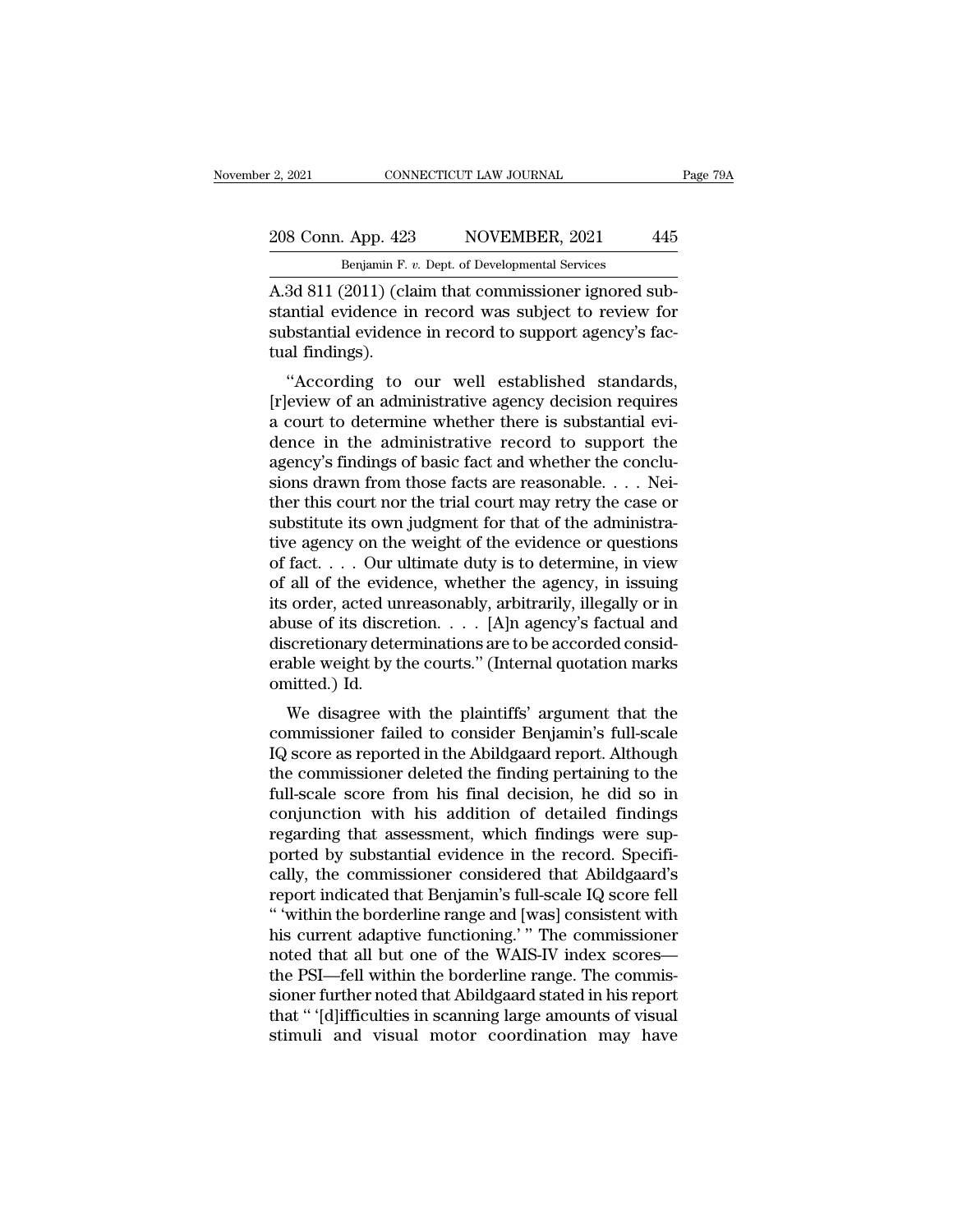## CONNECTICUT LAW JOURNAL November 2, 2021<br>
446 NOVEMBER, 2021 208 Conn. App. 423<br>
Benjamin F. v. Dept. of Developmental Services CONNECTICUT LAW JOURNAL November 2, 2021<br>Benjamin F. *v.* Dept. of Developmental Services<br>impacted' " the PSI results. Lastly, the commissioner

CONNECTICUT LAW JOURNAL November 2, 2021<br>
1446 NOVEMBER, 2021 208 Conn. App. 423<br>
16 Benjamin F. v. Dept. of Developmental Services<br>
16 Impacted' " the PSI results. Lastly, the commissioner<br>
16 Teferenced Abildgaard's nota Renjamin F. v. Dept. degrees 2021 208 Conn. App. 423<br>Benjamin F. v. Dept. of Developmental Services<br>impacted' " the PSI results. Lastly, the commissioner<br>referenced Abildgaard's notation that Benjamin's<br>mother had reported  $\frac{\text{Benjamin F. } v. \text{ Dept. of Developmental Services}}{\text{Benjamin F. } v. \text{ Dept. of Developmental Services}}$ impacted' " the PSI results. Lastly, the commissioner referenced Abildgaard's notation that Benjamin's mother had reported that he had experienced twenty-<br>six seizures in the  $\frac{446}{P}$  NOVEMBER, 2021 208 Conn. App. 423<br>
Benjamin F. v. Dept. of Developmental Services<br>
impacted'' the PSI results. Lastly, the commissioner<br>
referenced Abildgaard's notation that Benjamin's<br>
mother had reported th Benjamin F. v. Dept. of Developmental Services<br>
impacted' " the PSI results. Lastly, the commissioner<br>
referenced Abildgaard's notation that Benjamin's<br>
mother had reported that he had experienced twenty-<br>
six seizures in Benjamin F. v. Dept. of Developmental Services<br>
impacted' " the PSI results. Lastly, the commissioner<br>
referenced Abildgaard's notation that Benjamin's<br>
mother had reported that he had experienced twenty-<br>
six seizures in impacted'" the PSI results. Lastly, the commissioner<br>referenced Abildgaard's notation that Benjamin's<br>mother had reported that he had experienced twenty-<br>six seizures in the preceding six months. The separate<br>examination o referenced Abildgaard's notation that Benjamin's<br>mother had reported that he had experienced twenty-<br>six seizures in the preceding six months. The separate<br>examination of the subtest scores and consideration<br>of other facto mother had reported that he had experienced twenty-<br>six seizures in the preceding six months. The separate<br>examination of the subtest scores and consideration<br>of other factors impacting such scores is within the<br>authority six seizures in the preceding six months. The separate examination of the subtest scores and consideration of other factors impacting such scores is within the authority of the commissioner.<sup>5</sup> See *Christopher R*. v. *Co* examination of the<br>of other factors im<br>authority of the con<br>*Commissioner of Me*<br>614–15. Accordingly<br>that the commissior<br>scale IQ score. mmissioner of Mental Retardation, supra, 277 Conn.<br>4–15. Accordingly, we reject the plaintiffs' argument<br>at the commissioner failed to consider the 2016 full-<br>ale IQ score.<br>III<br>The plaintiffs' third claim on appeal is that

III

614–15. Accordingly, we reject the plaintiffs' argument<br>that the commissioner failed to consider the 2016 full-<br>scale IQ score.<br>III<br>The plaintiffs' third claim on appeal is that the Supe-<br>rior Court erred in refusing to ta that the commissioner failed to consider the 2016 full-<br>scale IQ score.<br>III<br>The plaintiffs' third claim on appeal is that the Supe-<br>rior Court erred in refusing to take judicial notice of<br>certain Probate Court documents '' scale IQ score.<br>
III<br>
The plaintiffs' third claim on appeal is that the Superior Court erred in refusing to take judicial notice of<br>
certain Probate Court documents "for the purpose of<br>
establishing that [the department] III<br>The plaintiffs' third claim on appeal is that the Superior Court erred in refusing to take judicial notice of<br>certain Probate Court documents "for the purpose of<br>establishing that [the department] took the position in<br> The plaintiffs' third claim on appeal is that the Superior Court erred in refusing to take judicial notice of certain Probate Court documents "for the purpose of establishing that [the department] took the position in the The plaintiffs' third claim on appeal is that the Superior Court erred in refusing to take judicial notice of certain Probate Court documents "for the purpose of establishing that [the department] took the position in the The following additional procedural history is release to the purpose of tablishing that [the department] took the position in the Probate Court that Benjamin has an intellectual sability pursuant to § 1-1g, and the Probat ectually 1100ate coal in documents 161 are parpose of<br>establishing that [the department] took the position in<br>the Probate Court that Benjamin has an intellectual<br>disability pursuant to § 1-1g, and the Probate Court<br>adopted

Estationshing and the department from the position in<br>the Probate Court that Benjamin has an intellectual<br>disability pursuant to § 1-1g, and the Probate Court<br>adopted [the department's] position." We disagree.<br>The followin disability pursuant to  $\S 1$ -1g, and the Probate Court<br>adopted [the department's] position." We disagree.<br>The following additional procedural history is rele-<br>vant. In their administrative appeal to the Superior<br>Court, th distantly pursuant to set if given and allowing adopted [the department's] position." We disagree.<br>The following additional procedural history is relevant. In their administrative appeal to the Superior Court, the plaintif The following additional procedural history is relevant. In their administrative appeal to the Superior Court, the plaintiffs represented that Denise had been appointed plenary guardian of Benjamin, following a guardianshi The following additional procedural history is relevant. In their administrative appeal to the Superior Court, the plaintiffs represented that Denise had been appointed plenary guardian of Benjamin, following a guardianshi vant. In their administrative appeal to the Superior<br>Court, the plaintiffs represented that Denise had been<br>appointed plenary guardian of Benjamin, following a<br>guardianship hearing in the Probate Court. The plain-<br>tiffs at Court, the plaintiffs represented that Denise had been<br>appointed plenary guardian of Benjamin, following a<br>guardianship hearing in the Probate Court. The plain-<br>tiffs attached to their administrative appeal the Probate<br>Cou appointed plenary guardian of Benjamin, following a<br>guardianship hearing in the Probate Court. The plain-<br>tiffs attached to their administrative appeal the Probate<br>Court order. The plaintiffs also alleged in their appeal<br>t guardianship hearing in the Probate Court. The plain-<br>tiffs attached to their administrative appeal the Probate<br>Court order. The plaintiffs also alleged in their appeal<br>that, prior to the Probate Court hearing, two assessm tiffs attached to their administrative appeal the Probate<br>Court order. The plaintiffs also alleged in their appeal<br>that, prior to the Probate Court hearing, two assessment<br>team members from the department had filed with th Court order. The plaintiffs also alleged in their appeal<br>that, prior to the Probate Court hearing, two assessment<br>team members from the department had filed with the<br>Probate Court an evaluation in which they represented<br>t that, prior to the Probate Court hearing, two assessment<br>team members from the department had filed with the<br>Probate Court an evaluation in which they represented<br>that Benjamin is "'a person with intellectual disability<br>a that Benjamin is "'a person with intellectual disability<br>as defined in . . . § 1-1g.'" The plaintiffs attached to<br>their administrative appeal a copy of the evaluation.<br>The plaintiffs alleged that the Probate Court's order as defined in . . . § 1-1g.' " The plaintiffs attached to<br>their administrative appeal a copy of the evaluation.<br>The plaintiffs alleged that the Probate Court's order<br> $\frac{1}{\text{S} \text{ In part V of this opinion, we examine the plaintexts' related claim regarding}}$ <br>whether the commission

their administrative appeal a copy<br>The plaintiffs alleged that the Prol<br><sup>5</sup>Inpart V of this opinion, we examine the plaintif<br>whether the commissioner's decision to examin<br>scores was supported by evidence in the record.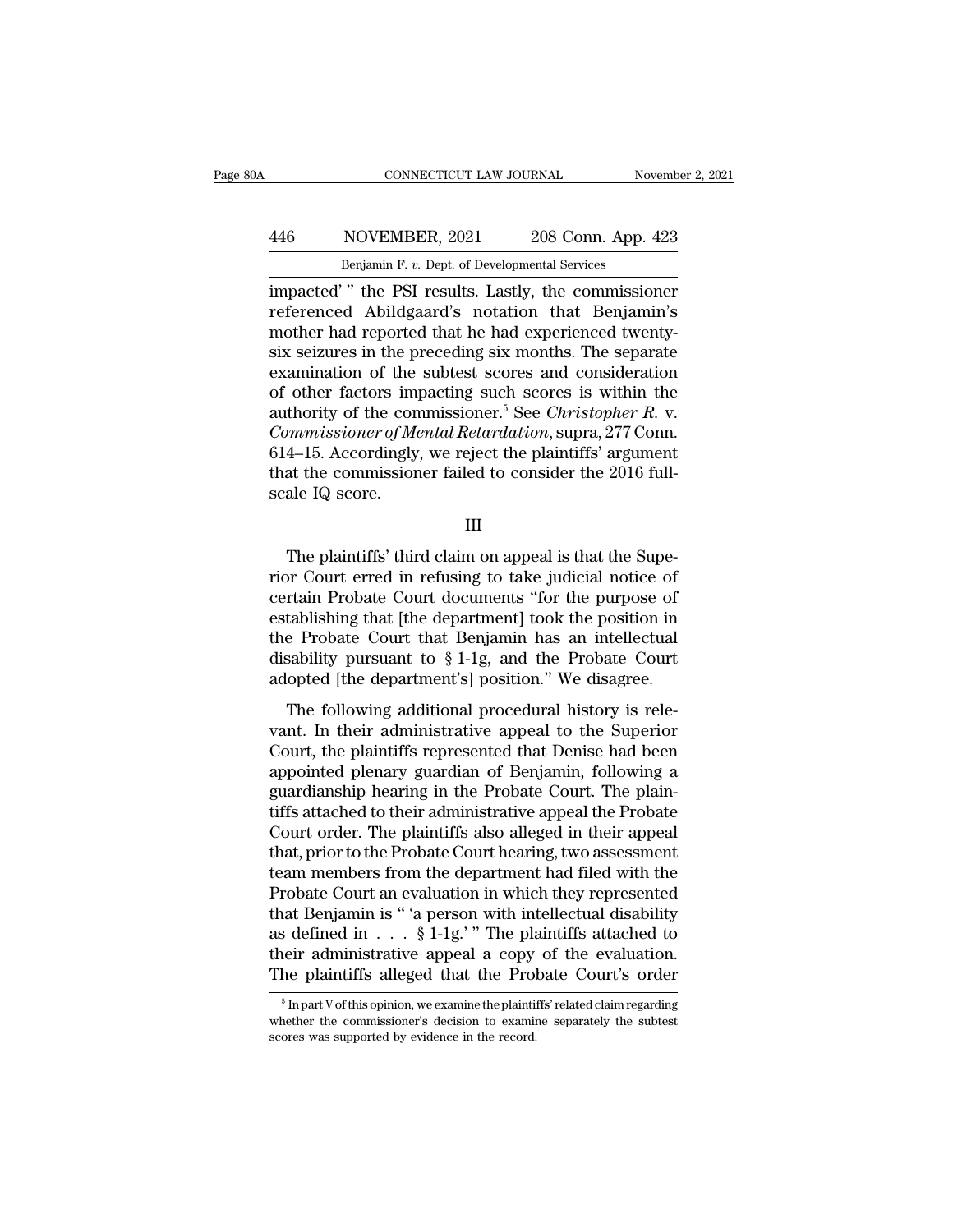# 2, 2021 CONNECTICUT LAW JOURNAL Page 81A<br>208 Conn. App. 423 NOVEMBER, 2021 447<br>Benjamin F. v. Dept. of Developmental Services

E. 2, 2021 CONNECTICUT LAW JOURNAL<br>208 Conn. App. 423 NOVEMBER, 2021 447<br>Benjamin F. *v.* Dept. of Developmental Services<br>found that Benjamin " 'is by reason of the severity of his Fage 81A<br>
Fage 81A<br>
208 Conn. App. 423 NOVEMBER, 2021 447<br>
Benjamin F. v. Dept. of Developmental Services<br>
found that Benjamin " 'is by reason of the severity of his<br>
intellectual disability, totally unable to meet essenti 208 Conn. App. 423 NOVEMBER, 2021 447<br>Benjamin F. v. Dept. of Developmental Services<br>found that Benjamin " 'is by reason of the severity of his<br>intellectual disability, totally unable to meet essential<br>requirements for his 208 Conn. App. 423 NOVEMBER, 2021 447<br>
Benjamin F. v. Dept. of Developmental Services<br>
found that Benjamin " 'is by reason of the severity of his<br>
intellectual disability, totally unable to meet essential<br>
requirements fo 208 Conn. App. 423 NOVEMBER, 2021 447<br>
Benjamin F. v. Dept. of Developmental Services<br>
found that Benjamin " 'is by reason of the severity of his<br>
intellectual disability, totally unable to meet essential<br>
requirements for Benjamin F. v. Dept. of Developmental Services<br>found that Benjamin " 'is by reason of the severity of his<br>intellectual disability, totally unable to meet essential<br>requirements for his physical health or safety, and<br>totall Benjamin F. v. Dept. of Developmental Services<br>found that Benjamin " 'is by reason of the severity of his<br>intellectual disability, totally unable to meet essential<br>requirements for his physical health or safety, and<br>totall found that Benjamin " 'is by reason of the severity of his<br>intellectual disability, totally unable to meet essential<br>requirements for his physical health or safety, and<br>totally unable to make informed decisions about mat-<br> intellectual disability, totally unable to meet essential<br>requirements for his physical health or safety, and<br>totally unable to make informed decisions about mat-<br>ters related to his care.' " On the basis of the representa requirements for his physical health or safety, and<br>totally unable to make informed decisions about mat-<br>ters related to his care.' " On the basis of the representa-<br>tions of the assessment team members made to the<br>Probat totally unable to make informed decisions about matters related to his care.'" On the basis of the representations of the assessment team members made to the Probate Court, the plaintiffs alleged in their administrative a ters related to his care.' " On the bations of the assessment team merboote Court, the plaintiffs allege<br>tive appeal that the department were of judicial estoppel from reprose from the of judicial estoppel from reprose fro The Superior Court's scheduling order included a<br>the Superior Court, the plaintiffs alleged in their administrative appeal that the department was barred by the doc-<br>ne of judicial estoppel from representing to the Supe-<br> Frobate Court, the plaintiffs and gear in their administrative appeal that the department was barred by the doctrine of judicial estoppel from representing to the Superior Court that Benjamin did not have an intellectual

tive appear that the department was barred by the doctrine of judicial estoppel from representing to the Superior Court that Benjamin did not have an intellectual disability pursuant to  $\S 1$ -1g.<br>The Superior Court's sche Finite of Judicial estopper from representing to the super-<br>rior Court that Benjamin did not have an intellectual<br>disability pursuant to  $\S 1$ -1g.<br>The Superior Court's scheduling order included a<br>date by which the plainti The Superior Court's scheduling order included a<br>disability pursuant to  $\S 1$ -1g.<br>The Superior Court's scheduling order included a<br>date by which the plaintiffs could file a motion to pres-<br>ent additional evidence to suppl The Superior Court's scheduling order included a<br>date by which the plaintiffs could file a motion to pres-<br>ent additional evidence to supplement the record pursu-<br>ant to § 4-183 (h). The plaintiffs did not file any such<br>m The Superior Court's scheduling order included a<br>date by which the plaintiffs could file a motion to pres-<br>ent additional evidence to supplement the record pursu-<br>ant to § 4-183 (h). The plaintiffs did not file any such<br>mo date by which the plaintiffs could file a motion to present additional evidence to supplement the record pursu-<br>ant to § 4-183 (h). The plaintiffs did not file any such motion. In their brief to the Superior Court, the pla ent additional evidence to supplement the record pursu-<br>ant to § 4-183 (h). The plaintiffs did not file any such<br>motion. In their brief to the Superior Court, the plaintiffs<br>again referenced and attached as exhibits the Pr ant to § 4-183 (h). The plaintiffs did not file any such<br>motion. In their brief to the Superior Court, the plaintiffs<br>again referenced and attached as exhibits the Probate<br>Court order and evaluation (Probate Court document motion. In their brief to the Superior Court, the plaintif<br>again referenced and attached as exhibits the Proba<br>Court order and evaluation (Probate Court document<br>in support of their claim of judicial estoppel and mai<br>taine and referenced and attached as exhibits the Trobate<br>burt order and evaluation (Probate Court documents)<br>support of their claim of judicial estoppel and main-<br>ined that the court could take judicial notice of such<br>cords. Th Explorational evaluation (1 robate Court documents)<br>in support of their claim of judicial estoppel and main-<br>tained that the court could take judicial notice of such<br>records. The parties thereafter filed additional briefin

In support of their claim of Judicial estopper and mani-<br>tained that the court could take judicial notice of such<br>records. The parties thereafter filed additional briefing<br>on the issue and discussed it at oral argument.<br>In trained that the court collid take judicial holice of such<br>records. The parties thereafter filed additional briefing<br>on the issue and discussed it at oral argument.<br>In its memorandum of decision, the Superior Court<br>explain records. The parties thereafter filed additional briefing<br>on the issue and discussed it at oral argument.<br>In its memorandum of decision, the Superior Court<br>explained that Denise did not introduce into the admin-<br>istrative of the issue and discussed it at oral argument.<br>In its memorandum of decision, the Superior Court<br>explained that Denise did not introduce into the admin-<br>istrative record the Probate Court documents and noted<br>that she was In its memorandum of decision, the Superior Court<br>explained that Denise did not introduce into the administrative record the Probate Court documents and noted<br>that she was self-represented at the hearing before the<br>hearing explained that Denise did not introduce into the administrative record the Probate Court documents and noted<br>that she was self-represented at the hearing before the<br>hearing officer and during the commissioner's review<br>of t istrative record the Probate Court documents and noted<br>that she was self-represented at the hearing before the<br>hearing officer and during the commissioner's review<br>of the proposed decision. The court explained that the<br>pla that she was self-represented at the hearing before the<br>hearing officer and during the commissioner's review<br>of the proposed decision. The court explained that the<br>plaintiffs, who had retained counsel to represent them<br>in hearing officer and during the commissioner's review<br>of the proposed decision. The court explained that the<br>plaintiffs, who had retained counsel to represent them<br>in their administrative appeal, now requested that the<br>cour of the proposed decision. The court explained that the plaintiffs, who had retained counsel to represent them<br>in their administrative appeal, now requested that the<br>court take judicial notice of the Probate Court docu-<br>me plaintiffs, who had retained counsel to represent them<br>in their administrative appeal, now requested that the<br>court take judicial notice of the Probate Court docu-<br>ments in support of their claim of judicial estoppel. The<br> in their administrative appeal, now requested that the court take judicial notice of the Probate Court documents in support of their claim of judicial estoppel. The court rejected their request. First, the court stated tha court take judicial notice of the Probate Court documents in support of their claim of judicial estoppel. The court rejected their request. First, the court stated that judicial notice to supplement a record in an administ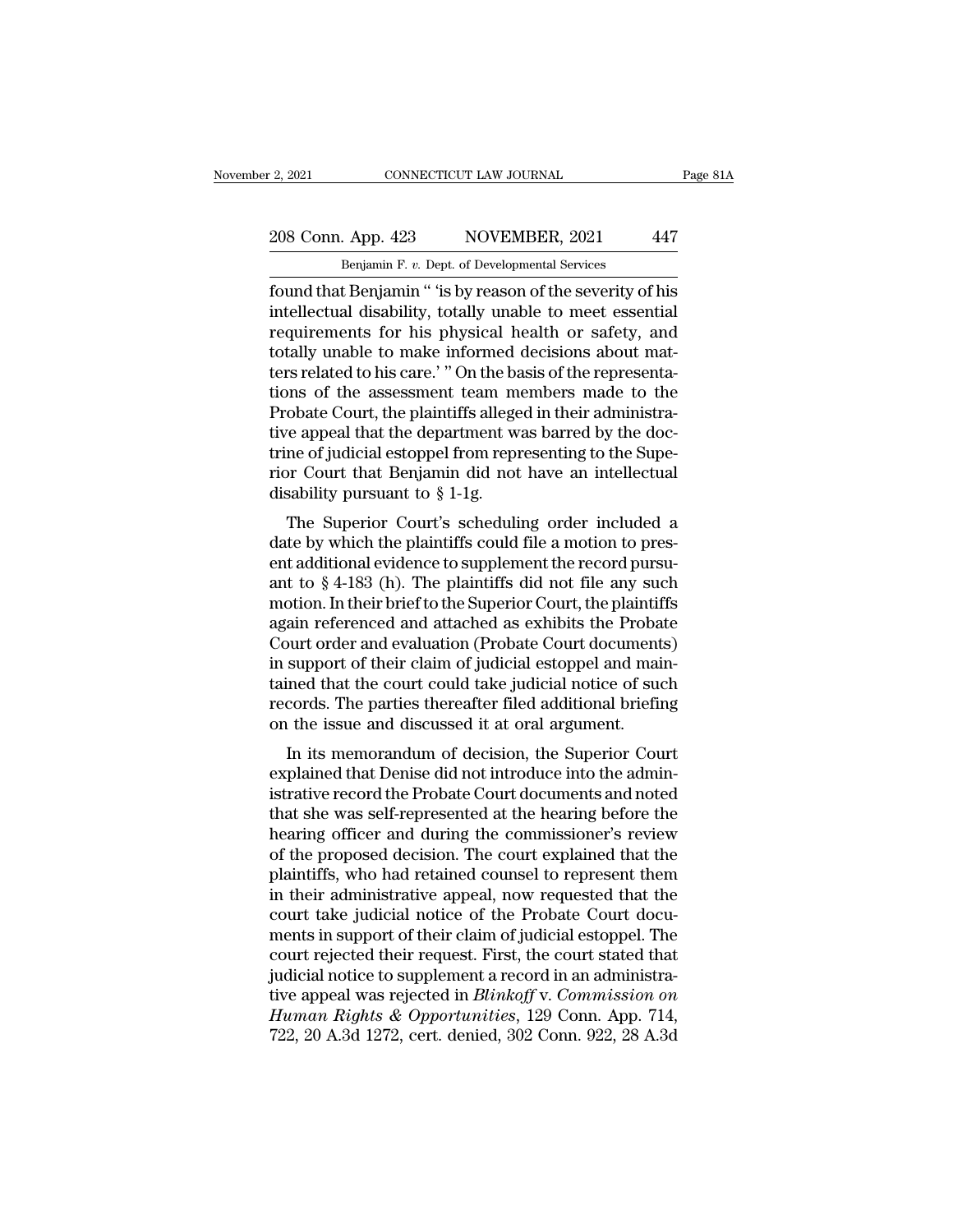### CONNECTICUT LAW JOURNAL November 2, 2021<br>
448 NOVEMBER, 2021 208 Conn. App. 423<br>
Benjamin F. v. Dept. of Developmental Services CONNECTICUT LAW JOURNAL Nov<br>
NOVEMBER, 2021 208 Conn. App. 4<br>
Benjamin F. *v.* Dept. of Developmental Services<br>
1) The court found significant that the plaint

CONNECTICUT LAW JOURNAL November 2, 2021<br>
341 (2011). The court found significant that the plaintiffs<br>
2011). The court found significant that the plaintiffs<br>
2011). The court found significant that the plaintiffs<br>
2011 (2 MOVEMBER, 2021 208 Conn. App. 423<br>
Benjamin F. v. Dept. of Developmental Services<br>
341 (2011). The court found significant that the plaintiffs<br>
chose to rely only on the doctrine of judicial notice<br>
rather than filing a mo For all than F. v. Dept. of Developmental Services<br>
Benjamin F. v. Dept. of Developmental Services<br>
341 (2011). The court found significant that the plaintiffs<br>
chose to rely only on the doctrine of judicial notice<br>
rathe 448 NOVEMBER, 2021<br>
Benjamin F. v. Dept. of D.<br>
341 (2011). The court found si<br>
chose to rely only on the d<br>
rather than filing a motion t<br>
pursuant to § 4-183 (h).<br>
The court then stated that Benjamin F. v. Dept. of Developmental Services<br>
1 (2011). The court found significant that the plaintiffs<br>
ose to rely only on the doctrine of judicial notice<br>
ther than filing a motion to supplement the record<br>
in the re  $\frac{1}{2011}$ . The court found significant that the plaintiffs<br>chose to rely only on the doctrine of judicial notice<br>rather than filing a motion to supplement the record<br>pursuant to § 4-183 (h).<br>The court then stated that,

 $\frac{1}{2041}$ . The court found significant that the plantifies<br>chose to rely only on the doctrine of judicial notice<br>rather than filing a motion to supplement the record<br>pursuant to § 4-183 (h).<br>The court then stated that, chose to fery only on the doctrine of judicial notice<br>rather than filing a motion to supplement the record<br>pursuant to  $\S 4$ -183 (h).<br>The court then stated that, "even if [it] were to take<br>judicial notice of the [departme Trainer than filling a motion to supplement the record<br>pursuant to § 4-183 (h).<br>The court then stated that, "even if [it] were to take<br>judicial notice of the [department's] declarations in the<br>Probate Court, the court wou pursuant to  $\S$  4-105 (11).<br>The court then stated that, "even if [it] were to take<br>judicial notice of the [department's] declarations in the<br>Probate Court, the court would have to weigh these<br>averments against the finding The court then stated that, "even if [it] were to take<br>judicial notice of the [department's] declarations in the<br>Probate Court, the court would have to weigh these<br>averments against the findings in the final decision."<br>The judicial notice of the [department's] declarations in the Probate Court, the court would have to weigh these averments against the findings in the final decision."<br>The court noted that, pursuant to § 4-183 (j), it is prohi Probate Court, the court would have to weigh these<br>averments against the findings in the final decision."<br>The court noted that, pursuant to  $\S$  4-183 (j), it is prohib-<br>ited from substituting its judgment for that of the averments against the findings in the final decision."<br>The court noted that, pursuant to § 4-183 (j), it is prohib-<br>ited from substituting its judgment for that of the agency<br>as to the weight of the evidence on questions o The court noted that, pursuant to  $\S$  4-183 (j), it is prohibited from substituting its judgment for that of the agency<br>as to the weight of the evidence on questions of fact.<br>The court next determined that the Probate Cou ited from substituting its judgment for that of the agency<br>as to the weight of the evidence on questions of fact.<br>The court next determined that the Probate Court docu-<br>ments were not conclusive. Having reviewed the two<br>do as to the weight of the evidence on questions of fact<br>The court next determined that the Probate Court documents were not conclusive. Having reviewed the two<br>documents, the court stated that, although "the Probate<br>Court be The court next determined that the Probate Court documents were not conclusive. Having reviewed the two documents, the court stated that, although "the Probate Court believed Benjamin was in need of a guardian, because of ments were not conclusive. Having reviewed the two<br>documents, the court stated that, although "the Probate<br>Court believed Benjamin was in need of a guardian,<br>because of his developmental challenges, it did not state<br>that h documents, the court stated that, although "th<br>Court believed Benjamin was in need of a<br>because of his developmental challenges, it did<br>that he was . . . eligible [for the departm<br>vices]." The court noted that "a panel of Figure 1. The court was in heed of a guardian,<br>cause of his developmental challenges, it did not state<br>at he was  $\ldots$  eligible [for the department's ser-<br>ces]." The court noted that "a panel of the [depart-<br>ent] found Be because of his developmental changings, it duties state<br>that he was  $\ldots$  eligible [for the department's services]." The court noted that "a panel of the [depart-<br>ment] found Benjamin to qualify for  $\S 1$ -1g services, but

Final The Was  $\cdot \cdot \cdot$  engible [for the department s services]." The court noted that "a panel of the [department] found Benjamin to qualify for  $\S 1$ -1g services, but not on the basis of psychological tests."<br>On appeal, rife court hold<br>ment] found Benjamin<br>not on the basis of psy<br>On appeal, the plaint<br>the Superior Court was<br>of the Probate Court<br>refusing to do so.<br>We first set forth ou on appeal, the plaintiffs reiterate their argument that<br>
e Superior Court was permitted to take judicial notice<br>
the Probate Court documents and that it erred in<br>
fusing to do so.<br>
We first set forth our standard of review On appeal, the plaintiffs reiterate their argument that<br>the Superior Court was permitted to take judicial notice<br>of the Probate Court documents and that it erred in<br>refusing to do so.<br>We first set forth our standard of re

on appear, the plaintiffs referate their argument that<br>the Superior Court was permitted to take judicial notice<br>of the Probate Court documents and that it erred in<br>refusing to do so.<br>We first set forth our standard of rev the Superior Court was permitted to take judicial notice<br>of the Probate Court documents and that it erred in<br>refusing to do so.<br>We first set forth our standard of review. Whether<br>the court properly applied § 4-183 (h) and by the Frobate Court documents and that it effect in<br>refusing to do so.<br>We first set forth our standard of review. Whether<br>the court properly applied § 4-183 (h) and (j) in denying<br>the plaintiffs' request that it take judi We first set forth our standard of review. We first set forth our standard of review. We court properly applied  $\S$  4-183 (h) and (j) in the plaintiffs' request that it take judicial notice tain documents presents a quest we first set form our standard of feview. Whether<br>e court properly applied § 4-183 (h) and (j) in denying<br>e plaintiffs' request that it take judicial notice of cer-<br>in documents presents a question of law subject to<br>enary In the plaintiffs' request that it take judicial notice of certain documents presents a question of law subject to<br>plenary review. See *Estela* v. *Bristol Hospital, Inc.*, 179<br>Conn. App. 196, 207, 180 A.3d 595 (2018).<br>We

the plaintiff request that it take judicial holde of certain documents presents a question of law subject to<br>plenary review. See *Estela v. Bristol Hospital, Inc.*, 179<br>Conn. App. 196, 207, 180 A.3d 595 (2018).<br>We begin ou dentity review. See *Estela v. Bristol Hospital, Inc.*, 179<br>Conn. App. 196, 207, 180 A.3d 595 (2018).<br>We begin our analysis with *Blinkoff v. Commission*<br>on *Human Rights & Opportunities*, supra, 129 Conn.<br>App. 715, in whi plenary review. See *Estetu v. Bristot Hospitat, Htc.*, 179<br>Conn. App. 196, 207, 180 A.3d 595 (2018).<br>We begin our analysis with *Blinkoff v. Commission*<br>on Human Rights & Opportunities, supra, 129 Conn.<br>App. 715, in which Rights and Opportunities. She argued, inter alia, that alights and Opportunities. Supra, 129 Conn.<br>App. 715, in which the plaintiff appealed from the judgment of the trial court dismissing her administrative appeal from th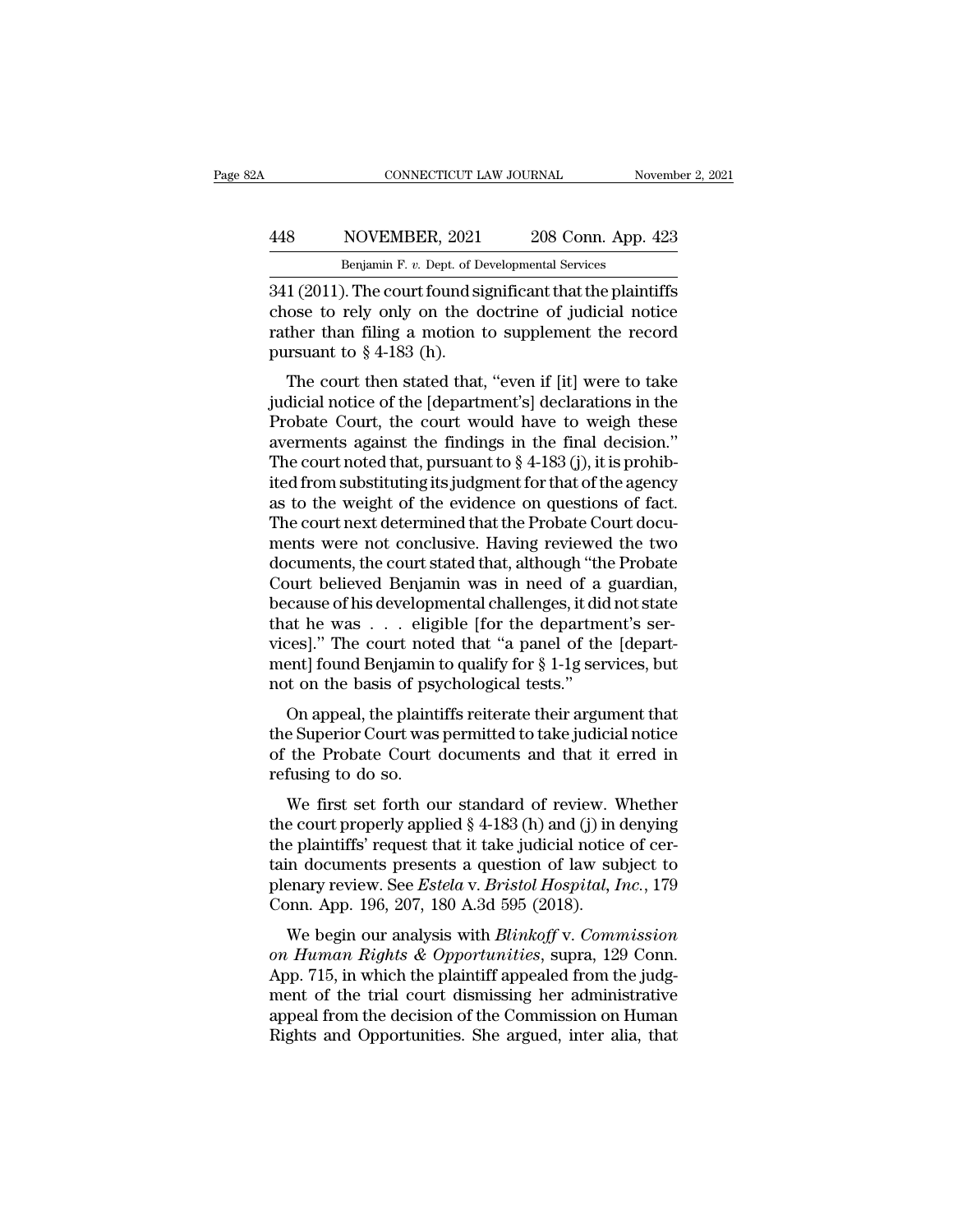# 2, 2021 CONNECTICUT LAW JOURNAL Page 83A<br>208 Conn. App. 423 NOVEMBER, 2021 449<br>Benjamin F. v. Dept. of Developmental Services

E. 2, 2021 CONNECTICUT LAW JOURNAL<br>208 Conn. App. 423 NOVEMBER, 2021 449<br>Benjamin F. *v.* Dept. of Developmental Services<br>the Superior Court improperly had failed to consider The Superior Court EX and Superior Court improperly had failed to consider<br>
the Superior Court improperly had failed to consider<br>
ertain statements and documents in its review. Id. That<br>
is the plaintiff had filed with the 208 Conn. App. 423 NOVEMBER, 2021 449<br>Benjamin F. v. Dept. of Developmental Services<br>the Superior Court improperly had failed to consider<br>certain statements and documents in its review. Id. That<br>is, the plaintiff had filed 208 Conn. App. 423 NOVEMBER, 2021 449<br>
Benjamin F. v. Dept. of Developmental Services<br>
the Superior Court improperly had failed to consider<br>
certain statements and documents in its review. Id. That<br>
is, the plaintiff had 208 Conn. App. 423 NOVEMBER, 2021 449<br>
Benjamin F. v. Dept. of Developmental Services<br>
the Superior Court improperly had failed to consider<br>
certain statements and documents in its review. Id. That<br>
is, the plaintiff had Benjamin F. v. Dept. of Developmental Services<br>the Superior Court improperly had failed to consider<br>certain statements and documents in its review. Id. That<br>is, the plaintiff had filed with the Superior Court several<br>"moti Benjamin F. v. Dept. of Developmental Services<br>the Superior Court improperly had failed to consider<br>certain statements and documents in its review. Id. That<br>is, the plaintiff had filed with the Superior Court several<br>"moti the Superior Court improperly had failed to consider<br>certain statements and documents in its review. Id. That<br>is, the plaintiff had filed with the Superior Court several<br>"motion[s] to take judicial notice of public documen certain statements and documents in its review. Id. That<br>is, the plaintiff had filed with the Superior Court several<br>"motion[s] to take judicial notice of public documents,"<br>attaching exhibits that were not in evidence at is, the plaintiff had filed with the Superior Court several<br>"motion[s] to take judicial notice of public documents,"<br>attaching exhibits that were not in evidence at the<br>agency hearing. (Internal quotation marks omitted.) I "motion[s] to take judicial notice of public documents,"<br>attaching exhibits that were not in evidence at the<br>agency hearing. (Internal quotation marks omitted.) Id.,<br>722. The Superior Court denied the motions, stating<br>tha attaching exhibits that were not in evidence at the agency hearing. (Internal quotation marks omitted.) Id., 722. The Superior Court denied the motions, stating that its review of the referee's decision was limited to the agency hearing. (Internal quotation marks omitted.) Id.,<br>722. The Superior Court denied the motions, stating<br>that its review of the referee's decision was limited to<br>the administrative record. Id. On appeal to this court,<br> 722. The Superior Court denied the motions, stating<br>that its review of the referee's decision was limited to<br>the administrative record. Id. On appeal to this court,<br>the plaintiff argued that the Superior Court should have<br> that its review of the referee's decision was limited to<br>the administrative record. Id. On appeal to this court,<br>the plaintiff argued that the Superior Court should have<br>considered the documents under the doctrines of judi the administrati<br>the plaintiff argu<br>considered the c<br>cial admissions a<br>concluded that<br>consider the n<br>ments." Id.<br>In *Blinkoff*, th is plantin argued that the superior Court should have<br>insidered the documents under the doctrines of judi-<br>al admissions and judicial estoppel. Id., 723. This court<br>included that the Superior Court "properly did not<br>inside Followishered the documents under the doctrines of judicial admissions and judicial estoppel. Id., 723. This court<br>concluded that the Superior Court "properly did not<br>consider the newly offered statements and documents."

cial admissions and judicial estoppel. Id., 725. This court<br>concluded that the Superior Court "properly did not<br>consider the newly offered statements and docu-<br>ments." Id.<br>In *Blinkoff*, this court supported its decision concluded that the superior Court property did not<br>consider the newly offered statements and docu-<br>ments." Id.<br>In *Blinkoff*, this court supported its decision by citing<br>§ 4-183 (i); id.; which provides in relevant part t eventually the new procedure statements and documents." Id.<br>
In *Blinkoff*, this court supported its decision by citing<br>
§ 4-183 (i); id.; which provides in relevant part that the<br>
administrative appeal "shall be confined In *Blinkoff*, this court supported its decision by citing  $\S$  4-183 (i); id.; which provides in relevant part that the administrative appeal "shall be confined to the record.<br>
. . ." General Statutes  $\S$  4-183 (i). Our s In *Blinkoff*, this court supported its decision by citing  $\S$  4-183 (i); id.; which provides in relevant part that the administrative appeal "shall be confined to the record.<br>
. . . " General Statutes  $\S$  4-183 (i). Our  $\S$  4-183 (i); id.; which provides in relevant part that the<br>administrative appeal "shall be confined to the record.<br>. . . " General Statutes  $\S$  4-183 (i). Our statutes, how-<br>ever, do provide a procedure by which a party administrative appeal "shall be confined to the record.<br>
. . ." General Statutes § 4-183 (i). Our statutes, how-<br>
ever, do provide a procedure by which a party to an<br>
administrative appeal may file a motion with the Supe-<br> . . ." General Statutes  $\S$  4-183 (i). Our statutes, how-<br>ever, do provide a procedure by which a party to an<br>administrative appeal may file a motion with the Supe-<br>rior Court seeking a remand to the agency to present<br>add ever, do provide a procedure by which a party to an administrative appeal may file a motion with the Superior Court seeking a remand to the agency to present additional evidence. Section 4-183 (h) provides: "If, before the administrative appeal may file a motion with the Superior Court seeking a remand to the agency to present additional evidence. Section 4-183 (h) provides: "If, before the date set for hearing on the merits of an appeal, ap rior Court seeking a remand to the agency to present<br>additional evidence. Section 4-183 (h) provides: "If,<br>before the date set for hearing on the merits of an<br>appeal, application is made to the court for leave to<br>present a additional evidence. Section 4-183 (h) provides: "If,<br>before the date set for hearing on the merits of an<br>appeal, application is made to the court for leave to<br>present additional evidence, and it is shown to the satis-<br>fac before the date set for hearing on the merits of an appeal, application is made to the court for leave to present additional evidence, and it is shown to the satisfaction of the court that the additional evidence is materi appeal, application is made to the court for leave to<br>present additional evidence, and it is shown to the satis-<br>faction of the court that the additional evidence is mate-<br>rial and that there were good reasons for failure present additional evidence, and it is shown to the satisfaction of the court that the additional evidence is mate-<br>rial and that there were good reasons for failure to<br>present it in the proceeding before the agency, the c faction of the court that the additional evidence is mate-<br>rial and that there were good reasons for failure to<br>present it in the proceeding before the agency, the court<br>may order that the additional evidence be taken befo rial and that there were good reasons for failure to<br>present it in the proceeding before the agency, the court<br>may order that the additional evidence be taken before<br>the agency upon conditions determined by the court.<br>The present it in the proceeding before the<br>may order that the additional evidence<br>the agency upon conditions determi<br>The agency may modify its findings<br>reason of the additional evidence a<br>evidence and any modifications, new<br>s ay order that the additional evidence be taken before<br>e agency upon conditions determined by the court.<br>he agency may modify its findings and decision by<br>ason of the additional evidence and shall file that<br>idence and any m The agency upon conductors determined by the court.<br>The agency may modify its findings and decision by<br>reason of the additional evidence and shall file that<br>evidence and any modifications, new findings, or deci-<br>sions with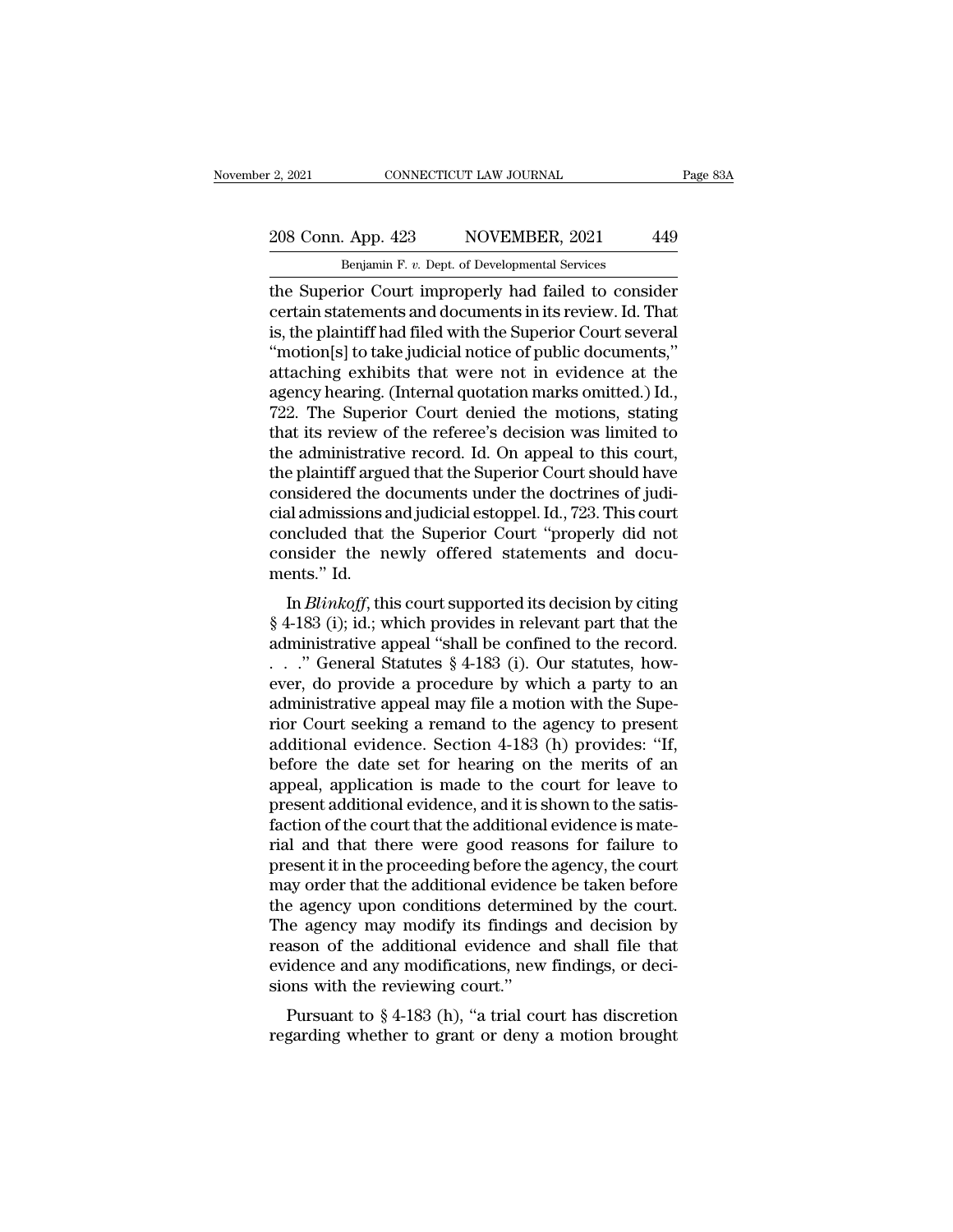### CONNECTICUT LAW JOURNAL November 2, 2021<br>
450 NOVEMBER, 2021 208 Conn. App. 423<br>
Benjamin F. v. Dept. of Developmental Services CONNECTICUT LAW JOURNAL Nov<br>
NOVEMBER, 2021 208 Conn. App. 4<br>
Benjamin F. *v.* Dept. of Developmental Services<br>
to the statute " Salmon y Dent. of Pul

FORD CONNECTICUT LAW JOURNAL November 2, 2021<br> **EXECUTE ASSET ASSET ASSET ASSET ON A SET OF PUBLIC PERIMIT OF STATUTE DEPT.**<br> **EXECUTE ASSET ASSET ASSET ASSET ASSET ASSET AND CONSTRUMENT OF PUBLIC Health & Addiction Servic** *Health & Addiction Services*, 2021 *208 Conn. App. 423*<br> *Benjamin F. v. Dept. of Developmental Services*<br> *Pursuant to the statute." Salmon v. Dept. of Public<br>
<i>Health & Addiction Services*, 259 Conn. 288, 315, 788<br> *A.2* A.2d 1199 (2002). In order for a party to obtain a remainded to the statute." Salmon v. Dept. of Public Health & Addiction Services, 259 Conn. 288, 315, 788<br>A.2d 1199 (2002). In order for a party to obtain a remand to the 450 NOVEMBER, 2021 208 Conn. App. 423<br>
Benjamin F. v. Dept. of Developmental Services<br>
pursuant to the statute." Salmon v. Dept. of Public<br>
Health & Addiction Services, 259 Conn. 288, 315, 788<br>
A.2d 1199 (2002). In order **EXECUTE THE CONSTRAINT DELTATE THE CONSTRAINT DEPTATE THE OF DEVELOPMENTAL PROPERTY DEPTATE OF PUBLIC Health & Addiction Services, 259 Conn. 288, 315, 788<br>A.2d 1199 (2002). In order for a party to obtain a remand<br>to the** Benjamin F. v. Dept. of Developmental Services<br>pursuant to the statute." Salmon v. Dept. of Public<br>Health & Addiction Services, 259 Conn. 288, 315, 788<br>A.2d 1199 (2002). In order for a party to obtain a remand<br>to the agen pursuant to the statute." *Salmon v. Dept. of Public*<br>Health & Addiction Services, 259 Conn. 288, 315, 788<br>A.2d 1199 (2002). In order for a party to obtain a remand<br>to the agency for the taking of additional evidence, the<br> *Health & Addiction Services*, 259 Conn. 288, 315, 788<br>A.2d 1199 (2002). In order for a party to obtain a remand<br>to the agency for the taking of additional evidence, the<br>party must demonstrate that "(1) the proffered evid A.2d 1199 (2002). In order for a party to obtain a remand<br>to the agency for the taking of additional evidence, the<br>party must demonstrate that "(1) the proffered evidence<br>was material; and (2) there were good reasons for to the agency for the taking of additional evidence, the<br>party must demonstrate that "(1) the proffered evidence<br>was material; and (2) there were good reasons for [the]<br>failure to present it at the [agency] hearing." Id., party must demonstrate that "(1) the proffered evidence<br>was material; and (2) there were good reasons for [the]<br>failure to present it at the [agency] hearing." Id., 315–16.<br>"[A] court order granting such [an application] d was material; and (2) there were good reasons for [the]<br>failure to present it at the [agency] hearing." Id., 315–16.<br>"[A] court order granting such [an application] does not<br>vitiate the department's original decision, but failure to present it at the [agency] hearing." Id., 315–16.<br>"[A] court order granting such [an application] does not<br>vitiate the department's original decision, but instead<br>permits [it] to consider new evidence and to mo "[A] court order granting such [an application] does not<br>vitiate the department's original decision, but instead<br>permits [it] to consider new evidence and to modify its<br>decision as necessary. Thus, a remand under  $\S 4$ -18 vitiate the department's original decision, but instead<br>permits [it] to consider new evidence and to modify its<br>decision as necessary. Thus, a remand under § 4-183<br>(h) does not offer the parties an opportunity to relitigat permits [it] to consider new evidence and to modify its<br>decision as necessary. Thus, a remand under § 4-183<br>(h) does not offer the parties an opportunity to relitigate<br>the case ab initio, but rather represents a continuati cision as necessary. Thus, a remand under  $\S$  4-183<br>) does not offer the parties an opportunity to relitigate<br>e case ab initio, but rather represents a continuation<br>the original agency proceeding." (Internal quotation<br>ark (n) does not offer the parties an opportunity to relitigate<br>the case ab initio, but rather represents a continuation<br>of the original agency proceeding." (Internal quotation<br>marks omitted.) *Clark* v. Commissioner of Motor

the case ab initio, but rather represents a continuation<br>of the original agency proceeding." (Internal quotation<br>marks omitted.) *Clark v. Commissioner of Motor Vehi-<br>cles*, 183 Conn. App. 426, 442, 193 A.3d 79 (2018).<br>Un of the original agency proceeding." (Internal quotation<br>marks omitted.) *Clark* v. *Commissioner of Motor Vehi-<br>cles*, 183 Conn. App. 426, 442, 193 A.3d 79 (2018).<br>Under the separate doctrine of judicial notice, "[c]ourt<br> marks omitted.) *Clark* v. *Commissioner of Motor Vehi-<br>cles*, 183 Conn. App. 426, 442, 193 A.3d 79 (2018).<br>Under the separate doctrine of judicial notice, "[c]ourt<br>records may be judicially noticed for their existence,<br>co cles, 183 Conn. App. 426, 442, 193 A.3d 79 (2018).<br>
Under the separate doctrine of judicial notice, "[c]ourt<br>
records may be judicially noticed for their existence,<br>
content and legal effect. . . . . Care should be taken<br> Under the separate doctrine of judicial notice, "[c]ourt<br>records may be judicially noticed for their existence,<br>content and legal effect. . . . . Care should be taken<br>[however] to avoid noticing judicial records in one ca records may be judicially noticed for their existence,<br>content and legal effect. . . . . Care should be taken<br>[however] to avoid noticing judicial records in one case<br>as evidence upon which to find facts in another case. content and legal effect. . . . . Care should be taken<br>[however] to avoid noticing judicial records in one case<br>as evidence upon which to find facts in another case. For<br>example, one can judicially notice that certain tes [however] to avoid noticing judicial records in one case<br>as evidence upon which to find facts in another case. For<br>example, one can judicially notice that certain testimony<br>was given in a case, but not that it was true." as evidence upon which to find facts in another case. For<br>example, one can judicially notice that certain testimony<br>was given in a case, but not that it was true." (Internal<br>quotation marks omitted.) *O'Connor v. Larocque* example, one can judicially notice that certain testimony<br>was given in a case, but not that it was true." (Internal<br>quotation marks omitted.) *O'Connor* v. *Larocque*, 302<br>Conn. 562, 568 n.6, 31 A.3d 1 (2011). The plaintif was given in a case, but not that it was true." (Internal<br>quotation marks omitted.) O'Connor v. Larocque, 302<br>Conn. 562, 568 n.6, 31 A.3d 1 (2011). The plaintiffs main-<br>tain that "[t]he doctrine of judicial notice also app quotation marks omitted.) O'Connor v. Larocque, 302<br>Conn. 562, 568 n.6, 31 A.3d 1 (2011). The plaintiffs main-<br>tain that "[t]he doctrine of judicial notice also applies<br>to administrative agencies." West Hartford v. Freedom Conn. 562, 568 n.6, 31 A.3d 1 (2011). The plaintiffs maintain that "[t]he doctrine of judicial notice also applies<br>to administrative agencies." *West Hartford v. Freedom*<br>of *Information Commission*, 218 Conn. 256, 264, 5 tain that "[t]he doctrine of judicial notice also applies<br>to administrative agencies." West Hartford v. Freedom<br>of Information Commission, 218 Conn. 256, 264, 588<br>A.2d 1368 (1991); id. (agency reasonably could have<br>taken j to administrative agencies." West Hartford v. Freedom<br>of Information Commission, 218 Conn. 256, 264, 588<br>A.2d 1368 (1991); id. (agency reasonably could have<br>taken judicial notice of fact that addresses are available<br>in pu of Information Commission, 218 Conn. 256, 264, 588<br>A.2d 1368 (1991); id. (agency reasonably could have<br>taken judicial notice of fact that addresses are available<br>in public directories). Specifically, the plaintiffs rely o A.2d 1368 (1991); id. *(agency* reasonably could have taken judicial notice of fact that addresses are available in public directories). Specifically, the plaintiffs rely on General Statutes § 4-178, which governs evidenc eneral Statutes § 4-178, which governs evidence in ontested cases in agency proceedings and provides in elevant part that "notice may be taken of judicially ognizable facts  $\ldots$ ."<sup>6</sup> It is the agency though that  $\frac{6}{\pi$ contested cases in agency proceedings and provides in relevant part that "notice may be taken of judicially cognizable facts  $\cdots$ ."<sup>6</sup> It is the agency though that  $\frac{1}{6}$  The cases cited by the plaintiffs are distingu relevant part that "notice may be taken of judicially cognizable facts  $\cdots$  ."<sup>6</sup> It is the agency though that  $\overline{ }$  "The cases cited by the plaintiffs are distinguishable. See *Berka* v. *Middletown*, 181 Conn. App. 1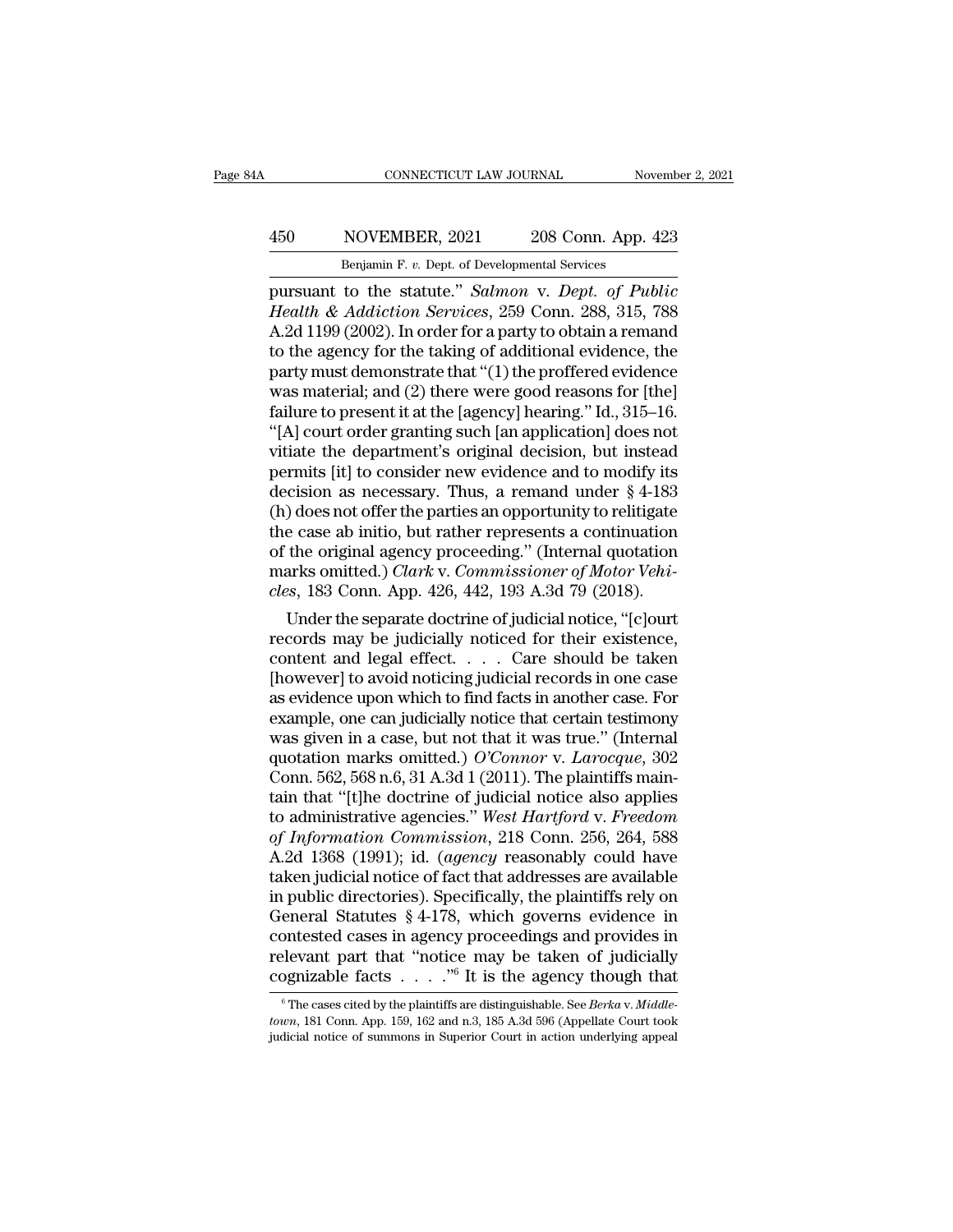# 2, 2021 CONNECTICUT LAW JOURNAL Page 85A<br>208 Conn. App. 423 NOVEMBER, 2021 451<br>Benjamin F. v. Dept. of Developmental Services

E. 2, 2021 CONNECTICUT LAW JOURNAL<br>
208 Conn. App. 423 NOVEMBER, 2021 451<br>
Benjamin F. *v.* Dept. of Developmental Services<br>
can take judicial notice as part of its fact-finding procan take judicial notice as part of its fact-finding process, not the Superior Court, which is reviewing the decision of the agency on the basis of the record before 208 Conn. App. 423 NOVEMBER, 2021 451<br>
Benjamin F. v. Dept. of Developmental Services<br>
can take judicial notice as part of its fact-finding process, not the Superior Court, which is reviewing the<br>
decision of the agency on 208 Conn. App. 423 NOVEMBER, 2021 451<br>
Benjamin F. v. Dept. of Developmental Services<br>
can take judicial notice as part of its fact-finding pro-<br>
cess, not the Superior Court, which is reviewing the<br>
decision of the agenc 208 Conn. App. 423 NOVEMBER, 2021 451<br>
Benjamin F. v. Dept. of Developmental Services<br>
can take judicial notice as part of its fact-finding pro-<br>
cess, not the Superior Court, which is reviewing the<br>
decision of the agenc Benjamin F. v. Dept. of Developmental Services<br>can take judicial notice as part of its fact-finding pro-<br>cess, not the Superior Court, which is reviewing the<br>decision of the agency on the basis of the record before<br>it. Con can take judicial notice as part of i<br>cess, not the Superior Court, whic<br>decision of the agency on the basis c<br>it. Consequently, § 4-178 is inapplic<br>case because the plaintiffs did not i<br>the department in this case, to tak Significantly,  $§$  4-178 is inapplicable in the present se because the plaintiffs did not request *the agency*, e department in this case, to take judicial notice of Probate Court documents.<br>Significantly, the plaintiffs rior Court and Series of the Basis of the record before it. Consequently, § 4-178 is inapplicable in the present case because the plaintiffs did not request *the agency*, the department in this case, to take judicial noti

revised the plaintiffs did not request *the agency*,<br>case because the plaintiffs did not request *the agency*,<br>the department in this case, to take judicial notice of<br>the Probate Court documents.<br>Significantly, the plainti East because are planting and not request the agency,<br>the department in this case, to take judicial notice of<br>the Probate Court documents.<br>Significantly, the plaintiffs failed to file with the Supe-<br>rior Court an applicati the department in this case, to take judicial notice of<br>the Probate Court documents.<br>Significantly, the plaintiffs failed to file with the Supe-<br>rior Court an application for leave to present additional<br>evidence, despite t Significantly, the plaintiffs failed to file with the Superior Court an application for leave to present additional<br>evidence, despite there being a deadline explicitly pro-<br>vided in the scheduling order for such motions. H Significantly, the plaintiffs failed to file with the Superior Court an application for leave to present additional<br>evidence, despite there being a deadline explicitly pro-<br>vided in the scheduling order for such motions. H rior Court an application for leave to present additional<br>evidence, despite there being a deadline explicitly pro-<br>vided in the scheduling order for such motions. Had<br>they done so, and had they met the statutory require-<br>m evidence, despite there being a deadline explicitly provided in the scheduling order for such motions. Had<br>they done so, and had they met the statutory require-<br>ments, the Superior Court would have considered the<br>request a vided in the scheduling order for such motions. Had<br>they done so, and had they met the statutory require-<br>ments, the Superior Court would have considered the<br>request and could have ordered that the Probate Court<br>documents they done so, and had they met the statutory requirements, the Superior Court would have considered the request and could have ordered that the Probate Court documents be taken before the department, which would then have ments, the Superior Court would have considered the request and could have ordered that the Probate Court documents be taken before the department, which would then have the opportunity to modify its findings and decision request and could have ordered that the Probate Court<br>documents be taken before the department, which<br>would then have the opportunity to modify its findings<br>and decision by reason of that evidence. Rather than<br>avail themse documents be taken before the department, which<br>would then have the opportunity to modify its findings<br>and decision by reason of that evidence. Rather than<br>avail themselves of the statutory procedure, the plain-<br>tiffs' co would then have the opportunity to modify its findings<br>and decision by reason of that evidence. Rather than<br>avail themselves of the statutory procedure, the plain-<br>tiffs' counsel expressed his opinion, during oral argu-<br>me and decision by reason of that evidence. Rather than<br>avail themselves of the statutory procedure, the plain-<br>tiffs' counsel expressed his opinion, during oral argu-<br>ment before the Superior Court, that "judicial notice is avail themselves of the statutory procedure, the plain-<br>tiffs' counsel expressed his opinion, during oral argu-<br>ment before the Superior Court, that "judicial notice is<br>an option to get this done . . . quick." Indeed, the<br> tiffs' counsel expressed his opinion, during oral argument before the Superior Court, that "judicial notice is an option to get this done . . . quick." Indeed, the plaintiffs' counsel requested that the trial court *itself* ment before the Superior Court,<br>an option to get this done . .<br>plaintiffs' counsel requested tha<br>consider such documents pursu<br>judicial notice, rather than utiliz<br>available for remand to the *depa*<br>evidence in the first pl As noted previously, the plaintiffs is out to the doctrine of dicial notice, rather than utilize the statutory process allable for remand to the *department* to consider the idence in the first place.<br>As noted previously, plantifies courser requested that the that court tasty<br>consider such documents pursuant to the doctrine of<br>judicial notice, rather than utilize the statutory process<br>available for remand to the *department* to consider the

evidence in the first place.<br>As noted previously, the plaintiffs sought to introduce<br>the Probate Court documents in order to assert a claim<br>in resolving appeal from Superior Court's granting of motion to dismiss<br>where serv As noted previously, the plaintiffs sought to introduce<br>the Probate Court documents in order to assert a claim<br>in resolving appeal from Superior Court's granting of motion to dismiss<br>where service was not made on departmen As noted previously, the plaintiffs sought to introduce<br>the Probate Court documents in order to assert a claim<br>in resolving appeal from Superior Court's granting of motion to dismiss<br>where service was not made on departmen **Example 19 and 19 and 19 and 10 and 10** and 10 and 10 and 10 and 10 and 10 and 10 and 103 and 1.9.38 (2018), cert. denied,  $10.81$ , 140 S. Ct. 479, 205 L. Ed. 2d 268 (2019); *Pierce* v. *Lantz*, 113 Conn. App. 98, 103 and (taking judicial notice of state regulations), cert. denied, 328 Conn. 939, 184 A.3d 268 (2018), cert. denied, U.S. (140 S.Ct. 479, 205 L. Ed. 2d 268 (2019); *Pierce v. Lantz*, 113 Conn. App. 98, 103 and n.1, 965 A.2d 576 in resolving appeal from Superior Court's granting of motion to dismiss<br>where service was not made on department), cert. denied, 328 Conn. 939,<br>184 A.3d 268 (2018), cert. denied, U.S. , 140 S. Ct. 479, 205 L. Ed. 2d<br>268 (2 where service was not made on department), cert. denied,  $328$  Conn.  $939$ ,  $184$  A.3d  $268$  (2018), cert. denied, U.S. ,  $140$  S. Ct.  $479$ ,  $205$  L. Ed.  $2d$   $268$  (2019); *Pierce v. Lantz*,  $113$  Conn. App.  $98$ ,  $103$ administrative appeals and civil action filed by same plaintiff in concluding that plaintiff's claim was moot), cert. denied,  $184$  A.3d 268 (2019); *Pierce* v. *Lantz*, 113 Conn. App. 98, 103 and n.1, 965 A.2d 576 (takin 268 (2019); *Pierce v. Lantz*, 113 Conn. App. 98, 103 and n.1, 965 A.2d 576 (taking judicial notice of state regulations), cert. denied, 293 Conn. 915, 979 A.2d 490 (2009); *Lucarelli v. Freedom of Information Commission* (1993).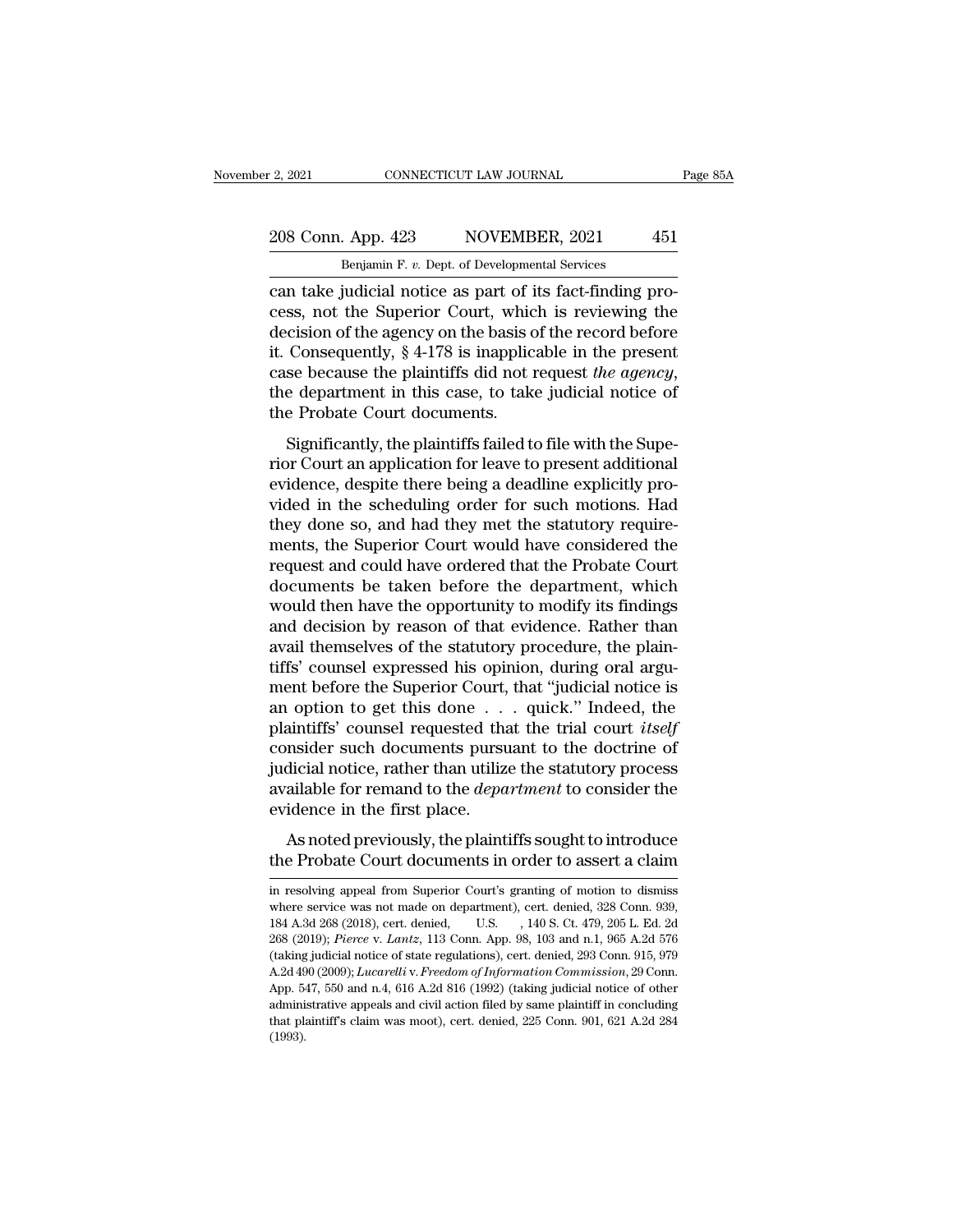## CONNECTICUT LAW JOURNAL November 2, 2021<br>
452 NOVEMBER, 2021 208 Conn. App. 423<br>
Benjamin F. v. Dept. of Developmental Services CONNECTICUT LAW JOURNAL November 2, 2021<br>Benjamin F. *v.* Dept. of Developmental Services<br>of judicial estoppel. The Superior Court concluded, and

CONNECTICUT LAW JOURNAL November 2, 2021<br>
MOVEMBER, 2021 208 Conn. App. 423<br>
Benjamin F. v. Dept. of Developmental Services<br>
of judicial estoppel. The Superior Court concluded, and<br>
we agree, that even if it had taken judi NOVEMBER, 2021 208 Conn. App. 423<br>
Benjamin F. v. Dept. of Developmental Services<br>
of judicial estoppel. The Superior Court concluded, and<br>
we agree, that even if it had taken judicial notice of the<br>
documents, it would ha 452 NOVEMBER, 2021 208 Conn. App. 423<br>
Benjamin F. v. Dept. of Developmental Services<br>
of judicial estoppel. The Superior Court concluded, and<br>
we agree, that even if it had taken judicial notice of the<br>
documents, it wou A52 NOVEMBER, 2021 208 Conn. App. 423<br>
Benjamin F. v. Dept. of Developmental Services<br>
of judicial estoppel. The Superior Court concluded, and<br>
we agree, that even if it had taken judicial notice of the<br>
documents, it wou Benjamin F. v. Dept. of Developmental Services<br>
of judicial estoppel. The Superior Court concluded, and<br>
we agree, that even if it had taken judicial notice of the<br>
documents, it would have resulted in the Superior Court<br> Benjamin F. v. Dept. of Developmental Services<br>
of judicial estoppel. The Superior Court concluded, and<br>
we agree, that even if it had taken judicial notice of the<br>
documents, it would have resulted in the Superior Court<br> of judicial estoppel. The Superior Court concluded, and<br>we agree, that even if it had taken judicial notice of the<br>documents, it would have resulted in the Superior Court<br>weighing the evidence, which is inappropriate in li we agree, that even if it had taken judicial notice of the<br>documents, it would have resulted in the Superior Court<br>weighing the evidence, which is inappropriate in light<br>of its restrictive standard of review. See General S documents, it would have resulted in the Superior Court<br>weighing the evidence, which is inappropriate in light<br>of its restrictive standard of review. See General Stat-<br>utes § 4-183 (j) ("[t]he court shall not substitute it weighing the evidence, which is inappropriate in light<br>of its restrictive standard of review. See General Stat-<br>utes § 4-183 (j) ("[t]he court shall not substitute its<br>judgment for that of the agency as to the weight of t of its restrictive standard of review. See General Stat-<br>utes § 4-183 (j) ("[t]he court shall not substitute its<br>judgment for that of the agency as to the weight of the<br>evidence on questions of fact"). On the basis of the utes § 4-183 (j) ("[t]he court shall not substitute its<br>judgment for that of the agency as to the weight of the<br>evidence on questions of fact"). On the basis of the<br>plaintiffs' failure to take advantage of the statutory pr judgment for that of the agency as to the weight of the<br>evidence on questions of fact"). On the basis of the<br>plaintiffs' failure to take advantage of the statutory pro-<br>cess by which they could seek to have additional evievidence on questions of fact"). On the basis of the plaintiffs' failure to take advantage of the statutory process by which they could seek to have additional evidence taken before the agency, and the violation of § 4-183 plaintiffs' failure to take advantage of the statutory process by which they could seek to have additional evidence taken before the agency, and the violation of § 4-183 that would have necessarily resulted from the Superi 4-183 that would have necessarily resulted from the<br>perior Court taking judicial notice of the Probate<br>ourt documents, we conclude that the court properly<br>clined to take judicial notice of the documents.<br>IV<br>The plaintiffs

### IV

Superior Court taking judicial notice of the Probate<br>Court documents, we conclude that the court properly<br>declined to take judicial notice of the documents.<br> $IV$ <br>The plaintiffs' next claim on appeal is that the Supe-<br>rior Court documents, we conclude that the court properly<br>declined to take judicial notice of the documents.<br> $IV$ <br>The plaintiffs' next claim on appeal is that the Superior Court erred in refusing to apply the doctrine of<br>judici declined to take judicial notice of the documents.<br>
IV<br>
The plaintiffs' next claim on appeal is that the Superior Court erred in refusing to apply the doctrine of<br>
judicial estoppel.<sup>7</sup> Specifically, the plaintiffs claim t IV<br>IT The plaintiffs' next claim on appeal is that the Superior Court erred in refusing to apply the doctrine of<br>judicial estoppel.<sup>7</sup> Specifically, the plaintiffs claim that<br>the defendants are estopped from taking the po The plaintiffs' next claim on appeal is that the Superior Court erred in refusing to apply the doctrine of judicial estoppel.<sup>7</sup> Specifically, the plaintiffs claim that the defendants are estopped from taking the position The plaintiffs' next claim on appeal is that the Superior Court erred in refusing to apply the doctrine of judicial estoppel.<sup>7</sup> Specifically, the plaintiffs claim that the defendants are estopped from taking the position rior Court erred in refusing to apply the doctrine of<br>judicial estoppel.<sup>7</sup> Specifically, the plaintiffs claim that<br>the defendants are estopped from taking the position<br>that Benjamin does not have an intellectual disabili judicial estoppel.<sup>7</sup> Specifically, the plaintiffs claim that<br>the defendants are estopped from taking the position<br>that Benjamin does not have an intellectual disability as<br>defined by  $\S$  1-1g on the basis of earlier repr the defendants are estopped from taking the position<br>that Benjamin does not have an intellectual disability as<br>defined by  $\S 1$ -1g on the basis of earlier representations,<br>made by representatives of the department to the that Benjamin does not have an intellectual disability as<br>defined by  $\S$  1-1g on the basis of earlier representations,<br>made by representatives of the department to the Pro-<br>bate Court that Benjamin is " 'a person with int defined by § 1-1g on the basis of earlier representations,<br>made by representatives of the department to the Pro-<br>bate Court that Benjamin is " 'a person with intellectual<br>disability as defined in  $\dots$  § 1-1g.' " The plain disability as defined in . . . § 1-1g.' " The plaintiffs' judicial estoppel argument is premised on representations made in the Probate Court documents that were not part of the administrative record. Because, as we  $\frac{1$ judicial estoppel argument is premised on representa-<br>tions made in the Probate Court documents that were<br>not part of the administrative record. Because, as we<br> $\frac{1}{7}$  "Typically, judicial estoppel will apply if: [1] a

<sup>7 &</sup>quot;Tymi tions made in the Probate Court documents that were<br>not part of the administrative record. Because, as we<br> $\frac{1}{7}$  "Typically, judicial estoppel will apply if: [1] a party's later position is<br>clearly inconsistent with it **Example 13** the administrative record. Because, as we  $\frac{1}{3}$  if "Typically, judicial estoppel will apply if: [1] a party's later position is clearly inconsistent with its earlier position; [2] the party's former posit From part of the authfinistrative record. Because, as we<br>
<sup>7</sup> "Typically, judicial estoppel will apply if: [1] a party's later position is<br>
clearly inconsistent with its earlier position; [2] the party's former position<br> <sup>7</sup> "Typically, judicial estoppel will apply if: [1] a party's later position is clearly inconsistent with its earlier position; [2] the party's former position has been adopted in some way by the court in the earlier pro Expression with its earlier position; [2] the party's former position has been adopted in some way by the court in the earlier proceeding; and [3] the party asserting the two positions would derive an unfair advantage aga has been adopted in some way by the court in the earlier proceeding; and [3] the party asserting the two positions would derive an unfair advantage against the party seeking estoppel.  $\ldots$  We further limit judicial estop [3] the party asserting the two positions would derive an unfair advantage against the party seeking estoppel. . . . We further limit judicial estoppel to situations where the risk of inconsistent results with its impact against the party seeking estoppel. . . . We further limit judicial estoppel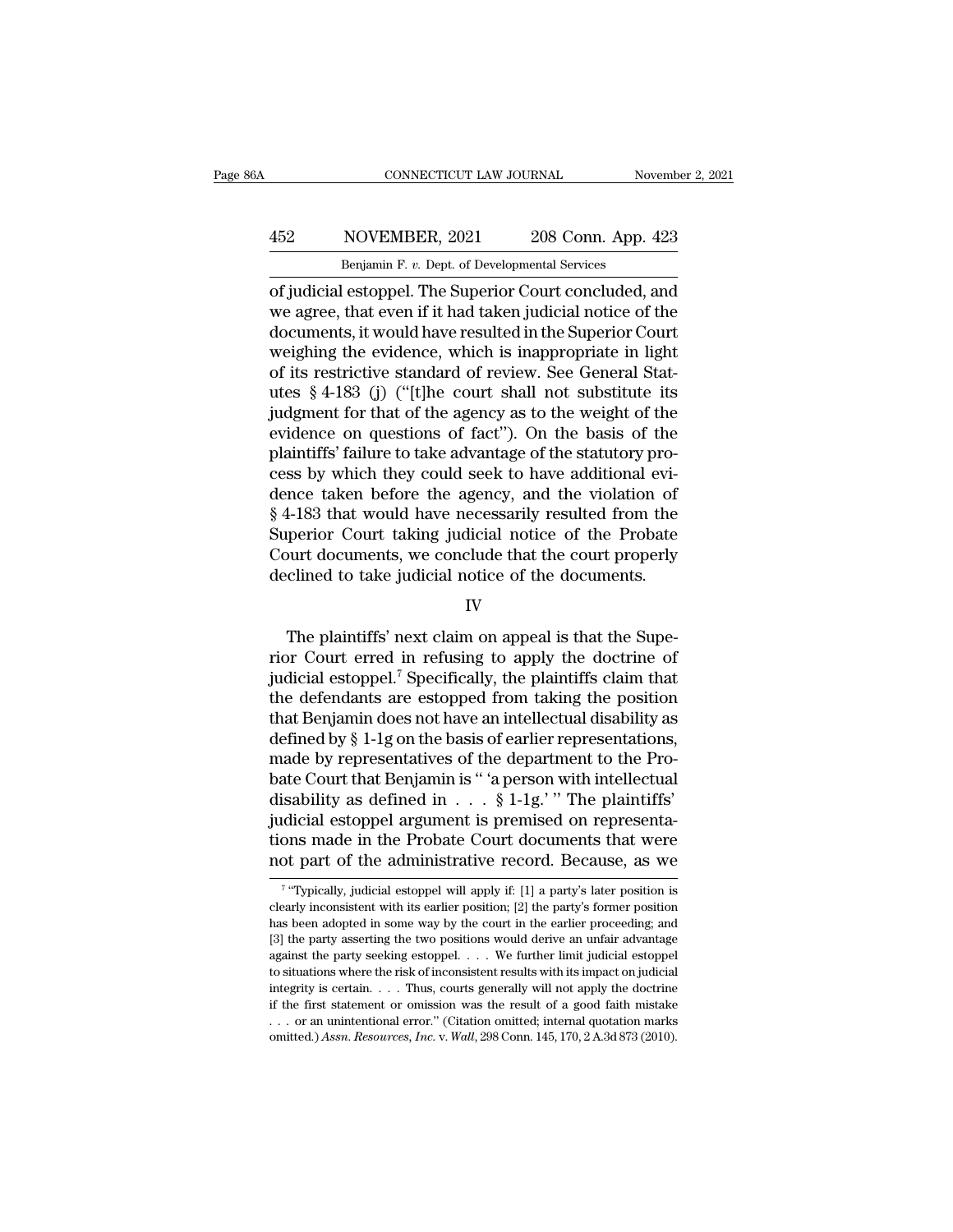E. 2, 2021 CONNECTICUT LAW JOURNAL<br>208 Conn. App. 423 NOVEMBER, 2021 453<br>Benjamin F. *v.* Dept. of Developmental Services<br>concluded in part III of this opinion, the Superior Court concluded in part III of this opinion, the Superior Court<br>properly denied the plaintiffs' request to take judicial<br>properly denied the plaintiffs' request to take judicial<br>properly denied the plaintiffs' request to take ju 208 Conn. App. 423 NOVEMBER, 2021 453<br>
Benjamin F. v. Dept. of Developmental Services<br>
concluded in part III of this opinion, the Superior Court<br>
properly denied the plaintiffs' request to take judicial<br>
notice of the Prob 208 Conn. App. 423 NOVEMBER, 2021 453<br>
Benjamin F. v. Dept. of Developmental Services<br>
concluded in part III of this opinion, the Superior Court<br>
properly denied the plaintiffs' request to take judicial<br>
notice of the Pro 208 Conn. App. 423 NOVEMBER, 2021 453<br>
Benjamin F. v. Dept. of Developmental Services<br>
concluded in part III of this opinion, the Superior Court<br>
properly denied the plaintiffs' request to take judicial<br>
notice of the Pro Benjamin F. v. Dept. of Developmental Services<br>
concluded in part III of this opinion, the Superior Court<br>
properly denied the plaintiffs' request to take judicial<br>
notice of the Probate Court documents, the court prop-<br>
e operly denied the plaintiffs' request to take judicial<br>tice of the Probate Court documents, the court prop-<br>ly declined to invoke the doctrine of judicial estoppel<br>the basis of the representations made therein.<br>V<br>The plain

### V

ration of the Probate Court documents, the court properly declined to invoke the doctrine of judicial estoppel<br>on the basis of the representations made therein.<br>V<br>The plaintiffs' final claim on appeal is that the Supe-<br>rio erly declined to invoke the doctrine of judicial estoppel<br>on the basis of the representations made therein.<br>V<br>The plaintiffs' final claim on appeal is that the Supe-<br>rior Court "erred in ruling that the final decision is<br>s on the basis of the representations made therein.<br>V<br>The plaintiffs' final claim on appeal is that the Superior Court "erred in ruling that the final decision is<br>supported by substantial record evidence." The plain-<br>tiffs i V<br>The plaintiffs' final claim on appeal is that the Superior Court "erred in ruling that the final decision is<br>supported by substantial record evidence." The plain-<br>tiffs initially argue that the commissioner's reliance on The plaintiffs' final claim on appeal is that the Superior Court "erred in ruling that the final decision is<br>supported by substantial record evidence." The plain-<br>tiffs initially argue that the commissioner's reliance on<br>i The plaintiffs' final claim on appeal is that the Superior Court "erred in ruling that the final decision is<br>supported by substantial record evidence." The plain-<br>tiffs initially argue that the commissioner's reliance on<br>i rior Court "erred in ruling that the final decision is<br>supported by substantial record evidence." The plain-<br>tiffs initially argue that the commissioner's reliance on<br>intelligence test scores from 2010 and 2013, rather tha supported by substantial record evidence." The plain-<br>tiffs initially argue that the commissioner's reliance on<br>intelligence test scores from 2010 and 2013, rather than<br>the 2016 Abildgaard report and the 2018 Apex report,<br> tiffs initially argue that the commissioner's reliance on<br>intelligence test scores from 2010 and 2013, rather than<br>the 2016 Abildgaard report and the 2018 Apex report,<br>was arbitrary and capricious. Next, the plaintiffs arg intelligence test scores from 2010 and 2013, rather than<br>the 2016 Abildgaard report and the 2018 Apex report,<br>was arbitrary and capricious. Next, the plaintiffs argue<br>that the final decision "made several invalid and insuf the 2016 Abildgaard report and the 2018 Apex report,<br>was arbitrary and capricious. Next, the plaintiffs argue<br>that the final decision "made several invalid and insuffi-<br>cient findings, and therefore, the [Superior Court] e as abustary and captures. There, the plantinic argue<br>at the final decision "made several invalid and insuffi-<br>ent findings, and therefore, the [Superior Court] erred<br>failing to remand the case for further proceedings."<br>e c rada are final accessor made several invalid and insum<br>cient findings, and therefore, the [Superior Court] erred<br>in failing to remand the case for further proceedings."<br>We conclude that the decision denying the plaintiffs'

From Halling to remand the case for further proceedings."<br>We conclude that the decision denying the plaintiffs"<br>application was supported by substantial evidence.<br>As previously stated in part II of this opinion,<br>addressing manning to remain are case for randical proceedings.<br>We conclude that the decision denying the plaintiffs'<br>application was supported by substantial evidence.<br>As previously stated in part II of this opinion,<br>addressing the is application was supported by substantial evidence.<br>As previously stated in part II of this opinion,<br>addressing the plaintiffs' related claim, "[r]eview of an<br>administrative agency decision requires a court to deter-<br>min As previously stated in part II of this opinion,<br>addressing the plaintiffs' related claim, "[r]eview of an<br>administrative agency decision requires a court to deter-<br>mine whether there is substantial evidence in the admin-As previously stated in part II of this opinion,<br>addressing the plaintiffs' related claim, "[r]eview of an<br>administrative agency decision requires a court to deter-<br>mine whether there is substantial evidence in the adminaddressing the plaintiffs' related claim, "[r]eview of an administrative agency decision requires a court to determine whether there is substantial evidence in the administrative record to support the agency's findings of administrative agency decision requires a court to determine whether there is substantial evidence in the administrative record to support the agency's findings of basic fact and whether the conclusions drawn from those fa mine whether there is substantial evidence in the administrative record to support the agency's findings of basic<br>fact and whether the conclusions drawn from those<br>facts are reasonable." (Internal quotation marks omit-<br>ted istrative record to support the agency's findings of basic<br>fact and whether the conclusions drawn from those<br>facts are reasonable." (Internal quotation marks omit-<br>ted.) *Costello* v. *Commissioner of Developmental Ser-*<br>v fact and whether the conclusions drawn from those<br>facts are reasonable." (Internal quotation marks omit-<br>ted.) *Costello v. Commissioner of Developmental Ser-*<br>vices, supra, 128 Conn. App. 290. "This so-called sub-<br>stantia facts are reasonable." (Internal quotation marks omit-<br>ted.) *Costello* v. *Commissioner of Developmental Ser-*<br>vices, supra, 128 Conn. App. 290. "This so-called sub-<br>stantial evidence rule is similar to the sufficiency of ted.) *Costello v. Commissioner of Developmental Services*, supra, 128 Conn. App. 290. "This so-called substantial evidence rule is similar to the sufficiency of the evidence standard applied in judicial review of jury ver *vices*, supra, 128 Conn. App. 290. "This so-called substantial evidence rule is similar to the sufficiency of the evidence standard applied in judicial review of jury verdicts, and evidence is sufficient to sustain an ag stantial evidence rule is similar to the sufficiency of the evidence standard applied in judicial review of jury verdicts, and evidence is sufficient to sustain an agency finding if it affords a substantial basis of fact evidence standard applied in judicial review of jury<br>verdicts, and evidence is sufficient to sustain an agency<br>finding if it affords a substantial basis of fact from which<br>the fact in issue can be reasonably inferred. . . verdicts, and evidence is sufficient to sustain an agency<br>finding if it affords a substantial basis of fact from which<br>the fact in issue can be reasonably inferred. . . . The<br>reviewing court must take into account [that t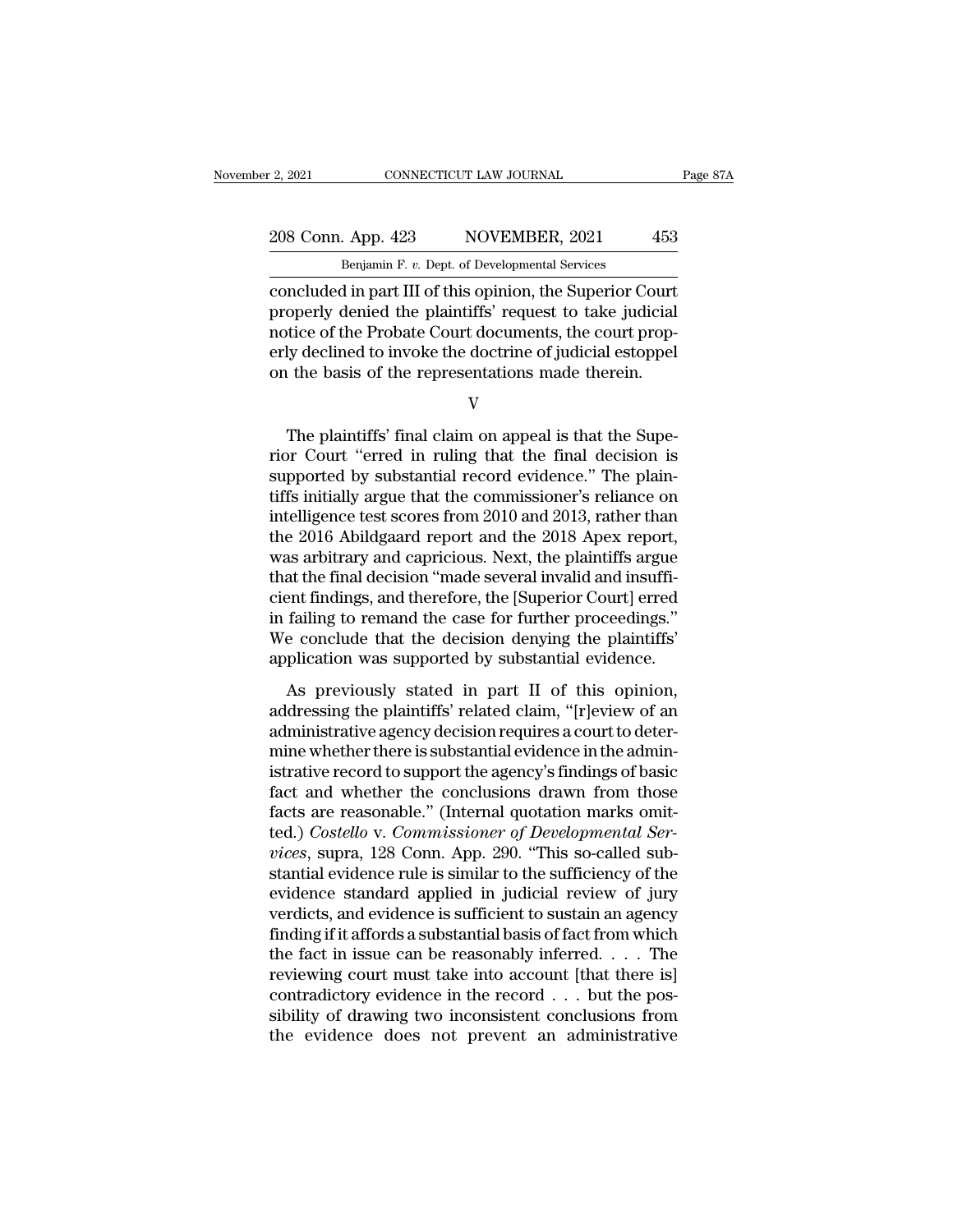### CONNECTICUT LAW JOURNAL November 2, 2021<br>
454 NOVEMBER, 2021 208 Conn. App. 423<br>
Benjamin F. v. Dept. of Developmental Services CONNECTICUT LAW JOURNAL Nov<br>
NOVEMBER, 2021 208 Conn. App. 4<br>
Benjamin F. *v.* Dept. of Developmental Services<br>
finding from being supported by substant

CONNECTICUT LAW JOURNAL November 2, 20<br>
454 NOVEMBER, 2021 208 Conn. App. 423<br>
Benjamin F. v. Dept. of Developmental Services<br>
agency's finding from being supported by substantial<br>
evidence . . . . . " (Internal quotation MOVEMBER, 2021 208 Conn. App. 423<br>
Benjamin F. v. Dept. of Developmental Services<br>
agency's finding from being supported by substantial<br>
evidence . . . . . " (Internal quotation marks omitted.)<br>
Christopher R. v. Commissio *Christopher R. v. Dept. of Developmental Services*<br> *Christopher R. v. Pept. of Developmental Services*<br> *Christopher R. v. Commissioner of Mental Retarda-*<br> *Christopher R. v. Commissioner of Mental Retarda-*<br> *Christoph to Benjamin F. v. Dept. of Developmen*<br> *to Benjamin F. v. Dept. of Developmen*<br> *to Benjamin F. v. Dept. of Development*<br> *to evidence* . . . . . " (Internal quotatic<br> *Christopher R. v. Commissioner quion, supra, 277 Co* 

Benjamin F. v. Dept. of Developmental Services<br>
ency's finding from being supported by substantial<br>
idence . . . . ." (Internal quotation marks omitted.)<br> *eristopher R. v. Commissioner of Mental Retarda-*<br> *Me first addr* agency's finding from being supported by substantial<br>evidence  $\dots$ ." (Internal quotation marks omitted.)<br>*Christopher R. v. Commissioner of Mental Retarda-<br>tion*, supra, 277 Conn. 611–12.<br>We first address the plaintiffs' evidence  $\dots$  ." (Internal quotation marks omitted.)<br>Christopher R. v. Commissioner of Mental Retarda-<br>tion, supra, 277 Conn. 611–12.<br>We first address the plaintiffs' challenge to the com-<br>missioner's reliance on earlier Christopher R. v. Commissioner of Mental Retarda-<br>tion, supra, 277 Conn. 611–12.<br>We first address the plaintiffs' challenge to the com-<br>missioner's reliance on earlier intelligence test scores<br>rather than more recent test evaluation, supra, 277 Conn. 611–12.<br>We first address the plaintiffs' challenge to the com-<br>missioner's reliance on earlier intelligence test scores<br>rather than more recent test scores. The plaintiffs' point<br>to Benjamin's We first address the plaintiffs' challenge to the commissioner's reliance on earlier intelligence test scores<br>rather than more recent test scores. The plaintiffs' point<br>to Benjamin's full-scale scores on his two most recen We first address the plaintiffs' challenge to the com-<br>missioner's reliance on earlier intelligence test scores<br>rather than more recent test scores. The plaintiffs' point<br>to Benjamin's full-scale scores on his two most rec missioner's reliance on earlier intelligence test scores<br>rather than more recent test scores. The plaintiffs' point<br>to Benjamin's full-scale scores on his two most recent<br>evaluations in 2016 and 2018, which were 65 and 66, rather than more recent test scores. The plaintiffs' point<br>to Benjamin's full-scale scores on his two most recent<br>evaluations in 2016 and 2018, which were 65 and 66,<br>respectively, as demonstrating "the absence of substan-<br> to Benjamin's full-scale scores on his two most recent<br>evaluations in 2016 and 2018, which were 65 and 66,<br>respectively, as demonstrating "the absence of substan-<br>tial evidence to support the defendants' final decision<br>to evaluations in 2016 and 2<br>respectively, as demonstratial evidence to support t<br>to deny services to Benj<br>cussed the commissioner'<br>opinion; see part II of th<br>the 2018 score here.<br>We disagree with the p I evidence to support the defendants' final decision<br>deny services to Benjamin." We already have dis-<br>ssed the commissioner's use of the 2016 score in this<br>inion; see part II of this opinion; and we focus on<br>e 2018 score h to deny services to Benjamin." We already have discussed the commissioner's use of the  $2016$  score in this<br>opinion; see part II of this opinion; and we focus on<br>the  $2018$  score here.<br>We disagree with the plaintiffs' con

cussed the commissioner's use of the 2016 score in this<br>opinion; see part II of this opinion; and we focus on<br>the 2018 score here.<br>We disagree with the plaintiffs' contention that the<br>final decision fails to acknowledge th opinion; see part II of this opinion; and we focus on<br>the 2018 score here.<br>We disagree with the plaintiffs' contention that the<br>final decision fails to acknowledge the 2018 score. The<br>hearing officer's proposed findings st the 2018 score here.<br>We disagree with the plaintiffs' contention that the<br>final decision fails to acknowledge the 2018 score. The<br>hearing officer's proposed findings stated that the Apex<br>report was prepared in 2018, when B We disagree with the plaintiffs' contention that the<br>final decision fails to acknowledge the 2018 score. The<br>hearing officer's proposed findings stated that the Apex<br>report was prepared in 2018, when Benjamin was<br>twenty y We disagree with the plaintiffs' contention that the<br>final decision fails to acknowledge the 2018 score. The<br>hearing officer's proposed findings stated that the Apex<br>report was prepared in 2018, when Benjamin was<br>twenty ye final decision fails to acknowledge the 2018 score. The<br>hearing officer's proposed findings stated that the Apex<br>report was prepared in 2018, when Benjamin was<br>twenty years and four months old. Thus, the report<br>was prepar hearing officer's proposed findings stated that the Apex<br>report was prepared in 2018, when Benjamin was<br>twenty years and four months old. Thus, the report<br>was prepared outside of the developmental period. See<br>General Statu report was prepared in 2018, when Benjamin was<br>twenty years and four months old. Thus, the report<br>was prepared outside of the developmental period. See<br>General Statutes § 1-1g (a) (defining " 'intellectual dis-<br>ability' " twenty years and four months old. Thus, the report<br>was prepared outside of the developmental period. See<br>General Statutes § 1-1g (a) (defining " 'intellectual dis-<br>ability'' as "a significant limitation in intellectual fun was prepared outside of the developmental period. See<br>General Statutes § 1-1g (a) (defining " 'intellectual dis-<br>ability' " as "a significant limitation in intellectual func-<br>tioning existing concurrently with deficits in General Statutes § 1-1g (a) (defining " 'intellectual disability' " as "a significant limitation in intellectual functioning existing concurrently with deficits in adaptive behavior that originated during the developmenta ability'" as "a significant limitation in intellectual functioning existing concurrently with deficits in adaptive<br>behavior that originated during the developmental<br>period *before eighteen years of age*" (emphasis added)). tioning existing concurrently with deficits in adaptive<br>behavior that originated during the developmental<br>period *before eighteen years of age*" (emphasis added)).<br>Although the final decision deleted the hearing officer's behavior that originated during the developmental<br>period *before eighteen years of age*" (emphasis added)).<br>Although the final decision deleted the hearing officer's<br>proposed finding related to the Apex report, the com-<br>mi period *before eighteen years of age*" (emphasis added)).<br>Although the final decision deleted the hearing officer's<br>proposed finding related to the Apex report, the com-<br>missioner in his final decision stated that the depa Although the final decision deleted the hearing officer's<br>proposed finding related to the Apex report, the com-<br>missioner in his final decision stated that the depart-<br>ment has the authority "to determine whether [Benja-<br>m proposed finding related to the Apex report, the com-<br>missioner in his final decision stated that the depart-<br>ment has the authority "to determine whether [Benja-<br>min's] scores during the developmental period, and the<br>test missioner in his final decision stated that the department has the authority "to determine whether [Benjamin's] scores during the developmental period, and the testing conducted after," meet the eligibility criteria. (Emph ment has the authority "to determine whether [Benjamin's] scores during the developmental period, and the testing conducted after," meet the eligibility criteria. (Emphasis added.) Immediately following this statement, the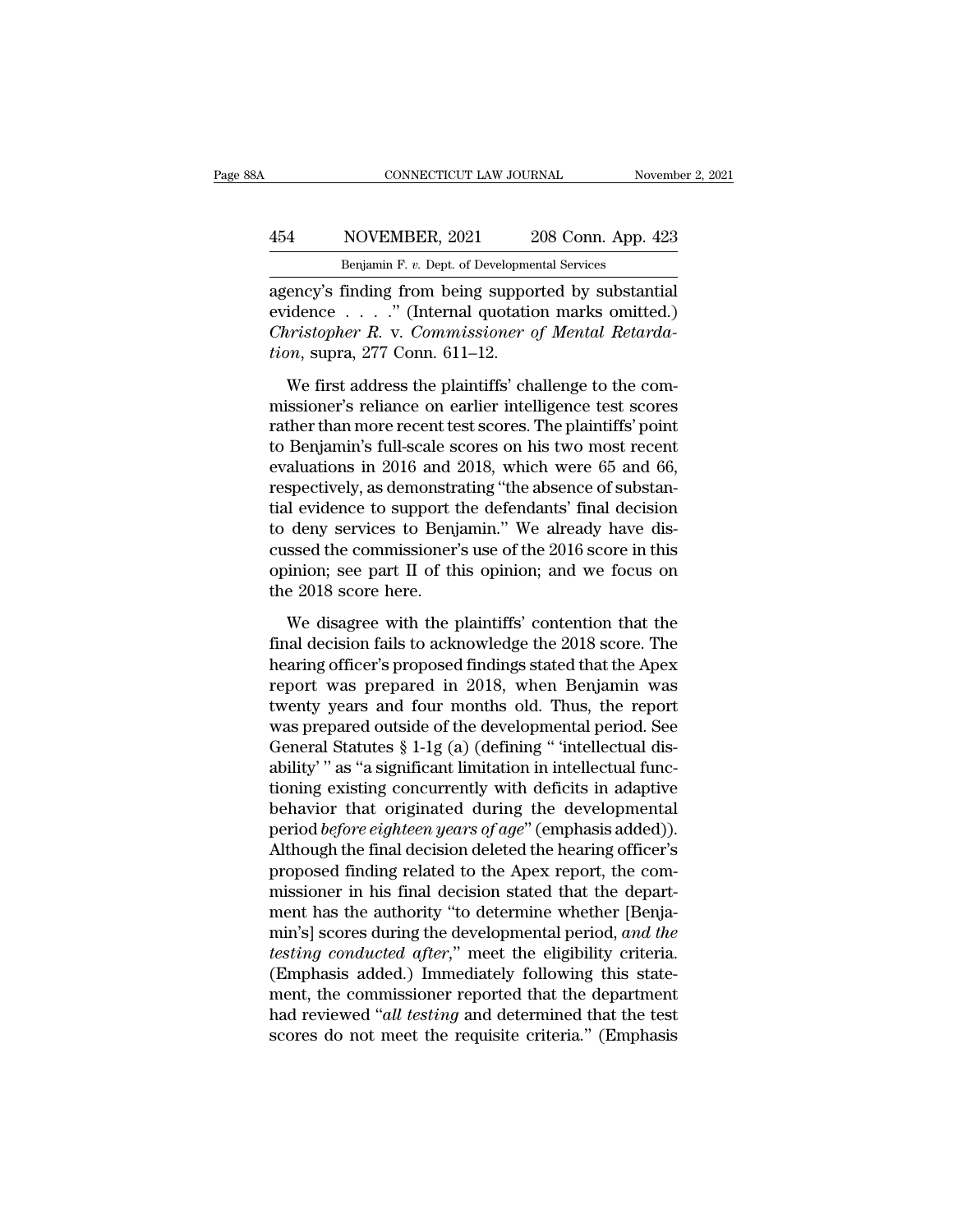### 2, 2021 CONNECTICUT LAW JOURNAL Page 89A<br>208 Conn. App. 423 NOVEMBER, 2021 455<br>Benjamin F. v. Dept. of Developmental Services CONNECTICUT LAW JOURNAL<br>Benjamin F. *v.* Dept. of Developmental Services<br>Condingly we are not persuaded that

added.) Accordingly, we are not persuaded that the<br>disconnected that the commissioner failed to acknowledge the 2018 test. 208 Conn. App. 423 NOVEMBER, 2021 455<br>Benjamin F. v. Dept. of Developmental Services<br>added.) Accordingly, we are not persuaded that the<br>commissioner failed to acknowledge the 2018 test.<br>With respect to the plaintiffs' chal

8 Conn. App. 423 NOVEMBER, 2021 455<br>
Benjamin F. v. Dept. of Developmental Services<br>
ded.) Accordingly, we are not persuaded that the<br>
mmissioner failed to acknowledge the 2018 test.<br>
With respect to the plaintiffs' chall 208 Conn. App. 423 NOVEMBER, 2021 455<br>
Benjamin F. v. Dept. of Developmental Services<br>
added.) Accordingly, we are not persuaded that the<br>
commissioner failed to acknowledge the 2018 test.<br>
With respect to the plaintiffs' Benjamin F. v. Dept. of Developmental Services<br>added.) Accordingly, we are not persuaded that the<br>commissioner failed to acknowledge the 2018 test.<br>With respect to the plaintiffs' challenges to the factual<br>findings as inv added.) Accordingly, we are not persuaded that the<br>commissioner failed to acknowledge the 2018 test.<br>With respect to the plaintiffs' challenges to the factual<br>findings as invalid and insufficient, we first examine<br>the comm added.) Accordingly, we are not persuaded that the<br>commissioner failed to acknowledge the 2018 test.<br>With respect to the plaintiffs' challenges to the factual<br>findings as invalid and insufficient, we first examine<br>the comm Unified to acknowledge the 2013 test.<br>
With respect to the plaintiffs' challenges to the factual<br>
findings as invalid and insufficient, we first examine<br>
the commissioner's finding related to the 2010 WISC-<br>
IV test result With respect to the plaintiffs' challenges to the factual<br>findings as invalid and insufficient, we first examine<br>the commissioner's finding related to the 2010 WISC-<br>IV test results. The finding at issue states: "In 2011,<br> findings as invalid and insufficient, we first examine<br>the commissioner's finding related to the 2010 WISC-<br>IV test results. The finding at issue states: "In 2011,<br>[Benjamin] was denied eligibility for [department] ser-<br>vi the commissioner's finding related to the 2010 WISC-<br>IV test results. The finding at issue states: "In 2011,<br>[Benjamin] was denied eligibility for [department] ser-<br>vices because, on a May, 2010 WISC-IV [test], he<br>obtained IV test results. The finding at issue states: "In 2011,<br>[Benjamin] was denied eligibility for [department] services because, on a May, 2010 WISC-IV [test], he<br>obtained a full-scale IQ of 87 and he was functioning<br>in the av [Benjamin] was denied eligibility for [department] services because, on a May, 2010 WISC-IV [test], he<br>obtained a full-scale IQ of 87 and he was functioning<br>in the average range of intelligence. Moreover, there<br>was 'cognit vices because, on a May, 2010 WISC-IV [test], he<br>obtained a full-scale IQ of 87 and he was functioning<br>in the average range of intelligence. Moreover, there<br>was 'cognitive testing indicating he [was] functioning<br>within at obtained a full-scale IQ of 87 and he was functioning<br>in the average range of intelligence. Moreover, there<br>was 'cognitive testing indicating he [was] functioning<br>within at least the high borderline to average range<br>of mea in the average range of intelligence. Moreover, there was 'cognitive testing indicating he [was] functioning<br>within at least the high borderline to average range<br>of measured intelligence.' " The plaintiffs reference a<br>Marc was 'cognitive testing indicating he [was] functioning<br>within at least the high borderline to average range<br>of measured intelligence.' " The plaintiffs reference a<br>March 30, 2011 letter, authored by H. Steven Zucker-<br>man, within at least the high borderline to average range<br>of measured intelligence.'" The plaintiffs reference a<br>March 30, 2011 letter, authored by H. Steven Zucker-<br>man, a department psychologist, which was entered<br>into eviden of measured intelligence.' " The plaintiffs reference a<br>March 30, 2011 letter, authored by H. Steven Zucker-<br>man, a department psychologist, which was entered<br>into evidence before the agency proceedings and which<br>states th March 30, 2011 letter, authored by H. Steven Zucker-<br>man, a department psychologist, which was entered<br>into evidence before the agency proceedings and which<br>states that the full-scale IQ score from the May, 2010<br>WISC-IV te man, a department psychologist, which was entered<br>into evidence before the agency proceedings and which<br>states that the full-scale IQ score from the May, 2010<br>WISC-IV test "is not interpretable." Specifically, the let-<br>ter into evidence before the agency proceedings and which<br>states that the full-scale IQ score from the May, 2010<br>WISC-IV test "is not interpretable." Specifically, the let-<br>ter provided: "According to the [b]ook, Essentials of states that the full-scale IQ score from the May, 2010<br>WISC-IV test "is not interpretable." Specifically, the let-<br>ter provided: "According to the [b]ook, Essentials of<br>the WISC-IV Assessment by Alan S. Kaufman and Dawn<br>P. WISC-IV test "is not interpretable." Specifically, the let-<br>ter provided: "According to the [b]ook, Essentials of<br>the WISC-IV Assessment by Alan S. Kaufman and Dawn<br>P. Flanagan published in 2004, and [t]echnical [n]otes<br>fr ter provided: "According to the [b]ook, Essentials of<br>the WISC-IV Assessment by Alan S. Kaufman and Dawn<br>P. Flanagan published in 2004, and [t]echnical [n]otes<br>from the [p]ublishers, you cannot [utilize] or interpret<br>a [fu the WISC-IV Assessment by Alan S. Kaufman and Dawn<br>P. Flanagan published in 2004, and [t]echnical [n]otes<br>from the [p]ublishers, you cannot [utilize] or interpret<br>a [full-scale] IQ if the difference between any [two] of<br>th P. Flanagan published in 2004, and [t]echnical [n]otes<br>from the [p]ublishers, you cannot [utilize] or interpret<br>a [full-scale] IQ if the difference between any [two] of<br>the indexes are greater than 23 points (i.e., 1 1/2 S from the [p]ublishers, you cannot [utilize] or interpret<br>a [full-scale] IQ if the difference between any [two] of<br>the indexes are greater than 23 points (i.e., 1 1/2 Stan-<br>dard Deviations). As one can see from the above St a [full-scale] IQ if the difference betwee<br>the indexes are greater than 23 points (<br>dard Deviations). As one can see from t<br>dard Scores, this is the case in more t<br>Standard Scores. The [PSI] is 44 points b<br>and the [WMI] is Findexes are greater than 25 points (i.e., 1 1/2 stan-<br>
rd Deviations). As one can see from the above Stan-<br>
rd Scores, this is the case in more than one of the<br>
andard Scores. The [PSI] is 44 points below the [PRI],<br>
d th dard Deviations). As one can see front the above standard Scores, this is the case in more than one of the Standard Scores. The [PSI] is 44 points below the [PRI], and the [WMI] is 24 points below the [PRI]. Thus the [full

dard scores, this is the case in indee than one of the<br>Standard Scores. The [PSI] is 44 points below the [PRI],<br>and the [WMI] is 24 points below the [PRI]. Thus the<br>[full-scale] IQ is not interpretable.<br>"One therefore must standard scores. The [FSI] is 44 points below the [FRI],<br>and the [WMI] is 24 points below the [PRI]. Thus the<br>[full-scale] IQ is not interpretable.<br>"One therefore must examine all the indexes sepa-<br>rately, and if possible and the [WMI] is 24 points below the [1 KI]. Thus the<br>
[full-scale] IQ is not interpretable.<br>
"One therefore must examine all the indexes sepa-<br>
rately, and if possible, one compute[s] a General Ability<br>
Index (GAI) Standa [fun-scale]  $R_4$  is not interpretable.<br>
"One therefore must examine all the indexes separately, and if possible, one compute[s] a General Ability<br>
Index (GAI) Standard [Score]. The GAI serves as a measure of the individu "One therefore must examine all the indexes separately, and if possible, one compute[s] a General Ability Index (GAI) Standard [Score]. The GAI serves as a measure of the individual['s] true cognitive abilities. The examin rately, and if possible, one compute[s] a General Ability<br>Index (GAI) Standard [Score]. The GAI serves as a mea-<br>sure of the individual['s] true cognitive abilities. The<br>examiner did not compute the GAI, however the<br>[d]epa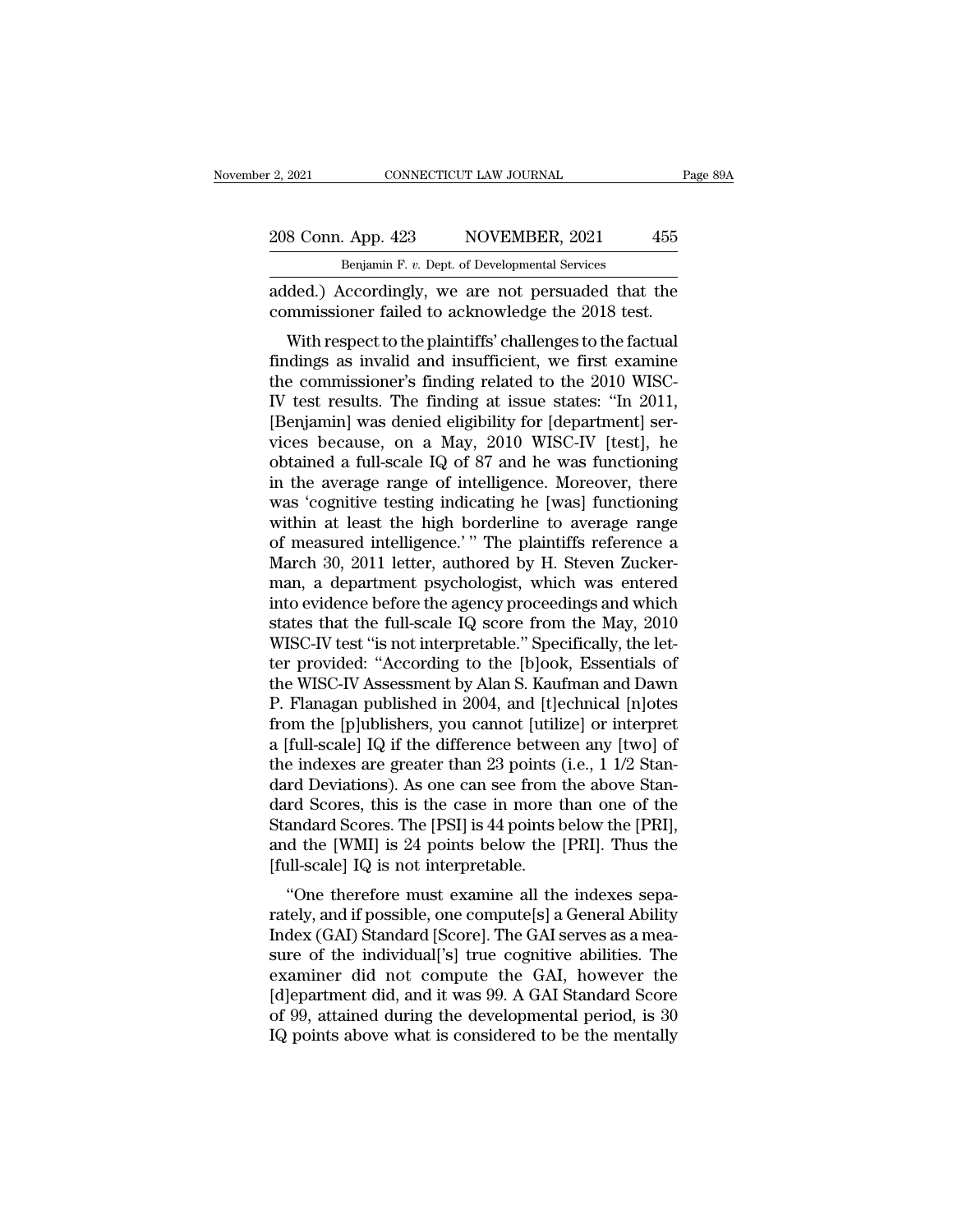### CONNECTICUT LAW JOURNAL November 2, 2021<br>
456 NOVEMBER, 2021 208 Conn. App. 423<br>
Benjamin F. v. Dept. of Developmental Services CONNECTICUT LAW JOURNAL Nov<br>
NOVEMBER, 2021 208 Conn. App. 4<br>
Benjamin F. *v.* Dept. of Developmental Services<br>
range of measured intelligence (i.e. a sc

CONNECTICUT LAW JOURNAL November 2, 2021<br>
166 NOVEMBER, 2021 208 Conn. App. 423<br>
16 Benjamin F. v. Dept. of Developmental Services<br>
16 Technology of measured intelligence (i.e., a score<br>
16 Technology of Subsequed Lintelli Absorber 1988 Conn. App. 423<br>
Benjamin F. v. Dept. of Developmental Services<br>
Fetarded range of measured intelligence (i.e., a score<br>
of 69 or below), and is within the [a]verage [r]ange of<br>
[m]easured [i]ntelligence. Ther 456 NOVEMBER, 2021 208 Conn. App. 423<br>
Benjamin F. v. Dept. of Developmental Services<br>
retarded range of measured intelligence (i.e., a score<br>
of 69 or below), and is within the [a]verage [r]ange of<br>
[m]easured [i]ntellig 456 NOVEMBER, 2021 208 Conn. App. 423<br>
Benjamin F. v. Dept. of Developmental Services<br>
retarded range of measured intelligence (i.e., a score<br>
of 69 or below), and is within the [a]verage [r]ange of<br>
[m]easured [i]ntellig Benjamin F. v. Dept. of Developmental Services<br>retarded range of measured intelligence (i.e., a score<br>of 69 or below), and is within the [a]verage [r]ange of<br>[m]easured [i]ntelligence. Therefore, as there are not<br>concurre Benjamin F. v. Dept. of Developmental Services<br>retarded range of measured intelligence (i.e., a<br>of 69 or below), and is within the [a]verage [r]a<br>[m]easured [i]ntelligence. Therefore, as there a<br>concurrent deficits in bot details and the plantifical methods of the plane of the plasmed plass of  $69$  or below), and is within the [a]verage [r]ange of a]easured [i]ntelligence. Therefore, as there are not ncurrent deficits in both adaptive and for 09 or below), and is within the [a]verage [r]ange of [m]easured [i]ntelligence. Therefore, as there are not concurrent deficits in both adaptive and cognitive abilities, as  $\ldots$  § 1-1g requires, this individual is no

Impeasured [I] memgence. Therefore, as there are not concurrent deficits in both adaptive and cognitive abili-<br>ties, as  $\ldots$  § 1-1g requires, this individual is not eligi-<br>ble for the services of the [d] epartment."<sup>8</sup><br>W concurrent deficus in both adaptive and cognitive abilities, as  $\dots$  § 1-1g requires, this individual is not eligible for the services of the [d]epartment."<sup>8</sup><br>We agree with the plaintiffs that the commissioner's<br>finding Let  $\mathbf{a}_s$  as  $\ldots$  s 1-1g requires, thus individual is not engible for the services of the [d]epartment."<sup>8</sup><br>We agree with the plaintiffs that the commissioner's<br>finding misstates the basis for the 2011 denial of elig ble for the services of the [u]epartment.<br>We agree with the plaintiffs that the commissioner's<br>finding misstates the basis for the 2011 denial of eligibil-<br>ity. The defendants argue that the misstatement does<br>not require a We agree with the plaintiffs that the commissioner's<br>finding misstates the basis for the 2011 denial of eligibil-<br>ity. The defendants argue that the misstatement does<br>not require a remand because, as Zuckerman explained<br>la finding misstates the basis for the 2011 denial of eligibil-<br>ity. The defendants argue that the misstatement does<br>not require a remand because, as Zuckerman explained<br>later in the letter, there was an alternate method of<br>s ity. The defendants argue that the misstatement does<br>not require a remand because, as Zuckerman explained<br>later in the letter, there was an alternate method of<br>scoring the test by calculating a GAI. As the defendants<br>recog not require a remand because, as Zuckerman explater in the letter, there was an alternate meth<br>scoring the test by calculating a GAI. As the deferencognize, however, there is no indication from the<br>decision that the commi Furrellier, there was an alternate inethod of<br>oring the test by calculating a GAI. As the defendants<br>cognize, however, there is no indication from the final<br>cision that the commissioner relied on the alternate<br>ethod of sco scoring the test by calculating a GAT. As the defendants<br>recognize, however, there is no indication from the final<br>decision that the commissioner relied on the alternate<br>method of scoring. To the contrary, the commissioner

recognize, nowever, there is no indication from the inflator decision that the commissioner relied on the alternate method of scoring. To the contrary, the commissioner specifically cited the full-scale score of 87.<br>Pursua decision that the continues<br>interpret on the alternate<br>method of scoring. To the contrary, the commissioner<br>specifically cited the full-scale score of 87.<br>Pursuant to § 4-183 (j), "[t]he court shall affirm the<br>decision of method of scoring. 10 the contrary, the commissioner<br>specifically cited the full-scale score of 87.<br>Pursuant to § 4-183 (j), "[t]he court shall affirm the<br>decision of the agency unless the court finds that sub-<br>stantial r specifically cited the fun-scale score of  $\delta t$ .<br>Pursuant to § 4-183 (j), "[t]he court shall affirm the<br>decision of the agency unless the court finds that sub-<br>stantial rights of the person appealing have been preju-<br>dice Pursuant to § 4-183 (j), "[t]he court shall affirm the decision of the agency unless the court finds that substantial rights of the person appealing have been prejudiced because the administrative findings  $\dots$  are  $\dots$  c decision of the agency unless the court finds that substantial rights of the person appealing have been prejudiced because the administrative findings  $\dots$  are  $\dots$  clearly erroneous in view of the reliable, probative, an stantial rights of the person appealing have been prejudiced because the administrative findings  $\dots$  are  $\dots$  clearly erroneous in view of the reliable, probative, and substantial evidence on the whole record  $\dots$ ."<br>We c diced because the administrative findings  $\dots$  are  $\dots$  clearly erroneous in view of the reliable, probative, and substantial evidence on the whole record  $\dots$ ."<br>We cannot conclude that the commissioner's misstatement of ... clearly erroneous in view of the reliable, probative,<br>and substantial evidence on the whole record ...."<br>We cannot conclude that the commissioner's misstate-<br>ment of the basis for the 2011 denial of eligibility has<br>pr and substantial evidence on the whole record  $\ldots$ ."<br>We cannot conclude that the commissioner's misstatement of the basis for the 2011 denial of eligibility has<br>prejudiced the plaintiffs. Although the commissioner<br>indicat We cannot conclude that the commissioner's misstatement of the basis for the 2011 denial of eligibility has<br>prejudiced the plaintiffs. Although the commissioner<br>indicated that Benjamin was denied eligibility in 2011,<br>on th ment of the basis for the 2011 denial of eligibility has<br>prejudiced the plaintiffs. Although the commissioner<br>indicated that Benjamin was denied eligibility in 2011,<br>on the basis of the 2010 test results, the commissioner' prejudiced the plaintiffs. Although the commissioner<br>indicated that Benjamin was denied eligibility in 2011,<br>on the basis of the 2010 test results, the commissioner's<br>other findings addressed Benjamin's 2015 denial of elig ther findings addressed Benjamin's 2015 denial of eligi-<br>ility and, more comprehensively, the 2016 Abildgaard<br>eport. See part II of this opinion. Thus, the commission-<br>"s determination of ineligibility remains supported by bility and, more comprehensively, the 2016 Abildgaard<br>report. See part II of this opinion. Thus, the commission-<br>er's determination of ineligibility remains supported by<br><sup>8</sup> At the hearing before the hearing officer, Murph

report. See part II of this opinion. Thus, the commission-<br>er's determination of ineligibility remains supported by<br> $\frac{1}{100}$  in the hearing before the hearing officer, Murphy testified with respect<br>to Zuckerman's analy er's determination of ineligibility remains supported by<br>
<sup>8</sup> At the hearing before the hearing officer, Murphy testified with respect<br>
to Zuckerman's analysis that "Dr. Zuckerman felt that because of the extreme<br>
variabil For securial calculation of intelligibility refitaints supported by<br>  $\frac{1}{2}$  at the hearing before the hearing officer, Murphy testified with respect<br>
to Zuckerman's analysis that "Dr. Zuckerman felt that because of the <sup>8</sup> At the hearing before the hearing officer, Murphy testified with respect to Zuckerman's analysis that "Dr. Zuckerman felt that because of the extreme variability between the verbal index score, the verbal IQ score of to Zuckerman's analysis that "Dr. Zuckerman felt that because of the extreme variability between the verbal index score, the verbal IQ score of 65 and the performance IQ score, he shouldn't rely on the full-scale IQ score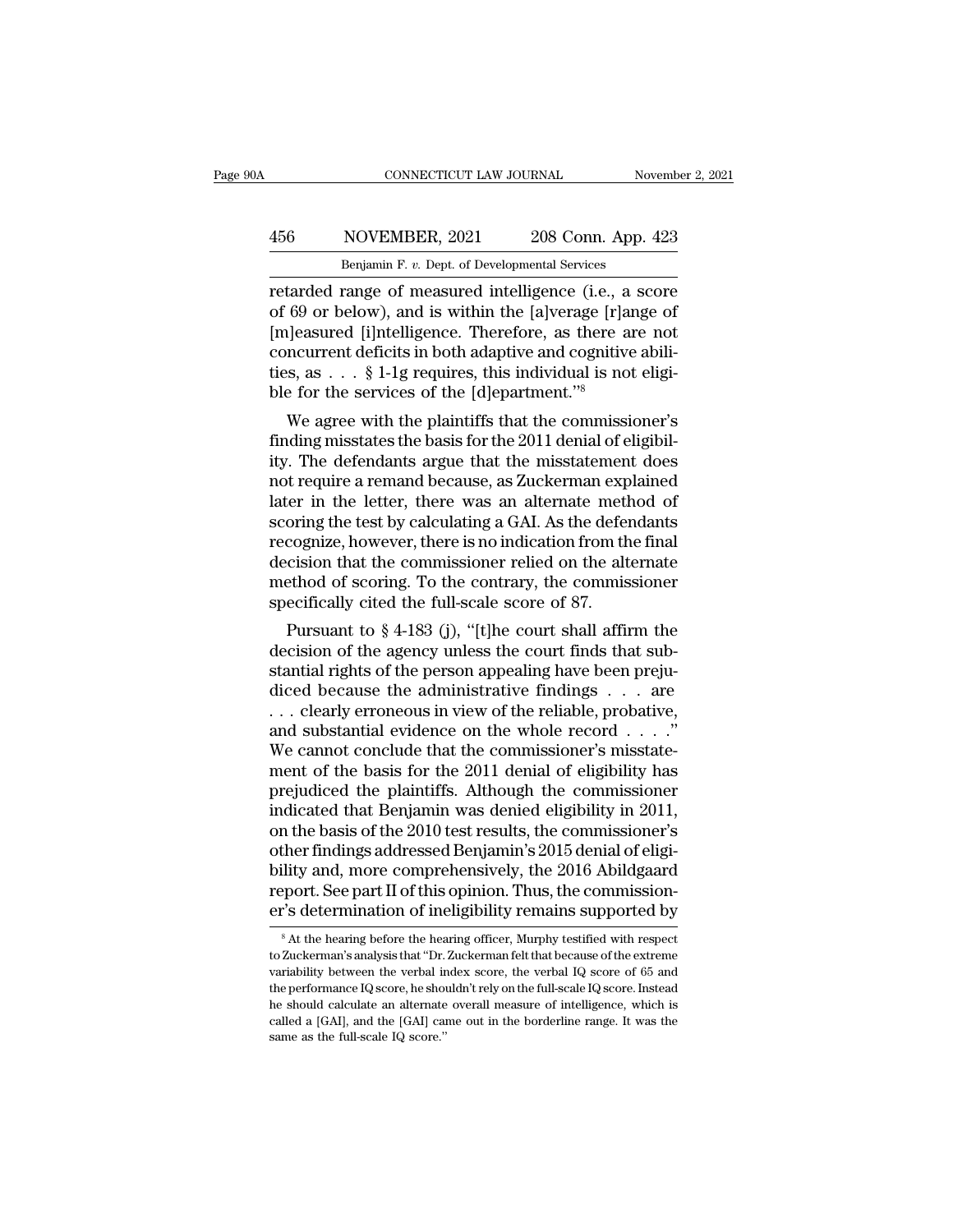### 2, 2021 CONNECTICUT LAW JOURNAL Page 91A<br>208 Conn. App. 423 NOVEMBER, 2021 457<br>Benjamin F. v. Dept. of Developmental Services CONNECTICUT LAW JOURNAL<br>Benjamin F. *v.* Dept. of Developmental Services<br>Benjamin F. *v.* Dept. of Developmental Services<br>al evidence in the record even excluding

Substantial evidence in the record, even excluding the results from consideration.<br>
The results from consideration. 208 Conn. App. 423 NOVEMBEL<br>
Benjamin F. v. Dept. of Developmenta<br>
substantial evidence in the record, ev<br>
2010 results from consideration.<br>
Second, the plaintiffs argue that the

 $\frac{8 \text{ Conn. App. } 423}{\text{ Benjamin F. } v. \text{ Dept. of Developmental Services}}$ <br>
betantial evidence in the record, even excluding the<br>
10 results from consideration.<br>
Second, the plaintiffs argue that the commissioner<br>
properly relied on the testimony of Kathlee 208 Conn. App. 423 NOVEMBER, 2021 457<br>
Benjamin F. v. Dept. of Developmental Services<br>
substantial evidence in the record, even excluding the<br>
2010 results from consideration.<br>
Second, the plaintiffs argue that the commis Benjamin F. v. Dept. of Developmental Services<br>
substantial evidence in the record, even excluding the<br>
2010 results from consideration.<br>
Second, the plaintiffs argue that the commissioner<br>
improperly relied on the testimo substantial evidence in the record, even excluding the<br>2010 results from consideration.<br>Second, the plaintiffs argue that the commissioner<br>improperly relied on the testimony of Kathleen Murphy,<br>the director of eligibility substantial evidence in the record, even excluding the 2010 results from consideration.<br>Second, the plaintiffs argue that the commissioner improperly relied on the testimony of Kathleen Murphy, the director of eligibility Second, the plaintiffs argue that the commissioner<br>improperly relied on the testimony of Kathleen Murphy,<br>the director of eligibility for the department, as to her<br>subjective opinion regarding Abildgaard's finding that<br>Ben Second, the plaintiffs argue that the commissioner<br>
improperly relied on the testimony of Kathleen Murphy,<br>
the director of eligibility for the department, as to her<br>
subjective opinion regarding Abildgaard's finding that improperly relied on the testimony of Kathleen Murphy,<br>the director of eligibility for the department, as to her<br>subjective opinion regarding Abildgaard's finding that<br>Benjamin's full-scale IQ score "falls within the borde the director of eligibility for the department, as to her subjective opinion regarding Abildgaard's finding that Benjamin's full-scale IQ score "falls within the border-<br>line range  $\ldots$ ." Specifically, they point to Murp subjective opinion regarding Abildgaard's finding that<br>Benjamin's full-scale IQ score "falls within the border-<br>line range . . . . ." Specifically, they point to Murphy's<br>testimony that "Abildgaard . . . felt . . . that th Benjamin's full-scale IQ score "falls within the border-<br>line range . . . . ." Specifically, they point to Murphy's<br>testimony that "Abildgaard . . . felt . . . that there<br>was so much variability, there was so much going on line range  $\ldots$  ." Specifically, they point to Murphy's<br>testimony that "Abildgaard  $\ldots$  felt  $\ldots$  that there<br>was so much variability, there was so much going on<br>with [Benjamin's] seizure disorder, attentional issues,<br>t testimony that "Abildgaard . . . . felt . . . that there was so much variability, there was so much going on with [Benjamin's] seizure disorder, attentional issues, that he didn't seem to be functioning in the intellectual was so much variability, there was so much going on<br>with [Benjamin's] seizure disorder, attentional issues,<br>that he didn't seem to be functioning in the intellectually<br>disabled range but rather in the borderline range." Th with [Benjamin's] seizure disorder, attentional issues,<br>that he didn't seem to be functioning in the intellectually<br>disabled range but rather in the borderline range." The<br>plaintiffs contend that Abildgaard's reference to that he didn't seem to be functioning in the intellectually<br>disabled range but rather in the borderline range." The<br>plaintiffs contend that Abildgaard's reference to Benja-<br>min's score as falling within the borderline rang disabled range but rather in the borderline range." The plaintiffs contend that Abildgaard's reference to Benja-<br>min's score as falling within the borderline range is a<br>scrivener's error. They point to a notation on a diff plaintiffs contend that Abildgaard's reference to Benja-<br>min's score as falling within the borderline range is a<br>scrivener's error. They point to a notation on a different<br>page of Abildgaard's report indicating that his fu min's score as falling within the borderline range is a<br>scrivener's error. They point to a notation on a different<br>page of Abildgaard's report indicating that his full-scale<br>score fell within the classification "extremely scrivener's error. They page of Abildgaard's rep<br>score fell within the c<br>score fell within the c<br>Moreover, they argue th<br>min's full-scale IQ score<br>adaptive functioning,' "<br>the " 'low range.' "<br>We reject the plaintif ge of Abiligaard s report indicating that his run-scate<br>ore fell within the classification "extremely low."<br>oreover, they argue that Abildgaard stated that Benja-<br>in's full-scale IQ score is " 'consistent with his current<br> score fen whill the classification extremely low.<br>Moreover, they argue that Abildgaard stated that Benja-<br>min's full-scale IQ score is " 'consistent with his current<br>adaptive functioning,' " which he had found to be within

min's full-scale IQ score is "consistent with his current<br>adaptive functioning,' " which he had found to be within<br>the " 'low range.' "<br>We reject the plaintiffs' argument regarding Murphy's<br>testimony. In his final decision Finn's fun-scale registore is consistent what his current<br>adaptive functioning,' " which he had found to be within<br>the " 'low range.' "<br>We reject the plaintiffs' argument regarding Murphy's<br>testimony. In his final decision adaptive functioning, which he had found to be within<br>the "flow range."<br>We reject the plaintiffs' argument regarding Murphy's<br>testimony. In his final decision, the commissioner<br>directly quoted Abildgaard's statement, from the " 'low range.' "<br>We reject the plaintiffs' argument regarding Murphy's<br>testimony. In his final decision, the commissioner<br>directly quoted Abildgaard's statement, from the<br>"Impressions" section of the report, that Benj We reject the plaintiffs' argument regarding Murphy's<br>testimony. In his final decision, the commissioner<br>directly quoted Abildgaard's statement, from the<br>"Impressions" section of the report, that Benjamin's<br>full-scale IQ testimony. In his final decision, the commissioner<br>directly quoted Abildgaard's statement, from the<br>"Impressions" section of the report, that Benjamin's<br>full-scale IQ score "falls within the borderline range<br> $\dots$ ." The fin directly quoted Abildgaard's statement, from the<br>"Impressions" section of the report, that Benjamin's<br>full-scale IQ score "falls within the borderline range<br>...." The final decision further references and dis-<br>cusses Abild "Impressions" section of the report, that Benjamin's<br>full-scale IQ score "falls within the borderline range<br> $\ldots$ ." The final decision further references and dis-<br>cusses Abildgaard's finding and recommendations<br>made in hi full-scale IQ score "falls within the borderline range  $\ldots$ ". The final decision further references and discusses Abildgaard's finding and recommendations made in his report, rather than Murphy's testimony regarding that . . . ." The final decision further references and discusses Abildgaard's finding and recommendations<br>made in his report, rather than Murphy's testimony<br>regarding that report. To the extent that the plaintiffs<br>seek to cha cusses Abildgaard's finding and recommendations<br>made in his report, rather than Murphy's testimony<br>regarding that report. To the extent that the plaintiffs<br>seek to challenge the commissioner's findings with<br>respect to Abil made in his report, rather than Murphy's testimony<br>regarding that report. To the extent that the plaintiffs<br>seek to challenge the commissioner's findings with<br>respect to Abildgaard's statement on the basis of other<br>stateme regarding that report. To the extent that the plaintiffs<br>seek to challenge the commissioner's findings with<br>respect to Abildgaard's statement on the basis of other<br>statements included within the same report, we cannot<br>conc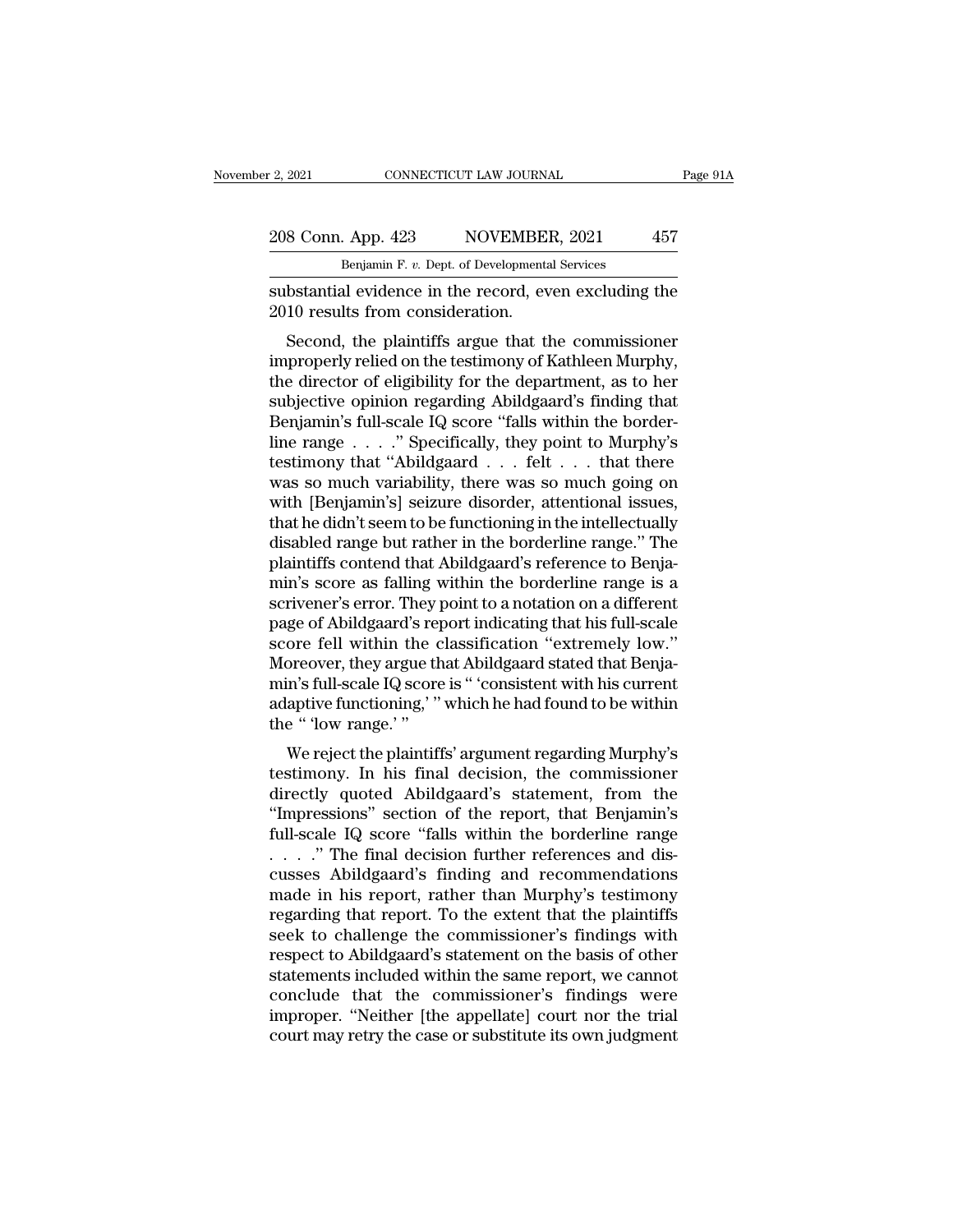### CONNECTICUT LAW JOURNAL November 2, 2021<br>
458 NOVEMBER, 2021 208 Conn. App. 423<br>
Benjamin F. v. Dept. of Developmental Services CONNECTICUT LAW JOURNAL Nov<br>
NOVEMBER, 2021 208 Conn. App. 4<br>
Benjamin F. *v.* Dept. of Developmental Services<br>
of the administrative agency on the weight

FORMETICUT LAW JOURNAL Movember 2, 202<br>
458 NOVEMBER, 2021 208 Conn. App. 423<br> **Enjamin F. v. Dept. of Developmental Services**<br>
for that of the administrative agency on the weight of<br>
the evidence or questions of fact." (I MOVEMBER, 2021 208 Conn. App. 423<br>
Benjamin F. v. Dept. of Developmental Services<br>
for that of the administrative agency on the weight of<br>
the evidence or questions of fact.'' (Internal quotation<br>
marks omitted.) *Christop* MOVEMBER, 2021 208 Conn. App. 423<br> **Example 18 Exploring Execution** Experimental Services<br>
for that of the administrative agency on the weight of<br>
the evidence or questions of fact." (Internal quotation<br>
marks omitted.) *C MOVEMBER, 2021* 208 Conn. Ap<br> *Benjamin F. v. Dept. of Developmental Services*<br> *Gending F. v. Dept. of Developmental Services*<br> *Contenting F. v. Connetal*<br> *Mental Retardation, supra, 277 Conn. 603.*<br> *Third, the plaint* Benjamin F. v. Dept. of Developmental Services<br>
T that of the administrative agency on the weight of<br>
e evidence or questions of fact." (Internal quotation<br>
arks omitted.) *Christopher R.* v. *Commissioner of*<br>
ental Reta For that of the administrative agency on the weight of<br>the evidence or questions of fact." (Internal quotation<br>marks omitted.) *Christopher R. v. Commissioner of*<br>*Mental Retardation*, supra, 277 Conn. 603.<br>Third, the plai

For that of the administrative agency off the weight of<br>the evidence or questions of fact." (Internal quotation<br>marks omitted.) *Christopher R. v. Commissioner of*<br>*Mental Retardation*, supra, 277 Conn. 603.<br>Third, the pla the evidence of questions of fact. (Internal quotation<br>marks omitted.) *Christopher R. v. Commissioner of*<br>*Mental Retardation*, supra, 277 Conn. 603.<br>Third, the plaintiffs challenge the commissioner's<br>reliance on the subt marks onlined.) *Christopher K. V. Commissioner of*<br>*Mental Retardation*, supra, 277 Conn. 603.<br>Third, the plaintiffs challenge the commissioner's<br>reliance on the subtest scores from the Abildgaard<br>report, arguing that th mental netartation, supra, 277 Collit. 005.<br>
Third, the plaintiffs challenge the commissioner's<br>
reliance on the subtest scores from the Abildgaard<br>
report, arguing that there was no record evidence to<br>
support the decisio Third, the plaintiffs challenge the commissioner's<br>reliance on the subtest scores from the Abildgaard<br>report, arguing that there was no record evidence to<br>support the decision to analyze the subtest scores sepa-<br>rate from reliance on the subtest scores from the Abildgaard<br>report, arguing that there was no record evidence to<br>support the decision to analyze the subtest scores sepa-<br>rate from the full-scale score. The plaintiffs distinguish<br>ou report, arguing that there was no record evidence to<br>support the decision to analyze the subtest scores sepa-<br>rate from the full-scale score. The plaintiffs distinguish<br>our Supreme Court's approval, in *Christopher R*., of support the decision to analyze the subtest scores separate from the full-scale score. The plaintiffs distinguish<br>our Supreme Court's approval, in *Christopher R*., of<br>separate examination of the subtest scores on two<br>base rate from the full-scale score. The plaintiffs distinguish<br>our Supreme Court's approval, in *Christopher R*., of<br>separate examination of the subtest scores on two<br>bases. First, they note that in *Christopher R*., the depar our Supreme Court's approval, in *Christopher R*., of<br>separate examination of the subtest scores on two<br>bases. First, they note that in *Christopher R*., the depart-<br>ment's decision to examine the subtest scores sepa-<br>rate separate examination of the subtest scores on two<br>bases. First, they note that in *Christopher R*., the depart-<br>ment's decision to examine the subtest scores sepa-<br>rately was supported by the Diagnostic and Statistical<br>Man bases. First, they note that in *Christopher R*., the department's decision to examine the subtest scores separately was supported by the Diagnostic and Statistical Manual of Mental Disorders, which provided that " '[w]hen ment's decision to examine the subtest scores separately was supported by the Diagnostic and Statistical<br>Manual of Mental Disorders, which provided that<br>"'[w]hen there is significant scatter in the subtest<br>scores, the prof rately was supported by the Diagnostic and Statistical<br>Manual of Mental Disorders, which provided that<br>"'[w]hen there is significant scatter in the subtest<br>scores, the profile of strengths and weaknesses, rather<br>than the m Manual of Mental Disorders, which provided that<br>"'[w]hen there is significant scatter in the subtest<br>scores, the profile of strengths and weaknesses, rather<br>than the mathematically derived full-scale IQ, will more<br>accurate " '[w]hen there is significant scatter in the subtest<br>scores, the profile of strengths and weaknesses, rather<br>than the mathematically derived full-scale IQ, will more<br>accurately reflect the person's learning abilities. Wh scores, the profile of strengths and weaknesses, rather<br>than the mathematically derived full-scale IQ, will more<br>accurately reflect the person's learning abilities. When<br>there is a marked discrepancy across verbal and perf there is a marked discrepancy across verbal and performance scores, averaging to obtain a full-scale IQ score can be misleading.' " Id., 614. Second, they note that, in *Christopher R.*, "the clinical neuropsychologist at accurately reflect the person's learning abilities. When<br>there is a marked discrepancy across verbal and perfor-<br>mance scores, averaging to obtain a full-scale IQ score<br>can be misleading.' " Id., 614. Second, they note tha there is a marked discrepancy across verbal and perfor-<br>mance scores, averaging to obtain a full-scale IQ score<br>can be misleading.' " Id., 614. Second, they note that,<br>in *Christopher R*., "the clinical neuropsychologist a mance scores, averaging to obtain a full-scale IQ score<br>can be misleading.'" Id., 614. Second, they note that,<br>in *Christopher R.*, "the clinical neuropsychologist at<br>the Yale University School of Medicine who had admin-<br>i in *Christopher R.*, "the clinical neuropsychologist at the Yale University School of Medicine who had administered the plaintiff's 1997 WISC-III test, found the broad disparity between the plaintiff's verbal and performan in *Christopher R.*, "the clinical neuropsychologist at<br>the Yale University School of Medicine who had admin-<br>istered the plaintiff's 1997 WISC-III test, found the broad<br>disparity between the plaintiff's verbal and perform the Yale University School of Medicine who had administered the plaintiff's 1997 WISC-III test, found the broad disparity between the plaintiff's verbal and performance scores to be clinically significant." Id. The plainti istered the plaintiff's 1997 WISC-III test, found the broad<br>disparity between the plaintiff's verbal and performance<br>scores to be clinically significant." Id. The plaintiffs<br>assert that, in contrast with *Christopher R*., disparity between the plaintiff's verbal and p<br>scores to be clinically significant." Id. T<br>assert that, in contrast with *Christopher R*.<br>ment in the present case did not introduce<br>evidence to support its decision to exami ores to be cinically significant. The plaintins<br>sert that, in contrast with *Christopher R*., the depart-<br>ent in the present case did not introduce any expert<br>idence to support its decision to examine separately<br>regimmin's assert that, in contrast with *Christopher R.*, the department in the present case did not introduce any expert evidence to support its decision to examine separately Benjamin's subtest scores from his full-scale IQ score

ment in the present case did not introduce any expert<br>evidence to support its decision to examine separately<br>Benjamin's subtest scores from his full-scale IQ score<br>as set forth in the Abildgaard report.<br>The defendants resp Benjamin's subtest scores from his full-scale IQ score<br>as set forth in the Abildgaard report.<br>The defendants respond, inter alia, that "[t]he plain-<br>tiffs misinterpret the holding in *Christopher R. . . .*"<br>They maintain Example 1 and rely stock scores from this run-scale  $R_2$  scores as set forth in the Abildgaard report.<br>The defendants respond, inter alia, that "[t]he plaintiffs misinterpret the holding in *Christopher R*.  $\cdot \cdot \cdot$ ."<br>Th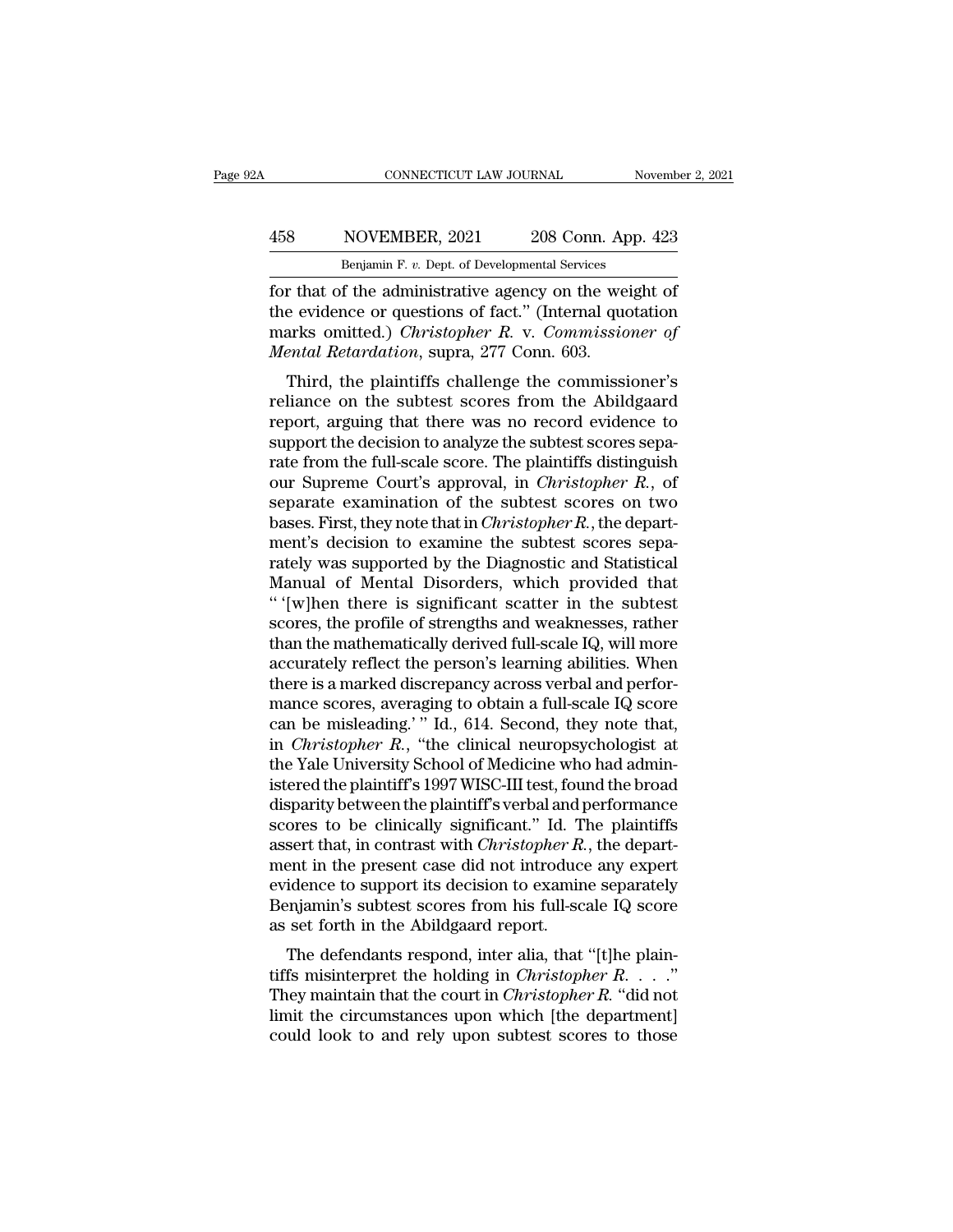### 2, 2021 CONNECTICUT LAW JOURNAL Page 93A<br>208 Conn. App. 423 NOVEMBER, 2021 459<br>Benjamin F. v. Dept. of Developmental Services CONNECTICUT LAW JOURNAL<br>Benjamin F. *v.* Dept. of Developmental Services<br>Benjamin F. *v.* Dept. of Developmental Services<br>d by the plaintiff[s] " We agree with the def

2, 2021 CONNECTICUT LAW JOURNAL<br>
208 Conn. App. 423 NOVEMBER, 2021 459<br>
Benjamin F. v. Dept. of Developmental Services<br>
articulated by the plaintiff[s].'' We agree with the defen-<br>
dants that the commissioner's considerati 208 Conn. App. 423 NOVEMBER, 2021 459<br>
Benjamin F. v. Dept. of Developmental Services<br>
articulated by the plaintiff[s]." We agree with the defendants that the commissioner's consideration of addi-<br>
tional evidence beyond B 208 Conn. App. 423 NOVEMBER, 2021 459<br>
Benjamin F. v. Dept. of Developmental Services<br>
articulated by the plaintiff[s]." We agree with the defendants that the commissioner's consideration of additional evidence beyond Ben 208 Conn. App. 423 NOVEMBER, 2021 459<br>
Benjamin F. v. Dept. of Developmental Services<br>
articulated by the plaintiff[s]." We agree with the defen-<br>
dants that the commissioner's consideration of addi-<br>
tional evidence beyo Benjamin F. v. Dept. of Developmental Services<br>articulated by the plaintiff[s]." We agree with the defen-<br>dants that the commissioner's consideration of addi-<br>tional evidence beyond Benjamin's full-scale IQ scores<br>was supp Benjamin F. v. Dept. of Developmental Services<br>articulated by the plaintiff[s]." We agree with the defen-<br>dants that the commissioner's consideration of addi-<br>tional evidence beyond Benjamin's full-scale IQ scores<br>was sup articulated by the plaintiff[s]." We agree with the defendants that the commissioner's consideration of additional evidence beyond Benjamin's full-scale IQ scores<br>was supported by substantial evidence and did not run<br>afoul dants that the commissioner's consideration of additional evidence beyond Benjamin's full-scale IQ scores<br>was supported by substantial evidence and did not run<br>afoul of *Christopher R*. In noting that all but one of<br>Benjam tional evidence beyond Benjamin's full-scale IQ scores<br>was supported by substantial evidence and did not run<br>afoul of *Christopher R*. In noting that all but one of<br>Benjamin's index scores on the WAIS-IV were in the<br>border was supported by substantial evidence and did not run<br>afoul of *Christopher R*. In noting that all but one of<br>Benjamin's index scores on the WAIS-IV were in the<br>borderline range, the commissioner expressly quoted<br>from Abil afoul of *Christopher R*. In noting that all but one of Benjamin's index scores on the WAIS-IV were in the borderline range, the commissioner expressly quoted from Abildgaard's discussion of the one score that fell below Benjamin's index scores on the WAIS-IV were in the<br>borderline range, the commissioner expressly quoted<br>from Abildgaard's discussion of the one score that fell<br>below the borderline range, the PSI. With respect to<br>that scor borderline range, the commissioner expressly quoted<br>from Abildgaard's discussion of the one score that fell<br>below the borderline range, the PSI. With respect to<br>that score, Abildgaard had explained that "[d]ifficulties<br>in from Abildgaard's discussion of the one score that fell<br>below the borderline range, the PSI. With respect to<br>that score, Abildgaard had explained that "[d]ifficulties<br>in scanning large amount of visual stimuli and visual<br>m below the borderline range, the PSI. With respect to<br>that score, Abildgaard had explained that "[d]ifficulties<br>in scanning large amount of visual stimuli and visual<br>motor coordination may have impacted . . . [the PSI]<br>resu that score, Abildgaard had explained that "[d]ifficulties<br>in scanning large amount of visual stimuli and visual<br>motor coordination may have impacted  $\dots$  [the PSI]<br>results." This is akin to the evidence considered by the<br> in scanning large amount of visual stimuli and visual motor coordination may have impacted . . . [the PSI] results." This is akin to the evidence considered by the court in *Christopher R*. See *Christopher R*. v. *Commis* motor coordinati<br>results." This is a<br>court in *Christop*<br>sioner of Mental<br>(discussing concl<br>tered test regard<br>tiff's score).<br>Fourth, the pla results." This is akin to the evidence considered by the<br>court in *Christopher R*. See *Christopher R*. v. *Commissioner of Mental Retardation*, supra, 277 Conn. 612<br>(discussing conclusions of psychologist who adminis-<br>te sioner of Mental Retardation, supra, 277 Conn. 612<br>(discussing conclusions of psychologist who administered test regarding factors that had affected plain-<br>tiff's score).<br>Fourth, the plaintiffs argue in passing that the c

reference to a 2013 psychologist who administered test regarding factors that had affected plain-<br>tiff's score).<br>Fourth, the plaintiffs argue in passing that the com-<br>missioner improperly treated as significant Abildgaard' point to the commission of property and affected plain-<br>tiff's score).<br>Fourth, the plaintiffs argue in passing that the com-<br>missioner improperly treated as significant Abildgaard's<br>reference to a 2013 psychoeducational ev tiff's score).<br>
Fourth, the plaintiffs argue in passing that the com-<br>
missioner improperly treated as significant Abildgaard's<br>
reference to a 2013 psychoeducational evaluation. They<br>
point to the commissioner's finding: Fourth, the plaintiffs argue in passing that the commissioner improperly treated as significant Abildgaard's<br>reference to a 2013 psychoeducational evaluation. They<br>point to the commissioner's finding: "Significantly, in<br>t Fourth, the plaintiffs argue in passing that the commissioner improperly treated as significant Abildgaard's<br>reference to a 2013 psychoeducational evaluation. They<br>point to the commissioner's finding: "Significantly, in<br>th missioner improperly treated as significant Abildgaard's<br>reference to a 2013 psychoeducational evaluation. They<br>point to the commissioner's finding: "Significantly, in<br>the assessment, Dr. Abildgaard advised: 'For a more<br>co reference to a 2013 psychoeducational evaluation. They<br>point to the commissioner's finding: "Significantly, in<br>the assessment, Dr. Abildgaard advised: 'For a more<br>complete developmental history, the reader is encour-<br>aged point to the commissioner's finding: "Significantly, in<br>the assessment, Dr. Abildgaard advised: 'For a more<br>complete developmental history, the reader is encour-<br>aged to reference the psychoeducational evaluation<br>conducted the assessment, Dr. Abildgaard advised: 'For a more<br>complete developmental history, the reader is encour-<br>aged to reference the psychoeducational evaluation<br>conducted by Dr. Erik Mayville in 2013.' "The plaintiffs<br>argue th complete developmental history, the reader is encouraged to reference the psychoeducational evaluation<br>conducted by Dr. Erik Mayville in 2013.' "The plaintiffs<br>argue that Abildgaard's statement "merely recognizes<br>that the aged to reference the psychoeducational evaluation<br>conducted by Dr. Erik Mayville in 2013.'" The plaintiffs<br>argue that Abildgaard's statement "merely recognizes<br>that the Mayville assessment from 2013, already summa-<br>rizes conducted by Dr. Erik Mayville in 2013.' " The plaintiffs<br>argue that Abildgaard's statement "merely recognizes<br>that the Mayville assessment from 2013, already summa-<br>rizes Benjamin's lengthy 'developmental history,' and<br>th argue that Abildgaard's statement "merely recognizes<br>that the Mayville assessment from 2013, already summa-<br>rizes Benjamin's lengthy 'developmental history,' and<br>there is no need for Abildgaard to repeat it in [his<br>report] that the Mayville assessment from 2013, already summarizes Benjamin's lengthy 'developmental history,' and<br>there is no need for Abildgaard to repeat it in [his<br>report]." Thus, they argue that "it is difficult to under-<br>sta rizes Benjamin's lengthy 'developmental history,' and<br>there is no need for Abildgaard to repeat it in [his<br>report]." Thus, they argue that "it is difficult to under-<br>stand why this rather ordinary statement is 'signifi-<br>ca there is no need for Abildgaard to repeat it in [his<br>report]." Thus, they argue that "it is difficult to under-<br>stand why this rather ordinary statement is 'signifi-<br>cant.' "We fail to see how the commissioner's identifica report]." Thus, they argue that "it is difficult to understand why this rather ordinary statement is 'significant.' "We fail to see how the commissioner's identification of this statement as significant is improper. To the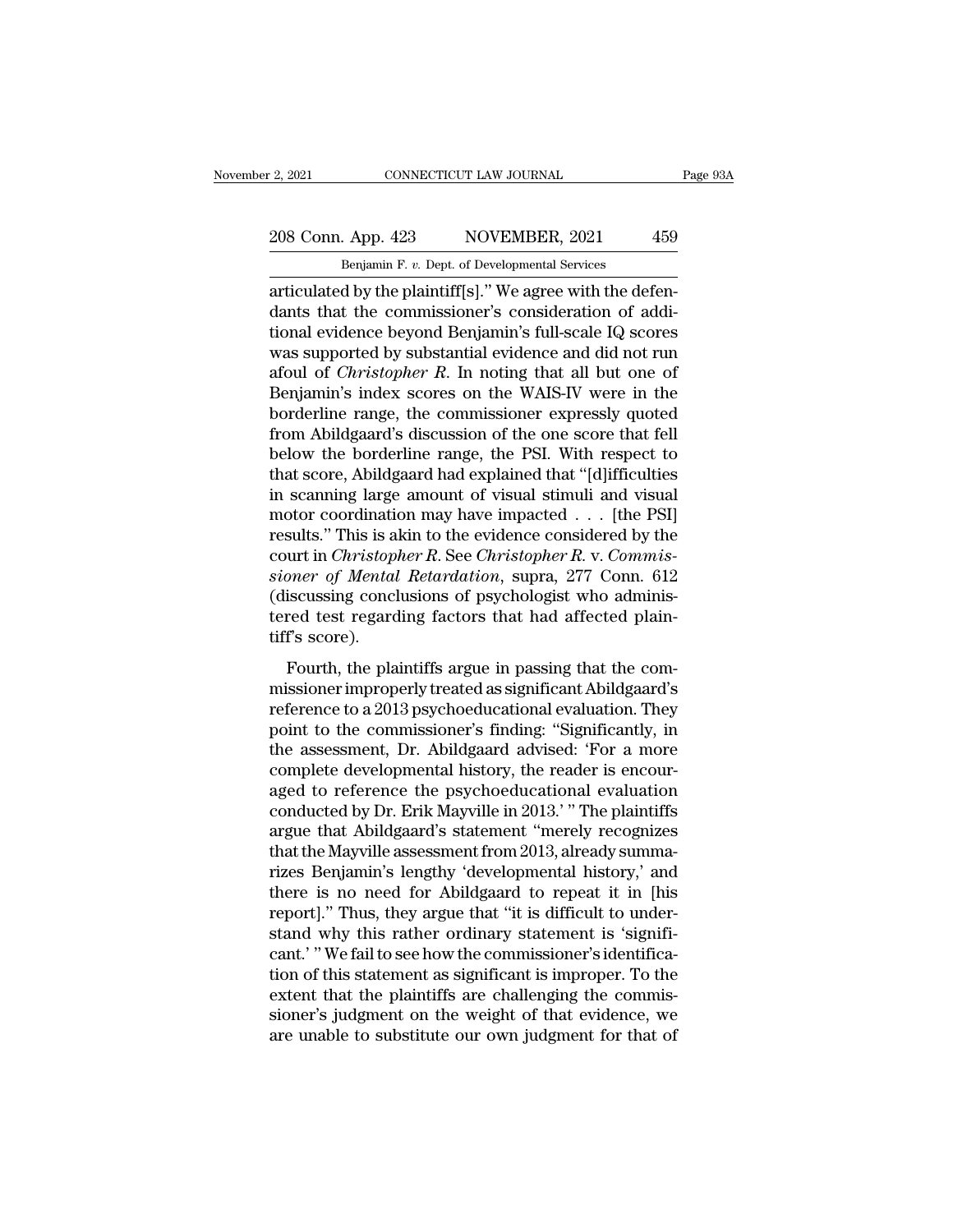### CONNECTICUT LAW JOURNAL November 2, 2021<br>
460 NOVEMBER, 2021 208 Conn. App. 460<br>
Santana v. Commissioner of Correction CONNECTICUT LAW JOURNAL<br>NVEMBER, 2021 208 Conn. App.<br>Santana *v.* Commissioner of Correction<br>ioner on the weight of the evidence

CONNECTICUT LAW JOURNAL November 2, 2021<br>
160 NOVEMBER, 2021 208 Conn. App. 460<br>
Santana v. Commissioner of Correction<br>
the commissioner on the weight of the evidence. See<br>
Costello v. Commissioner of Developmental Service *Costello v. Commissioner of Correction*<br> *Costello v. Commissioner of Developmental Services,*<br> *Costello v. Commissioner of Developmental Services,*<br>
supra, 128 Conn. App. 290. 460 NOVEMBER, 2021<br>
Santana v. Commissioner<br>
the commissioner on the weigh<br>
Costello v. Commissioner of De<br>
supra, 128 Conn. App. 290.<br>
Accordingly, we conclude the  $\frac{\text{60}}{\text{Santana } v. \text{ Commissioner of Correction}}$ <br>
Expansion is a commissioner of Correction<br>
Economissioner on the weight of the evidence. See<br>
Setello v. Commissioner of Developmental Services,<br>
pra, 128 Conn. App. 290.<br>
Accordingly, we conc Santana v. Commissioner of Correction<br>the commissioner on the weight of the evidence. See<br>Costello v. Commissioner of Developmental Services,<br>suppra, 128 Conn. App. 290.<br>Accordingly, we conclude that the commissioner's<br>de the commissioner on the weight of the evi<br>Costello v. Commissioner of Developmento<br>supra, 128 Conn. App. 290.<br>Accordingly, we conclude that the commisted the commistion was reasonably supported by subs<br>dence in the record

stello v. Commissioner of Dev<br>pra, 128 Conn. App. 290.<br>Accordingly, we conclude that<br>cision was reasonably support<br>nce in the record taken as a w<br>The judgment is affirmed.<br>In this opinion the other judge: pra, 120 Com. App. 200.<br>Accordingly, we conclude that the commission<br>cision was reasonably supported by substantial<br>nce in the record taken as a whole.<br>The judgment is affirmed.<br>In this opinion the other judges concurred.

### e judgment is affirmed.<br>
this opinion the other judges concurred.<br>
LUIS A. SANTANA, JR. *v*. COMMISSIONER<br>
OF CORRECTION<br>
(AC 43687) For a filter and the other judges concurred.<br>
TANA, JR. v. COMMISSIONER<br>
OF CORRECTION<br>
(AC 43687) other judges concu<br>
MA, JR. v. COMMIS<br>
CORRECTION<br>
(AC 43687)<br>
Nexander and Clark, Js. LUIS A. SANTANA, JR. *v.* COMMISSIONER<br>OF CORRECTION<br>(AC 43687)<br>Alvord, Alexander and Clark, Js.

### *Syllabus*

 $(AC 43687)$ <br>Alvord, Alexander and Clark, Js.<br> $Syllabus$ <br>The petitioner, who had been convicted of the crimes of murder, conspiracy<br>to commit murder, and carrying a pistol without a permit, sought a writ Alvord, Alexander and Clark, Js.<br>Syllabus<br>petitioner, who had been convicted of the crimes of murder, conspiracy<br>to commit murder, and carrying a pistol without a permit, sought a writ<br>of habeas corpus, claiming, inter ali Alvord, Alexander and Clark, Js.<br>
Syllabus<br>
petitioner, who had been convicted of the crimes of murder, conspiracy<br>
to commit murder, and carrying a pistol without a permit, sought a writ<br>
of habeas corpus, claiming, inter *Syllabus*<br> *Syllabus*<br>
petitioner, who had been convicted of the crimes of murder, conspiracy<br>
to commit murder, and carrying a pistol without a permit, sought a writ<br>
of habeas corpus, claiming, inter alia, that his tria Syllabus<br>petitioner, who had been convicted of the crimes of murder, conspiracy<br>to commit murder, and carrying a pistol without a permit, sought a writ<br>of habeas corpus, claiming, inter alia, that his trial counsel, H, pro petitioner, who had been convicted of the crimes of murder, conspiracy<br>to commit murder, and carrying a pistol without a permit, sought a writ<br>of habeas corpus, claiming, inter alia, that his trial counsel, H, provided<br>ine to commit murder, and carrying a pistol without a permit, sought a writ<br>of habeas corpus, claiming, inter alia, that his trial counsel, H, provided<br>ineffective assistance by failing to investigate and present a third-party of habeas corpus, claiming, inter alia, that his trial counsel, H, provided ineffective assistance by failing to investigate and present a third-party culpability defense. Specifically, the petitioner alleged that H failed ineffective assistance by failing to investigate and present a third-party culpability defense. Specifically, the petitioner alleged that H failed, inter alia, to question D, a detective involved in the case, regarding his culpability defense. Specifically, the petitioner alleged that H failed, inter alia, to question D, a detective involved in the case, regarding his investigation of certain other suspects, to present out-of-court statement entrary and the case, regarding his inter alia, to question D, a detective involved in the case, regarding his investigation of certain other suspects, to present out-of-court statements of certain witnesses that D had int investigation of certain other suspects, to present out-of-court statements of certain witnesses that D had interviewed, and to offer into evidence a statement made by a witness, M, to the police in which he identified in ments of certain witnesses that D had interviewed, and to offer into evidence a statement made by a witness, M, to the police in which he identified individuals other than the petitioner as suspects. Following an evidentia evidence a statement made by a witness, M, to the police in which he evidence a statement made by a witness, M, to the police in which he identified individuals other than the petitioner as suspects. Following an evidenti identified individuals other than the petitioner as suspects. Following an evidentiary hearing, the habeas court rendered judgment denying the habeas petition. The habeas court denied the petition for certification to app ran evidentiary hearing, the habeas court rendered judgment denying the habeas petition. The habeas court denied the petition for certification to appeal, and the petitioner appealed to this court. *Held* that the habeas c are variantly increased to the petition. The habeas court denied the petition for certification to appeal, and the petitioner appealed to this court. *Held* that the habeas court did not abuse its discretion in denying the to appeal, and the petitioner appealed to this court. Held that the habeas court did not abuse its discretion in denying the petition for certification to appeal because the petitioner failed to demonstrate that the issues court did not abuse its discretion in denying the petition for certification to appeal because the petitioner failed to demonstrate that the issues raised were debatable among jurists of reason, that the court could have r to appeal because the petitioner failed to demonstrate that the issues<br>raised were debatable among jurists of reason, that the court could have<br>resolved the issues in a different manner, or that the questions raised<br>were a raised were debatable among jurists of reason, that the court could have resolved the issues in a different manner, or that the questions raised were adequate to deserve encouragement to proceed further: although, contrary resolved the issues in a different manner, or that the questions raised<br>were adequate to deserve encouragement to proceed further: although,<br>contrary to the claim of the respondent Commissioner of Correction,<br>the petitione were adequate to deserve encouragement to proceed further: although, contrary to the claim of the respondent Commissioner of Correction, the petitioner's stated grounds for appeal in his application for waiver of fees, cos contrary to the claim of the respondent Commissioner of Correction,<br>the petitioner's stated grounds for appeal in his application for waiver<br>of fees, costs and expenses and appointment of counsel sufficiently put<br>the habea the petitioner's stated grounds for appeal in his application for waiver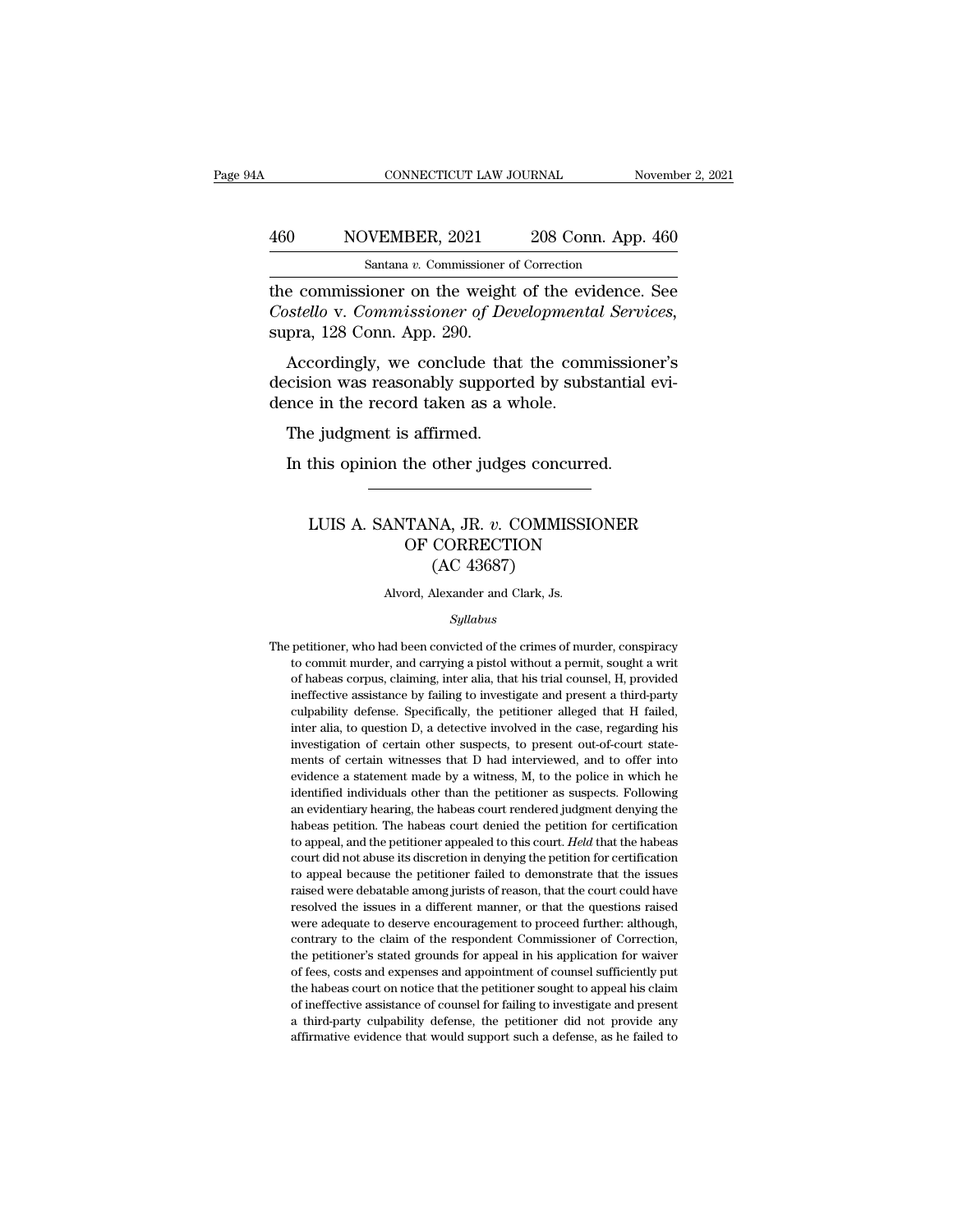### 2, 2021 CONNECTICUT LAW JOURNAL Page 95A<br>208 Conn. App. 460 NOVEMBER, 2021 461<br>Santana v. Commissioner of Correction Santana *v.* Commissioner of Correction

3 Conn. App. 460 NOVEMBER, 2021 461<br>Santana v. Commissioner of Correction<br>produce D as a witness at the habeas trial, to identify the particular<br>witnesses whose out-of-court statements he claimed would support his  $\frac{1}{3}$  Conn. App. 460 NOVEMBER, 2021 461 Santana v. Commissioner of Correction<br>produce D as a witness at the habeas trial, to identify the particular<br>witnesses whose out-of-court statements he claimed would support his  $\frac{1}{60}$  MOVEMBER, 2021 461<br>
Santana v. Commissioner of Correction<br>
produce D as a witness at the habeas trial, to identify the particular<br>
witnesses whose out-of-court statements he claimed would support his<br>
defense, signed by M that identified individuals other than the performance of the performance of the performance of the performance of the performance of the performance of the performance of the petitioner as suspects, and the w Santana  $v$ . Commissioner of Correction<br>produce D as a witness at the habeas trial, to identify the particular<br>witnesses whose out-of-court statements he claimed would support his<br>defense, or to introduce into evidence a produce D as a witness at the habeas trial, to identify the particular witnesses whose out-of-court statements he claimed would support his defense, or to introduce into evidence a statement or photographic array signed by protonesses whose out-of-court statements he claimed would support his defense, or to introduce into evidence a statement or photographic array signed by M that identified individuals other than the petitioner as suspects, defense, or to introduce into evidence a statement or photographic array signed by M that identified individuals other than the petitioner as suspects, and the witnesses that the petitioner did produce were unable to ident signed by M that identified individuals other than the petitioner as<br>suspects, and the witnesses that the petitioner did produce were unable<br>to identify the individuals they had seen following the incident; more-<br>over, the suspects, and the witnesses that the petitioner did produce were unable to identify the individuals they had seen following the incident; more-<br>over, the petitioner failed to establish that he was prejudiced by H's<br>decisio suspects, and the witnesses that the petitioner did produce were unable to identify the individuals they had seen following the incident; moreover, the petitioner failed to establish that he was prejudiced by H's decision decision to forgo a third-party culpability defense because he did not demonstrate that there was a reasonable probability that the outcome of his criminal trial would have been different if H had presented such a defense % of his criminal trial would have been different if H had presented such a defense; accordingly, the appeal was dismissed.<br> *Procedural History*<br> *Procedural History*<br> **Amended petition for a writ of habeas corpus,** 

demonstrate that there was a reasonable probability that the outcome<br>of his criminal trial would have been different if H had presented such<br>a defense; accordingly, the appeal was dismissed.<br>Argued April 7—officially rele of his criminal trial would have been different if H had presented such<br>
a defense; accordingly, the appeal was dismissed.<br>
Argued April 7—officially released November 2, 2021<br>
Procedural History<br>
Amended petition for a wr a detense; accordingly, the appeal was dismissed.<br>
Argued April 7—officially released November 2, 2021<br>
Procedural History<br>
Amended petition for a writ of habeas corpus,<br>
brought to the Superior Court in the judicial distr Argued April 7—officially released November 2, 2021<br>
Procedural History<br>
Amended petition for a writ of habeas corpus,<br>
brought to the Superior Court in the judicial district of<br>
Tolland and tried to the court, Newson, J.; *Procedural History*<br>Amended petition for a writ of habeas corpus,<br>brought to the Superior Court in the judicial district of<br>Tolland and tried to the court, *Newson*, *J*.; judgment<br>denying the petition; thereafter, the co Amended petition for a writ of habeas corpus,<br>brought to the Superior Court in the judicial district of<br>Tolland and tried to the court, *Newson*, *J*.; judgment<br>denying the petition; thereafter, the court denied the<br>petiti Illand and tried to the court, *Newson*, *J.*; judgment<br>right mying the petition; thereafter, the court denied the<br>tition for certification to appeal, and the petitioner<br>pealed to this court. Appeal dismissed.<br>*Naomi T. Fe* 

denying the petition; thereafter, the court denied the<br>petition for certification to appeal, and the petitioner<br>appealed to this court. Appeal dismissed.<br>Naomi T. Fetterman, for the appellant (petitioner).<br>Thadius L. Bocha appealed to this court. Appeal dismissed.<br>
Naomi T. Fetterman, for the appellant (petitioner).<br>
Thadius L. Bochain, deputy assistant state's attor-<br>
ney, with whom, on the brief, were Patrick J. Griffin,<br>
state's attorney, Thaduus L. Bochain, deputy assistant state's attor-<br>y, with whom, on the brief, were *Patrick J. Griffin*,<br>ate's attorney, and *Rebecca A. Barry*, supervisory<br>sistant state's attorney, for the appellee (respondent).<br> $opinion$ <br>A

### *Opinion*

ney, with whom, on the brief, were *Patrick J. Griffin*,<br>state's attorney, and *Rebecca A. Barry*, supervisory<br>assistant state's attorney, for the appellee (respondent).<br> $o_{pinion}$ <br>ALEXANDER, J. The petitioner, Luis A. Santan state's attorney, and *Rebecca A. Barry*, supervisory<br>assistant state's attorney, for the appellee (respondent).<br> $\frac{Opinion}{}$ <br>ALEXANDER, J. The petitioner, Luis A. Santana, Jr.,<br>appeals from the judgment of the habeas court assistant state's attorney, for the appellee (respondent).<br>  $\phi_{pinion}$ <br>
ALEXANDER, J. The petitioner, Luis A. Santana, Jr.,<br>
appeals from the judgment of the habeas court denying<br>
his petition for a writ of habeas corpus. O *Opinion*<br>ALEXANDER, J. The petitioner, Luis A. Santana, Jr.,<br>appeals from the judgment of the habeas court denying<br>his petition for a writ of habeas corpus. On appeal, the<br>petitioner claims that the court (1) abused its ALEXANDER, J. The petitioner, Luis A. Santana, Jr.,<br>appeals from the judgment of the habeas court denying<br>his petition for a writ of habeas corpus. On appeal, the<br>petitioner claims that the court (1) abused its discretion ALEXANDER, J. The petitioner, Luis A. Santana, Jr.,<br>appeals from the judgment of the habeas court denying<br>his petition for a writ of habeas corpus. On appeal, the<br>petitioner claims that the court (1) abused its discretion<br> appeals from the judgment of the habeas court denying<br>his petition for a writ of habeas corpus. On appeal, the<br>petitioner claims that the court (1) abused its discretion<br>in denying his petition for certification to appeal his petition for a writ of habeas corpus. On appeal, the petitioner claims that the court (1) abused its discretion in denying his petition for certification to appeal from the denial of his habeas petition and (2) imprope petitioner claims that the court (1) abused its discretion<br>in denying his petition for certification to appeal from<br>the denial of his habeas petition and (2) improperly<br>concluded that he had not received ineffective assisin denying<br>the denial<br>concluded<br>tance from<br>the court a<br>for certific<br>the appeal.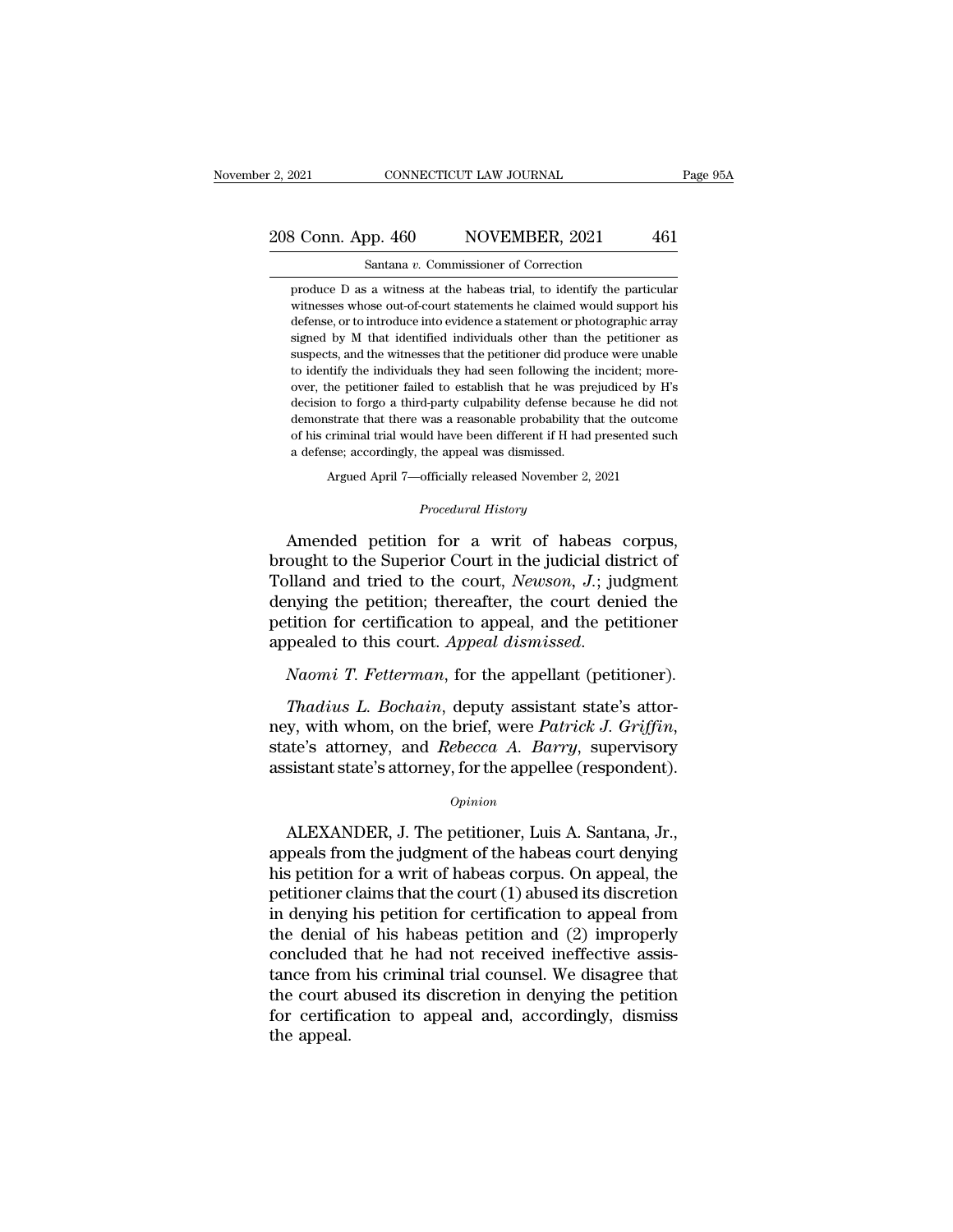### CONNECTICUT LAW JOURNAL November 2, 2021<br>
462 NOVEMBER, 2021 208 Conn. App. 460<br>
Santana v. Commissioner of Correction CONNECTICUT LAW JOURNAL<br>NVEMBER, 2021 208 Conn. App.<br>Santana *v.* Commissioner of Correction<br>tioner's criminal trial the jury reason

CONNECTICUT LAW JOURNAL November 2, 2021<br>
208 Conn. App. 460<br>
Santana v. Commissioner of Correction<br>
At the petitioner's criminal trial, the jury reasonably<br>
uld have found that on September 17, 2006, the peti-MOVEMBER, 2021 208 Conn. App. 460<br>
Santana v. Commissioner of Correction<br>
At the petitioner's criminal trial, the jury reasonably<br>
could have found that on September 17, 2006, the peti-<br>
tioner and Geraldo Rosado shot the  $\frac{462}{\text{Santana } v. \text{ Commissioner of Correction}}$ <br>
Santana  $v. \text{ Commissioner of Correction}}$ <br>
At the petitioner's criminal trial, the jury reasonably<br>
could have found that on September 17, 2006, the peti-<br>
tioner and Geraldo Rosado shot the victim, Aaron<br>
McCr MOVEMBER, 2021 208 Conn. App. 460<br>
Santana v. Commissioner of Correction<br>
At the petitioner's criminal trial, the jury reasonably<br>
could have found that on September 17, 2006, the peti-<br>
tioner and Geraldo Rosado shot the Santana *v.* Commissioner of Correction<br>At the petitioner's criminal trial, the jury reasonably<br>could have found that on September 17, 2006, the peti-<br>tioner and Geraldo Rosado shot the victim, Aaron<br>McCrea, in an area bet Santana v. Commissioner of Correction<br>At the petitioner's criminal trial, the jury reasonably<br>could have found that on September 17, 2006, the peti-<br>tioner and Geraldo Rosado shot the victim, Aaron<br>McCrea, in an area betw At the petitioner's criminal trial, the jury reasonably<br>could have found that on September 17, 2006, the peti-<br>tioner and Geraldo Rosado shot the victim, Aaron<br>McCrea, in an area between Portsea Street and Loop<br>Road in Ne could have found that on September 17, 2006, the petitioner and Geraldo Rosado shot the victim, Aaron McCrea, in an area between Portsea Street and Loop<br>Road in New Haven. *State v. Santana*, 313 Conn. 461, 463–64, 97 A.3d tioner and Geraldo Rosado shot the victim, Aaron McCrea, in an area between Portsea Street and Loop<br>Road in New Haven. *State v. Santana*, 313 Conn. 461,<br>463–64, 97 A.3d 963 (2014). The victim died from multi-<br>ple gunshot McCrea, in an area between Portsea Street and Loop<br>Road in New Haven. *State* v. *Santana*, 313 Conn. 461,<br>463–64, 97 A.3d 963 (2014). The victim died from multi-<br>ple gunshot wounds. Id., 464. The petitioner was con-<br>victe Road in New Haven. *State* v. *Santana*, 313 Conn. 461, 463–64, 97 A.3d 963 (2014). The victim died from multiple gunshot wounds. Id., 464. The petitioner was convicted of murder in violation of General Statutes § 53a-54a, 463–64, 97 A.3d 963 (2014). The victim died from multiple gunshot wounds. Id., 464. The petitioner was convicted of murder in violation of General Statutes § 53a-54a, conspiracy to commit murder in violation of General St ple gunshot wounds. Id., 464. The point is victed of murder in violation of Gen<br>54a, conspiracy to commit murder is<br>eral Statutes §§ 53a-48 and 53a-54a, a<br>without a permit in violation of Ge:<br>35. Id., 463, 466. Our Supreme a conspiracy to commit murder in violation of Gen-<br>al Statutes §§ 53a-48 and 53a-54a, and carrying a pistol<br>thout a permit in violation of General Statutes § 29-<br>Id., 463, 466. Our Supreme Court affirmed his convic-<br>on on  $\sigma$ 4, conspiracy to commit intuder in violation of General Statutes §§ 53a-48 and 53a-54a, and carrying a pistol<br>without a permit in violation of General Statutes § 29-<br>35. Id., 463, 466. Our Supreme Court affirmed his c

eral statutes §§ 55a-46 and 55a-54a, and carrying a pistol<br>without a permit in violation of General Statutes § 29-<br>35. Id., 463, 466. Our Supreme Court affirmed his convic-<br>tion on direct appeal. Id., 464.<br>The petitioner i whilout a perint in violation of defleral statues  $\frac{1}{8}$  25-35. Id., 463, 466. Our Supreme Court affirmed his conviction on direct appeal. Id., 464.<br>The petitioner initiated this habeas action and, on January 24, 2018, sol. id., 465, 460. Our supreme Court animied ins conviction on direct appeal. Id., 464.<br>The petitioner initiated this habeas action and, on January 24, 2018, he filed an amended petition alleging<br>three claims. Only the fi The petitioner initiated this habeas action and, on<br>January 24, 2018, he filed an amended petition alleging<br>three claims. Only the first claim, in which the petitioner<br>alleged ineffective assistance of his criminal trial c The petitioner initiated this habeas action and, on<br>January 24, 2018, he filed an amended petition alleging<br>three claims. Only the first claim, in which the petitioner<br>alleged ineffective assistance of his criminal trial c January 24, 2018, he filed an amended petition alleging<br>three claims. Only the first claim, in which the petitioner<br>alleged ineffective assistance of his criminal trial coun-<br>sel, Lawrence Hopkins, for, inter alia, failing three claims. Only the first claim, in which the petitioner<br>alleged ineffective assistance of his criminal trial coun-<br>sel, Lawrence Hopkins, for, inter alia, failing to investi-<br>gate and to present a third-party culpabili alleged ineffective assistance of his criminal trial counsel, Lawrence Hopkins, for, inter alia, failing to investigate and to present a third-party culpability defense, is relevant to this appeal. With respect to this cla sel, Lawrence Hopkins, for, inter alia, failing to investigate and to present a third-party culpability defense, is<br>relevant to this appeal. With respect to this claim, the<br>petitioner alleged that Hopkins was ineffective b gate and to present a third-party culpability defense, is<br>relevant to this appeal. With respect to this claim, the<br>petitioner alleged that Hopkins was ineffective because,<br>inter alia, he failed (1) to question Detective Mi relevant to this appeal. With respect to this claim, the<br>petitioner alleged that Hopkins was ineffective because,<br>inter alia, he failed (1) to question Detective Michael<br>Hunter regarding an investigation of two other suspe petitioner alleged that Hopkins was ineffective because,<br>inter alia, he failed (1) to question Detective Michael<br>Hunter regarding an investigation of two other suspects,<br>Jose Montero and Juan Nunez, (2) to present out-of-<br> inter alia, he failed (1) to question Detective Michael<br>Hunter regarding an investigation of two other suspects,<br>Jose Montero and Juan Nunez, (2) to present out-of-<br>court statements of witnesses interviewed by Hunter<br>"to s Hunter regarding an investigation of two other suspects,<br>Jose Montero and Juan Nunez, (2) to present out-of-<br>court statements of witnesses interviewed by Hunter<br>"to show what was in [Hunter's] mind at the time of<br>his inves Jose Montero and Juan Nunez, (2)<br>court statements of witnesses inter<br>"to show what was in [Hunter's] m<br>his investigation of [Montero] and [N<br>offer a statement made by Joseph M<br>in which he identified Montero and N<br>uals he s o show what was in [Hunter's] mind at the time of<br>investigation of [Montero] and [Nunez]," and (3) to<br>fer a statement made by Joseph Mungo to the police<br>which he identified Montero and Nunez as the individ-<br>ls he saw after to show what was in [Hunter s] filmd at the time of<br>his investigation of [Montero] and [Nunez]," and (3) to<br>offer a statement made by Joseph Mungo to the police<br>in which he identified Montero and Nunez as the individ-<br>ual

not in the statement made by Joseph Mungo to the police<br>in which he identified Montero and Nunez as the individ-<br>uals he saw after the shooting.<br>A trial on the habeas petition was held on December<br>11 and 12, 2018, and May other a statement made by Joseph Mungo to the ponce<br>in which he identified Montero and Nunez as the individ-<br>uals he saw after the shooting.<br>A trial on the habeas petition was held on December<br>11 and 12, 2018, and May 8, 2 A trial on the habeas petition was held on December<br>1 and 12, 2018, and May 8, 2019. The petitioner did<br>bot present Hunter as a witness but presented multiple<br>ther witnesses and exhibits.<sup>1</sup> Jose Velazquez testified<br><sup>1</sup>Th 11 and 12, 2018, and May 8, 2019. The petitioner did<br>not present Hunter as a witness but presented multiple<br>other witnesses and exhibits.<sup>1</sup> Jose Velazquez testified<br> $\frac{1}{1}$ The petitioner introduced multiple documents i report Hunter as a witness but producer witnesses and exhibits.<sup>1</sup> Jose Ve The petitioner introduced multiple documents in an arrest warrant application, a search warrant appeort, and a transcript of an interview with Mung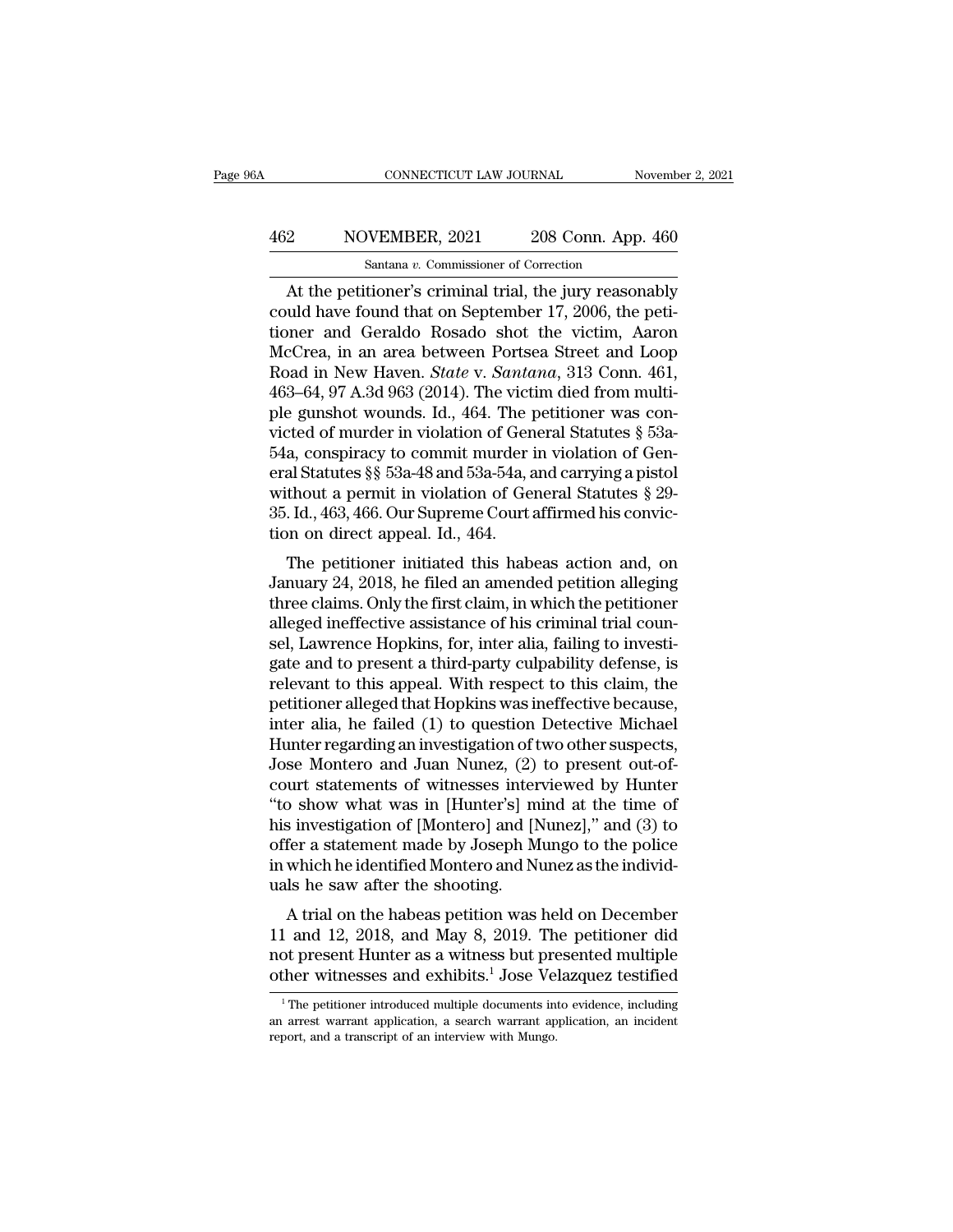### 2, 2021 CONNECTICUT LAW JOURNAL Page 97A<br>208 Conn. App. 460 NOVEMBER, 2021 463<br>Santana v. Commissioner of Correction Santana *v.* Commissioner of Correction

2, 2021 CONNECTICUT LAW JOURNAL Page 97A<br>
208 Conn. App. 460 NOVEMBER, 2021 463<br>
Santana v. Commissioner of Correction<br>
that, at the time of the murder, he lived on Liberty<br>
Street in New Haven, heard "three or four shots" 208 Conn. App. 460 NOVEMBER, 2021 463<br>
Santana v. Commissioner of Correction<br>
that, at the time of the murder, he lived on Liberty<br>
Street in New Haven, heard "three or four shots" and<br>
"saw somebody running, but I didn't 208 Conn. App. 460 NOVEMBER, 2021 463<br>
Santana v. Commissioner of Correction<br>
that, at the time of the murder, he lived on Liberty<br>
Street in New Haven, heard "three or four shots" and<br>
"saw somebody running, but I didn't 208 Conn. App. 460 NOVEMBER, 2021 463<br>
Santana v. Commissioner of Correction<br>
that, at the time of the murder, he lived on Liberty<br>
Street in New Haven, heard "three or four shots" and<br>
"saw somebody running, but I didn't Santana v. Commissioner of Correction<br>
that, at the time of the murder, he lived on Liberty<br>
Street in New Haven, heard "three or four shots" and<br>
"saw somebody running, but I didn't see no faces." He<br>
further testified t Sandala *i*. Commissioner of Conection<br>that, at the time of the murder, he lived on Liberty<br>Street in New Haven, heard "three or four shots" and<br>"saw somebody running, but I didn't see no faces." He<br>further testified that, that, at the time of the murder, he lived on Liberty<br>Street in New Haven, heard "three or four shots" and<br>"saw somebody running, but I didn't see no faces." He<br>further testified that, when shown photographic arrays,<br>he was Street in New Haven, heard "three or four shots" and<br>"saw somebody running, but I didn't see no faces." He<br>further testified that, when shown photographic arrays,<br>he was unable to identify the individual he saw running.<br>Ai "saw somebody running, but I didn't see no faces." He<br>further testified that, when shown photographic arrays,<br>he was unable to identify the individual he saw running.<br>Aixa Cruz testified that, at the time of the murder, sh further testified that, when shown photographic arrays,<br>he was unable to identify the individual he saw running.<br>Aixa Cruz testified that, at the time of the murder, she<br>lived on Portsea Street in New Haven and that she ha he was unable to identify the individual he saw running.<br>Aixa Cruz testified that, at the time of the murder, she<br>lived on Portsea Street in New Haven and that she had<br>"seen two guys running in mask[s] and I didn't see<br>nob red on Portsea Street in New Haven and that she had<br>een two guys running in mask[s] and I didn't see<br>body. I mean, I couldn't tell the person, who it was.<br>hey [were] covered." She recalled looking at photo-<br>aphic arrays an "seen two guys running in mask[s] and I didn't see<br>nobody. I mean, I couldn't tell the person, who it was.<br>They [were] covered." She recalled looking at photo-<br>graphic arrays and being unable to identify anyone.<br>Hopkins t

nobody. I mean, I couldn't tell the person, who it was.<br>They [were] covered." She recalled looking at photographic arrays and being unable to identify anyone.<br>Hopkins testified that he did not recall any specific<br>discussio They [were] covered." She recalled looking at photographic arrays and being unable to identify anyone.<br>Hopkins testified that he did not recall any specific<br>discussions with the petitioner regarding a third-party<br>culpabili graphic arrays and being unable to identify anyone.<br>
Hopkins testified that he did not recall any specific<br>
discussions with the petitioner regarding a third-party<br>
culpability defense and added that he does not "like<br>
the Hopkins testified that he did not recall any specific<br>discussions with the petitioner regarding a third-party<br>culpability defense and added that he does not "like<br>the defense generally. It's difficult to proffer because<br>th Hopkins testified that he did not recall any specific<br>discussions with the petitioner regarding a third-party<br>culpability defense and added that he does not "like<br>the defense generally. It's difficult to proffer because<br>t discussions with the petitioner regarding a third-party<br>culpability defense and added that he does not "like<br>the defense generally. It's difficult to proffer because<br>there's got to be a direct connection between the third<br> culpability defense and added that he does not "like<br>the defense generally. It's difficult to proffer because<br>there's got to be a direct connection between the third<br>party and the crime and that's fairly rarely the case."<br> the defense generally. It's difficult to proffer because<br>there's got to be a direct connection between the third<br>party and the crime and that's fairly rarely the case."<br>Hopkins explained that his defense "consisted largely there's got to be a direct connection between the third<br>party and the crime and that's fairly rarely the case."<br>Hopkins explained that his defense "consisted largely<br>of attacking the credibility of the witnesses . . . ." H party and the crime and that's fairly rarely the case."<br>Hopkins explained that his defense "consisted largely<br>of attacking the credibility of the witnesses  $\ldots$ ." He<br>testified that he was aware there were "two possible<br>t Hopkins explained that his defense "consisted largely<br>of attacking the credibility of the witnesses  $\ldots$ ." He<br>testified that he was aware there were "two possible<br>third parties, [Nunez] and [Montero]" but that he "didn't of attacking the credibility of the witnesses . . . . ." He<br>testified that he was aware there were "two possible<br>third parties, [Nunez] and [Montero]" but that he "didn't<br>see . . . any articulable reason to proffer that as testified that he was aware there were "two possible<br>third parties, [Nunez] and [Montero]" but that he "didn't<br>see . . . any articulable reason to proffer that as third-<br>party evidence" because he "didn't have any evidence third parties, [Nunez] and [Montero]" but that he "didn't<br>see . . . any articulable reason to proffer that as third-<br>party evidence" because he "didn't have any evidence<br>that would amount to anything that [he] deemed would see . . . any articulable reason to proffer that as third-<br>party evidence" because he "didn't have any evidence<br>that would amount to anything that [he] deemed would<br>be admissible." In addition, Hopkins testified that he<br>ha party evidence" because he "didn't have any evidence<br>that would amount to anything that [he] deemed would<br>be admissible." In addition, Hopkins testified that he<br>had not wanted to "put Montero into the mix" because<br>"[i]t wo that would amount to anything that [he] deemed would<br>be admissible." In addition, Hopkins testified that he<br>had not wanted to "put Montero into the mix" because<br>"[i]t would have opened a Pandora's box of evidence<br>that [he] be admissible." In addition, Hopkins testified that he<br>had not wanted to "put Montero into the mix" because<br>"[i]t would have opened a Pandora's box of evidence<br>that [he] felt would have been fatal rather than helpful."<br>Hop had not wanted to "put Montero into the mix" because<br>"[i]t would have opened a Pandora's box of evidence<br>that [he] felt would have been fatal rather than helpful."<br>Hopkins explained that he wanted to keep out a state-<br>ment "[1]t would have opened a Pandora's box of evidence<br>that [he] felt would have been fatal rather than helpful."<br>Hopkins explained that he wanted to keep out a state-<br>ment made by the petitioner's codefendant, Rosado,<br>that i that [he] felt would have been fatal rather than helpful."<br>Hopkins explained that he wanted to keep out a state-<br>ment made by the petitioner's codefendant, Rosado,<br>that implicated the petitioner in the crime, in which<br>Rosa Hopkins explained that he wanted to keep out a statement made by the petitioner's codefendant, Rosado, that implicated the petitioner in the crime, in which Rosado "claims that [Montero] was present when a guy by the name ment made by the petitioner's codefendant, Rosado,<br>that implicated the petitioner in the crime, in which<br>Rosado "claims that [Montero] was present when a guy<br>by the name of Primo ordered the hit of the deceased<br>in this cas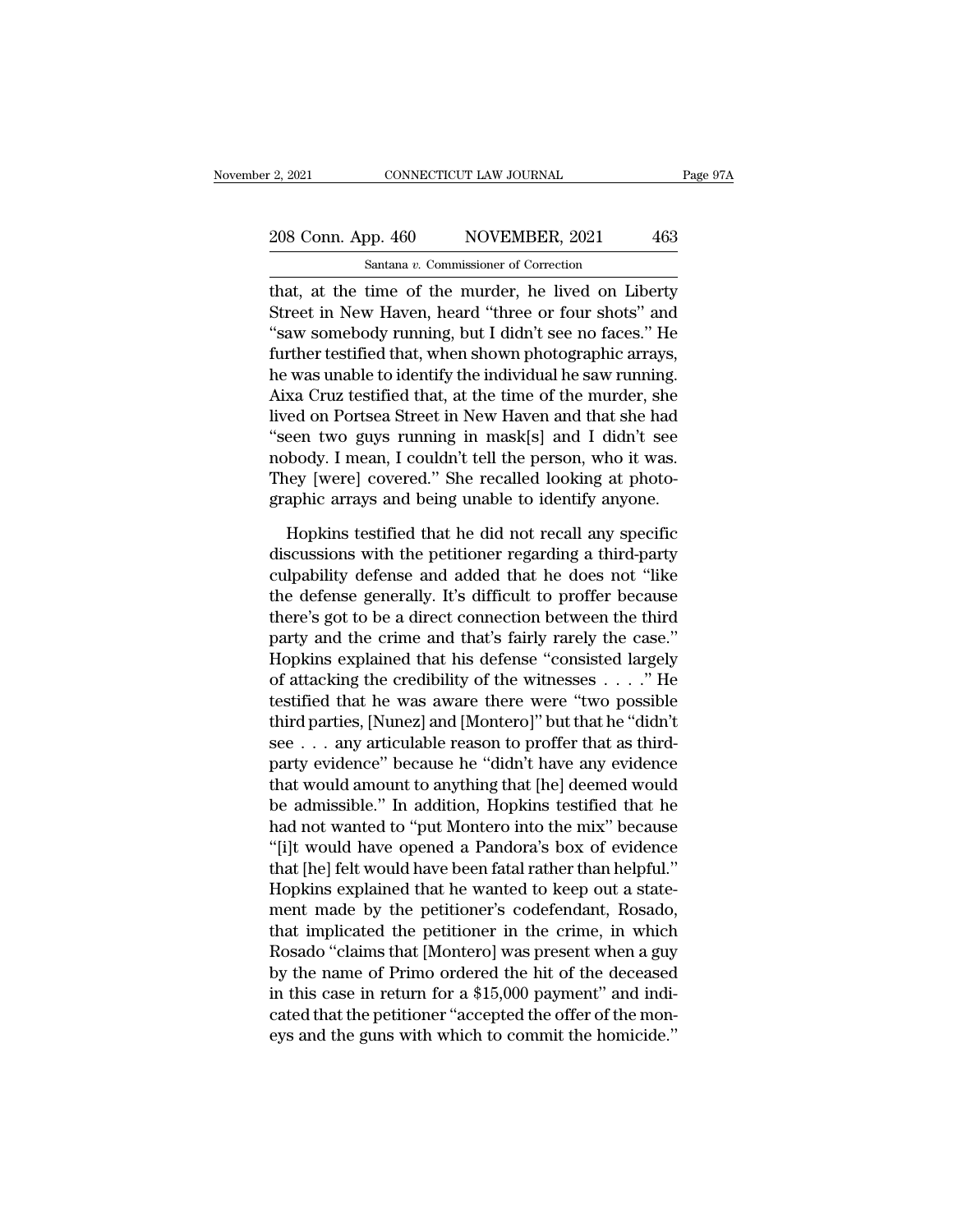### CONNECTICUT LAW JOURNAL November 2, 2021<br>
464 NOVEMBER, 2021 208 Conn. App. 460<br>
Santana v. Commissioner of Correction CONNECTICUT LAW JOURNAL<br>IVEMBER, 2021 208 Conn. App.<br>Santana *v.* Commissioner of Correction<br>r 17 2019 the court issued a memoran

CONNECTICUT LAW JOURNAL November 2, 2021<br>
Santana v. Commissioner of Correction<br>
On October 17, 2019, the court issued a memorandum<br>
decision denying the petition for a writ of habeas<br>
The court concluded that the petition MOVEMBER, 2021 208 Conn. App. 460<br>
Santana v. Commissioner of Correction<br>
On October 17, 2019, the court issued a memorandum<br>
of decision denying the petition for a writ of habeas<br>
corpus. The court concluded that the peti 464 NOVEMBER, 2021 208 Conn. App. 460<br>
Santana v. Commissioner of Correction<br>
On October 17, 2019, the court issued a memorandum<br>
of decision denying the petition for a writ of habeas<br>
corpus. The court concluded that the  $\frac{\text{464}}{\text{Santana } v. \text{ Commissioner of Correction}}$ <br>
On October 17, 2019, the court issued a memorandum<br>
of decision denying the petition for a writ of habeas<br>
corpus. The court concluded that the petitioner's claim<br>
of ineffective assistance Santana v. Commissioner of Correction<br>
On October 17, 2019, the court issued a memorandum<br>
of decision denying the petition for a writ of habeas<br>
corpus. The court concluded that the petitioner's claim<br>
of ineffective ass santana v. Commissioner of Correction<br>
On October 17, 2019, the court issued a memorandum<br>
of decision denying the petition for a writ of habeas<br>
corpus. The court concluded that the petitioner's claim<br>
of ineffective ass On October 17, 2019, the court issued a memorandum<br>of decision denying the petition for a writ of habeas<br>corpus. The court concluded that the petitioner's claim<br>of ineffective assistance of counsel "fails because of a<br>comp of decision denying the petition for a writ of habeas<br>corpus. The court concluded that the petitioner's claim<br>of ineffective assistance of counsel "fails because of a<br>complete lack of evidence." The court stated that the<br>p corpus. The court concluded that the petitioner's claim<br>of ineffective assistance of counsel "fails because of a<br>complete lack of evidence." The court stated that the<br>petitioner's claim that Hopkins was ineffective when<br>he of ineffective assistance of counsel "fails because of a<br>complete lack of evidence." The court stated that the<br>petitioner's claim that Hopkins was ineffective when<br>he did not question Hunter about his investigation into<br>Nu complete lack of evidence." The court stated that the petitioner's claim that Hopkins was ineffective when he did not question Hunter about his investigation into Nunez and Montero failed as a matter of law because the pet petitioner's claim that Hopkins was ineffective when<br>he did not question Hunter about his investigation into<br>Nunez and Montero failed as a matter of law because<br>the petitioner did not present Hunter as a witness. The<br>claim he did not question Hunter about his investigation into<br>Nunez and Montero failed as a matter of law because<br>the petitioner did not present Hunter as a witness. The<br>claim that Hopkins was deficient for not presenting out-<br>o Nunez and Montero failed as a matter of law because<br>the petitioner did not present Hunter as a witness. The<br>claim that Hopkins was deficient for not presenting out-<br>of-court statements of witnesses interviewed by Hunter<br>fa the petitioner did not present Hunter as a witness. The<br>claim that Hopkins was deficient for not presenting out-<br>of-court statements of witnesses interviewed by Hunter<br>failed because the petitioner did not identify particu claim that Hopkins was deficient for not presenting out-<br>of-court statements of witnesses interviewed by Hunter<br>failed because the petitioner did not identify particular<br>witnesses or "support this claim with any affirmativ of-court statements of witnesses interviewed by Hunter<br>failed because the petitioner did not identify particular<br>witnesses or "support this claim with any affirmative<br>evidence." The court indicated that "the supposed out-<br> failed because the petitioner did not identify particular<br>witnesses or "support this claim with any affirmative<br>evidence." The court indicated that "the supposed out-<br>of-court statements made [by] whatever witnesses he<br>int witnesses or "support this claim with any affirmative<br>evidence." The court indicated that "the supposed out-<br>of-court statements made [by] whatever witnesses he<br>interviewed were not produced." Further, the court<br>stated tha evidence." The court indicated that "the<br>of-court statements made [by] whateve<br>interviewed were not produced." Fur<br>stated that the petitioner did not estab<br>Hunter's state of mind would have be<br>admissible on the issue of . Court statements made  $[by]$  whatever witnesses neterviewed were not produced." Further, the court<br>ated that the petitioner did not establish "how  $\ldots$ <br>inter's state of mind would have been relevant or<br>missible on the iss full stated that the petitioner did not establish "how . . . Hunter's state of mind would have been relevant or admissible on the issue of . . . Hopkins establishing a defense of third-party culpability."<br>On October 24, 2

stated that the petholen that hot establish how  $\ldots$ .<br>Hunter's state of mind would have been relevant or<br>admissible on the issue of  $\ldots$ . Hopkins establishing a<br>defense of third-party culpability."<br>On October 24, 2019, Francer's state of finite would have been refevant of<br>admissible on the issue of  $\dots$  Hopkins establishing a<br>defense of third-party culpability."<br>On October 24, 2019, the petitioner filed a petition<br>for certification to a admissible of the issue of  $\ldots$  hopkins establishing a defense of third-party culpability."<br>On October 24, 2019, the petitioner filed a petition for certification to appeal, which the court denied. This<br>appeal followed. deferise of unta-party cupability.<br>
On October 24, 2019, the petitioner filed a petition<br>
for certification to appeal, which the court denied. This<br>
appeal followed. On appeal, the petitioner argues that<br>
the habeas court On October 24, 2019, the petitioner filed a petition<br>for certification to appeal, which the court denied. This<br>appeal followed. On appeal, the petitioner argues that<br>the habeas court (1) abused its discretion in denying<br>h for certification to appeal, which the court denied. This<br>appeal followed. On appeal, the petitioner argues that<br>the habeas court (1) abused its discretion in denying<br>his petition for certification to appeal because the is appeal followed. On appeal, the petitioner argues that<br>the habeas court (1) abused its discretion in denying<br>his petition for certification to appeal because the issues<br>are debatable among jurists of reason, a court could<br> the habeas court (1) abused its discretion in denying<br>his petition for certification to appeal because the issues<br>are debatable among jurists of reason, a court could<br>resolve the issues in a different manner, or the questi his petition for certification to appeal because the issues<br>are debatable among jurists of reason, a court could<br>resolve the issues in a different manner, or the questions<br>raised are adequate to deserve encouragement to pr are debatable among junify<br>resolve the issues in a difficant raised are adequate to do<br>ceed further, and (2) imp<br>not received ineffective<br>kins' failure to investiga<br>culpability defense.<br>The respondent, the Co solve the issues in a unferent manner, or the questions<br>ised are adequate to deserve encouragement to pro-<br>ed further, and (2) improperly concluded that he had<br>it received ineffective assistance as a result of Hop-<br>ns' fai raised are adequate to deserve encouragement to proceed further, and (2) improperly concluded that he had<br>not received ineffective assistance as a result of Hopkins' failure to investigate and present a third-party<br>culpabi

beed further, and  $(2)$  improperly concluded that he had<br>not received ineffective assistance as a result of Hop-<br>kins' failure to investigate and present a third-party<br>culpability defense.<br>The respondent, the Commissioner France of counsels and present a third-party<br>culpability defense.<br>The respondent, the Commissioner of Correction, first<br>argues that the petitioner's claims are unreviewable<br>because he did not state his claim of ineffective kins Tanure to Investigate and present a time-party<br>culpability defense.<br>The respondent, the Commissioner of Correction, first<br>argues that the petitioner's claims are unreviewable<br>because he did not state his claim of inef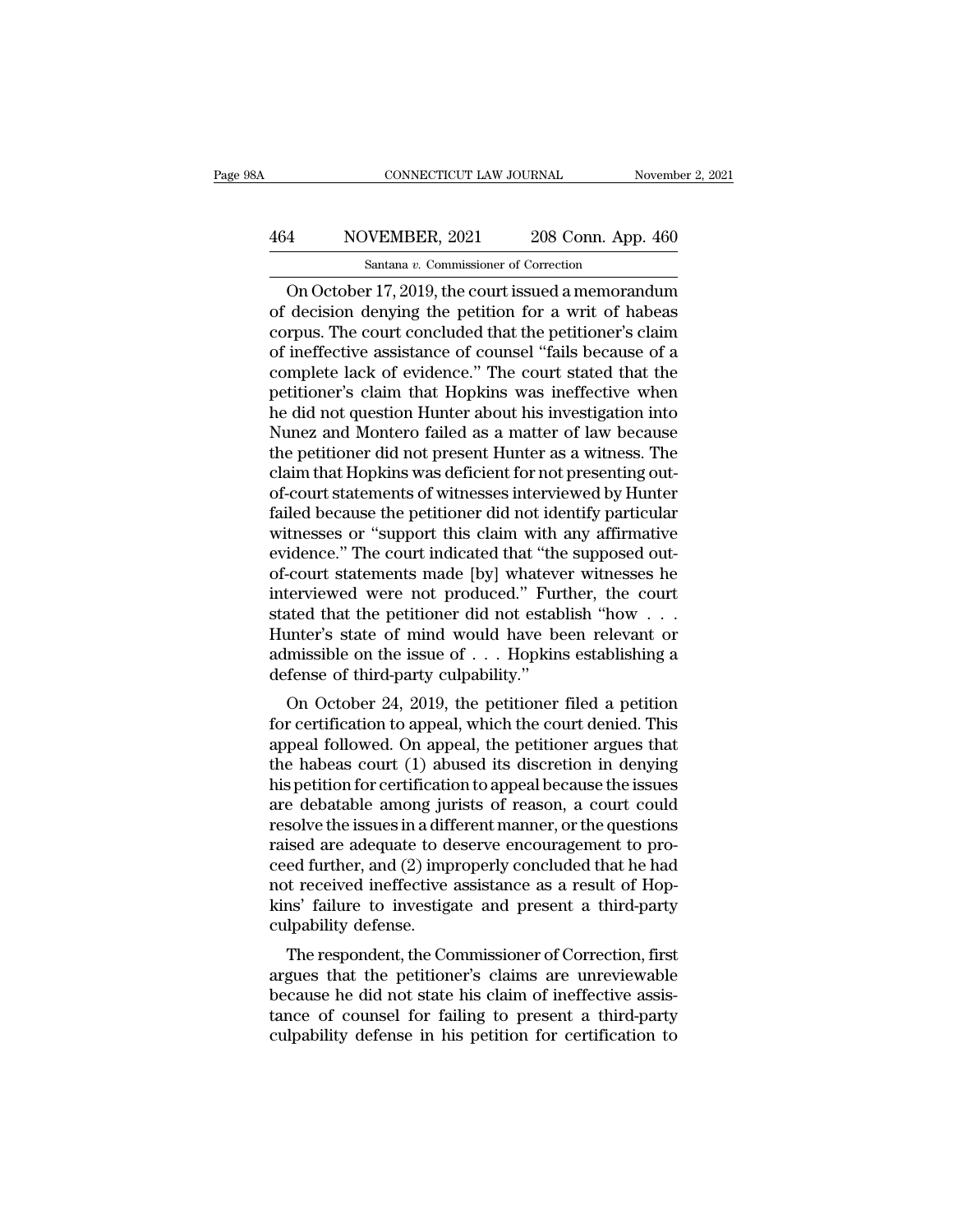### 2, 2021 CONNECTICUT LAW JOURNAL Page 99A<br>208 Conn. App. 460 NOVEMBER, 2021 465<br>Santana v. Commissioner of Correction Santana *v.* Commissioner of Correction

2, 2021 CONNECTICUT LAW JOURNAL Page 99A<br>
208 Conn. App. 460 NOVEMBER, 2021 465<br>
Santana v. Commissioner of Correction<br>
appeal. We are not persuaded by this argument. The<br>
petitioner stated his grounds for appeal in his ap 208 Conn. App. 460 NOVEMBER, 2021 465<br>
Santana v. Commissioner of Correction<br>
appeal. We are not persuaded by this argument. The<br>
petitioner stated his grounds for appeal in his applica-<br>
tion for waiver of fees, costs an 208 Conn. App. 460 NOVEMBER, 2021 465<br>
Santana v. Commissioner of Correction<br>
appeal. We are not persuaded by this argument. The<br>
petitioner stated his grounds for appeal in his applica-<br>
tion for waiver of fees, costs an 208 Conn. App. 460 NOVEMBER, 2021 465<br>
Santana v. Commissioner of Correction<br>
appeal. We are not persuaded by this argument. The<br>
petitioner stated his grounds for appeal in his applica-<br>
tion for waiver of fees, costs an  $\begin{tabular}{l} \hline \texttt{Santana } v. \texttt{Commissioner} \texttt{o} \\ \hline \texttt{append. We are not persuaded by}\texttt{petitioner stated his grounds for} \\ \hline \texttt{tion for waiver of fees, costs and} \\ \texttt{ment of counds on appeal.}^2 \texttt{He f} \\ \hline \texttt{a self-represented capacity.} \\ \hline \end{tabular}$ peal. We are not persuaded by this argument. The<br>titioner stated his grounds for appeal in his applica-<br>on for waiver of fees, costs and expenses and appoint-<br>ent of counsel on appeal.<sup>2</sup> He filed the application in<br>self-r petitioner stated his grounds for appeal in his application for waiver of fees, costs and expenses and appointment of counsel on appeal.<sup>2</sup> He filed the application in a self-represented capacity.<br>"It is the established po

tion for waiver of fees, costs and expenses and appoint-<br>ment of counsel on appeal.<sup>2</sup> He filed the application in<br>a self-represented capacity.<br>"It is the established policy of the Connecticut courts<br>to be solicitous of [s ment of counsel on appeal.<sup>2</sup> He filed the application in<br>a self-represented capacity.<br>"It is the established policy of the Connecticut courts<br>to be solicitous of [self-represented] litigants and when<br>it does not interfere a self-represented capacity.<br>
"It is the established policy of the Connecticut courts<br>
to be solicitous of [self-represented] litigants and when<br>
it does not interfere with the rights of other parties to<br>
construe the rul "It is the established policy of the Connecticut courts<br>to be solicitous of [self-represented] litigants and when<br>it does not interfere with the rights of other parties to<br>construe the rules of practice liberally in favor "It is the established policy of the Connecticut courts<br>to be solicitous of [self-represented] litigants and when<br>it does not interfere with the rights of other parties to<br>construe the rules of practice liberally in favor to be solicitous of [self-represented] litigants and when<br>it does not interfere with the rights of other parties to<br>construe the rules of practice liberally in favor of the<br>[self-represented] party....The modern trend...<br>i it does not interfere with the rights of other parties to<br>construe the rules of practice liberally in favor of the<br>[self-represented] party.... The modern trend...<br>is to construe pleadings broadly and realistically, rather construe the rules of practice liberally in favor of the<br>[self-represented] party.... The modern trend...<br>is to construe pleadings broadly and realistically, rather<br>than narrowly and technically." (Internal quotation<br>mark [self-represented] party. . . . The modern trend . . .<br>is to construe pleadings broadly and realistically, rather<br>than narrowly and technically." (Internal quotation<br>marks omitted.) *Henderson* v. *Commissioner of Cor-<br>re* is to construe pleadings broadly and realistically, rather<br>than narrowly and technically." (Internal quotation<br>marks omitted.) *Henderson* v. *Commissioner of Cor-<br>rection*, 181 Conn. App. 778, 793, 189 A.3d 135, cert.<br>den than narrowly and technically." (Internal quotation<br>marks omitted.) *Henderson v. Commissioner of Cor-*<br>rection, 181 Conn. App. 778, 793, 189 A.3d 135, cert.<br>denied, 329 Conn. 911, 186 A.3d 707 (2018). In stating<br>his grou marks omitted.) *Henderson* v. *Commissioner of Cor-*<br>rection, 181 Conn. App. 778, 793, 189 A.3d 135, cert.<br>denied, 329 Conn. 911, 186 A.3d 707 (2018). In stating<br>his grounds for appeal, the petitioner specifically<br>referre rection, 181 Conn. App. 778, 793, 189 A.3d 135, cert.<br>denied, 329 Conn. 911, 186 A.3d 707 (2018). In stating<br>his grounds for appeal, the petitioner specifically<br>referred to "testimony of witnesses . . . in regards to<br>a thi denied, 329 Conn. 911, 186 A.3d 707 (2018). In stating<br>his grounds for appeal, the petitioner specifically<br>referred to "testimony of witnesses . . . in regards to<br>a third-party culpability defense as these witnesses orig-<br> his grounds for appeal, the petitioner specifically<br>referred to "testimony of witnesses . . . in regards to<br>a third-party culpability defense as these witnesses orig-<br>inally identified other perpetrators and could not iden referred to "testimony of witnesses . . . in regards to<br>a third-party culpability defense as these witnesses orig-<br>inally identified other perpetrators and could not iden-<br>tify the petitioner." Further, the issues raised a a third-party culpability defense as these witnesses originally identified other perpetrators and could not identify the petitioner." Further, the issues raised at the habeas trial included multiple claims of ineffective a inally identified other perpetrators and could not identify the petitioner." Further, the issues raised at the habeas trial included multiple claims of ineffective assistance, with one of those being that Hopkins failed to tify the petitioner." Further, the issues raised at the<br>habeas trial included multiple claims of ineffective<br>assistance, with one of those being that Hopkins failed<br>to investigate and present a third-party culpability<br>defe habeas trial included multiple claims of ineffective<br>assistance, with one of those being that Hopkins failed<br>to investigate and present a third-party culpability<br>defense. On the basis of these specific facts and circum-<br>st assistance, with one of those being that Hopkins failed<br>to investigate and present a third-party culpability<br>defense. On the basis of these specific facts and circum-<br>stances, we conclude that the petitioner's stated<br>groun to investigate and present a third-party culpability<br>defense. On the basis of these specific facts and circum-<br>stances, we conclude that the petitioner's stated<br>grounds for appeal sufficiently put the habeas court on<br>noti grounds for appeal sufficiently put the habeas court on<br>notice that the petitioner sought to appeal his claim of<br>ineffective assistance of counsel for failing to investi-<br>gate and present a third-party culpability defense. notice that the petitioner sought to appeal his claim of<br>ineffective assistance of counsel for failing to investi-<br>gate and present a third-party culpability defense.<br><sup>2</sup> The petitioner stated his grounds for appeal as fol

ineffective assistance of counsel for failing to investigate and present a third-party culpability defense.<br><sup>2</sup> The petitioner stated his grounds for appeal as follows: "Abuse of discretion in credibility findings. No cons Fractional present a third-party culpability defense.<br>
<sup>2</sup> The petitioner stated his grounds for appeal as follows: "Abuse of discretion in credibility findings. No consideration was given to petitioner's testimony regardi gate and present a timu-party cuipability defense.<br>
<sup>2</sup> The petitioner stated his grounds for appeal as follows: "Abuse of discretion in credibility findings. No consideration was given to petitioner's testimony regarding <sup>2</sup> The petitioner stated his grounds for appeal as follows: "Abuse of discretion in credibility findings. No consideration was given to petitioner's testimony regarding plea deal, judge only discusses testimony of [Attor *defense* as these witnesses originally findings. No consideration was given to petitioner's testimony regarding plea deal, judge only discusses testimony of [Attorneys] Hopkins and O'Brien. No consideration was given to t mony regarding plea deal, judge only discusses testimony of [Attorneys] Hopkins and O'Brien. No consideration was given to testimony of witnesses Axia Cruz, Jose Velazquez or the statements of Joseph Mungo who was decease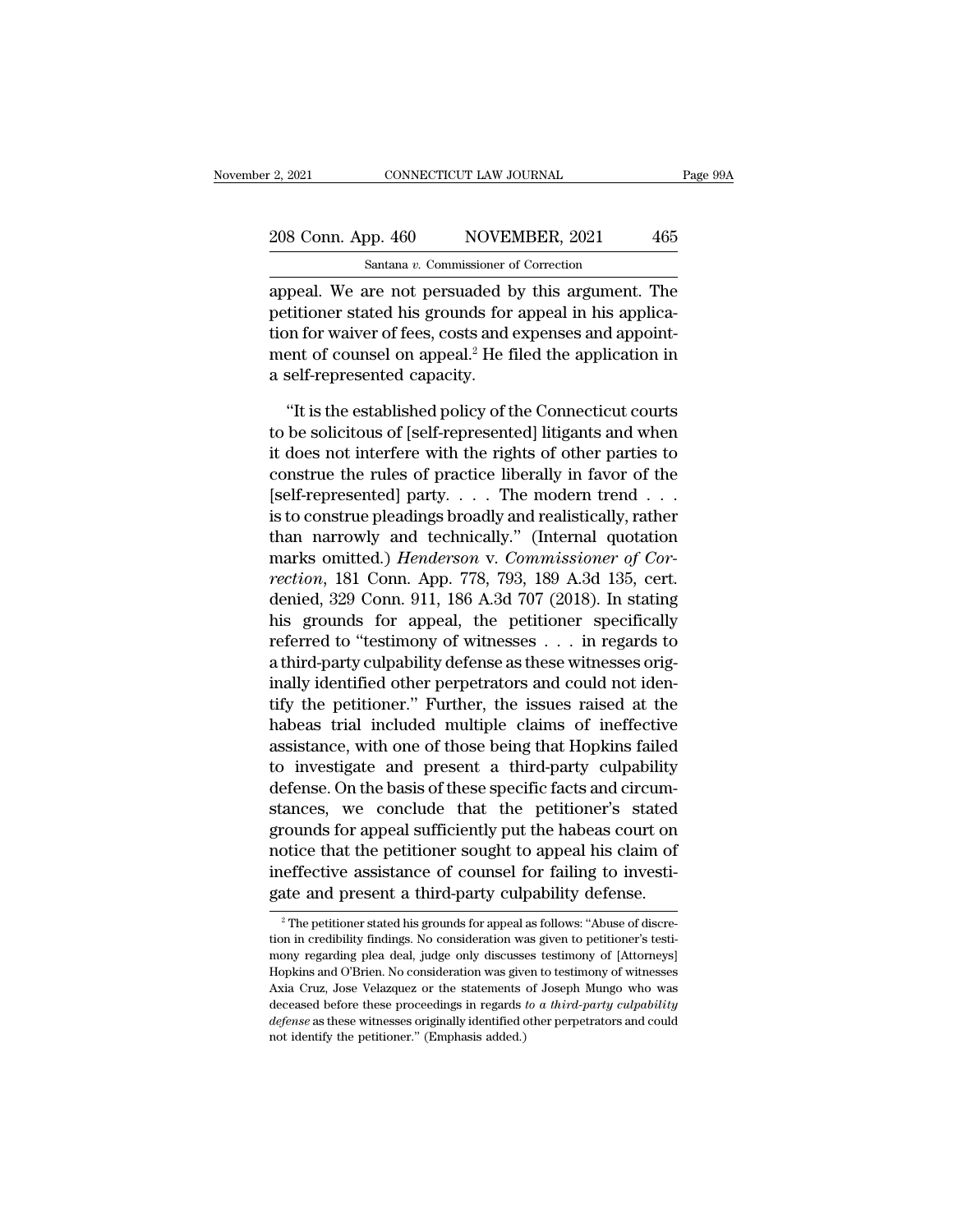## CONNECTICUT LAW JOURNAL November 2, 2021<br>466 NOVEMBER, 2021 208 Conn. App. 460<br>Santana v. Commissioner of Correction CONNECTICUT LAW JOURNAL November 2, 2021<br>
Santana *v*. Commissioner of Correction<br>
Next, the respondent argues that the habeas court

CONNECTICUT LAW JOURNAL November 2, 202<br>
Santana v. Commissioner of Correction<br>
Next, the respondent argues that the habeas court<br>
Next, the respondent argues that the habeas court<br>
d not abuse its discretion in denying th MOVEMBER, 2021 208 Conn. App. 460<br>
Santana v. Commissioner of Correction<br>
Next, the respondent argues that the habeas court<br>
did not abuse its discretion in denying the petitioner's<br>
petition for certification to appeal an  $\frac{\text{A66}}{\text{Santana } v. \text{ Commissioner of Correction}}$ <br>
Next, the respondent argues that the habeas court<br>
did not abuse its discretion in denying the petitioner's<br>
petition for certification to appeal and that it properly<br>
concluded that the pet  $\frac{\text{A66}}{\text{Santana } v. \text{ Commissioner of Correction}}$ <br>
Next, the respondent argues that the habeas court<br>
did not abuse its discretion in denying the petitioner's<br>
petition for certification to appeal and that it properly<br>
concluded that the pet Santana v. Commissioner of Correction<br>
Next, the respondent argues that the habeas court<br>
did not abuse its discretion in denying the petitioner's<br>
petition for certification to appeal and that it properly<br>
concluded that Santana v. Commissioner of Correction<br>Next, the respondent argues that the habeas court<br>did not abuse its discretion in denying the petitioner's<br>petition for certification to appeal and that it properly<br>concluded that the Next, the respondent argues that<br>did not abuse its discretion in denyi<br>petition for certification to appeal an<br>concluded that the petitioner failed<br>was prejudiced by the alleged deficie<br>his counsel. We agree and, for the i The first set for the legal principles relevant to an appearance of s counsel. We agree and, for the following reasons, smiss the petitioner's appeal.<br>We first set forth the legal principles relevant to our solution of thi perator for ecrimication to appear and that it property<br>concluded that the petitioner failed to prove that he<br>was prejudiced by the alleged deficient performance of<br>his counsel. We agree and, for the following reasons,<br>dis

Experience and the pethods rate to prove that he<br>was prejudiced by the alleged deficient performance of<br>his counsel. We agree and, for the following reasons,<br>dismiss the petitioner's appeal.<br>We first set forth the legal pr was prejudiced by the aneged definited performance of<br>his counsel. We agree and, for the following reasons,<br>dismiss the petitioner's appeal.<br>We first set forth the legal principles relevant to our<br>resolution of this appeal In the bettlement of the set of the content, dismiss the petitioner's appeal.<br>We first set forth the legal principles relevant to our<br>resolution of this appeal. "Faced with a habeas court's<br>denial of a petition for certifi We first set forth the legal principles relevant to our<br>resolution of this appeal. "Faced with a habeas court's<br>denial of a petition for certification to appeal, a peti-<br>tioner can obtain appellate review of the [disposit We first set forth the legal principles relevant to our<br>resolution of this appeal. "Faced with a habeas court's<br>denial of a petition for certification to appeal, a peti-<br>tioner can obtain appellate review of the [dispositi resolution of this appeal. "Faced with a habeas court's<br>denial of a petition for certification to appeal, a peti-<br>tioner can obtain appellate review of the [disposition]<br>of his [or her] petition for [a writ of] habeas corp denial of a petition for certification to appeal, a petitioner can obtain appellate review of the [disposition]<br>of his [or her] petition for [a writ of] habeas corpus<br>only by satisfying the two-pronged test enunciated by<br>o tioner can obtain appellate review of the [disposition]<br>of his [or her] petition for [a writ of] habeas corpus<br>only by satisfying the two-pronged test enunciated by<br>our Supreme Court in *Simms* v. *Warden*, 229 Conn.<br>178, of his [or her] petition for [a writ of] habeas corpus<br>only by satisfying the two-pronged test enunciated by<br>our Supreme Court in *Simms* v. *Warden*, 229 Conn.<br>178, 640 A.2d 601 (1994), and adopted in *Simms* v.<br>*Warden* only by satisfying the two-pronged test enunciated by<br>our Supreme Court in *Simms* v. *Warden*, 229 Conn.<br>178, 640 A.2d 601 (1994), and adopted in *Simms* v.<br>*Warden*, 230 Conn. 608, 612, 646 A.2d 126 (1994). First,<br>he [or our Supreme Court in *Simms* v. *Warden*, 229 Conn.<br>178, 640 A.2d 601 (1994), and adopted in *Simms* v.<br>*Warden*, 230 Conn. 608, 612, 646 A.2d 126 (1994). First,<br>he [or she] must demonstrate that the denial of his [or<br>her] 178, 640 A.2d 601 (1994), and adopted in *Simms* v.<br>Warden, 230 Conn. 608, 612, 646 A.2d 126 (1994). First,<br>he [or she] must demonstrate that the denial of his [or<br>her] petition for certification constituted an abuse of<br>d *Warden*, 230 Conn.  $\ell$ <br>he [or she] must der<br>her] petition for cer<br>discretion. . . . . Sec<br>abuse of discretion,<br>the decision of the h<br>its merits. . . . .<br>"To prove an abus The period of the periodic matrix and the definit of the periodic relation for certification constituted an abuse of scretion, the petitioner can show an use of discretion, he [or she] must then prove that e decision of t discretion. . . . Second, if the petitioner can show an abuse of discretion, he [or she] must then prove that the decision of the habeas court should be reversed on its merits. . . .<br>"To prove an abuse of discretion, the

involves issues that the provide among the series of discretion, he [or she] must then prove that the decision of the habeas court should be reversed on its merits.  $\ldots$  "To prove an abuse of discretion, the petitioner m reasons of unsertence, the formulation prove and<br>the decision of the habeas court should be reversed on<br>its merits....<br>"To prove an abuse of discretion, the petitioner must<br>demonstrate that the [resolution of the underlyi its merits. . . .<br>"To prove an abuse of discretion, the petitioner must<br>demonstrate that the [resolution of the underlying claim<br>involves issues that] are debatable among jurists of<br>reason; that a court could resolve the i "To prove an abuse of discretion, the petitioner must<br>demonstrate that the [resolution of the underlying claim<br>involves issues that] are debatable among jurists of<br>reason; that a court could resolve the issues [in a diffe To prove an abase of absencency, are performed inaction monstrate that the [resolution of the underlying claim volves issues that] are debatable among jurists of asson; that a court could resolve the issues [in a differ-<br> discretion in denying the discretion in the discretion involves issues that] are debatable among jurists of reason; that a court could resolve the issues [in a different manner]; or that the questions are adequate to deser

reason; that a court could resolve the issues [in a different manner]; or that the questions are adequate to deserve encouragement to proceed further.  $\dots$  "In determining whether the habeas court abused its discretion in petition, and a court could resorve are issues [in a direct<br>ent manner]; or that the questions are adequate to<br>deserve encouragement to proceed further. . . .<br>"In determining whether the habeas court abused its<br>discretion deserve encouragement to proceed further....<br>
"In determining whether the habeas court abused its<br>
discretion in denying the petitioner's request for certifi-<br>
cation, we necessarily must consider the merits of the<br>
petit "In determining whether the habeas court abused its<br>discretion in denying the petitioner's request for certifi-<br>cation, we necessarily must consider the merits of the<br>petitioner's underlying claims to determine whether th "In determining whether the habeas court abused its<br>discretion in denying the petitioner's request for certifi-<br>cation, we necessarily must consider the merits of the<br>petitioner's underlying claims to determine whether the discretion in denying the petitioner's request for certification, we necessarily must consider the merits of the petitioner's underlying claims to determine whether the habeas court reasonably determined that the petitione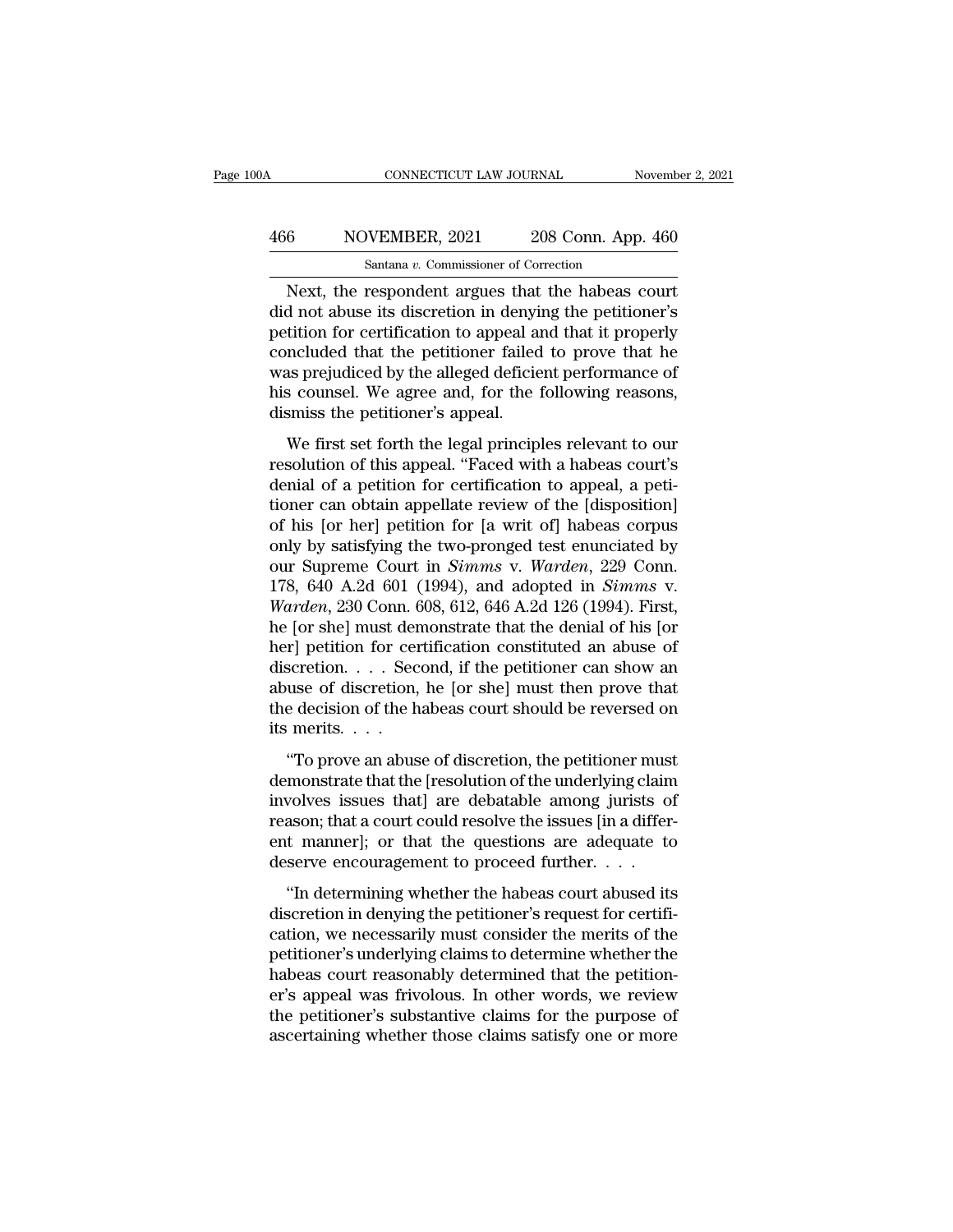# 2, 2021 CONNECTICUT LAW JOURNAL Page 101A<br>208 Conn. App. 460 NOVEMBER, 2021 467<br>Santana v. Commissioner of Correction

F. 2, 2021 CONNECTICUT LAW JOURNAL<br>
208 Conn. App. 460 NOVEMBER, 2021 467<br>
Santana *v*. Commissioner of Correction<br>
of the three criteria . . . adopted by [our Supreme  $\frac{1}{2}$ , 2021 CONNECTICUT LAW JOURNAL Page 101A<br>
208 Conn. App. 460 NOVEMBER, 2021 467<br>
Santana v. Commissioner of Correction<br>
of the three criteria . . . adopted by [our Supreme<br>
Court] for determining the propriety of 208 Conn. App. 460 NOVEMBER, 2021 467<br>
Santana v. Commissioner of Correction<br>
of the three criteria . . . adopted by [our Supreme<br>
Court] for determining the propriety of the habeas<br>
court's denial of the petition for cer 208 Conn. App. 460 NOVEMBER, 2021 467<br>
Santana v. Commissioner of Correction<br>
of the three criteria . . . adopted by [our Supreme<br>
Court] for determining the propriety of the habeas<br>
court's denial of the petition for cer 208 Conn. App. 460 NOVEMBER, 2021 467<br>
Santana *v*. Commissioner of Correction<br>
of the three criteria . . . adopted by [our Supreme<br>
Court] for determining the propriety of the habeas<br>
court's denial of the petition for ce Santana v. Commissioner of Correction<br> **of the three criteria** . . . adopted by [our Supreme<br>
Court] for determining the propriety of the habeas<br>
court's denial of the petition for certification." (Internal<br>
quotation mark Santala v. Commissioner of Corection<br>
276 (the three criteria . . . adopted by [our Supreme<br>
Court] for determining the propriety of the habeas<br>
court's denial of the petition for certification." (Internal<br>
quotation mark burt] for determining the propriety of the habeas<br>
urt's denial of the petition for certification." (Internal<br>
otation marks omitted.) *Whistnant* v. *Commissioner*<br> *Correction*, 199 Conn. App. 406, 414–15, 236 A.3d<br>
6, c court's denial of the petition for certification." (Internal<br>quotation marks omitted.) *Whistnant* v. *Commissioner*<br>of Correction, 199 Conn. App. 406, 414–15, 236 A.3d<br>276, cert. denied, 335 Conn. 969, 240 A.3d 286 (2020)

quotation marks omitted.) Whistnant v. Commissioner<br>of Correction, 199 Conn. App. 406, 414–15, 236 A.3d<br>276, cert. denied, 335 Conn. 969, 240 A.3d 286 (2020).<br>"Our standard of review of a habeas court's judgment<br>on ineffec of Correction, 199 Conn. App. 406, 414–15, 236 A.3d<br>276, cert. denied, 335 Conn. 969, 240 A.3d 286 (2020).<br>"Our standard of review of a habeas court's judgment<br>on ineffective assistance of counsel claims is well set-<br>tled. 276, cert. denied, 335 Conn. 969, 240 A.3d 286 (2020).<br>
"Our standard of review of a habeas court's judgment<br>
on ineffective assistance of counsel claims is well set-<br>
tled. In a habeas appeal, this court cannot disturb t "Our standard of review of a habeas court's judgment<br>on ineffective assistance of counsel claims is well set-<br>tled. In a habeas appeal, this court cannot disturb the<br>underlying facts found by the habeas court unless they<br>a "Our standard of review of a habeas court's judgment<br>on ineffective assistance of counsel claims is well set-<br>tled. In a habeas appeal, this court cannot disturb the<br>underlying facts found by the habeas court unless they<br> on ineffective assistance of counsel claims<br>tled. In a habeas appeal, this court cannot<br>underlying facts found by the habeas court<br>are clearly erroneous, but our review of v<br>facts as found by the habeas court constitution derlying facts found by the habeas court unless they<br>
e clearly erroneous, but our review of whether the<br>
cts as found by the habeas court constituted a viola-<br>
on of the petitioner's constitutional right to effective<br>
sis are clearly erroneous, but our review of whether the<br>facts as found by the habeas court constituted a viola-<br>tion of the petitioner's constitutional right to effective<br>assistance of counsel is plenary. . . .<br>"In *Stricklan* 

facts as found by the habeas court constituted a violation of the petitioner's constitutional right to effective assistance of counsel is plenary.  $\dots$ <br>
"In *Strickland* v. *Washington*, [466 U.S. 668, 687, 104 S. Ct. 205 tion of the petitioner's constitutional right to effective<br>assistance of counsel is plenary....<br>"In *Strickland* v. *Washington*, [466 U.S. 668, 687, 104<br>S. Ct. 2052, 80 L. Ed. 2d 674 (1984)], the United States<br>Supreme Co assistance of counsel is plenary. . . .<br>
"In *Strickland v. Washington*, [466 U.S. 668, 687, 104<br>
S. Ct. 2052, 80 L. Ed. 2d 674 (1984)], the United States<br>
Supreme Court established that for a petitioner to pre-<br>
vail on "In *Strickland* v. *Washington*, [466 U.S. 668, 687, 104<br>S. Ct. 2052, 80 L. Ed. 2d 674 (1984)], the United States<br>Supreme Court established that for a petitioner to pre-<br>vail on a claim of ineffective assistance of couns "In *Strickland* v. *Washington*, [466 U.S. 668, 687, 104<br>S. Ct. 2052, 80 L. Ed. 2d 674 (1984)], the United States<br>Supreme Court established that for a petitioner to pre-<br>vail on a claim of ineffective assistance of couns S. Ct. 2052, 80 L. Ed. 2d 674 (1984)], the United States<br>Supreme Court established that for a petitioner to pre-<br>vail on a claim of ineffective assistance of counsel, he<br>must show that counsel's assistance was so defective Supreme Court established that for a petitioner to prevail on a claim of ineffective assistance of counsel, he<br>must show that counsel's assistance was so defective<br>as to require reversal of [the] conviction  $\dots$ . That<br>req vail on a claim of ineffective assistance of counsel, he<br>must show that counsel's assistance was so defective<br>as to require reversal of [the] conviction . . . . That<br>requires the petitioner to show (1) that counsel's perf must show that counsel's assistance was so defective<br>as to require reversal of [the] conviction . . . . That<br>requires the petitioner to show (1) that counsel's perfor-<br>mance was deficient and (2) that the deficient perfor as to require reversal of [the] conviction . . . . That<br>requires the petitioner to show (1) that counsel's perfor-<br>mance was deficient and (2) that the deficient perfor-<br>mance prejudiced the defense. . . . Unless a [petirequires the petitioner to show (1) that counsel's perfor-<br>mance was deficient and (2) that the deficient perfor-<br>mance prejudiced the defense. . . . Unless a [peti-<br>tioner] makes both showings, it cannot be said that<br>the mance was deficient and (2) that the deficient perfor-<br>mance prejudiced the defense.... Unless a [peti-<br>tioner] makes both showings, it cannot be said that<br>the conviction ... resulted from a breakdown in the<br>adversary pro mance prejudiced the defense. . . . . Unless a [petitioner] makes both showings, it cannot be said that the conviction . . . resulted from a breakdown in the adversary process that renders the result unreliable. . . . Bec e conviction . . . resulted from a breakdown in the<br>
versary process that renders the result unreliable.<br>
. Because both prongs . . . must be established for<br>
habeas petitioner to prevail, a court may dismiss a<br>
titioner's adversary process that renders the result unreliable.<br>
... Because both prongs ... must be established for<br>
a habeas petitioner to prevail, a court may dismiss a<br>
petitioner's claim if he fails to meet either prong....<br>
"T

Franchesonal prompton was not reasonably competent on the established for<br>a habeas petitioner to prevail, a court may dismiss a<br>petitioner's claim if he fails to meet either prong. . . .<br>"To satisfy the performance prong a habeas petitioner to prevail, a court may dismiss a<br>petitioner's claim if he fails to meet either prong. . . .<br>"To satisfy the performance prong [of the *Strickland*<br>test] the petitioner must demonstrate that his attorn petitioner's claim if he fails to meet either prong. . . .<br>"To satisfy the performance prong [of the *Strickland*<br>test] the petitioner must demonstrate that his attorney's<br>representation was not reasonably competent or wit "To satisfy the performance prong [of the *Strickland* test] the petitioner must demonstrate that his attorney's representation was not reasonably competent or within the range of competence displayed by lawyers with ordi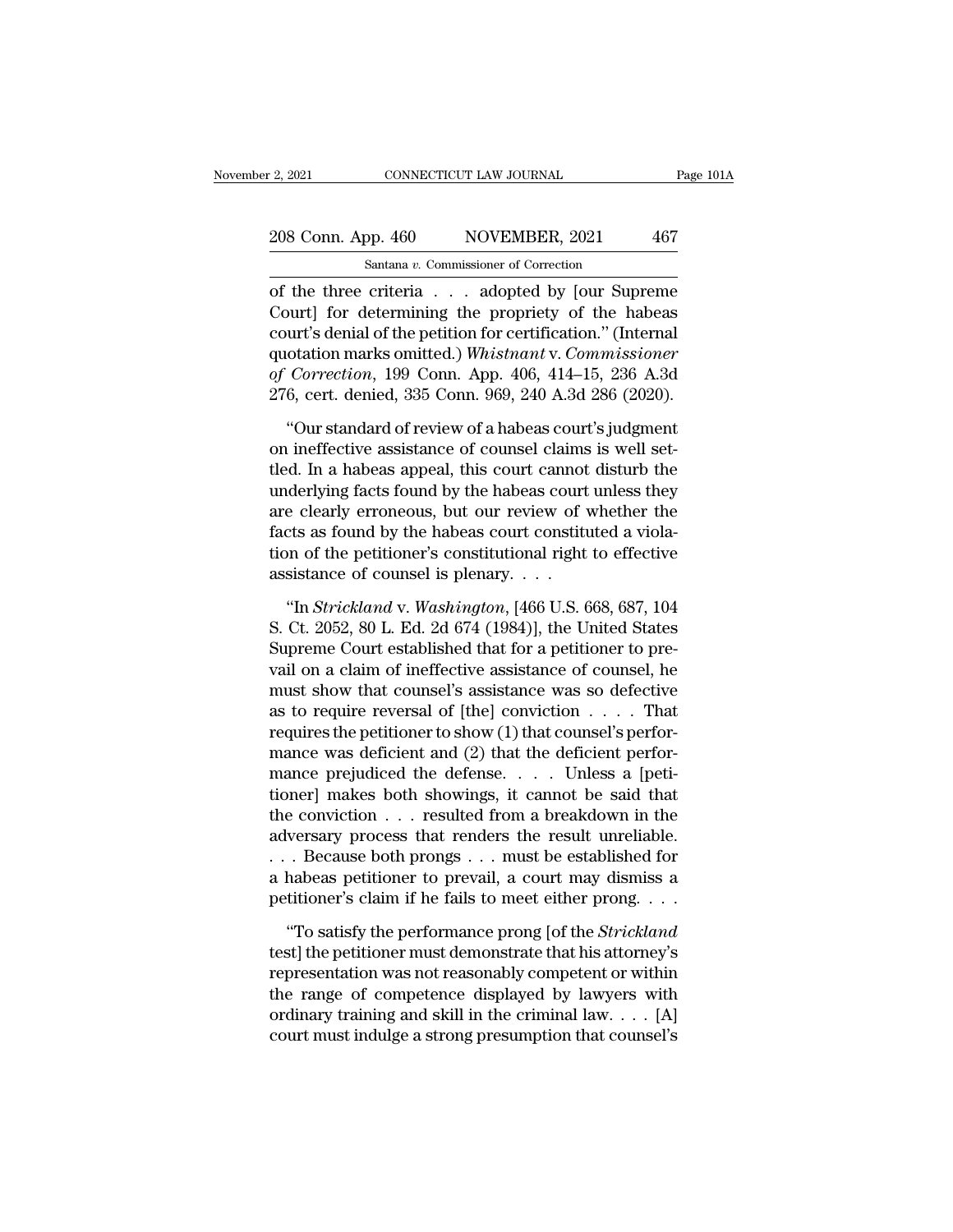# CONNECTICUT LAW JOURNAL November 2, 2021<br>468 NOVEMBER, 2021 208 Conn. App. 460<br>Santana v. Commissioner of Correction

CONNECTICUT LAW JOURNAL<br>
Santana *v.* Commissioner of Correction<br>
Conduct falls within the wide range of reasonable pro-<br>
Fessional assistance; that is, the [petitioner] must over-<br>
come the prosumption that under the circ Festival assistance; that is, the considered sound trial and the conduct falls within the wide range of reasonable professional assistance; that is, the [petitioner] must over-<br>come the presumption that, under the circumst 468 NOVEMBER, 2021 208 Conn. App. 460<br>
Santana v. Commissioner of Correction<br>
conduct falls within the wide range of reasonable pro-<br>
fessional assistance; that is, the [petitioner] must over-<br>
come the presumption that,  $\frac{\text{A68}}{\text{Santana } v. \text{ Commissioner of Correction}}$ <br>
Santana  $v. \text{ Commissioner of Correction}}$ <br>
conduct falls within the wide range of reasonable pro-<br>
fessional assistance; that is, the [petitioner] must over-<br>
come the presumption that, under the circumstances,<br> Santana v. Commissioner of Correction<br>
conduct falls within the wide range of reasonable pro-<br>
fessional assistance; that is, the [petitioner] must over-<br>
come the presumption that, under the circumstances,<br>
the challenge santana v. Commissioner of Correction<br>
conduct falls within the wide range of reasonable pro-<br>
fessional assistance; that is, the [petitioner] must over-<br>
come the presumption that, under the circumstances,<br>
the challenge conduct falls within the wide range of reasonable professional assistance; that is, the [petitioner] must over-<br>come the presumption that, under the circumstances,<br>the challenged action might be considered sound trial<br>str fessional assistance; that is, the [petitioner] must over-<br>come the presumption that, under the circumstances,<br>the challenged action might be considered sound trial<br>strategy. . . . To satisfy the prejudice prong, a claim-<br> % come the presumption that, under the circumstances,<br>the challenged action might be considered sound trial<br>strategy. . . . To satisfy the prejudice prong, a claim-<br>ant must demonstrate that there is a reasonable proba-<br>b the challenged action might be considered sound trial<br>strategy. . . . To satisfy the prejudice prong, a claim-<br>ant must demonstrate that there is a reasonable proba-<br>bility that, but for counsel's unprofessional errors, t strategy. . . . To satisfy the prejudice prong, a claim-<br>ant must demonstrate that there is a reasonable proba-<br>bility that, but for counsel's unprofessional errors, the<br>result of the proceeding would have been different. ant must demonstrate that there is a reasonable probability that, but for counsel's unprofessional errors, the<br>result of the proceeding would have been different.<br>... A reasonable probability is a probability sufficient<br>to bility that, but for counsel's unprofessional errors, the<br>result of the proceeding would have been different.<br> $\ldots$  A reasonable probability is a probability sufficient<br>to undermine confidence in the outcome.  $\ldots$  In its result of the proceeding would have been different.<br>
... A reasonable probability is a probability sufficient<br>
to undermine confidence in the outcome.... In its<br>
analysis, a reviewing court may look to the performance<br>
pr *A* reasonable probability is a probability sufficient<br>to undermine confidence in the outcome. . . . In its<br>analysis, a reviewing court may look to the performance<br>prong or to the prejudice prong, and the petitioner's<br>fail to undermine confidence in the outcome. . . . . In its<br>analysis, a reviewing court may look to the performance<br>prong or to the prejudice prong, and the petitioner's<br>failure to prove either is fatal to a habeas petition."<br>( analysis, a reviewing court<br>prong or to the prejudice<br>failure to prove either is<br>(Citations omitted; intern<br>*Anderson* v. *Commission*<br>App. 1, 11–13, 242 A.3d 10'<br>242 A.3d 105 (2020).<br>The legal principles ap ong or to the prejudice prong, and the petrioner s<br>lure to prove either is fatal to a habeas petition."<br>itations omitted; internal quotation marks omitted.)<br>*iderson* v. *Commissioner of Correction*, 201 Conn.<br>pp. 1, 11–13 rantified to prove entier is fatal to a habeas perfitding.<br>
(Citations omitted; internal quotation marks omitted.)<br>
Anderson v. Commissioner of Correction, 201 Conn.<br>
App. 1, 11–13, 242 A.3d 107, cert. denied, 335 Conn. 98

(Chations onlitted, internal quotation marks onlitted.)<br>
Anderson v. Commissioner of Correction, 201 Conn.<br>
App. 1, 11–13, 242 A.3d 107, cert. denied, 335 Conn. 983,<br>
242 A.3d 105 (2020).<br>
The legal principles applicable t Anderson v. Commissioner of Correction, 201 Comi.<br>App. 1, 11–13, 242 A.3d 107, cert. denied, 335 Conn. 983,<br>242 A.3d 105 (2020).<br>The legal principles applicable to a claim of third-<br>party culpability are well known. "It is mpp. 1, 11–13, 242 A.3d 107, cert. defined, 355 Coluit. 363,<br>242 A.3d 105 (2020).<br>The legal principles applicable to a claim of third-<br>party culpability are well known. "It is well established<br>that a defendant has a right The legal principles applicable to a claim of third-<br>party culpability are well known. "It is well established<br>that a defendant has a right to introduce evidence that<br>indicates that someone other than the [petitioner] com The legal principles applicable to a claim of third-<br>party culpability are well known. "It is well established<br>that a defendant has a right to introduce evidence that<br>indicates that someone other than the [petitioner] com party culpability are well known. "It is well established<br>that a defendant has a right to introduce evidence that<br>indicates that someone other than the [petitioner] com-<br>mitted the crime with which the [petitioner] has be that a defendant has a right to introduce evidence that<br>indicates that someone other than the [petitioner] com-<br>mitted the crime with which the [petitioner] has been<br>charged....The [petitioner] must, however, present<br>evid indicates that someone other than the [petitioner] committed the crime with which the [petitioner] has been charged. . . . The [petitioner] must, however, present evidence that directly connects a third party to the crime mitted the crime with which the [petitioner] has been<br>charged.... The [petitioner] must, however, present<br>evidence that directly connects a third party to the<br>crime.... It is not enough to show that another had<br>the motive charged.... The [petitioner] must, however, present<br>evidence that directly connects a third party to the<br>crime.... It is not enough to show that another had<br>the motive to commit the crime ... nor is it enough<br>to raise a b evidence that directly connects a third party to the crime. . . . It is not enough to show that another had the motive to commit the crime . . . nor is it enough to raise a bare suspicion that some other person may have c crime. . . . It is not enough to show that another had<br>the motive to commit the crime . . . nor is it enough<br>to raise a bare suspicion that some other person may<br>have committed the crime of which the [petitioner] is<br>accus the motive to commit<br>to raise a bare suspic<br>have committed the c<br>accused." (Internal qu<br>v. *Commissioner of*<br>77–78, 204 A.3d 82, c<br>A.3d 702 (2019).<br>In the present case, Taise a bare suspiction that some other person may<br>we committed the crime of which the [petitioner] is<br>cused." (Internal quotation marks omitted.) McClain<br>Commissioner of Correction, 188 Conn. App. 70,<br>-78, 204 A.3d 82, ce rate committed the crime of which the [peritoner] is<br>accused." (Internal quotation marks omitted.) *McClain*<br>v. *Commissioner of Correction*, 188 Conn. App. 70,<br>77–78, 204 A.3d 82, cert. denied, 331 Conn. 914, 204<br>A.3d 702

accused. (Internal quotation marks omitted.) *Incluin*<br>v. *Commissioner of Correction*, 188 Conn. App. 70,<br>77–78, 204 A.3d 82, cert. denied, 331 Conn. 914, 204<br>A.3d 702 (2019).<br>In the present case, the petitioner identifie v. Commissioner of Correction, 188 Collit. App. 76,<br>77–78, 204 A.3d 82, cert. denied, 331 Conn. 914, 204<br>A.3d 702 (2019).<br>In the present case, the petitioner identified Montero<br>and Nunez as potentially culpable third parti  $h = 10$ , 204 A.5d  $\sigma$ 2, Cert. defined, 351 Cofil.  $\sigma$ 14, 204 A.3d 702 (2019).<br>In the present case, the petitioner identified Montero<br>and Nunez as potentially culpable third parties. As the<br>habeas court stated, however,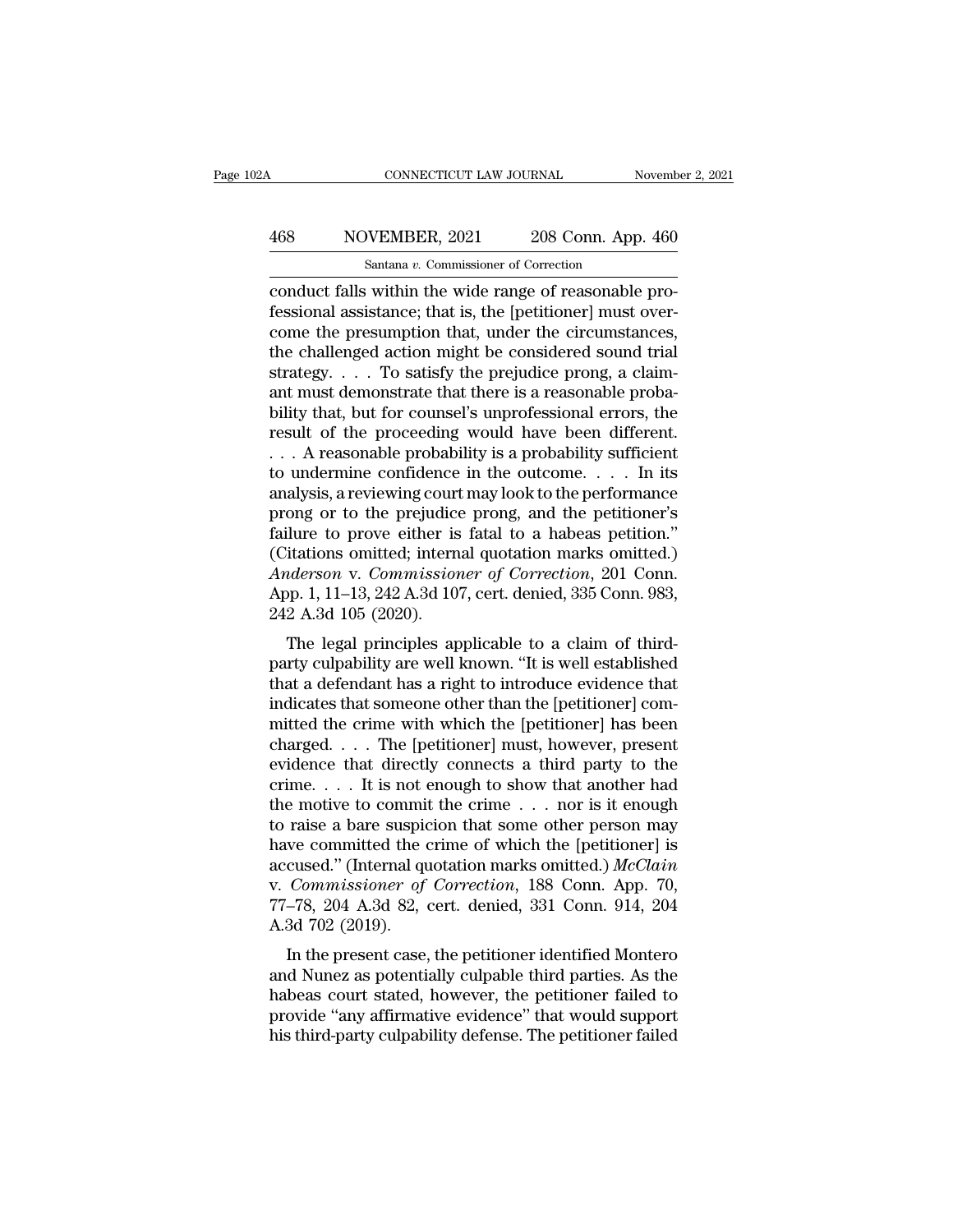### 2, 2021 CONNECTICUT LAW JOURNAL Page 103A<br>208 Conn. App. 460 NOVEMBER, 2021 469<br>Santana v. Commissioner of Correction Santana *v.* Commissioner of Correction

The produce Hunter as a witness at the habeas trial. He<br>also failed to "identify the particular witnesses" whose<br>the produce Hunter as a witness at the habeas trial. He<br>also failed to "identify the particular witnesses" wh 208 Conn. App. 460 NOVEMBER, 2021 469<br>
Santana v. Commissioner of Correction<br>
to produce Hunter as a witness at the habeas trial. He<br>
also failed to "identify the particular witnesses" whose<br>
out-of-court statements would 208 Conn. App. 460 NOVEMBER, 2021 469<br>
Santana v. Commissioner of Correction<br>
to produce Hunter as a witness at the habeas trial. He<br>
also failed to "identify the particular witnesses" whose<br>
out-of-court statements would 208 Conn. App. 460 NOVEMBER, 2021 469<br>
Santana v. Commissioner of Correction<br>
to produce Hunter as a witness at the habeas trial. He<br>
also failed to "identify the particular witnesses" whose<br>
out-of-court statements would Santa Prepetrators of Correction<br>
to produce Hunter as a witness at the habeas trial. He<br>
also failed to "identify the particular witnesses" whose<br>
out-of-court statements would support his third-party<br>
culpability defense Santana v. Commissioner of Correction<br>to produce Hunter as a witness at the habeas trial. He<br>also failed to "identify the particular witnesses" whose<br>out-of-court statements would support his third-party<br>culpability defens to produce Hunter as a witness at the habeas trial. He<br>also failed to "identify the particular witnesses" whose<br>out-of-court statements would support his third-party<br>culpability defense identifying Montero and Nunez as<br>the also failed to "identify the particular witnesses" whose<br>out-of-court statements would support his third-party<br>culpability defense identifying Montero and Nunez as<br>the perpetrators of the crime. As the habeas court noted,<br> out-of-court statements would support his third-party<br>culpability defense identifying Montero and Nunez as<br>the perpetrators of the crime. As the habeas court noted,<br>the petitioner submitted into evidence a transcript of an culpability defense identifying Montero and Nunez as<br>the perpetrators of the crime. As the habeas court noted,<br>the petitioner submitted into evidence a transcript of an<br>interview of Mungo conducted by Hunter and Detective<br> the perpetrators of the crime. As the habeas court noted,<br>the petitioner submitted into evidence a transcript of an<br>interview of Mungo conducted by Hunter and Detective<br>Clarence Willoughby in which they discuss a prior ide the petitioner submitted into evidence a transcript of an interview of Mungo conducted by Hunter and Detective<br>Clarence Willoughby in which they discuss a prior iden-<br>tification made by Mungo after looking at photographic<br> interview of Mungo conducted by Hunter and Detective<br>Clarence Willoughby in which they discuss a prior iden-<br>tification made by Mungo after looking at photographic<br>arrays. Neither a statement signed by Mungo nor signed<br>pho Clarence Willoughby in which they discuss a prior identification made by Mungo after looking at photographic<br>arrays. Neither a statement signed by Mungo nor signed<br>photographic arrays, however, were introduced into<br>evidenc tification made by Mungo after looking at photographic<br>arrays. Neither a statement signed by Mungo nor signed<br>photographic arrays, however, were introduced into<br>evidence. Additionally, neither Velazquez nor Cruz iden-<br>tifi arrays. Neither a statement signed by Mungo nor signed<br>photographic arrays, however, were introduced into<br>evidence. Additionally, neither Velazquez nor Cruz iden-<br>tified Montero or Nunez, as they were both unable to<br>identi photographic arrays, however, were introduced into<br>evidence. Additionally, neither Velazquez nor Cruz iden-<br>tified Montero or Nunez, as they were both unable to<br>identify whom they had seen after the shooting. Further,<br>Hopk evidence. Additionally, neither Velazquez nor Cruz identified Montero or Nunez, as they were both unable to<br>identify whom they had seen after the shooting. Further,<br>Hopkins testified that, at the time of the petitioner's<br>t tified Montero or Nunez, as they were both unable to<br>identify whom they had seen after the shooting. Further,<br>Hopkins testified that, at the time of the petitioner's<br>trial, he was aware that there were "two possible third<br> identify whom they had seen after the shooting. Further,<br>Hopkins testified that, at the time of the petitioner's<br>trial, he was aware that there were "two possible third<br>parties, [Nunez] and [Montero]" but that "I didn't se Hopkins testified that, at the time of the petitioner's<br>trial, he was aware that there were "two possible third<br>parties, [Nunez] and [Montero]" but that "I didn't see<br> $\dots$  any articulable reason to proffer that as third-p trial, he was aware that there were "two possible third<br>parties, [Nunez] and [Montero]" but that "I didn't see<br> $\dots$  any articulable reason to proffer that as third-party<br>evidence" because "I didn't have any evidence that<br> parties, [Nunez] and [Montero]" but that "I didn't see<br>  $\dots$  any articulable reason to proffer that as third-party<br>
evidence" because "I didn't have any evidence that<br>
would amount to anything that I deemed would be<br>
admi ... any articulable reason to proffer that as third-party<br>evidence" because "I didn't have any evidence that<br>would amount to anything that I deemed would be<br>admissible." It is not enough for the petitioner to raise<br>a "bare evidence" because "I didn't have any evidence that<br>would amount to anything that I deemed would be<br>admissible." It is not enough for the petitioner to raise<br>a "bare suspicion" that someone else, namely, Montero<br>and Nunez, would amount to anything that I deemed would be<br>admissible." It is not enough for the petitioner to raise<br>a "bare suspicion" that someone else, namely, Montero<br>and Nunez, may have committed the crime. *McClain*<br>v. Commissi admissible." It is not enough for the petitioner to raise<br>a "bare suspicion" that someone else, namely, Montero<br>and Nunez, may have committed the crime. *McClain*<br>v. *Commissioner of Correction*, supra, 188 Conn. App.<br>77–7 a "bare suspicion" that someone else, namely, Montero<br>and Nunez, may have committed the crime. *McClain*<br>v. *Commissioner of Correction*, supra, 188 Conn. App.<br>77–78. Further, without evidence directly connecting<br>Montero o and Nunez, may have committed the crime. *McClain*<br>v. Commissioner of Correction, supra, 188 Conn. App.<br>77–78. Further, without evidence directly connecting<br>Montero or Nunez to the murder, the petitioner cannot<br>demonstrate v. *Commissioner of Correction*, supra, 188 Conn. App.<br>77–78. Further, without evidence directly connecting<br>Montero or Nunez to the murder, the petitioner cannot<br>demonstrate that if Hopkins had presented a third-party<br>culp 77–78. Further, without evidence directly connecting<br>Montero or Nunez to the murder, the petitioner cannot<br>demonstrate that if Hopkins had presented a third-party<br>culpability defense, there is a reasonable probability<br>that Montero or Nunez to the murder, the petitioner cannot<br>demonstrate that if Hopkins had presented a third-party<br>culpability defense, there is a reasonable probability<br>that the outcome of his criminal trial would have been<br>di demonstrate that if Hopkins had presented a third-party<br>culpability defense, there is a reasonable probability<br>that the outcome of his criminal trial would have been<br>different. See *Anderson* v. Commissioner of Correc-<br>tio culpability defense, there is a reasonable probability<br>that the outcome of his criminal trial would have been<br>different. See *Anderson v. Commissioner of Correc-<br>tion*, supra, 201 Conn. App. 12–13. Because he did not<br>prese that the outcome of his criminal trial would have been<br>different. See *Anderson* v. Commissioner of Correction, supra, 201 Conn. App. 12–13. Because he did not<br>present any affirmative evidence supporting his third-<br>party c defense.  $m$ , supra, 201 Conn. App. 12–13. Because he did not<br>esent any affirmative evidence supporting his third-<br>rty culpability claim, we conclude that the petitioner<br>s failed to demonstrate that he was prejudiced by<br>ppkins' de present any attirmative evidence supporting his third-<br>party culpability claim, we conclude that the petitioner<br>has failed to demonstrate that he was prejudiced by<br>Hopkins' decision to forgo a third-party culpability<br>defen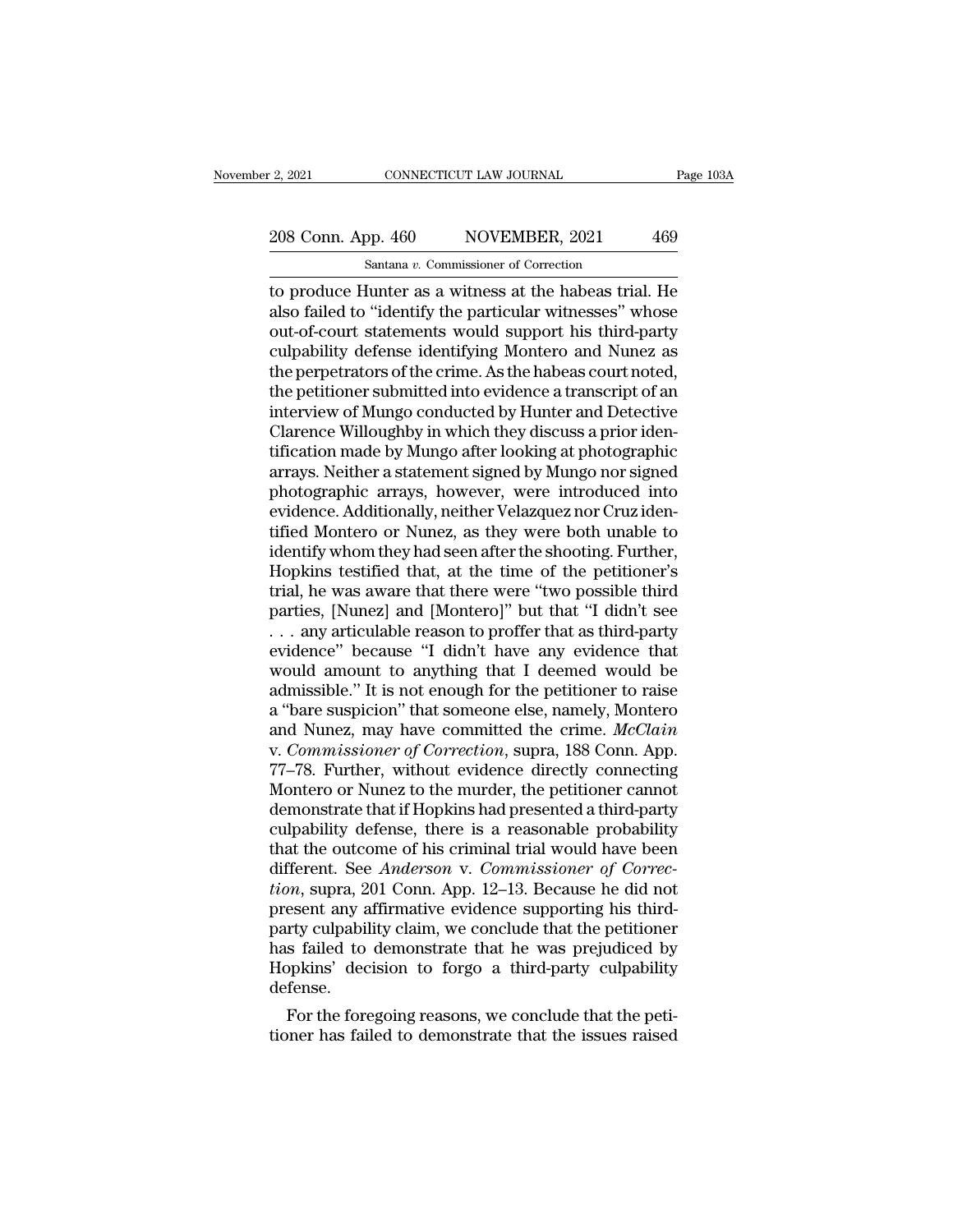### CONNECTICUT LAW JOURNAL November 2, 2021<br>
470 NOVEMBER, 2021 208 Conn. App. 470<br>
Coltherst v. Commissioner of Correction CONNECTICUT LAW JOURNAL<br>DVEMBER, 2021 208 Conn. App.<br>Coltherst *v.* Commissioner of Correction<br>Le among jurists of reason, that the c

CONNECTICUT LAW JOURNAL November 2, 202<br>
470 NOVEMBER, 2021 208 Conn. App. 470<br>
Coltherst v. Commissioner of Correction<br>
are debatable among jurists of reason, that the court<br>
could resolve the issues in a different manner 470 NOVEMBER, 2021 208 Conn. App. 470<br>
Coltherst v. Commissioner of Correction<br>
are debatable among jurists of reason, that the court<br>
could resolve the issues in a different manner, or that<br>
the questions are adequate to  $\frac{470}{\text{Colthers }t \cdot \text{Commissioner of Correction}}$ <br>
Coltherst  $v$ . Commissioner of Correction<br>
are debatable among jurists of reason, that the court<br>
could resolve the issues in a different manner, or that<br>
the questions are adequate to deserve  $\frac{470}{\text{Colthers } v. \text{ Commissioner of Correction}}$ <br>
The contract of Correction<br>
outer debatable among jurists of reason, that the court<br>
could resolve the issues in a different manner, or that<br>
the questions are adequate to deserve encouragement<br> Coltherst v. Commissioner of Correction<br>are debatable among jurists of reason, that the court<br>could resolve the issues in a different manner, or that<br>the questions are adequate to deserve encouragement<br>to proceed further. Cotherst  $v$ . Commissioner of Correction<br>are debatable among jurists of reason, that<br>could resolve the issues in a different mant<br>the questions are adequate to deserve enco<br>to proceed further. Therefore, the petitione<br>est e debatable allong jurists of<br>uld resolve the issues in a dif<br>e questions are adequate to de<br>proceed further. Therefore, t<br>tablish that the court abused it<br>s petition for certification to a<br>The appeal is dismissed.<br>In this In this opinion are adequate to deserve encouragem<br>proceed further. Therefore, the petitioner failed<br>tablish that the court abused its discretion in deny<br>spectition for certification to appeal.<br>The appeal is dismissed.<br>In

### extragal is dismissed.<br>
Frame and is dismissed.<br>
his opinion the other judges concurred.<br>
JAMAAL COLTHERST *v*. COMMISSIONER<br>
OF CORRECTION<br>
(AC 43864) ismissed.<br>
the other judges concurred.<br>
DLITHERST v. COMMISSIONER<br>
OF CORRECTION (AC 43864) ssea.<br>
other judges concu<br>
HERST v. COMMISS<br>
CORRECTION<br>(AC 43864)<br>
adle and Pellegrino, Js. JAMAAL COLTHERST  $v$ . COMMISSIONER<br>OF CORRECTION<br>(AC 43864)<br>Elgo, Cradle and Pellegrino, Js.

### *Syllabus*

- The petitioner, who had been convicted of multiple crimes, including murder,<br>sought a writ of habeas corpus, claiming that he received ineffective (AC 45004)<br>Elgo, Cradle and Pellegrino, Js.<br>Syllabus<br>petitioner, who had been convicted of multiple crimes, including murder,<br>sought a writ of habeas corpus, claiming that he received ineffective<br>assistance of counsel in t Elgo, Cradle and Pellegrino, Js.<br>
Syllabus<br>
petitioner, who had been convicted of multiple crimes, including murder,<br>
sought a writ of habeas corpus, claiming that he received ineffective<br>
assistance of counsel in the two Syllabus<br>
and that his convicted of multiple crimes, including murder,<br>
sought a writ of habeas corpus, claiming that he received ineffective<br>
assistance of counsel in the two criminal matters underlying his petition<br>
and syllabus<br>petitioner, who had been convicted of multiple crimes, including murder,<br>sought a writ of habeas corpus, claiming that he received ineffective<br>assistance of counsel in the two criminal matters underlying his petit petitioner, who had been convicted of multiple crimes, including murder, sought a writ of habeas corpus, claiming that he received ineffective assistance of counsel in the two criminal matters underlying his petition and t pought a writ of habeas corpus, claiming that he received ineffective assistance of counsel in the two criminal matters underlying his petition and that his conviction of kidnapping in the first degree with a firearm viola assistance of counsel in the two criminal matters underlying his petition and that his conviction of kidnapping in the first degree with a firearm violated his right to due process. The first incident occurred in Hartford, and that his conviction of kidnapping in the first degree with a firearm violated his right to due process. The first incident occurred in Hartford, and the second incident occurred four days later, and was tried in New Br violated his right to due process. The first incident occurred in Hartford, and the second incident occurred four days later, and was tried in New Britain. Specifically, he claimed that the jury in the New Britain case was and the second incident occurred four days later, and was tried in New Britain. Specifically, he claimed that the jury in the New Britain case was not instructed to determine whether the victim was restrained to an extent Britain. Specifically, he claimed that the jury in the New Britain case<br>was not instructed to determine whether the victim was restrained to<br>an extent exceeding that which was necessary to complete the other<br>crimes, as req was not instructed to determine whether the victim was restrained to<br>an extent exceeding that which was necessary to complete the other<br>crimes, as required by  $State$  v.  $Salamon$  (287 Conn. 509). Thereafter,<br>the habeas court rend a. The habeas court rendered judgment denying the habeas petition, and the petitioner, on the granting of certification, appealed to this court. *Held*: the petitioner could not prevail on his claims that counsel in his un
- 

the habeas court rendered judgment denying the habeas petition, and the petitioner, on the granting of certification, appealed to this court. *Held*: the petitioner could not prevail on his claims that counsel in his under retitioner, on the granting of certification, appealed to this court. *Held*:<br>he petitioner could not prevail on his claims that counsel in his underlying<br>criminal matters rendered ineffective assistance.<br>a. The habeas cou petitioner could not prevail on his claims that counsel in his underlying<br>criminal matters rendered ineffective assistance.<br>a. The habeas court correctly determined that the petitioner's trial counsel, O, in the Hartford c Fell below an objective differences assistance.<br>
a. The habeas court correctly determined that the petitioner's trial counsel, O, in the Hartford case did not provide ineffective assistance by failing to advise him adequat a. The habeas court correctly determined that the petitioner's trial counsel, O, in the Hartford case did not provide ineffective assistance by failing to advise him adequately regarding his decision to testify: the petiti are, O, in the Hartford case did not provide ineffective assistance by failing to advise him adequately regarding his decision to testify: the petitioner failed to meet his burden of demonstrating that O's conduct fell bel failing to advise him adequately regarding his decision to testify: the petitioner failed to meet his burden of demonstrating that O's conduct fell below an objective standard of reasonableness and failed to overcome the p petitioner failed to meet his burden of demonstrating that O's conduct fell below an objective standard of reasonableness and failed to overcome the presumption that his counsel acted competently; the court's finding that Fell below an objective standard of reasonableness and failed to overcome<br>the presumption that his counsel acted competently; the court's finding<br>that O met with the petitioner to discuss his case eighteen times was<br>suppor the presumption that his counsel acted competently; the court's finding that O met with the petitioner to discuss his case eighteen times was supported by the petitioner's own testimony, and, although O could not recall ho that O met with the petitioner to discuss his case eighteen times was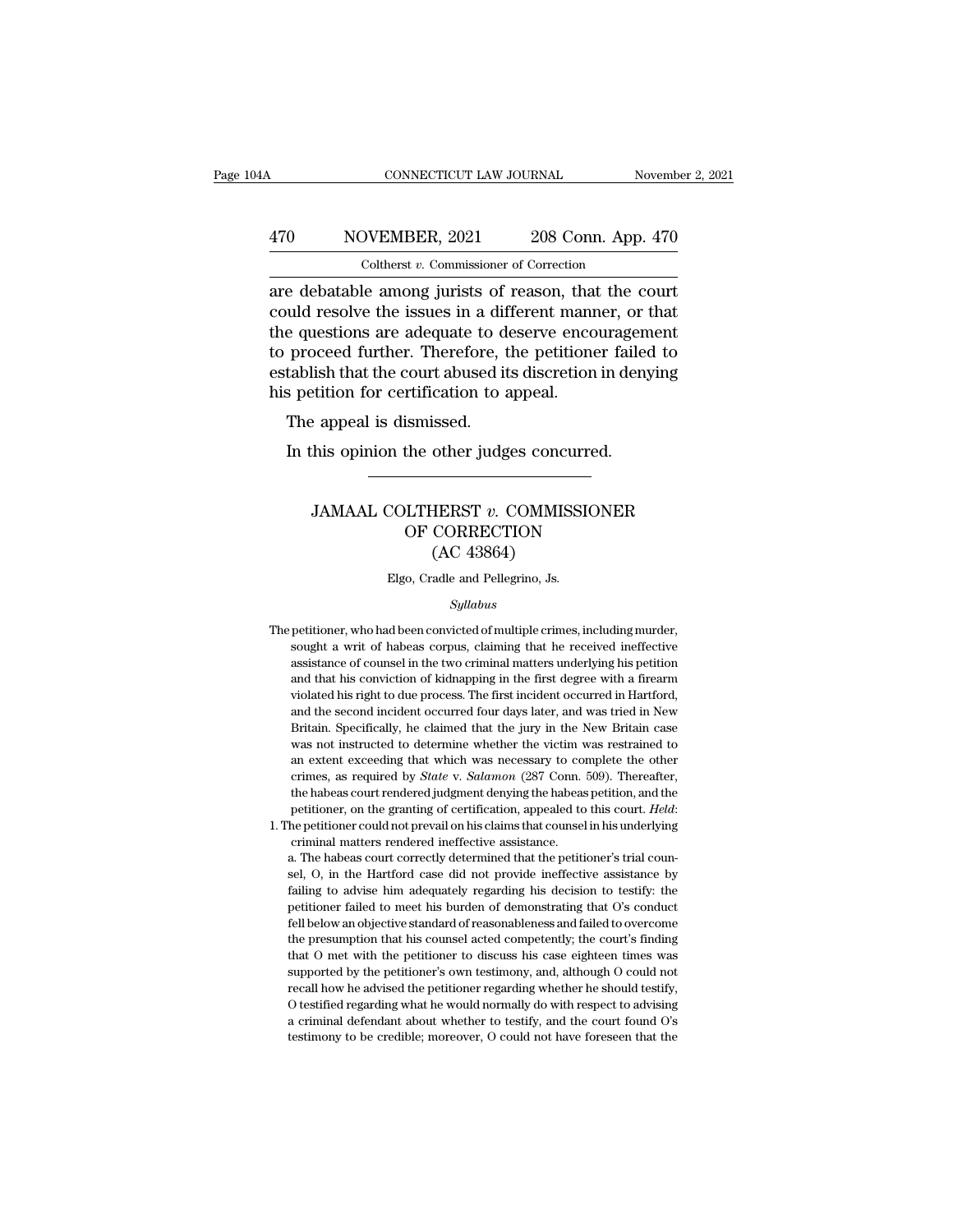### 2, 2021 CONNECTICUT LAW JOURNAL Page 105A<br>208 Conn. App. 470 NOVEMBER, 2021 471<br>Coltherst v. Commissioner of Correction Coltherst *v.* Commissioner of Correction

8 Conn. App. 470 NOVEMBER, 2021 471<br>Coltherst v. Commissioner of Correction<br>petitioner would not testify truthfully, which resulted in the petitioner<br>opening the door to the introduction of evidence concerning the New opening the door to the introduction of Correction<br>petitioner would not testify truthfully, which resulted in the petitioner<br>opening the door to the introduction of evidence concerning the New<br>Britain case. 208 Conn. App. 470 NOVEMBER, 2021 471<br>
Coltherst  $v$ . Commissioner of Correction<br>
petitioner would not testify truthfully, which resulted in the petitioner<br>
opening the door to the introduction of evidence concerning the  $\blacksquare$ <br>Coltherst v. Commissioner of Correction<br>petitioner would not testify truthfully, which resulted in the petitioner<br>opening the door to the introduction of evidence concerning the New<br>Britain case.<br>b. The habeas cour

Coltherst v. Commissioner of Correction<br>petitioner would not testify truthfully, which resulted in the petitioner<br>opening the door to the introduction of evidence concerning the New<br>Britain case.<br>b. The habeas court correc petitioner would not testify truthfully, which resulted in the petitioner opening the door to the introduction of evidence concerning the New Britain case.<br>
b. The habeas court correctly determined that the petitioner's tr opening the door to the introduction of evidence concerning the New Britain case.<br>
b. The habeas court correctly determined that the petitioner's trial counsel in the New Britain case, C, did not provide ineffective assist Britain case.<br>
b. The habeas court correctly determined that the petitioner's trial counsel in the New Britain case, C, did not provide ineffective assistance by<br>
failing to adequately advise him about a plea offer to reso b. The habeas court correctly determined that the petitioner's trial counsel in the New Britain case, C, did not provide ineffective assistance by failing to adequately advise him about a plea offer to resolve that case: t sel in the New Britain case, C, did not provide ineffective assistance by failing to adequately advise him about a plea offer to resolve that case: the record supported the habeas court's conclusion that the petitioner fai failing to adequately advise him about a plea offer to resolve that case:<br>the record supported the habeas court's conclusion that the petitioner<br>failed to meet his burden of demonstrating that the trial court would have<br>ac the record supported the habeas court's conclusion that the petitioner failed to meet his burden of demonstrating that the trial court would have accepted the plea agreement, as the petitioner presented no evidence to that failed to meet his burden of demonstrating that the trial court would have accepted the plea agreement, as the petitioner presented no evidence to that effect, and, even if this court assumed the existence of such an agree accepted the plea agreement, as the petitioner presented<br>to that effect, and, even if this court assumed the existenc<br>agreement, the petitioner's equivocal testimony that he "pos<br>have accepted the plea offer was insufficie 2. The petitioner's claim that his kidnapping that he wistence of such an agreement, the petitioner's equivocal testimony that he "possibly" would have accepted the plea offer was insufficient to meet his burden of demonst agreement, the petitioner's equivocal testimony that he "possibly" would<br>have accepted the plea offer was insufficient to meet his burden of<br>demonstrating a reasonable probability that, if not for C's defective<br>performance

have accepted the plea offer was insufficient to meet his burden of demonstrating a reasonable probability that, if not for C's defective performance, he would have accepted the plea offer.<br>The petitioner's claim that his demonstrating a reasonable probability that, if not for C's defective<br>performance, he would have accepted the plea offer.<br>he petitioner's claim that his kidnapping conviction in the New Britain<br>case violated his right to d berformance, he would have accepted the plea offer.<br>he petitioner's claim that his kidnapping conviction in the New Britain<br>case violated his right to due process because the jury was not instructed<br>to determine whether th he petitioner's claim that his kidnapping conviction in the New Britain case violated his right to due process because the jury was not instructed to determine whether the victim was restrained to an extent exceeding that case violated his right to due process because the jury was not instructed<br>to determine whether the victim was restrained to an extent exceeding<br>that which was necessary to complete the other crimes was unavailing:<br>the cou case violated his right to due process because the jury was not instructed to determine whether the victim was restrained to an extent exceeding that which was necessary to complete the other crimes was unavailing: the co that which was necessary to complete the other crimes was unavailing:<br>the court correctly determined that the absence of a *Salamon* instruction<br>at the petitioner's criminal trial constituted harmless error; the court<br>thor the court correctly determined that the absence of a *Salamon* instruction<br>at the petitioner's criminal trial constituted harmless error; the court<br>thoroughly addressed each of the *Salamon* factors as applied to the<br>facts at the petitioner's criminal trial constituted harmless error; the court<br>thoroughly addressed each of the *Salamon* factors as applied to the<br>facts of the present case and made factual findings in connection there-<br>with, w thoroughly addressed each of the *Salamon* factors as applied to the facts of the present case and made factual findings in connection therewith, which were not clearly erroneous, as the restraint and movement of the victi facts of the present case and made factual findings in connection therewith, which were not clearly erroneous, as the restraint and movement of the victim were done to facilitate the petitioner's escape from the robbery sc with, which were not clearly erroneous, as the restraint and movement<br>of the victim were done to facilitate the petitioner's escape from the<br>robbery scene, not to accomplish the robbery itself, and, as such, they<br>had indep had independent criminal significance, the court's determination that<br>those factors did not favor the petitioner was supported by the record,<br>and, thus, the absence of a *Salamon* instruction could not have substan-<br>tiall bery scene, not to accomplish the robbery itself, and, as such, they<br>independent criminal significance, the court's determination that<br>se factors did not favor the petitioner was supported by the record,<br>thus, the absence and, thus, the absence of a *Salamon* instruction could not have substantially affected or influenced the jury's verdict.<br>Argued September 9—officially released November 2, 2021<br>*Procedural History*<br>Amended petition for a

those factors did not favor the petitioner was supported by the record,<br>and, thus, the absence of a *Salamon* instruction could not have substan-<br>tially affected or influenced the jury's verdict.<br>Argued September 9—offici and, thus, the absence of a *salamon* instruction could not have substantially affected or influenced the jury's verdict.<br>Argued September 9—officially released November 2, 2021<br>*Procedural History*<br>Amended petition for a Argued September 9—officially released November 2, 2021<br>*Procedural History*<br>**Amended petition for a writ of habeas corpus, brought**<br>to the Superior Court in the judicial district of Tolland<br>and tried to the court, *Bhatt* Argued September 9—officially released November 2, 2021<br>
Procedural History<br>
to the Superior Court in the judicial district of Tolland<br>
and tried to the court, *Bhatt*, J.; judgment denying the<br>
petition, from which the pe *Procedural History*<br>denotes the Superior Court in the judicial district of Tolland<br>and tried to the court, *Bhatt*, *J*.; judgment denying the<br>petition, from which the petitioner, on the granting of<br>certification, appeale *Laurie N. Feldman*, deputy assistant state's attorney, the *Priman W. Feldman*, deputy assistant state's attorney, the whom, on the brief, were *Sharmese L. Wolcott* at *Priman W. Production* at *Priman Reputy assistant* 

and tried to the court, *Bhatt*, *J*.; judgment denying the<br>petition, from which the petitioner, on the granting of<br>certification, appealed to this court. *Affirmed.*<br>*Michael W. Brown*, for the appellant (petitioner).<br>*La* petition, from which the petitioner, on the granting of<br>certification, appealed to this court. Affirmed.<br>*Michael W. Brown*, for the appellant (petitioner).<br>*Laurie N. Feldman*, deputy assistant state's attorney,<br>with whom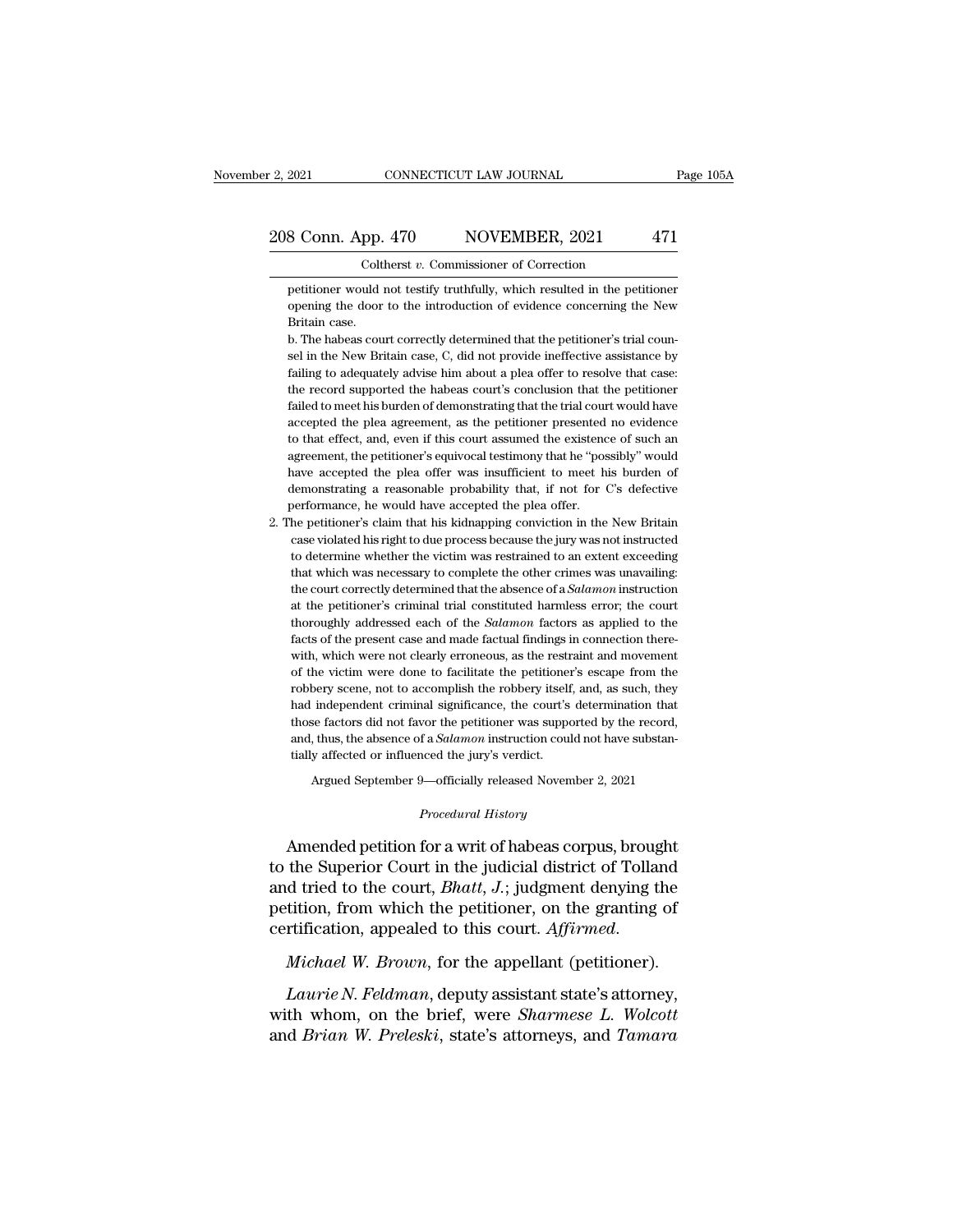### CONNECTICUT LAW JOURNAL November 2, 2021<br>
472 NOVEMBER, 2021 208 Conn. App. 470<br>
Coltherst v. Commissioner of Correction CONNECTICUT LAW JOURNAL<br>DVEMBER, 2021 208 Conn. App.<br>Coltherst *v.* Commissioner of Correction<br>ner senior assistant state's attorney for CONNECTICUT LAW JOURNAL November 2, 2021<br> **AT2 Grasso, former senior assistant state's attorney, for the appellee (respondent).** 472 NOVEMBER, 2021<br>Coltherst v. Commiss<br>Grasso, former senior assist<br>appellee (respondent).

### *Opinion*

2 NOVEMBER, 2021 208 Conn. App. 470<br>
Coltherst v. Commissioner of Correction<br>
70.6850, former senior assistant state's attorney, for the<br>
pellee (respondent).<br>  $\frac{Option}{opinion}$ <br>
PELLEGRINO, J. The petitioner, Jamaal Coltherst,<br> Coltherst v. Commissioner of Correction<br>
Grasso, former senior assistant state's attorney, for the<br>
appellee (respondent).<br>
Opinion<br>
PELLEGRINO, J. The petitioner, Jamaal Coltherst,<br>
appeals following the granting of his p *Grasso*, former senior assistant state's attorney, for the<br>appellee (respondent).<br> $opinion$ <br>PELLEGRINO, J. The petitioner, Jamaal Coltherst,<br>appeals following the granting of his petition for certifi-<br>cation to appeal from th  $\alpha$ <br>
opinion<br>
Depellee (respondent).<br>  $\alpha$ <br>
Depellee (respondent).<br>  $\alpha$ <br>
Depends following the granting of his petition for certification to appeal from the judgment of the habeas court<br>
denying his petition for a writ opinion<br>  $\phi$  chains (1) a periodic point (1) a periodic point (1) and a periodic point (2) appeals following the granting of his petition for certification to appeal from the judgment of the habeas court denying his peti  $opinion$ <br>
PELLEGRINO, J. The petitioner, Jamaal Coltherst,<br>
appeals following the granting of his petition for certifi-<br>
cation to appeal from the judgment of the habeas court<br>
denying his petition for a writ of habeas corpu PELLEGRINO, J. The petitioner, Jamaal Coltherst,<br>appeals following the granting of his petition for certifi-<br>cation to appeal from the judgment of the habeas court<br>denying his petition for a writ of habeas corpus. He<br>claim appeals following the granting of his petition for certification to appeal from the judgment of the habeas court<br>denying his petition for a writ of habeas corpus. He<br>claims that (1) he received ineffective assistance of tr cation to appeal from the judgment of the habeas court<br>denying his petition for a writ of habeas corpus. He<br>claims that (1) he received ineffective assistance of trial<br>counsel in both of the underlying criminal matters tha denying his petition for a writ of habeas corpus. He claims that (1) he received ineffective assistance of trial counsel in both of the underlying criminal matters that formed the basis for his habeas petition and (2) bec claims that (1) he received ineffective assistance of trial<br>counsel in both of the underlying criminal matters that<br>formed the basis for his habeas petition and (2) because<br>the jury in one of his underlying criminal matte counsel in both of the underlying criminal matters that<br>formed the basis for his habeas petition and (2) because<br>the jury in one of his underlying criminal matters was<br>not instructed to determine whether the victim in that formed the basis for his habeas petition and (2) because<br>the jury in one of his underlying criminal matters was<br>not instructed to determine whether the victim in that<br>case was restrained to an extent exceeding that which<br>w the jury in one of his underlying criminal matters was<br>not instructed to determine whether the victim in that<br>case was restrained to an extent exceeding that which<br>was necessary to complete other crimes, as required<br>by *St* not instructed to determine whether the victim in that<br>case was restrained to an extent exceeding that which<br>was necessary to complete other crimes, as required<br>by *State* v. *Salamon*, 287 Conn. 509, 949 A.2d 1092<br>(2008), case was restrained to an exter<br>was necessary to complete otl<br>by *State* v. *Salamon*, 287 Cor<br>(2008), his conviction of kidnar<br>with a firearm in that case vio<br>right to due process. We disagr<br>ment of the habeas court.<br>The as necessary to complete other crimes, as required<br>
State v. Salamon, 287 Conn. 509, 949 A.2d 1092<br>
008), his conviction of kidnapping in the first degree<br>
th a firearm in that case violated his constitutional<br>
ght to due by *State* v. *Salamon*, 287 Conn. 509, 949 A.2d 1092<br>(2008), his conviction of kidnapping in the first degree<br>with a firearm in that case violated his constitutional<br>right to due process. We disagree and affirm the judg-<br>

(2008), his conviction of kidnapping in the first degree<br>with a firearm in that case violated his constitutional<br>right to due process. We disagree and affirm the judg-<br>ment of the habeas court.<br>The following facts and proc with a firearm in that case violated his constitutional<br>right to due process. We disagree and affirm the judg-<br>ment of the habeas court.<br>The following facts and procedural history are rele-<br>vant to our disposition of the p right to due process. We disagree and affirm the judgment of the habeas court.<br>The following facts and procedural history are relevant to our disposition of the petitioner's claims on<br>appeal. The petitioner's habeas petiti ment of the habeas court.<br>
The following facts and procedural history are relevant to our disposition of the petitioner's claims on<br>
appeal. The petitioner's habeas petition concerns his<br>
convictions of various crimes in t The following facts and procedural history are relevant to our disposition of the petitioner's claims on appeal. The petitioner's habeas petition concerns his convictions of various crimes in two underlying criminal matter vant to our disposition of the petitioner's claims on<br>appeal. The petitioner's habeas petition concerns his<br>convictions of various crimes in two underlying crimi-<br>nal matters. The first matter occurred in Hartford in<br>1999 appeal. The petitioner's habeas petition concerns his<br>convictions of various crimes in two underlying crimi-<br>nal matters. The first matter occurred in Hartford in<br>1999 (Hartford case), and the second matter occurred<br>in Wet convictions of various crimes in two underlying crimi-<br>nal matters. The first matter occurred in Hartford in<br>1999 (Hartford case), and the second matter occurred<br>in Wethersfield four days after the incident in Harford,<br>an 1 Wethersfield four days after the incident in Harford,<br>
nd was tried in New Britain (New Britain case). In<br>
1 e Hartford case, the petitioner was convicted of nine<br>
ifferent offenses related to a carjacking incident,<sup>1</sup> and was tried in New Britain (New Britain case). In<br>the Hartford case, the petitioner was convicted of nine<br>different offenses related to a carjacking incident,<sup>1</sup> and,<br><sup>1</sup> Specifically, the petitioner was convicted of ca

the Hartford case, the petitioner was convicted of nine<br>different offenses related to a carjacking incident,<sup>1</sup> and,<br><sup>1</sup> Specifically, the petitioner was convicted of capital felony in violation<br>of General Statutes (Rev. different offenses related to a carjacking incident,<sup>1</sup> and,<br>
<sup>1</sup> Specifically, the petitioner was convicted of capital felony in violation<br>
of General Statutes (Rev. to 1999) § 53a-54b (5) and 53a-8 (a), murder in<br>
viola different offenses related to a cargacking incident," and,<br>
<sup>1</sup> Specifically, the petitioner was convicted of capital felony in violation<br>
of General Statutes (Rev. to 1999) §§ 53a-54b (5) and 53a-8 (a), murder in<br>
violat <sup>1</sup> Specifically, the petitioner was convicted of capital felony in violation of General Statutes (Rev. to 1999) §§ 53a-54b (5) and 53a-8 (a), murder in violation of General Statutes (Rev. to 1999) §§ 53a-54a (a) and 53aof General Statutes (Rev. to 1999) §§ 53a-54b (5) and 53a-8 (a), murder in violation of General Statutes (Rev. to 1999) §§ 53a-54b (5) and 53a-8 (a), murder in violation of General Statutes § 53a-54c, kidnapping in the fi violation of General Statutes (Rev. to 1999) §§ 53a-54a (a) and 53a-8 (a), felony murder in violation of General Statutes § 53a-54c, kidnapping in the first degree in violation of General Statutes § 53a-92 (a) (2) (B) and Felony murder in violation of General Statutes §§ 53a-54c, kidnapping in the first degree in violation of General Statutes §§ 53a-92 (a) (2) (B) and 53a-8 (a), robbery in the first degree in violation of General Statutes (a), robbery in the first degree in violation of General Statutes § 53a-134 (a) (2), robbery in the second degree in violation of General Statutes § 53a-135 (a) (1), larceny in the first degree in violation of General Sta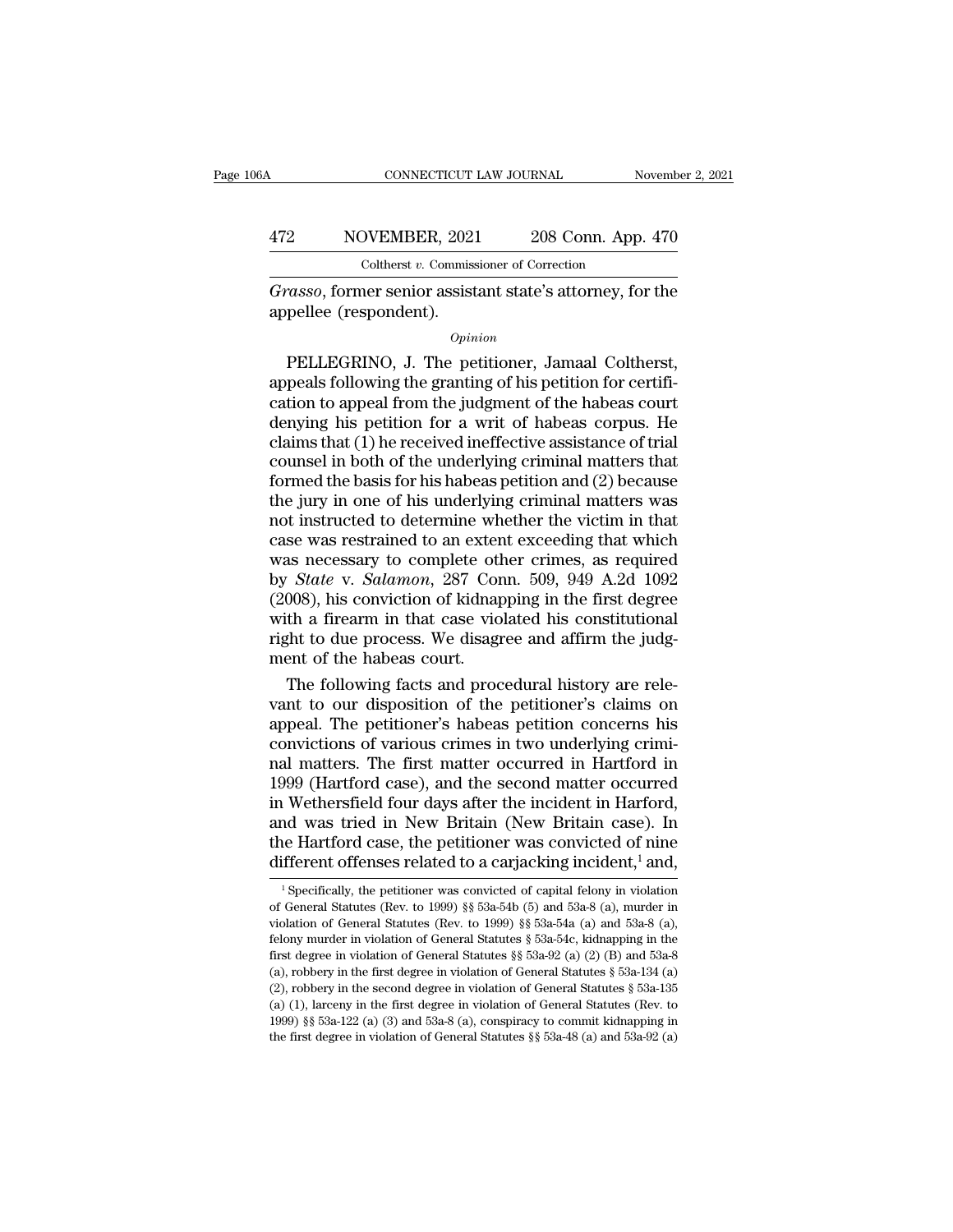### 2021 CONNECTICUT LAW JOURNAL Page 107A<br>208 Conn. App. 470 NOVEMBER, 2021 473<br>Coltherst v. Commissioner of Correction Coltherst *v.* Commissioner of Correction

Following resentencing, he was sentenced to a total<br>effective sentence of eighty years of incarceration,<br>which was to run conceptive to the conteneo imposed 208 Conn. App. 470 NOVEMBER, 2021 473<br>
Coltherst v. Commissioner of Correction<br>
following resentencing, he was sentenced to a total<br>
effective sentence of eighty years of incarceration,<br>
which was to run consecutive to the 208 Conn. App. 470 NOVEMBER, 2021 473<br>
Coltherst v. Commissioner of Correction<br>
following resentencing, he was sentenced to a total<br>
effective sentence of eighty years of incarceration,<br>
which was to run consecutive to th  $\begin{tabular}{ c c c} 208 \text{ Conn. App. 470} \text{ \quad \quad NO} \\ \hline \text{Coltherst } v. \text{ Commission} \\ \hline \text{following} \text{resentencing, he we} \\ \text{effective sentence of eighty} \\ \text{which was to run consecutive} \\ \text{in the New Britain case.} \\ \hline \text{The pettioner filed a direct} \\ \end{tabular}$ Coltherst  $v$ . Commissioner of Correction<br>
Illowing resentencing, he was sentenced to a total<br>
fective sentence of eighty years of incarceration,<br>
nich was to run consecutive to the sentence imposed<br>
the New Britain case. following resentencing, he was sentenced to a total<br>effective sentence of eighty years of incarceration,<br>which was to run consecutive to the sentence imposed<br>in the New Britain case.<br>The petitioner filed a direct appeal fr

set fective sentence of eighty years of incarceration,<br>effective sentence of eighty years of incarceration,<br>which was to run consecutive to the sentence imposed<br>in the New Britain case.<br>The petitioner filed a direct appeal of October 15, 1999, the petitioner and a friend, Carl Johnson, who was armed with a gun, rode mountain bilson (the petitioner and a friend, Carl Johnson, who was armed with a gun, rode mountain bilson (the and a gradie da The petitioner filed a direct appeal from his conviction in the Hartford case to our Supreme Court, which<br>set forth the following relevant facts. On the evening<br>of October 15, 1999, the petitioner and a friend, Carl<br>Johnso The petitioner filed a direct appeal from his conviction in the Hartford case to our Supreme Court, which set forth the following relevant facts. On the evening of October 15, 1999, the petitioner and a friend, Carl Johns The petitioner filed a direct appeal from his conviction in the Hartford case to our Supreme Court, which<br>set forth the following relevant facts. On the evening<br>of October 15, 1999, the petitioner and a friend, Carl<br>Johnso tion in the Hartford case to our Supreme Court, which<br>set forth the following relevant facts. On the evening<br>of October 15, 1999, the petitioner and a friend, Carl<br>Johnson, who was armed with a gun, rode mountain<br>bikes "to set forth the following relevant facts. On the evening<br>of October 15, 1999, the petitioner and a friend, Carl<br>Johnson, who was armed with a gun, rode mountain<br>bikes "to an exotic dance club known as Kahoots,<br>located on Mai of October 15, 1999, the petitioner and a friend, Carl<br>Johnson, who was armed with a gun, rode mountain<br>bikes "to an exotic dance club known as Kahoots,<br>located on Main Street in East Hartford, arriving at<br>approximately 7: Johnson, who was<br>bikes "to an exo<br>located on Main<br>approximately 7:3<br>the bushes behind<br>the parking lot to<br>carjack. . . .<br>"The [petitioner Fractional Main Street in East Hartford, arriving at<br>
proximately 7:30 p.m. They parked the bicycles in<br>
e bushes behind the club and then walked around<br>
e parking lot to identify cars that they might want to<br>
rijack....<br> is approximately 7:30 p.m. They parked the bicycles in<br>the bushes behind the club and then walked around<br>the parking lot to identify cars that they might want to<br>carjack....<br>"The [petitioner] and Johnson [left the Kahoots

reprominately 1000 pm. They particle are sley distributed the bushes behind the club and then walked around<br>the parking lot to identify cars that they might want to<br>carjack. . . .<br>"The [petitioner] and Johnson [left the Ka The parking lot to identify cars that they might want to<br>carjack....<br>"The [petitioner] and Johnson [left the Kahoots parking lot briefly to look elsewhere for cars to carjack but]<br>returned to Kahoots ... at approximately 9 rational carriers of the club. The same to the carriers of the carriers of the club. The petitioner is a the club. They saw a 1999 Toyota 4Run-<br>Internet to Kahoots . . . at approximately 9 p.m. They hid their bicycles behi "The [petitioner] and Johnson [left the Kahoots parking lot briefly to look elsewhere for cars to carjack but]<br>returned to Kahoots  $\ldots$  at approximately 9 p.m. They<br>hid their bicycles behind the Rent-A-Wreck building<br>loc "The [petitioner] and Johnson [left the Kahoots parking lot briefly to look elsewhere for cars to carjack but]<br>returned to Kahoots . . . at approximately 9 p.m. They<br>hid their bicycles behind the Rent-A-Wreck building<br>loc ing lot briefly to look elsewhere for cars to carjack but]<br>returned to Kahoots . . . at approximately 9 p.m. They<br>hid their bicycles behind the Rent-A-Wreck building<br>located next to the club. They saw a 1999 Toyota 4Run-<br>n returned to Kahoots . . . at approximately 9 p.m. They<br>hid their bicycles behind the Rent-A-Wreck building<br>located next to the club. They saw a 1999 Toyota 4Run-<br>ner parked in the Rent-A-Wreck parking lot and waited<br>there hid their bicycles behind the Rent-A-Wreck building<br>located next to the club. They saw a 1999 Toyota 4Run-<br>ner parked in the Rent-A-Wreck parking lot and waited<br>there for the driver to return so that they could carjack<br>the located next to the club. They saw a 1999 Toyota 4Runner parked in the Rent-A-Wreck parking lot and waited<br>there for the driver to return so that they could carjack<br>the car. While they were waiting, a black Honda Accord<br>pu ner parked in the Rent-A-Wreck parking lot and waited<br>there for the driver to return so that they could carjack<br>the car. While they were waiting, a black Honda Accord<br>pulled up behind Rent-A-Wreck. The driver, later identi there for the driver to return so that they could carjack<br>the car. While they were waiting, a black Honda Accord<br>pulled up behind Rent-A-Wreck. The driver, later identi-<br>fied as Kyle Holden (victim), exited the car and wen the car. While they were waiting, a black Honda Accord<br>pulled up behind Rent-A-Wreck. The driver, later identi-<br>fied as Kyle Holden (victim), exited the car and went<br>into Kahoots. Some time later, when the victim came<br>out pulled up behind Rent-A-Wreck. The driver, later identi-<br>fied as Kyle Holden (victim), exited the car and went<br>into Kahoots. Some time later, when the victim came<br>out of Kahoots and headed toward his car, the [peti-<br>tioner fied as Kyle Holden (victim), exited the car and went<br>into Kahoots. Some time later, when the victim came<br>out of Kahoots and headed toward his car, the [peti-<br>tioner] and Johnson ran up to him. Johnson pointed<br>his gun at t into Kahoots. Some time later, when the victim came<br>out of Kahoots and headed toward his car, the [peti-<br>tioner] and Johnson ran up to him. Johnson pointed<br>his gun at the victim's head and demanded the keys to<br>the car. The out of Kahoots and headed toward his car, the [petitioner] and Johnson ran up to him. Johnson pointed his gun at the victim's head and demanded the keys to the car. The [petitioner] took them. Johnson then gave the gun to tioner] and Johnson ran up to him. Johnson pointed<br>his gun at the victim's head and demanded the keys to<br>the car. The [petitioner] took them. Johnson then gave<br>the gun to the [petitioner] and took the keys himself.<br>Johnso the gun to the [petitioner] and took the keys himself.<br>Johnson and the [petitioner] forced the victim into the<br>backseat of the car, where the [petitioner] joined him.<br>They then drove to an automatic teller machine (ATM)<br>( They then drove to an automatic teller machine (ATM).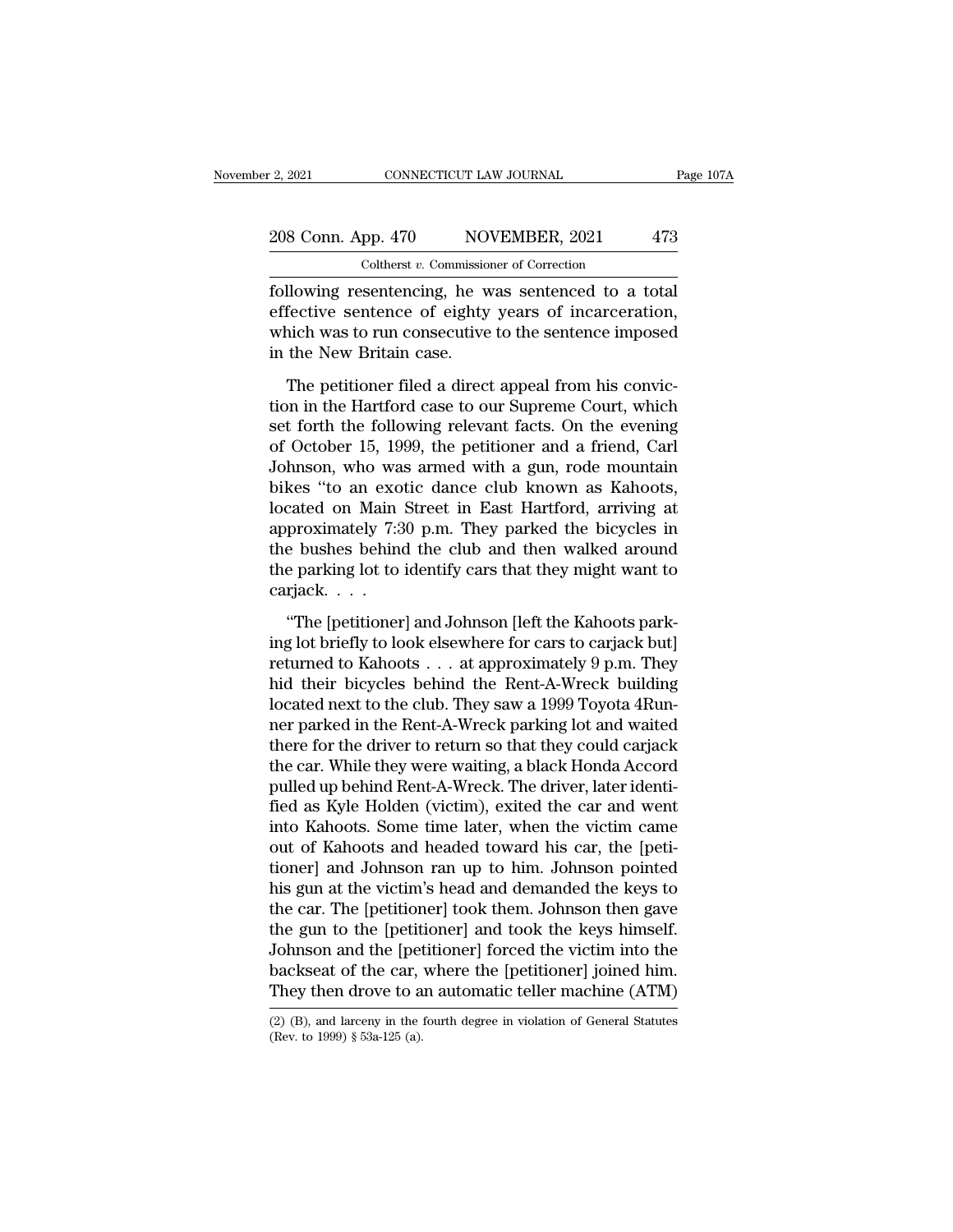### CONNECTICUT LAW JOURNAL November 2, 2021<br>474 NOVEMBER, 2021 208 Conn. App. 470<br>Coltherst v. Commissioner of Correction CONNECTICUT LAW JOURNAL<br>
VEMBER, 2021 208 Conn. App.<br>
Coltherst *v*. Commissioner of Correction<br>
t to the Triple A Diner. The Inetition

CONNECTICUT LAW JOURNAL November 2, 202<br>
474 NOVEMBER, 2021 208 Conn. App. 470<br>
Coltherst v. Commissioner of Correction<br>
Docated next to the Triple A Diner. The [petitioner]<br>
took the victim's wallet, removed his ATM card 174 NOVEMBER, 2021 208 Conn. App. 470<br>
Coltherst v. Commissioner of Correction<br>
located next to the Triple A Diner. The [petitioner]<br>
took the victim's wallet, removed his ATM card and<br>
demanded the victim's personal ident 474 NOVEMBER, 2021 208 Conn. App. 470<br>
Coltherst v. Commissioner of Correction<br>
located next to the Triple A Diner. The [petitioner]<br>
took the victim's wallet, removed his ATM card and<br>
demanded the victim's personal iden  $\frac{474}{\text{Colthers } v. \text{ Commissioner of Correction}}$ <br>Coltherst v. Commissioner of Correction<br>located next to the Triple A Diner. The [petitioner]<br>took the victim's wallet, removed his ATM card and<br>demanded the victim's personal identification numbe Coltherst v. Commissioner of Correction<br>located next to the Triple A Diner. The [petitook the victim's wallet, removed his ATM caldemanded the victim's personal identification number of the Intervalsed it to withdraw money Conderst *t*. Commissioner of Conecast<br>
cated next to the Triple A Diner. The [petitioner]<br>
ok the victim's wallet, removed his ATM card and<br>
manded the victim's personal identification number.<br>
ie [petitioner then] gave t located next to the Triple A Diner. The [petitioner]<br>took the victim's wallet, removed his ATM card and<br>demanded the victim's personal identification number.<br>The [petitioner then] gave the card to Johnson, who<br>used it to w

took the victim's wallet, removed his ATM card and<br>demanded the victim's personal identification number.<br>The [petitioner then] gave the card to Johnson, who<br>used it to withdraw money from the ATM.<br>"Johnson then drove to a demanded the victim's personal identification number.<br>The [petitioner then] gave the card to Johnson, who<br>used it to withdraw money from the ATM.<br>"Johnson then drove to a nearby entrance ramp for<br>Interstate 84, where he pu The [petitioner then] gave the card to Johnson, who<br>used it to withdraw money from the ATM.<br><br>"Johnson then drove to a nearby entrance ramp for<br>Interstate 84, where he pulled over to the side of the<br>road. The [petitioner] a used it to withdraw money from the ATM.<br>
"Johnson then drove to a nearby entrance ramp for<br>
Interstate 84, where he pulled over to the side of the<br>
road. The [petitioner] and Johnson got out of the car,<br>
and the [petitione "Johnson then drove to a nearby entrance ramp for<br>Interstate 84, where he pulled over to the side of the<br>road. The [petitioner] and Johnson got out of the car,<br>and the [petitioner] gave the gun to Johnson. Johnson<br>then ord Interstate 84, where he pulled over to the side of the<br>road. The [petitioner] and Johnson got out of the car,<br>and the [petitioner] gave the gun to Johnson. Johnson<br>then ordered the victim to get out of the car. The victim<br> road. The [petitioner] and Johnson got out of the car,<br>and the [petitioner] gave the gun to Johnson. Johnson<br>then ordered the victim to get out of the car. The victim<br>went to the far side of the guardrail, where he sat dow and the [petitioner] gave the gun to Johnson. Johnson<br>then ordered the victim to get out of the car. The victim<br>went to the far side of the guardrail, where he sat down.<br>The [petitioner] removed the victim's belongings fro then ordered the victim to get out of the car. The victim<br>went to the far side of the guardrail, where he sat down.<br>The [petitioner] removed the victim's belongings from<br>the car and then got back into the car's passenger s went to the far side of the guardrail, where he sat down.<br>The [petitioner] removed the victim's belongings from<br>the car and then got back into the car's passenger side<br>seat. At that point, the [petitioner] saw Johnson shoo The [petitioner] removed the victim's belongings from<br>the car and then got back into the car's passenger side<br>seat. At that point, the [petitioner] saw Johnson shoot<br>the victim at point blank range in the back of the head. the car and then got back into the car's passenger side<br>seat. At that point, the [petitioner] saw Johnson shoot<br>the victim at point blank range in the back of the head.<br>The victim died within seconds. Johnson then got back the victim at point blank range in the back of the head.<br>The victim died within seconds. Johnson then got back<br>into the car. The [petitioner] asked him why he had<br>shot the victim, and Johnson said that he did not want<br>any the victim at point blank range in the back of the head.<br>The victim died within seconds. Johnson then got back<br>into the car. The [petitioner] asked him why he had<br>shot the victim, and Johnson said that he did not want<br>any to the car. The [petitioner] asked him why he had<br>ot the victim, and Johnson said that he did not want<br>y witnesses." (Footnote omitted.) *State* v. *Coltherst*,<br>3 Conn. 478, 484–86, 820 A.2d 1024 (2003). Our<br>preme Court af shot the victim, and Johnson said that he did not want<br>any witnesses." (Footnote omitted.) *State* v. *Coltherst*,<br>263 Conn. 478, 484–86, 820 A.2d 1024 (2003). Our<br>Supreme Court affirmed the petitioner's judgment of<br>convic

any witnesses." (Footnote omitted.) *State* v. *Coltherst*, 263 Conn. 478, 484–86, 820 A.2d 1024 (2003). Our Supreme Court affirmed the petitioner's judgment of conviction in the Hartford case. See id., 483. In the New Br 263 Conn. 478, 484–86, 820 A.2d 1024 (2003). Our<br>Supreme Court affirmed the petitioner's judgment of<br>conviction in the Hartford case. See id., 483.<br>In the New Britain case, the petitioner was convicted<br>of fifteen differen Supreme Court affirmed the petitioner's judgment of conviction in the Hartford case. See id., 483.<br>In the New Britain case, the petitioner was convicted of fifteen different offenses, including kidnapping in the first deg conviction in the Hartford case. See id., 483.<br>In the New Britain case, the petitioner was convicted<br>of fifteen different offenses, including kidnapping in<br>the first degree with a firearm in violation of General<br>Statutes ie first degree with a firearm in violation of General<br>tatutes § 53a-92a and two counts of robbery in the<br>rst degree in violation of General Statutes § 53a-134<br>(1) (1) and (2).<sup>2</sup> The petitioner was sentenced in the<br> $\frac{1$ Statutes § 53a-92a and two counts of robbery in the first degree in violation of General Statutes § 53a-134 (a) (1) and (2).<sup>2</sup> The petitioner was sentenced in the  $\frac{2}{\pi}$  in addition to the kidnapping and robbery offe

first degree in violation of General Statutes § 53a-134 (a) (1) and (2).<sup>2</sup> The petitioner was sentenced in the  $a^2 \ln a$  addition to the kidnapping and robbery offenses, the petitioner also was convicted of burglary in th (a) (1) and (2).<sup>2</sup> The petitioner was sentenced in the  $\frac{1}{2}$  In addition to the kidnapping and robbery offenses, the petitioner also was convicted of burglary in the first degree in violation of General Statutes § 53 (a) (1) and (2). The pethodic was sentenced in the  $\frac{2}{3}$  in addition to the kidnapping and robbery offenses, the petitioner also was convicted of burglary in the first degree in violation of General Statutes § 53a-101 <sup>2</sup> In addition to the kidnapping and robbery offenses, the petitioner also was convicted of burglary in the first degree in violation of General Statutes §§ 53a-101 (a) (1) and (2), attempt to commit murder in violation was convicted of burglary in the first degree in violation of General Statutes § 53a-101 (a) (1) and (2), attempt to commit murder in violation of General Statutes (Rev. to 1999) §§ 53a-54a and 53a-49, assault in the firs where the first degree in violation of General Statutes (Rev. to 1999) §§ 53a-54a and 53a-49, assault in the first degree in violation of General Statutes § 53a-54a and 53a-49, assault in the first degree in violation of Statutes (Rev. to 1999) §§ 53a-54a and 53a-49, assault in the first degree in violation of General Statutes § 53a-59 (a) (1) and (2), conspiracy to commit robbery in the first degree in violation of General Statutes §§ 53 violation of General Statutes § 53a-59 (a) (1) and (2), conspiracy to commit robbery in the first degree in violation of General Statutes §§ 53a-48 and 53a-134 (a) (1) and (2), conspiracy to commit kidnapping in the first robbery in the first degree in violation of General Statutes §§ 53a-48 and  $53a-134$  (a) (1) and (2), conspiracy to commit kidnapping in the first degree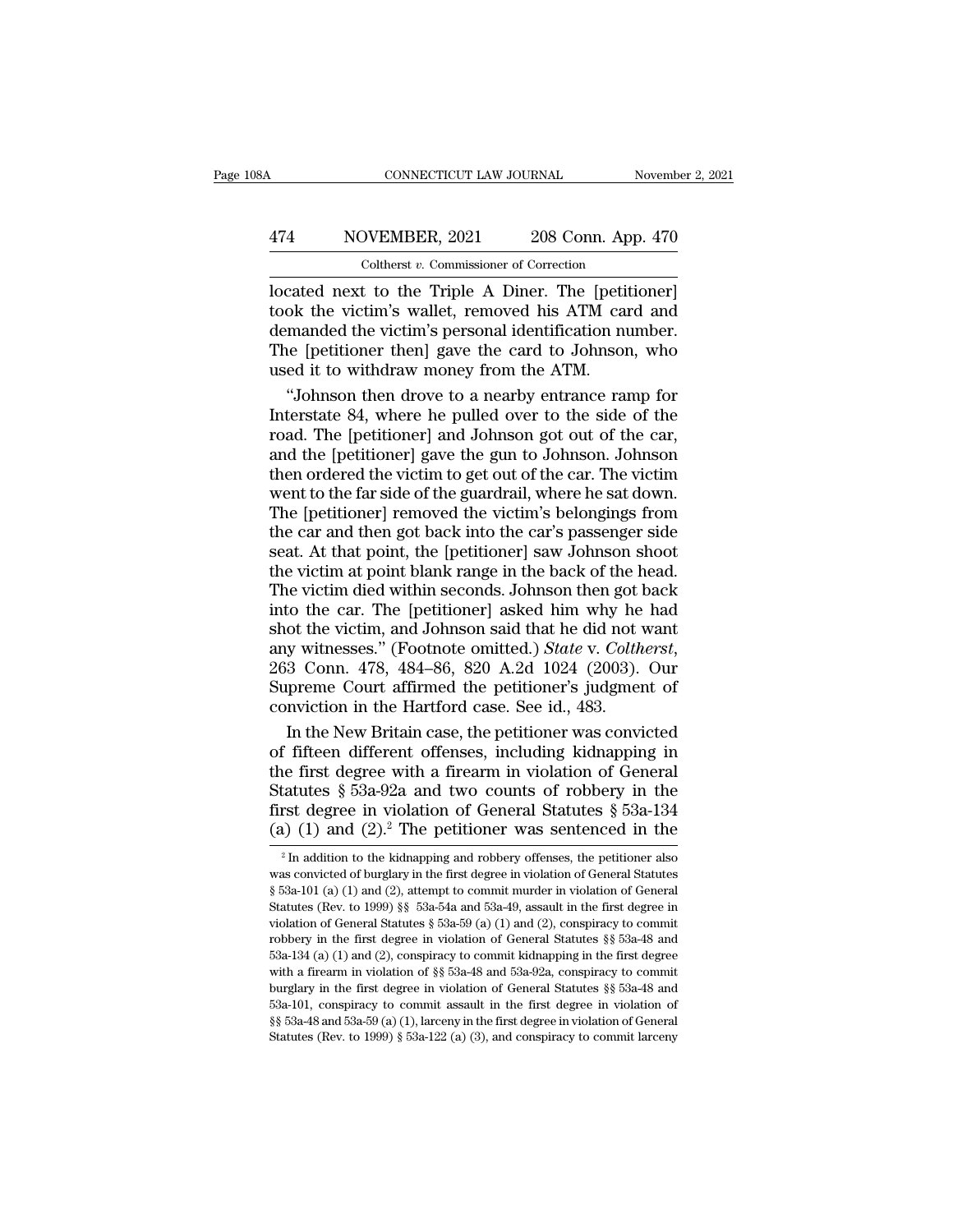### 2, 2021 CONNECTICUT LAW JOURNAL Page 109A<br>208 Conn. App. 470 NOVEMBER, 2021 475<br>Coltherst v. Commissioner of Correction Coltherst *v.* Commissioner of Correction

2, 2021 CONNECTICUT LAW JOURNAL Page 10<br>
208 Conn. App. 470 NOVEMBER, 2021 475<br>
Coltherst v. Commissioner of Correction<br>
New Britain case to eighty-five years of incarceration,<br>
to run consecutive to the sentence imposed i 208 Conn. App. 470 NOVEMBER, 2021 475<br>
Coltherst v. Commissioner of Correction<br>
New Britain case to eighty-five years of incarceration,<br>
to run consecutive to the sentence imposed in the Hart-<br>
ford case. 208 Conn. App<br>Cohnel<br>New Britain ca<br>to run consecut<br>ford case.<br>The petition S Conn. App. 470 NOVEMBER, 2021 475<br>
Coltherst v. Commissioner of Correction<br>
ew Britain case to eighty-five years of incarceration,<br>
run consecutive to the sentence imposed in the Hart-<br>
rd case.<br>
The petitioner appealed

Coltherst  $v$ . Commissioner of Correction<br>New Britain case to eighty-five years of incarceration,<br>to run consecutive to the sentence imposed in the Hart-<br>ford case.<br>The petitioner appealed his conviction in the New<br>Britai New Britain case to eighty-five years of incarceration,<br>to run consecutive to the sentence imposed in the Hart-<br>ford case.<br>The petitioner appealed his conviction in the New<br>Britain case to this court, which set forth the f From Efficial case to eight, The years of Interference,<br>to run consecutive to the sentence imposed in the Hart-<br>ford case.<br>The petitioner appealed his conviction in the New<br>Britain case to this court, which set forth the f black Honda Accord near 85 Wolcott Hill Road in Weth-<br>Britain case to this court, which set forth the following<br>relevant facts: "On October 19, 1999, the [petitioner]<br>... Johnson and Rashad Smith were sitting in a stolen<br>b The petitioner appealed his conviction in the New<br>Britain case to this court, which set forth the following<br>relevant facts: "On October 19, 1999, the [petitioner]<br>... Johnson and Rashad Smith were sitting in a stolen<br>black The petitioner appealed his conviction in the New<br>Britain case to this court, which set forth the following<br>relevant facts: "On October 19, 1999, the [petitioner]<br>... Johnson and Rashad Smith were sitting in a stolen<br>black Britain case to this court, which set forth the following<br>relevant facts: "On October 19, 1999, the [petitioner]<br>... Johnson and Rashad Smith were sitting in a stolen<br>black Honda Accord near 85 Wolcott Hill Road in Weth-<br>e relevant facts: "On October 19, 1999, the [petitioner]<br>
... Johnson and Rashad Smith were sitting in a stolen<br>
black Honda Accord near 85 Wolcott Hill Road in Weth-<br>
ersfield. The trio had smoked marijuana. Sometime<br>
after . . . Johnson and Rashad Smith were sitting in a stolen<br>black Honda Accord near 85 Wolcott Hill Road in Weth-<br>ersfield. The trio had smoked marijuana. Sometime<br>after darkness fell, the victim, Michael Clarke, returned<br>to C black Honda Accord near 85 Wolcott Hill Road in Wethersfield. The trio had smoked marijuana. Sometime<br>after darkness fell, the victim, Michael Clarke, returned<br>to Camilleri and Clarke Associates, Inc., the insurance<br>broker ersfield. The trio had smoked marijuana. Sometime<br>after darkness fell, the victim, Michael Clarke, returned<br>to Camilleri and Clarke Associates, Inc., the insurance<br>brokerage firm located there, of which he was an owner.<br>He after darkness fell, the victim, Michael Clarke, returned<br>to Camilleri and Clarke Associates, Inc., the insurance<br>brokerage firm located there, of which he was an owner.<br>He had left his motor vehicle, a black Lincoln Mark to Camilleri and Clarke Associates, Inc., the insurance<br>brokerage firm located there, of which he was an owner.<br>He had left his motor vehicle, a black Lincoln Mark VIII<br>valued at approximately \$28,000, in the firm's parkin brokerage firm located there, of which he was an owner.<br>He had left his motor vehicle, a black Lincoln Mark VIII<br>valued at approximately \$28,000, in the firm's parking<br>lot. After [Clarke] had been in the building for some<br> He had left his motor vehicle, a black Lincoln Mark VIII<br>valued at approximately \$28,000, in the firm's parking<br>lot. After [Clarke] had been in the building for some<br>time, his dog began to bark, and so [Clarke] went out-<br>s valued at approximately \$28,000, in the firm's parking<br>lot. After [Clarke] had been in the building for some<br>time, his dog began to bark, and so [Clarke] went out-<br>side. After [Clarke] left the building, he was accosted<br>by lot. After [Clarke] had been in the building for some<br>time, his dog began to bark, and so [Clarke] went out-<br>side. After [Clarke] left the building, he was accosted<br>by the [petitioner] and Johnson. The [petitioner] wore<br>a time, his dog began to bark, an<br>side. After [Clarke] left the bui<br>by the [petitioner] and Johnsor<br>a red sweatshirt or parka. [Cla<br>turn over the keys to his vehicle.<br>a gun at [Clarke], and told hi<br>building and to his office The internal and Johnson. The [petitioner] wore<br>
red sweatshirt or parka. [Clarke] was instructed to<br>
rm over the keys to his vehicle. One of the men pointed<br>
gun at [Clarke], and told him to go back into the<br>
ilding and t point the gun at [Clarke] was instructed to<br>a red sweatshirt or parka. [Clarke] was instructed to<br>turn over the keys to his vehicle. One of the men pointed<br>a gun at [Clarke], and told him to go back into the<br>building and t

means the set of the men pointed a gun at [Clarke], and told him to go back into the building and to his office.<br>"In the office, while one of the men continued to point the gun at [Clarke], the other held [Clarke]. The [pe a gun at [Clarke], and told him to go back into the<br>building and to his office.<br>"In the office, while one of the men continued to<br>point the gun at [Clarke], the other held [Clarke]. The<br>[petitioner] and Johnson took [Clark ordered him to provide the access code for the cardial solution and to his office.<br>
"In the office, while one of the men continued to<br>
point the gun at [Clarke], the other held [Clarke]. The<br>
[petitioner] and Johnson took "In the office, while one of the men continued to<br>point the gun at [Clarke], the other held [Clarke]. The<br>[petitioner] and Johnson took [Clarke's] laptop com-<br>puter and credit card. They threatened [Clarke] and<br>ordered him "In the office, while one of the men continued to<br>point the gun at [Clarke], the other held [Clarke]. The<br>[petitioner] and Johnson took [Clarke's] laptop com-<br>puter and credit card. They threatened [Clarke] and<br>ordered him point the gun at [Clarke], the other held [Clarke]. The<br>[petitioner] and Johnson took [Clarke's] laptop com-<br>puter and credit card. They threatened [Clarke] and<br>ordered him to provide the access code for the card so<br>that t [petitioner] and Johnson took [Clarke's] laptop computer and credit card. They threatened [Clarke] and ordered him to provide the access code for the card so that they could use it to obtain cash. Johnson took the computer puter and credit card. They threatened [Clarke] and<br>ordered him to provide the access code for the card so<br>that they could use it to obtain cash. Johnson took the<br>computer while the [petitioner] took the credit card.<br>The [ ordered him to provide the access code for the card so<br>that they could use it to obtain cash. Johnson took the<br>computer while the [petitioner] took the credit card.<br>The [petitioner] and Johnson stated that they were<br>going that they could use it to obtain cash. Johnson took the computer while the [petitioner] took the credit card.<br>The [petitioner] and Johnson stated that they were going to take [Clarke] to the car, and after he protested and going to take [Clarke] to the car, and after he protested and resisted, he was struck twice in the face with the gun. [Clarke] was pushed outside, continued to struggle with the two men and broke away from them before in with the two men and broke away from them before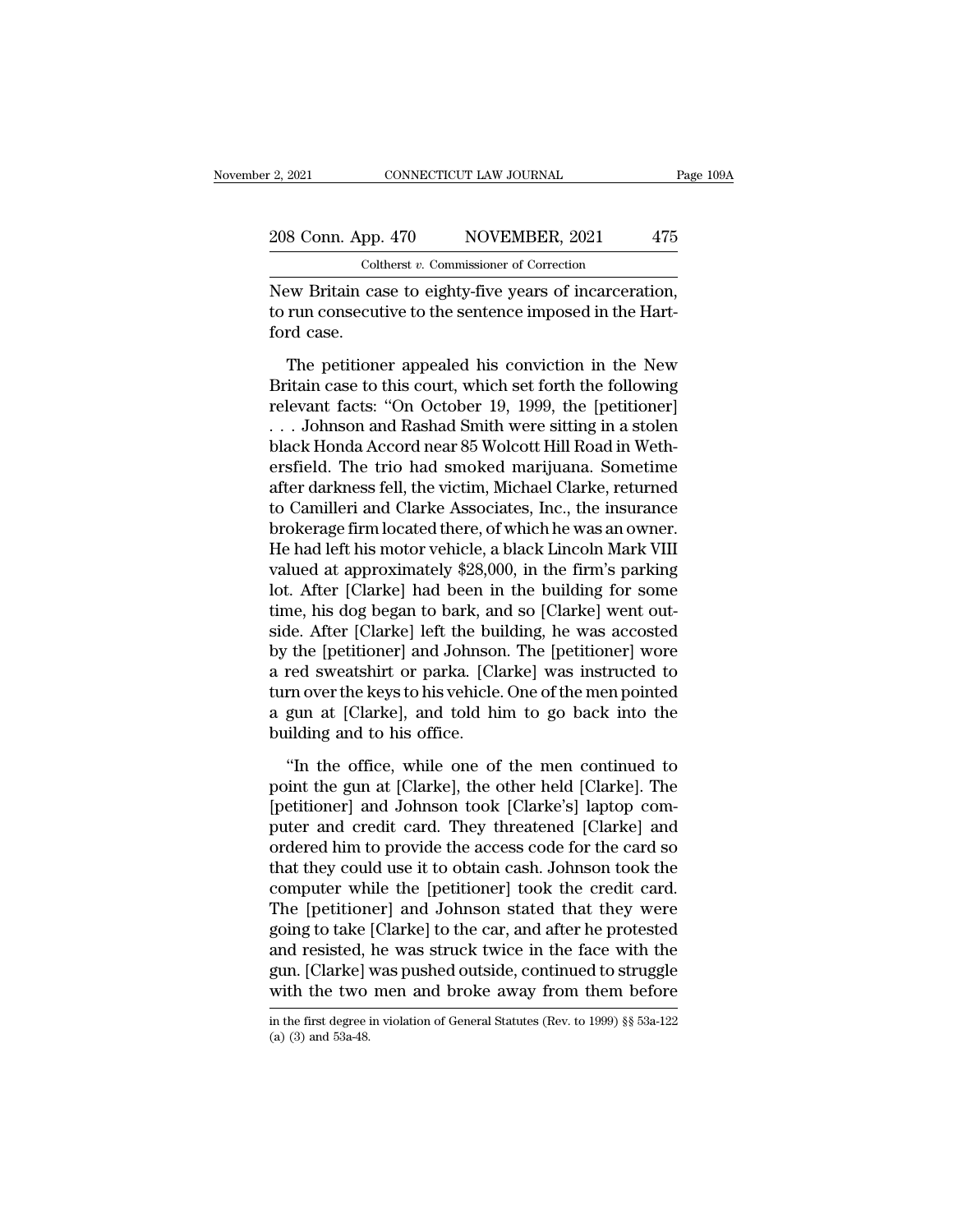### CONNECTICUT LAW JOURNAL November 2, 2021<br>
476 NOVEMBER, 2021 208 Conn. App. 470<br>
Coltherst v. Commissioner of Correction CONNECTICUT LAW JOURNAL<br>DVEMBER, 2021 208 Conn. App.<br>Coltherst *v.* Commissioner of Correction<br>Unito the car. [Clarke] started to flee

CONNECTICUT LAW JOURNAL November 2, 2021<br>
Solution 1991 - 208 Conn. App. 470<br>
Coltherst v. Commissioner of Correction<br>
Deing forced into the car. [Clarke] started to flee and<br>
called out for help, but was soon tackled by J 476 NOVEMBER, 2021 208 Conn. App. 470<br>
Coltherst v. Commissioner of Correction<br>
being forced into the car. [Clarke] started to flee and<br>
called out for help, but was soon tackled by Johnson.<br>
[Clarke] then struggled with t  $\frac{476}{\text{Colthers } t \cdot \text{Commissioner of Correction}}$ <br>Coltherst  $v$ . Commissioner of Correction<br>being forced into the car. [Clarke] started to flee and<br>called out for help, but was soon tackled by Johnson.<br>[Clarke] then struggled with the [petitio 476 NOVEMBER, 2021 208 Conn. App. 470<br>
coltherst  $v$ . Commissioner of Correction<br>
being forced into the car. [Clarke] started to flee and<br>
called out for help, but was soon tackled by Johnson.<br>
[Clarke] then struggled wit Coltherst *v*. Commissioner of Correction<br>being forced into the car. [Clarke] started to flee and<br>called out for help, but was soon tackled by Johnson.<br>[Clarke] then struggled with the [petitioner], who took<br>out a .22 cali Coltherst v. Commissioner of Correction<br>
being forced into the car. [Clarke] started to flee a<br>
called out for help, but was soon tackled by Johns<br>
[Clarke] then struggled with the [petitioner], who to<br>
out a .22 caliber B Iled out for help, but was soon tackled by Johnson.<br>
larke] then struggled with the [petitioner], who took<br>
it a .22 caliber Beretta and shot [Clarke] in the head.<br>
ie [petitioner] and Johnson fled the scene in [Clarke's]<br> cance out for herp, see was soon actined by somison.<br>
[Clarke] then struggled with the [petitioner], who took<br>
out a .22 caliber Beretta and shot [Clarke] in the head.<br>
The [petitioner] and Johnson fled the scene in [Clark

[Clarke] alter sataggled what are [pedidoter]], who work<br>out a .22 caliber Beretta and shot [Clarke] in the head.<br>The [petitioner] and Johnson fled the scene in [Clarke's]<br>Lincoln while Smith drove the Honda Accord.<br>"Oscar Figure 1 States and shot penalty in the netal.<br>The [petitioner] and Johnson fled the scene in [Clarke's]<br>Lincoln while Smith drove the Honda Accord.<br>"Oscar Rivera, a Wethersfield police officer, arrived<br>at the scene after The [permander] and bonds of heather directed in [entriese.b]<br>Lincoln while Smith drove the Honda Accord.<br>"Oscar Rivera, a Wethersfield police officer, arrived<br>at the scene after being notified of the assault. He found<br>[Cl "Oscar Rivera, a Wethersfield police officer, arrived<br>at the scene after being notified of the assault. He found<br>[Clarke] lying on the ground in the parking lot, which<br>was otherwise empty. At that time, [Clarke] was respon "Oscar Rivera, a Wethersfield police officer, arrived<br>at the scene after being notified of the assault. He found<br>[Clarke] lying on the ground in the parking lot, which<br>was otherwise empty. At that time, [Clarke] was respon at the scene after being notified of the assault. He found<br>[Clarke] lying on the ground in the parking lot, which<br>was otherwise empty. At that time, [Clarke] was respon-<br>sive, but had suffered visible injuries. Medical per [Clarke] lying on the ground in the parking lot, which<br>was otherwise empty. At that time, [Clarke] was respon-<br>sive, but had suffered visible injuries. Medical personnel<br>subsequently transferred [Clarke] to Hartford Hospit was otherwise empty. At that time, [Clarke] was responsive, but had suffered visible injuries. Medical personnel<br>subsequently transferred [Clarke] to Hartford Hospital<br>for treatment. [Clarke] was hospitalized for nine to t sive, but had suffered visible injuries. Medical personnel<br>subsequently transferred [Clarke] to Hartford Hospital<br>for treatment. [Clarke] was hospitalized for nine to ten<br>days and then was transferred to a rehabilitation f subsequently transferred [Clarke] to Hartford Hospital<br>for treatment. [Clarke] was hospitalized for nine to ten<br>days and then was transferred to a rehabilitation facility<br>for an additional seven weeks of therapy." (Footnot for treatment. [Clarke] was hospitalized for nine to tdays and then was transferred to a rehabilitation facili<br>for an additional seven weeks of therapy." (Footnot<br>omitted.) *State* v. *Coltherst*, 87 Conn. App. 93, 96–9<br>8 Following the resolution of his direct appear and additional seven weeks of therapy." (Footnotes initted.) *State v. Coltherst*, 87 Conn. App. 93, 96–98, 4 A.2d 869, cert. denied, 273 Conn. 919, 871 A.2d 1 (2005). This co For an additional seven weeks of alchapy. (Toolhouses<br>
omitted.) *State* v. *Coltherst*, 87 Conn. App. 93, 96–98,<br>
864 A.2d 869, cert. denied, 273 Conn. 919, 871 A.2d<br>
371 (2005). This court affirmed in part<sup>3</sup> the petiti

based A.2d 869, cert. denied, 273 Conn. 919, 871 A.2d 371 (2005). This court affirmed in part<sup>3</sup> the petitioner's conviction in the New Britain case. See id., 96.<br>Following the resolution of his direct appeals in the Harf 371 (2005). This court affirmed in part<sup>3</sup> the petitioner's conviction in the New Britain case. See id., 96.<br>Following the resolution of his direct appeals in the Harford and New Britain cases, the petitioner filed a peti conviction in the New Britain case. See id., 96.<br>Following the resolution of his direct appeals in the<br>Harford and New Britain cases, the petitioner filed a<br>petition for a writ of habeas corpus, which is the subject<br>of th Following the resolution of his direct appeals in the<br>Harford and New Britain cases, the petitioner filed a<br>petition for a writ of habeas corpus, which is the subject<br>of this appeal. He first filed a petition on June 10, 2 Following the resolution of his direct appeals in the<br>Harford and New Britain cases, the petitioner filed a<br>petition for a writ of habeas corpus, which is the subject<br>of this appeal. He first filed a petition on June 10, 2 Harford and New Britain cases, the petitioner filed a<br>petition for a writ of habeas corpus, which is the subject<br>of this appeal. He first filed a petition on June 10, 2015,<br>in a self-represented capacity but later filed an petition for a writ of habeas corpus, which is the subject<br>of this appeal. He first filed a petition on June 10, 2015,<br>in a self-represented capacity but later filed an amended<br>petition, through counsel, on August 27, 2018 of this appeal. He first filed a petition on June 10, 2015,<br>in a self-represented capacity but later filed an amended<br>petition, through counsel, on August 27, 2018. In his<br>amended habeas petition, the petitioner alleged ni in a self-represented capacity but later filed an amended<br>petition, through counsel, on August 27, 2018. In his<br>amended habeas petition, the petitioner alleged nine<br>separate grounds for reversal of his convictions, all but petition, through counsel, on August 27, 2018. In his<br>amended habeas petition, the petitioner alleged nine<br>separate grounds for reversal of his convictions, all but<br>three of which were withdrawn prior to the habeas<br>trial. ial. The three remaining counts alleged (1) ineffective ssistance by trial counsel in the Hartford case, (2) effective assistance by trial counsel in the New Britain  $\frac{3}{10}$  This court agreed with a double jeopardy clai trial. The three remaining counts alleged (1) ineffective assistance by trial counsel in the Hartford case, (2) ineffective assistance by trial counsel in the New Britain  $\frac{3}{10}$  This court agreed with a double jeopard

assistance by trial counsel in the Hartford case,  $(2)$  ineffective assistance by trial counsel in the New Britain  $\frac{1}{\sqrt{2}}$ . This court agreed with a double jeopardy claim raised by the petitioner that the trial court ineffective assistance by trial counsel in the New Britain<br>
<sup>3</sup> This court agreed with a double jeopardy claim raised by the petitioner<br>
that the trial court improperly had sentenced him on his conviction of six<br>
counts of <sup>3</sup> This court agreed with a double jeopardy claim raised by the petitioner that the trial court improperly had sentenced him on his conviction of six counts of conspiracy offenses, and we remanded the case with direction <sup>3</sup> This cour<br>that the trial<br>counts of con<br>merge the p<br>vacate the se<br>App. 96, 113.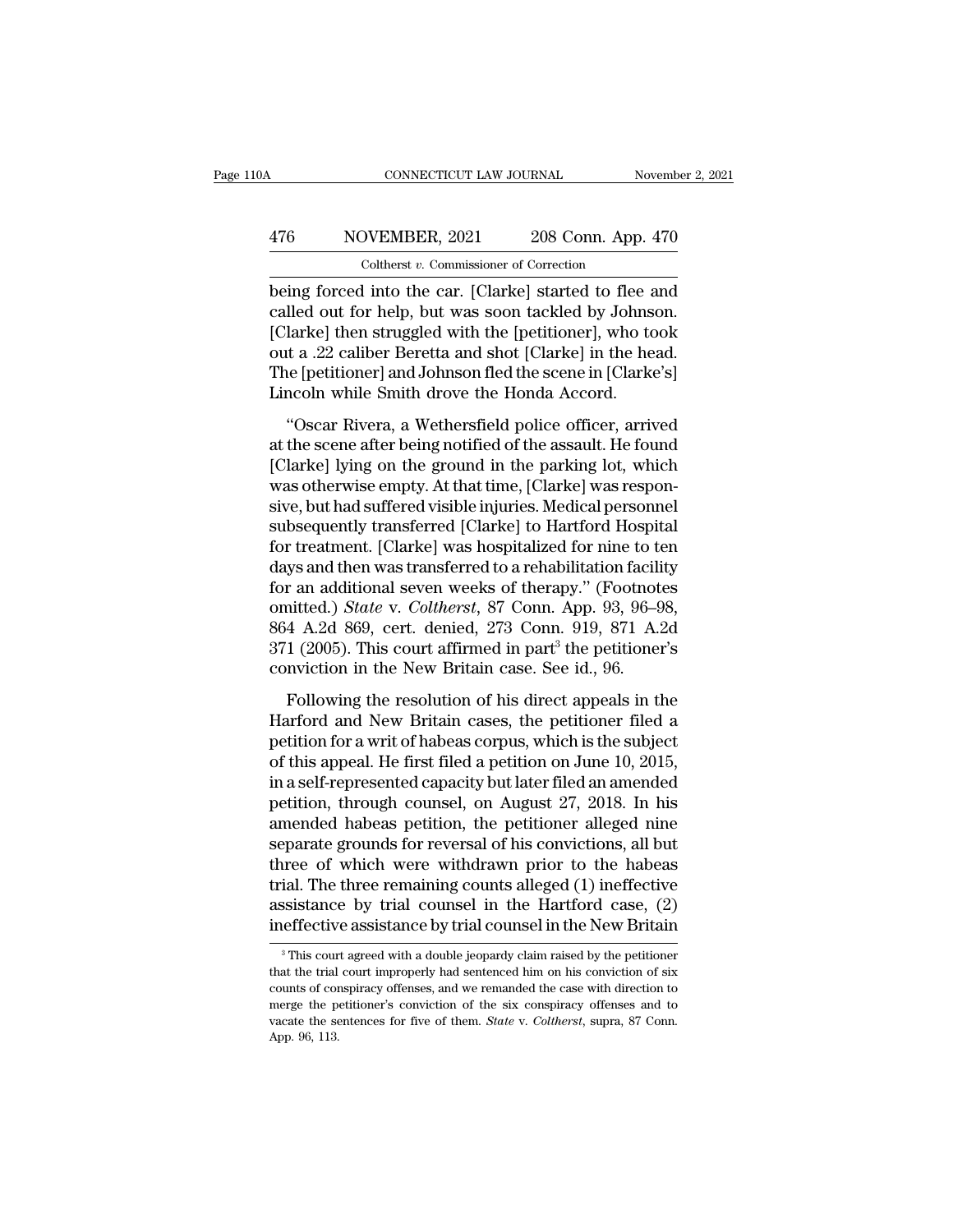# 2, 2021 CONNECTICUT LAW JOURNAL Page 111A<br>208 Conn. App. 470 NOVEMBER, 2021 477<br>Coltherst v. Commissioner of Correction Coltherst *v.* Commissioner of Correction

case, and (3) that the petitioner's kidnapping conviction<br>that the New Britain case, and (3) that the petitioner's kidnapping conviction<br>in the New Britain case violated the petitioner's right<br>to due process. The behease 208 Conn. App. 470 NOVEMBER, 2021 477<br>
Coltherst v. Commissioner of Correction<br>
case, and (3) that the petitioner's kidnapping conviction<br>
in the New Britain case violated the petitioner's right<br>
to due process. The habea 208 Conn. App. 470 NOVEMBER, 2021 477<br>
Coltherst v. Commissioner of Correction<br>
case, and (3) that the petitioner's kidnapping conviction<br>
in the New Britain case violated the petitioner's right<br>
to due process. The habea 208 Conn. App. 470 NOVEMBER, 2021 477<br>
Coltherst *v*. Commissioner of Correction<br>
case, and (3) that the petitioner's kidnapping conviction<br>
in the New Britain case violated the petitioner's right<br>
to due process. The hab Colculation, and Colculation, and Colculation case, and (3) that the petitioner's kidnapping conviction in the New Britain case violated the petitioner's right to due process. The habeas court rendered judgment denying the Coltherst v. Commissioner of Correction<br>
case, and (3) that the petitioner's kidnapping convicti<br>
in the New Britain case violated the petitioner's rig<br>
to due process. The habeas court rendered judgme<br>
denying the habeas due process. The habeas court rendered judgment<br>nying the habeas petition, from which the petitioner,<br>it the granting of certification, appealed to this court.<br>Iditional facts will be set forth as necessary.<br>I<br>In this appe

I

denying the habeas petition, from which the petitioner,<br>
on the granting of certification, appealed to this court.<br>
Additional facts will be set forth as necessary.<br>
I<br>
I<br>
In this appeal, the petitioner raises two claims r on the granting of certification, appealed to this court.<br>Additional facts will be set forth as necessary.<br>I<br>I<br>this appeal, the petitioner raises two claims related<br>to the habeas court's denial of his ineffective assistanc Additional facts will be set forth as necessary.<br>
I<br>
I<br>
In this appeal, the petitioner raises two claims related<br>
to the habeas court's denial of his ineffective assistance<br>
of counsel claims—one related to the Hartford ca I<br>In this appeal, the petitioner raises two claims related<br>to the habeas court's denial of his ineffective assistance<br>of counsel claims—one related to the Hartford case<br>and the other to the New Britain case. We address eac In this appeal, the petitioner raises two claims related<br>to the habeas court's denial of his ineffective assistance<br>of counsel claims—one related to the Hartford case<br>and the other to the New Britain case. We address each<br> In this appeal, the petitioner raises two claims related<br>to the habeas court's denial of his ineffective assistance<br>of counsel claims—one related to the Hartford case<br>and the other to the New Britain case. We address each<br> the habeas court's denial of his interfective assistance<br>
counsel claims—one related to the Hartford case<br>
d the other to the New Britain case. We address each<br>
turn. First, we set forth our well settled standard<br>
review a or counser claims—one related to the Hartrord case<br>and the other to the New Britain case. We address each<br>in turn. First, we set forth our well settled standard<br>of review and legal principles applicable to claims of<br>ineffe

and the other to the New Britani case. We address each<br>in turn. First, we set forth our well settled standard<br>of review and legal principles applicable to claims of<br>ineffective assistance of counsel in habeas matters.<br>"The In turn. First, we set form our wen settled standard<br>of review and legal principles applicable to claims of<br>ineffective assistance of counsel in habeas matters.<br>"The habeas court is afforded broad discretion in<br>making its of review and regal principles applicable to claims of<br>ineffective assistance of counsel in habeas matters.<br>"The habeas court is afforded broad discretion in<br>making its factual findings, and those findings will not<br>be dist menetive assistance of counser in nabeas matters.<br>
"The habeas court is afforded broad discretion in<br>
making its factual findings, and those findings will not<br>
be disturbed unless they are clearly erroneous.<br>
The applicati "The habeas court is afforded broad discretion in<br>making its factual findings, and those findings will not<br>be disturbed unless they are clearly erroneous. . . . .<br>The application of the habeas court's factual findings<br>to making its factual findings, and those findings will not<br>be disturbed unless they are clearly erroneous. . . .<br>The application of the habeas court's factual findings<br>to the pertinent legal standard, however, presents a<br>mi be disturbed unless they are clearly erroneous.  $\dots$ <br>The application of the habeas court's factual findings<br>to the pertinent legal standard, however, presents a<br>mixed question of law and fact, which is subject to<br>plenary The application of the habeas court's factual findings<br>to the pertinent legal standard, however, presents a<br>mixed question of law and fact, which is subject to<br>plenary review.... Therefore, our review of whether<br>the facts to the pertinent legal standard, however, presents a<br>mixed question of law and fact, which is subject to<br>plenary review.... Therefore, our review of whether<br>the facts as found by the habeas court constituted a<br>violation of mixed question of law and fact, which is subject to<br>plenary review.... Therefore, our review of whether<br>the facts as found by the habeas court constituted a<br>violation of the petitioner's constitutional right to effec-<br>tiv EVERT: THE SIGN AND THE STATE OF STATE of THE STATE of and solation of the petitioner's constitutional right to effective assistance of counsel is plenary." (Internal quota-<br>on marks omitted.) *Charles v. Commissioner of* the facts as found by the habeas court constituted a<br>violation of the petitioner's constitutional right to effec-<br>tive assistance of counsel is plenary." (Internal quota-<br>tion marks omitted.) *Charles v. Commissioner of C* 

violation of the petrioner s'constructional right to effect-<br>tive assistance of counsel is plenary." (Internal quota-<br>tion marks omitted.) *Charles* v. *Commissioner of Cor-*<br>*rection*, 206 Conn. App. 341, 346, A.3d (2021 tive assistance of counsel is plenary. (Internat quotation marks omitted.) *Charles v. Commissioner of Correction*, 206 Conn. App. 341, 346, A.3d (2021).<br>
"The sixth amendment to the United States constitution guarantees a rection, 206 Conn. App. 341, 346, A.3d (2021).<br>
"The sixth amendment to the United States constitu-<br>
tion guarantees a criminal defendant the assistance of<br>
counsel for his defense.... It is axiomatic that the<br>
right to c Fection, 200 Collil. App. 341, 340, A.50 (2021).<br>
"The sixth amendment to the United States constitu-<br>
tion guarantees a criminal defendant the assistance of<br>
counsel for his defense.... It is axiomatic that the<br>
right to "The sixth amendment to the United States constitution guarantees a criminal defendant the assistance of counsel for his defense. . . . It is axiomatic that the right to counsel is the right to the effective assistance of tion guarantees a criminal defendant the assistance of<br>
counsel for his defense. . . . It is axiomatic that the<br>
right to counsel is the right to the effective assistance<br>
of counsel. . . . To succeed on a claim of ineffec counsel for his defense. . . . It is axiomatic that the<br>right to counsel is the right to the effective assistance<br>of counsel. . . . To succeed on a claim of ineffective<br>assistance of counsel, a habeas petitioner must satis right to counsel is the right to the effective assistance<br>of counsel. . . . To succeed on a claim of ineffective<br>assistance of counsel, a habeas petitioner must satisfy<br>a two-pronged test articulated in *Strickland* v. *W*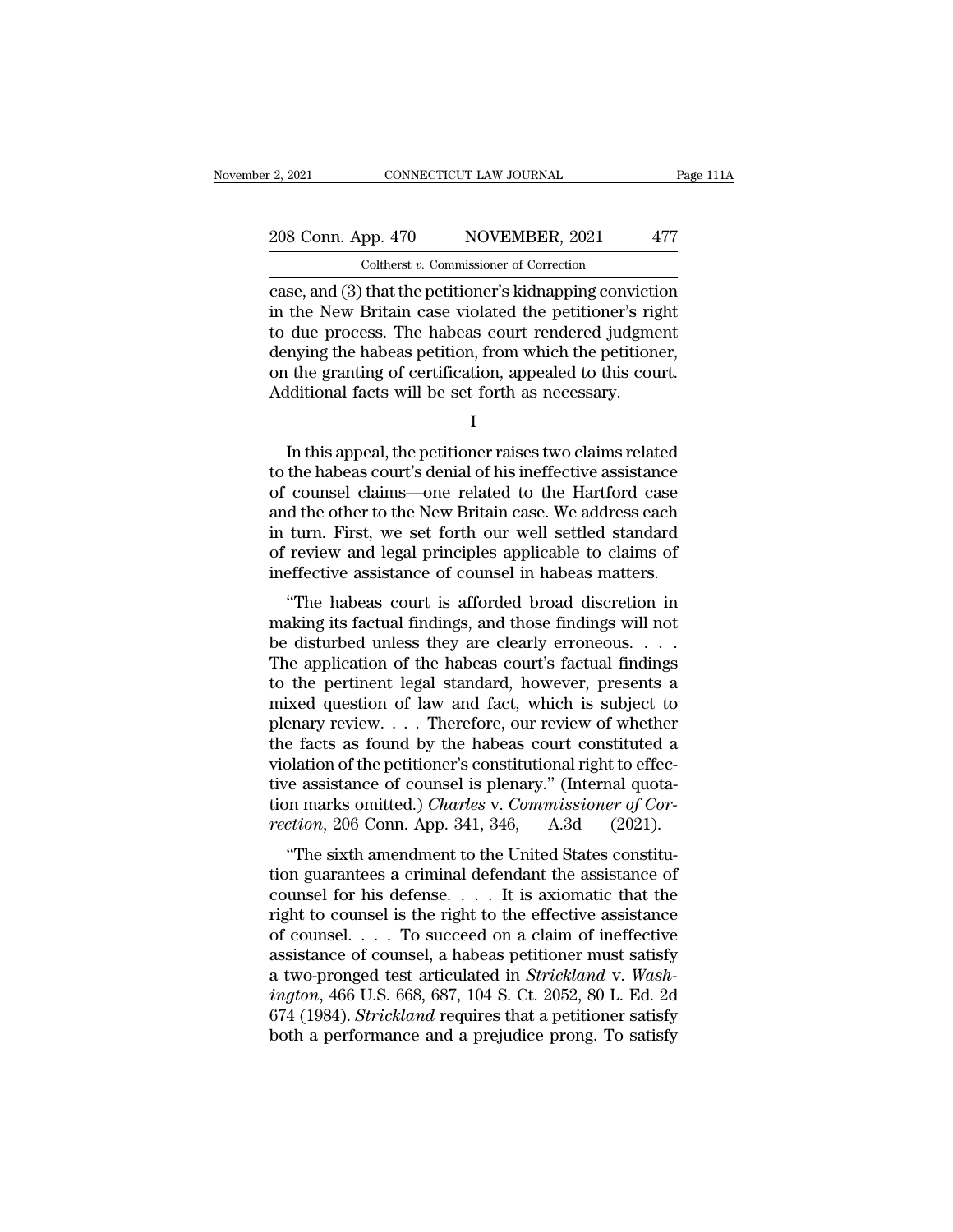# CONNECTICUT LAW JOURNAL November 2, 2021<br>
478 NOVEMBER, 2021 208 Conn. App. 470<br>
Coltherst v. Commissioner of Correction Coltherst *v.* Commissioner of Correction

CONNECTICUT LAW JOURNAL November 2, 2021<br>
NOVEMBER, 2021 208 Conn. App. 470<br>
Coltherst v. Commissioner of Correction<br>
the performance prong, a [petitioner] must demonstrate<br>
that counsel made errors so serious that counsel  $\begin{array}{r} \hline \text{478}\qquad \text{NOVEMBER, 2021}\qquad \text{208 Conn. App. 470}\ \hline \text{Coltherst } v. \text{ Commissioner of Correction}\ \hline \text{the performance prong, a [petitioner] must demonstrate that course! made errors so serious that course! was not functioning as the course! guaranteed . . . by the (slivth [almondmont] To satisfy the proiudice) \hline \end{array}$ 478 NOVEMBER, 2021 208 Conn. App. 470<br>
Coltherst v. Commissioner of Correction<br>
the performance prong, a [petitioner] must demonstrate<br>
that counsel made errors so serious that counsel was<br>
not functioning as the counsel  $\frac{478}{\text{Colthers } v. \text{ Commissioner of Correction}}$ <br>
Coltherst v. Commissioner of Correction<br>
the performance prong, a [petitioner] must demonstrate<br>
that counsel made errors so serious that counsel was<br>
not functioning as the counsel guaranteed Coltherst *v*. Commissioner of Correction<br>the performance prong, a [petitioner] must demonstrate<br>that counsel made errors so serious that counsel was<br>not functioning as the counsel guaranteed . . . by the<br>[s]ixth [a]mendme Coltherst v. Commissioner of Correction<br>the performance prong, a [petitioner] must demonstrate<br>that counsel made errors so serious that counsel was<br>not functioning as the counsel guaranteed . . . by the<br>[s]ixth [a]mendment the performance prong, a [petitioner] must demonstrate<br>that counsel made errors so serious that counsel was<br>not functioning as the counsel guaranteed  $\ldots$  by the<br>[s]ixth [a]mendment.  $\ldots$  To satisfy the prejudice<br>prong, that counsel made errors so serious that counsel was<br>not functioning as the counsel guaranteed . . . by the<br>[s]ixth [a]mendment. . . . . To satisfy the prejudice<br>prong, a [petitioner] must demonstrate that there is a<br>reas not functioning as the counsel guaranteed . . . by the [s]ixth [a]mendment. . . . . To satisfy the prejudice prong, a [petitioner] must demonstrate that there is a reasonable probability that, but for counsel's unprofessi [s]ixth [a]mendment. . . . To satisfy the prejudice<br>prong, a [petitioner] must demonstrate that there is a<br>reasonable probability that, but for counsel's unprofes-<br>sional errors, the result of the proceeding would have<br>be ong, a [petitioner] must demonstrate that there is a<br>asonable probability that, but for counsel's unprofes-<br>bnal errors, the result of the proceeding would have<br>en different....Although a petitioner can succeed<br>ly if he sa reasonable probability that, but for coursers unprofessional errors, the result of the proceeding would have<br>been different. . . . Although a petitioner can succeed<br>only if he satisfies both prongs, a reviewing court can<br>

sional errors, the result of the proceeding would have<br>been different.... Although a petitioner can succeed<br>only if he satisfies both prongs, a reviewing court can<br>find against the petitioner on either ground....<br>"We ... been unferent.  $\ldots$  Although a pethodier can succeed<br>only if he satisfies both prongs, a reviewing court can<br>find against the petitioner on either ground.  $\ldots$ <br>"We  $\ldots$  are mindful that [a] fair assessment of<br>attorney only if he saisies both prongs, a reviewing court can<br>find against the petitioner on either ground.  $\dots$ <br>"We  $\dots$  are mindful that [a] fair assessment of<br>attorney performance requires that every effort be made<br>to eliminat spectrum and against the pertuoner on entier ground.  $\ldots$ <br>
"We  $\ldots$  are mindful that [a] fair assessment of<br>
attorney performance requires that every effort be made<br>
to eliminate the distorting effects of hindsight, to "We . . . are mindful that [a] fair assessment of<br>attorney performance requires that every effort be made<br>to eliminate the distorting effects of hindsight, to recon-<br>struct the circumstances of counsel's challenged con-<br>d attorney performance requires that every effort be made<br>to eliminate the distorting effects of hindsight, to recon-<br>struct the circumstances of counsel's challenged con-<br>duct, and to evaluate the conduct from counsel's per to eliminate the distorting effects of hindsight, to reconstruct the circumstances of counsel's challenged conduct, and to evaluate the conduct from counsel's perspective at the time. Because of the difficulties inherent i struct the circumstances of counsel's challenged con-<br>duct, and to evaluate the conduct from counsel's per-<br>spective at the time. Because of the difficulties inherent<br>in making the evaluation, a court must indulge a strong duct, and to evaluate the conduct from counsel's per-<br>spective at the time. Because of the difficulties inherent<br>in making the evaluation, a court must indulge a strong<br>presumption that counsel's conduct falls within the<br>w spective at the time. Because of the difficulties inherent<br>in making the evaluation, a court must indulge a strong<br>presumption that counsel's conduct falls within the<br>wide range of reasonable professional assistance; that<br> in making the evaluation, a court must indulge a strong<br>presumption that counsel's conduct falls within the<br>wide range of reasonable professional assistance; that<br>is, the [petitioner] must overcome the presumption that,<br>u presumption that counsel's conduct falls within the<br>wide range of reasonable professional assistance; that<br>is, the [petitioner] must overcome the presumption that,<br>under the circumstances, the challenged action might<br>be co wide range of reasonable professional assistance; that<br>is, the [petitioner] must overcome the presumption that,<br>under the circumstances, the challenged action might<br>be considered sound trial strategy. . . . . [C]ounsel is is, the [petitioner] must overcome the presumption that,<br>under the circumstances, the challenged action might<br>be considered sound trial strategy.  $\ldots$  [C]ounsel is<br>strongly presumed to have rendered adequate assis-<br>tance under the circumstances, the challenged action might<br>be considered sound trial strategy. . . . . [C]ounsel is<br>strongly presumed to have rendered adequate assis-<br>tance and made all significant decisions in the exercise<br>of be considered sound trial strategy. . . . . [C]ounsel is<br>strongly presumed to have rendered adequate assis-<br>tance and made all significant decisions in the exercise<br>of reasonable professional judgment. . . . Similarly,<br>the strongly presumed to have rendered adequate assistance and made all significant decisions in the exercise<br>of reasonable professional judgment. . . . Similarly,<br>the United States Supreme Court has emphasized that<br>a reviewin tance and made all significant decisions in the exercise<br>of reasonable professional judgment. . . . Similarly,<br>the United States Supreme Court has emphasized that<br>a reviewing court is required not simply to give [coun-<br>se Teasonable professional judgment. . . . . Similarly,<br>
e United States Supreme Court has emphasized that<br>
reviewing court is required not simply to give [coun-<br>
I] the benefit of the doubt . . . but to affirmatively<br>
tertai a reviewing court is required not simply to give [counsel] the benefit of the doubt  $\dots$  but to affirmatively entertain the range of possible reasons  $\dots$  counsel may have had for proceeding as [he or she] did.  $\dots$  "In a

a reviewing court is required not simply to give [counsel] the benefit of the doubt  $\dots$  but to affirmatively entertain the range of possible reasons  $\dots$  counsel may have had for proceeding as [he or she] did.  $\dots$  "In a Example benefit of the doubt  $\ldots$  but to animatively entertain the range of possible reasons  $\ldots$  counsel may have had for proceeding as [he or she] did.  $\ldots$  "In assessing prejudice under *Strickland*, the question is listed if counsel acted different and state and state and state and the restion is not whether a court can be certain counsel's performance had no effect on the outcome or whether it is possible a reasonable doubt might ha *land* as the original as the original and the question is not whether a court can be certain counsel's performance had no effect on the outcome or whether it is possible a reasonable doubt might have been established if "In assessing prejudice under *Strickland*, the question is not whether a court can be certain counsel's performance had no effect on the outcome or whether it is possible a reasonable doubt might have been established if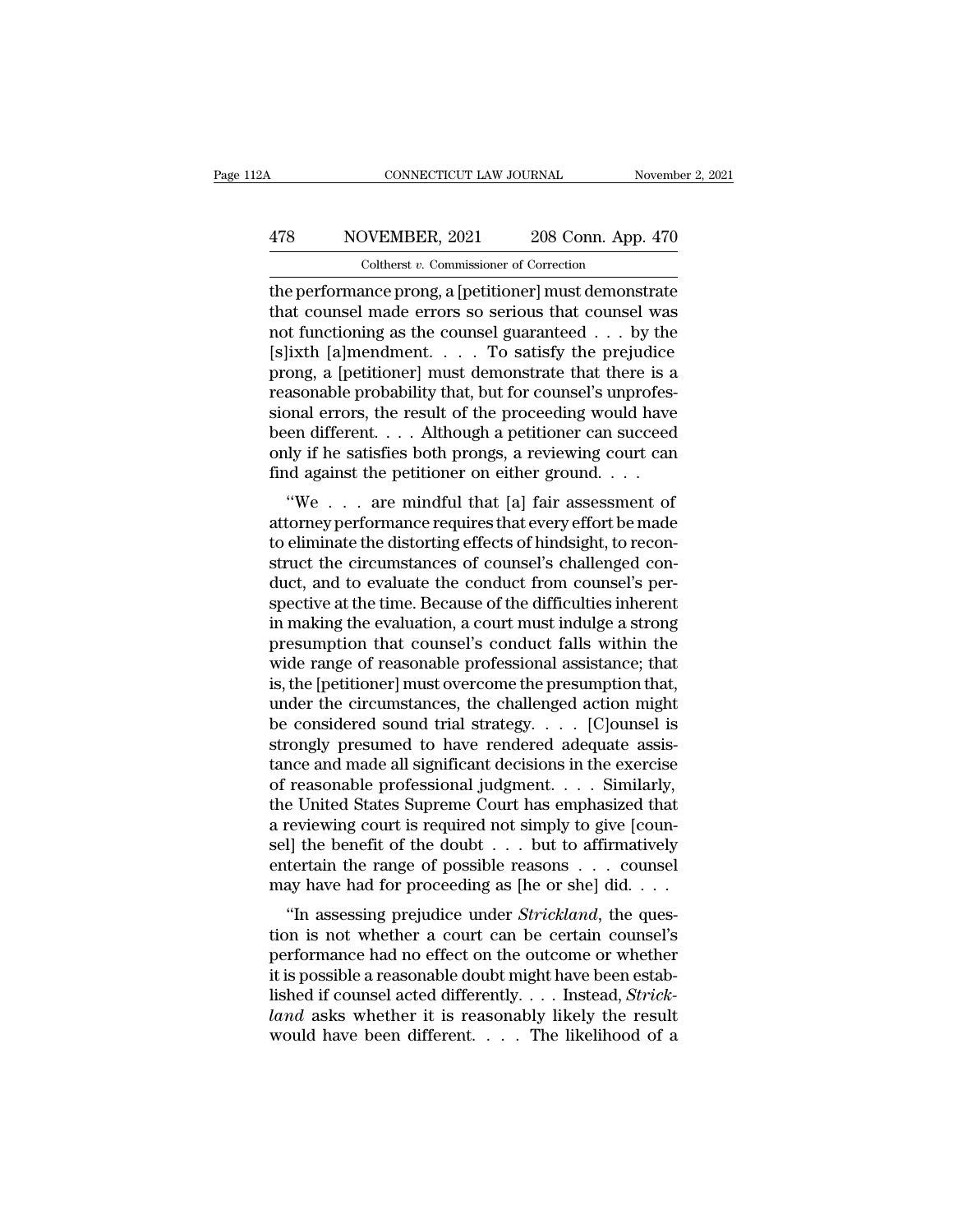# 2, 2021 CONNECTICUT LAW JOURNAL Page 113A<br>208 Conn. App. 470 NOVEMBER, 2021 479<br>Coltherst v. Commissioner of Correction Coltherst *v.* Commissioner of Correction

2, 2021 CONNECTICUT LAW JOURNAL<br>
208 Conn. App. 470 NOVEMBER, 2021 479<br>
Coltherst v. Commissioner of Correction<br>
different result must be substantial, not just conceiv-<br>
able." (Internal quotation marks omitted.) *Harris* 208 Conn. App. 470 NOVEMBER, 2021 479<br>
Coltherst v. Commissioner of Correction<br>
different result must be substantial, not just conceivable." (Internal quotation marks omitted.) *Harris* v.<br>
Commissioner of Correction, 205 <sup>208</sup> Conn. App. 470 NOVEMBER, 2021 479<br>
Coltherst v. Commissioner of Correction<br>
different result must be substantial, not just conceivable." (Internal quotation marks omitted.) *Harris* v.<br>
Commissioner of Correction, 20 208 Conn. App. 470 NO<br>
Coltherst v. Commissic<br>
different result must be subs<br>
able." (Internal quotation m<br>
Commissioner of Correction,<br>
58, 257 A.3d 343 (2021). fferent result must be substantial, not just conceiv-<br>le." (Internal quotation marks omitted.) *Harris* v.<br>mmissioner of Correction, 205 Conn. App. 837, 857–<br>, 257 A.3d 343 (2021).<br>A<br>The petitioner claims that the habeas c

A

able." (Internal quotation marks omitted.) *Harris* v.<br> *Commissioner of Correction*, 205 Conn. App. 837, 857–58, 257 A.3d 343 (2021).<br>
A<br>
The petitioner claims that the habeas court improperly determined that his trial co Commissioner of Correction, 205 Conn. App. 837, 857–58, 257 A.3d 343 (2021).<br>
A<br>
The petitioner claims that the habeas court improperly determined that his trial counsel in the Hartford<br>
case did not provide ineffective a 58, 257 A.3d 343 (2021).<br>
A<br>
The petitioner claims that the habeas court improperly determined that his trial counsel in the Hartford<br>
case did not provide ineffective assistance by failing to<br>
advise the petitioner adequa A<br>The petitioner claims that the habeas court improp-<br>erly determined that his trial counsel in the Hartford<br>case did not provide ineffective assistance by failing to<br>advise the petitioner adequately regarding his decision The petitioner claims<br>erly determined that hi<br>case did not provide ine<br>advise the petitioner ad<br>to testify at the underlyi<br>case. We disagree.<br>With respect to the cl The performant change that the mascal courrempt<br>by determined that his trial counsel in the Hartford<br>se did not provide ineffective assistance by failing to<br>vise the petitioner adequately regarding his decision<br>testify at case did not provide ineffective assistance by failing to<br>advise the petitioner adequately regarding his decision<br>to testify at the underlying criminal trial in the Hartford<br>case. We disagree.<br>With respect to the claim of

Ease and not provide increasive assistance by hanny to<br>advise the petitioner adequately regarding his decision<br>to testify at the underlying criminal trial in the Hartford<br>case. We disagree.<br>With respect to the claim of ine perfective the perfection at all relevant in the Hartford<br>case. We disagree.<br>With respect to the claim of ineffective assistance of<br>counsel in the Hartford case, the habeas court found<br>the following relevant facts: "In the net with respect to the claim of ineffective assistance of<br>counsel in the Hartford case, the habeas court found<br>the following relevant facts: "In the Hartford case, the<br>petitioner was represented at all relevant times by A With respect to the claim of ineffective assistance of<br>counsel in the Hartford case, the habeas court found<br>the following relevant facts: "In the Hartford case, the<br>petitioner was represented at all relevant times by Attor With respect to the claim of ineffective assistance of counsel in the Hartford case, the habeas court found<br>the following relevant facts: "In the Hartford case, the<br>petitioner was represented at all relevant times by Attor counsel in the Hartford case, the habeas court found<br>the following relevant facts: "In the Hartford case, the<br>petitioner was represented at all relevant times by Attor-<br>ney Donald O'Brien. He met with the petitioner approx the following relevant facts: "In the Hartford case, the petitioner was represented at all relevant times by Attorney Donald O'Brien. He met with the petitioner approximately eighteen times during which he discussed the ev petitioner was represented at all relevant times by Attor-<br>ney Donald O'Brien. He met with the petitioner approxi-<br>mately eighteen times during which he discussed the<br>evidence. The defense theory at trial was that the peti ney Donald O'Brien. He met with the petitioner approximately eighteen times during which he discussed the evidence. The defense theory at trial was that the petitioner was not involved and, instead, it was the codefendant mately eighteen times during which he discussed the<br>evidence. The defense theory at trial was that the peti-<br>tioner was not involved and, instead, it was the codefen-<br>dant . . . Johnson who was responsible for the crimes. evidence. The defense theory at trial was that the petitioner was not involved and, instead, it was the codefendant . . . Johnson who was responsible for the crimes.<br>The gun was connected to . . . Johnson and the defense tioner was not involved and, instead, it was the codefendant . . . Johnson who was responsible for the crimes.<br>The gun was connected to . . . Johnson and the defense sought to put the blame on Johnson's shoulders. The pet dant . . . Johnson who was responsible for the crimes.<br>The gun was connected to . . . Johnson and the<br>defense sought to put the blame on Johnson's shoul-<br>ders. The petitioner, seventeen at the time of the<br>offenses, had gi The gun was connected to . . . Johnson and the<br>defense sought to put the blame on Johnson's shoul-<br>ders. The petitioner, seventeen at the time of the<br>offenses, had given various statements to the police.<br>Defense counsel at defense sought to put the blame on Johnson's shoulders. The petitioner, seventeen at the time of the offenses, had given various statements to the police. Defense counsel attempted to discredit the statements by questionin ders. The petitioner, seventeen at the time of the offenses, had given various statements to the police.<br>Defense counsel attempted to discredit the statements<br>by questioning the way in which police obtained the<br>statements offenses, had given various statements to the police.<br>Defense counsel attempted to discredit the statements<br>by questioning the way in which police obtained the<br>statements from the petitioner and argued to the jury<br>that [it Defense counsel attempted to discredit the statements<br>by questioning the way in which police obtained the<br>statements from the petitioner and argued to the jury<br>that [it] should not believe the contents of the state-<br>ments. by questioning the way in which police obtained the statements from the petitioner and argued to the jury that [it] should not believe the contents of the statements. Since almost twenty years have passed since the petitio statements from the petitioner and argued to the jury<br>that [it] should not believe the contents of the state-<br>ments. Since almost twenty years have passed since<br>the petitioner's underlying trial, Attorney O'Brien did<br>not r that [it] should not believe the contents of the statements. Since almost twenty years have passed since the petitioner's underlying trial, Attorney O'Brien did not remember many details of the trial or his communications ments. Since almost twenty years have passed since<br>the petitioner's underlying trial, Attorney O'Brien did<br>not remember many details of the trial or his communi-<br>cations with the petitioner. He testified credibly, how-<br>eve the petitioner's underlying trial, Attorney O'Brien did<br>not remember many details of the trial or his communi-<br>cations with the petitioner. He testified credibly, how-<br>ever, that he would have discussed with the petitioner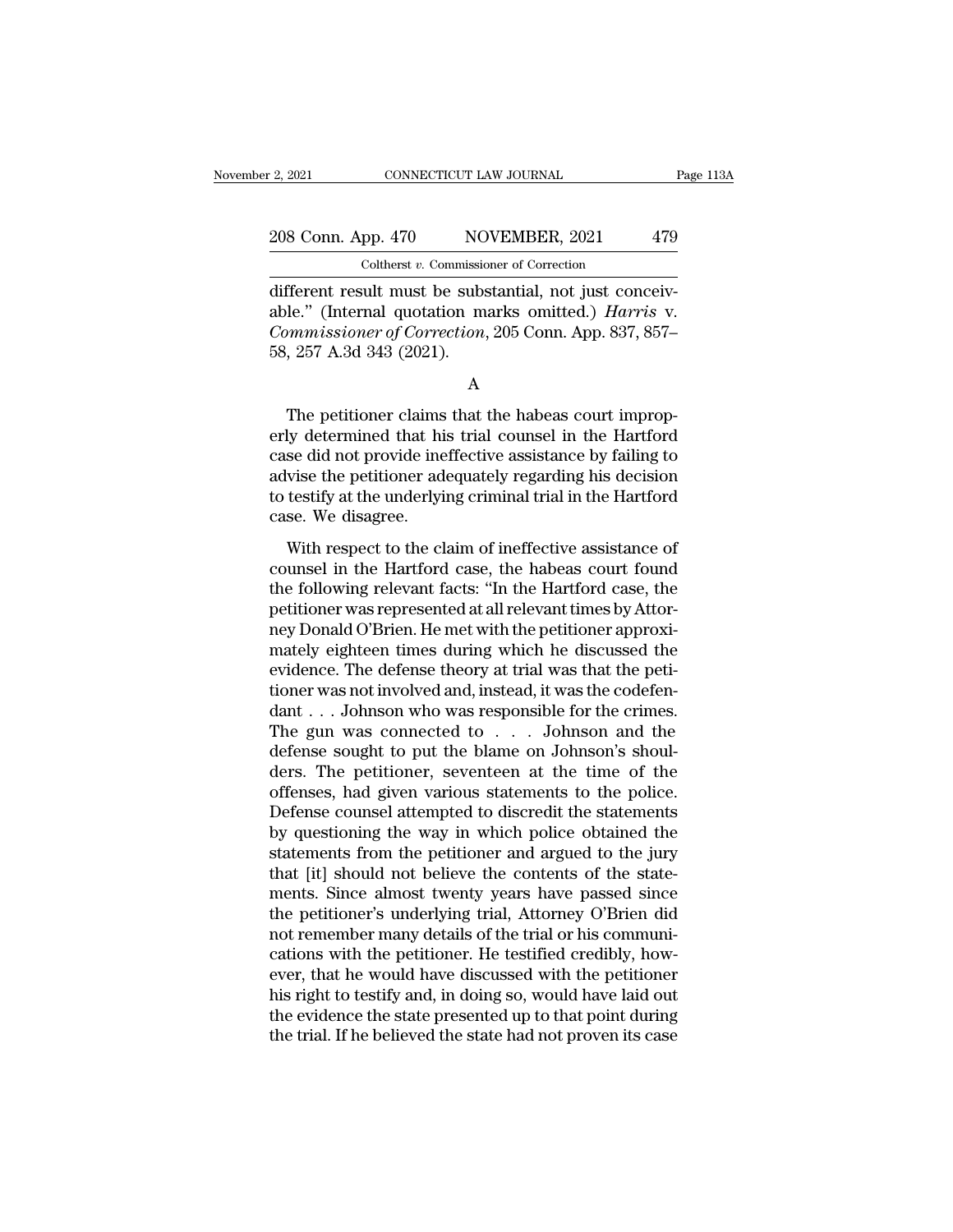# CONNECTICUT LAW JOURNAL November 2, 2021<br>
480 NOVEMBER, 2021 208 Conn. App. 470<br>
Coltherst v. Commissioner of Correction CONNECTICUT LAW JOURNAL<br>DVEMBER, 2021 208 Conn. App.<br>Coltherst *v.* Commissioner of Correction<br>Isonable doubt, he would have encoura

CONNECTICUT LAW JOURNAL November 2, 2021<br>
Beyond a reasonable doubt, he would have encouraged<br>
the petitioner to not testify because doing so would<br>
November to not testify because doing so would  $\begin{array}{r} \hline \text{A30} \qquad \text{NOVEMBER, 2021} \qquad \text{208 Conn. App. 470} \ \text{Coltherst } v. \text{ Commissioner of Correction} \ \hline \text{beyond a reasonable doubt, he would have encouraged the performance to not testify because doing so would give the prosecution an opportunity to vigorously cross-  
examine the notificationer and potentially fill in the sense.} \end{array}$ 480 NOVEMBER, 2021 208 Conn. App. 470<br>
Coltherst v. Commissioner of Correction<br>
beyond a reasonable doubt, he would have encouraged<br>
the petitioner to not testify because doing so would<br>
give the prosecution an opportunit 480 NOVEMBER, 2021 208 Conn. App. 470<br>
coltherst  $v$ . Commissioner of Correction<br>
beyond a reasonable doubt, he would have encouraged<br>
the petitioner to not testify because doing so would<br>
give the prosecution an opportun Coltherst  $v$ . Commissioner of Correction<br>beyond a reasonable doubt, he would have encouraged<br>the petitioner to not testify because doing so would<br>give the prosecution an opportunity to vigorously cross-<br>examine the petit  $\begin{array}{l} \text{Contents } v \text{.} \text{~commusson} \\ \text{beyond a reasonable doubt, he} \\ \text{the performance to not testify b} \\ \text{give the processor an opportunity} \\ \text{examine the performance and no} \\ \text{in the state's case. He insisted the} \\ \text{belongs to the performance.} \\ \text{``The performance did testify in} \\ \end{array}$ of the prosecution and opportunity to vigorously cross-<br>
e petitioner to not testify because doing so would<br>
we the prosecution an opportunity to vigorously cross-<br>
amine the petitioner and potentially fill in the gaps<br>
th and penaltrical to the testary securities along be meand<br>give the prosecution an opportunity to vigorously cross-<br>examine the petitioner and potentially fill in the gaps<br>in the state's case. He insisted that the decision t

give are presecution an opportunity to rigorously create<br>examine the petitioner and potentially fill in the gaps<br>in the state's case. He insisted that the decision to testify<br>belongs to the petitioner.<br>"The petitioner did Framme the perfactors that positivally in the state gaps<br>in the state's case. He insisted that the decision to testify<br>belongs to the petitioner.<br>"The petitioner did testify in the Harford case and,<br>according to Attorney O The petitioner.<br>
"The petitioner did testify in the Harford case and,<br>
according to Attorney O'Brien, did well on direct exami-<br>
nation. He denied making many of the statements con-<br>
tained in his written statements given "The petitioner did testify in the Harford case and,<br>according to Attorney O'Brien, did well on direct exami-<br>nation. He denied making many of the statements con-<br>tained in his written statements given to the police.<br>"One "The petitioner did testify in the Harford case and,<br>according to Attorney O'Brien, did well on direct exami-<br>nation. He denied making many of the statements con-<br>tained in his written statements given to the police.<br>'One according to Attorney O'Brien, did well on direct exami-<br>nation. He denied making many of the statements con-<br>tained in his written statements given to the police.<br>'One of those statements indicated that the [petitioner]<br> nation. He denied making many of the statements contained in his written statements given to the police.<br>
'One of those statements indicated that the [petitioner]<br>
had stated to the police that, on the night of the crime, tained in his written statements given to the police.<br>
'One of those statements indicated that the [petitioner]<br>
had stated to the police that, on the night of the crime, he<br>
and Johnson parked [their] bikes in the bushes 'One of those statements indicated that the [petitioner]<br>had stated to the police that, on the night of the crime, he<br>and Johnson parked [their] bikes in the bushes behind<br>Kahoots and walked around the parking lot looking had stated to the police that, on the night of the crime, he<br>and Johnson parked [their] bikes in the bushes behind<br>Kahoots and walked around the parking lot looking for<br>cars that [they] might want to jack.'... *State v. C* and Johnson parked [their] bikes in the bushes behind<br>Kahoots and walked around the parking lot looking for<br>cars that [they] might want to jack.' . . . State v. Col-<br>therst, supra, 263 Conn. 508. During cross-examination, Kahoots and walked around the parking lot looking for<br>cars that [they] might want to jack.' . . . . State v. Col-<br>therst, supra, 263 Conn. 508. During cross-examination,<br>he was asked what it meant to jack a car. The petit cars that [they] might want to jack.'  $\ldots$  *State* v. *Coltherst*, supra, 263 Conn. 508. During cross-examination, he was asked what it meant to jack a car. The petitioner replied that he did not know because he did not therst, supra, 263 Conn. 508. During cross-examination,<br>he was asked what it meant to jack a car. The petitioner<br>replied that he did not know because he did not jack<br>cars. As a result of this, the state sought to question<br> he was asked what it meant to jack a car. The petitioner<br>replied that he did not know because he did not jack<br>cars. As a result of this, the state sought to question<br>the petitioner about [the] carjacking that occurred in<br>W replied that he did not know because he did not jack<br>cars. As a result of this, the state sought to question<br>the petitioner about [the] carjacking that occurred in<br>Wethersfield four days after the Hartford incident or,<br>in cars. As a result of this, the state sought to question<br>the petitioner about [the] carjacking that occurred in<br>Wethersfield four days after the Hartford incident or,<br>in the alternative, [to] admit a redacted version of his the petitioner about [the] carjacking that occurred in<br>Wethersfield four days after the Hartford incident or,<br>in the alternative, [to] admit a redacted version of his<br>statement to the police admitting to the Wethersfield<br>c Wethersfield four days after the Harti<br>in the alternative, [to] admit a redacte<br>statement to the police admitting to t<br>crime. After some back and forth, the s<br>counsel agreed that the state would c<br>inquiry into this area, a attement to the police admitting to the Wethersfield<br>
ime. After some back and forth, the state and defense<br>
umsel agreed that the state would conduct a limited<br>
quiry into this area, and the court subsequently gave<br>
limit crime. After some back and forth, the state and defense<br>counsel agreed that the state would conduct a limited<br>inquiry into this area, and the court subsequently gave<br>a limiting instruction to the jury.<br>"According to the pe

counsel agreed that the state would conduct a limited<br>inquiry into this area, and the court subsequently gave<br>a limiting instruction to the jury.<br>"According to the petitioner, Attorney O'Brien talked<br>to him about testifyin inquiry into this area, and the court subsequently gave<br>a limiting instruction to the jury.<br>"According to the petitioner, Attorney O'Brien talked<br>to him about testifying at the trial a few days before<br>his testimony and the a limiting instruction to the jury.<br>
"According to the petitioner, Attorney O'Brien talked<br>
to him about testifying at the trial a few days before<br>
his testimony and they discussed it for only a few<br>
minutes. The petition "According to the petitioner, Attorney O'Brien talked<br>to him about testifying at the trial a few days before<br>his testimony and they discussed it for only a few<br>minutes. The petitioner testified that had Attorney<br>O'Brien t "According to the petitioner, Attorney O'Brien talked<br>to him about testifying at the trial a few days before<br>his testimony and they discussed it for only a few<br>minutes. The petitioner testified that had Attorney<br>O'Brien t to him about testifying at the trial a few days before<br>his testimony and they discussed it for only a few<br>minutes. The petitioner testified that had Attorney<br>O'Brien told him that he could be cross-examined about<br>the Wethe his testimony and they discussed it fo<br>minutes. The petitioner testified that ]<br>O'Brien told him that he could be cross-ex<br>the Wethersfield carjacking incident, he<br>not have testified the way he did. At tl<br>according to the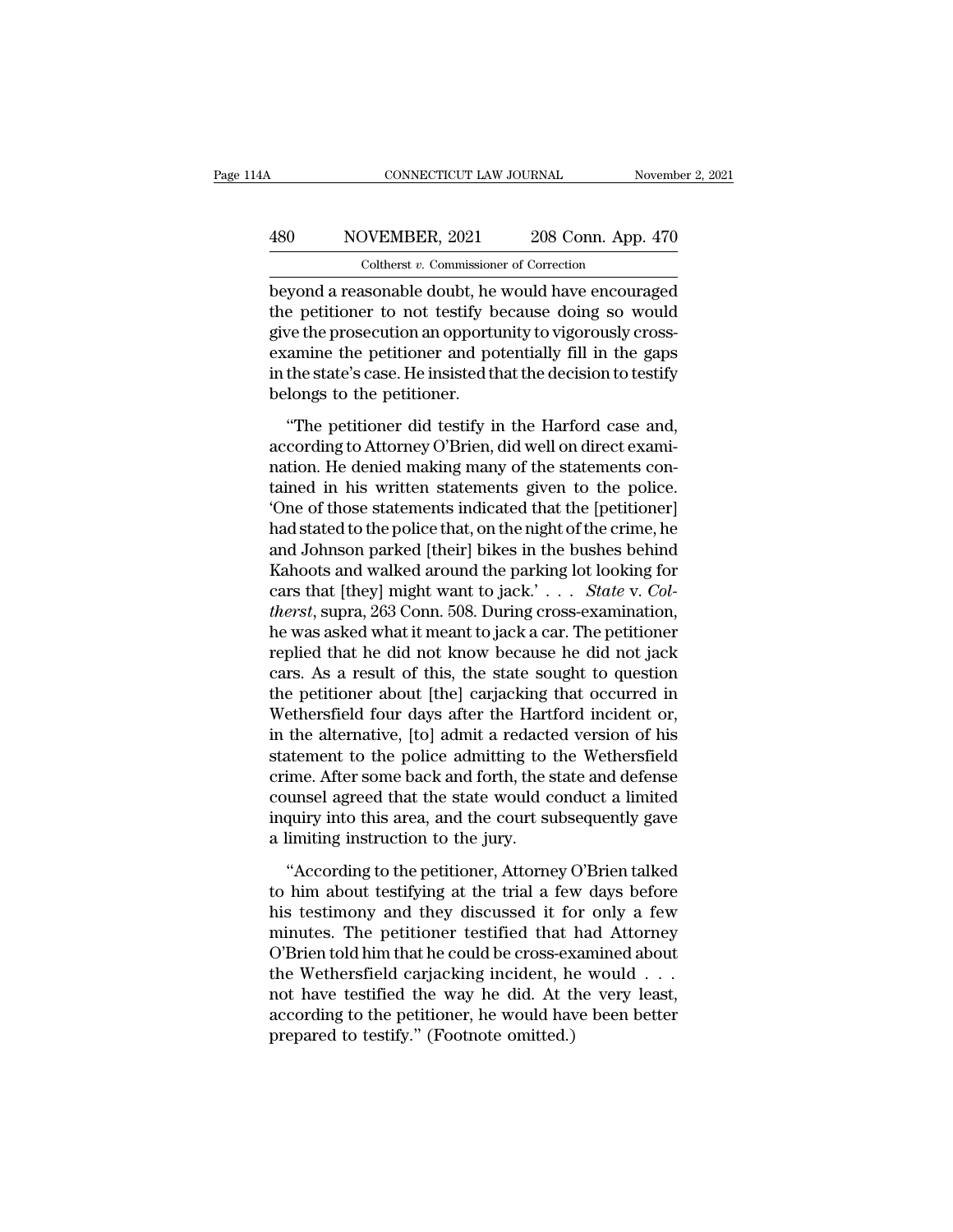# 2, 2021 CONNECTICUT LAW JOURNAL Page 115A<br>208 Conn. App. 470 NOVEMBER, 2021 481<br>Coltherst v. Commissioner of Correction Coltherst *v.* Commissioner of Correction

EXECTIVE 2021 CONNECTICUT LAW JOURNAL Page 115A<br>
8 Conn. App. 470 NOVEMBER, 2021 481<br>
Coltherst v. Commissioner of Correction<br>
In rejecting the petitioner's claim that Attorney<br>
Brien provided ineffective assistance, the h 208 Conn. App. 470 NOVEMBER, 2021 481<br>
Coltherst v. Commissioner of Correction<br>
In rejecting the petitioner's claim that Attorney<br>
O'Brien provided ineffective assistance, the habeas<br>
court stated: "The only surviving clai 208 Conn. App. 470 NOVEMBER, 2021 481<br>
Coltherst v. Commissioner of Correction<br>
In rejecting the petitioner's claim that Attorney<br>
O'Brien provided ineffective assistance, the habeas<br>
court stated: "The only surviving cla 208 Conn. App. 470 NOVEMBER, 2021 481<br>
Coltherst v. Commissioner of Correction<br>
In rejecting the petitioner's claim that Attorney<br>
O'Brien provided ineffective assistance, the habeas<br>
court stated: "The only surviving cla Coltherst v. Commissioner of Correction<br>
In rejecting the petitioner's claim that Attorney<br>
O'Brien provided ineffective assistance, the habeas<br>
court stated: "The only surviving claim against Attorney<br>
O'Brien is that he Coltherst v. Commissioner of Correction<br>
In rejecting the petitioner's claim that Attorney<br>
O'Brien provided ineffective assistance, the habeas<br>
court stated: "The only surviving claim against Attorney<br>
O'Brien is that he In rejecting the petitioner's claim that Attorney<br>O'Brien provided ineffective assistance, the habeas<br>court stated: "The only surviving claim against Attorney<br>O'Brien is that he did not adequately advise the peti-<br>tioner a O'Brien provided ineffective assistance, the habeas<br>court stated: "The only surviving claim against Attorney<br>O'Brien is that he did not adequately advise the peti-<br>tioner about testifying, nor did he adequately prepare<br>him court stated: "The only surviving claim against Attorney<br>O'Brien is that he did not adequately advise the peti-<br>tioner about testifying, nor did he adequately prepare<br>him to testify. The petitioner has not met his burden<br>o O'Brien is that he did not adequately advise the petitioner about testifying, nor did he adequately prepare him to testify. The petitioner has not met his burden of proof with regard to this claim. The petitioner's claim a tioner about testifying, nor did he adequately p<br>him to testify. The petitioner has not met his l<br>of proof with regard to this claim. The petitioner':<br>appears to be that, had Attorney O'Brien told th<br>tioner that he could b In to testify. The petrioner has not her his burdent<br>proof with regard to this claim. The petitioner's claim<br>pears to be that, had Attorney O'Brien told the peti-<br>pher that he could be questioned about the Wethers-<br>ld carj or proof whit regard to this claim. The petitioner s claim<br>appears to be that, had Attorney O'Brien told the peti-<br>tioner that he could be questioned about the Wethers-<br>field carjacking, the petitioner would not have misle

appears to be that, had Attorney O Brien told the peti-<br>tioner that he could be questioned about the Wethers-<br>field carjacking, the petitioner would not have misled<br>the jury by saying that he didn't jack cars.<br>"The court s field carjacking, the petitioner would not have misled<br>the jury by saying that he didn't jack cars.<br>"The court struggles to understand how Attorney<br>O'Brien can be faulted for the petitioner's decision, sua<br>sponte, to testi state in the jury by saying that he didn't jack cars.<br>
"The court struggles to understand how Attorney<br>
O'Brien can be faulted for the petitioner's decision, sua<br>
sponte, to testify in a manner that he knew not to be<br>
true the jury by saying that he didn't jack cars.<br>
"The court struggles to understand how Attorney<br>
O'Brien can be faulted for the petitioner's decision, sua<br>
sponte, to testify in a manner that he knew not to be<br>
true. There i "The court struggles to understand how Attorney O'Brien can be faulted for the petitioner's decision, sua sponte, to testify in a manner that he knew not to be true. There is no deficient performance. Further, the state's O'Brien can be f<br>sponte, to testif<br>true. There is n<br>state's evidence<br>Even assuming<br>tioner has not p<br>be denied.''<br>The following onte, to testify in a mailier that he knew not to be<br>te. There is no deficient performance. Further, the<br>ate's evidence against the petitioner was significant.<br>yen assuming any deficient performance, the peti-<br>ner has not rule. There is no denotent performance. Further, the<br>state's evidence against the petitioner was significant.<br>Even assuming any deficient performance, the peti-<br>tioner has not proven prejudice. Thus, this claim must<br>be den

state's evidence against the petritorier was significant.<br>Even assuming any deficient performance, the peti-<br>tioner has not proven prejudice. Thus, this claim must<br>be denied."<br>The following relevant legal principles guide Even assuming any denotent performance, the peutioner has not proven prejudice. Thus, this claim must<br>be denied.''<br>The following relevant legal principles guide our anal-<br>ysis of this claim. "[I]t is the right of every cr (Internal marks not proven prejudice. Thus, this claim must<br>be denied."<br>The following relevant legal principles guide our anal-<br>ysis of this claim. "[I]t is the right of every criminal<br>defendant to testify on his own behal *m* The following relevant legal principles guide our analysis of this claim. "[I]t is the right of every criminal defendant to testify on his own behalf . . . and to make that decision after full consultation with trial c The following relevant legal principles guide our analysis of this claim. "[I]t is the right of every criminal defendant to testify on his own behalf . . . and to make that decision after full consultation with trial coun ysis of this claim. "[I]t is the right of every criminal<br>defendant to testify on his own behalf . . . and to make<br>that decision after full consultation with trial counsel."<br>(Internal quotation marks omitted.) *Henderson* defendant to testify on his own behalf . . . and to make<br>that decision after full consultation with trial counsel."<br>(Internal quotation marks omitted.) *Henderson* v. *Com-*<br>missioner of Correction, 129 Conn. App. 188, 195 that decision after full consultation with trial counsel."<br>(Internal quotation marks omitted.) *Henderson v. Commissioner of Correction*, 129 Conn. App. 188, 195, 19<br>A.3d 705, cert. denied, 303 Conn. 901, 31 A.3d 1177<br>(201 (Internal quotation marks omitted.) *Henderson* v. Commissioner of Correction, 129 Conn. App. 188, 195, 19<br>A.3d 705, cert. denied, 303 Conn. 901, 31 A.3d 1177<br>(2011). "It is the responsibility of trial counsel to advise<br>a missioner of Correction, 129 Conn. App. 188, 195, 19<br>A.3d 705, cert. denied, 303 Conn. 901, 31 A.3d 1177<br>(2011). "It is the responsibility of trial counsel to advise<br>a defendant of the defendant's right to testify and to<br> A.3d 705, cert. denied, 303 Conn. 901, 31 A.3d 1177 (2011). "It is the responsibility of trial counsel to advise<br>a defendant of the defendant's right to testify and to<br>ensure that the right is protected. [T]he if and when (2011). "It is the responsibility of trial counsel to advise<br>a defendant of the defendant's right to testify and to<br>ensure that the right is protected. [T]he if and when of<br>whether the accused will testify is primarily a a defendant of the defendant's right to testify and to<br>ensure that the right is protected. [T]he if and when of<br>whether the accused will testify is primarily a matter<br>of trial strategy to be decided by the defendant and h ensure that the right is protected. [T]he if and when of<br>whether the accused will testify is primarily a matter<br>of trial strategy to be decided by the defendant and his<br>attorney. . . . The decision of whether to testify on whether the accused will testify is primarily a matter<br>of trial strategy to be decided by the defendant and his<br>attorney. . . . The decision of whether to testify on<br>one's own behalf, however, ultimately is to be made<br>by t of trial strategy to be decided by the defendant and his attorney. . . . . The decision of whether to testify on one's own behalf, however, ultimately is to be made by the criminal defendant." (Citation omitted; internal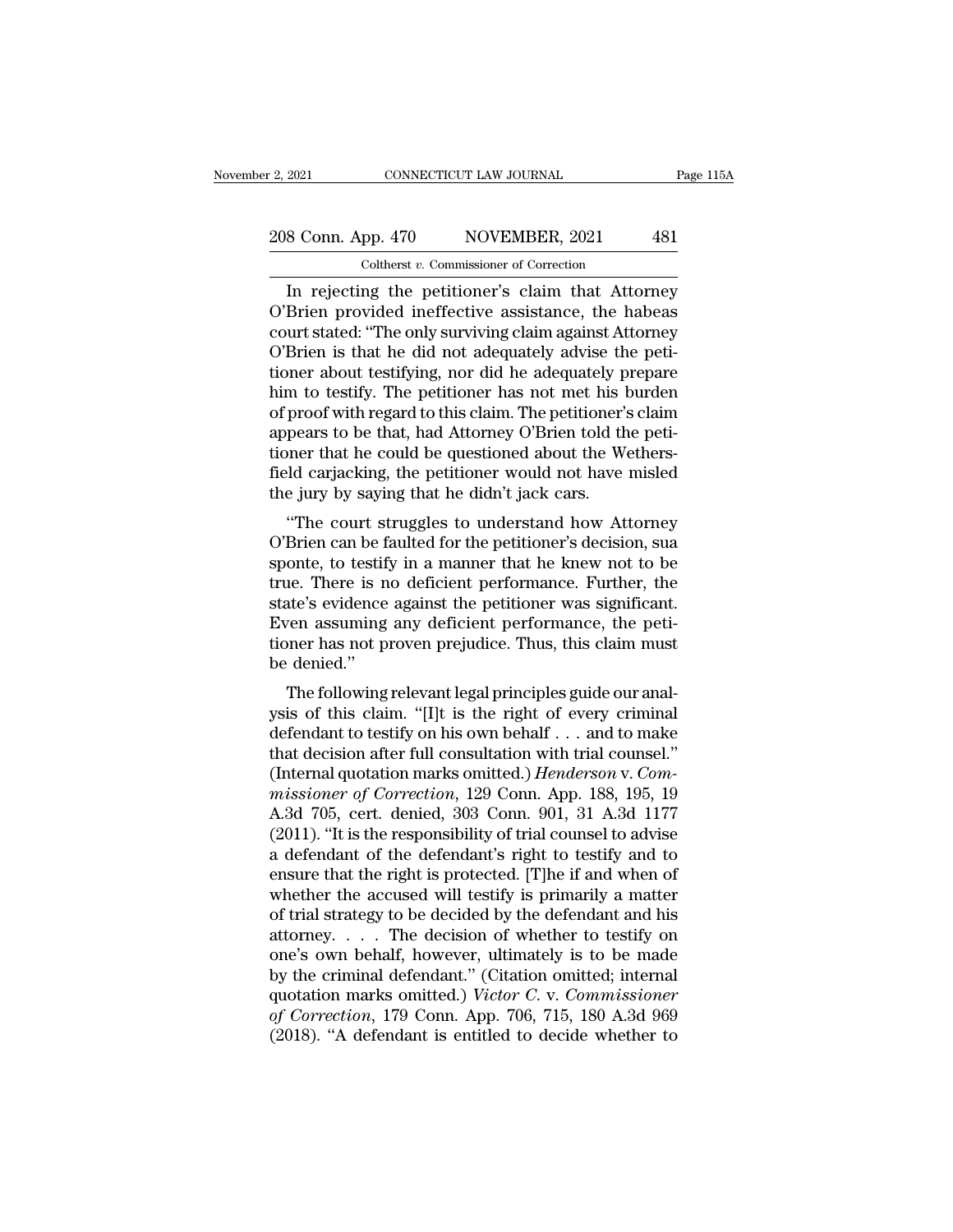# CONNECTICUT LAW JOURNAL November 2, 2021<br>
482 NOVEMBER, 2021 208 Conn. App. 470<br>
Coltherst v. Commissioner of Correction CONNECTICUT LAW JOURNAL<br>DVEMBER, 2021 208 Conn. App.<br>Coltherst *v*. Commissioner of Correction<br>or her own case and is further entitle.

CONNECTICUT LAW JOURNAL November 2, 2021<br>  $\begin{array}{r} \text{NOWEMBER, 2021} \\ \text{7.7} \end{array}$  208 Conn. App. 470<br>  $\begin{array}{r} \text{Coltherst } v. \text{ Commissioner of Correction} \\ \text{testify in his or her own case and is further entitled to have advice from course.} \\ \text{Conversely, duty to advise include the duty to keep.} \end{array}$ MOVEMBER, 2021 208 Conn. App. 470<br>
Coltherst v. Commissioner of Correction<br>
testify in his or her own case and is further entitled to<br>
have advice from counsel concerning that decision.<br>
. . . Counsel's duty to advise incl 482 NOVEMBER, 2021 208 Conn. App. 470<br>
Coltherst v. Commissioner of Correction<br>
testify in his or her own case and is further entitled to<br>
have advice from counsel concerning that decision.<br>
... Counsel's duty to advise i Asian Movember, 2021 208 Conn. App. 470<br>
Coltherst *v*. Commissioner of Correction<br>
testify in his or her own case and is further entitled to<br>
have advice from counsel concerning that decision.<br>
... Counsel's duty to advi Coltherst v. Commissioner of Correction<br>testify in his or her own case and is further entitled to<br>have advice from counsel concerning that decision.<br>... Counsel's duty to advise includes the duty to keep<br>the defendant inf Coltherst v. Commissioner of Correction<br>testify in his or her own case and is further entitled to<br>have advice from counsel concerning that decision.<br> $\ldots$  Counsel's duty to advise includes the duty to keep<br>the defendant i testify in his or her own case and is further entitled to<br>have advice from counsel concerning that decision.<br>... Counsel's duty to advise includes the duty to keep<br>the defendant informed of all developments in the case<br>mat have advice from counsel concerning that decision.<br>  $\dots$  Counsel's duty to advise includes the duty to keep<br>
the defendant informed of all developments in the case<br>
material to the defendant's decision to testify.  $\dots$ <br>
D ... Counsel's duty to advise includes the duty to keep<br>the defendant informed of all developments in the case<br>material to the defendant's decision to testify....<br>Deciding whether to testify on one's own behalf is often<br>am the defendant informed of all developments in the case<br>material to the defendant's decision to testify. . . . .<br>Deciding whether to testify on one's own behalf is often<br>among the most difficult choices a criminal defendan material to the defendant's decision to testify. . . . .<br>Deciding whether to testify on one's own behalf is often<br>among the most difficult choices a criminal defendant<br>must make during trial. Testifying can present a risk Deciding whether to testify on one's own behalf is often<br>among the most difficult choices a criminal defendant<br>must make during trial. Testifying can present a risky<br>and difficult ordeal for a defendant. Defense counsel<br>th among the most difficult choices a criminal defendant<br>must make during trial. Testifying can present a risky<br>and difficult ordeal for a defendant. Defense counsel<br>therefore must keep the defendant apprised of all mate-<br>ria must make during trial. Testifying can present a risky<br>and difficult ordeal for a defendant. Defense counsel<br>therefore must keep the defendant apprised of all mate-<br>rial information known to counsel in order to help the<br>de and difficult ordeal for a defendant. Defense counsel<br>therefore must keep the defendant apprised of all mate-<br>rial information known to counsel in order to help the<br>defendant in making that decision." (Internal quotation<br>m therefore must keep the defendant apprised of all mate-<br>rial information known to counsel in order to help the<br>defendant in making that decision." (Internal quotation<br>marks omitted.) *Houghtaling* v. *Commissioner of Cor*rial information known to counsel in order to help the<br>defendant in making that decision." (Internal quotation<br>marks omitted.) *Houghtaling* v. *Commissioner of Cor-*<br>rection, 203 Conn. App. 246, 260–61, 248 A.3d 4 (2021) defendant in making that decision." (Internal quotation<br>marks omitted.) *Houghtaling* v. *Commissioner of Cor-*<br>rection, 203 Conn. App. 246, 260–61, 248 A.3d 4 (2021).<br>"[T]he habeas court must presume that counsel acted<br>co marks omitted.) *Houghtaling* v. *Commissioner of Correction*, 203 Conn. App. 246, 260–61, 248 A.3d 4 (2021).<br>"[T]he habeas court must presume that counsel acted<br>competently and the burden lies with the petitioner, as<br>the (2016). The nabeas court must presume that counser acted<br>mpetently and the burden lies with the petitioner, as<br>e party asserting ineffectiveness, to overcome this<br>esumption  $\ldots$   $\ldots$   $\ldots$   $\ldots$   $\ldots$   $\ldots$   $\ldots$   $\ldots$   $\ldots$   $\$ competently and the burden hes with the petritoner, as<br>the party asserting ineffectiveness, to overcome this<br>presumption  $\ldots$ ." *Budziszewski* v. *Commissioner*<br>of *Correction*, 322 Conn. 504, 517 n.2, 142 A.3d 243<br>(2016

the party asserting inenectiveness, to overcome this<br>presumption . . . ." *Budziszewski* v. *Commissioner*<br>of *Correction*, 322 Conn. 504, 517 n.2, 142 A.3d 243<br>(2016).<br>The petitioner claims that Attorney O'Brien provided<br> presumption  $\ldots$   $\ldots$  *Butaziszewski* v. Commissioner<br>of Correction, 322 Conn. 504, 517 n.2, 142 A.3d 243<br>(2016).<br>The petitioner claims that Attorney O'Brien provided<br>ineffective assistance because he "failed to advise (2016).<br>
The petitioner claims that Attorney O'Brien provided<br>
ineffective assistance because he "failed to advise [the<br>
petitioner] about general principles surrounding the<br>
admissibility of evidence related to the New B (2010).<br>
The petitioner claims that Attorney O'Brien provided<br>
ineffective assistance because he "failed to advise [the<br>
petitioner] about general principles surrounding the<br>
admissibility of evidence related to the New Br The petitioner claims that Attorney O'Brien provided<br>ineffective assistance because he "failed to advise [the<br>petitioner] about general principles surrounding the<br>admissibility of evidence related to the New Britain<br>[case] ineffective assistance because he "failed to advise [the<br>petitioner] about general principles surrounding the<br>admissibility of evidence related to the New Britain<br>[case] and how his answers to certain questions might<br>resul petitioner] about general principles surrounding the<br>admissibility of evidence related to the New Britain<br>[case] and how his answers to certain questions might<br>result in opening the door to more damaging evidence<br>being off admissibility of evidence related to the New Britain [case] and how his answers to certain questions might result in opening the door to more damaging evidence being offered against him." According to the petitioner, "[i]f [case] and how his answers to certain questions<br>result in opening the door to more damaging evi<br>being offered against him." According to the petit<br>"[i]f [Attorney O'Brien] had informed the petitione<br>his testimony could exp Suit in opening the door to note dantaging evidence<br>ing offered against him." According to the petitioner,<br>Jf [Attorney O'Brien] had informed the petitioner that<br>s testimony could expose him to the risk of having<br>e jury he being onered against film. According to the petitioner,<br>"[i]f [Attorney O'Brien] had informed the petitioner that<br>his testimony could expose him to the risk of having<br>the jury hear about the New Britain [case], it could ha

[i]) [Attorney O'Brien] had informed the perfidioner that<br>his testimony could expose him to the risk of having<br>the jury hear about the New Britain [case], it could have<br>changed his decision to testify completely."<br>Given t Ins testimony collid expose film to the fisk of having<br>the jury hear about the New Britain [case], it could have<br>changed his decision to testify completely."<br>Given that twenty years had passed between the peti-<br>tioner's cr the jury hear about the New Britain [Case], it could have<br>changed his decision to testify completely."<br>Given that twenty years had passed between the peti-<br>tioner's criminal trial in the Hartford case and the<br>habeas trial, Changed ins decision to testify completely.<br>
Given that twenty years had passed between the petitioner's criminal trial in the Hartford case and the<br>
habeas trial, Attorney O'Brien had trouble recalling<br>
exactly what advic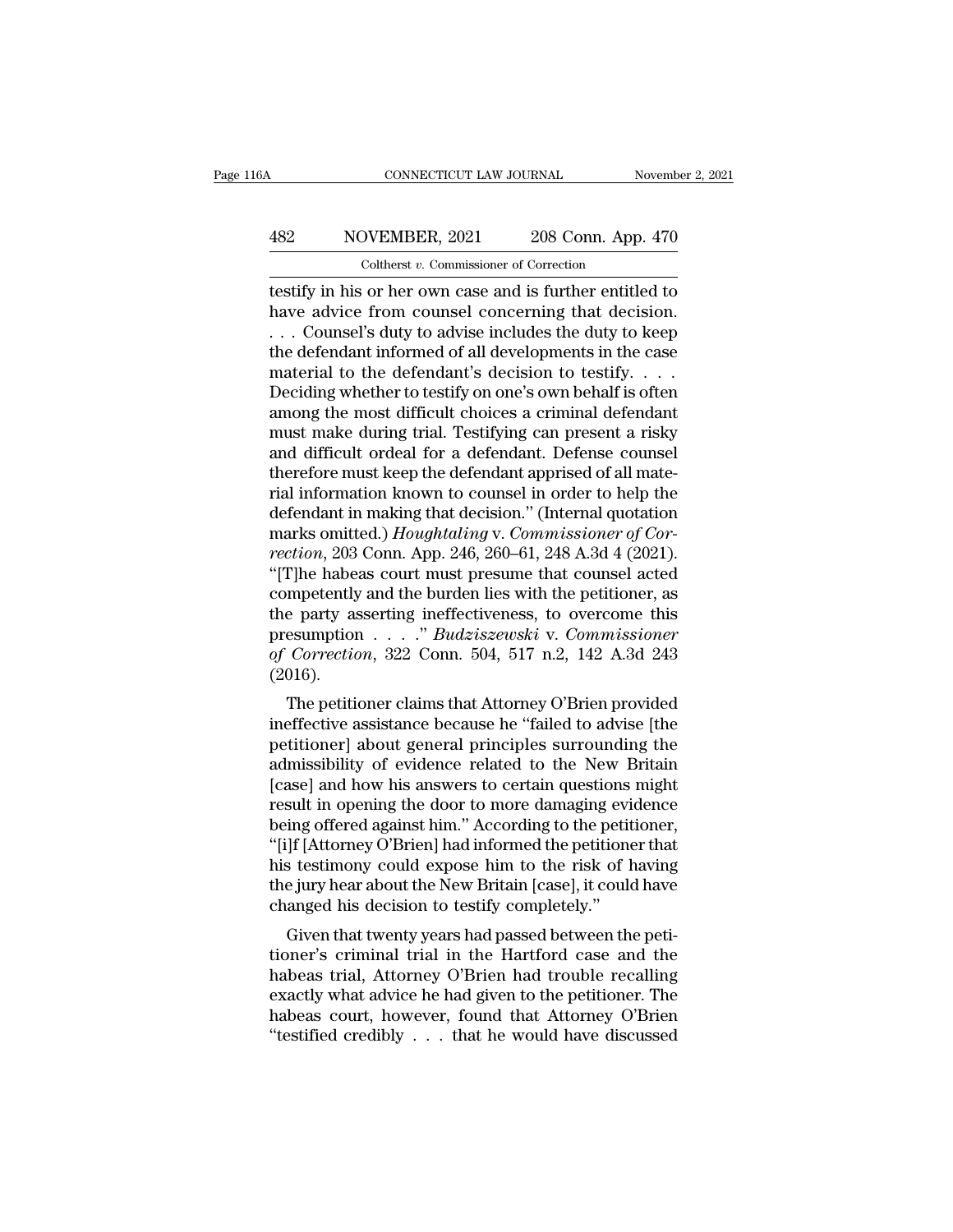# 2, 2021 CONNECTICUT LAW JOURNAL Page 117A<br>208 Conn. App. 470 NOVEMBER, 2021 483<br>Coltherst v. Commissioner of Correction Coltherst *v.* Commissioner of Correction

 $\frac{2,2021}{208 \text{ Conn. App. } 470}$  MOVEMBER, 2021 483<br>  $\frac{208 \text{ Conn. App. } 470}{\text{Colthers } v. \text{ Commissioner of Correction}}$ <br>
with the petitioner his right to testify and . . . the evi-<br>
dence the state presented up to that point during the 208 Conn. App. 470 NOVEMBER, 2021 483<br>
Coltherst v. Commissioner of Correction<br>
with the petitioner his right to testify and . . . the evi-<br>
dence the state presented up to that point during the<br>
trial," that, if he belie 208 Conn. App. 470 NOVEMBER, 2021 483<br>
Coltherst v. Commissioner of Correction<br>
with the petitioner his right to testify and . . . the evi-<br>
dence the state presented up to that point during the<br>
trial," that, if he belie 208 Conn. App. 470 NOVEMBER, 2021 483<br>
Coltherst v. Commissioner of Correction<br>
with the petitioner his right to testify and . . . the evi-<br>
dence the state presented up to that point during the<br>
trial," that, if he belie Coltherst *v*. Commissioner of Correction<br>
with the petitioner his right to testify and  $\ldots$  the evi-<br>
dence the state presented up to that point during the<br>
trial," that, if he believed the state had not met its<br>
burden USINES *u*. Commissioner of Conection<br>with the petitioner his right to testify and  $\ldots$  the evi-<br>dence the state presented up to that point during the<br>trial," that, if he believed the state had not met its<br>burden of proo with the petitioner his right to testify and  $\dots$  the evidence the state presented up to that point during the trial," that, if he believed the state had not met its burden of proof beyond a reasonable doubt, "he would ha dence the state presented up to that point during the<br>trial," that, if he believed the state had not met its<br>burden of proof beyond a reasonable doubt, "he would<br>have encouraged the petitioner to not testify," and that,<br>ul trial," that, if he believed the state had not met its<br>burden of proof beyond a reasonable doubt, "he would<br>have encouraged the petitioner to not testify," and that,<br>ultimately, "the decision to testify belong[ed] to the<br>p burden of proof beyond a reasonable doubt, "he would<br>have encouraged the petitioner to not testify," and that,<br>ultimately, "the decision to testify belong[ed] to the<br>petitioner." As this court previously has explained,<br>"[t have encouraged the petitioner to not testify," and that,<br>ultimately, "the decision to testify belong[ed] to the<br>petitioner." As this court previously has explained,<br>"[t]ime inevitably fogs the memory of busy attorneys.<br>Th ultimately, "the decision to testify belong[ed] to the<br>petitioner." As this court previously has explained,<br>"[t]ime inevitably fogs the memory of busy attorneys.<br>That inevitability does not reverse the *Strickland* pre-<br>s petitioner." As this court previously has explained,<br>
"[t]ime inevitably fogs the memory of busy attorneys.<br>
That inevitability does not reverse the *Strickland* pre-<br>
sumption of effective performance. Without evidence<br>
e "[t]ime inevitably fogs the memory of busy attorneys.<br>That inevitability does not reverse the *Strickland* pre-<br>sumption of effective performance. Without evidence<br>establishing that counsel's strategy arose from the<br>vagari That inevitability does not reverse the *Strickland* pre-<br>sumption of effective performance. Without evidence<br>establishing that counsel's strategy arose from the<br>vagaries of ignorance, inattention or ineptitude . . .<br>*Stri* sumption of effective performance. Without evidence<br>establishing that counsel's strategy arose from the<br>vagaries of ignorance, inattention or ineptitude . . .<br>Strickland's strong presumption must stand." (Internal<br>quotatio establishing that counsel's strategy arose from the<br>vagaries of ignorance, inattention or ineptitude . . .<br>*Strickland*'s strong presumption must stand." (Internal<br>quotation marks omitted.) *Williams* v. *Commissioner*<br>of vagaries of ignorance, inattention or ineptitude . . . .<br>
Strickland's strong presumption must stand." (Internal<br>
quotation marks omitted.) Williams v. Commissioner<br>
of Correction, 177 Conn. App. 321, 333, 175 A.3d 565,<br>
c Strickland's strong presumption must stand." (Internal<br>quotation marks omitted.) Williams v. Commissioner<br>of Correction, 177 Conn. App. 321, 333, 175 A.3d 565,<br>cert. denied, 327 Conn. 990, 175 A.3d 563 (2017); see<br>also *Ro* quotation marks omitted.) Williams v. Commissioner<br>of Correction, 177 Conn. App. 321, 333, 175 A.3d 565,<br>cert. denied, 327 Conn. 990, 175 A.3d 563 (2017); see<br>also *Rodriquez* v. Commissioner of Correction, 35<br>Conn. App. 5 of Correction, 177 Conn. App. 321, 333, 175 A.3d 565,<br>cert. denied, 327 Conn. 990, 175 A.3d 563 (2017); see<br>also *Rodriquez* v. *Commissioner of Correction*, 35<br>Conn. App. 527, 536–37, 646 A.2d 919 (fact that attorney<br>cou cert. denied, 327 Conn. 990, 175 A.3d 563 (2017); see<br>also *Rodriquez* v. *Commissioner of Correction*, 35<br>Conn. App. 527, 536–37, 646 A.2d 919 (fact that attorney<br>could not recall specifically informing petitioner of righ also *Rodriquez* v. *Commissioner of Co*<br>Conn. App. 527, 536–37, 646 A.2d 919 (fact<br>could not recall specifically informing peti<br>to testify did not establish that he never t<br>of his right to testify and was not suffici<br>to d uld not recall specifically informing petitioner of right<br>testify did not establish that he never told petitioner<br>his right to testify and was not sufficient, by itself,<br>demonstrate deficient performance), cert. denied,<br>1 to testify did not establish that he never told petitioner<br>of his right to testify and was not sufficient, by itself,<br>to demonstrate deficient performance), cert. denied,<br>231 Conn. 935, 650 A.2d 172 (1994).<br>Our review of t

of his right to testify and was not sufficient, by itself,<br>to demonstrate deficient performance), cert. denied,<br>231 Conn. 935, 650 A.2d 172 (1994).<br>Our review of the record supports the habeas court's<br>conclusion that the p to demonstrate deficient performance), cert. denied,<br>231 Conn. 935, 650 A.2d 172 (1994).<br>Our review of the record supports the habeas court's<br>conclusion that the petitioner failed to meet his burden<br>of demonstrating defici 231 Conn. 935, 650 A.2d 172 (1994).<br>
Our review of the record supports the habeas court's<br>
conclusion that the petitioner failed to meet his burden<br>
of demonstrating deficient performance by Attorney<br>
O'Brien. The habeas c Our review of the record supports the habeas court's<br>conclusion that the petitioner failed to meet his burden<br>of demonstrating deficient performance by Attorney<br>O'Brien. The habeas court's finding that Attorney<br>O'Brien had Our review of the record supports the habeas court's<br>conclusion that the petitioner failed to meet his burden<br>of demonstrating deficient performance by Attorney<br>O'Brien. The habeas court's finding that Attorney<br>O'Brien had conclusion that the petitioner failed to meet his burden<br>of demonstrating deficient performance by Attorney<br>O'Brien. The habeas court's finding that Attorney<br>O'Brien had met with the petitioner to discuss his case<br>eighteen of demonstrating deficient performance by Attorney<br>O'Brien. The habeas court's finding that Attorney<br>O'Brien had met with the petitioner to discuss his case<br>eighteen times was supported by the petitioner's own<br>testimony. A O'Brien. The habeas court's finding that Attorney<br>O'Brien had met with the petitioner to discuss his case<br>eighteen times was supported by the petitioner's own<br>testimony. Although Attorney O'Brien could not recall<br>what advi O'Brien had met with the petitioner to discuss his case<br>eighteen times was supported by the petitioner's own<br>testimony. Although Attorney O'Brien could not recall<br>what advice he may have given to the petitioner regard-<br>ing eighteen times was supported by the petitioner's own<br>testimony. Although Attorney O'Brien could not recall<br>what advice he may have given to the petitioner regard-<br>ing whether the petitioner should testify, he did testify<br>r testimony. Although Attorney O'Brien could not recall<br>what advice he may have given to the petitioner regard-<br>ing whether the petitioner should testify, he did testify<br>regarding what he would normally do with respect to<br>ad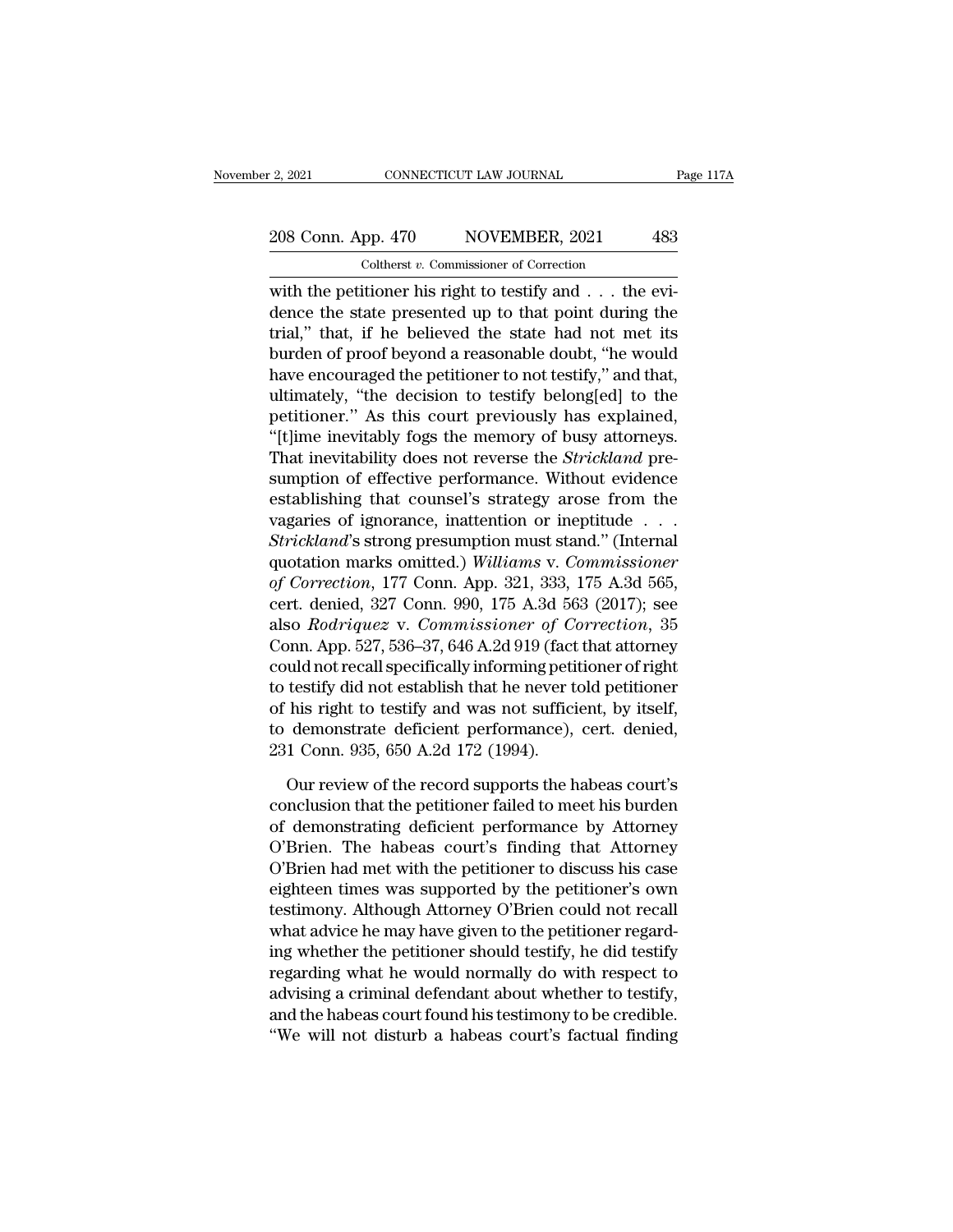# CONNECTICUT LAW JOURNAL November 2, 2021<br>
484 NOVEMBER, 2021 208 Conn. App. 470<br>
Coltherst v. Commissioner of Correction CONNECTICUT LAW JOURNAL<br>
VEMBER, 2021 208 Conn. App.<br>
Coltherst *v*. Commissioner of Correction<br>
n its evaluation of the credibility of

CONNECTICUT LAW JOURNAL November November November 1994<br>484 NOVEMBER, 2021 208 Conn. App. 470<br>Coltherst v. Commissioner of Correction<br>that turns on its evaluation of the credibility of wit-<br>nesses. See Flomo v. Commissione nesses. See *Flomo* v. *Commissioner of Correction*<br>
that turns on its evaluation of the credibility of witnesses. See *Flomo* v. *Commissioner of Correction*, 169<br>
Conn. App. 266, 279, 149 A.3d 185 (2016) ('[a] reviewing<br> 484 NOVEMBER, 2021 208 Conn. App. 470<br>
Coltherst v. Commissioner of Correction<br>
that turns on its evaluation of the credibility of wit-<br>
nesses. See Flomo v. Commissioner of Correction, 169<br>
Conn. App. 266, 279, 149 A.3d 484 NOVEMBER, 2021 208 Conn. App. 470<br>
Coltherst v. Commissioner of Correction<br>
that turns on its evaluation of the credibility of wit-<br>
nesses. See *Flomo* v. Commissioner of Correction, 169<br>
Conn. App. 266, 279, 149 A.3 Coltherst v. Commissioner of Correction<br>that turns on its evaluation of the credibility of wit-<br>nesses. See Flomo v. Commissioner of Correction, 169<br>Conn. App. 266, 279, 149 A.3d 185 (2016) ('[a] reviewing<br>court ordinaril Coltherst v. Commissioner of Correction<br>that turns on its evaluation of the credibility of wit-<br>nesses. See Flomo v. Commissioner of Correction, 169<br>Conn. App. 266, 279, 149 A.3d 185 (2016) ('[a] reviewing<br>court ordinaril that turns on its evaluation of the credibility of wit-<br>nesses. See *Flomo* v. *Commissioner of Correction*, 169<br>Conn. App. 266, 279, 149 A.3d 185 (2016) ('[a] reviewing<br>court ordinarily will afford deference to those cre nesses. See *Flomo* v. *Commissioner of Correction*, 169<br>Conn. App. 266, 279, 149 A.3d 185 (2016) ('[a] reviewing<br>court ordinarily will afford deference to those credibil-<br>ity determinations made by the habeas court on the Conn. App. 266, 279, 149 A.3d 185 (2016) ('[a] reviewing<br>court ordinarily will afford deference to those credibil-<br>ity determinations made by the habeas court on the<br>basis of [the] firsthand observation of [a witness'] con court ordinarily will afford deference to those credibility determinations made by the habeas court on the basis of [the] firsthand observation of [a witness'] conduct, demeanor and attitude'  $\ldots$ ), cert. denied, 324 Con ity determinations made by the habeas court on the<br>basis of [the] firsthand observation of [a witness'] con-<br>duct, demeanor and attitude'  $\dots$ ), cert. denied, 324<br>Conn. 906, 152 A.3d 544 (2017)." *Houghtaling* v. *Com-*<br>m basis of [the] firsthand observation of [a witness'] conduct, demeanor and attitude' . . . .), cert. denied, 324 Conn. 906, 152 A.3d 544 (2017)." *Houghtaling v. Commissioner of Correction*, supra, 203 Conn. App. 263. Mor duct, demeanor and attitude' . . .), cert. denied, 324<br>Conn. 906, 152 A.3d 544 (2017)." *Houghtaling* v. *Commissioner of Correction*, supra, 203 Conn. App. 263.<br>Moreover, we agree with the habeas court that Attorney<br>O'Bri Conn. 906, 152 A.3d 544 (2017)." *Houghtaling* v. *Commissioner of Correction*, supra, 203 Conn. App. 263.<br>Moreover, we agree with the habeas court that Attorney<br>O'Brien could not have foreseen that the petitioner<br>would no missioner of Correction, supra, 203 Conn. App. 263.<br>Moreover, we agree with the habeas court that Attorney<br>O'Brien's could not have foreseen that the petitioner<br>would not testify truthfully, which resulted in his open-<br>ing Moreover, we agree with the habeas court that Attorney<br>O'Brien could not have foreseen that the petitioner<br>would not testify truthfully, which resulted in his open-<br>ing the door to the introduction of evidence concerning<br>t O'Brien could not have foreseen that the petitioner<br>would not testify truthfully, which resulted in his open-<br>ing the door to the introduction of evidence concerning<br>the New Britain case. The petitioner, therefore, has no would not testify truthfully, which resulted in his opening the door to the introduction of evidence concerning<br>the New Britain case. The petitioner, therefore, has not<br>met his burden of demonstrating that Attorney O'Brien ing the door to the introduction of evidence concerning<br>the New Britain case. The petitioner, therefore, has not<br>met his burden of demonstrating that Attorney O'Brien's<br>conduct fell below an objective standard of reasonabl the New Britain case. The petitioner, therefore, has not met his burden of demonstrating that Attorney O'Brien's conduct fell below an objective standard of reasonableness, nor has he overcome the presumption that his coun met his burden of demonstrating that Attorney O'Brien's<br>conduct fell below an objective standard of reasonable-<br>ness, nor has he overcome the presumption that his<br>counsel acted competently. See *Budziszewski* v. Com-<br>missi conduct fell below an objective standard of reasonable-<br>ness, nor has he overcome the presumption that his<br>counsel acted competently. See *Budziszewski* v. Com-<br>missioner of Correction, supra, 322 Conn. 517 n.2;<br>Johnson v. ness, nor has he overcome the presumption that his<br>counsel acted competently. See *Budziszewski* v. Com-<br>missioner of Correction, supra, 322 Conn. 517 n.2;<br>Johnson v. Commissioner of Correction, 285 Conn. 556,<br>576–77, 941 counsel acted competently. See *Budziszewsk*<br>missioner of Correction, supra, 322 Conn.<br>Johnson v. Commissioner of Correction, 285 C<br>576–77, 941 A.2d 248 (2008). Accordingly, th<br>court properly denied the habeas petition wit 6–77, 941 A.2d 248 (2008). Accordingly, the habeas<br>
urt properly denied the habeas petition with respect<br>
the petitioner's claim of ineffective assistance by<br>
torney O'Brien in the Hartford case.<sup>4</sup><br>
B<br>
The petitioner nex

B

court properly denied the habeas petition with respect<br>to the petitioner's claim of ineffective assistance by<br>Attorney O'Brien in the Hartford case.<sup>4</sup><br>B<br>The petitioner next claims that the habeas court<br>improperly determin to the petitioner's claim of ineffective assistance by<br>Attorney O'Brien in the Hartford case.<sup>4</sup><br>B<br>The petitioner next claims that the habeas court<br>improperly determined that trial counsel in the New<br>Britain case did not p Attorney O'Brien in the Hartford case.<sup>4</sup><br>B<br>The petitioner next claims that the habeas court<br>improperly determined that trial counsel in the New<br>Britain case did not provide ineffective assistance by<br>failing to advise the B<br>
The petitioner next claims that the habeas court<br>
improperly determined that trial counsel in the New<br>
Britain case did not provide ineffective assistance by<br>
failing to advise the petitioner adequately about a sev-<br>
en The petitioner<br>improperly detern<br>Britain case did n<br>failing to advise the<br>enty year plea off<br>We disagree. ritain case did not provide ineffective assistance by<br>illing to advise the petitioner adequately about a sev-<br>ty year plea offer to resolve the New Britain case.<br><sup>4</sup> In light of our conclusion that the petitioner has faile failing to advise the petitioner adequately about a seventy year plea offer to resolve the New Britain case.<br>We disagree.<br> $\frac{4 \text{ In light of our conclusion that the pertinent has failed to establish  
deficient performance by Attoney O'Brien, we need not address the preju-  
dice prong of the *Strickland* test. See *Fair v. Commissioner of Correction*,$ 

enty year plea offer to resolve the New Britain case.<br>We disagree.<br><sup>4</sup>In light of our conclusion that the petitioner has failed to establish<br>deficient performance by Attorney O'Brien, we need not address the preju-<br>dice pr We disagree.<br>  $\overline{ }$ <sup>4</sup> In light of our conclusion that the petitioner has failed to establish<br>
deficient performance by Attorney O'Brien, we need not address the prejudice<br>
prong of the *Strickland* test. See *Fair* v. <sup>4</sup> In light of our conclusion that the petitioner has failed to establish deficient performance by Attorney O'Brien, we need not address the prejudice prong of the *Strickland* test. See *Fair v. Commissioner of Correcti* deficient performance by Attorney O'Brien, we need not address the prejudice prong of the *Strickland* test. See *Fair v. Commissioner of Correction*, 205 Conn. App. 282, 294, 256 A.3d 163 (2021) ("[i]n its analysis, a re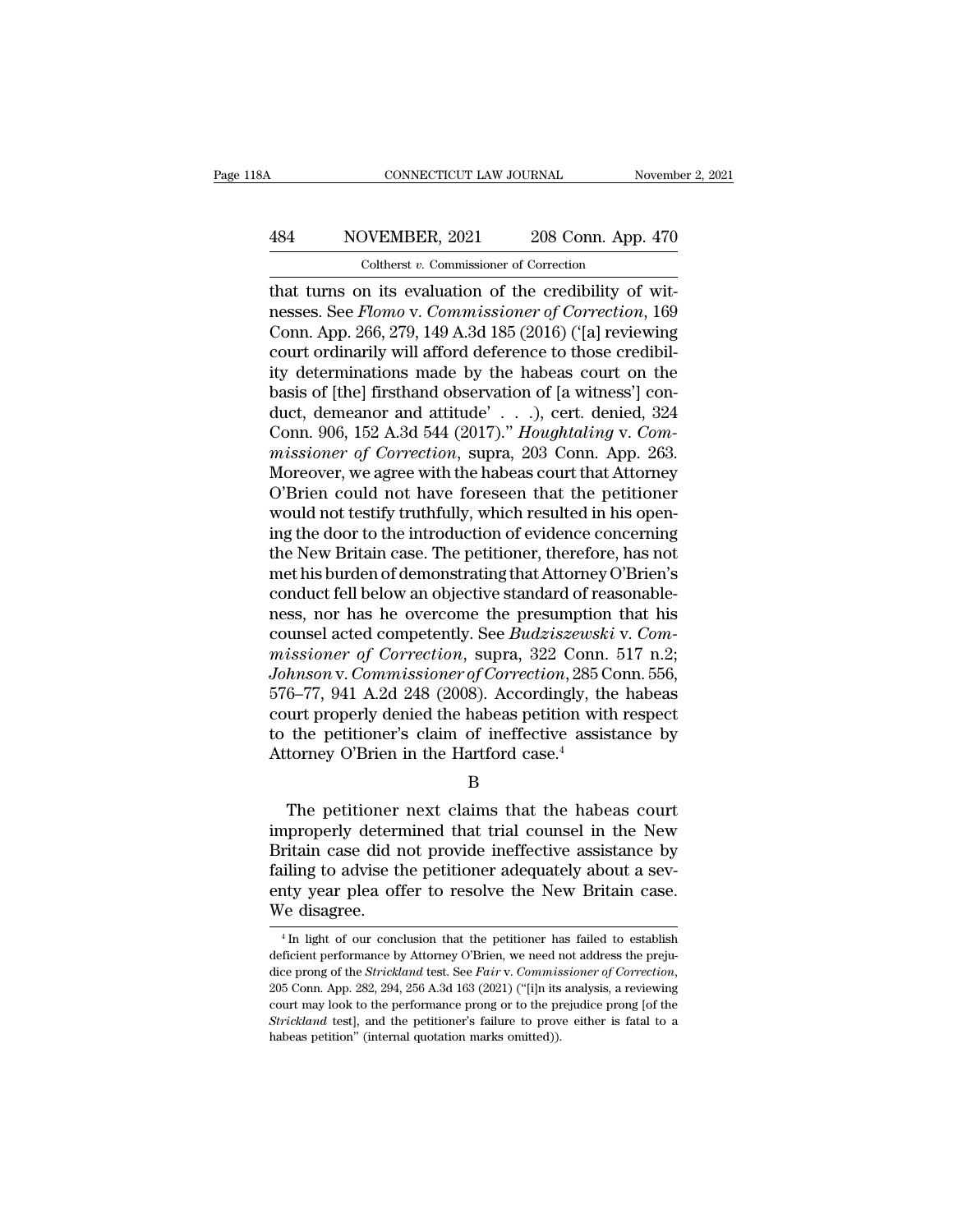# 2, 2021 CONNECTICUT LAW JOURNAL Page 119A<br>208 Conn. App. 470 NOVEMBER, 2021 485<br>Coltherst v. Commissioner of Correction Coltherst *v.* Commissioner of Correction

2021 CONNECTICUT LAW JOURNAL Page 119.<br>
8 Conn. App. 470 NOVEMBER, 2021 485<br>
Coltherst v. Commissioner of Correction<br>
With respect to the claim of ineffective assistance of<br>
unsel in the New Britain case, the habeas court 208 Conn. App. 470 NOVEMBER, 2021 485<br>
Coltherst v. Commissioner of Correction<br>
With respect to the claim of ineffective assistance of<br>
counsel in the New Britain case, the habeas court found<br>
the following relevant facts: 208 Conn. App. 470 NOVEMBER, 2021 485<br>
Coltherst v. Commissioner of Correction<br>
With respect to the claim of ineffective assistance of<br>
counsel in the New Britain case, the habeas court found<br>
the following relevant facts 208 Conn. App. 470 NOVEMBER, 2021 485<br>
Coltherst v. Commissioner of Correction<br>
With respect to the claim of ineffective assistance of<br>
counsel in the New Britain case, the habeas court found<br>
the following relevant facts Coltherst *v.* Commissioner of Correction<br>
With respect to the claim of ineffective assistance of<br>
counsel in the New Britain case, the habeas court found<br>
the following relevant facts: "The petitioner was repre-<br>
sented i Coltherst v. Commissioner of Correction<br>
With respect to the claim of ineffective assistance of<br>
counsel in the New Britain case, the habeas court found<br>
the following relevant facts: "The petitioner was repre-<br>
sented in With respect to the claim of ineffective assistance of counsel in the New Britain case, the habeas court found<br>the following relevant facts: "The petitioner was repre-<br>sented in the New Britain case by Attorney Thomas<br>Conr counsel in the New Britain case, the habeas court found<br>the following relevant facts: "The petitioner was repre-<br>sented in the New Britain case by Attorney Thomas<br>Conroy. At the time of the New Britain trial, the peti-<br>tio the following relevant facts: "The petitioner was represented in the New Britain case by Attorney Thomas Conroy. At the time of the New Britain trial, the petitioner was already sentenced in connection with the Hartford ca sented in the New Britain case by Attorney Thomas<br>Conroy. At the time of the New Britain trial, the peti-<br>tioner was already sentenced in connection with the<br>Hartford case. There may have been a plea offer pursu-<br>ant to wh Conroy. At the time of the New Britain trial, the petitioner was already sentenced in connection with the Hartford case. There may have been a plea offer pursu-<br>ant to which the petitioner would have been sentenced<br>to a te tioner was already sentenced in connection with the Hartford case. There may have been a plea offer pursu-<br>ant to which the petitioner would have been sentenced<br>to a term of imprisonment of seventy [years of] incarcer-<br>ati Hartford case. There may have been a plea offer<br>ant to which the petitioner would have been sen<br>to a term of imprisonment of seventy [years of] in<br>ation, concurrent to his Hartford sentence, but At<br>Conroy could not recall a term of imprisonment of seventy [years of] incarcer-<br>
a term of imprisonment of seventy [years of] incarcer-<br>
ion, concurrent to his Hartford sentence, but Attorney<br>
pnroy could not recall any of the details of the plea<br> introduce a letter written by the petitioner had letter written by the details of the plead negotiations. The petitioner could not recall if Attorney Conroy discussed the plead offer with him.<br>"During the New Britain trial

ation, concurrent to its riartiond sentence, but Attorney<br>Conroy could not recall any of the details of the plea<br>negotiations. The petitioner could not recall if Attorney<br>Conroy discussed the plea offer with him.<br>"During t Confloy Collid not recall any of the details of the plea<br>negotiations. The petitioner could not recall if Attorney<br>Conroy discussed the plea offer with him.<br>"During the New Britain trial, the state sought to<br>introduce a le not been in the periodic recall in Attorney<br>Conroy discussed the plea offer with him.<br>"During the New Britain trial, the state sought to<br>introduce a letter written by the petitioner to his code-<br>fendant . . . Johnson in wh Confloy discussed the plea offer with film.<br>
"During the New Britain trial, the state sought to<br>
introduce a letter written by the petitioner to his code-<br>
fendant . . . Johnson in which the petitioner offered<br>
Johnson mon "During the New Britain trial, the state sought to introduce a letter written by the petitioner to his code-<br>fendant  $\ldots$  Johnson in which the petitioner offered<br>Johnson money to tell the police that the petitioner had<br>n introduce a letter written by the petitioner to his code-<br>fendant . . . Johnson in which the petitioner offered<br>Johnson money to tell the police that the petitioner had<br>not been involved. This letter had been introduced at fendant . . . Johnson in which the petitioner offered<br>Johnson money to tell the police that the petitioner had<br>not been involved. This letter had been introduced at<br>the Hartford trial as consciousness of guilt. In the New<br> Johnson money to tell the police that the petitioner had<br>not been involved. This letter had been introduced at<br>the Hartford trial as consciousness of guilt. In the New<br>Britain trial, the letter was not introduced, but the not been involved. This letter had been introduced at<br>the Hartford trial as consciousness of guilt. In the New<br>Britain trial, the letter was not introduced, but the peti-<br>tioner's testimony on this subject from the Hartfor the Hartford trial as consciousness of guilt. In the New Britain trial, the letter was not introduced, but the petitioner's testimony on this subject from the Hartford trial was read to the jury. The petitioner now claims Britain trial, the letter was not introduced, but<br>tioner's testimony on this subject from the<br>trial was read to the jury. The petitioner no<br>that Attorney Conroy did not tell him that this t<br>would be admitted at the New Bri Inter's testimony on this subject from the Trantional<br>al was read to the jury. The petitioner now claims<br>at Attorney Conroy did not tell him that this testimony<br>build be admitted at the New Britain trial and, had he<br>me so, row trains was read to the Jury. The perfitted how claims<br>that Attorney Conroy did not tell him that this testimony<br>would be admitted at the New Britain trial and, had he<br>done so, the petitioner would have possibly conside

Final Attorney Comby the field for the finite that this test<br>mony would be admitted at the New Britain trial and, had he<br>done so, the petitioner would have possibly considered<br>pleading guilty instead of going to trial."<br>In would be admitted at the New Britain trial and, had he<br>done so, the petitioner would have possibly considered<br>pleading guilty instead of going to trial."<br>In rejecting the petitioner's claim that Attorney Con-<br>roy provided the so, the petrioner would have possibly considered<br>pleading guilty instead of going to trial."<br>In rejecting the petitioner's claim that Attorney Con-<br>roy provided ineffective assistance, the habeas court<br>stated: "Even th pleading guity instead of going to that.<br>In rejecting the petitioner's claim that Attorney Con-<br>roy provided ineffective assistance, the habeas court<br>stated: "Even though the court has granted the petition-<br>er's motion to In rejecting the petitioner's claim that Attorney Con-<br>roy provided ineffective assistance, the habeas court<br>stated: "Even though the court has granted the petition-<br>er's motion to amend the pleadings to allege a claim<br>tha roy provided ineffective assistance, the habeas court<br>stated: "Even though the court has granted the petition-<br>er's motion to amend the pleadings to allege a claim<br>that Attorney Conroy failed to adequately advise the<br>petit stated: "Even though the court has granted the petition-<br>er's motion to amend the pleadings to allege a claim<br>that Attorney Conroy failed to adequately advise the<br>petitioner regarding the plea, there is simply no evi-<br>denc er's motion to amend the pleadings to allege a claim<br>that Attorney Conroy failed to adequately advise the<br>petitioner regarding the plea, there is simply no evi-<br>dence that this is the case. For starters, the petitioner<br>has that Attorney Conroy failed to adequately advise the petitioner regarding the plea, there is simply no evidence that this is the case. For starters, the petitioner has presented no evidence from which this court can conclu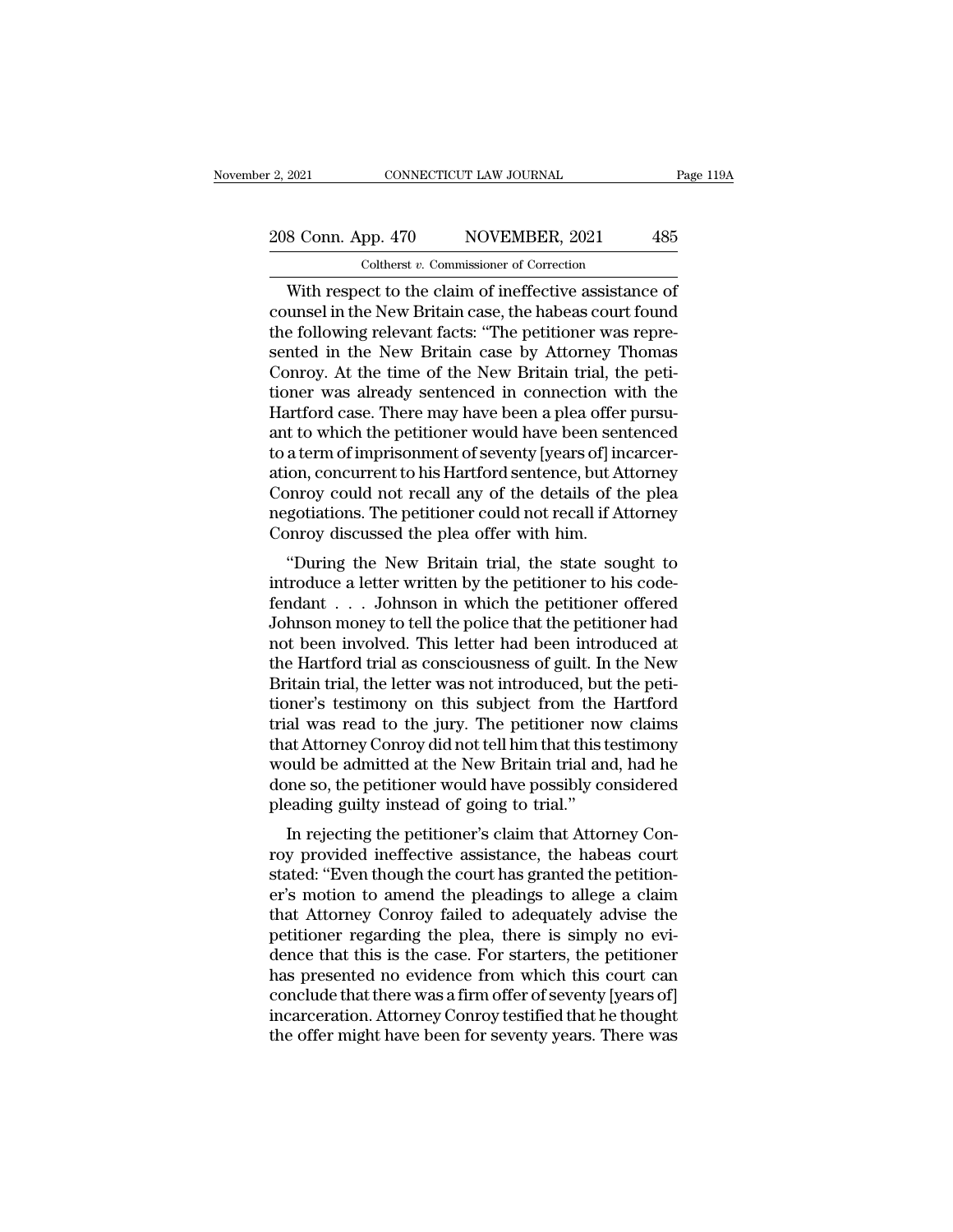# CONNECTICUT LAW JOURNAL November 2, 2021<br>486 NOVEMBER, 2021 208 Conn. App. 470<br>Coltherst v. Commissioner of Correction CONNECTICUT LAW JOURNAL<br>DVEMBER, 2021 208 Conn. App.<br>Coltherst *v.* Commissioner of Correction<br>V. about the charges to which the netitie

CONNECTICUT LAW JOURNAL November 2, 2021<br>
NOVEMBER, 2021 208 Conn. App. 470<br>
Coltherst v. Commissioner of Correction<br>
no testimony about the charges to which the petitioner<br>
would have to plead guilty to receive that sente  $\frac{486}{\text{Vol}}$  MOVEMBER, 2021 208 Conn. App. 470<br>
Coltherst v. Commissioner of Correction<br>
no testimony about the charges to which the petitioner<br>
would have to plead guilty to receive that sentence.<br>
Further, there was n  $\frac{486}{\text{Colthers } v. \text{ Commissioner of Correction}}$ <br>
Coltherst v. Commissioner of Correction<br>
no testimony about the charges to which the petitioner<br>
would have to plead guilty to receive that sentence.<br>
Further, there was no evidence whatsoever  $\frac{486}{\text{Colthers } v. \text{ Commissioner of Correction}}$ <br>
Coltherst *v*. Commissioner of Correction<br>
no testimony about the charges to which the petitioner<br>
would have to plead guilty to receive that sentence.<br>
Further, there was no evidence whatsoeve Coltherst *v*. Commissioner of Correction<br>no testimony about the charges to which the petitioner<br>would have to plead guilty to receive that sentence.<br>Further, there was no evidence whatsoever from which<br>this court could co Cotherst v. Commissioner of Correction<br>no testimony about the charges to which the petitioner<br>would have to plead guilty to receive that sentence.<br>Further, there was no evidence whatsoever from which<br>this court could concl no testimony about the charges to which the petitioner<br>would have to plead guilty to receive that sentence.<br>Further, there was no evidence whatsoever from which<br>this court could conclude that, even if such an offer<br>were ma would have to plead guilty to receive that sentence.<br>Further, there was no evidence whatsoever from which<br>this court could conclude that, even if such an offer<br>were made, the trial court would have accepted the<br>offer, a ne Further, there was no evidence whatsoever from which<br>this court could conclude that, even if such an offer<br>were made, the trial court would have accepted the<br>offer, a necessary requirement under our case law.<br>Finally, the this court could conclude that, even if such an offer<br>were made, the trial court would have accepted the<br>offer, a necessary requirement under our case law.<br>Finally, the petitioner's testimony in this regard is also<br>unpersu were made, the trial court would have accepted the<br>offer, a necessary requirement under our case law.<br>Finally, the petitioner's testimony in this regard is also<br>unpersuasive. He testified that he possibly would have<br>consid offer, a necessary requiremen<br>Finally, the petitioner's testimor<br>unpersuasive. He testified that l<br>considered pleading guilty to the<br>that his testimony from the Ha<br>been admitted. The court does<br>Thus, the claim is denied.'' As we have stated previously, "I have regard as also<br>persuasive. He testified that he possibly would have<br>nsidered pleading guilty to the offer if he had known<br>at his testimony from the Hartford trial would have<br>en admitte differential work into the district and the possibly would have<br>considered pleading guilty to the offer if he had known<br>that his testimony from the Hartford trial would have<br>been admitted. The court does not find this cred

that his testimony from the Hartford trial would have<br>been admitted. The court does not find this credible.<br>Thus, the claim is denied."<br>As we have stated previously, "[i]n order to prevail<br>on a claim of ineffective assista been admitted. The court does not find this credible.<br>Thus, the claim is denied."<br>As we have stated previously, "[i]n order to prevail<br>on a claim of ineffective assistance of counsel, the peti-<br>tioner must establish both Thus, the claim is denied."<br>
Thus, the claim is denied."<br>
As we have stated previously, "[i]n order to prevail<br>
on a claim of ineffective assistance of counsel, the peti-<br>
tioner must establish both prongs of the *Strickl* As we have stated previously, "[i]n order to prevail<br>on a claim of ineffective assistance of counsel, the peti-<br>tioner must establish both prongs of the *Strickland* test.<br> $\ldots$  [A] habeas court may dismiss the petitioner As we have stated previously, "[i]n order to prevail<br>on a claim of ineffective assistance of counsel, the peti-<br>tioner must establish both prongs of the *Strickland* test.<br>. . . [A] habeas court may dismiss the petitioner on a claim of ineffective assistance of counsel, the petitioner must establish both prongs of the *Strickland* test.<br>
. . . [A] habeas court may dismiss the petitioner's claim<br>
if he fails to satisfy either prong. . . . A tioner must establish both prongs of the *Strickland* test.<br>  $\ldots$  [A] habeas court may dismiss the petitioner's claim<br>
if he fails to satisfy either prong.  $\ldots$  Accordingly, a<br>
court need not determine the deficiency of *sioner Correction*, 206 Conn. App. 195, 205, A.3d (2021). To establish performance if consideration of the prejudice prong will be dispositive of the ineffectiveness claim." (Internal quotation marks omitted.) *Carrasquil* the fails to satisfy either prong. . . . Accordingly, a<br>
urt need not determine the deficiency of counsel's<br>
formance if consideration of the prejudice prong will<br>
dispositive of the ineffectiveness claim." (Internal<br>
ota court need not determine the deficiency of counsel's<br>performance if consideration of the prejudice prong will<br>be dispositive of the ineffectiveness claim." (Internal<br>quotation marks omitted.) *Carrasquillo* v. *Commis-<br>sio* 

performance if consideration of the prejudice prong will<br>be dispositive of the ineffectiveness claim." (Internal<br>quotation marks omitted.) *Carrasquillo* v. *Commis-<br>sioner of Correction*, 206 Conn. App. 195, 205, A.3d<br>(20 be dispositive of the ineffectiveness claim." (Internal<br>quotation marks omitted.) *Carrasquillo* v. *Commis-<br>sioner of Correction*, 206 Conn. App. 195, 205, A.3d<br>(2021). To establish prejudice when a petitioner has<br>reject quotation marks omitted.) *Carrasquillo* v. *Commissioner of Correction*, 206 Conn. App. 195, 205, A.3d (2021). To establish prejudice when a petitioner has rejected an alleged plea offer due to ineffective assistance of sioner of Correction, 206 Conn. App. 195, 205, A.3d (2021). To establish prejudice when a petitioner has rejected an alleged plea offer due to ineffective assistance of counsel, the petitioner must establish "that (1) it (2021). To establish prejudice when a petitioner has<br>rejected an alleged plea offer due to ineffective assis-<br>tance of counsel, the petitioner must establish "that<br>(1) it is reasonably probable that, if not for counsel's<br> rejected an alleged plea offer due to ineffective assistance of counsel, the petitioner must establish "that (1) it is reasonably probable that, if not for counsel's deficient performance, the petitioner would have accepte tance of counsel, the petitioner must establish "that (1) it is reasonably probable that, if not for counsel's deficient performance, the petitioner would have accepted the plea offer, and (2) the trial judge would have co (1) it is reasonably probable that, if not for counsel's deficient performance, the petitioner would have accepted the plea offer, and (2) the trial judge would have conditionally accepted the plea agreement if it had bee deficient performance, the petitioner would have<br>accepted the plea offer, and (2) the trial judge would<br>have conditionally accepted the plea agreement if it had<br>been presented to the court." *Ebron* v. *Commissioner*<br>of *C* accepted the plea offer, and (2) the trial judge would<br>have conditionally accepted the plea agreement if it had<br>been presented to the court." *Ebron* v. Commissioner<br>of Correction, 307 Conn. 342, 357, 53 A.3d 983 (2012),<br> have conditionally accepted the plea agreement if it had<br>been presented to the court." *Ebron v. Commissioner*<br>of Correction, 307 Conn. 342, 357, 53 A.3d 983 (2012),<br>cert. denied sub nom. *Arnone v. Ebron*, 569 U.S. 913,<br> been presented to the court." *Ebron v. Commissioner*<br>of Correction, 307 Conn. 342, 357, 53 A.3d 983 (2012),<br>cert. denied sub nom. *Arnone v. Ebron*, 569 U.S. 913,<br>133 S. Ct. 1726, 185 L. Ed. 2d 802 (2013). "A reasonable<br>p of Correction, 307 Conn. 342, 357, 53 A.3d 983 (2012),<br>cert. denied sub nom. Arnone v. Ebron, 569 U.S. 913,<br>133 S. Ct. 1726, 185 L. Ed. 2d 802 (2013). "A reasonable<br>probability is a probability sufficient to undermine con-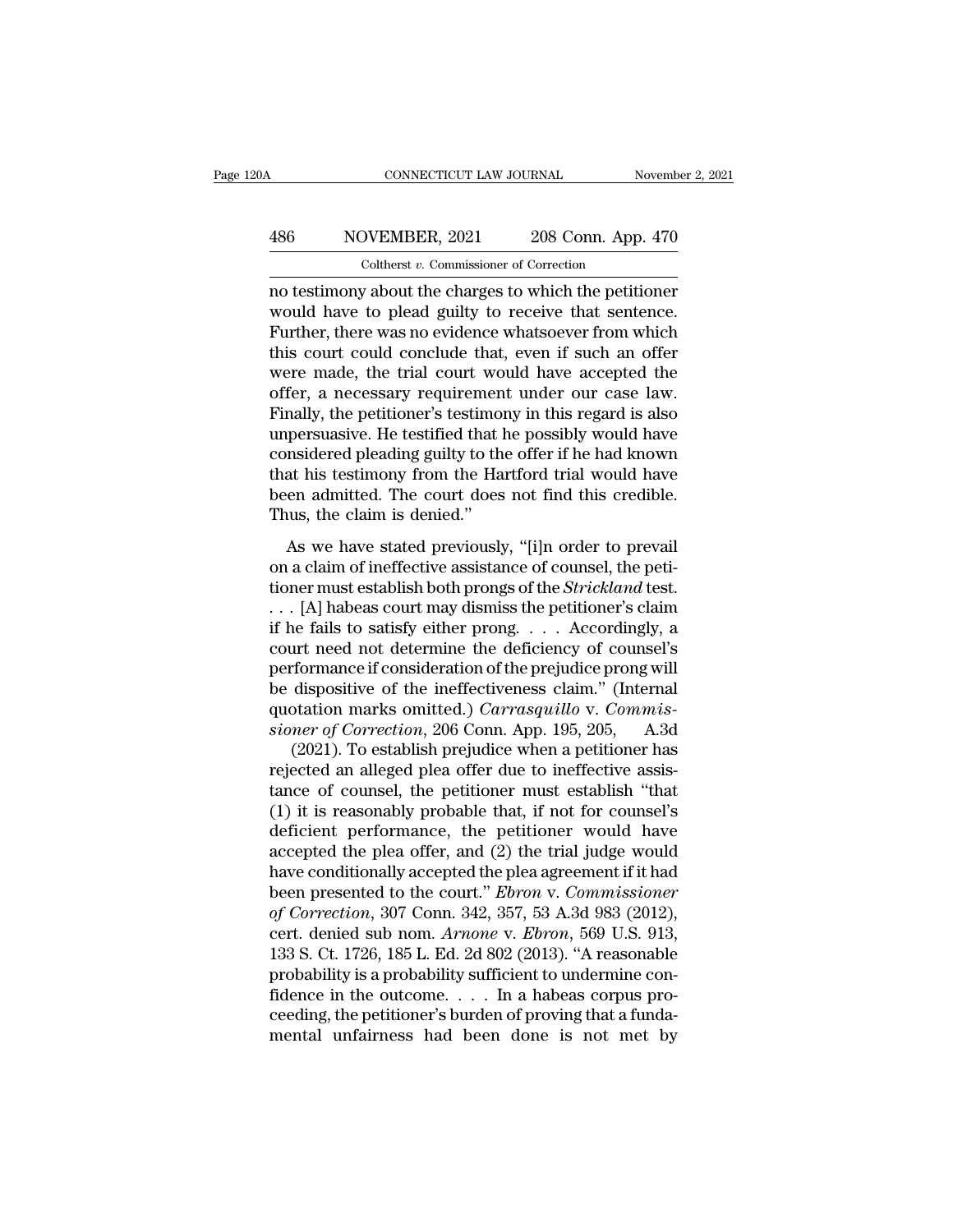# 2, 2021 CONNECTICUT LAW JOURNAL Page 121A<br>208 Conn. App. 470 NOVEMBER, 2021 487<br>Coltherst v. Commissioner of Correction

2, 2021 CONNECTICUT LAW JOURNAL<br>
208 Conn. App. 470 NOVEMBER, 2021 487<br>
Coltherst *v*. Commissioner of Correction<br>
speculation . . . but by demonstrable realities. . . . If<br>
the habeas court determined that . . . it is not speculation . . . but by demonstrable realities. . . . If<br>the habeas court determined that . . . it is not reason-<br>ably probable that the trial court would have imposed 208 Conn. App. 470 NOVEMBER, 2021 487<br>
Coltherst v. Commissioner of Correction<br>
speculation . . . but by demonstrable realities. . . . If<br>
the habeas court determined that . . . it is not reason-<br>
ably probable that the t 208 Conn. App. 470 NOVEMBER, 2021 487<br>
Coltherst v. Commissioner of Correction<br>
speculation . . . but by demonstrable realities. . . . If<br>
the habeas court determined that . . . it is not reason-<br>
ably probable that the t Coltherst v. Commissioner of Correction<br>
speculation . . . but by demonstrable realities. . . . If<br>
the habeas court determined that . . . it is not reason-<br>
ably probable that the trial court would have imposed<br>
the sent Coltherst *v*. Commissioner of Correction<br>
speculation . . . but by demonstrable realities. . . . If<br>
the habeas court determined that . . . it is not reason-<br>
ably probable that the trial court would have imposed<br>
the sen speculation . . . but by demonstrable realities. . . . If<br>the habeas court determined that . . . it is not reason-<br>ably probable that the trial court would have imposed<br>the sentence embodied in the plea agreement, the prej the habeas court determined that . . . it is not reasonably probable that the trial court would have imposed the sentence embodied in the plea agreement, the prejudice prong has not been satisfied." (Citation omitted; int ably probable that the trial court would have imposed<br>the sentence embodied in the plea agreement, the preju-<br>dice prong has not been satisfied." (Citation omitted;<br>internal quotation marks omitted.) Sanders v. Commis-<br>si e sentence embouled in the plea agreement, the preju-<br>ce prong has not been satisfied." (Citation omitted;<br>ternal quotation marks omitted.) *Sanders* v. *Commis-<br>pner of Correction*, 169 Conn. App. 813, 834–35, 153<br>3d 8 (2 the profile has not been satisfied. (Citation officient,<br>internal quotation marks omitted.) Sanders v. Commis-<br>sioner of Correction, 169 Conn. App. 813, 834–35, 153<br>A.3d 8 (2016), cert. denied, 325 Conn. 904, 156 A.3d<br>536

the rial quotation matks of the trial point of science of Correction, 169 Conn. App. 813, 834–35, 153<br>A.3d 8 (2016), cert. denied, 325 Conn. 904, 156 A.3d<br>536 (2017).<br>Our review of the record in the present case supports<br>t stoner of Correction, 109 Cofil. App. 813, 834–35, 153<br>A.3d 8 (2016), cert. denied, 325 Conn. 904, 156 A.3d<br>536 (2017).<br>Our review of the record in the present case supports<br>the habeas court's conclusion that the petition A.5d  $\sigma$  (2010), Cert. defiled, 525 Confi. 504, 150 A.5d<br>536 (2017).<br>Our review of the record in the present case supports<br>the habeas court's conclusion that the petitioner failed<br>to meet his burden of demonstrating that Our review of the record in the present case supports<br>the habeas court's conclusion that the petitioner failed<br>to meet his burden of demonstrating that the trial court<br>would have accepted the plea agreement. The petitione Our review of the record in the present case supports<br>the habeas court's conclusion that the petitioner failed<br>to meet his burden of demonstrating that the trial court<br>would have accepted the plea agreement. The petitione the habeas court's conclusion that the petitioner failed<br>to meet his burden of demonstrating that the trial court<br>would have accepted the plea agreement. The petitioner<br>presented no evidence to that effect, despite having<br> existed,<sup>5</sup> let alone that the court would have accepted is burden of demonstrating that the trial court<br>ve accepted the plea agreement. The petitioner<br>d no evidence to that effect, despite having<br>leven exhibits into evidence at the habeas trial.<br>ne record is bereft of any evide would have accepted the plea agreement. The petitioner<br>presented no evidence to that effect, despite having<br>offered eleven exhibits into evidence at the habeas trial.<br>In fact, the record is bereft of any evidence that a fi presented no evidence to that effect, despite having<br>offered eleven exhibits into evidence at the habeas trial.<br>In fact, the record is bereft of any evidence that a firm<br>plea agreement for seventy years of incarceration ev offered eleven exhibits into evidence at the habeas trial.<br>In fact, the record is bereft of any evidence that a firm<br>plea agreement for seventy years of incarceration even<br>existed,<sup>5</sup> let alone that the court would have ac In fact, the record is bereft of any evidence that a firm<br>plea agreement for seventy years of incarceration even<br>existed,<sup>5</sup> let alone that the court would have accepted<br>the agreement. Even if we assume the existence of s plea agreement for seventy years of incarceration even<br>existed,<sup>5</sup> let alone that the court would have accepted<br>the agreement. Even if we assume the existence of such<br>an agreement, the petitioner's equivocal testimony that existed,<sup>5</sup> let alone that the court would have accepted<br>the agreement. Even if we assume the existence of such<br>an agreement, the petitioner's equivocal testimony that<br>he "[p]ossibly" would have accepted the plea offer was the agreement. Even if we assume the existence of such<br>an agreement, the petitioner's equivocal testimony that<br>he "[p]ossibly" would have accepted the plea offer was<br>not sufficient to meet his burden of demonstrating a<br>rea an agreement, the petitioner's equivocal testimony that<br>he "[p]ossibly" would have accepted the plea offer was<br>not sufficient to meet his burden of demonstrating a<br>reasonable probability that, if not for Attorney Conroy's<br> he "[p]ossibly" would have accepted the plea offer was<br>not sufficient to meet his burden of demonstrating a<br>reasonable probability that, if not for Attorney Conroy's<br>deficient performance, he *would have accepted* the plea not sufficient to meet his burden of demonstrating a<br>reasonable probability that, if not for Attorney Conroy's<br>deficient performance, he *would have accepted* the plea<br>offer. Because the petitioner has failed to establish reasonable probability that, i<br>deficient performance, he we<br>offer. Because the petitioner<br>he was prejudiced by Attorn<br>cient performance in the p<br>habeas court properly denie<br>respect to this claim.<sup>6</sup> % was prejudiced by Attorney Conroy's allegedly defient performance in the plea bargain context, the beas court properly denied the habeas petition with spect to this claim.<sup>6</sup><br>II<br>The petitioner next claims that his kidnap cient performance in the plea bargain context, the<br>habeas court properly denied the habeas petition with<br>respect to this claim.<sup>6</sup><br>II<br>The petitioner next claims that his kidnapping convic-<br>tion in the New Britain case viol

II<br>The petitioner next claims that his kidnapping conviction in the New Britain case violated his right to due<br><sup>5</sup> At oral argument before this court, the petitioner's counsel acknowledged<br>e difficulty in pursuing this cla The petitioner next claims that his kidnapping conviction<br>in the New Britain case violated his right to due<br><sup>5</sup> At oral argument before this court, the petitioner's counsel acknowledged<br>the difficulty in pursuing this clai The petitioner next claims that his kidnapping conviction in the New Britain case violated his right to due  $\frac{1}{10}$  Atoral argument before this court, the petitioner's counsel acknowledged the difficulty in pursuing th  $\frac{1}{6}$  and  $\frac{1}{6}$  are pearlel the New Britain case<br>  $\frac{1}{6}$  At oral argument before this court, the<br>
the difficulty in pursuing this claim on a<br>
lalso recognized the peta agreement.<br>  $\frac{1}{6}$  See footnote 4 of th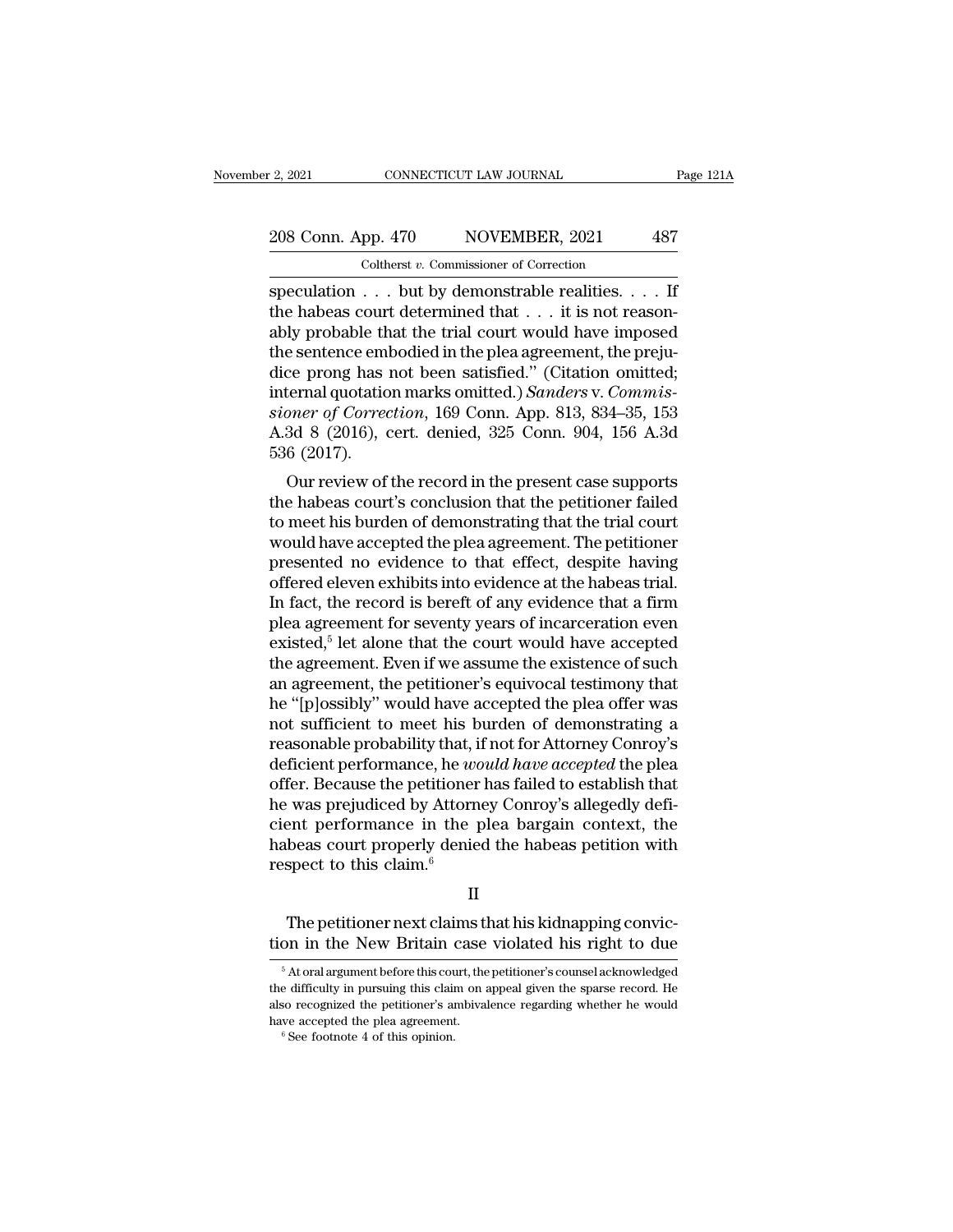# CONNECTICUT LAW JOURNAL November 2, 2021<br>
488 NOVEMBER, 2021 208 Conn. App. 470<br>
Coltherst v. Commissioner of Correction CONNECTICUT LAW JOURNAL<br>
VEMBER, 2021 208 Conn. App.<br>
Coltherst *v.* Commissioner of Correction<br>
ause the jury in that case was not instru

cONNECTICUT LAW JOURNAL November 2, 2021<br>
NOVEMBER, 2021 208 Conn. App. 470<br>
Coltherst v. Commissioner of Correction<br>
process because the jury in that case was not instructed<br>
to determine whether Clarke was restrained to  $1488$  NOVEMBER, 2021 208 Conn. App. 470<br>  $\frac{\text{Colthers } v. \text{ Commissioner of Correction}}{\text{process because the jury in that case was not instructed} \text{to determine whether Clarke was restricted to an extent exceeding that which was necessary to complete} \text{the other primes, as required by States. Selaman, curve.}$ 488 NOVEMBER, 2021 208 Conn. App. 470<br>
Coltherst v. Commissioner of Correction<br>
process because the jury in that case was not instructed<br>
to determine whether Clarke was restrained to an<br>
extent exceeding that which was n 188 NOVEMBER, 2021 208 Conn. App. 470<br>
Coltherst *v*. Commissioner of Correction<br>
process because the jury in that case was not instructed<br>
to determine whether Clarke was restrained to an<br>
extent exceeding that which was Coltherst v. Commissioner of Correction<br>process because the jury in that case was not<br>to determine whether Clarke was restra<br>extent exceeding that which was necessary t<br>the other crimes, as required by *State* v. *Salar*<br>2 ocess because the jury in that case was not instructed<br>determine whether Clarke was restrained to an<br>tent exceeding that which was necessary to complete<br>e other crimes, as required by *State* v. *Salamon*, supra,<br>7 Conn. 5 related to determine whether Clarke was restrained to an extent exceeding that which was necessary to complete<br>the other crimes, as required by *State* v. *Salamon*, supra,<br>287 Conn. 509. We are not persuaded.<br>The habeas c

extent exceeding that which was necessary to complete<br>the other crimes, as required by *State* v. *Salamon*, supra,<br>287 Conn. 509. We are not persuaded.<br>The habeas court found the following relevant facts<br>related to the pe the other crimes, as required by *State* v. *Salamon*, supra, 287 Conn. 509. We are not persuaded.<br>The habeas court found the following relevant facts related to the petitioner's conviction in the New Britain case and his 287 Conn. 509. We are not persuaded.<br>The habeas court found the following relevant facts<br>related to the petitioner's conviction in the New Britain<br>case and his encounter with Clarke on October 19,<br>1999. After the petitione The habeas court found the following relevant facts<br>related to the petitioner's conviction in the New Britain<br>case and his encounter with Clarke on October 19,<br>1999. After the petitioner and Johnson accosted Clarke,<br>forced The habeas court found the following relevant facts<br>related to the petitioner's conviction in the New Britain<br>case and his encounter with Clarke on October 19,<br>1999. After the petitioner and Johnson accosted Clarke,<br>forced related to the petitioner's conviction in the New Britain<br>case and his encounter with Clarke on October 19,<br>1999. After the petitioner and Johnson accosted Clarke,<br>forced him into the building where he worked, took<br>his lap case and his encounter with Clarke on October 19,<br>1999. After the petitioner and Johnson accosted Clarke,<br>forced him into the building where he worked, took<br>his laptop and credit card, and made him disclose the<br>personal id 1999. After the petitioner and Johnson accosted Clarke,<br>forced him into the building where he worked, took<br>his laptop and credit card, and made him disclose the<br>personal identification number for the credit card, they<br>"the forced him into the building where he worked, took<br>his laptop and credit card, and made him disclose the<br>personal identification number for the credit card, they<br>"then ordered him to get into his vehicle. He refused<br>to do his laptop and credit card, and made him disclose the<br>personal identification number for the credit card, they<br>"then ordered him to get into his vehicle. He refused<br>to do so, at which point one of them struck him with<br>the personal identification number for the credit card, they<br>
"then ordered him to get into his vehicle. He refused<br>
to do so, at which point one of them struck him with<br>
the gun and they both assaulted [Clarke]. This occurred "then ordered him to get into his vehicle. He refused<br>to do so, at which point one of them struck him with<br>the gun and they both assaulted [Clarke]. This occurred<br>while they were still inside the building. Clarke contin-<br>u to do so, at which point one of them struck him with<br>the gun and they both assaulted [Clarke]. This occurred<br>while they were still inside the building. Clarke contin-<br>ued to fight with both of them but they opened the door the gun and they both assaulted [Clarke]. This occurred<br>while they were still inside the building. Clarke contin-<br>ued to fight with both of them but they opened the door<br>to the building and pulled him outside by his arms a while they were still inside the building. Clarke contin-<br>ued to fight with both of them but they opened the door<br>to the building and pulled him outside by his arms and<br>down the stairs leading out of the building into the<br> ued to fight with both of them but they opened the door<br>to the building and pulled him outside by his arms and<br>down the stairs leading out of the building into the<br>parking lot. The petitioner and Johnson went to<br>[Clarke's] to the building and pulled him outside by his arms and<br>down the stairs leading out of the building into the<br>parking lot. The petitioner and Johnson went to<br>[Clarke's] car and opened the car door. They ordered<br>Clarke to get down the stairs leading out of the building into the<br>parking lot. The petitioner and Johnson went to<br>[Clarke's] car and opened the car door. They ordered<br>Clarke to get into the backseat and pushed him into<br>the car. Clarke parking lot. The petitioner and Johnson went to<br>[Clarke's] car and opened the car door. They ordered<br>Clarke to get into the backseat and pushed him into<br>the car. Clarke was pushed close enough to the interior<br>of the car th [Clarke's] car and opened the car door. They ordered<br>Clarke to get into the backseat and pushed him into<br>the car. Clarke was pushed close enough to the interior<br>of the car that he was able to touch the seats and the<br>center Clarke to get into the backseat and pushed him into<br>the car. Clarke was pushed close enough to the interior<br>of the car that he was able to touch the seats and the<br>center console. He was in the area between the door<br>and the the car. Clarke was pushed close enough to the interior<br>of the car that he was able to touch the seats and the<br>center console. He was in the area between the door<br>and the inside of the car for approximately twenty sec-<br>ond of the car that he was able to touch the seats and the<br>center console. He was in the area between the door<br>and the inside of the car for approximately twenty sec-<br>onds. He was almost inside the car but not in the back-<br>sea center console. He was in the area between the door<br>and the inside of the car for approximately twenty sec-<br>onds. He was almost inside the car but not in the back-<br>seat. He used the seats and console as leverage to push<br>hi and the inside of the car for approximately twenty sec-<br>onds. He was almost inside the car but not in the back-<br>seat. He used the seats and console as leverage to push<br>himself backward and break free, which he did, and<br>the onds. He was almost inside the car but not in the back-<br>seat. He used the seats and console as leverage to push<br>himself backward and break free, which he did, and<br>then ran back in the direction that they had come from<br>but seat. He used the seats and console as leverage to push<br>himself backward and break free, which he did, and<br>then ran back in the direction that they had come from<br>but was tackled again. He screamed for help in the<br>direction himself backward and break free, which he did, and<br>then ran back in the direction that they had come from<br>but was tackled again. He screamed for help in the<br>direction of a passerby. He was then pushed up against<br>a wall by arrived.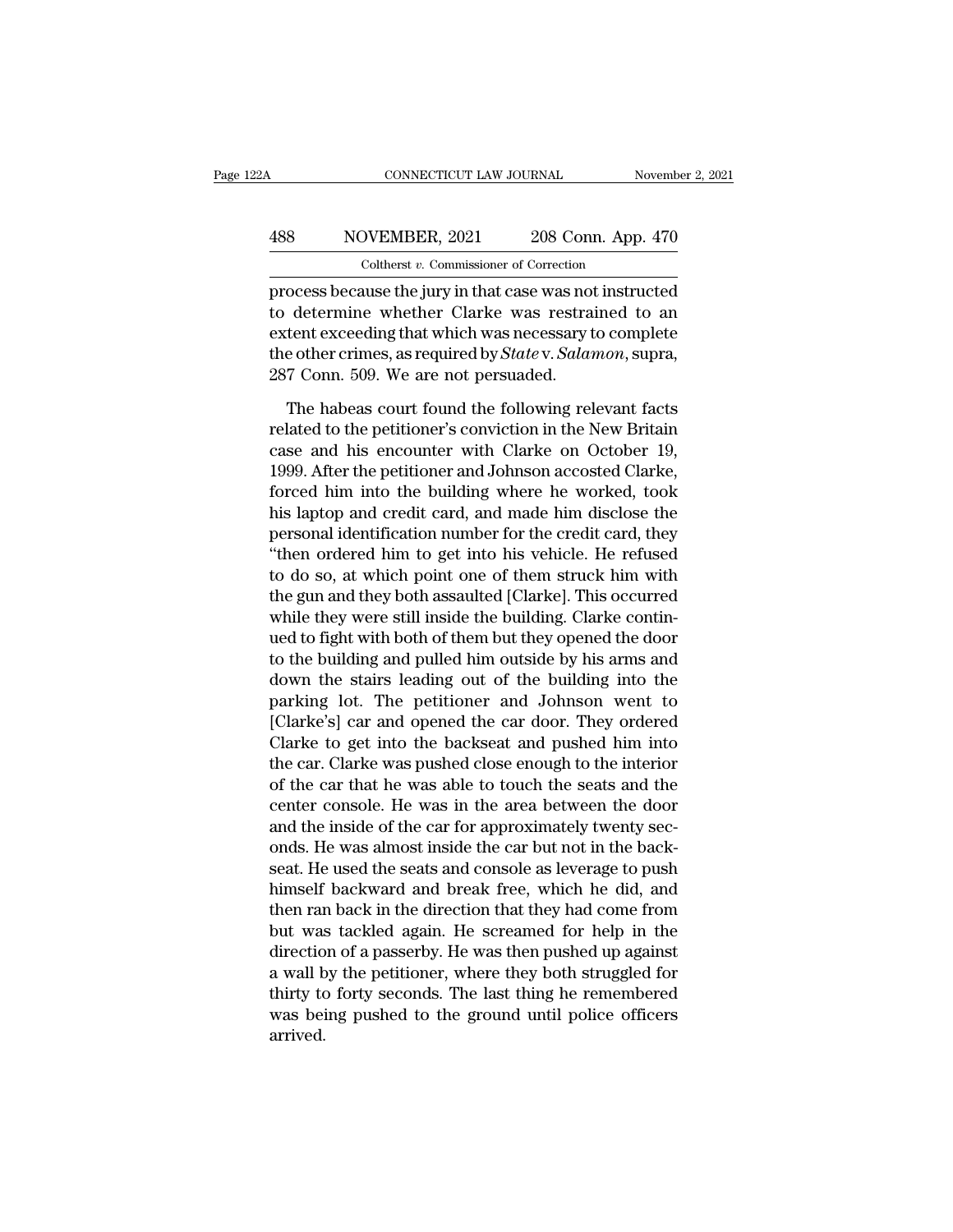# 2, 2021 CONNECTICUT LAW JOURNAL Page 123A<br>208 Conn. App. 470 NOVEMBER, 2021 489<br>Coltherst v. Commissioner of Correction Coltherst *v.* Commissioner of Correction

<sup>2021</sup> CONNECTICUT LAW JOURNAL Page 123A<br>
8 Conn. App. 470 NOVEMBER, 2021 489<br>
Coltherst v. Commissioner of Correction<br>
"In his statement to police, which was admitted as<br>
bstantive evidence for the jury, the petitioner ad 208 Conn. App. 470 NOVEMBER, 2021 489<br>
Coltherst v. Commissioner of Correction<br>
"In his statement to police, which was admitted as<br>
substantive evidence for the jury, the petitioner admit-<br>
ted that their plan was to steal 208 Conn. App. 470 NOVEMBER, 2021 489<br>
Coltherst v. Commissioner of Correction<br>
"In his statement to police, which was admitted as<br>
substantive evidence for the jury, the petitioner admitted that their plan was to steal [ 208 Conn. App. 470 NOVEMBER, 2021 489<br>
Coltherst *v*. Commissioner of Correction<br>
"In his statement to police, which was admitted as<br>
substantive evidence for the jury, the petitioner admit-<br>
ted that their plan was to st Coltherst v. Commissioner of Correction<br>
"In his statement to police, which was admitted as<br>
substantive evidence for the jury, the petitioner admit-<br>
ted that their plan was to steal [Clarke's car] and force<br>
[Clarke] to Coltherst  $v$ . Commissioner of Correction<br>
"In his statement to police, which was admitted as<br>
substantive evidence for the jury, the petitioner admit-<br>
ted that their plan was to steal [Clarke's car] and force<br>
[Clarke] "In his statement to police, which was admitted as<br>substantive evidence for the jury, the petitioner admit-<br>ted that their plan was to steal [Clarke's car] and force<br>[Clarke] to come with them in the stolen vehicle so<br>[Cla substantive evidence for the jury, the petitioner admitted that their plan was to steal [Clarke's car] and force [Clarke] to come with them in the stolen vehicle so [Clarke] would be unable to call the police. According to ted that their plan was to steal [Clarke's car] and force<br>[Clarke] to come with them in the stolen vehicle so<br>[Clarke] would be unable to call the police. According<br>to the petitioner, Clarke did not want to go with them,<br>b [Clarke] to come with them in the stolen vehicle so<br>[Clarke] would be unable to call the police. According<br>to the petitioner, Clarke did not want to go with them,<br>but they were pulling him by his arms trying to force<br>him o rative] would be unable to call the police. According<br>the petitioner, Clarke did not want to go with them,<br>it they were pulling him by his arms trying to force<br>m outside the building and into the car. Both the<br>titioner and to the petholen, Claike did not want to go with them,<br>but they were pulling him by his arms trying to force<br>him outside the building and into the car. Both the<br>petitioner and Johnson repeatedly tried to get Clarke<br>inside t

but they were pulling intit by its artis trying to force<br>him outside the building and into the car. Both the<br>petitioner and Johnson repeatedly tried to get Clarke<br>inside the vehicle but were ultimately unsuccessful."<br>We fi full min but the bunding and into the car. Both the<br>petitioner and Johnson repeatedly tried to get Clarke<br>inside the vehicle but were ultimately unsuccessful."<br>We first set forth our standard of review applicable<br>to the pe petrioner and solution repeatedly thed to get characteristic spherical that the vehicle but were ultimately unsuccessful."<br>We first set forth our standard of review applicable<br>to the petitioner's claim that his right to d We first set forth our standard of review applicable<br>to the petitioner's claim that his right to due process<br>was violated as a result of the absence of a *Salamon*<br>instruction to the jury. "In reviewing this issue, we are We first set forth our standard of review applicable<br>to the petitioner's claim that his right to due process<br>was violated as a result of the absence of a *Salamon*<br>instruction to the jury. "In reviewing this issue, we are<br> to the petitioner's claim that his right to due process<br>was violated as a result of the absence of a *Salamon*<br>instruction to the jury. "In reviewing this issue, we are<br>mindful that the facts found by the habeas court are<br> was violated as a result of the absence of a *Salamon*<br>instruction to the jury. "In reviewing this issue, we are<br>mindful that the facts found by the habeas court are<br>subject to the clearly erroneous standard of review.<br>*Fa* instruction to the jury. "In reviewing this issue, we are<br>mindful that the facts found by the habeas court are<br>subject to the clearly erroneous standard of review.<br>Farmer v. Commissioner of Correction, 165 Conn. App.<br>455, mindful that the facts found by the habeas court are<br>subject to the clearly erroneous standard of review.<br>Farmer v. Commissioner of Correction, 165 Conn. App.<br>455, 458, 139 A.3d 767, cert. denied, 323 Conn. 905,<br>150 A.3d 6 subject to the clearly erroneous standard of review.<br>Farmer v. Commissioner of Correction, 165 Conn. App.<br>455, 458, 139 A.3d 767, cert. denied, 323 Conn. 905,<br>150 A.3d 685 (2016). The applicability of *Salamon* and<br>whether *Farmer* v. *Commissioner of Correction*, 165 Conn. App.<br>455, 458, 139 A.3d 767, cert. denied, 323 Conn. 905,<br>150 A.3d 685 (2016). The applicability of *Salamon* and<br>whether the court's failure to give a *Salamon* instruc-455, 458, 139 A.3d 767, cert. denied, 323 Conn. 905, 150 A.3d 685 (2016). The applicability of *Salamon* and whether the court's failure to give a *Salamon* instruction was harmless error are issues of law over which our r 150 A.3d 685 (2016). The applicability of *Salamon* and<br>whether the court's failure to give a *Salamon* instruc-<br>tion was harmless error are issues of law over which our<br>review is plenary." (Internal quotation marks omitt retificially the court strainer to give a *Sulamon* instruction was harmless error are issues of law over which our view is plenary." (Internal quotation marks omitted.) *reira v. Commissioner of Correction*, 176 Conn. App Free ivan also provides below are issues of law over which our<br>review is plenary." (Internal quotation marks omitted.)<br>*Pereira* v. *Commissioner of Correction*, 176 Conn. App.<br>762, 767–68, 171 A.3d 105, cert. denied, 327

Fereira v. Commissioner of Correction, 176 Conn. App.<br>762, 767–68, 171 A.3d 105, cert. denied, 327 Conn. 984,<br>175 A.3d 43 (2017).<br>To resolve the petitioner's *Salamon* claim on appeal,<br>we must also provide some background Fereira v. Commissioner of Correction, 170 Collit. App.<br>762, 767–68, 171 A.3d 105, cert. denied, 327 Conn. 984,<br>175 A.3d 43 (2017).<br>To resolve the petitioner's *Salamon* claim on appeal,<br>we must also provide some backgroun Foz, 101–06, 111 A.5d 105, Cert. defiled, 327 Collit. 364,<br>175 A.3d 43 (2017).<br>To resolve the petitioner's *Salamon* claim on appeal,<br>we must also provide some background concerning that<br>case and certain changes in the law Tro A.5d 45 (2017).<br>
To resolve the petitioner's *Salamon* claim on appeal,<br>
we must also provide some background concerning that<br>
case and certain changes in the law concerning how<br>
courts interpret our kidnapping statut To resolve the petitioner's *Salamon* claim on appeal,<br>we must also provide some background concerning that<br>case and certain changes in the law concerning how<br>courts interpret our kidnapping statutes. In 2008, our<br>Supreme *Banks* we must also provide some background concerning that<br>
case and certain changes in the law concerning how<br>
courts interpret our kidnapping statutes. In 2008, our<br>
Supreme Court decided *State* v. *Salamon*, supra, 2 e and certain changes in the law concerning how<br>rts interpret our kidnapping statutes. In 2008, our<br>reme Court decided *State* v. *Salamon*, supra, 287<br>nn. 509, in which it "overruled [its] long-standing<br>rpretation of the courts interpret our kidnapping statutes. In 2008, our<br>Supreme Court decided *State* v. *Salamon*, supra, 287<br>Conn. 509, in which it "overruled [its] long-standing<br>interpretation of the state's kidnapping statutes . . . ."

Supreme Court decided *State* v. *Salamon*, supra, 287<br>Conn. 509, in which it "overruled [its] long-standing<br>interpretation of the state's kidnapping statutes . . . ."<br>*Banks* v. *Commissioner of Correction*, 339 Conn. 1, Conn. 509, in which it "overruled [its] long-standing<br>interpretation of the state's kidnapping statutes . . . ."<br>Banks v. Commissioner of Correction, 339 Conn. 1, 4,<br>A.3d (2021). Specifically, in *Salamon*, our<br>Supreme Co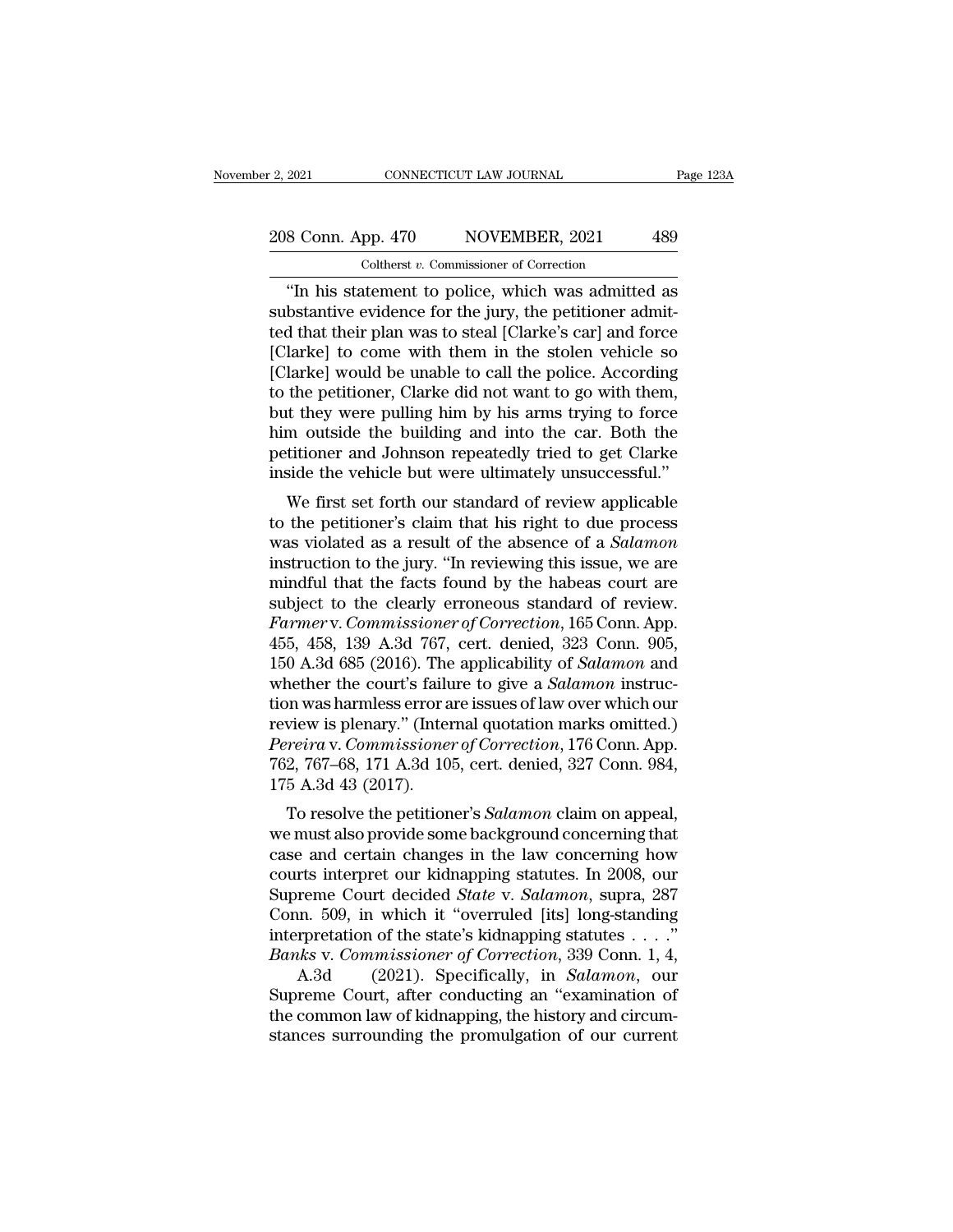# CONNECTICUT LAW JOURNAL November 2, 2021<br>
490 NOVEMBER, 2021 208 Conn. App. 470<br>
Coltherst v. Commissioner of Correction CONNECTICUT LAW JOURNAL<br>DVEMBER, 2021 208 Conn. App.<br>Coltherst *v*. Commissioner of Correction<br>statutes and the policy objectives anima

CONNECTICUT LAW JOURNAL November 2, 2021<br>
NOVEMBER, 2021 208 Conn. App. 470<br>
Coltherst v. Commissioner of Correction<br>
Ridnapping statutes and the policy objectives animating<br>
those statutes . . . conclude[d] the following: 190 NOVEMBER, 2021 208 Conn. App. 470<br>
Coltherst v. Commissioner of Correction<br>
kidnapping statutes and the policy objectives animating<br>
those statutes . . . conclude[d] the following: Our leg-<br>
islature, in replacing a si 490 NOVEMBER, 2021 208 Conn. App. 470<br>
Coltherst v. Commissioner of Correction<br>
kidnapping statutes and the policy objectives animating<br>
those statutes . . . conclude[d] the following: Our leg-<br>
islature, in replacing a s 490 NOVEMBER, 2021 208 Conn. App. 470<br>
Coltherst v. Commissioner of Correction<br>
kidnapping statutes and the policy objectives animating<br>
those statutes . . . conclude[d] the following: Our leg-<br>
islature, in replacing a s Coltherst v. Commissioner of Correction<br>
kidnapping statutes and the policy objectives animating<br>
those statutes . . . conclude[d] the following: Our leg-<br>
islature, in replacing a single, broadly worded kidnap-<br>
ping pro Cotherst  $v$ . Commissioner of Correction<br>
kidnapping statutes  $\ldots$  conclude[d] the following: Our leg-<br>
islature, in replacing a single, broadly worded kidnap-<br>
ping provision with a gradated scheme that distin-<br>
guishes kidnapping statutes and the policy objectives animating<br>those statutes . . . conclude[d] the following: Our leg-<br>islature, in replacing a single, broadly worded kidnap-<br>ping provision with a gradated scheme that distin-<br>gu those statutes  $\ldots$  conclude[d] the following: Our leg-<br>islature, in replacing a single, broadly worded kidnap-<br>ping provision with a gradated scheme that distin-<br>guishes kidnappings from unlawful restraints by the<br>prese islature, in replacing a single, broadly worded kidnapping provision with a gradated scheme that distinguishes kidnappings from unlawful restraints by the presence of an intent to prevent a victim's liberation, intended to ping provision with a gradated scheme that distinguishes kidnappings from unlawful restraints by the presence of an intent to prevent a victim's liberation, intended to exclude from the scope of the more serious crime of k guishes kidnappings from unlawful restraints by the presence of an intent to prevent a victim's liberation, intended to exclude from the scope of the more serious crime of kidnapping and its accompanying severe penalties t presence of an intent to prevent a victim's liberation,<br>intended to exclude from the scope of the more serious<br>crime of kidnapping and its accompanying severe penal-<br>ties those confinements or movements of a victim that<br>ar intended to exclude from the scope of the more serious<br>crime of kidnapping and its accompanying severe penal-<br>ties those confinements or movements of a victim that<br>are merely incidental to and necessary for the commis-<br>sio crime of kidnapping and its accompanying severe penalties those confinements or movements of a victim that<br>are merely incidental to and necessary for the commis-<br>sion of another crime against that victim. Stated other-<br>wis ties those confinements or movements of a victim that<br>are merely incidental to and necessary for the commis-<br>sion of another crime against that victim. Stated other-<br>wise, to commit a kidnapping in conjunction with<br>another are merely incidental to and necessary for the commission of another crime against that victim. Stated otherwise, to commit a kidnapping in conjunction with another crime, a defendant must intend to prevent the victim's li sion of another crime against that victim. Stated other-<br>wise, to commit a kidnapping in conjunction with<br>another crime, a defendant must intend to prevent the<br>victim's liberation for a longer period of time or to a<br>greate wise, to commit a kidnapping in conjunction with<br>another crime, a defendant must intend to prevent the<br>victim's liberation for a longer period of time or to a<br>greater degree than that which is necessary to commit<br>the other another crime, a defendant must intend to prevent the victim's liberation for a longer period of time or to a greater degree than that which is necessary to commit the other crime." *State* v. *Salamon*, supra, 542. The co victim's liberation for a longer period of time or to a<br>greater degree than that which is necessary to commit<br>the other crime." *State* v. *Salamon*, supra, 542. The<br>court in *Salamon* also held that "when the evidence<br>rea greater degree than that which is necessary to commit<br>the other crime." *State* v. *Salamon*, supra, 542. The<br>court in *Salamon* also held that "when the evidence<br>reasonably supports a finding that the restraint was not<br>me the other crime." *State* v. *Salamon*, supra, 542. The court in *Salamon* also held that "when the evidence reasonably supports a finding that the restraint was not merely incidental to the commission of some other, sepa court in *Salamon* also held that "when the evidence<br>reasonably supports a finding that the restraint was not<br>merely incidental to the commission of some other,<br>separate crime, the ultimate factual determination [of<br>whethe reasonably supports a finding that the restraint was not<br>merely incidental to the commission of some other,<br>separate crime, the ultimate factual determination [of<br>whether the movement of the victim has independent<br>criminal merely incidental to the commission of some other,<br>separate crime, the ultimate factual determination [of<br>whether the movement of the victim has independent<br>criminal significance or is merely incidental to an under-<br>lying separate crime, the ultimate factual determination [of<br>whether the movement of the victim has independent<br>criminal significance or is merely incidental to an under-<br>lying crime] must be made by the jury"; (emphasis omit-<br>t whether the movement of the victim has independent<br>criminal significance or is merely incidental to an under-<br>lying crime] must be made by the jury"; (emphasis omit-<br>ted) id., 547–48; which should be instructed to consider criminal significance or is merely incidental to an underlying crime] must be made by the jury"; (emphasis omitted) id., 547–48; which should be instructed to consider various factors, "including the nature and duration of lying crime] must be made by the jury"; (emphasis omit-<br>ted) id., 547–48; which should be instructed to consider<br>various factors, "including the nature and duration of<br>the victim's movement or confinement by the defen-<br>dan ted) id., 547–48; which should be instructed to consider<br>various factors, "including the nature and duration of<br>the victim's movement or confinement by the defen-<br>dant, whether that movement or confinement occurred<br>during various factors, "including the nature and duration of<br>the victim's movement or confinement by the defen-<br>dant, whether that movement or confinement occurred<br>during the commission of a separate offense, whether<br>the restrai the victim's movement or confinement by the defen-<br>dant, whether that movement or confinement occurred<br>during the commission of a separate offense, whether<br>the restraint was inherent in the nature of the separate<br>offense, dant, whether that movement or confinement occurred<br>during the commission of a separate offense, whether<br>the restraint was inherent in the nature of the separate<br>offense, whether the restraint prevented the victim from<br>sum during the commission of a separate offense, whether<br>the restraint was inherent in the nature of the separate<br>offense, whether the restraint prevented the victim from<br>summoning assistance, whether the restraint reduced<br>the the restraint was inherent in the<br>offense, whether the restraint pre<br>summoning assistance, whether<br>the defendant's risk of detect<br>restraint created a significant d<br>victim's risk of harm independe<br>separate offense.'' Id., 5 In *Luurtsema* v. *Commissioner* of Correction and the Mether the straint created a significant danger or increased the straint created a significant danger or increased the ctim's risk of harm independent of that posed by Examinoming associately, wherever are resolution reduced<br>the defendant's risk of detection and whether the<br>restraint created a significant danger or increased the<br>victim's risk of harm independent of that posed by the<br>sepa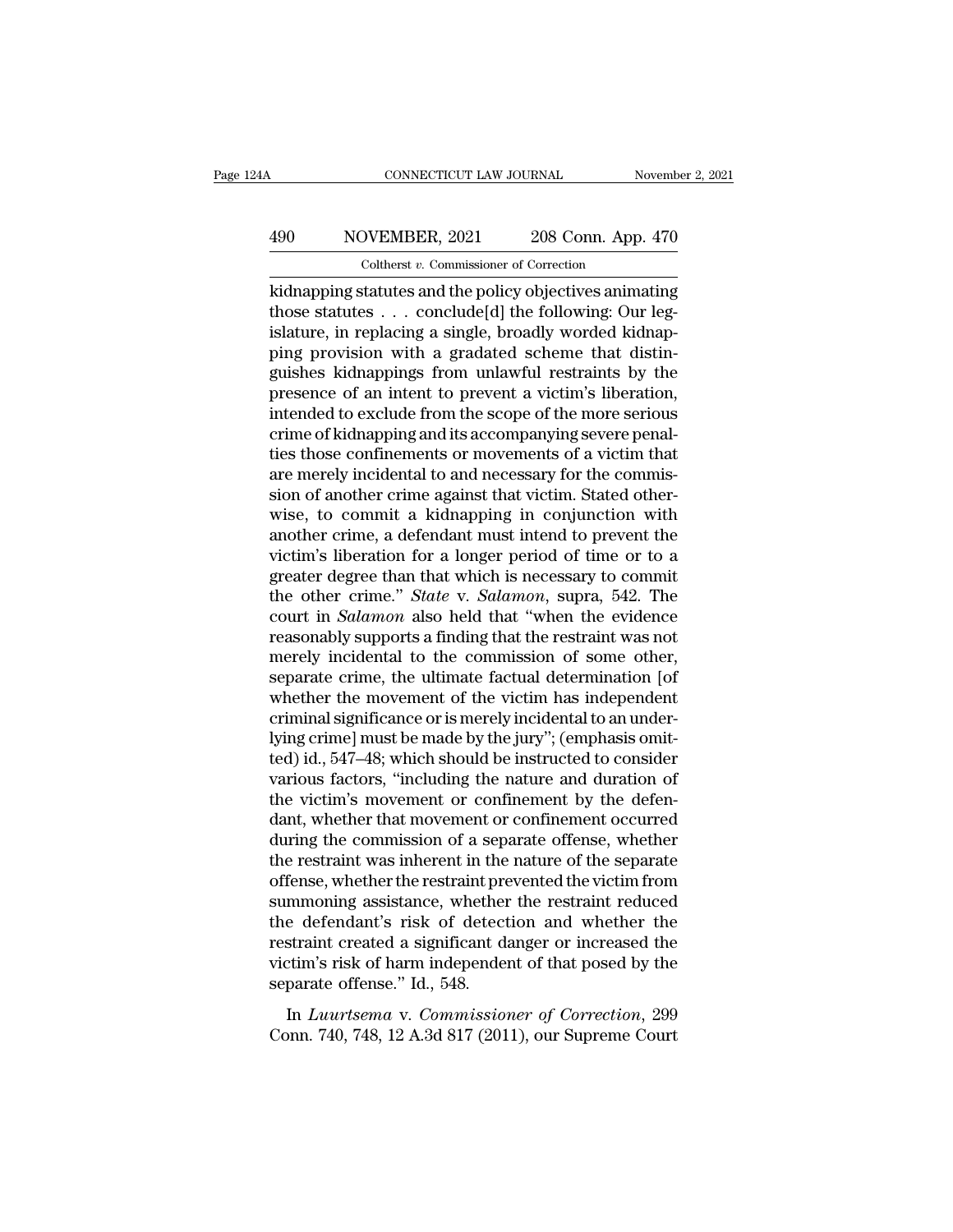# 2, 2021 CONNECTICUT LAW JOURNAL Page 125A<br>208 Conn. App. 470 NOVEMBER, 2021 491<br>Coltherst v. Commissioner of Correction Coltherst *v.* Commissioner of Correction

2, 2021 CONNECTICUT LAW JOURNAL Page 125A<br>
208 Conn. App. 470 NOVEMBER, 2021 491<br>
Coltherst v. Commissioner of Correction<br>
addressed the issue of "[w]hether individuals whose<br>
kidnapping convictions became final prior to [ 208 Conn. App. 470 NOVEMBER, 2021 491<br>
Coltherst v. Commissioner of Correction<br>
addressed the issue of "[w]hether individuals whose<br>
kidnapping convictions became final prior to [the<br>
court's] reconsideration [of the kidna 208 Conn. App. 470 NOVEMBER, 2021 491<br>
Coltherst v. Commissioner of Correction<br>
addressed the issue of "[w]hether individuals whose<br>
kidnapping convictions became final prior to [the<br>
court's] reconsideration [of the kidn 208 Conn. App. 470 NOVEMBER, 2021 491<br>
Coltherst *v*. Commissioner of Correction<br>
addressed the issue of "[w]hether individuals whose<br>
kidnapping convictions became final prior to [the<br>
court's] reconsideration [of the kid Coltherst *v*. Commissioner of Correction<br>addressed the issue of "[w]hether individuals whose<br>kidnapping convictions became final prior to [the<br>court's] reconsideration [of the kidnapping statutes] in<br>Salamon may challenge Conternat *v*. Commissioner of Correction<br>
addressed the issue of "[w]hether individuals whose<br>
kidnapping convictions became final prior to [the<br>
court's] reconsideration [of the kidnapping statutes] in<br> *Salamon* may cha addressed the issue of "[w]hether individuals whose<br>kidnapping convictions became final prior to [the<br>court's] reconsideration [of the kidnapping statutes] in<br>Salamon may challenge the legality of their convictions<br>based o kidnapping convictions became final prior to [the<br>court's] reconsideration [of the kidnapping statutes] in<br>Salamon may challenge the legality of their convictions<br>based on the interpretation  $\ldots$  adopted in [Sala-<br>mon]," court's] reconsideration [of the kidnapping statutes] in *Salamon* may challenge the legality of their convictions based on the interpretation . . . adopted in [*Salamon*]," and determined that *Salamon* applies retroactiv Salamon may challenge the legality of their convictions<br>based on the interpretation  $\ldots$  adopted in [Sala-<br>mon]," and determined that Salamon applies retroac-<br>tively in habeas cases. Id., 751. Thus, even though the<br>petit based on the interpretation . . . adopted in [*Salamon*]," and determined that *Salamon* applies retroactively in habeas cases. Id., 751. Thus, even though the petitioner's conviction in the New Britain case became final b mon]," and determined that *Salamon* applies retroactively in habeas cases. Id., 751. Thus, even though the petitioner's conviction in the New Britain case became final before *Salamon* was decided, his claim that the jury tively in habeas convident<br>petitioner's convident<br>final before *Salan*<br>jury was not prop<br>*Salamon* was pro<br>See *Banks* v. Com<br>Conn. 15–17.<br>In the present al before *Salamon* was decided, his claim that the<br>ry was not properly instructed in accordance with<br>*lamon* was properly raised in his habeas petition.<br>e *Banks* v. *Commissioner of Correction*, supra, 339<br>pnn. 15–17.<br>In that series statimon was declared, this claim that the<br>jury was not properly instructed in accordance with<br>Salamon was properly raised in his habeas petition.<br>See Banks v. Commissioner of Correction, supra, 339<br>Conn. 15–17

Salamon was properly ristated in accordance with<br>
Salamon was properly raised in his habeas petition.<br>
See Banks v. Commissioner of Correction, supra, 339<br>
Conn. 15–17.<br>
In the present case, the habeas court determined<br>
th See *Banks* v. *Commissioner of Correction*, supra, 339 Conn. 15–17.<br>
In the present case, the habeas court determined<br>
that the fact that the jury had not been instructed in<br>
accordance with *Salamon* was harmless beyond From 15–17.<br>
In the present case, the habeas court determined<br>
that the fact that the jury had not been instructed in<br>
accordance with *Salamon* was harmless beyond a reasonable doubt, as "there [was] no 'reasonable possi In the present case, the habeas court determined<br>that the fact that the jury had not been instructed in<br>accordance with *Salamon* was harmless beyond a rea-<br>sonable doubt, as "there [was] no 'reasonable possibil-<br>ity that In the present case, the habeas court determined<br>that the fact that the jury had not been instructed in<br>accordance with *Salamon* was harmless beyond a rea-<br>sonable doubt, as "there [was] no 'reasonable possibil-<br>ity that that the fact that the jury had not been instructed in<br>accordance with *Salamon* was harmless beyond a rea-<br>sonable doubt, as "there [was] no 'reasonable possibil-<br>ity that a properly instructed jury would [have]<br>reach[ed] accordance with *Salamon* was harmless beyond a reasonable doubt, as "there [was] no 'reasonable possibility that a properly instructed jury would [have] reach[ed] a different result.' " In support of its conclusion, the h sonable doubt, as "there [was] no 'reasonable possibil-<br>ity that a properly instructed jury would [have]<br>reach[ed] a different result.' " In support of its conclu-<br>sion, the habeas court examined the factors set forth<br>in ity that a properly instructed jury would [have]<br>reach[ed] a different result.'" In support of its conclu-<br>sion, the habeas court examined the factors set forth<br>in *Salamon* and made a number of findings, including<br>that th reach[ed] a different result.' " In support of its conclusion, the habeas court examined the factors set forth<br>in *Salamon* and made a number of findings, including<br>that the instances of restraint of Clarke's liberty, whic sion, the habeas court examined the factors set forth<br>in *Salamon* and made a number of findings, including<br>that the instances of restraint of Clarke's liberty, which<br>occurred when he was dragged by his arms out of the<br>off in *Salamon* and made a number of findings, including<br>that the instances of restraint of Clarke's liberty, which<br>occurred when he was dragged by his arms out of the<br>office building and was forced into his own vehicle,<br>"wer that the instances of restraint of Clarke's liberty, which<br>occurred when he was dragged by his arms out of the<br>office building and was forced into his own vehicle,<br>"were independent of, and exceeded, any restraint nec-<br>ess occurred when he was dragged by his arms out of the<br>office building and was forced into his own vehicle,<br>"were independent of, and exceeded, any restraint nec-<br>essary to commit either a robbery, burglary, assault or<br>larcen office building and was forced into his own vehicle,<br>"were independent of, and exceeded, any restraint nec-<br>essary to commit either a robbery, burglary, assault or<br>larceny," and, thus, were not incidental to the commis-<br>si "were independent of, and exceeded, any restraint nec-<br>essary to commit either a robbery, burglary, assault or<br>larceny," and, thus, were not incidental to the commis-<br>sion of any of the charged offenses; although the duraessary to commit either a robbery, burglary, assault or larceny," and, thus, were not incidental to the commission of any of the charged offenses; although the duration of the restraint was not lengthy, its nature was sign larceny," and, thus, were not incidental to the commission of any of the charged offenses; although the duration of the restraint was not lengthy, its nature was significant; the confinement did not occur during the commis sion of any of the charged offenses; although the duration of the restraint was not lengthy, its nature was significant; the confinement did not occur during the commission of a separate offense, as "the facts [did] not su tion of the restraint was not lengthy, its nature was<br>significant; the confinement did not occur during the<br>commission of a separate offense, as "the facts [did]<br>not support the conclusion that the robbery was still<br>underw significant; the confinement did not occur during the commission of a separate offense, as "the facts [did] not support the conclusion that the robbery was still underway at the time of the restraint on [Clarke's] movement commission of a separate offense, as "the facts [did] not support the conclusion that the robbery was still underway at the time of the restraint on [Clarke's] movement"; the petitioner's restraint of Clarke was not inhere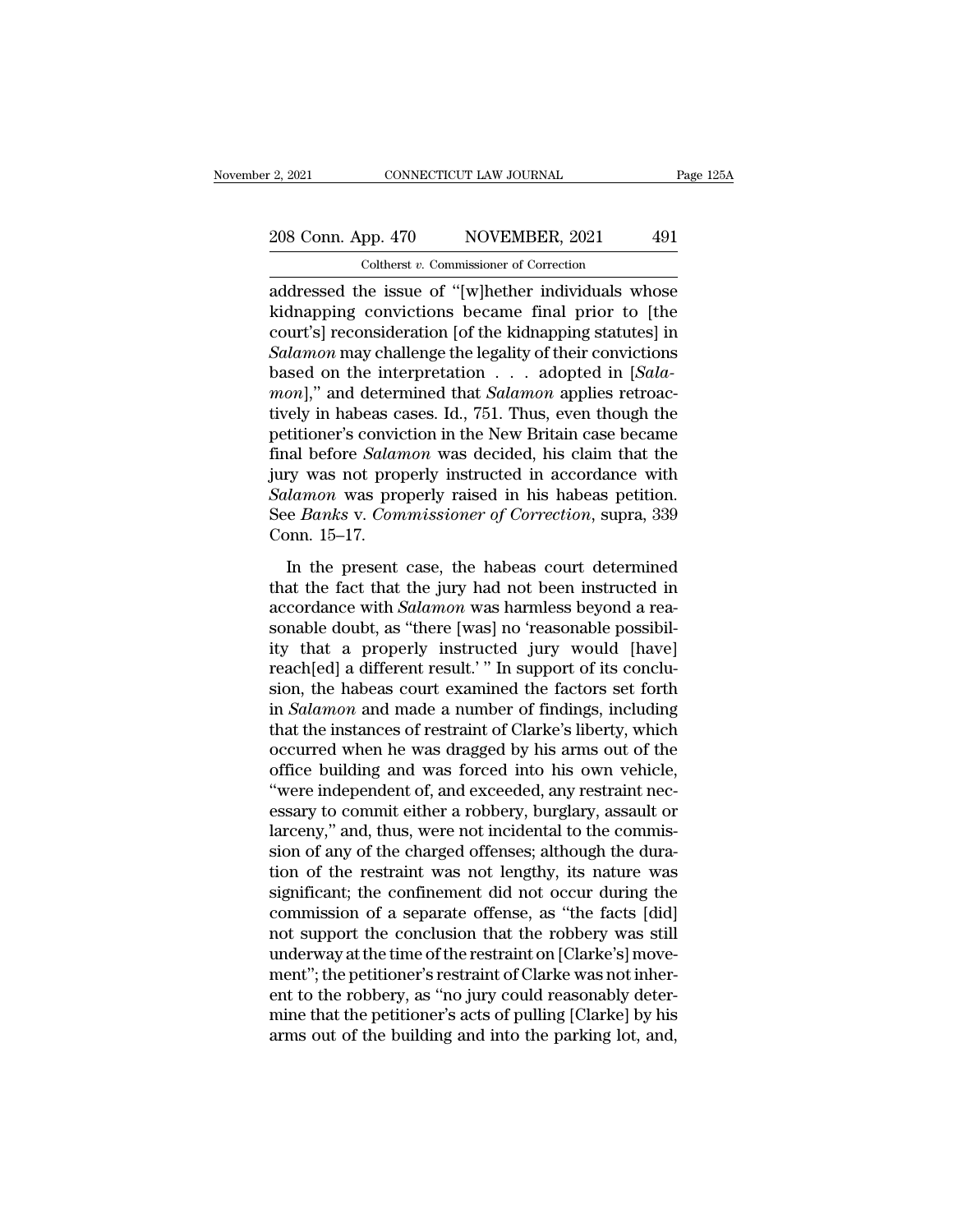# CONNECTICUT LAW JOURNAL November 2, 2021<br>
492 NOVEMBER, 2021 208 Conn. App. 470<br>
Coltherst v. Commissioner of Correction CONNECTICUT LAW JOURNAL<br>
VEMBER, 2021 208 Conn. App.<br>
Coltherst *v.* Commissioner of Correction<br>
act. of pushing [Clarke] into the yeb

FURTE CONNECTICUT LAW JOURNAL November 2, 20<br>
SUBDAER, 2021 208 Conn. App. 470<br>
Coltherst v. Commissioner of Correction<br>
further, the act of pushing [Clarke] into the vehicle,<br>
coupled with the petitioner's statements that MOVEMBER, 2021 208 Conn. App. 470<br>
Coltherst v. Commissioner of Correction<br>
further, the act of pushing [Clarke] into the vehicle,<br>
coupled with the petitioner's statements that they could<br>
not leave [Clarke] behind for fe 492 NOVEMBER, 2021 208 Conn. App. 470<br>
Coltherst v. Commissioner of Correction<br>
further, the act of pushing [Clarke] into the vehicle,<br>
coupled with the petitioner's statements that they could<br>
not leave [Clarke] behind f MOVEMBER, 2021 208 Conn. App. 470<br>
Coltherst v. Commissioner of Correction<br>
further, the act of pushing [Clarke] into the vehicle,<br>
coupled with the petitioner's statements that they could<br>
not leave [Clarke] behind for f Coltherst *v*. Commissioner of Correction<br>further, the act of pushing [Clarke] into the vehicle,<br>coupled with the petitioner's statements that they could<br>not leave [Clarke] behind for fear of being identified,<br>were inheren Cotherst v. Commissioner of Correction<br>further, the act of pushing [Clarke] into the vehicle,<br>coupled with the petitioner's statements that they could<br>not leave [Clarke] behind for fear of being identified,<br>were inherent t further, the act of pushing [Clarke] into the vehicle,<br>coupled with the petitioner's statements that they could<br>not leave [Clarke] behind for fear of being identified,<br>were inherent to the robbery of [Clarke], or even the<br> coupled with the petitioner's statements that they could<br>not leave [Clarke] behind for fear of being identified,<br>were inherent to the robbery of [Clarke], or even the<br>burglary or larceny of his motor vehicle''; Clarke<br>shou not leave [Clarke] behind for fear of being identified,<br>were inherent to the robbery of [Clarke], or even the<br>burglary or larceny of his motor vehicle"; Clarke<br>shouted for help from a passerby and, thereby, was<br>able to sum were inherent to the robbery of [Clarke], or even the<br>burglary or larceny of his motor vehicle"; Clarke<br>shouted for help from a passerby and, thereby, was<br>able to summon assistance; Clarke was restrained for<br>the purpose of burglary or larceny of his motor vehicle"; Clarke<br>shouted for help from a passerby and, thereby, was<br>able to summon assistance; Clarke was restrained for<br>the purpose of reducing the petitioner's risk of identifi-<br>cation; a shouted for help from a passerby and, thereby, was<br>able to summon assistance; Clarke was restrained for<br>the purpose of reducing the petitioner's risk of identifi-<br>cation; and, because the petitioner and Johnson had<br>complet able to summon assistance; Clarke was restrained for<br>the purpose of reducing the petitioner's risk of identifi-<br>cation; and, because the petitioner and Johnson had<br>completed the robbery and the burglary, there was no<br>need the purpose of reducing the petitioner's risk of identification; and, because the petitioner and Johnson had<br>completed the robbery and the burglary, there was no<br>need to further restrain Clarke, but by forcing Clarke<br>into cation; and, because the petitioner and Johnson had<br>completed the robbery and the burglary, there was no<br>need to further restrain Clarke, but by forcing Clarke<br>into the parking lot and his vehicle, they significantly<br>incre completed the robbery and the burglary, there was no<br>need to further restrain Clarke, but by forcing Clarke<br>into the parking lot and his vehicle, they significantly<br>increased Clarke's risk of harm. In summary, the habeas<br>c need to further restrain Clarke, but by forcing Clarke<br>into the parking lot and his vehicle, they significantly<br>increased Clarke's risk of harm. In summary, the habeas<br>court concluded that "the restraint and abduction of<br>[ into the parking lot and his vehicle, they significantly<br>increased Clarke's risk of harm. In summary, the habeas<br>court concluded that "the restraint and abduction of<br>[Clarke] was in excess of any restraint needed to com-<br> increased Clarke's risk<br>court concluded that<br>(Clarke) was in excess<br>plete the commission<br>court has no doubt t<br>instructed on incidenta<br>the same verdict."<br>The petitioner agrees Larke] was in excess of any restraint and abduction of<br>larke] was in excess of any restraint needed to com-<br>ete the commission of another crime.  $\dots$  [The]<br>urt has no doubt that the jury, even if properly<br>structed on inci plete the commission of another crime. . . . [The]<br>court has no doubt that the jury, even if properly<br>instructed on incidental restraint, would have returned<br>the same verdict."<br>The petitioner agrees with the habeas court

of a *Salamon* instruction was harmless error . . . .'' instructed on incidental restraint, would have returned<br>the same verdict."<br>The petitioner agrees with the habeas court that the<br>dispositive "question in this case [is] whether the lack<br>of a *Salamon* instruction was harml The petitioner agrees with the habeas court that the<br>dispositive "question in this case [is] whether the lack<br>of a *Salamon* instruction was harmless error  $\dots$ ."<br>He claims that he was harmed by the lack of such<br>an instru The petitioner agrees with the habeas court that the dispositive "question in this case [is] whether the lack of a *Salamon* instruction was harmless error  $\ldots$ ."<br>He claims that he was harmed by the lack of such an instr The petitioner agrees with the habeas court that the<br>dispositive "question in this case [is] whether the lack<br>of a *Salamon* instruction was harmless error  $\,\ldots\,$ ."<br>He claims that he was harmed by the lack of such<br>an in dispositive "question in this case [is] whether the lack<br>of a *Salamon* instruction was harmless error . . . ."<br>He claims that he was harmed by the lack of such<br>an instruction. In support of that claim, the petitioner<br>ass of a *Salamon* instruction was harmless error . . . ."<br>He claims that he was harmed by the lack of such<br>an instruction. In support of that claim, the petitioner<br>asserts that, even though Clarke had relinquished the<br>items He claims that he was harmed by the lack of such<br>an instruction. In support of that claim, the petitioner<br>asserts that, even though Clarke had relinquished the<br>items that he and Johnson demanded, "the continuing<br>efforts t an instruction. In support of that claim, the petitioner<br>asserts that, even though Clarke had relinquished the<br>items that he and Johnson demanded, "the continuing<br>efforts to subdue [Clarke] for purposes of evading<br>detecti asserts that, even though Clarke had relinquished the<br>items that he and Johnson demanded, "the continuing<br>efforts to subdue [Clarke] for purposes of evading<br>detection were part of the robbery itself . . . . ." He<br>further c items that he and Johnson demanded, "the continuing<br>efforts to subdue [Clarke] for purposes of evading<br>detection were part of the robbery itself  $\ldots$ ." He<br>further claims that "[i]t is undisputed that any alleged<br>confinem efforts to subdue [Clarke] for purposes of evading<br>detection were part of the robbery itself  $\ldots$ ." He<br>further claims that "[i]t is undisputed that any alleged<br>confinement occurred solely while [Clarke was being<br>attacked detection were part of the robbery itself . . . . ." He<br>further claims that "[i]t is undisputed that any alleged<br>confinement occurred solely while [Clarke was being<br>attacked]. There is nothing in the record to suggest<br>that further claims that "[i]t is undisputed that any alleged<br>confinement occurred solely while [Clarke was being<br>attacked]. There is nothing in the record to suggest<br>that there was anything that could be characterized as<br>confi confinement occurred solely while [Clarke was being<br>attacked]. There is nothing in the record to suggest<br>that there was anything that could be characterized as<br>confinement that occurred apart from the robbery of<br>[Clarke] a attacked]. There is nothing in the record to suggest<br>that there was anything that could be characterized as<br>confinement that occurred apart from the robbery of<br>[Clarke] and the force incidental to attempting to gain<br>contro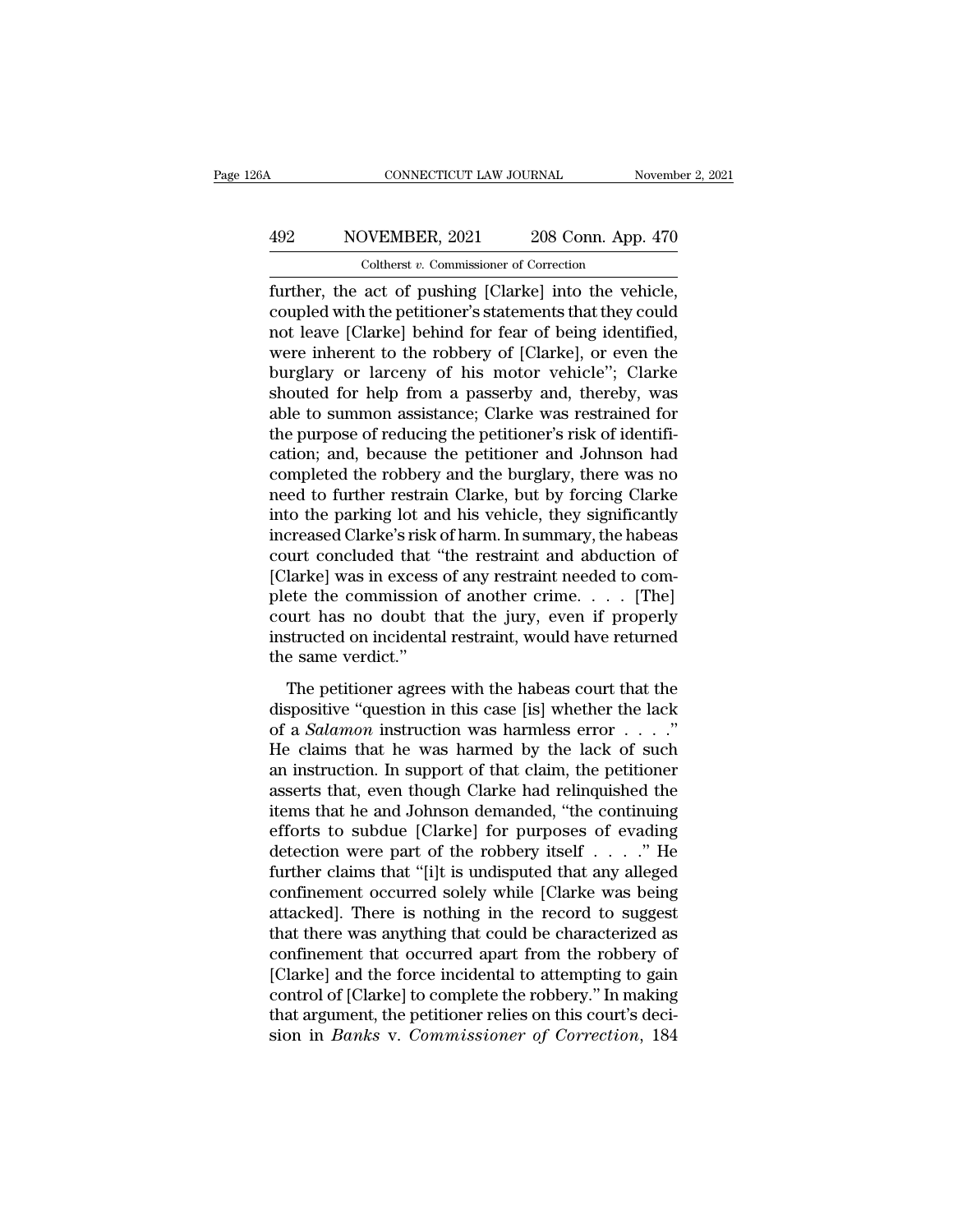# 2, 2021 CONNECTICUT LAW JOURNAL Page 127A<br>208 Conn. App. 470 NOVEMBER, 2021 493<br>Coltherst v. Commissioner of Correction EXECUTE CONNECTICUT LAW JOURNAL<br>
COLLECTICUT LAW JOURNAL<br>
COLLECTICUTE CONNECTICUT LAW JOURNAL<br>
CONNECTICUTE LAW MOVEMBER, 2021<br>
CONNECTICUTE CONNECTION<br>
CONNECTION CONNECTION<br>
CONNECTION CONNECTION<br>
CONNECTION CONNECTION<br>

Connect Connect LAW JOURNAL Page 127A<br>
208 Conn. App. 470 NOVEMBER, 2021 493<br>
Coltherst v. Commissioner of Correction<br>
Conn. App. 101, 194 A.3d 780 (2018), which, during the<br>
pendency of this appeal, was reversed by our Su 208 Conn. App. 470 NOVEMBER, 2021 493<br>
Coltherst v. Commissioner of Correction<br>
Conn. App. 101, 194 A.3d 780 (2018), which, during the<br>
pendency of this appeal, was reversed by our Supreme<br>
Court. See *Banks* v. *Commissi* 208 Conn. App. 470 NOVEMBER, 2021 493<br>
Coltherst *v*. Commissioner of Correction<br>
Conn. App. 101, 194 A.3d 780 (2018), which, during the<br>
pendency of this appeal, was reversed by our Supreme<br>
Court. See *Banks* v. *Commiss* Coltherst v. Commissioner of Correction<br>
DNN. App. 101, 194 A.3d 780 (2018), which, during the<br>
Indency of this appeal, was reversed by our Supreme<br>
purt. See *Banks* v. *Commissioner of Correction*,<br>
pra, 339 Conn. 4–5.<sup></sup> Conn. App. 101, 194 A.3d 780 (2018), which, during the<br>pendency of this appeal, was reversed by our Supreme<br>Court. See *Banks* v. *Commissioner of Correction*,<br>supra, 339 Conn. 4–5.<sup>7</sup><br>We must briefly set forth the factual

pendency of this appeal, was reversed by our Supreme<br>Court. See *Banks* v. *Commissioner of Correction*,<br>supra, 339 Conn. 4–5.<sup>7</sup><br>We must briefly set forth the factual background of<br>*Banks*. In 1995, the petitioner in tha Court. See *Banks* v. *Commissioner of Correction*,<br>supra, 339 Conn. 4–5.<sup>7</sup><br>We must briefly set forth the factual background of<br>*Banks*. In 1995, the petitioner in that case "was arrested<br>and charged in connection with t supra, 339 Conn.  $4-5$ .<sup>7</sup><br>We must briefly set forth the factual background of<br>*Banks*. In 1995, the petitioner in that case "was arrested<br>and charged in connection with the armed robberies<br>of two Bedding Barn stores, the We must briefly set forth the factual background of<br>Banks. In 1995, the petitioner in that case "was arrested<br>and charged in connection with the armed robberies<br>of two Bedding Barn stores, the first in Newington and<br>the se We must briefly set forth the factual background of<br>Banks. In 1995, the petitioner in that case "was arrested<br>and charged in connection with the armed robberies<br>of two Bedding Barn stores, the first in Newington and<br>the se *Banks.* In 1995, the petitioner in that case "was arrested<br>and charged in connection with the armed robberies<br>of two Bedding Barn stores, the first in Newington and<br>the second in Southington." Id., 5. With respect to the<br> and charged in connection with the armed robberies<br>of two Bedding Barn stores, the first in Newington and<br>the second in Southington." Id., 5. With respect to the<br>Newington robbery, the petitioner pointed a gun at a<br>store e of two Bedding Barn stores, the first in Newington and<br>the second in Southington." Id., 5. With respect to the<br>Newington robbery, the petitioner pointed a gun at a<br>store employee, and took money from the cash register<br>and the second in Southington." Id., 5. With respect to the<br>Newington robbery, the petitioner pointed a gun at a<br>store employee, and took money from the cash register<br>and from the wallet of a second store employee, after<br>which Newington robbery, the petitioner pointed a gun at a<br>store employee, and took money from the cash register<br>and from the wallet of a second store employee, after<br>which he moved both employees down a hallway and<br>locked them store employee, and took money from the cash register<br>and from the wallet of a second store employee, after<br>which he moved both employees down a hallway and<br>locked them in a bathroom. Id., 5–6. After the employees<br>heard a and from the wallet of a second store employee, after<br>which he moved both employees down a hallway and<br>locked them in a bathroom. Id., 5–6. After the employees<br>heard a bell indicating that the front door of the store<br>had b which he moved both employees down a hallway and<br>locked them in a bathroom. Id., 5–6. After the employees<br>heard a bell indicating that the front door of the store<br>had been opened, they kicked down the door and called<br>911. locked them in a bathroom. Id., 5–6. After the employees<br>heard a bell indicating that the front door of the store<br>had been opened, they kicked down the door and called<br>911. Id., 7. With respect to the Southington robbery, heard a bell indicating that the front door of the store<br>had been opened, they kicked down the door and called<br>911. Id., 7. With respect to the Southington robbery, the<br>petitioner, armed with a gun, demanded money from<br>the had been opened, they kicked down the door and called<br>911. Id., 7. With respect to the Southington robbery, the<br>petitioner, armed with a gun, demanded money from<br>the cash register, and, once he obtained that money,<br>he led 911. Id., 7. With respect to the Southington robbery, the<br>petitioner, armed with a gun, demanded money from<br>the cash register, and, once he obtained that money,<br>he led the store employee and her roommate, who had<br>been in t petitioner, armed with a gun, demanded money from<br>the cash register, and, once he obtained that money,<br>he led the store employee and her roommate, who had<br>been in the store, to a bathroom at gunpoint and told<br>them to lock the cash register, and, once he obtain<br>the led the store employee and her roo<br>been in the store, to a bathroom at g<br>them to lock themselves inside. Id., 7-<br>buzzer went off indicating that the d<br>had been opened, the employe en in the store, to a bathroom at gunpoint and told<br>em to lock themselves inside. Id., 7–8. Again, after a<br>value of indicating that the door to the store<br>d been opened, the employee and her roommate left<br>e bathroom and cal them to lock themselves inside. Id., 7–8. Again, after a<br>buzzer went off indicating that the door to the store<br>had been opened, the employee and her roommate left<br>the bathroom and called 911. Id.<br>After the petitioner's con buzzer went off indicating that the door to the store<br>had been opened, the employee and her roommate left<br>the bathroom and called 911. Id.<br>After the petitioner's convictions in *Banks* were<br>upheld on direct appeal; *State* 

After the petitioner's convictions in *Banks* were<br>pheld on direct appeal; *State* v. *Banks*, 59 Conn. App.<br>12, 113–14, 755 A.2d 951, cert. denied, 254 Conn. 950,<br><sup>7</sup>On May 17, 2021, the state filed a notice of supplemen After the petitioner's convictions in *Banks* were<br>upheld on direct appeal; *State* v. *Banks*, 59 Conn. App.<br>112, 113–14, 755 A.2d 951, cert. denied, 254 Conn. 950,<br><sup>7</sup>On May 17, 2021, the state filed a notice of supplem

upheld on direct appeal; *State* v. *Banks*, 59 Conn. App.<br>112, 113–14, 755 A.2d 951, cert. denied, 254 Conn. 950,<br><sup>7</sup>On May 17, 2021, the state filed a notice of supplemental authority,<br>pursuant to Practice Book § 67-10, 112, 113–14, 755 A.2d 951, cert. denied, 254 Conn. 950,<br>
<sup>7</sup> On May 17, 2021, the state filed a notice of supplemental authority,<br>
pursuant to Practice Book § 67-10, advising this court of the release of our<br>
Supreme Cour <sup>7</sup> On May 17, 2021, the state filed a notice of supplemental authority, pursuant to Practice Book § 67-10, advising this court of the release of our Supreme Court's decision in *Banks* on May 12, 2021, and its applicabil <sup>7</sup> On May 17, 2021, the state filed a notice of supplemental authority, pursuant to Practice Book § 67-10, advising this court of the release of our Supreme Court's decision in *Banks* on May 12, 2021, and its applicabil

pursuant to Practice Book § 67-10, advising this court of the release of our Supreme Court's decision in *Banks* on May 12, 2021, and its applicability to the present case.<br>At oral argument before this court, the petitione facture court's decision in *Banks* on May 12, 2021, and its applicability to the present case.<br>At oral argument before this court, the petitioner's counsel argued that our Supreme Court's decision in *Banks* was not dispo At oral argument before this court, the petitioner's counsel argued that<br>our Supreme Court's decision in *Banks* was not dispositive of this claim<br>on appeal, and he attempted to distinguish *Banks* on the ground that the<br>f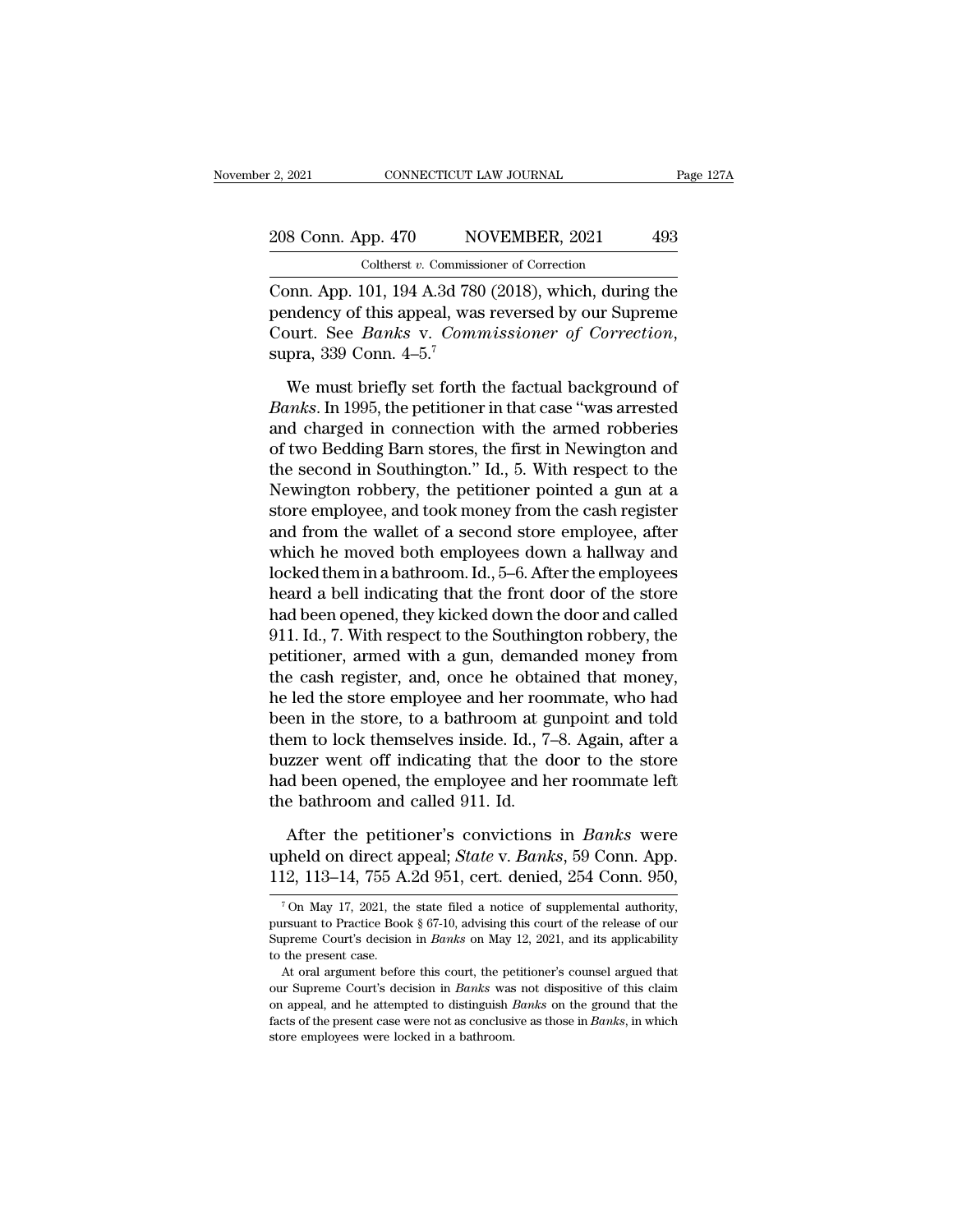# CONNECTICUT LAW JOURNAL November 2, 2021<br>
494 NOVEMBER, 2021 208 Conn. App. 470<br>
Coltherst v. Commissioner of Correction Coltherst *v.* Commissioner of Correction

FREE CONNECTICUT LAW JOURNAL November 2, 20<br>
1944 NOVEMBER, 2021 208 Conn. App. 470<br>
208 Conn. App. 470<br>
2021 208 Conn. App. 470<br>
2021 203 Conn. App. 470<br>
2022 A.2d 904 (2000); our Supreme Court decided *Sala-*<br>
2008. Subs **EXECUTE:** MOVEMBER, 2021 208 Conn. App. 470<br>
Coltherst v. Commissioner of Correction<br> **1928** A.2d 904 (2000); our Supreme Court decided *Sala-*<br> *mon* in 2008. Subsequently, in 2014, the petitioner in<br> *Banks* filed a pet **Banks Banks Resp. 2021 Example 208 Conn. App. 470**<br> **Banks Conduct Conduct a Connection**<br> **Banks** filed a petition for a writ of habeas corpus, claim-<br> **Banks** filed a petition for a writ of habeas corpus, claim-<br> 494 NOVEMBER, 2021 208 Conn. App. 470<br>
Coltherst *v*. Commissioner of Correction<br>
762 A.2d 904 (2000); our Supreme Court decided *Sala-*<br> *mon* in 2008. Subsequently, in 2014, the petitioner in<br> *Banks* filed a petition f volument, 2021 200 commissipp. 110<br>
Coltherst v. Commissioner of Correction<br>
762 A.2d 904 (2000); our Supreme Court decided *Sala-*<br> *mon* in 2008. Subsequently, in 2014, the petitioner in<br> *Banks* filed a petition for a Coltherst *v*. Commissioner of Correction<br>762 A.2d 904 (2000); our Supreme Court decided *Sala-*<br>*mon* in 2008. Subsequently, in 2014, the petitioner in<br>*Banks* filed a petition for a writ of habeas corpus, claim-<br>ing that 762 A.2d 904 (2000); our Supreme Court decided *Salamon* in 2008. Subsequently, in 2014, the petitioner in *Banks* filed a petition for a writ of habeas corpus, claiming that his convictions of four counts of kidnapping vi mon in 2008. Subsequently, in 2014, the petitioner in *Banks* filed a petition for a writ of habeas corpus, claiming that his convictions of four counts of kidnapping violated his right to due process because the jury had Banks filed a petition for a writ of habeas corpus, claim-<br>ing that his convictions of four counts of kidnapping<br>violated his right to due process because the jury had<br>not been instructed in accordance with *Salamon. Banks* ing that his convictions of four counts of kidnapping<br>violated his right to due process because the jury had<br>not been instructed in accordance with *Salamon. Banks*<br>v. *Commissioner of Correction*, supra, 339 Conn. 13.<br>The violated his right to due process because the jury had<br>not been instructed in accordance with *Salamon. Banks*<br>v. *Commissioner of Correction*, supra, 339 Conn. 13.<br>The habeas court denied the habeas petition, and the<br>peti not been instructed in accordance with *Salamon. Banks*<br>v. *Commissioner of Correction*, supra, 339 Conn. 13.<br>The habeas court denied the habeas petition, and the<br>petitioner, on the granting of certification, appealed to<br>t v. *Commissioner of Correction*, supra, 339 Conn. 13.<br>The habeas court denied the habeas petition, and the<br>petitioner, on the granting of certification, appealed to<br>this court, which, in a divided panel, concluded that<br>the The habeas court denied the habeas petition, and the petitioner, on the granting of certification, appealed to this court, which, in a divided panel, concluded that the absence of a jury instruction required by *Salamon* w petitioner, on the granting of certification, appealed to<br>this court, which, in a divided panel, concluded that<br>the absence of a jury instruction required by *Salamon*<br>was not harmless beyond a reasonable doubt. *Banks*<br>v. this court, which, in a divided panel, concluded that<br>the absence of a jury instruction required by *Salamon*<br>was not harmless beyond a reasonable doubt. *Banks*<br>v. *Commissioner of Correction*, supra, 184 Conn. App.<br>104. the absence of a jury instruction required by *Salamon*<br>was not harmless beyond a reasonable doubt. *Banks*<br>v. *Commissioner of Correction*, supra, 184 Conn. App.<br>104. We concluded that the petitioner was entitled to<br>a new was not harmless beyond a reasonable doubt. *Banks*<br>v. Commissioner of Correction, supra, 184 Conn. App.<br>104. We concluded that the petitioner was entitled to<br>a new trial because a jury provided with a *Salamon*<br>instructio v. Commissioner of Correction, supra, 184 Conn. App.<br>104. We concluded that the petitioner was entitled to<br>a new trial because a jury provided with a *Salamon*<br>instruction reasonably could have found that the peti-<br>tioner' 104. We concluded that the petitioner was entitled to<br>a new trial because a jury provided with a *Salamon*<br>instruction reasonably could have found that the peti-<br>tioner's movement and confinement of his victims was<br>done i a new trial because a jury provided with a *Salamon*<br>instruction reasonably could have found that the peti-<br>tioner's movement and confinement of his victims was<br>done in furtherance of the robberies. Id., 131. Following<br>our instruction reasonably could have for<br>tioner's movement and confinement of<br>done in furtherance of the robberies. I<br>our decision, our Supreme Court gra<br>for certification to appeal filed by t<br>Banks. Banks v. Commissioner of<br> oner's movement and confinement of his victims was<br>the in furtherance of the robberies. Id., 131. Following<br>tr decision, our Supreme Court granted the petition<br>r certification to appeal filed by the respondent in<br>thes. Ban done in furtherance of the robberies. Id., 131. Following<br>
our decision, our Supreme Court granted the petition<br>
for certification to appeal filed by the respondent in<br> *Banks*. *Banks* v. *Commissioner of Correction*, 330

our decision, our Supreme Court granted the petition<br>for certification to appeal filed by the respondent in<br>*Banks. Banks v. Commissioner of Correction*, 330<br>Conn. 950, 197 A.3d 391 (2018).<br>On appeal, our Supreme Court dec for certification to appeal filed by the respondent in<br>Banks. Banks v. Commissioner of Correction, 330<br>Conn. 950, 197 A.3d 391 (2018).<br>On appeal, our Supreme Court decided two issues in<br>Banks that impact our decision in th *Banks. Banks* v. *Commissioner of Correction*, 330<br>Conn. 950, 197 A.3d 391 (2018).<br>On appeal, our Supreme Court decided two issues in<br>*Banks* that impact our decision in the present case.<br>First, the court established the On appeal, our Supreme Court decided two issues in<br>*Banks* that impact our decision in the present case.<br>First, the court established the standard of harmless<br>error review applicable to habeas cases involving a<br>*Salamon* e Banks that impact our decision in the present case.<br>First, the court established the standard of harmless<br>error review applicable to habeas cases involving a<br>Salamon error. Banks v. Commissioner of Correction,<br>supra, 339 C First, the court established the standard of harmless<br>error review applicable to habeas cases involving a<br>Salamon error. Banks v. Commissioner of Correction,<br>supra, 339 Conn. 15. The court adopted the standard<br>articulated error review applicable to habeas cases involving a<br>
Salamon error. Banks v. Commissioner of Correction,<br>
supra, 339 Conn. 15. The court adopted the standard<br>
articulated in Brecht v. Abrahamson, 507 U.S. 619, 623,<br>
113 S Salamon error. Banks v. Commissioner of Correction,<br>supra, 339 Conn. 15. The court adopted the standard<br>articulated in *Brecht v. Abrahamson*, 507 U.S. 619, 623,<br>113 S. Ct. 1710, 123 L. Ed. 2d 353 (1993), pursuant to<br>whic supra, 339 Conn. 15. The court adopted the standard<br>articulated in *Brecht v. Abrahamson*, 507 U.S. 619, 623,<br>113 S. Ct. 1710, 123 L. Ed. 2d 353 (1993), pursuant to<br>which a new trial is necessary if the instructional error articulated in *Brecht*<br>113 S. Ct. 1710, 123<br>which a new trial is i<br>"had [a] substantial :<br>determining the jury<br>tion marks omitted.)<br>*tion*, supra, 15.<br>Next, the court a 3 S. Ct. 1710, 123 L. Ed. 2d 353 (1993), pursuant to<br>nich a new trial is necessary if the instructional error<br>ad [a] substantial and injurious effect or influence in<br>termining the jury's verdict . . . . " (Internal quotawhich a new trial is necessary if the instructional error<br>
"had [a] substantial and injurious effect or influence in<br>
determining the jury's verdict  $\ldots$ ..." (Internal quota-<br>
tion marks omitted.) *Banks* v. *Commissione* "had [a] substantial and injurious effect or influence in<br>determining the jury's verdict  $\ldots$ ." (Internal quota-<br>tion marks omitted.) *Banks v. Commissioner of Correc-*<br>tion, supra, 15.<br>Next, the court addressed the issu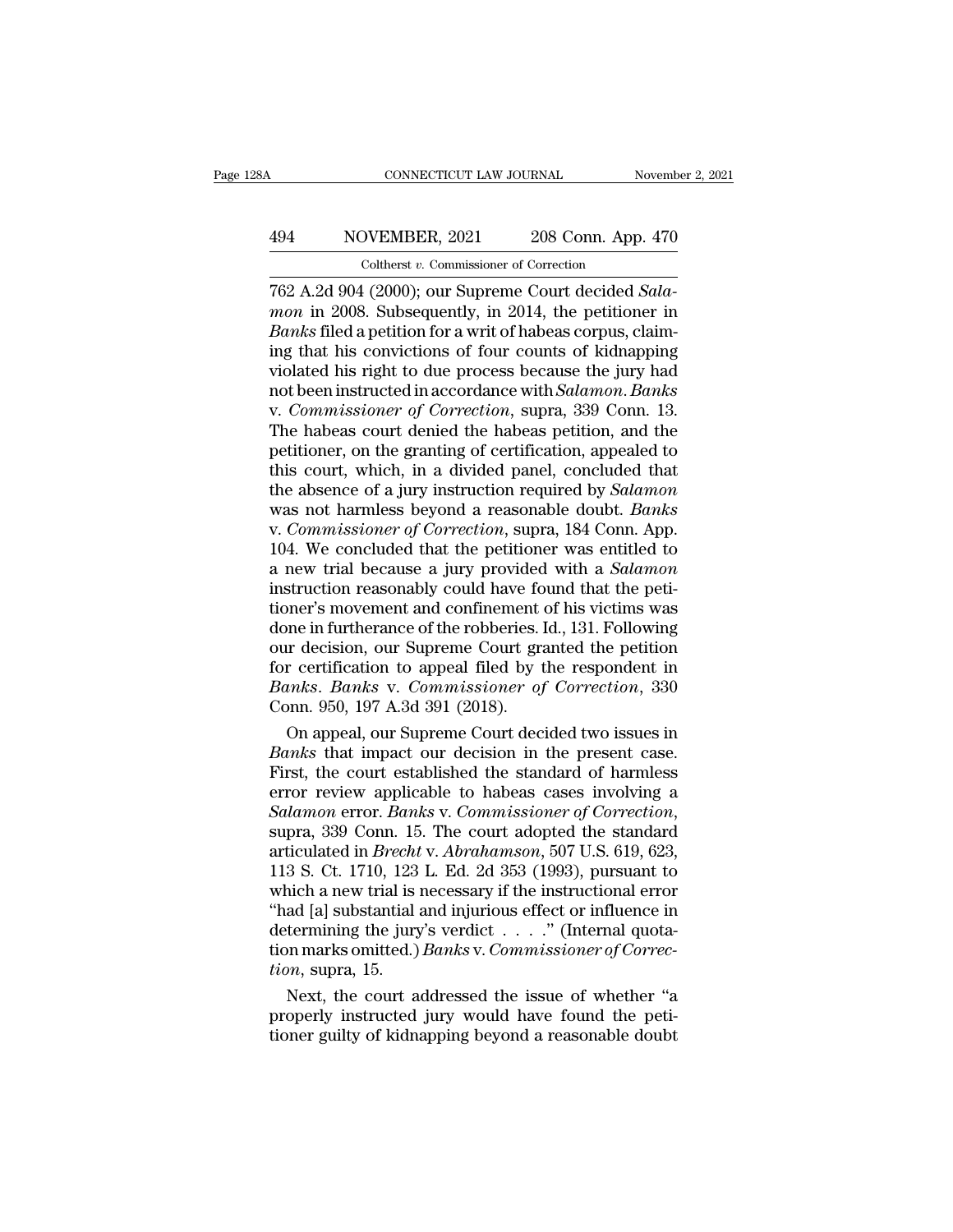# 2, 2021 CONNECTICUT LAW JOURNAL Page 129A<br>208 Conn. App. 470 NOVEMBER, 2021 495<br>Coltherst v. Commissioner of Correction Coltherst *v.* Commissioner of Correction

notwithstanding the *Salamon* error." Id., 34. In rejecting<br>
the contribution of Correction<br>
notwithstanding the *Salamon* error." Id., 34. In rejecting<br>
this court's conclusion that a jury reasonably might<br>
have found tha 208 Conn. App. 470 NOVEMBER, 2021 495<br>
Coltherst v. Commissioner of Correction<br>
notwithstanding the *Salamon* error." Id., 34. In rejecting<br>
this court's conclusion that a jury reasonably might<br>
have found that the restra 208 Conn. App. 470 NOVEMBER, 2021 495<br>
Coltherst v. Commissioner of Correction<br>
notwithstanding the *Salamon* error." Id., 34. In rejecting<br>
this court's conclusion that a jury reasonably might<br>
have found that the restra 208 Conn. App. 470 NOVEMBER, 2021 495<br>
Coltherst v. Commissioner of Correction<br>
notwithstanding the *Salamon* error." Id., 34. In rejecting<br>
this court's conclusion that a jury reasonably might<br>
have found that the restra Coltherst v. Commissioner of Correction<br>
notwithstanding the *Salamon* error." Id., 34. In rejecting<br>
this court's conclusion that a jury reasonably might<br>
have found that the restraint and movement of the vic-<br>
times wer Cotherst *v*. Commissioner of Correction<br>
notwithstanding the *Salamon* error." Id., 34. In rejecting<br>
this court's conclusion that a jury reasonably might<br>
have found that the restraint and movement of the vic-<br>
tims were notwithstanding the *Salamon* error." Id., 34. In rejecting<br>this court's conclusion that a jury reasonably might<br>have found that the restraint and movement of the vic-<br>tims were undertaken as part of the ongoing robberies, this court's conclusion that a jury reasonably might<br>have found that the restraint and movement of the vic-<br>tims were undertaken as part of the ongoing robberies,<br>the court stated: "This case is categorically distinct from have found that the restraint and movement of the victims were undertaken as part of the ongoing robberies,<br>the court stated: "This case is categorically distinct from<br>all of our prior *Salamon* cases insofar as the petiti tims were undertaken as part of the ongoing robberies,<br>the court stated: "This case is categorically distinct from<br>all of our prior *Salamon* cases insofar as the petitioner<br>indisputably had accomplished the criminal objec the court stated: "This case is categorically distinct from<br>all of our prior *Salamon* cases insofar as the petitioner<br>indisputably had accomplished the criminal objective<br>of his underlying crimes prior to the commencement all of our prior *Salamon* cases insofar as the petitioner<br>indisputably had accomplished the criminal objective<br>of his underlying crimes prior to the commencement<br>of the alleged kidnapping. Under such circumstances,<br>there in disputably had accomplished the criminal objective<br>of his underlying crimes prior to the commencement<br>of the alleged kidnapping. Under such circumstances,<br>there simply is no concern that the intent of the legisla-<br>ture of his underlying crimes prior to the commencement<br>of the alleged kidnapping. Under such circumstances,<br>there simply is no concern that the intent of the legisla-<br>ture will be frustrated by prosecuting a defendant for<br>kidn of the alleged kidnapping. Under such circumstances,<br>there simply is no concern that the intent of the legisla-<br>ture will be frustrated by prosecuting a defendant for<br>kidnapping solely on the basis of the restraint inheren there simply is no concern that the intent of the legislature will be frustrated by prosecuting a defendant for kidnapping solely on the basis of the restraint inherent in or necessary to accomplish the underlying crime. M ture will be frustrated by prosecuting a defendant for<br>kidnapping solely on the basis of the restraint inherent<br>in or necessary to accomplish the underlying crime.<br>Many if not most robbers choose to leave the scene<br>immedia kidnapping solely on the basis of the restraint inherent<br>in or necessary to accomplish the underlying crime.<br>Many if not most robbers choose to leave the scene<br>immediately upon obtaining the fruits of their crime.<br>Numerous in or necessary to accomplish the underlying crime.<br>Many if not most robbers choose to leave the scene<br>immediately upon obtaining the fruits of their crime.<br>Numerous sister state courts have concluded, as a mat-<br>ter of law Many if not most robbers choose to leave the scene<br>immediately upon obtaining the fruits of their crime.<br>Numerous sister state courts have concluded, as a mat-<br>ter of law, that a perpetrator's choice to remain at the<br>crime immediately upon obtaining the fruits of their crime.<br>Numerous sister state courts have concluded, as a matter of law, that a perpetrator's choice to remain at the<br>crime scene and further restrict a victim's liberty after<br> Numerous sister state courts have concluded, as a matter of law, that a perpetrator's choice to remain at the crime scene and further restrict a victim's liberty after having robbed him or her manifests independent, crimin ter of law, that a perpetrator's choice to remain at the crime scene and further restrict a victim's liberty after having robbed him or her manifests independent, criminal significance. . . . There is nothing specific to—l crime scene and further restrict a victim's liberty after<br>having robbed him or her manifests independent, crimi-<br>nal significance. . . . There is nothing specific to—let<br>alone inherent in—the crime of robbery about forcin having robbed him or her manifests independent, crimi-<br>nal significance. . . . There is nothing specific to—let<br>alone inherent in—the crime of robbery about forcing<br>someone at gunpoint to the back of a store and<br>restraini nal significance. . . . There is nothing specific to—let<br>alone inherent in—the crime of robbery about forcing<br>someone at gunpoint to the back of a store and<br>restraining them in a bathroom or cooler. That conduct<br>could just alone inherent in—the crime of robbery about forcing<br>someone at gunpoint to the back of a store and<br>restraining them in a bathroom or cooler. That conduct<br>could just as well follow, and facilitate the offender's<br>escape fro someone at gunpoint to the back of a store and<br>restraining them in a bathroom or cooler. That conduct<br>could just as well follow, and facilitate the offender's<br>escape from, a physical or sexual assault, or other<br>crime. The restraining them in a bathroom or cooler. That conduct<br>could just as well follow, and facilitate the offender's<br>escape from, a physical or sexual assault, or other<br>crime. The purpose is to escape unhindered from a<br>crime sc dia just us wenterform, and natitiate are shortact is<br>cape from, a physical or sexual assault, or other<br>ime. The purpose is to escape unhindered from a<br>ime scene—which, presumably, is a goal of most crim-<br>als—and the speci tors in a prighted of settled assetting of settled crime. The purpose is to escape unhindered from a crime scene—which, presumably, is a goal of most criminals—and the specific nature of the underlying crime is simply irre

Find the particle is to essay a minimized from a<br>crime scene—which, presumably, is a goal of most crim-<br>inals—and the specific nature of the underlying crime<br>is simply irrelevant." (Citations omitted.) Id., 39–41.<br>Moreove inals—and the specific nature of the underlying crime<br>
is simply irrelevant." (Citations omitted.) Id., 39–41.<br>
Moreover, the court in *Banks*, in addressing the fac-<br>
tors set forth in *Salamon* for determining whether c that the specific hattace of the directlying of the simply irrelevant." (Citations omitted.) Id., 39–41.<br>
Moreover, the court in *Banks*, in addressing the fac-<br>
tors set forth in *Salamon* for determining whether con-<br>
d Moreover, the court in *Banks*, in addressing the fac-<br>tors set forth in *Salamon* for determining whether con-<br>duct has independent criminal significance, stated<br>"that, in cases such as this, in which it is undisputed<br>th Moreover, the court in *Banks*, in addressing the factors set forth in *Salamon* for determining whether conduct has independent criminal significance, stated "that, in cases such as this, in which it is undisputed that th tors set forth in *Salamon* for determining whether conduct has independent criminal significance, stated "that, in cases such as this, in which it is undisputed that the perpetrator unlawfully restrained his victims follo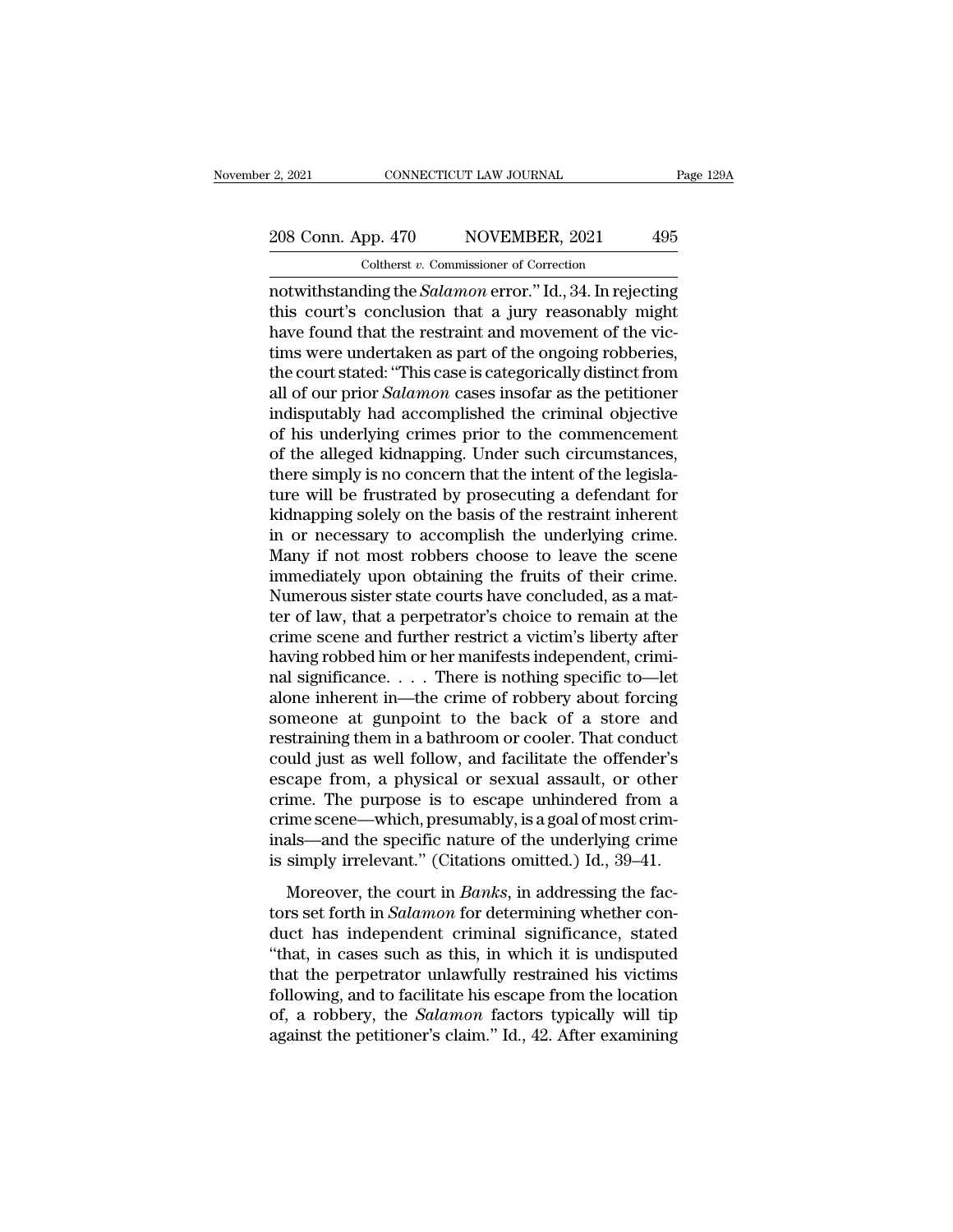# CONNECTICUT LAW JOURNAL November 2, 2021<br>
496 NOVEMBER, 2021 208 Conn. App. 470<br>
Coltherst v. Commissioner of Correction CONNECTICUT LAW JOURNAL<br>
VEMBER, 2021 208 Conn. App.<br>
Coltherst *v.* Commissioner of Correction<br>
s in detail as annlied to the facts of the c

CONNECTICUT LAW JOURNAL November 2, 2<br>  $\begin{array}{r} \text{A96} \hspace{1.5cm} \text{NOVEMBER, 2021} \hspace{1.5cm} \text{208 Conn. App. 470} \ \text{Coltherst } v. \text{ Commissioner of Correction} \ \text{those factors in detail as applied to the facts of the case, the court in *Banks* concluded "that, when a perpetator, having taken his visiting 'values' the nodes from a tree.} \end{array}$ 196 NOVEMBER, 2021 208 Conn. App. 470<br>Coltherst v. Commissioner of Correction<br>those factors in detail as applied to the facts of the case,<br>the court in *Banks* concluded "that, when a perpetrator,<br>having taken his victims'  $\frac{496}{\text{Colthers } t \cdot \text{Commissioner of Correction}}$ <br>Coltherst  $v$ . Commissioner of Correction<br>those factors in detail as applied to the facts of the case,<br>the court in *Banks* concluded "that, when a perpetrator,<br>having taken his victims' valuab 496 NOVEMBER, 2021 208 Conn. App. 470<br>
Coltherst v. Commissioner of Correction<br>
those factors in detail as applied to the facts of the case,<br>
the court in *Banks* concluded "that, when a perpetrator,<br>
having taken his vic From Fighters the Commissioner of Correction<br>those factors in detail as applied to the facts of the case,<br>the court in *Banks* concluded "that, when a perpetrator,<br>having taken his victims' valuables, then leads them at<br>g Coltherst  $v$ . Commissioner of Correction<br>those factors in detail as applied to the facts of the case,<br>the court in *Banks* concluded "that, when a perpetrator,<br>having taken his victims' valuables, then leads them at<br>gunp those factors in detail as applied to the facts of the case,<br>the court in *Banks* concluded "that, when a perpetrator,<br>having taken his victims' valuables, then leads them at<br>gunpoint away from a highly visible commercial the court in *Banks* concluded "that, when a perpetrator,<br>having taken his victims' valuables, then leads them at<br>gunpoint away from a highly visible commercial store-<br>front and confines them in an isolated area of the sto having taken his victims' valuables, then leads them at gunpoint away from a highly visible commercial store-<br>front and confines them in an isolated area of the store<br>while he makes his escape, thereby exposing them to<br>new mpoint away front a highly visible continerclar store-<br>ont and confines them in an isolated area of the store-<br>ille he makes his escape, thereby exposing them to<br>w and different risks, such conduct is not inherent<br>the natu Front and commes them in an isolated area of the store<br>while he makes his escape, thereby exposing them to<br>new and different risks, such conduct is not inherent<br>in the nature of the robbery but, rather, indisputably<br>has in

while he makes his escape, thereby exposing them to<br>new and different risks, such conduct is not inherent<br>in the nature of the robbery but, rather, indisputably<br>has independent criminal significance." Id., 55–56.<br>Our decis vehicle, is independent criminal significance." Id., 55–56.<br>Our decision in the present case is guided by our<br>preme Court's decision in *Banks*. Here, the petitioner<br>d Johnson already had taken the keys to Clarke's<br>hicle,<br>his lapto Our decision in the present case is guided by our<br>Supreme Court's decision in *Banks*. Here, the petitioner<br>and Johnson already had taken the keys to Clarke's<br>vehicle,<br>his laptop and credit card, and had made him disclose<br>

Four decision in the present case is guided by our<br>Supreme Court's decision in *Banks*. Here, the petitioner<br>and Johnson already had taken the keys to Clarke's<br>vehicle,<br>this laptop and credit card, and had made him disclos supreme Court s decision in *Dunks*. There, the petrioner<br>and Johnson already had taken the keys to Clarke's<br>vehicle,<br>his laptop and credit card, and had made him disclose<br>the personal identification number for the credit and bonison aneady had taken the keys to Clarke's<br>vehicle,<br>his laptop and credit card, and had made him disclose<br>the personal identification number for the credit card,<br>when they ordered him to get into his vehicle. Their<br> the personal identification number for the credit card,<br>the personal identification number for the credit card,<br>when they ordered him to get into his vehicle. Their<br>conduct in pulling Clarke out of the building by his arms his laptop and credit card, and had made him disclose<br>the personal identification number for the credit card,<br>when they ordered him to get into his vehicle. Their<br>conduct in pulling Clarke out of the building by his arms<br>a the personal identification number for the credit card,<br>when they ordered him to get into his vehicle. Their<br>conduct in pulling Clarke out of the building by his arms<br>and pushing him into his car had nothing whatsoever<br>to when they ordered him to get into his vehicle. Their<br>conduct in pulling Clarke out of the building by his arms<br>and pushing him into his car had nothing whatsoever<br>to do with their robbery of his valuables, nor was it<br>neces conduct in pulling Clarke out of the building by his arms<br>and pushing him into his car had nothing whatsoever<br>to do with their robbery of his valuables, nor was it<br>necessary for them to take Clarke's vehicle. As our<br>Suprem and pushing him into his car had nothing whatsoever<br>to do with their robbery of his valuables, nor was it<br>necessary for them to take Clarke's vehicle. As our<br>Supreme Court in *Banks* explained: "The goal of a rob-<br>bery is to do with their robbery of his valuables, nor was it<br>necessary for them to take Clarke's vehicle. As our<br>Supreme Court in *Banks* explained: "The goal of a rob-<br>bery is to take possession of another's property. Once<br>that necessary for them to take Clarke's vehicle. As our<br>Supreme Court in *Banks* explained: "The goal of a rob-<br>bery is to take possession of another's property. Once<br>that property has been taken by force, the purpose of<br>leadi Supreme Court in *Banks* explained: "The goal of a robbery is to take possession of another's property. Once that property has been taken by force, the purpose of leading the victims to a different, more isolated location bery is to take possession of another's property. Once<br>that property has been taken by force, the purpose of<br>leading the victims to a different, more isolated location<br>and requiring that they remain there for some period o that property has been taken by force, the purpose of<br>leading the victims to a different, more isolated location<br>and requiring that they remain there for some period of<br>time is, undoubtedly, to facilitate the offender's es leading the victims to a different, more isolated location<br>and requiring that they remain there for some period of<br>time is, undoubtedly, to facilitate the offender's escape<br>from the premises, undetected and unobstructed." and requiring that they remain there for some period of<br>time is, undoubtedly, to facilitate the offender's escape<br>from the premises, undetected and unobstructed." Id.,<br>44. The petitioner's statement to the police regarding time is, undoubtedly, to facilitate the offender's escape<br>from the premises, undetected and unobstructed." Id.,<br>44. The petitioner's statement to the police regarding<br>the New Britain case, which was dated October 25,<br>1999, from the premises, undetected and unobstructed." Id.,<br>44. The petitioner's statement to the police regarding<br>the New Britain case, which was dated October 25,<br>1999, and which had been admitted into evidence at<br>the habeas t 44. The petitioner's statement to the police regarding<br>the New Britain case, which was dated October 25,<br>1999, and which had been admitted into evidence at<br>the habeas trial, demonstrated that the petitioner's plan<br>was to s the New Britain case, which was dated October 25,<br>1999, and which had been admitted into evidence at<br>the habeas trial, demonstrated that the petitioner's plan<br>was to steal Clarke's car and to force him to come along<br>so tha 1999, and which had been admitted into evidence at<br>the habeas trial, demonstrated that the petitioner's plan<br>was to steal Clarke's car and to force him to come along<br>so that Clarke could not call the police and identify th the habeas trial, demonstrated that the petitioner's plan<br>was to steal Clarke's car and to force him to come along<br>so that Clarke could not call the police and identify the<br>perpetrators. The restraint and movement of Clark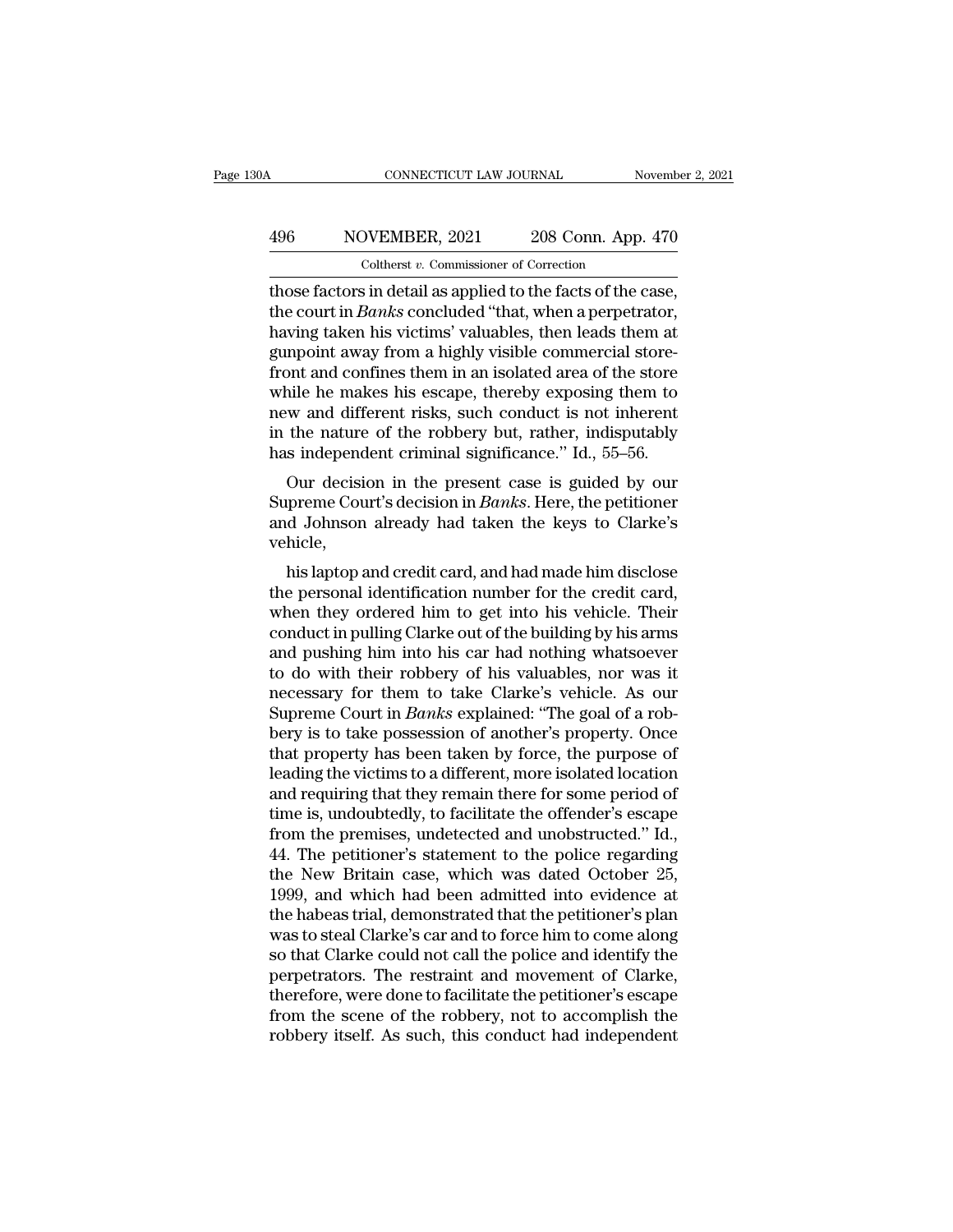| r 2, 2021          | CONNECTICUT LAW JOURNAL                              | Page 131A |
|--------------------|------------------------------------------------------|-----------|
| 208 Conn. App. 497 | NOVEMBER, 2021                                       | 497       |
|                    | L. W. $v$ . M. W.                                    |           |
|                    | criminal significance Moreover even though the facts |           |

Eq. 2021 CONNECTICUT LAW JOURNAL Page 131A<br>
208 Conn. App. 497 NOVEMBER, 2021 497<br>
L. W. v. M. W.<br>
criminal significance. Moreover, even though the facts<br>
of the present case differ slightly from those in *Banks*,<br>
both g **EXECUTE:** The present case differ slightly from those in *Banks*, both cases involve a situation in which a "perpetrator removes [a victim] from the scene of [a] robbery and restrains [the victim] after having forcibly ta 208 Conn. App. 497 NOVEMBER, 2021 497<br>
L. W. v. M. W.<br>
criminal significance. Moreover, even though the facts<br>
of the present case differ slightly from those in *Banks*,<br>
both cases involve a situation in which a "perpetr L. W. v. M. W.<br>
The victimizary, 2022<br>
Criminal significance. Moreover, even though the facts<br>
of the present case differ slightly from those in *Banks*,<br>
both cases involve a situation in which a "perpetrator<br>
removes [a L. W.  $v$ . M. W.<br>
criminal significance. Moreover, even though the facts<br>
of the present case differ slightly from those in *Banks*,<br>
both cases involve a situation in which a "perpetrator<br>
removes [a victim] from the sce criminal significance. Moreover, even though the facts<br>of the present case differ slightly from those in *Banks*,<br>both cases involve a situation in which a "perpetrator<br>removes [a victim] from the scene of [a] robbery and % of the present case differ slib<br>both cases involve a situation removes [a victim] from the<br>restrains [the victim] after<br>victim's] property  $\dots$ ." Id<br>suaded by the petitioner's at<br>from the present case.<br>Accordingly, we c Accordingly, we conclude, on the basis of the past<br>gradient parameter of the reason strains [the victim] after having forcibly taken [the<br>ttim's] property  $\dots$ ." Id. We therefore are not per-<br>aded by the petitioner's atte removes [a victin] from the scene of [a] robbery and<br>restrains [the victim] after having forcibly taken [the<br>victim's] property  $\ldots$ ." Id. We therefore are not per-<br>suaded by the petitioner's attempt to distinguish *Bank* 

restrains [the victin] after having forcibly taken [the victim's] property . . . ." Id. We therefore are not per-<br>suaded by the petitioner's attempt to distinguish *Banks*<br>from the present case.<br>Accordingly, we conclude, o Figure 1.1.1. The understanded by the petitioner's attempt to distinguish *Banks* from the present case.<br>Accordingly, we conclude, on the basis of the reasoning in *Banks*, that the habeas court properly determined that t suaded by the petitioner's attempt to distinguish *Banks*<br>from the present case.<br>Accordingly, we conclude, on the basis of the reason-<br>ing in *Banks*, that the habeas court properly determined<br>that the absence of a *Salamo* From the present case.<br>Accordingly, we conclude, on the basis of the reason-<br>ing in *Banks*, that the habeas court properly determined<br>that the absence of a *Salamon* instruction at the peti-<br>tioner's criminal trial in the Accordingly, we conclude, on the basis of the reason-<br>ing in *Banks*, that the habeas court properly determined<br>that the absence of a *Salamon* instruction at the peti-<br>tioner's criminal trial in the New Britain case const ing in *Banks*, that the habeas court properly determined<br>that the absence of a *Salamon* instruction at the peti-<br>tioner's criminal trial in the New Britain case consti-<br>tuted harmless error. The habeas court, after thoro that the absence of a *Salamon* instruction at the petitioner's criminal trial in the New Britain case constituted harmless error. The habeas court, after thoroughly addressing each of the *Salamon* factors as applied to t tioner's criminal trial in the New Britain case constituted harmless error. The habeas court, after thoroughly addressing each of the *Salamon* factors as applied to the facts of the present case, made factual findings in tuted harmless error. The habeas court, after thoroughly<br>addressing each of the *Salamon* factors as applied to<br>the facts of the present case, made factual findings in<br>connection therewith, which were not clearly errone-<br>o addressing each of the *Salamon* factors as applied to<br>the facts of the present case, made factual findings in<br>connection therewith, which were not clearly errone-<br>ous, and its determination that those factors did not<br>favo e facts of the present case, matement<br>mection therewith, which were<br>is, and its determination that t<br>wor the petitioner was supporte<br>sence of a *Salamon* instruction<br>bstantially affected or influence<br>The judgment is affirm In this determination that those factors did<br>
Survey the petitioner was supported by the record.<br>
Sence of a *Salamon* instruction, thus, could not h<br>
bstantially affected or influenced the jury's verd<br>
The judgment is aff

#### ed or influenced the jury<br>affirmed.<br>le other judges concurre<br>L. W. *v.* M. W.\*<br>(AC 44101)<br>(AC 44184) firmed.<br>
other judges concu<br>
W. v. M. W.\*<br>
(AC 44101)<br>
(AC 44184) urmed.<br>
other judges concu<br>
W. v. M. W.\*<br>
(AC 44101)<br>
(AC 44184)<br>
J., and Moll and Bear, Js. L. W. v. M. W.\*<br>(AC 44101)<br>(AC 44184)<br>Bright, C. J., and Moll and Bear, Js.

#### *Syllabus*

 $(AC 44101)$ <br>  $(AC 44184)$ <br>
Bright, C. J., and Moll and Bear, Js.<br>  $Syllabus$ <br>
The plaintiff, whose marriage to the defendant previously had been dis-<br>
solved, appealed to this court from the judgment of the trial court (AC 44184)<br>Bright, C. J., and Moll and Bear, Js.<br>Syllabus<br>plaintiff, whose marriage to the defendant previously had been dis-<br>solved, appealed to this court from the judgment of the trial court<br>denying her postjudgment mot Bright, C. J., and Moll and Bear, Js.<br>
Syllabus<br>
plaintiff, whose marriage to the defendant previously had been dissolved, appealed to this court from the judgment of the trial court<br>
denying her postjudgment motion for co  $Syllabus$ <br>
blaintiff, whose marriage to the defendant previously had been dis-<br>
solved, appealed to this court from the judgment of the trial court<br>
denying her postjudgment motion for contempt. The judgment of dissolu-<br>
tio is plaintiff, whose marriage to the defendant previously had been dissolved, appealed to this court from the judgment of the trial court denying her postjudgment motion for contempt. The judgment of dissolution incorporat The plaintiff, whose marriage to the detendant previously had been dissolved, appealed to this court from the judgment of the trial court denying her postjudgment motion for contempt. The judgment of dissolution incorpora

solved, appealed to this court from the judgment of the trial court<br>denying her postjudgment motion for contempt. The judgment of dissolu-<br>tion incorporated the parties' separation agreement, which required<br> $*$  In accorda denying her postjudgment motion for contempt. The judgment of dissolution incorporated the parties' separation agreement, which required  $*$  In accordance with federal law; see 18 U.S.C. § 2265 (d) (3) (2018); we decline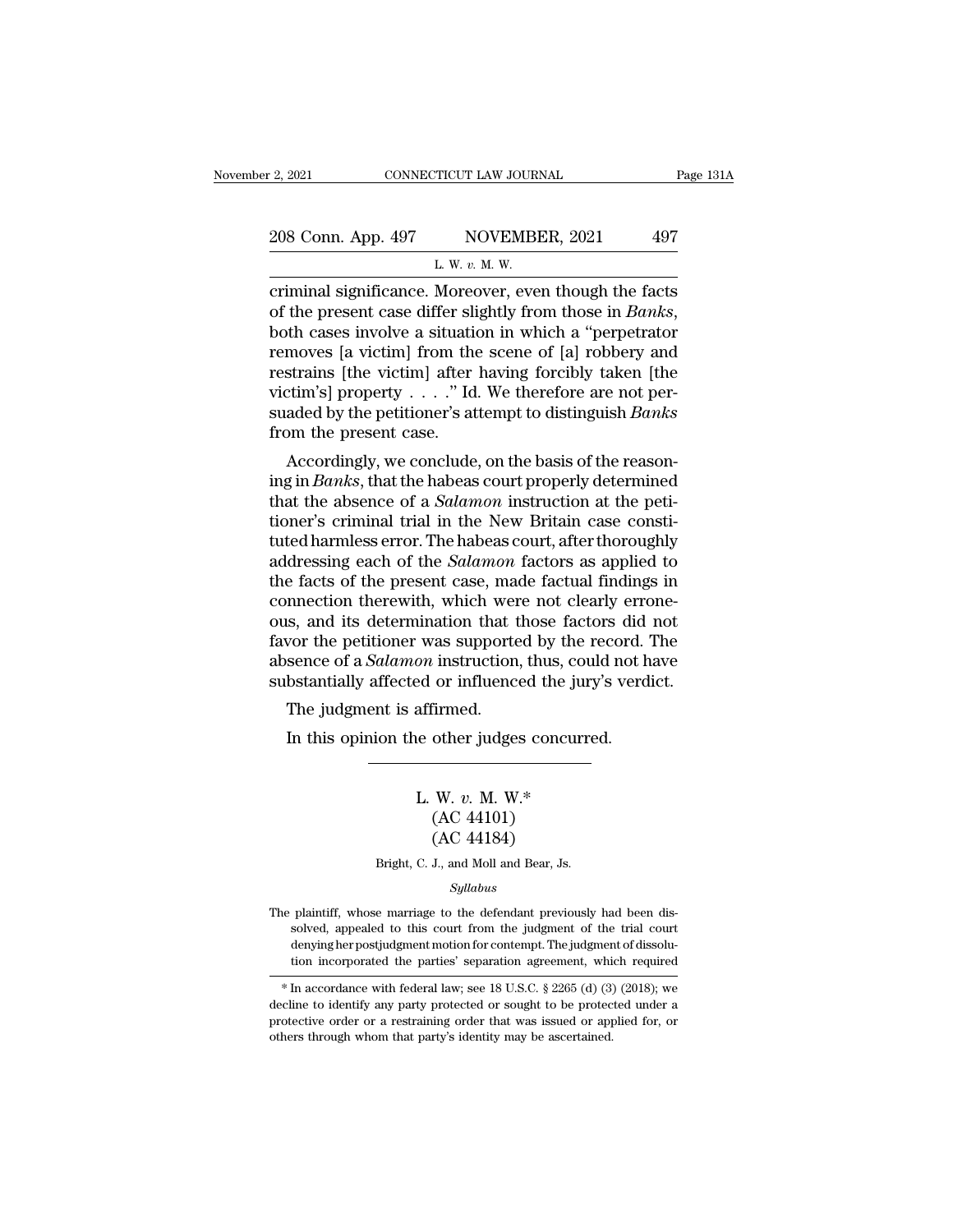# CONNECTICUT LAW JOURNAL November 2, 2021<br>
498 NOVEMBER, 2021 208 Conn. App. 497<br>
L. W. v. M. W. CONNECTICUT LAW JOURNAL Novemb<br>
Rowemb<br>
R. W. *v.* M. W.<br>
The defendant to pay the plaintiff a minimum of \$3000 per month in

NOVEMBER, 2021 208 Conn. App. 497<br>L. W. v. M. W.<br>the defendant to pay the plaintiff a minimum of \$3000 per month in<br>unallocated alimony, with an additional amount owed based on the NOVEMBER, 2021 208 Conn. App. 497<br>L. W. v. M. W.<br>the defendant to pay the plaintiff a minimum of \$3000 per month in<br>unallocated alimony, with an additional amount owed based on the<br>annual earnings of the defendant. In her 498 NOVEMBER, 2021 208 Conn. App. 497<br>L. W. v. M. W.<br>the defendant to pay the plaintiff a minimum of \$3000 per month in<br>unallocated alimony, with an additional amount owed based on the<br>annual earnings of the defendant. In  $\blacksquare$ <br>
L. W.  $v$ . M. W.<br>
the defendant to pay the plaintiff a minimum of \$3000 per month in<br>
unallocated alimony, with an additional amount owed based on the<br>
annual earnings of the defendant. In her contempt motion, the L. W. v. M. W.<br>the defendant to pay the plaintiff a minimum of \$3000 per month in<br>unallocated alimony, with an additional amount owed based on the<br>annual earnings of the defendant. In her contempt motion, the plaintiff<br>all the defendant to pay the plaintiff a minimum of \$3000 per month in unallocated alimony, with an additional amount owed based on the annual earnings of the defendant. In her contempt motion, the plaintiff alleged that the d unallocated alimony, with an additional amount owed based on the annual earnings of the defendant. In her contempt motion, the plaintiff alleged that the defendant failed and refused to comply with the court's order to pay annual earnings of the defendant. In her contempt motion, the plaintiff alleged that the defendant failed and refused to comply with the court's order to pay her additional unallocated alimony based on his earned income i alleged that the defendant failed and refused to comply with the court's<br>order to pay her additional unallocated alimony based on his earned<br>income in 2018. The defendant's 1099 form for 2018 showed his income<br>was \$159,079 order to pay her additional unallocated alimony based on his earned<br>income in 2018. The defendant's 1099 form for 2018 showed his income<br>was \$159,079; the court, however, found that the defendant's income<br>for 2018 was \$135 income in 2018. The defendant's 1099 form for 2018 showed his income was \$159,079; the court, however, found that the defendant's income for 2018 was \$135,569, from which the court deducted certain self-employment expenses was \$159,079; the court, however, found that the defendant's income<br>for 2018 was \$135,569, from which the court deducted certain self-<br>employment expenses, for a net income of \$102,363. On this basis, the<br>court held that for 2018 was \$135,569, from which the court deducted certain self-<br>employment expenses, for a net income of \$102,363. On this basis, the<br>court held that the defendant did not owe the plaintiff additional alimony<br>and was n employment expenses, for a net income of \$102,363. On this basis, the court held that the defendant did not owe the plaintiff additional alimony and was not in contempt. On appeal, the plaintiff claimed that the court inco and was not in contempt. On appeal, the plaintiff claimed that the court<br>incorrectly calculated the defendant's earned income for 2018. The trial<br>court granted two other of the plaintiff's postjudgment motions for<br>contempt

- incorrectly calculated the defendant's earned income for 2018. The trial<br>court granted two other of the plaintiff's postjudgment motions for<br>contempt, and the defendant filed a separate appeal. *Held*:<br>he trial court erred court granted two other of the plaintiff's postjudgment motions for contempt, and the defendant filed a separate appeal. *Held*:<br>he trial court erred when it found that the defendant's earned income<br>for 2018 was \$135,569: contempt, and the defendant filed a separate appeal. *Held*:<br>he trial court erred when it found that the defendant's earned income<br>for 2018 was \$135,569: it was evident that the parties intended the<br>defendant's earned inco he trial court erred when it found that the defendant's earned income<br>for 2018 was \$135,569: it was evident that the parties intended the<br>defendant's earned income to be the amount shown on his 1099 form,<br>as the separation 1. The trial court erred when it found that the defendant's earned income<br>for 2018 was \$135,569: it was evident that the parties intended the<br>defendant's earned income to be the amount shown on his 1099 form,<br>as the separ defendant's earned income to be the amount shown on his 1099 form,<br>as the separation agreement provided that, upon written request from<br>the plaintiff, the defendant was required to produce his paychecks and<br> $W-2$  and/or 1 as the separation agreement provided that, upon written request from<br>the plaintiff, the defendant was required to produce his paychecks and<br>W-2 and/or 1099 forms reflecting earned income, and that amount for<br>2018 was \$159, the plaintiff, the defendant was required to produce his paychecks and W-2 and/or 1099 forms reflecting earned income, and that amount for 2018 was \$159,079; moreover, the court erred when it reduced the defendant's 2018 i W-2 and/or 1099 forms reflecting earned income, and that amount for 2018 was \$159,079; moreover, the court erred when it reduced the defendant's 2018 income to \$102,363 by deducting the defendant's self-employment expenses 2018 was \$159,079; moreover, the court erred when it reduced the defendant's 2018 income to \$102,363 by deducting the defendant's self-employment expenses, as the separation agreement contained no reference to and, thus, d dant's 2018 income to \$102,363 by deducting the defendant's self-employ-<br>ment expenses, as the separation agreement contained no reference to<br>and, thus, did not provide for, business deductions for tax purposes<br>when calcu ment expenses, as the separation agreement contained no reference to and, thus, did not provide for, business deductions for tax purposes when calculating the defendant's earned income, and, as the language of the separati agreement. when calculating the defendant's earned income, and, as the language<br>of the separation agreement was plain and unambiguous, there was no<br>need to consider the definition of earned income in the federal statute<br>(26 U.S.C. § of the separation agreement was plain and unambi<br>need to consider the definition of earned income i<br>(26 U.S.C. § 32 (c) (2) (A) (2018)) when interpre<br>agreement.<br>he defendant could not prevail on his claim that th<br>granting need to consider the definition of earned income in the federal statute (26 U.S.C.  $\S 32$  (c) (2) (A) (2018)) when interpreting the separation agreement.<br>The defendant could not prevail on his claim that the trial court e
- 

(26 U.S.C. § 32 (c) (2) (A) (2018)) when interpreting the separation agreement.<br>The defendant could not prevail on his claim that the trial court erred in granting the plaintiff's motions for contempt:<br>a. This court decli agreement.<br>
The defendant could not prevail on his claim that the trial court erred in<br>
granting the plaintiff's motions for contempt:<br>
a. This court declined to review the defendant's claim that the court<br>
abused its disc The defendant could not prevail on his claim that the trial court erred in granting the plaintiff's motions for contempt:<br>a. This court declined to review the defendant's claim that the court abused its discretion when it granting the plaintiff's motions for contempt:<br>a. This court declined to review the defendant's claim that the court<br>abused its discretion when it granted the plaintiff's contempt motions<br>on the basis that the record was a. This court declined to review the defendant's claim that the court abused its discretion when it granted the plaintiff's contempt motions on the basis that the record was inadequate for review; the defendant filed a Ju abused its discretion when it granted the plaintiff's contempt motions<br>on the basis that the record was inadequate for review; the defendant<br>filed a Judicial Branch form pursuant to the rules of practice (§§ 63-4<br>(a) and 6 abused its discretion when it granted the plaintiff's contempt motions<br>on the basis that the record was inadequate for review; the defendant<br>filed a Judicial Branch form pursuant to the rules of practice ( $\S$  63-4<br>(a) and filed a Judicial Branch form pursuant to the rules of practice ( $\S$  63-4 (a) and 63-8 (a)) on which he wrote that he had decided not to order transcripts from the hearings on the plaintiff's motions for contempt and, in t (a) and  $63-8$  (a)) on which he wrote that he had decided not to order transcripts from the hearings on the plaintiff's motions for contempt and, in the absence of the transcripts, this court could not evaluate the defend transcripts from the hearings on the plaintiff's motions for contempt<br>and, in the absence of the transcripts, this court could not evaluate<br>the defendant's arguments in support of his appellate claim without<br>impermissibly

and, in the absence of the transcripts, this court could not evaluate<br>the defendant's arguments in support of his appellate claim without<br>impermissibly resorting to speculation.<br>b. This court declined to review the defenda the defendant's arguments in support of his appellate claim without<br>impermissibly resorting to speculation.<br>b. This court declined to review the defendant's claim that the court<br>abused its discretion in ordering him to pay impermissibly resorting to speculation.<br>
b. This court declined to review the defendant's claim that the court<br>
abused its discretion in ordering him to pay attorney's fees in connection<br>
with the plaintiff's motions for c b. This court declined to review the defendant's claim that the court<br>abused its discretion in ordering him to pay attorney's fees in connection<br>with the plaintiff's motions for contempt on the basis that the record<br>was in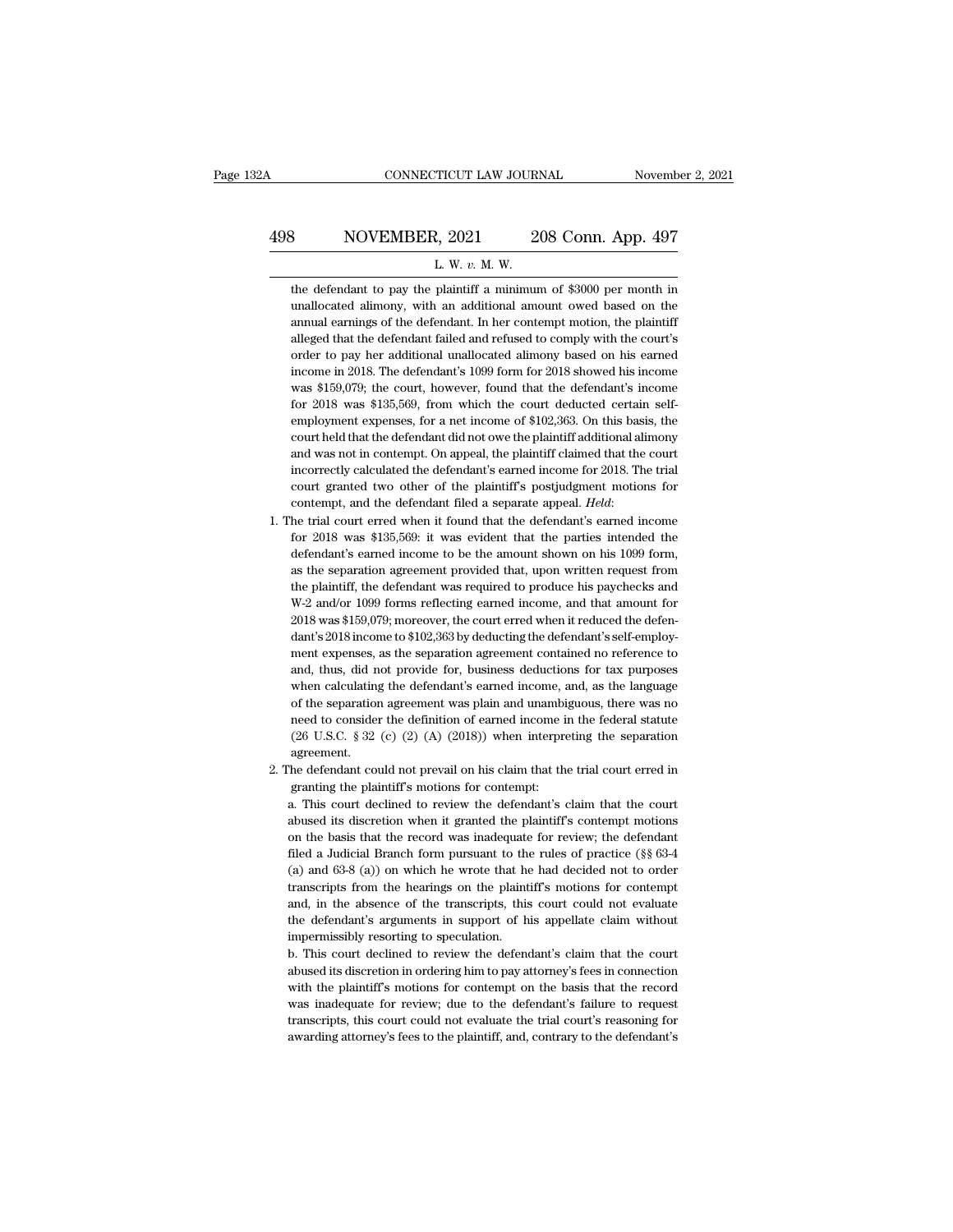# 2, 2021 CONNECTICUT LAW JOURNAL Page 133A<br>208 Conn. App. 497 NOVEMBER, 2021 499 TICUT LAW JOUR!<br>NOVEMBI<br>L. W. *v.* M. W.<br>of attorney's fees no

Eclaim, neither an affidavit of attorney's fees nor knowledge of the plain-<br>Claim, neither an affidavit of attorney's fees nor knowledge of the plain-<br>tiff's exact legal expenses was required to provide sufficient evidence 8 Conn. App. 497 NOVEMBER, 2021 499<br>
L. W. v. M. W.<br>
claim, neither an affidavit of attorney's fees nor knowledge of the plain-<br>
tiff's exact legal expenses was required to provide sufficient evidence<br>
of the reasonablenes 8 Conn. App. 497 NOVEN<br>
L. W. v. M. W.<br>
L. W. v. M. W.<br>
Lelaim, neither an affidavit of attorney's fe<br>
tiff's exact legal expenses was required<br>
of the reasonableness of the award.<br>
Argued September 21—officially relea L. W. v. M. W.<br>Argued September 21—officially released November 2, 2021<br>Argued September 21—officially released November 2, 2021<br>Argued September 21—officially released November 2, 2021<br>Proceedural History *Procedurer Amerg*'s fees nor knowles<br> **Procedural History**<br> *Procedural History*<br> **Procedural History**<br> **Procedural History** 

claim, neither an affidavit of attorney's fees nor knowledge of the plaintiff's exact legal expenses was required to provide sufficient evidence<br>of the reasonableness of the award.<br>Argued September 21—officially released N First exact legal expenses was required to provide sufficient evidence<br>of the reasonableness of the award.<br>Argued September 21—officially released November 2, 2021<br>*Procedural History*<br>Action for the dissolution of a marri of the reasonableness of the award.<br>
Argued September 21—officially released November 2, 2021<br>
Procedural History<br>
Action for the dissolution of a marriage, and for other<br>
relief, brought to the Superior Court in the judic *Argued September 21—officially released November 2, 2021<br>
<i>Procedural History*<br> *Action for the dissolution of a marriage, and for other relief, brought to the Superior Court in the judicial district of Stamford-Norwalk a Procedural History*<br>Action for the dissolution of a marriage, and for other<br>relief, brought to the Superior Court in the judicial dis-<br>trict of Stamford-Norwalk and tried to the court,<br>*Malone*, *J*.; judgment dissolving Froceaural History<br>Action for the dissolution of a marriage, and for other<br>relief, brought to the Superior Court in the judicial dis-<br>trict of Stamford-Norwalk and tried to the court,<br>*Malone, J.*; judgment dissolving the Action for the dissolution of a marriage, and for other relief, brought to the Superior Court in the judicial district of Stamford-Norwalk and tried to the court,  $Malone$ ,  $J$ .; judgment dissolving the marriage and granting relief, brought to the Superior Court in the judicial district of Stamford-Norwalk and tried to the court,  $Malone$ ,  $J$ .; judgment dissolving the marriage and granting certain other relief in accordance with the parties' sep trict of Stamford-Norwalk and tried to the court,<br> *Malone*, *J*.; judgment dissolving the marriage and grant-<br>
ing certain other relief in accordance with the parties'<br>
separation agreement; thereafter, the court, *M. Moo Malone, J.*; judgment dissolving the marriage and granting certain other relief in accordance with the parties' separation agreement; thereafter, the court, *M. Moore, J.*, granted in part the plaintiff's motions for con ing certain other relief in accordance with the parties'<br>separation agreement; thereafter, the court,  $M$ . Moore,<br> $J$ ., granted in part the plaintiff's motions for contempt,<br>and the plaintiff appealed to this court; subse *Affirmed in part reversed in part reference in part the plaintiff's motions for contempt,*<br>and the plaintiff appealed to this court; subsequently,<br>the court, *M. Moore, J.*, denied the defendant's motions<br>to reargue, and the plantiful appeated to this court, subsequently,<br>the court, *M. Moore, J.*, denied the defendant's motions<br>to reargue, and the defendant appealed to this court;<br>thereafter, this court consolidated the appeals.<br>Affir the court, *m. moore*, *s.*, defined the defendent<br>to reargue, and the defendant appealed<br>thereafter, this court consolidated<br>Affirmed in part; reversed in part; furthe<br>Alexander Copp, with whom, on th<br>Rachel A. Pencu and

ereafter, this court consolidated the appeals.<br> *firmed in part; reversed in part; further proceedings.*<br> *Alexander Copp*, with whom, on the brief, were<br> *ichel A. Pencu* and *Jenna T. Cutler*, for the appellant<br>
Docket N Affirmed in part; reversed in<br>Alexander Copp, with v<br>Rachel A. Pencu and Jenna<br>in Docket No. AC 44101 (pl<br>M. W., self-represented, tl<br>AC 44184 (defendant).<br>Alexander Copp, with who *Alexander Copp*, with whom, on the brief, were<br>*achel A. Pencu* and *Jenna T. Cutler*, for the appellant<br>Docket No. AC 44101 (plaintiff).<br>*M. W.*, self-represented, the appellant in Docket No.<br>244184 (defendant).<br>*Alexand* 

*Rachel A. Pencu* and *Jenna T. Cutler*, for the appellant<br>in Docket No. AC 44101 (plaintiff).<br>*M. W.*, self-represented, the appellant in Docket No.<br>AC 44184 (defendant).<br>*Alexander Copp*, with whom, on the brief, was *Ra* (plaintiff). Alexander Copp, with whom, on the brief, was Rachel<br>
Pencu, for the appellee in Docket No. AC 44184<br>
laintiff).<br>  $\frac{opinion}{D}$ <br>
BRIGHT, C. J. These two appeals arise out of three<br>
parate postjudgment motions for contempt fil

#### *Opinion*

Alexander Copp, with whom, on the brief, was Rachel<br>A. Pencu, for the appellee in Docket No. AC 44184<br>(plaintiff).<br> $opinion$ <br>BRIGHT, C. J. These two appeals arise out of three<br>separate postjudgment motions for contempt filed by *A. Pencu*, for the appellee in Docket No. AC 44184<br>(plaintiff).<br>*Opinion*<br>BRIGHT, C. J. These two appeals arise out of three<br>separate postjudgment motions for contempt filed by<br>the plaintiff, L. W. In Docket No. AC 44101, (plaintiff).<br>  $\qquad$   $\qquad$   $\qquad$   $\qquad$   $\qquad$   $\qquad$   $\qquad$   $\qquad$   $\qquad$   $\qquad$   $\qquad$   $\qquad$   $\qquad$   $\qquad$   $\qquad$   $\qquad$   $\qquad$   $\qquad$   $\qquad$   $\qquad$   $\qquad$   $\qquad$   $\qquad$   $\qquad$   $\qquad$   $\qquad$   $\qquad$   $\qquad$   $\qquad$   $\qquad$   $\qquad$   $\qquad$   $\qquad$   $\qquad$   $\q$  $o$ *pinion*<br>BRIGHT, C. J. These two appeals arise out of three<br>separate postjudgment motions for contempt filed by<br>the plaintiff, L. W. In Docket No. AC 44101, the plaintiff<br>appeals from the judgment of the trial court de ERIGHT, C. J. These two appeals arise out of three<br>separate postjudgment motions for contempt filed by<br>the plaintiff, L. W. In Docket No. AC 44101, the plaintiff<br>appeals from the judgment of the trial court denying<br>her mo BRIGHT, C. J. These two appeals arise out of three<br>separate postjudgment motions for contempt filed by<br>the plaintiff, L. W. In Docket No. AC 44101, the plaintiff<br>appeals from the judgment of the trial court denying<br>her mo separate postjudgment motions for contempt filed by<br>the plaintiff, L. W. In Docket No. AC 44101, the plaintiff<br>appeals from the judgment of the trial court denying<br>her motion for contempt dated November 25, 2019, and<br>filed the plaintiff, L. W. In Docket No. AC 44101, the plaintiff<br>appeals from the judgment of the trial court denying<br>her motion for contempt dated November 25, 2019, and<br>filed on November 27, 2019 (November, 2019 motion),<br>alleg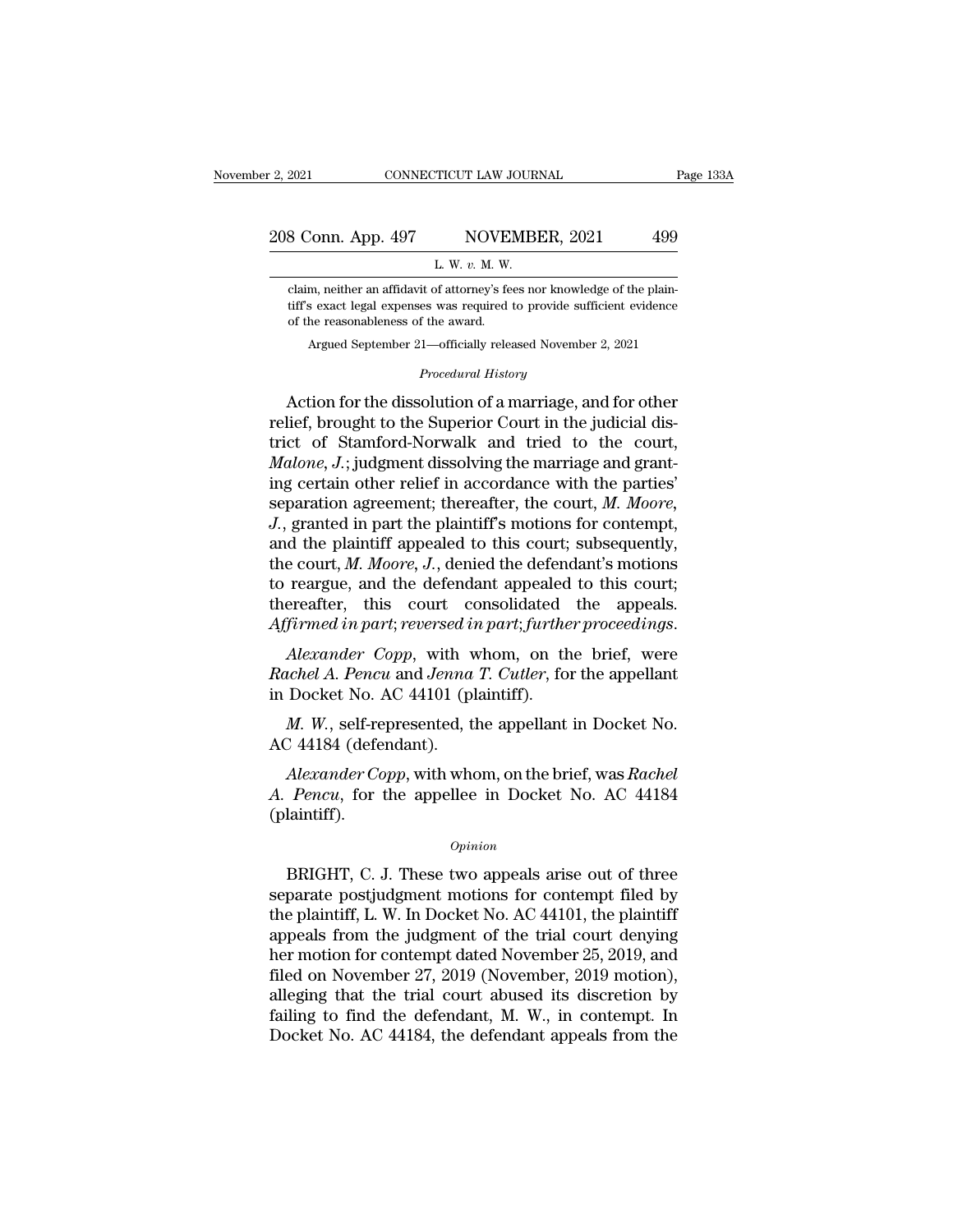# CONNECTICUT LAW JOURNAL Movember 2, 2021<br>500 NOVEMBER, 2021 208 Conn. App. 497<br>L. W. v. M. W. <u>2</u><br>2, 2021<br><u>2. w. v. M. W.</u><br>COUT granting

CONNECTICUT LAW JOURNAL November 2, 2021<br>500 NOVEMBER, 2021 208 Conn. App. 497<br>L. W. v. M. W.<br>judgments of the trial court granting the plaintiff's two<br>motions for contempt dated October 24, 2019, and filed<br>on October 25, 500 NOVEMBER, 2021 208 Conn. App. 497<br>
L. W. v. M. W.<br>
judgments of the trial court granting the plaintiff's two<br>
motions for contempt dated October 24, 2019, and filed<br>
on October 25, 2019 (October, 2019 motions), allegi 500 NOVEMBER, 2021 208 Conn. App. 497<br>
L. W. v. M. W.<br>
judgments of the trial court granting the plaintiff's two<br>
motions for contempt dated October 24, 2019, and filed<br>
on October 25, 2019 (October, 2019 motions), allegi 500 NOVEMBER, 2021 208 Conn. App. 497<br>  $L. W. v. M. W.$ <br>
judgments of the trial court granting the plaintiff's two<br>
motions for contempt dated October 24, 2019, and filed<br>
on October 25, 2019 (October, 2019 motions), alleging L. W. v. M. W.<br>
iudgments of the trial court granting the plaintiff's two<br>
motions for contempt dated October 24, 2019, and filed<br>
on October 25, 2019 (October, 2019 motions), alleging<br>
that the trial court abused its dis Let we set we set with the plaintiff's two<br>motions for contempt dated October 24, 2019, and filed<br>on October 25, 2019 (October, 2019 motions), alleging<br>that the trial court abused its discretion by finding him<br>in contempt judgments of the trial court granting the plaintiff's two<br>motions for contempt dated October 24, 2019, and filed<br>on October 25, 2019 (October, 2019 motions), alleging<br>that the trial court abused its discretion by finding h motions for contempt dated October 24, 2019, and filed<br>on October 25, 2019 (October, 2019 motions), alleging<br>that the trial court abused its discretion by finding him<br>in contempt.<sup>1</sup> We agree with the plaintiff in AC 44101 on October 25, 2019 (October, 2019 motions), alleging<br>that the trial court abused its discretion by finding him<br>in contempt.<sup>1</sup> We agree with the plaintiff in AC 44101<br>and decline to review the defendant's claims in AC<br>441 that the trial court abused its discretion by finding him<br>in contempt.<sup>1</sup> We agree with the plaintiff in AC 44101<br>and decline to review the defendant's claims in AC<br>44184 because the defendant has failed to provide us<br>with in contempt.<sup>1</sup> We agree with the plaintiff in AC 44101<br>and decline to review the defendant's claims in AC<br>44184 because the defendant has failed to provide us<br>with an adequate record. Accordingly, we reverse the<br>judgment and decline to review the defendant's claims in AC<br>44184 because the defendant has failed to provide us<br>with an adequate record. Accordingly, we reverse the<br>judgment of the trial court denying the plaintiff's<br>November, 201 44184 because the defendant has failed to provide<br>with an adequate record. Accordingly, we reverse tl<br>judgment of the trial court denying the plaintif<br>November, 2019 motion for contempt and remand tl<br>case for further proce dgment of the trial court denying the plaintiff's<br>ovember, 2019 motion for contempt and remand the<br>se for further proceedings on that motion, and we<br>firm the judgments of the trial court granting the<br>aintiff's October, 201 November, 2019 motion for contempt and remand the<br>case for further proceedings on that motion, and we<br>affirm the judgments of the trial court granting the<br>plaintiff's October, 2019 motions for contempt.<br>The following facts

case for further proceedings on that motion, and we<br>affirm the judgments of the trial court granting the<br>plaintiff's October, 2019 motions for contempt.<br>The following facts and procedural history are rele-<br>vant to both app affirm the judgments of the trial court granting the<br>plaintiff's October, 2019 motions for contempt.<br>The following facts and procedural history are rele-<br>vant to both appeals. "The parties were married on<br>November 27, 1996 plaintiff's October, 2019 motions for contempt.<br>The following facts and procedural history are relevant to both appeals. "The parties were married on<br>November 27, 1996, and their marriage was dissolved<br>on February 9, 2012. The following facts and procedural history are relevant to both appeals. "The parties were married on November 27, 1996, and their marriage was dissolved on February 9, 2012. The judgment of dissolution incorporated the pa The following facts and procedural history are relevant to both appeals. "The parties were married on November 27, 1996, and their marriage was dissolved on February 9, 2012. The judgment of dissolution incorporated the pa vant to both appeals. "The parties were married on<br>November 27, 1996, and their marriage was dissolved<br>on February 9, 2012. The judgment of dissolution incor-<br>porated the parties' [separation] agreement, which pro-<br>vides, November 27, 1996, and their marriage was dissolved<br>on February 9, 2012. The judgment of dissolution incor-<br>porated the parties' [separation] agreement, which pro-<br>vides, in relevant part, that the defendant is to pay the<br> on February 9, 2012. The judgment of dissolution incor-<br>porated the parties' [separation] agreement, which pro-<br>vides, in relevant part, that the defendant is to pay the<br>plaintiff unallocated alimony until September 11, 20 porated the parties' [separation] agreement, which provides, in relevant part, that the defendant is to pay the plaintiff unallocated alimony until September 11, 2019, or until the plaintiff's death, remarriage, or cohabit vides, in relevant part, that the defendant is to pay the<br>plaintiff unallocated alimony until September 11, 2019,<br>or until the plaintiff's death, remarriage, or cohabitation<br>for more than three months, whichever event shal plaintiff unallocated alimony until September 11, 2019,<br>or until the plaintiff's death, remarriage, or cohabitation<br>for more than three months, whichever event shall<br>occur first. Pursuant to article 3.2 of the agreement,<br>t plaintiff unallocated alimony until September 11, 2019,<br>or until the plaintiff's death, remarriage, or cohabitation<br>for more than three months, whichever event shall<br>occur first. Pursuant to article 3.2 of the agreement,<br>t 1 The detendant is required to pay the plaintif a minimum<br>
1 \$3000 per month, with an additional amount owed<br>
ased on the annual earnings of the defendant.<sup>2</sup> . . .<br>
1 We note that the "JDNO notice" of the order granting of \$3000 per month, with an additional amount owed<br>based on the annual earnings of the defendant.<sup>2</sup> . . .<br>The agreement also states in article 3.4 that in any year<br><sup>1</sup>We note that the "JDNO notice" of the order granting

based on the annual earnings of the defendant.<sup>2</sup> . . . . The agreement also states in article 3.4 that in any year  $\frac{1}{2}$  we note that the "JDNO notice" of the order granting the second October, 2019 motion and the "J The agreement also states in article 3.4 that in any year<br>
<sup>1</sup>We note that the "JDNO notice" of the order granting the second October,<br>
2019 motion and the "JDNO notice" of the order denying the November,<br>
2019 motion eac The agreement also states in article 5.4 that in any year<br>
<sup>1</sup> We note that the "JDNO notice" of the order granting the second October,<br>
2019 motion and the "JDNO notice" of the order denying the November,<br>
2019 motion eac <sup>1</sup> We note that the "JDNO notice" of the order granting the second October, 2019 motion and the "JDNO notice" of the order denying the November, 2019 motion each listed an incorrect entry number for the motion at issue. 2019 motion and the "JDNO notice" of the order denying the November,<br>2019 motion and the "JDNO notice" of the order denying the November,<br>2019 motion each listed an incorrect entry number for the motion at issue.<br>It is cl

<sup>2019</sup> motion each listed an incorrect entry number for the motion at issue. It is clear from the language of the court's orders that the court granted the second October, 2019 motion and denied the November, 2019 motion.<br> It is clear from the language of the court's orders that the court granted the second October, 2019 motion and denied the November, 2019 motion.<br><sup>2</sup> "Specifically, the agreement provides that the defendant is to pay addit the second October, 2019 motion and denied the November, 2019 motion.<sup>2</sup> "Specifically, the agreement provides that the defendant is to pay additional alimony as follows: 30 percent of his earned income in excess of \$102,0 tional alimony as follows: 30 percent of his earned income in excess of \$102,000 and less than \$150,000; 20 percent of his earned income in excess of \$150,000 and less than \$200,000; and 0 percent of his earned income in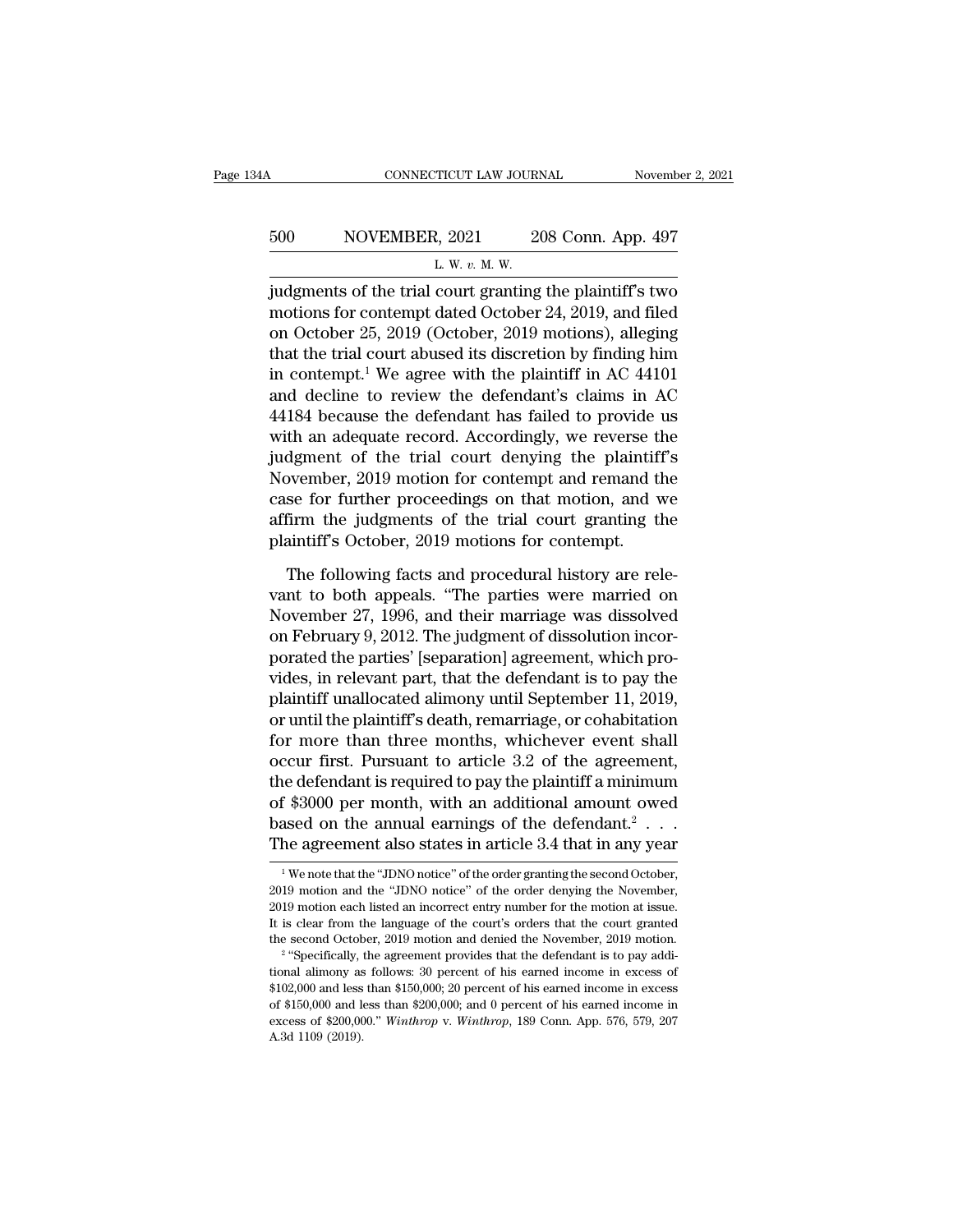| r 2, 2021          | CONNECTICUT LAW JOURNAL                         | Page 135A |
|--------------------|-------------------------------------------------|-----------|
| 208 Conn. App. 497 | NOVEMBER, 2021                                  | 501       |
|                    | L. W. $v$ . M. W.                               |           |
|                    | in which the defendant does not pay the maximum |           |

<sup>2</sup> 2021 CONNECTICUT LAW JOURNAL Page 135A<br>
208 Conn. App. 497 NOVEMBER, 2021 501<br>
L. W. v. M. W.<br>
in which the defendant does not pay the maximum<br>
annual alimony amount, he shall provide the plaintiff,<br>
upon written requ 208 Conn. App. 497 NOVEMBER, 2021 501<br>
L. W. v. M. W.<br>
in which the defendant does not pay the maximum<br>
annual alimony amount, he shall provide the plaintiff,<br>
upon written request, with copies of his quarterly pay-<br>
choc 208 Conn. App. 497 NOVEMBER, 2021 501<br>
L. W. v. M. W.<br>
in which the defendant does not pay the maximum<br>
annual alimony amount, he shall provide the plaintiff,<br>
upon written request, with copies of his quarterly pay-<br>
chec 208 Conn. App. 497 NOVEMBER, 2021 501<br>
L. W. v. M. W.<br>
in which the defendant does not pay the maximum<br>
annual alimony amount, he shall provide the plaintiff,<br>
upon written request, with copies of his quarterly pay-<br>
chec L. W. v. M. W.<br>
in which the defendant does not pay the maximum<br>
annual alimony amount, he shall provide the plaintiff,<br>
upon written request, with copies of his quarterly pay-<br>
checks and his year-end W-2 or 1099 forms r L. W. *v. M.* W.<br>in which the defendant does not pay the maximum<br>annual alimony amount, he shall provide the plaintiff,<br>upon written request, with copies of his quarterly pay-<br>checks and his year-end W-2 or 1099 forms refl in which the defendant does not pay<br>annual alimony amount, he shall provid<br>upon written request, with copies of his<br>checks and his year-end W-2 or 1099 fe<br>earned income." (Footnote added; inte<br>marks omitted.) Winthrop v. W France, with copies of his quarterly pay-<br>ecks and his year-end W-2 or 1099 forms reflecting<br>rned income." (Footnote added; internal quotation<br>arks omitted.) Winthrop v. Winthrop, 189 Conn. App.<br>6, 579–80, 207 A.3d 1109 (2 ity of the particle is vear-end W-2 or 1099 forms reflecting<br>earned income." (Footnote added; internal quotation<br>marks omitted.) *Winthrop* v. *Winthrop*, 189 Conn. App.<br>576, 579–80, 207 A.3d 1109 (2019).<br>The agreement als

earned income." (Footnote added; internal quotation<br>marks omitted.) *Winthrop* v. *Winthrop*, 189 Conn. App.<br>576, 579–80, 207 A.3d 1109 (2019).<br>The agreement also addresses the possible eventual-<br>ity of the parties' obliga earned mesher. (Toolhote added, meethal quotation<br>marks omitted.) Winthrop v. Winthrop, 189 Conn. App.<br>576, 579–80, 207 A.3d 1109 (2019).<br>The agreement also addresses the possible eventual-<br>ity of the parties' obligation t postessing matrices.) The support matrice of the possible eventual-<br>for 579–80, 207 A.3d 1109 (2019).<br>The agreement also addresses the possible eventual-<br>ity of the parties' obligation to pay college expenses for<br>the coup The agreement also addresses the possible eventual-<br>ity of the parties' obligation to pay college expenses for<br>the couple's two children, providing that "[t]he [c]ourt<br>shall reserve jurisdiction to enter [an] order concer The agreement also addresses the possible eventual-<br>ity of the parties' obligation to pay college expenses for<br>the couple's two children, providing that "[t]he [c]ourt<br>shall reserve jurisdiction to enter [an] order concern ity of the parties' obligation to pay college expenses for<br>the couple's two children, providing that "[t]he [c]ourt<br>shall reserve jurisdiction to enter [an] order concerning<br>post majority education support, as set forth un the couple's two children, providing that "[t]he [c]ourt<br>shall reserve jurisdiction to enter [an] order concerning<br>post majority education support, as set forth under Con-<br>necticut General Statute[s] § 46-[5]6c." On March shall reserve jurisdiction to enter [an] order concerning<br>post majority education support, as set forth under Con-<br>necticut General Statute[s] § 46-[5]6c." On March 27,<br>2019, the trial court entered an order for the partie post majority education support, as set forth under Connecticut General Statute[s] § 46-[5]6c." On March 2'<br>2019, the trial court entered an order for the parties<br>payment of postsecondary education support in whic<br>it requi 19, the trial court entered an order for the parties'<br>
19, the trial court entered an order for the parties'<br>
yment of postsecondary education support in which<br>
required "the defendant to pay 60 percent of the<br>
aximum amo Evid, are and court checked an order for the parties<br>payment of postsecondary education support in which<br>it required "the defendant to pay 60 percent of the<br>maximum amount of the educational expenses for each<br>minor child a

justical of posisecondary calculator support in which<br>it required "the defendant to pay 60 percent of the<br>maximum amount of the educational expenses for each<br>minor child and the plaintiff to pay 40 percent."<br>In October, 2 to required and determinant to  $\mu_{xy}$  or percent of the maximum amount of the educational expenses for each minor child and the plaintiff to pay 40 percent."<br>In October, 2019, the plaintiff filed two postjudgment motions minor child and the plaintiff to pay 40 percent."<br>In October, 2019, the plaintiff filed two postjudgment<br>motions for contempt. In the first motion, the plaintiff<br>alleged that "the defendant failed and refused to provide<br>t In October, 2019, the plaintiff filed two postjudgment<br>motions for contempt. In the first motion, the plaintiff<br>alleged that "the defendant failed and refused to provide<br>the plaintiff, or her counsel, with any documentati In October, 2019, the plaintiff filed two postjudgment<br>
motions for contempt. In the first motion, the plaintiff<br>
alleged that "the defendant failed and refused to provide<br>
the plaintiff, or her counsel, with any documenta motions for contempt. In the first motion, the plaintiff<br>alleged that "the defendant failed and refused to provide<br>the plaintiff, or her counsel, with any documentation<br>to establish his 2018 earned income."<sup>3</sup> In the secon alleged that "the defendant failed and refused to provide<br>the plaintiff, or her counsel, with any documentation<br>to establish his 2018 earned income."<sup>3</sup> In the second<br>motion, the plaintiff alleged that the defendant had<br>"f the plaintiff, or her counsel, with any documentation<br>to establish his 2018 earned income."<sup>3</sup> In the second<br>motion, the plaintiff alleged that the defendant had<br>"failed and refused" to pay his share of their child's<br>Unive to establish his 2018 earned income."<sup>3</sup> In the second<br>motion, the plaintiff alleged that the defendant had<br>"failed and refused" to pay his share of their child's<br>University of Rhode Island tuition, which forced the<br>plaint motion, the plaintiff alleged that the defendant had<br>"failed and refused" to pay his share of their child's<br>University of Rhode Island tuition, which forced the<br>plaintiff to take out a loan to cover those expenses.<br>Thereaf "failed and refused" to pay his share of their child's<br>University of Rhode Island tuition, which forced the<br>plaintiff to take out a loan to cover those expenses.<br>Thereafter, in November, 2019, the plaintiff filed a third<br> hereatter, in November, 2019, the plaintiff filed a third<br>otion for contempt, alleging that the "defendant has<br>iled and refused to comply with the court's order<br>pay the plaintiff any additional unallocated alimony<br> $\frac{3}{2}$ motion for contempt, alleging that the "defendant has failed and refused to comply with the court's order to pay the plaintiff any additional unallocated alimony  $\frac{3}{4}$  According to the plaintiff, in 2018, the defendan

failed and refused to comply with the court's order<br>to pay the plaintiff any additional unallocated alimony<br> $\frac{3}{4}$  According to the plaintiff, in 2018, the defendant did not pay the maximum<br>amount of annual support. Th to pay the plaintiff any additional unallocated alimony<br>
<sup>3</sup> According to the plaintiff, in 2018, the defendant did not pay the maximum<br>
amount of annual support. Thus, pursuant to the parties' separation agree-<br>
ment, the  $10^{\circ}$  pay the plaintiff arty additional diffeodated antiforty<br><sup>3</sup> According to the plaintiff, in 2018, the defendant did not pay the maximum<br>amount of annual support. Thus, pursuant to the parties' separation agree-<br>me <sup>3</sup> According to the plaintiff, in amount of annual support. The ment, the defendant was requirely plaintiff, "copies of his quasible 1099 forms reflecting his earnementation on October 2, 2019.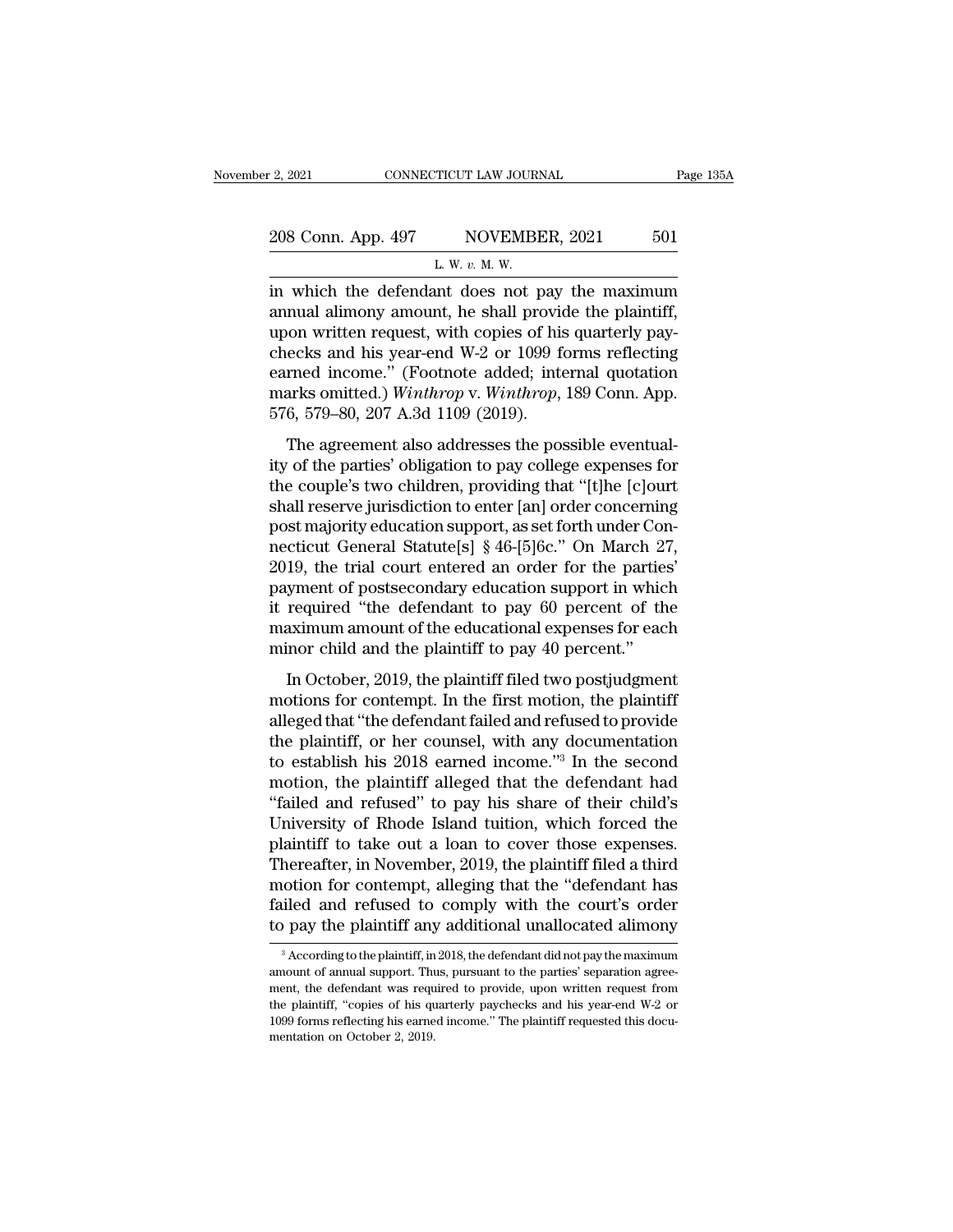| 6А  | CONNECTICUT LAW JOURNAL                                                                                          | November 2, 2021   |
|-----|------------------------------------------------------------------------------------------------------------------|--------------------|
| 502 | NOVEMBER, 2021                                                                                                   | 208 Conn. App. 497 |
|     | L. W. $v$ . M. W.                                                                                                |                    |
|     | based on the amount of his earned income for the year<br>2018 as required by the separation agreement $\ldots$ . |                    |

2 NOVEMBER, 2021 208 Conn. App. 497<br>
L. W. v. M. W.<br>
sed on the amount of his earned income for the year<br>
18 as required by the separation agreement . . . ."<br>
In two separate orders dated April 21, 2020, the trial<br>
uurt g both of the amount of his earned income for the year<br>based on the amount of his earned income for the year<br>2018 as required by the separation agreement . . . ."<br>In two separate orders dated April 21, 2020, the trial<br>court L. W. v. M. W.<br>
based on the amount of his earned income for the year<br>
2018 as required by the separation agreement . . . ."<br>
In two separate orders dated April 21, 2020, the trial<br>
court granted both of the plaintiff's O based on the amount of his earned income for the year 2018 as required by the separation agreement  $\dots$ ."<br>In two separate orders dated April 21, 2020, the trial court granted both of the plaintiff's October, 2019<br>motions. 2018 as required by the separation agreement  $\dots$ ."<br>
In two separate orders dated April 21, 2020, the trial<br>
court granted both of the plaintiff's October, 2019<br>
motions. The trial court further ordered the defendant<br>
"to In two separate orders dated April 21, 2020, the trial court granted both of the plaintiff's October, 2019 motions. The trial court further ordered the defendant "to pay counsel fees to the plaintiff in the amount of \$250 In two separate orders dated April 21, 2020, the trial<br>court granted both of the plaintiff's October, 2019<br>motions. The trial court further ordered the defendant<br>"to pay counsel fees to the plaintiff in the amount of<br>\$2500 court granted both of the plaintiff's October, 2019<br>motions. The trial court further ordered the defendant<br>"to pay counsel fees to the plaintiff in the amount of<br>\$2500 within 30 days" for each contempt finding. In a<br>third motions. The trial court further ordered the defendant<br>"to pay counsel fees to the plaintiff in the amount of<br>\$2500 within 30 days" for each contempt finding. In a<br>third order, also dated April 21, 2020, the trial court<br>d "to pay counsel fees to the plaintiff in the amount of  $$2500$  within 30 days" for each contempt finding. In a third order, also dated April 21, 2020, the trial court denied the plaintiff's November, 2019 motion for conte \$2500 within 30 days" for each contempt finding. In a<br>third order, also dated April 21, 2020, the trial court<br>denied the plaintiff's November, 2019 motion for con-<br>tempt. According to the court's order, "[t]he defendant<br>w third order, also dated April 21, 2020, the trial court<br>denied the plaintiff's November, 2019 motion for con-<br>tempt. According to the court's order, "[t]he defendant<br>was to pay the plaintiff 30 percent of earned income<br>in denied the plaintiff's November, 2019 motion for con-<br>tempt. According to the court's order, "[t]he defendant<br>was to pay the plaintiff 30 percent of earned income<br>in excess of \$102,000 and less than \$150,000. . . . The<br>mot tempt. According to the court's order, "[t]he defendant<br>was to pay the plaintiff 30 percent of earned income<br>in excess of \$102,000 and less than \$150,000. . . . The<br>motion for contempt filed by the plaintiff claims the<br>de was to pay the plaintiff 30 percent of earned income<br>in excess of \$102,000 and less than \$150,000. . . . The<br>motion for contempt filed by the plaintiff claims the<br>defendant failed to pay the plaintiff additional alimony<br>i in excess of \$102,000 and less than \$150,000. . . . The<br>motion for contempt filed by the plaintiff claims the<br>defendant failed to pay the plaintiff additional alimony<br>in 2018 based on this earned income. Pursuant to the<br>d motion for contempt filed by the plaintiff claims the<br>defendant failed to pay the plaintiff additional alimony<br>in 2018 based on this earned income. Pursuant to the<br>defendant's tax return for 2018, the defendant had busi-<br>n defendant failed to pay the plaintiff additional alimony<br>in 2018 based on this earned income. Pursuant to the<br>defendant's tax return for 2018, the defendant had busi-<br>ness income of \$135,569. After [deducting] self-employin 2018 based on this earned income. Pursuant to the<br>defendant's tax return for 2018, the defendant had busi-<br>ness income of \$135,569. After [deducting] self-employ-<br>ment tax and self-employed health insurance, the defen-<br> defendant's tax return for 2018, the defendant had business income of \$135,569. After [deducting] self-employment tax and self-employed health insurance, the defendant's income was \$102,363." The court consequently conclud ness income of \$135,569. After [deducting] self-employ-<br>ment tax and self-employed health insurance, the defen-<br>dant's income was \$102,363." The court consequently<br>concluded that, based on the total amount of the defen-<br>da ment tax and self-employed health insurance, the defen-<br>dant's income was \$102,363." The court consequently<br>concluded that, based on the total amount of the defen-<br>dant's net income, as reflected in his tax return, the<br>pla dant's income was \$102,363." The court conseconcluded that, based on the total amount of the dant's net income, as reflected in his tax retu plaintiff was not entitled to any additional alimo<br>the defendant was not in conte netated analy salsed on the total amount of the deferment's net income, as reflected in his tax return, the aintiff was not entitled to any additional alimony and e defendant was not in contempt. The plaintiff there-<br>ter a maint of the Messine in this can feat in the defendant was not entitled to any additional alimony and<br>the defendant was not in contempt. The plaintiff there-<br>after appealed to this court from the judgment denying<br>her Novem

Frament was not entried to any additional tannony and<br>the defendant was not in contempt. The plaintiff there-<br>after appealed to this court from the judgment denying<br>her November, 2019 motion for contempt.<br>On May 13, 2020, and determinate was not in contempt. The plaintin increased after appealed to this court from the judgment denying her November, 2019 motion for contempt.<br>On May 13, 2020, in response to the trial court's orders concerning EXECUTE: the Theorem Contempt.<br>The November, 2019 motion for contempt.<br>The trial court's orders<br>concerning the October, 2019 motions, the defendant<br>filed two motions to reargue, alleging several factual<br>and legal errors wi appealed. on May 22, 2020, in response to the trial court's orders<br>
noterning the October, 2019 motions, the defendant<br>
d legal errors with the court's contempt findings.<br>
le trial court denied both motions, and the defendant<br>
peal oncerning are secoser, 2019 motions, are determined<br>filed two motions to reargue, alleging several factual<br>and legal errors with the court's contempt findings.<br>The trial court denied both motions, and the defendant<br>appeale

motion for an explanation for an explanation.<br>
The trial court denied both motions, and the defendant<br>
appealed.<br>
On May 22, 2020, in response to the trial court's order<br>
on her November, 2019 motion, the plaintiff filed The trial court denied both motions, and the defendant<br>appealed.<br>On May 22, 2020, in response to the trial court's order<br>on her November, 2019 motion, the plaintiff filed a<br>motion for articulation, seeking an explanation early and the different solar motions, that the defendant<br>appealed.<br>On May 22, 2020, in response to the trial court's order<br>on her November, 2019 motion, the plaintiff filed a<br>motion for articulation, seeking an explanatio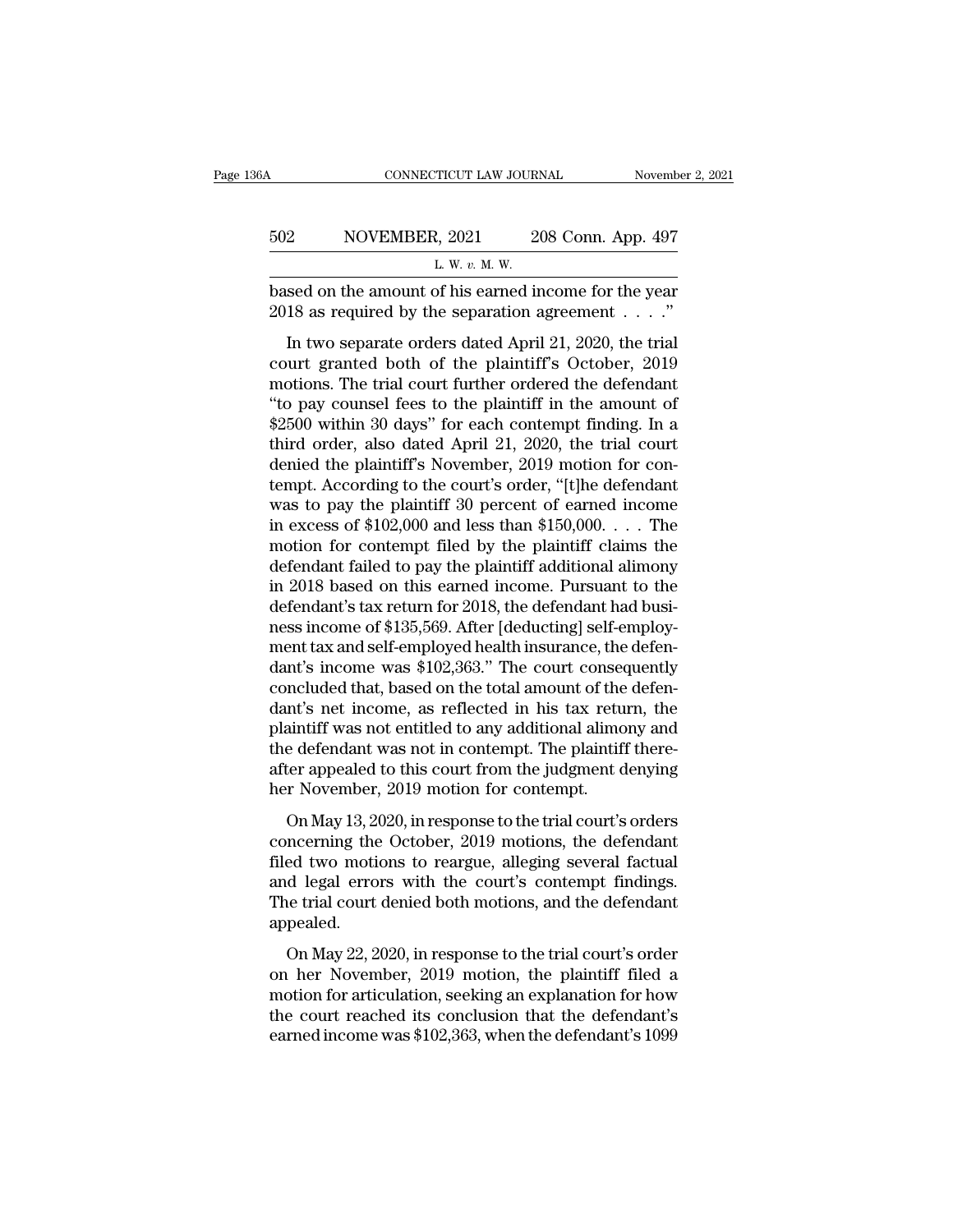| : 2, 2021                          | CONNECTICUT LAW JOURNAL                                 | Page 137A |
|------------------------------------|---------------------------------------------------------|-----------|
| 208 Conn. App. 497                 | NOVEMBER, 2021                                          | 503       |
|                                    | L. W. v. M. W.                                          |           |
| The trial court denied the motion. | form for the year showed that his income was \$159,079. |           |
|                                    |                                                         |           |
|                                    | AC 44101                                                |           |
|                                    | The plaintiff contends that the trial court erred when  |           |

#### I

Frame for the year showed that his income was \$159,079.<br>
The plaintiff contends that the trial court erred when<br>
denied her November, 2019 motion for contempt<br>
sense the court incorrectly colculated the defendant's From for the year showed that his income was  $\frac{1}{2}$ .<br>The trial court denied the motion.<br>I<br>AC 44101<br>The plaintiff contends that the trial court erred when<br>it denied her November, 2019 motion for contempt<br>because the cou I<br>AC 44101<br>The plaintiff contends that the trial court erred when<br>it denied her November, 2019 motion for contempt<br>because the court incorrectly calculated the defendant's<br>earned income for the year 2018. We agree. I<br>AC 44101<br>The plaintiff contends that the trial court erred<br>it denied her November, 2019 motion for cont<br>because the court incorrectly calculated the defence<br>arned income for the year 2018. We agree.<br>We begin by setting f AC 44101<br>The plaintiff contends that the trial court erred when<br>denied her November, 2019 motion for contempt<br>cause the court incorrectly calculated the defendant's<br>rned income for the year 2018. We agree.<br>We begin by sett The plaintiff contends that the trial court erred when<br>it denied her November, 2019 motion for contempt<br>because the court incorrectly calculated the defendant's<br>earned income for the year 2018. We agree.<br>We begin by settin

The plaintin contents that the that court effect when<br>it denied her November, 2019 motion for contempt<br>because the court incorrectly calculated the defendant's<br>earned income for the year 2018. We agree.<br>We begin by setting has beeause the court incorrectly calculated the defendant's<br>earned income for the year 2018. We agree.<br>We begin by setting forth the applicable standard of<br>review and principles of law that guide our analysis.<br>"It is well because the court incorrectly calculated the defendant s<br>earned income for the year 2018. We agree.<br>We begin by setting forth the applicable standard of<br>review and principles of law that guide our analysis.<br>"It is well est We begin by setting forth the applicable standard of<br>review and principles of law that guide our analysis.<br>"It is well established that a separation agreement that<br>has been incorporated into a dissolution decree and its<br>r We begin by setting forth the applicable standard of<br>review and principles of law that guide our analysis.<br>"It is well established that a separation agreement that<br>has been incorporated into a dissolution decree and its<br>r review and principles of law that guide our analysis.<br>
"It is well established that a separation agreement that<br>
has been incorporated into a dissolution decree and its<br>
resulting judgment must be regarded as a contract an "It is well established that a separation agreement that<br>has been incorporated into a dissolution decree and its<br>resulting judgment must be regarded as a contract and<br>construed in accordance with the general principles<br>gov has been incorporated into a dissolution decree and its<br>resulting judgment must be regarded as a contract and<br>construed in accordance with the general principles<br>governing contracts." (Internal quotation marks omit-<br>ted.) resulting judgment must be regarded as a contract and<br>construed in accordance with the general principles<br>governing contracts." (Internal quotation marks omit-<br>ted.) McTierman v. McTierman, 164 Conn. App. 805,<br>821, 138 A.3 construed in accordance with the general principles<br>governing contracts." (Internal quotation marks omit-<br>ted.) *McTiernan* v. *McTiernan*, 164 Conn. App. 805,<br>821, 138 A.3d 935 (2016). "A contract must be construed<br>to ef governing contracts." (Internal quotation marks omit-<br>ted.) McTiernan v. McTiernan, 164 Conn. App. 805,<br>821, 138 A.3d 935 (2016). "A contract must be construed<br>to effectuate the intent of the parties, which is deter-<br>mine ted.) McTiernan v. McTiernan, 164 Conn. App. 805, 821, 138 A.3d 935 (2016). "A contract must be construed to effectuate the intent of the parties, which is determined from the language used interpreted in the light of the 821, 138 A.3d 935 (2016). "A contract must be construed<br>to effectuate the intent of the parties, which is deter-<br>mined from the language used interpreted in the light<br>of the situation of the parties and the circumstances<br> to effectuate the intent of the parties, which is determined from the language used interpreted in the light<br>of the situation of the parties and the circumstances<br>connected with the transaction. . . . . If a contract is<br>u mined from the language used interpreted in the light<br>of the situation of the parties and the circumstances<br>connected with the transaction.... If a contract is<br>unambiguous within its four corners, the determination<br>of wha of the situation of the parties and the circumstances<br>
connected with the transaction.  $\dots$  If a contract is<br>
unambiguous within its four corners, the determination<br>
of what the parties intended by their contractual com-<br> connected with the transaction.  $\dots$  if a contract is<br>unambiguous within its four corners, the determination<br>of what the parties intended by their contractual com-<br>mitments is a question of law.  $\dots$  When the language<br>of unambiguous within its four corners, the determination<br>of what the parties intended by their contractual com-<br>mitments is a question of law.  $\dots$  When the language<br>of a contract is ambiguous, [however] the determination<br>o of what the parties intended by their contractual commitments is a question of law. . . . When the language<br>of a contract is ambiguous, [however] the determination<br>of the parties' intent is a question of fact, and the tri mitments is a question of law.  $\ldots$  When the language<br>of a contract is ambiguous, [however] the determination<br>of the parties' intent is a question of fact, and the trial<br>court's interpretation is subject to reversal on a of a contract is ambiguous, [however] the determination<br>of the parties' intent is a question of fact, and the trial<br>court's interpretation is subject to reversal on appeal<br>only if it is clearly erroneous.  $\dots$  In interpre of the parties' intent is a question of fact, and the trial court's interpretation is subject to reversal on appeal<br>only if it is clearly erroneous. . . . In interpreting con-<br>tract items, we have repeatedly stated that th court's interpretation is subject to reversal on appeal<br>only if it is clearly erroneous. . . . In interpreting con-<br>tract items, we have repeatedly stated that the intent of<br>the parties is to be ascertained by a fair and only if it is clearly erroneous. . . . In interpreting contract items, we have repeatedly stated that the intent of<br>the parties is to be ascertained by a fair and reasonable<br>construction of the written words and that the tract items, we have repeatedly stated that the intent of<br>the parties is to be ascertained by a fair and reasonable<br>construction of the written words and that the language<br>used must be accorded its common, natural, and ord the parties is to be ascertained by a fair and reasonable<br>construction of the written words and that the language<br>used must be accorded its common, natural, and ordi-<br>nary meaning and usage where it can be sensibly applied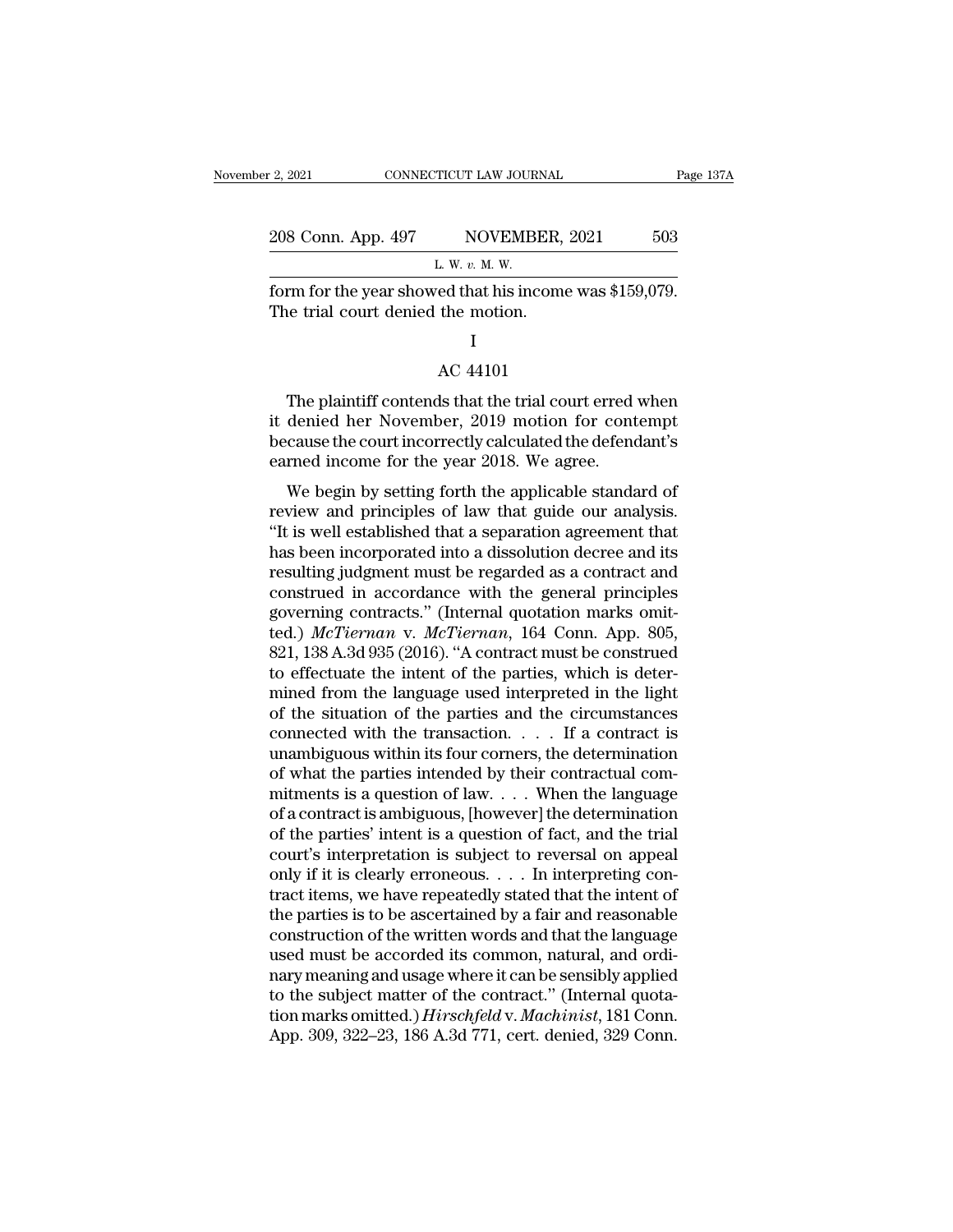# CONNECTICUT LAW JOURNAL November 2, 2021<br>504 NOVEMBER, 2021 208 Conn. App. 497<br>L. W. v. M. W. CONNECTICUT LAW JOURNAL Novemb<br>
504 NOVEMBER, 2021 208 Conn. App. 497<br>
L. W. v. M. W.<br>
913, 186 A.3d 1170 (2018). "The court will not torture

CONNECTICUT LAW JOURNAL November 2, 2021<br>
504 NOVEMBER, 2021 208 Conn. App. 497<br>
L. W. v. M. W.<br>
913, 186 A.3d 1170 (2018). "The court will not torture<br>
words to impart ambiguity where ordinary meaning<br>
logyes no room for NOVEMBER, 2021 208 Conn. App. 497<br>
L. W. v. M. W.<br>
913, 186 A.3d 1170 (2018). "The court will not torture<br>
words to impart ambiguity where ordinary meaning<br>
leaves no room for ambiguity.... Moreover, the mere<br>
fact that th 1. W. v. M. W.<br>
L. W. v. M. W.<br>
208 Conn. App. 497<br>
203, 186 A.3d 1170 (2018). "The court will not torture<br>
words to impart ambiguity where ordinary meaning<br>
leaves no room for ambiguity.... Moreover, the mere<br>
fact that 504 NOVEMBER, 2021 208 Conn. App. 497<br>
L. W. v. M. W.<br>
913, 186 A.3d 1170 (2018). "The court will not torture<br>
words to impart ambiguity where ordinary meaning<br>
leaves no room for ambiguity.... Moreover, the mere<br>
fact th L. W. v. M. W.<br>
13, 186 A.3d 1170 (2018). "The court will not torture<br>
words to impart ambiguity where ordinary meaning<br>
leaves no room for ambiguity.... Moreover, the mere<br>
fact that the parties advance different interpr L. w. v. M. w.<br>
913, 186 A.3d 1170 (2018). "The court will not torture<br>
words to impart ambiguity where ordinary meaning<br>
leaves no room for ambiguity.... Moreover, the mere<br>
fact that the parties advance different interp 913, 186 A.3d 1170 (2018). "The court will not torture<br>words to impart ambiguity where ordinary meaning<br>leaves no room for ambiguity. . . . Moreover, the mere<br>fact that the parties advance different interpretations<br>of the words to impart ambiguity where ordinary meaning<br>leaves no room for ambiguity.... Moreover, the mere<br>fact that the parties advance different interpretations<br>of the language in question does not necessitate a con-<br>clusion leaves no room for ambiguity.  $\ldots$  Moreover, the mere<br>fact that the parties advance different interpretations<br>of the language in question does not necessitate a con-<br>clusion that the language is ambiguous." (Internal quo fact that the parties advance different interpretations of the language in question does not necessitate a conclusion that the language is ambiguous." (Internal quotation marks omitted.) *Parisi* v. *Parisi*, 315 Conn. 37 of the language in question doe<br>clusion that the language is aml<br>tation marks omitted.) *Parisi* v<br>383, 107 A.3d 920 (2015). Bec<br>plaintiff's claim requires us to i<br>ous applicable provisions of th<br>dard of review is plenary. Example 18 and the tanguage *E* distributed.) Parisi v. Parisi, 315 Conn. 370,<br>3, 107 A.3d 920 (2015). Because resolution of the<br>aintiff's claim requires us to interpret the unambigu-<br>is applicable provisions of the agreem 833, 107 A.3d 920 (2015). Because resolution of the<br>plaintiff's claim requires us to interpret the unambiguous applicable provisions of the agreement, our stan-<br>dard of review is plenary.<br>In *Winthrop* v. *Winthrop*, supra

plaintiff's claim requires us to interpret the unambiguous applicable provisions of the agreement, our standard of review is plenary.<br>In *Winthrop* v. *Winthrop*, supra, 189 Conn. App. 582–83, an earlier appeal concerning plantant betanine to identify the agreement, our stan-<br>dard of review is plenary.<br>In *Winthrop* v. *Winthrop*, supra, 189 Conn. App. 582–<br>83, an earlier appeal concerning the application of arti-<br>cles 3.2 and 3.4 of the pa dard of review is plenary.<br>
In *Winthrop* v. *Winthrop*, supra, 189 Conn. App. 582–<br>
83, an earlier appeal concerning the application of arti-<br>
cles 3.2 and 3.4 of the parties' agreement, this court<br>
had an opportunity to In *Winthrop* v. *Winthrop*, supra, 189 Conn. App. 582–83, an earlier appeal concerning the application of articles 3.2 and 3.4 of the parties' agreement, this court had an opportunity to interpret the term "'earned incom In *Winthrop* v. *Winthrop*, supra, 189 Conn. App. 582–83, an earlier appeal concerning the application of articles 3.2 and 3.4 of the parties' agreement, this court had an opportunity to interpret the term "'earned incom 83, an earlier appeal concerning the application of articles 3.2 and 3.4 of the parties' agreement, this court<br>had an opportunity to interpret the term "'earned<br>income,'" as used in the agreement. In that case, as in<br>the cles 3.2 and 3.4 of the parties' agreement, this court<br>had an opportunity to interpret the term "'earned<br>income,'" as used in the agreement. In that case, as in<br>the present case, the plaintiff had filed a motion for<br>contem had an opportunity to interpret the term "'earned<br>income,'" as used in the agreement. In that case, as in<br>the present case, the plaintiff had filed a motion for<br>contempt claiming that the defendant had failed to pay<br>additi income,'" as used in the agreement. In that case, as in<br>the present case, the plaintiff had filed a motion for<br>contempt claiming that the defendant had failed to pay<br>additional alimony based on his earned income. Id.,<br>580. the present case, the plaintiff had filed a motion for<br>contempt claiming that the defendant had failed to pay<br>additional alimony based on his earned income. Id.,<br>580. The plaintiff's motion in that case related to the<br>defe contempt claiming that the defendant had failed to pay<br>additional alimony based on his earned income. Id.,<br>580. The plaintiff's motion in that case related to the<br>defendant's 2016 income, which was reported on a W-<br>2 form additional alimony based on his earned income. Id.,<br>580. The plaintiff's motion in that case related to the<br>defendant's 2016 income, which was reported on a W-<br>2 form from the defendant's employer. Id. Although<br>there was n 580. The plaintiff's motion in that case related to the<br>defendant's 2016 income, which was reported on a W-<br>2 form from the defendant's employer. Id. Although<br>there was no provision in the agreement that authorized<br>the ded defendant's 2016 income, which was reported on a W-<br>2 form from the defendant's employer. Id. Although<br>there was no provision in the agreement that authorized<br>the deduction of business expenses from his stated W-<br>2 form in 2 form from the defendant's employer. Id. Although<br>there was no provision in the agreement that authorized<br>the deduction of business expenses from his stated W-<br>2 form income to determine his 2016 earned income, the<br>defend there was no provision in the agreement that authorized<br>the deduction of business expenses from his stated W-2 form income to determine his 2016 earned income, the<br>defendant argued that he owed no additional alimony<br>becaus the deduction of business expenses from his stated W-2 form income to determine his 2016 earned income, the defendant argued that he owed no additional alimony because, as a commissioned salesperson, he had certain busines 2 form income to determine his 2016 earned income, the<br>defendant argued that he owed no additional alimony<br>because, as a commissioned salesperson, he had certain<br>business expenses that needed to be deducted from his<br>W-2 in defendant argued that he owed no additional alimony<br>because, as a commissioned salesperson, he had certain<br>business expenses that needed to be deducted from his<br>W-2 income to accurately state his true earned income.<br>Id., 5 because, as a commissioned salesperson, he had certain<br>business expenses that needed to be deducted from his<br>W-2 income to accurately state his true earned income.<br>Id., 583–84. The trial court denied the plaintiff's motion business expenses that needed to be deducted from his W-2 income to accurately state his true earned income.<br>Id., 583–84. The trial court denied the plaintiff's motion<br>for contempt but rejected the defendant's argument<br>tha W-2 income to accurately state his true earned income.<br>Id., 583–84. The trial court denied the plaintiff's motion<br>for contempt but rejected the defendant's argument<br>that he was entitled to deduct certain business expenses<br> Id., 583–84. The trial court denied the plaintiff's motion<br>for contempt but rejected the defendant's argument<br>that he was entitled to deduct certain business expenses<br>when determining earned income. Id., 580–81. The court<br> for contempt but reject<br>that he was entitled to de<br>when determining earned<br>concluded that earned in<br>ration agreement as the 1<br>and ordered the defend<br>based on that figure. Id.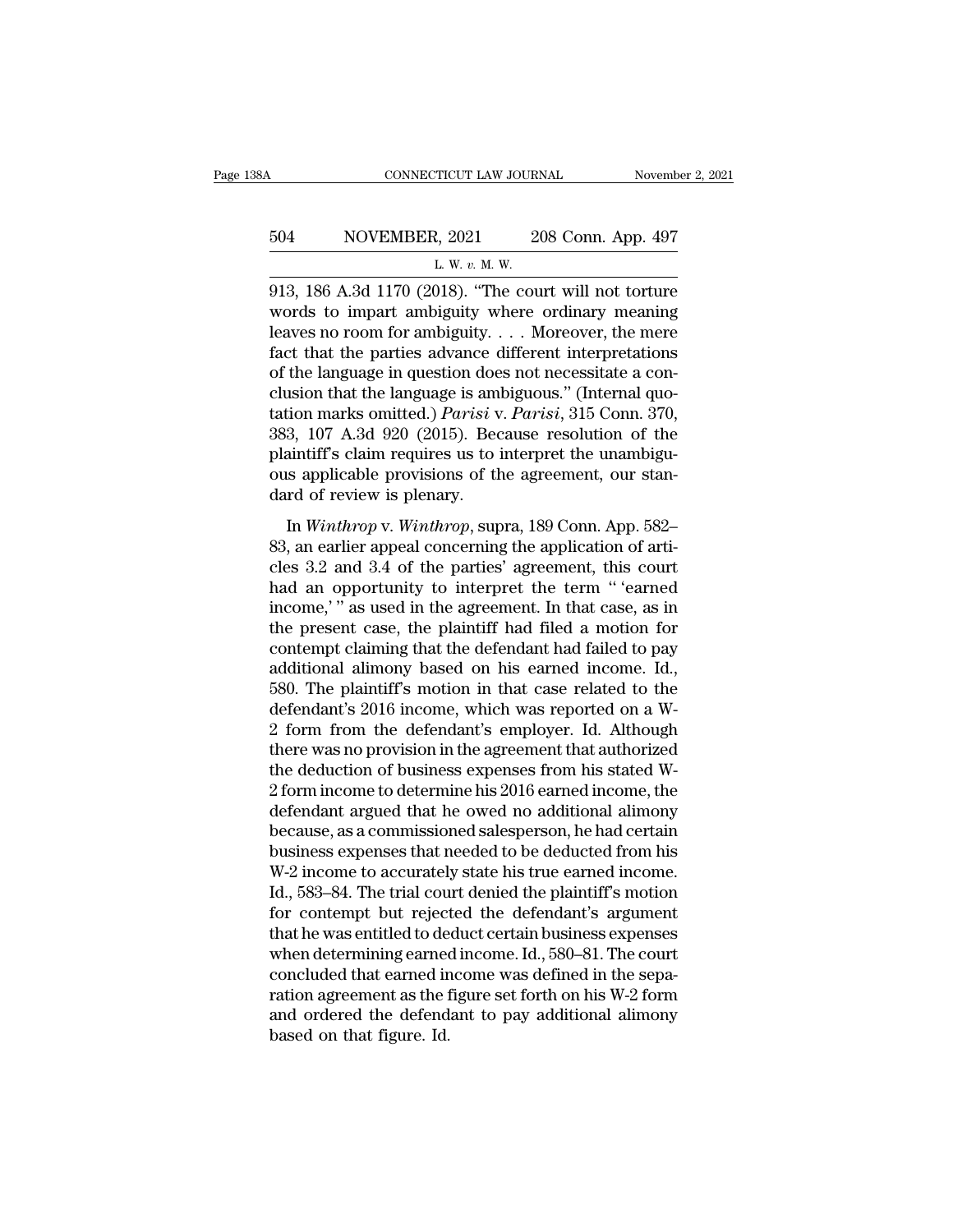# 2, 2021 CONNECTICUT LAW JOURNAL Page 139A<br>208 Conn. App. 497 NOVEMBER, 2021 505 TICUT LAW JOUR!<br>NOVEMBI<br>L. W. *v.* M. W.<br>rt. agreed with

Page 139A<br>
8 Conn. App. 497 NOVEMBER, 2021 505<br>
L. W. v. M. W.<br>
On appeal, this court agreed with the trial court and<br>
ncluded "that the term 'earned income' as used in<br>
a parties' agrooment is unambiguous "Id. 582 More 208 Conn. App. 497 NOVEMBER, 2021 505<br>
L. W. v. M. W.<br>
On appeal, this court agreed with the trial court and concluded "that the term 'earned income' as used in the parties' agreement is unambiguous." Id., 582. More speci 208 Conn. App. 497 NOVEMBER, 2021 505<br>
L. W. v. M. W.<br>
On appeal, this court agreed with the trial court and<br>
concluded "that the term "earned income" as used in<br>
the parties' agreement is unambiguous." Id., 582. More<br>
sp 208 Conn. App. 497 NOVEMBER, 2021 505<br>
L. W.  $v$ . M. W.<br>
On appeal, this court agreed with the trial court and<br>
concluded "that the term 'earned income' as used in<br>
the parties' agreement is unambiguous." Id., 582. More<br> L. W. v. M. W.<br>
On appeal, this court agreed with the trial court and<br>
concluded "that the term 'earned income' as used in<br>
the parties' agreement is unambiguous." Id., 582. More<br>
specifically, the term "earned income" me L. W. v. M. W.<br>
On appeal, this court agreed with the trial court and<br>
concluded "that the term 'earned income' as used in<br>
the parties' agreement is unambiguous." Id., 582. More<br>
specifically, the term "earned income" me On appeal, this court agreed with the trial court and<br>concluded "that the term 'earned income' as used in<br>the parties' agreement is unambiguous." Id., 582. More<br>specifically, the term "earned income" meant the<br>amount shown concluded "that the term 'earned income' as used in<br>the parties' agreement is unambiguous." Id., 582. More<br>specifically, the term "earned income" meant the<br>amount shown on the defendant's W-2 form because<br>"the agreement pr the parties' agreement is unambiguous." Id., 582. More<br>specifically, the term "earned income" meant the<br>amount shown on the defendant's W-2 form because<br>"the agreement provides that, upon written request<br>from the plaintiff specifically, the term "earned income" meant the<br>amount shown on the defendant's W-2 form because<br>"the agreement provides that, upon written request<br>from the plaintiff, the defendant is required to produce<br>his paychecks a amount shown on the defendant's W-2 form because<br>
"the agreement provides that, upon written request<br>
from the plaintiff, the defendant is required to produce<br>
his paychecks and W-2 and/or 1099's reflecting *earned*<br>  $\emph$ "the agreement provides that, upon written request<br>from the plaintiff, the defendant is required to produce<br>his paychecks and W-2 and/or 1099's reflecting *earned*<br>income.... The inclusion of this provision evinces a<br>clea from the plaintiff, the defendant is required to produce<br>his paychecks and W-2 and/or 1099's reflecting *earned*<br> $income$ .... The inclusion of this provision evinces a<br>clear intent by the parties that the income provided on<br>th his paychecks and W-2 and income. . . . The inclusion clear intent by the parties the defendant's W-2 [form] purpose of ascertaining his tions." (Emphasis in origin omitted.) Id., 582–83. In the same opinion, this come. . . . The inclusion of this provision evinces a<br>ear intent by the parties that the income provided on<br>e defendant's W-2 [form] is his earned income for the<br>urpose of ascertaining his additional alimony obliga-<br>ons." clear intent by the parties that the income provided on<br>the defendant's W-2 [form] is his earned income for the<br>purpose of ascertaining his additional alimony obliga-<br>tions." (Emphasis in original; internal quotation marks

the defendant's W-2 [form] is his earned income for the<br>purpose of ascertaining his additional alimony obliga-<br>tions." (Emphasis in original; internal quotation marks<br>omitted.) Id., 582–83.<br>In the same opinion, this court purpose of ascertaining his additional alimony obliga-<br>tions." (Emphasis in original; internal quotation marks<br>omitted.) Id., 582–83.<br>In the same opinion, this court also considered the<br>defendant's argument that, because i tions." (Emphasis in original; internal quotation marks<br>omitted.) Id., 582–83.<br>In the same opinion, this court also considered the<br>defendant's argument that, because it was necessary<br>for him to incur significant expenses i omitted.) Id., 582–83.<br>
In the same opinion, this court also considered the<br>
defendant's argument that, because it was necessary<br>
for him to incur significant expenses in order to do his<br>
job, he should be allowed to deduc In the same opinion, this court also considered the<br>defendant's argument that, because it was necessary<br>for him to incur significant expenses in order to do his<br>job, he should be allowed to deduct those expenses<br>from his defendant's argument that, because it was necessary<br>for him to incur significant expenses in order to do his<br>job, he should be allowed to deduct those expenses<br>from his earned income. Id., 583–84. We disagreed and<br>held tha for him to incur significant expenses in order to do his<br>job, he should be allowed to deduct those expenses<br>from his earned income. Id., 583–84. We disagreed and<br>held that, "[a]lthough [the defendant] may be permitted<br>for job, he should be allowed to deduct those expenses<br>from his earned income. Id., 583–84. We disagreed and<br>held that, "[a]lthough [the defendant] may be permitted<br>for the purposes of calculating his income tax liability<br> $\ld$ from his earned income. Id.,<br>held that, "[a]lthough [the def<br>for the purposes of calculatin<br> $\ldots$  to deduct the expenses<br>tion with his employment, th<br>theless inconsequential in<br>income  $\ldots$ ." Id., 584.<br>Our analysis in *Wi* Id that, "[a]Ithough [the defendant] may be permitted<br>r the purposes of calculating his income tax liability<br>. to deduct the expenses that he incurs in connec-<br>n with his employment, these deductions are none-<br>eless incon for the purposes of calculating his income tax liability<br>
... to deduct the expenses that he incurs in connec-<br>
tion with his employment, these deductions are none-<br>
theless inconsequential in calculating his earned<br>
inco

... to deduct the expenses that he incurs in connection with his employment, these deductions are none-<br>theless inconsequential in calculating his earned<br>income ...." Id., 584.<br>Our analysis in *Winthrop* compels the same tion with his employment, these deductions are none-<br>theless inconsequential in calculating his earned<br>income . . . ." Id., 584.<br>Our analysis in *Winthrop* compels the same result in<br>the present case. Although in 2018 the theless inconsequential in calculating his earned<br>income . . . ." Id., 584.<br>Our analysis in *Winthrop* compels the same result in<br>the present case. Although in 2018 the defendant was<br>not an employee who received a W-2 for income  $\ldots$  ." Id., 584.<br>
Our analysis in *Winthrop* compels the same result in<br>
the present case. Although in 2018 the defendant was<br>
not an employee who received a W-2 form, his earned<br>
income for 2018 was reported on Our analysis in *Winthrop* compels the same result in<br>the present case. Although in 2018 the defendant was<br>not an employee who received a W-2 form, his earned<br>income for 2018 was reported on a 1099 form. As we<br>noted in *Wi* the present case. Although in 2018 the defendant was<br>not an employee who received a W-2 form, his earned<br>income for 2018 was reported on a 1099 form. As we<br>noted in *Winthrop*, the separation agreement provides<br>that, "upon not an employee who received a W-2 form, his earned<br>income for 2018 was reported on a 1099 form. As we<br>noted in *Winthrop*, the separation agreement provides<br>that, "upon written request from the plaintiff, the defen-<br>dant income for 2018 was reported on a 1099 form. As we<br>noted in *Winthrop*, the separation agreement provides<br>that, "upon written request from the plaintiff, the defen-<br>dant is required to produce his paychecks and W-2 *and/* noted in *Winthrop*, the separation agreement provides<br>that, "upon written request from the plaintiff, the defen-<br>dant is required to produce his paychecks and W-2 *and/*<br>or 1099's reflecting earned income." (Emphasis alte that, "upon written request from the plaintiff, the defendant is required to produce his paychecks and W-2 and/<br>or 1099's reflecting earned income." (Emphasis altered;<br>internal quotation marks omitted.) Id., 582. Just as w dant is required to produce his paychecks and W-2 and/<br>or 1099's reflecting earned income." (Emphasis altered;<br>internal quotation marks omitted.) Id., 582. Just as we<br>concluded in *Winthrop* that this language unambigu-<br>ou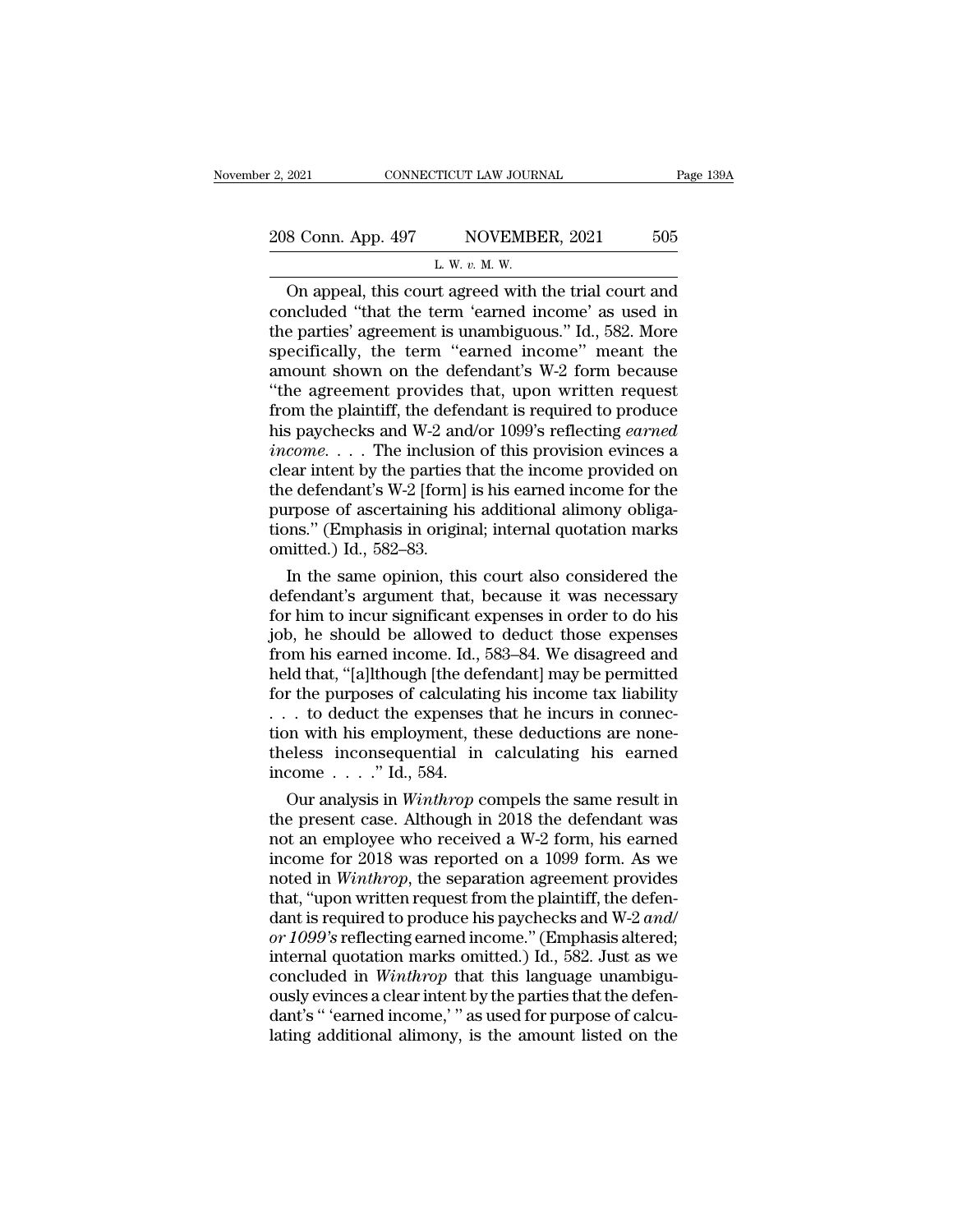| ЭA  | CONNECTICUT LAW JOURNAL                                 | November 2, 2021   |
|-----|---------------------------------------------------------|--------------------|
| 506 | NOVEMBER, 2021                                          | 208 Conn. App. 497 |
|     | L. W. v. M. W.                                          |                    |
|     | defendant's $W-2$ form id $582-83$ it similarly evinces |                    |

CONNECTICUT LAW JOURNAL November 2, 2021<br>506 NOVEMBER, 2021 208 Conn. App. 497<br>L. W. v. M. W.<br>defendant's W-2 form; id., 582–83; it similarly evinces<br>the same intent if the defendant receives a 1099 form<br>instead of or in 506 NOVEMBER, 2021 208 Conn. App. 497<br>
L. W. v. M. W.<br>
defendant's W-2 form; id., 582–83; it similarly evinces<br>
the same intent if the defendant receives a 1099 form<br>
instead of or in addition to a W-2 form. 506 NOVEMBER, 2021 208 Conn.<br>
L. W. v. M. W.<br>
defendant's W-2 form; id., 582–83; it similarl<br>
the same intent if the defendant receives a linstead of or in addition to a W-2 form.<br>
Furthermore, as this court held in *Wint* Furthermore, 2021 208 Conn. App. 497<br>
L. W. v. M. W.<br>
Fendant's W-2 form; id., 582–83; it similarly evinces<br>
e same intent if the defendant receives a 1099 form<br>
stead of or in addition to a W-2 form.<br>
Furthermore, as this

L. W.  $v$ . M. W.<br>
defendant's W-2 form; id., 582–83; it similarly evinces<br>
the same intent if the defendant receives a 1099 form<br>
instead of or in addition to a W-2 form.<br>
Furthermore, as this court held in *Winthrop*, an defendant's W-2 form; id., 582–83; it similarly evinces<br>the same intent if the defendant receives a 1099 form<br>instead of or in addition to a W-2 form.<br>Furthermore, as this court held in *Winthrop*, any<br>business or self-em defendant's W-2 form; id., 582–83; it similarly evinces<br>the same intent if the defendant receives a 1099 form<br>instead of or in addition to a W-2 form.<br>Furthermore, as this court held in *Winthrop*, any<br>business or self-em the same intent if the defendant receives a 1099 form<br>instead of or in addition to a W-2 form.<br>Furthermore, as this court held in *Winthrop*, any<br>business or self-employment deductions that the defen-<br>dant might make for instead of or in addition to a W-2 form.<br>
Furthermore, as this court held in *Winthrop*, any<br>
business or self-employment deductions that the defen-<br>
dant might make for tax purposes are irrelevant when<br>
calculating his e Furthermore, as this court held in *Winthrop*, any<br>business or self-employment deductions that the defen-<br>dant might make for tax purposes are irrelevant when<br>calculating his earned income under the separation<br>agreement. I business or self-employment deductions that the defendant might make for tax purposes are irrelevant when calculating his earned income under the separation agreement. Id., 584. According to the parties' agreement, the def dant might make for tax purposes are irrelevant when<br>calculating his earned income under the separation<br>agreement. Id., 584. According to the parties' agree-<br>ment, the defendant's "earned income" is the amount<br>reflected on calculating his earned income under the separation<br>agreement. Id., 584. According to the parties' agree-<br>ment, the defendant's "earned income" is the amount<br>reflected on his W-2 and/or 1099 form. "Earned income,"<br>as unambi agreement. Id., 584. According to the parties' agreement, the defendant's "earned income" is the amount reflected on his W-2 and/or 1099 form. "Earned income," as unambiguously set forth in the agreement, contains no refer ment, the defendant's "earned income" is the amount<br>reflected on his W-2 and/or 1099 form. "Earned income,"<br>as unambiguously set forth in the agreement, contains<br>no reference to, and, thus, does not include, business<br>deduc reflected on his W-2 and/or 1099 form<br>as unambiguously set forth in the a<br>no reference to, and, thus, does no<br>deductions for tax purposes. Theref<br>of the agreement, any deductions<br>dant for tax reasons are "inconseque<br>his ea unambiguously set forth in the agreement, contains<br>o reference to, and, thus, does not include, business<br>ductions for tax purposes. Therefore, under the terms<br>the agreement, any deductions made by the defen-<br>nt for tax re mo reference to, and, thus, does not include, business<br>deductions for tax purposes. Therefore, under the terms<br>of the agreement, any deductions made by the defen-<br>dant for tax reasons are "inconsequential in calculating<br>h

deductions for tax purposes. Therefore, under the terms<br>of the agreement, any deductions made by the defen-<br>dant for tax reasons are "inconsequential in calculating<br>his earned income  $\ldots$ ..." Id.<br>We also are not persuade of the agreement, any deductions made by the defen-<br>dant for tax reasons are "inconsequential in calculating<br>his earned income  $\ldots$ ." Id.<br>We also are not persuaded by the defendant's argu-<br>ment<sup>4</sup> that, because in 2018 h dant for tax reasons are "inconsequential in calculating<br>his earned income . . . ." Id.<br>We also are not persuaded by the defendant's argu-<br>ment<sup>4</sup> that, because in 2018 he was a self-employed<br>independent contractor and no his earned income . . . ." Id.<br>
We also are not persuaded by the defendant's argument<sup>4</sup> that, because in 2018 he was a self-employed<br>
independent contractor and not a W-2 employee, he<br>
was entitled to deduct certain busi We also are not persuaded by the defendant's argument<sup>4</sup> that, because in 2018 he was a self-employed independent contractor and not a W-2 employee, he was entitled to deduct certain business expenses from his gross incom ment<sup>4</sup> that, because in 2018 he was a self-employed<br>independent contractor and not a W-2 employee, he<br>was entitled to deduct certain business expenses from<br>his gross income to arrive at his net income. It appears<br>that in independent contractor and not a W-2 employee, he<br>was entitled to deduct certain business expenses from<br>his gross income to arrive at his net income. It appears<br>that in making this argument the defendant is relying<br>on thi aat in making this argument the defendant is relying<br>in this court's reference in *Winthrop* to the Internal<br>evenue Code's definition of "'earned income.'" See<br> $3 \text{ U.S.C. }$   $8 \text{ 32 (c) (2) (A) (2018).$ <sup>5</sup> After quoting this<br><sup>4</sup> on this court's reference in *Winthrop* to the Internal<br>Revenue Code's definition of "'earned income.'" See<br>26 U.S.C. § 32 (c) (2) (A) (2018).<sup>5</sup> After quoting this<br><sup>4</sup> The defendant did not file an appellee's brief in AC

Revenue Code's definition of " 'earned income.' " See 26 U.S.C. § 32 (c) (2) (A) (2018).<sup>5</sup> After quoting this  $\overline{\phantom{a}}$  <sup>4</sup> The defendant did not file an appellee's brief in AC 44101. As a result, this court ordered th 26 U.S.C. § 32 (c) (2) (A) (2018).<sup>5</sup> After quoting this<br>
<sup>4</sup> The defendant did not file an appellee's brief in AC 44101. As a result,<br>
this court ordered that the appeal would "be considered on the basis of the<br>
plaintif 20 U.S.U. § 32 (C) (2) (A) (2018). Alter quoting this  $^{4}$  The defendant did not file an appellee's brief in AC 44101. As a result, this court ordered that the appeal would "be considered on the basis of the plaintiff-ap <sup>4</sup> The defendant did not file an appellee's brief in AC 44101. As a result, this court ordered that the appeal would "be considered on the basis of the plaintiff-appellant's brief and the record as defined by Practice Bo this court ordered that the appeal would "be considered on the basis of the plaintiff-appellant's brief and the record as defined by Practice Book § 60-4 and, pursuant to Practice Book § 70-4, the defendant-appellee will n plaintiff-appellant's brief and the record as defined by Practice Book § 60-4 and, pursuant to Practice Book § 70-4, the defendant-appellee will not be permitted to argue." Despite this order, the defendant, at the time t 4 and, pursuant to Practice Book § 70-4, the defendant-appellee will not be permitted to argue." Despite this order, the defendant, at the time that AC 44101 was called for argument, objected to the court's order that he Fermitted to argue." Despite this order, the defendant, at the time that AC 44101 was called for argument, objected to the court's order that he was not permitted to argue in that appeal. The court overruled his objection. parameter and a sense of a sense of a sense of a sense of a sense and the defendant argue in that appeal. The court overruled his objection. Nonetheless, during his oral argument in AC 44184, the defendant argued in opposi not permitted to argue in that appeal. The court overruled his objection.<br>Nonetheless, during his oral argument in AC 44184, the defendant argued<br>in opposition to the plaintiff's claim in AC 44101. Although such argument<br> Nonetheless, during his oral argument in AC 44184, the defendant argued<br>
in opposition to the plaintiff's claim in AC 44101. Although such argument<br>
was inconsistent with this court's order in AC 44101, we, in the exercis in opposition to the plaintiff's claim in AC 44101. Although such argument was inconsistent with this court's order in AC 44101, we, in the exercise of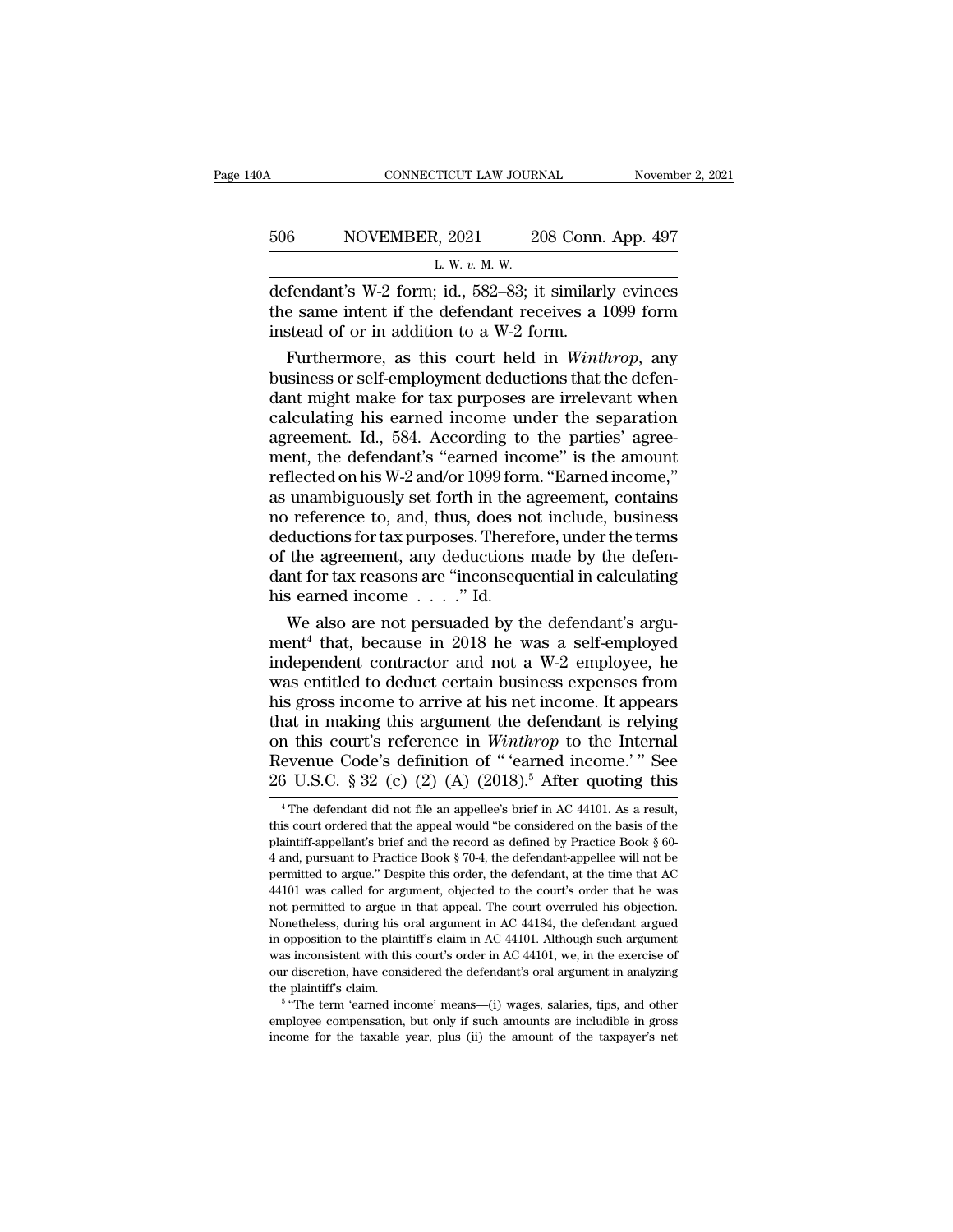| r 2, 2021<br>CONNECTICUT LAW JOURNAL |                                                           | Page 141A |  |
|--------------------------------------|-----------------------------------------------------------|-----------|--|
| 208 Conn. App. 497                   | NOVEMBER, 2021                                            | 507       |  |
|                                      | L. W. $v$ . M. W.                                         |           |  |
|                                      | definition the court stated: "Pursuant to this definition |           |  |

2, 2021 CONNECTICUT LAW JOURNAL Page 14<br>
208 Conn. App. 497 NOVEMBER, 2021 507<br>
L. W. v. M. W.<br>
definition, the court stated: "Pursuant to this definition,<br>
earned income is the gross earnings received as componention fro 208 Conn. App. 497 NOVEMBER, 2021 507<br>
L. W. v. M. W.<br>
definition, the court stated: "Pursuant to this definition,<br>
earned income is the gross earnings received as com-<br>
pensation from employment and the net earnings<br>
rec 208 Conn. App. 497 NOVEMBER, 2021 507<br>
L. W. v. M. W.<br>
definition, the court stated: "Pursuant to this definition,<br>
earned income is the gross earnings received as compensation from employment and the net earnings<br>
receiv 208 Conn. App. 497 NOVEMBER, 2021 507<br>
L. W. v. M. W.<br>
definition, the court stated: "Pursuant to this definition,<br>
earned income is the gross earnings received as com-<br>
pensation from employment and the net earnings<br>
rece *thrown.* W. W. W. W. W. W. definition, the court stated: "Pursuant to this definition, earned income is the gross earnings received as compensation from employment and the net earnings received from self-employment." *Win* L. W.  $v$ . M. W.<br>
definition, the court stated: "Pursuant to this definition,<br>
earned income is the gross earnings received as com-<br>
pensation from employment and the net earnings<br>
received from self-employment." Winthrop definition, the court stated: "Pursuant to this definition,<br>earned income is the gross earnings received as com-<br>pensation from employment and the net earnings<br>received from self-employment." Winthrop v. Win-<br>throp, supra, earned income is the gross earnings received as compensation from employment and the net earnings<br>received from self-employment." *Winthrop* v. *Win-<br>throp*, supra, 189 Conn. App. 583. Given the defendant's<br>oral argument pensation from employment and the net earnings<br>received from self-employment." *Winthrop* v. *Win-<br>throp*, supra, 189 Conn. App. 583. Given the defendant's<br>oral argument before us in the present appeal, it might<br>be that, received from self-employment." Winthrop v. Win-<br>throp, supra, 189 Conn. App. 583. Given the defendant's<br>oral argument before us in the present appeal, it might<br>be that, although there is no language in the agreement<br>refe throp, supra, 189 Conn. App. 583<br>oral argument before us in the p<br>be that, although there is no lan<br>referring to the Internal Reven<br>earned income, the defendant<br>in switching his status from a W<br>a 1099 contractor in 2018.<br>T The defendant's reliance on this court's general referring to the Internal Revenue Code's definition of reliance on this language switching his status from a W-2 employee in 2016 to 1099 contractor in 2018.<br>The defendant' ence, and the Internal Revenue Code's definition of<br>earned income, the defendant relied on this language<br>in switching his status from a W-2 employee in 2016 to<br>a 1099 contractor in 2018.<br>The defendant's reliance on this co

Forming to the Internal Hotchine obtates definition of<br>earned income, the defendant relied on this language<br>in switching his status from a W-2 employee in 2016 to<br>a 1099 contractor in 2018.<br>The defendant's reliance on this in switching his status from a W-2 employee in 2016 to<br>a 1099 contractor in 2018.<br>The defendant's reliance on this court's general refer-<br>ence in *Winthrop* to the Internal Revenue Code's defini-<br>tion of earned income is a 1099 contractor in 2018.<br>
The defendant's reliance on this court's general reference in *Winthrop* to the Internal Revenue Code's definition of earned income is misplaced. The court's reference, even assuming arguendo t The defendant's reliance on this court's general reference in *Winthrop* to the Internal Revenue Code's definition of earned income is misplaced. The court's reference, even assuming arguendo that it was somehow relevant The defendant's reliance on this court's general refer-<br>ence in *Winthrop* to the Internal Revenue Code's defini-<br>tion of earned income is misplaced. The court's refer-<br>ence, even assuming arguendo that it was somehow<br>rele ence in *Winthrop* to the Internal Revenue Code's definition of earned income is misplaced. The court's reference, even assuming arguendo that it was somehow relevant to the specific terms of the agreement, was, at most, p tion of earned income is misplaced. The court's reference, even assuming arguendo that it was somehow<br>relevant to the specific terms of the agreement, was,<br>at most, purely dicta. See id., 583 n.2. Indeed, this court<br>mentio ence, even assuming arguendo that it was somehow<br>relevant to the specific terms of the agreement, was,<br>at most, purely dicta. See id., 583 n.2. Indeed, this court<br>mentioned that provision to distinguish *Winthrop* from<br>a d relevant to the specific terms of the agreement, was,<br>at most, purely dicta. See id., 583 n.2. Indeed, this court<br>mentioned that provision to distinguish *Winthrop* from<br>a different case wherein a trial court found that th at most, purely dicta. See id., 583 n.2. Indeed, this court<br>mentioned that provision to distinguish *Winthrop* from<br>a different case wherein a trial court found that the<br>parties' agreement was ambiguous as to the definitio mentioned that provision to distinguish *Winthrop* from<br>a different case wherein a trial court found that the<br>parties' agreement was ambiguous as to the definition of<br>earned income and thus relied on the Internal Revenue<br>C a different case wherein a trial court found that the<br>parties' agreement was ambiguous as to the definition of<br>earned income and thus relied on the Internal Revenue<br>Code's definition of " 'gross earned income' " to resolve parties' agreement was ambiguous as to the definition of<br>earned income and thus relied on the Internal Revenue<br>Code's definition of " 'gross earned income' " to resolve<br>that ambiguity. Id.; see also *Lagasse* v. *Lagasse*, earned income and thus relied on the Internal Revenue<br>Code's definition of " 'gross earned income' " to resolve<br>that ambiguity. Id.; see also *Lagasse* v. *Lagasse*, Supe-<br>rior Court, judicial district of Stamford-Norwalk, Code's definition of " 'gross earned income' " to resolve<br>that ambiguity. Id.; see also *Lagasse* v. *Lagasse*, Supe-<br>rior Court, judicial district of Stamford-Norwalk,<br>Docket No. FA-08-4013511-S (January 16, 2018).<br>Becaus that ambiguity. Id.; see also *Lagasse* v. *Lagasse*, Superior Court, judicial district of Stamford-Norwalk, Docket No. FA-08-4013511-S (January 16, 2018).<br>Because the provision of the agreement at issue in *Winthrop* was rior Court, judicial district of Stamford-Norwalk,<br>Docket No. FA-08-4013511-S (January 16, 2018).<br>Because the provision of the agreement at issue in *Win-<br>throp* was not ambiguous, there was no need to consider<br>the Interna Docket No. FA-08-4013511-S (January 16, 2018).<br>Because the provision of the agreement at issue in *Win-<br>throp* was not ambiguous, there was no need to consider<br>the Internal Revenue Code when interpreting the agree-<br>ment. Because the provision of the agreement at issue in  $Win-  
throp$  was not ambiguous, there was no need to consider<br>the Internal Revenue Code when interpreting the agree-<br>ment. Winthrop v. Winthrop, supra, 538 n.2. The same<br>is *throp* was not ambiguous, there was no need to consider<br>the Internal Revenue Code when interpreting the agree-<br>ment. *Winthrop* v. *Winthrop*, supra, 538 n.2. The same<br>is true in the present appeal, where the same unambig is true in the present appeal, where the same unambiguous<br>carned income language in the agreement is at<br>issue. Thus, there is no need to resort to the Internal<br>Revenue Code to determine what that term means. See<br>earnings f ous earned income language in the agreement is at<br>issue. Thus, there is no need to resort to the Internal<br>Revenue Code to determine what that term means. See<br>earnings from self-employment for the taxable year (within the m

issue. Thus, there is no need to resort to the Internal Revenue Code to determine what that term means. See earnings from self-employment for the taxable year (within the meaning of section 1402 (a)), but such net earning Example Cod<br>
earnings from self<br>
section 1402 (a)),<br>
the deduction allo<br>
(c) (2) (A) (2018).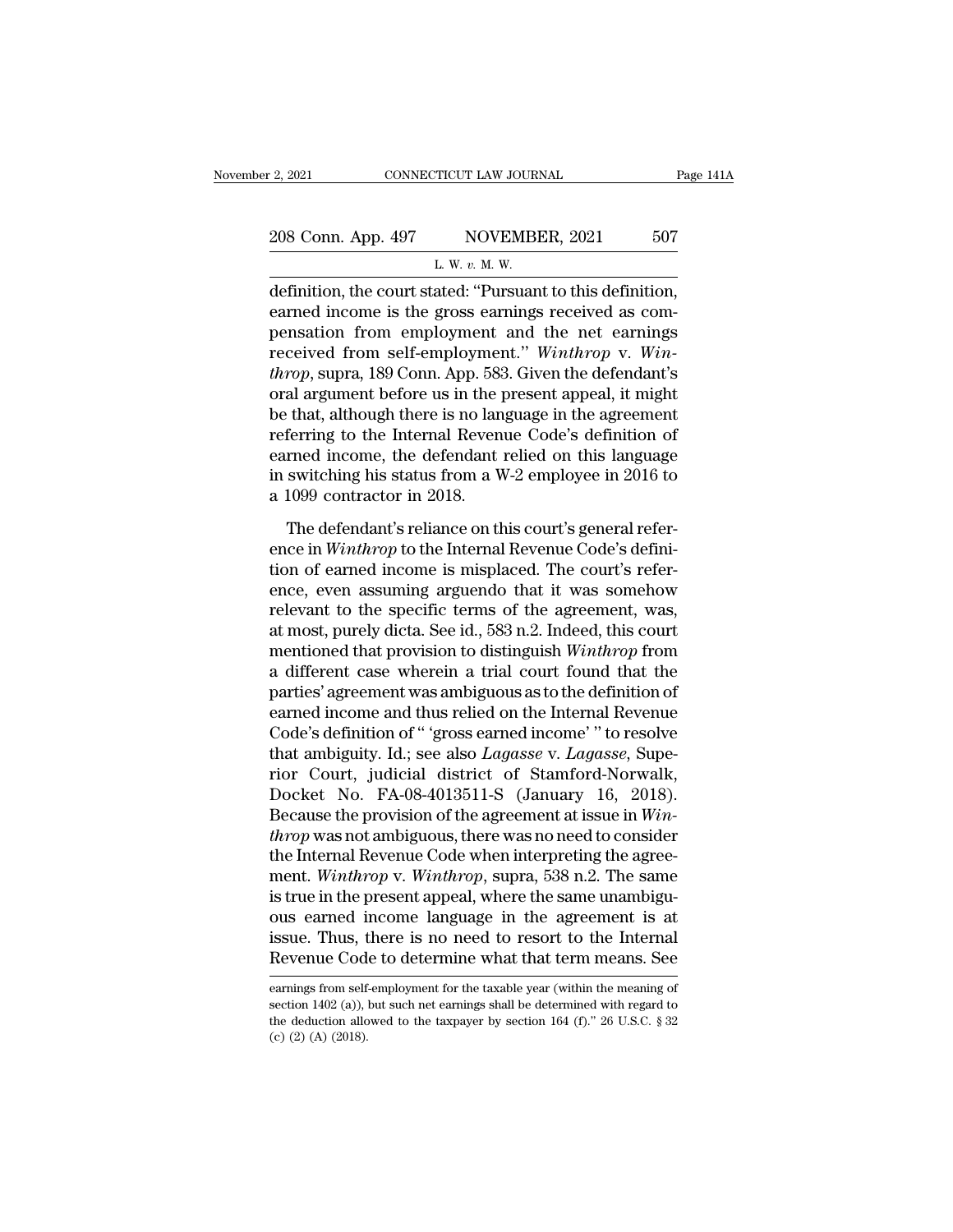# CONNECTICUT LAW JOURNAL November 2, 2021<br>508 NOVEMBER, 2021 208 Conn. App. 497<br>L. W. v. M. W. <u>2</u><br>2, 2021 2<br><u>2. w. v. M. w.</u><br>*ut*. 181 Conn

CONNECTICUT LAW JOURNAL November 2, 2021<br> **SCHIMENER, 2021** 208 Conn. App. 497<br>
L. W. v. M. W.<br> *Schimenti* v. *Schimenti*, 181 Conn. App. 385, 397, 186<br>
A.3d 739 (2018) ("[w]hen only one interpretation of a<br>
contract is p SO8 NOVEMBER, 2021 208 Conn. App. 497<br>
L. W. v. M. W.<br>
Schimenti v. Schimenti, 181 Conn. App. 385, 397, 186<br>
A.3d 739 (2018) ("[w]hen only one interpretation of a<br>
contract is possible, the court need not look outside<br>
the 508 NOVEMBER, 2021 208 Conn. App. 497<br>
L. W. v. M. W.<br>
Schimenti v. Schimenti, 181 Conn. App. 385, 397, 186<br>
A.3d 739 (2018) ("[w]hen only one interpretation of a<br>
contract is possible, the court need not look outside<br>
th 508 NOVEMBER, 2021 208 Conn. App. 497<br>
L. W. v. M. W.<br>
Schimenti v. Schimenti, 181 Conn. App. 385, 397, 186<br>
A.3d 739 (2018) ("[w]hen only one interpretation of a<br>
contract is possible, the court need not look outside<br>
the Schimenti v. Schimen<br>A.3d 739 (2018) ("[w]]<br>contract is possible, t<br>the four corners of the marks omitted)).<br>Applying the plain a  $\frac{L}{W}$ .  $\frac{W}{W}$ .  $\frac{W}{W}$ .  $\frac{W}{W}$ . App. 385, 397, 186<br>3d 739 (2018) ("[w]hen only one interpretation of a<br>ntract is possible, the court need not look outside<br>e four corners of the contract" (internal quotation<br>ar Schimenti v. Schimenti, 181 Conn. App. 385, 397, 186<br>A.3d 739 (2018) ("[w]hen only one interpretation of a<br>contract is possible, the court need not look outside<br>the four corners of the contract" (internal quotation<br>marks

A.3d 739 (2018) ("[w]hen only one interpretation of a<br>contract is possible, the court need not look outside<br>the four corners of the contract" (internal quotation<br>marks omitted)).<br>Applying the plain and unambiguous languag contract is possible, the court need not look outside<br>the four corners of the contract" (internal quotation<br>marks omitted)).<br>Applying the plain and unambiguous language of the<br>parties' agreement, we conclude that the trial the four corners of the contract" (internal quotation<br>marks omitted)).<br>Applying the plain and unambiguous language of the<br>parties' agreement, we conclude that the trial court<br>erred when it found, based on the defendant's t marks omitted)).<br>Applying the plain and unambiguous language of the<br>parties' agreement, we conclude that the trial court<br>erred when it found, based on the defendant's tax<br>return, that the defendant's earned income for 2018 Applying the plain and unambiguous language of the<br>parties' agreement, we conclude that the trial court<br>erred when it found, based on the defendant's tax<br>return, that the defendant's earned income for 2018 was<br>\$135,569, in parties' agreement, we conclude that the trial court<br>erred when it found, based on the defendant's tax<br>return, that the defendant's earned income for 2018 was<br>\$135,569, instead of the \$159,079 that was listed on the<br>defend erred when it found, based on the defendant's tax<br>return, that the defendant's earned income for 2018 was<br>\$135,569, instead of the \$159,079 that was listed on the<br>defendant's 1099 form. We further conclude that the<br>trial c return, that the defendant's earned inco<br>\$135,569, instead of the \$159,079 that v<br>defendant's 1099 form. We further co<br>trial court erred when it reduced the de<br>income to \$102,363 by deducting the<br>employment expenses from t 35,569, instead of the \$159,079 that was listed on the<br>fendant's 1099 form. We further conclude that the<br>al court erred when it reduced the defendant's earned<br>come to \$102,363 by deducting the defendant's self-<br>ployment ex defendant's 1099 form. We further conclude that the<br>trial court erred when it reduced the defendant's earned<br>income to \$102,363 by deducting the defendant's self-<br>employment expenses from the amount of the defen-<br>dant's 10

trial court erred when it reduced the defendant's earned<br>income to \$102,363 by deducting the defendant's self-<br>employment expenses from the amount of the defen-<br>dant's 1099 form earned income.<br>Given the unambiguous languag income to \$102,363 by deducting the defendant's self-<br>employment expenses from the amount of the defen-<br>dant's 1099 form earned income.<br>Given the unambiguous language of the separation<br>agreement, we conclude that the defe employment expenses from the amount of the defen-<br>dant's 1099 form earned income.<br>Given the unambiguous language of the separation<br>agreement, we conclude that the defendant's 2018<br>earned income was the amount listed on his dant's 1099 form earned income.<br>Given the unambiguous language of the separation<br>agreement, we conclude that the defendant's 2018<br>earned income was the amount listed on his 1099 form<br>for that tax year: \$159,079. Given that Given the unambiguous language of the separation<br>agreement, we conclude that the defendant's 2018<br>earned income was the amount listed on his 1099 form<br>for that tax year: \$159,079. Given that amount, pursuant<br>to the partie agreement, we conclude that the defendant's 2018<br>earned income was the amount listed on his 1099 form<br>for that tax year: \$159,079. Given that amount, pursuant<br>to the parties' agreement it is clear that the defendant<br>owes t earned income was the amount listed on his 1099 form<br>for that tax year: \$159,079. Given that amount, pursuant<br>to the parties' agreement it is clear that the defendant<br>owes the plaintiff additional alimony from 2018.<sup>6</sup> Nev for that tax year: \$159,079. Given that amount, pursuant<br>to the parties' agreement it is clear that the defendant<br>owes the plaintiff additional alimony from 2018.<sup>6</sup> Never-<br>theless, whether the defendant's failure to pay to the parties' agreement it is clear that the defendant<br>owes the plaintiff additional alimony from 2018.<sup>6</sup> Never-<br>theless, whether the defendant's failure to pay the<br>required amount was wilful is a question of fact for<br>t owes the plaintiff additional alimony from 2018.<sup>6</sup> Nevertheless, whether the defendant's failure to pay the required amount was wilful is a question of fact for the trial court. We therefore reverse the trial court's judg theless, whether the defendant's failure to pay the<br>required amount was wilful is a question of fact for<br>the trial court. We therefore reverse the trial court's<br>judgment denying the plaintiff's November, 2019 motion<br>for co required amount was wilful is a question of fact for<br>the trial court. We therefore reverse the trial court's<br>judgment denying the plaintiff's November, 2019 motion<br>for contempt and remand the matter to the trial court<br>with the trial court. We therefore reverse the trial court's<br>judgment denying the plaintiff's November, 2019 motion<br>for contempt and remand the matter to the trial court<br>with direction to hold a new contempt hearing on that<br>mot judgment denying the plaintiff's Nov<br>for contempt and remand the matt<br>with direction to hold a new conter<br>motion to determine whether the de<br>comply with the separation agreem<br>in any event, to determine the an<br>alimony owed a new contempt near<br>hether the defendar<br>ation agreement was<br>mine the amount c<br>laintiff.<br>II<br>AC 44184<br>A

#### II

#### A

any event, to determine the amount of additional<br>mony owed to the plaintiff.<br>II<br>AC 44184<br>A<br>The defendant contends that the trial court abused<br>iscretion when it granted both of the plaintiff's alimony owed to the plaintiff.<br>
II<br>
AC 44184<br>
A<br>
The defendant contends that the trial court abused<br>
its discretion when it granted both of the plaintiff's<br>
For the plaintiff's AC 44184<br>A<br>The defendant contends that the trial court abused<br>its discretion when it granted both of the plaintiff's<br><sup>6</sup>See footnote 2 of this opinion.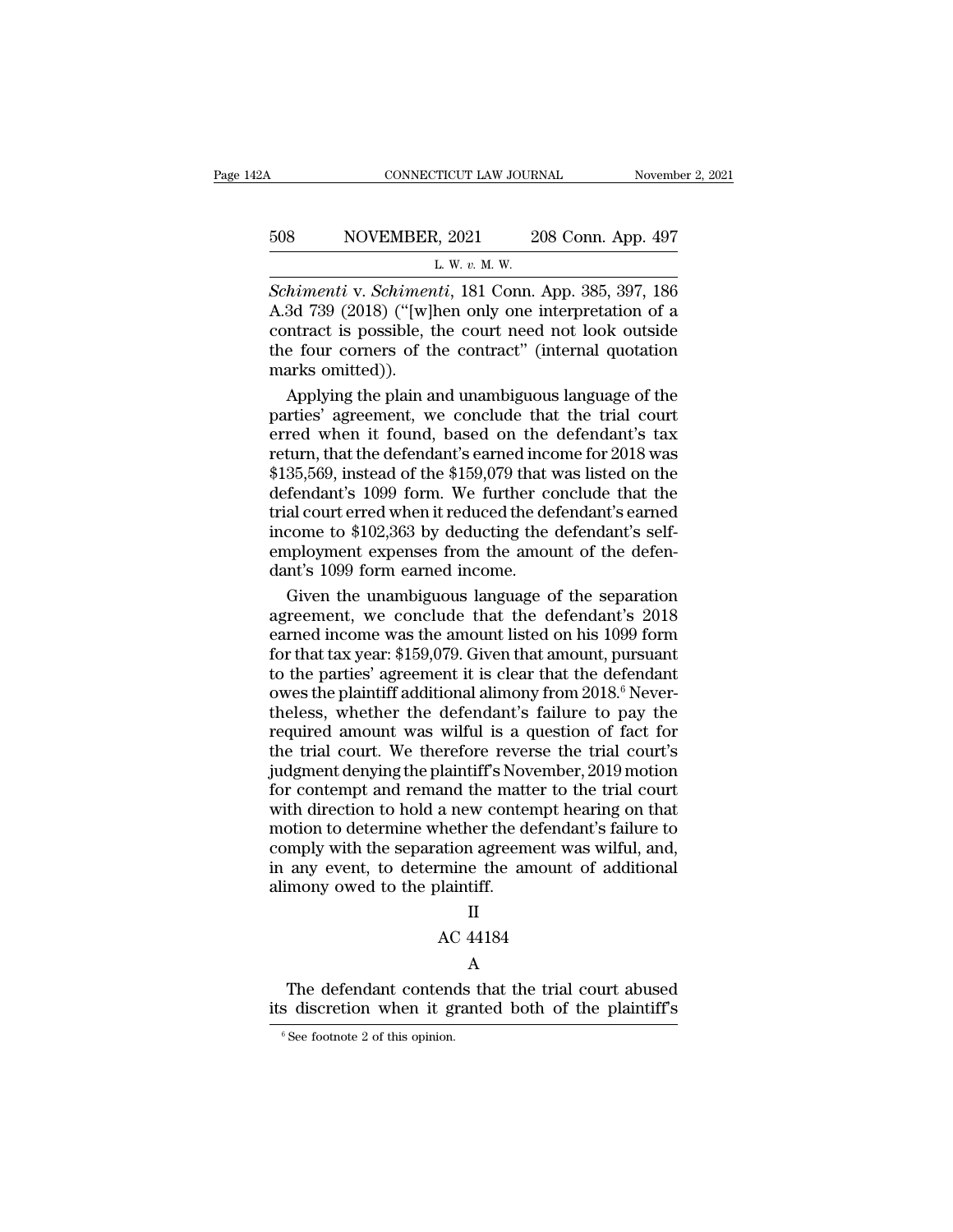| r 2, 2021          | CONNECTICUT LAW JOURNAL                           | Page 143A |
|--------------------|---------------------------------------------------|-----------|
| 208 Conn. App. 497 | NOVEMBER, 2021                                    | 509       |
|                    | L. W. $v$ . M. W.                                 |           |
|                    | October 2019 motions for contemnt With respect to |           |

 $\begin{array}{|l|l|} \hline \text{2, 2021} & \text{COMRECTICUT LAW JOURNAL} & \text{Page 143A} \ \hline \text{208 Conn. App. 497} & \text{NOVEMBER, 2021} & \text{509} \ \hline \text{L. W. v. M. W.} \ \hline \text{October, 2019 motions for contemporary. With respect to the first motion, the defendant argues that the court or read because it (1) never informed him of his right to a specific effect.} \hline \end{array}$ 208 Conn. App. 497 NOVEMBER, 2021 509<br>
L. W. v. M. W.<br>
October, 2019 motions for contempt. With respect to<br>
the first motion, the defendant argues that the court<br>
erred because it (1) never informed him of his right to<br>
c 208 Conn. App. 497 NOVEMBER, 2021 509<br>
L. W. v. M. W.<br>
October, 2019 motions for contempt. With respect to<br>
the first motion, the defendant argues that the court<br>
erred because it (1) never informed him of his right to<br>
c 208 Conn. App. 497 NOVEMBER, 2021 509<br>
L. W. v. M. W.<br>
October, 2019 motions for contempt. With respect to<br>
the first motion, the defendant argues that the court<br>
erred because it (1) never informed him of his right to<br>
c (2) found him in contempt. With respect to<br>the first motion, the defendant argues that the court<br>erred because it (1) never informed him of his right to<br>counsel or that incarceration was not a possibility, and<br>(2) found h L. W.  $v$ . M. W.<br>
Detober, 2019 motions for contempt. With respect to<br>
the first motion, the defendant argues that the court<br>
erred because it (1) never informed him of his right to<br>
counsel or that incarceration was not October, 2019 motions for contempt. With respect to<br>the first motion, the defendant argues that the court<br>erred because it  $(1)$  never informed him of his right to<br>counsel or that incarceration was not a possibility, and<br> the first motion, the defendant argues that the court<br>erred because it (1) never informed him of his right to<br>counsel or that incarceration was not a possibility, and<br>(2) found him in contempt even though he eventually<br>pr erred because it (1) never informed him of his right to<br>counsel or that incarceration was not a possibility, and<br>(2) found him in contempt even though he eventually<br>provided the plaintiff with the requested tax documents.<br> counsel or that incarceration was not a possibility, and<br>(2) found him in contempt even though he eventually<br>provided the plaintiff with the requested tax documents.<br>As for the second motion, the defendant asserts that<br>the (2) found him in contempt even though he eventually<br>provided the plaintiff with the requested tax documents.<br>As for the second motion, the defendant asserts that<br>the court erred because it  $(1)$  never informed him of<br>his provided the plaintiff with the requested tax documents.<br>As for the second motion, the defendant asserts that<br>the court erred because it (1) never informed him of<br>his right to counsel or that incarceration was not a<br>possib As for the second motion, the defendant asserts that<br>the court erred because it  $(1)$  never informed him of<br>his right to counsel or that incarceration was not a<br>possibility, and  $(2)$  found him in contempt even though<br>he the court erred be<br>his right to couns<br>possibility, and (2)<br>he had a payment<br>Rhode Island and w<br>to review the det<br>quate record.<br>Practice Book § So Fight to colliser of that included<br>and simple the responsibility, and (2) found him in contempt even though<br>thad a payment plan in place with the University of<br>node Island and was current with that plan. We decline<br>rev besisting, and (2) found that it contempt even drought<br>he had a payment plan in place with the University of<br>Rhode Island and was current with that plan. We decline<br>to review the defendant's claims due to an inade-<br>quate r

for review the defendant's claims due to an inadequate record.<br>
Practice Book § 61-10 (a) provides: "It is the responsi-<br>
bility of the appellant to provide an adequate record<br>
for review. The appellant shall determine whe record is complete. The next of the trial court.<br>
Tractice Book § 61-10 (a) provides: "It is the responsi-<br>
bility of the appellant to provide an adequate record<br>
for review. The appellant shall determine whether the<br>
enti for the determining claims due to an induct<br>quate record.<br>Practice Book § 61-10 (a) provides: "It is the responsi-<br>bility of the appellant to provide an adequate record<br>for review. The appellant shall determine whether the Practice Book  $\S 61-10$  (a) provides: "It is the responsibility of the appellant to provide an adequate record for review. The appellant shall determine whether the entire record is complete, correct and otherwise perfect Practice Book § 61-10 (a) provides: "It is the responsi-<br>bility of the appellant to provide an adequate record<br>for review. The appellant shall determine whether the<br>entire record is complete, correct and otherwise per-<br>fe bility of the appellant to provide an adequate record<br>for review. The appellant shall determine whether the<br>entire record is complete, correct and otherwise per-<br>fected for presentation on appeal." Further, "[t]his court;<br> for review. The appellant shall determine whether the<br>entire record is complete, correct and otherwise per-<br>fected for presentation on appeal." Further, "[t]his court<br>does not presume error on the part of the trial court;<br> entire record is complete, correct and otherwise per-<br>fected for presentation on appeal." Further, "[t]his court<br>does not presume error on the part of the trial court;<br>error must be demonstrated by an appellant on the<br>basi fected for presentation on appeal." Further, "[t]his court<br>does not presume error on the part of the trial court;<br>error must be demonstrated by an appellant on the<br>basis of an adequate record." (Internal quotation marks<br>om does not presume error on the part of the trial court;<br>error must be demonstrated by an appellant on the<br>basis of an adequate record." (Internal quotation marks<br>omitted.) *Lucarelli* v. Freedom of Information Com-<br>mission, error must be demonstrated by an appellant on the<br>basis of an adequate record." (Internal quotation marks<br>omitted.) *Lucarelli* v. Freedom of Information Com-<br>mission, 136 Conn. App. 405, 410, 46 A.3d 937, cert.<br>denied, 3 basis of an adequate record." (Internal quotation marks<br>omitted.) *Lucarelli* v. *Freedom of Information Commission*, 136 Conn. App. 405, 410, 46 A.3d 937, cert.<br>denied, 307 Conn. 907, 53 A.3d 222 (2012). "[A]n appel-<br>lat omitted.) *Lucarelli* v. *Freedom of Information Commission*, 136 Conn. App. 405, 410, 46 A.3d 937, cert.<br>denied, 307 Conn. 907, 53 A.3d 222 (2012). "[A]n appel-<br>late tribunal cannot render a decision without first fully<br> mission, 136 Conn. App. 405, 410, 46 A.3d 937, cert.<br>denied, 307 Conn. 907, 53 A.3d 222 (2012). "[A]n appel-<br>late tribunal cannot render a decision without first fully<br>understanding the disposition being appealed. . . . . denied, 307 Conn. 907, 53 A.3d 222 (2012). "[A]n appel-<br>late tribunal cannot render a decision without first fully<br>understanding the disposition being appealed. . . .<br>Our role is not to guess at possibilities, but to revi late tribunal cannot render a decision without first fully<br>understanding the disposition being appealed....<br>Our role is not to guess at possibilities, but to review<br>claims based on a complete factual record .... With-<br>out understanding the disposition being appealed. . . . Our role is not to guess at possibilities, but to review claims based on a complete factual record . . . . Without the necessary factual and legal conclusions . . . any d Our role is not to guess at possibilities, but to review<br>claims based on a complete factual record . . . . With-<br>out the necessary factual and legal conclusions . . .<br>any decision made by us respecting [the claims raised<br>o claims based on a complete factual record . . . . Without the necessary factual and legal conclusions . . .<br>any decision made by us respecting [the claims raised<br>on appeal] would be entirely speculative." (Internal quo-<br>t out the necessary factual and legal conclusions . . .<br>any decision made by us respecting [the claims raised<br>on appeal] would be entirely speculative." (Internal quo-<br>tation marks omitted.) *Cianbro Corp.* v. *National East* any decision made by us respecting [the claims raised<br>on appeal] would be entirely speculative." (Internal quotation marks omitted.) *Cianbro Corp.* v. *National East-*<br>*ern Corp.*, 102 Conn. App. 61, 72, 924 A.2d 160 (200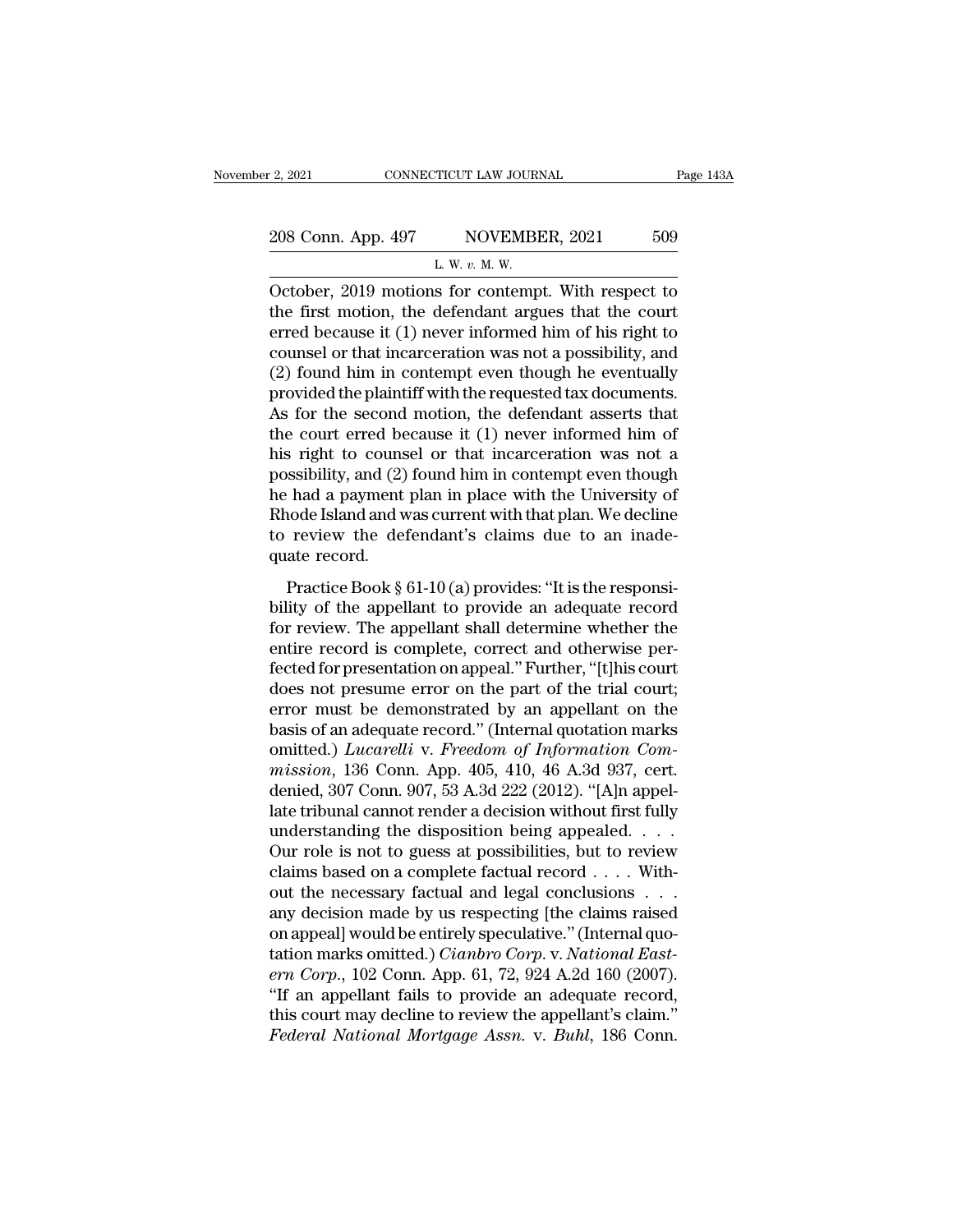# CONNECTICUT LAW JOURNAL November 2, 2021<br>510 NOVEMBER, 2021 208 Conn. App. 497<br>L. W. v. M. W. 71CUT LAW JOUR!<br>2, 2021 2<br><u>L. W. v. M. W.</u><br>3d 485 (2018)

CONNECTICUT LAW JOURNAL November 2, 2021<br>
510 NOVEMBER, 2021 208 Conn. App. 497<br>
L. W. v. M. W.<br>
App. 743, 753, 201 A.3d 485 (2018), cert. denied, 331<br>
Conn. 906, 202 A.3d 1022 (2019). "[A]lthough we afford 510 NOVEMBER, 2021 208 Conn. App. 497<br>  $L \le \nu \le \nu \le \nu \le 208$  Conn. App. 497<br>  $L \le \nu \le \nu \le \nu \le 2018$ , cert. denied, 331<br>
Conn. 906, 202 A.3d 1022 (2019). "[A]lthough we afford<br>
self-represented parties some latitude, the r 510 NOVEMBER, 2021 208 Conn. App. 497<br>  $L. W. v. M. W.$ <br>
App. 743, 753, 201 A.3d 485 (2018), cert. denied, 331<br>
Conn. 906, 202 A.3d 1022 (2019). "[A]lthough we afford<br>
self-represented parties some latitude, the right of self 510 NOVEMBER, 2021 208 Conn. App. 497<br>
L. W. v. M. W.<br>
App. 743, 753, 201 A.3d 485 (2018), cert. denied, 331<br>
Conn. 906, 202 A.3d 1022 (2019). "[A]lthough we afford<br>
self-represented parties some latitude, the right of se L. W. v. M. W.<br>
L. W. v. M. W.<br>
App. 743, 753, 201 A.3d 485 (2018), cert. denied, 331<br>
Conn. 906, 202 A.3d 1022 (2019). "[A]lthough we afford<br>
self-represented parties some latitude, the right of self-<br>
representation pro L. w. v. M. w.<br>App. 743, 753, 201 A.3d 485 (2018), cert. denied, 331<br>Conn. 906, 202 A.3d 1022 (2019). "[A]lthough we afford<br>self-represented parties some latitude, the right of self-<br>representation provides no attendant li App. 743, 753, 201 A.3d 485 (2018), cert. denied, 331<br>Conn. 906, 202 A.3d 1022 (2019). "[A]lthough we afford<br>self-represented parties some latitude, the right of self-<br>representation provides no attendant license not to<br>co Durit, 900, 202 A.3d 1022 (2019). [A]lthough we allord<br>If-represented parties some latitude, the right of self-<br>presentation provides no attendant license not to<br>mply with relevant rules of procedural and substan-<br>relaw." sen-represented parties some latitude, the right of sen-<br>representation provides no attendant license not to<br>comply with relevant rules of procedural and substan-<br>tive law." (Internal quotation marks omitted.) *Lucarelli*<br>

representation provides no attendant incense not to<br>comply with relevant rules of procedural and substan-<br>tive law." (Internal quotation marks omitted.) *Lucarelli*<br>v. *Freedom of Information Commission*, supra, 410.<br>Our a compty with relevant rules of procedural and substantive law." (Internal quotation marks omitted.) *Lucarelli* v. *Freedom of Information Commission*, supra, 410.<br>Our analysis of these claims begins and ends with our consi provide an adequation matrix of these claims begins and ends with our consideration of the adequacy of the record provided by the defendant. After examining the record provided to us, we conclude that the defendant has fai v. *Freedom of Information Commission*, supra, 410.<br>
Our analysis of these claims begins and ends with our<br>
consideration of the adequacy of the record provided<br>
by the defendant. After examining the record provided<br>
to u Our analysis of these claims begins and ends with our consideration of the adequacy of the record provided<br>by the defendant. After examining the record provided<br>to us, we conclude that the defendant has failed to<br>provide consideration of the adequacy of the record provided<br>by the defendant. After examining the record provided<br>to us, we conclude that the defendant has failed to<br>provide an adequate record that would enable our<br>review of his by the defendant. After examining the record provided<br>to us, we conclude that the defendant has failed to<br>provide an adequate record that would enable our<br>review of his claims on appeal. In the present case, the<br>trial cou to us, we conclude that the defendant has failed to<br>provide an adequate record that would enable our<br>review of his claims on appeal. In the present case, the<br>trial court held multiple hearings on the plaintiff's two<br>Octob provide an adequate record that would enable our<br>review of his claims on appeal. In the present case, the<br>trial court held multiple hearings on the plaintiff's two<br>October, 2019 motions for contempt.<sup>7</sup> In his brief, the<br> review of his claims on appeal. In the present case, the<br>trial court held multiple hearings on the plaintiff's two<br>October, 2019 motions for contempt.<sup>7</sup> In his brief, the<br>defendant contends that the trial court (1) failed trial court held multiple hearings on the plaintiff's two<br>October, 2019 motions for contempt.<sup>7</sup> In his brief, the<br>defendant contends that the trial court (1) failed to<br>inform him of certain legal rights on the record, and October, 2019 motions for contempt.<sup>7</sup> In his brief, the defendant contends that the trial court (1) failed to inform him of certain legal rights on the record, and (2) made several erroneous factual findings. On Septembe defendant contends that the trial court (1) failed to<br>inform him of certain legal rights on the record, and<br>(2) made several erroneous factual findings. On Septem-<br>ber 8, 2020, however, he submitted a JD-ES-38 form<br>pursuan inform him of certain legal rights on the record, and<br>(2) made several erroneous factual findings. On Septem-<br>ber 8, 2020, however, he submitted a JD-ES-38 form<br>pursuant to Practice Book §§ 63-4 (a) and 63-8 (a), on<br>which (2) made several erroneous factual findings. On Septem-<br>ber 8, 2020, however, he submitted a JD-ES-38 form<br>pursuant to Practice Book §§ 63-4 (a) and 63-8 (a), on<br>which he wrote, "I have decided to not order the tran-<br>scri ber 8, 2020, however, he submitted a JD-ES-38 form<br>pursuant to Practice Book §§ 63-4 (a) and 63-8 (a), on<br>which he wrote, "I have decided to not order the tran-<br>script[s] for this case." In the absence of these tran-<br>scrip which he wrote, "I have decided to not order the transcript[s] for this case." In the absence of these transcripts, we cannot evaluate the defendant's arguments in support of his appellate claims without impermissibly res script[s] for this case." In the absence of these tran-<br>scripts, we cannot evaluate the defendant's arguments<br>in support of his appellate claims without impermissibly<br>resorting to speculation. See *Berger* v. *Deutermann*, scripts, we cannot evaluate the defendant's arguments<br>in support of his appellate claims without impermissibly<br>resorting to speculation. See *Berger* v. *Deutermann*,<br>197 Conn. App. 421, 425–26, 231 A.3d 1281 (declining<br>to in support of his appellate cla<br>resorting to speculation. Se<br>197 Conn. App. 421, 425–26,<br>to consider plaintiff's claims<br>failed to order transcripts fre<br>Conn. 956, 239 A.3d 318 (2020<br>to review these claims. consider plaintiff's claims on appeal when plaintiff<br>led to order transcripts from trial), cert. denied, 335<br>pnn. 956, 239 A.3d 318 (2020). Accordingly, we decline<br>review these claims.<br>B<br>Last, the defendant contends that t failed to order transcripts from trial), cert. denied, 335<br>Conn. 956, 239 A.3d 318 (2020). Accordingly, we decline<br>to review these claims.<br>B<br>Last, the defendant contends that the court improp-<br>erly ordered him to pay attor

B

B<br>Last, the defendant contends that the court improp-<br>ty ordered him to pay attorney's fees in connection<br><sup>7</sup>The parties first appeared in court on the plaintiff's October, 2019 motions<br>1 December 16, 2019. That hearing wa

December 16, 2019. The parties first appeared in court on the plaintiff's October, 2019 motions on December 16, 2019. That hearing was continued, allegedly so that the defendant could secure legal counsel. The parties late Last, the defendant contends that the court improperly ordered him to pay attorney's fees in connection<br>The parties first appeared in court on the plaintiff's October, 2019 motions<br>on December 16, 2019. That hearing was c Exactly ordered him to pay attorned<br>
The parties first appeared in court on the p<br>
on December 16, 2019. That hearing was condefendant could secure legal counsel. The p<br>
on February 24, 2020, to argue the motions.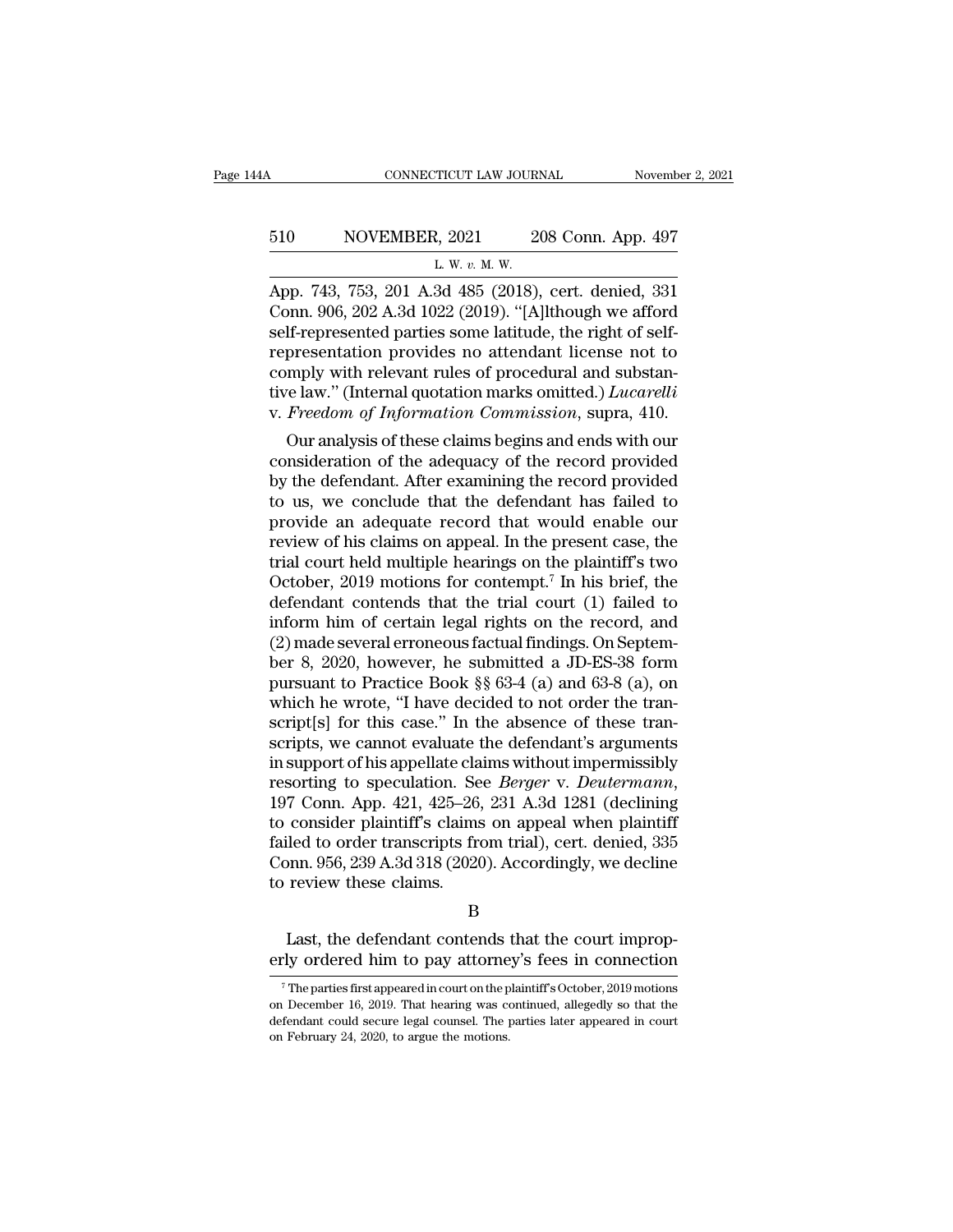| r 2, 2021          | CONNECTICUT LAW JOURNAL                                |     |
|--------------------|--------------------------------------------------------|-----|
| 208 Conn. App. 497 | NOVEMBER, 2021                                         | 511 |
|                    | L. W. $v$ . M. W.                                      |     |
|                    | with the plaintiff's two October 2019 motions for con- |     |

2, 2021 CONNECTICUT LAW JOURNAL<br>
208 Conn. App. 497 NOVEMBER, 2021 511<br>
L. W. v. M. W.<br>
with the plaintiff's two October, 2019 motions for con-<br>
tempt. We again decline to review this claim due to an 208 Conn. App. 497 NOVEMBER, 2021 511<br>
L. W. v. M. W.<br>
with the plaintiff's two October, 2019 motions for contempt. We again decline to review this claim due to an inadequate record. 208 Conn. App. 497<br>
L.<br>
with the plaintiff's two (<br>
tempt. We again decline<br>
inadequate record.<br>
General Statutes § 46  $E = \frac{E[W, v, M, W]}{E[W, v, M, W]}$ <br>
L. W.  $v$ . M. W.<br>
th the plaintiff's two October, 2019 motions for con-<br>
mpt. We again decline to review this claim due to an<br>
adequate record.<br>
General Statutes § 46b-87 provides in relevant p

L. W. v. M. W.<br>
with the plaintiff's two October, 2019 motions for contempt. We again decline to review this claim due to an<br>
inadequate record.<br>
General Statutes § 46b-87 provides in relevant part<br>
that, "[w]hen any pers with the plaintiff's two October, 2019 motions for contrampt. We again decline to review this claim due to an inadequate record.<br>
General Statutes § 46b-87 provides in relevant part that, "[w]hen any person is found in co tempt. We again decline to review this claim due to an inadequate record.<br>
General Statutes § 46b-87 provides in relevant part<br>
that, "[w]hen any person is found in contempt of an<br>
order of the Superior Court . . . the co inadequate record.<br>
General Statutes § 46b-87 provides in relevant part<br>
that, "[w]hen any person is found in contempt of an<br>
order of the Superior Court . . . the court may award<br>
to the petitioner a reasonable attorney' . . . .'' We review a trial court's ruling on attorney's General Statutes § 46b-87 provides in relevant part<br>that, "[w]hen any person is found in contempt of an<br>order of the Superior Court . . . the court may award<br>to the petitioner a reasonable attorney's fee . . . such<br>sums t that, "[w]hen any person is found in contempt of an order of the Superior Court . . . the court may award to the petitioner a reasonable attorney's fee . . . such sums to be paid by the person found in contempt . . . . ." order of the Superior Court . . . the court may award<br>to the petitioner a reasonable attorney's fee . . . such<br>sums to be paid by the person found in contempt<br> $\ldots$  . . . ." We review a trial court's ruling on attorney's<br> to the petitioner a reasonable attorney's fee . . . such sums to be paid by the person found in contempt . . . . ." We review a trial court's ruling on attorney's fees for an abuse of discretion. *Gil v. Gil*, 110 Conn. A sums to be paid by the person found in contempt<br>  $\ldots$  ." We review a trial court's ruling on attorney's<br>
fees for an abuse of discretion. *Gil* v. *Gil*, 110 Conn.<br>
App. 798, 802, 956 A.2d 593 (2008). Under the abuse of<br> . . . . . " We review a trial court's ruling on attorney's<br>fees for an abuse of discretion. *Gil* v. *Gil*, 110 Conn.<br>App. 798, 802, 956 A.2d 593 (2008). Under the abuse of<br>discretion standard, "[w]e will make every reaso fees for an abuse of discretion. *Gil* v. *Gil*, 110 Conn.<br>App. 798, 802, 956 A.2d 593 (2008). Under the abuse of<br>discretion standard, "[w]e will make every reasonable<br>presumption in favor of upholding the trial court's r App. 798, 802, 956 A.2d 593 (2008). Under the abuse of discretion standard, "[w]e will make every reasonable presumption in favor of upholding the trial court's ruling, and only upset it for a manifest abuse of discretion discretion standard, "[w]e will make every reasonable<br>presumption in favor of upholding the trial court's rul-<br>ing, and only upset it for a manifest abuse of discretion.<br>... [Thus, our] review of such rulings is limited t presumption in favor of upholding the trial court's ruling, and only upset it for a manifest abuse of discretion.<br>
. . . [Thus, our] review of such rulings is limited to the questions of whether the trial court correctly a (2007). estions of whether the trial court correctly applied<br>e law and reasonably could have reached the conclu-<br>on that it did." (Internal quotation marks omitted.)<br>undry v. Spitz, 102 Conn. App. 34, 59, 925 A.2d 334<br>007).<br>In the the law and reasonably could have reached the conclusion that it did." (Internal quotation marks omitted.)<br>Landry v. Spitz, 102 Conn. App. 34, 59, 925 A.2d 334 (2007).<br>In the present case, we cannot review whether the<br>atto

sion that it did." (Internal quotation marks omitted.)<br>
Landry v. Spitz, 102 Conn. App. 34, 59, 925 A.2d 334<br>
(2007).<br>
In the present case, we cannot review whether the<br>
attorney's fees awarded were proper because, due to Landry v. Spitz, 102 Conn. App. 34, 59, 925 A.2d 334 (2007).<br>
In the present case, we cannot review whether the<br>
attorney's fees awarded were proper because, due to<br>
the defendant's failure to request the transcripts, we<br> (2007).<br>
In the present case, we cannot review whether the<br>
attorney's fees awarded were proper because, due to<br>
the defendant's failure to request the transcripts, we<br>
are unable to ascertain the court's reasoning for th In the present case, we cannot review whether the<br>attorney's fees awarded were proper because, due to<br>the defendant's failure to request the transcripts, we<br>are unable to ascertain the court's reasoning for the<br>award. As n In the present case, we cannot review whether the<br>attorney's fees awarded were proper because, due to<br>the defendant's failure to request the transcripts, we<br>are unable to ascertain the court's reasoning for the<br>award. As attorney's fees awarded were proper because, due to<br>the defendant's failure to request the transcripts, we<br>are unable to ascertain the court's reasoning for the<br>award. As noted in part II A of this opinion, "[i]t is a<br>wel the defendant's failure to request the transcripts, we<br>are unable to ascertain the court's reasoning for the<br>award. As noted in part II A of this opinion, "[i]t is a<br>well established principle of appellate procedure that<br>t are unable to ascertain the court's reasoning for the<br>award. As noted in part II A of this opinion, "[i]t is a<br>well established principle of appellate procedure that<br>the appellant has the duty of providing this court with<br> award. As noted in part II A of this opinion, "[i]t is a<br>well established principle of appellate procedure that<br>the appellant has the duty of providing this court with<br>a record adequate to afford review." (Internal quotat well established principle of appellate procedure that<br>the appellant has the duty of providing this court with<br>a record adequate to afford review." (Internal quotation<br>marks omitted.) *Berglass* v. *Berglass*, 71 Conn. App the appellant has the duty of providing this court with a record adequate to afford review." (Internal quotation marks omitted.) *Berglass v. Berglass*, 71 Conn. App. 771, 789, 804 A.2d 889 (2002). "If an appellant fails t a record adequate to afford review." (Internal quotation<br>marks omitted.) *Berglass* v. *Berglass*, 71 Conn. App.<br>771, 789, 804 A.2d 889 (2002). "If an appellant fails to<br>provide an adequate record, this court may decline t marks omitted.) *Berglass* v. *Berglass*, 71 Conn. App.<br>771, 789, 804 A.2d 889 (2002). "If an appellant fails to<br>provide an adequate record, this court may decline to<br>review the appellant's claim." *Federal National Mort-*771, 789, 804 A.2d<br>provide an adequa<br>review the appella<br>*gage Assn*. v. *Buhi*<br>ingly, we decline t<br>the court's award<br>discretion. See id.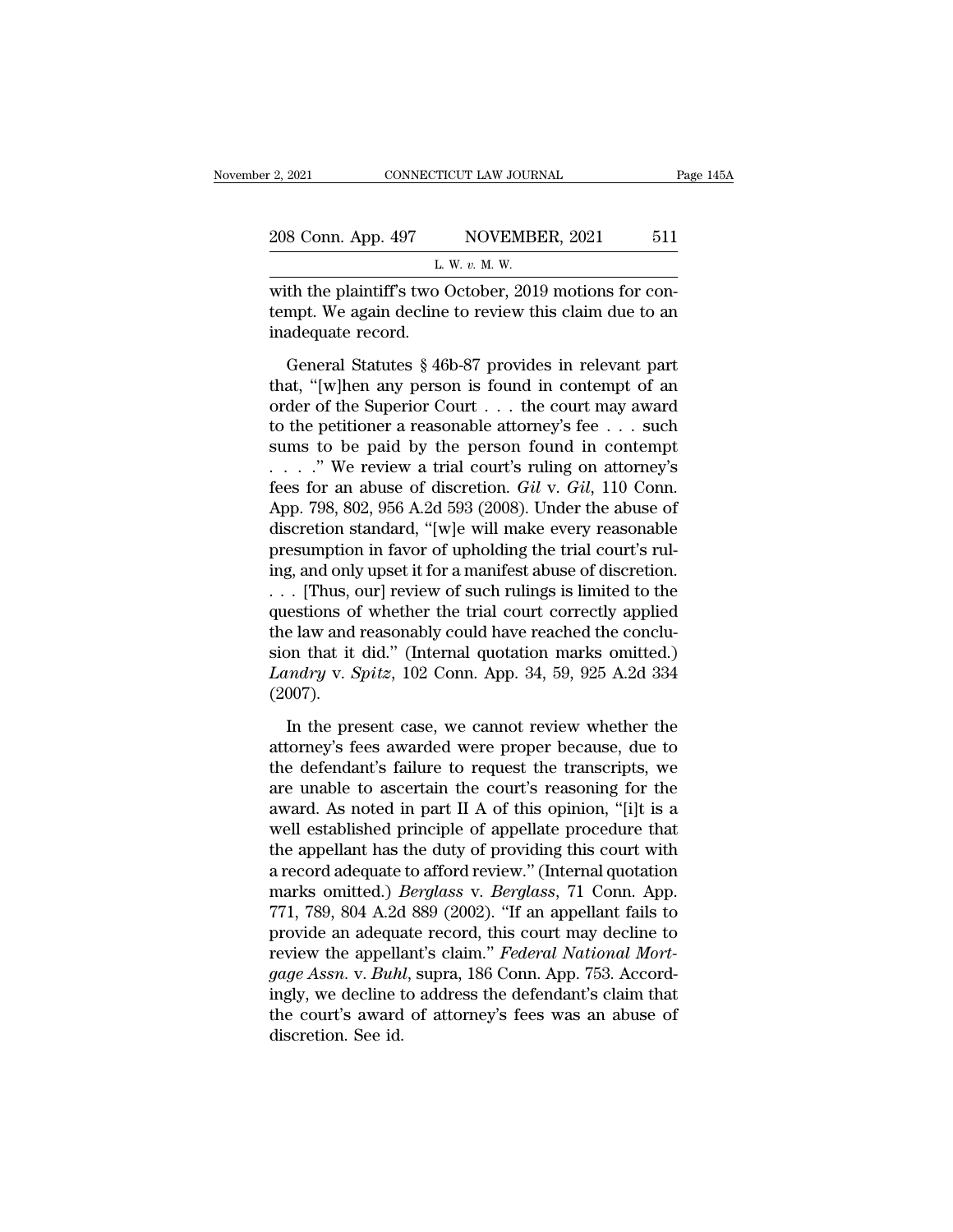# CONNECTICUT LAW JOURNAL November 2, 2021<br>512 NOVEMBER, 2021 208 Conn. App. 497<br>L. W. v. M. W. <u>2</u><br>2, 2021<br><u>2. w. v. M. W.</u><br>2 μ. w. v. M. W.

#### CONNECTICUT LAW JOURNAL November 2, 202<br>
2 NOVEMBER, 2021 208 Conn. App. 497<br>
L. W. v. M. W.<br>
We also note, contrary to the defendant's argument<br>
appeal, that an affidavit of attorney's fees is not<br>
maying to provide suffi 512 NOVEMBER, 2021 208 Conn. App. 497<br>  $L \le \nu \le \nu \le \nu$ . We also note, contrary to the defendant's argument<br>
on appeal, that an affidavit of attorney's fees is not<br>
required to provide sufficient evidence of the reason-<br>
a 512 NOVEMBER, 2021 208 Conn. App. 497<br>
L. W. v. M. W.<br>
We also note, contrary to the defendant's argument<br>
on appeal, that an affidavit of attorney's fees is not<br>
required to provide sufficient evidence of the reason-<br>
ab **EXECUTE:** SOME SOFT AND MOVE SOFT AND MET A SURVEYORD THE W. *v. M. W.*<br>
We also note, contrary to the defendant's argument<br>
on appeal, that an affidavit of attorney's fees is not<br>
required to provide sufficient evidenc  $L$  We also note, contrary to the defendant's argument<br>on appeal, that an affidavit of attorney's fees is not<br>required to provide sufficient evidence of the reason-<br>ableness of an award. See *Smith* v. *Snyder*, 267 Conn. L. W. v. M. W.<br>We also note, contrary to the defendant's argument<br>on appeal, that an affidavit of attorney's fees is not<br>required to provide sufficient evidence of the reason-<br>ableness of an award. See *Smith* v. *Snyder* We also note, contrary to the defendant's argument<br>on appeal, that an affidavit of attorney's fees is not<br>required to provide sufficient evidence of the reason-<br>ableness of an award. See *Smith* v. *Snyder*, 267 Conn.<br>456 on appeal, that an affidavit of attorney's fees is not<br>required to provide sufficient evidence of the reason-<br>ableness of an award. See *Smith v. Snyder*, 267 Conn.<br>456, 480, 839 A.2d 589 (2004). Trial courts may, instead, required to provide sufficient evidence of the reason-<br>ableness of an award. See *Smith* v. *Snyder*, 267 Conn.<br>456, 480, 839 A.2d 589 (2004). Trial courts may, instead,<br>award such fees on any number of factors including<br>" ableness of an award. See *Smith v. Snyder*, 267 Conn.<br>456, 480, 839 A.2d 589 (2004). Trial courts may, instead,<br>award such fees on any number of factors including<br>"general knowledge of the case, sworn affidavits or<br>other 456, 480, 839 A.2d 589 (2004). Trial courts may, instead, award such fees on any number of factors including "general knowledge of the case, sworn affidavits or other testimony, itemized bills, and the like." Id.; see als award such fees on any number of factors including<br>"general knowledge of the case, sworn affidavits or<br>other testimony, itemized bills, and the like." Id.; see<br>also *Gil* v. *Gil*, supra, 110 Conn. App. 807 (in making<br>atto

"general knowledge of the case, sworn affidavits or<br>other testimony, itemized bills, and the like." Id.; see<br>also *Gil* v. *Gil*, supra, 110 Conn. App. 807 (in making<br>attorney's fees determination, court is allowed to rel other testimony, itemized bills, and the like." Id.; see<br>also *Gil* v. *Gil*, supra, 110 Conn. App. 807 (in making<br>attorney's fees determination, court is allowed to rely<br>on familiarity with complexity of legal issues invo also *Gil* v. *Gil*, supra, 110 Conn. App. 807 (in making<br>attorney's fees determination, court is allowed to rely<br>on familiarity with complexity of legal issues involved,<br>as well as court's experience and legal expertise) attorney's fees determination, court is allowed to rely<br>on familiarity with complexity of legal issues involved,<br>as well as court's experience and legal expertise). More-<br>over, because an award of attorney's fees in a con on familiarity with complexity of legal issues involved,<br>as well as court's experience and legal expertise). More-<br>over, because an award of attorney's fees in a contempt<br>proceeding is punitive, not compensatory, knowledge as well as court's experience and legal expertise). More-<br>over, because an award of attorney's fees in a contempt<br>proceeding is punitive, not compensatory, knowledge<br>of the prevailing party's exact legal expenses is not<br>re over, because an award of attorney's fees in a contempt<br>proceeding is punitive, not compensatory, knowledge<br>of the prevailing party's exact legal expenses is not<br>required for the trial court to properly determine the<br>amou proceeding is punitive, not compensatory, knowledge<br>of the prevailing party's exact legal expenses is not<br>required for the trial court to properly determine the<br>amount of an award. See *Gil* v. *Gil*, supra, 807; see also of the prevailing party's exact legal expenses is not required for the trial court to properly determine the amount of an award. See *Gil* v. *Gil*, supra, 807; see also *Pace* v. *Pace*, 134 Conn. App. 212, 218, 39 A.3d required for the trial court to properly determine the<br>amount of an award. See *Gil* v. *Gil*, supra, 807; see also<br>*Pace* v. *Pace*, 134 Conn. App. 212, 218, 39 A.3d 756<br>(2012) ("[m]oreover, because the award of attorney amount of an award. See *Gil* v. *Gil*, supra, 807; see also<br>*Pace* v. *Pace*, 134 Conn. App. 212, 218, 39 A.3d 756<br>(2012) ("[m]oreover, because the award of attorney's<br>fees pursuant to § 46b-87 is punitive, rather than co Pace v. Pace, 134 Conn. App. 212,<br>(2012) ("[m]oreover, because the av<br>fees pursuant to § 46b-87 is punitive,<br>pensatory, the court properly may co<br>dant's behavior as an additional fact<br>both the necessity of awarding attor<br>p  $(0.012)$  ( $(101)$ eover, because the award of attorney's<br>es pursuant to § 46b-87 is punitive, rather than com-<br>msatory, the court properly may consider the defen-<br>nt's behavior as an additional factor in determining<br>the t these pursuant to y 400-07 is puntive, rather than com-<br>pensatory, the court properly may consider the defen-<br>dant's behavior as an additional factor in determining<br>both the necessity of awarding attorney's fees and the<br>pr

pensatory, the court property may consider the defendant's behavior as an additional factor in determining<br>both the necessity of awarding attorney's fees and the<br>proper amount of any award'').<br>The judgment in Docket No. 44 dant s behavior as an additional ractor in determining<br>both the necessity of awarding attorney's fees and the<br>proper amount of any award'').<br>The judgment in Docket No. 44101 denying the plain-<br>tiff's November, 2019 motion bout the necessity of awarding attorney's rees and the<br>proper amount of any award'').<br>The judgment in Docket No. 44101 denying the plain-<br>tiff's November, 2019 motion for contempt is reversed,<br>and the case is remanded with The judgment in Docket N<br>tiff's November, 2019 motion<br>and the case is remanded w<br>hearing on that motion; the<br>44184 granting the plaintiff's<br>contempt are affirmed.<br>In this opinion the other j The judgment in Docket No. 44101 denying the other is not of the case is remanded with direction to contempt is in the case is remanded with direction to contempt are affirmed.<br>Is granting the plaintiff's October, 2019 mom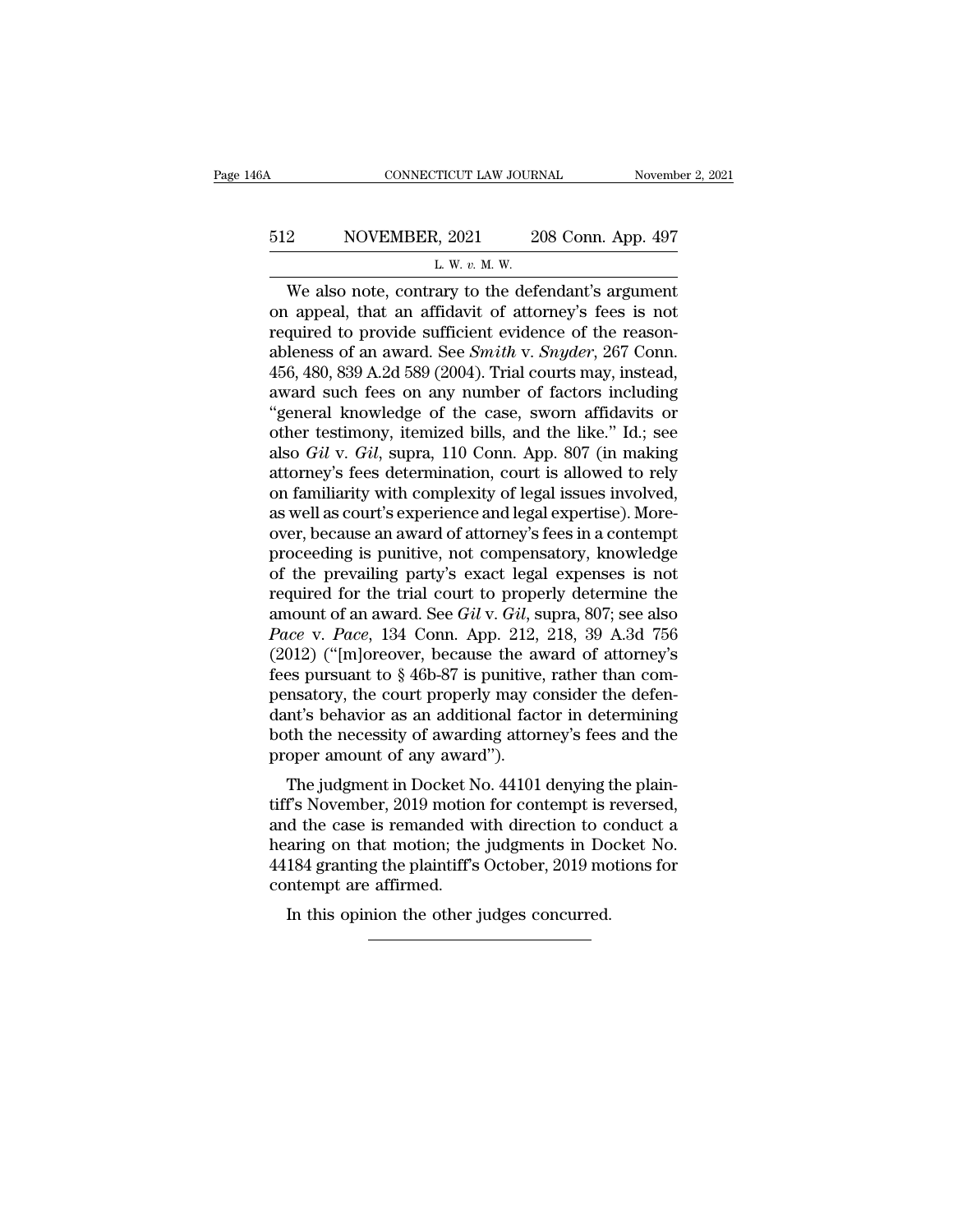# 2, 2021 CONNECTICUT LAW JOURNAL Page 147A<br>208 Conn. App. 513 NOVEMBER, 2021 513<br>Savin Gasoline Properties, LLC v. Commission on the City Plan Equal CONNECTICUT LAW JOURNAL Page 1<br> **Savin Gasoline Properties, LLC** *v.* **Commission on the City Plan**

#### Fig. 513 NOVEMBER, 2021 513<br>
SAVIN GASOLINE PROPERTIES, LLC *v.*<br>
SAVIN GASOLINE PROPERTIES, LLC *v.*<br>
COMMISSION ON THE CITY PLAN OF<br>
THE CITY OF NORWICH ET AI Ann. App. 513 NOVEMBER, 2021 513<br>
Casoline Properties, LLC  $v$ . Commission on the City Plan<br>
COMMISSION ON THE CITY PLAN OF THE CITY OF NORWICH ET AL. App. 513 NOVEMBER, 2021<br>
soline Properties, LLC  $v$ . Commission on the City Pl:<br>
THE GITY GASOLINE PROPERTIES, LLC  $v$ .<br>
MMISSION ON THE CITY PLAN OF<br>
THE CITY OF NORWICH ET AL.<br>
(AC 44090) S. LLC v. Commission on<br>
INE PROPERTIES,<br>
ON THE CITY PLA<br>
OF NORWICH ET .<br>
(AC 44090)<br>
t, Suarez and Clark, Js. SAVIN GASOLINE PROPERTIES, LLC  $v$ .<br>COMMISSION ON THE CITY PLAN OF<br>THE CITY OF NORWICH ET AL.<br>(AC 44090)<br>Prescott, Suarez and Clark, Js.

#### *Syllabus*

 $\rm (AC~44090)$ <br>Prescott, Suarez and Clark, Js.<br> $Syllabus$ <br>The defendant commission granted various permits and approvals to the applicant, C Co., to construct and operate a gasoline station on property Prescott, Suarez and Clark, Js.<br>Syllabus<br>defendant commission granted various permits and approvals to the<br>applicant, C Co., to construct and operate a gasoline station on property<br>it leased. The plaintiff, S Co., the owne Frescott, Suarez and Clark, Js.<br>
Syllabus<br>
defendant commission granted various permits and approvals to the<br>
applicant, C Co., to construct and operate a gasoline station on property<br>
it leased. The plaintiff, S Co., the *Syllabus*<br>defendant commission granted various permits and approvals to the<br>applicant, C Co., to construct and operate a gasoline station on property<br>it leased. The plaintiff, S Co., the owner of a gasoline station near t *Syllabus*<br>defendant commission granted various permits and approvals to the<br>applicant, C Co., to construct and operate a gasoline station on property<br>it leased. The plaintiff, S Co., the owner of a gasoline station near t defendant commission granted various permits and approvals to the applicant, C Co., to construct and operate a gasoline station on property it leased. The plaintiff, S Co., the owner of a gasoline station near the property applicant, C Co., to construct and operate a gasoline station on property it leased. The plaintiff, S Co., the owner of a gasoline station near the property C Co. leased, appealed the commission's decision to the trial cou Freed, The plaintiff, S Co., the owner of a gasoline station near the property C Co. leased, appealed the commission's decision to the trial court. The trial court affirmed the decision of the commission after rejecting t we repectly C Co. leased, appealed the commission's decision to the trial court. The trial court affirmed the decision of the commission after rejecting the merits of S Co.'s claim and dismissed the appeal, from which S Co from the trial court affrmed the decision of the commission after court. The trial court affrmed the decision of the commission after rejecting the merits of S Co.'s claim and dismissed the appeal, from which S Co. appeal rejecting the merits of S Co.'s claim and dismissed the appeal, from which S Co. appealed to this court. Thereafter, during the pendency of the appeal, C Co. notified this court that it had terminated its lease and was no which S Co. appealed to this court. Thereafter, during the pendency of the appeal, C Co. notified this court that it had terminated its lease and was no longer interested in pursuing the project. Held that S Co.'s appeal the appeal, C Co. notified this court that it had terminated its lease and was no longer interested in pursuing the project. Held that S Co.'s appear from the trial court was moot because this court could no longer grants is no longer interested in pursuing the project. Held that S Co.'s appeal<br>are the trial court was moot because this court could no longer grant<br>o. any practical relief; accordingly, because the appeal became moot<br>ough no f *Proceedingly, because the appendum and the conduction of the trial court and the conduction-<br>
<i>Procedural History*<br> *Procedural History*<br> **Conduction of the name of the approximate** From the decision of the named defendant<br>through no fault of S Co., this court granted S Co.'s motion for vacatur<br>and vacated the judgment of the trial court and the commission.<br>Argued September 7—officially released Novem

through no fault of S Co., this court granted S Co.'s motion for vacatur<br>and vacated the judgment of the trial court and the commission.<br>Argued September 7—officially released November 2, 2021<br>*Procedural History*<br>Appeal f and vacated the judgment of the trial court and the commission.<br>
Argued September 7—officially released November 2, 2021<br>
Procedural History<br>
Appeal from the decision of the named defendant<br>
granting, inter alia, a special Argued September 7—officially released November 2, 2021<br>
Procedural History<br>
Appeal from the decision of the named defendant<br>
granting, inter alia, a special permit application, brought<br>
to the Superior Court in the judici *Procedural History*<br>Appeal from the decision of the named defendant<br>granting, inter alia, a special permit application, brought<br>to the Superior Court in the judicial district of New<br>London, where Upcountry II, LLC, was ci Expression of the named defendant<br>granting, inter alia, a special permit application, brought<br>to the Superior Court in the judicial district of New<br>London, where Upcountry II, LLC, was cited in as an<br>additional party defe Appeal from the decision of the named defendant<br>granting, inter alia, a special permit application, brought<br>to the Superior Court in the judicial district of New<br>London, where Upcountry II, LLC, was cited in as an<br>addition granting, inter alia, a special permit application, brought<br>to the Superior Court in the judicial district of New<br>London, where Upcountry II, LLC, was cited in as an<br>additional party defendant; thereafter, the matter was<br> to the Superior Court in the judicial district of New<br>London, where Upcountry II, LLC, was cited in as an<br>additional party defendant; thereafter, the matter was<br>withdrawn as to the defendant Upcountry, LLC; subse-<br>quently London, where Upcountry II, LLC, was cited in as an additional party defendant; thereafter, the matter was withdrawn as to the defendant Upcountry, LLC; subsequently, the matter was tried to the court,  $Knox$ , J.; judgment *vacated*, the matter was tried to the court, *Knox*, *J*; judgment dismissing the appeal, from which the plaintiff, on the granting of certification, appealed to this court. *Appeal dismissed*; *judgment and decision vaca f*, on the granting of certification, appealed to this<br>
urt. Appeal dismissed; judgment and decision<br>
cated.<br> *Harry B. Heller*, with whom was Andrew J. McCoy,<br>
r the appellant (plaintiff).<br> *Michael E. Driscoll*, with wh *Cassie Court. Appeal dismissed; judgment and decision*<br>*Cassie N. Harry B. Heller,* with whom was *Andrew J. McCoy,*<br>for the appellant (plaintiff).<br>*Michael E. Driscoll*, with whom, on the brief, was<br>*Cassie N. Jameson*,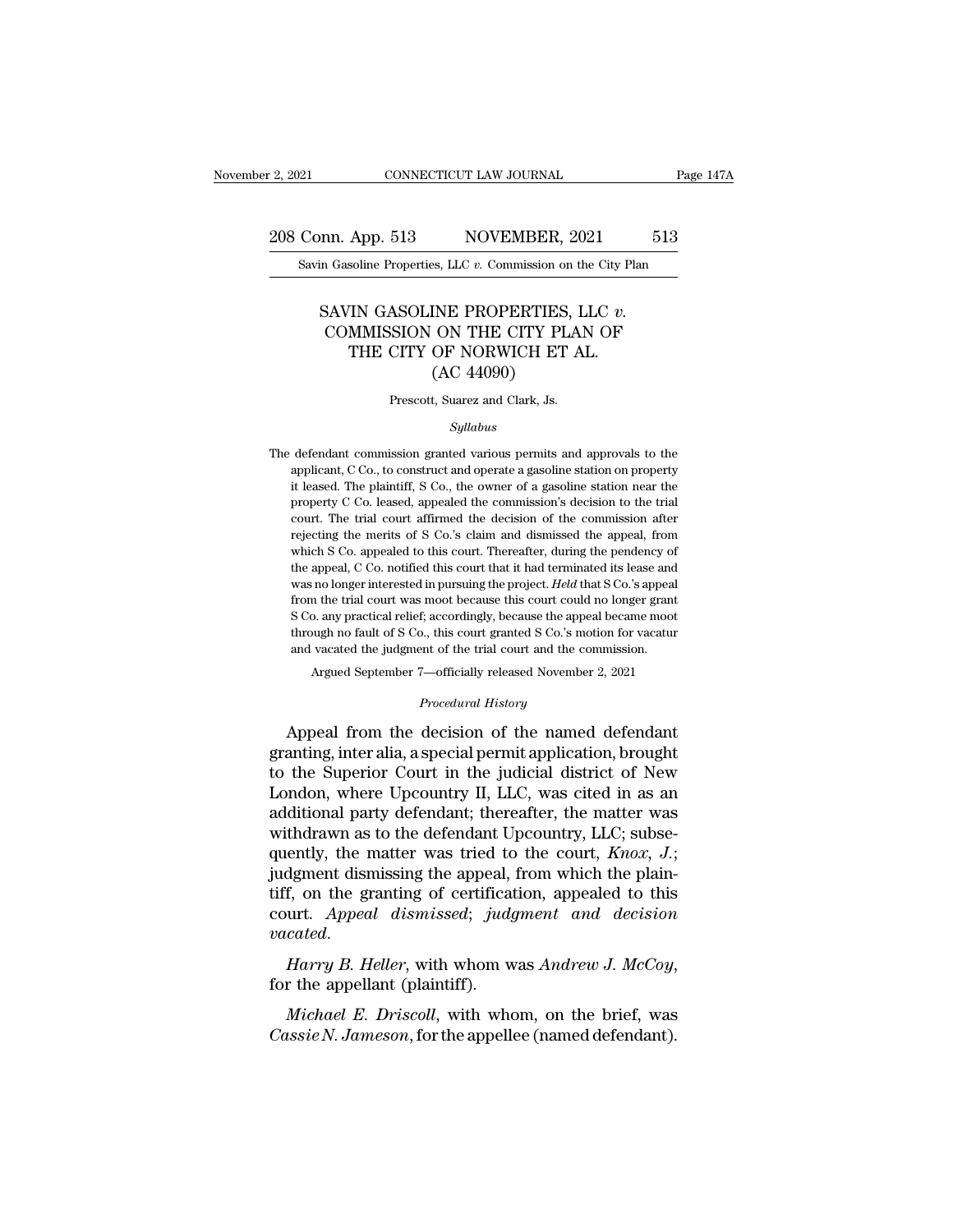# CONNECTICUT LAW JOURNAL November 2, 2021<br>514 NOVEMBER, 2021 208 Conn. App. 513<br>Savin Gasoline Properties, LLC v. Commission on the City Plan CONNECTICUT LAW JOURNAL November 2, 3<br>NOVEMBER, 2021 208 Conn. App. 513<br>Savin Gasoline Properties, LLC *v.* Commission on the City Plan

*Opinion*

MOVEMBER, 2021 208 Conn. App. 513<br>
Savin Gasoline Properties, LLC v. Commission on the City Plan<br> *Opinion*<br>
PER CURIAM. The plaintiff, Savin Gasoline Proper-<br>
s., LLC (Savin), appeals from the judgment of the 514 NOVEMBER, 2021 208 Conn. App. 513<br>
Savin Gasoline Properties, LLC  $v$ . Commission on the City Plan<br> *Opinion*<br>
PER CURIAM. The plaintiff, Savin Gasoline Properties, LLC (Savin), appeals from the judgment of the<br>
trial 514 NOVEMBER, 2021 208 Conn. App. 513<br>
Savin Gasoline Properties, LLC v. Commission on the City Plan<br> *Opinion*<br>
PER CURIAM. The plaintiff, Savin Gasoline Properties, LLC (Savin), appeals from the judgment of the<br>
trial c Savin Gasoline Properties, LLC  $v$ . Commission on the City Plan<br>  $\overline{Opinion}$ <br>
PER CURIAM. The plaintiff, Savin Gasoline Proper-<br>
ties, LLC (Savin), appeals from the judgment of the<br>
trial court dismissing its appeal of a d  $o<sub>pinion</sub>$ <br>
PER CURIAM. The plaintiff, Savin Gasoline Properties, LLC (Savin), appeals from the judgment of the<br>
trial court dismissing its appeal of a decision of the<br>
defendant Commission on the City Plan of the City<br> ER CURIAM. The plaintiff, Savin Gasoline Properties, LLC (Savin), appeals from the judgment of the trial court dismissing its appeal of a decision of the defendant Commission on the City Plan of the City of Norwich (commi PER CURIAM. The plaintiff, Savin Gasoline Properties, LLC (Savin), appeals from the judgment of the trial court dismissing its appeal of a decision of the defendant Commission on the City Plan of the City of Norwich (comm ties, LLC (Savin), appeals from the judgment of the<br>trial court dismissing its appeal of a decision of the<br>defendant Commission on the City Plan of the City<br>of Norwich (commission).<sup>1</sup> In this zoning action, the<br>commissio trial court dismissing its appeal of a decision of the<br>defendant Commission on the City Plan of the City<br>of Norwich (commission).<sup>1</sup> In this zoning action, the<br>commission granted a special permit, site plan approval,<br>and a defendant Commission on the City Plan of the City<br>of Norwich (commission).<sup>1</sup> In this zoning action, the<br>commission granted a special permit, site plan approval,<br>and an approval of gasoline station location pursuant<br>to Gen of Norwich (commission).<sup>1</sup> In this zoning action, the commission granted a special permit, site plan approval, and an approval of gasoline station location pursuant to General Statutes  $\S 14-321$  for a gasoline station a commission granted a special permit, site plan approval,<br>and an approval of gasoline station location pursuant<br>to General Statutes § 14-321 for a gasoline station and<br>convenience store to be located in Norwich on property<br> and an approval of gasoline station location pursuant<br>to General Statutes  $\S 14-321$  for a gasoline station and<br>convenience store to be located in Norwich on property<br>leased by the applicant, Cumberland Farms, Inc. (Cum-<br> to General Statutes  $\S$  14-321 for a gasoline station and<br>convenience store to be located in Norwich on property<br>leased by the applicant, Cumberland Farms, Inc. (Cum-<br>berland).<sup>2</sup> Savin owns a gasoline station located at convenience store to be located in Norwich on property<br>leased by the applicant, Cumberland Farms, Inc. (Cum-<br>berland).<sup>2</sup> Savin owns a gasoline station located at the<br>same intersection at which Cumberland sought to con-<br>st  $\mu$  and  $\mu$ <sup>2</sup>. Savin owns a gasoline station located at the me intersection at which Cumberland sought to con-<br>ruct and operate its gasoline station. The trial court<br>held the decision of the commission after rejecting<br> formata). Savin owns a gasome station focated at the<br>same intersection at which Cumberland sought to con-<br>struct and operate its gasoline station. The trial court<br>upheld the decision of the commission after rejecting<br>the m

sance intersection at which culliberated solght to construct and operate its gasoline station. The trial court<br>upheld the decision of the commission after rejecting<br>the merits of Savin's claim and dismissed Savin's appeal. struct and operate its gasonne station. The dial court<br>upheld the decision of the commission after rejecting<br>the merits of Savin's claim and dismissed Savin's appeal.<br>During the pendency of this appeal, Cumberland noti-<br>fi the merits of Savin's claim and dismissed Savin's appeal.<br>During the pendency of this appeal, Cumberland notified this court that it had terminated its lease and was<br>no longer interested in pursuing the project. As a resul the merits of savin's etail and dismissed savin's appear.<br>
During the pendency of this appeal, Cumberland notified this court that it had terminated its lease and was<br>
no longer interested in pursuing the project. As a res During the pendency of this appeal, Cumberland notified this court that it had terminated its lease and was<br>no longer interested in pursuing the project. As a result,<br>we instructed the parties to be prepared to address at<br> fied this court that it had terminated its lease and was<br>no longer interested in pursuing the project. As a result,<br>we instructed the parties to be prepared to address at<br>oral argument whether, in light of Cumberland's int no longer interested in pursuing the project. As a result,<br>we instructed the parties to be prepared to address at<br>oral argument whether, in light of Cumberland's inten-<br>tion not to proceed on its plan to develop the proper we instructed the parties to be prepared to address at<br>oral argument whether, in light of Cumberland's inten-<br>tion not to proceed on its plan to develop the property<br>at issue, the appeal should be dismissed as moot<br>because oral argument whether, in light of Cumberland's intention not to proceed on its plan to develop the property<br>at issue, the appeal should be dismissed as moot<br>because this court could no longer grant Savin any<br>practical rel tion not to proceed on its plan to develop the property<br>at issue, the appeal should be dismissed as moot<br>because this court could no longer grant Savin any<br>practical relief. At oral argument, the court also indi-<br>cated tha at issue, the appeal should be dismissed as moot<br>because this court could no longer grant Savin any<br>practical relief. At oral argument, the court also indi-<br>cated that it would entertain a motion for vacatur should<br>one be because this court could no longer grant Savin any<br>practical relief. At oral argument, the court also indi-<br>cated that it would entertain a motion for vacatur should<br>one be filed by Savin. Savin subsequently filed a motion practical relief. At oral argument, the court also indicated that it would entertain a motion for vacatur should<br>one be filed by Savin. Savin subsequently filed a motion<br>for vacatur arguing that, in the event this court de cated that it would entertain a motion for vacatur should<br>one be filed by Savin. Savin subsequently filed a motion<br>for vacatur arguing that, in the event this court deter-<br>mined that its appeal was moot, it should order th imed that its appeal was moot, it should order the<br>ovember 26, 2019 judgment of the trial court vacated<br>ith instruction that the trial court order the commis-<br>on to vacate the special permit, corresponding site<br> $\frac{1}{1}$ Th November 26, 2019 judgment of the trial court vacated<br>with instruction that the trial court order the commis-<br>sion to vacate the special permit, corresponding site<br> $\frac{1}{1}$  This court granted Savin's petition for certifi

Sion to vacate the special permit, corresponding site<br>
<sup>1</sup>This court granted Savin's petition for certification to appeal filed in<br>
accordance with General Statutes §§ 8-8 and 8-9.<br>
<sup>2</sup>The owners of the properties involve <sup>1</sup> This court granted Savin's petition for certification to appeal filed in accordance with General Statutes  $\S$  8-8 and 8-9.<br><sup>2</sup> The owners of the properties involved in the project at issue, Upcountry II, LLC, Franklin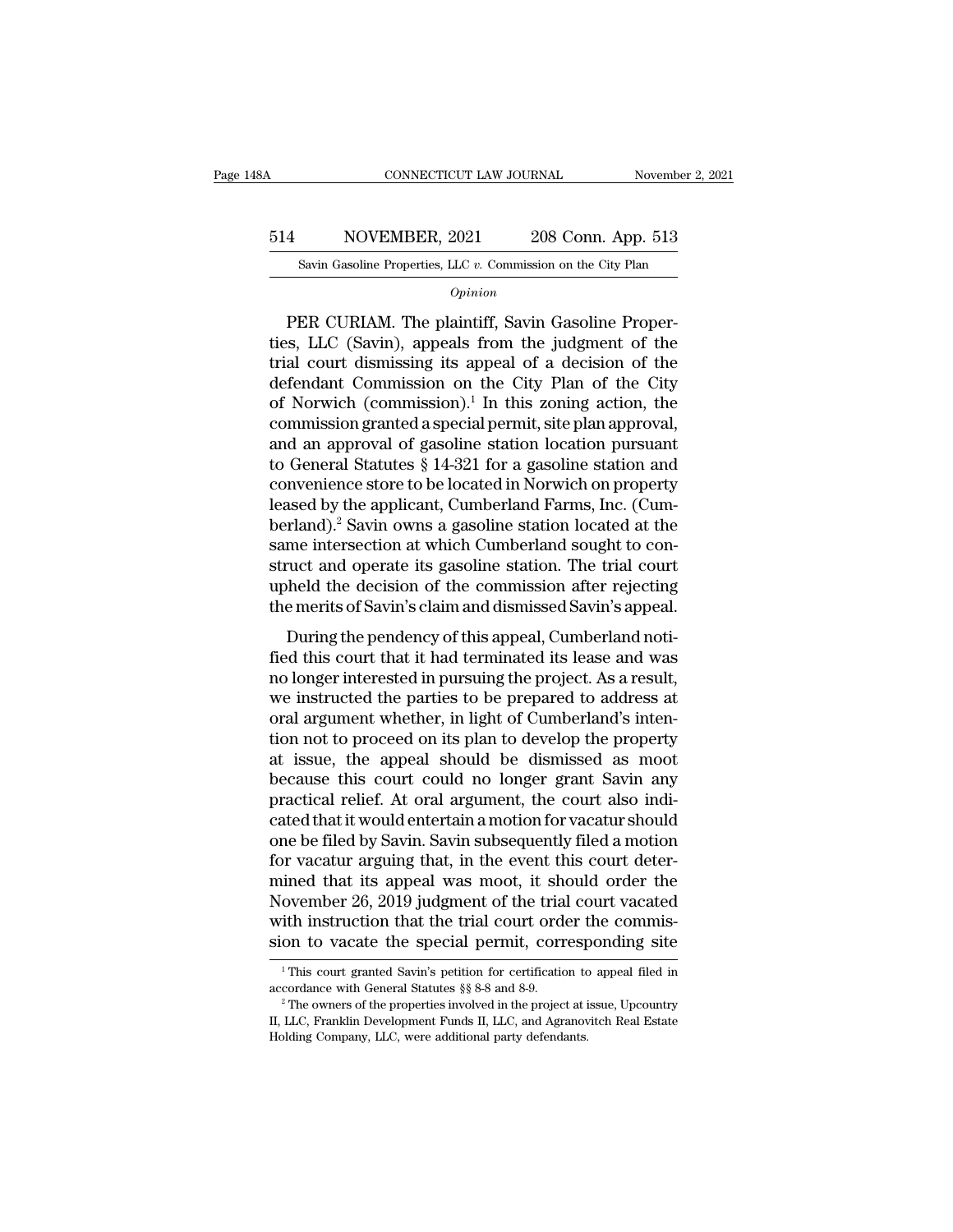# 2, 2021 CONNECTICUT LAW JOURNAL Page 149A<br>208 Conn. App. 515 NOVEMBER, 2021 515<br>Lopez v. Commissioner of Correction Lopez *v.* Commissioner of Correction

Page 149A<br>
208 Conn. App. 515 NOVEMBER, 2021 515<br>
Lopez v. Commissioner of Correction<br>
plan and § 14-321 approvals. The commission filed a<br>
response indicating that it believed that the appeal was<br>
moot and reiging no obje 208 Conn. App. 515 NOVEMBER, 2021 515<br>
Lopez v. Commissioner of Correction<br>
plan and § 14-321 approvals. The commission filed a<br>
response indicating that it believed that the appeal was<br>
moot and raising no objection to va 208 Conn. App. 515 NOVEMBER, 2021<br>
Lopez v. Commissioner of Correction<br>
plan and § 14-321 approvals. The commission f<br>
response indicating that it believed that the appear<br>
moot and raising no objection to vacatur.<sup>3</sup><br>
Ha  $\frac{1}{2}$  Equals 2.6 S CONN. App. 313 NOVEMBER, 2021 315<br>
Lopez v. Commissioner of Correction<br>
an and § 14-321 approvals. The commission filed a<br>
sponse indicating that it believed that the appeal was<br>
boot and raising no

Lopez v. Commissioner of Correction<br>plan and  $\S$  14-321 approvals. The commission filed a<br>response indicating that it believed that the appeal was<br>moot and raising no objection to vacatur.<sup>3</sup><br>Having considered the briefs plan and § 14-321 approvals. The commission filed a<br>response indicating that it believed that the appeal was<br>moot and raising no objection to vacatur.<sup>3</sup><br>Having considered the briefs and oral arguments of<br>the parties, we c response indicating that it believed that the appeal was<br>moot and raising no objection to vacatur.<sup>3</sup><br>Having considered the briefs and oral arguments of<br>the parties, we conclude that the appeal is moot and,<br>accordingly, d moot and raising no objection to vacatur.<sup>3</sup><br>Having considered the briefs and oral arguments of<br>the parties, we conclude that the appeal is moot and,<br>accordingly, dismiss the appeal. Furthermore, because<br>we conclude that t Having considered the briefs and oral arguments of<br>the parties, we conclude that the appeal is moot and,<br>accordingly, dismiss the appeal. Furthermore, because<br>we conclude that this appeal became moot through no<br>fault of Sa Having considered the briefs and oral arguments of<br>the parties, we conclude that the appeal is moot and,<br>accordingly, dismiss the appeal. Furthermore, because<br>we conclude that this appeal became moot through no<br>fault of S the parties, we conclude that the appeal is moot and,<br>accordingly, dismiss the appeal. Furthermore, because<br>we conclude that this appeal became moot through no<br>fault of Savin; see *State* v. *Boyle*, 287 Conn. 478, 489,<br>9 accordingly, dismiss the appeal. Furthermore, because<br>we conclude that this appeal became moot through no<br>fault of Savin; see *State* v. *Boyle*, 287 Conn. 478, 489,<br>949 A.2d 460 (2008); *In re Jessica M.*, 250 Conn. 747,<br> we conclude that this appeal became moot through no<br>fault of Savin; see *State* v. *Boyle*, 287 Conn. 478, 489,<br>949 A.2d 460 (2008); *In re Jessica M.*, 250 Conn. 747,<br>749, 738 A.2d 1087 (1999); we grant Savin's motion fo fault of Savin; see *State* v. *Boyle*, 287<br>949 A.2d 460 (2008); *In re Jessica M.*<br>749, 738 A.2d 1087 (1999); we grant Savacatur and vacate the judgment of th<br>remand with direction to the trial co<br>commission to vacate th 9, 738 A.2d 1087 (1999); we grant Savin's motion for catur and vacate the judgment of the trial court and mand with direction to the trial court to order the munission to vacate the special permit, corresponding e plan an vacatur and vacate the judgment of the trial court and<br>remand with direction to the trial court to order the<br>commission to vacate the special permit, corresponding<br>site plan and § 14-321 approvals.<br>The appeal is dismissed

#### and § 14-321 approvals.<br>
peal is dismissed and the judgment of the trial<br>
d the decision of the commission are vacated.<br> **RAMON LOPEZ** *v***. COMMISSIONER**<br>
OF CORRECTION smissed and the judgment of the t<br>ision of the commission are vacat<br>LOPEZ v. COMMISSIONER<br>OF CORRECTION<br>(AC 43240) Seed and the Judgman<br>
in of the commission<br>
PEZ v. COMMISSIO<br>
CORRECTION<br>
(AC 43240)<br>
Clark and Norcott, Js. RAMON LOPEZ  $v$ . COMMISSIONER<br>OF CORRECTION<br>(AC 43240)<br>Alvord, Clark and Norcott, Js.

#### *Syllabus*

 $(AC 43240)$ <br>Alvord, Clark and Norcott, Js.<br> $Syllabus$ <br>The petitioner, who had been convicted of murder, two counts of attempt<br>to commit murder, and two counts of assault in the first degree, sought Alvord, Clark and Norcott, Js.<br>
Syllabus<br>
petitioner, who had been convicted of murder, two counts of attempt<br>
to commit murder, and two counts of assault in the first degree, sought<br>
a writ of habeas corpus, claiming that Arvord, clark and Norcout, Js.<br>
Syllabus<br>
petitioner, who had been convicted of murder, two counts of attempt<br>
to commit murder, and two counts of assault in the first degree, sought<br>
a writ of habeas corpus, claiming that The petitioner, who had been convicted of murder, two counts of attempt<br>to commit murder, and two counts of assault in the first degree, sought<br>a writ of habeas corpus, claiming that the state failed to disclose certain<br>in between petitioner, who had been convicted of murder, two counts of attempt<br>to commit murder, and two counts of assault in the first degree, sought<br>a writ of habeas corpus, claiming that the state failed to disclose certai petitioner, who had been convicted of murder, two counts of attempt<br>to commit murder, and two counts of assault in the first degree, sought<br>a writ of habeas corpus, claiming that the state failed to disclose certain<br>inform to commit murder, and two counts of assault in the first degree, sought<br>a writ of habeas corpus, claiming that the state failed to disclose certain<br>information during his criminal case, that his first habeas counsel ren-<br>d a writ of habeas corpus, claiming that the state failed to disclose certain information during his criminal case, that his first habeas counsel rendered ineffective assistance, and alleging a claim of actual innocence. The information during his criminal case, that his first habeas counsel rendered ineffective assistance, and alleging a claim of actual innocence.<br>The habeas court rendered judgment denying the habeas petition, and<br>the petitio dered ineffective assistance, and alleging a claim of actual innocence.<br>The habeas court rendered judgment denying the habeas petition, and<br>the petitioner, on the granting of certification, appealed to this court.<br>Held tha The habeas court rendered judgment denying the habeas petition, and<br>the petitioner, on the granting of certification, appealed to this court.<br>Held that the judgment of the habeas court denying the petition for a<br>writ of ha *Held* that the judgment of the habeas court denying the petition for a writ of habeas corpus was affirmed; because the habeas court's memorandum of decision thoroughly addressed the petitioner's arguments raised in this a Freed that the judgment of the habeas court deriy<br>and writ of habeas corpus was affirmed; because the ha<br>randum of decision thoroughly addressed the pet<br>raised in this appeal, this court adopted the habeas c<br> $\frac{3}{3}$  Cumb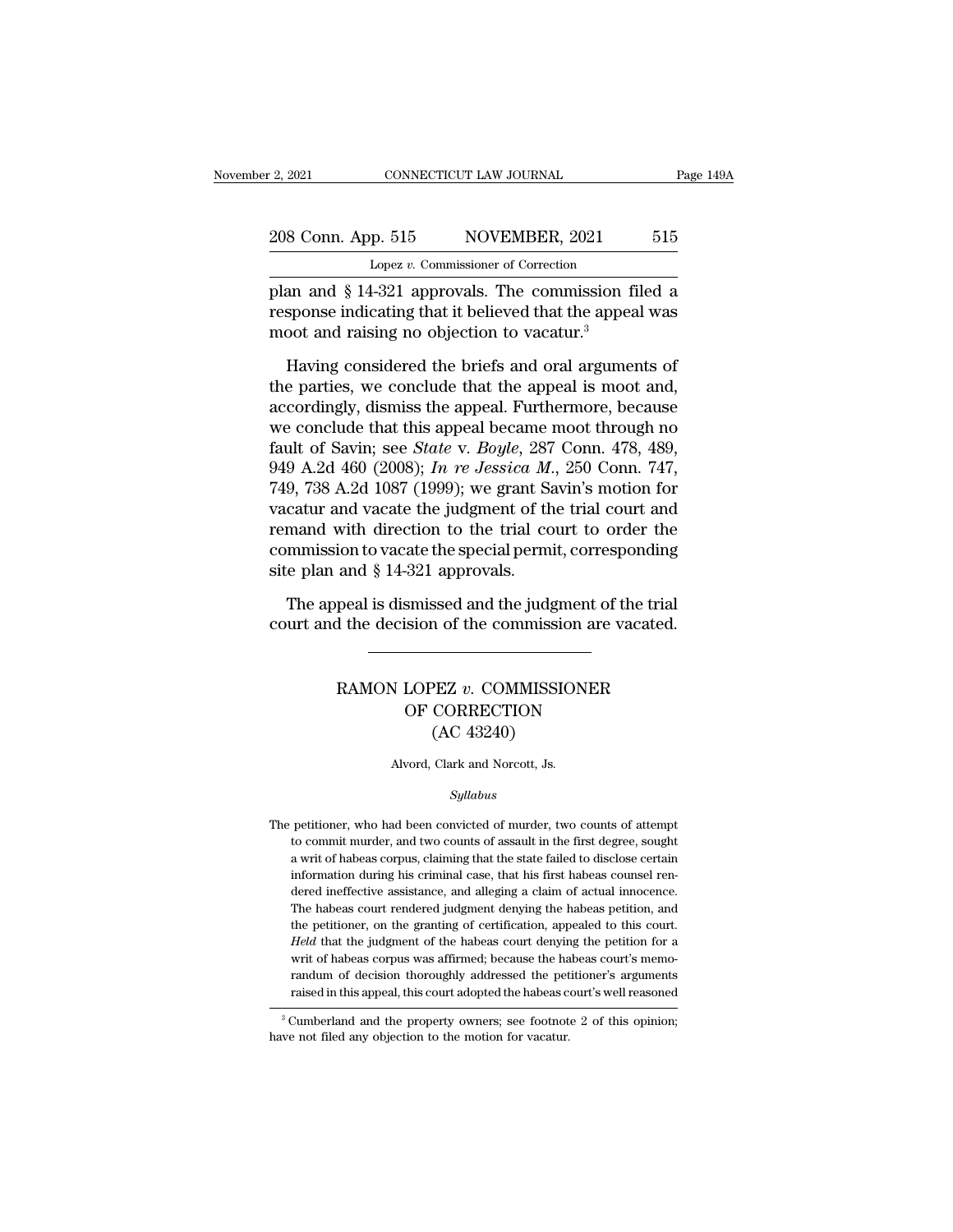# CONNECTICUT LAW JOURNAL November 2, 2021<br>516 NOVEMBER, 2021 208 Conn. App. 515<br>Lopez v. Commissioner of Correction CONNECTICUT LAW JOURNAL<br>VEMBER, 2021 208 Conn. App<br>Lopez *v.* Commissioner of Correction<br>proper statement of the relevant facts and applica

 $\frac{3}{\text{MOWEMBER}, 2021}$  208 Conn. App. 515<br>
Lopez v. Commissioner of Correction<br>
decision as a proper statement of the relevant facts and applicable law<br>
on the issues. on MOVEI<br>Lope<br>decision as a prope<br>on the issues.<br>Argued Septeml NOVENIBER, 2021 208 COMI. App. 515<br>
Lopez v. Commissioner of Correction<br>
ision as a proper statement of the relevant facts and applicable law<br>
the issues.<br>
Argued September 21—officially released November 2, 2021 Lopez v. Commissioner of Correction<br>
decision as a proper statement of the relevant facts and applicable law<br>
on the issues.<br>
Argued September 21—officially released November 2, 2021<br> *Procedural History*<br> **Amended petitio** 

Lopez v. Commissioner of Correction<br>
decision as a proper statement of the relevant facts and applicable law<br>
on the issues.<br>
Argued September 21—officially released November 2, 2021<br>  $Procedural History$ <br>
Amended petition for a writ o decision as a proper statement of the relevant facts and applicable law<br>on the issues.<br>Argued September 21—officially released November 2, 2021<br>*Procedural History*<br>Amended petition for a writ of habeas corpus,<br>brought to on the issues.<br>
Argued September 21—officially released November 2, 2021<br> *Procedural History*<br>
Amended petition for a writ of habeas corpus,<br>
brought to the Superior Court in the judicial district of<br>
Tolland and tried to Argued September 21—officially released November 2, 2021<br>
Procedural History<br>
Amended petition for a writ of habeas corpus,<br>
brought to the Superior Court in the judicial district of<br>
Tolland and tried to the court, *Sferr Procedural History*<br>Amended petition for a writ of habeas corpus,<br>brought to the Superior Court in the judicial district of<br>Tolland and tried to the court, *Sferrazza*, *J*.; judgment<br>denying the petition, from which the *Affirmed Affirmed Affirmed Affirmed Affirmed Affirmed. Michael W. Brown*, for the appellant (petitioner). *Michael W. Brown*, for the appellant (petitioner). *Timothy F. Costello*, senior assistant state's att *Timore and tried to the court, Sferrazza, J.*; judgment<br> *Timothy* from which the petitioner, on the<br> *Tirmed.*<br> *Michael W. Brown*, for the appellant (petitioner).<br> *Timothy F. Costello*, senior assistant state's attorne

denying the petition, from which the petitioner, on the granting of certification, appealed to this court.<br>Affirmed.<br>*Michael W. Brown*, for the appellant (petitioner).<br>*Timothy F. Costello*, senior assistant state's attor *Affirmed.*<br> *Michael W. Brown*, for the appellant (petitioner).<br> *Timothy F. Costello*, senior assistant state's attorne<br>
with whom, on the brief, were Joseph T. Corradin<br>
state's attorney, and *Emily Dewey Trudeau*, assi Timothy F. Costello, senior assistant state's attorney,<br>th whom, on the brief, were Joseph T. Corradino,<br>ate's attorney, and Emily Dewey Trudeau, assistant<br>te's attorney, for the appellee (respondent).<br>Opinion<br>PER CURIAM.

#### *Opinion*

with whom, on the brief, were *Joseph T. Corradino*,<br>state's attorney, and *Emily Dewey Trudeau*, assistant<br>state's attorney, for the appellee (respondent).<br> $o_{pinion}$ <br>PER CURIAM. The petitioner, Ramon Lopez, appeals<br>from th state's attorney, and *Emily Dewey Trudeau*, assistant<br>state's attorney, for the appellee (respondent).<br> $opinion$ <br>PER CURIAM. The petitioner, Ramon Lopez, appeals<br>from the judgment of the habeas court denying his<br>petition for state's attorney, for the appellee (respondent).<br>  $\phi_{pinion}$ <br>
PER CURIAM. The petitioner, Ramon Lopez, appeals<br>
from the judgment of the habeas court denying his<br>
petition for a writ of habeas corpus. On appeal, the<br>
petiti *Opinion*<br>
PER CURIAM. The petitioner, Ramon Lopez, appeals<br>
from the judgment of the habeas court denying his<br>
petition for a writ of habeas corpus. On appeal, the<br>
petitioner claims that the court improperly rejected (1) *landa*<br>
PER CURIAM. The petitioner, Ramon Lopez, appeals<br>
from the judgment of the habeas court denying his<br>
petitioner claims that the court improperly rejected (1)<br>
his claim that the state, in violation of *Brady* v. PER CURIAM. The petitioner, Ramon Lopez, appeals<br>from the judgment of the habeas court denying his<br>petition for a writ of habeas corpus. On appeal, the<br>petitioner claims that the court improperly rejected (1)<br>his claim th from the judgment of the habeas court denying his<br>petition for a writ of habeas corpus. On appeal, the<br>petitioner claims that the court improperly rejected (1)<br>his claim that the state, in violation of *Brady* v. *Mary-*<br> petition for a writ of habeas corpus. On appeal, the<br>petitioner claims that the court improperly rejected (1)<br>his claim that the state, in violation of *Brady* v. *Mary-*<br>land, 373 U.S. 83, 87, 83 S. Ct. 1194, 10 L. Ed. 2d petitioner claims that the court improperly rejected (1)<br>his claim that the state, in violation of *Brady* v. *Mary-<br>land*, 373 U.S. 83, 87, 83 S. Ct. 1194, 10 L. Ed. 2d 215<br>(1963), failed to disclose certain information d court.  $\frac{4}{10}$ ,  $\frac{4}{10}$  and,  $\frac{4}{10}$  and  $\frac{4}{10}$  and  $\frac{4}{10}$  and  $\frac{4}{10}$  and  $\frac{4}{10}$  and  $\frac{4}{10}$  and  $\frac{4}{10}$  and  $\frac{4}{10}$  and  $\frac{4}{10}$  and  $\frac{4}{10}$  and  $\frac{4}{10}$  and  $\frac{4}{10}$  and  $\frac{4}{10}$  an (1565), tanca to disclose ecream information daining the<br>criminal case, (2) his claim that his first habeas counsel<br>rendered ineffective assistance, and (3) his actual inno-<br>cence claim. We affirm the judgment of the habe

rendered ineffective assistance, and (3) his actual inno-<br>cence claim. We affirm the judgment of the habeas<br>court.<br>After a jury trial, the petitioner was convicted of<br>murder in violation of General Statutes § 53a-54a (a), rendered increasive assistance, and (b) its actual inforcence claim. We affirm the judgment of the habeas court.<br>
After a jury trial, the petitioner was convicted of murder in violation of General Statutes § 53a-54a (a), court.<br>
After a jury trial, the petitioner was convicted of<br>
murder in violation of General Statutes § 53a-54a (a),<br>
two counts of attempt to commit murder in violation<br>
of General Statutes §§ 53a-49 (a) and 53a-54a (a), After a jury trial, the petitioner was convicted of murder in violation of General Statutes § 53a-54a (a), two counts of attempt to commit murder in violation of General Statutes §§ 53a-49 (a) and 53a-54a (a), and two cou After a jury trial, the petitioner was convicted of murder in violation of General Statutes  $\S$  53a-54a (a), two counts of attempt to commit murder in violation of General Statutes  $\S$  53a-49 (a) and 53a-54a (a), and two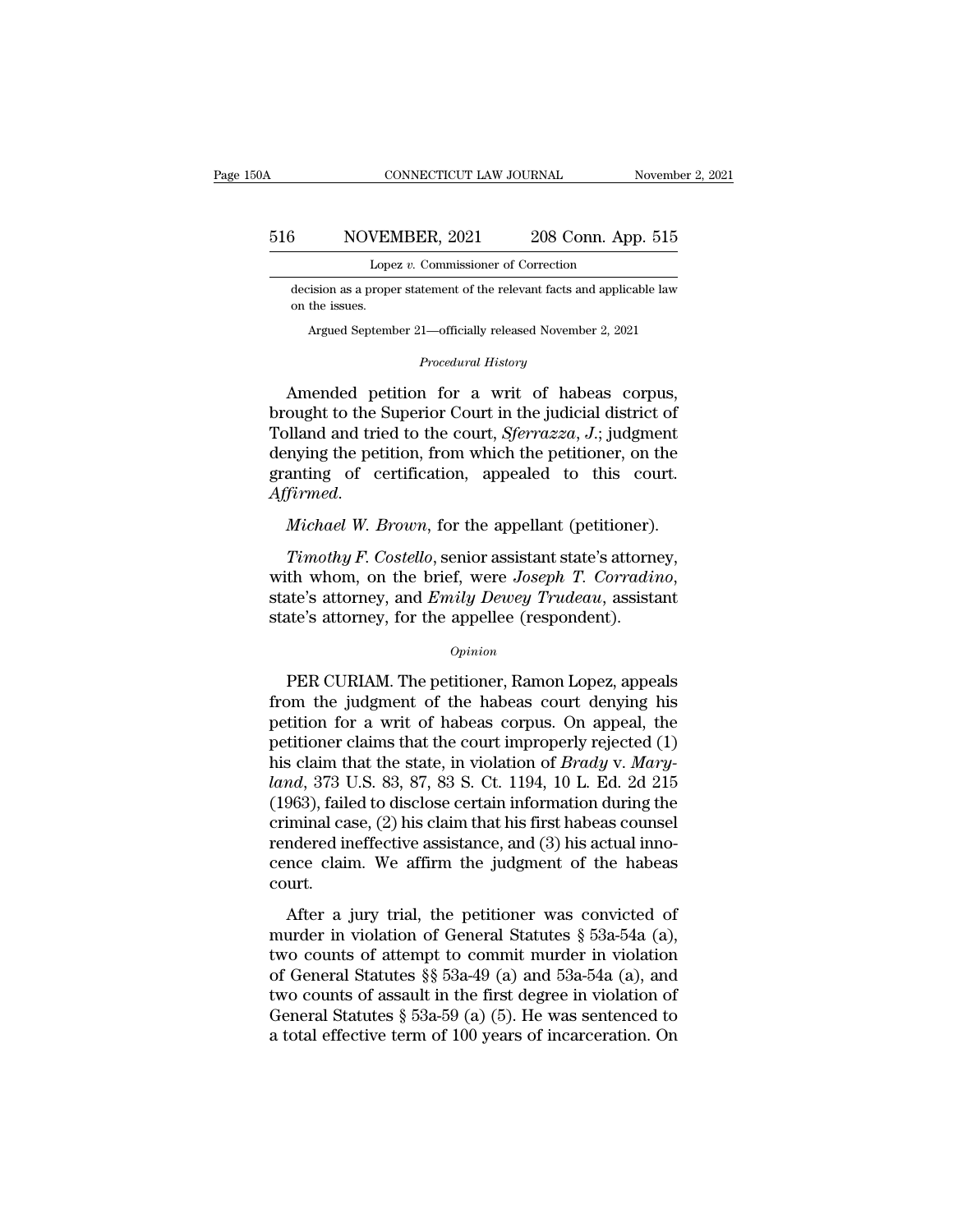# 2, 2021 CONNECTICUT LAW JOURNAL Page 151A<br>208 Conn. App. 515 NOVEMBER, 2021 517<br>Lopez v. Commissioner of Correction Lopez *v.* Commissioner of Correction

2, 2021 CONNECTICUT LAW JOURNAL Page 151/2<br>
208 Conn. App. 515 NOVEMBER, 2021 517<br>
Lopez v. Commissioner of Correction<br>
direct appeal, our Supreme Court affirmed the judgment<br>
of conviction. *State* v. *Lopez*, 280 Conn. 7 of Conviction. App. 515 NOVEMBER, 2021 517<br>
Lopez v. Commissioner of Correction<br>
direct appeal, our Supreme Court affirmed the judgment<br>
of conviction. *State* v. *Lopez*, 280 Conn. 779, 782–83,<br>
911 A.2d 1099 (2007). In 2 208 Conn. App. 515 NOVEMBER, 2021 517<br>
Lopez v. Commissioner of Correction<br>
direct appeal, our Supreme Court affirmed the judgment<br>
of conviction. *State* v. *Lopez*, 280 Conn. 779, 782–83,<br>
911 A.2d 1099 (2007). In 2005, 208 Conn. App. 515 NOVEMBER, 2021 517<br>
Lopez v. Commissioner of Correction<br>
direct appeal, our Supreme Court affirmed the judgment<br>
of conviction. *State* v. *Lopez*, 280 Conn. 779, 782–83,<br>
911 A.2d 1099 (2007). In 2005, Lopez v. Commissioner of Correction<br>direct appeal, our Supreme Court affirmed the judgment<br>of conviction. *State* v. *Lopez*, 280 Conn. 779, 782–83,<br>911 A.2d 1099 (2007). In 2005, the petitioner brought<br>his first habeas a Lopez v. Commissioner of Correction<br>direct appeal, our Supreme Court affirmed the judgment<br>of conviction. *State* v. *Lopez*, 280 Conn. 779, 782–83,<br>911 A.2d 1099 (2007). In 2005, the petitioner brought<br>his first habeas ac direct appeal, our Supreme Court affirmed the judgment<br>of conviction. *State* v. *Lopez*, 280 Conn. 779, 782–83,<br>911 A.2d 1099 (2007). In 2005, the petitioner brought<br>his first habeas action claiming ineffective assistance of conviction. *State* v. *Lopez*, 280 Conn. 779, 782–83,<br>911 A.2d 1099 (2007). In 2005, the petitioner brought<br>his first habeas action claiming ineffective assistance<br>of his criminal trial counsel. The court denied habea 911 A.2d 1099 (2007). In 2005, the petitioner brought<br>his first habeas action claiming ineffective assistance<br>of his criminal trial counsel. The court denied habeas<br>relief. *Lopez* v. *Commissioner of Correction*, Superior his first habeas action claiming ineffective assistance<br>of his criminal trial counsel. The court denied habeas<br>relief. *Lopez* v. *Commissioner of Correction*, Superior<br>Court, judicial district of Tolland, Docket No. CV-05 of his criminal trial counsel. The course<br>relief. *Lopez* v. *Commissioner of Con*<br>Court, judicial district of Tolland, D<br>4000857-S (January 4, 2012). This condition, 150 Conn. App. 905, 93 A.3d 181<br>Conn. 922, 100 A.3d 853 lief. *Lopez* v. *Commissioner of Correction*, Superior<br>burt, judicial district of Tolland, Docket No. CV-05-<br>00857-S (January 4, 2012). This court affirmed the<br>mial per curiam. *Lopez* v. *Commissioner of Correc-*<br>*m*, 15 Court, judicial district of Tolland, Docket No. CV-05-4000857-S (January 4, 2012). This court affirmed the<br>denial per curiam. *Lopez* v. *Commissioner of Correction*, 150 Conn. App. 905, 93 A.3d 181, cert. denied, 314<br>Con

4000857-S (January 4, 2012). This court affirmed the<br>denial per curiam. *Lopez* v. *Commissioner of Correc-<br>tion*, 150 Conn. App. 905, 93 A.3d 181, cert. denied, 314<br>Conn. 922, 100 A.3d 853 (2014).<br>The petitioner filed thi denial per curiam. *Lopez* v. *Commissioner of Correction*, 150 Conn. App. 905, 93 A.3d 181, cert. denied, 314<br>Conn. 922, 100 A.3d 853 (2014).<br>The petitioner filed this second petition for a writ of<br>habeas corpus in July, *tion*, 150 Conn. App. 905, 93 A.3d 181, cert. denied, 314<br>Conn. 922, 100 A.3d 853 (2014).<br>The petitioner filed this second petition for a writ of<br>habeas corpus in July, 2012. The petitioner pursued<br>claims of, inter alia, Conn. 922, 100 A.3d 853 (2014).<br>
The petitioner filed this second petition for a writ of<br>
habeas corpus in July, 2012. The petitioner pursued<br>
claims of, inter alia, a *Brady* violation, ineffective assis-<br>
tance of his f The petitioner filed this second petition for a writ of habeas corpus in July, 2012. The petitioner pursued claims of, inter alia, a *Brady* violation, ineffective assistance of his first habeas counsel, and actual innocen habeas corpus in July, 2012. The petitioner pursued<br>claims of, inter alia, a *Brady* violation, ineffective assis-<br>tance of his first habeas counsel, and actual innocence.<br>Following a trial, the habeas court, *Sferrazza*, aims of, inter alia, a *Brady* violation, ineffective assis-<br>nce of his first habeas counsel, and actual innocence.<br>bllowing a trial, the habeas court, *Sferrazza*, J., issued<br>memorandum of decision denying the amended pe tance of his first habeas counsel, and actual innocence.<br>Following a trial, the habeas court, *Sferrazza*, *J*., issued<br>a memorandum of decision denying the amended peti-<br>tion for a writ of habeas corpus. On May 31, 2019,

Following a trial, the habeas court, *Sferrazza*, *J*., issued<br>a memorandum of decision denying the amended peti-<br>tion for a writ of habeas corpus. On May 31, 2019, the<br>court granted the petition for certification to appe a memorandum of decision denying the amended petition for a writ of habeas corpus. On May 31, 2019, the court granted the petition for certification to appeal.<br>On appeal, the petitioner claims that the court improperly re On appeal, the petitioner claims that the court<br>approperly rejected his claims of a *Brady* violation,<br>effective assistance of his first habeas counsel, and<br>tual innocence.<sup>1</sup> Specifically, the petitioner argues<br><sup>1</sup>The pe improperly rejected his claims of a *Brady* violation, ineffective assistance of his first habeas counsel, and actual innocence.<sup>1</sup> Specifically, the petitioner argues  $\frac{1}{1}$  The petitioner also claims on appeal that t

ineffective assistance of his first habeas counsel, and actual innocence.<sup>1</sup> Specifically, the petitioner argues  $\frac{1}{1}$  The petitioner also claims on appeal that the court abused its discretion in dismissing several re actual innocence.<sup>1</sup> Specifically, the petitioner argues<br> $\frac{1}{1}$  The petitioner also claims on appeal that the court abused its discretion<br>in dismissing several related claims prior to the habeas trial. Prior to trial,<br> actual Inflocence. Specifically, the petholical argues<br>
<sup>1</sup>The petitioner also claims on appeal that the court abused its discretion<br>
in dismissing several related claims prior to the habeas trial. Prior to trial,<br>
a good <sup>1</sup> The petitioner also claims on appeal that the court abused its discretion in dismissing several related claims prior to the habeas trial. Prior to trial, a good cause hearing was held relating to several counts of the in dismissing several related claims prior to the habeas trial. Prior to trial, a good cause hearing was held relating to several counts of the fourth amended petition. At the hearing, the petitioner sought to present evid a good cause hearing was held relating to several counts of the fourth<br>amended petition. At the hearing, the petitioner sought to present evidence<br>that would show that, at his criminal trial, a witness had falsely testifi and a period petition. At the hearing, the petitioner sought to present evidence that would show that, at his criminal trial, a witness had falsely testified about an alleged cooperation agreement or similar understanding. that would show that, at his criminal trial, a witness had falsely testified about an alleged cooperation agreement or similar understanding. However, the habeas court, *Oliver*, *J*., dismissed the claims. The petitioner about an alleged cooperation agreement or similar understanding. However, the habeas court, *Oliver*, *J*., dismissed the claims. The petitioner urges us to conclude that there was good cause to support these claims, and, to conclude that there was good<br>to conclude that there was good<br>fore, the habeas court erred in dis<br>added claims involving the sam<br>amended petition. At the outset<br>dismissed those claims. On app<br>were improperly dismissed.<br>A ere, the habeas court erred in dismissing them. Subsequently, the petitioner ene, the habeas court erred in dismissing them. Subsequently, the petitioner ded claims involving the same alleged false testimony to his seventh added claims involving the same alleged false testimony to his seventh amended petition. At the outset of trial, the habeas court, *Sferrazza*, *J.*, dismissed those claims. On appeal, the petitioner argues that the claims dismissed those claims. On appeal, the petitioner argues that the claims

amended petition. At the outset of trial, the habeas court, *Sferrazza*, *J.*, dismissed those claims. On appeal, the petitioner argues that the claims were improperly dismissed. Additionally, the petitioner claims on appe Additionally, the petitioner claims on appeal that the prosecutor at the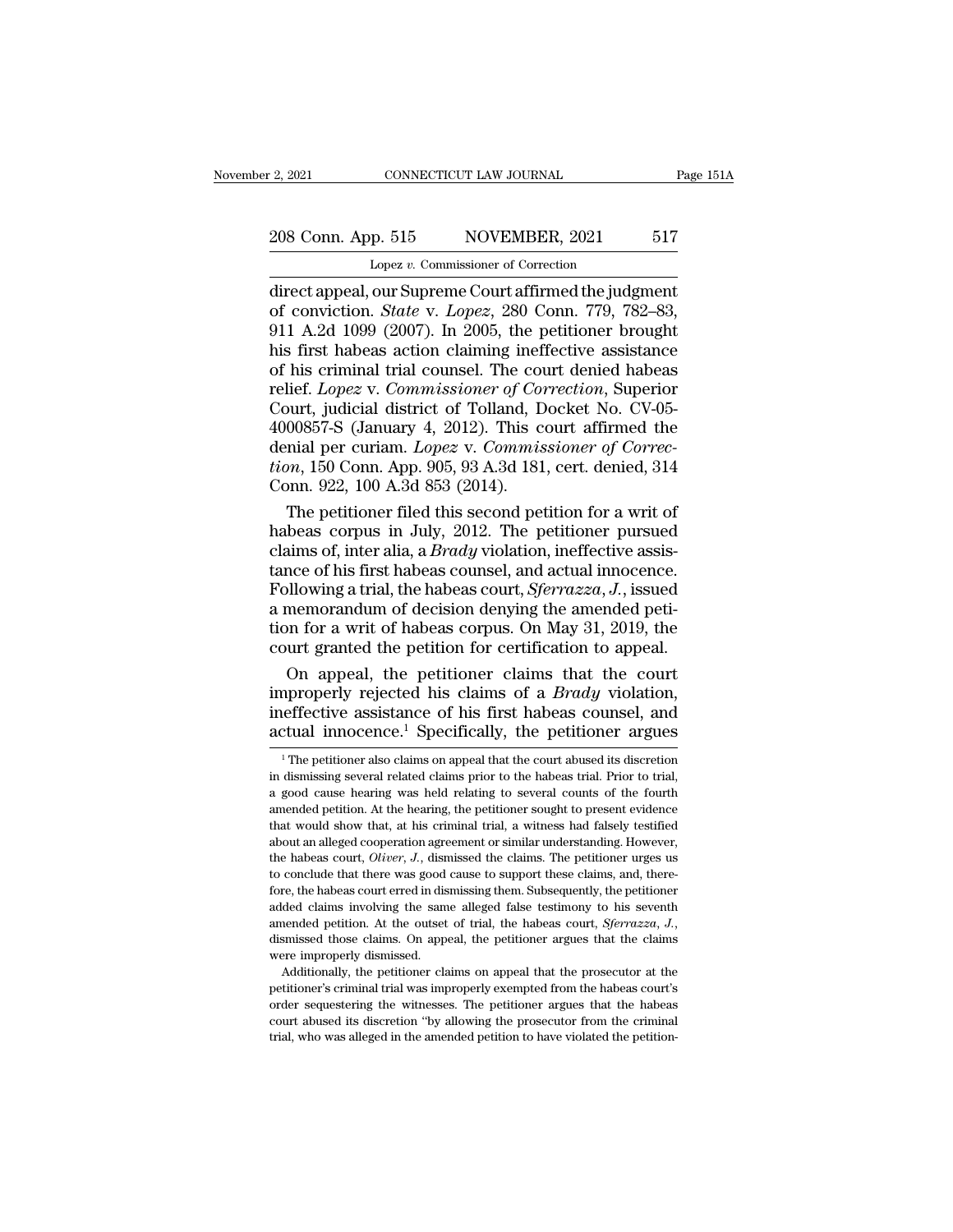# CONNECTICUT LAW JOURNAL November 2, 2021<br>518 NOVEMBER, 2021 208 Conn. App. 515<br>Lopez v. Commissioner of Correction CONNECTICUT LAW JOURNAL<br>VEMBER, 2021 208 Conn. App<br>Lopez *v.* Commissioner of Correction<br>Hition should have been granted of

CONNECTICUT LAW JOURNAL November 2, 2021<br>
S18 NOVEMBER, 2021 208 Conn. App. 515<br>
Lopez v. Commissioner of Correction<br>
that "[t]he petition should have been granted on the<br>
Brady claim because the state's disclosure . . . w **Brady** Brady claim because the state's disclosure . . . . was inadequate, and the authority the habeas court referenced to support its conclusion is too distinguishble. 518 NOVEMBER, 2021 208 Conn. App. 515<br>
Lopez v. Commissioner of Correction<br>
that "[t]he petition should have been granted on the<br> *Brady* claim because the state's disclosure . . . was<br>
inadequate, and the authority the h 518 NOVEMBER, 2021 208 Conn. App. 515<br>
Lopez v. Commissioner of Correction<br>
that "[t]he petition should have been granted on the<br> *Brady* claim because the state's disclosure . . . was<br>
inadequate, and the authority the h Lopez v. Commissioner of Correction<br>that "[t]he petition should have been granted on the<br>*Brady* claim because the state's disclosure . . . was<br>inadequate, and the authority the habeas court refer-<br>enced to support its co Lopez v. Commissioner of Correction<br>that "[t]he petition should have been granted on the<br>*Brady* claim because the state's disclosure  $\ldots$  was<br>inadequate, and the authority the habeas court refer-<br>enced to support its co that "[t]he petition should have been granted on the *Brady* claim because the state's disclosure  $\ldots$  was inadequate, and the authority the habeas court referenced to support its conclusion is too distinguishable to hol *Brady* claim because the state's disclosure  $\ldots$  was inadequate, and the authority the habeas court referenced to support its conclusion is too distinguishable to hold persuasive weight," the habeas count incorrectly co inadequate, and the auth<br>enced to support its cond<br>to hold persuasive weight,<br>concluded that the first h<br>and "the habeas court's c<br>had not proven his innoc<br>critical legal errors."<br>We have examined the Lea to support its conclusion is too distinguishable<br>hold persuasive weight," the habeas court incorrectly<br>ncluded that the first habeas counsel was effective,<br>d "the habeas court's conclusion that the petitioner<br>d not pro brief and persuasive weight, the nabeas count incorrectly<br>concluded that the first habeas counsel was effective,<br>and "the habeas court's conclusion that the petitioner<br>had not proven his innocence was based upon several<br>cr

Folcology that the first habeas courser was enective,<br>and "the habeas court's conclusion that the petitioner<br>had not proven his innocence was based upon several<br>critical legal errors."<br>We have examined the record and consi and the habeas court's conclusion that the petitioner<br>
had not proven his innocence was based upon several<br>
critical legal errors."<br>
We have examined the record and considered the<br>
briefs and arguments of the parties, and ratical legal errors."<br>
We have examined the record and considered the<br>
briefs and arguments of the parties, and conclude that<br>
the judgment of the habeas court should be affirmed.<br>
In denying the petition, the court issue We have examined the record and considered the<br>briefs and arguments of the parties, and conclude that<br>the judgment of the habeas court should be affirmed.<br>In denying the petition, the court issued a thorough and<br>well reas We have examined the record and considered the<br>briefs and arguments of the parties, and conclude that<br>the judgment of the habeas court should be affirmed.<br>In denying the petition, the court issued a thorough and<br>well reas briefs and arguments of the parties, and conclude that<br>the judgment of the habeas court should be affirmed.<br>In denying the petition, the court issued a thorough and<br>well reasoned memorandum of decision, which is a<br>proper s the judgment of the habeas court should be affirmed.<br>In denying the petition, the court issued a thorough and<br>well reasoned memorandum of decision, which is a<br>proper statement of the relevant facts and the applica-<br>ble law In denying the petition, the court issued a thorough and<br>well reasoned memorandum of decision, which is a<br>proper statement of the relevant facts and the applica-<br>ble law on the issues. We therefore adopt the decision as<br>o well reasoned memorandum of decision, which is a<br>proper statement of the relevant facts and the applica-<br>ble law on the issues. We therefore adopt the decision as<br>our own. See *Lopez* v. Warden, Superior Court, judicial<br>di proper statement of the relevant facts and the applica-<br>ble law on the issues. We therefore adopt the decision as<br>our own. See *Lopez* v. *Warden*, Superior Court, judicial<br>district of Tolland, Docket No. CV-12-4004836-S ( ble law on the issues. We therefore adopt the decision as<br>
our own. See *Lopez* v. *Warden*, Superior Court, judicial<br>
district of Tolland, Docket No. CV-12-4004836-S (May<br>
1, 2019) (reprinted at 208 Conn. App. 519, A.3d<br> our own. See *Lopez* v. *Warden*, Superior Court, judicial district of Tolland, Docket No. CV-12-4004836-S (May 1, 2019) (reprinted at 208 Conn. App. 519, A.3d ). "It would serve no useful purpose for this court to repeat district of Tolland, Docket No. CV-12-4004836-S (May 1, 2019) (reprinted at 208 Conn. App. 519, A.3d ).<br>"It would serve no useful purpose for this court to repeat the discussion therein contained." *Norfolk & Dedham Mutual* 1, 2019) (reprinted a<br>
"It would serve no<br>
repeat the discussic<br>
Dedham Mutual Fia<br>
239, 241, 702 A.2d 63<br>
missioner of Correc<br>
A.3d (2021).<br>
The judgment is a Figure 10 useful purpose the discussion therein contained that  $R$  and  $R$  is a  $(9.241, 702 \text{ A}.2d \text{ } 638 \text{ } (1997))$ ; see is signear of Correction, 207 Contained.<br>
The judgment is affirmed.

er's constitutional rights, to participate closely in the habeas trial over the Petitioner's constitutional rights, to participate closely in the habeas trial over the petitioner's objection'' because exempting the prosecutor from the seques-<br>tration order "violated the petitioner's statutory and cons the transmutational rights, to participate closely in the habeas trial over the petitioner's objection" because exempting the prosecutor from the sequestration order "violated the petitioner's statutory and constitutional After a careful repided was the record, as well as the record, as well as the record, as well as the parties' briefs and After a careful review of the record, as well as the parties' briefs and levant law, we are convinced

er's constitutional rights, to participate closely in the habeas trial over the petitioner's objection" because exempting the prosecutor from the sequestration order "violated the petitioner's statutory and constitutional er's constitutional rights, to participate closely in the habeas trial over the petitioner's objection" because exempting the prosecutor from the sequestration order "violated the petitioner's statutory and constitutional petitioner's objection" because exempting the prosecutor from the sequestration order "violated the petitioner's statutory and constitutional rights." After a careful review of the record, as well as the parties' briefs an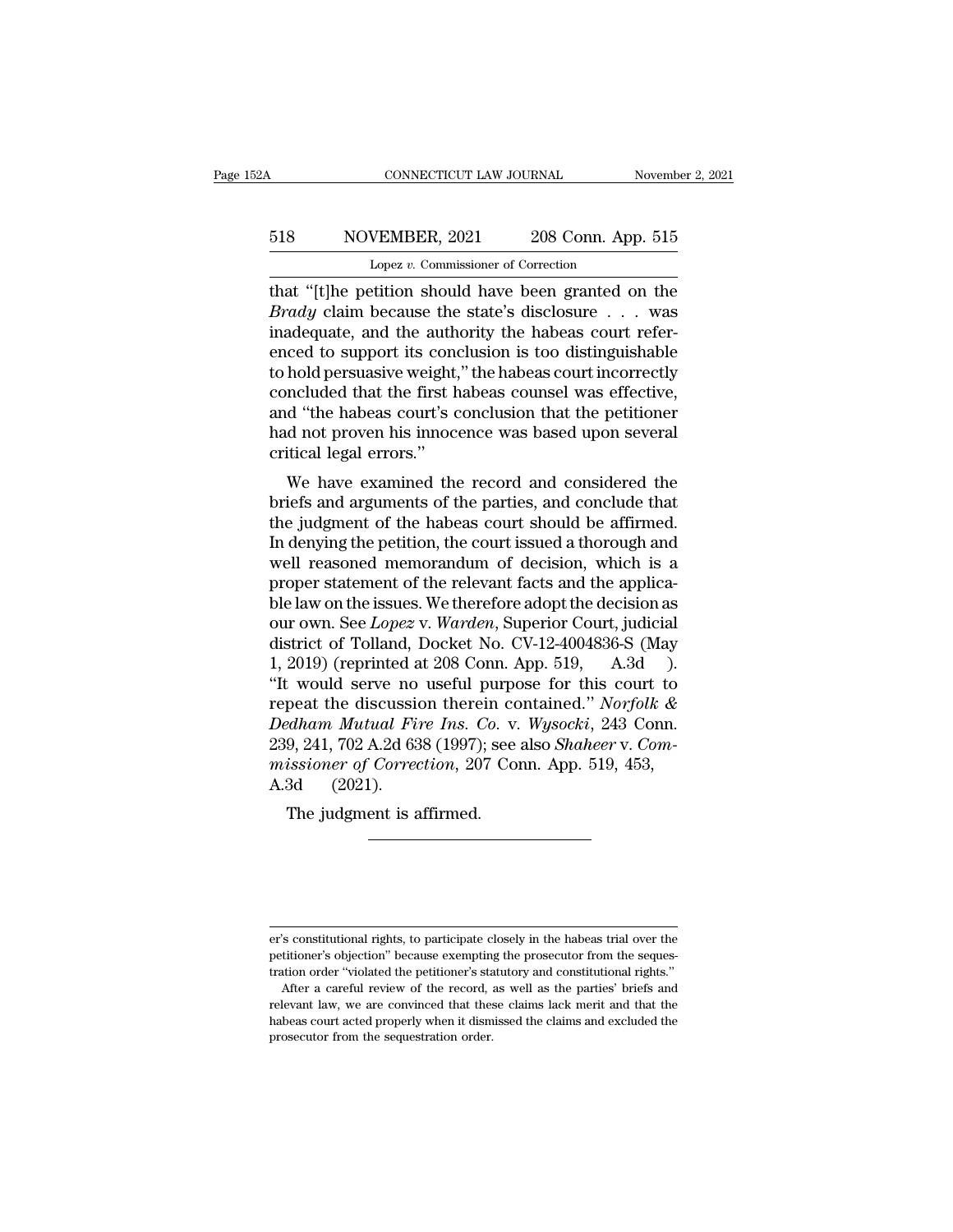#### 2, 2021 CONNECTICUT LAW JOURNAL Page 153A<br>208 Conn. App. 519 NOVEMBER, 2021 519<br>Lopez v. Commissioner of Correction CONNECTICUT LAW JOURNAL<br>
p. 519 NOVEMBER, 2021<br>
Lopez *v.* Commissioner of Correction pp. 519 NOVEMBER, 2021<br>
Lopez *v.* Commissioner of Correction<br>
APPENDIX<br>
RAMON LOPEZ *v.* WARDEN\*<br>
superior Court, Judicial District of Tolland

#### APPENDIX

APPENDIX<br>RAMON LOPEZ v. WARDEN\*<br>Superior Court, Judicial District of Tolland<br>File No. CV-12-4004836-S APPENDIX<br>
DN LOPEZ v. WARDEN\*<br>
Court, Judicial District of Tolland<br>
File No. CV-12-4004836-S<br>
manne dum filed Man 1, 2010 MON LOPEZ  $v$ . WARDEN\*<br>ior Court, Judicial District of Tolland<br>File No. CV-12-4004836-S<br>Memorandum filed May 1, 2019

*Proceedings*

Superior Court, Judicial District of Tolland<br>File No. CV-12-4004836-S<br>Memorandum filed May 1, 2019<br>Proceedings<br>Memorandum of decision on amended petition for<br>rit of habeas corpus. *Petition denied*.

Superior Court, Judicial District of Tolland<br>File No. CV-12-4004836-S<br>*Proceedings*<br>*Proceedings*<br>**Memorandum of decision on amended petition for**<br>writ of habeas corpus. *Petition denied*.<br>*Michael W. Brown and Joshua Grub* petitioner. *Frudentys*<br>*Emily D. Trudenty* D. Thereis are also assembled bettis of habeas corpus. Petition denied.<br>*Michael W. Brown and Joshua Grubaugh*, for the titioner.<br>*Emily D. Trudeau*, assistant state's attorney, for the spon

respondent.

#### *Opinion*

Emily D. Trudeau, assistant state's attorney, for the<br>spondent.<br>*Opinion*<br>SFERRAZZA, J. The plaintiff, Ramon Lopez, seeks<br>beas corpus relief from a total, effective sentence of<br>0 yoars of imprisonment imposed after a jury *Emily D. Trudeau*, assistant state's attorney, for the<br>respondent.<br>*Opinion*<br>SFERRAZZA, J. The plaintiff, Ramon Lopez, seeks<br>habeas corpus relief from a total, effective sentence of<br>100 years of imprisonment, imposed afte *Emily D. Trudeau*, assistant state's attorney, for the<br>respondent.<br> $\frac{opinion}{}$ <br>SFERRAZZA, J. The plaintiff, Ramon Lopez, seeks<br>habeas corpus relief from a total, effective sentence of<br>100 years of imprisonment, imposed aft opinion<br>
opinion<br>
SFERRAZZA, J. The plaintiff, Ramon Lopez, seeks<br>
habeas corpus relief from a total, effective sentence of<br>
100 years of imprisonment, imposed after a jury trial,<br>
for the crimes of murder, two counts of a *Opinion*<br>
SFERRAZZA, J. The plaintiff, Ramon Lopez, seeks<br>
habeas corpus relief from a total, effective sentence of<br>
100 years of imprisonment, imposed after a jury trial,<br>
for the crimes of murder, two counts of attempte SFERRAZZA, J. The plaintiff, Ramon Lopez, seeks<br>habeas corpus relief from a total, effective sentence of<br>100 years of imprisonment, imposed after a jury trial,<br>for the crimes of murder, two counts of attempted mur-<br>der, a SFERRAZZA, J. The plaintiff, Ramon Lopez, seeks<br>habeas corpus relief from a total, effective sentence of<br>100 years of imprisonment, imposed after a jury trial,<br>for the crimes of murder, two counts of attempted mur-<br>der, an habeas corpus r<br>100 years of imp<br>for the crimes of<br>der, and two cor<br>Supreme Court a<br>direct appeal. Sp<br>779 (2007).<br>The petition o years of imprisonment, imposed arter a jury trial,<br>
r the crimes of murder, two counts of attempted mur-<br>
r, and two counts of assault in the first degree. Our<br>
preme Court affirmed the judgment of conviction on<br>
rect a For the effines of mutual, two counts of attempted mu-<br>der, and two counts of assault in the first degree. Our<br>Supreme Court affirmed the judgment of conviction on<br>direct appeal. *State v. Lopez*, 280 Conn. 779, 911 A.2d<br>7

self, and two counts of assault in the first degree. Our Supreme Court affirmed the judgment of conviction on direct appeal. *State v. Lopez*, 280 Conn. 779, 911 A.2d 779 (2007).<br>The petitioner filed a previous habeas acti supreme Court annihed the Judgment of Convection on<br>direct appeal. *State v. Lopez*, 280 Conn. 779, 911 A.2d<br>779 (2007).<br>The petitioner filed a previous habeas action<br>attacking the effectiveness of his criminal defense co The petitioner filed a previous habeas action<br>attacking the effectiveness of his criminal defense counsel, Attorney Lawrence Hopkins. For sentencing, Attor-<br>ney Robert Berke replaced Attorney Hopkins, and<br>Attorney Berke's The petitioner filed a previous habeas action<br>attacking the effectiveness of his criminal defense coun-<br>sel, Attorney Lawrence Hopkins. For sentencing, Attor-<br>ney Robert Berke replaced Attorney Hopkins, and<br>Attorney Berke' The petitioner filed a previous habeas action<br>attacking the effectiveness of his criminal defense coun-<br>sel, Attorney Lawrence Hopkins. For sentencing, Attor-<br>ney Robert Berke replaced Attorney Hopkins, and<br>Attorney Berke' attacking the effectiveness of his criminal defense counsel, Attorney Lawrence Hopkins. For sentencing, Attorney Robert Berke replaced Attorney Hopkins, and Attorney Berke's representation was not the subject of the first sel, Attorney Lawrence Hopkins. For sentencing, Attorney Robert Berke replaced Attorney Hopkins, and<br>Attorney Berke's representation was not the subject of<br>the first habeas case. On January 4, 2012, Judge Fuger<br>denied habe the first habeas case. On January 4, 2012, Judge Fuger<br>denied habeas corpus relief. *Lopez* v. *Commissioner of*<br>*Correction*, Superior Court, judicial district of Tolland,<br>Docket No. CV-05-4000857-S (January 4, 2012). The Docket No. CV-05-4000857-S (January 4, 2012). The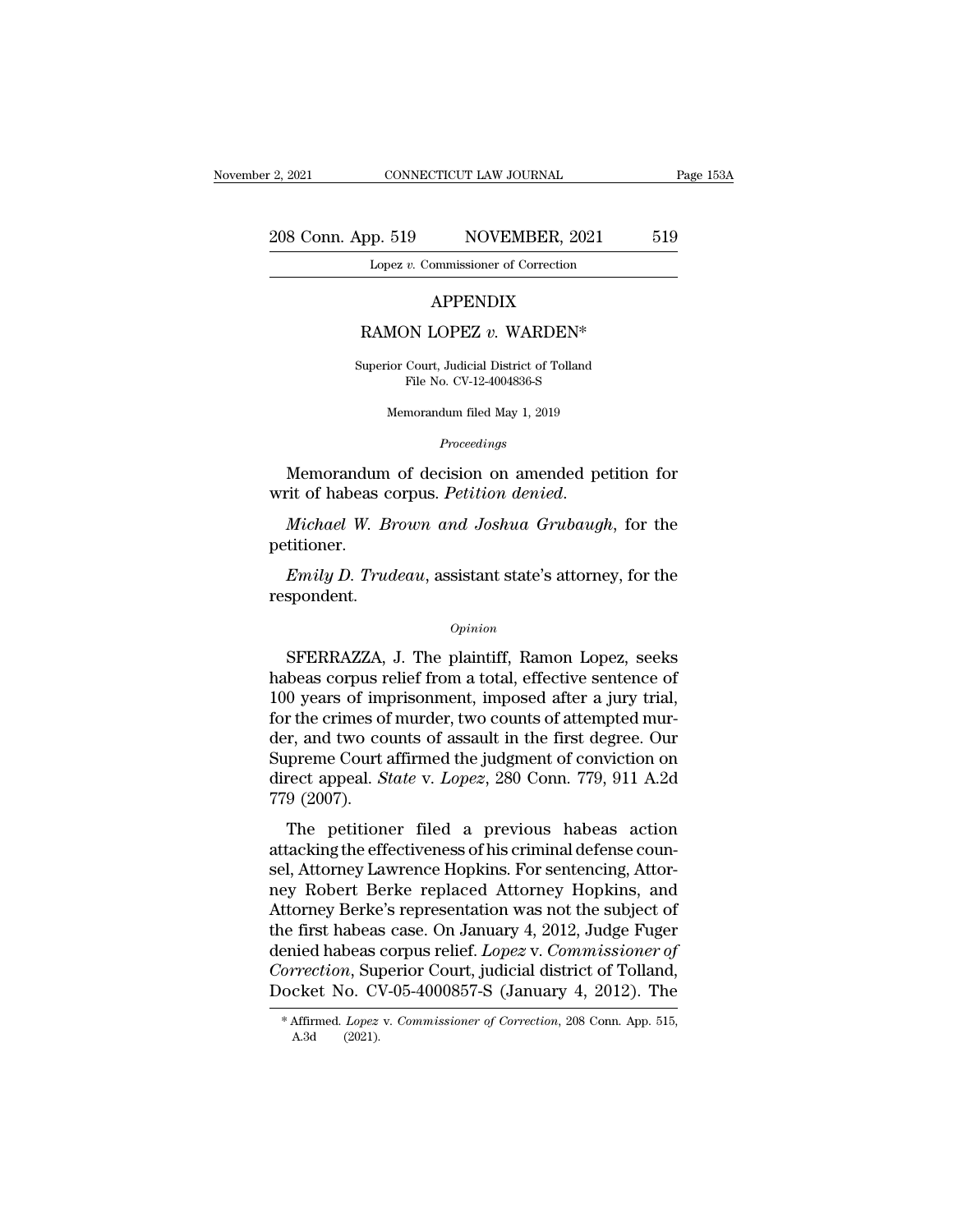# CONNECTICUT LAW JOURNAL November 2, 2021<br>520 NOVEMBER, 2021 208 Conn. App. 519<br>Lopez v. Commissioner of Correction CONNECTICUT LAW JOURNAL<br>VEMBER, 2021 208 Conn. App<br>Lopez *v.* Commissioner of Correction<br>urt. affirmed. that. decision...per.cu

CONNECTICUT LAW JOURNAL November 2, 2<br>
520 NOVEMBER, 2021 208 Conn. App. 519<br>
Lopez v. Commissioner of Correction<br>
Appellate Court affirmed that decision, per curiam.<br> *Lopez* v. Commissioner of Correction, 150 Conn. App.<br> *Lopez* v. *Commissioner of Correction*<br>*Lopez* v. *Commissioner of Correction*<br>*Lopez* v. *Commissioner of Correction*, per curiam.<br>*Lopez* v. *Commissioner of Correction*, 150 Conn. App.<br>905, 93 A.3d 181, cert. denied, 3 S20 NOVEMBER, 2021 208 Conn. App. 519<br>
Lopez v. Commissioner of Correction<br>
Appellate Court affirmed that decision, per curiam.<br>
Lopez v. Commissioner of Correction, 150 Conn. App.<br>
905, 93 A.3d 181, cert. denied, 314 Conn 520 NOVE<br>
Lop<br>
Lopez v. Commi<br>
Lopez v. Commi<br>
905, 93 A.3d 181<br>
853 (2014).<br>
In the present Lopez v. Commissioner of Correction<br>
Speedlate Court affirmed that decision, per curiam.<br> *pez* v. Commissioner of Correction, 150 Conn. App.<br>
5, 93 A.3d 181, cert. denied, 314 Conn. 922, 100 A.3d<br>
3 (2014).<br>
In the prese Appellate Court affirmed that decision, per curiam.<br> *Lopez* v. Commissioner of Correction, 150 Conn. App.<br>
905, 93 A.3d 181, cert. denied, 314 Conn. 922, 100 A.3d<br>
853 (2014).<br>
In the present case, the petitioner pursues

Appellate Court affirmed that decision, per curiam.<br> *Lopez* v. *Commissioner of Correction*, 150 Conn. App.<br>
905, 93 A.3d 181, cert. denied, 314 Conn. 922, 100 A.3d<br>
853 (2014).<br>
In the present case, the petitioner pursu Lopez v. Commissioner of Correction, 150 Conn. App.<br>905, 93 A.3d 181, cert. denied, 314 Conn. 922, 100 A.3d<br>853 (2014).<br>In the present case, the petitioner pursues claims of<br>ineffective assistance of defense counsel and pr 905, 93 A.3d 181, cert. denied, 314 Conn. 922, 100 A.3d<br>853 (2014).<br>In the present case, the petitioner pursues claims of<br>ineffective assistance of defense counsel and previous<br>habeas counsel, Attorneys Thomas P. Mullany I 853 (2014).<br>
In the present case, the petitioner pursues claims of<br>
ineffective assistance of defense counsel and previous<br>
habeas counsel, Attorneys Thomas P. Mullany III and<br>
David Rozwaski; a *Brady* violation; see *Bra* In the present case, the petitioner pursues claims of<br>ineffective assistance of defense counsel and previous<br>habeas counsel, Attorneys Thomas P. Mullany III and<br>David Rozwaski; a *Brady* violation; see *Brady* v. *Mary-*<br>l ineffective assistance of defense counsel a<br>habeas counsel, Attorneys Thomas P. Mul<br>David Rozwaski; a *Brady* violation; see *Bradand*, 373 U.S. 83, 87, 83 S. Ct. 1194, 10 L<br>(1963); and a claim of actual innocence. Ot<br>for beas counsel, Attorneys Thomas P. Mullany III and<br>avid Rozwaski; a *Brady* violation; see *Brady* v. Mary-<br>nd, 373 U.S. 83, 87, 83 S. Ct. 1194, 10 L. Ed. 2d 215<br>963); and a claim of actual innocence. Other grounds<br>r relief David Rozwaski; a *Brady* violation; see *Brady* v. Mary-<br>*land*, 373 U.S. 83, 87, 83 S. Ct. 1194, 10 L. Ed. 2d 215<br>(1963); and a claim of actual innocence. Other grounds<br>for relief were previously dismissed or have not b

land, 373 U.S. 83, 87, 83 S. Ct. 1194, 10 L. Ed. 2d 215<br>(1963); and a claim of actual innocence. Other grounds<br>for relief were previously dismissed or have not been<br>pursued and are deemed abandoned.<br>Because of the unusuall (1963); and a claim of actual innocence. Other grounds<br>for relief were previously dismissed or have not been<br>pursued and are deemed abandoned.<br>Because of the unusually complicated factual circum-<br>stances and scenarios pres for relief were previously dismissed or have not been<br>pursued and are deemed abandoned.<br>Because of the unusually complicated factual circum-<br>stances and scenarios presented by the evidence and<br>the complex legal issues prop pursued and are deemed abandoned.<br>
Because of the unusually complicated factual circumstances and scenarios presented by the evidence and<br>
the complex legal issues propounded, the court has<br>
permitted oversized briefs and Because of the unusually complicated factual circum-<br>stances and scenarios presented by the evidence and<br>the complex legal issues propounded, the court has<br>permitted oversized briefs and granted numerous exten-<br>sions of ti stances and scenarios presented by the evidence and<br>the complex legal issues propounded, the court has<br>permitted oversized briefs and granted numerous exten-<br>sions of time to file such briefs. The petitioner's counsel<br>has the complex legal issues propounded, the court has<br>permitted oversized briefs and granted numerous exten-<br>sions of time to file such briefs. The petitioner's counsel<br>has described the potential factual and legal issues as<br> permitted oversized briefs and granted numerous extensions of time to file such briefs. The petitioner's counsel<br>has described the potential factual and legal issues as<br>"numerous, complicated, [and] wide-ranging." Counsel<br> sions of time to file such briefs. The has described the potential factual "numerous, complicated, [and] widhs also noted that the record is "<br>and acknowledged that the petition pability theory is "at first counterint obse s described the potential factual and legal issues as<br>umerous, complicated, [and] wide-ranging." Counsel<br>s also noted that the record is "fairly voluminous"<br>d acknowledged that the petitioner's third-party cul-<br>bility theo "numerous, complicated, [and] wide-ranging." Counsel<br>has also noted that the record is "fairly voluminous"<br>and acknowledged that the petitioner's third-party cul-<br>pability theory is "at first counterintuitive  $\ldots$ ." Thes

has also noted that the record is "fairly voluminous"<br>and acknowledged that the petitioner's third-party cul-<br>pability theory is "at first counterintuitive  $\dots$ ." These<br>observations appear apposite.<br>The court has reviewed and acknowledged that the petitioner's third-party cul-<br>pability theory is "at first counterintuitive  $\dots$ ." These<br>observations appear apposite.<br>The court has reviewed the evidence in this case in<br>great detail, including pability theory is "at first counterintuitive  $\ldots$ ". These<br>observations appear apposite.<br>The court has reviewed the evidence in this case in<br>great detail, including transcripts of the criminal trial<br>and the first habeas observations appear apposite.<br>
The court has reviewed the evidence in this case in<br>
great detail, including transcripts of the criminal trial<br>
and the first habeas case and police investigation and<br>
interview reports perta The court has reviewed the evidence in this case in<br>great detail, including transcripts of the criminal trial<br>and the first habeas case and police investigation and<br>interview reports pertaining to multiple incidents. In<br>or great detail, including transcripts of the criminal trial<br>and the first habeas case and police investigation and<br>interview reports pertaining to multiple incidents. In<br>order to set the stage properly and promote a fuller<br>u and the first habeas case and police investigation and<br>interview reports pertaining to multiple incidents. In<br>order to set the stage properly and promote a fuller<br>understanding of the factual and legal questions to be<br>reso First, the court provides a nonexhaustive glossary of<br>the stage properly and promote a fuller<br>derstanding of the factual and legal questions to be<br>solved, the court adopts a somewhat peculiar format<br>this memorandum and hop order to set the stage properly and promote a fuller<br>understanding of the factual and legal questions to be<br>resolved, the court adopts a somewhat peculiar format<br>in this memorandum and hopes that these aspirations<br>can be a

understanding of the factual and legal questions to be<br>resolved, the court adopts a somewhat peculiar format<br>in this memorandum and hopes that these aspirations<br>can be attained.<br>First, the court provides a nonexhaustive gl resolved, the court adopts a somewhat peculiar format<br>in this memorandum and hopes that these aspirations<br>can be attained.<br>First, the court provides a nonexhaustive glossary of<br>names, aliases, and sobriquets to facilitate sion.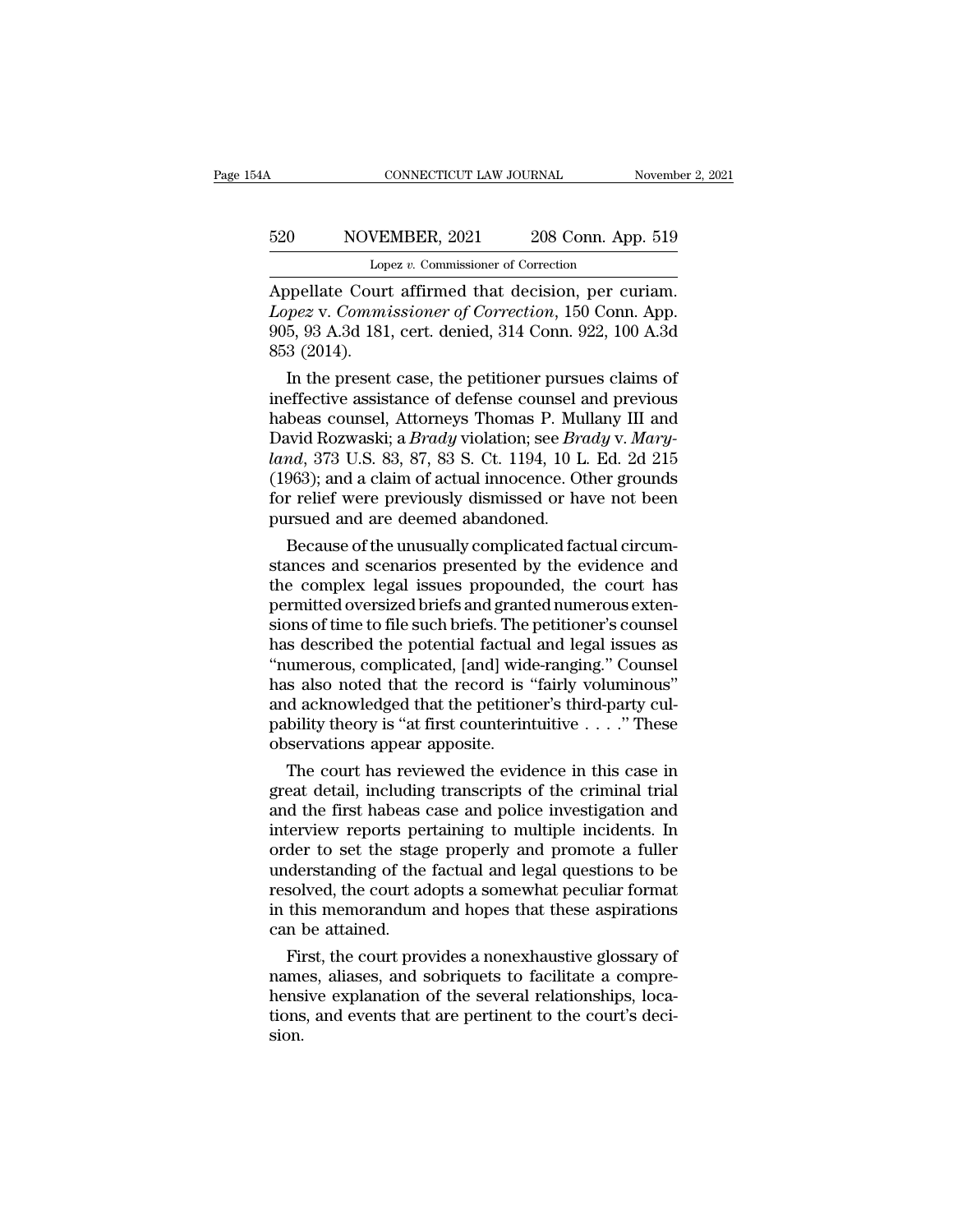# 2, 2021 CONNECTICUT LAW JOURNAL Page 155A<br>208 Conn. App. 519 NOVEMBER, 2021 521<br>Lopez v. Commissioner of Correction Lopez *v.* Commissioner of Correction

EXECTIVE DURNAL PRODUCE 2021 CONNECTICUT LAW JOURNAL PRODUCED AS CONNECTICUT LAW JOURNAL PRODUCED 21 Lopez v. Commissioner of Correction<br>The petitioner: Ramon Lopez, a/k/a "Buttafuco."<br>The Pettway store: Located at the nor  $\frac{8 \text{ Conn. App. 519}}{\text{Lopez } v. \text{ Commissioner of Correction}}$ <br>The petitioner: Ramon Lopez,  $a/k/a$  "Buttafuco."<br>The Pettway store: Located at the northwest corner<br>the intersection of Stratford Avenue and Fifth Street<br>Bridsoport. It is variously refo 208 Conn. App. 519 NOVEMBER, 2021 521<br>
Lopez v. Commissioner of Correction<br>
The petitioner: Ramon Lopez,  $a/k/a$  "Buttafuco."<br>
The Pettway store: Located at the northwest corner<br>
of the intersection of Stratford Avenue and 208 Conn. App. 519 NOVEMBER, 2021 521<br>
Lopez v. Commissioner of Correction<br>
The petitioner: Ramon Lopez,  $a/k/a$  "Buttafuco."<br>
The Pettway store: Located at the northwest corner<br>
of the intersection of Stratford Avenue and Lopez v. Commissioner of Correction<br>
The petitioner: Ramon Lopez,  $a/k/a$  "Buttafuco."<br>
The Pettway store: Located at the northwest corner<br>
of the intersection of Stratford Avenue and Fifth Street<br>
in Bridgeport. It is vari The petitioner: Ramon Lopez,  $a/k/a$  "Buttafuco."<br>The Pettway store: Located at the northwest corner<br>the intersection of Stratford Avenue and Fifth Street<br>Bridgeport. It is variously referred to as an all-night<br>nvenience st The Pettway store: Located at the northwest corner of the intersection of Stratford Avenue and Fifth Street in Bridgeport. It is variously referred to as an all-night convenience store, a liquor store, and a grocery store The Fearty Based Control and Stratford<br>of the intersection of Stratford<br>in Bridgeport. It is variously re<br>convenience store, a liquor sto<br>Manual Rosado: a/k/a Kevin .<br>One of the shooting victims in<br>dent of February 2, 2002

Bridgeport. It is variously referred to as an all-night<br>nvenience store, a liquor store, and a grocery store.<br>Manual Rosado:  $a/k/a$  Kevin Anderson and "Cricket."<br>ne of the shooting victims in the Pettway store inci-<br>nt of

convenience store, a liquor store, and a grocery store.<br>
Manual Rosado: a/k/a Kevin Anderson and "Cricket."<br>
One of the shooting victims in the Pettway store inci-<br>
dent of February 2, 2002.<br>
Shariff Hakeem-Abdul: a/k/a "P Manual Rosado:  $a/k/a$  Kevin Anderson and "One of the shooting victims in the Pettway st<br>dent of February 2, 2002.<br>Shariff Hakeem-Abdul:  $a/k/a$  "Polo" and<br>Rosado. The deceased victim of the Pettw<br>shooting and brother of Manu he of the shooting victims in the Pettway store inci-<br>nt of February 2, 2002.<br>Shariff Hakeem-Abdul: a/k/a "Polo" and Lonnie<br>bsado. The deceased victim of the Pettway store<br>ooting and brother of Manual Rosado.<br>Robert Payton dent of February 2, 2002.<br>
Shariff Hakeem-Abdul: a/k/a "Polo" and Lonnie<br>
Rosado. The deceased victim of the Pettway store<br>
shooting and brother of Manual Rosado.<br>
Robert Payton (now deceased): "Rob." A friend of<br>
Manual R Shariff Hakeen<br>Rosado. The dec<br>shooting and brot<br>Robert Payton<br>Manual Rosado, b<br>Brad Rainey.<br>Tony Payton: "T

ooting and brother of Manual Rosado.<br>Robert Payton (now deceased): "Rob." A friend of<br>anual Rosado, brother of Tony Payton, and cousin to<br>ad Rainey.<br>Tony Payton: "Tone" or "Tonny." Brother of Robert<br>yton and a purported wi

shooting and brother of Manual Rosado.<br>
Robert Payton (now deceased): "Rob." A friend of<br>
Manual Rosado, brother of Tony Payton, and cousin to<br>
Brad Rainey.<br>
Tony Payton: "Tone" or "Tonny." Brother of Robert<br>
Payton and a Robert Payton (now deceased): "Rob." A friend of Manual Rosado, brother of Tony Payton, and cousin to Brad Rainey.<br>Tony Payton: "Tone" or "Tonny." Brother of Robert Payton and a purported witness to the Pettway store shoot Manual Rosado, bro<br>Brad Rainey.<br>Tony Payton: "To<br>Payton and a purpo<br>shooting of Febru<br>nounced limp.<br>Gary Burton: Ano ad Rainey.<br>Tony Payton: "Tone" or "Tonny." Brother of Robert<br>tyton and a purported witness to the Pettway store<br>ooting of February 2, 2002. Walks with a pro-<br>unced limp.<br>Gary Burton: Another shooting victim of the Pettway<br> Tony Payton: "Tone" or "Tonny." Brother of Robert<br>Payton and a purported witness to the Pettway store<br>shooting of February 2, 2002. Walks with a pro-<br>nounced limp.<br>Gary Burton: Another shooting victim of the Pettway<br>store lyton and a purported witness to the Pettway store<br>ooting of February 2, 2002. Walks with a pro-<br>unced limp.<br>Gary Burton: Another shooting victim of the Pettway<br>pre shooting and acquaintance of Robert Payton.<br>John Dawson:

shooting of February 2, 2002. Wa<br>nounced limp.<br>Gary Burton: Another shooting vict<br>store shooting and acquaintance of F<br>John Dawson: Purported witness to<br>2002 shooting and/or aftermath.<br>Eddie Hilton: Purported witness to

Gary Burton: Another shooting vict:<br>store shooting and acquaintance of F<br>John Dawson: Purported witness to<br>2002 shooting and/or aftermath.<br>2002 shooting and/or aftermath.<br>Desiree Jones: Friend of Gary Burt

Gary Burton: Another shooting victim of the Pettway<br>pre shooting and acquaintance of Robert Payton.<br>John Dawson: Purported witness to the February 2,<br>02 shooting and/or aftermath.<br>02 shooting and/or aftermath. John Dawson: Purported witness to the February 2,<br>02 shooting and/or aftermath.<br>Eddie Hilton: Purported witness to the February 2,<br>02 shooting and/or aftermath.<br>Desiree Jones: Friend of Gary Burton and purported<br>tness to h John Dawson: Purported witness to the Feb<br>2002 shooting and/or aftermath.<br>Eddie Hilton: Purported witness to the Feb<br>2002 shooting and/or aftermath.<br>Desiree Jones: Friend of Gary Burton and pu<br>witness to his shooting and/o Eddie Hilton: Purported witness to the February 2,<br>02 shooting and/or aftermath.<br>Desiree Jones: Friend of Gary Burton and purported<br>tness to his shooting and/or aftermath.<br>Keaga Johnson: Friend of Gary Burton and purported

Eddie Hilton: Purported witness to the Feb.<br>2002 shooting and/or aftermath.<br>Desiree Jones: Friend of Gary Burton and pu<br>witness to his shooting and/or aftermath.<br>Keaga Johnson: Friend of Gary Burton and pu<br>witness to his s

Desiree Jones: Friend of Gary Burton and purported<br>tness to his shooting and/or aftermath.<br>Keaga Johnson: Friend of Gary Burton and purported<br>tness to his shooting and/or aftermath.<br>Francisco Soares: "Cisco." An acquaintan Desiree Jones: Friend of Gary Burton and purported<br>witness to his shooting and/or aftermath.<br>Keaga Johnson: Friend of Gary Burton and purported<br>witness to his shooting and/or aftermath.<br>Francisco Soares: "Cisco." An acquai aftermath.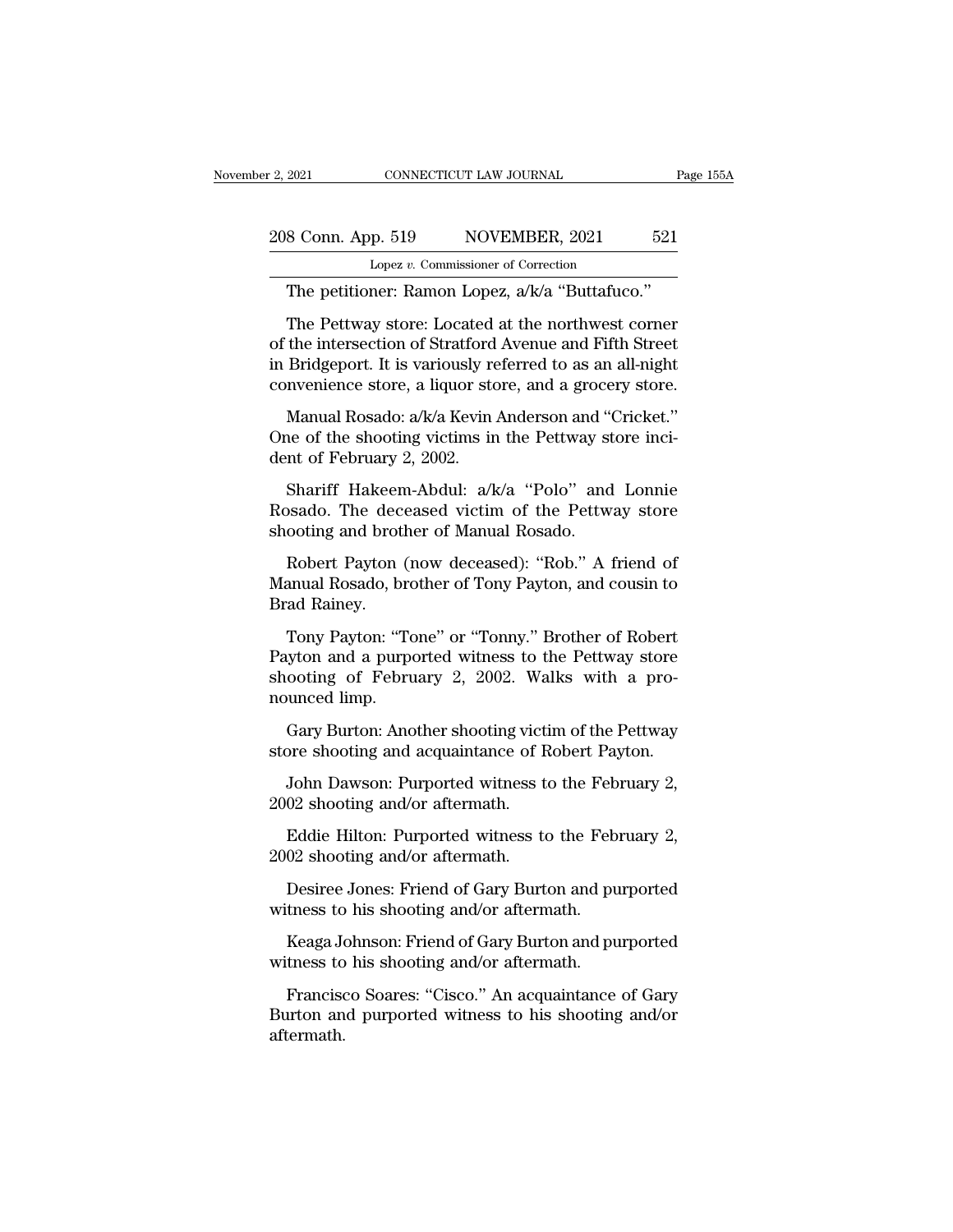#### CONNECTICUT LAW JOURNAL November 2, 2021<br>522 NOVEMBER, 2021 208 Conn. App. 519<br>Lopez v. Commissioner of Correction CONNECTICUT LAW JOURNAL<br>VEMBER, 2021 208 Conn. App<br>Lopez *v.* Commissioner of Correction<br>Pres: Brother, of Francisco, Soares CONNECTICUT LAW JOURNAL November 2, 2021<br>
208 Conn. App. 519<br>
Lopez v. Commissioner of Correction<br>
Kenny Soares: Brother of Francisco Soares and<br>
quaintance of Gary Burton. 522 NOVEMBER, 2021<br>
Lopez v. Commissioner of Contains Container of Gary Burton.<br>
The acquaintance of Gary Burton.<br>
John Soares: "Jay"; "Big Jay." Act

NOVEMBER, 2021 208 Conn. App. 519<br>
Lopez v. Commissioner of Correction<br>
Kenny Soares: Brother of Francisco Soares and<br>
quaintance of Gary Burton.<br>
John Soares: "Jay"; "Big Jay." Acquaintance of Gary<br>
urton and cousin to Fr  $\frac{1}{202}$   $\frac{1}{208}$  Conn. App. 519<br>
Lopez v. Commissioner of Correction<br>
Kenny Soares: Brother of Francisco Soares and<br>
acquaintance of Gary Burton.<br>
John Soares: "Jay"; "Big Jay." Acquaintance of Gary<br>
Burton and cou Lopez v. Commission<br>Kenny Soares: Brother of<br>acquaintance of Gary Burton<br>John Soares: "Jay"; "Big Ja<br>Burton and cousin to Francis<br>witness to his shooting.<br>John Santos: "Little Jay." A Kenny Soares: Brother of Francisco Soares and<br>quaintance of Gary Burton.<br>John Soares: "Jay"; "Big Jay." Acquaintance of Gary<br>urton and cousin to Francisco Soares and purported<br>tness to his shooting.<br>John Santos: "Little Ja John Soares: "Jay"; "Big Jay." Acquaintance of Gary<br>urton and cousin to Francisco Soares and purported<br>tness to his shooting.<br>John Santos: "Little Jay." Acquaintance of Gary Bur-<br>n.<br>Michael Lockhart: a/k/a Michael Pettway;

ton.

Burton and cousin to Francisco Soares and purported<br>witness to his shooting.<br>John Santos: "Little Jay." Acquaintance of Gary Bur-<br>ton.<br>Michael Lockhart: a/k/a Michael Pettway; "Chef."<br>Possibly one of the gunmen at the Febr shooting. John Santos: ''Little Jay.'' Acc<br>n.<br>Michael Lockhart: a/k/a Mic<br>ssibly one of the gunmen a<br>ooting.<br>Bernie Gethers: ''Tank.''<br>Lou Diamond: Possible a/k Michael Lockhart: a/k/a Michael Pettway; "Chef."<br>possibly one of the gunmen at the February 2, 2002<br>ooting.<br>Bernie Gethers: "Tank."<br>Lou Diamond: Possible a/k/a Troy Lopez. Alleged<br>mpanion to Chef at Pettway store on Februa

Michael Lockhart: a/k/a Michael Pettway; "Chef."<br>Possibly one of the gunmen at the February 2, 2002<br>shooting.<br>Bernie Gethers: "Tank."<br>Lou Diamond: Possible a/k/a Troy Lopez. Alleged<br>companion to Chef at Pettway store on Fe Possibly one of the gunmen at<br>shooting.<br>Bernie Gethers: "Tank."<br>Lou Diamond: Possible a/k/a<br>companion to Chef at Pettway<br>2002, and possible gunman.<br>Tajah McClain: "Kaiser"; "Kis Bernie Gethers: ''Tank.''<br>Lou Diamond: Possible a/k/a Troy Lopez. Alleged<br>mpanion to Chef at Pettway store on February 2,<br>02, and possible gunman.<br>Tajah McClain: ''Kaiser''; ''Kiser''; ''Boo.'' Possible<br>nman at Pettway sto Bernie Gethers: "Tank."<br>Lou Diamond: Possible a/k/a Troy Lopez. Alleged<br>companion to Chef at Pettway store on February 2,<br>2002, and possible gunman.<br>Tajah McClain: "Kaiser"; "Kiser"; "Boo." Possible<br>gunman at Pettway store Lou Diamond: Possible a/k/a Troy Lopez. Alleged<br>mpanion to Chef at Pettway store on February 2,<br>02, and possible gunman.<br>Tajah McClain: "Kaiser"; "Kiser"; "Boo." Possible<br>nman at Pettway store shooting. Walks with a limp.<br>

companion to Chef at Pettway store on February 2,<br>2002, and possible gunman.<br>Tajah McClain: "Kaiser"; "Kiser"; "Boo." Possible<br>gunman at Pettway store shooting. Walks with a limp.<br>April Edwards: A close friend of Tony Payt 2002, and possible gunman.<br>
Tajah McClain: "Kaiser"; "Kiser"; "Boo." Possible<br>
gunman at Pettway store shooting. Walks with a limp.<br>
April Edwards: A close friend of Tony Payton and<br>
potential witness to the February 2, 20 Tajah McClain:<br>gunman at Pettway<br>April Edwards:<br>potential witness to<br>never called to t<br>habeas cases.<br>Michael Jackson nman at Pettway store snooting. Waiks with a limp.<br>April Edwards: A close friend of Tony Payton and<br>tential witness to the February 2, 2002 shooting, but<br>ver called to testify in criminal case or either<br>beas cases.<br>Michael April Edwards: A close friend of '<br>potential witness to the February 2, 2<br>never called to testify in criminal<br>habeas cases.<br>Michael Jackson: Purported witne:<br>2002 shooting and/or aftermath.<br>Bob Kapel (Capel): Purported wit tential witness to the February 2, 2002 shooting, but<br>ver called to testify in criminal case or either<br>beas cases.<br>Michael Jackson: Purported witness to February 2,<br>02 shooting and/or aftermath.<br>02 shooting and/or aftermat

never called to testify in criminal<br>habeas cases.<br>Michael Jackson: Purported witne:<br>2002 shooting and/or aftermath.<br>2002 shooting and/or aftermath.<br>Jose Rivera: "Tweety." Possible ass Michael Jackson: Purported witness to February 2,<br>02 shooting and/or aftermath.<br>Bob Kapel (Capel): Purported witness to February 2,<br>02 shooting and/or aftermath.<br>Jose Rivera: "Tweety." Possible associate of the peti-<br>nner.

Bob Kapel (Capel): Purported witness to February 2,<br>02 shooting and/or aftermath.<br>Jose Rivera: "Tweety." Possible associate of the peti-<br>ner.<br>"Pooh" or "Phoo": Possibly present at February 2,<br>02 shooting.

tioner.

Bob Kapel (Capel<br>2002 shooting and/c<br>Jose Rivera: "Twe<br>tioner.<br>"Pooh" or "Phoo<br>2002 shooting.<br>Vincent Wilson:

Jose Rivera: "Tweety." Possible associate of the peti-<br>pner.<br>"Pooh" or "Phoo": Possibly present at February 2,<br>02 shooting.<br>Vincent Wilson: "Fato"; "Fatol." Brad Rainey's<br>other-in-law. brother-in-law.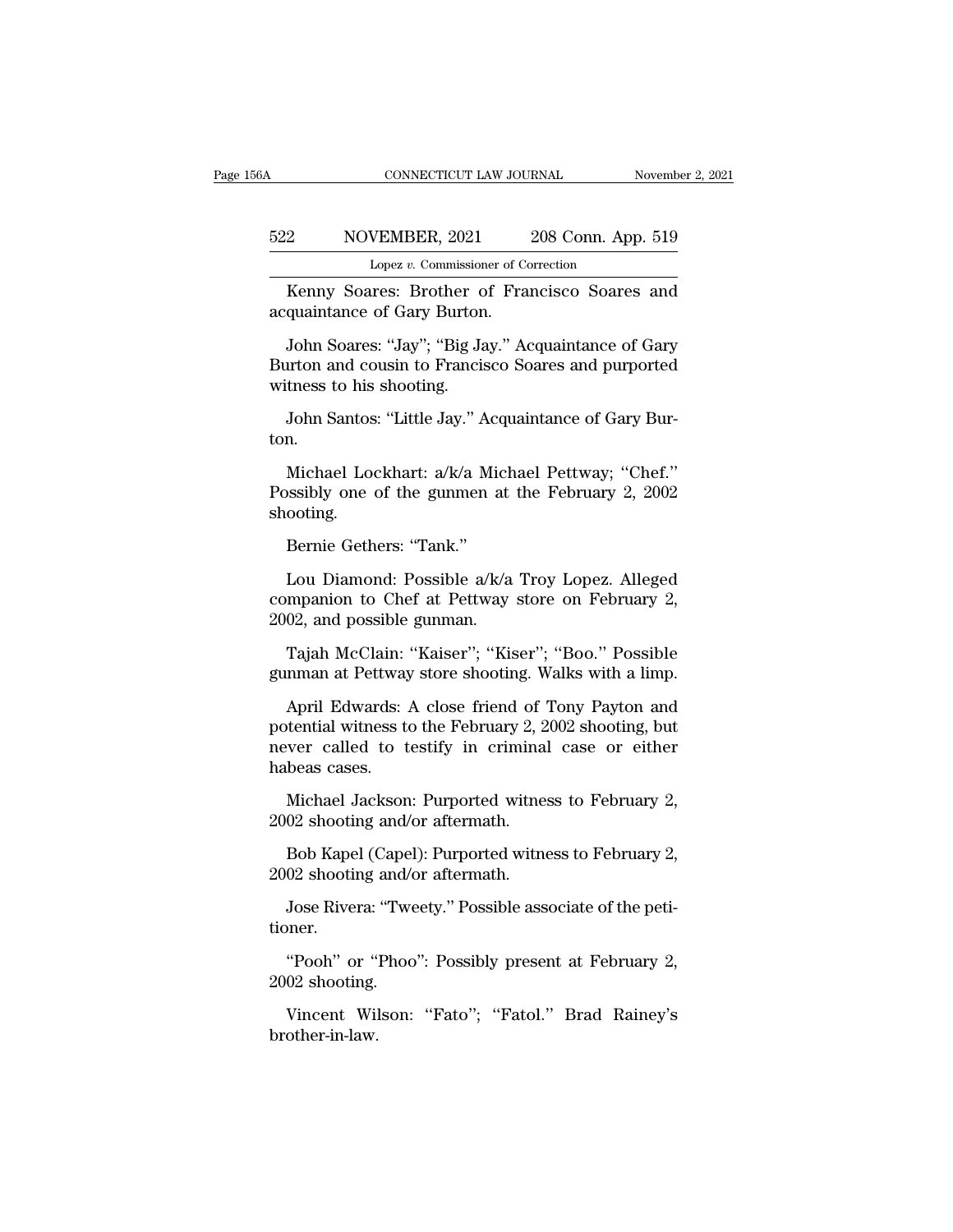| r 2, 2021          | CONNECTICUT LAW JOURNAL                            | Page 157A |
|--------------------|----------------------------------------------------|-----------|
| 208 Conn. App. 519 | NOVEMBER, 2021                                     | 523       |
|                    | Lopez v. Commissioner of Correction                |           |
|                    | Brad Rainey: Possibly a/k/a Brad Payton, Cousin of |           |

EXECTIVE 2021 CONNECTICUT LAW JOURNAL Page 1574<br>
BRAD Rainey: Possibly a/k/a Brad Payton. Cousin of<br>
Brad Rainey: Possibly a/k/a Brad Payton. Cousin of<br>
bbert and Tony Payton. 208 Conn. App. 519 NOV<br>
Lopez v. Commissioner<br>
Brad Rainey: Possibly a/k/a<br>
Robert and Tony Payton.<br>
Donna Jones: Purportedly 8 Conn. App. 519 NOVEMBER, 2021 523<br>
Lopez v. Commissioner of Correction<br>
Brad Rainey: Possibly a/k/a Brad Payton. Cousin of<br>
bbert and Tony Payton.<br>
Donna Jones: Purportedly heard February 2, 2002<br>
ooting. Acquaintance of 208 Conn. App. 519 NOVEMBER, 2021<br>
Lopez v. Commissioner of Correction<br>
Brad Rainey: Possibly a/k/a Brad Payton. Cou<br>
Robert and Tony Payton.<br>
Donna Jones: Purportedly heard February 2<br>
shooting. Acquaintance of Manual Ro Lopez v. Commissioner of Correction<br>Brad Rainey: Possibly a/k/a Brad Payton. Cousin of<br>bbert and Tony Payton.<br>Donna Jones: Purportedly heard February 2, 2002<br>ooting. Acquaintance of Manual Rosado.<br>"Weesa": Female acquainta Brad Rainey: Pos<br>Robert and Tony P<br>Donna Jones: Pu<br>shooting. Acquainta<br>"Weesa": Female<br>the petitioner.<br>Irell Pettway: "Co

Donna Jones: Purportedly hooting. Acquaintance of Manus<br>"Weesa": Female acquaintance<br>"Weesa": Female acquaintance<br>petitioner.<br>Irell Pettway: "Country."<br>P.T. Barnum Apartments:

Donna Jones. Turporteury heard February 2, 2002<br>ooting. Acquaintance of Manual Rosado.<br>"Weesa": Female acquaintance of Robert Payton and<br>e petitioner.<br>Irell Pettway: "Country."<br>P.T. Barnum Apartments: Housing facility on<br>t Mooting. Acquaintance of Manua<br>
"Weesa": Female acquaintance<br>
the petitioner.<br>
Irell Pettway: "Country."<br>
P.T. Barnum Apartments: I<br>
Anthony Street, Bridgeport.<br>
Jerry Kollock: Convicted of Ja

weesa . remale acquamtance of Robert Fayton and<br>e petitioner.<br>Irell Pettway: "Country."<br>P.T. Barnum Apartments: Housing facility on<br>thony Street, Bridgeport.<br>Jerry Kollock: Convicted of January 27, 2002 home<br>vasion at Colb Irell Pettway: "Country."<br>
P.T. Barnum Apartments: Housing facility on<br>
Anthony Street, Bridgeport.<br>
Jerry Kollock: Convicted of January 27, 2002 home<br>
invasion at Colbert apartment at P.T. Barnum complex.<br>
Companion to Ra Irell Pettway: "Country."<br>
P.T. Barnum Apartments: Housi<br>
Anthony Street, Bridgeport.<br>
Jerry Kollock: Convicted of January<br>
invasion at Colbert apartment at P.T. B<br>
Companion to Randy Armstrong.<br>
Keisha Bowles: Kollock's g P.T. Barnum Apartments: Housing 1<br>1911 thony Street, Bridgeport.<br>1917 Kollock: Convicted of January 27,<br>1927, vasion at Colbert apartment at P.T. Barnum<br>1927 mmpanion to Randy Armstrong.<br>Keisha Bowles: Kollock's girlfriend Uniony Street, Bridgeport.<br>Jerry Kollock: Convicted of January 27, 2002 home<br>vasion at Colbert apartment at P.T. Barnum complex.<br>mpanion to Randy Armstrong.<br>Keisha Bowles: Kollock's girlfriend.<br>Randy Armstrong: "Little Bis

Jerry Kollock: Convicted of January 27, 2002 home<br>invasion at Colbert apartment at P.T. Barnum complex.<br>Companion to Randy Armstrong.<br>Keisha Bowles: Kollock's girlfriend.<br>Randy Armstrong: "Little Biscuit"; "L B." Friend of invasion at Colbert apartment at P.T. Barnum complex.<br>Companion to Randy Armstrong.<br>Keisha Bowles: Kollock's girlfriend.<br>Randy Armstrong: "Little Biscuit"; "L B." Friend of<br>Kollock, "Fato," and Brad Rainey. Shot in the foo Companion to Randy Armstrong.<br>Keisha Bowles: Kollock's girlfriend.<br>Randy Armstrong: "Little Biscuit"; '<br>Kollock, "Fato," and Brad Rainey. She<br>January 24, 2002, at Greens housing co<br>shot accidently by the petitioner.<br>Nakina Keisha Bowles: Kollock's girlfriend.<br>Randy Armstrong: "Little Biscuit"; "L B." Friend<br>pllock, "Fato," and Brad Rainey. Shot in the foot<br>nuary 24, 2002, at Greens housing complex. Allege<br>ot accidently by the petitioner.<br>Nak Randy Armstrong: "Little Biscuit"; "L B." Friend of<br>bllock, "Fato," and Brad Rainey. Shot in the foot on<br>nuary 24, 2002, at Greens housing complex. Allegedly<br>ot accidently by the petitioner.<br>Nakina Goff: Randy Armstrong's Kollock, "Fato," and Bra<br>January 24, 2002, at Greer<br>shot accidently by the pe<br>Nakina Goff: Randy Ar<br>Barbie Colbert: Victim of<br>January 27, 2002.<br>Davis Brown: Another

nuary 24, 2002, at Greens nousing complex. An<br>egeuly of accidently by the petitioner.<br>Nakina Goff: Randy Armstrong's girlfriend.<br>Barbie Colbert: Victim of P.T. Barnum home invasion<br>January 27, 2002.<br>Davis Brown: Another vi Nakina Goff: Randy Armstrong's girlfriend.<br>Barbie Colbert: Victim of P.T. Barnum home invasion<br>January 27, 2002.<br>Davis Brown: Another victim at Colbert apartment.<br>Latosha DelGiudice: "Natasha"; "Tosha"; Tasha."<br>ad Rainey's Rakina Golf. Rainly Armstrong's girlfriend.<br>Barbie Colbert: Victim of P.T. Barnum home invasion<br>of January 27, 2002.<br>Davis Brown: Another victim at Colbert apartment.<br>Latosha DelGiudice: "Natasha"; "Tosha"; Tasha."<br>Brad Ra

Barbie Cobert. Victin of F.T. Barnun in<br>January 27, 2002.<br>Davis Brown: Another victim at Colber<br>Latosha DelGiudice: "Natasha"; "Tosl<br>ad Rainey's girlfriend and Shayla DelGiu<br>Lakisha Banks: Friend of Kollock.<br>Kiva Scutter: Davis Brown: Another victim at Colbert apartment<br>Latosha DelGiudice: "Natasha"; "Tosha"; Tasha.<br>ad Rainey's girlfriend and Shayla DelGiudice's sister<br>Lakisha Banks: Friend of Kollock.<br>Kiva Scutter: "Aunt Kiva." Colbert's n

Latosha DelGiudice: "Natasha"; "Tosha"; Tasha."<br>"ad Rainey's girlfriend and Shayla DelGiudice's sister.<br>Lakisha Banks: Friend of Kollock.<br>Kiva Scutter: "Aunt Kiva." Colbert's neighbor.<br>Shonda Upchurch: Sister of Vincent Wi Brad Rainey's girlfriend and Shayla DelGiudice's sister.<br>
Lakisha Banks: Friend of Kollock.<br>
Kiva Scutter: "Aunt Kiva." Colbert's neighbor.<br>
Shonda Upchurch: Sister of Vincent Wilson and go-<br>
between/mediator for disputant Lakisha Banks:<br>Kiva Scutter: "A<br>Shonda Upchur<br>between/mediator<br>ing complex.<br>Javen Eagles: "l Lakisha Banks. Friend of Kohock.<br>Kiva Scutter: "Aunt Kiva." Colbert's neighbor.<br>Shonda Upchurch: Sister of Vincent Wilson and go-<br>tween/mediator for disputants at P.T. Barnum hous-<br>g complex.<br>Javen Eagles: "Rat." Drifter a Kiva Scutter. Addit Kiva. Concert ST.<br>Shonda Upchurch: Sister of Vincent<br>tween/mediator for disputants at P.T.<br>Javen Eagles: "Rat." Drifter and frien<br>Cedelice Davis: Brad Rainey's friend.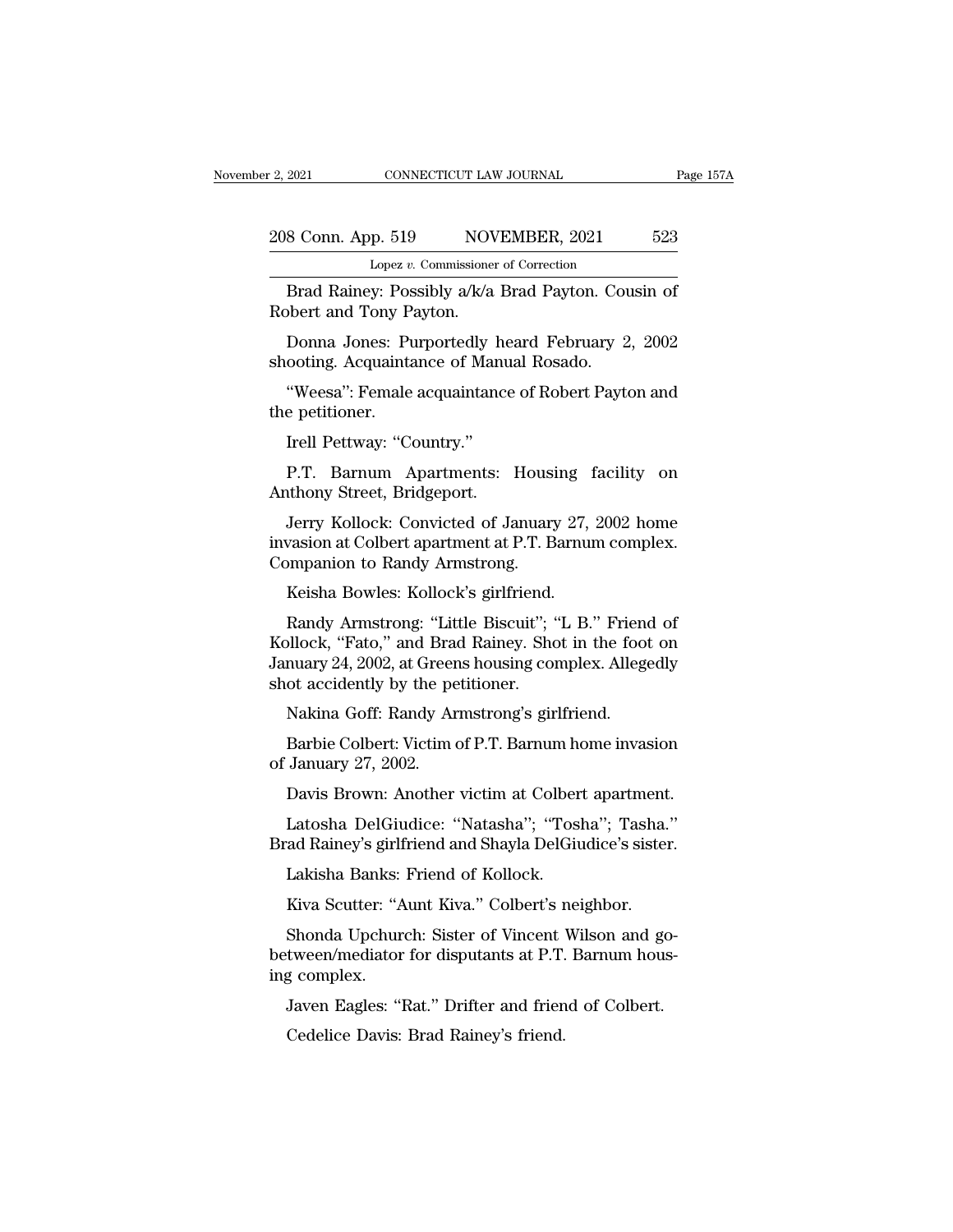#### CONNECTICUT LAW JOURNAL November 2, 2021<br>524 NOVEMBER, 2021 208 Conn. App. 519<br>Lopez v. Commissioner of Correction CONNECTICUT LAW JOURNAL<br>VEMBER, 2021 208 Conn. App<br>Lopez *v.* Commissioner of Correction<br>Rainey's cousin CONNECTICUT LAW JON<br>
4 NOVEMBER, 2021<br>
Lopez v. Commissioner of C<br>
Fifi: Brad Rainey's cousin.<br>
Marcus Mahoney: Caucasian fri

MOVEMBER, 2021 208 Conn. App. 519<br>
Lopez v. Commissioner of Correction<br>
Fifi: Brad Rainey's cousin.<br>
Marcus Mahoney: Caucasian friend of "Polo." Like a<br>
other to Polo and possible partner in illicit drug busi- $\begin{tabular}{c} 524 \hspace{1.5mm} \text{NOVEMBER, 2021} \hspace{1.5mm} \text{208 Conn. App. 519} \\ \hline \text{Lopez } v \text{. Commissioner of Correction} \\ \hline \end{tabular} \end{tabular} \\ \begin{tabular}{c} Maxcus Mahoney: Caucasian friend of "Polo." Like a brother to Polo and possible partner in illicit drug busi-  
ness with him. \end{tabular}$  $\begin{array}{c} \text{D24} \ \text{NOVEMB} \ \text{Lopez } v. \ \hline \end{array}$ <br>Fifi: Brad Rainey'<br>Marcus Mahoney:<br>brother to Polo and<br>ness with him.<br>The court now d Fifi: Brad Rainey's cousin.<br>
Marcus Mahoney: Caucasian friend of "Polo." Like a<br>
other to Polo and possible partner in illicit drug busi-<br>
ss with him.<br>
The court now describes the potential evidence as<br>
three incidents fr

FIII: Brad Rainey s cousin.<br>
Marcus Mahoney: Caucasian friend of "Polo." Like a<br>
brother to Polo and possible partner in illicit drug busi-<br>
ness with him.<br>
The court now describes the potential evidence as<br>
to three incid Marcus Mahoney: Caucasian friend of "Polo." Like a<br>brother to Polo and possible partner in illicit drug busi-<br>ness with him.<br>The court now describes the potential evidence as<br>to three incidents from which one can reasonabl brother to Polo and possible partner in illicit drug business with him.<br>The court now describes the potential evidence as<br>to three incidents from which one can reasonably glean<br>the following details. These putative facts a ness with him.<br>The court now describes the potential evidence as<br>to three incidents from which one can reasonably glean<br>the following details. These putative facts are derived<br>from police investigative notes and reports, h The court now describes the potential evidence as<br>to three incidents from which one can reasonably glean<br>the following details. These putative facts are derived<br>from police investigative notes and reports, hearsay<br>statemen The court now describes the potential evidence as<br>to three incidents from which one can reasonably glean<br>the following details. These putative facts are derived<br>from police investigative notes and reports, hearsay<br>statemen to three incidents from which one can reasonably glean<br>the following details. These putative facts are derived<br>from police investigative notes and reports, hearsay<br>statements contained therein, as well as evidence intro-<br>d the following details. These putative facts are derived<br>from police investigative notes and reports, hearsay<br>statements contained therein, as well as evidence intro-<br>duced at the petitioner's criminal trial and earlier<br>hab from police investigative notes and reports, hearsay<br>statements contained therein, as well as evidence intro-<br>duced at the petitioner's criminal trial and earlier<br>habeas trial. Consideration of information included, or<br>log statements contained therein, as well as evidence intro-<br>duced at the petitioner's criminal trial and earlier<br>habeas trial. Consideration of information included, or<br>logically deducible, from these sources is necessary<br>bec duced at the petitioner's criminal trial and earlier<br>habeas trial. Consideration of information included, or<br>logically deducible, from these sources is necessary<br>because the petitioner's *Brady* violation claims, as well<br>a authority. the petitioner's *Brady* violation claims, as well<br>ffective assistance allegations, require scru-<br>information reasonably available to any of the<br>'s counsel and/or imputable to the prosecuting<br>RANDY ARMSTRONG SHOOTING<br>the e In the information reasonably available to any of the<br>titioner's counsel and/or imputable to the prosecuting<br>thority.<br>RANDY ARMSTRONG SHOOTING<br>During the early hours of January 25, 2002, Armstrong<br>as shot in the foot. His

the mormanon reasonably available to any of the<br>petitioner's counsel and/or imputable to the prosecuting<br>authority.<br>RANDY ARMSTRONG SHOOTING<br>During the early hours of January 25, 2002, Armstrong<br>was shot in the foot. His c petitioner s counset and/or imputable to the prosecuting<br>authority.<br>RANDY ARMSTRONG SHOOTING<br>During the early hours of January 25, 2002, Armstrong<br>was shot in the foot. His companion, Jerry Kollock,<br>initially drove Armstro RANDY ARMSTRONG SHOOTING<br>During the early hours of January 25, 2002, Armstrong<br>was shot in the foot. His companion, Jerry Kollock,<br>initially drove Armstrong for medical care, but they<br>decided to stop at Armstrong's sister' RANDY ARMSTRONG SHOOTING<br>During the early hours of January 25, 2002, Armstrong<br>was shot in the foot. His companion, Jerry Kollock,<br>initially drove Armstrong for medical care, but they<br>decided to stop at Armstrong's sister' During the early hours of January 25, 2002, Armstrong<br>was shot in the foot. His companion, Jerry Kollock,<br>initially drove Armstrong for medical care, but they<br>decided to stop at Armstrong's sister's home first. After<br>she r During the early hours of January 25, 2002, Armstrong<br>was shot in the foot. His companion, Jerry Kollock,<br>initially drove Armstrong for medical care, but they<br>decided to stop at Armstrong's sister's home first. After<br>she r was shot in the foot. His com<br>initially drove Armstrong for 1<br>decided to stop at Armstrong's s<br>she refused to join them on th<br>Kollock and Armstrong drove<br>strong's girlfriend, Nakina Goff.<br>pany them to the hospital.<br>When in cided to stop at Armstrong's sister's home first. After<br>e-refused to join them on the trip to the hospital,<br>bllock and Armstrong drove to the home of Arm-<br>cong's girlfriend, Nakina Goff. Goff agreed to accom-<br>ny them to th she refused to join them on the trip to the hospital,<br>Kollock and Armstrong drove to the home of Armstrong's girlfriend, Nakina Goff. Goff agreed to accom-<br>pany them to the hospital.<br>When initially questioned by the police

Kollock and Armstrong drove to the home of Armstrong's girlfriend, Nakina Goff. Goff agreed to accompany them to the hospital.<br>When initially questioned by the police regarding how<br>the injury occurred, Armstrong and Goff r strong's girlfriend, Nakina Goff. Goff agreed to accompany them to the hospital.<br>When initially questioned by the police regarding how<br>the injury occurred, Armstrong and Goff related a ficti-<br>tious tale that the couple had pany them to the hospital.<br>
When initially questioned by the police regarding how<br>
the injury occurred, Armstrong and Goff related a ficti-<br>
tious tale that the couple had just left Goff's residence<br>
on foot when unidentif When initially questioned by the police regarding how<br>the injury occurred, Armstrong and Goff related a ficti-<br>tious tale that the couple had just left Goff's residence<br>on foot when unidentified gunmen emerged from a car<br>a When initially questioned by the police regarding how<br>the injury occurred, Armstrong and Goff related a ficti-<br>tious tale that the couple had just left Goff's residence<br>on foot when unidentified gunmen emerged from a car<br>a the injury occurred, Armstrong and Goff related a fictitious tale that the couple had just left Goff's residence<br>on foot when unidentified gunmen emerged from a car<br>and attempted to rob them. They stated the robbers<br>forced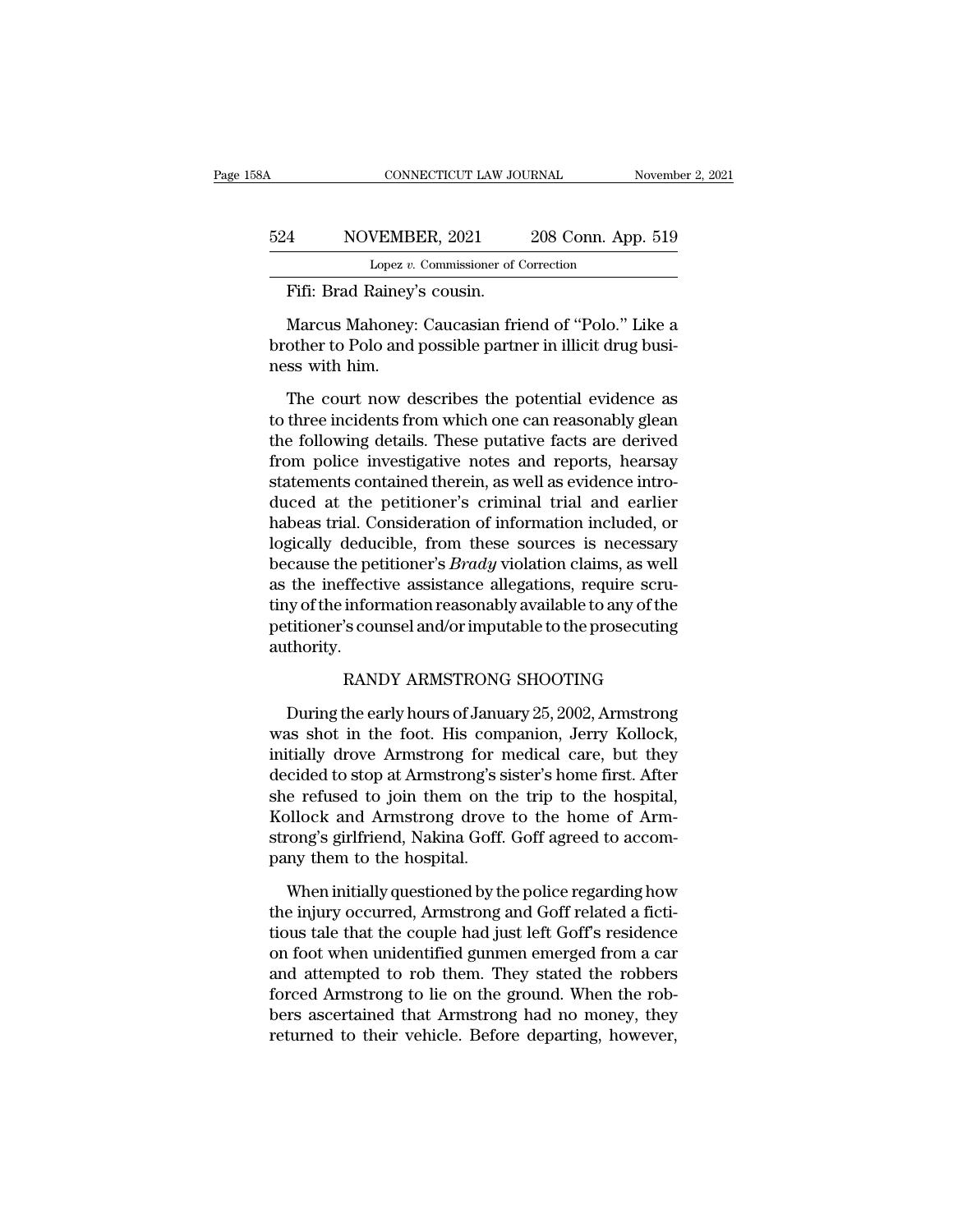the assailants fired a shot that struck Armstrong in the foot.<br>
The foot and a shot that struck Armstrong in the foot. 208 Conn. Ap<br>
the assailants<br>
the foot.<br>
Armstrong :

8 Conn. App. 519 NOVEMBER, 2021 525<br>
Lopez v. Commissioner of Correction<br>
e assailants fired a shot that struck Armstrong in<br>
e foot.<br>
Armstrong and Goff fabricated this scenario because<br>
th Armstrong and Kollock were on p 208 Conn. App. 519 NOVEMBER, 2021 525<br>
Lopez v. Commissioner of Correction<br>
the assailants fired a shot that struck Armstrong in<br>
the foot.<br>
Armstrong and Goff fabricated this scenario because<br>
both Armstrong and Kollock Lopez v. Commissioner of Correction<br>the assailants fired a shot that struck Armstrong in<br>the foot.<br>Armstrong and Goff fabricated this scenario because<br>both Armstrong and Kollock were on parole and had<br>traveled beyond the g the assailants fired a shot that struck Armstrong in<br>the foot.<br>Armstrong and Goff fabricated this scenario because<br>both Armstrong and Kollock were on parole and had<br>traveled beyond the geographic limits specified by the<br>pa the assamants fired a shot that struck Armstrong in<br>the foot.<br>Armstrong and Goff fabricated this scenario because<br>both Armstrong and Kollock were on parole and had<br>traveled beyond the geographic limits specified by the<br>par Armstrong and Goff fabricated this scenario because<br>both Armstrong and Kollock were on parole and had<br>traveled beyond the geographic limits specified by the<br>parole conditions. Because Goff's apartment was closer<br>to the are Armstrong and Goff fabricated<br>both Armstrong and Kollock we<br>traveled beyond the geographic<br>parole conditions. Because Goff<br>to the area permitted by the term<br>strong and Kollock hoped that s<br>sion would be overlooked.<br>Eventua Finally, Goff told the police a different, and pre-<br>make a divergent and had weled beyond the geographic limits specified by the<br>role conditions. Because Goff's apartment was closer<br>the area permitted by the terms of their raveled beyond the geographic initiis specified by the<br>parole conditions. Because Goff's apartment was closer<br>to the area permitted by the terms of their parole, Arm-<br>strong and Kollock hoped that such a minor transgres-<br>s

parole conditions. Because dorn's apartment was closer<br>to the area permitted by the terms of their parole, Arm-<br>strong and Kollock hoped that such a minor transgres-<br>sion would be overlooked.<br>Eventually, Goff told the poli to the area permitted by the terms of their parole, Armstrong and Kollock hoped that such a minor transgression would be overlooked.<br>Eventually, Goff told the police a different, and presumably truer, story. Armstrong and strong and Konock hoped that such a himlor transgression would be overlooked.<br>
Eventually, Goff told the police a different, and pre-<br>
sumably truer, story. Armstrong and Kollock had visited<br>
the Greens housing complex, wh ston would be overlooked.<br>Eventually, Goff told the police a different, and pre-<br>sumably truer, story. Armstrong and Kollock had visited<br>the Greens housing complex, where Kollock and others<br>drank and ingested drugs. While Eventually, Goff told the police a different<br>sumably truer, story. Armstrong and Kollo<br>the Greens housing complex, where Kollo<br>drank and ingested drugs. While into:<br>members of the group exuberantly fire<br>air. Armstrong told mably ther, story. Armstrong and Rohock had visited<br>e Greens housing complex, where Kollock and others<br>ank and ingested drugs. While intoxicated, some<br>embers of the group exuberantly fired guns in the<br>.. Armstrong told Gof the creens housing complex, where Kohock and others<br>drank and ingested drugs. While intoxicated, some<br>members of the group exuberantly fired guns in the<br>air. Armstrong told Goff that, as a consequence, the<br>petitioner had a members of the group<br>air. Armstrong told Go<br>petitioner had accident<br>Armstrong left the h<br>that same day, Januar<br>facilitate walking.<br>At around 2 o'clock

Example 12 o'clock that, as a consequence, the titioner had accidently shot him.<br>Armstrong left the hospital during the afternoon of at same day, January 25, 2002. He used a cane to cilitate walking.<br>At around 2 o'clock th

petitioner had accidently shot him.<br>
Armstrong left the hospital during the afternoon of<br>
that same day, January 25, 2002. He used a cane to<br>
facilitate walking.<br>
At around 2 o'clock that afternoon, Kollock's girl-<br>
friend Armstrong left the hospital during the afternoon of<br>that same day, January 25, 2002. He used a cane to<br>facilitate walking.<br>At around 2 o'clock that afternoon, Kollock's girl-<br>friend, Keisha Bowles, drove Kollock and Armstr Armstrong left the hospital during the atternoon of<br>that same day, January 25, 2002. He used a cane to<br>facilitate walking.<br>At around 2 o'clock that afternoon, Kollock's girl-<br>friend, Keisha Bowles, drove Kollock and Armstr mat same day, January 25, 2002. He used a cane to<br>facilitate walking.<br>At around 2 o'clock that afternoon, Kollock's girl-<br>friend, Keisha Bowles, drove Kollock and Armstrong<br>to Goff's home. Later, Bowles and Kollock returne Friend, Keisha Bowles, drove Kollock and Armstrong<br>friend, Keisha Bowles, drove Kollock and Armstrong<br>to Goff's home. Later, Bowles and Kollock returned to<br>pick up Armstrong so that Kollock and Armstrong could<br>meet with th At around 2 o'clock that<br>friend, Keisha Bowles, drov<br>to Goff's home. Later, Bowle<br>pick up Armstrong so that Kc<br>meet with their parole offi<br>ments concluded, Bowles a<br>strong off at his home.<br>The next day, January 26 End, Reisla Bowles, thove Rollock and Armstrong<br>Goff's home. Later, Bowles and Kollock returned to<br>ck up Armstrong so that Kollock and Armstrong could<br>eet with their parole officers. After these appoint-<br>ents concluded, Bo to don's none. Later, bowes and Konock returned to<br>pick up Armstrong so that Kollock and Armstrong could<br>meet with their parole officers. After these appoint-<br>ments concluded, Bowles and Kollock dropped Arm-<br>strong off at

peck up Arnistrong so that Kohock and Arnistrong could<br>meet with their parole officers. After these appoint-<br>ments concluded, Bowles and Kollock dropped Arm-<br>strong off at his home.<br>The next day, January 26, 2002, at aroun ments concluded, Bowles and Kollock dropped Armstrong off at his home.<br>The next day, January 26, 2002, at around 1 p.m.,<br>Armstrong and Goff argued, and Goff left from Armstrong's home to go to her own residence. Later that ments concluded, bowles and<br>strong off at his home.<br>The next day, January 26, 2<br>Armstrong and Goff argued, a<br>strong's home to go to her ow<br>day, they reconciled, and she as<br>phone, through the night.<br>The following day, Janua The next day, January 26, 2002, at around 1 p.m.,<br>mstrong and Goff argued, and Goff left from Arm-<br>cong's home to go to her own residence. Later that<br>y, they reconciled, and she and Armstrong talked, by<br>one, through the ni The Hext day, January 20, 2002, at around T p.m.,<br>Armstrong and Goff argued, and Goff left from Armstrong's home to go to her own residence. Later that<br>day, they reconciled, and she and Armstrong talked, by<br>phone, through

Armstrong and Gon argued, and Gon Fert Hold Armstrong's home to go to her own residence. Later that day, they reconciled, and she and Armstrong talked, by phone, through the night.<br>The following day, January 27, 2002, at a strong's none to go to her own residence. Later that<br>day, they reconciled, and she and Armstrong talked, by<br>phone, through the night.<br>The following day, January 27, 2002, at around 8 a.m.,<br>Bowles arrived at Goff's home loo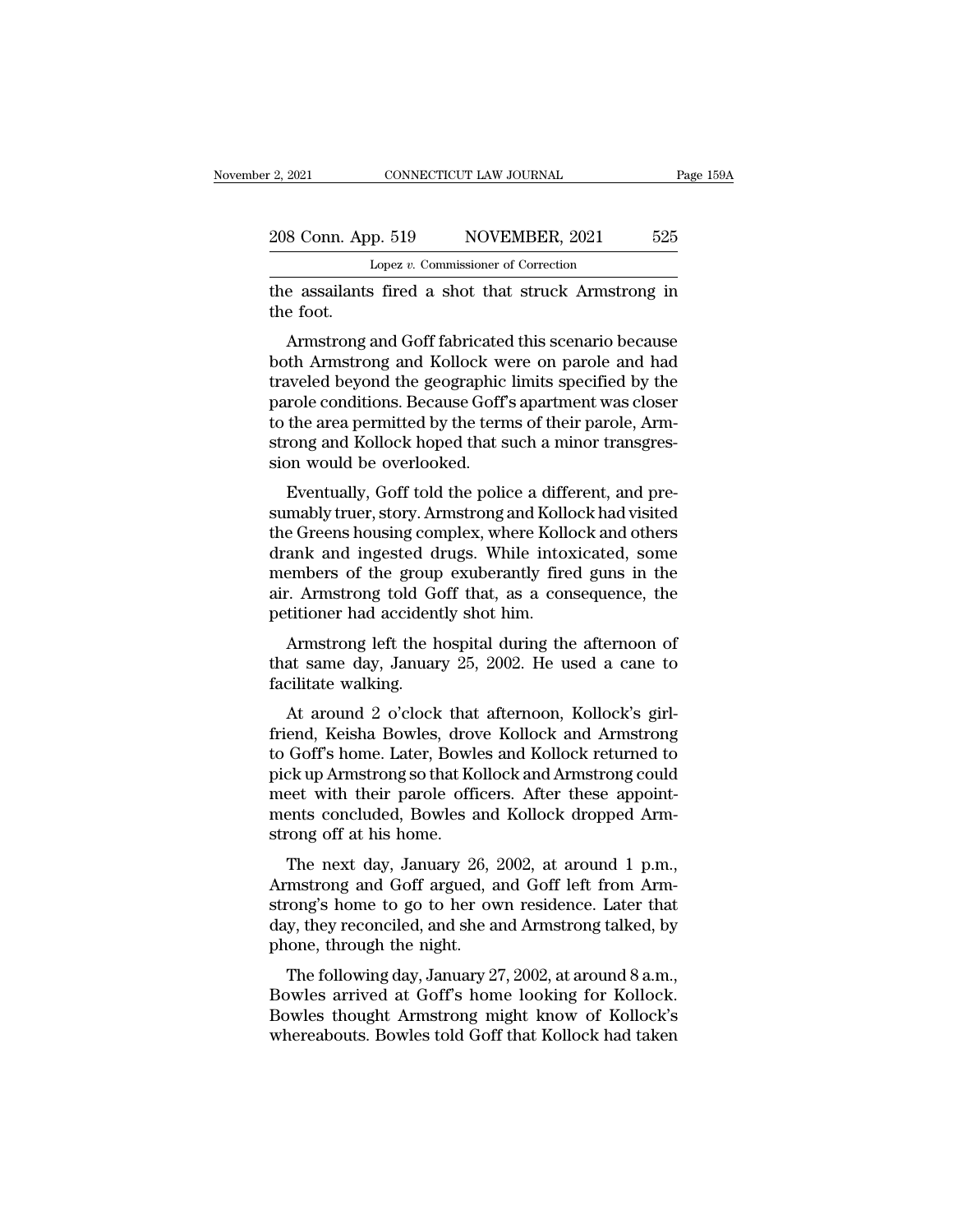# CONNECTICUT LAW JOURNAL November 2, 2021<br>526 NOVEMBER, 2021 208 Conn. App. 519<br>Lopez v. Commissioner of Correction CONNECTICUT LAW JOURNAL<br>VEMBER, 2021 208 Conn. App<br>Lopez *v.* Commissioner of Correction<br>ight before never returned and tha

CONNECTICUT LAW JOURNAL November 2, 2021<br>
S26 NOVEMBER, 2021 208 Conn. App. 519<br>
Lopez v. Commissioner of Correction<br>
her car the night before, never returned, and that she<br>
received a phone call from Latosha DelGiudice, t Factor School (MDF) and that Special Constants are the night before, never returned, and that she received a phone call from Latosha DelGiudice, the spirifriend of Brad Rainey, that Bowles' car was stranded in the Fest Fre 526 NOVEMBER, 2021 208 Conn. App. 519<br>
Lopez v. Commissioner of Correction<br>
her car the night before, never returned, and that she<br>
received a phone call from Latosha DelGiudice, the<br>
girlfriend of Brad Rainey, that Bowle  $\begin{tabular}{ c c c} 526 & NOVEMBER, 2021 & 208 Conr \\ \hline & \textbf{Lopez } v. \textbf{ Commissioner of Correction} \\ her car the night before, never returned, ar received a phone call from Latosha DelG girlfriend of Brad Rainey, that Bowles' car wa in the East End section of Bridgeport. \\ When Bowles went to retrieve her car, she \end{tabular}$ Lopez v. Commissioner of Correction<br>
The car, the night before, never returned, and that she<br>
ceived a phone call from Latosha DelGiudice, the<br>
diffriend of Brad Rainey, that Bowles' car was stranded<br>
the East End section it was unlocked a phone call from Latosha DelGiudice, the girlfriend of Brad Rainey, that Bowles' car was stranded<br>in the East End section of Bridgeport.<br>When Bowles went to retrieve her car, she found that<br>it was unlocked

her car the hight before, hever returned, and that she<br>received a phone call from Latosha DelGiudice, the<br>girlfriend of Brad Rainey, that Bowles' car was stranded<br>in the East End section of Bridgeport.<br>When Bowles went to received a phone can from Eatosha Deronduce, the<br>girlfriend of Brad Rainey, that Bowles' car was stranded<br>in the East End section of Bridgeport.<br>When Bowles went to retrieve her car, she found that<br>it was unlocked, the key ginfriend of Brad Rafley, that Bowles Car was stranded<br>in the East End section of Bridgeport.<br>When Bowles went to retrieve her car, she found that<br>it was unlocked, the keys were missing, and the tires<br>had been flattened. S In the East End section of Bridgeport.<br>When Bowles went to retrieve her car, she found that<br>it was unlocked, the keys were missing, and the tires<br>had been flattened. She sought out Kollock and wanted<br>Armstrong to assist he When Bowles we<br>it was unlocked, tl<br>had been flattened.<br>Armstrong to assis<br>Armstrong, but Ar<br>Goff that Armstron<br>seen Kollock.<br>Goff asserted th: was unocked, the keys were missing, and the thes<br>d been flattened. She sought out Kollock and wanted<br>mstrong to assist her in that endeavor. Goff called<br>mstrong, but Armstrong's sister answered and told<br>off that Armstrong had been nattened. She solight out Kohock and wanted<br>Armstrong to assist her in that endeavor. Goff called<br>Armstrong, but Armstrong's sister answered and told<br>Goff that Armstrong was asleep and that she had not<br>seen Kolloc Armstrong to assist her in that endeavor. Gon can<br>Armstrong, but Armstrong's sister answered and to<br>Goff that Armstrong was asleep and that she had i<br>seen Kollock.<br>Goff asserted that she spent the evening of Januar<br>26 to 2

Armstrong was asleep and that she had not<br>ck.<br>erted that she spent the evening of January<br>002, at Armstrong's residence and returned<br>a home around 8 a.m. that morning.<br>P.T. BARNUM HOME INVASION<br>wo hours earlier, around 6 a Goff asserted that she spent the evening of January<br>to 27, 2002, at Armstrong's residence and returned<br>her own home around 8 a.m. that morning.<br>P.T. BARNUM HOME INVASION<br>About two hours earlier, around 6 a.m. on January<br>,

Goff asserted that she spent the evening of January<br>26 to 27, 2002, at Armstrong's residence and returned<br>to her own home around 8 a.m. that morning.<br>P.T. BARNUM HOME INVASION<br>About two hours earlier, around 6 a.m. on Janu 26 to 27, 2002, at Armstrong's residence and returned<br>to her own home around 8 a.m. that morning.<br>P.T. BARNUM HOME INVASION<br>About two hours earlier, around 6 a.m. on January<br>27, 2002, Barbie Colbert was asleep in her resid to her own home around 8 a.m. that morning.<br>P.T. BARNUM HOME INVASION<br>About two hours earlier, around 6 a.m. on January<br>27, 2002, Barbie Colbert was asleep in her residence,<br>which was Apartment 108 of the P.T. Barnum Apart P.T. BARNUM HOME INVASION<br>About two hours earlier, around 6 a.m. on January<br>27, 2002, Barbie Colbert was asleep in her residence,<br>which was Apartment 108 of the P.T. Barnum Apart-<br>ments. Sleeping in her bed with her were t THE DARINGM HOME INVASION<br>27, 2002, Barbie Colbert was asleep in her residence,<br>which was Apartment 108 of the P.T. Barnum Apart-<br>ments. Sleeping in her bed with her were three of her<br>children, ages seven, five, and four About two hours earlier, around 6 a.m. on January<br>27, 2002, Barbie Colbert was asleep in her residence,<br>which was Apartment 108 of the P.T. Barnum Apart-<br>ments. Sleeping in her bed with her were three of her<br>children, ages 27, 2002, Barbie Colbert was asleep in her residence,<br>which was Apartment 108 of the P.T. Barnum Apart-<br>ments. Sleeping in her bed with her were three of her<br>children, ages seven, five, and four years. Colbert's thir-<br>teen which was Apartment 108 of the P.T. Barnum .<br>ments. Sleeping in her bed with her were three children, ages seven, five, and four years. Colbert'<br>teen year old son was asleep on a couch in the<br>room, and her seventeen year o Fils. Sleeping in her bed with her were three of her<br>ildren, ages seven, five, and four years. Colbert's thir-<br>en year old son was asleep on a couch in the living<br>om, and her seventeen year old stepdaughter slept<br>another b Emaren, ages seven, five, and four years. Colbert's tim-<br>teen year old son was asleep on a couch in the living<br>room, and her seventeen year old stepdaughter slept<br>in another bedroom. Another relative, Davis Brown,<br>was watc

teen year old son was asleep on a coden in the hying<br>room, and her seventeen year old stepdaughter slept<br>in another bedroom. Another relative, Davis Brown,<br>was watching television in the living room.<br>Earlier that morning, From, and her seventeen year old stepdaughter stept<br>in another bedroom. Another relative, Davis Brown,<br>was watching television in the living room.<br>Earlier that morning, a neighbor, Kiva Scutter, visited<br>Colbert's apartment In another bethoon. Another relative, Davis L<br>was watching television in the living room.<br>Earlier that morning, a neighbor, Kiva Scutter, v<br>Colbert's apartment and had awakened Brown. S<br>then left and announced that she exp Earlier that morning, a neighbor, Kiva Scutter, visited<br>olbert's apartment and had awakened Brown. Scutter<br>en left and announced that she expected to return<br>ortly. When she exited Colbert's apartment, she left<br>e front door Earlier that morning, a heighbor, Kiva Scutter, visited<br>Colbert's apartment and had awakened Brown. Scutter<br>then left and announced that she expected to return<br>shortly. When she exited Colbert's apartment, she left<br>the fro

Consert's apartment and had awakefied Drown. Scutter<br>then left and announced that she expected to return<br>shortly. When she exited Colbert's apartment, she left<br>the front door to that apartment unlocked.<br>Suddenly, two armed lock's family. Brown believed that she expected to return<br>shortly. When she exited Colbert's apartment, she left<br>the front door to that apartment unlocked.<br>Suddenly, two armed men rushed into Colbert's<br>apartment and demand shorty. When she exited Cobert's apartment, she fert<br>the front door to that apartment unlocked.<br>Suddenly, two armed men rushed into Colbert's<br>apartment and demanded money. Brown recognized<br>Jerry Kollock as one of the robbe the front door to that apartment unlocked.<br>Suddenly, two armed men rushed into Colbert's<br>apartment and demanded money. Brown recognized<br>Jerry Kollock as one of the robbers. Brown knew Kol-<br>lock's family. Brown believed tha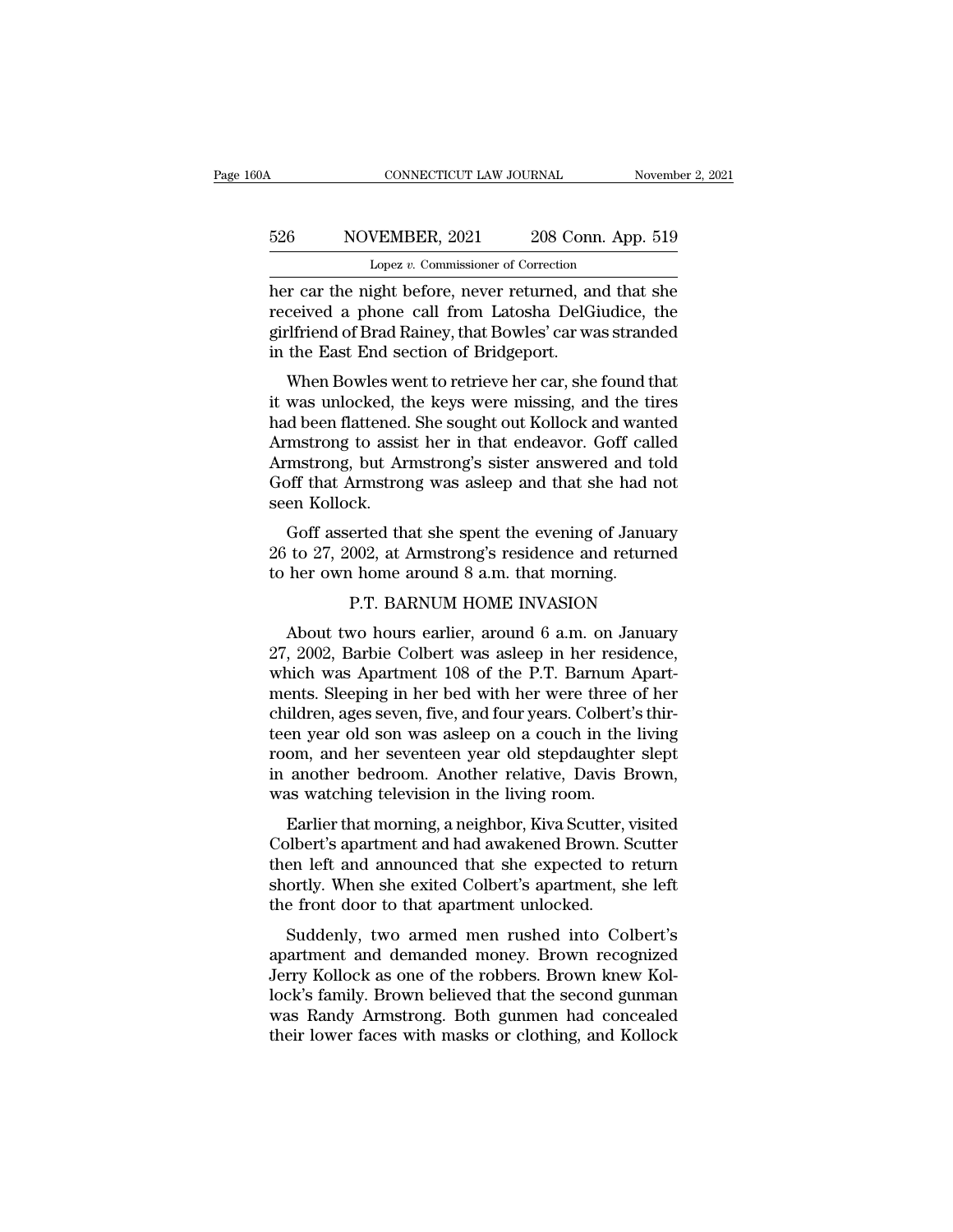# 2, 2021 CONNECTICUT LAW JOURNAL Page 161A<br>208 Conn. App. 519 NOVEMBER, 2021 527<br>Lopez v. Commissioner of Correction Lopez *v.* Commissioner of Correction

Show a semiautomatic pistol into Brown's mouth<br>and the shoved a semiautomatic pistol into Brown's mouth<br>while ordering Brown to take the gunmen into Colbert's<br>bedreem to avalian her. Prown complied 208 Conn. App. 519 NOVEMBER, 2021 527<br>
Lopez v. Commissioner of Correction<br>
shoved a semiautomatic pistol into Brown's mouth<br>
while ordering Brown to take the gunmen into Colbert's<br>
bedroom to awaken her. Brown complied. 208 Conn. App. 519 NOVEMBER, 2021<br>
Lopez v. Commissioner of Correction<br>
shoved a semiautomatic pistol into Brown's<br>
while ordering Brown to take the gunmen into Co<br>
bedroom to awaken her. Brown complied.<br>
At first, Colbert  $\frac{1}{27}$   $\frac{1}{27}$   $\frac{1}{27}$   $\frac{1}{27}$   $\frac{1}{27}$   $\frac{1}{27}$   $\frac{1}{27}$   $\frac{1}{27}$   $\frac{1}{27}$   $\frac{1}{27}$   $\frac{1}{27}$   $\frac{1}{27}$   $\frac{1}{27}$   $\frac{1}{27}$   $\frac{1}{27}$   $\frac{1}{27}$   $\frac{1}{27}$   $\frac{1}{27}$   $\frac{1}{27}$   $\frac{1}{27}$ 

Lopez v. Commissioner of Correction<br>
shoved a semiautomatic pistol into Brown's mouth<br>
while ordering Brown to take the gunmen into Colbert's<br>
bedroom to awaken her. Brown complied.<br>
At first, Colbert assumes Brown was jok shoved a semiautomatic pistol into Brown's mouth<br>while ordering Brown to take the gunmen into Colbert's<br>bedroom to awaken her. Brown complied.<br>At first, Colbert assumes Brown was joking when he<br>roused her with the news tha bedroom to awaken her. Brown complied.<br>
At first, Colbert assumes Brown was joking when he<br>
roused her with the news that armed men wanted to<br>
rob them. The gunmen forced Brown onto Colbert's<br>
bed. They compelled Brown and bedroom to awaken her. Brown complied.<br>
At first, Colbert assumes Brown was joking when he<br>
roused her with the news that armed men wanted to<br>
rob them. The gunmen forced Brown onto Colbert's<br>
bed. They compelled Brown and At first, Colbert assumes Brown was joking when he<br>roused her with the news that armed men wanted to<br>rob them. The gunmen forced Brown onto Colbert's<br>bed. They compelled Brown and Colbert to refrain from<br>looking at them. K At first, Colbert assumes Brown was joking when he<br>roused her with the news that armed men wanted to<br>rob them. The gunmen forced Brown onto Colbert's<br>bed. They compelled Brown and Colbert to refrain from<br>looking at them. K roused her with the news that armed men wanted to<br>rob them. The gunmen forced Brown onto Colbert's<br>bed. They compelled Brown and Colbert to refrain from<br>looking at them. Kollock struck Brown in the head four<br>or five times, rob them. The gunmen forced Brown onto Colbert's<br>bed. They compelled Brown and Colbert to refrain from<br>looking at them. Kollock struck Brown in the head four<br>or five times, causing Brown to bleed profusely. Colbert<br>produce bed. They compelled Brown and Colbert to refrain from<br>looking at them. Kollock struck Brown in the head four<br>or five times, causing Brown to bleed profusely. Colbert<br>produced a pillowcase containing \$180 and offered it<br>to looking at them. Kollock str<br>or five times, causing Brown<br>produced a pillowcase con<br>to the robbers. Kollock told h<br>apartment, and his companic<br>The robbers also inquired<br>"Rat," Vincent Wilson.<br>When the gunmen first ac The antics, causing 219 minds accompled profits 3,0 sizes of<br>oduced a pillowcase containing \$180 and offered it<br>the robbers. Kollock told his accomplice to search the<br>artment, and his companion ransacked the residence.<br>ne room, Colbert's thirteen years of the residence.<br>The robbers. Kollock told his accomplice to search the<br>apartment, and his companion ransacked the residence.<br>The robbers also inquired about the whereabouts of<br>"Rat," Vincen

apartment, and his companion ransacked the residence.<br>The robbers also inquired about the whereabouts of<br>"Rat," Vincent Wilson.<br>When the gunmen first accosted Brown in the living<br>room, Colbert's thirteen year old son awake directly, and the schip-directed directed directed on<br>The robbers also inquired about the whereabouts of<br>"Rat," Vincent Wilson.<br>When the gunmen first accosted Brown in the living<br>room, Colbert's thirteen year old son awake The Towords also inquired asset are writtend.<br>
"Rat," Vincent Wilson.<br>
When the gunmen first accosted Brown in the room, Colbert's thirteen year old son awaker<br>
arose. Kollock pointed his weapon at the b<br>
directed him to r When the gunmen first accosted Brown in the living<br>om, Colbert's thirteen year old son awakened and<br>ose. Kollock pointed his weapon at the boy and<br>rected him to remain still. The boy froze, but he was<br>position to observe t Then the galancer moves accessed 219 MH in the Trug<br>
room, Colbert's thirteen year old son awakened and<br>
arose. Kollock pointed his weapon at the boy and<br>
directed him to remain still. The boy froze, but he was<br>
in positio

From, collect and the basic and solid and and<br>arose. Kollock pointed his weapon at the boy and<br>directed him to remain still. The boy froze, but he was<br>in position to observe the entire episode.<br>One of the younger children directed him to remain<br>in position to observe t<br>One of the younger check<br>"Mommy don't move! The pistol-whipping of l<br>Colbert screamed.<br>The scream and comm position to observe the entire episode.<br>One of the younger children in Colbert's bed warned,<br>Iommy don't move! They have guns!" As a result of<br>e pistol-whipping of Brown and fear for their lives,<br>olbert scream and commotio One of the younger children in Colbert's bed warned,<br>
"Mommy don't move! They have guns!" As a result of<br>
the pistol-whipping of Brown and fear for their lives,<br>
Colbert screamed.<br>
The scream and commotion brought Colbert'

"Mommy don't move! They have guns!" As a result of<br>the pistol-whipping of Brown and fear for their lives,<br>Colbert screamed.<br>The scream and commotion brought Colbert's seven-<br>teen year old stepdaughter out of her bedroom an flee, and the gunder and commodiate and fear for their lives,<br>Colbert screamed.<br>The screamed.<br>The scream and commotion brought Colbert's seven-<br>teen year old stepdaughter out of her bedroom and to<br>the doorway of Colbert's The screamed.<br>
The screamed.<br>
The screamed.<br>
The screamed commotion brought Colbert's seven-<br>
teen year old stepdaughter out of her bedroom and to<br>
the doorway of Colbert's bedroom. The girl tried to<br>
flee, and the gunmen The scream and commotion brought Colbert's seven<br>teen year old stepdaughter out of her bedroom and to<br>the doorway of Colbert's bedroom. The girl tried to<br>flee, and the gunmen pursued her. She tripped and fell<br>and Kollock's The second and commoder stody. Conserve soven<br>en year old stepdaughter out of her bedroom and to<br>e, and the gunmen pursued her. She tripped and fell,<br>d Kollock's companion pushed his pistol into her<br>outh and then pressed i the doorway of Colbert's bedroom. The girl tried to<br>the doorway of Colbert's bedroom. The girl tried to<br>flee, and the gunmen pursued her. She tripped and fell,<br>and Kollock's companion pushed his pistol into her<br>mouth and t The about the gunmen pursued her. Solated the gunner pursued her. Solar and Kollock's companion pushed I mouth and then pressed it forcibly if While so subjugated, Kollock reach teenager's underwear and probed hesearching

At Kollock's companion pushed his pistol into her<br>pouth and then pressed it forcibly into her eye.<br>While so subjugated, Kollock reached underneath the<br>enager's underwear and probed her vagina, possibly<br>arching for conceale mouth and then pressed it forcibly into her eye.<br>While so subjugated, Kollock reached underneath the<br>teenager's underwear and probed her vagina, possibly<br>searching for concealed drugs.<br>At that time, Colbert's five year old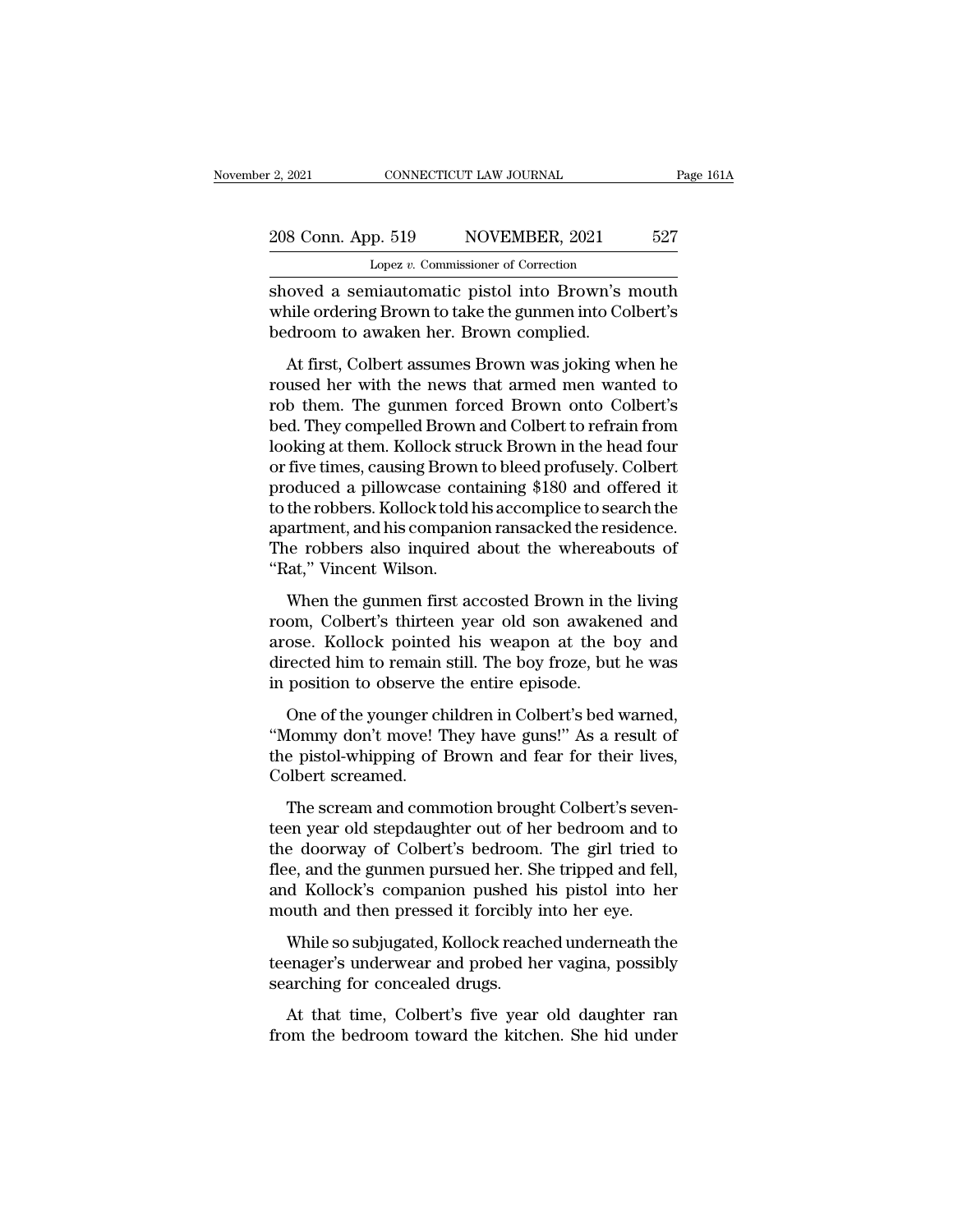#### CONNECTICUT LAW JOURNAL November 2, 2021<br>528 NOVEMBER, 2021 208 Conn. App. 519<br>Lopez v. Commissioner of Correction CONNECTICUT LAW JOURNAL November 2, 2021<br>
S28 NOVEMBER, 2021 208 Conn. App. 519<br>
Lopez *v.* Commissioner of Correction<br>
a kitchen table. Kollock demanded she come out, but CONNECTICUT LAW JOURNAL November 2, 202<br>
S28 NOVEMBER, 2021 208 Conn. App. 519<br>
Lopez v. Commissioner of Correction<br>
a kitchen table. Kollock demanded she come out, but<br>
she bravely refused. 528 NOVEMBER, 20<br>
Lopez v. Commi<br>
a kitchen table. Kollock of<br>
she bravely refused.<br>
A third accomplice, is

NOVEMBER, 2021 208 Conn. App. 519<br>
Lopez v. Commissioner of Correction<br>
kitchen table. Kollock demanded she come out, but<br>
e bravely refused.<br>
A third accomplice, identified by Brown as Brad<br>
uiney, entered the apartment a  $\frac{528}{\text{Lopez }v. \text{ Commissioner of Correction}}$ <br>
Lopez v. Commissioner of Correction<br>
a kitchen table. Kollock demanded she come out, but<br>
she bravely refused.<br>
A third accomplice, identified by Brown as Brad<br>
Rainey, entered the apartment an Lopez  $v$ . Commissioner of Correction<br>
a kitchen table. Kollock demanded she come out, but<br>
she bravely refused.<br>
A third accomplice, identified by Brown as Brad<br>
Rainey, entered the apartment and urged Kollock and<br>
the o a kitchen table. Kollock demanded she come out, but<br>she bravely refused.<br>A third accomplice, identified by Brown as Brad<br>Rainey, entered the apartment and urged Kollock and<br>the other gunman to leave. Kollock or his compani a kicket about struck a children about the back and Rainey, entered the apartment and urged Kollock and the other gunman to leave. Kollock or his companion then fired a shot toward the kitchen table. The bullet struck a ca A third accomplice, identifie<br>Rainey, entered the apartment as<br>the other gunman to leave. Kolld<br>then fired a shot toward the kite<br>struck a cabinet about three fee<br>three intruders then exited.<br>Brown and the thirteen year From and accomplice, including by Brown as Brad<br>tiney, entered the apartment and urged Kollock and<br>e other gunman to leave. Kollock or his companion<br>en fired a shot toward the kitchen table. The bullet<br>ruck a cabinet about reality, entered are apartment and urged Rohock and<br>the other gunman to leave. Kollock or his companion<br>then fired a shot toward the kitchen table. The bullet<br>struck a cabinet about three feet from the table. The<br>three int

directly in front of Cale is the kitchen table. The bullet<br>struck a cabinet about three feet from the table. The<br>three intruders then exited.<br>Brown and the thirteen year old ran to a window<br>and saw two cars quickly drive o nich med a shot loward the Khenen table. The bance<br>struck a cabinet about three feet from the table. The<br>three intruders then exited.<br>Brown and the thirteen year old ran to a window<br>and saw two cars quickly drive out of pa Bowles. Brown and the thirteen year old ran to a window<br>d saw two cars quickly drive out of parking spaces<br>rectly in front of Colbert's apartment. Brown recog-<br>zed one vehicle as belonging to Kollock's girlfriend,<br>wels.<br>Both Colbe nown and the timeen year old ran to a window<br>and saw two cars quickly drive out of parking spaces<br>directly in front of Colbert's apartment. Brown recog-<br>nized one vehicle as belonging to Kollock's girlfriend,<br>Bowles.<br>Both

directly in front of Colbert's apartment. Brown recognized one vehicle as belonging to Kollock's girlfriend,<br>Bowles.<br>Both Colbert and her thirteen year old son also recognized Kollock. Colbert occasionally braided customer meety in notice to concrete approvided one vehicle as belonging<br>Bowles.<br>Both Colbert and her thirteen y<br>nized Kollock. Colbert occasions<br>hair, and Kollock had sought su<br>weeks before the incident.<br>Kollock learned that the p by Nes.<br>Both Colbert and her thirteen year old son also recogred Kollock. Colbert occasionally braided customers'<br>ir, and Kollock had sought such services just a few<br>eeks before the incident.<br>Kollock learned that the polic Both Colbert and her thirteen year old son also recognized Kollock. Colbert occasionally braided customers'<br>hair, and Kollock had sought such services just a few<br>weeks before the incident.<br>Kollock learned that the police s Board Consert and Her timeter year old solid associates political Revised Kollock. Colbert occasionally braided customers'<br>hair, and Kollock had sought such services just a few<br>weeks before the incident.<br>Kollock learned th

bllock had sought such services just a few<br>re the incident.<br>earned that the police suspected him to be<br>gunmen. He disposed his pistol and went<br>d. The police eventually captured him.<br>PETTWAY STORE SHOOTING<br>eme Court describ Kollock learned that the police suspected him to be<br>e of the gunmen. He disposed his pistol and went<br>derground. The police eventually captured him.<br>PETTWAY STORE SHOOTING<br>Our Supreme Court described the evidentiary scaf-<br>l Kollock learned that the police suspected him to be<br>one of the gunmen. He disposed his pistol and went<br>underground. The police eventually captured him.<br>PETTWAY STORE SHOOTING<br>Our Supreme Court described the evidentiary sca

(derground. The police eventually captured him.<br>
PETTWAY STORE SHOOTING<br>
Our Supreme Court described the evidentiary scaf-<br>
Id that supported the jury's guilty verdicts as follows:<br>
"In the early morning hours of February eral people were gathered inside and outside the evidentiary scaffold that supported the jury's guilty verdicts as follows:<br>"In the early morning hours of February 2, 2002, several people were gathered inside and outside o PETTWAY STORE SHOOTING<br>Our Supreme Court described the evidentiary scaf-<br>fold that supported the jury's guilty verdicts as follows:<br>"In the early morning hours of February 2, 2002, sev-<br>eral people were gathered inside and Our Supreme Court described the evidentiary scaf-<br>fold that supported the jury's guilty verdicts as follows:<br>"In the early morning hours of February 2, 2002, sev-<br>eral people were gathered inside and outside of Pett-<br>way's our supperme court described are evalentiary sear<br>fold that supported the jury's guilty verdicts as follows:<br>"In the early morning hours of February 2, 2002, sev-<br>eral people were gathered inside and outside of Pett-<br>way's "In the early morning hours of February 2, 2002, several people were gathered inside and outside of Pettway's Variety Store (Pettway's) at the northwest corner of the intersection of Stratford Avenue and Fifth Street in Br "In the early morning hours of February 2, 2002, several people were gathered inside and outside of Pett-<br>way's Variety Store (Pettway's) at the northwest corner<br>of the intersection of Stratford Avenue and Fifth Street<br>in eral people were gathered inside and outside of Pettway's Variety Store (Pettway's) at the northwest corner of the intersection of Stratford Avenue and Fifth Street in Bridgeport. Stratford Avenue runs in a generally eastw way's Variety Store (Pettway's) at the northwest corner<br>of the intersection of Stratford Avenue and Fifth Street<br>in Bridgeport. Stratford Avenue runs in a generally east-<br>west direction and has one-way traffic heading east of the intersection of Stratford Avenue and Fifth Street<br>in Bridgeport. Stratford Avenue runs in a generally east-<br>west direction and has one-way traffic heading east.<br>Fifth Street runs in a generally north-south direction in Bridgeport. Stratford Avenue runs in a generally east-<br>west direction and has one-way traffic heading east.<br>Fifth Street runs in a generally north-south direction<br>and ends at Stratford Avenue. The three victims, Shariff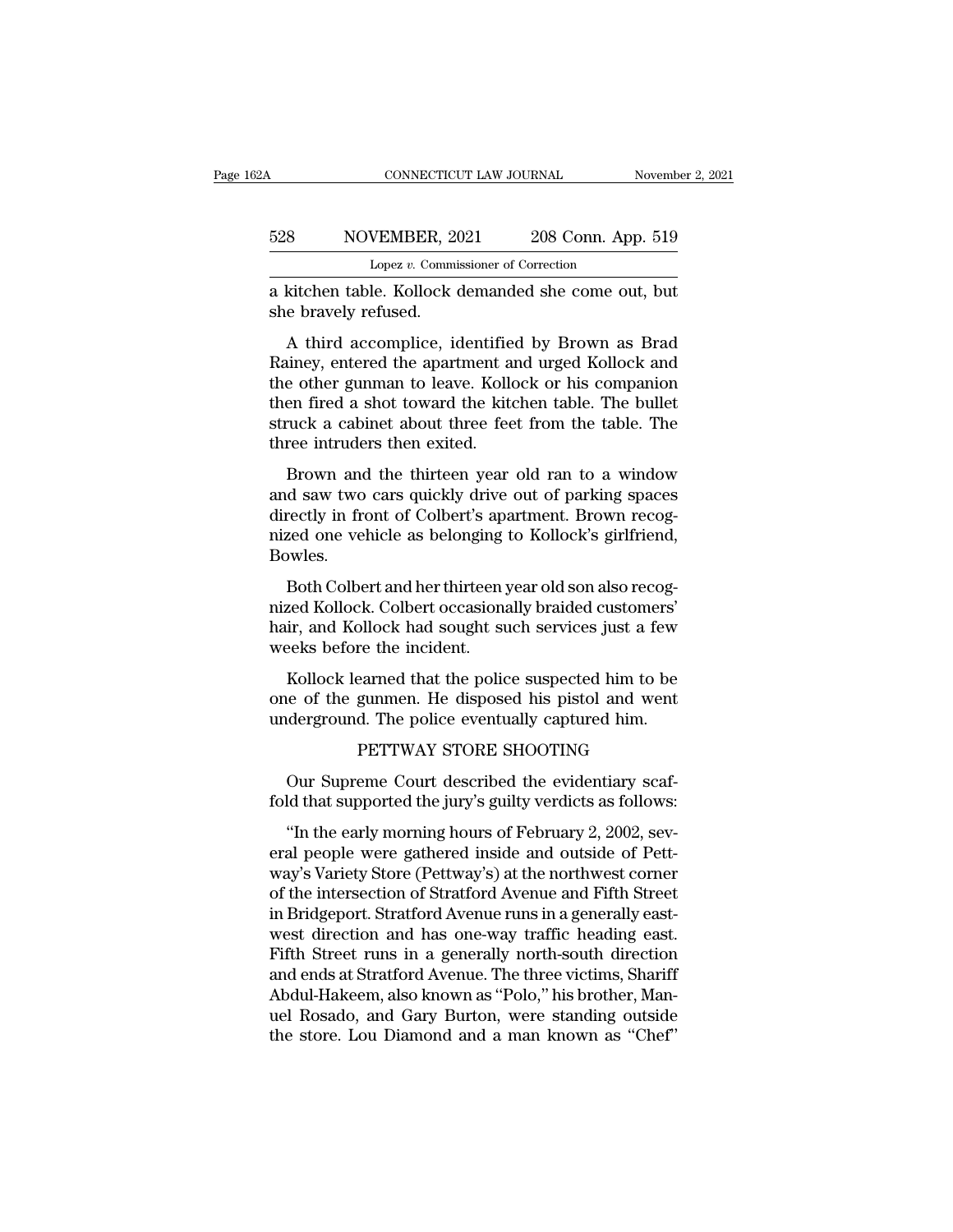# 2, 2021 CONNECTICUT LAW JOURNAL Page 163A<br>208 Conn. App. 519 NOVEMBER, 2021 529<br>Lopez v. Commissioner of Correction Lopez *v.* Commissioner of Correction

extra 2, 2021 CONNECTICUT LAW JOURNAL Page 163A<br>
208 Conn. App. 519 NOVEMBER, 2021 529<br>
Lopez v. Commissioner of Correction<br>
came out of Pettway's, gave Abdul-Hakeem and Rosado<br>
a "grim" look and then walked north on Fifth 208 Conn. App. 519 NOVEMBER, 2021 529<br>
Lopez v. Commissioner of Correction<br>
came out of Pettway's, gave Abdul-Hakeem and Rosado<br>
a "grim" look and then walked north on Fifth Street.<br>
Shortly thereafter, Diamond and Chef, w 208 Conn. App. 519 NOVEMBER, 2021 529<br>
Lopez v. Commissioner of Correction<br>
came out of Pettway's, gave Abdul-Hakeem and Rosado<br>
a "grim" look and then walked north on Fifth Street.<br>
Shortly thereafter, Diamond and Chef, w 208 Conn. App. 519 NOVEMBER, 2021 529<br>
Lopez v. Commissioner of Correction<br>
came out of Pettway's, gave Abdul-Hakeem and Rosado<br>
a "grim" look and then walked north on Fifth Street.<br>
Shortly thereafter, Diamond and Chef, Lopez v. Commissioner of Correction<br>
came out of Pettway's, gave Abdul-Hakeem and Rosado<br>
a "grim" look and then walked north on Fifth Street.<br>
Shortly thereafter, Diamond and Chef, who had covered<br>
the lower parts of thei Lopez v. Commissioner of Correction<br>
came out of Pettway's, gave Abdul-Hakeem and Rosado<br>
a "grim" look and then walked north on Fifth Street.<br>
Shortly thereafter, Diamond and Chef, who had covered<br>
the lower parts of thei came out of Pettway's, gave Abdul-Hakeem and Rosado<br>a "grim" look and then walked north on Fifth Street.<br>Shortly thereafter, Diamond and Chef, who had covered<br>the lower parts of their faces with some type of cloths,<br>turned a "grim" look and then walked north on Fifth Street.<br>Shortly thereafter, Diamond and Chef, who had covered<br>the lower parts of their faces with some type of cloths,<br>turned around and walked back down Fifth Street<br>toward Pet Example a which and only, who had covered<br>a lower parts of their faces with some type of cloths,<br>rned around and walked back down Fifth Street<br>ward Pettway's. At the same time, a third unidentified<br>rson carrying a gun ran turned around and walked back down Fifth Street<br>toward Pettway's. At the same time, a third unidentified<br>person carrying a gun ran from the east side of Fifth<br>Street to the west side and joined Diamond and Chef.<br>Meanwhile,

toward Pettway's. At the same time, a third unidentified<br>person carrying a gun ran from the east side of Fifth<br>Street to the west side and joined Diamond and Chef.<br>Meanwhile, a white car had come down Fourth Street,<br>the ne beward Feating s. The die static affice, a timed dimechantical<br>person carrying a gun ran from the east side of Fifth<br>Street to the west side and joined Diamond and Chef.<br>Meanwhile, a white car had come down Fourth Street,<br> Street to the west side and joined Diamond and Chef.<br>Meanwhile, a white car had come down Fourth Street,<br>the next street to the west of Fifth Street, turned east<br>onto Stratford Avenue and stopped on the north side<br>of that Meanwhile, a white car had come down Fourth Street,<br>the next street to the west of Fifth Street, turned east<br>onto Stratford Avenue and stopped on the north side<br>of that street. Two men got out of the rear driver's side<br>doo Meanwhile, a white car had come down Fourth Street,<br>the next street to the west of Fifth Street, turned east<br>onto Stratford Avenue and stopped on the north side<br>of that street. Two men got out of the rear driver's side<br>doo the next street to the west of Fifth Street, turned east<br>onto Stratford Avenue and stopped on the north side<br>of that street. Two men got out of the rear driver's side<br>door and the car then crossed Stratford Avenue and<br>park onto Stratford Avenue and stopped on the north side<br>of that street. Two men got out of the rear driver's side<br>door and the car-then crossed Stratford Avenue and<br>parked on the south side of the street. Although two<br>men wore of that street. Two men got out of the rear driver's side<br>door and the car then crossed Stratford Avenue and<br>parked on the south side of the street. Although two<br>men wore cloths over their lower faces, an eyewitness,<br>Tony door and the car then crossed Stratford Avenue and<br>parked on the south side of the street. Although two<br>men wore cloths over their lower faces, an eyewitness,<br>Tony Payton, knew both men and was able to identify<br>them as Boo parked on the south side of the street. Although two<br>men wore cloths over their lower faces, an eyewitness,<br>Tony Payton, knew both men and was able to identify<br>them as Boo McClain and the [petitioner] carried a shotgun.<br>As men wore cloths over their lower faces, an eyewitness,<br>Tony Payton, knew both men and was able to identify<br>them as Boo McClain and the [petitioner]. McClain car-<br>ried a handgun and the [petitioner] carried a shotgun.<br>As Mc Tony Payton, knew both men and was able to identify<br>them as Boo McClain and the [petitioner]. McClain car-<br>ried a handgun and the [petitioner] carried a shotgun.<br>As McClain and the [petitioner] approached Pettway's,<br>the [p them as Boo McClain and the [petitioner]. McClain carried a handgun and the [petitioner] carried a shotgun.<br>As McClain and the [petitioner] approached Pettway's,<br>the [petitioner] said to the people gathered on the side-<br>wa ried a handgun and the [petitioner] carried a shotgun.<br>As McClain and the [petitioner] approached Pettway's,<br>the [petitioner] said to the people gathered on the side-<br>walk, "All right freeze, nobody move," and he cocked<br>th As McClain and the [petitioner] approached Pettway's,<br>the [petitioner] said to the people gathered on the side-<br>walk, "All right freeze, nobody move," and he cocked<br>the shotgun. The people on the sidewalk then rushed<br>towar the [petitioner] said to the people gathered on the side-<br>walk, "All right freeze, nobody move," and he cocked<br>the shotgun. The people on the sidewalk then rushed<br>toward and started banging on the door to Pettway's,<br>which walk, "All right freeze, nobody move," and he cocked<br>the shotgun. The people on the sidewalk then rushed<br>toward and started banging on the door to Pettway's,<br>which had a "buzzer lock." The door opened and several<br>people we the shotgun. The people on the sidewalk then rushed<br>toward and started banging on the door to Pettway's,<br>which had a "buzzer lock." The door opened and several<br>people were able to get inside the store. Rosado, who<br>was stan toward and started banging on the door to Pettway's,<br>which had a "buzzer lock." The door opened and several<br>people were able to get inside the store. Rosado, who<br>was standing outside the store facing Fifth Street,<br>turned t which had a "buzzer lock." The door opened and several<br>people were able to get inside the store. Rosado, who<br>was standing outside the store facing Fifth Street,<br>turned toward Fourth Street to see the reason for the<br>commoti people were able to get inside the store. Rosado, who<br>was standing outside the store facing Fifth Street,<br>turned toward Fourth Street to see the reason for the<br>commotion. He saw the [petitioner], whom he had<br>known for abou was standing outside the store facing Fifth Street,<br>turned toward Fourth Street to see the reason for the<br>commotion. He saw the [petitioner], whom he had<br>known for about one year before the shooting and with<br>whom he had be turned toward Fourth Street to see the reason for the commotion. He saw the [petitioner], whom he had known for about one year before the shooting and with whom he had been incarcerated, aiming a gun at him. As Rosado dove commotion. He saw the [petitioner], whom he had<br>known for about one year before the shooting and with<br>whom he had been incarcerated, aiming a gun at him.<br>As Rosado dove for the door to Pettway's, McClain, the<br>[petitioner] known for about one year before the shooting and with<br>whom he had been incarcerated, aiming a gun at him.<br>As Rosado dove for the door to Pettway's, McClain, the<br>[petitioner] and the three men who were approaching<br>Pettway's whom he had been incarcerated, aiming a gun at him.<br>As Rosado dove for the door to Pettway's, McClain, the<br>[petitioner] and the three men who were approaching<br>Pettway's down Fifth Street opened fire on the crowd.<br>After the As Rosado dove for the door to Pettway's, McClain, the [petitioner] and the three men who were approaching Pettway's down Fifth Street opened fire on the crowd.<br>After the shooting, the [petitioner] yelled, "I told you I wa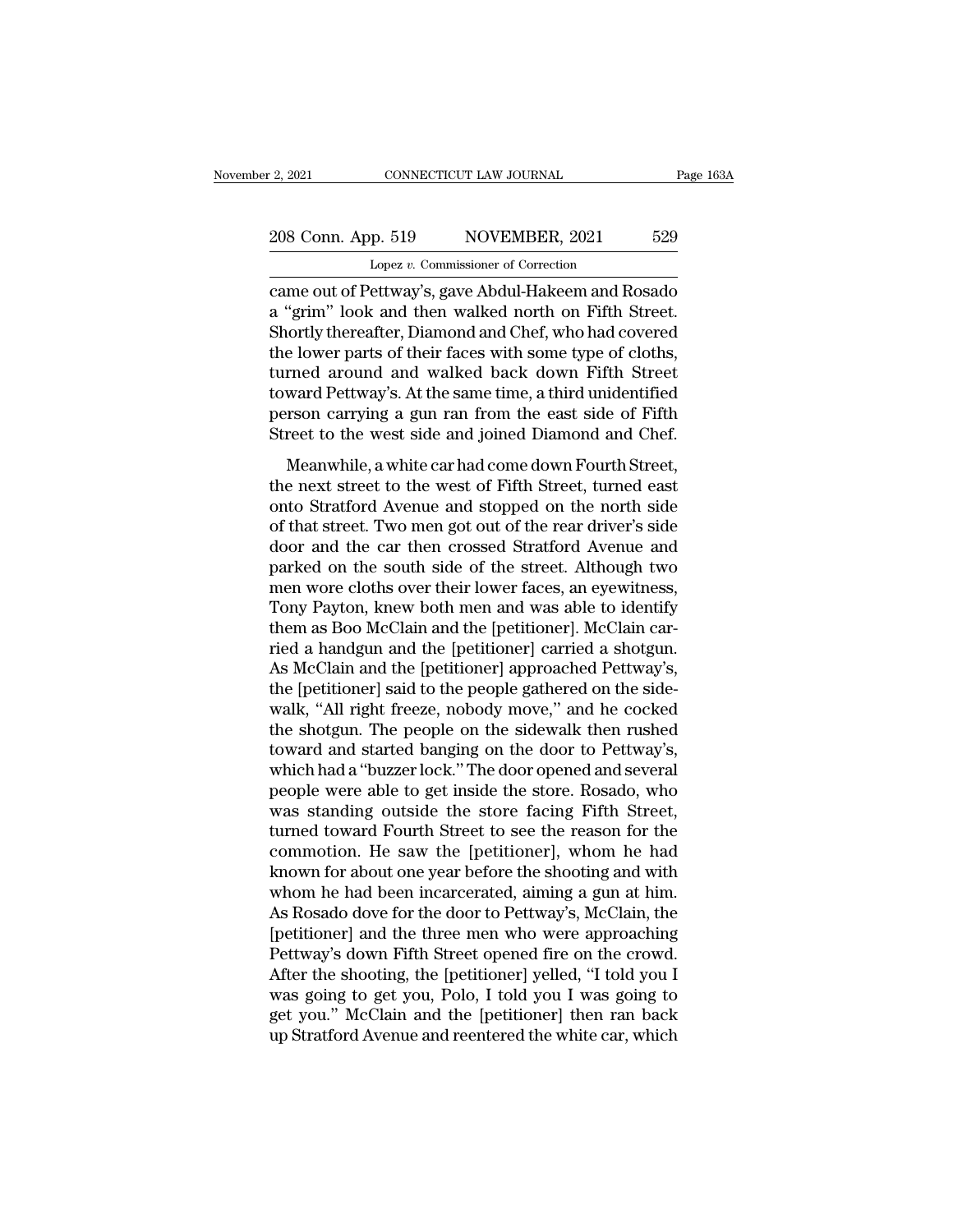# CONNECTICUT LAW JOURNAL November 2, 2021<br>530 NOVEMBER, 2021 208 Conn. App. 519<br>Lopez v. Commissioner of Correction CONNECTICUT LAW JOURNAL<br>VEMBER, 2021 208 Conn. App<br>Lopez *v.* Commissioner of Correction<br>d and sped back up Fourth Street A

CONNECTICUT LAW JOURNAL November 2, 2021<br>
S30 NOVEMBER, 2021 208 Conn. App. 519<br>
Lopez v. Commissioner of Correction<br>
turned around and sped back up Fourth Street. At the<br>
same time, Diamond and Chef ran back up Fifth Stre Same November, 2021 208 Conn. App. 519<br>
Lopez v. Commissioner of Correction<br>
turned around and sped back up Fourth Street. At the<br>
same time, Diamond and Chef ran back up Fifth Street.<br>
A later ballistics analysis revealed  $\frac{530}{\text{Lopez } v. \text{ Commissioner of Correction}}$ <br>Lopez v. Commissioner of Correction<br>turned around and sped back up Fourth Street. At the<br>same time, Diamond and Chef ran back up Fifth Street.<br>A later ballistics analysis revealed that two sep  $\begin{tabular}{l l l l} \hline & \multicolumn{1}{l}{{\bf 530}} & \multicolumn{1}{l}{{\bf 530}} & \multicolumn{1}{l}{{\bf 519}}\\ \hline & \multicolumn{1}{l}{{\bf 519}} & \multicolumn{1}{l}{{\bf 519}}\\ \hline & \multicolumn{1}{l}{{\bf 510}} & \multicolumn{1}{l}{{\bf 510}} & \multicolumn{1}{l}{{\bf 510}}\\ \hline & \multicolumn{1}{l}{{\bf 510}} & \multicolumn{1}{l}{{\bf 510}} & \multicolumn{1}{l}{{\bf$  $\begin{tabular}{l} \hline \textit{Lopez $v$}.\textit{C} \\ \hline \textit{turned around and s} \\ \textit{same time, Diamond} \\ \textit{A later ballistics and} \\ \textit{shotguns and four so} \\ \textit{in the shooting.} \\ \textit{``Abdul-Hakeem re} \end{tabular}$ read around and sped back up Fourth Street. At the<br>
me time, Diamond and Chef ran back up Fifth Street.<br>
later ballistics analysis revealed that two separate<br>
otguns and four separate handguns had been used<br>
the shooting.<br> same time, Diamond and Chef ran back up Fifth Street.<br>A later ballistics analysis revealed that two separate<br>shotguns and four separate handguns had been used<br>in the shooting.<br>"Abdul-Hakeem received bullet wounds in his le

A later ballistics analysis revealed that two separate<br>shotguns and four separate handguns had been used<br>in the shooting.<br>"Abdul-Hakeem received bullet wounds in his left<br>calf and left buttock. The bullet that hit his left shotguns and four separate handguns had been used<br>in the shooting.<br>"Abdul-Hakeem received bullet wounds in his left<br>calf and left buttock. The bullet that hit his left buttock<br>exited from the right side of his abdomen, and in the shooting.<br>
"Abdul-Hakeem received bullet wounds in his left<br>
calf and left buttock. The bullet that hit his left buttock<br>
exited from the right side of his abdomen, and Abdul-<br>
Hakeem died several hours after the sh "Abdul-Hakeem received bullet wounds in his left<br>calf and left buttock. The bullet that hit his left buttock<br>exited from the right side of his abdomen, and Abdul-<br>Hakeem died several hours after the shooting as the<br>result "Abdul-Hakeem received bullet wounds in his left<br>calf and left buttock. The bullet that hit his left buttock<br>exited from the right side of his abdomen, and Abdul-<br>Hakeem died several hours after the shooting as the<br>result calf and left buttock. The bullet that hit his left buttock<br>exited from the right side of his abdomen, and Abdul-<br>Hakeem died several hours after the shooting as the<br>result of uncontrollable bleeding from the wound.<br>Rosado exited from the right si<br>Hakeem died several h<br>result of uncontrollab<br>Rosado received shotg<br>was wounded when a<br>another bullet grazed l<br>280 Conn. 783–85.<br>*BRADY* VI recontrollable bleeding from the wound<br>ived shotgun wounds to his legs. Burto<br>d when a bullet hit him in the ribs an<br>et grazed his hip." *State* v. *Lopez*, supra<br>33–85.<br>*BRADY* VIOLATION CLAIMS<br>nded petition, dated July 2 Issado received shotgun wounds to his legs. Burton<br>In wounded when a bullet hit him in the ribs and<br>other bullet grazed his hip." *State v. Lopez*, supra,<br>0 Conn. 783–85.<br>*BRADY* VIOLATION CLAIMS<br>In his amended petition, d

was wounded when a buffer fit fift fift in the ribs and<br>another bullet grazed his hip." *State* v. *Lopez*, supra,<br>280 Conn. 783–85.<br>*BRADY* VIOLATION CLAIMS<br>In his amended petition, dated July 28, 2017, the peti-<br>tioner a another builet grazed his hip. *State v. Lopez*, supra,<br>280 Conn. 783–85.<br>*BRADY* VIOLATION CLAIMS<br>In his amended petition, dated July 28, 2017, the peti-<br>tioner asserts that the prosecution failed to disclose to<br>the defen ERADY VIOLATION CLAIMS<br>
In his amended petition, dated July 28, 2017, the petitioner asserts that the prosecution failed to disclose to<br>
the defense or otherwise correct false or misleading<br>
testimony elicited from state's BRADY VIOLATION CLAIMS<br>In his amended petition, dated July 28, 2017, the peti-<br>tioner asserts that the prosecution failed to disclose to<br>the defense or otherwise correct false or misleading<br>testimony elicited from state's In his amended petition, dated July 28, 2017, the petitioner asserts that the prosecution failed to disclose to the defense or otherwise correct false or misleading testimony elicited from state's witnesses Tony Payton and In his amended petition, dated July 28, 2017, the petitioner asserts that the prosecution failed to disclose to the defense or otherwise correct false or misleading testimony elicited from state's witnesses Tony Payton and tioner asserts that the prosecution failed to disclose to<br>the defense or otherwise correct false or misleading<br>testimony elicited from state's witnesses Tony Payton<br>and Manual Rosado; failed to disclose that other sus-<br>pec the defense or oth<br>testimony elicited f<br>and Manual Rosade<br>pects in the Pettwa<br>cuted; and failed t<br>the Bridgeport polie<br>invasion case.<br>After a hearing, d Manual Rosado; failed to disclose that other sus-<br>cts in the Pettway store shooting were never prose-<br>ted; and failed to disclose the details acquired by<br>e Bridgeport police regarding the P.T. Barnum home<br>vasion case.<br>Af pects in the Pettway store shooting were never prose-<br>cuted; and failed to disclose the details acquired by<br>the Bridgeport police regarding the P.T. Barnum home<br>invasion case.<br>After a hearing, Judge Oliver previously dismi

cuted; and failed to disclose the details acquired by<br>the Bridgeport police regarding the P.T. Barnum home<br>invasion case.<br>After a hearing, Judge Oliver previously dismissed<br>the *Brady* violation claims premised on nondiscl the Bridgeport police regarding the P.T. Barnum home<br>invasion case.<br>After a hearing, Judge Oliver previously dismissed<br>the *Brady* violation claims premised on nondisclosure<br>of possible consideration given to Manual Rosado invasion case.<br>
After a hearing, Judge Oliver previously dismissed<br>
the *Brady* violation claims premised on nondisclosure<br>
of possible consideration given to Manual Rosado with<br>
respect to federal charges he once faced in After a hearing, Judge C<br>the *Brady* violation claims<br>of possible consideration gi<br>respect to federal charges<br>for his cooperation with tl<br>against the petitioner.<br>Also, the petitioner's pos Example Brady violation claims premised on nondisclosure<br>possible consideration given to Manual Rosado with<br>spect to federal charges he once faced in exchange<br>r his cooperation with the state in the state's case<br>ainst the of possible consideration given to Manual Rosado with<br>respect to federal charges he once faced in exchange<br>for his cooperation with the state in the state's case<br>against the petitioner.<br>Also, the petitioner's posttrial bri

respect to federal charges he once faced in exchange<br>for his cooperation with the state in the state's case<br>against the petitioner.<br>Also, the petitioner's posttrial brief fails to discuss<br>the same type of claim with respec for his cooperation with the state<br>against the petitioner.<br>Also, the petitioner's posttrial t<br>the same type of claim with respe<br>cooperation. Therefore, the court<br>violation allegation as abandoned.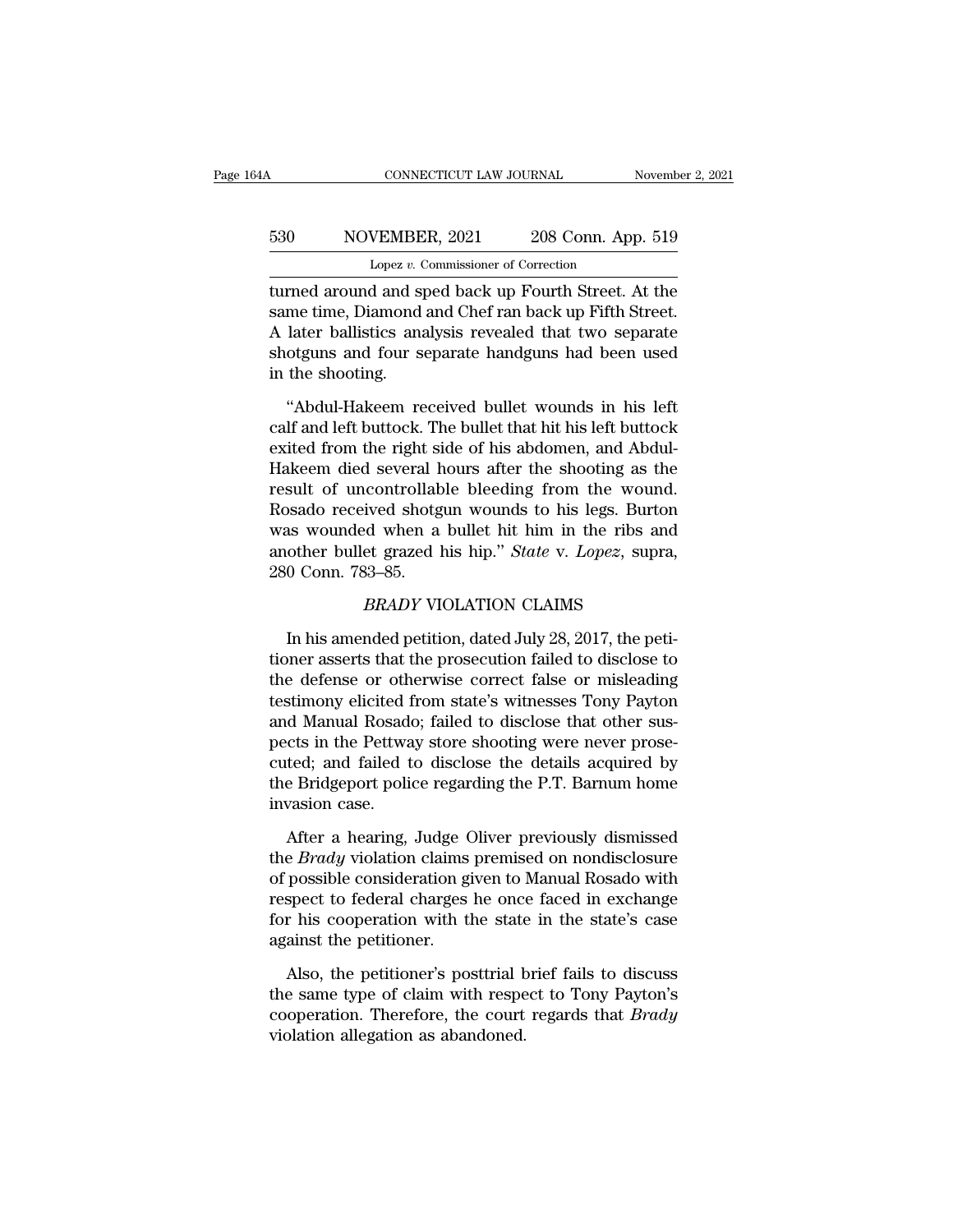# 2, 2021 CONNECTICUT LAW JOURNAL Page 165A<br>208 Conn. App. 519 NOVEMBER, 2021 531<br>Lopez v. Commissioner of Correction Lopez *v.* Commissioner of Correction

EXECTE 2021 CONNECTICUT LAW JOURNAL Page 165A<br>
8 Conn. App. 519 NOVEMBER, 2021 531<br>
Lopez v. Commissioner of Correction<br>
There are three components needed to establish a<br>
lid *Brady* violation. *Lapointe* v. *Commissioner* valid *Brady* violation. *Lapointe* v. *Commissioner of* <sup>208</sup> Conn. App. 519 NOVEMBER, 2021 531<br>
<sup>Lopez v. Commissioner of Correction<br>
There are three components needed to establish a<br>
valid *Brady* violation. *Lapointe* v. *Commissioner of*<br> *Correction*, 316 Conn. 225, 262, 1</sup> 208 Conn. App. 519 NOVEMBER, 2021 531<br>
Lopez v. Commissioner of Correction<br>
There are three components needed to establish a<br>
valid *Brady* violation. *Lapointe* v. *Commissioner of*<br>
Correction, 316 Conn. 225, 262, 112 A Lopez v. Commissioner of Correction<br>There are three components needed to establish a<br>valid *Brady* violation. *Lapointe* v. *Commissioner of*<br>*Correction*, 316 Conn. 225, 262, 112 A.3d 1 (2015). The<br>undisclosed evidence m Lopez v. Commissioner of Correction<br>
There are three components needed to establish a<br>
valid *Brady* violation. *Lapointe* v. *Commissioner of*<br> *Correction*, 316 Conn. 225, 262, 112 A.3d 1 (2015). The<br>
undisclosed eviden There are three components needed to establish a<br>valid *Brady* violation. *Lapointe* v. *Commissioner of*<br>*Correction*, 316 Conn. 225, 262, 112 A.3d 1 (2015). The<br>undisclosed evidence must be favorable to the accused;<br>it m valid *Brady* violation. *Lapointe* v. *Commissioner of*<br> *Correction*, 316 Conn. 225, 262, 112 A.3d 1 (2015). The<br>
undisclosed evidence must be favorable to the accused;<br>
it must have been suppressed by the prosecution, w Correction, 316 Conn. 225, 262, 112 A.3d 1 (2015). The<br>
undisclosed evidence must be favorable to the accused;<br>
it must have been suppressed by the prosecution, wil-<br>
fully or inadvertently; and "prejudice must have<br>
ensu undisclosed evidence must be favorable to the accused;<br>it must have been suppressed by the prosecution, wil-<br>fully or inadvertently; and "prejudice must have<br>ensued." (Internal quotation marks omitted.) Id. "Preju-<br>dice" m it must have been suppressed by the prosecution, wilfully or inadvertently; and "prejudice must have ensued." (Internal quotation marks omitted.) Id. "Prejudice" means that the favorable information withheld "could reasona 63. Exaction (internal quotation marks onlined; *j* i.e. 11.ga<br>ce" means that the favorable information withheld<br>ould reasonably be taken to put the whole case in<br>ch a different light as to undermine confidence in the<br>rdict."

good faith or bad faith is included who be case in<br>such a different light as to undermine confidence in the<br>verdict." (Internal quotation marks omitted.) Id., 262–<br>63.<br>In determining whether evidence was suppressed,<br>good f be during the during the definite of the defendence in the verdict." (Internal quotation marks omitted.) Id., 262–63.<br>
In determining whether evidence was suppressed, good faith or bad faith is irrelevant. *Demers v. Stat* for the initial distribution matrix of the intervalsed in the state,<br>good faith or bad faith is irrelevant. *Demers v. State*,<br>209 Conn. 143, 149, 547 A.2d 28 (1988). The state has<br>the duty to supply to the defense favora In determining whether evidence was suppressed, good faith or bad faith is irrelevant. *Demers* v. *State*, 209 Conn. 143, 149, 547 A.2d 28 (1988). The state has the duty to supply to the defense favorable material that i In determining whether evidence was suppressed,<br>good faith or bad faith is irrelevant. *Demers* v. *State*,<br>209 Conn. 143, 149, 547 A.2d 28 (1988). The state has<br>the duty to supply to the defense favorable material<br>that is good faith or bad faith is irrelevant. *Demers* v. *State*, 209 Conn. 143, 149, 547 A.2d 28 (1988). The state has the duty to supply to the defense favorable material that is within its possession or control and which the 209 Conn. 143, 149, 547 A.2d 28 (1988). The state has<br>the duty to supply to the defense favorable material<br>that is within its possession or control and which the<br>state knew or should have known was exculpatory. Id.,<br>150–5 the duty to supply to the defense favorable material<br>that is within its possession or control and which the<br>state knew or should have known was exculpatory. Id.,<br>150–51. No request for such evidence is necessary to<br>trigge that is within its possession or control and which the<br>state knew or should have known was exculpatory. Id.,<br>150–51. No request for such evidence is necessary to<br>trigger this duty. Id., 151. Evidence which is within<br>the kn state knew or should have known was exculpatory. Id., 150–51. No request for such evidence is necessary to trigger this duty. Id., 151. Evidence which is within the knowledge of state agencies, including local police depar 150–51. No request for such evidence is necessary to<br>trigger this duty. Id., 151. Evidence which is within<br>the knowledge of state agencies, including local police<br>departments, is constructively within the state's posses-<br> trigger this duty. Id., 151. Evidence which is within<br>the knowledge of state agencies, including local police<br>departments, is constructively within the state's posses-<br>sion. See *Gonzalez* v. *State Elections Enforcement*<br> the knowledge of state agencies, includi<br>departments, is constructively within the<br>sion. See *Gonzalez* v. *State Elections*<br>*Commission*, 145 Conn. App. 458, 479<br>cert. denied, 310 Conn. 954, 81 A.3d 11<br>also *Giglio* v. *U* mmission, 145 Conn. App. 458, 479, 77 A.3d 790,<br>
rt. denied, 310 Conn. 954, 81 A.3d 1181 (2013); see<br>
so *Giglio v. United States*, 405 U.S. 150, 154–55, 92<br>
Ct. 763, 31 L. Ed. 2d 104 (1972).<br>
1<br>
The court declines to tre

1

cert. denied, 310 Conn. 954, 81 A.3d 1181 (2013); see<br>also *Giglio v. United States*, 405 U.S. 150, 154–55, 92<br>S. Ct. 763, 31 L. Ed. 2d 104 (1972).<br>1<br>The court declines to treat the prosecutorial decision<br>not to file charg also *Giglio v. United States*, 405 U.S. 150, 154–55, 92<br>
S. Ct. 763, 31 L. Ed. 2d 104 (1972).<br>
<sup>1</sup><br>
The court declines to treat the prosecutorial decision<br>
not to file charges against persons, other than the peti-<br>
tioner enterprise as an accomplice, accessory, or coconspiration are decision and to file charges against persons, other than the petitioner, suspected of participating in the same criminal enterprise as an accomplice, accessory, 1<br>The court declines to treat the prosecutorial decision<br>not to file charges against persons, other than the peti-<br>tioner, suspected of participating in the same criminal<br>enterprise as an accomplice, accessory, or coconspi The court declines to treat the prosecutorial decision<br>not to file charges against persons, other than the peti-<br>tioner, suspected of participating in the same criminal<br>enterprise as an accomplice, accessory, or coconspira The court declines to treat the prosecutorial decision<br>not to file charges against persons, other than the peti-<br>tioner, suspected of participating in the same criminal<br>enterprise as an accomplice, accessory, or coconspira not to file charges against persons, other than the petitioner, suspected of participating in the same criminal enterprise as an accomplice, accessory, or coconspirator, as exculpatory in this case. To be clear, the petiti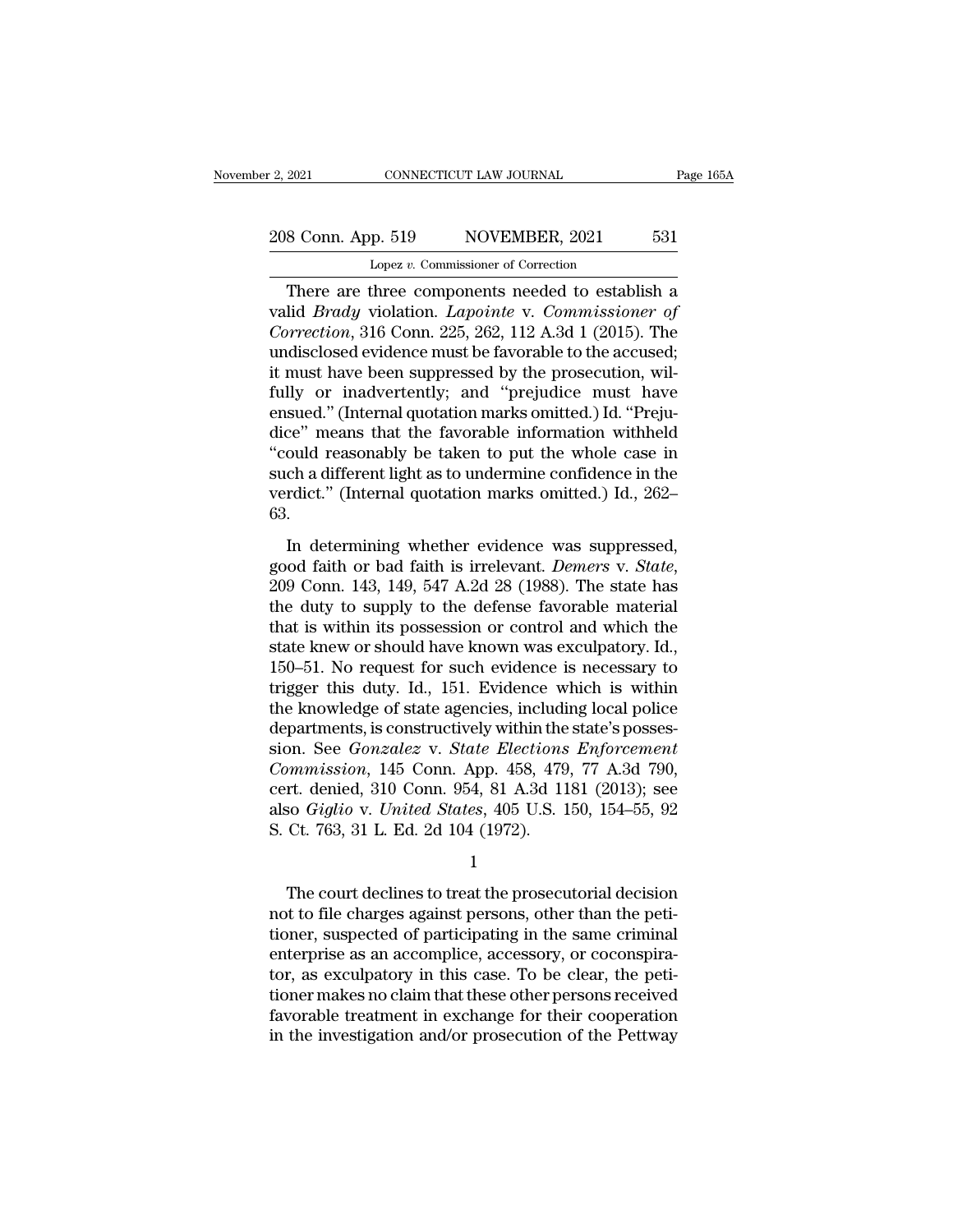# CONNECTICUT LAW JOURNAL November 2, 2021<br>532 NOVEMBER, 2021 208 Conn. App. 519<br>Lopez v. Commissioner of Correction CONNECTICUT LAW JOURNAL<br>VEMBER, 2021 208 Conn. App<br>Lopez *v.* Commissioner of Correction<br>gs. against. the netitioner or anyone

CONNECTICUT LAW JOURNAL November 2, 2<br>
Store shootings against the petitioner or anyone else.<br>
Nor does the petitioner allege that agents of the state<br>
or anyone else. NOVEMBER, 2021 208 Conn. App. 519<br>
Lopez v. Commissioner of Correction<br>
store shootings against the petitioner or anyone else.<br>
Nor does the petitioner allege that agents of the state<br>
engaged in conduct to render these ot Equal to render the petitioner of Correction<br>
Equals to render the petitioner of Correction<br>
Store shootings against the petitioner or anyone else.<br>
Nor does the petitioner allege that agents of the state<br>
engaged in cond 532 NOVEMBER, 2021 208 Conn<br>
Lopez v. Commissioner of Correction<br>
store shootings against the petitioner or an<br>
Nor does the petitioner allege that agents c<br>
engaged in conduct to render these other<br>
unavailable to the de Lopez  $v$ . Commissioner of Correction<br>Dre shootings against the petitioner or anyone else.<br>
Dre does the petitioner allege that agents of the state<br>
gaged in conduct to render these other individuals<br>
available to the def store shootings against the petitioner or anyone else.<br>Nor does the petitioner allege that agents of the state<br>engaged in conduct to render these other individuals<br>unavailable to the defense in his case.<br>Instead, the petit

shore shootings against the pethroner or anyone else.<br>Nor does the petitioner allege that agents of the state<br>engaged in conduct to render these other individuals<br>unavailable to the defense in his case.<br>Instead, the petiti policial brief, p. 10. This argument appears and the state engaged in conduct to render these other individuals unavailable to the defense in his case.<br>
Instead, the petitioner argues that "other perpetrators named by the engaged in conduct to render these other individuals<br>unavailable to the defense in his case.<br>Instead, the petitioner argues that "other perpetrators<br>named by the supposed eyewitnesses of the Pettway's<br>shooting were never s Instead, the petitioner argues that "other perpetrators<br>named by the supposed eyewitnesses of the Pettway's<br>shooting were never seriously investigated by the<br>police." Petitioner's Posttrial Brief, p. 10. This argument<br>appe Instead, the petitioner argues that "other perpetrators<br>named by the supposed eyewitnesses of the Pettway's<br>shooting were never seriously investigated by the<br>police." Petitioner's Posttrial Brief, p. 10. This argument<br>appe named by the supposed<br>shooting were never s<br>police." Petitioner's Post<br>appears more in the natu<br>state that the police inver<br>insufficient or that the p<br>in its eyewitnesses.<br>The court rejects this t booting were never seriously investigated by the<br>lice." Petitioner's Posttrial Brief, p. 10. This argument<br>pears more in the nature of a tacit recognition by the<br>atte that the police investigation of these persons was<br>suff ponce. Tetraoner sTostrial Drier, p. 10. This argument<br>appears more in the nature of a tacit recognition by the<br>state that the police investigation of these persons was<br>insufficient or that the prosecution lacked confidenc

appears note in the nature of a tach recognition by the<br>state that the police investigation of these persons was<br>insufficient or that the prosecution lacked confidence<br>in its eyewitnesses.<br>The court rejects this type of ar state that the police investigation of these persons was<br>insufficient or that the prosecution lacked confidence<br>in its eyewitnesses.<br>The court rejects this type of argument as describing<br>a valid *Brady* violation. The pros in its eyewitnesses.<br>
The court rejects this type of argument as describing<br>
a valid *Brady* violation. The prosecutors' subjective<br>
belief in the relative strength or weakness of their case<br>
is, standing alone, not excul It is eyewidenesses.<br>The court rejects this type of argument as describing<br>a valid *Brady* violation. The prosecutors' subjective<br>belief in the relative strength or weakness of their case<br>is, standing alone, not exculpator The court rejects this type of argument as describing<br>a valid *Brady* violation. The prosecutors' subjective<br>belief in the relative strength or weakness of their case<br>is, standing alone, not exculpatory evidence. Specific a valid *Brady* violation. The prosecutors' subjective<br>belief in the relative strength or weakness of their case<br>is, standing alone, not exculpatory evidence. Specific<br>information available to the state that prompts that<br>b belief in the relative strength or weakness of their case<br>is, standing alone, not exculpatory evidence. Specific<br>information available to the state that prompts that<br>belief may comprise exculpatory evidence, but the exer-<br> is, standing alone, not exculpa<br>information available to the s<br>belief may comprise exculpator;<br>cise of prosecutorial discretion<br>sional conclusion and not a p<br>As such, the *Brady* rule require<br>type of charging decision.<br>Als Mormation available to the state that prompts that<br>lief may comprise exculpatory evidence, but the exer-<br>se of prosecutorial discretion is, in itself, a profes-<br>bnal conclusion and not a potentially relevant fact.<br>such, th benefinally comprise excupatory evidence, but the exer-<br>cise of prosecutorial discretion is, in itself, a profes-<br>sional conclusion and not a potentially relevant fact.<br>As such, the *Brady* rule requires no disclosure of t

Ease of prosecuorial discretion is, in itself, a professional conclusion and not a potentially relevant fact.<br>As such, the *Brady* rule requires no disclosure of that<br>type of charging decision.<br>Also, it would disserve the Sional conclusion and not a potentially relevant ract.<br>As such, the *Brady* rule requires no disclosure of that<br>type of charging decision.<br>Also, it would disserve the ends of justice to employ<br>a doctrine that induces law e may fue requires no disclosure of that<br>type of charging decision.<br>Also, it would disserve the ends of justice to employ<br>a doctrine that induces law enforcement agents to arrest<br>and charge persons of crime when the agents f type of charging decision.<br>Also, it would disserve the ends of justice to employ<br>a doctrine that induces law enforcement agents to arrest<br>and charge persons of crime when the agents feel evi-<br>dence to prove the crimes, bey Also, it would disserve the ends of justice to employ<br>a doctrine that induces law enforcement agents to arrest<br>and charge persons of crime when the agents feel evi-<br>dence to prove the crimes, beyond a reasonable doubt,<br>may a doctrine that induces law enforcement agents to arrest<br>and charge persons of crime when the agents feel evi-<br>dence to prove the crimes, beyond a reasonable doubt,<br>may be lacking. The state ought to be free to decline<br>to The executive branch ''has broad discretion as to approximate of provecular charge others of crimes just to avoid claims, such the petitioner propounds, by one against whom the atte did prefer charges.<br>The executive branc whom to prove the crimes, beyond a reasonable doubt,<br>may be lacking. The state ought to be free to decline<br>to charge others of crimes just to avoid claims, such<br>as the petitioner propounds, by one against whom the<br>state di

*Santiago*, 318 Conn. 1, 25, 122 A.3d 1 (2015). "Both the decision to criminally charge an individual and the choice of which crime should be charged its within the choice of which crime should be charged lie within the ch the decision of the state and what charged lie within the discretion of the state did prefer charges.<br>The executive branch "has broad discretion as to whom to prosecute and what charges to file." *State v.*<br>Santiago, 318 C as the pethology propounds, by one against whom the<br>state did prefer charges.<br>The executive branch "has broad discretion as to<br>whom to prosecute and what charges to file." *State* v.<br>*Santiago*, 318 Conn. 1, 25, 122 A.3d 1 whom to prosecute and what charges to file." *State* v. *Santiago*, 318 Conn. 1, 25, 122 A.3d 1 (2015). "Both the decision to criminally charge an individual and the choice of which crime should be charged lie within the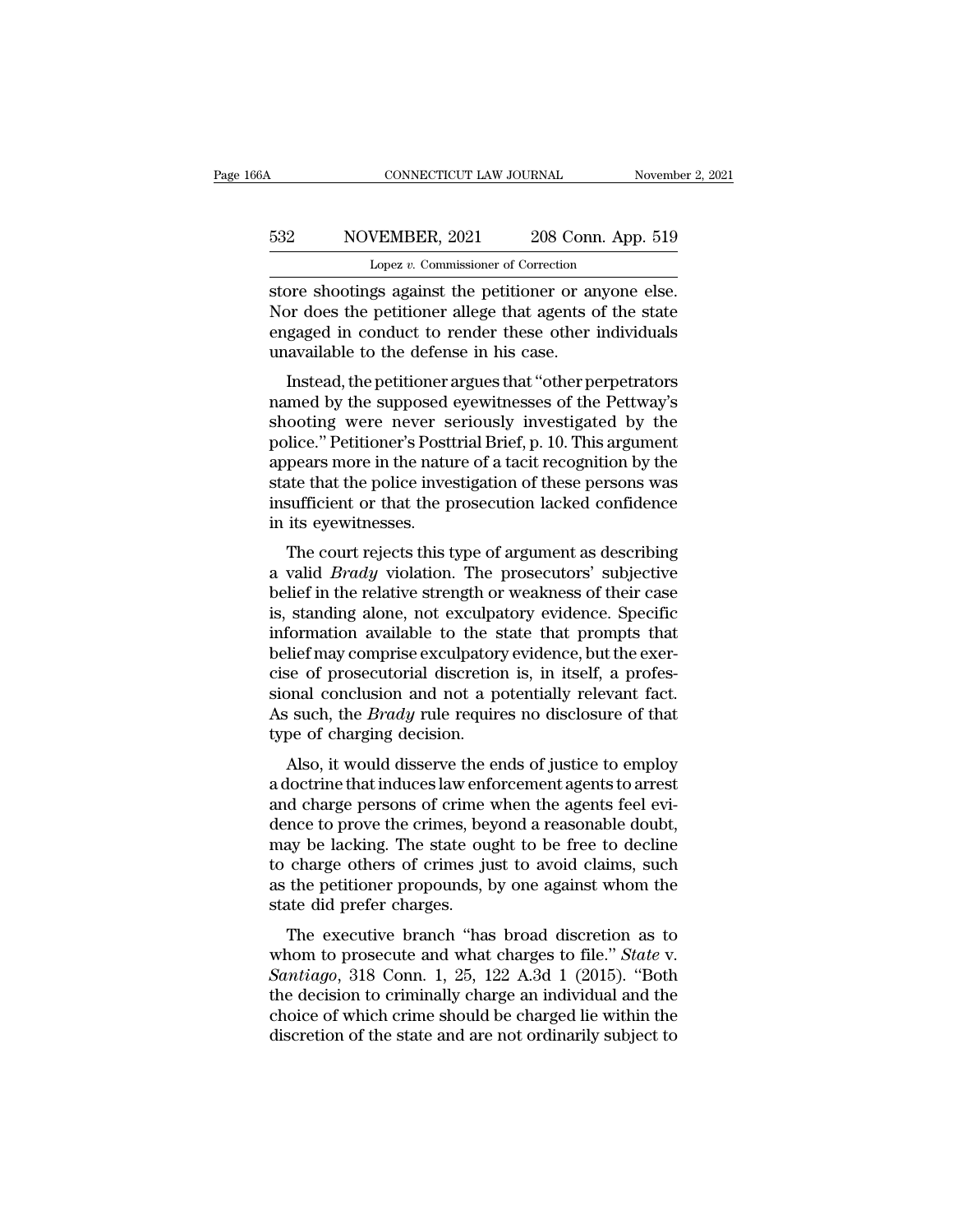# 2021 CONNECTICUT LAW JOURNAL Page 167A<br>208 Conn. App. 519 NOVEMBER, 2021 533<br>Lopez v. Commissioner of Correction Lopez *v.* Commissioner of Correction

Ferry 2021 CONNECTICUT LAW JOURNAL<br>
208 Conn. App. 519 NOVEMBER, 2021 533<br>
Lopez v. Commissioner of Correction<br>
judicial review.'' *Reynolds* v. *Commissioner of Correc-*<br> *Reynolds* v. *Commissioner of Correction*, 321 Co **208 Conn. App. 519 NOVEMBER, 2021** 533<br> *Lopez v. Commissioner of Correction*<br> *judicial review." Reynolds v. Commissioner of Correction*, 321 Conn. 750, 760–61, 140 A.3d 894 (2016), cert.<br> *denied sub nom. Reynolds v.* 208 Conn. App. 519 NOVEMBER, 2021 533<br>
Lopez v. Commissioner of Correction<br>
judicial review." *Reynolds* v. *Commissioner of Correction*, 321 Conn. 750, 760–61, 140 A.3d 894 (2016), cert.<br>
denied sub nom. *Reynolds* v. *Se* 208 Conn. App. 519 NOVEMBER, 2021 533<br>
Lopez v. Commissioner of Correction<br>
judicial review." Reynolds v. Commissioner of Correction, 321 Conn. 750, 760–61, 140 A.3d 894 (2016), cert.<br>
denied sub nom. Reynolds v. Semple, U Lopez v. Commissioner of Correction<br>
judicial review." Reynolds v. Commissioner of Correction, 321 Conn. 750, 760–61, 140 A.3d 894 (2016), cert.<br>
denied sub nom. Reynolds v. Semple, U.S. , 137<br>
S. Ct. 2170, 198 L. Ed. 2d Lopez *v.* Commissioner of Correction<br>judicial review." Reynolds v. Commissioner of Correc-<br>tion, 321 Conn. 750, 760–61, 140 A.3d 894 (2016), cert.<br>denied sub nom. Reynolds v. Semple, U.S., 137<br>S. Ct. 2170, 198 L. Ed. 2d 2 judicial review." *Reynolds* v. *Commissioner of Correction*, 321 Conn. 750, 760–61, 140 A.3d 894 (2016), cert.<br>denied sub nom. *Reynolds* v. *Semple*, U.S. , 137<br>S. Ct. 2170, 198 L. Ed. 2d 241 (2017). There is no legal<br>pr *tion*, 321 Cor<br>denied sub no<br>S. Ct. 2170, 1<br>principle "th<br>chooses *not* 1<br>against a co<br>Id., 761.<br>Except for Ct. 2170, 198 L. Ed. 2d 241 (2017). There is no legal<br>inciple "that the state commits misconduct if it<br>ooses *not* to bring the most severe charges possible<br>ainst a cooperating witness." (Emphasis added.)<br>., 761.<br>Except f principle "that the state commits misconduct if it<br>chooses *not* to bring the most severe charges possible<br>against a cooperating witness." (Emphasis added.)<br>Id., 761.<br>Except for cases where nonprosecution rests on<br>invidio

more that the state states independent in the<br>chooses not to bring the most severe charges possible<br>against a cooperating witness." (Emphasis added.)<br>Id., 761.<br>Except for cases where nonprosecution rests on<br>invidiously dis the state of state of state of the state of the state and added.)<br>Id., 761.<br>Except for cases where nonprosecution rests on<br>invidiously discriminatory motives, courts should avoid<br>intruding on prosecutorial charging decisio Id., 761.<br>
Except for cases where nonprosecution rests on<br>
invidiously discriminatory motives, courts should avoid<br>
intruding on prosecutorial charging decisions. The peti-<br>
tioner has failed to prove a *Brady* violation Except for cases where nonprosecution rests on<br>invidiously discriminatory motives, courts should avoid<br>intruding on prosecutorial charging decisions. The peti-<br>tioner has failed to prove a *Brady* violation based on<br>the ab Except for cases where nonprosecution rests on<br>invidiously discriminatory motives, courts should avoid<br>intruding on prosecutorial charging decisions. The peti-<br>tioner has failed to prove a *Brady* violation based on<br>the ab charged. e absence of charges lodged against other persons<br>no might fall under suspicion based on the same or<br>milar evidence as points to a defendant who was so<br>arged.<br> $2$ <br>The petitioner also contends that State's Attorney C.<br>obert

2

who might fall under suspicion based on the same or<br>similar evidence as points to a defendant who was so<br>charged.<br> $2$ <br>The petitioner also contends that State's Attorney C.<br>Robert Satti, Jr., failed to disclose exculpatory similar evidence as points to a defendant who was so<br>charged.<br>
<sup>2</sup><br>
The petitioner also contends that State's Attorney C.<br>
Robert Satti, Jr., failed to disclose exculpatory connec-<br>
tions between the evidence gathered in t 2<br>
The petitioner also contends that State's Attorney C.<br>
Robert Satti, Jr., failed to disclose exculpatory connec-<br>
tions between the evidence gathered in the P.T. Barnum<br>
Apartments home invasion and the evidence obtaine <sup>2</sup><br>The petitioner also contends that State's Attorney C.<br>Robert Satti, Jr., failed to disclose exculpatory connec-<br>tions between the evidence gathered in the P.T. Barnum<br>Apartments home invasion and the evidence obtained<br> The petitioner also contends that State's Attorney C.<br>Robert Satti, Jr., failed to disclose exculpatory connections between the evidence gathered in the P.T. Barnum<br>Apartments home invasion and the evidence obtained<br>concer The petitioner also contends that State's Attorney C.<br>Robert Satti, Jr., failed to disclose exculpatory connections between the evidence gathered in the P.T. Barnum<br>Apartments home invasion and the evidence obtained<br>concer Robert Satti, Jr., failed to disclose exculpatory connections between the evidence gathered in the P.T. Barnum<br>Apartments home invasion and the evidence obtained<br>concerning the Pettway store shootings. The court<br>determines tions between the evidence gathered in the P.T. Barnum<br>Apartments home invasion and the evidence obtained<br>concerning the Pettway store shootings. The court<br>determines that this evidence was not suppressed<br>regardless of its Apartments home invasion and the evidence obtained<br>concerning the Pettway store shootings. The court<br>determines that this evidence was not suppressed<br>regardless of its purportedly exculpatory character.<br>"[I]t is well estab concerning the Pettway store shootings. The court<br>determines that this evidence was not suppressed<br>regardless of its purportedly exculpatory character.<br>"[I]t is well established that 'evidence' is not considered<br>to have be determines that this evidence was not suppressed<br>regardless of its purportedly exculpatory character.<br>"[I]t is well established that 'evidence' is not considered<br>to have been suppressed within the meaning of the<br>*Brady doc* regardless of its purportedly exculpatory character.<br>
"[I]t is well established that 'evidence' is not considered<br>
to have been suppressed within the meaning of the<br> *Brady doctrine if the defendant or his attorney either* "[I]t is well established that 'evidence' is not considered<br>to have been suppressed within the meaning of the<br>*Brady doctrine if the defendant or his attorney either*<br>*knew, or should have known, of the essential facts*<br>*p* to have been suppressed within the meaning of the *Brady doctrine if the defendant or his attorney either knew*, or *should have known*, of the essential facts permitting him to take advantage of that [evidence]." (Emph Brady doctrine if the<br>knew, or should h<br>permitting him to<br>(Emphasis in origin<br>ted.) State v. Skake<br>cert. denied, 549 U<br>2d 428 (2006).<br>The following evi mitting him to take advantage of that [evidence]."<br>mphasis in original; internal quotation marks omit-<br>d.) *State* v. *Skakel*, 276 Conn. 633, 701, 888 A.2d 985,<br>rt. denied, 549 U.S. 1030, 127 S. Ct. 578, 166 L. Ed.<br>428 ( (Emphasis in original; internal quotation marks omitted.) *State* v. *Skakel*, 276 Conn. 633, 701, 888 A.2d 985, cert. denied, 549 U.S. 1030, 127 S. Ct. 578, 166 L. Ed. 2d 428 (2006).<br>The following evidence pertains to the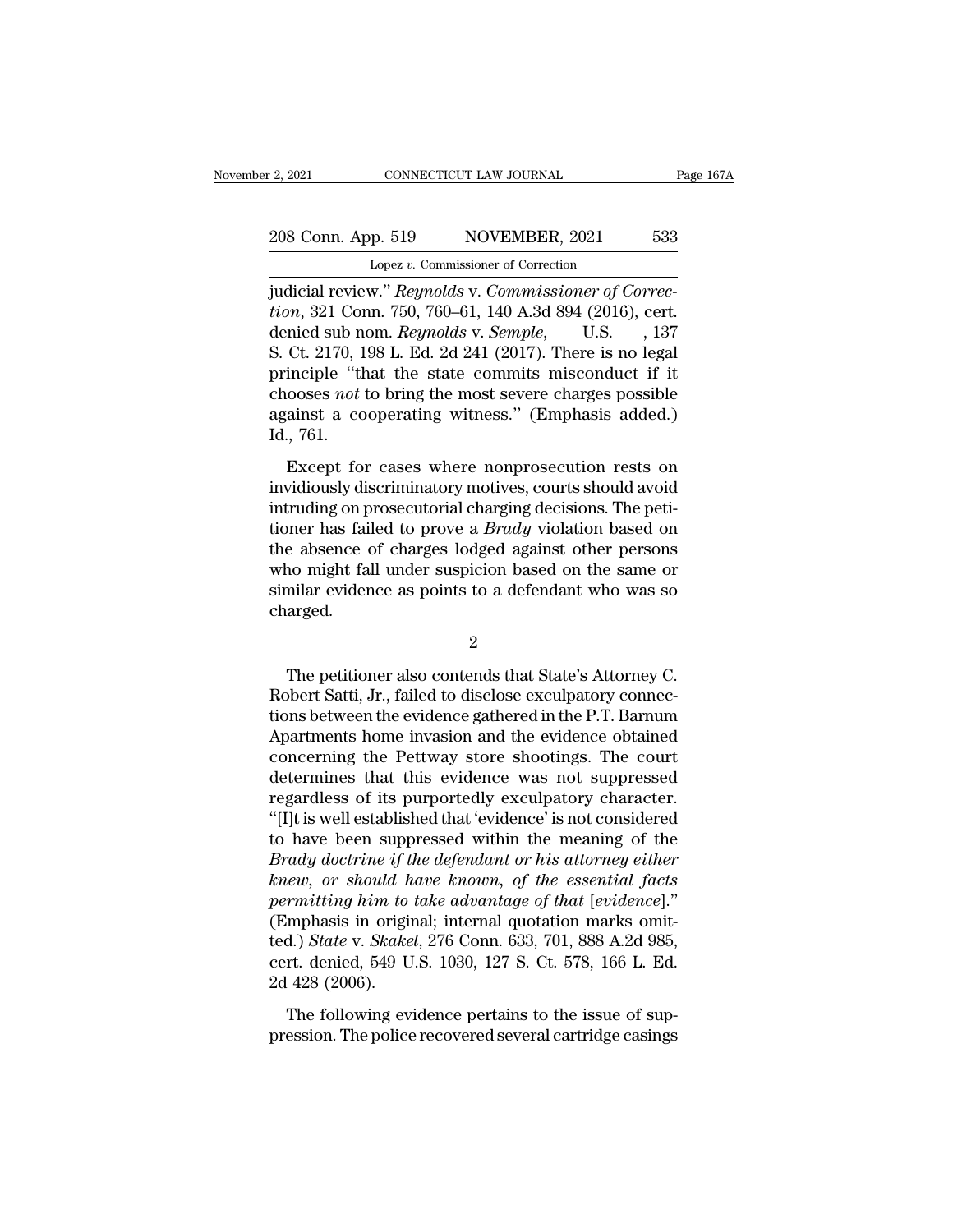# CONNECTICUT LAW JOURNAL November 2, 2021<br>534 NOVEMBER, 2021 208 Conn. App. 519<br>Lopez v. Commissioner of Correction CONNECTICUT LAW JOURNAL<br>VEMBER, 2021 208 Conn. App<br>Lopez *v.* Commissioner of Correction<br>Lade of shots fired by the various per

FROM CONNECTICUT LAW JOURNAL Movember of Salesman MOVEMBER, 2021 208 Conn. App. 519<br>Lopez v. Commissioner of Correction<br>from the fusillade of shots fired by the various perpetra-<br>tors in the Pettway store incident of Febru tors in the Pettway store incident of February 2, 2002.<br>
Among these were spent nine millimeter cartridges discharged from the same sum. Comparison to this charged from the same sum. Comparison to this disclared from the s  $\frac{534}{\text{Lopez v. Commissioner of Correction}}$ <br>Lopez v. Commissioner of Correction<br>from the fusillade of shots fired by the various perpetra-<br>tors in the Pettway store incident of February 2, 2002.<br>Among these were spent nine millimeter cartri 534 NOVEMBER,  $2021$   $208$  Conn. App. 519<br>
Lopez v. Commissioner of Correction<br>
from the fusillade of shots fired by the various perpetra-<br>
tors in the Pettway store incident of February 2, 2002.<br>
Among these were spent n Lopez v. Commissioner of Correction<br>from the fusillade of shots fired by the various perpetra-<br>tors in the Pettway store incident of February 2, 2002.<br>Among these were spent nine millimeter cartridges dis-<br>charged from the Lopez v. Commissioner of Correction<br>from the fusillade of shots fired by the various perpetra-<br>tors in the Pettway store incident of February 2, 2002.<br>Among these were spent nine millimeter cartridges dis-<br>charged from the area. The written firearms comparison results were trans-<br>nong these were spent nine millimeter cartridges dis-<br>osed that the same pistol that fired these shots was<br>so used in five previous shootings in the Bridgeport<br>ea.<br>The wr charged from the same gun. Comparison testing disclosed that the same pistol that fired these shots was<br>also used in five previous shootings in the Bridgeport<br>area.<br>The written firearms comparison results were trans-<br>mitte

closed that the same pistol that fired these shots was<br>also used in five previous shootings in the Bridgeport<br>area.<br>The written firearms comparison results were trans-<br>mitted by the State's Attorney's office to Attorney Ho also used in five previous shootings in the Bridgeport<br>area.<br>The written firearms comparison results were trans-<br>mitted by the State's Attorney's office to Attorney Hop-<br>kins. This report contained the incident and case nu ea.<br>The written firearms comparison results were trans-<br>itted by the State's Attorney's office to Attorney Hop-<br>ns. This report contained the incident and case num-<br>rs for each earlier incident. In chronological order:<br>1. The written firearms comparison results were transmitted by the State's Attorney's office to Attorney Hopkins. This report contained the incident and case numbers for each earlier incident. In chronological order:<br>1. Incid Itted by the State's Attorney's office to Attorney Hop-<br>ns. This report contained the incident and case num-<br>rs for each earlier incident. In chronological order:<br>1. Incident number 010429-195 referencing shots fired<br>1. Ap

kins. This report contained the incident and case numbers for each earlier incident. In chronological order:<br>1. Incident number 010429-195 referencing shots fired<br>on April 29, 2001, at or near the Marina Village area;<br>2. I

1. Incident number 010429-195 referencing shots fired<br>
1 April 29, 2001, at or near the Marina Village area;<br>
2. Incident number 010609-036, referencing shots<br>
ed on June 9, 2001, outside of the Pettway store;<br>
3. Incident 1. Incluent number 010429-195 referencing shots fired<br>on April 29, 2001, at or near the Marina Village area;<br>2. Incident number 010609-036, referencing shots<br>fired on June 9, 2001, outside of the Pettway store;<br>3. Incident on April 29, 2001, at of<br>2. Incident number<br>fired on June 9, 2001,<br>3. Incident number<br>striking victim, Mark<br>October 12, 2001;<br>4. Incident number 2. Incluent number 010009-030, referencing shots<br>ed on June 9, 2001, outside of the Pettway store;<br>3. Incident number 011012-294, referencing shots<br>riking victim, Mark Mahoney, on Holley Street on<br>tober 12, 2001;<br>4. Incide fired on June 9, 2001, outside or the Pettway store;<br>3. Incident number 011012-294, referencing shots<br>striking victim, Mark Mahoney, on Holley Street on<br>October 12, 2001;<br>4. Incident number 011021-041, referencing shots<br>fi 3. Incident number 011012-294,<br>striking victim, Mark Mahoney, on<br>October 12, 2001;<br>4. Incident number 011021-041,<br>fired on October 21, 2001, near the int<br>and Stetson Streets; and<br>5. Incident number 020122-056, ref

TRING VICIM, MATK Manoney, on Holley Street on<br>tober 12, 2001;<br>4. Incident number 011021-041, referencing shots<br>ed on October 21, 2001, near the intersection of Roger<br>d Stetson Streets; and<br>5. Incident number 020122-056, r

October 12, 2001;<br>
4. Incident number 011021-041, referencing shots<br>
fired on October 21, 2001, near the intersection of Roger<br>
and Stetson Streets; and<br>
5. Incident number 020122-056, referencing the bullet<br>
fired by Jerr 4. Incident number 011021-041, referencing shots<br>fired on October 21, 2001, near the intersection of Roger<br>and Stetson Streets; and<br>5. Incident number 020122-056, referencing the bullet<br>fired by Jerry Kollock or accomplice fired on October 21, 2001, near the intersection of Roger<br>and Stetson Streets; and<br>5. Incident number 020122-056, referencing the bullet<br>fired by Jerry Kollock or accomplice into the kitchen<br>cabinet during the P.T. Barnum Attackson Streets; and<br>
5. Incident number 020122-056, referencing the bullet<br>
ed by Jerry Kollock or accomplice into the kitchen<br>
binet during the P.T. Barnum Apartments home inva-<br>
on of January 27, 2002, as discussed pr 5. Incident number 020122-056, referencing the bullet<br>fired by Jerry Kollock or accomplice into the kitchen<br>cabinet during the P.T. Barnum Apartments home inva-<br>sion of January 27, 2002, as discussed previously.<br>Attorney S

fired by Jerry Kollock or accomplice into the kitchen<br>cabinet during the P.T. Barnum Apartments home inva-<br>sion of January 27, 2002, as discussed previously.<br>Attorney Satti testified that his office provided Attor-<br>ney Hop cabinet during the P.T. Barnum Apartments home invasion of January 27, 2002, as discussed previously.<br>Attorney Satti testified that his office provided Attorney Hopkins with this report. A copy of this report was found in sion of January 27, 2002, as discussed previously.<br>Attorney Satti testified that his office provided Attor-<br>ney Hopkins with this report. A copy of this report<br>was found in Attorney Hopkins' file, corroborating this<br>disclo Attorney Satti testified that his office provided Attor-<br>ney Hopkins with this report. A copy of this report<br>was found in Attorney Hopkins' file, corroborating this<br>disclosure by the state. The petitioner argues that it<br>wa Attorney Satti testified that his office provided Attorney Hopkins with this report. A copy of this report was found in Attorney Hopkins' file, corroborating this disclosure by the state. The petitioner argues that it was ney Hopkins with this report. A copy of this reporas found in Attorney Hopkins' file, corroborating the disclosure by the state. The petitioner argues tha was a *Brady* violation for the state to fail to go bey this disclo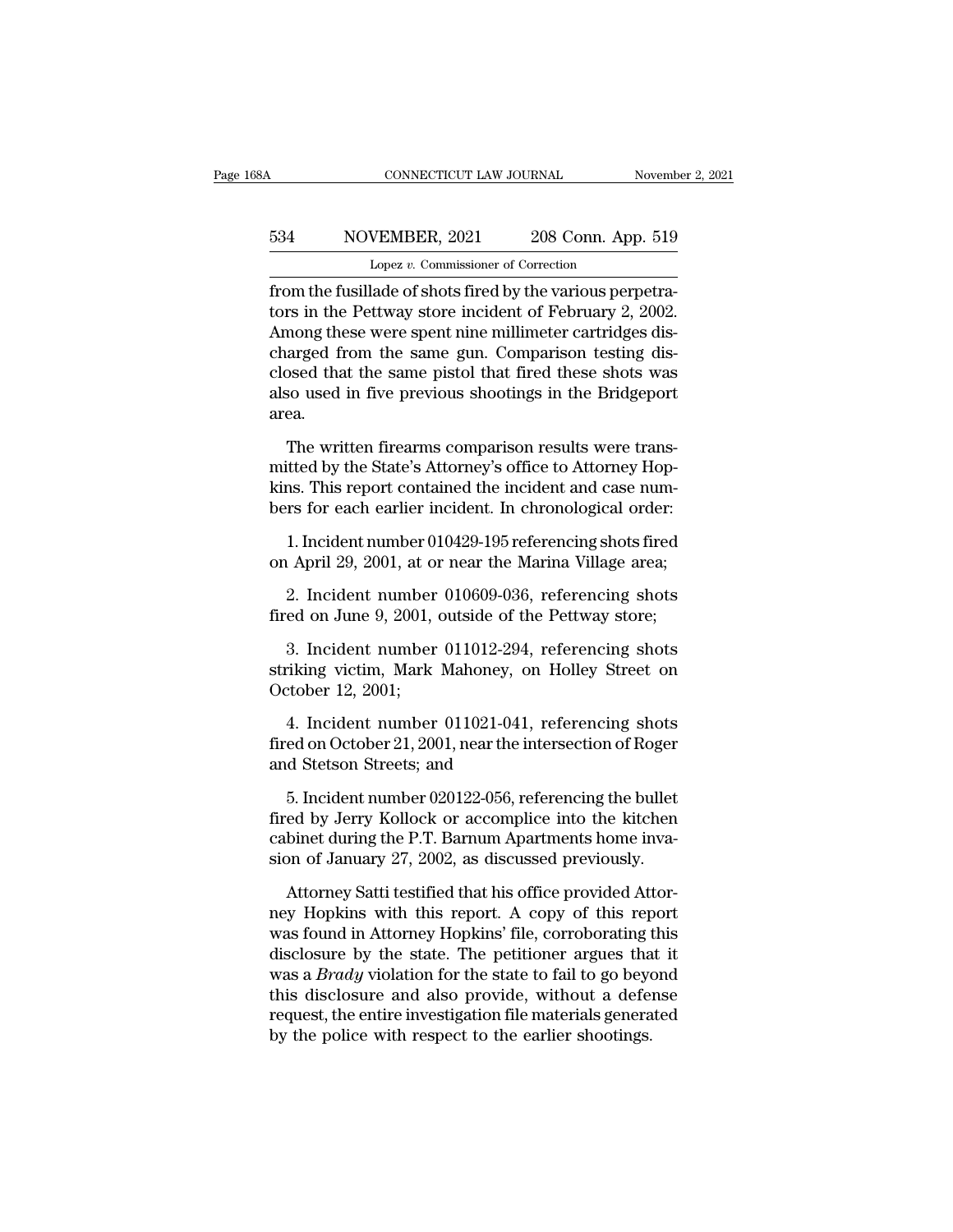# 2, 2021 CONNECTICUT LAW JOURNAL Page 169A<br>208 Conn. App. 519 NOVEMBER, 2021 535<br>Lopez v. Commissioner of Correction Lopez *v.* Commissioner of Correction

EXECUTE 2021 CONNECTICUT LAW JOURNAL Page 169A<br>
8 Conn. App. 519 NOVEMBER, 2021 535<br>
Lopez v. Commissioner of Correction<br>
In *State* v. *Skakel*, supra, 276 Conn. 633, a police<br>
port mentioned that a witness was asked to a 208 Conn. App. 519 NOVEMBER, 2021 535<br>
Lopez v. Commissioner of Correction<br>
In *State* v. *Skakel*, supra, 276 Conn. 633, a police<br>
report mentioned that a witness was asked to assist in<br>
creating a composite sketch of a 208 Conn. App. 519 NOVEMBER, 2021 535<br>
Lopez v. Commissioner of Correction<br>
In *State* v. *Skakel*, supra, 276 Conn. 633, a police<br>
report mentioned that a witness was asked to assist in<br>
creating a composite sketch of a 208 Conn. App. 519 NOVEMBER, 2021 535<br>
Lopez v. Commissioner of Correction<br>
In *State* v. *Skakel*, supra, 276 Conn. 633, a police<br>
report mentioned that a witness was asked to assist in<br>
creating a composite sketch of a Lopez v. Commissioner of Correction<br>In *State* v. *Skakel*, supra, 276 Conn. 633, a police<br>report mentioned that a witness was asked to assist in<br>creating a composite sketch of a person the witness<br>recalled having seen nea Lopez v. Commissioner of Correction<br>In *State* v. *Skakel*, supra, 276 Conn. 633, a police<br>report mentioned that a witness was asked to assist in<br>creating a composite sketch of a person the witness<br>recalled having seen ne In *State* v. *Skakel*, supra, 276 Conn. 633, a police<br>report mentioned that a witness was asked to assist in<br>creating a composite sketch of a person the witness<br>recalled having seen near the crime scene during the<br>relevan report mentioned that a witness was asked to assist in<br>creating a composite sketch of a person the witness<br>recalled having seen near the crime scene during the<br>relevant time frame. Id., 697–98. The sketch itself was<br>never creating a composite sketch of a person the witness<br>recalled having seen near the crime scene during the<br>relevant time frame. Id., 697–98. The sketch itself was<br>never provided, only the written reference to its exis-<br>tence recalled having seen near the crime scene during the<br>relevant time frame. Id., 697–98. The sketch itself was<br>never provided, only the written reference to its exis-<br>tence. This was the case despite the fact that the defens relevant time frame. Id., 697–98. The sketch itself was<br>never provided, only the written reference to its exis-<br>tence. This was the case despite the fact that the defense<br>had made a discovery request for production of<br>sket never provided, only the written reference to its existence. This was the case despite the fact that the defense had made a discovery request for production of sketches in general. On appeal, the defendant argued that the suspects. In that the a unscovery request for production of<br>etches in general. On appeal, the defendant argued<br>at the drawing could have bolstered the defense's<br>ird-party culpability defense because the sketch<br>mewhat resembled one o sketches in general. On appeal, the defendant argued<br>that the drawing could have bolstered the defense's<br>third-party culpability defense because the sketch<br>somewhat resembled one of the putative third-party<br>suspects.<br>Our S

third-party culpability defense because the sketch<br>somewhat resembled one of the putative third-party<br>suspects.<br>Our Supreme Court held that revelation of the exis-<br>tence of the sketch alone satisfied the constitutional<br>bur Find-party cupability defense because the sketch<br>
somewhat resembled one of the putative third-party<br>
suspects.<br>
Our Supreme Court held that revelation of the exis-<br>
tence of the sketch alone satisfied the constitutional<br> somewhat resembed one of the pluative third-party<br>suspects.<br>Our Supreme Court held that revelation of the exis-<br>tence of the sketch alone satisfied the constitutional<br>burden of disclosing exculpatory material under the<br>*Br* Suspects.<br>
Our Supreme Court held that revelation of the exis-<br>
tence of the sketch alone satisfied the constitutional<br>
burden of disclosing exculpatory material under the<br> *Brady* rule. Id., 706. "[T]he composite drawing Our Supreme Court held that revelation of the existence of the sketch alone satisfied the constitutional burden of disclosing exculpatory material under the *Brady* rule. Id., 706. "[T]he composite drawing will not be dee tence of the sketch alone satisfied the constitutional<br>burden of disclosing exculpatory material under the<br> $Brady$  rule. Id., 706. "[T]he composite drawing will not<br>be deemed to have been suppressed by the state  $\dots$ <br>if the burden of di<br>Brady rule. I<sub>d</sub><br>be deemed to<br>if the defenda<br>ably was on n<br>theless failed<br>Id., 702.<br>In *State* v. In *State* v. *Skakel*, supra, 276 Conn. 633, appellate unsel have done was determined to take appropriate steps to obtain it."<br>The *State* v. *Skakel*, supra, 276 Conn. 633, appellate unsel had contended that mere knowled be deemed to have been suppressed by the state  $\ldots$ <br>if the defendant or the defendant's trial counsel reason-<br>ably was on notice of the drawing's existence but never-<br>theless failed to take appropriate steps to obtain it

is that course reason-<br>ably was on notice of the drawing's existence but never-<br>theless failed to take appropriate steps to obtain it."<br>Id., 702.<br>In *State* v. *Skakel*, supra, 276 Conn. 633, appellate<br>counsel had contende ably was off holde of the chawing s existence but hever-<br>theless failed to take appropriate steps to obtain it."<br>Id., 702.<br>In *State* v. *Skakel*, supra, 276 Conn. 633, appellate<br>counsel had contended that mere knowledge t Id., 702.<br>In *State* v. *Skakel*, supra, 276 Conn. 633, appellate<br>counsel had contended that mere knowledge that a<br>sketch was done was "[in]adequate notice of the excul-<br>patory nature of the composite drawing." Id., 704–70 In *State v. Skakel*, supra, 276 Conn. 633, appellate<br>counsel had contended that mere knowledge that a<br>sketch was done was "[in]adequate notice of the excul-<br>patory nature of the composite drawing." Id., 704–705.<br>That is, In *State* v. *Skakel*, supra, 276 Conn. 633, appellate counsel had contended that mere knowledge that a sketch was done was "[in]adequate notice of the exculpatory nature of the composite drawing." Id., 704–705. That is, counsel had contended that mere knowledge that a<br>sketch was done was "[in]adequate notice of the excul-<br>patory nature of the composite drawing." Id., 704–705.<br>That is, until the defense saw the actual drawing, the<br>defense sketch was done was "[in]adequate notice of the excul-<br>patory nature of the composite drawing." Id., 704–705.<br>That is, until the defense saw the actual drawing, the<br>defense lacked knowledge of its beneficial utility, and<br>t patory nature of the composite drawing." Id., 704–705.<br>That is, until the defense saw the actual drawing, the<br>defense lacked knowledge of its beneficial utility, and<br>that other evidence misled the defense into opining that That is, until the defense saw the actual drawing, the<br>defense lacked knowledge of its beneficial utility, and<br>that other evidence misled the defense into opining that<br>the sketch depicted someone else at whom the defense<br>w defense lacked knowledge of its beneficial utility, and<br>that other evidence misled the defense into opining that<br>the sketch depicted someone else at whom the defense<br>wished to point an accusatory finger. Our Supreme<br>Court that other evidence misled the defense into opining that<br>the sketch depicted someone else at whom the defense<br>wished to point an accusatory finger. Our Supreme<br>Court responded that "[n]either of these assertions is<br>reason the sketch depicted someone else at whom the defense<br>wished to point an accusatory finger. Our Supreme<br>Court responded that "[n]either of these assertions is<br>reason to excuse the defense's failure to have requested<br>the dra wished to point an accusatory finger. Our Supreme<br>Court responded that "[n]either of these assertions is<br>reason to excuse the defense's failure to have requested<br>the drawing [specifically]." Id., 705. "We  $\dots$  decline<br>to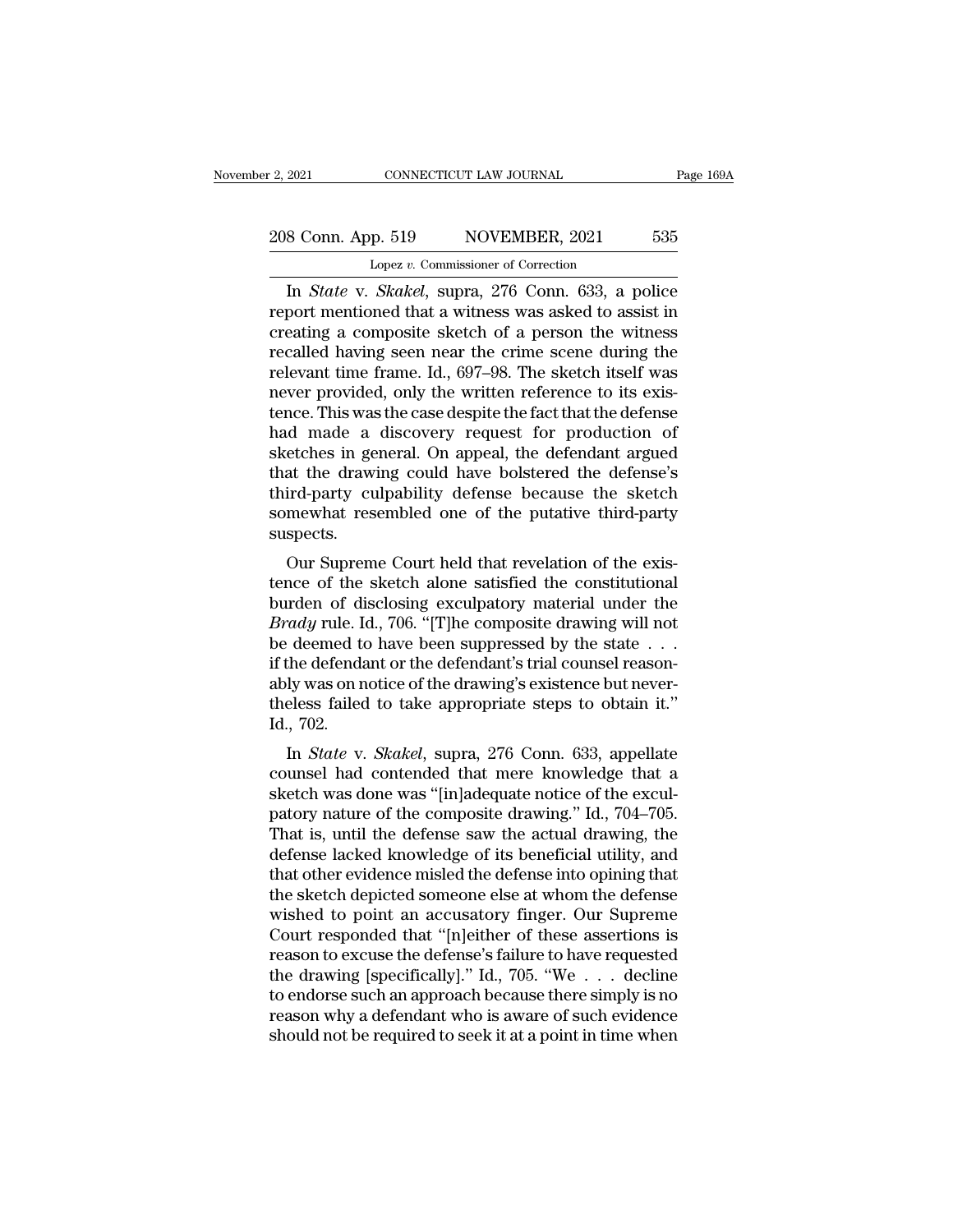# CONNECTICUT LAW JOURNAL November 2, 2021<br>536 NOVEMBER, 2021 208 Conn. App. 519<br>Lopez v. Commissioner of Correction CONNECTICUT LAW JOURNAL<br>VEMBER, 2021 208 Conn. App<br>Lopez *v.* Commissioner of Correction<br>Constitutional infirmity arising from

CONNECTICUT LAW JOURNAL November 2, 2021<br>
S36 NOVEMBER, 2021 208 Conn. App. 519<br>
Lopez v. Commissioner of Correction<br>
any potential constitutional infirmity arising from the<br>
state's failure to provide the evidence can be state Movember, 2021 208 Conn. App. 519<br>
Lopez v. Commissioner of Correction<br>
any potential constitutional infirmity arising from the<br>
state's failure to provide the evidence can be avoided<br>
without the need for a new tria 536 NOVEMBER, 2021 208 Conn. App. 519<br>
Lopez v. Commissioner of Correction<br>
any potential constitutional infirmity arising from the<br>
state's failure to provide the evidence can be avoided<br>
without the need for a new trial 536 NOVEMBER, 2021 208 Conn. App. 519<br>
Lopez v. Commissioner of Correction<br>
any potential constitutional infirmity arising from the<br>
state's failure to provide the evidence can be avoided<br>
without the need for a new trial Lopez v. Commissioner of Correction<br>any potential constitutional infirmity arising from the<br>state's failure to provide the evidence can be avoided<br>without the need for a new trial." Id., 706. "We conclude,<br>therefore, that Lopez  $v$ . Commissioner of Correction<br>any potential constitutional infirmity arising from the<br>state's failure to provide the evidence can be avoided<br>without the need for a new trial." Id., 706. "We conclude,<br>therefore, th any potential constitutional infirm<br>state's failure to provide the evid<br>without the need for a new trial." Id<br>therefore, that the facts fully sup<br>determination that the defendant f<br>the state suppressed the composit<br>meaning In other words, the state must disclose the data which potential," Id., 706. "We conclude, erefore, that the facts fully support the trial court's termination that the defendant failed to establish that e state suppressed whilout the heed for a flew that. Tu., 700. We conclude,<br>therefore, that the facts fully support the trial court's<br>determination that the defendant failed to establish that<br>the state suppressed the composite drawing within

determination that the defendant failed to establish that<br>the state suppressed the composite drawing within the<br>meaning of *Brady*." Id., 707.<br>In other words, the state must disclose the data which<br>is potentially exculpato determination that the detendant raned to establish that<br>the state suppressed the composite drawing within the<br>meaning of *Brady*." Id., 707.<br>In other words, the state must disclose the data which<br>is potentially exculpator the state suppressed the composite thawing within the<br>meaning of *Brady*." Id., 707.<br>In other words, the state must disclose the data which<br>is potentially exculpatory but is not constitutionally<br>obligated to connect the do In other words, the state must disclose the data which<br>is potentially exculpatory but is not constitutionally<br>obligated to connect the dots for the defense. The cir-<br>cumstances of the present case are more compelling<br>that In other words, the state must disclose the data which<br>is potentially exculpatory but is not constitutionally<br>obligated to connect the dots for the defense. The cir-<br>cumstances of the present case are more compelling<br>that is potentially exculpatory but is not constitutionally<br>obligated to connect the dots for the defense. The cir-<br>cumstances of the present case are more compelling<br>that no *Brady* violation occurred than those presented<br>in t obligated to connect the dots for the defense. The circumstances of the present case are more compelling<br>that no *Brady* violation occurred than those presented<br>in the *Skakel* case. This is because the essential fact<br>that cumstances of the present case are more compelling<br>that no *Brady* violation occurred than those presented<br>in the *Skakel* case. This is because the essential fact<br>that the same weapon that was used in the February<br>2, 2002 that no *Brady* violation occurred than those presented<br>in the *Skakel* case. This is because the essential fact<br>that the same weapon that was used in the February<br>2, 2002 Pettway store shooting had previously been<br>used in in the *Skakel* case. This is because the essential fact<br>that the same weapon that was used in the February<br>2, 2002 Pettway store shooting had previously been<br>used in several other cases, including the P.T. Barnum<br>Apartmen that the same weapon that was used in the Fe<br>2, 2002 Pettway store shooting had previously<br>used in several other cases, including the P.T. Ba<br>Apartments home invasion, was disclosed along<br>information identifying the files 2002 Tettway store shooting had previously been<br>ed in several other cases, including the P.T. Barnum<br>partments home invasion, was disclosed along with<br>formation identifying the files pertinent to those ear-<br>r shootings. Th Apartments home invasion, was disclosed along with<br>information identifying the files pertinent to those ear-<br>lier shootings. The potential for this information to help<br>exonerate the [petitioner] speaks for itself.<br>The *Br* 

Expariments notice invasion, was disclosed along with<br>information identifying the files pertinent to those ear-<br>lier shootings. The potential for this information to help<br>exonerate the [petitioner] speaks for itself.<br>The miorination dentifying the mes pertinent to those earlier shootings. The potential for this information to help<br>exonerate the [petitioner] speaks for itself.<br>The *Brady* doctrine does not "permit the defense to<br>close its e the shootings. The potential for this information to help<br>exonerate the [petitioner] speaks for itself.<br>The *Brady* doctrine does not "permit the defense to<br>close its eyes to information likely to lead to the discov-<br>ery o **Exonerate the [permoner] speaks for itsen.**<br> **Brady doctrine does not "permit the defense to**<br>
close its eyes to information likely to lead to the discov-<br>
ery of [exculpatory] evidence." *Skakel* v. *State*, 295<br>
Conn. 4 The *Brady* doctrine does not "permit the defense to<br>close its eyes to information likely to lead to the discov-<br>ery of [exculpatory] evidence." *Skakel* v. *State*, 295<br>Conn. 447, 521, 991 A.2d 414 (2010). The court hold close its eyes to information likely to lead to the discovery of [exculpatory] evidence." *Skakel* v. *State*, 295 Conn. 447, 521, 991 A.2d 414 (2010). The court holds that the state satisfied its constitutional duties und ery of [exculpatory] evidence." *Skakel* v. *State*, 295<br>Conn. 447, 521, 991 A.2d 414 (2010). The court holds<br>that the state satisfied its constitutional duties under<br>*Brady* by providing to the defense the list of specifi Conn. 447, 521, 991 A.2d 414 (2010). The court holds<br>that the state satisfied its constitutional duties under<br>*Brady* by providing to the defense the list of specific<br>incidents/case numbers for which the firearms analyses<br> *Brady* claims. *Bruay* by providing to the defense the list of specific incidents/case numbers for which the firearms analyses showed that one of the weapons used on February 2, 2002, was also used in those shootings. Therefore, the peti owed that one of the weapons used on February 2,<br>02, was also used in those shootings. Therefore, the<br>titioner has failed to meet his burden of proving his<br> $\frac{xdy}{dx}$  claims.<br>EFFECTIVE ASSISTANCE OF DEFENSE COUNSEL<br>In the

2002, was also used in those shootings. Therefore, the<br>petitioner has failed to meet his burden of proving his<br>*Brady* claims.<br>INEFFECTIVE ASSISTANCE OF DEFENSE COUNSEL<br>In the fifth and sixth counts of the amended petition petitioner has failed to meet his burden of proving his *Brady* claims.<br>INEFFECTIVE ASSISTANCE OF DEFENSE COUNSEL<br>In the fifth and sixth counts of the amended petition,<br>the petitioner alleges various instances of ineffecti Brady claims.<br>INEFFECTIVE ASSISTANCE OF DEFENSE COUNSEL<br>In the fifth and sixth counts of the amended petition,<br>the petitioner alleges various instances of ineffective<br>assistance of trial counsel, Attorney Hopkins. These<br>cl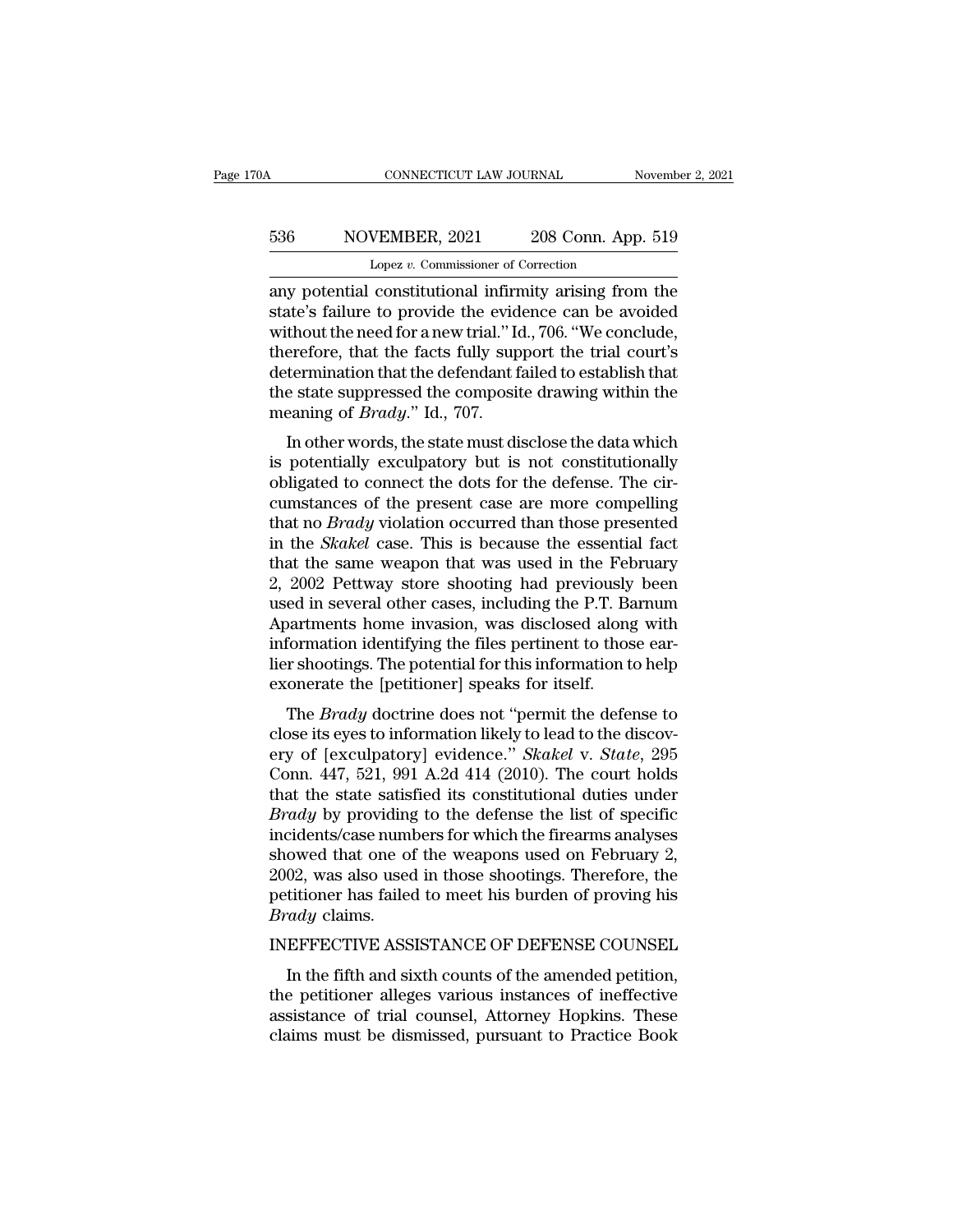# 2, 2021 CONNECTICUT LAW JOURNAL Page 171A<br>208 Conn. App. 519 NOVEMBER, 2021 537<br>Lopez v. Commissioner of Correction Lopez *v.* Commissioner of Correction

<sup>2</sup> 2021 CONNECTICUT LAW JOURNAL Page 171A<br>
208 Conn. App. 519 NOVEMBER, 2021 537<br>
Lopez v. Commissioner of Correction<br>
§ 23-29 (3), because they present the same grounds for<br>
relief denied in his earlier habeas case, name 208 Conn. App. 519 NOVEMBER, 2021 537<br>
Lopez v. Commissioner of Correction<br>
§ 23-29 (3), because they present the same grounds for<br>
relief denied in his earlier habeas case, namely, the<br>
ineffective assistance of defense c 208 Conn. App. 519 NOVEMBER, 2021 537<br>
Lopez v. Commissioner of Correction<br>
§ 23-29 (3), because they present the same grounds for<br>
relief denied in his earlier habeas case, namely, the<br>
ineffective assistance of defense 208 Conn. App. 519 NOVEMBER, 2021 537<br>
Lopez v. Commissioner of Correction<br>
§ 23-29 (3), because they present the same grounds for<br>
relief denied in his earlier habeas case, namely, the<br>
ineffective assistance of defense Lopez v. Commissioner of Correction<br>
§ 23-29 (3), because they present the same grounds for<br>
relief denied in his earlier habeas case, namely, the<br>
ineffective assistance of defense counsel and which are<br>
not based on new Lopez v. Commissioner of Correction<br>
§ 23-29 (3), because they present the same grounds for<br>
relief denied in his earlier habeas case, namely, the<br>
ineffective assistance of defense counsel and which are<br>
not based on new § 23-29 (3), because they present the same grounds for<br>relief denied in his earlier habeas case, namely, the<br>ineffective assistance of defense counsel and which are<br>not based on new facts or evidence "not reasonably<br>avail relief denied in his earlier habeas case, namely, the<br>ineffective assistance of defense counsel and which are<br>not based on new facts or evidence "not reasonably<br>available at the time of the prior petition  $\dots$ ." The<br>addit ineffective assistance of defense counsel and which are<br>not based on new facts or evidence "not reasonably<br>available at the time of the prior petition . . . ." The<br>addition of new specifications of ineffective assistance<br>a not based on new facts or evidence "not reasonably<br>available at the time of the prior petition . . . ." The<br>addition of new specifications of ineffective assistance<br>against Attorney Hopkins is insufficient to state new<br>leg available at the time of the prior petition  $\ldots$  ." The addition of new specifications of ineffective assistance against Attorney Hopkins is insufficient to state new legal grounds different from that raised by the previ different from that raised by the previous<br>ainst Attorney Hopkins is insufficient to state new<br>gal grounds different from that raised by the previous<br>beas petition. See, e.g., *McClendon v. Commissioner*<br>*Correction*, 93 C against Attoriey Hopkins is insufficient to state flew<br>legal grounds different from that raised by the previous<br>habeas petition. See, e.g., *McClendon v. Commissioner*<br>of *Correction*, 93 Conn. App. 228, 230, 888 A.2d 183,

regal grounds different from that raised by the previous<br>habeas petition. See, e.g., *McClendon v. Commissioner*<br>of *Correction*, 93 Conn. 917, 895 A.2d 789 (2006).<br>Of course, the failure by Attorneys Mullaney and Roz-<br>was rabeas petition. See, e.g., *McClemaon* v. Commissioner<br>of Correction, 93 Conn. App. 228, 230, 888 A.2d 183,<br>cert. denied, 277 Conn. 917, 895 A.2d 789 (2006).<br>Of course, the failure by Attorneys Mullaney and Roz-<br>waski to by Correction, 35 Coluli. App. 228, 230, 888 A.2d 183, cert. denied, 277 Conn. 917, 895 A.2d 789 (2006).<br>Of course, the failure by Attorneys Mullaney and Roz-<br>waski to assert and prove these specifications of inef-<br>fectiv cent. denied, 277 Conn. 917, 6<br>Of course, the failure by Atto<br>waski to assert and prove the<br>fective assistance can form t<br>ineffective assistance by previ<br>the petitioner asserts just suc<br>case in the eighth count.<br>INEFFECTIV Of Course, the rande by Attorneys Munariey and Roz-<br>waski to assert and prove these specifications of inef-<br>fective assistance can form the basis for a claim of<br>ineffective assistance by previous habeas counsel, and<br>the pe ctive assistance can form the basis for a claim of<br>effective assistance by previous habeas counsel, and<br>e petitioner asserts just such a claim in the present<br>se in the eighth count.<br>WEFFECTIVE ASSISTANCE OF HABEAS COUNSEL<br>

ineffective assistance by previous habeas counsel, and<br>the petitioner asserts just such a claim in the present<br>case in the eighth count.<br>INEFFECTIVE ASSISTANCE OF HABEAS COUNSEL<br>Our Supreme Court has adopted the two-pronge the petitioner asserts just such a claim in the present<br>case in the eighth count.<br>INEFFECTIVE ASSISTANCE OF HABEAS COUNSEL<br>Our Supreme Court has adopted the two-pronged<br>Strickland test; Strickland v. Washington, 466 U.S. 6 case in the eighth count.<br>
INEFFECTIVE ASSISTANCE OF HABEAS COUNSEL<br>
Our Supreme Court has adopted the two-pronged<br> *Strickland* test; *Strickland* v. *Washington*, 466 U.S. 668,<br>
687, 104 S. Ct. 2052, 80 L. Ed. 2d 674 (19 INEFFECTIVE ASSISTANCE OF HABEAS COUNSEL<br> *Our Supreme Court has adopted the two-pronged<br>
<i>Strickland test; Strickland v. Washington*, 466 U.S. 668,<br>
687, 104 S. Ct. 2052, 80 L. Ed. 2d 674 (1984); for evaluat-<br> *ing ineffe* (1991); Ostolaza v. *Warden, 20* Conn. 406 U.S. 668, 687, 104 S. Ct. 2052, 80 L. Ed. 2d 674 (1984); for evaluating ineffective assistance claims. *Johnson v. Commissioner of Correction*, 218 Conn. 403, 425, 589 A.2d 1214 ( Our Supreme Court has adopted the two-pronged<br>Strickland test; Strickland v. Washington, 466 U.S. 668,<br>687, 104 S. Ct. 2052, 80 L. Ed. 2d 674 (1984); for evaluat-<br>ing ineffective assistance claims. Johnson v. Commis-<br>sione Strickland test; *Strickland* v. Washington, 466 U.S. 668, 687, 104 S. Ct. 2052, 80 L. Ed. 2d 674 (1984); for evaluating ineffective assistance claims. *Johnson v. Commissioner of Correction*, 218 Conn. 403, 425, 589 A.2d 687, 104 S. Ct. 2052, 80 L. Ed. 2d 674 (1984); for evaluating ineffective assistance claims. *Johnson v. Commissioner of Correction*, 218 Conn. 403, 425, 589 A.2d 1214 (1991); *Ostolaza v. Warden*, 26 Conn. App. 758, 761, ing ineffective assistance claims. *Johnson v. Commissioner of Correction*, 218 Conn. 403, 425, 589 A.2d 1214 (1991); *Ostolaza v. Warden*, 26 Conn. App. 758, 761, 603 A.2d 768, cert. denied, 222 Conn. 906, 608 A.2d 692 (1 sioner of Correction, 218 Conn. 403, 425, 589 A.2d 1214<br>(1991); *Ostolaza v. Warden*, 26 Conn. App. 758, 761,<br>603 A.2d 768, cert. denied, 222 Conn. 906, 608 A.2d 692<br>(1992). The *Strickland* criteria require that the peti-(1991); *Ostolaza v. Warden*, 26 Conn. App. 758, 761, 603 A.2d 768, cert. denied, 222 Conn. 906, 608 A.2d 692 (1992). The *Strickland* criteria require that the petitioner demonstrate, by a preponderance of the evidence, 603 A.2d 768, cert. denied, 222 Conn. (1992). The *Strickland* criteria requestioner demonstrate, by a preponder dence, that his attorney's performance and that there exists a reasonable liquation of the proceedings would For the Britchand Cineria Fequite that the peti-<br>neer demonstrate, by a preponderance of the evi-<br>nee, that his attorney's performance was substandard<br>d that there exists a reasonable likelihood that the<br>tecome of the proc tioner demonstrate, by a preponderance of the evidence, that his attorney's performance was substandard<br>and that there exists a reasonable likelihood that the<br>outcome of the proceedings would have been different.<br>Ostolaza

dence, that its attoriey s performance was substantiand<br>and that there exists a reasonable likelihood that the<br>outcome of the proceedings would have been different.<br>Ostolaza v. Warden, supra, 761.<br>As to the performance pro *Johnson* v. *Commissioner of Correction*, supra, 218<br>*Johnson* v. *Commissioner of Correctional*, the petitioner must establish that habeas counsel's representation fell below an objective standard of reasonableness.<br> Ostolaza v<br>Ostolaza v<br>As to the<br>tioner mus<br>tion fell be<br>Johnson v<br>Conn. 425.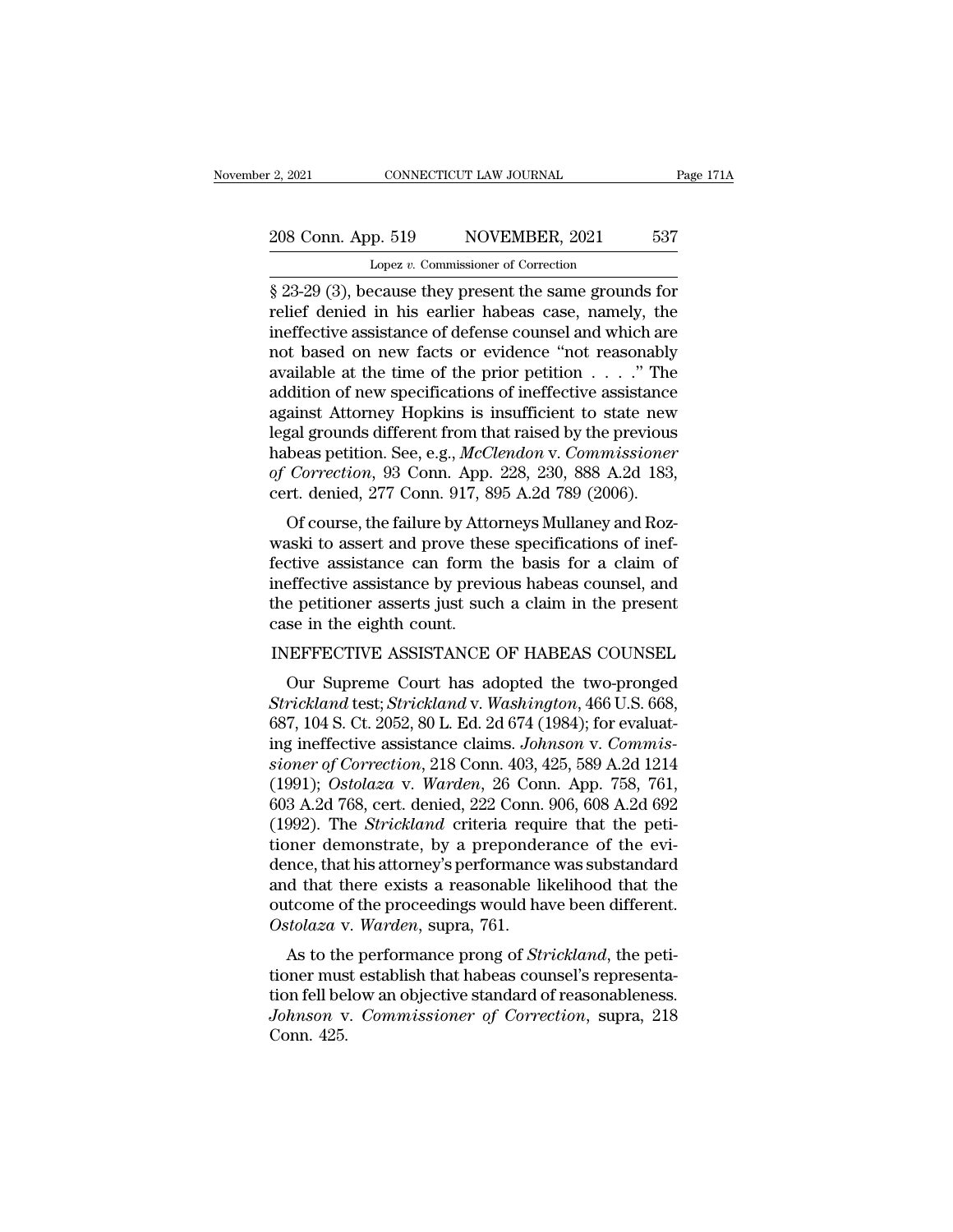# CONNECTICUT LAW JOURNAL November 2, 2021<br>538 NOVEMBER, 2021 208 Conn. App. 519<br>Lopez v. Commissioner of Correction CONNECTICUT LAW JOURNAL<br>VEMBER, 2021 208 Conn. App<br>Lopez *v.* Commissioner of Correction<br>and of reasonableness is measured by

CONNECTICUT LAW JOURNAL November<br>8 NOVEMBER, 2021 208 Conn. App. 519<br>Lopez v. Commissioner of Correction<br>This standard of reasonableness is measured by pre-<br>iling, professional practices. Id. The habeas court Value of San Move MBER, 2021<br>
1992 v. Commissioner of Correction<br>
1992 v. Commissioner of Correction<br>
1993 This standard of reasonableness is measured by prevailing, professional practices. Id. The habeas court<br>
1994 This  $\frac{538}{\text{Lopez v. Commissioner of Correction}}$ <br>
Lopez v. Commissioner of Correction<br>
This standard of reasonableness is measured by prevailing, professional practices. Id. The habeas court<br>
must make every effort to eliminate the distorting<br>
e Eq. 88 MOVEMBER, 2021 208 Conn. App. 519<br>
Lopez v. Commissioner of Correction<br>
This standard of reasonableness is measured by prevailing, professional practices. Id. The habeas court<br>
must make every effort to eliminate t Lopez v. Commissioner of Correction<br>This standard of reasonableness is measured by pre-<br>vailing, professional practices. Id. The habeas court<br>must make every effort to eliminate the distorting<br>effects of hindsight and to r Lopez *v*. Commissioner of Correction<br>This standard of reasonableness is measured by pre-<br>vailing, professional practices. Id. The habeas court<br>must make every effort to eliminate the distorting<br>effects of hindsight and to This standard of reasonalizations. Id. The habeas court<br>iling, professional practices. Id. The habeas court<br>ust make every effort to eliminate the distorting<br>fects of hindsight and to reconstruct the circum-<br>ances surround Francistance processes tar the hastes court<br>must make every effort to eliminate the distorting<br>effects of hindsight and to reconstruct the circum-<br>stances surrounding counsel's conduct from that attor-<br>ney's perspective at

effects of hindsight and to reconstruct the circum-<br>stances surrounding counsel's conduct from that attor-<br>ney's perspective at the time of the representation. Id.<br>If it is easier to dispose of a claim of ineffective<br>assi stances surrounding counsel's conduct from that attor-<br>ney's perspective at the time of the representation. Id.<br>If it is easier to dispose of a claim of ineffective<br>assistance on the ground of insufficient proof of preju-*Perfective* at the time of the representation. Id.<br>
If it is easier to dispose of a claim of ineffective<br>
assistance on the ground of insufficient proof of preju-<br>
dice, the habeas court may address that issue directly<br>
w If it is easier to dispose of a claim of ineffective<br>assistance on the ground of insufficient proof of preju-<br>dice, the habeas court may address that issue directly<br>without reaching the question of counsel's competence.<br>Pe If it is easier to dispose of a claim of ineffective<br>assistance on the ground of insufficient proof of preju-<br>dice, the habeas court may address that issue directly<br>without reaching the question of counsel's competence.<br>*P* assistance on the ground of insufficient proof of prejudice, the habeas court may address that issue directly without reaching the question of counsel's competence. Pelletier v. Warden, 32 Conn. App. 38, 46, 627 A.2d 1363, dice, the habeas court may address that issue directly<br>without reaching the question of counsel's competence.<br>Pelletier v. Warden, 32 Conn. App. 38, 46, 627 A.2d 1363,<br>cert. denied, 277 Conn. 920, 632 A.2d 694 (1993). In<br>o without reaching the question of counsel's competence.<br> *Pelletier* v. *Warden*, 32 Conn. App. 38, 46, 627 A.2d 1363,<br>
cert. denied, 277 Conn. 920, 632 A.2d 694 (1993). In<br>
order to satisfy the prejudice prong of the *Stri* Pelletier v. *Warden*, 32 Conn. App. 38, 46, 627 A.2d 1363,<br>cert. denied, 277 Conn. 920, 632 A.2d 694 (1993). In<br>order to satisfy the prejudice prong of the *Strickland*<br>test, the petitioner must prove that there exists a cert. denied, 277 Conn. 920, 632 A.2d 694 (1993). In<br>order to satisfy the prejudice prong of the *Strickland*<br>test, the petitioner must prove that there exists a reason-<br>able probability that, but for counsel's unprofessio order to satisfy the prejudice prong of the *Strickland*<br>test, the petitioner must prove that there exists a reason-<br>able probability that, but for counsel's unprofessional<br>errors, the result of the proceedings would have test, the petitioner must prove that there exists a reason-<br>able probability that, but for counsel's unprofessional<br>errors, the result of the proceedings would have been<br>different. *Levine* v. *Manson*, 195 Conn. 636, 640, able probability that, but for counsel's unprofessional<br>errors, the result of the proceedings would have been<br>different. *Levine* v. *Manson*, 195 Conn. 636, 640, 490<br>A.2d 82 (1985). Reasonable probability means a proba-<br>b errors, the result of the proceedings would have been<br>different. Levine v. Manson, 195 Conn. 636, 640, 490<br>A.2d 82 (1985). Reasonable probability means a proba-<br>bility sufficient to undermine confidence in the out-<br>come; D different. *Levine* v. *Manson*, 195 Conn. 636, 640, 490<br>A.2d 82 (1985). Reasonable probability means a proba-<br>bility sufficient to undermine confidence in the out-<br>come; *Daeira* v. *Commissioner of Correction*, 107<br>Conn A.2d 82 (1985). Reasonable probability means a probability sufficient to undermine confidence in the outcome; *Daeira* v. *Commissioner of Correction*, 107 Conn. App. 539, 542–43, 946 A.2d 249, cert. denied, 289 Conn. 911, bility sufficient to undermine confidence in the out-<br>come; *Daeira* v. *Commissioner of Correction*, 107<br>Conn. App. 539, 542–43, 946 A.2d 249, cert. denied, 289<br>Conn. 911, 957 A.2d 877 (2008); that is, the petitioner<br>must come; *Daeira* v. *Commissioner of Correction*, 107<br>Conn. App. 539, 542–43, 946 A.2d 249, cert. denied, 289<br>Conn. 911, 957 A.2d 877 (2008); that is, the petitioner<br>must show that there is a reasonable probability that<br>he r Conn. App. 539, 542–43, 946 A.2d 249, cert. denied, 289<br>Conn. 911, 957 A.2d 877 (2008); that is, the petitioner<br>must show that there is a reasonable probability that<br>he remains burdened by an unreliable determination of<br>gu Conn. 911, 957 A.2d 877 (2008); that is, the petitioner<br>must show that there is a reasonable probability that<br>he remains burdened by an unreliable determination of<br>guilt. Id. Thus, the failure of the petitioner to establis must show that there is a reasonable probability that<br>he remains burdened by an unreliable determination of<br>guilt. Id. Thus, the failure of the petitioner to establish,<br>by a preponderance of the evidence, either the allega he remains burdened by an unrel<br>guilt. Id. Thus, the failure of the p<br>by a preponderance of the evide<br>tions against trial counsel or ha<br>requisite prejudice as to both the<br>the criminal trial, will defeat a cli-<br>relief in th In a preponderance of the evidence, either the allegations against trial counsel or habeas counsel, or the quisite prejudice as to both the first habeas case and e criminal trial, will defeat a claim for habeas corpus lief tions against trial counsel or habeas counsel, or the<br>requisite prejudice as to both the first habeas case and<br>the criminal trial, will defeat a claim for habeas corpus<br>relief in the present action.<br>In *Lozada* v. *Warden* 

requisite prejudice as to both the first habeas case and<br>the criminal trial, will defeat a claim for habeas corpus<br>relief in the present action.<br>In *Lozada* v. *Warden*, 223 Conn. 834, 613 A.2d 818<br>(1992), our Supreme Cour the criminal trial, will defeat a claim for habeas corpus<br>relief in the present action.<br>In *Lozada* v. Warden, 223 Conn. 834, 613 A.2d 818<br>(1992), our Supreme Court recognized a purely statu-<br>tory right to raise, in a subs relief in the present action.<br>In *Lozada* v. *Warden*, 223 Conn. 834, 613 A.2d 818<br>(1992), our Supreme Court recognized a purely statu-<br>tory right to raise, in a subsequent habeas action, a<br>claim of ineffective assistance In *Lozada* v. *Warden*, 223 Conn. 834, 613 A.2d 818 (1992), our Supreme Court recognized a purely statutory right to raise, in a subsequent habeas action, a claim of ineffective assistance on the part of previous habeas c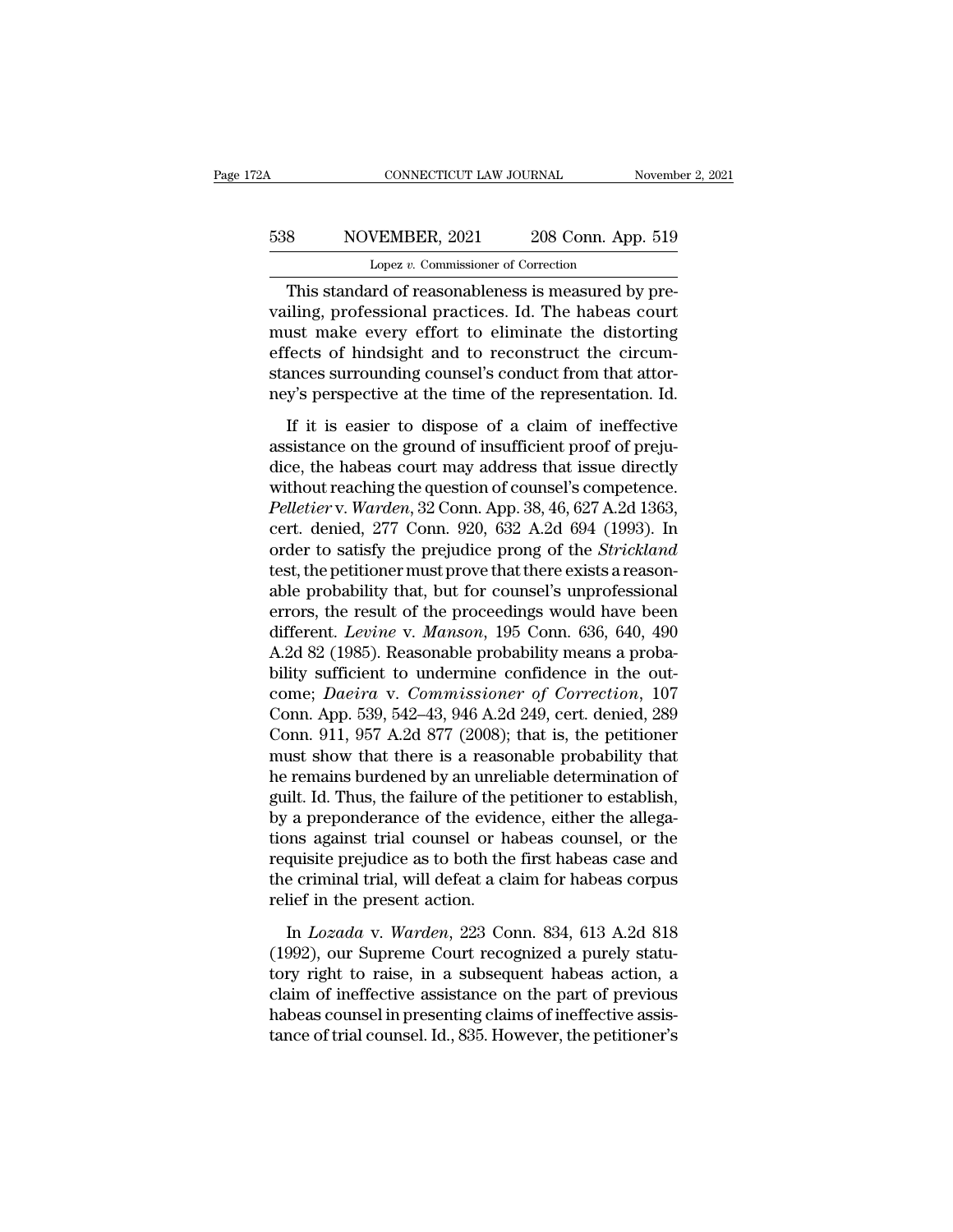# 2, 2021 CONNECTICUT LAW JOURNAL Page 173A<br>208 Conn. App. 519 NOVEMBER, 2021 539<br>Lopez v. Commissioner of Correction Lopez *v.* Commissioner of Correction

burden becomes a multitiered application of the *Strick-*<br>
burden becomes a multitiered application of the *Strick-*<br>
burden becomes a multitiered application of the *Strick-*<br>
land standard by which allegations of ineffec 208 Conn. App. 519 NOVEMBER, 2021 539<br>
Lopez v. Commissioner of Correction<br>
burden becomes a multitiered application of the *Strick-*<br>
land standard by which allegations of ineffective assis-<br>
tance claims are gauged. Id., 208 Conn. App. 519 NOVEMBER, 2021 539<br>
Lopez v. Commissioner of Correction<br>
burden becomes a multitiered application of the *Strick-*<br> *land* standard by which allegations of ineffective assistance claims are gauged. Id., 208 Conn. App. 519 NOVEMBER, 2021 539<br>
Lopez v. Commissioner of Correction<br>
burden becomes a multitiered application of the *Strick-*<br> *land* standard by which allegations of ineffective assis-<br>
tance claims are gauged. I Lopez v. Commissioner of Correction<br>
burden becomes a multitiered application of the *Strick-*<br> *land* standard by which allegations of ineffective assis-<br>
tance claims are gauged. Id., 842. To succeed in his bid<br>
for a wr Lopez v. Commissioner of Correction<br>burden becomes a multitiered application of the *Strick-*<br>*land* standard by which allegations of ineffective assis-<br>tance claims are gauged. Id., 842. To succeed in his bid<br>for a writ burden becomes a multitiered application of the *Strick-land* standard by which allegations of ineffective assistance claims are gauged. Id., 842. To succeed in his bid for a writ of habeas corpus, the petitioner must prov land standard by which allegations of ineffective assistance claims are gauged. Id., 842. To succeed in his bid<br>for a writ of habeas corpus, the petitioner must prove<br>both (1) that his habeas counsel were ineffective, and<br> tance claims are gauged. Id., 842. To succeed in his bid<br>for a writ of habeas corpus, the petitioner must prove<br>*both* (1) that his habeas counsel were ineffective, and<br>(2) that his trial counsel was ineffective. Id. Also, for a writ of habeas corpus, the petitioner must prove<br>both (1) that his habeas counsel were ineffective, and<br>(2) that his trial counsel was ineffective. Id. Also, the<br>petitioner must prove that, but for the derelictions both (1) that his habeas counsel were ineffective, and (2) that his trial counsel was ineffective. Id. Also, the petitioner must prove that, but for the derelictions of habeas counsel, he was prejudiced in the sense that (2) that his trial counsel was ineffective. Id. Also, the<br>petitioner must prove that, but for the derelictions of<br>habeas counsel, he was prejudiced in the sense that<br>the outcome of the first habeas case was suspect, and<br>t petitioner must prove that, but for the derelictions of<br>habeas counsel, he was prejudiced in the sense that<br>the outcome of the first habeas case was suspect, and<br>that burden demands proof of the existence of a reason-<br>able habeas counsel, he was prejudiced in the<br>the outcome of the first habeas case was :<br>that burden demands proof of the existence<br>able likelihood that the outcome of the origi<br>trial would have been different. Id.,  $\{\text{Supreme Court described this$ at burden demands proof of the existence of a reason-<br>le likelihood that the outcome of the original, criminal<br>al would have been different. Id., 842–43. The<br>preme Court described this double layered obligation<br>"a hercule able likelihood that the outcome of the original, criminal<br>trial would have been different. Id., 842–43. The<br>Supreme Court described this double layered obligation<br>as "a herculean task  $\dots$ ." Id., 843.<br>Although the amende

trial would have been different. Id.,  $842-43$ . The<br>Supreme Court described this double layered obligation<br>as "a herculean task . . . ." Id., 843.<br>Although the amended petition recites sundry specifi-<br>cations of ineffecti Supreme Court described this double layered obligation<br>as "a herculean task  $\dots$ " Id., 843.<br>Although the amended petition recites sundry specifi-<br>cations of ineffective assistance of habeas counsel, in<br>his posttrial brief as "a herculean task  $\ldots$ ." Id., 843<br>Although the amended petition reci<br>cations of ineffective assistance of h<br>his posttrial brief the petitioner enga<br>a cursory discussion only as to the<br>deficiencies of habeas counsel:<br>1 Although the amended petition recites sundry specifi-<br>tions of ineffective assistance of habeas counsel, in<br>s posttrial brief the petitioner engages in more than<br>cursory discussion only as to the following alleged<br>ficienci cations of ineffective assistance of habeas counsel, in<br>his posttrial brief the petitioner engages in more than<br>a cursory discussion only as to the following alleged<br>deficiencies of habeas counsel:<br>1. That habeas counsel f his posttrial brief the petitio<br>a cursory discussion only as<br>deficiencies of habeas couns<br>1. That habeas counsel fai<br>Attorney Hopkins' failure to p<br>ity theories adequately;<br>2. That habeas counsel fail

cursory uscussion only as to the following aneged<br>ficiencies of habeas counsel:<br>1. That habeas counsel failed to raise and litigate<br>torney Hopkins' failure to pursue third-party culpabil-<br>theories adequately;<br>2. That habea deficiencies of habeas counser:<br>
1. That habeas counsel failed to raise and litigate<br>
Attorney Hopkins' failure to pursue third-party culpabil-<br>
ity theories adequately;<br>
2. That habeas counsel failed to raise and litigate 1. That habeas couns<br>Attorney Hopkins' failure<br>ity theories adequately;<br>2. That habeas counse<br>insufficiency of Attorne<br>of Manual Rosado;<br>3. That habeas couns

Fractionary Hopkins Tailure to pursue third-party cupability<br>
2. That habeas counsel failed to raise and litigate the<br>
sufficiency of Attorney Hopkins' cross-examination<br>
Manual Rosado;<br>
3. That habeas counsel failed to r

12 In the means of Attorney Hopkins' cross-examination<br>insufficiency of Attorney Hopkins' cross-examination<br>of Manual Rosado;<br>3. That habeas counsel failed to raise and litigate<br>Attorney Hopkins' failure to connect the Pet 2. That habeas counsel failed to raise and litigate the<br>insufficiency of Attorney Hopkins' cross-examination<br>of Manual Rosado;<br>3. That habeas counsel failed to raise and litigate<br>Attorney Hopkins' failure to connect the Pe insufficiency of Attorney Hopkins' cross-examination<br>of Manual Rosado;<br>3. That habeas counsel failed to raise and litigate<br>Attorney Hopkins' failure to connect the Pettway store<br>shooting of February 2, 2002, to the P.T. Ba of Manual Rosado;<br>3. That habeas cour<br>Attorney Hopkins' failu<br>shooting of February 2,<br>ments home invasion<br>earlier; and<br>4. That habeas coun 3. That habeas counsel failed to raise and litigate<br>torney Hopkins' failure to connect the Pettway store<br>ooting of February 2, 2002, to the P.T. Barnum Apart-<br>ents home invasion that occurred about one week<br>rlier; and<br>4. T Attorney Hopkins' failure to connect the Pettway store<br>shooting of February 2, 2002, to the P.T. Barnum Apart-<br>ments home invasion that occurred about one week<br>earlier; and<br>4. That habeas counsel failed to litigate adequat

shooting of February 2, 2002, to the P.T. Barnum Apartments home invasion that occurred about one week<br>earlier; and<br>4. That habeas counsel failed to litigate adequately<br>Attorney Hopkins' failure to raise and pursue an alib 50.)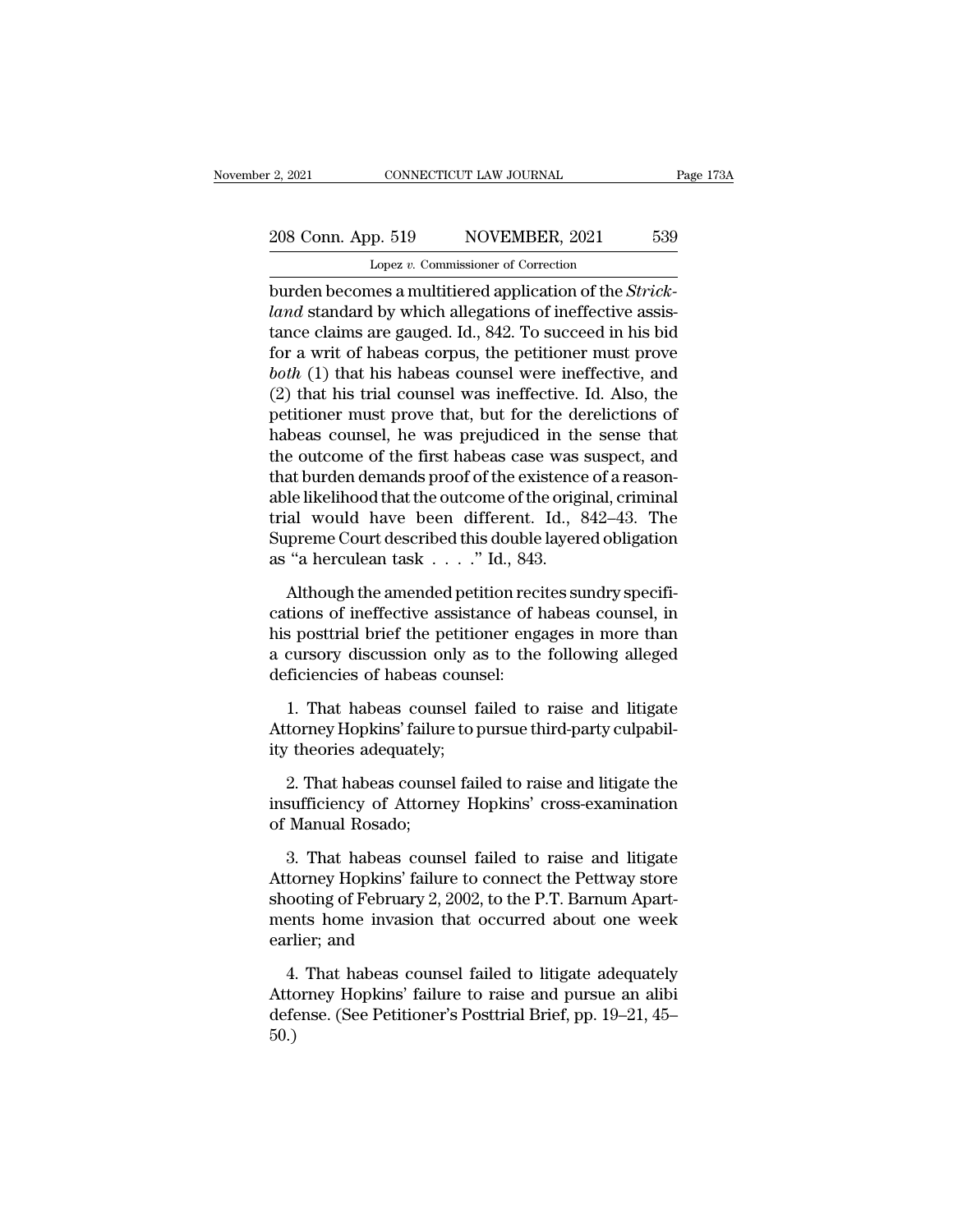# CONNECTICUT LAW JOURNAL November 2, 2021<br>540 NOVEMBER, 2021 208 Conn. App. 519<br>Lopez v. Commissioner of Correction EXAMPLE CONNECTICUT LAW JOURNAL<br>VEMBER, 2021 208 Conn. App<br>Lopez *v.* Commissioner of Correction<br>OUS babeas trial Attorney Mullaney r

CONNECTICUT LAW JOURNAL November<br>
0 NOVEMBER, 2021 208 Conn. App. 519<br>
Lopez v. Commissioner of Correction<br>
At the previous habeas trial, Attorney Mullaney repre-<br>
nted the petitioner and was joined, on the third day of S40 NOVEMBER, 2021 208 Conn. App. 519<br>Lopez v. Commissioner of Correction<br>At the previous habeas trial, Attorney Mullaney represented the petitioner and was joined, on the third day of<br>the habeas trial, in that endeavor by 540 NOVEMBER, 2021 208 Conn. App. 519<br>
Lopez v. Commissioner of Correction<br>
At the previous habeas trial, Attorney Mullaney represented the petitioner and was joined, on the third day of<br>
the habeas trial, in that endeavo 540 NOVEMBER, 2021 208 Conn. App. 519<br>
Lopez v. Commissioner of Correction<br>
At the previous habeas trial, Attorney Mullaney repre-<br>
sented the petitioner and was joined, on the third day of<br>
the habeas trial, in that endea Lopez v. Commissioner of Correction<br>
At the previous habeas trial, Attorney Mullaney repre-<br>
sented the petitioner and was joined, on the third day of<br>
the habeas trial, in that endeavor by Attorney Rozwaski.<br>
The operativ Lopez *v.* Commissioner of Control At the previous habeas trial, Attorn<br>sented the petitioner and was joined<br>the habeas trial, in that endeavor by .<br>The operative, amended petition w:<br>15, 2009, and alleged that Attorney H<br> The the previous hasces and, rheading in analisty represented the petitioner and was joined, on the third day of e habeas trial, in that endeavor by Attorney Rozwaski.<br>Representive, amended petition was dated December, 200 the habeas trial, if<br>the habeas trial, if<br>The operative, a<br>15, 2009, and alle<br>the petitioner in<br>1. Failing to pr<br>as to<br>a. alibi witnes Follo generative, amended posterior and alleged that  $\mu$ <br>is petitioner ineffectivel<br>1. Failing to present fav<br>to<br>a. alibi witnesses;<br>b. the weaknesses rega

b. the petitioner ineffectively by:<br>
1. Failing to present favorable and available evidence<br>
to<br>
a. alibi witnesses;<br>
b. the weaknesses regarding the state's identification<br>
tnesses; witnesses; 2. Failing to impeach the testimony of Gary Burton,<br>2. Failing to impeach the testimony of Gary Burton,<br>anual Rosado, and Tony Payton, properly. a. alibi witnesses;<br>b. the weaknesses regarding the state's identific<br>witnesses;<br>2. Failing to impeach the testimony of Gary Bu<br>Manual Rosado, and Tony Payton, properly.<br>The evidence adduced at the first habeas trial ca

b. the weaknesses regarding the state's identification<br>tnesses;<br>2. Failing to impeach the testimony of Gary Burton,<br>anual Rosado, and Tony Payton, properly.<br>The evidence adduced at the first habeas trial can be<br>mmarized as b. the weaknesses regarding the state's identification<br>witnesses;<br>2. Failing to impeach the testimony of Gary Burton,<br>Manual Rosado, and Tony Payton, properly.<br>The evidence adduced at the first habeas trial can be<br>summariz witnesses;<br>
2. Failing to impeach the testimony of Gary Burton,<br>
Manual Rosado, and Tony Payton, properly.<br>
The evidence adduced at the first habeas trial can be<br>
summarized as follows. Vincent Wilson, an incarcerated<br>
fel 2. Failing to impeach the testimony of Gary Burton,<br>Manual Rosado, and Tony Payton, properly.<br>The evidence adduced at the first habeas trial can be<br>summarized as follows. Vincent Wilson, an incarcerated<br>felon, testified th The evidence adduced at the first habeas trial can be<br>summarized as follows. Vincent Wilson, an incarcerated<br>felon, testified that he and the petitioner are good<br>friends, having first met as children. Wilson recounted<br>that The evidence adduced at the first habeas trial can be<br>summarized as follows. Vincent Wilson, an incarcerated<br>felon, testified that he and the petitioner are good<br>friends, having first met as children. Wilson recounted<br>that The evidence adduced at the first habeas trial can be<br>summarized as follows. Vincent Wilson, an incarcerated<br>felon, testified that he and the petitioner are good<br>friends, having first met as children. Wilson recounted<br>that summarized as follows. Vincent Wilson, an incarcerated<br>felon, testified that he and the petitioner are good<br>friends, having first met as children. Wilson recounted<br>that soon after the Pettway store shooting on February<br>2, felon, testified that he and the petitioner are good<br>friends, having first met as children. Wilson recounted<br>that soon after the Pettway store shooting on February<br>2, 2002, the police interrogated him about whether he<br>drov friends, having first met as children. Wilson recounted<br>that soon after the Pettway store shooting on February<br>2, 2002, the police interrogated him about whether he<br>drove the getaway vehicle and whether the petitioner<br>part that soon after the Pettway store shooting on February<br>2, 2002, the police interrogated him about whether he<br>drove the getaway vehicle and whether the petitioner<br>participated in the shootings. Wilson denied being at<br>the sc 2, 2002, the police interrogat<br>drove the getaway vehicle are<br>participated in the shootings<br>the scene and disclaimed are<br>the incident. Wilson stated<br>that Manual Rosado suggeste<br>driven the getaway car.<br>Wilson also noted that Tricipated in the shootings. Wilson denied being at<br>rticipated in the shootings. Wilson denied being at<br>e scene and disclaimed any knowledge concerning<br>e incident. Wilson stated that the police told him<br>at Manual Rosado su paracypaced in the shootings. While the scale song at<br>the scene and disclaimed any knowledge concerning<br>that Manual Rosado suggested that Wilson might have<br>driven the getaway car.<br>Wilson also noted that Attorney Hopkins' i

not seem and discultured any into medge concerning<br>the incident. Wilson stated that the police told him<br>that Manual Rosado suggested that Wilson might have<br>driven the getaway car.<br>Wilson also noted that Attorney Hopkins' i that Manual Rosado suggested that Wilson might have<br>driven the getaway car.<br>Wilson also noted that Attorney Hopkins' investigator<br>had interviewed him, but that Attorney Hopkins had<br>not spoken to him personally. Wilson furt nal trial trial trial trial and workingly done of the distribution also noted that Attorney Hopkins' investigator<br>had interviewed him, but that Attorney Hopkins had<br>not spoken to him personally. Wilson further avowed<br>that Wilson also noted that Attorney Hopkins' investigator<br>had interviewed him, but that Attorney Hopkins had<br>not spoken to him personally. Wilson further avowed<br>that he was available to testify at the petitioner's crimi-<br>nal t Wilson also noted that Attorney Hopkins' investigator<br>had interviewed him, but that Attorney Hopkins had<br>not spoken to him personally. Wilson further avowed<br>that he was available to testify at the petitioner's crimi-<br>nal t had interviewed him, but that Attorney Hopkins had<br>not spoken to him personally. Wilson further avowed<br>that he was available to testify at the petitioner's crimi-<br>nal trial and would have willingly done so. However,<br>Wilson not spoker<br>that he was<br>nal trial ar<br>Wilson ack<br>frontation<br>at the Pett<br>shot there.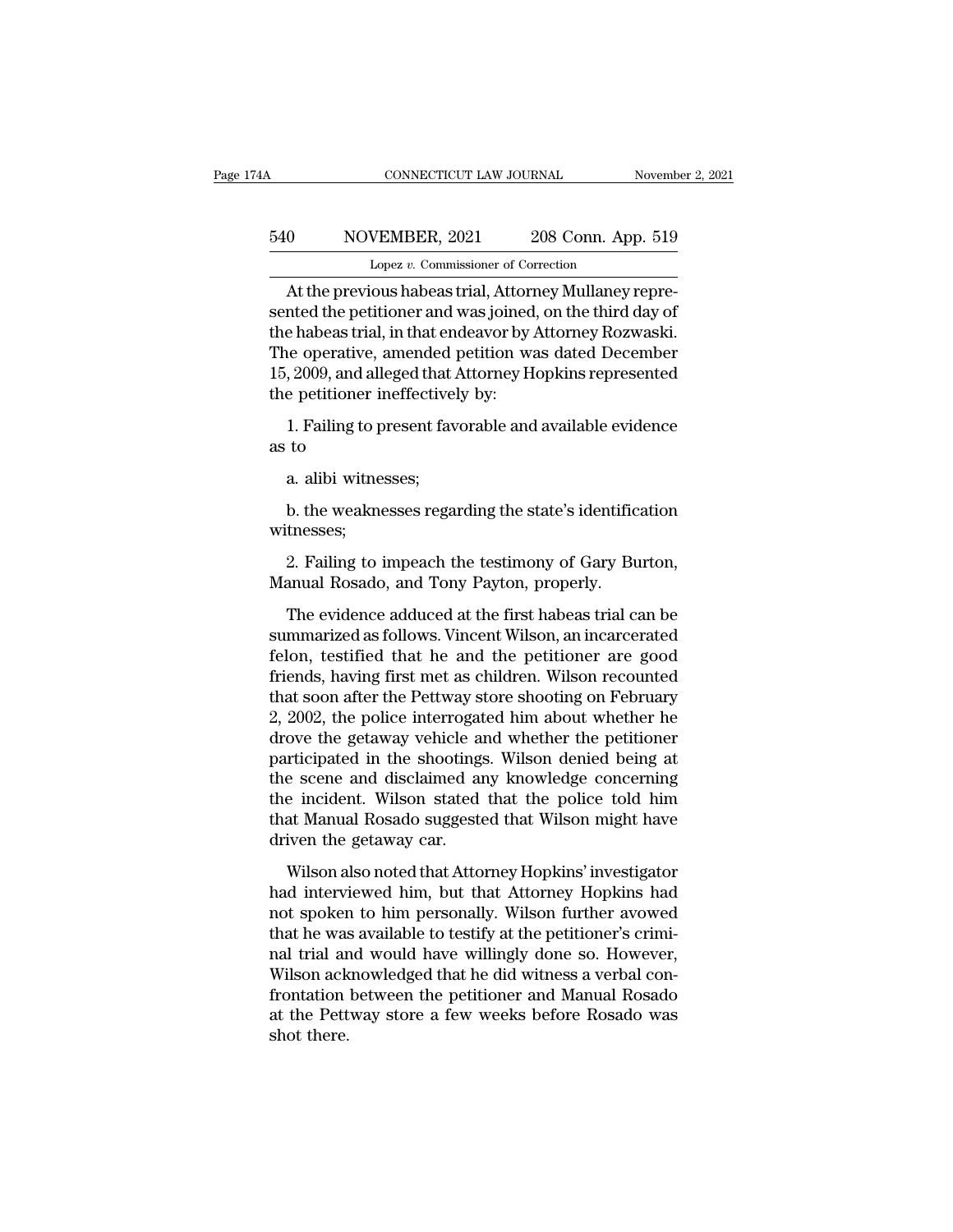# 2, 2021 CONNECTICUT LAW JOURNAL Page 175A<br>208 Conn. App. 519 NOVEMBER, 2021 541<br>Lopez v. Commissioner of Correction Lopez *v.* Commissioner of Correction

EXECT 2021 CONNECTICUT LAW JOURNAL Page 175A<br>
8 Conn. App. 519 NOVEMBER, 2021 541<br>
Lopez v. Commissioner of Correction<br>
Attorney Mullaney also called upon Ralph Lewis to<br>
stify. He, too, is an incarcerated felon, and he re 208 Conn. App. 519 NOVEMBER, 2021 541<br>
Lopez v. Commissioner of Correction<br>
Attorney Mullaney also called upon Ralph Lewis to<br>
testify. He, too, is an incarcerated felon, and he related<br>
that he had met Manual Rosado in ja 208 Conn. App. 519 NOVEMBER, 2021 541<br>
Lopez v. Commissioner of Correction<br>
Attorney Mullaney also called upon Ralph Lewis to<br>
testify. He, too, is an incarcerated felon, and he related<br>
that he had met Manual Rosado in ja 208 Conn. App. 519 NOVEMBER, 2021 541<br>
Lopez v. Commissioner of Correction<br>
Attorney Mullaney also called upon Ralph Lewis to<br>
testify. He, too, is an incarcerated felon, and he related<br>
that he had met Manual Rosado in j Lopez v. Commissioner of Correction<br>Attorney Mullaney also called upon Ralph Lewis to<br>testify. He, too, is an incarcerated felon, and he related<br>that he had met Manual Rosado in jail. Friction between<br>Rosado and Lewis ensu Lopez v. Commissioner of Correction<br>
Attorney Mullaney also called upon Ralph Lewis to<br>
testify. He, too, is an incarcerated felon, and he related<br>
that he had met Manual Rosado in jail. Friction between<br>
Rosado and Lewis Attorney Mullaney also called upon Ralph Lewis to<br>testify. He, too, is an incarcerated felon, and he related<br>that he had met Manual Rosado in jail. Friction between<br>Rosado and Lewis ensued. Lewis stated that Rosado<br>told hi testify. He, too, is an incarcerated felon, and he related<br>that he had met Manual Rosado in jail. Friction between<br>Rosado and Lewis ensued. Lewis stated that Rosado<br>told him that Rosado faced federal charges. He also<br>indic that he had met Manual Rosado in jail. Friction between<br>Rosado and Lewis ensued. Lewis stated that Rosado<br>told him that Rosado faced federal charges. He also<br>indicated that Rosado stated he did not see who shot<br>his brother Rosado and Lewis ensued. Lewis stated that Rosado<br>told him that Rosado faced federal charges. He also<br>indicated that Rosado stated he did not see who shot<br>his brother, Polo, although the police urged him to<br>report that he told him that Rosado faced federal charges. He andicated that Rosado stated he did not see who shis brother, Polo, although the police urged him report that he could identify his brother's killer in or to benefit himself i Solution and Mosaid Stated it and not see who shot<br>solution by a brother, Polo, although the police urged him to<br>port that he could identify his brother's killer in order<br>benefit himself in his federal case. However, Rosad the boater, 1 old, and dight are ponce afged rant to<br>report that he could identify his brother's killer in order<br>to benefit himself in his federal case. However, Rosado<br>also related that he resisted the police suggestion<br>b

report and he codid heriday his croated b hinds in to due<br>to benefit himself in his federal case. However, Rosado<br>also related that he resisted the police suggestion<br>because he did not see who shot his brother.<br>Lewis first that charges that he resisted the police suggestion<br>also related that he resisted the police suggestion<br>because he did not see who shot his brother.<br>Lewis first conveyed this information to an investiga-<br>tor in 2007, which because he did not see who shot his brother.<br>Lewis first conveyed this information to an investiga-<br>tor in 2007, which was a few years after the petitioner's<br>criminal trial. Lewis conceded that, despite knowing<br>that charge Lewis first conveyed this information to an intor in 2007, which was a few years after the pet criminal trial. Lewis conceded that, despite l<br>that charges were pending against his close frientitioner, he never mentioned hi Lewis instructive a distribution to direct the petitioner's<br>
iminal trial. Lewis conceded that, despite knowing<br>
at charges were pending against his close friend, the<br>
titioner, he never mentioned his jailhouse conversa-<br> essential trial. Lewis conceded that, despite knowing<br>that charges were pending against his close friend, the<br>petitioner, he never mentioned his jailhouse conversa-<br>tion with Rosado to anyone before 2007.<br>It should be note

that charges were pending against his close friend, the<br>petitioner, he never mentioned his jailhouse conversa-<br>tion with Rosado to anyone before 2007.<br>It should be noted that Rosado's statements to Lewis<br>essentially confor in the presention of the periodic server periodic presention with Rosado to anyone before 2007.<br>It should be noted that Rosado's statements to Lewis<br>essentially conformed to Rosado's testimony at the peti-<br>tioner's crimina Francolear as famouse conversation with Rosado to anyone before 2007.<br>It should be noted that Rosado's statements to Lewis<br>essentially conformed to Rosado's testimony at the peti-<br>tioner's criminal trial and to his deposit It should be noted that Rosado's statements to Lewis<br>essentially conformed to Rosado's testimony at the peti-<br>tioner's criminal trial and to his deposition testimony<br>in the present habeas case. That is, Rosado consistently It should be noted that Rosado's statements to Lewis<br>essentially conformed to Rosado's testimony at the peti-<br>tioner's criminal trial and to his deposition testimony<br>in the present habeas case. That is, Rosado consistently essentially conformed to Rosado's testimony at the<br>tioner's criminal trial and to his deposition testin<br>in the present habeas case. That is, Rosado consist<br>acknowledged his ignorance as to his brother's shc<br>as opposed to h The present habeas case. That is, Rosado consistently<br>the present habeas case. That is, Rosado consistently<br>knowledged his ignorance as to his brother's shooter,<br>opposed to his own assailant, who he identified as the<br>titio the present hasces case. That is, ressued consistently<br>acknowledged his ignorance as to his brother's shooter,<br>as opposed to his own assailant, who he identified as the<br>petitioner. Rosado also maintained that he has always

as opposed to his own assailant, who he identified as the petitioner. Rosado also maintained that he has always<br>refused to lie to identify his brother's killer.<br>Attorney Mullaney also presented the testimony of<br>the petitio as opposed to his own assuming, who he identified as the<br>petitioner. Rosado also maintained that he has always<br>refused to lie to identify his brother's killer.<br>Attorney Mullaney also presented the testimony of<br>the petition refused to lie to identify his brother's killer.<br>
Attorney Mullaney also presented the testimony of<br>
the petitioner's sister, Rosa Lopez, at the previous<br>
habeas trial. She swore that during February 1, 2002, a<br>
Friday, sh Attorney Mullaney also presented the testimony of<br>the petitioner's sister, Rosa Lopez, at the previous<br>habeas trial. She swore that during February 1, 2002, a<br>Friday, she and the petitioner were together at their<br>mother's Attorney Mullaney also presented the testimony of<br>the petitioner's sister, Rosa Lopez, at the previous<br>habeas trial. She swore that during February 1, 2002, a<br>Friday, she and the petitioner were together at their<br>mother's the petitioner's sister, Rosa Lopez, at the previous<br>habeas trial. She swore that during February 1, 2002, a<br>Friday, she and the petitioner were together at their<br>mother's residence and agreed to have a Super Bowl<br>party th habeas trial. She swore that during February 1, 2002, a<br>Friday, she and the petitioner were together at their<br>mother's residence and agreed to have a Super Bowl<br>party that Sunday, February 3, 2002. A relative, Star<br>Semedo, Friday, she and the petitioner were together at their<br>mother's residence and agreed to have a Super Bowl<br>party that Sunday, February 3, 2002. A relative, Star<br>Semedo, picked up Lopez and the petitioner and drove<br>them to he mother's residence and agreed to have a Super Bowl<br>party that Sunday, February 3, 2002. A relative, Star<br>Semedo, picked up Lopez and the petitioner and drove<br>them to her home in Ansonia to plan the party. The<br>party was to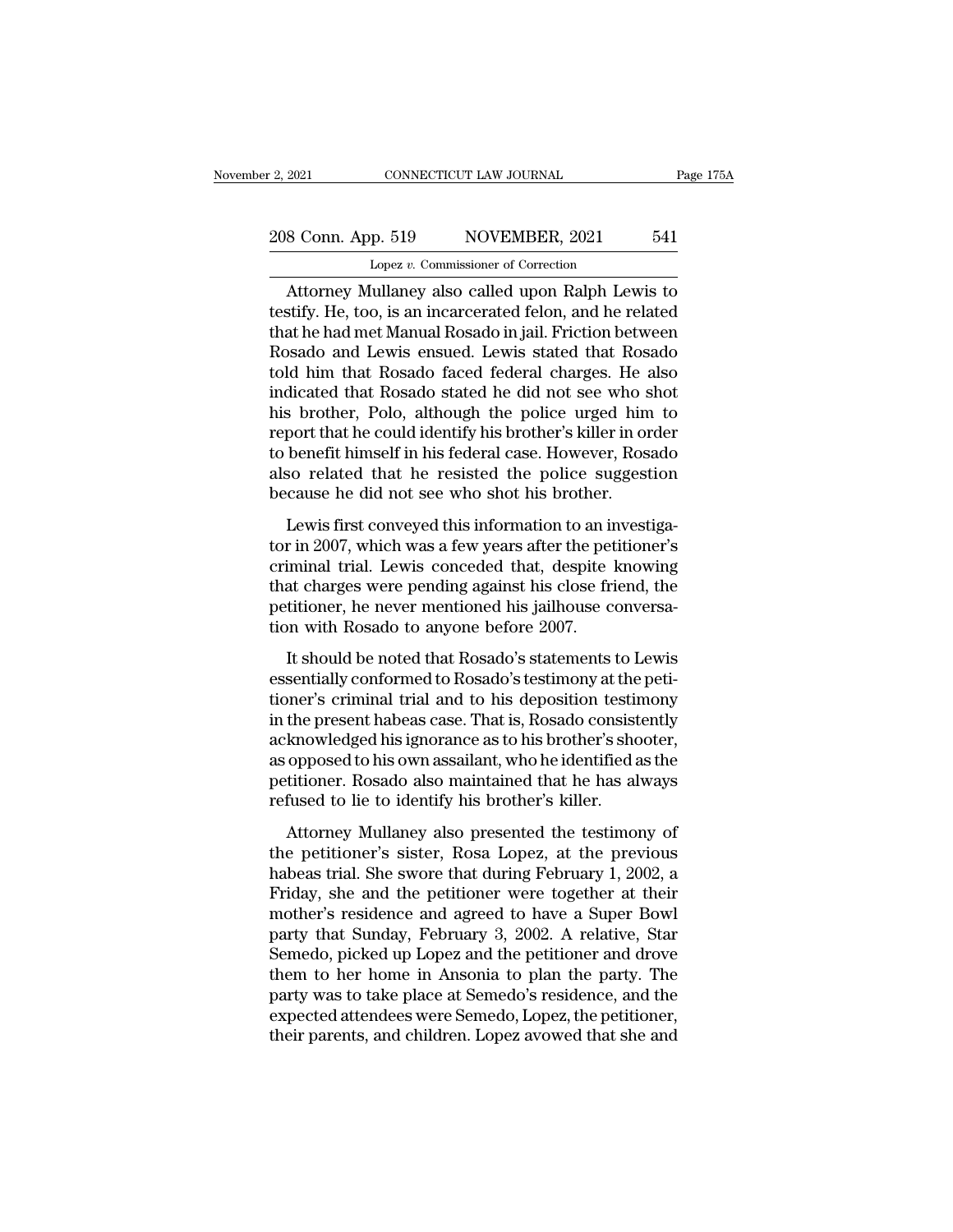# CONNECTICUT LAW JOURNAL November 2, 2021<br>542 NOVEMBER, 2021 208 Conn. App. 519<br>Lopez v. Commissioner of Correction CONNECTICUT LAW JOURNAL<br>VEMBER, 2021 208 Conn. App<br>Lopez *v.* Commissioner of Correction<br>Correction<br>Construct the entire evening of Febru

CONNECTICUT LAW JOURNAL November 2, 2021<br>
S42 NOVEMBER, 2021 208 Conn. App. 519<br>
Lopez v. Commissioner of Correction<br>
the petitioner spent the entire evening of February 1<br>
into February 2, 2002, at Semedo's residence and Into February 2, 2021 208 Conn. App. 519<br>
Lopez v. Commissioner of Correction<br>
the petitioner spent the entire evening of February 1<br>
into February 2, 2002, at Semedo's residence and only<br>
returned to Bridgeport during the For the petitioner spent the entire evening of February 1<br>the petitioner spent the entire evening of February 1<br>into February 2, 2002, at Semedo's residence and only<br>returned to Bridgeport during the afternoon of February  $\frac{542}{2}$  NOVEMBER, 2021 208 Conn. App. 519<br>
Lopez v. Commissioner of Correction<br>
the petitioner spent the entire evening of February 1<br>
into February 2, 2002, at Semedo's residence and only<br>
returned to Bridgeport duri Lopez v. Commissioner of Correction<br>the petitioner spent the entire evening of February 1<br>into February 2, 2002, at Semedo's residence and only<br>returned to Bridgeport during the afternoon of February<br>2, 2002. In other word Lopez *v*. Commissional<br>the petitioner spent the entire<br>into February 2, 2002, at Sem<br>returned to Bridgeport during<br>2, 2002. In other words, Lope<br>tioner was in Ansonia at the t<br>shootings in Bridgeport.<br>Lopez attended her b Lopez attended her brother's criminal trial and<br>pected to Bridgeport during the afternoon of February<br>2002. In other words, Lopez testified that the peti-<br>pher was in Ansonia at the time of the Pettway store<br>pootings in Br expective and strike in that trial regarding the structured to Bridgeport during the afternoon of February 2, 2002. In other words, Lopez testified that the petitioner was in Ansonia at the time of the Pettway store shooti

2, 2002. In other words, Lopez testified that the petitioner was in Ansonia at the time of the Pettway store<br>shootings in Bridgeport.<br>Lopez attended her brother's criminal trial and<br>expected to testify at that trial regard metalline was in Ansonia at the time of the Pettway store<br>shootings in Bridgeport.<br>Lopez attended her brother's criminal trial and<br>expected to testify at that trial regarding this alibi. Attor-<br>ney Hopkins had spoken to he shootings in Bridgeport.<br>
Lopez attended her brother's criminal trial and<br>
expected to testify at that trial regarding this alibi. Attor-<br>
ney Hopkins had spoken to her before trial. When she<br>
was not called as a witness, Lopez attended her brother's criminal trial and<br>expected to testify at that trial regarding this alibi. Attor-<br>ney Hopkins had spoken to her before trial. When she<br>was not called as a witness, she asked Attorney Hopkins<br>to Expediation and the starting and pected to testify at that trial regarding this alibi. Attor-<br>pected to testify at that trial regarding this alibi. Attor-<br>s and called as a witness, she asked Attorney Hopkins<br>explain his d represents testify at that that regarding and anti-trial.<br>
mey Hopkins had spoken to her before trial. When she<br>
was not called as a witness, she asked Attorney Hopkins<br>
to explain his decision. Attorney Hopkins simply<br>
in

that she lived in Ansonia on February 1, 2002; that<br>she divided in Ansonia of the lived informed Lopez that her testimony was not needed.<br>Star Semedo, an emergency room technician nurse,<br>also testified at the first habeas she drove Lopez that her testimony was not needed.<br>
Star Semedo, an emergency room technician nurse,<br>
also testified at the first habeas trial. She corroborated<br>
that she lived in Ansonia on February 1, 2002; that<br>
she dro Example 1, 2002; that her testimony was not needed.<br>
Star Semedo, an emergency room technician nurse,<br>
also testified at the first habeas trial. She corroborated<br>
that she, lived in Ansonia on February 1, 2002; that<br>
she d Star Semedo, an emergency room technician nurse,<br>also testified at the first habeas trial. She corroborated<br>that she lived in Ansonia on February 1, 2002; that<br>she drove Lopez and the petitioner from Bridgeport to<br>Ansonia Star Semedo, an emergency room technician nurse,<br>also testified at the first habeas trial. She corroborated<br>that she lived in Ansonia on February 1, 2002; that<br>she drove Lopez and the petitioner from Bridgeport to<br>Ansonia also testified at the first habeas trial. She corroborated<br>that she lived in Ansonia on February 1, 2002; that<br>she drove Lopez and the petitioner from Bridgeport to<br>Ansonia on February 1, 2002; that she, Lopez, and the<br>pet that she lived in Ansonia on February<br>she drove Lopez and the petitioner from<br>Ansonia on February 1, 2002; that she, L<br>petitioner planned the Super Bowl part<br>that Lopez and the petitioner stayed at<br>in Ansonia until Semedo Semedo indicated she was available to testify at the titioner planned the Super Bowl party details; and at Lopez and the petitioner stayed at her residence Ansonia until Semedo drove them back to Bridgeport ring the day of petitioner planned the Super Bowl party details; and<br>petitioner planned the Super Bowl party details; and<br>that Lopez and the petitioner stayed at her residence<br>in Ansonia until Semedo drove them back to Bridgeport<br>during t

Fourther praised are super Both party details, and<br>that Lopez and the petitioner stayed at her residence<br>in Ansonia until Semedo drove them back to Bridgeport<br>during the day of February 2, 2002.<br>Semedo indicated she was aw that shepper and the polaristic stay of an inter-restation<br>in Ansonia until Semedo drove them back to Bridgeport<br>during the day of February 2, 2002.<br>Semedo indicated she was available to testify at the<br>petitioner's crimina mental and senteds above them sach to Enagypond<br>during the day of February 2, 2002.<br>Semedo indicated she was available to testify at the<br>petitioner's criminal trial, but that no one called upon<br>her to do so. Semedo acknowl Semedo indicated she was available to testify at the petitioner's criminal trial, but that no one called upon her to do so. Semedo acknowledged that she was aware that she possessed alibi testimony for the charges against Semedo indicated<br>petitioner's criminal<br>her to do so. Semedo<br>that she possessed<br>against the petitioner<br>alibi evidence to the p<br>that awareness.<br>At the previous ha At the previous habeas trial, the petitioner testified<br>and she possessed alibi testimony for the charges<br>ainst the petitioner early on, but never conveyed that<br>bi evidence to the police or to defense counsel despite<br>at awa consistently additionally increased and the magnetic that she possessed alibi testimony for the charges<br>against the petitioner early on, but never conveyed that<br>alibi evidence to the police or to defense counsel despite<br>th

Example in the presence and the community of the changes<br>against the petitioner early on, but never conveyed that<br>alibi evidence to the police or to defense counsel despite<br>that awareness.<br>At the previous habeas trial, the definite the police of the defense counsel despite<br>that awareness.<br>At the previous habeas trial, the petitioner testified<br>consistently with this alibi scenario. He stated that he<br>communicated these facts to Attorney Hopkin That awareness.<br>
At the previous habeas trial, the petitioner testified<br>
consistently with this alibi scenario. He stated that he<br>
communicated these facts to Attorney Hopkins and the<br>
defense investigator, Justine Smith. At the previous habeas trial, the petitioner testified<br>consistently with this alibi scenario. He stated that he<br>communicated these facts to Attorney Hopkins and the<br>defense investigator, Justine Smith. He wanted and<br>antici At the previous habeas trial, the petitioner consistently with this alibi scenario. He stated communicated these facts to Attorney Hopkins defense investigator, Justine Smith. He wan anticipated Attorney Hopkins to present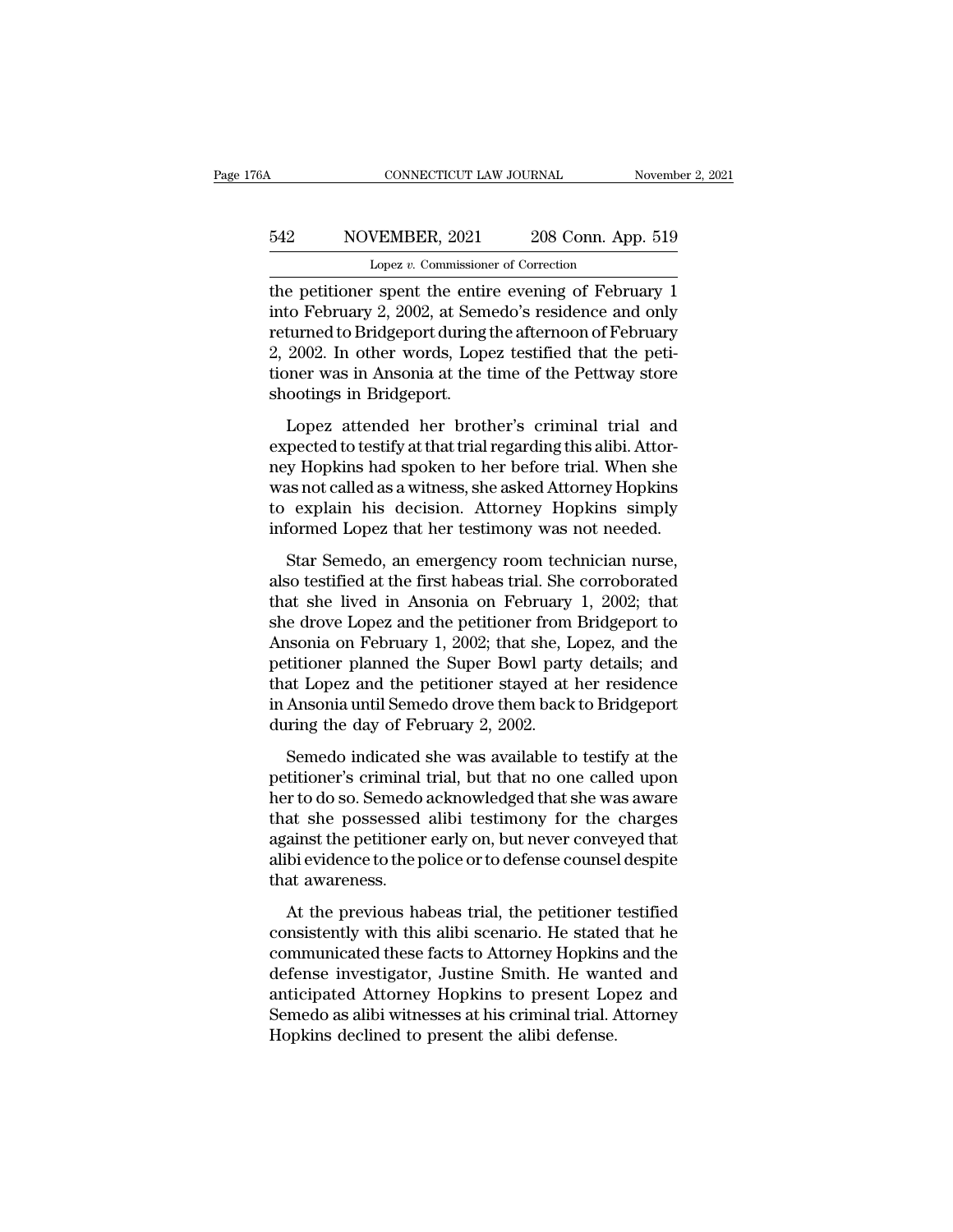# 2021 CONNECTICUT LAW JOURNAL Page 177A<br>208 Conn. App. 519 NOVEMBER, 2021 543<br>Lopez v. Commissioner of Correction Lopez *v.* Commissioner of Correction

EXECTIVE 2021 CONNECTICUT LAW JOURNAL Page 177A<br>
8 Conn. App. 519 NOVEMBER, 2021 543<br>
Lopez v. Commissioner of Correction<br>
The petitioner also wanted Attorney Hopkins to<br>
vestigate whether Gary Burton described the shooter 208 Conn. App. 519 NOVEMBER, 2021 543<br>
Lopez v. Commissioner of Correction<br>
The petitioner also wanted Attorney Hopkins to<br>
investigate whether Gary Burton described the shooters<br>
to the police as three black males. He urg 208 Conn. App. 519 NOVEMBER, 2021 543<br>
Lopez v. Commissioner of Correction<br>
The petitioner also wanted Attorney Hopkins to<br>
investigate whether Gary Burton described the shooters<br>
to the police as three black males. He urg  $\begin{tabular}{ c c c} \multicolumn{1}{c}{208}\quad\text{Conn. App. 519} & NOVEMBER, 2021 & 543 \\ \hline \hline \text{Lopez } v. \text{ Commissioner of Correction} \\ \hline \end{tabular} \end{tabular} \begin{tabular}{ c c c} \multicolumn{1}{c}{\text{The pertinent also wanted} Attorney Hopkins to investigate whether Gary Burton described the shoots to the police as three black males. He urged Attorney Hopkins to probe this topic when Attorney Hopkins cross-examined Burton, but Hopkins rejected his suggestion.} \end{tabular}$ Lopez v. Commissioner of Correction<br>The petitioner also wanted Attorney Hopkins to<br>investigate whether Gary Burton described the shooters<br>to the police as three black males. He urged Attorney<br>Hopkins to probe this topic wh gestion. The petitioner also wanted Attorney Hopkins to<br>
vestigate whether Gary Burton described the shooters<br>
the police as three black males. He urged Attorney<br>
pokins to probe this topic when Attorney Hopkins<br>
oss-examined Burto Investigate whether dary button described the shooters<br>to the police as three black males. He urged Attorney<br>Hopkins cross-examined Burton, but Hopkins rejected his sug-<br>gestion.<br>On February 2, 2002, the petitioner was arr

to the police as three black hiales. He three Attorney<br>Hopkins to probe this topic when Attorney Hopkins<br>cross-examined Burton, but Hopkins rejected his sug-<br>gestion.<br>On February 2, 2002, the petitioner was arrested by<br>the FropKins to probe this topic when Attorney HopKins<br>cross-examined Burton, but Hopkins rejected his sug-<br>gestion.<br>On February 2, 2002, the petitioner was arrested by<br>the police on an unrelated attempted murder charge.<br>The p ross-exammed Burton, but Hopkins rejected ins suggestion.<br>
On February 2, 2002, the petitioner was arrested by<br>
the police on an unrelated attempted murder charge.<br>
The police arrested the petitioner on charges arising<br>
fr on February 2, 2002, the petitioner was arrested by<br>the police on an unrelated attempted murder charge.<br>The police arrested the petitioner on charges arising<br>from the Pettway store shootings about nine months<br>later. At the On February 2, 2002, the petitioner was arrested by<br>the police on an unrelated attempted murder charge.<br>The police arrested the petitioner on charges arising<br>from the Pettway store shootings about nine months<br>later. At the the police on an unrelated attempted murder charge.<br>The police arrested the petitioner on charges arising<br>from the Pettway store shootings about nine months<br>later. At the time of his arrest on February 2, 2002, the<br>petitio The police arrested the petitioner on charges arising<br>from the Pettway store shootings about nine months<br>later. At the time of his arrest on February 2, 2002, the<br>petitioner resided with his mother in Bridgeport, but<br>he pr from the Pettway st<br>later. At the time of l<br>petitioner resided w<br>he pretended to live<br>detection for violati<br>parole or probation<br>mother's home.<br>Attorney Mullane Fig. At the time of its arrest of February 2, 2002, the<br>titioner resided with his mother in Bridgeport, but<br>pretended to live with an uncle in Stratford to avoid<br>tection for violating a court order or condition of<br>role or petitioner resided with its inother in Bridgeport, but<br>he pretended to live with an uncle in Stratford to avoid<br>detection for violating a court order or condition of<br>parole or probation prohibiting him from living in his<br>m

re pretended to live with an uncle in strational to avoid<br>detection for violating a court order or condition of<br>parole or probation prohibiting him from living in his<br>mother's home.<br>Attorney Mullaney also offered the testi detection for violating a court ofder or condition of<br>parole or probation prohibiting him from living in his<br>mother's home.<br>Attorney Mullaney also offered the testimony of<br>Bridgeport Police Sergeant Giselle Doszpoj. Sergea parole of probation profillofully film from hving in fils<br>mother's home.<br>Attorney Mullaney also offered the testimony of<br>Bridgeport Police Sergeant Giselle Doszpoj. Sergeant<br>Doszpoj indicated that she initiated the investi Attorney Mullaney also offered the testimony of<br>Bridgeport Police Sergeant Giselle Doszpoj. Sergeant<br>Doszpoj indicated that she initiated the investigation<br>of the Pettway store shooting on February 2, 2002. She<br>noted that Attorney Mullaney also offered the testimony of<br>Bridgeport Police Sergeant Giselle Doszpoj. Sergeant<br>Doszpoj indicated that she initiated the investigation<br>of the Pettway store shooting on February 2, 2002. She<br>noted that Bridgeport Police Sergeant Giselle Doszpoj. Sergeant<br>Doszpoj indicated that she initiated the investigation<br>of the Pettway store shooting on February 2, 2002. She<br>noted that the investigation files for the case had been<br>ar American. the Fettway store shooting on February 2, 2002. She<br>ted that the investigation files for the case had been<br>chived, and she lacked access to their contents. She<br>collected that, when she interviewed Gary Burton,<br>thought the ported that the investigation hies for the case had been<br>archived, and she lacked access to their contents. She<br>recollected that, when she interviewed Gary Burton,<br>he thought the three shooters were possibly African<br>Americ

archived, and she lacked access to their contents. She<br>recollected that, when she interviewed Gary Burton,<br>he thought the three shooters were possibly African<br>American.<br>Mabeas counsel also utilized the testimony of Bridgereconected that, when she interviewed dary Burton,<br>he thought the three shooters were possibly African<br>American.<br>Habeas counsel also utilized the testimony of Bridge-<br>port Police Detective Warren DelMonte. Detective Del-<br>M Re thought the three shooters were possibly African<br>American.<br>Habeas counsel also utilized the testimony of Bridge-<br>port Police Detective Warren DelMonte. Detective Del-<br>Monte went to the hospital on February 2, 2002, and<br> Habeas counsel also utilized the testimony of Bi<br>port Police Detective Warren DelMonte. Detective<br>Monte went to the hospital on February 2, 2002<br>interviewed Manual Rosado. The habeas judge<br>lowed Detective DelMonte from tes Trabeas counser also utinzed the testimoly of Bridge-<br>
onte went to the hospital on February 2, 2002, and<br>
terviewed Manual Rosado. The habeas judge disal-<br>
wed Detective DelMonte from testifying about the<br>
bstance of his port I once Detective warien Delivolite. Detective Del-Monte went to the hospital on February 2, 2002, and interviewed Manual Rosado. The habeas judge disal-lowed Detective DelMonte from testifying about the substance of h

monte went to the hospital on February 2, 2002, and<br>interviewed Manual Rosado. The habeas judge disal-<br>lowed Detective DelMonte from testifying about the<br>substance of his conversation with Rosado.<br>A more productive witness Interviewed Manuar Rosado. The habeas judge disal-<br>lowed Detective DelMonte from testifying about the<br>substance of his conversation with Rosado.<br>A more productive witness was Kiaga Johnson. As<br>noted previously, she was a f Frower Detective Definionte from testifying about the<br>substance of his conversation with Rosado.<br>A more productive witness was Kiaga Johnson. As<br>noted previously, she was a friend of Gary Burton and<br>saw the shootings. She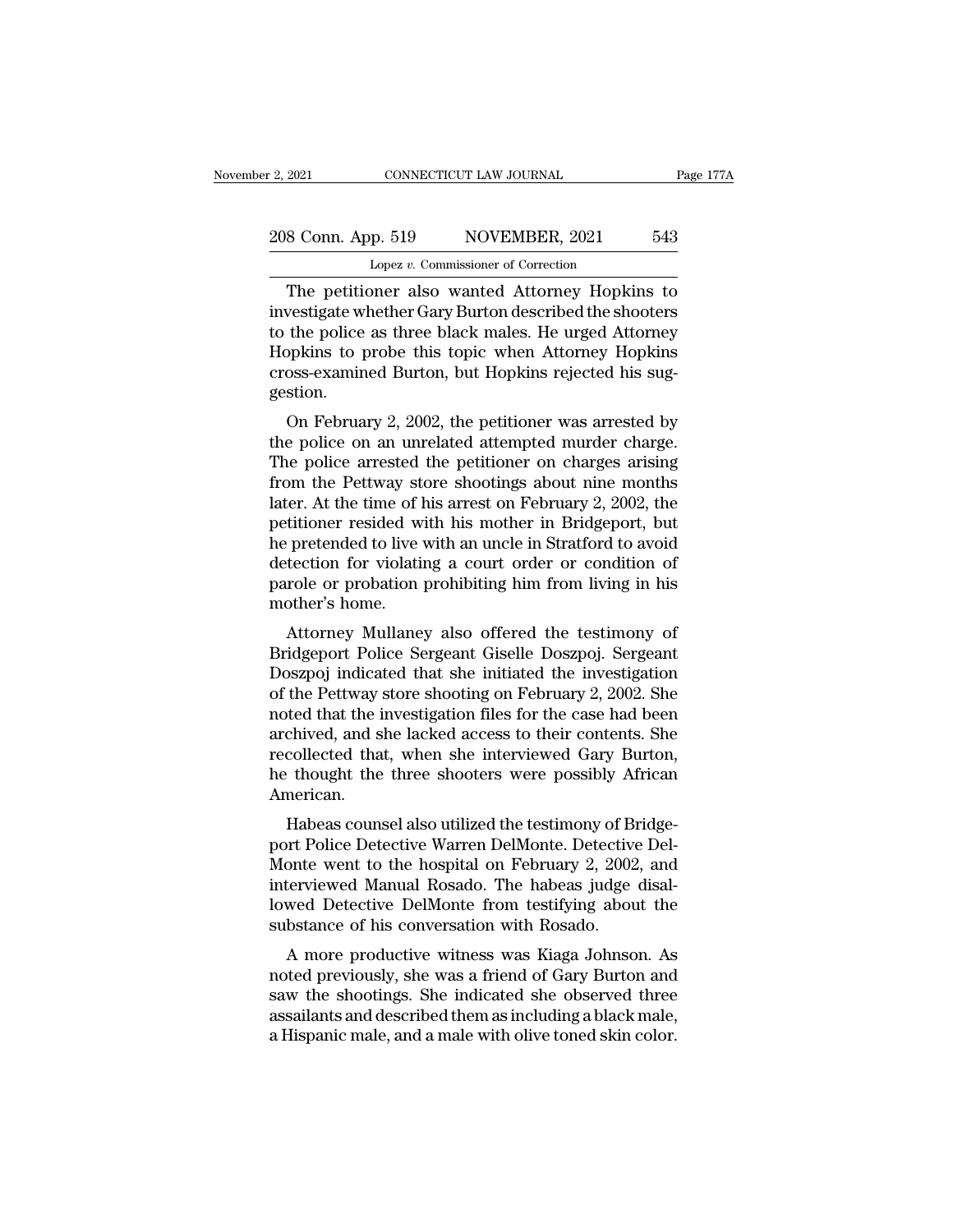# CONNECTICUT LAW JOURNAL November 2, 2021<br>544 NOVEMBER, 2021 208 Conn. App. 519<br>Lopez v. Commissioner of Correction CONNECTICUT LAW JOURNAL<br>VEMBER, 2021 208 Conn. App<br>Lopez *v.* Commissioner of Correction<br>heas trial she opined that the petitic

CONNECTICUT LAW JOURNAL November 2, 2021<br>
S44 NOVEMBER, 2021 208 Conn. App. 519<br>
Lopez v. Commissioner of Correction<br>
At the 2010 habeas trial, she opined that the petitioner's<br>
skin color seemed different from any of the S44 NOVEMBER, 2021 208 Conn. App. 519<br>Lopez v. Commissioner of Correction<br>At the 2010 habeas trial, she opined that the petitioner's<br>skin color seemed different from any of the assailants.<br>However, she acknowledged that th  $\frac{544}{\text{Lopez }v}$ . Commissioner of Correction<br>At the 2010 habeas trial, she opined that the petitioner's<br>skin color seemed different from any of the assailants.<br>However, she acknowledged that the attackers' faces<br>were pa  $\frac{544}{\text{Lopez } v. \text{ Commissioner of Correction}}$ <br>Lopez v. Commissioner of Correction<br>At the 2010 habeas trial, she opined that the petitioner's<br>skin color seemed different from any of the assailants.<br>However, she acknowledged that the attacker Lopez v. Commissioner of Correction<br>At the 2010 habeas trial, she opined that the petitioner's<br>skin color seemed different from any of the assailants.<br>However, she acknowledged that the attackers' faces<br>were partially conc the 2010 habeas trial, she opined that the petitioner's<br>in color seemed different from any of the assailants.<br>by sever, she acknowledged that the attackers' faces<br>ree partially concealed and that there may have been<br>dition At the 2010 habeas trial, she opined that the petitioner's<br>skin color seemed different from any of the assailants.<br>However, she acknowledged that the attackers' faces<br>were partially concealed and that there may have been<br>a

SKIN COOT Seemed unterent front any of the assamants.<br>However, she acknowledged that the attackers' faces<br>were partially concealed and that there may have been<br>additional shooters besides the three she noticed.<br>As mentione Thowever, she acknowledged that the attackers faces<br>were partially concealed and that there may have been<br>additional shooters besides the three she noticed.<br>As mentioned previously, Attorney Rozwaski appeared<br>as habeas cou were partially conceated and that there may have been<br>additional shooters besides the three she noticed.<br>As mentioned previously, Attorney Rozwaski appeared<br>as habeas counsel on March 11, 2011, the third day of<br>the previou additional shooters besides the time she hotted.<br>As mentioned previously, Attorney Rozwaski appeared<br>as habeas counsel on March 11, 2011, the third day of<br>the previous habeas trial. On that day, Attorney Berke<br>testified th As mentioned previously, Attorney Rozwaski appeared<br>as habeas counsel on March 11, 2011, the third day of<br>the previous habeas trial. On that day, Attorney Berke<br>testified that he took over the petitioner's criminal case<br>af as habeas counsel on March 11, 2011, the third day of<br>the previous habeas trial. On that day, Attorney Berke<br>testified that he took over the petitioner's criminal case<br>after the jury returned its verdict. Attorney Berke ha the previous habeas trial. On that day, Attorney Berke<br>testified that he took over the petitioner's criminal case<br>after the jury returned its verdict. Attorney Berke had<br>his investigator, John McNichols, look into the peti testified that he took over the petitioner's criminal case<br>after the jury returned its verdict. Attorney Berke had<br>his investigator, John McNichols, look into the petition-<br>er's alibi claim and contact Rosa Lopez and Star after the jury returned its verdict. Attorney Berke had<br>his investigator, John McNichols, look into the petition-<br>er's alibi claim and contact Rosa Lopez and Star Semedo<br>in particular. Attorney Berke spoke to Semedo by<br>pho his investigator, John McNichols, look into the petitio<br>er's alibi claim and contact Rosa Lopez and Star Seme<br>in particular. Attorney Berke spoke to Semedo I<br>phone. Semedo told Attorney Berke that the petition<br>and his sist s and claim and contact Rosa Lopez and Star Seniedo<br>particular. Attorney Berke spoke to Semedo by<br>one. Semedo told Attorney Berke that the petitioner<br>d his sister stayed overnight at her Ansonia residence<br>to not on the eve In particular. Attorney Berke spoke to Selliedo by<br>phone. Semedo told Attorney Berke that the petitioner<br>and his sister stayed overnight at her Ansonia residence<br>but not on the evening and night of the Pettway store<br>shooti

phone. Semedo told Attoriey Berke that the petitioner<br>and his sister stayed overnight at her Ansonia residence<br>but not on the evening and night of the Pettway store<br>shootings on February 1 into February 2, 2002.<br>At the fir and its sister stayed overlight at her Arisonia residence<br>but not on the evening and night of the Pettway store<br>shootings on February 1 into February 2, 2002.<br>At the first habeas trial, Attorney Hopkins testified<br>that he h But not on the evening and night of the Fettway store<br>shootings on February 1 into February 2, 2002.<br>At the first habeas trial, Attorney Hopkins testified<br>that he had experience handling many criminal defense<br>cases, includ Shootings on February 1 into February 2, 2002.<br>
At the first habeas trial, Attorney Hopkins testified<br>
that he had experience handling many criminal defense<br>
cases, including serious felony allegations, before repre-<br>
sen At the first habeas trial, Attorney Hopkins testified<br>that he had experience handling many criminal defense<br>cases, including serious felony allegations, before repre-<br>senting the petitioner. He related that he hired Justin that he had experience handling many criminal defense<br>cases, including serious felony allegations, before repre-<br>senting the petitioner. He related that he hired Justin<br>Smith as his investigator. Attorney Hopkins employed<br> cases, including serious felony allegations, before representing the petitioner. He related that he hired Justin Smith as his investigator. Attorney Hopkins employed his customary approach of meeting with his client, engag The petitioner. The related that he filled Justin<br>aith as his investigator. Attorney Hopkins employed<br>is customary approach of meeting with his client,<br>gaging in preliminary discussions with the prosecu-<br>r, obtaining disco Shinin as his investigator. Attorney Hopkins employed<br>his customary approach of meeting with his client,<br>engaging in preliminary discussions with the prosecu-<br>tor, obtaining discovery, and developing a sense of the<br>strengt

Ins customary approach of meeting with fits chem,<br>engaging in preliminary discussions with the prosecu-<br>tor, obtaining discovery, and developing a sense of the<br>strengths and weaknesses of both sides of the case.<br>The petiti engaging in premimary discussions with the prosecutor, obtaining discovery, and developing a sense of the strengths and weaknesses of both sides of the case.<br>The petitioner denied any involvement in the Pettway<br>store shoot for, obtaining uscovery, and developing a sense of the<br>strengths and weaknesses of both sides of the case.<br>The petitioner denied any involvement in the Pettway<br>store shootings. Attorney Hopkins decided that the criti-<br>cal Strengths and weaknesses of both side<br>The petitioner denied any involvemen<br>store shootings. Attorney Hopkins decid<br>cal defense tactic would be to try to dise<br>bility and reliability of the two eyewitne<br>fied the petitioner a The petitioner defiled any involvement in the Fettway<br>ore shootings. Attorney Hopkins decided that the criti-<br>il defense tactic would be to try to discredit the credi-<br>iity and reliability of the two eyewitnesses that iden store shootings. Attoriey Hopkins declued that the critical defense tactic would be to try to discredit the credi-<br>bility and reliability of the two eyewitnesses that identi-<br>fied the petitioner as one of the assailants, n

cal defense tactic would be to try to discredit the credibility and reliability of the two eyewitnesses that identified the petitioner as one of the assailants, namely, Manual Rosado and Tony Payton.<br>Attorney Hopkins opted binty and renability of the two eyewithesses that identified the petitioner as one of the assailants, namely, Manual Rosado and Tony Payton.<br>Attorney Hopkins opted to eschew an alibi defense based on reasons both general a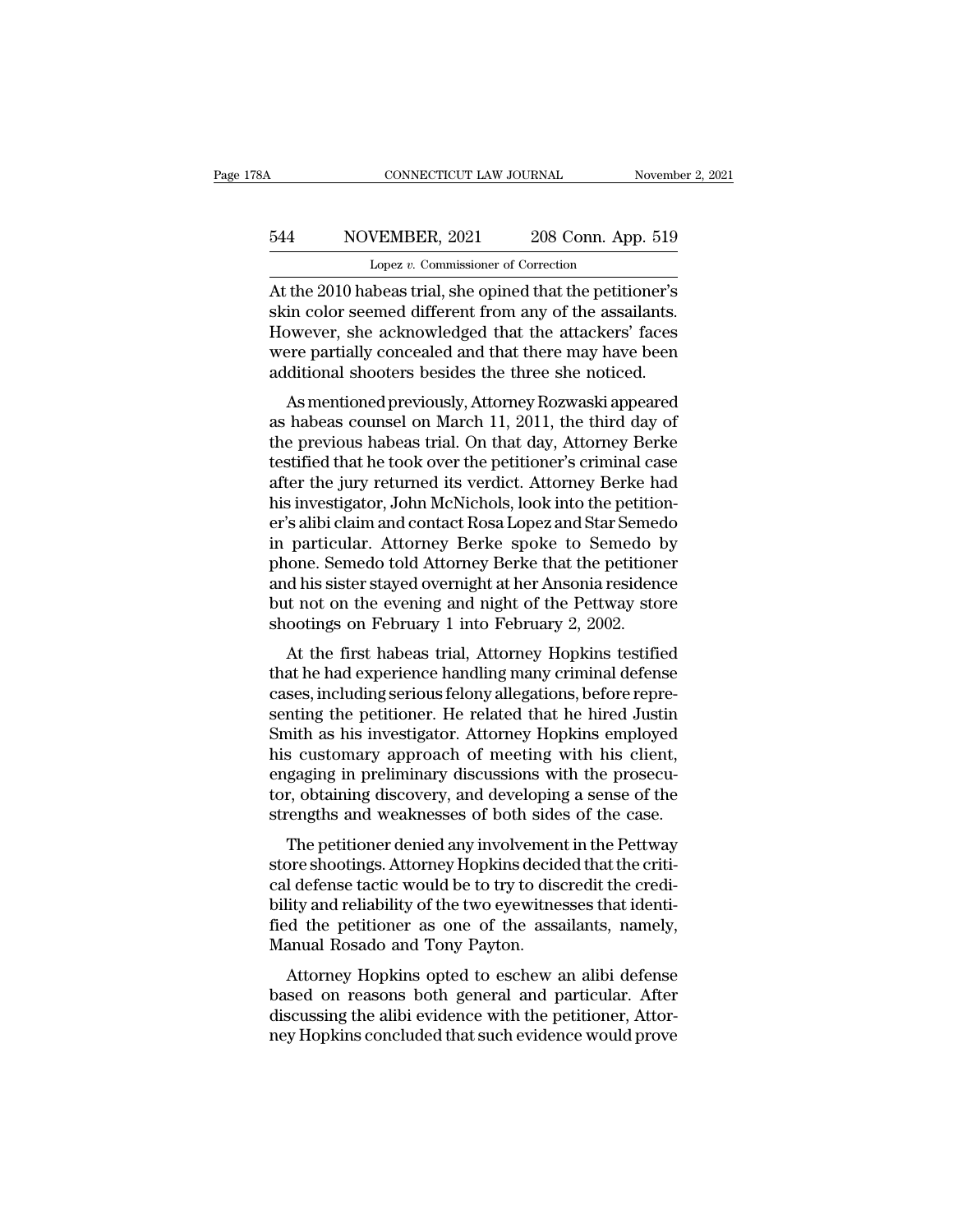# 2, 2021 CONNECTICUT LAW JOURNAL Page 179A<br>208 Conn. App. 519 NOVEMBER, 2021 545<br>Lopez v. Commissioner of Correction Lopez *v.* Commissioner of Correction

2, 2021 CONNECTICUT LAW JOURNAL Page 17:<br>
208 Conn. App. 519 NOVEMBER, 2021 545<br>
Lopez v. Commissioner of Correction<br>
more detrimental than beneficial. He regarded the alibi<br>
defense as generally a "bad idea" that seldom p 208 Conn. App. 519 NOVEMBER, 2021 545<br>
Lopez v. Commissioner of Correction<br>
more detrimental than beneficial. He regarded the alibi<br>
defense as generally a "bad idea" that seldom produced<br>
favorable results. Attorney Hopki 208 Conn. App. 519 NOVEMBER, 2021 545<br>
Lopez v. Commissioner of Correction<br>
more detrimental than beneficial. He regarded the alibi<br>
defense as generally a "bad idea" that seldom produced<br>
favorable results. Attorney Hopk 208 Conn. App. 519 NOVEMBER, 2021 545<br>
Lopez v. Commissioner of Correction<br>
more detrimental than beneficial. He regarded the alibi<br>
defense as generally a "bad idea" that seldom produced<br>
favorable results. Attorney Hopk Lopez v. Commissioner of Correction<br>
more detrimental than beneficial. He regarded the alibi<br>
defense as generally a "bad idea" that seldom produced<br>
favorable results. Attorney Hopkins felt that unless the<br>
alibi evidence Lopez v. Commissioner of Correction<br>
more detrimental than beneficial. He regarded the alibi<br>
defense as generally a "bad idea" that seldom produced<br>
favorable results. Attorney Hopkins felt that unless the<br>
alibi evidence more detrimental than beneficial. He regarded the alibi<br>defense as generally a "bad idea" that seldom produced<br>favorable results. Attorney Hopkins felt that unless the<br>alibi evidence was "entirely solid," any deficiencies defense as generally a "bad idea" that seldom produced<br>favorable results. Attorney Hopkins felt that unless the<br>alibi evidence was "entirely solid," any deficiencies in<br>that evidence create a very negative view of the defe plague.'' of evidence was "entriery sond," any dencrencies in<br>at evidence create a very negative view of the defen-<br>nt in the minds of jurors. That negative view may taint<br>her, stronger defense arguments. Attorney Hopkins'<br>stinct" w that evidence create a very negative view of the defendant in the minds of jurors. That negative view may taint<br>other, stronger defense arguments. Attorney Hopkins'<br>"instinct" was to avoid using alibi evidence "like the<br>pl

dant in the ninks or jurors. That negative view may tank<br>other, stronger defense arguments. Attorney Hopkins'<br>"instinct" was to avoid using alibi evidence "like the<br>plague."<br>This court's more than forty-five years of exper outer, stronger defense arguments. Attorney Hopkins<br>"instinct" was to avoid using alibi evidence "like the<br>plague."<br>This court's more than forty-five years of experience<br>in the field of criminal law litigation finds Attorn must was to avoid using anor evidence like the<br>plague."<br>This court's more than forty-five years of experience<br>in the field of criminal law litigation finds Attorney<br>Hopkins' general view of the ineffectiveness of an alibi<br> This court's more than forty-five years of experience<br>in the field of criminal law litigation finds Attorney<br>Hopkins' general view of the ineffectiveness of an alibi<br>defense as not lacking some experiential basis. Of<br>cours This court's more than forty-five years of experience<br>in the field of criminal law litigation finds Attorney<br>Hopkins' general view of the ineffectiveness of an alibi<br>defense as not lacking some experiential basis. Of<br>cours in the field of criminal law litigation finds Attorney<br>Hopkins' general view of the ineffectiveness of an alibi<br>defense as not lacking some experiential basis. Of<br>course, each case presents unique circumstances, and<br>the ut Hopkins' general view of the ineffectiveness of an alibi<br>defense as not lacking some experiential basis. Of<br>course, each case presents unique circumstances, and<br>the utility of presenting alibi evidence must be evaluated<br>wi defense as not lacking some experiential basis. Of<br>course, each case presents unique circumstances, and<br>the utility of presenting alibi evidence must be evaluated<br>with those specific features in mind. But, any chink in<br>the course, each case presents unique circumstances, and<br>the utility of presenting alibi evidence must be evaluated<br>with those specific features in mind. But, any chink in<br>the armor of the alibi defense arising at trial, expos the utility of presenting alibi evidence must be evaluated<br>with those specific features in mind. But, any chink in<br>the armor of the alibi defense arising at trial, exposes<br>the defense to claims of contrivance and, inferent with those specific feature<br>the armor of the alibi defective<br>the defense to claims of c<br>a consciousness of guilt.<br>often induces the prosecut<br>against an accused, so tha<br>reach the trial stage.<br>In particular, Attorney l E armor of the anor deferse arising at trial, exposes<br>e defense to claims of contrivance and, inferentially,<br>consciousness of guilt. Also, strong alibi evidence<br>ten induces the prosecution to reevaluate the charges<br>ainst a the deferse to claims of contrivance and, interentially,<br>a consciousness of guilt. Also, strong alibi evidence<br>often induces the prosecution to reevaluate the charges<br>against an accused, so that "solid" alibi cases seldom<br>

a conscrousness or gunt. Also, strong allow evidence<br>often induces the prosecution to reevaluate the charges<br>against an accused, so that "solid" alibi cases seldom<br>reach the trial stage.<br>In particular, Attorney Hopkins was onen mutes the prosecution to reevatuate the charges<br>against an accused, so that "solid" alibi cases seldom<br>reach the trial stage.<br>In particular, Attorney Hopkins was concerned that<br>the petitioner was a convicted felon who reach the trial stage.<br>
In particular, Attorney Hopkins was concerned that<br>
the petitioner was a convicted felon who had tried to<br>
use false alibi evidence in a previous criminal case.<br>
Also, Attorney Hopkins presumed, err reach the that stage.<br>
In particular, Attorney Hopkins was concerned that<br>
the petitioner was a convicted felon who had tried to<br>
use false alibi evidence in a previous criminal case.<br>
Also, Attorney Hopkins presumed, erro In particular, Attorney Hopkins was concerned that<br>the petitioner was a convicted felon who had tried to<br>use false alibi evidence in a previous criminal case.<br>Also, Attorney Hopkins presumed, erroneously, that the<br>petition the petitioner was a convicted felon who had tried to<br>use false alibi evidence in a previous criminal case.<br>Also, Attorney Hopkins presumed, erroneously, that the<br>petitioner's arrest on February 2, 2002, was for the<br>Pettwa use false alibi evidence in a previous criminal case.<br>Also, Attorney Hopkins presumed, erroneously, that the<br>petitioner's arrest on February 2, 2002, was for the<br>Pettway store shootings. Instead, that arrest pertained<br>to u Also, Attorney Hopkins presumed, erroneously, that the petitioner's arrest on February 2, 2002, was for the Pettway store shootings. Instead, that arrest pertained to unrelated charges. This mistake led Attorney Hopkins to petitioner's arrest on February 2, 2002, was for the<br>Pettway store shootings. Instead, that arrest pertained<br>to unrelated charges. This mistake led Attorney Hop-<br>kins to reckon that if the petitioner had a legitimate<br>alibi Pettway store shootings. Instead, that arrest pertained<br>to unrelated charges. This mistake led Attorney Hop-<br>kins to reckon that if the petitioner had a legitimate<br>alibi, he and his family members would have immedi-<br>ately to unrelated charges. This mistake led Attorney Hopkins to reckon that if the petitioner had a legitimate alibi, he and his family members would have immediately informed the police of his true whereabouts for the evening kins to reckon that if the petitioner had a legitimate<br>alibi, he and his family members would have immedi-<br>ately informed the police of his true whereabouts for<br>the evening of February 1 into February 2, 2002. So<br>while Att alibi, he and his family members would have immediately informed the police of his true whereabouts for the evening of February 1 into February 2, 2002. So while Attorney Hopkins' general apprehension about using the alibi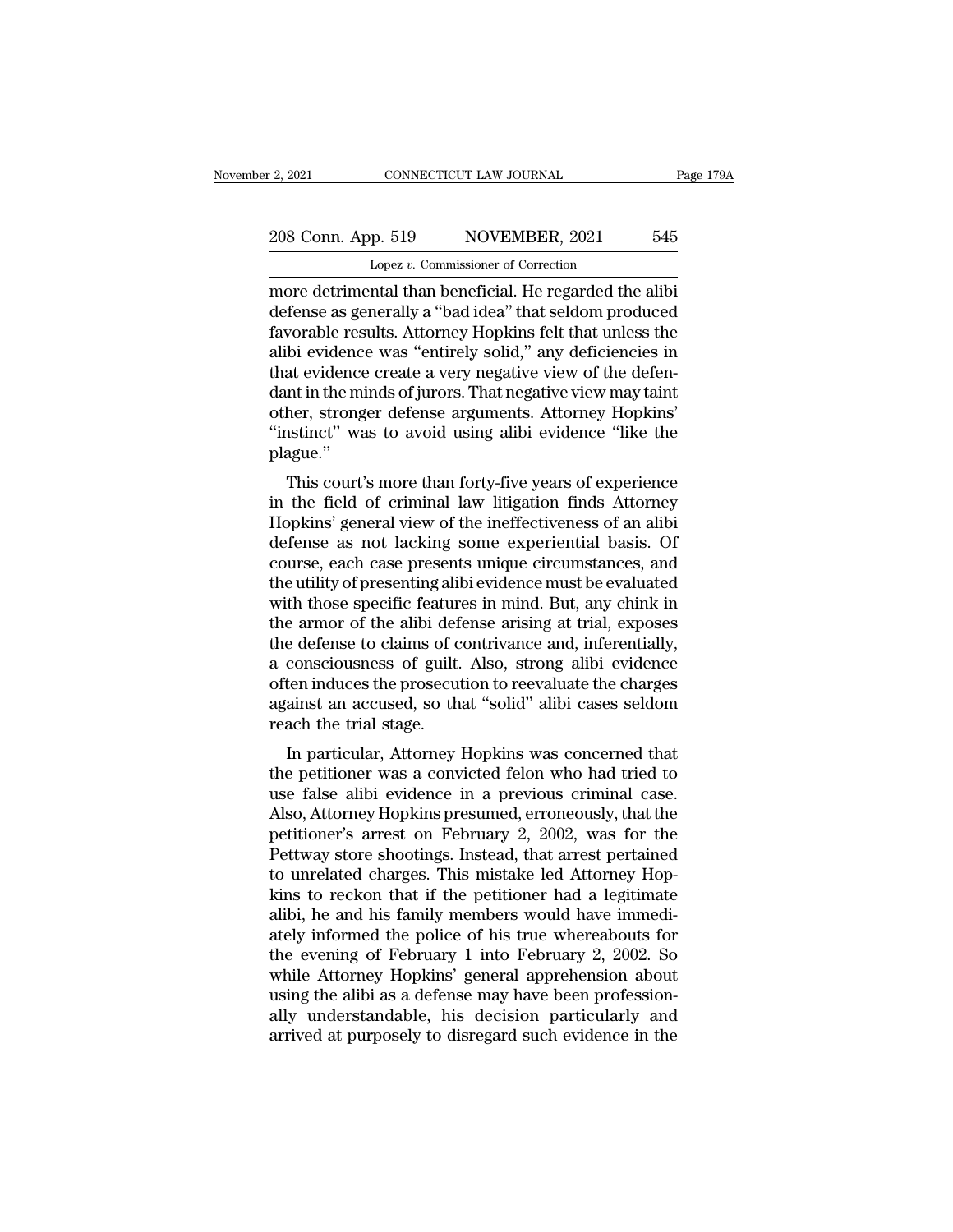# CONNECTICUT LAW JOURNAL November 2, 2021<br>546 NOVEMBER, 2021 208 Conn. App. 519<br>Lopez v. Commissioner of Correction CONNECTICUT LAW JOURNAL November 2, 2021<br>546 NOVEMBER, 2021 208 Conn. App. 519<br>Lopez *v.* Commissioner of Correction<br>petitioner's particular case was based on a nonexistent

FREE CONNECTICUT LAW JOURNAL Movember 2, 2021<br>
S46 NOVEMBER, 2021 208 Conn. App. 519<br>
Lopez v. Commissioner of Correction<br>
petitioner's particular case was based on a nonexistent<br>
factual foundation. 546 NOVEMBER, 2<br>
Lopez v. Comm<br>
petitioner's particular ca<br>
factual foundation.<br>
Because Attorney Ho

Because Attorney Hopkins harbored this negative<br>different metal foundation.<br>Because Attorney Hopkins harbored this negative<br>inion, he never pursued that line of defense at the<br>titionor's criminal trial dospito bis clion's 546 NOVEMBER, 2021 208 Conn. App. 519<br>
Lopez v. Commissioner of Correction<br>
petitioner's particular case was based on a nonexistent<br>
factual foundation.<br>
Because Attorney Hopkins harbored this negative<br>
opinion, he never Lopez v. Commissioner of Correction<br>petitioner's particular case was based on a nonexistent<br>factual foundation.<br>Because Attorney Hopkins harbored this negative<br>opinion, he never pursued that line of defense at the<br>petition petitioner's particular case was based on a nonexistent<br>factual foundation.<br>Because Attorney Hopkins harbored this negative<br>opinion, he never pursued that line of defense at the<br>petitioner's criminal trial, despite his cli petitioner's particular case was based on a honexistent<br>factual foundation.<br>Because Attorney Hopkins harbored this negative<br>opinion, he never pursued that line of defense at the<br>petitioner's criminal trial, despite his cli The internal roundation.<br>
Because Attorney Hopkins harbored this negative<br>
opinion, he never pursued that line of defense at the<br>
petitioner's criminal trial, despite his client's imploring<br>
him to do so and his knowledge Because Attorney Hopkins harbored this negative<br>opinion, he never pursued that line of defense at the<br>petitioner's criminal trial, despite his client's imploring<br>him to do so and his knowledge of the availability of the<br>pr opinion, he never pursued that line of defense at the petitioner's criminal trial, despite his client's imploring him to do so and his knowledge of the availability of the prospective testimony of Rosa Lopez and Star Semed petitioner's criminal trial, despite his client's imploring<br>him to do so and his knowledge of the availability of the<br>prospective testimony of Rosa Lopez and Star Semedo.<br>That is not to say, of course, that such alibi evid him to do so and his knowledge of the availability of the prospective testimony of Rosa Lopez and Star Semedo.<br>That is not to say, of course, that such alibi evidence was reasonably likely to produce a different outcome ha case. at is not to say, of course, that such allof evidence<br>as reasonably likely to produce a different outcome<br>d such evidence been presented, but it does establish<br>at Attorney Mullaney, as habeas counsel, was war-<br>nted in alle was reasonably intery to protuce a unferent outcome<br>had such evidence been presented, but it does establish<br>that Attorney Mullaney, as habeas counsel, was war-<br>ranted in alleging this deficiency in the earlier habeas<br>case.

Mad Such evidence been presented, but it does establish<br>that Attorney Mullaney, as habeas counsel, was war-<br>ranted in alleging this deficiency in the earlier habeas<br>case.<br>Attorney Mullaney also introduced evidence that<br>Att In a Kitoriey Mullaney, as have as Coursel, was warranted in alleging this deficiency in the earlier habeas<br>case.<br>Attorney Mullaney also introduced evidence that<br>Attorney Hopkins failed to challenge the reliability of<br>Manu ranted in aneging this dericiency in the earlier habeas<br>case.<br>Attorney Mullaney also introduced evidence that<br>Attorney Hopkins failed to challenge the reliability of<br>Manual Rosado's identification of the petitioner, as hav Attorney Mullaney also introduced evidence that<br>Attorney Hopkins failed to challenge the reliability of<br>Manual Rosado's identification of the petitioner, as hav-<br>ing shot him, by calling Latosha DelGiudice as a defense<br>wit Attorney Mullaney also introduced evidence that<br>Attorney Hopkins failed to challenge the reliability of<br>Manual Rosado's identification of the petitioner, as hav-<br>ing shot him, by calling Latosha DelGiudice as a defense<br>wit Attorney Hopkins failed to challenge the reliability of Manual Rosado's identification of the petitioner, as having shot him, by calling Latosha DelGiudice as a defense witness. Ms. DelGiudice, also a convicted felon, test Manual Rosado's identification of the petitioner, as having shot him, by calling Latosha DelGiudice as a defense witness. Ms. DelGiudice, also a convicted felon, testified at the first habeas trial that she visited Rosado ing shot him, by calling Latosha DelGiudice as a defense<br>witness. Ms. DelGiudice, also a convicted felon, testified<br>at the first habeas trial that she visited Rosado at the<br>hospital some hours after he was shot. At that ti thess. Ms. Detonutive, also a convicted feron, testined<br>the first habeas trial that she visited Rosado at the<br>spital some hours after he was shot. At that time,<br>ssado accused her of setting him up and blamed her<br>vyfriend, at the first habeas that that she visited hosato at the<br>hospital some hours after he was shot. At that time,<br>Rosado accused her of setting him up and blamed her<br>boyfriend, Brad Rainey, for the incident. She indicated<br>that

Rosado accused her of setting him up and blamed her<br>boyfriend, Brad Rainey, for the incident. She indicated<br>that Rosado never mentioned the petitioner at that time.<br>Along a similar vein, Attorney Mullaney proffered the<br>tes rosado accused ner of setting film up and blaned ner<br>boyfriend, Brad Rainey, for the incident. She indicated<br>that Rosado never mentioned the petitioner at that time.<br>Along a similar vein, Attorney Mullaney proffered the<br>te Boymend, Brad Ramey, for the incident. She indicated<br>that Rosado never mentioned the petitioner at that time.<br>Along a similar vein, Attorney Mullaney proffered the<br>testimony of Lakesha Bowles, the girlfriend of Jerry<br>Kollo The total individual mosal of the perticular to perticular that the testimony of Lakesha Bowles, the girlfriend of Jerry Kollock, who disclosed that she received several phone calls from Manual Rosado on February 2, 2002, Along a similar vein, Attorney Mullaney proffe<br>testimony of Lakesha Bowles, the girlfriend o<br>Kollock, who disclosed that she received several<br>calls from Manual Rosado on February 2, 2002, w<br>Rosado also accused her of assis Sumony of Lakesna Dowes, the gimment of Jerry<br>Dilock, who disclosed that she received several phone<br>Ils from Manual Rosado on February 2, 2002, wherein<br>ssado also accused her of assisting in arranging the<br>tttway store atta Ronock, who uisclosed that she received several phone<br>calls from Manual Rosado on February 2, 2002, wherein<br>Rosado also accused her of assisting in arranging the<br>Pettway store attack. Bowles was under federal indict-<br>ment

cans from manuar rosado of February 2, 2002, wherein<br>Rosado also accused her of assisting in arranging the<br>Pettway store attack. Bowles was under federal indict-<br>ment at the time of her habeas testimony.<br>Attorney Mullaney relative above the consisting in arranging the<br>Pettway store attack. Bowles was under federal indict-<br>ment at the time of her habeas testimony.<br>Attorney Mullaney called Attorney Norm Pattis as a<br>criminal defense expert to I ettway store attack. Bowles was under rederar indictionent at the time of her habeas testimony.<br>
Attorney Mullaney called Attorney Norm Pattis as a<br>
criminal defense expert to demonstrate the substandard<br>
nature of Attor Attorney Mullaney called Attorney Norm Pattis as a<br>criminal defense expert to demonstrate the substandard<br>nature of Attorney Hopkins' representation. Attorney<br>Pattis is a very experienced lawyer whose background<br>includes e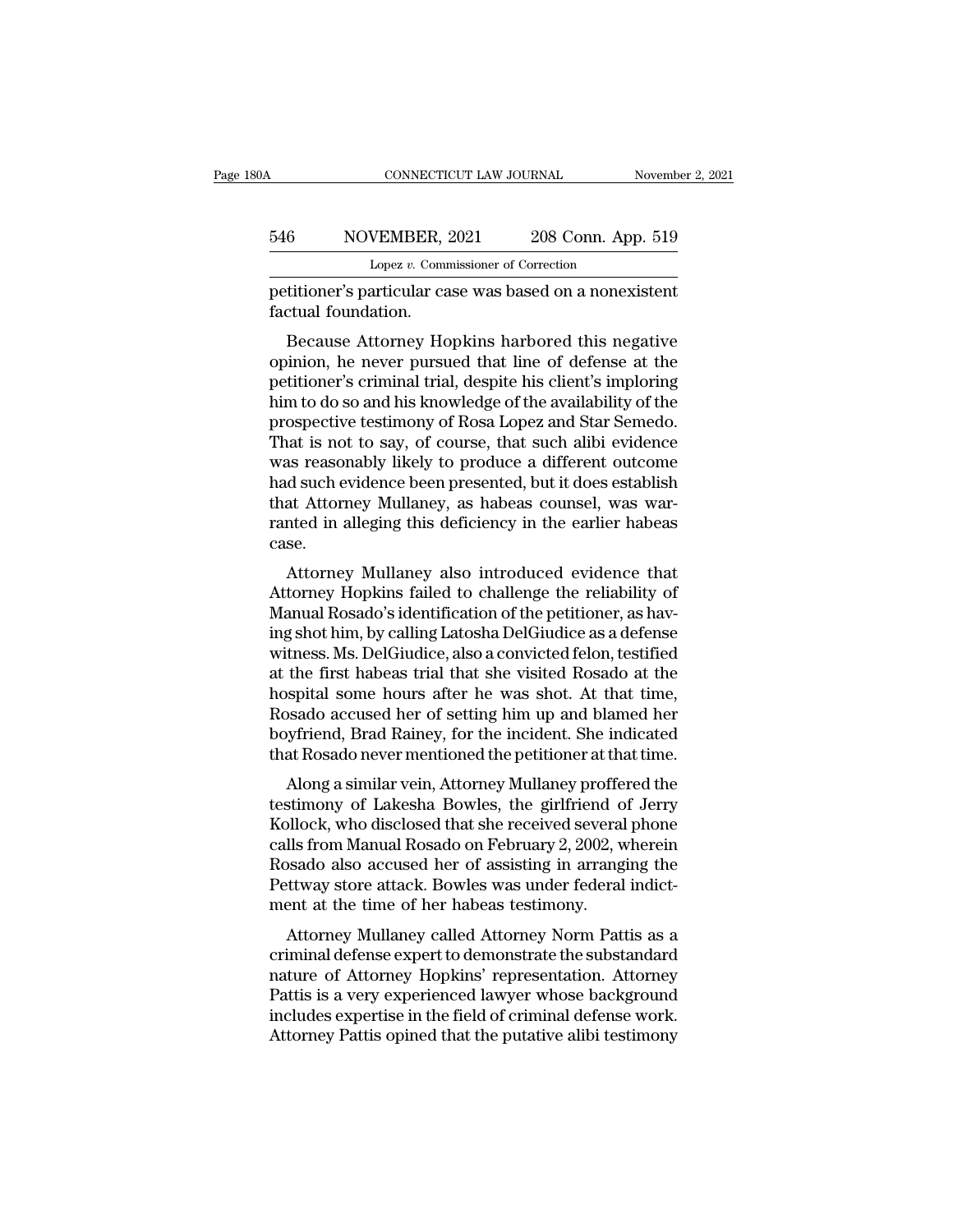# 2, 2021 CONNECTICUT LAW JOURNAL Page 181A<br>208 Conn. App. 519 NOVEMBER, 2021 547<br>Lopez v. Commissioner of Correction Lopez *v.* Commissioner of Correction

2, 2021 CONNECTICUT LAW JOURNAL Page 181A<br>
208 Conn. App. 519 NOVEMBER, 2021 547<br>
Lopez v. Commissioner of Correction<br>
of Rosa Lopez and Star Semedo would have enhanced<br>
rather than detracted from Attorney Hopkins' attempt 208 Conn. App. 519 NOVEMBER, 2021 547<br>
Lopez v. Commissioner of Correction<br>
of Rosa Lopez and Star Semedo would have enhanced<br>
rather than detracted from Attorney Hopkins' attempt<br>
to discredit the identification testimony 208 Conn. App. 519 NOVEMBER, 2021 547<br>
Lopez v. Commissioner of Correction<br>
of Rosa Lopez and Star Semedo would have enhanced<br>
rather than detracted from Attorney Hopkins' attempt<br>
to discredit the identification testimony 208 Conn. App. 519 NOVEMBER, 2021 547<br>
Lopez v. Commissioner of Correction<br>
of Rosa Lopez and Star Semedo would have enhanced<br>
rather than detracted from Attorney Hopkins' attempt<br>
to discredit the identification testimony Lopez v. Commissioner of Correction<br>
of Rosa Lopez and Star Semedo would have enhanced<br>
rather than detracted from Attorney Hopkins' attempt<br>
to discredit the identification testimony of Manual<br>
Rosado and Tony Payton. Thi Lopez v. Commissioner of Correction<br>of Rosa Lopez and Star Semedo would<br>rather than detracted from Attorney Ho<br>to discredit the identification testime<br>Rosado and Tony Payton. This was the<br>evidence that an individual was el Rosa Lopez and star seniedo would have emianted<br>ther than detracted from Attorney Hopkins' attempt<br>discredit the identification testimony of Manual<br>ssado and Tony Payton. This was the case because<br>idence that an individual Trainer than detracted from Attorney Hopkins attempt<br>to discredit the identification testimony of Manual<br>Rosado and Tony Payton. This was the case because<br>evidence that an individual was elsewhere is completely<br>compatible

to uscredit the identification testinoly of manual<br>Rosado and Tony Payton. This was the case because<br>evidence that an individual was elsewhere is completely<br>compatible with misidentification.<br>Attorney Pattis stated that At revidence that an individual was elsewhere is completely<br>evidence that an individual was elsewhere is completely<br>compatible with misidentification.<br>Attorney Pattis stated that Attorney Hopkins' failure<br>to interview the ali evidence that an individual was elsewhere is completely<br>compatible with misidentification.<br>Attorney Pattis stated that Attorney Hopkins' failure<br>to interview the alibi witnesses departed from the mini-<br>mum exercise of reas Europeanor with installation.<br>
Attorney Pattis stated that Attorney Hopkins' failure<br>
to interview the alibi witnesses departed from the mini-<br>
mum exercise of reasonable legal assistance ordinarily<br>
expected of competent Attorney Pattis stated that At<br>to interview the alibi witnesses<br>mum exercise of reasonable leg<br>expected of competent defens<br>doubted whether any lawyer ca<br>usefulness of potential witnes<br>viewing those individuals.<br>At the pre Interview the anor whresses departed nont the num-<br>um exercise of reasonable legal assistance ordinarily<br>pected of competent defense counsel. This expert<br>ubted whether any lawyer can accurately assess the<br>efulness of poten that the series of reasonable legal assistance ordinarity<br>expected of competent defense counsel. This expert<br>doubted whether any lawyer can accurately assess the<br>usefulness of potential witnesses without ever inter-<br>viewin

Expected of competent defense counser. This expert<br>doubted whether any lawyer can accurately assess the<br>usefulness of potential witnesses without ever inter-<br>viewing those individuals.<br>At the previous habeas trial, the pet doubted whether any lawyer can accurately assess the<br>usefulness of potential witnesses without ever inter-<br>viewing those individuals.<br>At the previous habeas trial, the petitioner confirmed<br>that his arrest, for the charges detailes a false alibi defense in any other the<br>viewing those individuals.<br>At the previous habeas trial, the petitioner confirmed<br>that his arrest, for the charges he stands convicted for<br>the present case, came about nine m case. At the previous habeas that, the petholen committed<br>at his arrest, for the charges he stands convicted for<br>e present case, came about nine months after the<br>ttway store shootings. He also stated that he never<br>tempted to uti *Commissioner of Correction*, superior Court, Docket No. CV-05-4000857-S; and the Appellate Court affirmed his decision por curiam *Lonez v. Commissioner of Correction*, supra, Superior Court, Docket No. CV-05-4000857-S; a

the present case, can<br>e about nine months after the<br>Pettway store shootings. He also stated that he never<br>attempted to utilize a false alibi defense in any other<br>case.<br>Judge Fuger denied habeas corpus relief; *Lopez* v.<br>*C* Fettway store shootings. He also stated that he hever<br>attempted to utilize a false alibi defense in any other<br>case.<br>Judge Fuger denied habeas corpus relief; *Lopez* v.<br>*Commissioner of Correction*, supra, Superior Court,<br>D *siventyled to dulize a tase and detense in any other*<br> *case.*<br> *Judge Fuger denied habeas corpus relief; Lopez v.<br>
<i>Commissioner of Correction*, supra, Superior Court,<br> *Docket No. CV-05-4000857-S; and the Appellate Cour* Judge Fuger denied habeas corpus relief; *Lopez v.*<br>Commissioner of Correction, supra, Superior Court,<br>Docket No. CV-05-4000857-S; and the Appellate Court<br>affirmed his decision, per curiam. *Lopez v. Commis-<br>sioner of Corr* Judge Fuger denied habeas corpus relief; *Lopez v.*<br>Commissioner of Correction, supra, Superior Court,<br>Docket No. CV-05-4000857-S; and the Appellate Court<br>affirmed his decision, per curiam. *Lopez v. Commis-<br>sioner of Corr* Commissioner of Correction, supra, Superior Court,<br>Docket No. CV-05-4000857-S; and the Appellate Court<br>affirmed his decision, per curiam. *Lopez* v. Commis-<br>sioner of Correction, supra, 150 Conn. App. 905. Judge<br>Fuger spec Docket No. CV-05-4000857-S; and the Appellate Court<br>affirmed his decision, per curiam. *Lopez* v. *Commissioner of Correction*, supra, 150 Conn. App. 905. Judge<br>Fuger specifically found that the testimony of Rosa<br>Lopez and affirmed his decision, per curiam. *Lopez* v. *Commissioner of Correction*, supra, 150 Conn. App. 905. Judge<br>Fuger specifically found that the testimony of Rosa<br>Lopez and Star Semedo lacked credibility. "This court<br>... fin *sioner of Correction*, supra, 150 Conn. App. 905. Judge<br>Fuger specifically found that the testimony of Rosa<br>Lopez and Star Semedo lacked credibility. "This court<br>... finds that the alibi evidence is not worthy of belief<br>a Fuger specifically found that the testin<br>Lopez and Star Semedo lacked credibility<br>... finds that the alibi evidence is not wo<br>and that [Attorney Hopkins] cannot be he<br>fective for failing to present a defective a<br>*Lopez* v Thus that the alibi evidence is not worthy of belief<br>d that [Attorney Hopkins] cannot be held to be inef-<br>ctive for failing to present a defective alibi defense."<br> $pex$  v. *Commissioner of Correction*, supra, Superior<br>ourt Fig. 2.1 mas that the and evidence is not worthy of defies<br>and that [Attorney Hopkins] cannot be held to be inef-<br>fective for failing to present a defective alibi defense."<br>*Lopez* v. *Commissioner of Correction*, supra, S

and that [Attoriey Hopkins] cannot be field to be file-<br>fective for failing to present a defective alibi defense."<br>*Lopez* v. *Commissioner of Correction*, supra, Superior<br>Court, Docket No. CV-05-4000857-S.<br>Consequently, t Lopez v. Commissioner of Correction, supra, Superior<br>Court, Docket No. CV-05-4000857-S.<br>Consequently, the habeas court determined that the<br>petitioner had failed to meet his burden of proving<br>either prong of the *Strickland* Lopez v. Commissioner of Correction, supra, superior<br>Court, Docket No. CV-05-4000857-S.<br>Consequently, the habeas court determined that the<br>petitioner had failed to meet his burden of proving<br>either prong of the *Strickland*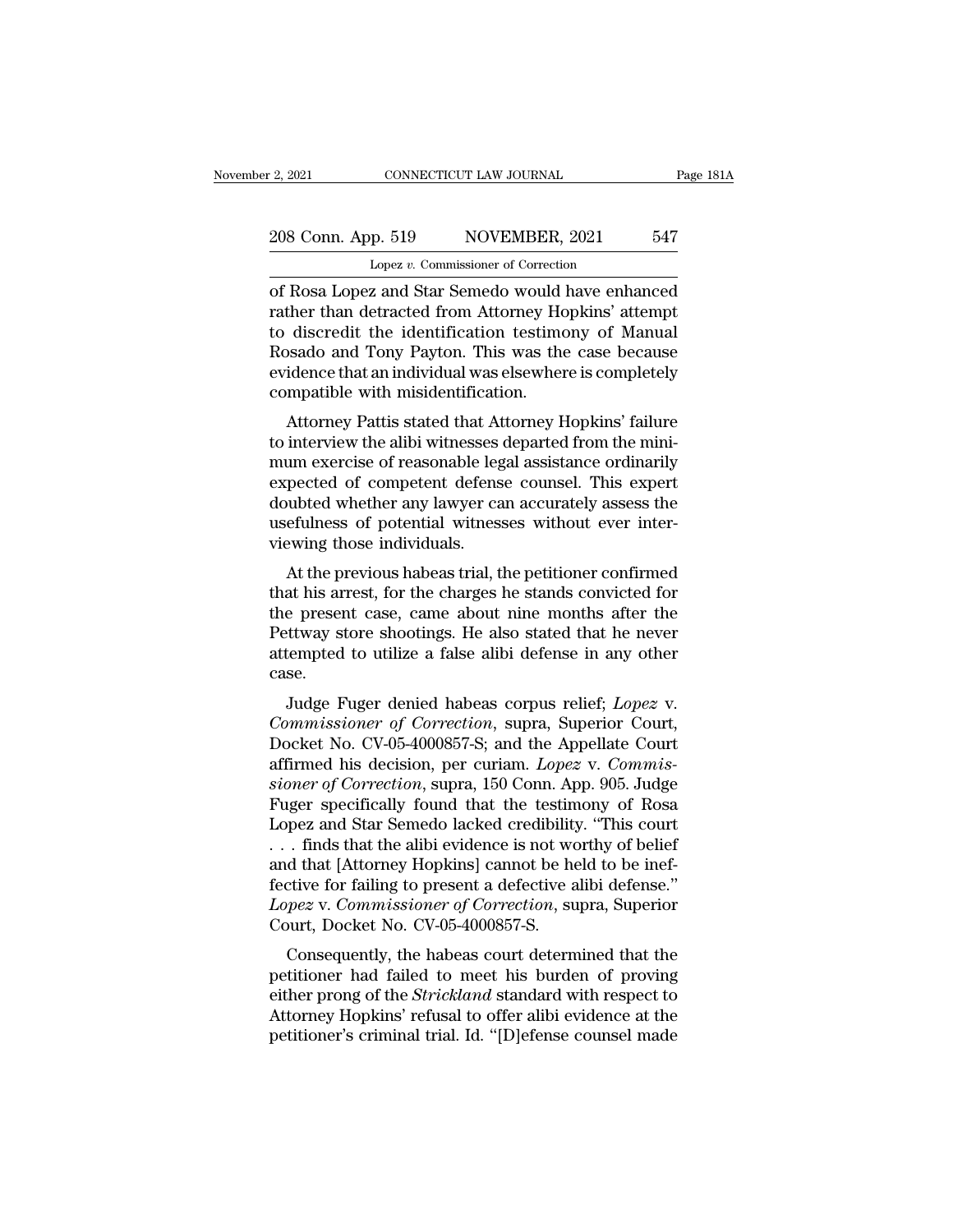# CONNECTICUT LAW JOURNAL November 2, 2021<br>548 NOVEMBER, 2021 208 Conn. App. 519<br>Lopez v. Commissioner of Correction EXECTICUT LAW JOURNAL<br>VEMBER, 2021 208 Conn. App<br>Lopez *v.* Commissioner of Correction<br>rategic judgment in not nursuing this

CONNECTICUT LAW JOURNAL November 2, 20<br>
S48 NOVEMBER, 2021 208 Conn. App. 519<br>
Lopez v. Commissioner of Correction<br>
the correct strategic judgment in not pursuing this alibi<br>
and calling these missing witnesses in order to 548 NOVEMBER, 2021 208 Conn. App. 519<br>
Lopez v. Commissioner of Correction<br>
the correct strategic judgment in not pursuing this alibi<br>
and calling these missing witnesses in order to establish<br>
an alibi defense that may we 548 NOVEMBER, 2021 208 Conn. App. 519<br>
Lopez v. Commissioner of Correction<br>
the correct strategic judgment in not pursuing this alibi<br>
and calling these missing witnesses in order to establish<br>
an alibi defense that may w 548 NOVEMBER, 2021 208 Conn. App. 519<br>
Lopez v. Commissioner of Correction<br>
the correct strategic judgment in not pursuing this alibi<br>
and calling these missing witnesses in order to establish<br>
an alibi defense that may we Lopez<br>
the correct strateger<br>
and calling these m<br>
an alibi defense the clude that the petiof guilty." Id. d calling these missing witnesses in order to establish<br>
alibi defense that may well have led a jury to con-<br>
ide that the petitioner was lying to escape a finding<br>
guilty." Id.<br>
1<br>
The petitioner now contends that habeas

1

an alibi defense that may well have led a jury to conclude that the petitioner was lying to escape a finding<br>of guilty." Id.<br>1<br>The petitioner now contends that habeas counsel<br>rendered ineffective assistance by his strategi % clude that the petitioner was lying to escape a finding<br>of guilty." Id.<br> $\frac{1}{1}$ <br>The petitioner now contends that habeas counsel<br>rendered ineffective assistance by his strategic decision<br>to press Attorney Hopkins' failu of guilty." Id.<br>
1<br>
The petitioner now contends that habeas counsel<br>
rendered ineffective assistance by his strategic decision<br>
to press Attorney Hopkins' failure to present alibi evi-<br>
dence as the principal ground in the 1<br>The petitioner now contends that habeas counsel<br>rendered ineffective assistance by his strategic decision<br>to press Attorney Hopkins' failure to present alibi evi-<br>dence as the principal ground in the previous habeas<br>case The petitioner now contends that habeas counsel<br>rendered ineffective assistance by his strategic decision<br>to press Attorney Hopkins' failure to present alibi evi-<br>dence as the principal ground in the previous habeas<br>case a The petitioner now contained ineffective assistant to press Attorney Hopkins' if dence as the principal ground case and that Attorney Mullar to do so was, itself, constitution.<br>The principal ground is contention.<br>The princ Intered intrictive assistance by ins strategic decision<br>press Attorney Hopkins' failure to present alibi evi-<br>nce as the principal ground in the previous habeas<br>se and that Attorney Mullaney's unsuccessful attempt<br>do so wa to press Attorney Hopkins Tantie to present and evidence as the principal ground in the previous habeas<br>case and that Attorney Mullaney's unsuccessful attempt<br>to do so was, itself, constitutionally infirm. The court<br>reject

dence as the principal ground in the previous habeas<br>case and that Attorney Mullaney's unsuccessful attempt<br>to do so was, itself, constitutionally infirm. The court<br>rejects this contention.<br>Attorney Mullaney had available case and that Attorney Muhaley's dissuccessitu attempt<br>to do so was, itself, constitutionally infirm. The court<br>rejects this contention.<br>Attorney Mullaney had available to him the evidence<br>that was available to Attorney Ho to do so was, itsen, constitutionally finith. The court<br>rejects this contention.<br>Attorney Mullaney had available to him the evidence<br>that was available to Attorney Hopkins bearing on a<br>third-party culpability defense. Atto rejects this contention.<br>Attorney Mullaney had available to him the evidence<br>that was available to Attorney Hopkins bearing on a<br>third-party culpability defense. Attorney Mullaney also<br>utilized the services of an investiga Attorney Mullaney had available to him the evidence<br>that was available to Attorney Hopkins bearing on a<br>third-party culpability defense. Attorney Mullaney also<br>utilized the services of an investigator, Jacqueline<br>Bainer, w that was available to Attorney Hopkins bearing on a<br>third-party culpability defense. Attorney Mullaney also<br>utilized the services of an investigator, Jacqueline<br>Bainer, who thoroughly briefed him as to the results<br>of her f third-party culpability defense. Attorney Mullaney also<br>utilized the services of an investigator, Jacqueline<br>Bainer, who thoroughly briefed him as to the results<br>of her findings concerning evidence of third-party culpa-<br>bi utilized the services of an investigator, Jacqueline<br>Bainer, who thoroughly briefed him as to the results<br>of her findings concerning evidence of third-party culpa-<br>bility. In particular, Bainer sought and obtained evi-<br>den Bainer, who thoroughly briefed him as to the results<br>of her findings concerning evidence of third-party culpa-<br>bility. In particular, Bainer sought and obtained evi-<br>dence concerning the possibility that the Pettway store<br> of her findings concerning evidence of third-party culpability. In particular, Bainer sought and obtained evidence concerning the possibility that the Pettway store shootings of February 2, 2002, were retaliation for the P bility. In particular, Bainer sought and obtained evidence concerning the possibility that the Pettway store<br>shootings of February 2, 2002, were retaliation for the<br>P.T. Barnum Apartments home invasion which occurred<br>about dence concerning the possibility that the Pettway store<br>shootings of February 2, 2002, were retaliation for the<br>P.T. Barnum Apartments home invasion which occurred<br>about one week earlier. The gist of this putative defense<br> shootings of February 2, 2002, were retaliation for the<br>P.T. Barnum Apartments home invasion which occurred<br>about one week earlier. The gist of this putative defense<br>appears to be that Brad Rainey sought revenge against<br>Ma It should be recalled that three victims of that home<br>and Rosado and his brother, Polo, for having botched<br>a home invasion of Colbert's apartment by firing a gun<br>a young child and groping the vagina of a teenage girl.<br>It s about one week earlier. The gist of this putative defense<br>appears to be that Brad Rainey sought revenge against<br>Manual Rosado and his brother, Polo, for having botched<br>the home invasion of Colbert's apartment by firing a g

appears to be that Brad Rainey sought revenge against<br>Manual Rosado and his brother, Polo, for having botched<br>the home invasion of Colbert's apartment by firing a gun<br>at a young child and groping the vagina of a teenage gi manual hosado and his brother, I bio, for having botched<br>the home invasion of Colbert's apartment by firing a gun<br>at a young child and groping the vagina of a teenage girl.<br>It should be recalled that three victims of that fired in the shot that lodged in the Bottway store<br>fired in the called that three victims of that home<br>invasion, namely, Colbert, her thirteen year old son,<br>and Davis Brown, all positively identified Jerry Kollock<br>as one o at a young child and groping the vagnit of a teenage girl.<br>It should be recalled that three victims of that home<br>invasion, namely, Colbert, her thirteen year old son,<br>and Davis Brown, all positively identified Jerry Kolloc It should be recalled that three victims of that home<br>invasion, namely, Colbert, her thirteen year old son,<br>and Davis Brown, all positively identified Jerry Kollock<br>as one of the perpetrators and possibly the person who<br>fi shootings.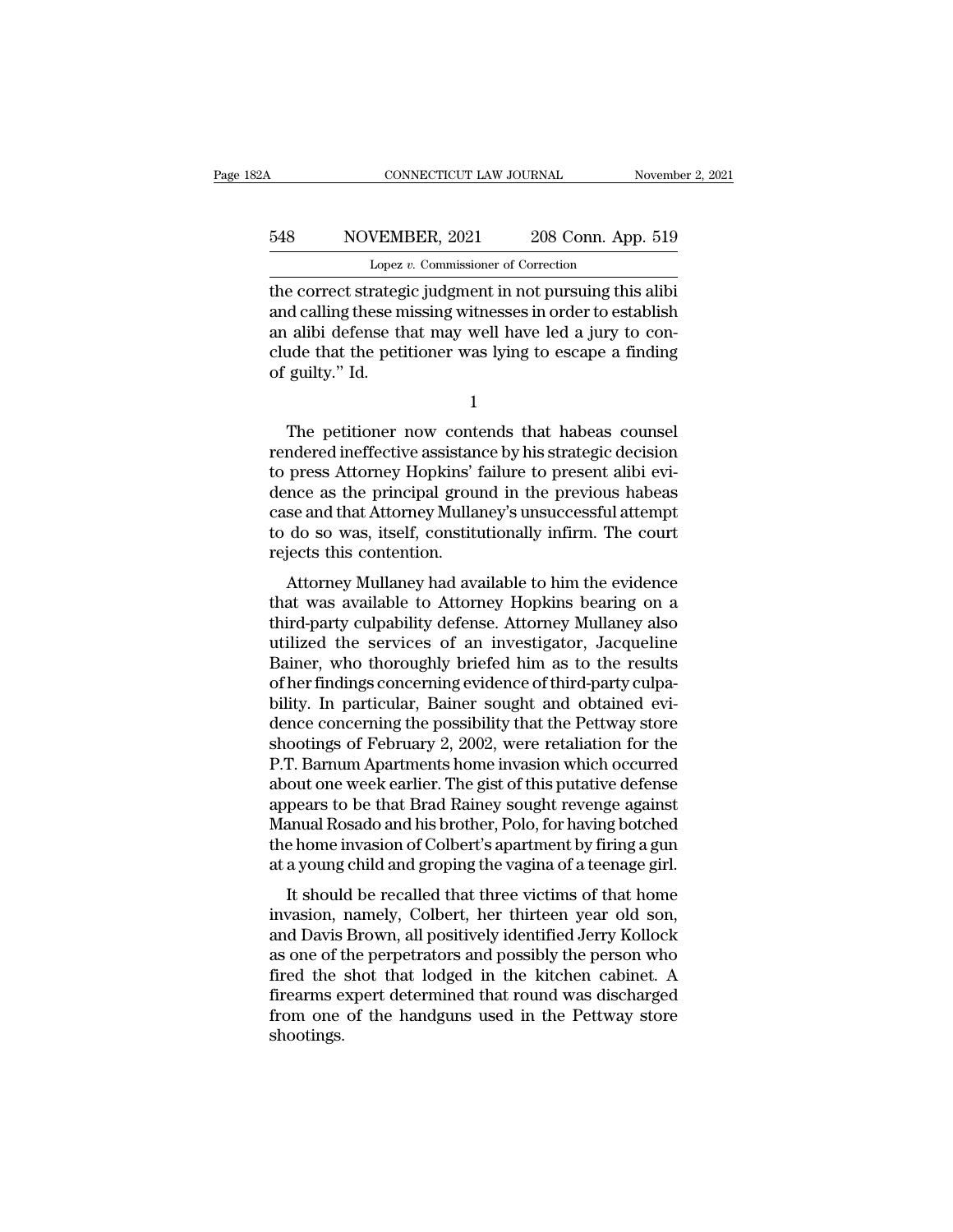## 2, 2021 CONNECTICUT LAW JOURNAL Page 183A<br>208 Conn. App. 519 NOVEMBER, 2021 549<br>Lopez v. Commissioner of Correction Lopez *v.* Commissioner of Correction

EXECTING THE SERIE CONNECTICUT LAW JOURNAL Page 183A<br>
BROWN App. 519 NOVEMBER, 2021 549<br>
Lopez v. Commissioner of Correction<br>
Brown also identified the second gunman as Randy<br>
The second gunman as Randy<br>
The second gunman 208 Conn. App. 519 NOVEMBER, 2021 549<br>
Lopez v. Commissioner of Correction<br>
Brown also identified the second gunman as Randy<br>
Armstrong, Kollock's frequent companion, and the per-<br>
son whom the petitioner had accidently sh 208 Conn. App. 519 NOVEMBER, 2021 549<br>
Lopez v. Commissioner of Correction<br>
Brown also identified the second gunman as Randy<br>
Armstrong, Kollock's frequent companion, and the person whom the petitioner had accidently shot 208 Conn. App. 519 NOVEMBER, 2021 549<br>
Lopez v. Commissioner of Correction<br>
Brown also identified the second gunman as Randy<br>
Armstrong, Kollock's frequent companion, and the per-<br>
son whom the petitioner had accidently s Lopez v. Commissioner of Correction<br>Brown also identified the second gunman as Randy<br>Armstrong, Kollock's frequent companion, and the per-<br>son whom the petitioner had accidently shot in the foot<br>two days before the home in Expeziation and solutions of contraction<br>Brown also identified the second gunman as Randy<br>Armstrong, Kollock's frequent companion, and the per-<br>son whom the petitioner had accidently shot in the foot<br>two days before the h getaway. In whom the petitioner had accidently shot in the foot<br>to days before the home invasion. Brown also named<br>ad Rainey as the third accomplice who urged the<br>nmen to leave Colbert's apartment and make their<br>taway.<br>On the other two days before the home invasion. Brown also named<br>Brad Rainey as the third accomplice who urged the<br>gunmen to leave Colbert's apartment and make their<br>getaway.<br>On the other hand, after Jerry Kollock's arrest, Kol-<br>lock t

Brad Rainey as the third accomplice who urged the<br>gunmen to leave Colbert's apartment and make their<br>getaway.<br>On the other hand, after Jerry Kollock's arrest, Kol-<br>lock told Bainer that his cohorts were Polo and Manual<br>Ros gunmen to leave Colbert's apartment and make their<br>getaway.<br>On the other hand, after Jerry Kollock's arrest, Kollock told Bainer that his cohorts were Polo and Manual<br>Rosado, with Rosado being the lookout. To complicate<br>ma getaway.<br>
On the other hand, after Jerry Kollock's arrest, Kollock told Bainer that his cohorts were Polo and Manual<br>
Rosado, with Rosado being the lookout. To complicate<br>
matters further, Bridgeport Police Sergeant Larose On the other hand, after Jendock told Bainer that his cohor<br>Rosado, with Rosado being the<br>matters further, Bridgeport<br>received information that Ro<br>was the second gunman.<br>Bainer also uncovered evid ck told Bainer that his cohorts were Polo and Manual<br>bsado, with Rosado being the lookout. To complicate<br>atters further, Bridgeport Police Sergeant Larose<br>ceived information that Robert Payton (deceased)<br>as the second gunm Rosado, with Rosado being the lookout. To complicate<br>matters further, Bridgeport Police Sergeant Larose<br>received information that Robert Payton (deceased)<br>was the second gunman.<br>Bainer also uncovered evidence that the peti

matters further, Bridgeport Police Sergeant Larose<br>received information that Robert Payton (deceased)<br>was the second gunman.<br>Bainer also uncovered evidence that the petitioner<br>and Robert Payton had a "beef" stemming from a received information that Robert Payton (deceased)<br>was the second gunman.<br>Bainer also uncovered evidence that the petitioner<br>and Robert Payton had a "beef" stemming from a dis-<br>pute between the mother of the petitioner's c was the second gunman.<br>
Bainer also uncovered evidence that the petitioner<br>
and Robert Payton had a "beef" stemming from a dis-<br>
pute between the mother of the petitioner's child and<br>
Rosado's sister. Robert Payton, who wa Bainer also uncovered evidence that the petitioner<br>and Robert Payton had a "beef" stemming from a dis-<br>pute between the mother of the petitioner's child and<br>Rosado's sister. Robert Payton, who was killed in a<br>later inciden Bainer also uncovered evidence that the pe<br>and Robert Payton had a "beef" stemming fror<br>pute between the mother of the petitioner's ch<br>Rosado's sister. Robert Payton, who was kill<br>later incident, was one of the persons at Interactive and the mother of the petitioner's child and ssado's sister. Robert Payton, who was killed in a<br>ler incident, was one of the persons at the Pettway<br>ore on February 2, 2002, who managed to escape into<br>e relative Rosado's sister. Robert Payton, who was killed in a<br>later incident, was one of the persons at the Pettway<br>store on February 2, 2002, who managed to escape into<br>the relative safety of the store unscathed.<br>Investigator Baine

later incident, was one of the persons at the Pettway<br>store on February 2, 2002, who managed to escape into<br>the relative safety of the store unscathed.<br>Investigator Bainer urged Attorney Mullaney to raise<br>an ineffective as store on February 2, 2002, who managed to escape into<br>the relative safety of the store unscathed.<br>Investigator Bainer urged Attorney Mullaney to raise<br>an ineffective assistance claim in the first habeas case<br>based on Attor the relative safety of the store unscathed.<br>
Investigator Bainer urged Attorney Mullaney to raise<br>
an ineffective assistance claim in the first habeas case<br>
based on Attorney Hopkins' failure to obtain the infor-<br>
mation s Investigator Bainer urged Attorney Mullaney to raise<br>an ineffective assistance claim in the first habeas case<br>based on Attorney Hopkins' failure to obtain the infor-<br>mation she uncovered and present a third-party culpa-<br>bi Investigator Bainer urged Attorney Mullaney to raise<br>an ineffective assistance claim in the first habeas case<br>based on Attorney Hopkins' failure to obtain the infor-<br>mation she uncovered and present a third-party culpa-<br>bi an ineffective assistance claim in the first habeas case<br>based on Attorney Hopkins' failure to obtain the infor-<br>mation she uncovered and present a third-party culpa-<br>bility defense, in addition to the lack of an alibi def based on Attorney Hopkins' failure to obtain the information she uncovered and present a third-party culpability defense, in addition to the lack of an alibi defense which Attorney Mullaney did litigate. This third-party c mation she uncovered and present a third-party culpability defense, in addition to the lack of an alibi defense<br>which Attorney Mullaney did litigate. This third-party<br>culpability claim is premised on speculation that Brad<br> bility defense, in addition to the lack of an alibi defense<br>which Attorney Mullaney did litigate. This third-party<br>culpability claim is premised on speculation that Brad<br>Rainey and Tank Gethers harbored great resentment<br>ag which Attorney Mullaney did litigate. This third-party<br>culpability claim is premised on speculation that Brad<br>Rainey and Tank Gethers harbored great resentment<br>against Polo, Manual Rosado, and Robert Payton for<br>having botc culpability claim is premised on speculation that Brad<br>Rainey and Tank Gethers harbored great resentment<br>against Polo, Manual Rosado, and Robert Payton for<br>having botched the home invasion, coupled with Man-<br>ual Rosado's i Rainey and Tank Gethers harbored great resentment<br>against Polo, Manual Rosado, and Robert Payton for<br>having botched the home invasion, coupled with Man-<br>ual Rosado's initial failure to identify the petitioner as<br>the person against Polo, Manual Rosado, and Robert Payton for<br>having botched the home invasion, coupled with Manual Rosado's initial failure to identify the petitioner as<br>the person who shot him to the police and Latosha<br>DelGiudice.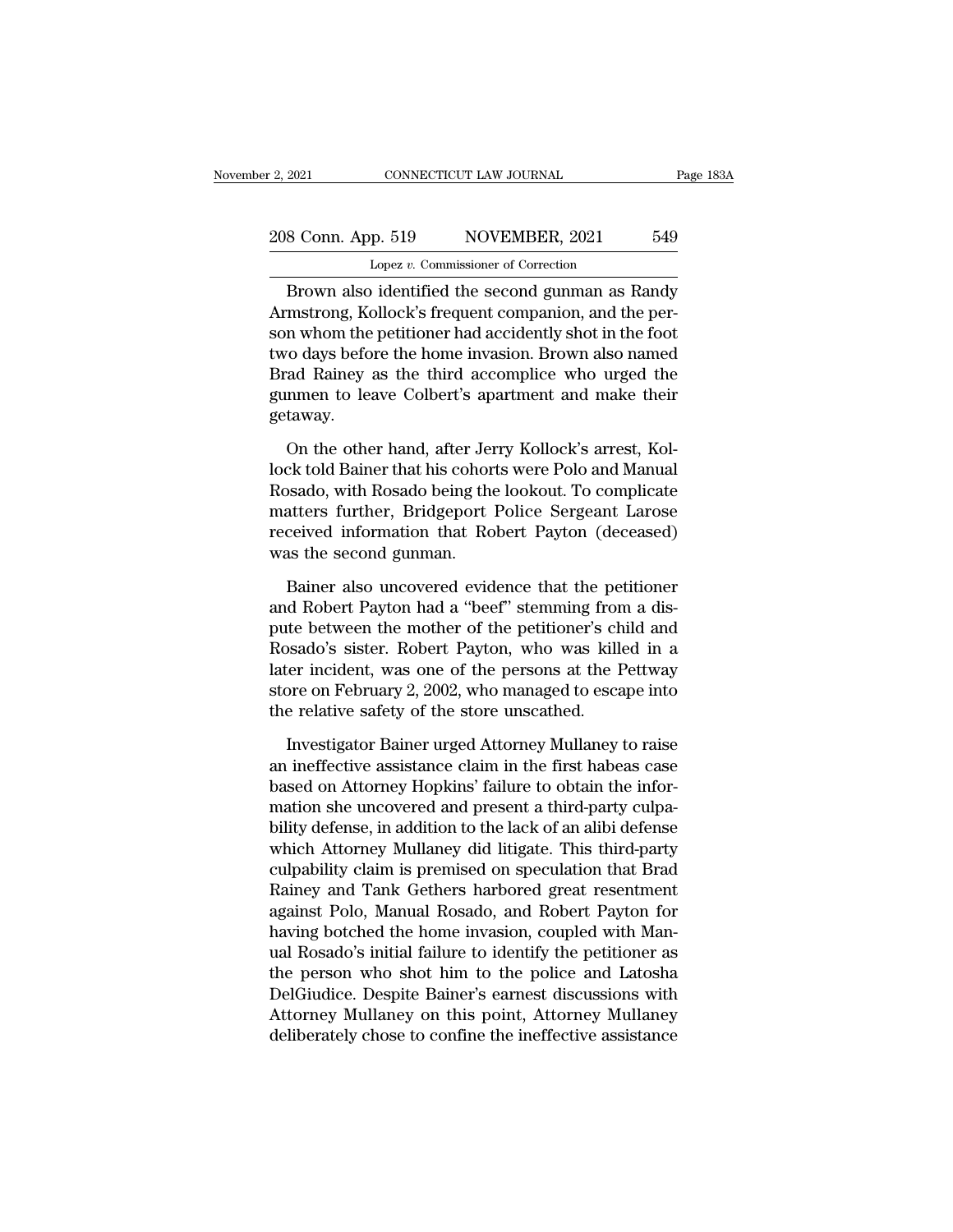## CONNECTICUT LAW JOURNAL November 2, 2021<br>550 NOVEMBER, 2021 208 Conn. App. 519<br>Lopez v. Commissioner of Correction CONNECTICUT LAW JOURNAL<br>VEMBER, 2021 208 Conn. App<br>Lopez *v.* Commissioner of Correction<br>is to the allegations recited above i.e.

CONNECTICUT LAW JOURNAL November 1998<br>
Specifications to the allegations recited above, i.e., pri-<br>
Specifications to the allegations recited above, i.e., pri-<br>
Specifications to the allegations recited above, i.e., pri-<br> MOVEMBER, 2021 208 Conn. App. 519<br>
Lopez v. Commissioner of Correction<br>
specifications to the allegations recited above, i.e., pri-<br>
marily the failure by Attorney Hopkins to present an<br>
alibi defense. 550 NOVEMI<br>
Lopez<br>
specifications to the<br>
marily the failure<br>
alibi defense.<br>
Attorney Mullar  $\frac{10}{\text{Lopez } v. \text{ Commissioner of Correction}}$ <br>
Elepez v. Commissioner of Correction<br>
ecifications to the allegations recited above, i.e., pri-<br>
arily the failure by Attorney Hopkins to present an<br>
bi defense.<br>
Attorney Mullaney testified at

Lopez v. Commissioner of Correction<br>
specifications to the allegations recited above, i.e., pri-<br>
marily the failure by Attorney Hopkins to present an<br>
alibi defense.<br>
Attorney Mullaney testified at the present habeas<br>
tri specifications to the allegations recited above, i.e., primarily the failure by Attorney Hopkins to present an<br>alibi defense.<br>Attorney Mullaney testified at the present habeas<br>trial, and he recounted that, in his judgment, specifications to the angularity fechical dove, i.e., primarily the failure by Attorney Hopkins to present an alibi defense.<br>Attorney Mullaney testified at the present habeas trial, and he recounted that, in his judgment, Attorney Mullaney testified at the present habeas<br>trial, and he recounted that, in his judgment, the peti-<br>tioner had a strong claim of ineffective assistance based<br>on Attorney Hopkins' decision to forgo an alibi defense.<br> Attorney Mullaney testified at the present habeas<br>trial, and he recounted that, in his judgment, the peti-<br>tioner had a strong claim of ineffective assistance based<br>on Attorney Hopkins' decision to forgo an alibi defense.<br> Attorney Mullaney testified at the present habeas<br>trial, and he recounted that, in his judgment, the peti-<br>tioner had a strong claim of ineffective assistance based<br>on Attorney Hopkins' decision to forgo an alibi defense.<br> trial, and he recounted that, in his judgment, the petitioner had a strong claim of ineffective assistance based<br>on Attorney Hopkins' decision to forgo an alibi defense.<br>Attorney Mullaney exercised that professional judgme tioner had a strong claim of ineffective assistance based<br>on Attorney Hopkins' decision to forgo an alibi defense.<br>Attorney Mullaney exercised that professional judg-<br>ment and experience by opting to avoid muddying the<br>hab on Attorney Hopkins' decision to forgo an alibi defense.<br>Attorney Mullaney exercised that professional judgment and experience by opting to avoid muddying the<br>habeas case with weaker claims such as the convoluted,<br>third-pa Attorney Mullaney exercised that professional judgment and experience by opting to avoid muddying the habeas case with weaker claims such as the convoluted, third-party culpability argument. Attorney Mullaney's experience ment and experience by opting to avoid muddying the<br>habeas case with weaker claims such as the convoluted,<br>third-party culpability argument. Attorney Mullaney's<br>experience persuaded him that third-party culpability<br>defense habeas case with weaker claims such as the convoluted,<br>third-party culpability argument. Attorney Mullaney's<br>experience persuaded him that third-party culpability<br>defenses often fail because the evidence relies on a<br>good d third-party culpability argument. Attorney Mullaney's<br>experience persuaded him that third-party culpability<br>defenses often fail because the evidence relies on a<br>good deal of conjecture and innuendo, as in the petition-<br>er' experience persuaded him that third-party culpability<br>defenses often fail because the evidence relies on a<br>good deal of conjecture and innuendo, as in the petition-<br>er's case. The court agrees with Attorney Mullaney's<br>asse defenses often fail because the evidence relies on a<br>good deal of conjecture and innuendo, as in the petition-<br>er's case. The court agrees with Attorney Mullaney's<br>assessment that Attorney Hopkins' failure to present<br>an al good deal of conjecture and innuendo, as i<br>er's case. The court agrees with Attorne<br>assessment that Attorney Hopkins' failu<br>an alibi defense, based on the known<br>testimony of Rosa Lopez and Star Semedo<br>stronger claim than t S case. The coard agrees what rationnely inducting is<br>sessment that Attorney Hopkins' failure to present<br>alibi defense, based on the known and available<br>stimony of Rosa Lopez and Star Semedo, was a much<br>conger claim than t assessment and recordcy rephals rande to present<br>an alibi defense, based on the known and available<br>testimony of Rosa Lopez and Star Semedo, was a much<br>stronger claim than the third-party culpability claim<br>suggested by Bai

call and terestics, based on the finown and avaliable<br>testimony of Rosa Lopez and Star Semedo, was a much<br>stronger claim than the third-party culpability claim<br>suggested by Bainer's investigation.<br>It must be observed that tronger claim than the third-party culpability claim<br>suggested by Bainer's investigation.<br>It must be observed that the petitioner, at the habeas<br>on a habeas trial, never presented a legal expert who<br>criticized habeas couns Simonger claim that the thrid patty capacing, claim<br>suggested by Bainer's investigation.<br>It must be observed that the petitioner, at the habeas<br>on a habeas trial, never presented a legal expert who<br>criticized habeas counse It must be observed that the petitioner, at the habeas<br>on a habeas trial, never presented a legal expert who<br>criticized habeas counsel's representation. The peti-<br>tioner did proffer the testimony of Attorney Kenneth<br>Simon, It must be o<br>on a habeas t<br>criticized hab<br>tioner did pro<br>Simon, but tha<br>ation of Attor<br>nal case.<br>Effective ac iticized habeas counsel's representation. The peti-<br>iticized habeas counsel's representation. The peti-<br>ner did proffer the testimony of Attorney Kenneth<br>mon, but that expert confined his opinions to an evalu-<br>ion of Attor Effective discussed conservers representation. The pear<br>tioner did proffer the testimony of Attorney Kenneth<br>Simon, but that expert confined his opinions to an evalu-<br>ation of Attorney Hopkins' performance in the crimi-<br>na

*Timon, but that expert confined his opinions to an evaluation of Attorney Hopkins' performance in the criminal case.*<br>*Tiffective advocates bear no general constitutional obligation to raise or argue every conceivable iss* Effective advocates bear no general constitutional<br>ation of Attorney Hopkins' performance in the crimi-<br>nal case.<br>Effective advocates bear no general constitutional<br>obligation to raise or argue every conceivable issue.<br>Til Effective advocates bear no general constitutional<br>obligation to raise or argue every conceivable issue.<br>Tillman v. Commissioner of Correction, 54 Conn. App.<br>749, 757, 738 A.2d 208, cert. denied, 251 Conn. 913,<br>739 A.2d 12 Effective advocates bear no general constitutional<br>obligation to raise or argue every conceivable issue.<br>Tillman v. Commissioner of Correction, 54 Conn. App.<br>749, 757, 738 A.2d 208, cert. denied, 251 Conn. 913,<br>739 A.2d 1 Effective advocates bear no general constitutional<br>obligation to raise or argue every conceivable issue.<br>Tillman v. Commissioner of Correction, 54 Conn. App.<br>749, 757, 738 A.2d 208, cert. denied, 251 Conn. 913,<br>739 A.2d 12 obligation to raise or argue every conceivable issue.<br>
Tillman v. Commissioner of Correction, 54 Conn. App.<br>
749, 757, 738 A.2d 208, cert. denied, 251 Conn. 913,<br>
739 A.2d 1250 (1999). To the contrary, a scattershot<br>
appro Tillman v. Commissioner of Correction, 54 Conn. App.<br>749, 757, 738 A.2d 208, cert. denied, 251 Conn. 913,<br>739 A.2d 1250 (1999). To the contrary, a scattershot<br>approach "runs the risk of burying good arguments<br>... in a verb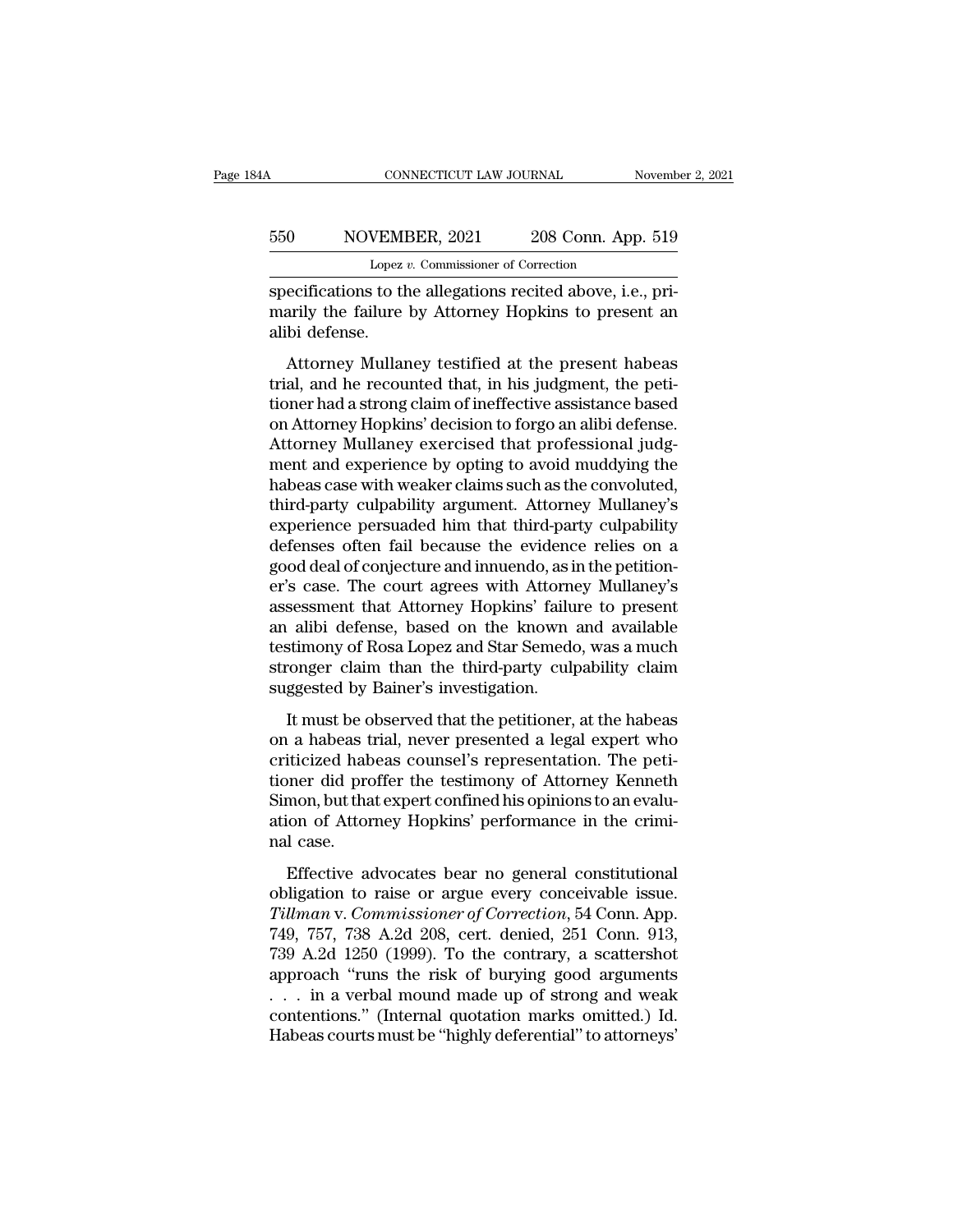## 2, 2021 CONNECTICUT LAW JOURNAL Page 185A<br>208 Conn. App. 519 NOVEMBER, 2021 551<br>Lopez v. Commissioner of Correction Lopez *v.* Commissioner of Correction

2, 2021 CONNECTICUT LAW JOURNAL Page 185A<br>
208 Conn. App. 519 NOVEMBER, 2021 551<br>
Lopez v. Commissioner of Correction<br>
decisions to winnow out less persuasive claims in order<br>
to focus on the stronger ones. *Spearman* v. C 208 Conn. App. 519 NOVEMBER, 2021 551<br>
Lopez v. Commissioner of Correction<br>
decisions to winnow out less persuasive claims in order<br>
to focus on the stronger ones. *Spearman* v. *Commis-*<br>
sioner of Correction, 164 Conn. A 208 Conn. App. 519 NOVEMBER, 2021 551<br>
Lopez v. Commissioner of Correction<br>
decisions to winnow out less persuasive claims in order<br>
to focus on the stronger ones. *Spearman* v. Commis-<br>
sioner of Correction, 164 Conn. App 208 Conn. App. 519 NOVEMBER, 2021 551<br>
Lopez v. Commissioner of Correction<br>
decisions to winnow out less persuasive claims in order<br>
to focus on the stronger ones. *Spearman* v. Commis-<br>
sioner of Correction, 164 Conn. App Lopez v. Commissioner of Correction<br>
cisions to winnow out less persuasive claims in order<br>
focus on the stronger ones. Spearman v. Commis-<br>
oner of Correction, 164 Conn. App. 530, 539, 138 A.2d<br>
8, cert. denied, 321 Conn decisions to winnow out less persuasive claims in order<br>to focus on the stronger ones. *Spearman v. Commissioner of Correction*, 164 Conn. App. 530, 539, 138 A.2d<br>378, cert. denied, 321 Conn. 923, 138 A.2d 284 (2016).<br>"[S]

to focus on the stronger ones. *Spearman v. Commissioner of Correction*, 164 Conn. App. 530, 539, 138 A.2d<br>378, cert. denied, 321 Conn. 923, 138 A.2d 284 (2016).<br>"[S]trategic choices made after thorough investiga-<br>tions of sioner of Correction, 164 Conn. App. 530, 539, 138 A.2d<br>378, cert. denied, 321 Conn. 923, 138 A.2d 284 (2016).<br>"[S]trategic choices made after thorough investiga-<br>tions of law and facts relevant to plausible options are<br>vi *tionary correction, 104 Conn. App. 950, 950, 150 A.2d*<br> *tion*, 172 Conn. 923, 138 A.2d 284 (2016).<br>
"[S] trategic choices made after thorough investiga-<br>
tions of law and facts relevant to plausible options are<br>
virtuall "[S]trategic choices made after thorough investiga-<br>tions of law and facts relevant to plausible options are<br>virtually unchallengeable  $\ldots$ ." (Internal quotation<br>marks omitted.) Arroyo v. Commissioner of Correc-<br>tion, 17 "[S]trategic choices made after thorough investigations of law and facts relevant to plausible options are virtually unchallengeable . . . ." (Internal quotation marks omitted.) *Arroyo* v. *Commissioner of Correction*, 17 tions of law and facts relevant<br>virtually unchallengeable . .<br>marks omitted.) Arroyo v. Co<br>tion, 172 Conn. App. 442, 467<br>denied, 326 Conn. 921, 169 A<br>Bree v. Commissioner of Cor<br>411, 207 A.3d 539 (2019).<br>In the present act The present action, the credible evidence discloses at Attorney Mullaney retained, the present action, the credible evidence discloses at Attorney Mullaney retained the services of an investor who diligority researched th tion, 172 Conn. App. 442, 467–68, 160 A.3d 425, cert.<br>denied, 326 Conn. 921, 169 A.3d 235 (2017); see also<br>*Bree v. Commissioner of Correction*, 189 Conn. App.<br>411, 207 A.3d 539 (2019).<br>In the present action, the credible

tigator who diligently researched the shootings where<br>the shown, 122 Conn. 921, 169 A.3d 235 (2017); see also<br>Bree v. Commissioner of Correction, 189 Conn. App.<br>411, 207 A.3d 539 (2019).<br>In the present action, the credibl defined, 526 com... 521, 156 1.53 255 (2011), see also<br>Bree v. Commissioner of Correction, 189 Conn. App.<br>411, 207 A.3d 539 (2019).<br>In the present action, the credible evidence discloses<br>that Attorney Mullaney retained the Eric v. Commissioner of Correction, 100 COM. Tipp.<br>411, 207 A.3d 539 (2019).<br>the present action, the credible evidence discloses<br>that Attorney Mullaney retained the services of an inves-<br>tigator who diligently researched t In the present action, the credible evidence discloses<br>that Attorney Mullaney retained the services of an inves-<br>tigator who diligently researched the shootings where<br>the same handgun was used that predated the Pettway<br>sto In the present action, the credible evidence discloses<br>that Attorney Mullaney retained the services of an inves-<br>tigator who diligently researched the shootings where<br>the same handgun was used that predated the Pettway<br>sto that Attorney Mullaney retained the services of an investigator who diligently researched the shootings where<br>the same handgun was used that predated the Pettway<br>store incident of February 2, 2002. Bainer and Attorney<br>Mull tigator who diligently researched the shootings where<br>the same handgun was used that predated the Pettway<br>store incident of February 2, 2002. Bainer and Attorney<br>Mullaney had frank discussions about the evidence<br>Bainer's i the same handgun v<br>store incident of Fel<br>Mullaney had franl<br>Bainer's investigat<br>made the tactical de<br>claims to Attorney H<br>alibi evidence.<br>This court finds The meader of Festally 2, 2002. Bander and Hotothey<br>ullaney had frank discussions about the evidence<br>iner's investigation produced. Attorney Mullaney<br>ade the tactical decision to restrict the earlier habeas<br>aims to Attorne Bainer's investigation produced. Attorney Mullaney<br>Bainer's investigation produced. Attorney Mullaney<br>made the tactical decision to restrict the earlier habeas<br>claims to Attorney Hopkins' refusal to present available<br>alibi

Earlier's Investigation protatectic. This may mantally made the tactical decision to restrict the earlier habeas<br>claims to Attorney Hopkins' refusal to present available<br>alibi evidence.<br>This court finds that Attorney Mulla radic are accreased accreased by restrict the carnet rational<br>claims to Attorney Hopkins' refusal to present available<br>alibi evidence.<br>This court finds that Attorney Mullaney's tactical<br>decision in this regard falls well w claims to ratoricly riopidus related to present available<br>alibi evidence.<br>This court finds that Attorney Mullaney's tactical<br>decision in this regard falls well within the realm of<br>reasonable, professional advocacy for habe This court finds that Attorney Mullaney's tactical<br>decision in this regard falls well within the realm of<br>reasonable, professional advocacy for habeas counsel<br>in his position. As described previously, Attorney Hop-<br>kins mi This court finds that Attorney Mullaney's tactical<br>decision in this regard falls well within the realm of<br>reasonable, professional advocacy for habeas counsel<br>in his position. As described previously, Attorney Hop-<br>kins mi decision in this regard falls well within the realm of<br>reasonable, professional advocacy for habeas counsel<br>in his position. As described previously, Attorney Hop-<br>kins misunderstood the charges for which the petitioner<br>wa reasonable, professional advocacy for habeas counsel<br>in his position. As described previously, Attorney Hop-<br>kins misunderstood the charges for which the petitioner<br>was arrested on February 2, 2002, believing those<br>charges in his position. As described previously, Attorney Hopkins misunderstood the charges for which the petitioner<br>was arrested on February 2, 2002, believing those<br>charges to pertain to the Pettway store shootings of<br>that date kins misunderstood the charges for which the petitioner<br>was arrested on February 2, 2002, believing those<br>charges to pertain to the Pettway store shootings of<br>that date. He erroneously concluded that the lack of<br>protest to was arrested on February 2, 2002, believing those<br>charges to pertain to the Pettway store shootings of<br>that date. He erroneously concluded that the lack of<br>protest to the police by the petitioner's family based<br>on an alibi charges to pertain to the Pettway store shootings of<br>that date. He erroneously concluded that the lack of<br>protest to the police by the petitioner's family based<br>on an alibi for the evening of February 1 into February<br>2, 20 that date. He erroneously concluded that the lack of protest to the police by the petitioner's family based on an alibi for the evening of February 1 into February 2, 2002, cast doubt on the efficacy of an alibi defense an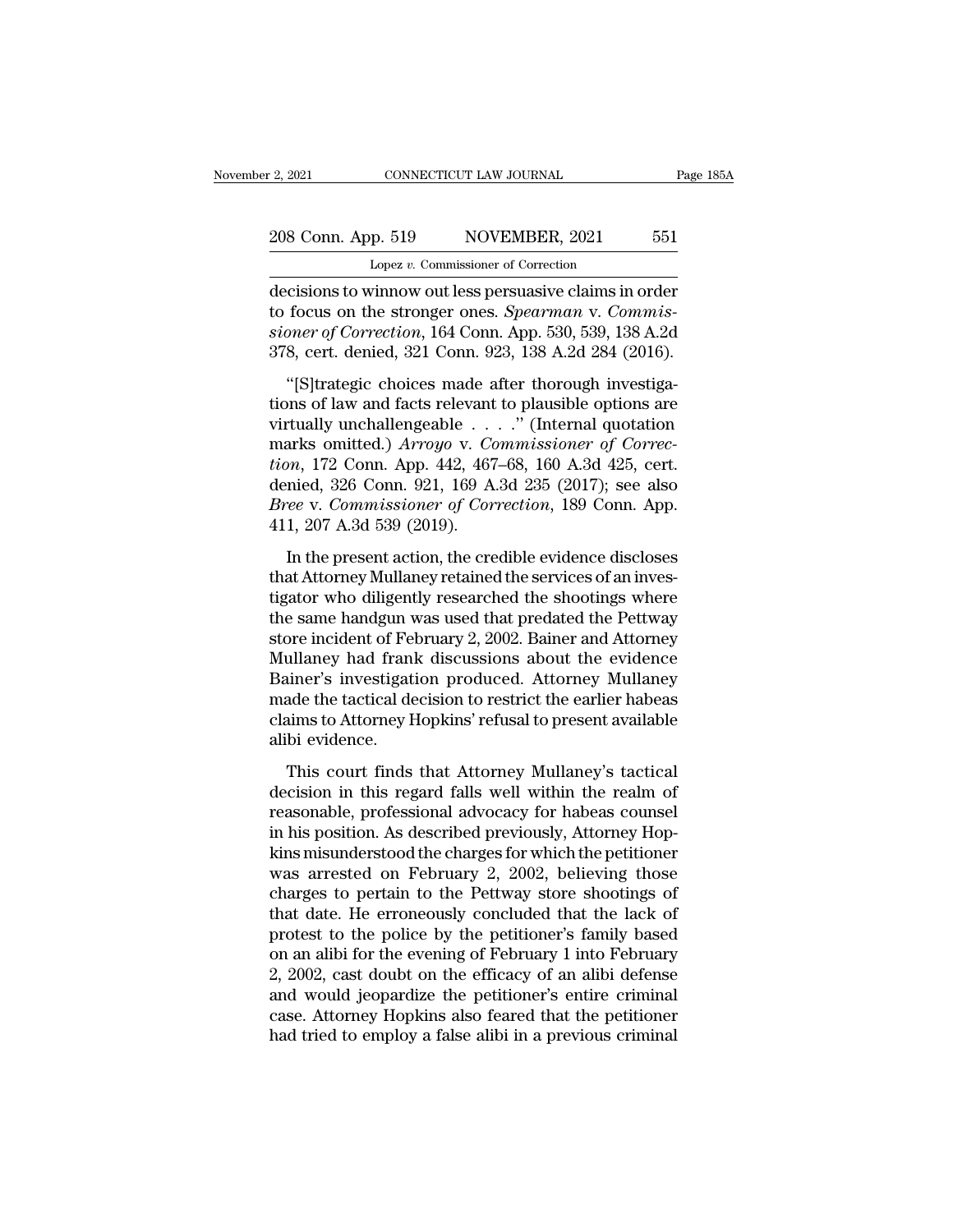## CONNECTICUT LAW JOURNAL November 2, 2021<br>552 NOVEMBER, 2021 208 Conn. App. 519<br>Lopez v. Commissioner of Correction CONNECTICUT LAW JOURNAL<br>VEMBER, 2021 208 Conn. App<br>Lopez *v.* Commissioner of Correction<br>nev Mullanev felt that the netitioner o

CONNECTICUT LAW JOURNAL November 2, 2021<br>
S52 NOVEMBER, 2021 208 Conn. App. 519<br>
Lopez v. Commissioner of Correction<br>
matter. Attorney Mullaney felt that the petitioner could<br>
have successfully refuted any assertion that t have successfully refuted any assertion and the peti-<br>matter. Attorney Mullaney felt that the petitioner could<br>have successfully refuted any assertion that the peti-<br>tioner had previously attempted to use a fictitious alib tioner Movember, 2021 and 208 Conn. App. 519<br>
Lopez v. Commissioner of Correction<br>
matter. Attorney Mullaney felt that the petitioner could<br>
have successfully refuted any assertion that the petitioner had previously attemp Previous habeas counsel also assessed that Attorney

Lopez v. Commissioner of Correction<br>
matter. Attorney Mullaney felt that the petitioner could<br>
have successfully refuted any assertion that the peti-<br>
tioner had previously attempted to use a fictitious alibi.<br>
Previous ha matter. Attorney Mullaney felt that the petitioner could<br>have successfully refuted any assertion that the peti-<br>tioner had previously attempted to use a fictitious alibi.<br>Previous habeas counsel also assessed that Attorney matter. Attorney multaney felt that the petitioner could<br>have successfully refuted any assertion that the peti-<br>tioner had previously attempted to use a fictitious alibi.<br>Previous habeas counsel also assessed that Attorney How is a fictitious alibi.<br>
The successivity attempted to use a fictitious alibi.<br>
Previous habeas counsel also assessed that Attorney<br>
Hopkins had three alibi witnesses, including the peti-<br>
tioner, who could establish a Frevious habeas counsel also assessed that Attorney<br>Hopkins had three alibi witnesses, including the peti-<br>tioner, who could establish a viable alibi defense and<br>were available to testify at the petitioner's criminal trial Previous habeas counsel also assessed that Attorney<br>Hopkins had three alibi witnesses, including the peti-<br>tioner, who could establish a viable alibi defense and<br>were available to testify at the petitioner's criminal trial Hopkins had three alibi witnesses, including the petitioner, who could establish a viable alibi defense and were available to testify at the petitioner's criminal trial.<br>Attorney Mullaney also stated that the alibi evidenc tioner, who could establish a viable alibi defe<br>were available to testify at the petitioner's crimi<br>Attorney Mullaney also stated that the alibi  $\epsilon$ <br>would not have undermined the defense that  $\mu$ <br>Hopkins did pursue, nam Fre available to testify at the petitioner's criminal trial.<br>torney Mullaney also stated that the alibi evidence<br>puld not have undermined the defense that Attorney<br>ppkins did pursue, namely, that Tony Payton and Man-<br>I Ros Attorney Mullaney also stated that the allof evidence<br>would not have undermined the defense that Attorney<br>Hopkins did pursue, namely, that Tony Payton and Man-<br>ual Rosado had misidentified the petitioner as one of<br>the shoo

would not have underhance the defense that Attorney<br>Hopkins did pursue, namely, that Tony Payton and Man-<br>ual Rosado had misidentified the petitioner as one of<br>the shooters in the Pettway store attack.<br>On the other hand, t party culpability defense appears counterintuitive and appear abstruse.<br>
On the other hand, the petitioner's present denigration of Attorney Mullaney's decision not to add a claim<br>
that Attorney Hopkins should have also pu abstruse. On the other hand, the petitioner's present denigra-<br>on of Attorney Mullaney's decision not to add a claim<br>at Attorney Hopkins should have also pursued a third-<br>rty culpability defense appears counterintuitive and<br>struse.<br> on the other hand, the performer s present dengra-<br>tion of Attorney Mullaney's decision not to add a claim<br>that Attorney Hopkins should have also pursued a third-<br>party culpability defense appears counterintuitive and<br>abst

to demonstrately states also pursued a third-<br>that Attorney Hopkins should have also pursued a third-<br>party culpability defense appears counterintuitive and<br>abstruse.<br>The petitioner submits that Attorney Hopkins, and<br>deriv mat Attorney Hopkins should have also pursued a time-<br>party culpability defense appears counterintuitive and<br>abstruse.<br>The petitioner submits that Attorney Hopkins, and<br>derivatively, habeas counsel, ought to have attempted party cupability defense appears counterntuitive and<br>abstruse.<br>The petitioner submits that Attorney Hopkins, and<br>derivatively, habeas counsel, ought to have attempted<br>to demonstrate that the Pettway store shootings were<br>pr The petitioner submits that Attorney Hopkins, and<br>derivatively, habeas counsel, ought to have attempted<br>to demonstrate that the Pettway store shootings were<br>prompted by the excesses engaged in during the P.T.<br>Barnum Apartm The petitioner submits that Attorney Hopkins, and<br>derivatively, habeas counsel, ought to have attempted<br>to demonstrate that the Pettway store shootings were<br>prompted by the excesses engaged in during the P.T.<br>Barnum Apartm derivatively, habeas counsel, ought to have attempted<br>to demonstrate that the Pettway store shootings were<br>prompted by the excesses engaged in during the P.T.<br>Barnum Apartment home invasion of the week before.<br>Specifically to demonstrate that the Pettway store shootings were<br>prompted by the excesses engaged in during the P.T.<br>Barnum Apartment home invasion of the week before.<br>Specifically, that Polo, Manual Rosado, and, possibly,<br>Robert Payt prompted by the excesses engaged in during the P.T.<br>Barnum Apartment home invasion of the week before.<br>Specifically, that Polo, Manual Rosado, and, possibly,<br>Robert Payton, were targeted by Tank Gethers and Brad<br>Rainey, af Barnum Apartment home invasion of the week before.<br>Specifically, that Polo, Manual Rosado, and, possibly,<br>Robert Payton, were targeted by Tank Gethers and Brad<br>Rainey, affiliates of Polo, Rosado, and Payton, in retri-<br>buti Specifically, that Polo, Manual Rosado, and, possibly,<br>Robert Payton, were targeted by Tank Gethers and Brad<br>Rainey, affiliates of Polo, Rosado, and Payton, in retri-<br>bution for having fired a weapon, with a nexus to Raine Robert Payton, were targeted by Tank Gethers and Brad Rainey, affiliates of Polo, Rosado, and Payton, in retribution for having fired a weapon, with a nexus to Rainey and Gethers, during the home invasion; and for molestat Rainey, affiliates of Polo, Rosado, and Payton, in retribution for having fired a weapon, with a nexus to Rainey<br>and Gethers, during the home invasion; and for molesta-<br>tion of the teenage stepdaughter of Colbert, an untobution for having fired a weapon, with a nexus to Rainey<br>and Gethers, during the home invasion; and for molesta-<br>tion of the teenage stepdaughter of Colbert, an unto-<br>ward act which would incite unwanted attention and<br>noto and Gethers, during the home invasion; and for molestation of the teenage stepdaughter of Colbert, an unto-<br>ward act which would incite unwanted attention and<br>notoriety to the home invasion. To be clear, the peti-<br>tioner c tion of the teenage stepda<br>ward act which would inci<br>notoriety to the home inva<br>tioner contends that the Pe<br>not, as one might otherwi<br>rival drug dealers or gang m<br>internecine character.<br>Just who participated in t Figure 2.1 Which would fictive different attention and<br>toriety to the home invasion. To be clear, the peti-<br>pher contends that the Pettway store shootings were<br>t, as one might otherwise suppose, the actions of<br>ral drug dea hotoflety to the holde invasion. To be clear, the peti-<br>tioner contends that the Pettway store shootings were<br>not, as one might otherwise suppose, the actions of<br>rival drug dealers or gang members, but rather one with<br>inte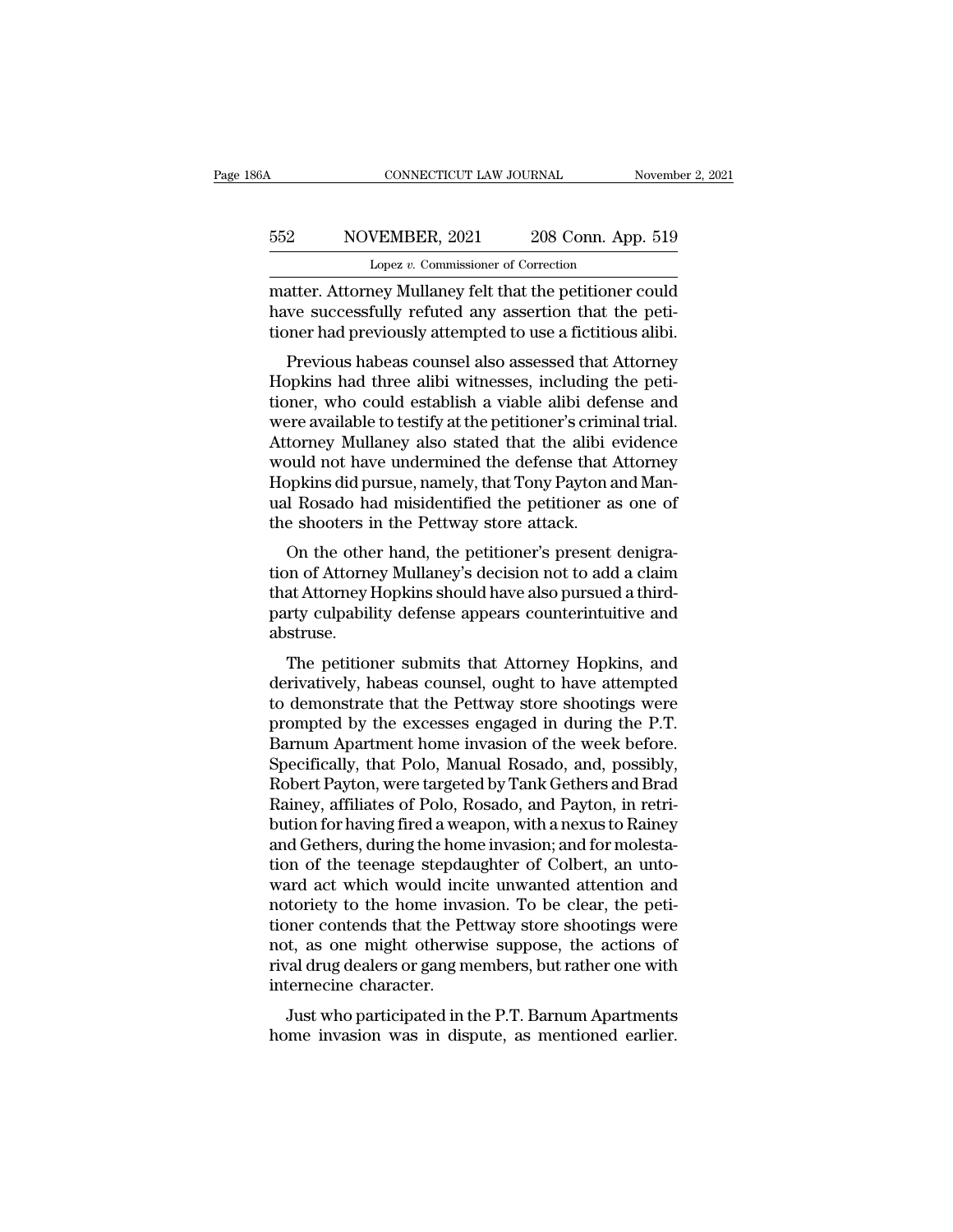# 2021 CONNECTICUT LAW JOURNAL Page 187A<br>208 Conn. App. 519 NOVEMBER, 2021 553<br>Lopez v. Commissioner of Correction

2, 2021 CONNECTICUT LAW JOURNAL<br>
208 Conn. App. 519 NOVEMBER, 2021 553<br>
Lopez *v.* Commissioner of Correction<br>
Davis Brown identified Kollock, Armstrong, and Rainey<br>
as the perpetrators. Kollock told Bainer that his accom-2, 2021 CONNECTICUT LAW JOURNAL Page 187A<br>
208 Conn. App. 519 NOVEMBER, 2021 553<br>
Lopez v. Commissioner of Correction<br>
Davis Brown identified Kollock, Armstrong, and Rainey<br>
as the perpetrators. Kollock told Bainer that hi 208 Conn. App. 519 NOVEMBER, 2021 553<br>
Lopez v. Commissioner of Correction<br>
Davis Brown identified Kollock, Armstrong, and Rainey<br>
as the perpetrators. Kollock told Bainer that his accom-<br>
plices were Polo and Manual Rosad 208 Conn. App. 519 NOVEMBER, 2021 553<br>
Lopez v. Commissioner of Correction<br>
Davis Brown identified Kollock, Armstrong, and Rainey<br>
as the perpetrators. Kollock told Bainer that his accom-<br>
plices were Polo and Manual Rosa Lopez v. Commissioner of Correction<br>Davis Brown identified Kollock, Armstrong, and Rainey<br>as the perpetrators. Kollock told Bainer that his accom-<br>plices were Polo and Manual Rosado. Brad Rainey, a/<br>k/a Brad Payton, was th Lopez v. Commissioner of Correction<br>Davis Brown identified Kollock, Armstrong, and Rainey<br>as the perpetrators. Kollock told Bainer that his accom-<br>plices were Polo and Manual Rosado. Brad Rainey, a/<br>k/a Brad Payton, was th Davis Brown identified<br>as the perpetrators. Kol<br>plices were Polo and N<br>k/a Brad Payton, was<br>Payton. The court als<br>lacked the benefit of th<br>Marcus Mahoney.<br>In addition to this so In a Brad Payton, was the cousin of Tony and Robert<br>Ices were Polo and Manual Rosado. Brad Rainey, a<br>A Brad Payton, was the cousin of Tony and Robert<br>Iyton. The court also notes that Attorney Hopkins<br>Ixed the benefit of th phees were 1 00 and mandar rosado. Erad riancy, a<br>k/a Brad Payton, was the cousin of Tony and Robert<br>Payton. The court also notes that Attorney Hopkins<br>lacked the benefit of the information later revealed by<br>Marcus Mahoney

dice. In her court also notes that Attorney Hopkins<br>lacked the benefit of the information later revealed by<br>Marcus Mahoney.<br>In addition to this scenario, the petitioner points to<br>the testimony of the first habeas trial of Fayton. The court also hotes and Theoricy Trophans<br>lacked the benefit of the information later revealed by<br>Marcus Mahoney.<br>In addition to this scenario, the petitioner points to<br>the testimony of the first habeas trial of L Marcus Mahoney.<br>
In addition to this scenario, the petitioner points to<br>
the testimony of the first habeas trial of Latosha DelGiu-<br>
dice. In her testimony, Latosha DelGiudice related that,<br>
when she visited Manual Rosado In addition to this scenario, the petitioner points to<br>the testimony of the first habeas trial of Latosha DelGiu-<br>dice. In her testimony, Latosha DelGiudice related that,<br>when she visited Manual Rosado in the hospital, he<br> In addition to this scenario, the petitioner points to<br>the testimony of the first habeas trial of Latosha DelGiu-<br>dice. In her testimony, Latosha DelGiudice related that,<br>when she visited Manual Rosado in the hospital, he<br> the testimony of the first habeas t<br>dice. In her testimony, Latosha D<br>when she visited Manual Rosa<br>accused her boyfriend, Brad R:<br>set him and his brother up for t<br>testified at the first habeas trial t<br>tioned the petitioner The court finds this third-party culpability evidence<br>and the mate of this test of the mate of this and his brother up for the attack. She further<br>stified at the first habeas trial that Rosado never men-<br>pened the petition ment she visited mandat rossade in the hospital, he<br>accused her boyfriend, Brad Rainey, of using her to<br>set him and his brother up for the attack. She further<br>testified at the first habeas trial that Rosado never men-<br>tion

Exercised Ter boyffrend, Brad Rainey, or along Ter to<br>set him and his brother up for the attack. She further<br>testified at the first habeas trial that Rosado never men-<br>tioned the petitioner at all.<br>The court finds this thi est film and his shocker ap for are added. She failed<br>testified at the first habeas trial that Rosado never men-<br>tioned the petitioner at all.<br>The court finds this third-party culpability evidence<br>and the inferences sought ally the petitioner at all.<br>The court finds this third-party culpability evidence<br>and the inferences sought to be drawn from it to be<br>tangled, tenuous, and conjectural. By comparison, the<br>evidence regarding Attorney Hopkin The court finds this third-party culpability evidence<br>and the inferences sought to be drawn from it to be<br>tangled, tenuous, and conjectural. By comparison, the<br>evidence regarding Attorney Hopkins' failure to present<br>alibi The court finds this third-party culpability evidence<br>and the inferences sought to be drawn from it to be<br>tangled, tenuous, and conjectural. By comparison, the<br>evidence regarding Attorney Hopkins' failure to present<br>alibi and the inferences sought to be drawn from it to be<br>tangled, tenuous, and conjectural. By comparison, the<br>evidence regarding Attorney Hopkins' failure to present<br>alibi evidence appears clear, concise, internally consis-<br>te tangled, tenuous, and conjectural. By comparison, the evidence regarding Attorney Hopkins' failure to present alibi evidence appears clear, concise, internally consistent, and not laden with suppositions and surmise. The c evidence regarding Attorney Hopkins' failure to present<br>alibi evidence appears clear, concise, internally consis-<br>tent, and not laden with suppositions and surmise. The<br>court concludes that Attorney Mullaney's decision to<br> alibi evidence appears clear, concise, internally consistent, and not laden with suppositions and surmise. The<br>court concludes that Attorney Mullaney's decision to<br>pursue only the stronger ineffective assistance claim<br>of l tent, and not laden with suppositions and surm<br>court concludes that Attorney Mullaney's dec<br>pursue only the stronger ineffective assistanc<br>of lack of an alibi defense rather than the more n<br>third-party culpability claim wa The strategic decision of the strategic decision of the strategies and lack of an alibi defense rather than the more nebulous<br>ird-party culpability claim was a reasonable exercise<br>professional judgment based on diligent in parsic only are stronger increasive assistance claim<br>of lack of an alibi defense rather than the more nebulous<br>third-party culpability claim was a reasonable exercise<br>of professional judgment based on diligent investigatio

comparison and the matrix determined and the more resolution<br>third-party culpability claim was a reasonable exercise<br>of professional judgment based on diligent investigation<br>and competent understanding of the law.<br>Unsucce outcome. *Stephen S. v. Commissioner of Correction*<br> *Stephen S. v. Commissioners are the result*<br>
of the reasonable exercise of professional judgment<br>
comprise effective assistance despite an unfavorable<br>
outcome. *Step* Unsuccessful strategic decisions that are the result<br>of the reasonable exercise of professional judgment<br>comprise effective assistance despite an unfavorable<br>outcome. *Stephen S. v. Commissioner of Correction*,<br>134 Conn. A Unsuccessful strategic decisions that are the result<br>of the reasonable exercise of professional judgment<br>comprise effective assistance despite an unfavorable<br>outcome. *Stephen S. v. Commissioner of Correction*,<br>134 Conn. A of the reasonable exercise of professional judgment<br>comprise effective assistance despite an unfavorable<br>outcome. *Stephen S. v. Commissioner of Correction*,<br>134 Conn. App. 801, 809–10, 40 A.3d 796, cert. denied,<br>304 Conn. comprise effective assistance despite an unfavorable<br>outcome. *Stephen S. v. Commissioner of Correction*,<br>134 Conn. App. 801, 809–10, 40 A.3d 796, cert. denied,<br>304 Conn. 932, 43 A.3d 660 (2012). Therefore, the court<br>deter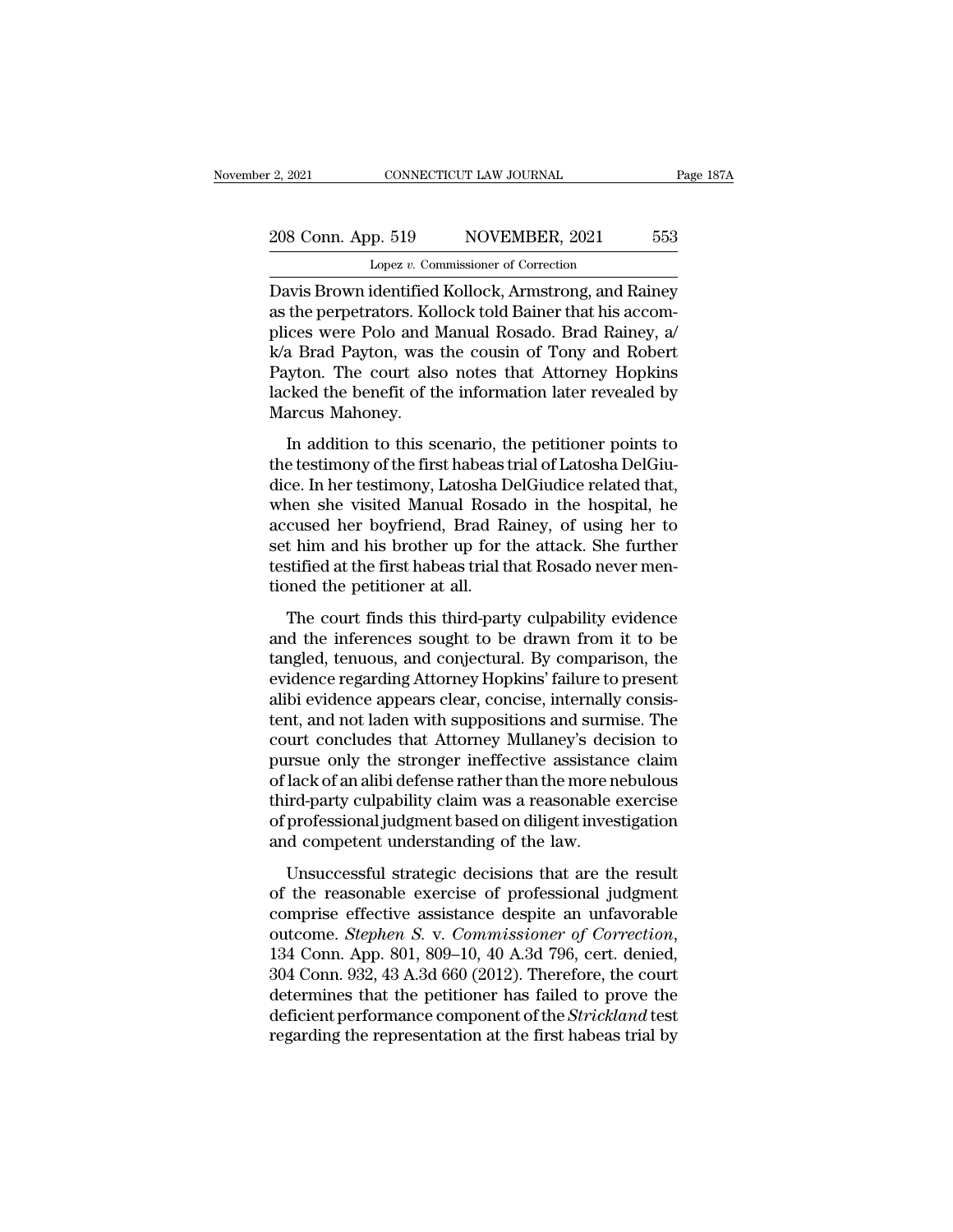## CONNECTICUT LAW JOURNAL November 2, 2021<br>554 NOVEMBER, 2021 208 Conn. App. 519<br>Lopez v. Commissioner of Correction CONNECTICUT LAW JOURNAL November 2, 2021<br>554 NOVEMBER, 2021 208 Conn. App. 519<br>Lopez *v.* Commissioner of Correction<br>Attorneys Mullaney and Rozwaski regarding the failure

CONNECTICUT LAW JOURNAL November 2, 2021<br>
MOVEMBER, 2021 208 Conn. App. 519<br>
Lopez v. Commissioner of Correction<br>
Attorneys Mullaney and Rozwaski regarding the failure<br>
to raise Attorney Hopkins' failure to investigate and 1954 NOVEMBER, 2021 208 Conn. App. 519<br>
1962 Lopez v. Commissioner of Correction<br>
Attorneys Mullaney and Rozwaski regarding the failure<br>
1961 to raise Attorney Hopkins' failure to investigate and<br>
1979 present a third-part MOVEMBER, 2021 208 Conn. 1<br>
Lopez v. Commissioner of Correction<br>
Attorneys Mullaney and Rozwaski regarding the<br>
to raise Attorney Hopkins' failure to investig<br>
present a third-party culpability defense.<br>
2 torneys Mullaney and Rozwaski regarding the failure<br>raise Attorney Hopkins' failure to investigate and<br>esent a third-party culpability defense.<br>2<br>The petitioner also alleges that Attorneys Mullaney<br>d Rozwaski rendered inef

2

Fratoneys Manakey and Rozwaski regarding are radiate<br>to raise Attorney Hopkins' failure to investigate and<br>present a third-party culpability defense.<br>2<br>The petitioner also alleges that Attorneys Mullaney<br>and Rozwaski rende to Tase Triothcy Tropians' failure to investigate and<br>present a third-party culpability defense.<br> $\frac{2}{3}$ <br>The petitioner also alleges that Attorneys Mullaney<br>and Rozwaski rendered ineffective assistance by inade-<br>quately 2<br>
The petitioner also alleges that Attorneys Mullaney<br>
and Rozwaski rendered ineffective assistance by inade-<br>
quately proffering evidence of Attorney Hopkins' failure<br>
to pursue the alibi defense. To reiterate, no legal 2<br>The petitioner also alleges that Attorneys Mullaney<br>and Rozwaski rendered ineffective assistance by inade-<br>quately proffering evidence of Attorney Hopkins' failure<br>to pursue the alibi defense. To reiterate, no legal expe The petitioner also alleges that Attorneys<br>and Rozwaski rendered ineffective assistanc<br>quately proffering evidence of Attorney Hopk<br>to pursue the alibi defense. To reiterate, no le<br>testified in the present habeas case that d Rozwaski rendered ineffective assistance by inade-<br>ately proffering evidence of Attorney Hopkins' failure<br>pursue the alibi defense. To reiterate, no legal expert<br>stified in the present habeas case that previous habeas<br>un quately proffering evidence of Attorney Hopkins' failure<br>to pursue the alibi defense. To reiterate, no legal expert<br>testified in the present habeas case that previous habeas<br>counsel were deficient in any manner.<br>Specifical

to pursue the alibi defense. To reiterate, no legal expert<br>testified in the present habeas case that previous habeas<br>counsel were deficient in any manner.<br>Specifically, the petitioner complains that his habeas<br>attorneys "i testified in the present habeas case that previous habeas<br>counsel were deficient in any manner.<br>Specifically, the petitioner complains that his habeas<br>attorneys "inadequately" challenged Attorney Hopkins'<br>testimony about h counsel were deficient in any manner.<br>
Specifically, the petitioner complains that his habeas<br>
attorneys "inadequately" challenged Attorney Hopkins'<br>
testimony about his misunderstanding that an alibi<br>
defense is an affirm Specifically, the petitioner complains that his habeas<br>attorneys "inadequately" challenged Attorney Hopkins'<br>testimony about his misunderstanding that an alibi<br>defense is an affirmative defense; that habeas counsel<br>should Specifically, the petitioner complains that his habeas<br>attorneys "inadequately" challenged Attorney Hopkins'<br>testimony about his misunderstanding that an alibi<br>defense is an affirmative defense; that habeas counsel<br>should attorneys "inadequately" challenged Attorney Hopkins'<br>testimony about his misunderstanding that an alibi<br>defense is an affirmative defense; that habeas counsel<br>should have "better developed" Attorney Hopkins' mis-<br>interpre testimony about his misunderstanding that an alibi<br>defense is an affirmative defense; that habeas counsel<br>should have "better developed" Attorney Hopkins' mis-<br>interpretation of the charges for which the petitioner<br>was arr defense is an affirmative defense; that habeas counsel<br>should have "better developed" Attorney Hopkins' mis-<br>interpretation of the charges for which the petitioner<br>was arrested on February 2, 2002; and that Attorney<br>Norm P should have "better developed" Attorney Hopkins' mis-<br>interpretation of the charges for which the petitioner<br>was arrested on February 2, 2002; and that Attorney<br>Norm Pattis was a poor choice of an expert witness to<br>demonst interpretation of the charges for which the petitioner<br>was arrested on February 2, 2002; and that Attorney<br>Norm Pattis was a poor choice of an expert witness to<br>demonstrate Attorney Hopkins' deficiencies. The court<br>rejects was arrested on February 2, 2002; and that Attorney<br>Norm Pattis was a poor choice of an expert witness to<br>demonstrate Attorney Hopkins' deficiencies. The court<br>rejects these claims because the petitioner has failed<br>to prov Norm Pattis was a poor choice of an expert with demonstrate Attorney Hopkins' deficiencies. The rejects these claims because the petitioner had to prove the prejudice prong of the *Strickland* i.e., that there exists a rea Frank is these claims because the petitioner has failed<br>prove the prejudice prong of the *Strickland* criteria,<br>., that there exists a reasonable likelihood that the<br>tcome of the first habeas case would have been favor-<br>le to prove the prejudice prong of the *Strickland* criteria,<br>i.e., that there exists a reasonable likelihood that the<br>outcome of the first habeas case would have been favor-<br>able but for these purported deficiencies.<br>As elab

i.e., that there exists a reasonable likelihood that the<br>outcome of the first habeas case would have been favor-<br>able but for these purported deficiencies.<br>As elaborated previously, Judge Fuger denied habeas<br>corpus relief outcome of the first habeas case would have been favorable but for these purported deficiencies.<br>As elaborated previously, Judge Fuger denied habeas<br>corpus relief because he found the testimony of the<br>alibi witnesses, Rosa able but for these purported deficiencies.<br>
As elaborated previously, Judge Fuger denied habeas<br>
corpus relief because he found the testimony of the<br>
alibi witnesses, Rosa Lopez and Star Semedo, lacked<br>
credibility. That d As elaborated previously, Judge Fuger denied habeas<br>corpus relief because he found the testimony of the<br>alibi witnesses, Rosa Lopez and Star Semedo, lacked<br>credibility. That dispositive finding, affirmed per curiam<br>by the As elaborated previously, Judge Fuger denied habeas<br>corpus relief because he found the testimony of the<br>alibi witnesses, Rosa Lopez and Star Semedo, lacked<br>credibility. That dispositive finding, affirmed per curiam<br>by the corpus relief because he found the testimony of the<br>alibi witnesses, Rosa Lopez and Star Semedo, lacked<br>credibility. That dispositive finding, affirmed per curiam<br>by the Appellate Court, bears no relation to the decision<br>t alibi witnesses, Rosa Lopez and Star Semedo, lacked<br>credibility. That dispositive finding, affirmed per curiam<br>by the Appellate Court, bears no relation to the decision<br>to call Attorney Pattis as an expert witness. Nor did credibility. That dispositive finding, affirmed per curiam<br>by the Appellate Court, bears no relation to the decision<br>to call Attorney Pattis as an expert witness. Nor did<br>Attorney Hopkins' erroneous view of the law or the<br>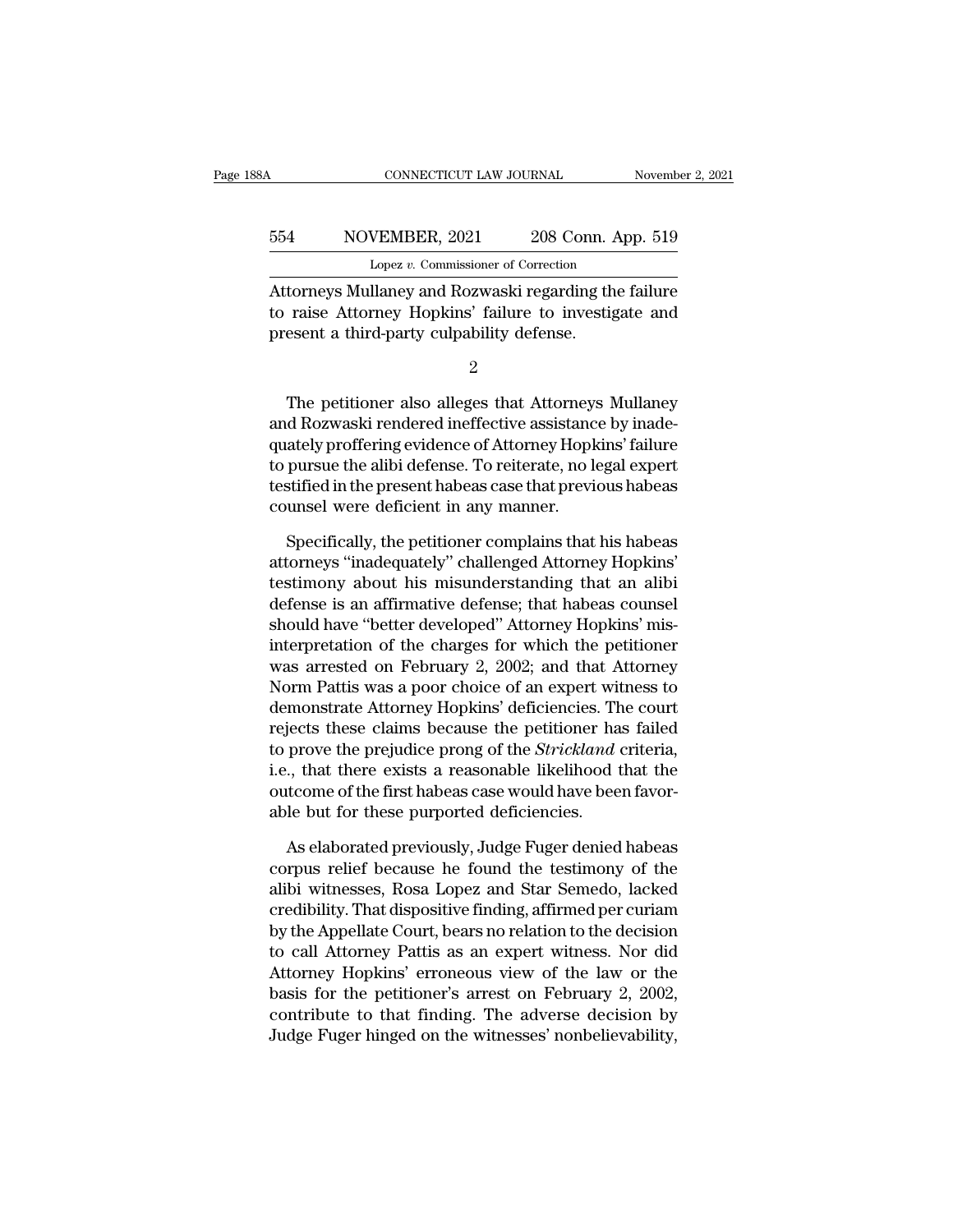EXECT 2021 CONNECTICUT LAW JOURNAL<br>
208 Conn. App. 519 NOVEMBER, 2021 555<br>
Lopez *v*. Commissioner of Correction<br>
which determination cannot be attributed to the defi-<br>
ciencies alleged by the petitioner on the part of his 208 Conn. App. 519 NOVEMBER, 2021 555<br>
Lopez v. Commissioner of Correction<br>
which determination cannot be attributed to the defi-<br>
ciencies alleged by the petitioner on the part of his<br>
former habeas counsel.  $\frac{208 \text{ Conn. App. 519}}{\text{Lopez } v. \text{ Commission}}$ <br>which determination cannot<br>ciencies alleged by the petition former habeas counsel. Lopez  $v$ . Commissioner of Correction<br>
inich determination cannot be attributed to the defi-<br>
encies alleged by the petitioner on the part of his<br>
rmer habeas counsel.<br>
3<br>
The final allegation of ineffective assistance by

3

which determination cannot be attributed to the deficiencies alleged by the petitioner on the part of his<br>former habeas counsel.<br>3<br>The final allegation of ineffective assistance by<br>habeas counsel, as set forth in the petit ciencies alleged by the petitioner on the part of his<br>former habeas counsel.<br>3<br>The final allegation of ineffective assistance by<br>habeas counsel, as set forth in the petitioner's posttrial<br>brief, is that previous habeas cou former habeas counsel.<br>
3<br>
The final allegation of ineffective assistance by<br>
habeas counsel, as set forth in the petitioner's posttrial<br>
brief, is that previous habeas counsel ought to have<br>
attacked Attorney Hopkins' cro 3<br>
The final allegation of ineffective assistance by<br>
habeas counsel, as set forth in the petitioner's posttrial<br>
brief, is that previous habeas counsel ought to have<br>
attacked Attorney Hopkins' cross-examination of Man-<br> The final allegation of ineffective assistance by<br>habeas counsel, as set forth in the petitioner's posttrial<br>brief, is that previous habeas counsel ought to have<br>attacked Attorney Hopkins' cross-examination of Man-<br>ual Ros The final allegation of ineffective assistance by<br>habeas counsel, as set forth in the petitioner's posttrial<br>brief, is that previous habeas counsel ought to have<br>attacked Attorney Hopkins' cross-examination of Man-<br>ual Ros habeas counsel, as set forth in the petitioner's posttrial<br>brief, is that previous habeas counsel ought to have<br>attacked Attorney Hopkins' cross-examination of Man-<br>ual Rosado more vigorously. Again, no legal expert<br>decrie brief, is that previous habeas counsel ought to have<br>attacked Attorney Hopkins' cross-examination of Man-<br>ual Rosado more vigorously. Again, no legal expert<br>decried habeas counsel's representation on this issue.<br>The petiti attacked Attorney Hopkins' cross-examination of Manual Rosado more vigorously. Again, no legal expert<br>decried habeas counsel's representation on this issue.<br>The petitioner's posttrial brief contains little discussion<br>as to more vigorously. Again, no legal experiments as counsel's representation on this issue.<br>er's posttrial brief contains little discussion<br>aim, and the court treats it as abandoned.<br>court denies the amended petition on the<br>ef Equivalently in the court of a new trial based of this claim, and the court treats it as abandoned.<br>
Sum, the court denies the amended petition on the ound of ineffective assistance of habeas counsel.<br>
ACTUAL INNOCENCE CL

as to this claim, and the court treats it as abandoned.<br>
In sum, the court denies the amended petition on the<br>
ground of ineffective assistance of habeas counsel.<br>
ACTUAL INNOCENCE CLAIM<br>
Habeas corpus relief in the form In sum, the court denies the amended petition on the ground of ineffective assistance of habeas counsel.<br>ACTUAL INNOCENCE CLAIM<br>Habeas corpus relief in the form of a new trial based<br>on actual innocence requires the petitio ground of ineffective assistance of habeas counsel<br>ACTUAL INNOCENCE CLAIM<br>Habeas corpus relief in the form of a new trial ba<br>on actual innocence requires the petitioner to sat<br>the criteria set forth in *Miller* v. Commissi ACTUAL INNOCENCE CLAIM<br>
Habeas corpus relief in the form of a new trial based<br>
actual innocence requires the petitioner to satisfy<br>
e criteria set forth in *Miller* v. *Commissioner of Cor-*<br>
ction, 242 Conn. 745, 700 A.2d Habeas corpus relief in the form of a new trial based<br>on actual innocence requires the petitioner to satisfy<br>the criteria set forth in *Miller* v. *Commissioner of Cor-*<br>rection, 242 Conn. 745, 700 A.2d 1108 (1997).<br>The *M* 

riable corpus Feller in the form of a flew that based<br>on actual innocence requires the petitioner to satisfy<br>the criteria set forth in *Miller* v. Commissioner of Cor-<br>rection, 242 Conn. 745, 700 A.2d 1108 (1997).<br>The *Mil* on actuar mnoce<br>the criteria set fo<br>rection, 242 Con<br>The *Miller* crit<br>requires a habea<br>cence claim to<br>dence, that:<br>1. The petition ration, 242 Conn. 745, 700 A.2d 1108 (1997).<br>
The *Miller* criteria comprise a two part test which<br>
quires a habeas petitioner asserting an actual inno-<br>
nce claim to prove, by clear and convincing evi-<br>
nce, that:<br>
1. The The *Miller* criteria comprise a two part test wifequires a habeas petitioner asserting an actual is cence claim to prove, by clear and convincing dence, that:<br>1. The petitioner is actually innocent of the crime which he o quires a habeas petitioner asserting an actual inno-<br>nce claim to prove, by clear and convincing evi-<br>nce, that:<br>1. The petitioner is actually innocent of the crime for<br>nich he or she stands convicted; and<br>2. No reasonable

cence claim to prove, by clear and convincing evidence, that:<br>
1. The petitioner is actually innocent of the crime for<br>
which he or she stands convicted; and<br>
2. No reasonable fact finder would convict the peti-<br>
tioner of dence, that:<br>
1. The petitioner is actually innocent of the crime for<br>
which he or she stands convicted; and<br>
2. No reasonable fact finder would convict the peti-<br>
tioner of that crime after consideration of a combination 1. The petitioner is actually innocent of the crime for<br>which he or she stands convicted; and<br>2. No reasonable fact finder would convict the peti-<br>tioner of that crime after consideration of a combination<br>of the evidence a *r.* The petrioner is actually inflocent of the crime for which he or she stands convicted; and<br>
2. No reasonable fact finder would convict the peti-<br>
tioner of that crime after consideration of a combination<br>
of the evide 2. No reasonable fact finder would convict the petitioner of that crime after consideration of a combination of the evidence adduced at both the criminal trial and the habeas proceeding. *Miller* v. *Commissioner of Correc* 2. No reasonable fact fi<br>tioner of that crime after co<br>of the evidence adduced :<br>the habeas proceeding. *Mi<br>rection*, supra, 242 Conn<br>*Commissioner of Correc*<br>22 A.3d 1196 (2011).<br>The first component of the evidence adduced at both the criminal trial and<br>e habeas proceeding. *Miller* v. *Commissioner of Cor-*<br>ction, supra, 242 Conn. 746–47; see also *Gould* v.<br>*mmissioner of Correction*, 301 Conn. 544, 557–58,<br>A.3d 1196 ( of the evidence adduced at both the criminal that and<br>the habeas proceeding. *Miller v. Commissioner of Cor-*<br>*rection*, supra, 242 Conn. 746–47; see also *Gould v.*<br>*Commissioner of Correction*, 301 Conn. 544, 557–58,<br>22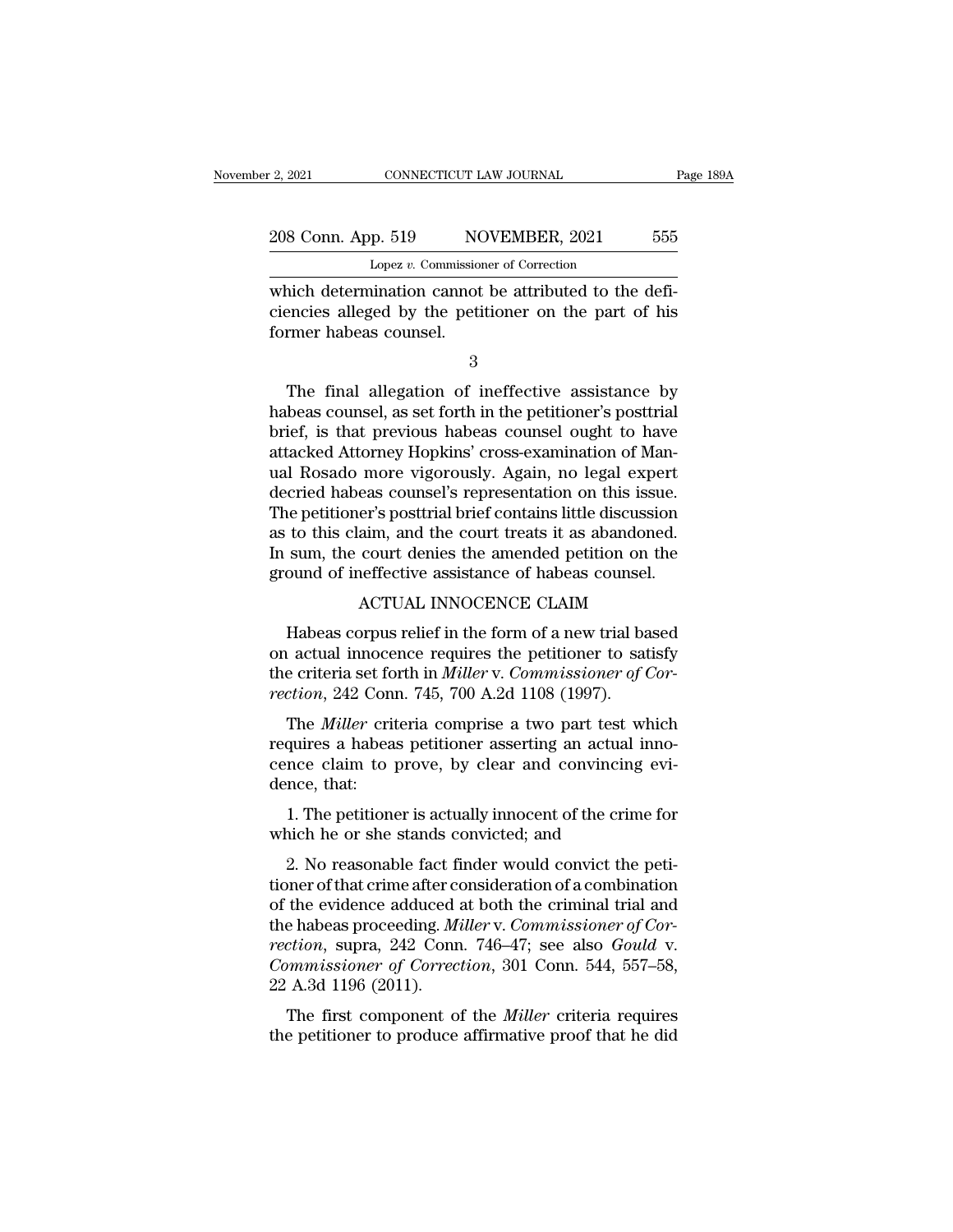## CONNECTICUT LAW JOURNAL November 2, 2021<br>556 NOVEMBER, 2021 208 Conn. App. 519<br>Lopez v. Commissioner of Correction CONNECTICUT LAW JOURNAL<br>VEMBER, 2021 208 Conn. App<br>Lopez *v.* Commissioner of Correction<br>Illy participate in the charges for whi

CONNECTICUT LAW JOURNAL November 2, 2021<br>
S56 NOVEMBER, 2021 208 Conn. App. 519<br>
Lopez v. Commissioner of Correction<br>
not purposefully participate in the charges for which he<br>
was convicted. "Affirmative proof of actual in MOVEMBER, 2021 208 Conn. App. 519<br>
Lopez v. Commissioner of Correction<br>
not purposefully participate in the charges for which he<br>
was convicted. "Affirmative proof of actual innocence<br>
is that which might tend to establish  $\frac{556}{\text{Lopez } v. \text{ Commissioner of Correction}}$ <br>
Lopez v. Commissioner of Correction<br>
not purposefully participate in the charges for which he<br>
was convicted. "Affirmative proof of actual innocence<br>
is that which might tend to establish tha **EXECUTE ASSET ASSET ASSET ASSET ASSET ASSET ASSET AND TO LORGE THE WAS CONVENIBER, 2021** 208 Conn. App. 519 Lord purposefully participate in the charges for which he was convicted. "Affirmative proof of actual innocence i Loves Commissioner of Correction<br>
not purposefully participate in the charges for which he<br>
was convicted. "Affirmative proof of actual innocence<br>
is that which might tend to establish that the petitioner<br>
could not have c Lopez *v*. Commissioner of Correction<br>
not purposefully participate in the charges for which he<br>
was convicted. "Affirmative proof of actual innocence<br>
is that which might tend to establish that the petitioner<br>
could not h not purposefully participate in the charges for which he<br>was convicted. "Affirmative proof of actual innocence<br>is that which might tend to establish that the petitioner<br>*could not* have committed the crime even though it i was convicted. "Affirmative proof of actual innocence<br>is that which might tend to establish that the petitioner<br>*could not* have committed the crime even though it is<br>unknown who committed the crime, that a *third party*<br>c is that which might tend to establish that the petitioner<br>could not have committed the crime even though it is<br>unknown who committed the crime, that a third party<br>committed the crime or that no crime actually<br>occurred." ( could not have committed the crime even though it is<br>unknown who committed the crime, that a *third party*<br>committed the crime or that no crime actually<br>occurred." (Emphasis in original.) *Gould v. Commis-<br>sioner of Correc* unknown who committed the crime, tha<br>committed the crime or that *no* c<br>occurred." (Emphasis in original.) *Gous<br>sioner of Correction*, supra, 301 Conn. 5<br>convincing proof of actual innocence c<br>ever, require the petitione Fundally curred." (Emphasis in original.) *Gould v. Commis-*<br>pner of Correction, supra, 301 Conn. 563. "Clear and<br>nwincing proof of actual innocence does not, how-<br>er, require the petitioner to establish his or her guilt<br> occurred. (Eniphasis in originar.) Gould v. Commissioner of Correction, supra, 301 Conn. 563. "Clear and convincing proof of actual innocence does not, however, require the petitioner to establish his or her guilt is a fac

Sumer of Correction, supra, 301 Contr. 303. Clear and<br>convincing proof of actual innocence does not, how-<br>ever, require the petitioner to establish his or her guilt<br>is a factual impossibility." Id., 564.<br>Before embarking o Exercise of actual influence does not, now-<br>ever, require the petitioner to establish his or her guilt<br>is a factual impossibility." Id., 564.<br>Before embarking on this analysis, the court must<br>confront a preliminary questio is a factual impossibility." Id., 564.<br>
Before embarking on this analysis, the court must<br>
confront a preliminary question. In the *Gould* case, our<br>
Supreme Court recognized, in a footnote, that the court<br>
has never decid Is a factual impossibility. Tul., 504.<br>Before embarking on this analysis, the court must<br>confront a preliminary question. In the *Gould* case, our<br>Supreme Court recognized, in a footnote, that the court<br>has never decided w Before embarking on this analysis, the court mu confront a preliminary question. In the *Gould* case, or Supreme Court recognized, in a footnote, that the court has never decided whether the affirmative evidence innocence Information a premiunitaly question. In the Gotata case, our<br>preme Court recognized, in a footnote, that the court<br>s never decided whether the affirmative evidence of<br>nocence must be newly discovered. Id., 551 n.8. The<br>pre supreme Court recognized, in a roothote, that the court<br>has never decided whether the affirmative evidence of<br>innocence must be newly discovered. Id., 551 n.8. The<br>Supreme Court acknowledged, however, that the Appel-<br>late

rias never decided whether the antimative evidence of<br>innocence must be newly discovered. Id., 551 n.8. The<br>Supreme Court acknowledged, however, that the Appel-<br>late Court has imposed such a requirement. Id.<br>Indeed, the Ap minocence must be newly uscovered. Id., 551 h.s. The<br>
Supreme Court acknowledged, however, that the Appel-<br>
late Court has imposed such a requirement. Id.<br>
Indeed, the Appellate Court has consistently and<br>
repeatedly deman Supreme Court acknowledged, nowever, that the Appellate Court has imposed such a requirement. Id.<br>
Indeed, the Appellate Court has consistently and<br>
repeatedly demanded that affirmative proof of actual<br>
innocence be newly rate Court has imposed such a requirement. Id.<br>
Indeed, the Appellate Court has consistently and<br>
repeatedly demanded that affirmative proof of actual<br>
innocence be newly discovered. *McClain v. Commis-<br>
sioner of Correcti* Indeed, the Appellate Court has consistently and<br>repeatedly demanded that affirmative proof of actual<br>innocence be newly discovered. McClain v. Commis-<br>sioner of Correction, 188 Conn. App. 70, 88, 204 A.3d<br>82, cert. denied repeatedly demanded that affirmative proof of actual<br>innocence be newly discovered. *McClain v. Commis-<br>sioner of Correction*, 188 Conn. App. 70, 88, 204 A.3d<br>82, cert. denied, 331 Conn. 914, 204 A.3d 702 (2019),<br>*Corbett* innocence be newly discovered. *McClain v. Commissioner of Correction*, 188 Conn. App. 70, 88, 204 A.3d<br>82, cert. denied, 331 Conn. 914, 204 A.3d 702 (2019),<br>*Corbett v. Commissioner of Correction*, 133 Conn. App.<br>310, 315 sioner of Correction, 188 Conn. App. 70, 88, 204 A.3d<br>82, cert. denied, 331 Conn. 914, 204 A.3d 702 (2019),<br>*Corbett v. Commissioner of Correction*, 133 Conn. App.<br>310, 315, 34 A.3d 1046 (2012); *Vasquez v. Commissioner*<br>o 82, cert. denied, 331 Conn. 914, 204 A.3d 702 (2019),<br>
Corbett v. Commissioner of Correction, 133 Conn. App.<br>
310, 315, 34 A.3d 1046 (2012); Vasquez v. Commissioner<br>
of Correction, 128 Conn. App. 425, 444, 17 A.3d 1089,<br>
c Corbett v. Commissioner of Correction, 133 Conn. App.<br>310, 315, 34 A.3d 1046 (2012); *Vasquez v. Commissioner*<br>of Correction, 128 Conn. App. 425, 444, 17 A.3d 1089,<br>cert. denied, 301 Conn. 926, 22 A.3d 1277 (2011); *Gaston* 310, 315, 34 A.3d 1046 (2012); *Vasquez v. Commissioner*<br>of Correction, 128 Conn. App. 425, 444, 17 A.3d 1089,<br>cert. denied, 301 Conn. 926, 22 A.3d 1277 (2011); *Gaston*<br>v. Commissioner of Correction, 125 Conn. App. 553,<br>5 of Correction, 128 Conn. App. 425, 444, 17 A.3d 1089,<br>cert. denied, 301 Conn. 926, 22 A.3d 1277 (2011); *Gaston*<br>v. *Commissioner of Correction*, 125 Conn. App. 553,<br>558–59 (2010), cert. denied, 300 Conn. 908, 12 A.3d 1003 cert. denied, 301 Conn. 926, 22 A.3d 1277 (2011); *Gaston*<br>v. *Commissioner of Correction*, 125 Conn. App. 553,<br>558–59 (2010), cert. denied, 300 Conn. 908, 12 A.3d 1003<br>(2011); *Weinberg v. Commissioner of Correction*, 112 v. *Commissioner of Correction*, 125 Conn. App. 553,<br>558–59 (2010), cert. denied, 300 Conn. 908, 12 A.3d 1003<br>(2011); *Weinberg v. Commissioner of Correction*, 112<br>Conn. App. 100, 119, 962 A.2d 155, cert. denied, 291<br>Conn. 558–59 (2010), cert. denied, 300 Conn. 908, 12 A.3d 1003<br>(2011); *Weinberg v. Commissioner of Correction*, 112<br>Conn. App. 100, 119, 962 A.2d 155, cert. denied, 291<br>Conn. 904, 967 A.2d 1221 (2009); *Grant v. Commis-<br>sioner* (2011); *Weinberg v. Commissioner of Correction*, 112<br>Conn. App. 100, 119, 962 A.2d 155, cert. denied, 291<br>Conn. 904, 967 A.2d 1221 (2009); *Grant v. Commis-*<br>*sioner of Correction*, 103 Conn. App. 366, 369, 928 A.2d<br>1245, Conn. App. 100, 119, 962 A.2d 155, cert. denied, 291<br>Conn. 904, 967 A.2d 1221 (2009); *Grant v. Commissioner of Correction*, 103 Conn. App. 366, 369, 928 A.2d<br>1245, cert. denied, 284 Conn. 921, 933 A.2d 723 (2007);<br>*Johnso*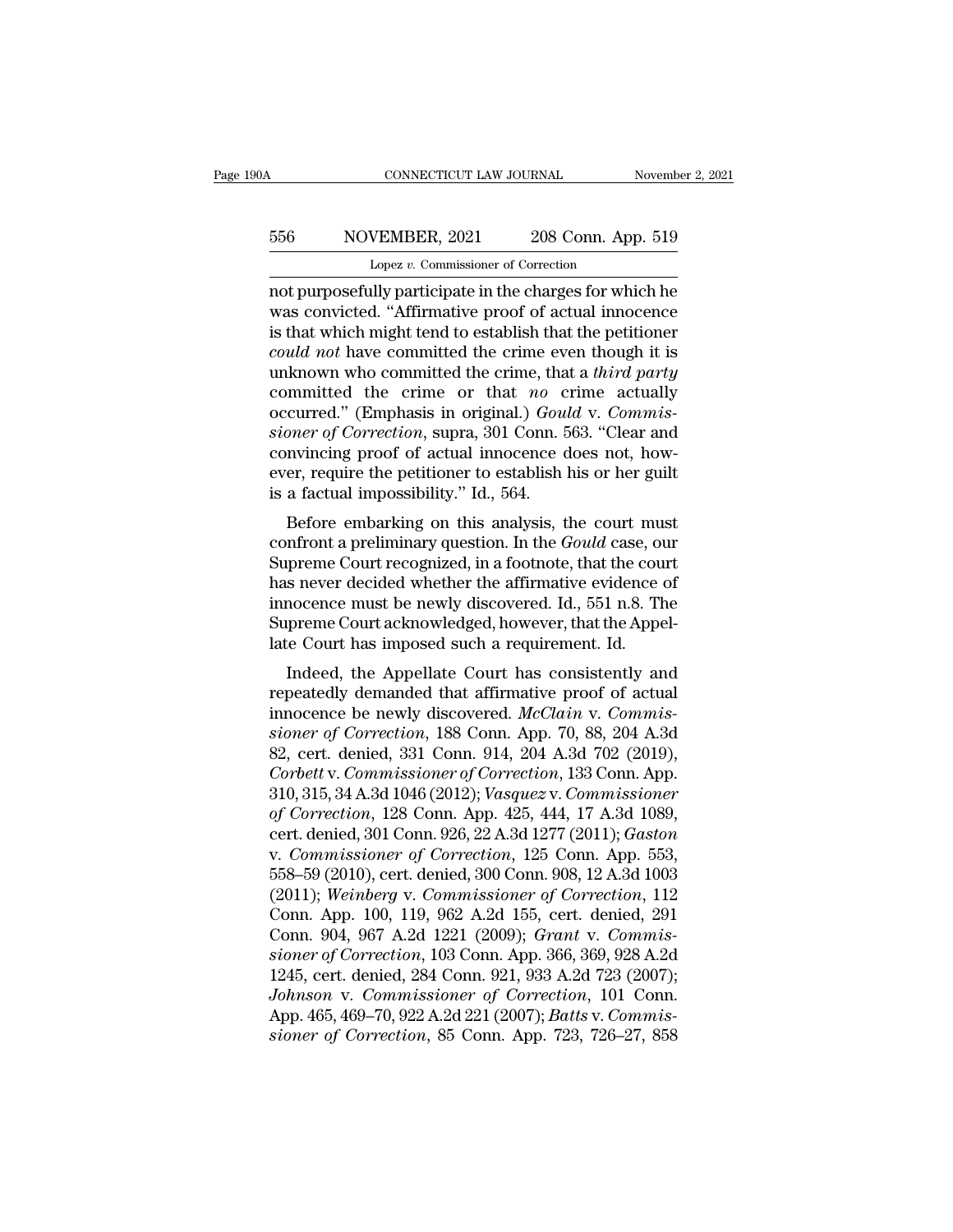## 2, 2021 CONNECTICUT LAW JOURNAL Page 191A<br>208 Conn. App. 519 NOVEMBER, 2021 557<br>Lopez v. Commissioner of Correction Lopez *v.* Commissioner of Correction

2, 2021 CONNECTICUT LAW JOURNAL Page 1914<br>
208 Conn. App. 519 NOVEMBER, 2021 557<br>
Lopez v. Commissioner of Correction<br>
A.2d 856, cert. denied, 272 Conn. 907, 863 A.2d 697<br>
(2004); *Clarke* v. Commissioner of Correction, 43 208 Conn. App. 519 NOVEMBER, 2021 557<br>
Lopez v. Commissioner of Correction<br>
A.2d 856, cert. denied, 272 Conn. 907, 863 A.2d 697<br>
(2004); *Clarke* v. *Commissioner of Correction*, 43 Conn.<br>
App. 374, 379, 682 A.2d 618 (1996 208 Conn. App. 519 NOVEMBER, 2021 557<br>
Lopez v. Commissioner of Correction<br>
A.2d 856, cert. denied, 272 Conn. 907, 863 A.2d 697<br>
(2004); *Clarke* v. Commissioner of Correction, 43 Conn.<br>
App. 374, 379, 682 A.2d 618 (1996), 208 Conn. App. 519 NOVEMBER, 2021 557<br>
Lopez v. Commissioner of Correction<br>
A.2d 856, cert. denied, 272 Conn. 907, 863 A.2d 697<br>
(2004); *Clarke* v. *Commissioner of Correction*, 43 Conn.<br>
App. 374, 379, 682 A.2d 618 (1996 Lopez v. Commissioner of Correction<br>
A.2d 856, cert. denied, 272 Conn. 907, 863 A.2d 697<br>
(2004); *Clarke* v. Commissioner of Correction, 43 Conn.<br>
App. 374, 379, 682 A.2d 618 (1996), appeal dismissed,<br>
249 Conn. 350, 732 A.2d 856, cert. denied, 272 Conn. 907, 863 A.2d 697<br>(2004); *Clarke* v. *Commissioner of Correction*, 43 Conn.<br>App. 374, 379, 682 A.2d 618 (1996), appeal dismissed,<br>249 Conn. 350, 732 A.2d 754 (1999); *Williams v. Com-<br>mis* A.2d 856, cert. denied,  $2/2$  Conn.  $907$ , 863 A.2d 697<br>(2004); *Clarke* v. *Commissioner of Correction*, 43 Conn.<br>App. 374, 379, 682 A.2d 618 (1996), appeal dismissed,<br>249 Conn. 350, 732 A.2d 754 (1999); *Williams v. Com* (2004); *Clarke* v. *Commissioner of Correctio*<br>App. 374, 379, 682 A.2d 618 (1996), appeal<br>249 Conn. 350, 732 A.2d 754 (1999); *Williar<br>missioner of Correction*, 41 Conn. App. 51<br>A.2d 1 (1996), appeal dismissed, 240 Conn<br> 9 Conn. 350, 732 A.2d 754 (1999); Williams v. Com-<br>issioner of Correction, 41 Conn. App. 515, 530, 677<br>2d 1 (1996), appeal dismissed, 240 Conn. 547, 692<br>2d 1231 (1997). This court is, of course, bound by<br>ese holdings of t missioner of Correction, 41 Conn. App. 515, 530, 677<br>A.2d 1 (1996), appeal dismissed, 240 Conn. 547, 692<br>A.2d 1231 (1997). This court is, of course, bound by<br>these holdings of the Appellate Court.<br>The Appellate Court has

A.2d 1 (1996), appeal dismissed, 240 Conn. 547, 692<br>A.2d 1231 (1997). This court is, of course, bound by<br>these holdings of the Appellate Court.<br>The Appellate Court has stressed that habeas judges<br>are bound by the requireme A.2d 1231 (1997). This court is, of course, bound by<br>these holdings of the Appellate Court.<br>The Appellate Court has stressed that habeas judges<br>are bound by the requirement that the evidence of actual<br>innocence be newly di these holdings of the Appellate Court.<br>
The Appellate Court has stressed that habeas judges<br>
are bound by the requirement that the evidence of actual<br>
innocence be newly discovered. *Thompson* v. *Commis-<br>
sioner of Correc* The Appellate Court has stressed that habeas judges<br>are bound by the requirement that the evidence of actual<br>innocence be newly discovered. *Thompson v. Commis-<br>sioner of Correction*, 172 Conn. App. 139, 158, 158 A.3d<br>814, The Appellate Court has stressed that habeas judges<br>are bound by the requirement that the evidence of actual<br>innocence be newly discovered. *Thompson v. Commis-<br>sioner of Correction*, 172 Conn. App. 139, 158, 158 A.3d<br>814, are bound by the requirement that the evidence of actual<br>innocence be newly discovered. *Thompson v. Commis-<br>sioner of Correction*, 172 Conn. App. 139, 158, 158 A.3d<br>814, cert. denied, 325 Conn. 927, 169 A.3d 232 (2017).<br>" mnocence be newly discovered. Thompson v. Commis-<br>sioner of Correction, 172 Conn. App. 139, 158, 158 A.3d<br>814, cert. denied, 325 Conn. 927, 169 A.3d 232 (2017).<br>"[E]ven though the final resolution of the newly discov-<br>ered stoner of Correction, 172 Conn. App. 139, 158, 158 A.3d<br>814, cert. denied, 325 Conn. 927, 169 A.3d 232 (2017).<br>"[E]ven though the final resolution of the newly discovered evidence standard has yet to be addressed by the<br>Su 814, cert. denied, 325 Conn<br>"[E]ven though the final res<br>ered evidence standard has<br>Supreme Court, it is beyon<br>any Superior Court consider<br>cence in a habeas petitic<br>(Emphasis added.) Id.<br>Newly discovered eviden ed evidence standard has yet to be addressed by the<br>preme Court, it is beyond argument that insofar as<br>y Superior Court considering a [claim] of actual inno-<br>nce in a habeas petition, the matter is *closed.*"<br>mphasis added Supreme Court, it is beyond argument that insofar as<br>any Superior Court considering a [claim] of actual inno-<br>cence in a habeas petition, the matter is *closed.*"<br>(Emphasis added.) Id.<br>Newly discovered evidence is "such t

any Superior Court considering a [claim] of actual inno-<br>cence in a habeas petition, the matter is *closed.*"<br>(Emphasis added.) Id.<br>Newly discovered evidence is "such that it could not<br>have been discovered previously despi % cence in a habeas petition, the matter is *closed.*"<br>
(Emphasis added.) Id.<br>
Newly discovered evidence is "such that it could not<br>
have been discovered previously despite the exercise<br>
of due diligence . . . . ." *Skake* (Emphasis added.) Id.<br>
Newly discovered evidence is "such that it could not<br>
have been discovered previously despite the exercise<br>
of due diligence . . . . " *Skakel* v. *State*, 295 Conn. 447,<br>
466–67, 991 A.2d 414 (2010 Newly discovered evidence is "such that it could not<br>have been discovered previously despite the exercise<br>of due diligence  $\dots$ ." *Skakel* v. *State*, 295 Conn. 447,<br>466–67, 991 A.2d 414 (2010). Due diligence is reasonabl Newly discovered evidence is "such that it could not<br>have been discovered previously despite the exercise<br>of due diligence . . . ." *Skakel* v. *State*, 295 Conn. 447,<br>466–67, 991 A.2d 414 (2010). Due diligence is reasona have been discovered previously despite the exercise<br>of due diligence  $\dots$  " *Skakel* v. *State*, 295 Conn. 447,<br>466–67, 991 A.2d 414 (2010). Due diligence is reasonable<br>diligence. Id., 506. The query to be answered is "w % of due diligence  $\ldots$  ." Skakel v. State, 295 Conn. 447, 466–67, 991 A.2d 414 (2010). Due diligence is reasonable diligence. Id., 506. The query to be answered is "what evidence would have been discovered by a reasonab ligence. Id., 506. The query to be answered is "what<br>idence would have been discovered by a reasonable<br>riminal defendant] by persevering application and<br>tiring efforts in good earnest." (Internal quotation<br>arks omitted.) I evidence would have been discovered by a reasonable<br>[criminal defendant] by persevering application and<br>untiring efforts in good earnest." (Internal quotation<br>marks omitted.) Id., 507.<br>The petitioner avers that Manual Rosa

[criminal defendant] by persevering application and<br>untiring efforts in good earnest." (Internal quotation<br>marks omitted.) Id., 507.<br>The petitioner avers that Manual Rosado's habeas<br>deposition contained inconsistencies whe untiring efforts in good earnest." (Internal quotation<br>marks omitted.) Id., 507.<br>The petitioner avers that Manual Rosado's habeas<br>deposition contained inconsistencies when compared<br>to his criminal trial testimony; that evi marks omitted.) Id., 507.<br>The petitioner avers that Manual Rosado's habeas<br>deposition contained inconsistencies when compared<br>to his criminal trial testimony; that evidence linked the<br>P.T. Barnum Apartments home invasion i The petitioner avers that Manual Rosado's habeas<br>deposition contained inconsistencies when compared<br>to his criminal trial testimony; that evidence linked the<br>P.T. Barnum Apartments home invasion incident to the<br>Pettway sto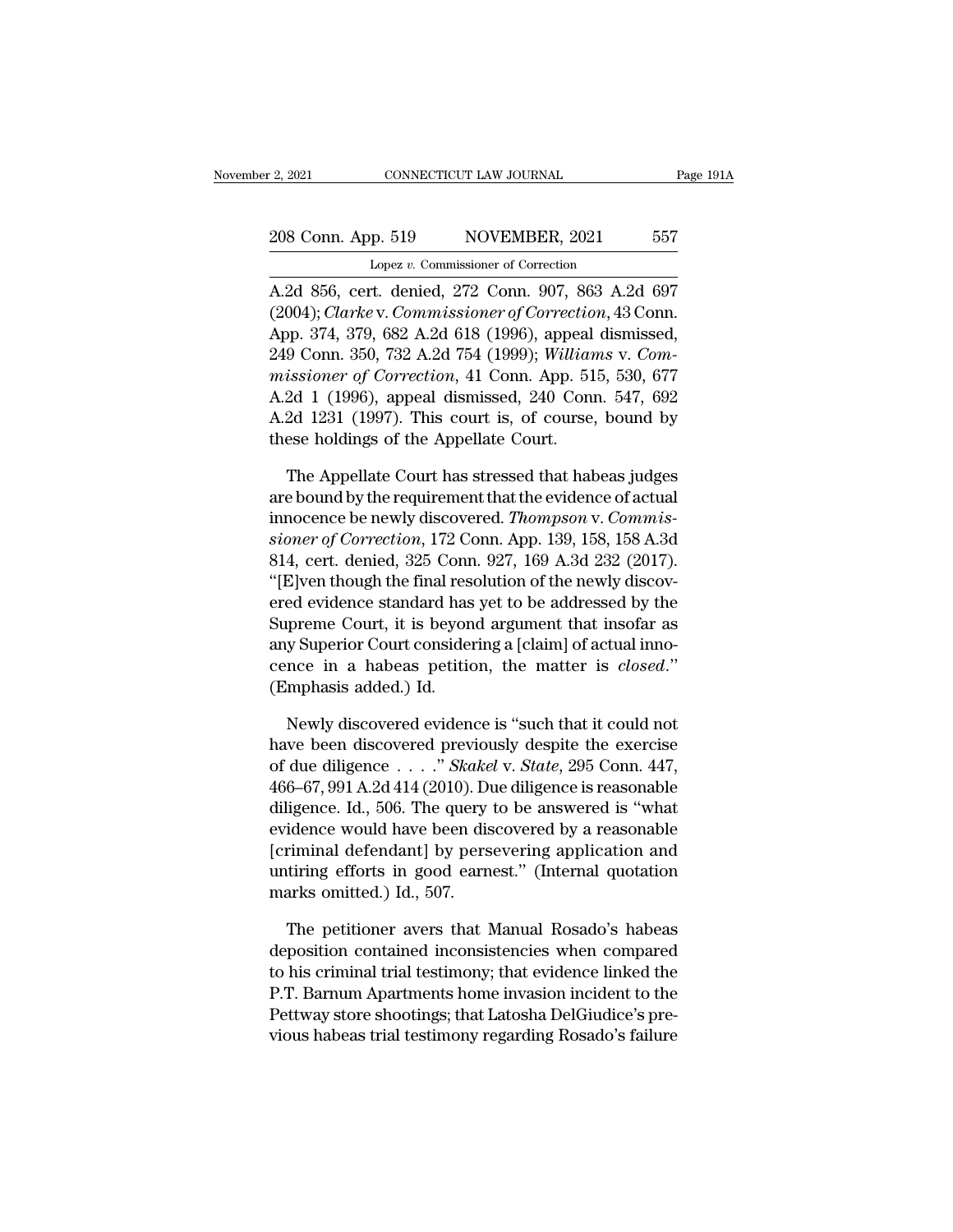## CONNECTICUT LAW JOURNAL November 2, 2021<br>558 NOVEMBER, 2021 208 Conn. App. 519<br>Lopez v. Commissioner of Correction CONNECTICUT LAW JOURNAL November 2, 2021<br>558 NOVEMBER, 2021 208 Conn. App. 519<br>Lopez *v.* Commissioner of Correction<br>to mention the petitioner as his assailant; and the pres-

CONNECTICUT LAW JOURNAL November November 2008<br>
S58 NOVEMBER, 2021 208 Conn. App. 519<br>
Lopez v. Commissioner of Correction<br>
to mention the petitioner as his assailant; and the pres-<br>
ent habeas trial testimony of Marcus Ma EDERET ACT NOVEMBER, 2021 208 Conn. App. 519<br>
Lopez v. Commissioner of Correction<br>
to mention the petitioner as his assailant; and the pres-<br>
ent habeas trial testimony of Marcus Mahoney consti-<br>
tute clear and convincing to MOVEMBER, 2021 208 Conn. App. 519<br>
Lopez v. Commissioner of Correction<br>
to mention the petitioner as his assailant; and the pres-<br>
ent habeas trial testimony of Marcus Mahoney constitute clear and convincing evidence o 558 NOVEMBER, 2021 208 Conn<br>
Lopez v. Commissioner of Correction<br>
to mention the petitioner as his assailant; an<br>
ent habeas trial testimony of Marcus Mahor<br>
tute clear and convincing evidence of the p<br>
actual innocence. T mention the petitioner as his assailant; and the pres-<br>
t habeas trial testimony of Marcus Mahoney constitute clear and convincing evidence of the petitioner's<br>
tual innocence. The court disagrees.<br>
1<br>
First, the evidence

1

ent habeas trial testimony of Marcus Mahoney constitute clear and convincing evidence of the petitioner's<br>actual innocence. The court disagrees.<br>1<br>First, the evidence connecting the weapon used at<br>the P.T. Barnum Apartment tute clear and convincing evidence of the petitioner's<br>actual innocence. The court disagrees.<br>1<br>First, the evidence connecting the weapon used at<br>the P.T. Barnum Apartments home invasion with one<br>also discharged during the actual innocence. The court disagrees.<br>
1<br>
First, the evidence connecting the weapon used a<br>
the P.T. Barnum Apartments home invasion with on<br>
also discharged during the Pettway store shootings can<br>
not be fairly character 1<br>First, the evidence connecting the weapon used at<br>e P.T. Barnum Apartments home invasion with one<br>so discharged during the Pettway store shootings can-<br>t be fairly characterized as newly discovered.<br>The state provided At First, the evidence connecting the weapon used at<br>the P.T. Barnum Apartments home invasion with one<br>also discharged during the Pettway store shootings can-<br>not be fairly characterized as newly discovered.<br>The state provide

First, the evidence connecting the weapon used at<br>the P.T. Barnum Apartments home invasion with one<br>also discharged during the Pettway store shootings can-<br>not be fairly characterized as newly discovered.<br>The state provide charged during the Pettway store shootings can-<br>not be fairly characterized as newly discovered.<br>The state provided Attorney Hopkins with a copy of<br>the firearms analysis that ascertained that some rounds<br>fired during the P also discriarged during the Pettway store shootings can-<br>not be fairly characterized as newly discovered.<br>The state provided Attorney Hopkins with a copy of<br>the firearms analysis that ascertained that some rounds<br>fired dur invariant method and a stewiy discovered.<br>The state provided Attorney Hopkins with a copy of<br>the firearms analysis that ascertained that some rounds<br>fired during the Pettway store shootings were dis-<br>charged from the same The state provided Attorney Hopkins with a copy of<br>the firearms analysis that ascertained that some rounds<br>fired during the Pettway store shootings were dis-<br>charged from the same pistol that either Kollock or<br>Polo fired d the firearms analysis that ascertained that some rounds<br>fired during the Pettway store shootings were dis-<br>charged from the same pistol that either Kollock or<br>Polo fired during the P.T. Barnum Apartments home<br>invasion. Ind fired during the Pettway store shootings were discharged from the same pistol that either Kollock or Polo fired during the P.T. Barnum Apartments home<br>invasion. Indeed, Attorney Mullaney's investigator used<br>that report to charged from the same pistol that either Kollock or<br>Polo fired during the P.T. Barnum Apartments home<br>invasion. Indeed, Attorney Mullaney's investigator used<br>that report to investigate the five previous incidences<br>in which Polo fired during the P.T. Barnum Apartments home<br>invasion. Indeed, Attorney Mullaney's investigator used<br>that report to investigate the five previous incidences<br>in which that weapon was used. Therefore, potentially<br>favora invasion. Indeed, Attorney Mullaney's investigator used<br>that report to investigate the five previous incidences<br>in which that weapon was used. Therefore, potentially<br>favorable, alternative explanations for the motivation<br>f that report to investigate the five previous incidences<br>in which that weapon was used. Therefore, potentially<br>favorable, alternative explanations for the motivation<br>for the Pettway store shootings, and by whom harbored,<br>we in which that weapon was used. Therefore, potentially favorable, alternative explanations for the motivation for the Pettway store shootings, and by whom harbored, were available for production at the petitioner's criminal favorable, alternative explanat<br>for the Pettway store shootings<br>were available for production<br>nal trial in the exercise of re<br>petitioner has alleged just such<br>tions of ineffective assistance<br>previous habeas counsel.<br>Conseq The Fettway store shootings, and by whom harbored,<br>ere available for production at the petitioner's crimi-<br>I trial in the exercise of reasonable diligence. The<br>titioner has alleged just such a claim in his specifica-<br>ms of were available for production at the petholier s criminal trial in the exercise of reasonable diligence. The petitioner has alleged just such a claim in his specifications of ineffective assistance by defense counsel and p nal that in the exercise of reasonable dingence. The<br>petitioner has alleged just such a claim in his specifica-<br>tions of ineffective assistance by defense counsel and<br>previous habeas counsel.<br>Consequently, the court cannot

Evious haveas counser.<br>
Consequently, the court cannot afford relief based<br>
the claim that this was newly discovered evidence<br>
the petitioner's actual innocence, standing alone.<br>
2<br>
Contrary to the petitioner's assessment,

2

Consequently, the court cannot afford relief based<br>on the claim that this was newly discovered evidence<br>of the petitioner's actual innocence, standing alone.<br> $2$ <br>Contrary to the petitioner's assessment, the court<br>finds th on the claim that this was newly discovered evidence<br>of the petitioner's actual innocence, standing alone.<br> $\frac{2}{100}$ <br>Contrary to the petitioner's assessment, the court<br>finds that Manual Rosado's criminal trial testimony of the petitioner's actual innocence, standing alone.<br>
2<br>
Contrary to the petitioner's assessment, the court<br>
finds that Manual Rosado's criminal trial testimony and<br>
his later habeas deposition testimony were, as to essen  $2$ <br>Contrary to the petitioner's assessment, the court<br>finds that Manual Rosado's criminal trial testimony and<br>his later habeas deposition testimony were, as to essen-<br>tial details, significantly consistent and trustworth Contrary to the petitioner's assessment, the court<br>finds that Manual Rosado's criminal trial testimony and<br>his later habeas deposition testimony were, as to essen-<br>tial details, significantly consistent and trustworthy;<br>p Contrary to the petitioner's assessment, the court<br>finds that Manual Rosado's criminal trial testimony and<br>his later habeas deposition testimony were, as to essen-<br>tial details, significantly consistent and trustworthy;<br>pr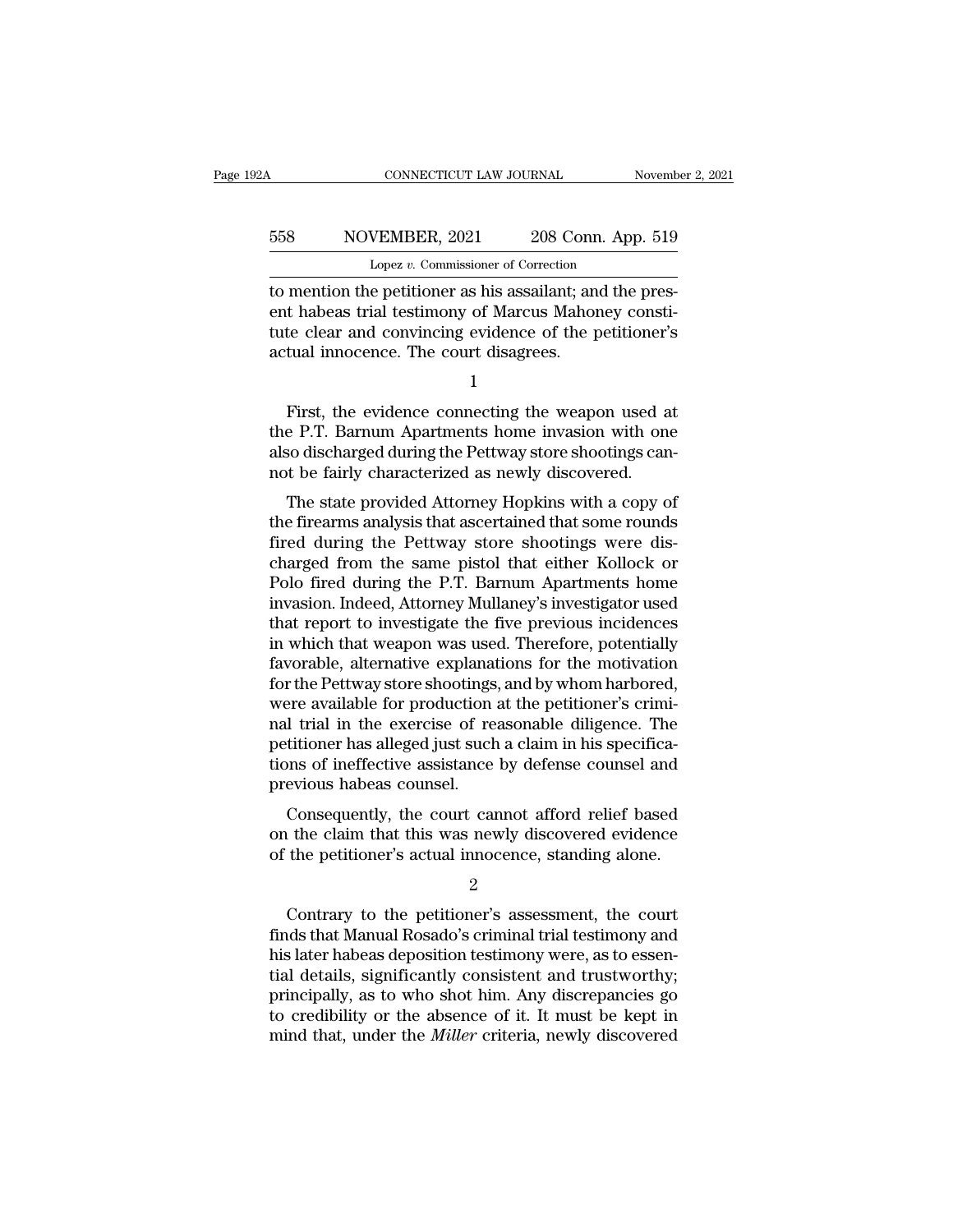eventually connect that such that merely weakens the prosecution case,<br>eventually weakens the prosecution case,<br>even that which severely weakens it, fails to comprise<br>affirmative evidence of innecence. 208 Conn. App. 519 NOVEMBER, 2021 559<br>
Lopez v. Commissioner of Correction<br>
evidence that merely weakens the prosecution case,<br>
even that which severely weakens it, fails to comprise<br>
affirmative evidence of innocence. 208 Conn. App. 519 NOVEMBER,<br>
Lopez v. Commissioner of Correction<br>
evidence that merely weakens the proven that which severely weakens it, faint affirmative evidence of innocence.<br>
In Gould v. Commissioner of Correct 8 Conn. App. 519 NOVEMBER, 2021 559<br>
Lopez *v.* Commissioner of Correction<br>
idence that merely weakens the prosecution case,<br>
en that which severely weakens it, fails to comprise<br>
firmative evidence of innocence.<br>
In *Goul* 

Lopez v. Commissioner of Correction<br>
evidence that merely weakens the prosecution case,<br>
even that which severely weakens it, fails to comprise<br>
affirmative evidence of innocence.<br>
In *Gould v. Commissioner of Correction*, evidence that merely weakens the prosecution case,<br>even that which severely weakens it, fails to comprise<br>affirmative evidence of innocence.<br>In *Gould v. Commissioner of Correction*, supra, 301<br>Conn. 544, 546–47, our Supre evidence that merely weakens the prosecution case,<br>even that which severely weakens it, fails to comprise<br>affirmative evidence of innocence.<br>In *Gould v. Commissioner of Correction*, supra, 301<br>Conn. 544, 546–47, our Supre even that which severely weakens it, falls to comprise<br>affirmative evidence of innocence.<br>In *Gould v. Commissioner of Correction*, supra, 301<br>Conn. 544, 546–47, our Supreme Court reversed a<br>habeas court's determination of ammative evidence of mnocence.<br>
In *Gould v. Commissioner of Correction*, supra, 301<br>
Conn. 544, 546–47, our Supreme Court reversed a<br>
habeas court's determination of actual innocence based<br>
on the total recantation of the In *Gould v. Commissioner of Correction*, supra, 301<br>Conn. 544, 546–47, our Supreme Court reversed a<br>habeas court's determination of actual innocence based<br>on the total recantation of the only witness who posi-<br>tively iden Conn. 544, 546–47, our Supreme Court reversed a<br>habeas court's determination of actual innocence based<br>on the total recantation of the only witness who posi-<br>tively identified the defendants as the perpetrators of<br>a murder habeas court's determination of actual innocence based<br>on the total recantation of the only witness who posi-<br>tively identified the defendants as the perpetrators of<br>a murder of a shopkeeper. Her recantation stated that<br>sh on the total recantation of the only witness who positively identified the defendants as the perpetrators of a murder of a shopkeeper. Her recantation stated that she was not at the scene when the shooting occurred, in dir tively identified the defendants as the perpetrators of<br>a murder of a shopkeeper. Her recantation stated that<br>she was not at the scene when the shooting occurred,<br>in direct contradiction to her trial testimony. The fact<br>th a murder of a shopkeeper. Her recantation stated that<br>she was not at the scene when the shooting occurred,<br>in direct contradiction to her trial testimony. The fact<br>that the habeas court credited her recantation was irrel-<br> she was not at the scene when the shooting occurred,<br>in direct contradiction to her trial testimony. The fact<br>that the habeas court credited her recantation was irrel-<br>evant as to the claim of actual innocence. This was so in direct contradiction to her trial testimony. The fact<br>that the habeas court credited her recantation was irrel-<br>evant as to the claim of actual innocence. This was so<br>because her revised story did not prove the defendan 557–59. ant as to the claim of actual innocence. This was so<br>cause her revised story did not prove the defendants<br>d not commit the murder but only that she was igno-<br>nt of who did. Such renunciation by a witness failed<br>constitute because ner revised story did not prove the detendants<br>did not commit the murder but only that she was igno-<br>rant of who did. Such renunciation by a witness failed<br>to constitute affirmative evidence of innocence. Id.,<br>557–

and not commit the murder but only that she was ignorant of who did. Such renunciation by a witness failed to constitute affirmative evidence of innocence. Id., 557–59.<br>In order to satisfy the affirmative evidence criterio Frant of who did. Such renunctation by a witness railed<br>to constitute affirmative evidence of innocence. Id.,<br>557–59.<br>In order to satisfy the affirmative evidence criterion<br>of the *Miller* standard, the petitioner must pr to constitute amirmative evidence of innocence.  $1a$ .,  $557-59$ .<br>In order to satisfy the affirmative evidence criterion<br>of the *Miller* standard, the petitioner must prove, by<br>clear and convincing evidence, that no crime both in order to satisfy the affirmative evidence criterion<br>of the *Miller* standard, the petitioner must prove, by<br>clear and convincing evidence, that no crime occurred;<br>that someone else committed the crime; or that the<br> In order to satisfy the affirmative evidence criterion<br>of the *Miller* standard, the petitioner must prove, by<br>clear and convincing evidence, that no crime occurred;<br>that someone else committed the crime; or that the<br>perso of the *Miller* standard, the petitioner must prove, by clear and convincing evidence, that no crime occurred; that someone else committed the crime; or that the person convicted could not have committed the crime, even if clear and convincing evidence, that no crime occurred;<br>that someone else committed the crime; or that the<br>person convicted could not have committed the crime,<br>even if the true perpetrator remains unknown. Id., 563.<br>Actual that someone else committed the crime; or that the person convicted could not have committed the crime,<br>even if the true perpetrator remains unknown. Id., 563.<br>Actual innocence means factual innocence and is not<br>equivalent person convicted could not have committed the crime,<br>even if the true perpetrator remains unknown. Id., 563.<br>Actual innocence means factual innocence and is not<br>equivalent to legal insufficiency of the evidence. Id.,<br>560. even if the true perpetrator remains unknown. Id., 563.<br>Actual innocence means factual innocence and is not<br>equivalent to legal insufficiency of the evidence. Id.,<br>560. The petitioner's burden is to prove he is actually<br>in Actual innocence means factual innocence and is not<br>equivalent to legal insufficiency of the evidence. Id.,<br>560. The petitioner's burden is to prove he is actually<br>innocent of the crime rather than merely that the state<br>co equivalent to legal insufficiency of the evidence. Id.,<br>560. The petitioner's burden is to prove he is actually<br>innocent of the crime rather than merely that the state<br>could no longer prove his guilt beyond a reasonable<br>do 560. The petitioner's burden is to prove he is actually innocent of the crime rather than merely that the state could no longer prove his guilt beyond a reasonable doubt. Id., 561. "Although the postconviction evidence [t innocent of the crime rather than merely that the state<br>could no longer prove his guilt beyond a reasonable<br>doubt. Id., 561. "Although the postconviction evidence<br>[the petitioner] presents casts a vast shadow of doubt<br>over could no longer prove his guilt be<br>doubt. Id., 561. "Although the post<br>(the petitioner) presents casts a va<br>over the reliability of his convict<br>serves only to undercut the evidenc<br>not affirmatively to prove [his] in<br>quotat nubut. Id., 561. "Although the postconviction evidence<br>the petitioner] presents casts a vast shadow of doubt<br>er the reliability of his conviction, nearly all of it<br>rves only to undercut the evidence presented at trial,<br>t a [the petitioner] presents casts a vast shadow of doubt<br>over the reliability of his conviction, nearly all of it<br>serves only to undercut the evidence presented at trial,<br>not affirmatively to prove [his] innocence." (Interna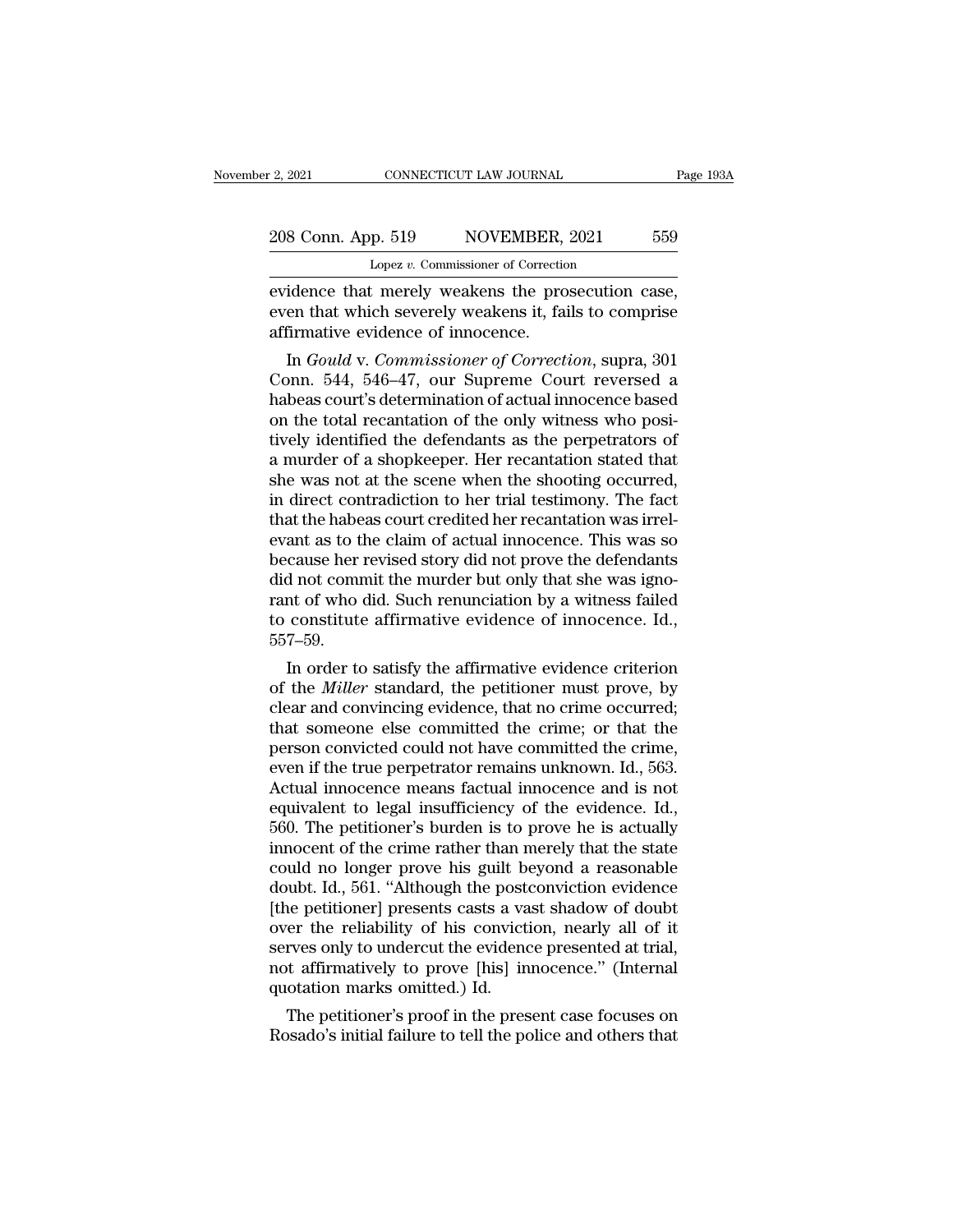## CONNECTICUT LAW JOURNAL November 2, 2021<br>560 NOVEMBER, 2021 208 Conn. App. 519<br>Lopez v. Commissioner of Correction CONNECTICUT LAW JOURNAL<br>VEMBER, 2021 208 Conn. App<br>Lopez *v.* Commissioner of Correction<br>Constants in the nature and substants

CONNECTICUT LAW JOURNAL November 2, 202<br>560 NOVEMBER, 2021 208 Conn. App. 519<br>Lopez v. Commissioner of Correction<br>the petitioner shot him; the nature and substance of<br>threats conveyed to him before the shooting, and that<br>h 560 NOVEMBER, 2021 208 Conn. App. 519<br>
Lopez v. Commissioner of Correction<br>
the petitioner shot him; the nature and substance of<br>
threats conveyed to him before the shooting, and that<br>
the accused Brad Rainey of being behi  $\frac{1}{\text{lopez v. Commissioner of Correction}}$ <br>
Lopez v. Commissioner of Correction<br>
the petitioner shot him; the nature and substance of<br>
threats conveyed to him before the shooting, and that<br>
the accused Brad Rainey of being behind the Pettway<br> store shooting. None of the nettioner shot the petitioner shot him; the nature and substance of threats conveyed to him before the shooting, and that he accused Brad Rainey of being behind the Pettway store shooting. None Lopez v. Commissioner of Correction<br>the petitioner shot him; the nature and substance of<br>threats conveyed to him before the shooting, and that<br>he accused Brad Rainey of being behind the Pettway<br>store shooting. None of thes Lopez  $v$ . Commissioner of Correction<br>the petitioner shot him; the nature and substance of<br>threats conveyed to him before the shooting, and that<br>he accused Brad Rainey of being behind the Pettway<br>store shooting. None of t the petitioner shot him; the nature and subs<br>threats conveyed to him before the shooting,<br>he accused Brad Rainey of being behind the<br>store shooting. None of these inconsistencies<br>strates that no shootings occurred, that so East conveyed to finit before the shooting, and that<br>accused Brad Rainey of being behind the Pettway<br>pre shooting. None of these inconsistencies demon-<br>rates that no shootings occurred, that someone else<br>ot Rosado instead re accused biad namey of being bernind the Fettway<br>store shooting. None of these inconsistencies demon-<br>strates that no shootings occurred, that someone else<br>shot Rosado instead of the petitioner, or that the peti-<br>tioner

store shooting. Note of these inconsistencies demonstrates that no shootings occurred, that someone else<br>shot Rosado instead of the petitioner, or that the peti-<br>tioner could not have been his assailant.<br>Thus, the putative strates that no shootings occurred, that soliteoire else<br>shot Rosado instead of the petitioner, or that the peti-<br>tioner could not have been his assailant.<br>Thus, the putative inconsistencies by Rosado when<br>comparing his cr shot hosado instead of the pethoner, of that the pethoner could not have been his assailant.<br>Thus, the putative inconsistencies by Rosado when<br>comparing his criminal trial testimony to his habeas<br>deposition cannot form the Thus, the putative inconsistencies by Rosado when<br>comparing his criminal trial testimony to his habeas<br>deposition cannot form the foundation of the petition-<br>er's actual innocence claim. That is not to say that<br>such incons Thus, the putative inconsistencies by Rosado when<br>comparing his criminal trial testimony to his habeas<br>deposition cannot form the foundation of the petition-<br>er's actual innocence claim. That is not to say that<br>such incons comparing his criminal trial testimony to his habeas<br>deposition cannot form the foundation of the petition-<br>er's actual innocence claim. That is not to say that<br>such inconsistencies are irrelevant to that claim when<br>consid ch inconsistencies are irrelevant to that claim when<br>nsidered in conjunction with newly discovered evi-<br>nce that satisfies the *Miller* test, but such supposed<br>screpancies, standing alone, fail to meet that test.<br>3<br>Next, t

3

considered in conjunction with newly discovered evidence that satisfies the *Miller* test, but such supposed<br>discrepancies, standing alone, fail to meet that test.<br>3<br>Next, the petitioner relies on the testimony of Latosha<br> dence that satisfies the *Miller* test, but such supposed<br>discrepancies, standing alone, fail to meet that test.<br>3<br>Next, the petitioner relies on the testimony of Latosha<br>DelGiudice presented during the first habeas trial. discrepancies, standing alone, fail to meet that test.<br>3<br>Rext, the petitioner relies on the testimony of Latosha<br>DelGiudice presented during the first habeas trial.<br>There, she avowed that, about five or six hours after<br>Ros 3<br>Next, the petitioner relies on the testimony of Latosha<br>DelGiudice presented during the first habeas trial.<br>There, she avowed that, about five or six hours after<br>Rosado was shot, she snuck into the hospital to visit<br>him. Sectional Repetition of Latosha<br>DelGiudice presented during the first habeas trial.<br>There, she avowed that, about five or six hours after<br>Rosado was shot, she snuck into the hospital to visit<br>him. She related that Rosado v Next, the petitioner relies on the testimony of Latosha<br>DelGiudice presented during the first habeas trial.<br>There, she avowed that, about five or six hours after<br>Rosado was shot, she snuck into the hospital to visit<br>him. S DelGiudice presented during the first habeas trial.<br>There, she avowed that, about five or six hours after<br>Rosado was shot, she snuck into the hospital to visit<br>him. She related that Rosado voiced his suspicions that<br>Brad R There, she avowed that, about five or six hours after<br>Rosado was shot, she snuck into the hospital to visit<br>him. She related that Rosado voiced his suspicions that<br>Brad Rainey, the father of Latosha's child, enlisted her<br>t Rosado was shot, she snuck into the hospital to visit<br>him. She related that Rosado voiced his suspicions that<br>Brad Rainey, the father of Latosha's child, enlisted her<br>to set up Rosado to be shot at the Pettway store. This<br> him. She related that Ross<br>Brad Rainey, the father o<br>to set up Rosado to be sl<br>accusation by Rosado was<br>sations he had with Latos<br>the shooting. She swore the<br>petitioner at all.<br>First, such evidence is ad namey, the father of Latosha's child, emisted her<br>set up Rosado to be shot at the Pettway store. This<br>cusation by Rosado was predicated on phone conver-<br>tions he had with Latosha DelGiudice shortly before<br>e shooting. Sh in accusation by Rosado was predicated on phone conversations he had with Latosha DelGiudice shortly before<br>the shooting. She swore that Rosado never mentioned<br>the petitioner at all.<br>First, such evidence is not proof of th

accusation by hosato was preticated on phone conver-<br>sations he had with Latosha DelGiudice shortly before<br>the shooting. She swore that Rosado never mentioned<br>the petitioner at all.<br>First, such evidence is not proof of the Sations he had with Latosha Deronduce shortly before<br>the shooting. She swore that Rosado never mentioned<br>the petitioner at all.<br>First, such evidence is not proof of the petitioner's<br>innocence. Rosado may have been mistaken the shooting. She swore that Rosado hever inentioned<br>the petitioner at all.<br>First, such evidence is not proof of the petitioner's<br>innocence. Rosado may have been mistaken or correct<br>in his conjecture that Brad Rainey lurke First, such evidence is not proof of the petitioner's<br>innocence. Rosado may have been mistaken or correct<br>in his conjecture that Brad Rainey lurked behind the<br>Pettway store shootings. However, witnesses counted<br>the number First, such evidence is not proof of the petitioner's<br>innocence. Rosado may have been mistaken or correct<br>in his conjecture that Brad Rainey lurked behind the<br>Pettway store shootings. However, witnesses counted<br>the number in his conjecture that Brad Rainey lurked behind the<br>Pettway store shootings. However, witnesses counted<br>the number of gunmen ranging from two to five. Rainey<br>could have been the moving force behind the attack<br>without exon in his conjecture that Brad Rainey lurked behind the Pettway store shootings. However, witnesses counted the number of gunmen ranging from two to five. Rainey could have been the moving force behind the attack without exon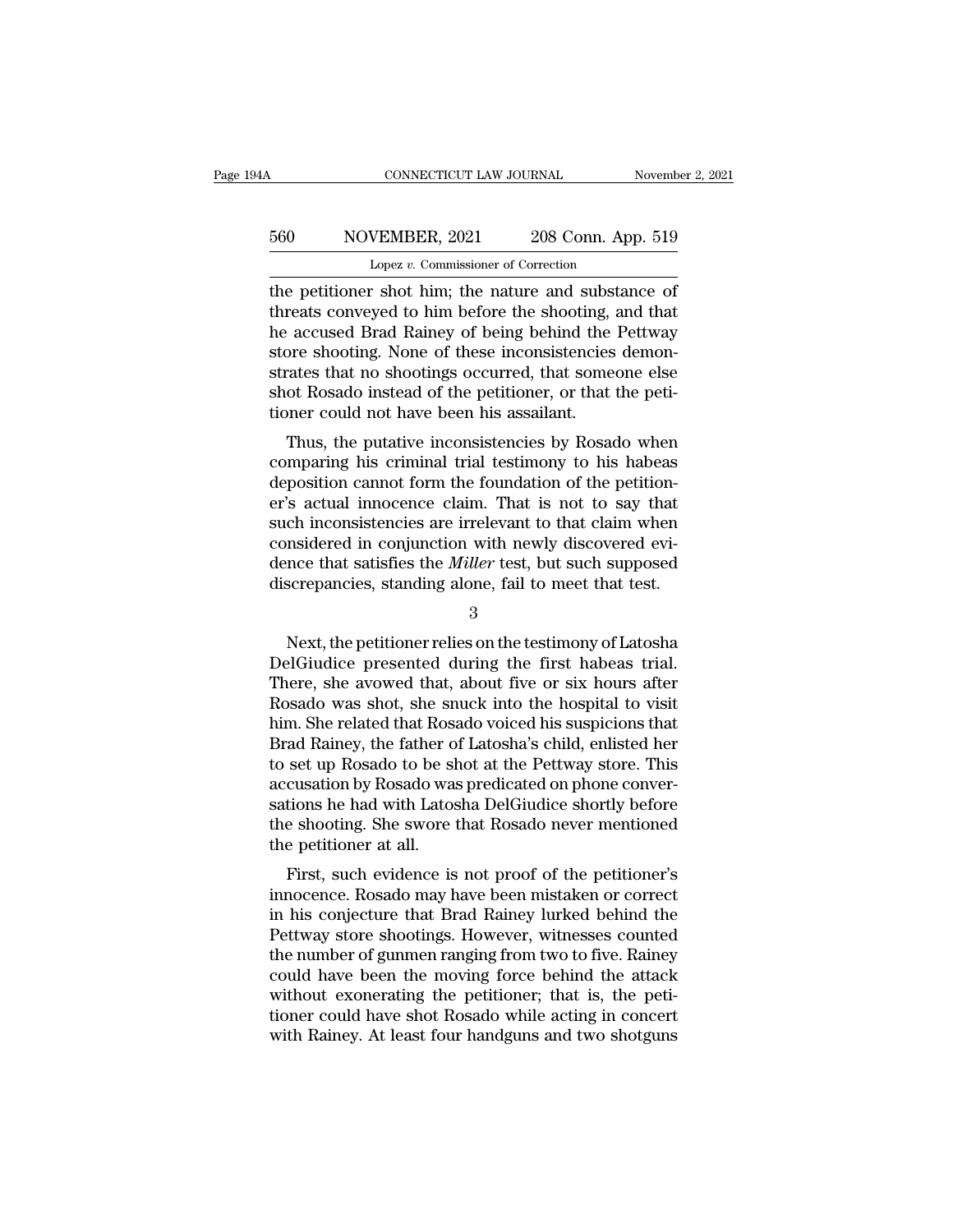extra 2, 2021 CONNECTICUT LAW JOURNAL Page 195A<br>
208 Conn. App. 519 NOVEMBER, 2021 561<br>
Lopez v. Commissioner of Correction<br>
were fired during the Pettway store shooting. Rosado's<br>
suspicions about Rainey do not exculpate 208 Conn. App. 519 NOVEMBER, 2021 561<br>
Lopez v. Commissioner of Correction<br>
were fired during the Pettway store shooting. Rosado's<br>
suspicions about Rainey do not exculpate the peti-<br>
tioner, although such evidence could b 208 Conn. App. 519 NOVEMBER, 2021 561<br>
Lopez v. Commissioner of Correction<br>
were fired during the Pettway store shooting. Rosado's<br>
suspicions about Rainey do not exculpate the peti-<br>
tioner, although such evidence could b 208 Conn. App. 519 NOVEMI<br>
Lopez v. Commissioner of Convert Eired during the Pettway store<br>
suspicions about Rainey do not<br>
tioner, although such evidence<br>
impeach Rosado's credibility.<br>
Also, if Rosado suspected Late Lopez v. Commissioner of Correction<br>
Pere fired during the Pettway store shooting. Rosado's<br>
spicions about Rainey do not exculpate the peti-<br>
Dener, although such evidence could be used to<br>
peach Rosado's credibility.<br>
Al were fired during the Pettway store shooting. Rosado's<br>suspicions about Rainey do not exculpate the peti-<br>tioner, although such evidence could be used to<br>impeach Rosado's credibility.<br>Also, if Rosado suspected Latosha DelG

were fired during the Fettway store shooting. Rosado's<br>suspicions about Rainey do not exculpate the peti-<br>tioner, although such evidence could be used to<br>impeach Rosado's credibility.<br>Also, if Rosado suspected Latosha DelG suspicions about Rainey do not excurpate the peti-<br>tioner, although such evidence could be used to<br>impeach Rosado's credibility.<br>Also, if Rosado suspected Latosha DelGiudice of<br>complicity in the attack, Rosado would have g in the unity of the what happens of the was dimpeach Rosado's credibility.<br>Also, if Rosado suspected Latosha DelGiudice of<br>complicity in the attack, Rosado would have good reason to withhold from her, and indirectly from B mipeach hosado's credibility.<br>Also, if Rosado suspected Lat<br>complicity in the attack, Rosado v<br>son to withhold from her, and i<br>Rainey, and the petitioner, his contract was shot and l<br>vengeance was on his mind.<br>But more sig Also, it hosalo suspected Latosha Deformate of<br>mplicity in the attack, Rosado would have good rea-<br>n to withhold from her, and indirectly from Brad<br>uiney, and the petitioner, his complete knowledge of<br>nat happened. He was complicity in the attack, hosatio would have good reason to withhold from her, and indirectly from Brad Rainey, and the petitioner, his complete knowledge of what happened. He was shot and his brother killed and vengeance

Son to whillfold from fier, and indirectly from Brad<br>Rainey, and the petitioner, his complete knowledge of<br>what happened. He was shot and his brother killed and<br>vengeance was on his mind.<br>But more significantly, even if on Trainey, and the pertroner, his complete knowledge of<br>what happened. He was shot and his brother killed and<br>vengeance was on his mind.<br>But more significantly, even if one assumes,<br>arguendo, that Latosha DelGiudice's testim what happened. He was shot and his brother kined and<br>vengeance was on his mind.<br>But more significantly, even if one assumes,<br>arguendo, that Latosha DelGiudice's testimony that<br>Rosado failed to remark to her that the petiti For the significantly, even if one assumes,<br>arguendo, that Latosha DelGiudice's testimony that<br>Rosado failed to remark to her that the petitioner was<br>the person that shot him and that Rosado harbored a<br>belief that Brad Rai But more significantly, even if one assumes,<br>arguendo, that Latosha DelGiudice's testimony that<br>Rosado failed to remark to her that the petitioner was<br>the person that shot him and that Rosado harbored a<br>belief that Brad Ra arguendo, that Latosha DelGiudice's testimony that<br>Rosado failed to remark to her that the petitioner was<br>the person that shot him and that Rosado harbored a<br>belief that Brad Rainey was also responsible for the<br>attack, is Sado Talled to Telliark to her that the petitioner was<br>e person that shot him and that Rosado harbored a<br>lief that Brad Rainey was also responsible for the<br>tack, is evidence of the petitioner's actual innocence,<br>r testimon the person that shot him and that hosato harbored a<br>belief that Brad Rainey was also responsible for the<br>attack, is evidence of the petitioner's actual innocence,<br>her testimony was vulnerable to counterattack by the<br>admiss

benef that Brad Rafley was also responsible for the<br>attack, is evidence of the petitioner's actual innocence,<br>her testimony was vulnerable to counterattack by the<br>admission of testimony of other potential witnesses.<br>The pe Attack, is evidence of the petit<br>her testimony was vulnerable<br>admission of testimony of oth<br>The petitioner offered and tl<br>43, which consists of several<br>the Bridgeport police during<br>Pettway store shootings.<br>Shayla DelGiudic mission of testimony of other potential witnesses.<br>The petitioner offered and the court admitted exhibit<br>, which consists of several documents prepared by<br>e Bridgeport police during the investigation of the<br>ttway store sho The petitioner offered and the court admitted exhibit<br>43, which consists of several documents prepared by<br>the Bridgeport police during the investigation of the<br>Pettway store shootings.<br>Shayla DelGiudice is Latosha's sister

The petholer onered and the court admitted exhibit<br>43, which consists of several documents prepared by<br>the Bridgeport police during the investigation of the<br>Pettway store shootings.<br>Shayla DelGiudice is Latosha's sister an Fo, which consists of several documents prepared by<br>the Bridgeport police during the investigation of the<br>Pettway store shootings.<br>Shayla DelGiudice is Latosha's sister and gave the<br>police a statement on February 8, 2002, The Brugeport poince during the investigation of the<br>Pettway store shootings.<br>Shayla DelGiudice is Latosha's sister and gave the<br>police a statement on February 8, 2002, that she visited<br>Rosado at the hospital during his th shayla DelGiudice is Latosha's sister and gave the police a statement on February 8, 2002, that she visited Rosado at the hospital during his thirteen hour stay there. Latosha had also mentioned that she and her sister vis Shayla DelGiudice is Latosha's<br>police a statement on February 8,<br>Rosado at the hospital during hi<br>there. Latosha had also mention<br>sister visited Rosado at the hosp<br>second trip there. Shayla stated that the petitioner shot Fince a statement on February 5, 2002, that she visited<br>ssado at the hospital during his thirteen hour stay<br>ere. Latosha had also mentioned that she and her<br>ster visited Rosado at the hospital during Latosha's<br>cond trip th reador at the hospital during his timeted hour stay<br>there. Latosha had also mentioned that she and her<br>sister visited Rosado at the hospital during Latosha's<br>second trip there. Shayla stated that Rosado told her<br>that the p

rate e. Latosha had also inentioned that she and her<br>sister visited Rosado at the hospital during Latosha's<br>second trip there. Shayla stated that Rosado told her<br>that the petitioner shot him.<br>Also, Shayla DelGiudice's boyf sister visited hose<br>second trip there<br>that the petitione<br>Also, Shayla Do<br>also spoke to Ros<br>rated that Rosadc<br>at that time.<br>While one neve at the petitioner shot him.<br>Also, Shayla DelGiudice's boyfriend, Daniel Vereen,<br>so spoke to Rosado at the hospital. Vereen corrobo-<br>ted that Rosado named the petitioner as his shooter<br>that time.<br>While one never knows for c Also, Shayla DelGiudice's boyfriend, Daniel Vereen,<br>also spoke to Rosado at the hospital. Vereen corrobo-<br>rated that Rosado named the petitioner as his shooter<br>at that time.<br>While one never knows for certain whether a witn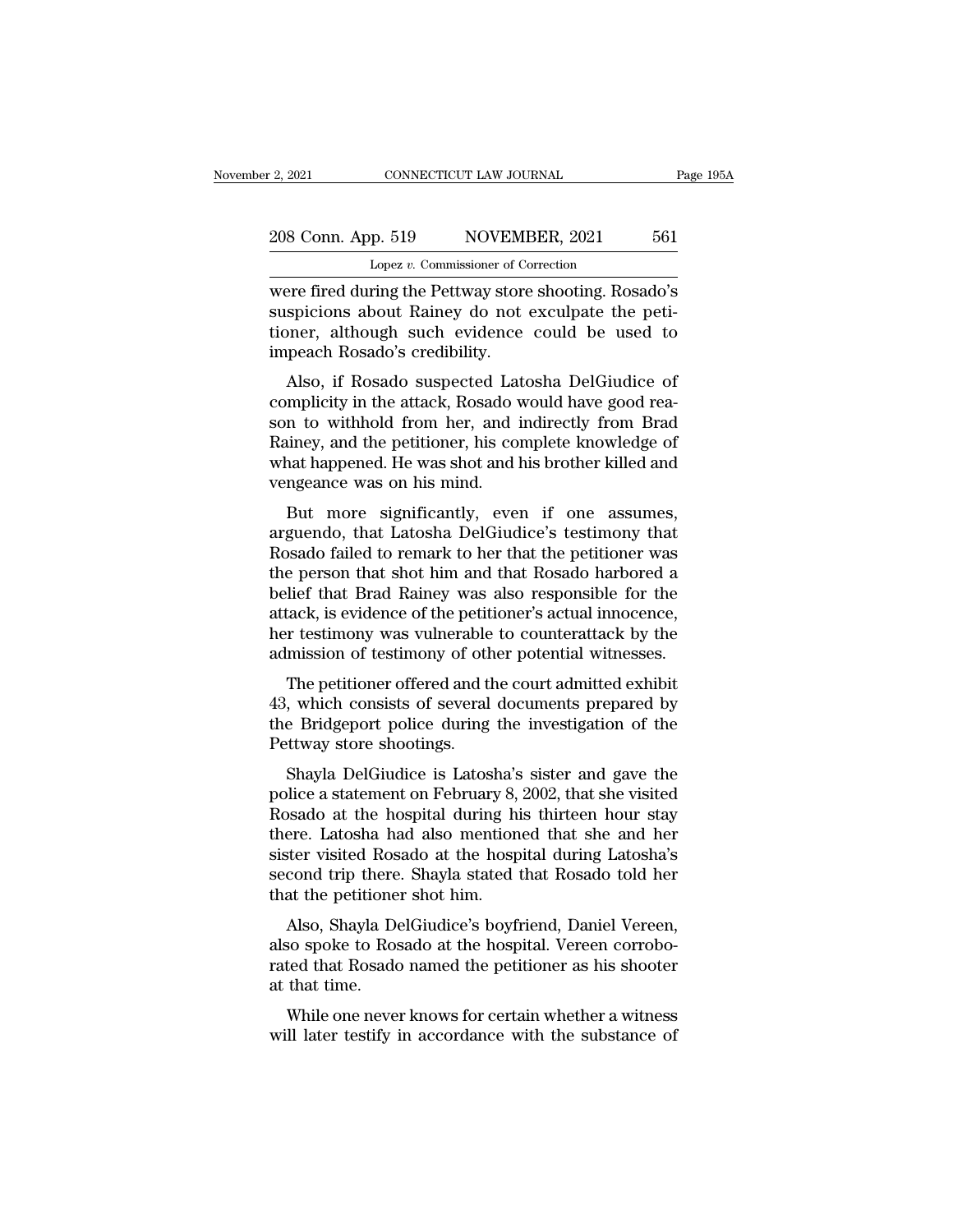## CONNECTICUT LAW JOURNAL November 2, 2021<br>562 NOVEMBER, 2021 208 Conn. App. 519<br>Lopez v. Commissioner of Correction CONNECTICUT LAW JOURNAL<br>VEMBER, 2021 208 Conn. App<br>Lopez *v.* Commissioner of Correction<br>Ce recorded the witness as saying

CONNECTICUT LAW JOURNAL November 2, 2021<br>
S62 NOVEMBER, 2021 208 Conn. App. 519<br>
Lopez v. Commissioner of Correction<br>
what the police recorded the witness as saying at an<br>
earlier time, the possibility that the benefit of S62 NOVEMBER, 2021 208 Conn. App. 519<br>
Lopez v. Commissioner of Correction<br>
what the police recorded the witness as saying at an<br>
earlier time, the possibility that the benefit of Latosha<br>
DelGiudice's testimony would be d  $\frac{562}{\text{Lopez v. Commissioner of Correction}}$ <br>
Lopez v. Commissioner of Correction<br>
what the police recorded the witness as saying at an<br>
earlier time, the possibility that the benefit of Latosha<br>
DelGiudice's testimony would be devastatingly 562 NOVEMBER, 2021 208 Conn. App. 519<br>
Lopez v. Commissioner of Correction<br>
what the police recorded the witness as saying at an<br>
earlier time, the possibility that the benefit of Latosha<br>
DelGiudice's testimony would be Lopez v. Commissioner of Correction<br>
what the police recorded the witness as saying at an<br>
earlier time, the possibility that the benefit of Latosha<br>
DelGiudice's testimony would be devastatingly under-<br>
mined by the test Lopez  $v$ . Commissioner of Correction<br>what the police recorded the witness as saying at an<br>earlier time, the possibility that the benefit of Latosha<br>DelGiudice's testimony would be devastatingly under-<br>mined by the testim what the police recorded the witness as saying a<br>earlier time, the possibility that the benefit of Lat<br>DelGiudice's testimony would be devastatingly un<br>mined by the testimony of her sister and Vereen lo<br>large. Therefore, t Therefore, the court assigns diminished weight to<br>rege. Therefore, the court assigns diminished weight to<br>regarded as evidence of actual innocence.<br> $4$ <br>The testimony of Marcus Mahoney, during the pres-<br>t case, is clearly n

4

rarge. Therefore, the court assigns diffulned weight to<br>the existence of Latosha DelGuidice's testimony, even<br>if regarded as evidence of actual innocence.<br>4<br>The testimony of Marcus Mahoney, during the pres-<br>ent case, is cl revealif regarded as evidence of actual innocence.<br>
if regarded as evidence of actual innocence.<br>
4<br>
The testimony of Marcus Mahoney, during the pres-<br>
ent case, is clearly newly discovered. Mahoney first<br>
revealed his kno ments are the networking of Marcus Mahoney, during the present case, is clearly newly discovered. Mahoney first<br>revealed his knowledge about the P.T. Barnum Apartments home invasion and the Pettway store shootings,<br>to anyo <sup>4</sup><br>The testimony of Marcus Mahoney, during the pres-<br>ent case, is clearly newly discovered. Mahoney first<br>revealed his knowledge about the P.T. Barnum Apart-<br>ments home invasion and the Pettway store shootings,<br>to anyone The testimony of Marcus Mahoney, during the present case, is clearly newly discovered. Mahoney first revealed his knowledge about the P.T. Barnum Apartments home invasion and the Pettway store shootings, to anyone in an of The testimony of Marcus Mahoney, during the present case, is clearly newly discovered. Mahoney first revealed his knowledge about the P.T. Barnum Apartments home invasion and the Pettway store shootings, to anyone in an of ent case, is clearly newly discovered. Mahoney first<br>revealed his knowledge about the P.T. Barnum Apart-<br>ments home invasion and the Pettway store shootings,<br>to anyone in an official or quasi-official capacity, years<br>after revealed his knowledge about the P.T<br>ments home invasion and the Pettway<br>to anyone in an official or quasi-officia<br>after the petitioner's conviction.<br>occurred when Mahoney agreed to spe<br>tioner's habeas investigator while h anyone in an official or quasi-official capacity, years<br>ter the petitioner's conviction. This revelation<br>curred when Mahoney agreed to speak with the peti-<br>pner's habeas investigator while he was confined at<br>ebster Correct after the petitioner's conviction. This revelation<br>occurred when Mahoney agreed to speak with the petitioner's habeas investigator while he was confined at<br>Webster Correctional Institution.<br>Mahoney presently serves a priso

occurred when Mahoney agreed to speak with the petitioner's habeas investigator while he was confined at<br>Webster Correctional Institution.<br>Mahoney presently serves a prison term and has sev-<br>eral felony convictions in his tioner's habeas investigator while he was confined at<br>Webster Correctional Institution.<br>Mahoney presently serves a prison term and has sev-<br>eral felony convictions in his past. From early adoles-<br>cence, he has regularly us Webster Correctional Institution.<br>
Mahoney presently serves a prison term and has sev-<br>
eral felony convictions in his past. From early adoles-<br>
cence, he has regularly used street drugs, including<br>
blunts, heroin, and ecs Mahoney presently serves a prison term and has several felony convictions in his past. From early adolescence, he has regularly used street drugs, including blunts, heroin, and ecstasy. He, Polo, and Robert Payton engaged Mahoney presently serves a prison term and has several felony convictions in his past. From early adolescence, he has regularly used street drugs, including blunts, heroin, and ecstasy. He, Polo, and Robert Payton engaged nce, he has regularly used street drugs, including<br>unts, heroin, and ecstasy. He, Polo, and Robert Payton<br>gaged in the sale of illicit drugs together in the Pett-<br>ay store area of Bridgeport. Mahoney and Polo were<br>close th blunts, heroin, and ecstasy. He, Polo, and Robert Payton<br>engaged in the sale of illicit drugs together in the Pett-<br>way store area of Bridgeport. Mahoney and Polo were<br>so close that Mahoney regarded Polo as his brother.<br>To

engaged in the sale of illicit drugs together in the Pett-<br>way store area of Bridgeport. Mahoney and Polo were<br>so close that Mahoney regarded Polo as his brother.<br>To recapitulate, Brad Rainey was Robert and Tony<br>Payton's c way store area of Bridgep<br>so close that Mahoney reg<br>To recapitulate, Brad R<br>Payton's cousin and fath<br>child. Latosha DelGiudice<br>drugs, cooperatively.<br>Mahoney testified that Close that Mahoney regarded Polo as his brother.<br>To recapitulate, Brad Rainey was Robert and Tony<br>uyton's cousin and father of Latosha DelGiudice's<br>ild. Latosha DelGiudice and Manual Rosado also sold<br>ugs, cooperatively.<br>Ma To recapitulate, Brad Rainey was Robert and Tony<br>Payton's cousin and father of Latosha DelGiudice's<br>child. Latosha DelGiudice and Manual Rosado also sold<br>drugs, cooperatively.<br>Mahoney testified that Rainey had a long-stand

Payton's cousin and father of Latosha DelGiudice's<br>child. Latosha DelGiudice and Manual Rosado also sold<br>drugs, cooperatively.<br>Mahoney testified that Rainey had a long-standing<br>feud with the Rosado brothers and their assoc child. Latosha DelGiudice and Manual Rosado also sold<br>drugs, cooperatively.<br>Mahoney testified that Rainey had a long-standing<br>feud with the Rosado brothers and their associates. In<br>the fall of 2001, Rainey shot Mahoney, st drugs, cooperatively.<br>
Mahoney testified that Rainey had a long-standing<br>
feud with the Rosado brothers and their associates. In<br>
the fall of 2001, Rainey shot Mahoney, striking him<br>
five times. The gun used by Rainey was Mahoney testified that Rainey had a long-standing<br>feud with the Rosado brothers and their associates. In<br>the fall of 2001, Rainey shot Mahoney, striking him<br>five times. The gun used by Rainey was the very same<br>weapon used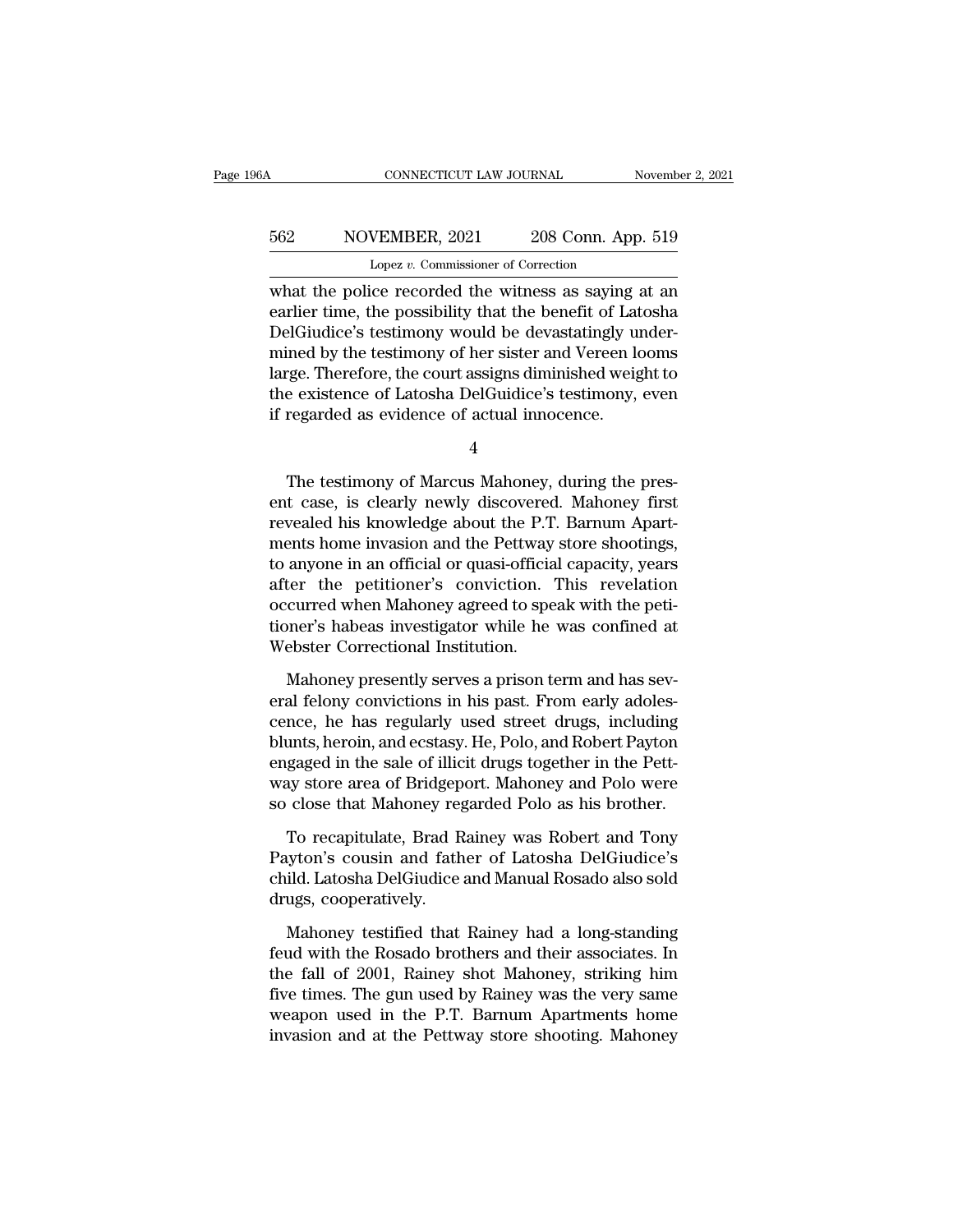| 208 Conn. App. 519 | NOVEMBER, 2021          | 563       |
|--------------------|-------------------------|-----------|
| r 2, 2021          | CONNECTICUT LAW JOURNAL | Page 197A |

Page 1974<br>
208 Conn. App. 519 NOVEMBER, 2021 563<br>
Lopez v. Commissioner of Correction<br>
has been shot two or three other times, including in<br>
the presence of Manual Rosado. 208 Conn. App. 519 NOVEMBEL<br>
Lopez v. Commissioner of Correct<br>
has been shot two or three other tir<br>
the presence of Manual Rosado.<br>
The gun in question appears well t

 $\frac{1}{2}$  Equals 19 Solution appears NOVEMBER, 2021 563<br>
Lopez v. Commissioner of Correction<br>
So been shot two or three other times, including in<br>
e presence of Manual Rosado.<br>
The gun in question appears well traveled. B 208 Conn. App. 519 NOVEMBER, 2021 563<br>
Lopez v. Commissioner of Correction<br>
has been shot two or three other times, including in<br>
the presence of Manual Rosado.<br>
The gun in question appears well traveled. Besides<br>
the thr Lopez v. Commissioner of Correction<br>has been shot two or three other times, including in<br>the presence of Manual Rosado.<br>The gun in question appears well traveled. Besides<br>the three incidents mentioned herein, it was also t has been shot two or three other times, including in<br>the presence of Manual Rosado.<br>The gun in question appears well traveled. Besides<br>the three incidents mentioned herein, it was also traced<br>to at least two other shooting the presence of Manual Rosado.<br>The gun in question appears well traveled. Besides<br>the three incidents mentioned herein, it was also traced<br>to at least two other shootings in 2001. Although Maho-<br>ney's testimony was sketchy The gun in question appears well traveled. Besides<br>the three incidents mentioned herein, it was also traced<br>to at least two other shootings in 2001. Although Maho-<br>ney's testimony was sketchy on this point, it appears<br>that The gun in question<br>the three incidents me<br>to at least two other sh<br>ney's testimony was s<br>that the weapon bel<br>Rainey, but kept in a<br>Polo had access.<br>Mahoney stated tha at least two other shootings in 2001. Although Maho-<br>y's testimony was sketchy on this point, it appears<br>at the weapon belonged to Tank Gethers and/or<br>uiney, but kept in a garage to which Mahoney and<br>lo had access.<br>Mahoney to at least two other shootings in 2001.<br>
ney's testimony was sketchy on this p<br>
that the weapon belonged to Tank<br>
Rainey, but kept in a garage to whic<br>
Polo had access.<br>
Mahoney stated that he knew the p<br>
no significant d at the weapon belonged to Tank Gethers and/or<br>iney, but kept in a garage to which Mahoney and<br>lo had access.<br>Mahoney stated that he knew the petitioner but had<br>isgnificant dealings with him.<br>Mahoney, Polo, Manual Rosado, T

Rainey, but kept in a garage to which Mahoney and<br>Polo had access.<br>Mahoney stated that he knew the petitioner but had<br>no significant dealings with him.<br>Mahoney, Polo, Manual Rosado, Tank Gethers, and<br>Kollock believed that Polo had access.<br>
Mahoney stated that he knew the petitioner but had<br>
no significant dealings with him.<br>
Mahoney, Polo, Manual Rosado, Tank Gethers, and<br>
Kollock believed that Barbie Colbert was a major drug<br>
dealer at the Mahoney stated that he knew the petitioner but had<br>no significant dealings with him.<br>Mahoney, Polo, Manual Rosado, Tank Gethers, and<br>Kollock believed that Barbie Colbert was a major drug<br>dealer at the P.T. Barnum Apartment manoney stated that he knew the pethological had<br>no significant dealings with him.<br>Mahoney, Polo, Manual Rosado, Tank Gethers, and<br>Kollock believed that Barbie Colbert was a major drug<br>dealer at the P.T. Barnum Apartments the significant dealings with film.<br>
Mahoney, Polo, Manual Rosado, Tank Gethers, and<br>
Kollock believed that Barbie Colbert was a major drug<br>
dealer at the P.T. Barnum Apartments complex. They<br>
decided her apartment would m Mahoney, Polo, Manual Rosado, Tank Gethers, and<br>Kollock believed that Barbie Colbert was a major drug<br>dealer at the P.T. Barnum Apartments complex. They<br>decided her apartment would make a lucrative target<br>to rob. Mahoney a Kollock believed that Barbie Colbert was a major drug<br>dealer at the P.T. Barnum Apartments complex. They<br>decided her apartment would make a lucrative target<br>to rob. Mahoney and Polo surveilled her residence, and<br>the group dealer at the P.T. Barnum Apartments complex. They<br>decided her apartment would make a lucrative target<br>to rob. Mahoney and Polo surveilled her residence, and<br>the group conceived a plan to conduct the robbery.<br>That plan ent decided her apartment would make a lucrative target<br>to rob. Mahoney and Polo surveilled her residence, and<br>the group conceived a plan to conduct the robbery.<br>That plan entailed Kollock and Polo entering Colbert's<br>apartment to rob. Mahoney and Polo<br>the group conceived a pl<br>That plan entailed Kollock<br>apartment with guns draw<br>relinquish money and/or c<br>be used as "props" and no<br>supplied by Gethers.<br>In the early hours of Jar E group conceived a plant to conduct the robbery.<br>
aat plan entailed Kollock and Polo entering Colbert's<br>
artment with guns drawn to induce the occupants to<br>
linquish money and/or drugs. The handguns were to<br>
used as "prop That plan entailed Kohock and 1 00 entering Conserts<br>apartment with guns drawn to induce the occupants to<br>relinquish money and/or drugs. The handguns were to<br>be used as "props" and not to be fired. The guns were<br>supplied b

apartment with guits thawn to induce the occupants to<br>relinquish money and/or drugs. The handguns were to<br>be used as "props" and not to be fired. The guns were<br>supplied by Gethers.<br>In the early hours of January 27, 2002, K temiquish money and of drugs. The nandguis were to<br>be used as "props" and not to be fired. The guns were<br>supplied by Gethers.<br>In the early hours of January 27, 2002, Kollock, Polo,<br>and Rosado left to execute the robbery. T be used as props and not to be fired. The guits were<br>supplied by Gethers.<br>In the early hours of January 27, 2002, Kollock, Polo,<br>and Rosado left to execute the robbery. They returned<br>around 7 a.m. The loot garnered was div supphed by Gethers.<br>In the early hours of January 27, 2002, Kollock,<br>and Rosado left to execute the robbery. They ret<br>around 7 a.m. The loot garnered was divided  $\varepsilon$ <br>the conspirators. However, Polo revealed that th<br>bery In the early hours of January 27, 2002, Rohock, 1 010,<br>d Rosado left to execute the robbery. They returned<br>ound 7 a.m. The loot garmered was divided among<br>e conspirators. However, Polo revealed that the rob-<br>ry got out of and Rosado left to execute the Fobbery. They returned<br>around 7 a.m. The loot garnered was divided among<br>the conspirators. However, Polo revealed that the rob-<br>bery got out of hand, resulting in a shot fired at a young<br>chil

around *T* a.m. The foot gamered was divided allong<br>the conspirators. However, Polo revealed that the rob-<br>bery got out of hand, resulting in a shot fired at a young<br>child and a teenage girl sexually assaulted.<br>Gethers was the conspirators. However, 1 010 revealed that the rob-<br>bery got out of hand, resulting in a shot fired at a young<br>child and a teenage girl sexually assaulted.<br>Gethers was outraged by these departures from the<br>plan. The gu ild and a teenage girl sexually assaulted.<br>Gethers was outraged by these departures from the<br>an. The gun could now be linked to that shooting and<br>ssibly traced to him. The assault would also heighten<br>rutiny by the police a Gethers was outraged by these departures from the<br>plan. The gun could now be linked to that shooting and<br>possibly traced to him. The assault would also heighten<br>scrutiny by the police and/or the victim's associates.<br>Mahone defield by these departies from the<br>plan. The gun could now be linked to that shooting and<br>possibly traced to him. The assault would also heighten<br>scrutiny by the police and/or the victim's associates.<br>Mahoney avowed that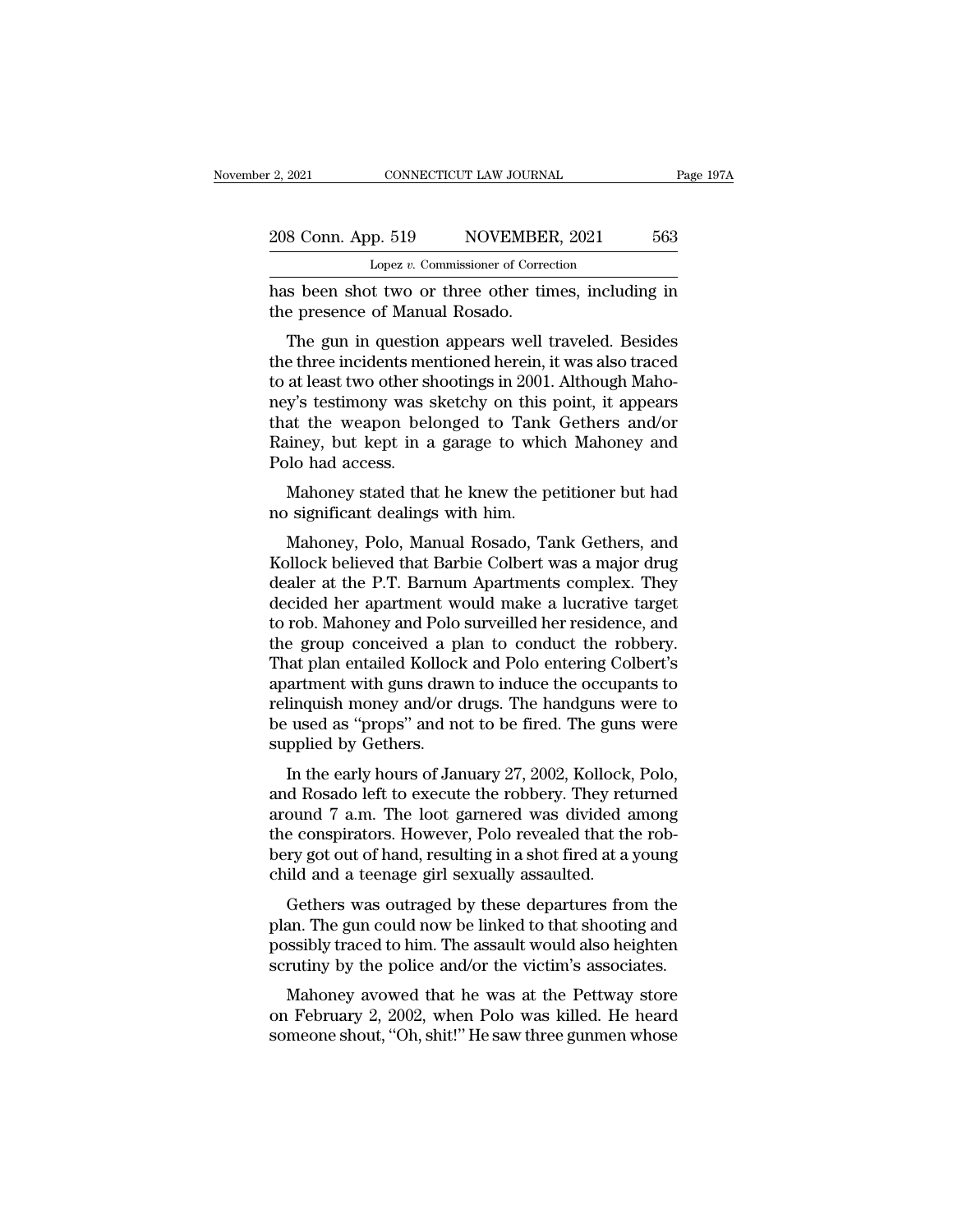## CONNECTICUT LAW JOURNAL November 2, 2021<br>564 NOVEMBER, 2021 208 Conn. App. 519<br>Lopez v. Commissioner of Correction EXECTICUT LAW JOURNAL<br>VEMBER, 2021 208 Conn. App<br>Lopez *v.* Commissioner of Correction<br>artially obscured by bandanas Mab

Faces were partially obscured by bandanas. Mahoney<br>Faces were partially obscured by bandanas. Mahoney<br>believed the three masked men to be Brad Rainey, Tank<br>Cothers and an individual be only knows as "K" Bullots believed the three masked men to be Brad Rainey, Tank<br>believed the three masked men to be Brad Rainey, Tank<br>Gethers, and an individual he only knows as "K." Bullets<br>began to whiz by and Mabonov quickly ran across the S64 NOVEMBER, 2021 208 Conn. App. 519<br>
Lopez v. Commissioner of Correction<br>
faces were partially obscured by bandanas. Mahoney<br>
believed the three masked men to be Brad Rainey, Tank<br>
Gethers, and an individual he only know  $\frac{564}{\text{Lopez v. Commissioner of Correction}}$ <br>Lopez v. Commissioner of Correction<br>faces were partially obscured by bandanas. Mahoney<br>believed the three masked men to be Brad Rainey, Tank<br>Gethers, and an individual he only knows as "K." Bullets<br> Lopez v. Commissioner of Correction<br>faces were partially obscured by bandanas. Mahoney<br>believed the three masked men to be Brad Rainey, Tank<br>Gethers, and an individual he only knows as "K." Bullets<br>began to whiz by, and Ma Lopez v. Commissioner of Correction<br>faces were partially obscured by bandanas. Mahoney<br>believed the three masked men to be Brad Rainey, Tank<br>Gethers, and an individual he only knows as "K." Bullets<br>began to whiz by, and Ma faces were partiall<br>believed the three r<br>Gethers, and an ind<br>began to whiz by, a<br>street from the Pet<br>by or in his car. He<br>type shotgun.<br>Mahoney was ur mercy are ance masked mento be Brad namely, rank<br>thers, and an individual he only knows as "K." Bullets<br>gan to whiz by, and Mahoney quickly ran across the<br>reet from the Pettway store, jumped a fence, and hid<br>or in his car. began to whiz by, and Mahoney quickly ran across the<br>street from the Pettway store, jumped a fence, and hid<br>by or in his car. He recollected that Tank held a pump<br>type shotgun.<br>Mahoney was uncertain as to what the result o

Expansion with Discounting the Pettway store, jumped a fence, and hid<br>by or in his car. He recollected that Tank held a pump<br>type shotgun.<br>Mahoney was uncertain as to what the result of the<br>attack was. He phoned Polo, Manu Eventually, Softe a tensor, and the boy or in his car. He recollected that Tank held a pump<br>type shotgun.<br>Mahoney was uncertain as to what the result of the<br>attack was. He phoned Polo, Manual Rosado, and<br>Robert Payton, but by or in his car. In reconceted that Tank here a pamp<br>type shotgun.<br>Mahoney was uncertain as to what the result of the<br>attack was. He phoned Polo, Manual Rosado, and<br>Robert Payton, but no one returned his calls at first.<br>E Wahoney was uncertain as to what the result of the<br>attack was. He phoned Polo, Manual Rosado, and<br>Robert Payton, but no one returned his calls at first.<br>Eventually, Robert Payton called Mahoney and<br>informed him that Polo w Mahoney was uncertain as to what the result of the<br>attack was. He phoned Polo, Manual Rosado, and<br>Robert Payton, but no one returned his calls at first.<br>Eventually, Robert Payton called Mahoney and<br>informed him that Polo w attack was. He phoned Polo, Manu<br>Robert Payton, but no one returned l<br>Eventually, Robert Payton called<br>informed him that Polo was dead and<br>wounded and in the hospital. Robert F<br>Mahoney to stay away from the hosp<br>quiet abou Faster Fayton, but no one retained his cans at mst.<br>Fentually, Robert Payton called Mahoney and<br>formed him that Polo was dead and Manual Rosado<br>bunded and in the hospital. Robert Payton cautioned<br>ahoney to stay away from t Eventuary, "Robert" Payton" cance "Mahoney" and<br>informed him that Polo was dead and Manual Rosado<br>wounded and in the hospital. Robert Payton cautioned<br>Mahoney to stay away from the hospital and remain<br>quiet about what had

miorince rim that Folo was dead and manda Rosato<br>wounded and in the hospital. Robert Payton cautioned<br>Mahoney to stay away from the hospital and remain<br>quiet about what had transpired.<br>About thirteen hours later, Rosado le Mahoney to stay away from the hospital and remain<br>quiet about what had transpired.<br>About thirteen hours later, Rosado left the hospital<br>and, along with Robert Payton went to Mahoney's resi-<br>dence. Tank Gethers drove up and manoney to stay away from the hospital and remain<br>quiet about what had transpired.<br>About thirteen hours later, Rosado left the hospital<br>and, along with Robert Payton went to Mahoney's resi-<br>dence. Tank Gethers drove up and About thirteen hours later, Rosado left the hospital<br>and, along with Robert Payton went to Mahoney's resi-<br>dence. Tank Gethers drove up and an argument<br>between Mahoney and Gethers ensued because Maho-<br>ney told him he knows About thirteen hours later, Rosado left the hospital<br>and, along with Robert Payton went to Mahoney's resi-<br>dence. Tank Gethers drove up and an argument<br>between Mahoney and Gethers ensued because Maho-<br>ney told him he knows Mahoney and Robert Fayton went to manoncy sites-<br>nce. Tank Gethers drove up and an argument<br>tween Mahoney and Gethers ensued because Maho-<br>y told him he knows who was responsible for the<br>ooting. Gethers threatened Mahoney. defree. Tank definers drove ap and an argument<br>between Mahoney and Gethers ensued because Maho-<br>ney told him he knows who was responsible for the<br>shooting. Gethers threatened Mahoney. Mahoney left<br>the area, spending two or stated manoncy and detacts casted<br>mey told him he knows who was respe<br>shooting. Gethers threatened Mahoney<br>the area, spending two or three months<br>Mahoney testified that he did not see<br>Tony Payton, or April Edwards at or ne

ooting. Gethers threatened Mahoney. Mahoney left<br>e area, spending two or three months in Boston.<br>Mahoney testified that he did not see the petitioner,<br>my Payton, or April Edwards at or near the Pettway<br>pre at the time of t

the area, spending two or three months in Boston.<br>Mahoney testified that he did not see the petitioner,<br>Tony Payton, or April Edwards at or near the Pettway<br>store at the time of the shootings.<br>After he returned to Bridgepo Mahoney testified that he did not see the petitioner,<br>Tony Payton, or April Edwards at or near the Pettway<br>store at the time of the shootings.<br>After he returned to Bridgeport, Mahoney learned<br>that the police arrested the p manoney testance that he did not see the petitioner,<br>Tony Payton, or April Edwards at or near the Pettway<br>store at the time of the shootings.<br>After he returned to Bridgeport, Mahoney learned<br>that the police arrested the pe Forty Fayton, of Fight Edwards at of field the Fettway<br>store at the time of the shootings.<br>After he returned to Bridgeport, Mahoney learned<br>that the police arrested the petitioner for his involve-<br>ment in the Pettway store After he returned to Bridgeport, Mahoney learned<br>that the police arrested the petitioner for his involve-<br>ment in the Pettway store shootings. Despite believing<br>the petitioner was innocent, Mahoney refrained from<br>communica After he returned to Bridgeport, Mahoney learned<br>that the police arrested the petitioner for his involve-<br>ment in the Pettway store shootings. Despite believing<br>the petitioner was innocent, Mahoney refrained from<br>communica that the police arrested the petit<br>ment in the Pettway store shootin<br>the petitioner was innocent, Ma<br>communicating his knowledge t<br>attributed his silence to self-pres<br>to be labeled as a "rat," and a de<br>ment in the case, ge e petitioner was innocent, Mahoney refrained from<br>mmunicating his knowledge to the authorities. He<br>tributed his silence to self-preservation, a reluctance<br>be labeled as a "rat," and a desire to avoid involve-<br>ent in the ca all permudicating his knowledge to the authorities. He attributed his silence to self-preservation, a reluctance to be labeled as a "rat," and a desire to avoid involvement in the case, generally.<br>When interviewed by the p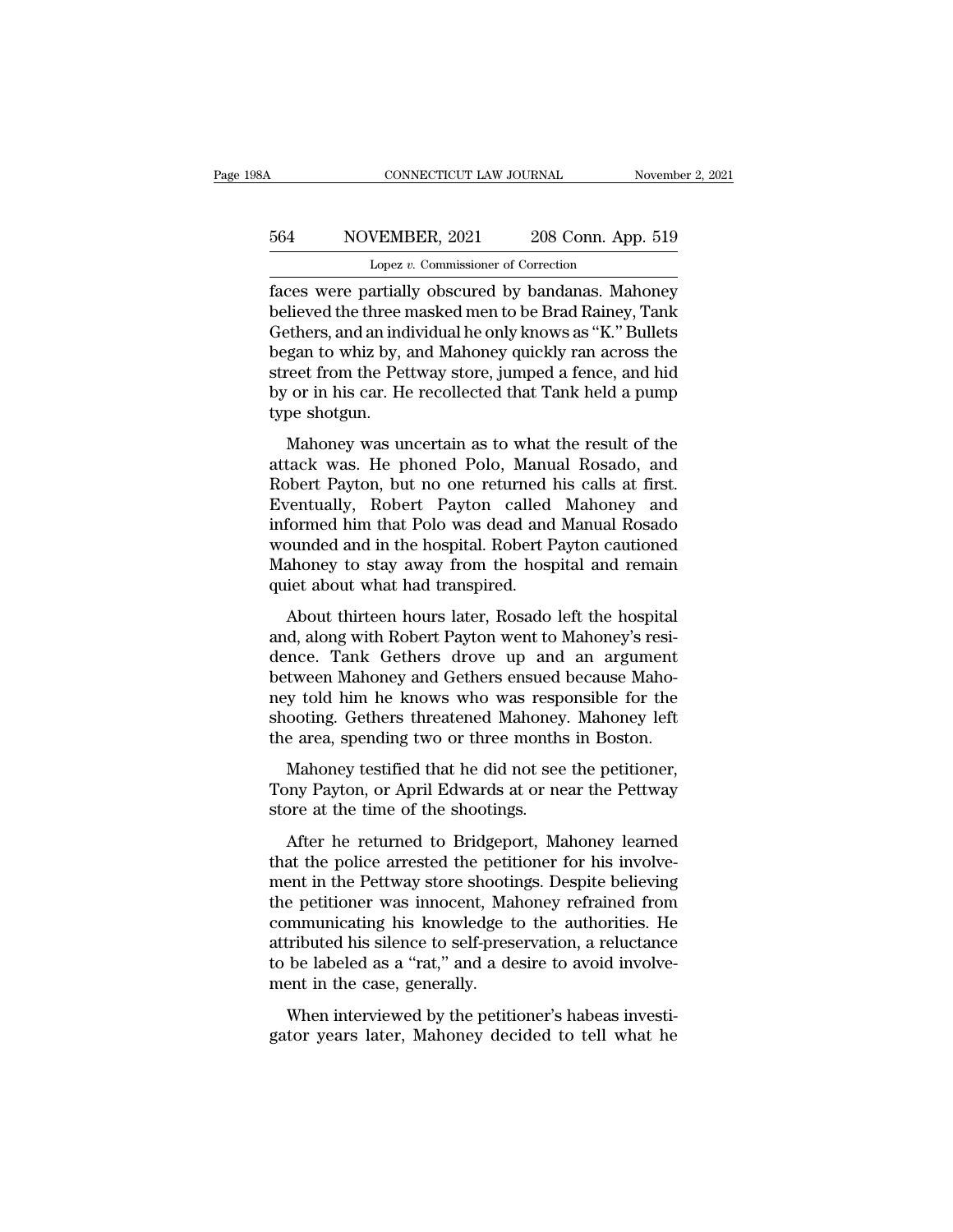## 2, 2021 CONNECTICUT LAW JOURNAL Page 199A<br>208 Conn. App. 519 NOVEMBER, 2021 565<br>Lopez v. Commissioner of Correction Lopez *v.* Commissioner of Correction

believed he knew about the real culture  $\frac{208 \text{ Conn.} \text{ App. 519}}{\text{Lopez } v. \text{ Commissioner of Correction}}$ <br>believed he knew about the incident because he regret-<br>ted that an innocent man was convicted of his close 208 Conn. App. 519 NOVEMBER, 2021 565<br>
Lopez v. Commissioner of Correction<br>
believed he knew about the incident because he regret-<br>
ted that an innocent man was convicted of his close<br>
friend's murder when the real culprit  $\frac{208 \text{ Conn. App. 519}}{\text{Lopez } v. \text{ Commissioner of Correction}}$ <br>believed he knew about the incident because he regretted that an innocent man was convicted of his close friend's murder when the real culprit was Brad Rainey.<br>The issue for the court  $T_{\text{top}}$   $\frac{1}{205}$   $\frac{1}{2021}$   $\frac{1}{200}$ <br>Lopez v. Commissioner of Correction<br>lieved he knew about the incident because he regret-<br>d that an innocent man was convicted of his close<br>end's murder when the real culprit

Lopez v. Commissioner of Correction<br>believed he knew about the incident because he regret-<br>ted that an innocent man was convicted of his close<br>friend's murder when the real culprit was Brad Rainey.<br>The issue for the court believed he knew about the incident because he regret-<br>ted that an innocent man was convicted of his close<br>friend's murder when the real culprit was Brad Rainey.<br>The issue for the court to adjudicate, then, is whether<br>Maho ted that an innocent man was convicted of his close<br>friend's murder when the real culprit was Brad Rainey.<br>The issue for the court to adjudicate, then, is whether<br>Mahoney's exculpatory testimony, in combination with<br>all th friend's murder when the real culprit was Brad Rainey.<br>The issue for the court to adjudicate, then, is whether<br>Mahoney's exculpatory testimony, in combination with<br>all the other evidence adduced, including the testimony<br>of The issue for the court to adjudicate, then, is whether<br>Mahoney's exculpatory testimony, in combination with<br>all the other evidence adduced, including the testimony<br>of Latosha DelGiudice and the evidence connecting the<br>P.T The issue for the court to adjudicate, then, is whether<br>Mahoney's exculpatory testimony, in combination with<br>all the other evidence adduced, including the testimony<br>of Latosha DelGiudice and the evidence connecting the<br>P.T Mahoney's exculpatory testimony, in combination with<br>all the other evidence adduced, including the testimony<br>of Latosha DelGiudice and the evidence connecting the<br>P.T. Barnum Apartments home invasion with the Pett-<br>way sto all the other evidence adduced, including the testimony<br>of Latosha DelGiudice and the evidence connecting the<br>P.T. Barnum Apartments home invasion with the Pett-<br>way store shootings, along with the original criminal<br>trial of Latosha DelGiudice and the evidence connecting the<br>P.T. Barnum Apartments home invasion with the Pett-<br>way store shootings, along with the original criminal<br>trial evidence, establishes clear and convincing proof<br>that no P.T. Barnum Apartments home invasion with the Pett-<br>way store shootings, along with the original criminal<br>trial evidence, establishes clear and convincing proof<br>that no reasonable jury would convict the petitioner, if<br>it r way store shootings, along with the original criminal<br>trial evidence, establishes clear and convincing proof<br>that no reasonable jury would convict the petitioner, if<br>it received such evidence, and that the petitioner is<br>fa rial evidence, establishes clear and convincing<br>that no reasonable jury would convict the petition<br>it received such evidence, and that the petition<br>factually innocent of the crimes. The petitioner<br>a "heavy burden" to preva received such evidence, and that the petitioner is<br>ctually innocent of the crimes. The petitioner faces<br>"heavy burden" to prevail under the *Miller* standard.<br>nternal quotation marks omitted.) *Gould* v. *Commis-<br>oner of C* factually innocent of the crimes. The petitioner faces<br>a "heavy burden" to prevail under the *Miller* standard.<br>(Internal quotation marks omitted.) *Gould v. Commis-<br>sioner of Correction*, supra, 301 Conn. 567.<br>Contrary to

a "heavy burden" to prevail under the *Miller* standard.<br>(Internal quotation marks omitted.) *Gould v. Commissioner of Correction*, supra, 301 Conn. 567.<br>Contrary to the petitioner's position, the court finds<br>the testimony (Internal quotation marks omitted.) *Goulo*<br> *sioner of Correction*, supra, 301 Conn. 56<br>
Contrary to the petitioner's position, th<br>
the testimony of Manual Rosado identify<br>
tioner as his assailant to be very credible. I<br> Contrary to the petitioner's position, the court finds<br>e testimony of Manual Rosado identifying the peti-<br>pher as his assailant to be very credible. He has stead-<br>stly maintained that identification.<br>Rosado's identificatio Contrary to the petitioner's position, the court finds<br>the testimony of Manual Rosado identifying the peti-<br>tioner as his assailant to be very credible. He has stead-<br>fastly maintained that identification.<br>Rosado's identif

the testimony of Manual Rosado identifying the petitioner as his assailant to be very credible. He has stead-<br>fastly maintained that identification.<br>Rosado's identification was corroborated by Tony<br>Payton. Tony Payton obse tioner as his assailant to be very credible. He has stead-<br>fastly maintained that identification.<br>Rosado's identification was corroborated by Tony<br>Payton. Tony Payton observed the events unfold from<br>a relatively safe vanta fastly maintained that identification.<br>
Rosado's identification was corroborated by Tony<br>
Payton. Tony Payton observed the events unfold from<br>
a relatively safe vantage point and did not labor under<br>
the confusion, stress, Rosado's identification was corroborated by Tony<br>Payton. Tony Payton observed the events unfold from<br>a relatively safe vantage point and did not labor under<br>the confusion, stress, and/or fear that the fusillade must<br>have e Rosado's identification wa<br>Payton. Tony Payton observe<br>a relatively safe vantage poin<br>the confusion, stress, and/or f<br>have engendered in the mind<br>more exposed to its dangers.<br>lie appear very shallow.<br>The racial classificat relatively safe vantage point and did not labor under<br>e confusion, stress, and/or fear that the fusillade must<br>we engendered in the minds and memories of those<br>ore exposed to its dangers. His supposed motives to<br>appear ver the confusion, stress, and/or fear that the fusillade must<br>have engendered in the minds and memories of those<br>more exposed to its dangers. His supposed motives to<br>lie appear very shallow.<br>The racial classifications and ski

have engendered in the minds and memories of those<br>more exposed to its dangers. His supposed motives to<br>lie appear very shallow.<br>The racial classifications and skin color testimony of<br>the witnesses appears to the court to more exposed to its dangers. His supposed motives to<br>lie appear very shallow.<br>The racial classifications and skin color testimony of<br>the witnesses appears to the court to be particularly<br>unuseful. Given the lack of reason lie appear very shallow.<br>
The racial classifications and skin color testimony of<br>
the witnesses appears to the court to be particularly<br>
unuseful. Given the lack of reason for neutral witnesses<br>
to reflect upon and recolle The racial classifications and skin color testimony of<br>the witnesses appears to the court to be particularly<br>unuseful. Given the lack of reason for neutral witnesses<br>to reflect upon and recollect the precise skin tones of<br> The racial classifications and skin coffer witnesses appears to the court to unuseful. Given the lack of reason for n to reflect upon and recollect the precipersons firing bursts of bullets at targ them, at night, in a poo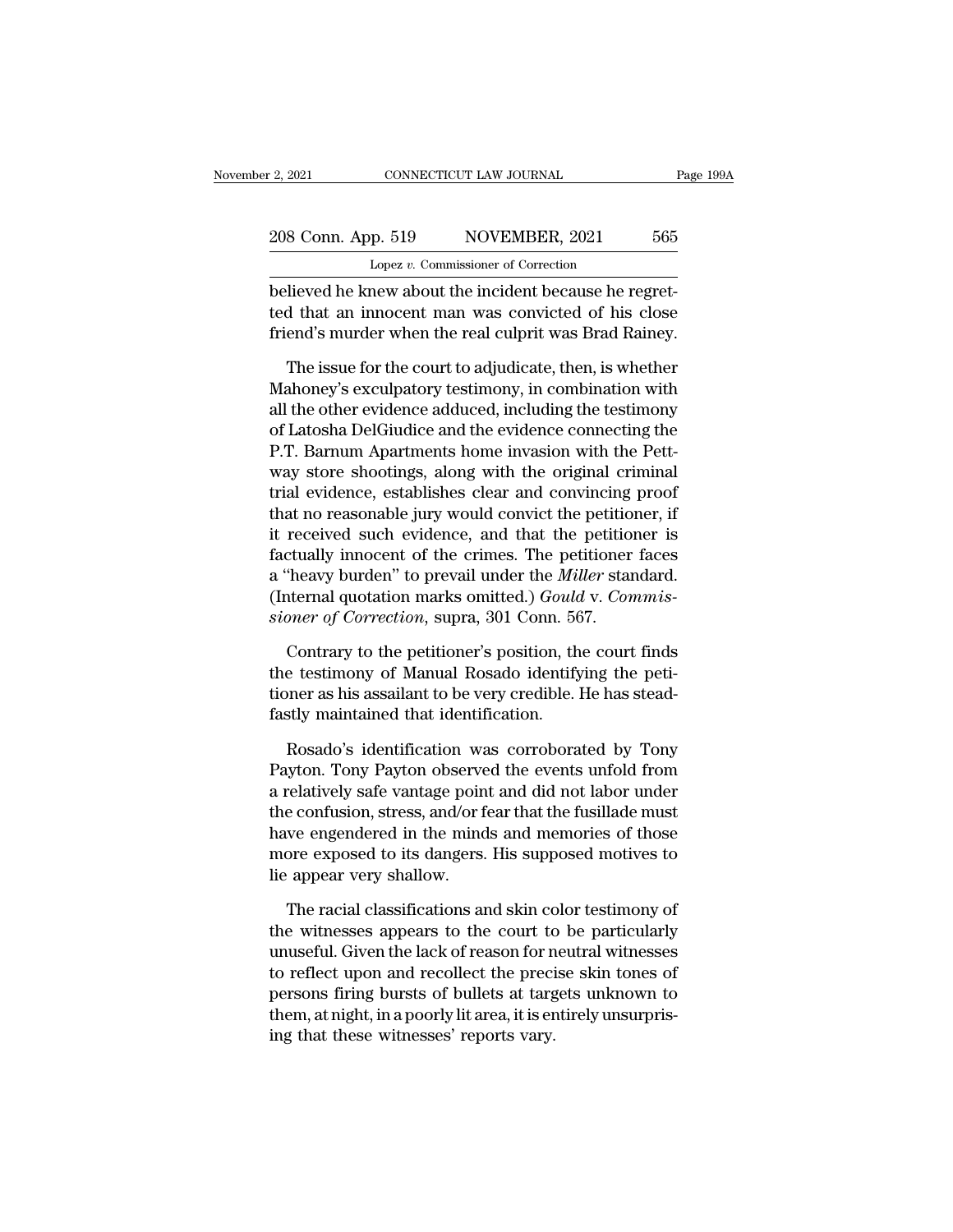## CONNECTICUT LAW JOURNAL November 2, 2021<br>566 NOVEMBER, 2021 208 Conn. App. 519<br>Lopez v. Commissioner of Correction CONNECTICUT LAW JOURNAL<br>VEMBER, 2021 208 Conn. App<br>Lopez *v.* Commissioner of Correction<br>n a victim thought the assailants

CONNECTICUT LAW JOURNAL November 2, 2021<br>
6 NOVEMBER, 2021 208 Conn. App. 519<br>
Lopez v. Commissioner of Correction<br>
Gary Burton, a victim, thought the assailants were<br>
ree black men, possibly. One of his female companthree black men, possibly. One of his female companions perceived the attackers to be composed of one black mela and an elignmic male and an elignmic made of the black mela and an elignmic material companions black mela an  $\frac{566}{\text{Lopez v. Commissioner of Correction}}$ <br>Lopez v. Commissioner of Correction<br>Gary Burton, a victim, thought the assailants were<br>three black men, possibly. One of his female compan-<br>ions perceived the attackers to be composed of one<br>black  $\frac{566}{\text{Lopez } v. \text{ Commissioner of Correction}}$ <br>Lopez v. Commissioner of Correction<br>Gary Burton, a victim, thought the assailants were<br>three black men, possibly. One of his female compan-<br>ions perceived the attackers to be composed of one<br>bl Lopez v. Commissioner of Correction<br>
Gary Burton, a victim, thought the assailants were<br>
three black men, possibly. One of his female compan-<br>
ions perceived the attackers to be composed of one<br>
black male, one Hispanic m Lopez *v*. Columissioner of Correction<br>Gary Burton, a victim, thought the assailants were<br>three black men, possibly. One of his female compan-<br>ions perceived the attackers to be composed of one<br>black male, one Hispanic ma Gary Burton, a victim, thought the assailants were<br>three black men, possibly. One of his female compan-<br>ions perceived the attackers to be composed of one<br>black male, one Hispanic male, and one olive toned<br>male. Of course, three black men, possibly. One of his female companions perceived the attackers to be composed of one black male, one Hispanic male, and one olive toned male. Of course, the shooters' lower faces were concealed. Therefore, Furthermore, through information received by the discussion and one of the shooters' lower faces were con-<br>aled. Therefore, the court attributes little significance<br>which of the witnesses' diverse descriptions of skin<br>lor policial rinks, one transposed rinks, and one only contained male. Of course, the shooters' lower faces were concealed. Therefore, the court attributes little significance to which of the witnesses' diverse descriptions of

these of the states, the shootest folder have seen<br>cealed. Therefore, the court attributes little significance<br>to which of the witnesses' diverse descriptions of skin<br>color comport with the petitioner's complexion or not.<br> said a relation of the witnesses' diverse descriptions of skin color comport with the petitioner's complexion or not.<br>Furthermore, through information received by the police as contained in exhibit 43, it is now the case t Furthermore, through information received by the police as contained in exhibit 43, it is now the case that two individuals, Shayla DelGiudice and Daniel Vereen, said that they heard Rosado name the petitioner as his shoot Furthermore, through information received by the<br>lice as contained in exhibit 43, it is now the case that<br>ro individuals, Shayla DelGiudice and Daniel Vereen,<br>id that they heard Rosado name the petitioner as his<br>ooter very Figure as contained in exhibit 43, it is now the case that<br>two individuals, Shayla DelGiudice and Daniel Vereen,<br>said that they heard Rosado name the petitioner as his<br>shooter very soon after the event while at the hospita

Force as contained in emacy recycle from the exertain<br>two individuals, Shayla DelGiudice and Daniel Vereen,<br>said that they heard Rosado name the petitioner as his<br>shooter very soon after the event while at the hospital.<br>Ro any shooter very soon after the event while at the hospital.<br>Said that they heard Rosado name the petitioner as his<br>shooter very soon after the event while at the hospital.<br>Rosado has persistently denied knowing who killed shooter very soon after the event while at the hospital.<br>
Rosado has persistently denied knowing who killed<br>
his brother, Polo, and has refused to speculate on that<br>
question, nor has he stated he personally recognized<br>
an Rosado has persistently denied knowing who killed<br>his brother, Polo, and has refused to speculate on that<br>question, nor has he stated he personally recognized<br>any shooter besides the petitioner. If Rosado were of<br>a mind to Rosado has persistently denied kno<br>his brother, Polo, and has refused to s<br>question, nor has he stated he persor<br>any shooter besides the petitioner. If<br>a mind to frame the petitioner, it see<br>that his mendacity would stop t Also, Rosado's identification of the petitioner as the performing to frame the petitioner. If Rosado were of mind to frame the petitioner, it seems incongruous at his mendacity would stop there and allow his broth-<br>
So kil person who shote besides the petitioner. If Rosado were of<br>a mind to frame the petitioner, it seems incongruous<br>that his mendacity would stop there and allow his broth-<br>er's killer to remain unidentified.<br>Also, Rosado's id

that Brad Rainey but a mind to frame the petitioner, it seems incongruous<br>that his mendacity would stop there and allow his broth-<br>er's killer to remain unidentified.<br>Also, Rosado's identification of the petitioner as the<br> noted in this mendacity would stop there and allow his brother's killer to remain unidentified.<br>Also, Rosado's identification of the petitioner as the person who shot him is not negated by his suspicion<br>that Brad Rainey pl the mass increasely we analyze procedure and also intervals of the person who shot him is not negated by his suspicion<br>that Brad Rainey played some role in the event. As<br>noted previously, evidence was adduced that the peti Also, Rosado's identification of the petitioner as the<br>person who shot him is not negated by his suspicion<br>that Brad Rainey played some role in the event. As<br>noted previously, evidence was adduced that the peti-<br>tioner had Also, Rosado's identification of the petitioner as the person who shot him is not negated by his suspicion that Brad Rainey played some role in the event. As noted previously, evidence was adduced that the petitioner had e person who shot him is not negated by his suspicion<br>that Brad Rainey played some role in the event. As<br>noted previously, evidence was adduced that the peti-<br>tioner had engaged in menacing conduct toward Rosado<br>and Robert P that Brad Rainey play<br>noted previously, evid<br>tioner had engaged in n<br>and Robert Payton at tl<br>2, 2002. The petitioner'<br>ity that Rosado's antag<br>acted in concert.<br>It is clear that the Franchington and and the periodic meaning conduct toward Rosado de Robert Payton at the Pettway store before February 2002. The petitioner's proof fails to dispel the possibility that Rosado's antagonists, Rainey and the p and Robert Payton at the Pettway store before February<br>2, 2002. The petitioner's proof fails to dispel the possibility<br>that Rosado's antagonists, Rainey and the petitioner,<br>acted in concert.<br>It is clear that the same handg

2, 2002. The petitioner's proof fails to dispel the possibility that Rosado's antagonists, Rainey and the petitioner, acted in concert.<br>It is clear that the same handgun fired at the P.T. Barnum Apartments home invasion w what Rosado's antagonists, Rainey and the petitioner,<br>acted in concert.<br>It is clear that the same handgun fired at the P.T.<br>Barnum Apartments home invasion was also used in<br>the Pettway store shooting. But it is also appare have used the concert.<br>
It is clear that the same handgun fired at the P.T.<br>
Barnum Apartments home invasion was also used in<br>
the Pettway store shooting. But it is also apparent that<br>
weapon was well traveled. Gethers, an It is clear that the same Barnum Apartments hon<br>the Pettway store shootine<br>weapon was well traveled<br>have used the weapon, bu<br>crimes by other persons.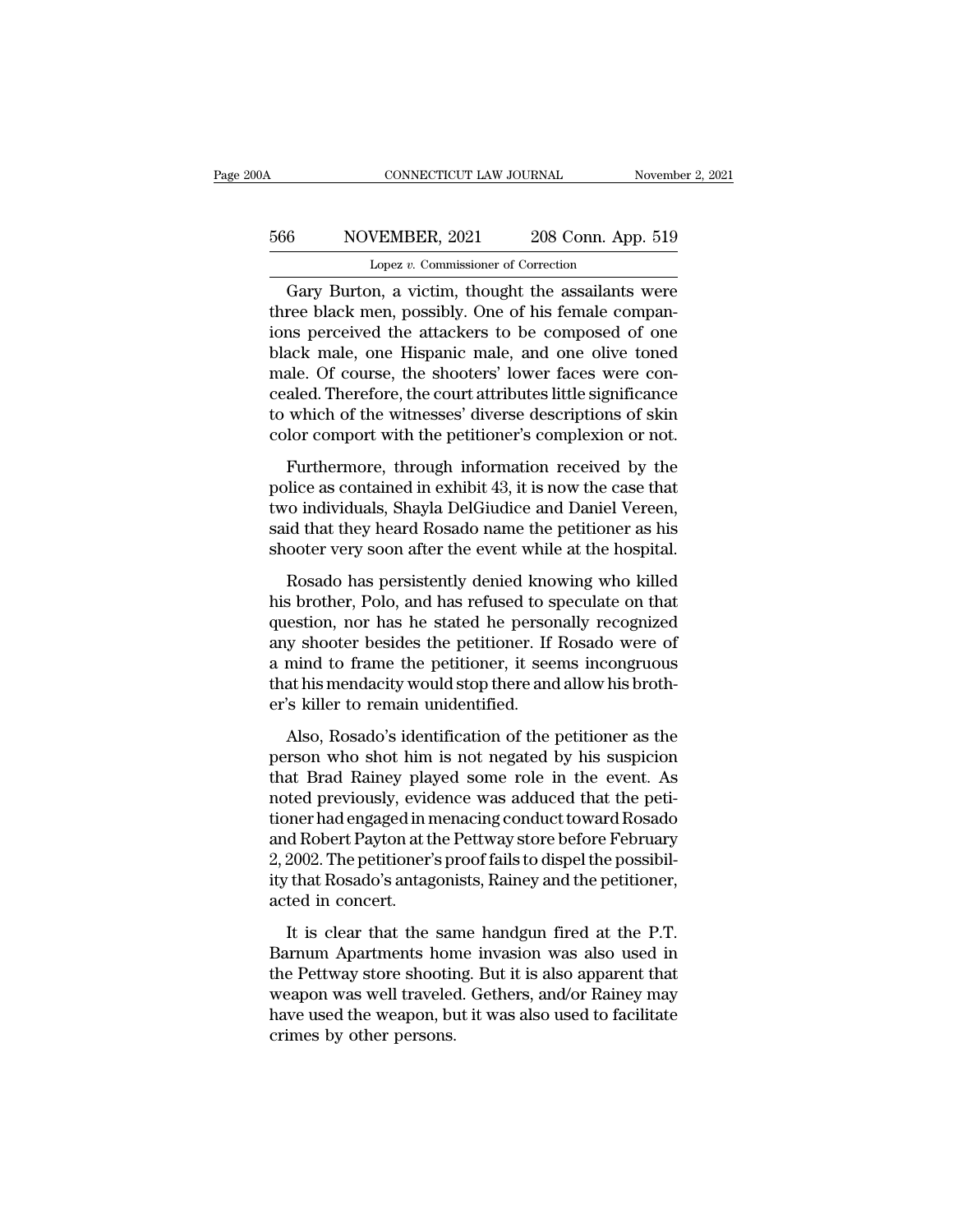## 2, 2021 CONNECTICUT LAW JOURNAL Page 201A<br>208 Conn. App. 519 NOVEMBER, 2021 567<br>Lopez v. Commissioner of Correction Lopez *v.* Commissioner of Correction

EXECUTE 2021 CONNECTICUT LAW JOURNAL Page 2014<br>
S Conn. App. 519 NOVEMBER, 2021 567<br>
Lopez v. Commissioner of Correction<br>
Mahoney's testimony is fraught with circumstances<br>
at expose his credibility and/or reliability to d 208 Conn. App. 519 NOVEMBER, 2021 567<br>
Lopez v. Commissioner of Correction<br>
Mahoney's testimony is fraught with circumstances<br>
that expose his credibility and/or reliability to deroga-<br>
tion. His testimony conflicts with t 208 Conn. App. 519 NOVEMBER, 2021 567<br>
Lopez v. Commissioner of Correction<br>
Mahoney's testimony is fraught with circumstances<br>
that expose his credibility and/or reliability to deroga-<br>
tion. His testimony conflicts with t 208 Conn. App. 519 NOVEMBER, 2021 567<br>
Lopez v. Commissioner of Correction<br>
Mahoney's testimony is fraught with circumstances<br>
that expose his credibility and/or reliability to deroga-<br>
tion. His testimony conflicts with t Lopez v. Commissioner of Correction<br>
Mahoney's testimony is fraught with circumstances<br>
that expose his credibility and/or reliability to deroga-<br>
tion. His testimony conflicts with that of Tony Payton<br>
as to whether Payto Lopez *v*. Commissioner of Correction<br>Mahoney's testimony is fraught with circumstances<br>that expose his credibility and/or reliability to deroga-<br>tion. His testimony conflicts with that of Tony Payton<br>as to whether Payton Mahoney's testimony is fraught with<br>that expose his credibility and/or reliation. His testimony conflicts with that<br>as to whether Payton and April Edwar<br>Pettway store during the shooting. No<br>corroborated Mahoney's testimon at expose its credibity and/or reliability to derogation.<br>His testimony conflicts with that of Tony Payton<br>to whether Payton and April Edwards were near the<br>strukture are during the shooting. No other eyewitness<br>proborated new testimony connects with that of Tony Payton<br>as to whether Payton and April Edwards were near the<br>Pettway store during the shooting. No other eyewitness<br>corroborated Mahoney's testimony as to the core issue<br>of the ident

as to whether I ayton and April Edwards were hear the<br>Pettway store during the shooting. No other eyewitness<br>corroborated Mahoney's testimony as to the core issue<br>of the identities of the shooters.<br>Mahoney bore a grudge ag rettway store during the shooting. No other eyewthess<br>corroborated Mahoney's testimony as to the core issue<br>of the identities of the shooters.<br>Mahoney bore a grudge against Brad Rainey. Maho-<br>ney testified that Rainey shot corroborated manoney's testmony' as to the core issue<br>of the identities of the shooters.<br>Mahoney bore a grudge against Brad Rainey. Maho-<br>ney testified that Rainey shot him five times because<br>Rainey believed Mahoney had is Mahoney bore a grudge against Brad Rainey. Maho-<br>ney testified that Rainey shot him five times because<br>Rainey believed Mahoney had issued a threat to "get"<br>Rainey previously. Mahoney acknowledged that the<br>assailants wore b Mahoney bore a grudge against Brad Rainey. Mahoney testified that Rainey shot him five times because<br>Rainey believed Mahoney had issued a threat to "get"<br>Rainey previously. Mahoney acknowledged that the<br>assailants wore ban ney testified that Rainey shot him five times because<br>Rainey believed Mahoney had issued a threat to "get"<br>Rainey previously. Mahoney acknowledged that the<br>assailants wore bandanas concealing their lower faces<br>and that, up Rainey believed Mahoney had issued a threat to "get"<br>Rainey previously. Mahoney acknowledged that the<br>assailants wore bandanas concealing their lower faces<br>and that, upon hearing bullets whiz by, he immediately<br>fled the sc Rainey previously. Mahoney acknowledged that the<br>assailants wore bandanas concealing their lower faces<br>and that, upon hearing bullets whiz by, he immediately<br>fled the scene by running away from the locus of the<br>gunfire. Ma assailants wore bandanas concealing their lower faces<br>and that, upon hearing bullets whiz by, he immediately<br>fled the scene by running away from the locus of the<br>gunfire. Mahoney claimed to regard Polo as his brother<br>but a and that, upon hearing bullets whiz by, he immediately<br>fled the scene by running away from the locus of the<br>gunfire. Mahoney claimed to regard Polo as his brother<br>but allowed Polo's real killers to remain at large for<br>year fled the scene by running away from the locus of the gunfire. Mahoney claimed to regard Polo as his brother but allowed Polo's real killers to remain at large for years while the petitioner languished in prison for a shoot Filme. Manoney claimed to regard 1 010 as his brother<br>tt allowed Polo's real killers to remain at large for<br>ars while the petitioner languished in prison for a<br>ooting Mahoney knew he did not commit. These cir-<br>mstances pla but anowed Polo's real killers to relitant at large for<br>years while the petitioner languished in prison for a<br>shooting Mahoney knew he did not commit. These cir-<br>cumstances place great strain on the believability or<br>accura

bears while the petrioner languished in prison for a<br>shooting Mahoney knew he did not commit. These cir-<br>cumstances place great strain on the believability or<br>accuracy of Mahoney's testimony, given years later.<br>Keeping in shooting manoney knew he did not confinit. These circumstances place great strain on the believability or accuracy of Mahoney's testimony, given years later.<br>Keeping in mind that the *Miller* level of proof goes<br>beyond a m transfered to carry is that the Miller level of proof goes<br>beyond a mere preponderance to require a petitioner<br>to bear the heavy burden of demonstrating his factual<br>innocence by clear and convincing evidence, the peti-<br>tio Example is substantial and unequivocal evidence to provide the periodic beam the heavy burden of demonstrating his factual innocence by clear and convincing evidence, the petitioner has failed to carry that burden. Clear Keeping in mind that the *Miller* level of proof goes<br>beyond a mere preponderance to require a petitioner<br>to bear the heavy burden of demonstrating his factual<br>innocence by clear and convincing evidence, the peti-<br>tioner beyond a mere preponderance to require a petitioner<br>to bear the heavy burden of demonstrating his factual<br>innocence by clear and convincing evidence, the peti-<br>tioner has failed to carry that burden. Clear and convinc-<br>ing to bear the heavy burden of demonstrating his factual<br>innocence by clear and convincing evidence, the peti-<br>tioner has failed to carry that burden. Clear and convinc-<br>ing evidence is substantial and unequivocal evidence<br>th innocence by clear and convincing evidence, the petitioner has failed to carry that burden. Clear and convincing evidence is substantial and unequivocal evidence that produces a very high probability that the fact to be pr tioner has failed to carry that burden. Clear and convincing evidence is substantial and unequivocal evidence that produces a very high probability that the fact to be proven is true. *State* v. *Thompson*, 305 Conn. 412, g evidence is substantial and direquivocal evidence<br>at produces a very high probability that the fact to<br>proven is true. *State* v. *Thompson*, 305 Conn. 412,<br>5, 45 A.3d 605 (2012), cert. denied, 568 U.S. 1146,<br>3 S. Ct. 98 mat produces a very him<br>be proven is true. Stat<br>425, 45 A.3d 605 (2012<br>133 S. Ct. 988, 184 L. If<br>Commissioner of Corr<br>For these reasons, the<br>corpus relief is denied.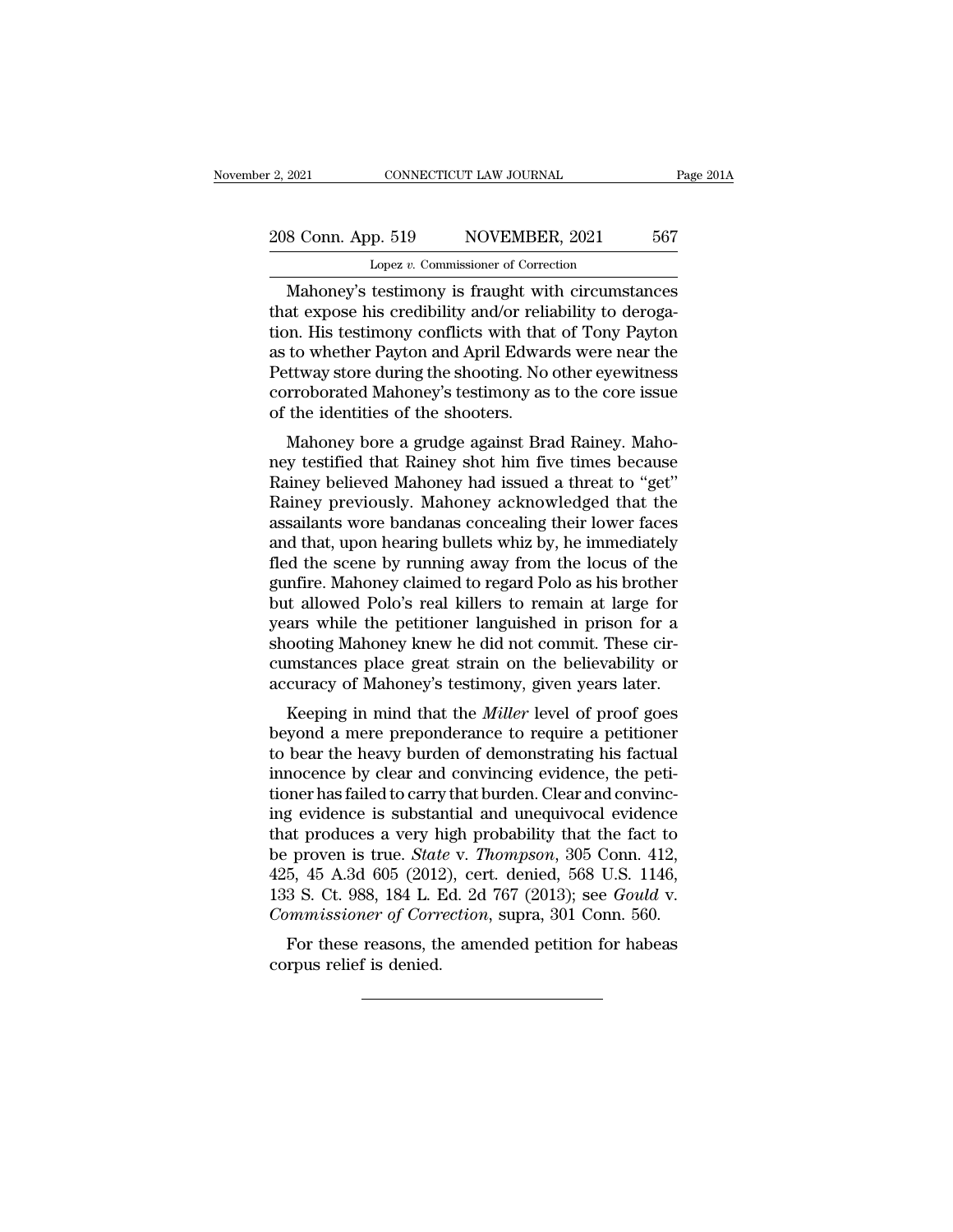# CONNECTICUT LAW JOURNAL November 2, 2021<br>568 NOVEMBER, 2021 208 Conn. App. 568<br>568 State v. Kennibrew

State *v.* Kennibrew

### SE SUITE NOVEL EXECUTE: 1999 NOVEL EXECUTE: 1999 NOVEL STATE OF CONNECTICUT *v*. ROBERT KENNIBREW (AC 40970)  $\frac{R, 2021}{\text{ate } v. \text{ Kennibrew}}$ <br>TICUT  $v. \text{ ROBERT}$ <br>(AC 40970)<br>Cradle and Palmer, Js. STATE OF CONNECTICUT  $v$ . ROBERT KENNIBREW<br>(AC 40970)<br>Alvord, Cradle and Palmer, Js.

### *Syllabus*

 $(AC 40970)$ <br>Alvord, Cradle and Palmer, Js.<br> $Syllabus$ <br>Convicted of the crimes of murder, felony murder and robbery in the first<br>degree in connection with the death of the victim, the defendant appealed Alvord, Cradle and Palmer, Js.<br>
Syllabus<br>
victed of the crimes of murder, felony murder and robbery in the first<br>
degree in connection with the death of the victim, the defendant appealed<br>
to this court from the judgment o Alvord, Cradle and Palmer, Js.<br>
Syllabus<br>
victed of the crimes of murder, felony murder and robbery in the first<br>
degree in connection with the death of the victim, the defendant appealed<br>
to this court from the judgment o Syllabus<br>
sixted of the crimes of murder, felony murder and robbery in the first<br>
degree in connection with the death of the victim, the defendant appealed<br>
to this court from the judgment of the trial court denying his mo *Syltabus*<br>victed of the crimes of murder, felony murder and robbery in the first<br>degree in connection with the death of the victim, the defendant appealed<br>to this court from the judgment of the trial court denying his mot victed of the crimes of murder, felony murder and robbery in the first degree in connection with the death of the victim, the defendant appealed to this court from the judgment of the trial court denying his motion to corr degree in connection with the death of the victim, the defendant appealed<br>to this court from the judgment of the trial court denying his motion<br>to correct an illegal sentence. The sentencing court had imposed concur-<br>rent to this court from the judgment of the trial court denying his motion to correct an illegal sentence. The sentencing court had imposed concurrent terms of forty-five years of imprisonment each on the murder and felony murd to correct an illegal sentence. The sentencing court had imposed concurrent terms of forty-five years of imprisonment each on the murder and felony murder convictions but did not merge the convictions or vacate the felony rent terms of forty-five years of imprisonment each on the murder and felony murder convictions but did not merge the convictions or vacate the felony murder conviction. In his motion to correct, the defendant claimed tha felony murder convictions but did not merge the convictions or vacate<br>the felony murder conviction. In his motion to correct, the defendant<br>claimed that the convictions of murder and felony murder violated the<br>constitution the felony murder conviction. In his motion to correct, the defendant claimed that the convictions of murder and felony murder violated the constitutional prohibition against double jeopardy and that the court should vacat claimed that the convictions of murder and felony murder violated the constitutional prohibition against double jeopardy and that the court should vacate the felony murder conviction under a retroactive application of *Sta* constitutional prohibition against double jeopardy and that the court<br>should vacate the felony murder conviction under a retroactive applica-<br>tion of *State* v. Polanco (308 Conn. 242), in which the Supreme Court<br>held that should vacate the felony murder conviction under a retroactive application of *State v. Polanco* (308 Conn. 242), in which the Supreme Court held that, when a defendant has been convicted of a greater and a lesser included tion of *State* v. *Polanco* (308 Conn. 242), in which the Supreme Court<br>held that, when a defendant has been convicted of a greater and a lesser<br>included offense in violation of the prohibition of double jeopardy, the<br>pro held that, when a defendant has been convicted of a greater and a lesser included offense in violation of the prohibition of double jeopardy, the proper remedy is for the trial court to vacate the conviction of the lesser included offense in violation of the prohibition of double jeopardy, the proper remedy is for the trial court to vacate the conviction of the lesser offense. The trial court incorrectly stated that the sentencing court had proper remedy is for the trial court to vacate the conviction of the lesser offense. The trial court incorrectly stated that the sentencing court had merged the defendant's convictions of murder and felony murder and deter offense. The trial court incorrectly stated that the sentencing court had merged the defendant's convictions of murder and felony murder and determined that, because the rule adopted in *Polanco* was procedural, it did not merged the defendant's convictions of murder and felony murder and determined that, because the rule adopted in *Polanco* was procedural, it did not apply retroactively to the defendant's convictions. *Held* that the trial determined that, because the rule adopted in *Polanco* was procedural, it did not apply retroactively to the defendant's convictions. *Held* that the trial court improperly denied the defendant's motion to correct an illeg it did not apply retroactively to the defendant's convictions. *Held* that<br>the trial court improperly denied the defendant's motion to correct an<br>illegal sentence, as his conviction of murder and felony murder, which<br>are a the trial court improperly denied the defendant's motion to correct an illegal sentence, as his conviction of murder and felony murder, which are a single crime for double jeopardy purposes, violated the prohibition agains illegal sentence, as his conviction of murder and felony murder, which<br>are a single crime for double jeopardy purposes, violated the prohibition<br>against double jeopardy; contrary to the trial court's incorrect statement<br>th are a single crime for double jeopardy purposes, violated the prohibition against double jeopardy; contrary to the trial court's incorrect statement that the defendant's convictions of murder and felony murder had been mer against double jeopardy; contrary to the trial court's incorrect statement<br>that the defendant's convictions of murder and felony murder had been<br>merged, the defendant remained subject to two concurrent sentences<br>for convic that the defendant's convictions of murder and felony murder had been merged, the defendant remained subject to two concurrent sentences for convictions that were cumulative, and, thus, at the time of the filing of his mot merged, the defendant remained subject to two concurrent sentences<br>for convictions that were cumulative, and, thus, at the time of the filing<br>of his motion to correct an illegal sentence, he remained burdened by<br>multiple p for convictions that were cumulative, and, thus, at the time of the fill<br>of his motion to correct an illegal sentence, he remained burdened<br>multiple punishments for the same offense; accordingly, the prop<br>remedy, consisten % of his motion to correct an illegal sentence, he remained burdened by multiple punishments for the same offense; accordingly, the proper remedy, consistent with  $Polarco's$  directive, was vacatur, and the judgment was revers remedy, consistent with *Polanco*'s directive, was vacatur, and the judgment was reversed and the case was remanded with direction to vacate the felony murder conviction and to resentence the defendant.<br>Submitted on briefs remedy, consistent with *Polanco*'s directive, was vacatur, and the judgment was reversed and the case was remanded with direction to vacate<br>the felony murder conviction and to resentence the defendant.<br>Submitted on briefs

ment was reversed and the case was remanded with direction to vacate<br>the felony murder conviction and to resentence the defendant.<br>Submitted on briefs October 5—officially released November 2, 2021<br>*Procedural History*<br>Sub the felony murder conviction and to resentence the defendant.<br>
Submitted on briefs October 5—officially released November 2, 2021<br> *Procedural History*<br>
Substitute information charging the defendant with<br>
the crimes of mur Submitted on briefs October 5—officially released November 2, 2021<br> *Procedural History*<br>
Substitute information charging the defendant with<br>
the crimes of murder, felony murder and robbery in<br>
the first degree, brought to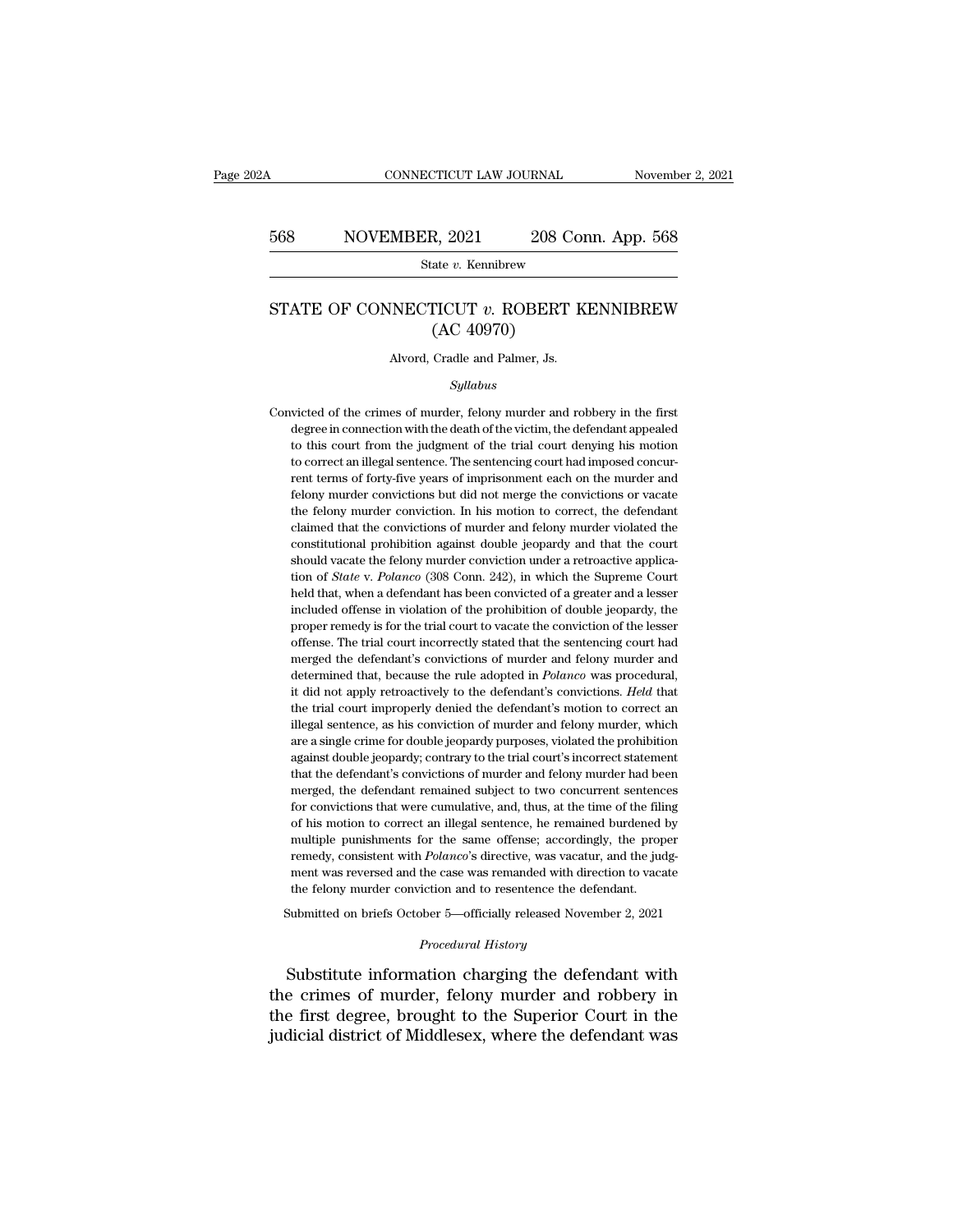# 2, 2021 CONNECTICUT LAW JOURNAL Page 203A<br>208 Conn. App. 568 NOVEMBER, 2021 569<br>31 State v. Kennibrew

State *v.* Kennibrew

Presented to the court, *Higgins*, *J.*, on pleas of guilty;<br>
independent of guilty; thereafter, the court, *Gold*, *J.*, denied<br>
the defendent's motion to serrest an illogal sextence 208 Conn. App. 568 NOVEMBER, 2021 569<br>State v. Kennibrew<br>presented to the court, *Higgins*, *J*., on pleas of guilty;<br>judgment of guilty; thereafter, the court, *Gold*, *J*., denied<br>the defendant's motion to correct an ill 208 Conn. App. 568 NOVEMBER, 2021 569<br>
State v. Kennibrew<br>
presented to the court, *Higgins*, *J*., on pleas of guilty;<br>
judgment of guilty; thereafter, the court, *Gold*, *J.*, denied<br>
the defendant's motion to correct a 208 Conn. App. 568 NOVEMBER, 2021 569<br>
State *v.* Kennibrew<br>
presented to the court, *Riggins*, *J.*, on pleas of guilty;<br>
judgment of guilty; thereafter, the court, *Gold*, *J.*, denied<br>
the defendant's motion to correct *further in the court, Higgins, J., on pleas of guilty;*<br>presented to the court, *Higgins, J., on pleas of guilty;*<br>judgment of guilty; thereafter, the court, *Gold, J.*, denied<br>the defendant's motion to correct an illegal indity; thereafter, the court, *Gold*, *J*.,<br>the defendant's motion to correct an illegal set<br>and the defendant appealed to this court. Refurther proceedings.<br>Bradford Buchta, senior assistant public de<br>filed a brief for *Michael A. Gailor, state's attorney, filed a brief for the appellant (defendant).*<br>*Michael A. Gailor, state's attorney, and <i>Linda F.*<br>*Michael A. Gailor, state's attorney, and <i>Linda F.*<br>*Michael A. Gailor, state's atto* 

*Rubertoner proceedings.*<br>*Rubertone and Buchta*, senior assistant public defender, filed a brief for the appellant (defendant).<br>*Michael A. Gailor*, state's attorney, and *Linda F.*<br>*Rubertone* and *Russell C. Zentner*, s Bradford Buchta, senior assistant public defender,<br>filed a brief for the appellant (defendant).<br>*Michael A. Gailor*, state's attorney, and *Linda F.*<br>*Rubertone* and *Russell C. Zentner*, senior assistant<br>state's attorneys Michael A. Gailor, state's attorney, and Linda F.<br>
ubertone and Russell C. Zentner, senior assistant<br>
ate's attorneys, filed a brief for the appellee (state).<br>
opinion<br>
ALVORD, J. The defendant, Robert Kennibrew, appeals<br>

### *Opinion*

Friender T. Gattor, state's attorney, and Ernatt T.<br>
Rubertone and Russell C. Zentner, senior assistant<br>
state's attorneys, filed a brief for the appellee (state).<br>
Opinion<br>
ALVORD, J. The defendant, Robert Kennibrew, appe trate is attorneys, filed a brief for the appellee (state).<br>
opinion<br>
ALVORD, J. The defendant, Robert Kennibrew, appeals<br>
from the judgment of the trial court denying his motion<br>
to correct an illegal sentence. On appeal, opinion<br>opinion<br>Opinion<br>ALVORD, J. The defendant, Robert Kennibrew, appeals<br>from the judgment of the trial court denying his motion<br>to correct an illegal sentence. On appeal, the defendant<br>claims that his convictions and s opinion<br>ALVORD, J. The defendant, Robert Kennibrew, appeals<br>from the judgment of the trial court denying his motion<br>to correct an illegal sentence. On appeal, the defendant<br>claims that his convictions and sentences for mur ALVORD, J. The defendant, Robert Kennibrew, appeals<br>from the judgment of the trial court denying his motion<br>to correct an illegal sentence. On appeal, the defendant<br>claims that his convictions and sentences for murder<br>and ALVORD, J. The defendant, Robert Kennibrew, appeals<br>from the judgment of the trial court denying his motion<br>to correct an illegal sentence. On appeal, the defendant<br>claims that his convictions and sentences for murder<br>and from the judgment of the trial court denying his motion<br>to correct an illegal sentence. On appeal, the defendant<br>claims that his convictions and sentences for murder<br>and felony murder, arising from the killing of a single to correct an illegal sentence. On appeal, the defendant<br>claims that his convictions and sentences for murder<br>and felony murder, arising from the killing of a single<br>victim, violate the double jeopardy clause of the fifth<br> claims that his convictions and sentences for murder<br>and felony murder, arising from the killing of a single<br>victim, violate the double jeopardy clause of the fifth<br>amendment to the United States constitution and the<br>Conne and felony murder, arising from the killing of a single<br>victim, violate the double jeopardy clause of the fifth<br>amendment to the United States constitution and the<br>Connecticut constitution.<sup>1</sup> The state, in its appellate<br> victim, violate the double jeopardy clause of the fifth<br>amendment to the United States constitution and the<br>Connecticut constitution.<sup>1</sup> The state, in its appellate<br>brief, concedes that the defendant "remains burdened<br>by m amendment to the United States constitution and the<br>Connecticut constitution.<sup>1</sup> The state, in its appellate<br>brief, concedes that the defendant "remains burdened<br>by multiple punishments for the same offense" and<br>agrees wit Connecticut constitution.<sup>1</sup> The state, in its a<br>brief, concedes that the defendant "remains bi<br>by multiple punishments for the same offens<br>agrees with the defendant that this court should<br>the case to the trial court with agrees with the defendant that this court should remand<br>the case to the trial court with direction to vacate the<br>defendant's felony murder conviction and to resentence<br>the defendant. We agree with the parties. the case to the trial court with direction to vacate the defendant's felony murder conviction and to resentence the defendant. We agree with the parties.<br>
<sup>1</sup> "The fifth amendment to the United States constitution provide

<sup>&</sup>lt;sup>1</sup> "The fifth amendment to the United States constitution provides in reledefendant's felony murder conviction and to resentence<br>the defendant. We agree with the parties.<br><sup>1</sup> "The fifth amendment to the United States constitution provides in rele-<br>vant part: '[N]or shall any person be subject fo the defendant. We agree with the parties.<br>
<sup>1</sup> "The fifth amendment to the United States constitution provides in relevant part: '[N]or shall any person be subject for the same offense to be twice put in jeopardy of life The determinant. We agree with the partners.<br>
The fifth amendment to the United States constitution provides in relevant part: '[N]or shall any person be subject for the same offense to be twice put in jeopardy of life or vant part: '[N]<br>or shall any person be subject for the same offense to be twice put in jeopardy of life or limb . . . .' Although our state constitution does not contain an explicit prohibition on double jeopardy, it is w want part: "[N]or shall any person be subject for the same offense to be twice put in jeopardy of life or limb . . . ." Although our state constitution does not contain an explicit prohibition on double jeopardy, it is we twice put in jeopardy of life or limb . . . . ' Although our state constitution does not contain an explicit prohibition on double jeopardy, it is well settled that 'the due process and personal liberty guarantees provide videos not contain an explicit prohibition on double jeopardy, it is well settled<br>that 'the due process and personal liberty guarantees provided by article<br>first, §§ 8 and 9, of the Connecticut constitution have been held the protection against double jeopardy.'... The protection that the state constitution provides against double jeopardy is 'coextensive with that provided by the constitution of the United States.'" (Citation omitted.) *S*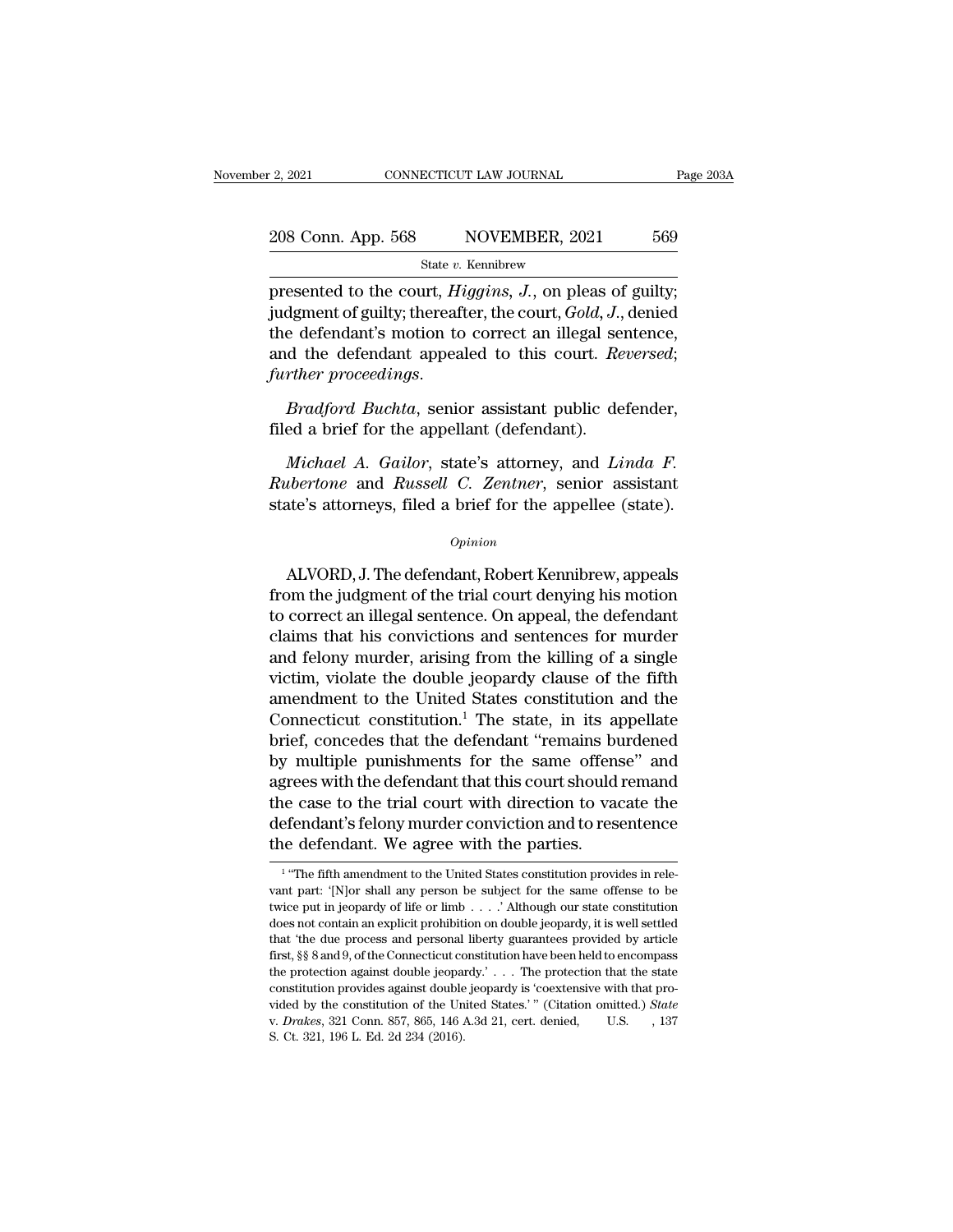# CONNECTICUT LAW JOURNAL November 2, 2021<br>570 NOVEMBER, 2021 208 Conn. App. 568<br>5tate v. Kennibrew

### State *v.* Kennibrew

 $\frac{\text{COMNETICUT LAW JOURNAL}}{0}$  NOVEMBER, 2021 208 Conn. App. 568<br>
State v. Kennibrew<br>
The record reflects the following procedural history<br>
at is relevant to this appeal. On April 7, 1998, the<br>
forder pleaded suity to murder in vio 570 NOVEMBER, 2021 208 Conn. App. 568<br>
State v. Kennibrew<br>
The record reflects the following procedural history<br>
that is relevant to this appeal. On April 7, 1998, the<br>
defendant pleaded guilty to murder in violation of G 570 NOVEMBER, 2021 208 Conn. App. 568<br>
State v. Kennibrew<br>
The record reflects the following procedural history<br>
that is relevant to this appeal. On April 7, 1998, the<br>
defendant pleaded guilty to murder in violation of G 570 NOVEMBER, 2021 208 Conn. App. 568<br>
State v. Kennibrew<br>
The record reflects the following procedural history<br>
that is relevant to this appeal. On April 7, 1998, the<br>
defendant pleaded guilty to murder in violation of G State v. Kennibrew<br>
The record reflects the following procedural history<br>
that is relevant to this appeal. On April 7, 1998, the<br>
defendant pleaded guilty to murder in violation of Gen-<br>
eral Statutes § 53a-54a,<sup>2</sup> felony State v. Rehnbrew<br>
The record reflects the following procedural history<br>
that is relevant to this appeal. On April 7, 1998, the<br>
defendant pleaded guilty to murder in violation of Gen-<br>
eral Statutes § 53a-54a,<sup>2</sup> felony The record reflects the following procedural history<br>that is relevant to this appeal. On April 7, 1998, the<br>defendant pleaded guilty to murder in violation of Gen-<br>eral Statutes § 53a-54a,<sup>2</sup> felony murder in violation of that is relevant to this appeal. On April 7, 1998, the<br>defendant pleaded guilty to murder in violation of Gen-<br>eral Statutes  $\S$  53a-54a,<sup>2</sup> felony murder in violation of<br>General Statutes  $\S$  53a-54c, and robbery in the f defendant pleaded guilty to murder in violation of General Statutes § 53a-54a,<sup>2</sup> felony murder in violation of General Statutes § 53a-54c, and robbery in the first degree in violation of General Statutes § 53a-134 (a) (2 eral Statutes § 53a-54a,<sup>2</sup> felony murder in violation of<br>General Statutes § 53a-54c, and robbery in the first<br>degree in violation of General Statutes § 53a-134 (a)<br>(2), in connection with the shooting death and robbery<br>o General Statutes § 53a-54c, and robbery in the first<br>degree in violation of General Statutes § 53a-134 (a)<br>(2), in connection with the shooting death and robbery<br>of the victim. The trial court, *Higgins*, *J.*, sentenced<br> degree in violation of General Statutes  $\S$  53a-134 (a) (2), in connection with the shooting death and robbery<br>of the victim. The trial court, *Higgins*, *J*., sentenced<br>the defendant to forty-five years of incarceration (2), in connection with the shooting death and robbery<br>of the victim. The trial court, *Higgins*,  $J$ ., sentenced<br>the defendant to forty-five years of incarceration with<br>respect to the murder conviction, forty-five years of the victim. The trial court, *Higgins*, *J.*, sentenced<br>the defendant to forty-five years of incarceration with<br>respect to the murder conviction, forty-five years of<br>incarceration with respect to the felony murder convi the defendant to forty-five years of incarceration with<br>respect to the murder conviction, forty-five years of<br>incarceration with respect to the felony murder convic-<br>tion, and twenty years of incarceration with respect to<br> respect to the murder conviction, forty-five years of<br>incarceration with respect to the felony murder convic-<br>tion, and twenty years of incarceration with respect to<br>the robbery conviction. The court ordered the senten-<br>ce incarceration with respect to the felony murder conviction, and twenty years of incarceration with respect to the robbery conviction. The court ordered the sentences to run concurrently, resulting in a total effective sent tion, and twenty years of incarceration with respect to<br>the robbery conviction. The court ordered the senten-<br>ces to run concurrently, resulting in a total effective<br>sentence of forty-five years of incarceration. The defen the robbery conviction<br>ces to run concurre:<br>sentence of forty-five<br>dant's convictions of<br>not merged, nor was<br>vacated, during the<br>time thereafter.<br>The defendant file The defendant filed a motion to correct his sentence and felony murder were<br>the merged, nor was the conviction of felony murder were<br>cated, during the sentencing proceeding or at any<br>me thereafter.<br>The defendant filed a m dant's convictions of murder and felony murder were<br>not merged, nor was the conviction of felony murder<br>vacated, during the sentencing proceeding or at any<br>time thereafter.<br>The defendant filed a motion to correct his sente

added controlled to the conviction of felony murder<br>vacated, during the sentencing proceeding or at any<br>time thereafter.<br>The defendant filed a motion to correct his sentence<br>on May 27, 2016, and, following the appointment recently marked water are convicted to recently marked vacated, during the sentencing proceeding or at any time thereafter.<br>The defendant filed a motion to correct his sentence on May 27, 2016, and, following the appointme The defendant filed a motion to correct his sentence<br>on May 27, 2016, and, following the appointment of<br>counsel, a revised motion, dated February 28, 2017. The<br>defendant argued that his convictions of murder and<br>felony mu The defendant filed a motion to correct his sentence<br>on May 27, 2016, and, following the appointment of<br>counsel, a revised motion, dated February 28, 2017. The<br>defendant argued that his convictions of murder and<br>felony mu The defendant filed a motion to correct his sentence<br>on May 27, 2016, and, following the appointment of<br>counsel, a revised motion, dated February 28, 2017. The<br>defendant argued that his convictions of murder and<br>felony mu on May 27, 2016, and, following the appointment of<br>counsel, a revised motion, dated February 28, 2017. The<br>defendant argued that his convictions of murder and<br>felony murder with respect to the death of one victim<br>violated counsel, a revised motion, dated February 28, 2017. The<br>defendant argued that his convictions of murder and<br>felony murder with respect to the death of one victim<br>violated the constitutional prohibition against double<br>jeopa defendant argued that his convictions of murder and<br>felony murder with respect to the death of one victim<br>violated the constitutional prohibition against double<br>jeopardy and that cumulative convictions lead to<br>adverse col jeopardy and that cumulative convictions lead to adverse collateral consequences. Relying on *State* v. *Miranda*, 317 Conn. 741, 755–56, 120 A.3d 490 (2015), the defendant argued that "[m]erger is no longer the <sup>2</sup> The de adverse collateral consequences. Relying on *State* v.<br> *Miranda*, 317 Conn. 741, 755–56, 120 A.3d 490 (2015),<br>
the defendant argued that "[m]erger is no longer the<br>
<sup>2</sup> The defendant pleaded guilty to murder under the *Al* 

*Miranda*, 317 Conn. 741, 755–56, 120 A.3d 490 (2015), the defendant argued that "[m]erger is no longer the  $\frac{1}{2}$  The defendant pleaded guilty to murder under the *Alford* doctrine. "Under *North Carolina* v. *Alford* the defendant argued that "[m]erger is no longer the<br>
<sup>2</sup> The defendant pleaded guilty to murder under the *Alford* doctrine.<br>
"Under *North Carolina v. Alford*, 400 U.S. 25, 91 S. Ct. 160, 27 L. Ed. 2d<br>
162 (1970), a cri The defendant digued that [Hi]erger is no longer the<br>
<sup>2</sup> The defendant pleaded guilty to murder under the *Alford* doctrine.<br>
"Under *North Carolina* v. *Alford*, 400 U.S. 25, 91 S. Ct. 160, 27 L. Ed. 2d<br>
162 (1970), a cr <sup>2</sup> The defendant pleaded guilty to murder under the *Alford* doctrine.<br>
"Under *North Carolina* v. *Alford*, 400 U.S. 25, 91 S. Ct. 160, 27 L. Ed. 2d<br>
162 (1970), a criminal defendant is not required to admit his guilt . "Under *North Carolina* v. Alford, 400 U.S. 25, 91 S. Ct. 160, 27 L. Ed. 2d 162 (1970), a criminal defendant is not required to admit his guilt . . . but consents to being punished as if he were guilty to avoid the risk o 162 (1970), a criminal defendant is not required to admit his guilt  $\ldots$  but consents to being punished as if he were guilty to avoid the risk of proceeding to trial.  $\ldots$  A guilty plea under the *Alford* doctrine is a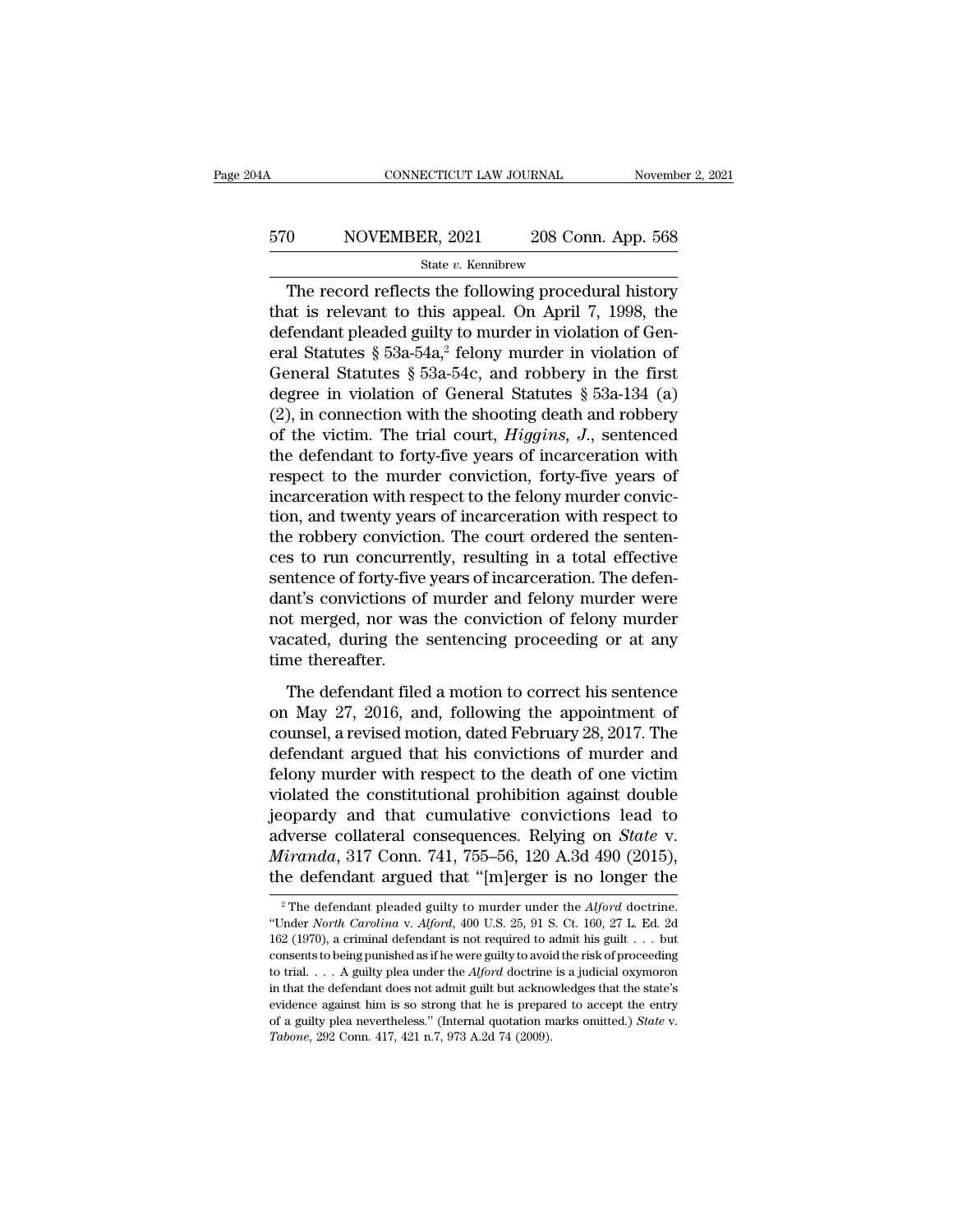| r 2, 2021          | CONNECTICUT LAW JOURNAL | Page 205A |
|--------------------|-------------------------|-----------|
| 208 Conn. App. 568 | NOVEMBER, 2021          | 571       |
|                    | State v. Kennibrew      |           |

appropriate remedy'' and requested that the court vacate the felony murder conviction.  $\frac{208 \text{ Conn. App. 568}}{\text{State } v. \text{ Kennibrew}}$ <br>appropriate remedy" and requested that<br>vacate the felony murder conviction.<br>The court, *Gold*, *J*., heard argument on

8 Conn. App. 568 NOVEMBER, 2021 571<br>
State *v*. Kennibrew<br>
propriate remedy" and requested that the court<br>
cate the felony murder conviction.<br>
The court, *Gold*, *J*., heard argument on the motion<br>
July 18, 2017. The state 208 Conn. App. 568 NOVEMBER, 2021 571<br>
State *v*. Kennibrew<br>
appropriate remedy" and requested that the court<br>
vacate the felony murder conviction.<br>
The court, *Gold*, *J*., heard argument on the motion<br>
on July 18, 2017. State v. Kennibrew<br>
show appropriate remedy" and requested that the court<br>
vacate the felony murder conviction.<br>
The court, *Gold*, *J*., heard argument on the motion<br>
on July 18, 2017. The state and the defendant agreed<br> appropriate remedy" and requested that the court<br>vacate the felony murder conviction.<br>The court, *Gold*, *J*., heard argument on the motion<br>on July 18, 2017. The state and the defendant agreed<br>that "there should no longer appropriate remedy and requested that the court<br>vacate the felony murder conviction.<br>The court, *Gold*, *J*., heard argument on the motion<br>on July 18, 2017. The state and the defendant agreed<br>that "there should no longer The court, *Gold*, *J*., heard argument on the motion<br>on July 18, 2017. The state and the defendant agreed<br>that "there should no longer be a sentence on the felony<br>murder [conviction]." The question presented to the<br>court The court, *Gold*, *J*., heard argument on the motion<br>on July 18, 2017. The state and the defendant agreed<br>that "there should no longer be a sentence on the felony<br>murder [conviction]." The question presented to the<br>court on July 18, 2017. The state and the defendant agreed<br>that "there should no longer be a sentence on the felony<br>murder [conviction]." The question presented to the<br>court was whether the convictions should be merged or<br>the fe that "there should no longer be a sentence on the felony<br>murder [conviction]." The question presented to the<br>court was whether the convictions should be merged or<br>the felony murder conviction vacated. The state argued<br>that murder [conviction]." The question presented to the<br>court was whether the convictions should be merged or<br>the felony murder conviction vacated. The state argued<br>that *State* v. *Chicano*, 216 Conn. 699, 725, 584 A.2d 425<br>( court was whether the convictions should be merged or<br>the felony murder conviction vacated. The state argued<br>that *State* v. *Chicano*, 216 Conn. 699, 725, 584 A.2d 425<br>(1990) (overruled in part by *State* v. *Polanco*, 3 the felony murder conviction vacated. The state argued<br>that *State* v. *Chicano*, 216 Conn. 699, 725, 584 A.2d 425<br>(1990) (overruled in part by *State* v. *Polanco*, 308 Conn.<br>242, 61 A.3d 1084 (2013)), cert. denied, 501 that *State* v. *Chicano*, 216 Conn. 699, 725, 584 A.2d 425 (1990) (overruled in part by *State* v. *Polanco*, 308 Conn. 242, 61 A.3d 1084 (2013)), cert. denied, 501 U.S. 1254, 111 S. Ct. 2898, 115 L. Ed. 2d 1062 (1991), w (1990) (overruled in part by *State* v. *Polanco*, 308 Conn.<br>242, 61 A.3d 1084 (2013)), cert. denied, 501 U.S. 1254,<br>111 S. Ct. 2898, 115 L. Ed. 2d 1062 (1991), was the<br>controlling authority at the time of the defendant's 242, 61 A.3d 1084 (2013)), cert. denied, 501 U.S. 1254,<br>111 S. Ct. 2898, 115 L. Ed. 2d 1062 (1991), was the<br>controlling authority at the time of the defendant's sen-<br>tencing and, therefore, the court should merge the<br>defe 111 S. Ct. 2898, 115 L. Ed. 2d 1062 (1991), was the controlling authority at the time of the defendant's sentencing and, therefore, the court should merge the defendant's convictions. The state asserted that *State* v. *P* controlling authority at the time of the defendant's sentencing and, therefore, the court should merge the defendant's convictions. The state asserted that *State* v. *Polanco*, 308 Conn. 242, 245, 61 A.3d 1084 (2013), in tencing and, therefore, the court should merge the<br>defendant's convictions. The state asserted that *State*<br>v. *Polanco*, 308 Conn. 242, 245, 61 A.3d 1084 (2013), in<br>which our Supreme Court terminated the use of the<br>merger defendant's convictions. The state asserted that *State* v. *Polanco*, 308 Conn. 242, 245, 61 A.3d 1084 (2013), in which our Supreme Court terminated the use of the merger of convictions approach and readopted vacatur as a v. *Polanco*, 308 Conn. 242, 245, 61 A.3d 1084 (2013), in which our Supreme Court terminated the use of the merger of convictions approach and readopted vacatur as a remedy for cumulative convictions that violate double je which our Supreme Court terminated the use of the<br>merger of convictions approach and readopted vacatur<br>as a remedy for cumulative convictions that violate<br>double jeopardy protections, was not given retroactive<br>effect. The merger of convictions approach and readopted vacatur<br>as a remedy for cumulative convictions that violate<br>double jeopardy protections, was not given retroactive<br>effect. The defendant reiterated his argument that<br>merger is n as a remedy for cumulative convictions that violate<br>
double jeopardy protections, was not given retroactive<br>
effect. The defendant reiterated his argument that<br>
merger is no longer the appropriate remedy and that<br>
the conv double jeopardy protections, was not given retroactive<br>effect. The defendant reiterated his argument that<br>merger is no longer the appropriate remedy and that<br>the conviction of felony murder should be vacated. In<br>support of effect. The defendant reiterated his argument that<br>merger is no longer the appropriate remedy and that<br>the conviction of felony murder should be vacated. In<br>support of that argument, the defendant maintained<br>that "cumulati merger is no longer the appropriate remedy and that<br>the conviction of felony murder should be vacated. In<br>support of that argument, the defendant maintained<br>that "cumulative convictions for the single victim lead<br>to an adv the conviction of felony murder should be vacated. In<br>support of that argument, the defendant maintained<br>that "cumulative convictions for the single victim lead<br>to an adverse collateral consequence" and directed the<br>court support of that argument, the defendant maintained<br>that "cumulative convictions for the single victim lead<br>to an adverse collateral consequence" and directed the<br>court to our Supreme Court's statement in *State* v.<br>*Mirand* that "cumulative convictions for the single victim lead<br>to an adverse collateral consequence" and directed the<br>court to our Supreme Court's statement in *State* v.<br>*Miranda*, supra, 317 Conn. 753, that it was "not con-<br>vi . . . .'' iranda, supra, 317 Conn. 753, that it was "not con-<br>contrada, supra, 317 Conn. 753, that it was "not con-<br>conditated in a manner that consistently protects defen-<br>mts from the potential collateral consequences<br>..."<br>The par Martanaa, supra, 317 Conn. 755, that it was not con-<br>vinced that the opaque remedy of merger can be imple-<br>mented in a manner that consistently protects defen-<br>dants from the potential collateral consequences<br>...."<br>The par

Figure 1.1 and the opaque reflective of interger can be implemented in a manner that consistently protects defendants from the potential collateral consequences  $\ldots$ .<br>The parties appeared before the court on August 21, 2 sentence in a manner that consistently protects defined<br>ants from the potential collateral consequences<br>...."<br>The parties appeared before the court on August 21,<br>2017, on which date the court issued its oral ruling<br>denyin The parties appeared before the court on August 21, 2017, on which date the court issued its oral ruling denying the defendant's motion to correct an illegal sentence. The court incorrectly stated that, with respect to th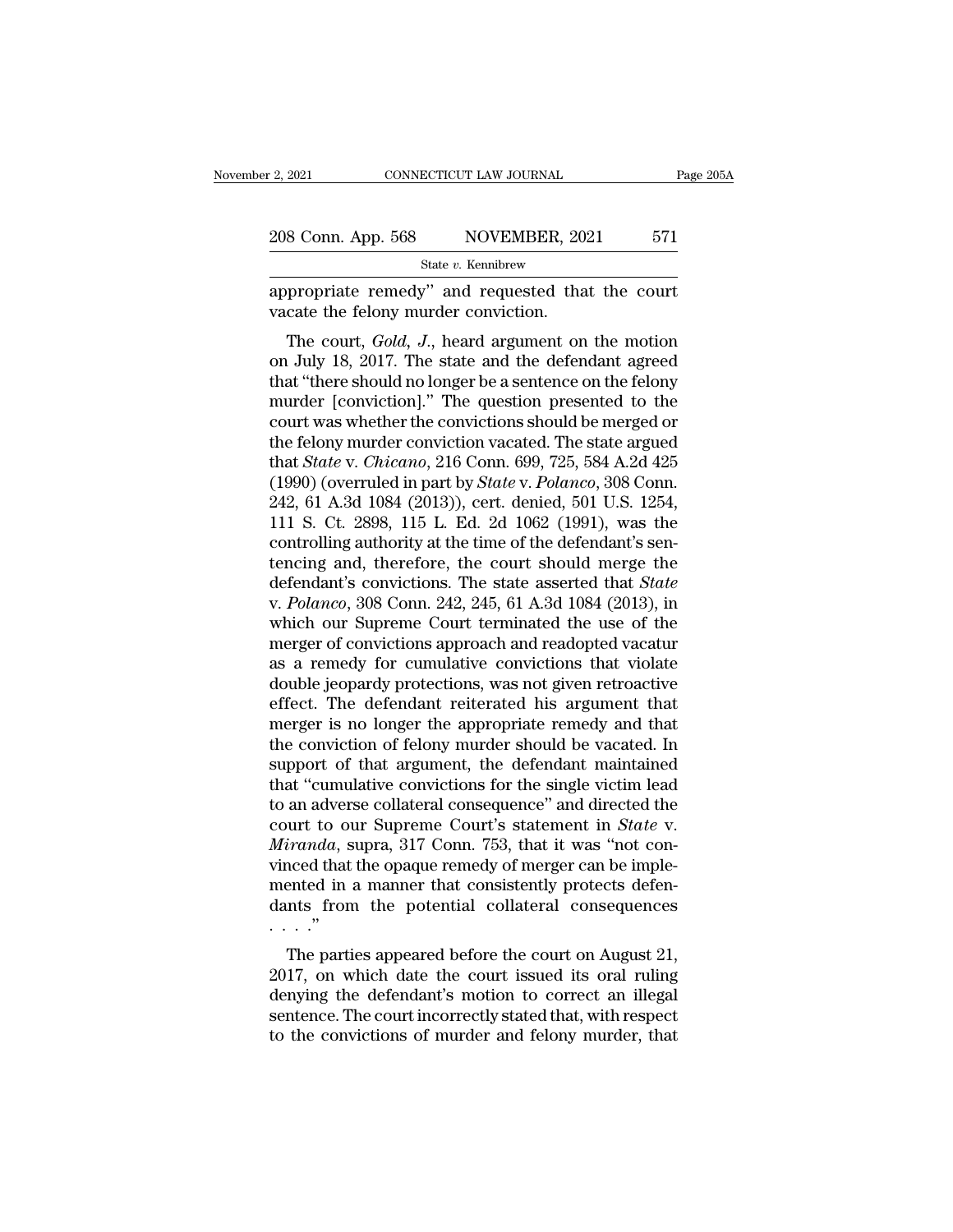# CONNECTICUT LAW JOURNAL November 2, 2021<br>572 NOVEMBER, 2021 208 Conn. App. 568<br>5tate v. Kennibrew

State *v.* Kennibrew

Judge Higgins had ''merged those convictions, leaving 572 NOVEMBER, 2021 208 Conn. App. 568<br>
5tate v. Kennibrew<br>
5tate v. Kennibrew<br>
5tate v. Kennibrew<br>
5tate v. Kennibrew<br>
5tate v. Convictions, leaving<br>
5the convictions intact, but merging them pursuant to the<br>
5then existin 572 NOVEMBER, 2021 208 Conn. App. 568<br>  $\frac{\text{State } v. \text{ Kennibrew}}{\text{Judge Higgsins had "merged those convictions, leaving}}$ <br>
the convictions intact, but merging them pursuant to the then existing law." Neither the state nor the defendant's counsel informed the court tha 572 NOVEMBER, 2021 208 Conn. App. 568<br>  $\frac{\text{State } v. \text{ Kennibrew}}{\text{Judge Higgsins had "merged those convictions, leaving}}$ <br>
the convictions intact, but merging them pursuant to the then existing law." Neither the state nor the defendant's counsel informed the court th STREET STATED STATED STATED STATED STATED STATED STATED STATED STATED AND STATED COUNSEL Informed the comparison of the court then stated as the court then stated as the court then stated as the court then stated as the co dge Higgins had "merged those convictions, leaving<br>e convictions intact, but merging them pursuant to the<br>en existing law." Neither the state nor the defendant's<br>unsel informed the court that the convictions never<br>d been m Judge Higgins had "merged those convictions, leaving<br>the convictions intact, but merging them pursuant to the<br>then existing law." Neither the state nor the defendant's<br>counsel informed the court that the convictions never<br>

the convictions intact, but merging them pursuant to the<br>then existing law." Neither the state nor the defendant's<br>counsel informed the court that the convictions never<br>had been merged.<br>The court then stated that the defe then existing law." Neither the state nor the defendant's<br>counsel informed the court that the convictions never<br>had been merged.<br>The court then stated that the defendant's motion<br>"asks the court to apply, retroactively, to counsel informed the court that the convictions never<br>had been merged.<br>The court then stated that the defendant's motion<br>"asks the court to apply, retroactively, to [his] 1998<br>conviction the new law in Connecticut first d had been merged.<br>
The court then stated that the defendant's motion<br>
"asks the court to apply, retroactively, to [his] 1998<br>
conviction the new law in Connecticut first discussed<br>
in . . . Polanco that rejected the merger The court then stated that the defendant's motion<br>
"asks the court to apply, retroactively, to [his] 1998<br>
conviction the new law in Connecticut first discussed<br>
in  $\ldots$  *Polanco* that rejected the merger rule that had<br> "asks the court to apply, retroactively, to [his] 1998<br>conviction the new law in Connecticut first discussed<br>in  $\ldots$  *Polanco* that rejected the merger rule that had<br>long been in place and had, instead, adopted a rule<br>wh conviction the new law in Connecticut first discussed<br>in  $\ldots$  *Polanco* that rejected the merger rule that had<br>long been in place and had, instead, adopted a rule<br>whereby defendants convicted of murder and felony<br>murder in . . . Polanco that rejected the merger rule that had<br>long been in place and had, instead, adopted a rule<br>whereby defendants convicted of murder and felony<br>murder would have the felony murder conviction actu-<br>ally vacate long been in place and had, instead, adopted a rule<br>whereby defendants convicted of murder and felony<br>murder would have the felony murder conviction actu-<br>ally vacated, and it was that relief that [the defendant]<br>asked the whereby defendants convicted of murder and felony<br>murder would have the felony murder conviction actu-<br>ally vacated, and it was that relief that [the defendant]<br>asked the court to award here." The court first deter-<br>mined murder would have the felony murder conviction actually vacated, and it was that relief that [the defendant] asked the court to award here." The court first determined that the motion to correct was an appropriate procedur ally vacated, and it was that relief that [the defendant] asked the court to award here." The court first determined that the motion to correct was an appropriate procedural vehicle for the defendant to seek his requested asked the court to award here." The court first deter-<br>mined that the motion to correct was an appropriate<br>procedural vehicle for the defendant to seek his<br>requested relief. The court then identified the question<br>before it mined that the motion to correct was an appropriate<br>procedural vehicle for the defendant to seek his<br>requested relief. The court then identified the question<br>before it as "whether or not the rule adopted in *Polanco*<br>is ap procedural vehicle for the defendant to seek his<br>requested relief. The court then identified the question<br>before it as "whether or not the rule adopted in *Polanco*<br>is appropriately applied retroactively to [the defen-<br>dan requested relief. The court then identified the question<br>before it as "whether or not the rule adopted in *Polanco*<br>is appropriately applied retroactively to [the defen-<br>dant's] 1998 conviction." The court found the rule<br>a nt's] 1998 conviction." The court found the rule<br>opted in *Polanco* to be procedural, determined that<br>did not rise to the level of "a watershed procedural<br>le,"" and concluded that it did not apply retroactively<br>with two e

<sup>3 &</sup>quot;With adopted in *Polanco* to be procedural, determined that it did not rise to the level of "a watershed procedural rule,"<sup>3</sup> and concluded that it did not apply retroactively  $\frac{1}{3}$  "With two exceptions, a new rule will no it did not rise to the level of "a watershed procedural rule,"<sup>3</sup> and concluded that it did not apply retroactively  $\frac{1}{3}$  "With two exceptions, a new rule will not apply retroactively to cases on collateral review. . **rule,**"<sup>3</sup> and concluded that it did not apply retroactively  $\frac{1}{3}$  "With two exceptions, a new rule will not apply retroactively to cases on collateral review. . . . First, if the new rule is substantive, that is, if The same continuous track in the will not apply retroactively to cases<br>an collateral review. . . . First, if the new rule is substantive, that is, if the<br>rule places certain kinds of primary, private conduct beyond the po <sup>3</sup> "With two exceptions, a new rule will not apply retroactively to cases<br>on collateral review. . . . First, if the new rule is substantive, that is, if the<br>rule places certain kinds of primary, private conduct beyond th on collateral review. . . . First, if the new rule is substantive, that is, if the rule places certain kinds of primary, private conduct beyond the power of the criminal lawmaking authority to proscribe . . . it must appl rule places certain kinds of primary, private conduct beyond the power of the criminal law<br>making authority to proscribe . . . it must apply retroactively. Such rules apply retroactively because they necessarily carry a s Example 12 and a terminal law<br>
and alwards of primary, invariant and apply retroacely. Such rules apply retroactively because they necessarily carry a signifi-<br>
int risk that a defendant stands convicted of an act that the in the state and interest of the cause they necessarily carry a significant risk that a defendant stands convicted of an act that the law does not make criminal or faces a punishment that the law cannot impose upon him. .

cant risk that a defendant stands convicted of an act that the law does not make criminal or faces a punishment that the law cannot impose upon him. . . . . "Second, if the new rule is procedural, it applies retroactively make criminal or faces a punishment that the law cannot impose upon him...<br>
"Second, if the new rule is procedural, it applies retroactively if it is a watershed [rule] of criminal procedure ... implicit in the concept of him.<br>
"Second, if the new rule is procedural, it applies retroactively if it is a<br>
watershed [rule] of criminal procedure . . . implicit in the concept of<br>
ordered liberty . . . meaning that it implicat[es] the fundamental "Second, if the new rule is procedural, it applies retroactively if it is a watershed [rule] of criminal procedure . . . implicit in the concept of ordered liberty . . . meaning that it implicat[es] the fundamental fairne watershed [rule] of criminal procedure  $\ldots$  implicit in the concept of ordered liberty  $\ldots$  meaning that it implicat[es] the fundamental fairness and accuracy of [a] criminal proceeding  $\ldots$  Watershed rules of criminal *sioner of Correction*, 317 Conn. 52, 62–63, 115 A.3d 1031 (2015), cert. also homo. *Semple* with use of the invalidated procedure might have been acquited otherwise."<br>(Citations omitted; internal quotation marks omitted.) and accuracy of [a] criminal proceeding. . . . Watershed rules of criminal procedure include those that raise the possibility that someone convicted with use of the invalidated procedure might have been acquitted otherwise and accuracy of [a] criminal proceeding. . . . . Watershed rules of criminal procedure include those that raise the possibility that someone convicted with use of the invalidated procedure might have been acquitted otherw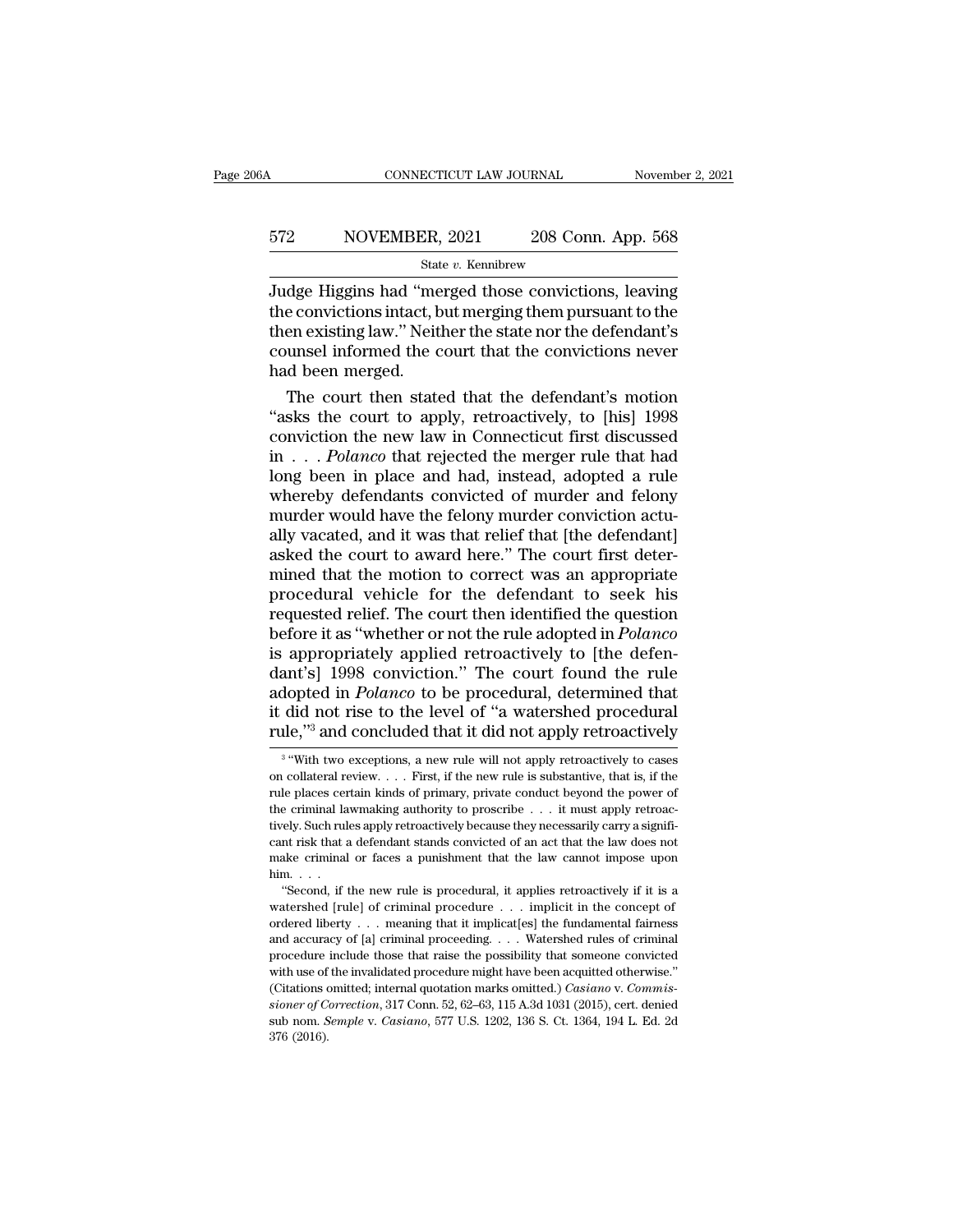| r 2, 2021          | CONNECTICUT LAW JOURNAL | Page 207A |
|--------------------|-------------------------|-----------|
| 208 Conn. App. 568 | NOVEMBER, 2021          | 573       |
|                    | State v. Kennibrew      |           |

Fage 2021 CONNECTICUT LAW JOURNAL Page 207A<br>
208 Conn. App. 568 NOVEMBER, 2021 573<br>
State v. Kennibrew<br>
to the defendant's 1998 conviction. Accordingly, the<br>
court denied the defendant's motion. This appeal fol-208 Conn. App. 568 NOVEMBER, 2021 573<br>
State v. Kennibrew<br>
to the defendant's 1998 conviction. Accordingly, the<br>
court denied the defendant's motion. This appeal fol-<br>
lowed. lowed.  $\frac{\text{State } v. \text{ Kennibre}}{\text{State } v. \text{ Kennibre}}$ <br>
the defendant's 1998 conviction. Accordingly, the<br>
urt denied the defendant's motion. This appeal fol-<br>
wed.<br>
On appeal, the defendant claims that the court erred<br>
denying his motion to

State v. Kennibrew<br>
in the defendant's 1998 conviction. Accordingly, the<br>
court denied the defendant's motion. This appeal fol-<br>
lowed.<br>
On appeal, the defendant claims that the court erred<br>
in denying his motion to correc to the defendant's 1998 conviction. Accordingly, the<br>court denied the defendant's motion. This appeal fol-<br>lowed.<br>On appeal, the defendant claims that the court erred<br>in denying his motion to correct an illegal sentence.<br>S for the defendant of the defendant's motion. This appeal followed.<br>
On appeal, the defendant claims that the court erred<br>
in denying his motion to correct an illegal sentence.<br>
Specifically, he argues: "First, the trial co Figure 2.1 This appear followed.<br>
On appeal, the defendant claims that the court erred<br>
in denying his motion to correct an illegal sentence.<br>
Specifically, he argues: "First, the trial court incorrectly<br>
found that Judge towed.<br>
On appeal, the defendant claims that the court erred<br>
in denying his motion to correct an illegal sentence.<br>
Specifically, he argues: "First, the trial court incorrectly<br>
found that Judge Higgins merged the defenda On appeal, the defendant claims that the court erred<br>in denying his motion to correct an illegal sentence.<br>Specifically, he argues: "First, the trial court incorrectly<br>found that Judge Higgins merged the defendant's con-<br>v in denying his motion to correct an illegal sentence.<br>Specifically, he argues: "First, the trial court incorrectly<br>found that Judge Higgins merged the defendant's con-<br>victions and sentences in 1998. That was incorrect, as Specifically, he argues: "First, the trial court incorrectly<br>found that Judge Higgins merged the defendant's con-<br>victions and sentences in 1998. That was incorrect, as<br>the defendant's multiple convictions and sentences<br>h found that Judge Higgins merged the defendant's convictions and sentences in 1998. That was incorrect, as<br>the defendant's multiple convictions and sentences<br>have never been remedied. Second, the trial court incor-<br>rectly c victions and sentences in 1998. That was incorrect, as<br>the defendant's multiple convictions and sentences<br>have never been remedied. Second, the trial court incor-<br>rectly concluded that remedying the double jeopardy<br>violat the defendant's multiple convictions and sentences<br>have never been remedied. Second, the trial court incor-<br>rectly concluded that remedying the double jeopardy<br>violation by applying the rule of vacatur adopted by<br>our Supre have never been remedied. Second, the trial court incorrectly concluded that remedying the double jeopardy<br>violation by applying the rule of vacatur adopted by<br>our Supreme Court in *State* v. *Polanco*, [supra] 308<br>Conn. 2 rectly concluded that remedying the double jeopardy<br>violation by applying the rule of vacatur adopted by<br>our Supreme Court in *State* v. *Polanco*, [supra] 308<br>Conn. 242 . . . would amount to an impermissible ret-<br>roactive violation by applying the rule of vacatur adopted by<br>our Supreme Court in *State* v. *Polanco*, [supra] 308<br>Conn.  $242$ ... would amount to an impermissible ret-<br>roactive application of that decision. That was also<br>incorre our Supreme Court in *State* v. *Polanco*, [supra] 308<br>Conn. 242 . . . would amount to an impermissible ret-<br>roactive application of that decision. That was also<br>incorrect because, as stated earlier, the defendant's<br>multi Conn.  $242...$  would amount to an impermissible retroactive application of that decision. That was also incorrect because, as stated earlier, the defendant's multiple convictions and sentences were not merged in 1998. As su roactive application of that decision. That was also<br>incorrect because, as stated earlier, the defendant's<br>multiple convictions and sentences were not merged<br>in 1998. As such, upon the defendant's motion, the trial<br>court w incorrect because, as stated earlier, the defendant's<br>multiple convictions and sentences were not merged<br>in 1998. As such, upon the defendant's motion, the trial<br>court was asked for the first time to remedy this clear<br>doub multiple convictions and sentences were not merged<br>in 1998. As such, upon the defendant's motion, the trial<br>court was asked for the first time to remedy this clear<br>double jeopardy violation." The state, abandoning the<br>argu in 1998. As such, upon the defendant's motion, the trial<br>court was asked for the first time to remedy this clear<br>double jeopardy violation." The state, abandoning the<br>argument it made before the trial court that merger is<br> court was asked for the first time to remedy this clear<br>double jeopardy violation." The state, abandoning the<br>argument it made before the trial court that merger is<br>the proper remedy in this case, responds that, "in light<br> double jeopardy violation." The state, abandoning the<br>argument it made before the trial court that merger is<br>the proper remedy in this case, responds that, "in light<br>of the existing double jeopardy violation arising from<br>t argument it made before the trial court that merger is<br>the proper remedy in this case, responds that, "in light<br>of the existing double jeopardy violation arising from<br>the defendant's cumulative homicide convictions, the<br>st the proper remedy in this case, responds that, "in light<br>of the existing double jeopardy violation arising from<br>the defendant's cumulative homicide convictions, the<br>state agrees with the defendant that this court should<br>re of the existing double jeopardy violation arising from<br>the defendant's cumulative homicide convictions, the<br>state agrees with the defendant that this court should<br>reverse the judgment of the trial court and remand<br>the matt the defendant's<br>state agrees with<br>reverse the judg<br>the matter for re<br>*Polanco-Mirand*<br>is the applicable<br>the parties.<br>We first set fo the agrees with the defendant that this court should<br>verse the judgment of the trial court and remand<br>e matter for resentencing with direction to apply the<br>*lanco-Miranda* vacatur procedure, which presently<br>the applicable reverse the judgment of the that court and remaind<br>the matter for resentencing with direction to apply the<br>*Polanco-Miranda* vacatur procedure, which presently<br>is the applicable law in Connecticut." We agree with<br>the parti

the matter for resentencing with direction to apply the<br> *Polanco-Miranda* vacatur procedure, which presently<br>
is the applicable law in Connecticut." We agree with<br>
the parties.<br>
We first set forth our standard of review a Todato-arranda vacatur procedure, which presently<br>is the applicable law in Connecticut." We agree with<br>the parties.<br>We first set forth our standard of review and legal<br>principles governing motions to correct an illegal sen is the applicable law in Connecticut. We agree with<br>the parties.<br>We first set forth our standard of review and legal<br>principles governing motions to correct an illegal sen-<br>tence. "Practice Book § 43-22 provides in releva We first set forth our standard of review and legal principles governing motions to correct an illegal sentence. "Practice Book § 43-22 provides in relevant part that [t]he judicial authority may at any time correct an il We first set forth our standard of review and legal<br>principles governing motions to correct an illegal sen-<br>tence. "Practice Book § 43-22 provides in relevant part<br>that [t]he judicial authority may at any time correct an<br>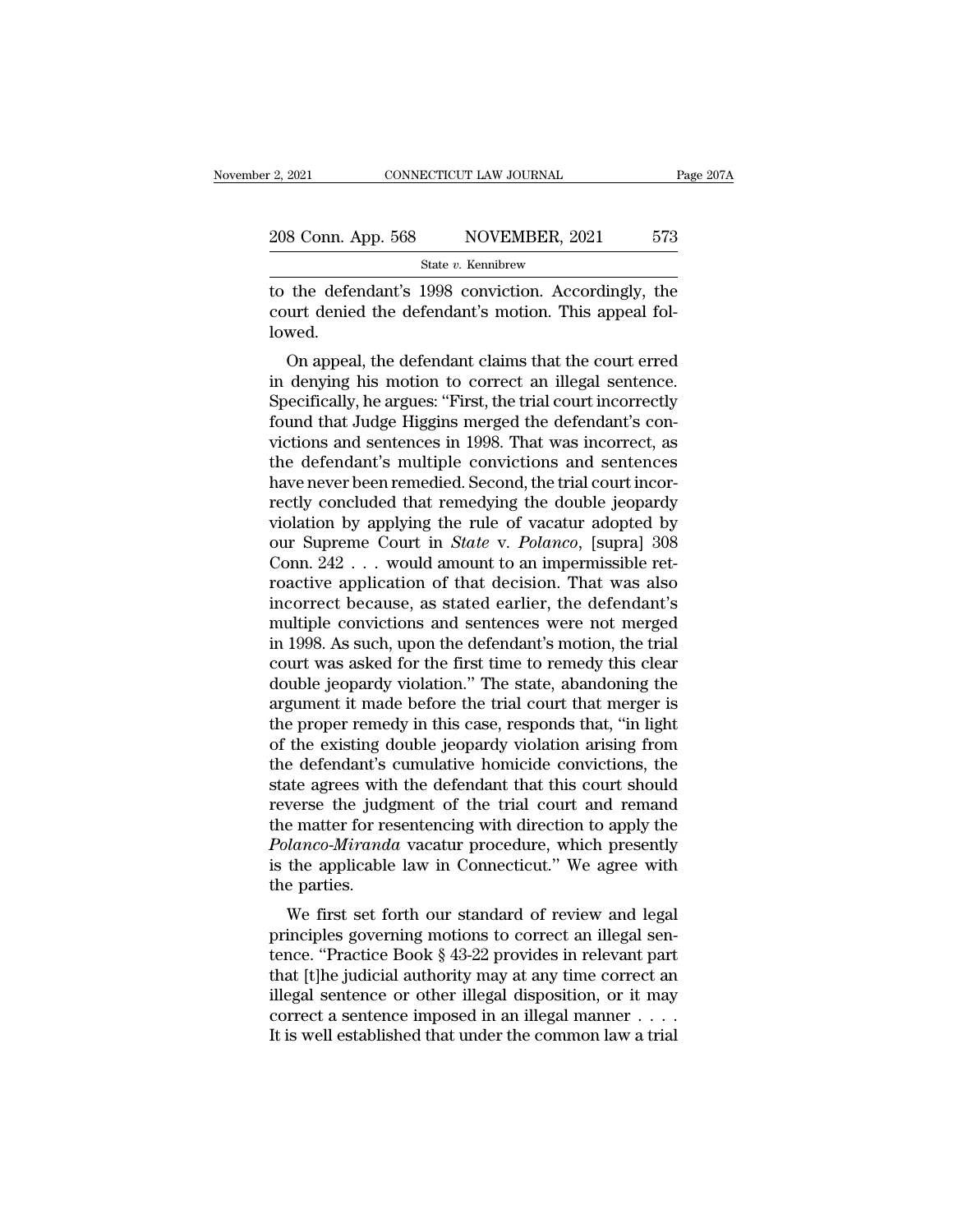# CONNECTICUT LAW JOURNAL November 2, 2021<br>574 NOVEMBER, 2021 208 Conn. App. 568<br>5tate v. Kennibrew

### State *v.* Kennibrew

CONNECTICUT LAW JOURNAL November 2, 2021<br>
State v. Kennibrew<br>
Court has the discretionary power to modify or vacate<br>
a criminal judgment [only] before the sentence has been<br>
a criminal judgment [only] before the sentence  $\begin{array}{r} \text{574} \text{ \quad \text{NOVEMBER, 2021}} \text{  208 Conn. App. 568} \\\text{State $v$. Kennibrew} \\\text{court has the discrepancy power to modify or vacate a criminal judgment [only] before the sentence has been executed. . . This is so because the court loses jurisdiction over the case when the defendant is committed.} \end{array}$ FRA NOVEMBER, 2021 208 Conn. App. 568<br>
State v. Kennibrew<br>
court has the discretionary power to modify or vacate<br>
a criminal judgment [only] before the sentence has been<br>
executed.... This is so because the court loses ju  $\begin{array}{c|c} \text{574} & \text{NOVEMBER, 2021} & \text{208 Conn. App. 568} \\ \hline \text{State } v. \text{ Kennibrew} \\ \text{court has the discretionary power to modify or vacate a criminal judgment [only] before the sentence has been executed. . . . This is so because the court loses jurisdiction over the case when the defendant is committed to the custody of the [C]ommissioner of [C]orrection and hoains sorting the sentence. Without a logical$ State v. Kennibrew<br>
Court has the discretionary power to modify or vacate<br>
a criminal judgment [only] before the sentence has been<br>
executed.... This is so because the court loses juris-<br>
diction over the case when the de state v. Kennibrew<br>
court has the discretionary power to modify or vacate<br>
a criminal judgment [only] before the sentence has been<br>
executed. . . . This is so because the court loses juris-<br>
diction over the case when the court has the discretionary power to modify or vacate<br>a criminal judgment [only] before the sentence has been<br>executed. . . . This is so because the court loses juris-<br>diction over the case when the defendant is committed a criminal judgment [only] before the sentence has been<br>executed. . . . This is so because the court loses juris-<br>diction over the case when the defendant is committed<br>to the custody of the [C]ommissioner of [C]orrection<br>a executed. . . . . ]<br>diction over the<br>to the custody  $\alpha$ <br>and begins servi<br>tive or constitu<br>. . . the trial councent. . . .<br>"Because the the custody of the [C]ommissioner of [C]orrection<br>
d begins serving the sentence.... Without a legisla-<br>
re or constitutional grant of continuing jurisdiction<br>
. the trial court lacks jurisdiction to modify its judg-<br>
ent and begins serving the sentence. . . . Without a legislative or constitutional grant of continuing jurisdiction<br>
. . . the trial court lacks jurisdiction to modify its judg-<br>
ment. . . .<br>
"Because the judiciary cannot con

tive or constitutional grant of continuing jurisdiction<br>  $\ldots$  the trial court lacks jurisdiction to modify its judg-<br>
ment.  $\ldots$ <br>
"Because the judiciary cannot confer jurisdiction on<br>
itself through its own rule-making a trial court lacks jurisdiction to modify its judgment.<br>  $\dots$  the trial court lacks jurisdiction to modify its judgment.<br>
"Because the judiciary cannot confer jurisdiction on<br>
itself through its own rule-making power, [P was valid and its execution of the single properties.<br>
"Because the judiciary cannot confer jurisdiction on<br>
itself through its own rule-making power, [Practice<br>
Book] § 43-22 is limited by the common-law rule that<br>
a tri "Because the judiciary cannot confer jurisdiction on<br>itself through its own rule-making power, [Practice<br>Book] § 43-22 is limited by the common-law rule that<br>a trial court may not modify a sentence if the sentence<br>was val "Because the judiciary cannot confer jurisdiction on<br>itself through its own rule-making power, [Practice<br>Book] § 43-22 is limited by the common-law rule that<br>a trial court may not modify a sentence if the sentence<br>was val itself through its own rule-making power, [Practice Book] § 43-22 is limited by the common-law rule that a trial court may not modify a sentence if the sentence was valid and its execution has begun. . . . Therefore, for Book] § 43-22 is limited by the common-law rule that<br>a trial court may not modify a sentence if the sentence<br>was valid and its execution has begun. . . . Therefore,<br>for the trial court to have jurisdiction to consider the as valid and its execution has begun.  $\dots$  Therefore,<br>the trial court to have jurisdiction to consider the<br>fendant's claim of an illegal sentence, the claim must<br>ll into one of the categories of claims that, under the<br>mmo For the trial court to have jurisdiction to consider the<br>defendant's claim of an illegal sentence, the claim must<br>fall into one of the categories of claims that, under the<br>common law, the court has jurisdiction to review.

defendant's claim of an illegal sentence, the claim must<br>defendant's claim of an illegal sentence, the claim must<br>fall into one of the categories of claims that, under the<br>common law, the court has jurisdiction to review. fall into one of the categories of claims that, under the<br>common law, the court has jurisdiction to review. . . .<br>"[A]n illegal sentence is essentially one [that] . . .<br>exceeds the relevant statutory maximum limits, viola Example 1 and some of the categories of claims that, this common law, the court has jurisdiction to review....<br>
"[A]n illegal sentence is essentially one [that] ...<br>
exceeds the relevant statutory maximum limits, violates "[A]n illegal sentence is essentially one [that]  $\ldots$ <br>exceeds the relevant statutory maximum limits, violates<br>a defendant's right against double jeopardy, is ambigu-<br>ous, or is internally contradictory.  $\ldots$  In accordan "[A]n illegal sentence is essentially one [that]  $\ldots$ <br>exceeds the relevant statutory maximum limits, violates<br>a defendant's right against double jeopardy, is ambigu-<br>ous, or is internally contradictory.  $\ldots$  In accordan exceeds the relevant statutory maximum limits, violates<br>a defendant's right against double jeopardy, is ambiguous, or is internally contradictory.  $\dots$  In accordance<br>with this summary, Connecticut courts have considered<br>f a defendant's right against double jeopardy, is ambiguous, or is internally contradictory. . . . In accordance<br>with this summary, Connecticut courts have considered<br>four categories of claims pursuant to [Practice Book]<br>§ ous, or is internally contradictory. . . . . In accordance<br>with this summary, Connecticut courts have considered<br>four categories of claims pursuant to [Practice Book]<br>§ 43-22. The first category has addressed whether the<br> with this summary, Connecticut courts have considered<br>four categories of claims pursuant to [Practice Book]<br>§ 43-22. The first category has addressed whether the<br>sentence was within the permissible range for the<br>crimes ch four categories of claims pursuant to [Practice Book]<br>
§ 43-22. The first category has addressed whether the<br>
sentence was within the permissible range for the<br>
crimes charged. . . . The second category has consid-<br>
ered  $\S$  43-22. The first category has addressed whether the<br>sentence was within the permissible range for the<br>crimes charged. . . . The second category has consid-<br>ered violations of the prohibition against double jeop-<br>ardy. sentence was within the permissible range for the<br>crimes charged.... The second category has consid-<br>ered violations of the prohibition against double jeop-<br>ardy....The third category has involved claims per-<br>taining to t crimes charged. . . . The second category has considered violations of the prohibition against double jeopardy. . . . The third category has involved claims pertaining to the computation of the length of the sentence and dy.... The third category has involved claims per-<br>ining to the computation of the length of the sentence<br>d the question of consecutive or concurrent prison<br>ne.... The fourth category has involved questions<br>to which sente  $\alpha$  may.  $\ldots$  The alma energy  $\eta$  has involved elastic pertaining to the computation of the length of the sentence and the question of consecutive or concurrent prison time.  $\ldots$  The fourth category has involved quest and the question of consecutive or concurrent prison<br>time.... The fourth category has involved questions<br>as to which sentencing statute was applicable....<br>"This court has recognized that a claim is cognizable<br>in a motion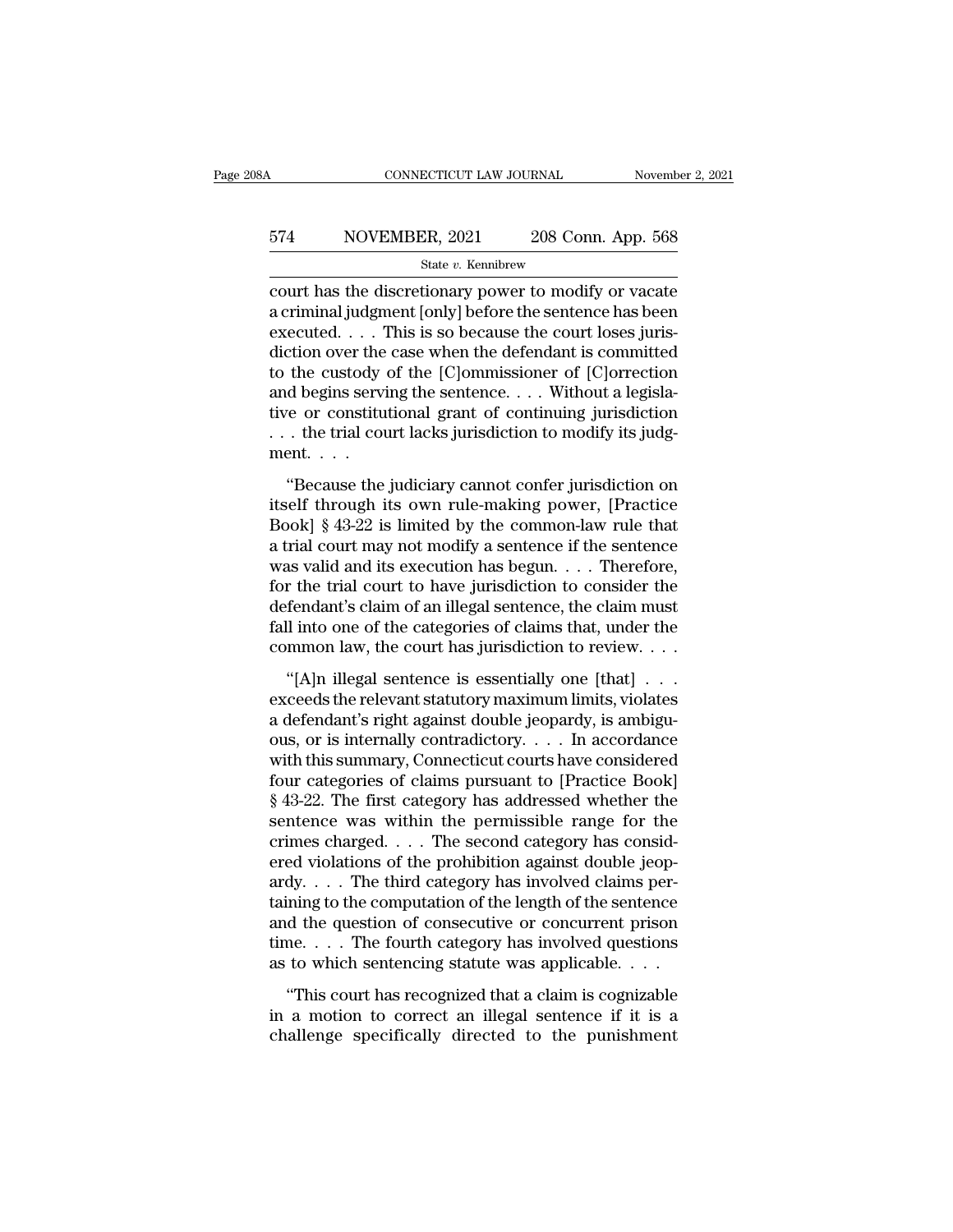# 2, 2021 CONNECTICUT LAW JOURNAL Page 209A<br>
208 Conn. App. 568 NOVEMBER, 2021 575<br>
State v. Kennibrew

State *v.* Kennibrew

<sup>2</sup> 2021 CONNECTICUT LAW JOURNAL Page 2094<br>
208 Conn. App. 568 NOVEMBER, 2021 575<br>
<sup>31</sup> State v. Kennibrew<br>
imposed, even if relief for that illegal punishment<br>
requires the court to in some way modify the underlying<br>
con 208 Conn. App. 568 NOVEMBER, 2021 575<br>State v. Kennibrew<br>imposed, even if relief for that illegal punishment<br>requires the court to in some way modify the underlying<br>convictions, such as for double jeopardy challenges." 208 Conn. App. 568 NOVEMBER, 2021 575<br>
State v. Kennibrew<br>
imposed, even if relief for that illegal punishment<br>
requires the court to in some way modify the underlying<br>
convictions, such as for double jeopardy challenges. 208 Conn. App. 568 NOVEMBER, 2021 575<br>
State v. Kennibrew<br>
imposed, even if relief for that illegal punishment<br>
requires the court to in some way modify the underlying<br>
convictions, such as for double jeopardy challenges. *State v. Kennibrew*<br> *State v. Kennibrew*<br> *State v. Kennibrew*<br>
requires the court to in some way modify the underlying<br>
convictions, such as for double jeopardy challenges."<br>
(Citations omitted; internal quotation marks <sup>State v.</sup> Kennbrew<br>
imposed, even if relief for that illegal punishment<br>
requires the court to in some way modify the underlying<br>
convictions, such as for double jeopardy challenges."<br>
(Citations omitted; internal quotat imposed, even if relief for that illegal punishment<br>requires the court to in some way modify the underlying<br>convictions, such as for double jeopardy challenges."<br>(Citations omitted; internal quotation marks omitted.)<br> $State v.$ requires the court to in some way modify the underlying<br>convictions, such as for double jeopardy challenges."<br>(Citations omitted; internal quotation marks omitted.)<br> $State v. Smith, 338 Conn. 54, 59–60, 256 A.3d 615 (2021).$ "<br>[C]aims of d convictions, such as for double jeopardy challenges."<br>
(Citations omitted; internal quotation marks omitted.)<br> *State* v. *Smith*, 338 Conn. 54, 59–60, 256 A.3d 615 (2021).<br>
"[C]aims of double jeopardy involving multiple p (Citations omitted; internal quotation marks omitted.)<br>  $State$  v.  $Smith$ , 338 Conn. 54, 59–60, 256 A.3d 615 (2021).<br>
"[C]aims of double jeopardy involving multiple punish-<br>
ments present a question of law to which we afford<br>
pl Claims of double jeopardy involving multiple punishents present a question of law to which we afford<br>enary review." (Internal quotation marks omitted.)<br>ate v. Coleman, 204 Conn. App. 860, 868–69, 254 A.3d<br>8, cert. denied, regiants of abasic geoparay involving matrice patient<br>ments present a question of law to which we afford<br>plenary review." (Internal quotation marks omitted.)<br>State v. Coleman, 204 Conn. App. 860, 868–69, 254 A.3d<br>938, cer

*State* v. *Coleman*, 204 Conn. App. 860, 868–69, 254 A.3d 938, cert. denied, 337 Conn. 907, 253 A.3d 45 (2021).<br>We next set forth our Supreme Court's jurisprudence with respect to the doctrines of merger and vacatur. In State v. Coleman, 204 Conn. App. 860, 868–69, 254 A.3d<br>
938, cert. denied, 337 Conn. 907, 253 A.3d 45 (2021).<br>
We next set forth our Supreme Court's jurisprudence<br>
with respect to the doctrines of merger and vacatur. In<br> 938, cert. denied, 337 Conn. 907, 253 A.3d 45 (2021).<br>938, cert. denied, 337 Conn. 907, 253 A.3d 45 (2021).<br>We next set forth our Supreme Court's jurisprudence<br>with respect to the doctrines of merger and vacatur. In<br>*Stat* We next set forth our Supreme Court's jurisprudence<br>with respect to the doctrines of merger and vacatur. In<br>*State* v. *Chicano*, supra, 216 Conn. 725, our Supreme<br>Court opined that when a defendant is convicted of and<br>se We next set forth our Supreme Court's jurisprudence<br>with respect to the doctrines of merger and vacatur. In<br>State v. Chicano, supra, 216 Conn. 725, our Supreme<br>Court opined that when a defendant is convicted of and<br>sentenc with respect to the doctrines of merger and vacatur. In<br>State v. Chicano, supra, 216 Conn. 725, our Supreme<br>Court opined that when a defendant is convicted of and<br>sentenced on both a greater and lesser included offense<br>in *State* v. *Chicano*, supra, 216 Conn. 725, our Supreme<br>Court opined that when a defendant is convicted of and<br>sentenced on both a greater and lesser included offense<br>in violation of the double jeopardy clause, the proper Court opined that when a defendant is convicted of and<br>sentenced on both a greater and lesser included offense<br>in violation of the double jeopardy clause, the proper<br>remedy is for the court to merge the convictions, "vacat sentenced on both a greater and lesser included offense<br>in violation of the double jeopardy clause, the proper<br>remedy is for the court to merge the convictions, "vacat-<br>ing the sentence for the lesser included offense, but in violation of the double jeopardy clause, the proper<br>remedy is for the court to merge the convictions, "vacat-<br>ing the sentence for the lesser included offense, but<br>leaving the conviction for that offense intact and merg remedy is for the court to merge the convictions, "vacating the sentence for the lesser included offense, but<br>leaving the conviction for that offense intact and merg-<br>ing it with the conviction for the greater offense." *S* ing the sentence for the lesser included offense, but<br>leaving the conviction for that offense intact and merg-<br>ing it with the conviction for the greater offense." *State*<br>v. Johnson, 316 Conn. 34, 39, 111 A.3d 447 (2015), leaving the conviction for that offense intact and merg-<br>ing it with the conviction for the greater offense." *State*<br>v. Johnson, 316 Conn. 34, 39, 111 A.3d 447 (2015), citing<br>*State* v. *Chicano*, supra, 725. In *State* v ing it with the conviction for the greater offense." *State* v. *Johnson*, 316 Conn. 34, 39, 111 A.3d 447 (2015), citing *State v. Chicano*, supra, 725. In *State v. Polanco*, supra, 308 Conn. 245, our Supreme Court "revis v. Johnson, 316 Conn. 34, 39, 111 A.3d 447 (2015), citing<br>State v. Chicano, supra, 725. In State v. Polanco, supra,<br>308 Conn. 245, our Supreme Court "revisited the appro-<br>priate remedy to which a defendant should be entitl *State* v. *Chicano*, supra, 725. In *State* v. *Polanco*, supra, 308 Conn. 245, our Supreme Court "revisited the appropriate remedy to which a defendant should be entitled upon establishing that he had been convicted of a 308 Conn. 245, our Supreme Court "revisited the appro-<br>priate remedy to which a defendant should be entitled<br>upon establishing that he had been convicted of and<br>sentenced on both a greater and lesser included offense<br>in vi priate remedy to which a defendant should be entitled<br>upon establishing that he had been convicted of and<br>sentenced on both a greater and lesser included offense<br>in violation of the double jeopardy clause." *State* v.<br>John upon establishing that he had been convicted of and<br>sentenced on both a greater and lesser included offense<br>in violation of the double jeopardy clause." *State* v.<br>Johnson, supra, 39. The defendant in *Polanco* argued<br>that sentenced on both a greater and lesser included offense<br>in violation of the double jeopardy clause." *State* v.<br>Johnson, supra, 39. The defendant in *Polanco* argued<br>that *Rutledge* v. United States, 517 U.S. 292, 307, 116 in violation of the double jeopardy clause." *State* v.<br> *Johnson*, supra, 39. The defendant in *Polanco* argued<br>
that *Rutledge* v. *United States*, 517 U.S. 292, 307, 116 S.<br>
Ct. 1241, 134 L. Ed. 2d 419 (1996), required Johnson, supra, 39. The defendant in *Polanco* argued<br>that *Rutledge* v. *United States*, 517 U.S. 292, 307, 116 S.<br>Ct. 1241, 134 L. Ed. 2d 419 (1996), required our Supreme<br>Court to "eschew the merger of convictions approa that *Rutledge* v. *United States*, 517 U.S. 292, 307, 116 S.<br>Ct. 1241, 134 L. Ed. 2d 419 (1996), required our Supreme<br>Court to "eschew the merger of convictions approach,<br>and, instead . . . to vacate the conviction for th Ct. 1241, 134 L. Ed. 2d 419 (1996), required our Supreme<br>Court to "eschew the merger of convictions approach,<br>and, instead . . . to vacate the conviction for the lesser<br>offense." *State* v. *Polanco*, supra, 248. Our Supre Court to "eschew the merger of convictions approach, and, instead  $\ldots$  to vacate the conviction for the lesser offense." *State* v. *Polanco*, supra, 248. Our Supreme Court declined to resolve the issue on constitutional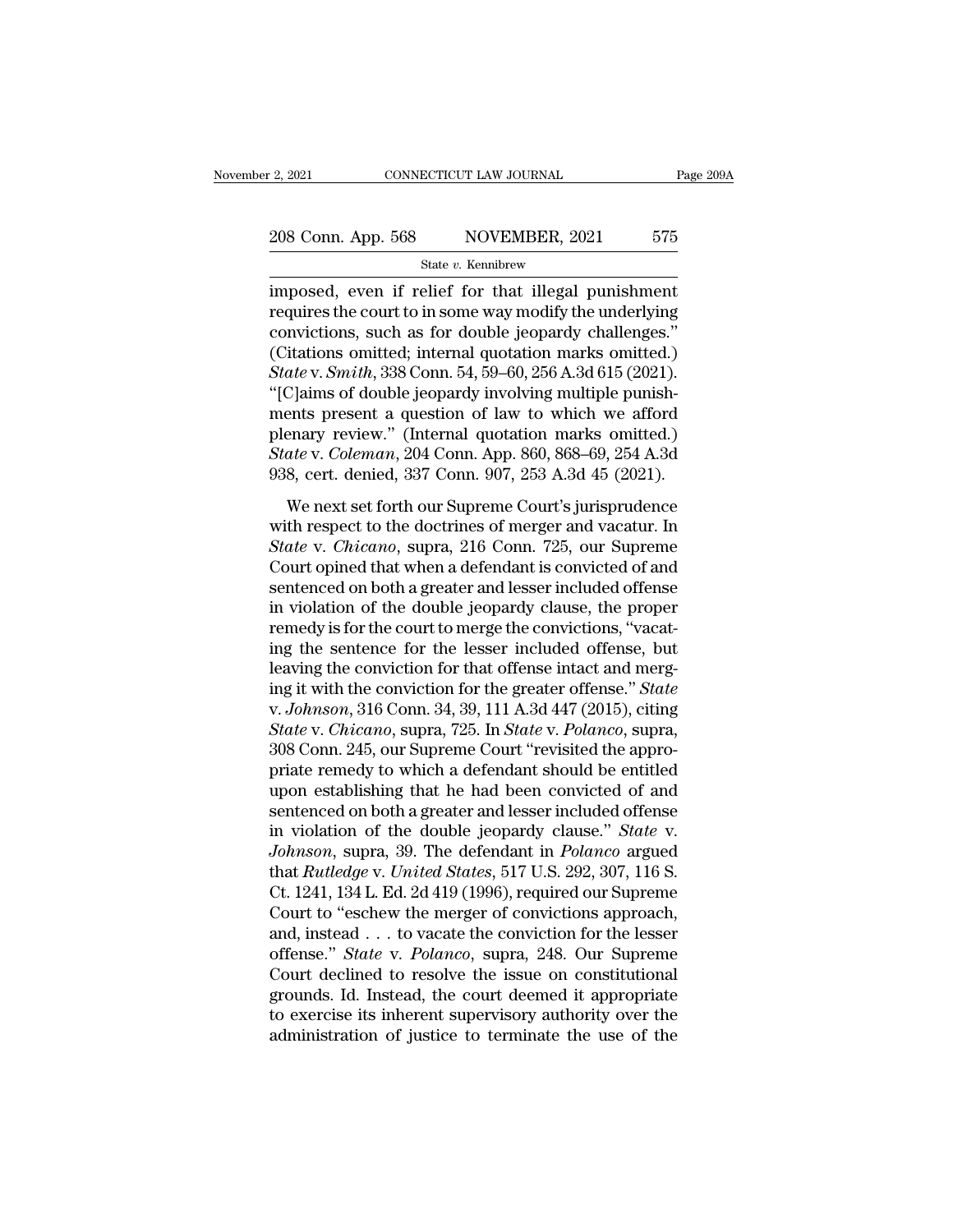# CONNECTICUT LAW JOURNAL November 2, 2021<br>576 NOVEMBER, 2021 208 Conn. App. 568<br>5tate v. Kennibrew

### State *v.* Kennibrew

CONNECTICUT LAW JOURNAL November 2, 2021<br>
ST6 NOVEMBER, 2021 208 Conn. App. 568<br>
State v. Kennibrew<br>
merger of convictions approach and hold that, "when<br>
a defendant has been convicted of greater and lesser<br>
included offen a defendant has been convicted of greater and lesser 576 NOVEMBER, 2021 208 Conn. App. 568<br>
State v. Kennibrew<br>
merger of convictions approach and hold that, "when<br>
a defendant has been convicted of greater and lesser<br>
included offenses, the trial court must vacate the con-576 NOVEMBER, 2021 208 Conn. App. 568<br>
State v. Kennibrew<br>
merger of convictions approach and hold that, "when<br>
a defendant has been convicted of greater and lesser<br>
included offenses, the trial court must vacate the con-State v. Kennibrew<br>
State v. Kennibrew<br>
merger of convictions approach and hold that, "when<br>
a defendant has been convicted of greater and lesser<br>
included offenses, the trial court must vacate the con-<br>
viction for the l state v. Rennbrew<br>merger of convictions approach and hold that, "when<br>a defendant has been convicted of greater and lesser<br>included offenses, the trial court must vacate the con-<br>viction for the lesser offense rather than merger of convictions approach and hold that, "when<br>a defendant has been convicted of greater and lesser<br>included offenses, the trial court must vacate the con-<br>viction for the lesser offense rather than merging the<br>convic a defendant has been convicted of greater and lesser<br>included offenses, the trial court must vacate the con-<br>viction for the lesser offense rather than merging the<br>convictions . . . . " Id., 245; see also id., 255. Subse-<br> included offenses, the trial court must vacate the conviction for the lesser offense rather than merging the convictions  $\ldots$ ." Id., 245; see also id., 255. Subsequently, in *State* v. *Miranda*, supra, 317 Conn. 751–53, mvictions  $\ldots$ ." Id., 245; see also id., 255. Subse-<br>ently, in *State* v. *Miranda*, supra, 317 Conn. 751–53,<br>or Supreme Court extended the vacatur remedy pre-<br>ribed in *Polanco* to double jeopardy violations arising<br>the quently, in *State* v. *Miranda*, supra, 317 Conn. 751–53,<br>quently, in *State* v. *Miranda*, supra, 317 Conn. 751–53,<br>sour Supreme Court extended the vacatur remedy pre-<br>scribed in *Polanco* to double jeopardy violations

our Supreme Court extended the vacatur remedy prescribed in *Polanco* to double jeopardy violations arising out of cumulative convictions for the same offense.<br>On October 11, 2018, this court, sua sponte, ordered the brief out of cumulative convictions for the same offense.<br>
On October 11, 2018, this court, sua sponte, ordered<br>
the briefing in this matter stayed pending the release<br>
of our Supreme Court's decision in *State* v. *Smith*,<br>
su on October 11, 2018, this court, sua sponte, ordered<br>the briefing in this matter stayed pending the release<br>of our Supreme Court's decision in *State* v. *Smith*,<br>supra, 338 Conn. 54. In *Smith*, the defendant was con-<br>vi On October 11, 2018, this court, sua sponte, ordered<br>the briefing in this matter stayed pending the release<br>of our Supreme Court's decision in *State* v. *Smith*,<br>supra, 338 Conn. 54. In *Smith*, the defendant was con-<br>vi the briefing in this matter stayed pending the release<br>of our Supreme Court's decision in *State* v. *Smith*,<br>supra, 338 Conn. 54. In *Smith*, the defendant was con-<br>victed in 2005, following a jury trial, of felony murde of our Supreme Court's decision in *State* v. *Smith*, supra, 338 Conn. 54. In *Smith*, the defendant was convicted in 2005, following a jury trial, of felony murder and manslaughter in the first degree, among other crime supra, 338 Conn. 54. In *Smith*, the defendant was convicted in 2005, following a jury trial, of felony murder<br>and manslaughter in the first degree, among other<br>crimes. Id., 55–56. The trial court merged the conviction<br>of victed in 2005, following a jury trial, of felony murder<br>and manslaughter in the first degree, among other<br>crimes. Id., 55–56. The trial court merged the conviction<br>of manslaughter with the felony murder conviction and<br>se and manslaughter in the first degree, among other<br>crimes. Id., 55–56. The trial court merged the conviction<br>of manslaughter with the felony murder conviction and<br>sentenced the defendant to sixty years of imprisonment<br>on th crimes. Id., 55–56. The trial court merged the conviction<br>of manslaughter with the felony murder conviction and<br>sentenced the defendant to sixty years of imprisonment<br>on the felony murder conviction. Id., 56. In 2015, the<br> of manslaughter with the felony murder conviction and<br>sentenced the defendant to sixty years of imprisonment<br>on the felony murder conviction. Id., 56. In 2015, the<br>defendant, representing himself, "filed a motion to cor-<br>r sentenced the defendant to sixty years of imprisonment<br>on the felony murder conviction. Id., 56. In 2015, the<br>defendant, representing himself, "filed a motion to cor-<br>rect an illegal sentence in which he contended that the on the felony murder conviction. Id., 56. In 2015, the defendant, representing himself, "filed a motion to correct an illegal sentence in which he contended that the sentence was illegal under the *Polanco* supervisory rul defendant, representing himself, "filed a motion to correct an illegal sentence in which he contended that the sentence was illegal under the *Polanco* supervisory rule because the court merged the convictions instead of v rect an illegal sentence in which he contended that the sentence was illegal under the *Polanco* supervisory rule because the court merged the convictions instead of vacating the conviction on the manslaughter charge."<br>Id. sentence was illegal under the *Polanco* supervisory rule<br>because the court merged the convictions instead of<br>vacating the conviction on the manslaughter charge."<br>Id. The court denied the motion, accepting the state's<br>argu because the court merged the convictions instead of<br>vacating the conviction on the manslaughter charge."<br>Id. The court denied the motion, accepting the state's<br>argument that, because *Polanco* was decided pursuant<br>to our S vacating the conviction on the manslaughter charge."<br>Id. The court denied the motion, accepting the state's<br>argument that, because *Polanco* was decided pursuant<br>to our Supreme Court's supervisory authority, it did not<br>app Id. The court denied the motion, accepting the state's<br>argument that, because *Polanco* was decided pursuant<br>to our Supreme Court's supervisory authority, it did not<br>apply retroactively. Id. This court affirmed the judgme argument that, because *Polanco* was decided pursuant<br>to our Supreme Court's supervisory authority, it did not<br>apply retroactively. Id. This court affirmed the judgment<br>of the trial court. Id. Our Supreme Court granted the to our Supreme Court's supervisory authority, it did not<br>apply retroactively. Id. This court affirmed the judgment<br>of the trial court. Id. Our Supreme Court granted the<br>defendant's petition for certification to appeal, li apply retroactively. Id. This court affirmed the judgment<br>of the trial court. Id. Our Supreme Court granted the<br>defendant's petition for certification to appeal, limited<br>to the following issue: "Does this court's holding i of the trial court. Id. Our Supreme Court granted the<br>defendant's petition for certification to appeal, limited<br>to the following issue: "Does this court's holding in<br> $\ldots$  *Polanco*  $\ldots$  readopting vacatur as a remedy fo defendant's petition for certification to appeal, limited<br>to the following issue: "Does this court's holding in<br>...  $Polarco$ ... readopting vacatur as a remedy for<br>a cumulative conviction that violates double jeopardy<br>protect to the following issue: "Does this court's holding in . . .  $Polaneo$  . . . readopting vacatur as a remedy for a cumulative conviction that violates double jeopardy protections, apply retroactively?" (Internal quotation marks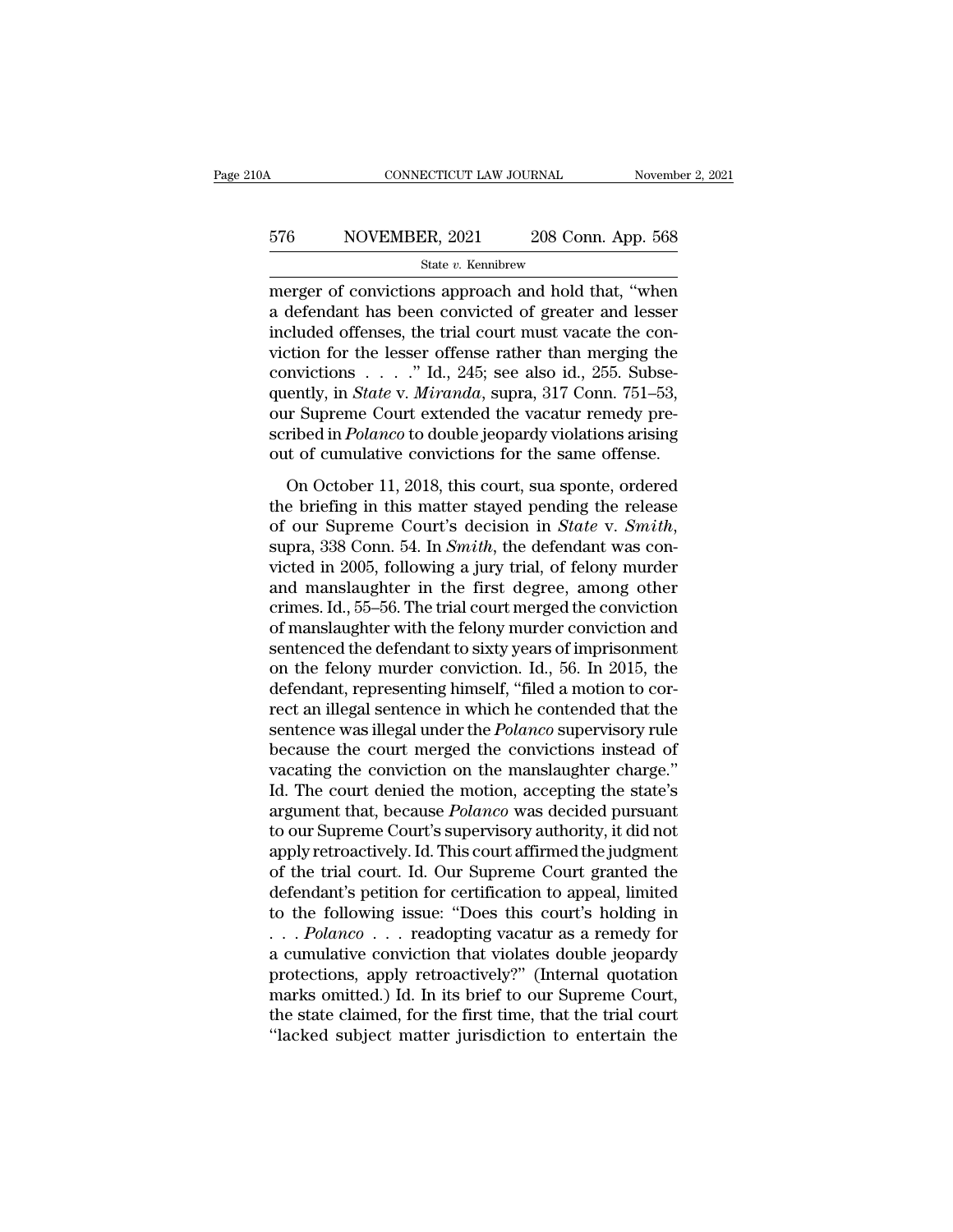# 2, 2021 CONNECTICUT LAW JOURNAL Page 211A<br>208 Conn. App. 568 NOVEMBER, 2021 577<br>State v. Kennibrew

State *v.* Kennibrew

 $\frac{12,2021}{208 \text{ Conn. App. 568}}$   $\frac{100 \text{ }}{\text{NotemBER, 2021}}$   $\frac{577}{577}$ <br>  $\frac{1000 \text{ }}{\text{State } v. \text{ Kennibrew}}$ <br>
defendant's motion to correct an illegal sentence<br>
because the motion sought only to modify the defendant's conviction no 208 Conn. App. 568 NOVEMBER, 2021 577<br>
State v. Kennibrew<br>
defendant's motion to correct an illegal sentence<br>
because the motion sought only to modify the defen-<br>
dant's conviction, not his sentence."<sup>4</sup> Id., 56. The<br>
Sup 208 Conn. App. 568 NOVEMBER, 2021 577<br>
State v. Kennibrew<br>
defendant's motion to correct an illegal sentence<br>
because the motion sought only to modify the defen-<br>
dant's conviction, not his sentence.''<sup>4</sup> Id., 56. The<br>
Su 208 Conn. App. 568 NOVEMBER, 2021 577<br>
State v. Kennibrew<br>
defendant's motion to correct an illegal sentence<br>
because the motion sought only to modify the defen-<br>
dant's conviction, not his sentence."<sup>4</sup> Id., 56. The<br>
Sup State v. Kennibrew<br>
defendant's motion to correct an illegal sentence<br>
because the motion sought only to modify the defen-<br>
dant's conviction, not his sentence."<sup>4</sup> Id., 56. The<br>
Supreme Court agreed with the state. Id., **state v. Kennbrew**<br>
defendant's motion to correct an illegal sentence<br>
because the motion sought only to modify the defen-<br>
dant's conviction, not his sentence."<sup>4</sup> Id., 56. The<br>
Supreme Court agreed with the state. Id., defendant's motion to correct an illegal sentence<br>because the motion sought only to modify the defen-<br>dant's conviction, not his sentence."<sup>4</sup> Id., 56. The<br>Supreme Court agreed with the state. Id., 56–57. It<br>explained tha because the motion sought only to modify the defen-<br>dant's conviction, not his sentence."<sup>4</sup> Id., 56. The<br>Supreme Court agreed with the state. Id., 56–57. It<br>explained that, "when cumulative convictions affect a<br>*sentence* dant's conviction, not his sentence."<sup>4</sup> Id., 56. The<br>Supreme Court agreed with the state. Id., 56–57. It<br>explained that, "when cumulative convictions affect a<br>*sentence* in any manner, the trial court has jurisdiction<br>to Supreme Court agreed with the state. Id., 56–57. It<br>explained that, "when cumulative convictions affect a<br>*sentence* in any manner, the trial court has jurisdiction<br>to entertain a motion to correct an illegal sentence."<br>( explained that, "when cumulative convictions affect a *sentence* in any manner, the trial court has jurisdiction to entertain a motion to correct an illegal sentence." (Emphasis in original.) Id., 63. In *Smith*, however, sentence in any manner, the trial court has jurisdiction<br>to entertain a motion to correct an illegal sentence."<br>(Emphasis in original.) Id., 63. In *Smith*, however, "the<br>defendant ha[d] not claimed that his *sentence* was to entertain a motion to correct an illegal sentence."<br>(Emphasis in original.) Id., 63. In *Smith*, however, "the<br>defendant ha[d] not claimed that his *sentence* was<br>affected *in any manner* by the allegedly cumulative<br>co (Emphasis in original.) Id., 63. In *Smith*, however, "the defendant ha[d] not claimed that his *sentence* was affected *in any manner* by the allegedly cumulative convictions. No sentence was imposed on the defendant's m defendant ha[d] not claimed that his *sentence* was<br>affected *in any manner* by the allegedly cumulative<br>convictions. No sentence was imposed on the defen-<br>dant's merged manslaughter conviction, and it is undis-<br>puted that affected *in any manner* by the allegedly cumulative<br>convictions. No sentence was imposed on the defen-<br>dant's merged manslaughter conviction, and it is undis-<br>puted that the only remedy sought by the defendant,<br>namely, va convictions. No sentence was imposed on the defen-<br>dant's merged manslaughter conviction, and it is undis-<br>puted that the only remedy sought by the defendant,<br>namely, vacatur of that conviction, will have no effect<br>on the dant's merged manslaughter conviction, and it is undis-<br>puted that the only remedy sought by the defendant,<br>namely, vacatur of that conviction, will have no effect<br>on the length, computation or structure of his sen-<br>tence puted that the only remedy sought by the defendant,<br>namely, vacatur of that conviction, will have no effect<br>on the length, computation or structure of his sen-<br>tence." (Emphasis in original.) Id., 63–64. The court<br>noted th namely, vacatur of that conviction, will have no effect<br>on the length, computation or structure of his sen-<br>tence." (Emphasis in original.) Id., 63–64. The court<br>noted that it was not aware of any appellate authority<br>holdi on the length, computation or structure of his sentence." (Emphasis in original.) Id., 63–64. The court noted that it was not aware of any appellate authority holding that "trial courts have jurisdiction to correct an ille tence." (Emphasis in original.) Id., 63–64. The court<br>noted that it was not aware of any appellate authority<br>holding that "trial courts have jurisdiction to correct<br>an illegal sentence under Practice Book § 43-22 when<br>the noted that it was not aware of any appellate authority<br>holding that "trial courts have jurisdiction to correct<br>an illegal sentence under Practice Book § 43-22 when<br>the alleged double jeopardy violation had no impact<br>whatso holding that "trial courts have jurisdi<br>an illegal sentence under Practice Boo<br>the alleged double jeopardy violation<br>whatsoever on the sentence imposed."<br>ingly, our Supreme Court concluded th<br>lacked jurisdiction to enterta Example and Principle 2006, 3 B 22 Media<br>e alleged double jeopardy violation had no impact<br>natsoever on the sentence imposed." Id., 64. Accord-<br>gly, our Supreme Court concluded that the trial court<br>ked jurisdiction to ente dant pleaded guilty to and was convicted." Id., 64. Accordingly, our Supreme Court concluded that the trial court lacked jurisdiction to entertain the defendant's motion to correct an illegal sentence. Id.<br>We now turn to t

<sup>4</sup> After oral argument before our Supreme Court, that court ordered the defendant pleaded guilty to and was convicted of both murder<br> $\frac{4}{1}$  After oral argument before our Supreme Court, that court ordered the arties to We now turn to the present case, in which the defendant pleaded guilty to and was convicted of both murder<br>
<sup>4</sup> After oral argument before our Supreme Court, that court ordered the parties to submit supplemental briefs on We now turn to the present case, in which the defen-<br>dant pleaded guilty to and was convicted of both murder<br><sup>4</sup> After oral argument before our Supreme Court, that court ordered the<br>parties to submit supplemental briefs on dant pleaded guilty to and was convicted of both murder<br>  $^4$  After oral argument before our Supreme Court, that court ordered the<br>
parties to submit supplemental briefs on the following issue: "Is this court's<br>
holding p That is determined that violation was convicted of both intrinder<br>  $\overline{ }$  + After oral argument before our Supreme Court, that court ordered the<br>
parties to submit supplemental briefs on the following issue: "Is this cou <sup>4</sup> After oral argument before our Supreme Court, that court ordered the parties to submit supplemental briefs on the following issue: "Is this court's holding pursuant to its supervisory authority in *State* v. *Polanco* parties to submit supplemental briefs on the following issue: "Is this court's holding pursuant to its supervisory authority in *State* v. *Polanco*, [supra, 308 Conn. 255], that vacatur is the proper remedy for a cumulati holding pursuant to its supervisory authority in *State* v. *Polanco*, [supra, 308 Conn. 255], that vacatur is the proper remedy for a cumulative conviction that violates double jeopardy protections, as that holding was ex comes permissible remedy for a cumulative conviction<br>308 Conn. 255], that vacatur is the proper remedy for a cumulative conviction<br>that violates double jeopardy protections, as that holding was expanded<br>and clarified by t but violates double jeopardy protections, as that holding was expanded and clarified by this court's decision in *State* v. *Miranda*, [supra, 317 Conn. 741], constitutionally mandated under the double jeopardy clause of t and clarified by this court's decision in *State v. Miranda*, [supra, 317 Conn. 741], constitutionally mandated under the double jeopardy clause of the United States constitution or is merger of the cumulative convictions 741], constitutionally mandated under the double jeopardy clause of the United States constitution or is merger of the cumulative convictions a constitutionally permissible remedy?" (Internal quotation marks omitted.) Sta United States constitution or is merger of the cumulative convictions a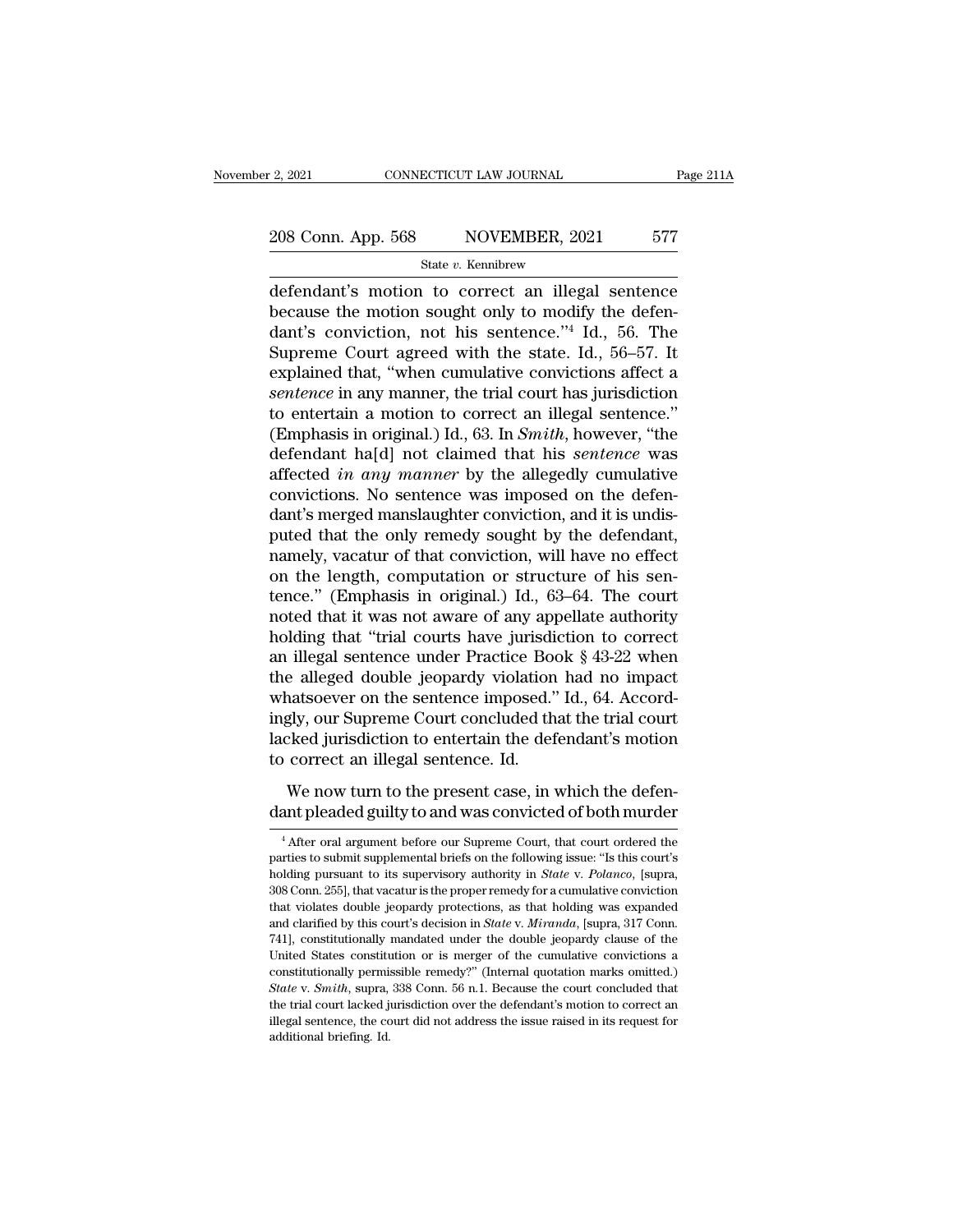# CONNECTICUT LAW JOURNAL November 2, 2021<br>578 NOVEMBER, 2021 208 Conn. App. 568<br>5tate v. Kennibrew

State *v.* Kennibrew

CONNECTICUT LAW JOURNAL November November November 2008<br>
State v. Kennibrew<br>
and felony murder, and received two concurrent senten-<br>
ces for those convictions. "Our Supreme Court has analyzed the logislative bistory of the 578 NOVEMBER, 2021 208 Conn. App. 568<br>
528 State v. Kennibrew<br>
3208 Conn. App. 568<br>
528 State v. Kennibrew<br>
528 and felony murder, and received two concurrent sentences<br>
528 for those convictions. "Our Supreme Court has an  $\begin{array}{lll}\n & \text{NOVEMBER, 2021} & \text{208 Conn. App. 568} \\
 \hline\n & \text{State } v. \text{ Kennibrew} \\
 \hline\n & \text{and fellow murder, and received two concurrent sentences for those convictions. "Our Supreme Court has analyzed the legislative history of the fellow murder statute and concluded that the legislative intended that intentionel murder and follow murder are alternative means.\n$  $578$  NOVEMBER,  $2021$   $208$  Conn. App. 568<br>  $\frac{\text{State } v. \text{ Kennibrew}}{\text{and fellow murder, and received two concurrent sentences for those convictions. "Our Supreme Court has analyzed the legislative history of the fellow murder started and concluded that the legislative interact were alternatively measured.}$ State v. Kennibrew<br>
and felony murder, and received two concurrent sentences for those convictions. "Our Supreme Court has analyzed the legislative history of the felony murder statute and concluded that the legislature i state v. Kennbrew<br>and felony murder, and received two concurrent sentences for those convictions. "Our Supreme Court has analyzed the legislative history of the felony murder statute<br>and concluded that the legislature int and felony murder, and received two concurrent sentences for those convictions. "Our Supreme Court has analyzed the legislative history of the felony murder statute and concluded that the legislature intended that intentio ces for those convictions. "Our Supreme Court has ana-<br>lyzed the legislative history of the felony murder statute<br>and concluded that the legislature intended that inten-<br>tional murder and felony murder are alternative mean lyzed the legislative history of the felony murder statute<br>and concluded that the legislature intended that inten-<br>tional murder and felony murder are alternative means<br>of committing the same offense and should be treated<br> and concluded that the legislature intended that intentional murder and felony murder are alternative means<br>of committing the same offense and should be treated<br>as a single crime for double jeopardy purposes." *State*<br>v. tional murder and felony murder are alternative means<br>of committing the same offense and should be treated<br>as a single crime for double jeopardy purposes." *State*<br>v. *Benefield*, 153 Conn. App. 691, 709–10, 103 A.3d 990<br>( of committing the same offense and should be treated<br>as a single crime for double jeopardy purposes." *State*<br>v. *Benefield*, 153 Conn. App. 691, 709–10, 103 A.3d 990<br>(2014), cert. denied, 315 Conn. 913, 106 A.3d 305, cer as a single crime for double jeopardy purposes." *State*<br>v. *Benefield*, 153 Conn. App. 691, 709–10, 103 A.3d 990<br>(2014), cert. denied, 315 Conn. 913, 106 A.3d 305, cert.<br>denied, 575 U.S. 1041, 135 S. Ct. 2386, 192 L. Ed. *v. Benefield*, 153 Conn. App. 691, 709–10, 103 A.3d 990 (2014), cert. denied, 315 Conn. 913, 106 A.3d 305, cert. denied, 575 U.S. 1041, 135 S. Ct. 2386, 192 L. Ed. 2d 172 (2015); see also *State v. John*, 210 Conn. 652, 6 (2014), cert. denied, 315 Conn. 913, 106 A.3d 305, cert.<br>denied, 575 U.S. 1041, 135 S. Ct. 2386, 192 L. Ed. 2d 172<br>(2015); see also *State v. John*, 210 Conn. 652, 695, 557<br>A.2d 93, cert. denied, 493 U.S. 824, 110 S. Ct. denied, 575 U.S. 1041, 135 S. Ct. 2386, 192 L. Ed. 2d 172<br>(2015); see also *State v. John*, 210 Conn. 652, 695, 557<br>A.2d 93, cert. denied, 493 U.S. 824, 110 S. Ct. 84, 107 L.<br>Ed. 2d 50 (1989), and cert. denied sub nom. *S* (2015); see also *State v. John*, 210 Conn. 652, 695, 557<br>A.2d 93, cert. denied, 493 U.S. 824, 110 S. Ct. 84, 107 L.<br>Ed. 2d 50 (1989), and cert. denied sub nom. *Seebeck v.*<br>*Connecticut*, 493 U.S. 824, 110 S. Ct. 84, 107 A.2d 93, cert. denied, 493 U.S. 824, 110 S. Ct. 84, 107 L.<br>Ed. 2d 50 (1989), and cert. denied sub nom. *Seebeck v.*<br>*Connecticut*, 493 U.S. 824, 110 S. Ct. 84, 107 L. Ed. 2d<br>50 (1989). Because the defendant was convicted o ardy. *(1989).* Because the defendant was convicted of both urder and felony murder, which are a single crime for ouble jeopardy purposes, the defendant's cumulative mvictions violate the prohibition against double jeop-<br>dy.<br>*St* trial courses). Because are determined was convicted of sour-<br>murder and felony murder, which are a single crime for<br>double jeopardy purposes, the defendant's cumulative<br>convictions violate the prohibition against double j

double jeopardy purposes, the defendant's cumulative<br>convictions violate the prohibition against double jeop-<br>ardy.<br>*State* v. *Smith*, supra, 338 Conn. 63, in which the<br>trial court at the time of sentencing had merged th convictions violate the prohibition against double jeopardy.<br>
State v. Smith, supra, 338 Conn. 63, in which the<br>
trial court at the time of sentencing had merged the<br>
defendant's manslaughter conviction with his felony<br>
m solvections visite the pronsident against doubte jeop<br>ardy.<br>State v. Smith, supra, 338 Conn. 63, in which the<br>trial court at the time of sentencing had merged the<br>defendant's manslaughter conviction with his felony<br>murder State v. Smith, supra, 338 Conn. 63, in which the<br>trial court at the time of sentencing had merged the<br>defendant's manslaughter conviction with his felony<br>murder conviction and "[n]o sentence was imposed on<br>the defendant's State v. Smith, supra, 338 Conn. 63, in which the<br>trial court at the time of sentencing had merged the<br>defendant's manslaughter conviction with his felony<br>murder conviction and "[n]o sentence was imposed on<br>the defendant' trial court at the time of sentencing had merged the<br>defendant's manslaughter conviction with his felony<br>murder conviction and "[n]o sentence was imposed on<br>the defendant's merged manslaughter conviction," does<br>not guide o defendant's manslaughter conviction with his felony<br>murder conviction and "[n]o sentence was imposed on<br>the defendant's merged manslaughter conviction," does<br>not guide our consideration of the present case. Here,<br>contrary murder conviction and "[n]o sentence was imposed on<br>the defendant's merged manslaughter conviction," does<br>not guide our consideration of the present case. Here,<br>contrary to the court's statement at the time of the<br>denial o the defendant's merged manslaughter conviction," does<br>not guide our consideration of the present case. Here,<br>contrary to the court's statement at the time of the<br>denial of the defendant's motion to correct his illegal<br>sent not guide our consideration of the present case. Here,<br>contrary to the court's statement at the time of the<br>denial of the defendant's motion to correct his illegal<br>sentence, the defendant's convictions of murder and<br>felony contrary to the court's statement at the time of the denial of the defendant's motion to correct his illegal<br>sentence, the defendant's convictions of murder and<br>felony murder had not been merged. Instead, the defen-<br>dant r denial of the defendant's motion to correct his illegal<br>sentence, the defendant's convictions of murder and<br>felony murder had not been merged. Instead, the defen-<br>dant remained subject to two concurrent sentences for<br>convi sentence, the defendant's convictions of murder and<br>felony murder had not been merged. Instead, the defen-<br>dant remained subject to two concurrent sentences for<br>convictions that were cumulative, in violation of double<br>jeop felony murder had not been merged. Instead, the defen-<br>dant remained subject to two concurrent sentences for<br>convictions that were cumulative, in violation of double<br>jeopardy principles. Thus, at the time of the filing of<br> dant remained subject to two concurrent sentences for convictions that were cumulative, in violation of double jeopardy principles. Thus, at the time of the filing of his motion to correct an illegal sentence, the defendan convictions that we<br>jeopardy principles<br>his motion to corree<br>in the present case i<br>ishments for the s:<br>improperly denied<br>an illegal sentence.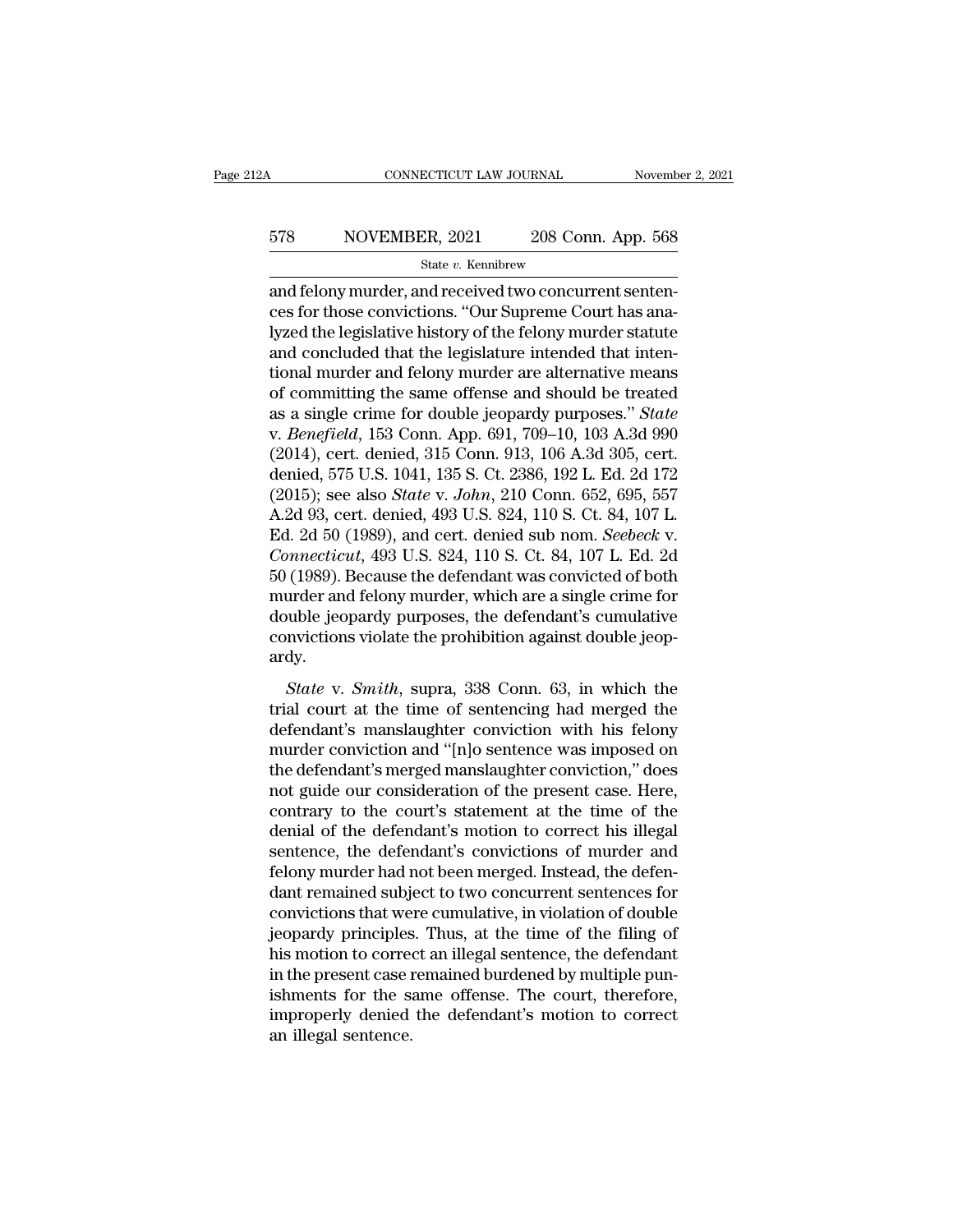# 2, 2021 CONNECTICUT LAW JOURNAL Page 213A<br>208 Conn. App. 568 NOVEMBER, 2021 579<br>31 State v. Kennibrew

### State *v.* Kennibrew

2021 CONNECTICUT LAW JOURNAL Page 213/<br>
8 Conn. App. 568 NOVEMBER, 2021 579<br>
State v. Kennibrew<br>
As noted previously, the parties are in agreement that<br>
e proper remedy in the present case is to remand the<br>
entire to the t 208 Conn. App. 568 NOVEMBER, 2021 579<br>State v. Kennibrew<br>As noted previously, the parties are in agreement that<br>the proper remedy in the present case is to remand the<br>matter to the trial court with direction to vacate the 208 Conn. App. 568 NOVEMBER, 2021 579<br>
State v. Kennibrew<br>
As noted previously, the parties are in agreement that<br>
the proper remedy in the present case is to remand the<br>
matter to the trial court with direction to vacate 208 Conn. App. 568 NOVEMBER, 2021 579<br>State v. Kennibrew<br>As noted previously, the parties are in agreement that<br>the proper remedy in the present case is to remand the<br>matter to the trial court with direction to vacate the State v. Kennibrew<br>
State v. Kennibrew<br>
As noted previously, the parties are in agreement that<br>
the proper remedy in the present case is to remand the<br>
matter to the trial court with direction to vacate the<br>
defendant's c State v. Kennbrew<br>
As noted previously, the parties are in agreement that<br>
the proper remedy in the present case is to remand the<br>
matter to the trial court with direction to vacate the<br>
defendant's conviction of felony m As noted previously, the parties are in agreement that<br>the proper remedy in the present case is to remand the<br>matter to the trial court with direction to vacate the<br>defendant's conviction of felony murder. In its appellate the proper remedy in the present case is to remand the<br>matter to the trial court with direction to vacate the<br>defendant's conviction of felony murder. In its appellate<br>brief, the state expressly agrees with the defendant<br>" matter to the trial court with direction to vacate the defendant's conviction of felony murder. In its appellate brief, the state expressly agrees with the defendant "that this court should reverse the judgment of the tria defendant's conviction of felony murder. In its appellate<br>brief, the state expressly agrees with the defendant<br>"that this court should reverse the judgment of the<br>trial court and remand the matter for resentencing with<br>dir brief, the state expressly agrees with the defendant<br>
"that this court should reverse the judgment of the<br>
trial court and remand the matter for resentencing with<br>
direction to apply the *Polanco-Miranda* vacatur proce-<br>
d "that this court should reverse the judgment of the<br>trial court and remand the matter for resentencing with<br>direction to apply the *Polanco-Miranda* vacatur proce-<br>dure, which presently is the applicable law in Connecti-<br>c trial court and remand the matter for resentencing with<br>direction to apply the *Polanco-Miranda* vacatur proce-<br>dure, which presently is the applicable law in Connecti-<br>cut." Under the circumstances of the present case, in direction to apply the *Polanco-Miranda* vacatur proce-<br>dure, which presently is the applicable law in Connecti-<br>cut." Under the circumstances of the present case, in<br>which the defendant's cumulative convictions, imposed<br>p dure, which presently is the applicable law in Connecticut." Under the circumstances of the present case, in which the defendant's cumulative convictions, imposed prior to our Supreme Court's decision in *Polanco*, were ne cut." Under the circumstances of the present case, in<br>which the defendant's cumulative convictions, imposed<br>prior to our Supreme Court's decision in *Polanco*, were<br>never merged and the defendant remains burdened by<br>multip From the deterministic contractions, imposed<br>ior to our Supreme Court's decision in *Polanco*, were<br>ver merged and the defendant remains burdened by<br>ultiple punishments for the same offense in violation<br>double jeopardy pri prior to our suppreme courts decision in Founces, were<br>never merged and the defendant remains burdened by<br>multiple punishments for the same offense in violation<br>of double jeopardy principles, we agree with the parties<br>that

multiple punishments for the same offense in violation<br>of double jeopardy principles, we agree with the parties<br>that the proper remedy is vacatur, rather than merger.<br>We note that our conclusion as to the appropriate<br>remed of double jeopardy principles, we agree with the parties<br>that the proper remedy is vacatur, rather than merger.<br>We note that our conclusion as to the appropriate<br>remedy in this case does not rest on a retroactive appli-<br>c proper remedy is vacatur, rather than merger.<br>We note that our conclusion as to the appropriate<br>remedy in this case does not rest on a retroactive appli-<br>cation of the *Polanco* supervisory rule. Rather, because<br>the double We note that our conclusion as to the appropriate<br>remedy in this case does not rest on a retroactive appli-<br>cation of the *Polanco* supervisory rule. Rather, because<br>the double jeopardy violation presently exists, the<br>pro We note that our conclusion as to the appropriate<br>remedy in this case does not rest on a retroactive appli-<br>cation of the *Polanco* supervisory rule. Rather, because<br>the double jeopardy violation presently exists, the<br>prop remedy in this case does not rest on a retroactive application of the *Polanco* supervisory rule. Rather, because<br>the double jeopardy violation presently exists, the<br>proper remedy, consistent with *Polanco*'s directive, is cation of the *Polanco* supervisory rule. Rather, because<br>the double jeopardy violation presently exists, the<br>proper remedy, consistent with *Polanco*'s directive, is<br>vacatur. Moreover, the policy concerns that led the<br>cou the double jeopardy violation presently exists, the<br>proper remedy, consistent with *Polanco*'s directive, is<br>vacatur. Moreover, the policy concerns that led the<br>court in *Polanco* to conclude that vacatur was the<br>proper re proper remedy, consistent with *Polanco*'s directive, is<br>vacatur. Moreover, the policy concerns that led the<br>court in *Polanco* to conclude that vacatur was the<br>proper remedy apply with equal force in this case. As<br>the cou vacatur. Moreover, the policy concerns that led the<br>court in *Polanco* to conclude that vacatur was the<br>proper remedy apply with equal force in this case. As<br>the court explained in *Polanco*, its decision to reject<br>the mer court in *Polanco* to conclude that vacatur was the<br>proper remedy apply with equal force in this case. As<br>the court explained in *Polanco*, its decision to reject<br>the merger of convictions approach was supported by<br>the fac proper remedy apply with equal force in this case. As<br>the court explained in *Polanco*, its decision to reject<br>the merger of convictions approach was supported by<br>the fact that the United States Court of Appeals for<br>the Se the court explained in *Polanco*, its decision to reject<br>the merger of convictions approach was supported by<br>the fact that the United States Court of Appeals for<br>the Second Circuit no longer provided a jurisprudential<br>foun the merger of convictions approach was supported by<br>the fact that the United States Court of Appeals for<br>the Second Circuit no longer provided a jurisprudential<br>foundation for continued use of the merger approach,<br>and the the fact that the United States Court of Appeals for<br>the Second Circuit no longer provided a jurisprudential<br>foundation for continued use of the merger approach,<br>and the court found no compelling reason to adhere<br>to an app the Second Circuit no longer provided a jurisprudential<br>foundation for continued use of the merger approach,<br>and the court found no compelling reason to adhere<br>to an approach that was not in conformity with the<br>approach ap foundation for continued use of the merger approach,<br>and the court found no compelling reason to adhere<br>to an approach that was not in conformity with the<br>approach applied by other circuit courts of appeals.<br>Additionally, and the court found no compelling reason to adhere<br>to an approach that was not in conformity with the<br>approach applied by other circuit courts of appeals.<br>Additionally, the court in *Polanco* noted that "it is diffi-<br>cult to an approach that was not in conformity with the<br>approach applied by other circuit courts of appeals.<br>Additionally, the court in *Polanco* noted that "it is diffi-<br>cult to know whether collateral consequences would<br>neces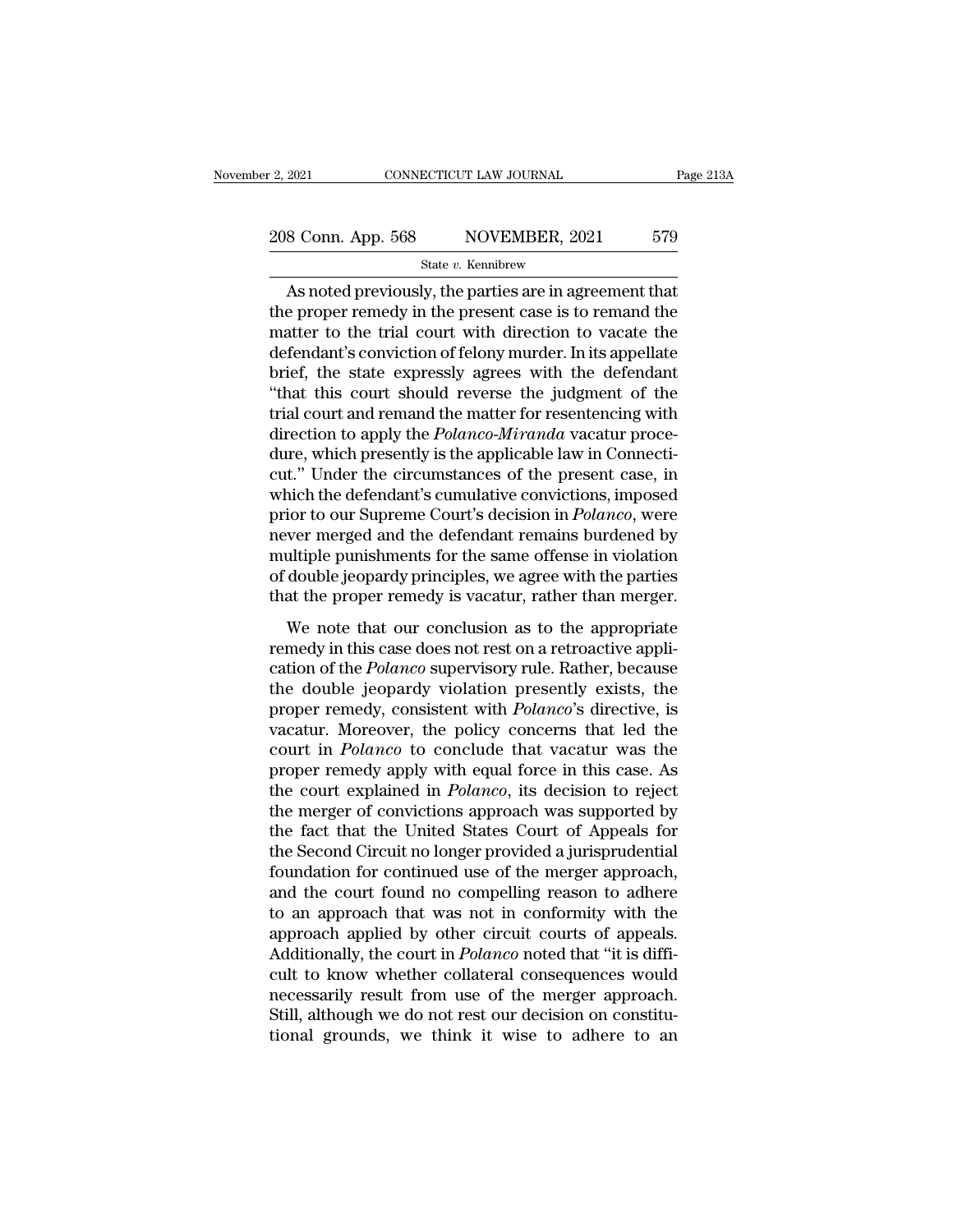# CONNECTICUT LAW JOURNAL November 2, 2021<br>580 NOVEMBER, 2021 208 Conn. App. 580<br>McCormick v. Terrell

### McCormick *v.* Terrell

CONNECTICUT LAW JOURNAL November 2, 2021<br>
S80 NOVEMBER, 2021 208 Conn. App. 580<br>
McCormick v. Terrell<br>
approach that the federal courts seem to conclude is<br>
less likely to give rise to collateral consequences, which<br>
are o **lessay less** likely to give rise to collateral courts seem to conclude is less likely to give rise to collateral consequences, which are oftentimes 'legion' . . . and may produce devastating results for a dofondant " (C 580 NOVEMBER, 2021 208 Conn. App. 580<br>
McCormick v. Terrell<br>
approach that the federal courts seem to conclude is<br>
less likely to give rise to collateral consequences, which<br>
are oftentimes 'legion' . . . and may produce 580 NOVEMBER, 2021 208 Conn. App. 580<br>
McCormick v. Terrell<br>
approach that the federal courts seem to conclude is<br>
less likely to give rise to collateral consequences, which<br>
are oftentimes 'legion' . . . and may produce McCormick *v*. Terrell<br>
approach that the federal courts seem to conclude is<br> *less* likely to give rise to collateral consequences, which<br>
are oftentimes 'legion' . . . and may produce devasta-<br>
ting results for a defenda McCornuck v. Terrell<br>approach that the federal courts seem to conclude is<br>less likely to give rise to collateral consequences, which<br>are oftentimes 'legion' . . . and may produce devasta-<br>ting results for a defendant." (C approach that the federal courts seem to conclud<br>*less* likely to give rise to collateral consequences, wh<br>are oftentimes 'legion' . . . and may produce devas<br>ting results for a defendant." (Citation omitted; emp<br>sis in o For the set of contatenal consequences, which<br>e oftentimes 'legion'  $\ldots$  and may produce devasta-<br>ig results for a defendant." (Citation omitted; empha-<br>in original.) *State* v. Polanco, supra, 308 Conn. 255–56<br>5. Accord are often<br>ting results for a defendant." (Citation omitted; emphasis in original.) State v. Polanco, supra, 308 Conn. 255–56<br>n.5. Accordingly, we agree with the parties that the<br>proper remedy in the present case is vacatu the results for a detendant. (Chanon<br>sis in original.) *State v. Polanco*, supra, 3<br>n.5. Accordingly, we agree with the<br>proper remedy in the present case is  $\cdot$ <br>The judgment is reversed and the ca<br>with direction to vacat

In Accordingly, we agree with the parties that oper remedy in the present case is vacatur.<br>The judgment is reversed and the case is reman the direction to vacate the conviction of felony mund to resentence the defendant.<br>I Fugginent is reversed and the case is remainded<br>irection to vacate the conviction of felony murder<br>of resentence the defendant.<br>his opinion the other judges concurred.<br>SHAYE MCCORMICK *v*. DAVID TERRELL<br>(AC 43946)

### e the conviction of 1<br>
edendant.<br>
other judges concu<br>
MICK v. DAVID TE<br>
(AC 43946)<br>
Cradle and Lavine, Js. SHAYE MCCORMICK v. DAVID TERRELL<br>(AC 43946)<br>Alvord, Cradle and Lavine, Js.

### *Syllabus*

SHATE MCCORMICA  $v$ . DAVID TERRELL<br>
(AC 43946)<br>
Alvord, Cradle and Lavine, Js.<br>
Syllabus<br>
The defendant, whose marriage to the plaintiff had previously been dis-<br>
solved, appealed to this court from the decision of the tr  $(AC 43946)$ <br>Alvord, Cradle and Lavine, Js.<br> $Syllabus$ <br>defendant, whose marriage to the plaintiff had previously been dis-<br>solved, appealed to this court from the decision of the trial court granting<br>the plaintiff's postjudgmen Alvord, Cradle and Lavine, Js.<br>Syllabus<br>defendant, whose marriage to the plaintiff had previously been dis-<br>solved, appealed to this court from the decision of the trial court granting<br>the plaintiff's postjudgment motion f Syllabus<br>Syllabus<br>defendant, whose marriage to the plaintiff had previously been dis-<br>solved, appealed to this court from the decision of the trial court granting<br>the plaintiff's postjudgment motion for attorney's fees. Th  $Syllabus$ <br>defendant, whose marriage to the plaintiff had previously been dis-<br>solved, appealed to this court from the decision of the trial court granting<br>the plaintiff's postjudgment motion for attorney's fees. The defendan defendant, whose marriage to the plaintiff had previously been dis-<br>solved, appealed to this court from the decision of the trial court granting<br>the plaintiff's postjudgment motion for attorney's fees. The defendant<br>claime attorney's fees. *Held* that the trial court from the decision of the trial court granting<br>the plaintiff's postjudgment motion for attorney's fees. The defendant<br>claimed that, in ordering him to pay the attorney's fees of is the plaintiff's posturion and contribute to the distorted of a the plaintiff's postjudgment motion for attorney's fees. The defendant claimed that, in ordering him to pay the attorney's fees of the plaintiff, the trial the plaintiff's postjudgment motion for attorney's fees. The defendant claimed that, in ordering him to pay the attorney's fees of the plaintiff, the trial court applied the incorrect legal standard in that it failed to de the trial court applied the incorrect legal standard in that it failed to determine that the plaintiff lacked ample liquid funds to pay her own attorney's fees. Held that the trial court did not abuse its broad discretion explicitly concluded that a denial of the plaintiff's motion for attenuate that the plaintiff lacked ample liquid funds to pay her own attorney's fees. *Held* that the trial court did not abuse its broad discretion in its attorney's fees. *Held* that the trial court did not abuse its broad discretion in its award of attorney's fees to the plaintiff: contrary to the defendant's contention, the court was not required to make a finding that th ationally preciss the article dialogue and interaction in its award of attorney's fees to the plaintiff: contrary to the defendant's contention, the court was not required to make a finding that the plaintiff lacked ample of attorney's fees; accordingly, the lack of an explicitly formulated ample liquid funds to pay her own attorney's fees, as the court explicitly concluded that a denial of the plaintiff's motion for attorney's fees would u lacked ample liquid funds to pay her own attorney's fees, as the court explicitly concluded that a denial of the plaintiff's motion for attorney's fees would undermine other financial orders of the court, one of two circum metrical diplomation of the plaintiff's motion<br>explicitly concluded that a denial of the plaintiff's motion<br>fees would undermine other financial orders of the court<br>circumstances our Supreme Court has recognized that was<br>o (*C*) and the partial orders of the order financial orders of the order court has recognized that cordingly, the lack of an explicition is for the trial court's award.<br>(*One judge dissenting*)<br>(*One judge dissenting*) cumstances our Supreme Court has recognized that warrant an award<br>attorney's fees; accordingly, the lack of an explicit finding that the<br>intiff lacked ample liquid assets to pay her own attorney's fees had<br>bearing on the b % of attorney's fees; accordingly, the lack of an explicit finding that the plaintiff lacked ample liquid assets to pay her own attorney's fees had no bearing on the basis for the trial court's award.<br>
(One judge dissenti

% of attorney's fees; accordingly, the lack of an explicit finding that the<br>plaintiff lacked ample liquid assets to pay her own attorney's fees had<br>no bearing on the basis for the trial court's award.<br>(*One judge dissenti* plantif lacked ample liquid assets to pay her own attorney's fees had<br>no bearing on the basis for the trial court's award.<br>(One judge dissenting)<br>Argued September 14—officially released November 2, 2021<br>Procedural History<br> (One judge dissenting)<br>(One judge dissenting)<br>Argued September 14—officially released November 2, 2021<br>*Procedural History*<br>Action for the dissolution of a marriage, and for other<br>relief, brought to the Superior Court in t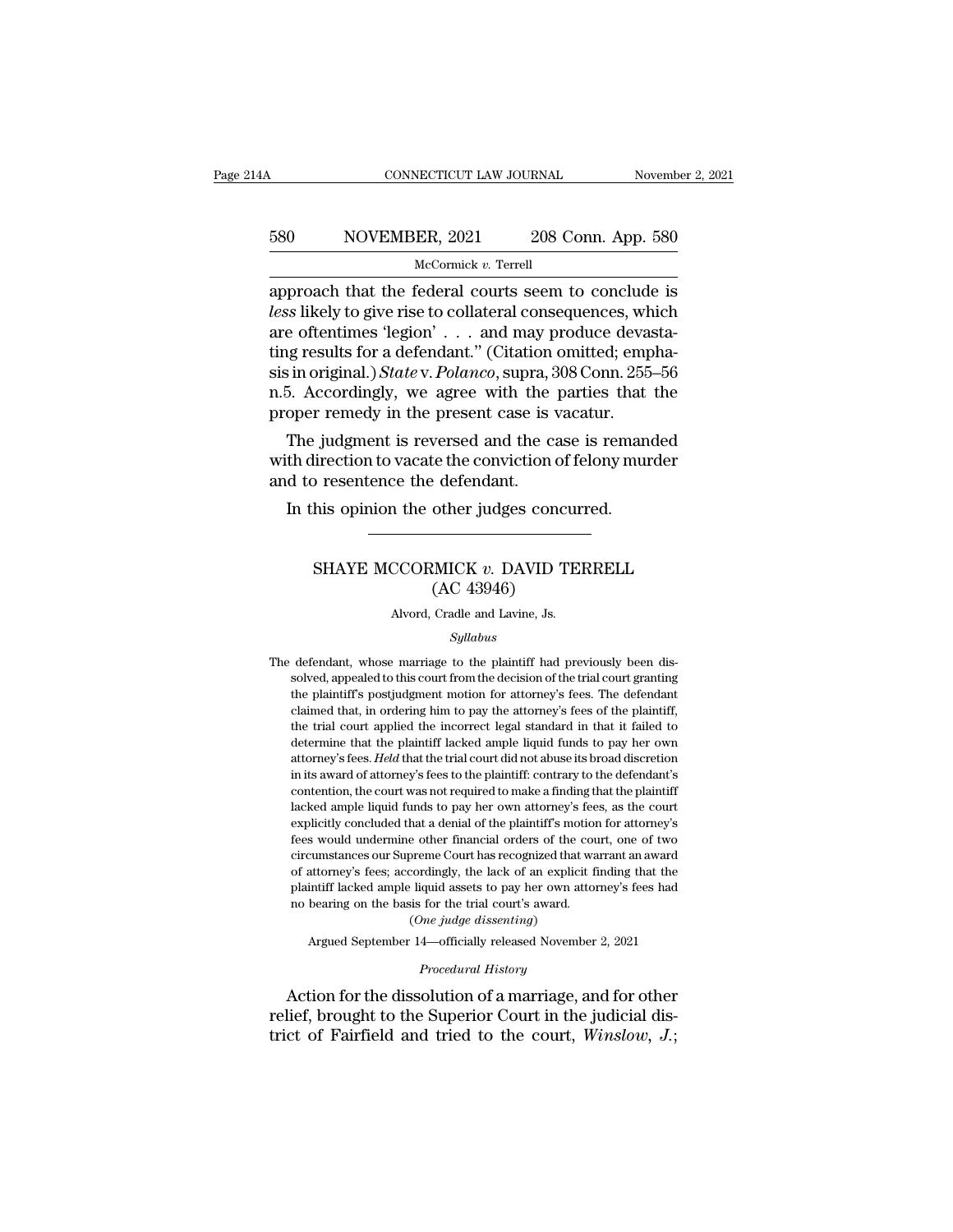# 2, 2021 CONNECTICUT LAW JOURNAL Page 215A<br>208 Conn. App. 580 NOVEMBER, 2021 581<br>McCormick v. Terrel

McCormick *v.* Terrell

2, 2021 CONNECTICUT LAW JOURNAL Page 215A<br>
208 Conn. App. 580 NOVEMBER, 2021 581<br>
McCormick v. Terrell<br>
judgment dissolving the marriage and granting certain<br>
other relief; thereafter, the court, *Egan*, *J*., granted the of the comment of the court, *App.* 580<br>
other relief; thereafter, the court, *Egan, J.*, granted the plaintiff's motion for attorney's fees, and the defendant 208 Conn. App. 580 NOVEMBER, 2021 581<br>
McCormick v. Terrell<br>
judgment dissolving the marriage and granting certain<br>
other relief; thereafter, the court, *Egan*, *J.*, granted the<br>
plaintiff's motion for attorney's fees, an appealed to this court. Affirmed.<br> *MeCormick v. Terrell*<br> *MeCormick v. Terrell*<br> *MeCormick v. Terrell*<br> **Court.** *Egan, J.***, granted the plaintiff's motion for attorney's fees, and the defendant<br>
appealed to this court.** *SECEMBER 1 1812*<br> *Sudgment dissolving the marriage and granting certain*<br>
other relief; thereafter, the court, *Egan*, *J*., granted the<br>
plaintiff's motion for attorney's fees, and the defendant<br>
appealed to this court. *Shaye Anne McCormick*, self-represented, the appel-<br>*Sheila S. Charmoy*, with whom, on the brief, was<br>*Sheila S. Charmoy*, with whom, on the brief, was<br>*ott M. Charmoy*, for the appellant (defendant).<br>*Shaye Anne McCormic* plaintiff's motion for<br>plaintiff's motion for<br>appealed to this contents of<br>Sheila S. Charmoy,<br>Shaye Anne McC<br>lee (plaintiff).

### *Opinion*

Sheila S. Charmoy, with whom, on the brief, was<br>
ott M. Charmoy, for the appellant (defendant).<br>
Shaye Anne McCormick, self-represented, the appel-<br>
e (plaintiff).<br>
Opinion<br>
CRADLE, J. In this marital dissolution case, the Scott M. Charmoy, for the appellant (defendant).<br>
Shaye Anne McCormick, self-represented, the appel-<br>
lee (plaintiff).<br>
Opinion<br>
CRADLE, J. In this marital dissolution case, the defen-<br>
dant, David Terrell, appeals from th Shaye Anne McCormick, self-represented, the appel-<br>lee (plaintiff).<br>Opinion<br>CRADLE, J. In this marital dissolution case, the defen-<br>dant, David Terrell, appeals from the trial court's post-<br>judgment award of attorney's fee *Opinion*<br>
CRADLE, J. In this marital dissolution case, the defendant, David Terrell, appeals from the trial court's post-<br>
judgment award of attorney's fees in the amount of<br>
\$7500 to the plaintiff, Shaye McCormick, for h opinion<br>CRADLE, J. In this marital dissolution case, the defen-<br>dant, David Terrell, appeals from the trial court's post-<br>judgment award of attorney's fees in the amount of<br> $$7500$  to the plaintiff, Shaye McCormick, for h  $\alpha$ <br>CRADLE, J. In this marital dissolution case, the defendant, David Terrell, appeals from the trial court's post-<br>judgment award of attorney's fees in the amount of<br>\$7500 to the plaintiff, Shaye McCormick, for her defe CRADLE, J. In this marital dissolution case, the defen-<br>dant, David Terrell, appeals from the trial court's post-<br>judgment award of attorney's fees in the amount of<br>\$7500 to the plaintiff, Shaye McCormick, for her defense<br> dant, David Terrell, appeals from the trial court's post-<br>judgment award of attorney's fees in the amount of<br>\$7500 to the plaintiff, Shaye McCormick, for her defense<br>of a motion to modify the dissolution judgment filed<br>by judgment award of attorney's fees in the amount of<br>\$7500 to the plaintiff, Shaye McCormick, for her defense<br>of a motion to modify the dissolution judgment filed<br>by the defendant. The defendant claims that, in ordering<br>him \$7500 to the plaintiff, Shaye McCormick, for her defense<br>of a motion to modify the dissolution judgment filed<br>by the defendant. The defendant claims that, in ordering<br>him to pay the plaintiff's attorney's fees, the trial c % of a motion to modify the defendant. The definition to pay the plaintiff's applied the incorrect leg determine that the plaint to pay her own attorney's of the trial court.<sup>2</sup> applied the incorrect legal standard in that it failed to<br>determine that the plaintiff lacked ample liquid funds<br>to pay her own attorney's fees.<sup>1</sup> We affirm the judgment<br>of the trial court.<sup>2</sup><br> $\frac{1}{1}$ The defendant does determine that the plaintiff lacked ample liquid funds<br>to pay her own attorney's fees.<sup>1</sup> We affirm the judgment<br>of the trial court.<sup>2</sup><br><sup>1</sup> The defendant does not contest the reasonableness of the amount of<br>attorney's fee

of the trial court.<sup>2</sup><br>
<sup>1</sup>The defendant does not contest the reasonableness of the amount of attorney's fees awarded.<br>
<sup>2</sup>The defendant also claims that the court erred in precluding him from introducing evidence of the The defendant does not contest the reasonableness of the amount of attorney's fees awarded.<br>
<sup>2</sup> The defendant also claims that the court erred in precluding him from  $\frac{2}{\pi}$  are defendant also claims that the court er <sup>1</sup> The defendant does not contest the reasonableness of the amount of attorney's fees awarded.<br><sup>2</sup> The defendant also claims that the court erred in precluding him from introducing evidence of the plaintiff's expenses si attorney's fees awarded.<br>
<sup>2</sup> The defendant also claims that the court erred in precluding him from introducing evidence of the plaintiff's expenses since the date of dissolution to demonstrate how the plaintiff spent the <sup>2</sup> The defendant also claims that the court erred in precluding him from introducing evidence of the plaintiff's expenses since the date of dissolution to demonstrate how the plaintiff spent the child support and alimony introducing evidence of the plaintiff's expenses since the date of dissolution<br>to demonstrate how the plaintiff's expenses since the date of dissolution<br>to demonstrate how the plaintiff spent the child support and alimony the demonstrate how the plaintiff spent the child support and alimony that the paid her. He argues that the court's ruling "that [the] plaintiff's expenses were not relevant is contradictory to the weight of controlling ca not seek to introduce evidence of the plaintiff's expenses were not relevant is contradictory to the weight of controlling case law, inasmuch as the parties' expenses go to the parties' station and needs pursuant to the [G were not relevant is contradictory to the weight of controlling case law, inasmuch as the parties' expenses go to the parties' station and needs pursuant to the [General Statutes] § 46b-82 criteria that the court must cons inasmuch as the parties' expenses go to the parties' station and needs<br>pursuant to the [General Statutes]  $\S$  46b-82 criteria that the court must<br>consider." (Emphasis omitted.) At the hearing, however, the defendant did<br>n pursuant to the [General Statutes] § 46b-82 criteria that the court must consider." (Emphasis omitted.) At the hearing, however, the defendant did not seek to introduce evidence of the plaintiff's expenses for the purpose consider." (Emphasis omitted.) At the hearing, however, the defendant did not seek to introduce evidence of the plaintiff's expenses for the purpose of demonstrating her needs or station. He sought to explore her expenses For the pay for the pay for the pay for the pay for the pay for the pay of demonstrating her needs or station. He sought to explore her expenses since the date of dissolution to demonstrate that she "dissipated" the money of demonstrating her needs or station. He sought to explore her expenses since the date of dissolution to demonstrate that she "dissipated" the money that she received from the defendant pursuant to the unallocated alimony since the date of dissolution to demonstrate that she "dissipated" the money that she received from the defendant pursuant to the unallocated alimony and child support, and that she should have saved a portion of that mone that she received from the defendant pursuant to the unallocated alimony<br>and child support, and that she should have saved a portion of that money<br>to pay for her attorney's fees instead of spending it on her "extravagant<br>l and child support, and that she should have saved a portion of that money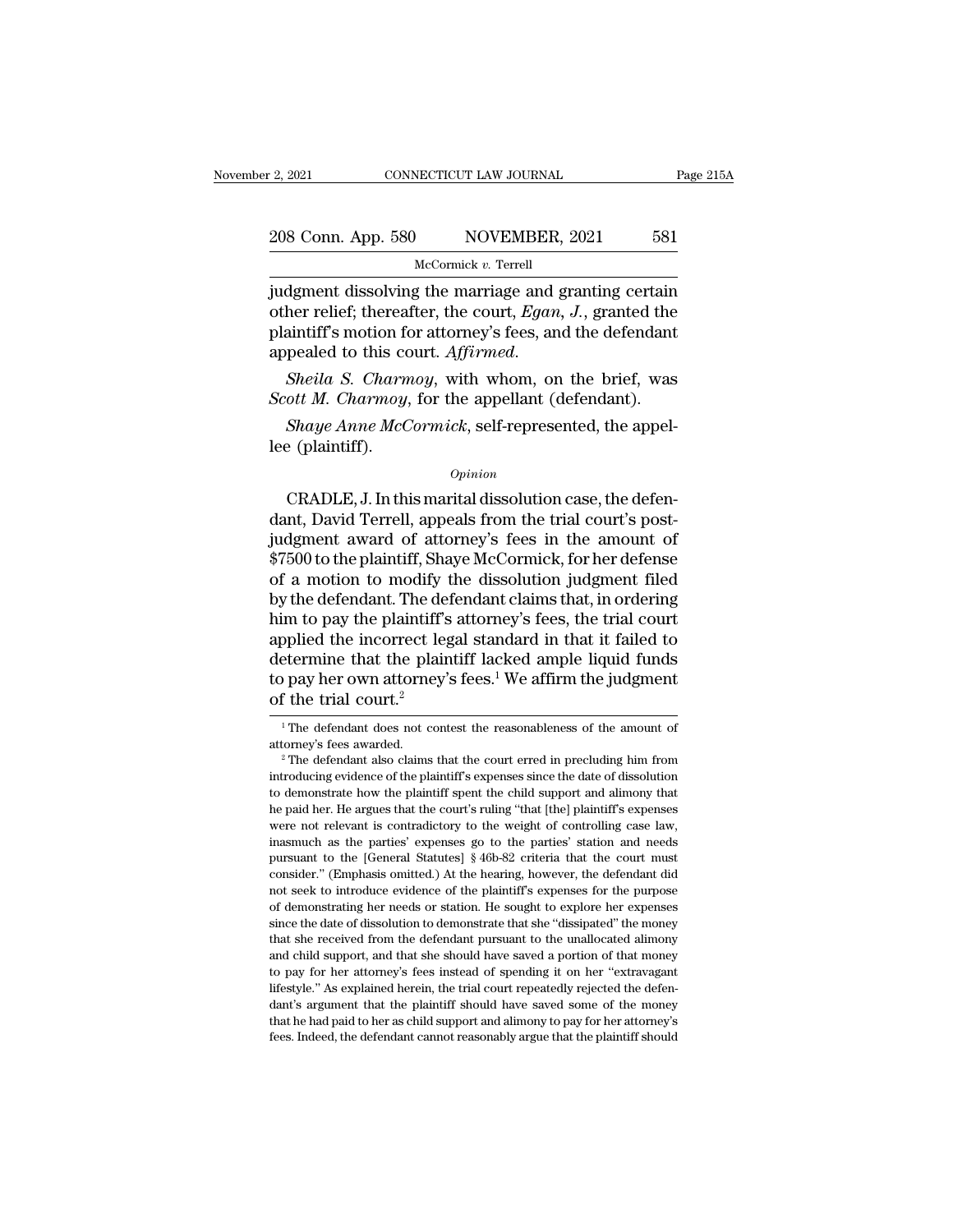### CONNECTICUT LAW JOURNAL November 2, 2021<br>582 NOVEMBER, 2021 208 Conn. App. 580<br>McCormick v. Terrell McCormick *v.* Terrell

CONNECTICUT LAW JOURNAL November 2, 20<br>
2 NOVEMBER, 2021 208 Conn. App. 580<br>
McCormick v. Terrell<br>
The trial court set forth the following relevant factual<br>
d procedural history. "The parties appeared before 582 NOVEMBER, 2021 208 Conn. App. 580<br>McCormick v. Terrell<br>The trial court set forth the following relevant factual<br>and procedural history. "The parties appeared before<br>the court on the plaintiff's motion for attorney's fe 582 NOVEMBER, 2021 208 Conn. App. 580<br>
McCormick v. Terrell<br>
The trial court set forth the following relevant factual<br>
and procedural history. "The parties appeared before<br>
the court on the plaintiff's motion for attorney  $582$  NOVEMBER, 2021 208 Conn. App. 580<br>
McCormick v. Terrell<br>
The trial court set forth the following relevant factual<br>
and procedural history. "The parties appeared before<br>
the court on the plaintiff's motion for attorn The trial court set forth the following relevant factual<br>and procedural history. "The parties appeared before<br>the court on the plaintiff's motion for attorney's fees.<br>She seeks \$7500 for a retainer to be paid to counsel i 26, 2019, in regard to child support. The plaintiff has The trial court set forth the following relevant factual<br>and procedural history. "The parties appeared before<br>the court on the plaintiff's motion for attorney's fees.<br>She seeks \$7500 for a retainer to be paid to counsel in and procedural history. "The parties appeare<br>the court on the plaintiff's motion for attorne<br>She seeks \$7500 for a retainer to be paid to co<br>connection with a hearing to be held on N<br>26, 2019, in regard to child support. T The seeks \$7500 for a retainer to be paid to counsel in<br>
innection with a hearing to be held on November<br>
, 2019, in regard to child support. The plaintiff has<br>
hausted her initial retainer in the amount of \$7500,<br>
d she o partic sector and a heartig to be perfect to solution the connection with a hearing to be held on November 26, 2019, in regard to child support. The plaintiff has exhausted her initial retainer in the amount of \$7500, and 26, 2019, in regard to child support. The plaintifiex<br>hausted her initial retainer in the amount of  $\{$  and she owes additional attorney's fees.<br>"The court has had an opportunity to examine parties' respective financial a

A finds the mutual retainer in the amount of  $\frac{$7500}{900}$ ,<br>
d she owes additional attorney's fees.<br>
"The court has had an opportunity to examine the<br>
rties' respective financial affidavits and exhibits sub-<br>
the parties

and she owes additional attorney's tees.<br>
"The court has had an opportunity to examine the<br>
parties' respective financial affidavits and exhibits sub-<br>
mitted into evidence. Both parties testified.<br>
"The court finds that t "The court has had an opportunity to examine the<br>parties' respective financial affidavits and exhibits sub-<br>mitted into evidence. Both parties testified.<br>"The court finds that the parties' marriage was dis-<br>solved on May parties' respective financial affidavits and exhibits sub-<br>mitted into evidence. Both parties testified.<br>"The court finds that the parties' marriage was dis-<br>solved on May 9, 2011. Pursuant to the separation agree-<br>ment in per active and the particle interaction of the matrice of the court finds that the parties' marriage was dissolved on May 9, 2011. Pursuant to the separation agreement incorporated into the dissolution judgment, the defend The court finds that the parties' narriage was dissolved on May 9, 2011. Pursuant to the separation agreement incorporated into the dissolution judgment, the defendant paid the plaintiff alimony in the amount of \$1 per ye "The court finds that the parties' marriags solved on May 9, 2011. Pursuant to the separat ment incorporated into the dissolution judg defendant paid the plaintiff alimony in the am per year for eight and one-half years,<sup></sup> ent incorporated into the dissolution judgment, the<br>
fendant paid the plaintiff alimony in the amount of \$1<br>
r year for eight and one-half years,<sup>3</sup> and unallocated<br>
mony and child support for the same period under<br>
e term defendant paid the plaintiff alimony in the amount of \$1<br>per year for eight and one-half years,<sup>3</sup> and unallocated<br>alimony and child support for the same period under<br>the terms of the separation agreement.<br>"The plaintiff o

per year for eight and one-half years,<sup>3</sup> and unallocated<br>alimony and child support for the same period under<br>the terms of the separation agreement.<br>"The plaintiff owns the former marital residence, and<br>she pays the expens The particular and child support for the same period under<br>the terms of the separation agreement.<br>"The plaintiff owns the former marital residence, and<br>she pays the expenses related to it. She pays for various<br>daily expens the terms of the separation agreement.<br>
"The plaintiff owns the former marital residence, and<br>
she pays the expenses related to it. She pays for various<br>
daily expenses related to the parties' minor children.<br>
The parties she pays the expenses related to it. She pays for various<br>daily expenses related to the parties' minor children.<br>The parties split other expenses such as music lessons,<br>school events and trips on a pro rata basis under the daily expenses related to the parties' minor children.<br>The parties split other expenses such as music lessons,<br>school events and trips on a pro rata basis under the<br>have saved the child support that she had received from t

the pay her attorney's fees. Similarly, the court's rejection of the defendant's argument is consistent with the well established purpose of alimony, to satisfy the obligor's continuing duty to support his or her former sp Fargument is consistent with the well established purpose of alimony, to satisfy the obligor's continuing duty to support his or her former spouse. Moreover, the defendant argues that it "is also common sense [that] these expenses relate directly to the amount of liquid funds available to a party to pay her attorney's fees, and the reasons she lacks funds." As explained herein, the court did not award the plaintiff attorney's fees on the gr argument in this regard is unavailing. The dissolution is the expenses relate directly to the amount of liquid funds available to a party to pay her attorney's fees, and the reasons she lacks funds." As explained herein, to pay her attorney's fees, and the reasons she lacks funds." As explained herein, the court did not award the plaintiff attorney's fees on the ground that she lacked ample liquid funds to pay them. Accordingly, the defen

error to argue that the court was unaware of the amount of alimony and that she lacked ample liquid funds to pay them. Accordingly, the defendant's argument in this regard is unavailing.<br><sup>3</sup> In fact, the dissolution judgme that she lacked ample liquid funds to pay them. Accordingly, the defendant's argument in this regard is unavailing.<br><sup>3</sup> In fact, the dissolution judgment required the plaintiff to pay the defendant \$1 per year as alimony.  $3$  In fact, the dissolution judgment required the plaintiff to pay the defen-

The parties split other expenses such as music lessons,<br>school events and trips on a pro rata basis under the<br>have saved the child support that she had received from the defendant to<br>pay her attorney's fees. Similarly, the school events and trips on a pro rata basis under the<br>have saved the child support that she had received from the defendant to<br>pay her attorney's fees. Similarly, the court's rejection of the defendant's<br>argument is consis Moreover, the defendant argues that it "is also common sense [that] these penses relate direction of the defendant's gument is consistent with the well established purpose of alimony, to tisfy the obligor's continuing duty have saved the child support that she had received from the defendant to pay her attorney's fees. Similarly, the court's rejection of the defendant's argument is consistent with the well established purpose of alimony, to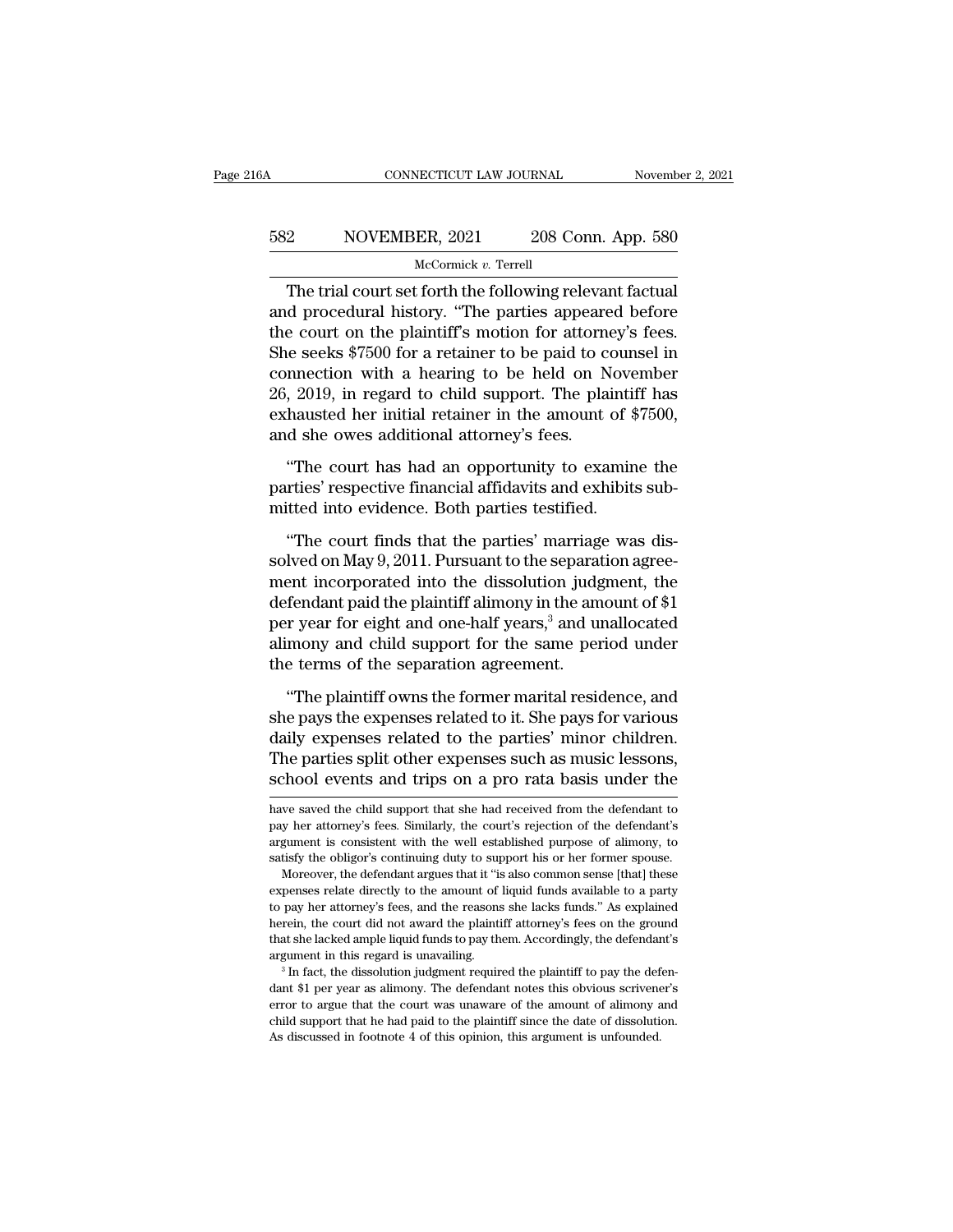# 2, 2021 CONNECTICUT LAW JOURNAL Page 217A<br>208 Conn. App. 580 NOVEMBER, 2021 583<br>McCormick v. Terrel

McCormick *v.* Terrell

2, 2021 CONNECTICUT LAW JOURNAL<br>
208 Conn. App. 580 NOVEMBER, 2021 583<br>
McCormick v. Terrell<br>
dissolution judgment. The plaintiff's share is 45 per-<br>
cent.<sup>4</sup> She has approximately \$1000 combined in her two<br>
chocking accou 208 Conn. App. 580 NOVEMBER, 2021 583<br>
McCormick v. Terrell<br>
dissolution judgment. The plaintiff's share is 45 percent.<sup>4</sup> She has approximately \$1000 combined in her two<br>
checking accounts. The plaintiff has available cre 208 Conn. App. 580 NOVEMBER, 2021 583<br>
McCormick v. Terrell<br>
dissolution judgment. The plaintiff's share is 45 percent.<sup>4</sup> She has approximately \$1000 combined in her two<br>
checking accounts. The plaintiff has available cr 208 Conn. App. 580 NOVEMBER, 2021 583<br>
McCormick v. Terrell<br>
dissolution judgment. The plaintiff's share is 45 per-<br>
cent.<sup>4</sup> She has approximately \$1000 combined in her two<br>
checking accounts. The plaintiff has available McCormick v. Terrell<br>dissolution judgment. The plaintiff's share is 45 per-<br>cent.<sup>4</sup> She has approximately \$1000 combined in her two<br>checking accounts. The plaintiff has available credit on<br>her credit cards, but she does n McCornuck v. Terrell<br>dissolution judgment. The plaintiff's share is 45 per-<br>cent.<sup>4</sup> She has approximately \$1000 combined in her two<br>checking accounts. The plaintiff has available credit on<br>her credit cards, but she does charges. The courts. The plaintiff has available credit on<br>  $r$  redit cards, but she does not wish to charge further<br>  $r$  them, because she charged the first legal retainer<br>  $d$  will be subject to paying interest on additional<br>
ar Enecking accounts. The plaintin has available credit on<br>her credit cards, but she does not wish to charge further<br>on them, because she charged the first legal retainer<br>and will be subject to paying interest on additional<br>c

ther credit cards, but she does not wish to charge runther<br>on them, because she charged the first legal retainer<br>and will be subject to paying interest on additional<br>charges.<br>"The court finds that the plaintiff is presentl on them, because she charged the first legal retainer<br>and will be subject to paying interest on additional<br>charges.<br>"The court finds that the plaintiff is presently<br>employed part-time, working approximately twenty to<br>twent and will be subject to paying interest on additional<br>charges.<br>"The court finds that the plaintiff is presently<br>employed part-time, working approximately twenty to<br>twenty-five hours per week. She began working in May<br>of 201 "The court finds that the pla<br>employed part-time, working appro<br>twenty-five hours per week. She be<br>of 2018. Her hours worked per we<br>upon her family's schedule and per<br>vacations. Time off is unpaid.<br>"Until around the time s The Court finds that the plaintin' is presently<br>
uployed part-time, working approximately twenty to<br>
enty-five hours per week. She began working in May<br>
2018. Her hours worked per week fluctuate based<br>
on her family's sche employed part-time, working approximately twenty to<br>twenty-five hours per week. She began working in May<br>of 2018. Her hours worked per week fluctuate based<br>upon her family's schedule and periods such as school<br>vacations. T

EMPLINE HOUSE PET WEEK. SHE DEGAIL WOTKING IN MAY<br>of 2018. Her hours worked per week fluctuate based<br>upon her family's schedule and periods such as school<br>vacations. Time off is unpaid.<br>"Until around the time she was hired of 2016. Her nours worked per week include based<br>upon her family's schedule and periods such as school<br>vacations. Time off is unpaid.<br>"Until around the time she was hired in her present<br>position, the plaintiff was unable t solutions. Time off is unpaid.<br>
"Until around the time she was hired in her present<br>
position, the plaintiff was unable to maintain any steady<br>
employment, or develop private yoga clients, because<br>
of her necessary extensi "Until around the time she was hired in her present<br>"Until around the time she was hired in her present<br>position, the plaintiff was unable to maintain any steady<br>employment, or develop private yoga clients, because<br>of her "Until around the time she was hired in her present<br>position, the plaintiff was unable to maintain any steady<br>employment, or develop private yoga clients, because<br>of her necessary extensive role in assisting the parties'<br>s position, the plaintiff was unable to maintain any steady<br>employment, or develop private yoga clients, because<br>of her necessary extensive role in assisting the parties'<br>son. Due to his special needs, she provided transport employment, or develop private yoga clients, because<br>of her necessary extensive role in assisting the parties'<br>son. Due to his special needs, she provided transporta-<br>tion to and from school, frequently responded to emer-<br> of her necessary extensive role in assisting the parties'<br>son. Due to his special needs, she provided transporta-<br>tion to and from school, frequently responded to emer-<br>gencies and issues that arose during the school day,<br> son. Due to his special needs, she provided transportation to and from school, frequently responded to emergencies and issues that arose during the school day, and addressed his needs both after school and at night. The pa tion to and from school, frequently responded to emergencies and issues that arose during the school day, and addressed his needs both after school and at night. The parties' younger daughter also required her presence at gencies and issues that arose during the school day,<br>and addressed his needs both after school and at night.<br>The parties' younger daughter also required her pres-<br>ence at home. The plaintiff relied upon the alimony and<br>chi and addressed his needs both after schc<br>The parties' younger daughter also req<br>ence at home. The plaintiff relied upon t<br>child support to support the family, an<br>such as to pay all costs associated with<br>make home improvemen The plaintiff relied upon the alimony and<br>
ild support to support the family, and for expenses<br>
ch as to pay all costs associated with the residence,<br>
ake home improvements, provide activities for the<br>
ildren and her retur ence at nome. The plantificant dipolities antionly and<br>child support to support the family, and for expenses<br>such as to pay all costs associated with the residence,<br>make home improvements, provide activities for the<br>childr

Ethia support to support the rannity, and for expenses<br>such as to pay all costs associated with the residence,<br>make home improvements, provide activities for the<br>children and her return to school.<br>"The plaintiff recently e such as to pay an costs associated with the residence,<br>make home improvements, provide activities for the<br>children and her return to school.<br>"The plaintiff recently earned her graduate degree.<br>She is now actively seeking f "The plaintiff recently earned her graduate degree.<br>he is now actively seeking full-time employment. She<br>ent out a number of resumes, but has not received any<br>ffers to date. She desires to return to work full-time<br><sup>4</sup>The d She is now actively seeking full-time employment. She<br>sent out a number of resumes, but has not received any<br>offers to date. She desires to return to work full-time<br><sup>4</sup>The defendant contends that the court erroneously foun

sent out a number of resumes, but has not received any<br>offers to date. She desires to return to work full-time<br><sup>4</sup>The defendant contends that the court erroneously found that the plaintiff<br>pays 45 percent of the children's offers to date. She desires to return to work full-time  $\overline{\phantom{a}}$  in the defendant contends that the court erroneously found that the plaintiff pays 45 percent of the children's extracurricular expenses. Although the di The defendant contends that the court erroneously found that the plaintiff<br>
<sup>4</sup> The defendant contends that the court erroneously found that the plaintiff<br>
pays 45 percent of the children's extracurricular expenses. Althou <sup>4</sup> The defendant contends that the court erroneous 45 percent of the children's extracurridissolution judgment provided that the parshare of those expenses, the plaintiff testified 45 percent of them. Because the court w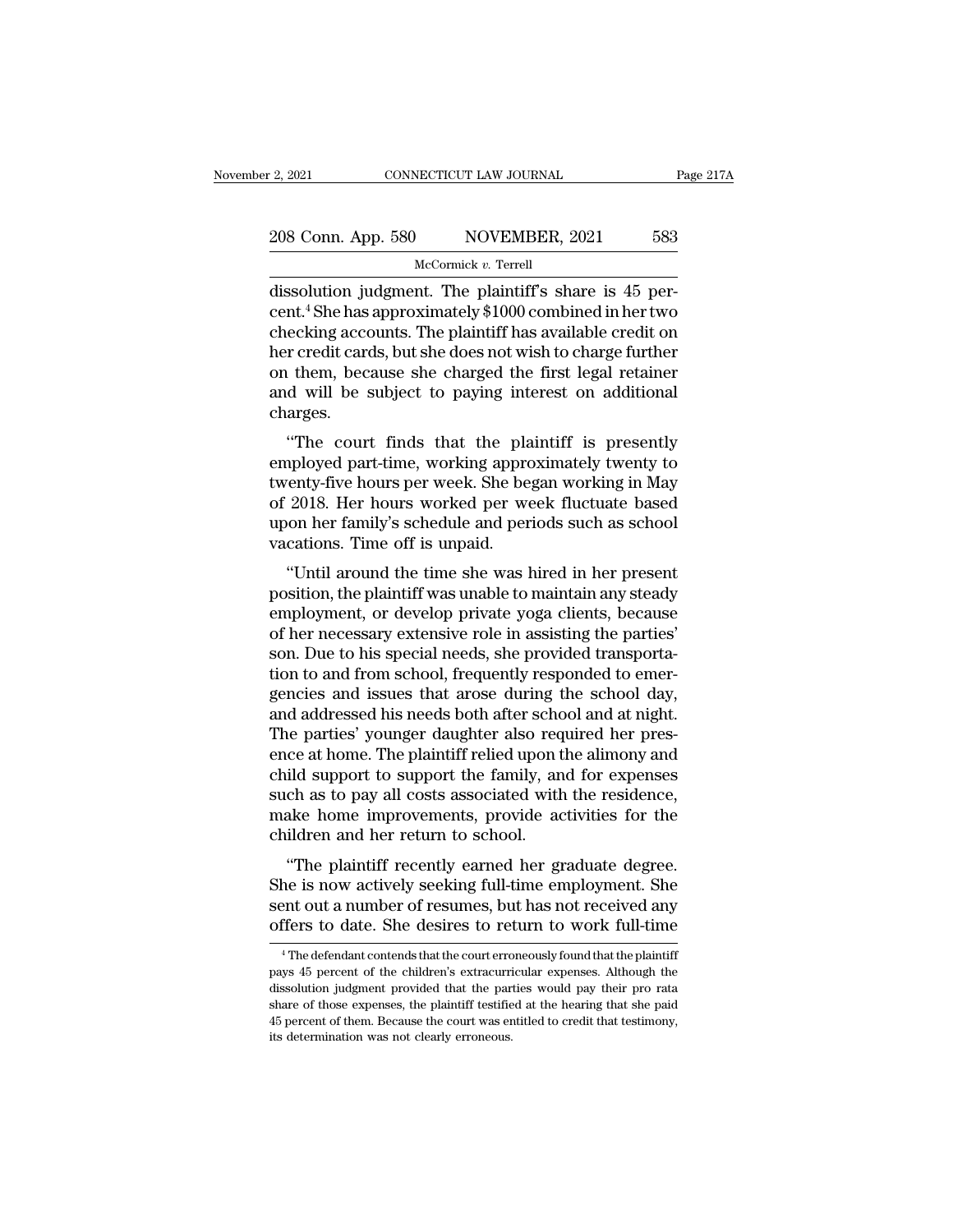### CONNECTICUT LAW JOURNAL November 2, 2021<br>584 NOVEMBER, 2021 208 Conn. App. 580<br>McCormick v. Terrell McCormick *v.* Terrell CONNECTICUT LAW JOURNAL November 2, 2021<br>584 NOVEMBER, 2021 208 Conn. App. 580<br>McCormick v. Terrell<br>in the field of her graduate degree or as a paralegal in<br>order to earn a higher income. 584 NOVEMBER, 2021 2<br>McCormick v. Terrell<br>in the field of her graduate degree of<br>order to earn a higher income.<br>"The parties' son is now in high so

<sup>4</sup> NOVEMBER, 2021 208 Conn. App. 580<br>  $\frac{M\text{c} \text{Gormick } v. \text{ Terrell}}{h\text{d}t\text{d}t\text{d}t\text{d}t\text{d}t\text{d}t\text{d}t\text{d}t\text{d}t\text{d}t\text{d}t}$ <br>
der to earn a higher income.<br>
"The parties' son is now in high school. He has been<br>
l 584 NOVEMBER, 2021 208 Conn. App. 580<br>  $\frac{\text{McComick } v. \text{ Terrell}}{\text{inc}(v)}$ <br>
in the field of her graduate degree or as a paralegal in<br>
order to earn a higher income.<br>
"The parties' son is now in high school. He has been<br>
able to tr McCormick  $v$ . Terrell<br>
in the field of her graduate degree or as a paralegal in<br>
order to earn a higher income.<br>
"The parties' son is now in high school. He has been<br>
able to transition well. The plaintiff continues to p in the field of her graduate degree or as a paralegal in<br>order to earn a higher income.<br>"The parties' son is now in high school. He has been<br>able to transition well. The plaintiff continues to play<br>an essential role in hel In the field of her graduate degree of as a paralegar in<br>order to earn a higher income.<br>"The parties' son is now in high school. He has been<br>able to transition well. The plaintiff continues to play<br>an essential role in hel of the parties' son is now in high school. He has been<br>able to transition well. The plaintiff continues to play<br>an essential role in helping him manage several aspects<br>of his personal life and academic issues. The plaintif "The parties' son is now in high school. He has been<br>able to transition well. The plaintiff continues to play<br>an essential role in helping him manage several aspects<br>of his personal life and academic issues. The plaintiff<br> able to transition well. The plaintiff continues to play<br>an essential role in helping him manage several aspects<br>of his personal life and academic issues. The plaintiff<br>has not presently sought to work a second job because priate. It is personal me and academic issues. The planting<br>
is not presently sought to work a second job because<br>
her current work schedule, job search efforts and<br>
renting obligations. The court finds that the plaintiff's<br>
rrent he is a certified with a second job because<br>of her current work schedule, job search efforts and<br>parenting obligations. The court finds that the plaintiff's<br>current work schedule pending a new position is appro-<br>priate.<br>"T

or her current work schedule, job search enots and<br>parenting obligations. The court finds that the plaintiff's<br>current work schedule pending a new position is appro-<br>priate.<br>"The defendant is an executive at Blackstone, LL parenting obigatoris. The court initial trade parameters current work schedule pending a new position is appropriate.<br>
"The defendant is an executive at Blackstone, LLP.<br>
He is a certified public accountant and holds a gra current work schedule pending a new position is appro-<br>priate.<br>"The defendant is an executive at Blackstone, LLP.<br>He is a certified public accountant and holds a graduate<br>degree. His financial affidavit reflects that his n "The defendant is an executive at Blackstone, LLP.<br>He is a certified public accountant and holds a graduate<br>degree. His financial affidavit reflects that his net salary,<br>with bonus, is \$387,816, which he expects to receiv "The defendant is an executive at Blackstone, LLP.<br>He is a certified public accountant and holds a graduate<br>degree. His financial affidavit reflects that his net salary,<br>with bonus, is \$387,816, which he expects to receiv He is a certified public accountant and holds a graduate<br>degree. His financial affidavit reflects that his net salary,<br>with bonus, is \$387,816, which he expects to receive in<br>December, 2019. He is not looking to leave, an degree. His financial affidavit reflects that his net salary,<br>with bonus, is \$387,816, which he expects to receive in<br>December, 2019. He is not looking to leave, and does<br>not have any offers. The defendant funds his 401 (k with bonus, is \$387,816, which he expects to receive in December, 2019. He is not looking to leave, and does not have any offers. The defendant funds his 401 (k) each pay period. He has over \$60,000 in accounts including \$ December, 2019. He is not looking to leave, and does<br>not have any offers. The defendant funds his 401 (k)<br>each pay period. He has over \$60,000 in accounts includ-<br>ing \$3000 in a private equity account. He has made<br>approxim not have any offers. The defendant if<br>each pay period. He has over \$60,000 in<br>ing \$3000 in a private equity accour<br>approximately three private equ<br>amounting to roughly \$10,000. The e<br>butes \$96 on a weekly basis as a charit En pay period. He has over <sub>200</sub>,000 in accounts included as \$3000 in a private equity account. He has made<br>proximately three private equity investments<br>nounting to roughly \$10,000. The defendant contri-<br>tes \$96 on a weekl ing \$5000 in a private equity account. He has made<br>approximately three private equity investments<br>amounting to roughly \$10,000. The defendant contri-<br>butes \$96 on a weekly basis as a charitable contribution<br>to a local yout

approximately tiffee private equity investments<br>amounting to roughly \$10,000. The defendant contri-<br>butes \$96 on a weekly basis as a charitable contribution<br>to a local youth rugby program.<br>"The defendant owns a home and le amounting to Toughly  $\psi$ 10,000. The defendant contribution<br>butes \$96 on a weekly basis as a charitable contribution<br>to a local youth rugby program.<br>"The defendant owns a home and leases an apartment<br>in New York City for butes you on a weekly basis<br>to a local youth rugby pro<br>"The defendant owns a he<br>in New York City for the co<br>during the work week. He<br>\$220,000 to his parents for<br>ments until this year.<br>"The court finds that ther "The defendant owns a home and leases an apartment<br>New York City for the convenience of not commuting<br>ring the work week. He has an outstanding loan of<br>20,000 to his parents for which he has made no pay-<br>ents until this ye The detendant owns a nome and leases an apartment<br>in New York City for the convenience of not commuting<br>during the work week. He has an outstanding loan of<br>\$220,000 to his parents for which he has made no pay-<br>ments until

In New Tork City for the convenience of not communing<br>during the work week. He has an outstanding loan of<br>\$220,000 to his parents for which he has made no pay-<br>ments until this year.<br>"The court finds that there is a signif during the work week. He has all outstanding foal of<br>\$220,000 to his parents for which he has made no pay-<br>ments until this year.<br>"The court finds that there is a significant discrepancy<br>between the parties' financial reso  $\psi$ 220,000 to his parents for which he has made no payments until this year.<br>
"The court finds that there is a significant discrepancy<br>
between the parties' financial resources, including liquid<br>
assets. The court finds "The court finds that there is a significant discrepancy<br>between the parties' financial resources, including liquid<br>assets. The court finds that the attorney's fees and<br>costs sought by the plaintiff are reasonable under t "The court finds that there is a significant discrepancy<br>between the parties' financial resources, including liq-<br>uid assets. The court finds that the attorney's fees and<br>costs sought by the plaintiff are reasonable under between the parties' financial resources, including liquid assets. The court finds that the attorney's fees and costs sought by the plaintiff are reasonable under the circumstances.  $\dots$  The court further finds that failu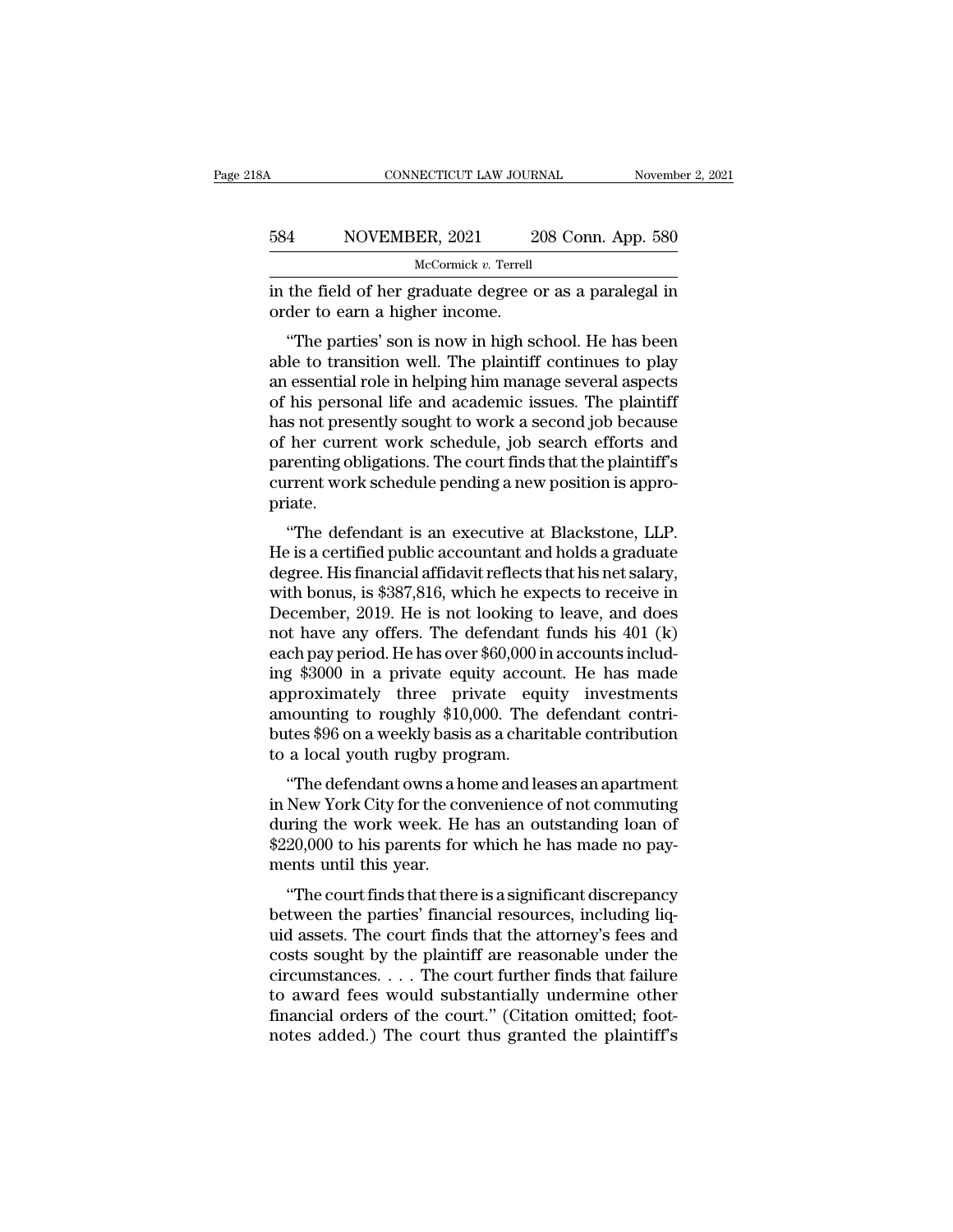# 2, 2021 CONNECTICUT LAW JOURNAL Page 219A<br>208 Conn. App. 580 NOVEMBER, 2021 585<br>McCormick v. Terrel

McCormick *v.* Terrell

2, 2021 CONNECTICUT LAW JOURNAL Page 219A<br>
208 Conn. App. 580 NOVEMBER, 2021 585<br>
McCormick v. Terrell<br>
motion and ordered the defendant to pay \$7500 toward<br>
her attorney's fees. On January 23, 2020, the court<br>
donied the 208 Conn. App. 580 NOVEMBER, 2021 585<br>
McCormick v. Terrell<br>
motion and ordered the defendant to pay \$7500 toward<br>
her attorney's fees. On January 23, 2020, the court<br>
denied the defendant's motion to reargue. This appeal 208 Conn. App. 580 NOVEMBER, 2021 585<br>
McCormick v. Terrell<br>
motion and ordered the defendant to pay \$7500 toward<br>
her attorney's fees. On January 23, 2020, the court<br>
denied the defendant's motion to reargue. This appeal followed. McCormick v. Terrell<br>
otion and ordered the defendant to pay \$7500 toward<br>
in attorney's fees. On January 23, 2020, the court<br>
initial the defendant's motion to reargue. This appeal<br>
llowed.<br>
"In dissolution and other fam motion and ordered the defendant to pay \$7500 toward<br>her attorney's fees. On January 23, 2020, the court<br>denied the defendant's motion to reargue. This appeal<br>followed.<br>"In dissolution and other family court proceedings,<br>p

motion and ordered the defendant to pay  $\ast$ 7500 toward<br>her attorney's fees. On January 23, 2020, the court<br>denied the defendant's motion to reargue. This appeal<br>followed.<br>"In dissolution and other family court proceeding feed the defendant's motion to reargue. This appeal<br>followed.<br>"In dissolution and other family court proceedings,<br>pursuant to [General Statutes]  $\S$  46b-62 (a), the court<br>may order either parent to pay the reasonable atto defined the defendant s motion to reargue. This appear<br>followed.<br>"In dissolution and other family court proceedings,<br>pursuant to [General Statutes] § 46b-62 (a), the court<br>may order either parent to pay the reasonable atto "In dissolution and other family court proceedings,<br>pursuant to [General Statutes]  $\S$  46b-62 (a), the court<br>may order either parent to pay the reasonable attorney's<br>fees of the other in accordance with their respective<br>f "In dissolution and other family court proceedings,<br>pursuant to [General Statutes]  $\S$  46b-62 (a), the court<br>may order either parent to pay the reasonable attorney's<br>fees of the other in accordance with their respective<br>f pursuant to [General Statutes] § 46b-62 (a), the court<br>may order either parent to pay the reasonable attorney's<br>fees of the other in accordance with their respective<br>financial abilities and the equitable criteria set forth may order either parent to pay the reasonable attorney's<br>fees of the other in accordance with their respective<br>financial abilities and the equitable criteria set forth in<br>[General Statutes] § 46b-82, the alimony statute. T fees of the other in accordance with their respective<br>financial abilities and the equitable criteria set forth in<br>[General Statutes]  $\S$  46b-82, the alimony statute. That<br>statute provides that the court may consider 'the financial abilities and the equitable criteria set forth in<br>[General Statutes] § 46b-82, the alimony statute. That<br>statute provides that the court may consider 'the length<br>of the marriage, the causes for the  $\dots$  dissolut [General Statutes] § 46b-82, the alimony statute. That<br>statute provides that the court may consider 'the length<br>of the marriage, the causes for the  $\ldots$  dissolution of<br>the marriage  $\ldots$  the age, health, station, occupat statute provides that the court may consider 'the length<br>of the marriage, the causes for the . . . dissolution of<br>the marriage . . . the age, health, station, occupation,<br>amount and sources of income, earning capacity, vo % of the marriage, the causes for the  $\ldots$  dissolution of the marriage  $\ldots$  the age, health, station, occupation, amount and sources of income, earning capacity, vocational skills, education, employability, estate and n the marriage  $\ldots$  the age, health, station, occupation,<br>amount and sources of income, earning capacity, voca-<br>tional skills, education, employability, estate and needs<br>of each of the parties and the award, if any, which amount and sources of income, earning capacity, vocational skills, education, employability, estate and needs<br>of each of the parties and the award, if any, which the<br>court may make pursuant to section 46b-81' for the<br>assig tional skills, education, employability, estate and needs<br>of each of the parties and the award, if any, which the<br>court may make pursuant to section 46b-81' for the<br>assignment of property. General Statutes § 46b-82. Sec-<br>t of each of the parties and the award, if any, which the<br>court may make pursuant to section 46b-81' for the<br>assignment of property. General Statutes § 46b-82. Sec-<br>tion 46b-62 (a) applies to postdissolution proceedings<br>bec court may make pursuant to section 46b-81' for the<br>assignment of property. General Statutes § 46b-82. Sec-<br>tion 46b-62 (a) applies to postdissolution proceedings<br>because the jurisdiction of the court to enforce or to<br>modif assignment of property. General Statutes § 46b-82. Section 46b-62 (a) applies to postdissolution proceedings<br>because the jurisdiction of the court to enforce or to<br>modify its decree is a continuing one and the court<br>has t tion 46b-62 (a) applies to postdissolution proceedings<br>because the jurisdiction of the court to enforce or to<br>modify its decree is a continuing one and the court<br>has the power, whether inherent or statutory, to make<br>allow because the jurisdiction of the court to enforce or to<br>modify its decree is a continuing one and the court<br>has the power, whether inherent or statutory, to make<br>allowance for fees.... Whether to allow counsel fees,<br>[under modify its decree is a continuing one and the court<br>has the power, whether inherent or statutory, to make<br>allowance for fees. . . . Whether to allow counsel fees,<br>[under § 46b-62 (a)], and if so in what amount, calls for<br> has the power, whether inherent or statutory, to make<br>allowance for fees.... Whether to allow counsel fees,<br>[under § 46b-62 (a)], and if so in what amount, calls for<br>the exercise of judicial discretion.... An abuse of<br>dis allowance for fees. . . . Whether to allow counsel fees,<br>[under § 46b-62 (a)], and if so in what amount, calls for<br>the exercise of judicial discretion. . . . An abuse of<br>discretion in granting counsel fees will be found on [under § 46b-62 (a)], and if so in what amount, calls for<br>the exercise of judicial discretion. . . . . An abuse of<br>discretion in granting counsel fees will be found only<br>if [an appellate court] determines that the trial co the exercise of judicial discretion. . . . An abuse of discretion in granting counsel fees will be found only if [an appellate court] determines that the trial court could not reasonably have concluded as it did." (Citati (2021). an appenate court] determines that the trial court<br>uld not reasonably have concluded as it did." (Cita-<br>on omitted; internal quotation marks omitted.)  $Leo$ -<br> $va$  v.  $Leonov$ , 201 Conn. App. 285, 326–27, 242 A.3d<br>3 (2020), cer by which these statutory criteria are to be applied.) Leonova v. Leonov, 201 Conn. App. 285, 326–27, 242 A.3d 713 (2020), cert. denied, 336 Conn. 906, 244 A.3d 146 (2021).<br>Our Supreme Court has "stated three broad princip

show a v. *Leonov*, 201 Conn. App. 285, 326–27, 242 A.3d<br>713 (2020), cert. denied, 336 Conn. 906, 244 A.3d 146<br>(2021).<br>Our Supreme Court has "stated three broad principles<br>by which these statutory criteria are to be applie  $n_{\text{total}}$  v. *Leonov*, 201 Collit. App. 269, 320–21, 242 A.5d 713 (2020), cert. denied, 336 Conn. 906, 244 A.3d 146 (2021).<br>Our Supreme Court has "stated three broad principles<br>by which these statutory criteria are to be F15 (2020), Cert. defiled, 350 Colifi. 900, 244 A.5d 140 (2021).<br>
Our Supreme Court has "stated three broad principles<br>
by which these statutory criteria are to be applied. First,<br>
such awards should not be made merely be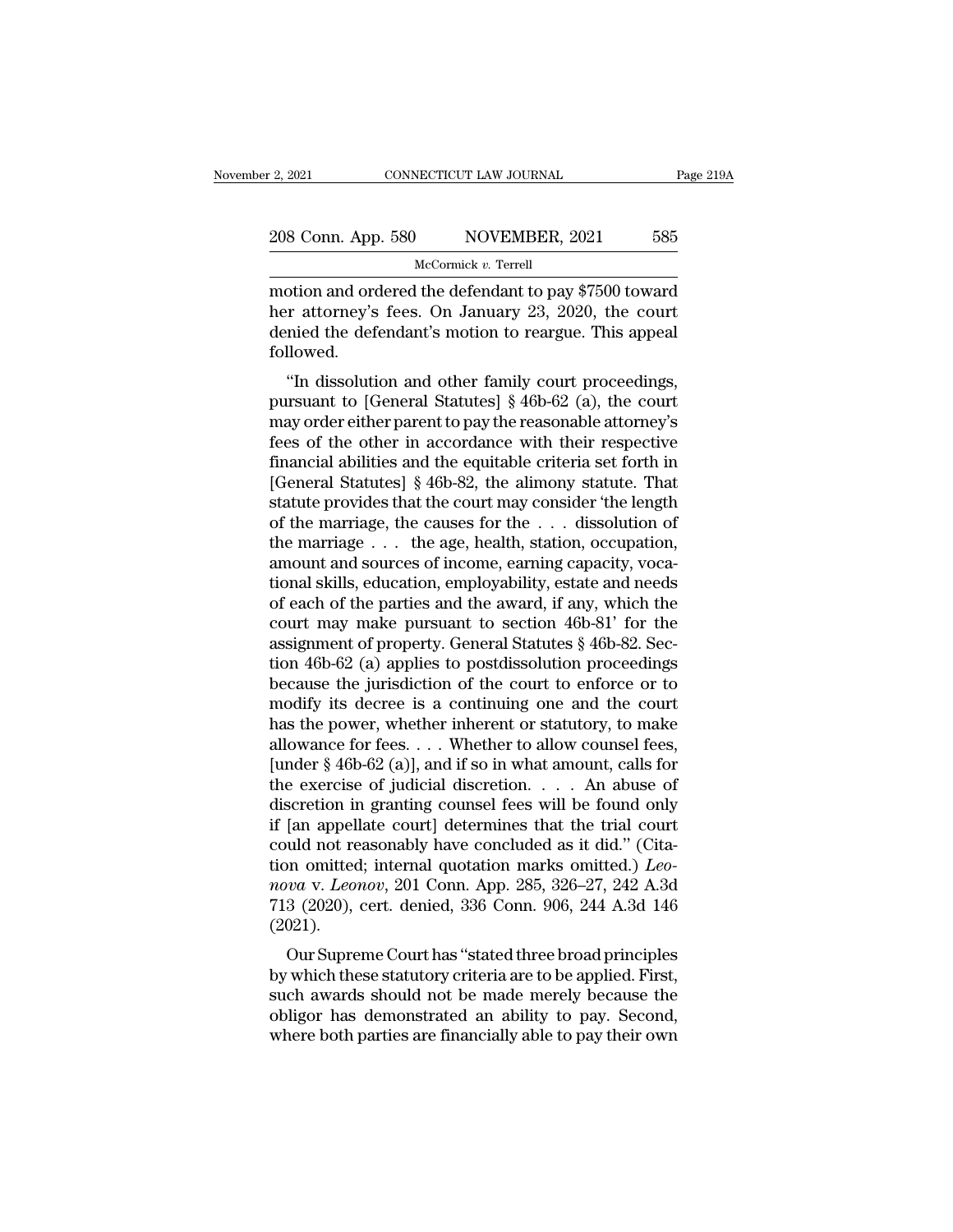# CONNECTICUT LAW JOURNAL November 2, 2021<br>586 NOVEMBER, 2021 208 Conn. App. 580<br>McCormick v. Terrell

McCormick *v.* Terrell

Fees and expenses, they should be permitted to do so.<br>Third, where, because of other orders, the potential<br>chigo has ample liquid funds an allowance of latter 586 NOVEMBER, 2021 208 Conn. App. 580<br>
McCormick v. Terrell<br>
These and expenses, they should be permitted to do so.<br>
Third, where, because of other orders, the potential<br>
obligee has ample liquid funds, an allowance of [a 586 NOVEMBER, 2021 208 Conn. App. 580<br>
McCormick v. Terrell<br>
fees and expenses, they should be permitted to do so.<br>
Third, where, because of other orders, the potential<br>
obligee has ample liquid funds, an allowance of [at NOVEMBER, 2021 208 Conn. App. 580<br>
McCormick v. Terrell<br>
fees and expenses, they should be permitted to do so.<br>
Third, where, because of other orders, the potential<br>
obligee has ample liquid funds, an allowance of [attor-<br> McCormick v. Terrell<br>
Fees and expenses, they should be permitted<br>
Third, where, because of other orders, the<br>
obligee has ample liquid funds, an allowancy's] fees is not justified." Turgeon v. To<br>
Conn. 269, 280, 460 A.2d es and expenses, they should be permitted to do so.<br>
iird, where, because of other orders, the potential<br>
iligee has ample liquid funds, an allowance of [attor-<br>
y's] fees is not justified." *Turgeon* v. *Turgeon*, 190<br>
po that the trial court applies the reduced by the trial obligee has ample liquid funds, an allowance of [attor-<br>ney's] fees is not justified." *Turgeon v. Turgeon*, 190<br>Conn. 269, 280, 460 A.2d 1260 (1983).<br>The self-stated "

Find, where, because of other orders, the potential<br>obligee has ample liquid funds, an allowance of [attor-<br>ney's] fees is not justified." *Turgeon* v. *Turgeon*, 190<br>Conn. 269, 280, 460 A.2d 1260 (1983).<br>The self-stated " bongee has ample inductured. Turgeon v. Turgeon, 190<br>Conn. 269, 280, 460 A.2d 1260 (1983).<br>The self-stated "crux" of the defendant's appeal is<br>that the trial court applied an incorrect legal standard<br>in granting the plaint ingles is not justined. Targeon v. Targeon, 150<br>Conn. 269, 280, 460 A.2d 1260 (1983).<br>The self-stated "crux" of the defendant's appeal is<br>that the trial court applied an incorrect legal standard<br>in granting the plaintiff's Conn. 209, 200, 400 A.2d 1200 (1905).<br>The self-stated "crux" of the defendant's appeal is<br>that the trial court applied an incorrect legal standard<br>in granting the plaintiff's motion for attorney's fees<br>because it "failed t The self-stated "crux" of the defendant's appeal is<br>that the trial court applied an incorrect legal standard<br>in granting the plaintiff's motion for attorney's fees<br>because it "failed to make the requisite predicate find-<br> that the trial court applied an incorrect legal standard<br>in granting the plaintiff's motion for attorney's fees<br>because it "failed to make the requisite predicate find-<br>ing" that the plaintiff lacked ample liquid funds to in granting the plaintiff's motion for attorney's fees<br>because it "failed to make the requisite predicate find-<br>ing" that the plaintiff lacked ample liquid funds to pay<br>her own attorney's fees. Contrary to the defendant's<br> because it "failed to make the requisite predicate find-<br>ing" that the plaintiff lacked ample liquid funds to pay<br>her own attorney's fees. Contrary to the defendant's<br>contention, this court has held that the trial court is ing" that the plaintiff lacked ample liquid funds to pay<br>her own attorney's fees. Contrary to the defendant's<br>contention, this court has held that the trial court is<br>not required to make such an express finding. See *Leo-<br>* her own attorney's fees. Contrary to the defendant's contention, this court has held that the trial court is not required to make such an express finding. See *Leonova* v. *Leonov*, supra, 201 Conn. App. 328–29. This court contention, this court has held that the trial court is<br>not required to make such an express finding. See *Leo-<br>nova* v. *Leonov*, supra, 201 Conn. App. 328–29. This<br>court's holding in *Leonova* is consistent with the wel not required to make such an express finding. See *Leonova* v. *Leonov*, supra, 201 Conn. App. 328–29. This court's holding in *Leonova* is consistent with the well established and related principle that, "[i]n making an mova v. *Leonov*, supra, 201 Conn. App. 328–29. This<br>court's holding in *Leonova* is consistent with the well<br>established and related principle that, "[i]n making an<br>award of attorney's fees [pursuant to §§ 46b-62 and 46bcourt's holding in *Leonova* is consistent with the well<br>established and related principle that, "[i]n making an<br>award of attorney's fees [pursuant to §§ 46b-62 and 46b-<br>82], [t]he court is not obligated to make express fi established and related principle that, "<br>award of attorney's fees [pursuant to §§ 4<br>82], [t]he court is not obligated to make e<br>on each of these statutory criteria." (Int<br>marks omitted.) *Grimm* v. *Grimm*, 276<br>886 A.2d 3 Let us a studing sees pursuant to sy 400-02 and 400-<br>
1, [t]he court is not obligated to make express findings<br>
1 each of these statutory criteria." (Internal quotation<br>
arks omitted.) *Grimm* v. *Grimm*, 276 Conn. 377, 3  $\alpha$ <sub>1</sub>, typie court is not obigated to make express intuities<br>on each of these statutory criteria." (Internal quotation<br>marks omitted.) *Grimm* v. *Grimm*, 276 Conn. 377, 397,<br>886 A.2d 391 (2005), cert. denied, 547 U.S.

on each of these statutory chiena. (Internal quotation<br>marks omitted.) *Grimm v. Grimm*, 276 Conn. 377, 397,<br>886 A.2d 391 (2005), cert. denied, 547 U.S. 1148, 126 S.<br>Ct. 2296, 164 L. Ed. 2d 815 (2006).<br>Moreover, our Supre marks omnted.) Grimm v. Grimm, 210 Conn. 311, 331, 886 A.2d 391 (2005), cert. denied, 547 U.S. 1148, 126 S.<br>Ct. 2296, 164 L. Ed. 2d 815 (2006).<br>Moreover, our Supreme Court has explained that the<br>determination of whether a  $\alpha$  had sufficient liquid assets would be justified, if the failure to do so would substantially undermined that the determination of whether a party has "ample liquid funds [is] not an absolute litmus test for an award U. 2250, 104 L. Ed. 2d 815 (2000).<br>
Moreover, our Supreme Court has explained that the<br>
determination of whether a party has "ample liquid<br>
funds [is] not an absolute litmus test for an award of<br>
counsel fees.... [To] awa Moreover, our Supreme Court has explained that the<br>determination of whether a party has "ample liquid<br>funds [is] not an absolute litmus test for an award of<br>counsel fees.... [To] award counsel fees to a spouse<br>who had suf determination of whether a party has "ample liquid<br>funds [is] not an absolute litmus test for an award of<br>counsel fees. . . . [To] award counsel fees to a spouse<br>who had sufficient liquid assets would be justified, if<br>the funds [is] not an absolute litmus test for an award of<br>counsel fees. . . . [To] award counsel fees to a spouse<br>who had sufficient liquid assets would be justified, if<br>the failure to do so would substantially undermine the counsel fees. . . . [To] award counsel fees to a spouse<br>who had sufficient liquid assets would be justified, if<br>the failure to do so would substantially undermine the<br>other financial awards." (Citation omitted; internal q who had sufficient liquid assets would be justified, if<br>the failure to do so would substantially undermine the<br>other financial awards." (Citation omitted; internal quo-<br>tation marks omitted.) *Maguire* v. *Maguire*, 222 C the failure to do so would substantially undermine the<br>other financial awards." (Citation omitted; internal quo-<br>tation marks omitted.) *Maguire* v. *Maguire*, 222 Conn.<br>32, 44, 608 A.2d 79 (1992). In other words, "an awa other financial awards." (Citation omitted; internal quotation marks omitted.) *Maguire* v. *Maguire*, 222 Conn.<br>32, 44, 608 A.2d 79 (1992). In other words, "an award of<br>attorney's fees in a marital dissolution case is war tation marks omitted.) *Maguire* v. *Maguire*, 222 Conn.<br>32, 44, 608 A.2d 79 (1992). In other words, "an award of<br>attorney's fees in a marital dissolution case is warranted<br>only when at least one of two circumstances is p 32, 44, 608 A.2d 79 (1992). In other words, "an award of attorney's fees in a marital dissolution case is warranted only when at least one of two circumstances is present: (1) one party does not have ample liquid assets to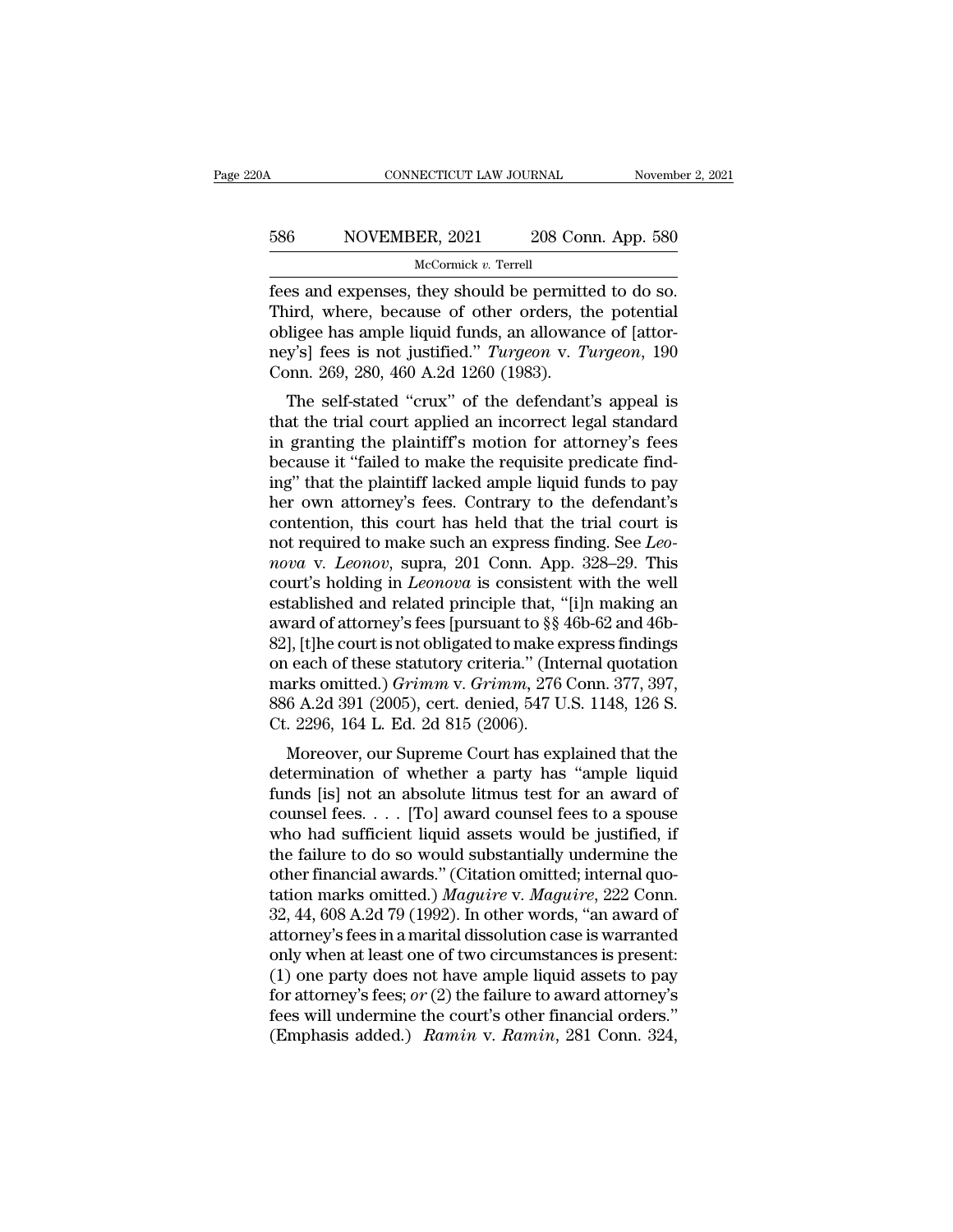# 2, 2021 CONNECTICUT LAW JOURNAL Page 221A<br>208 Conn. App. 580 NOVEMBER, 2021 587<br>McCormick v. Terrel

### McCormick *v.* Terrell

2, 2021 CONNECTICUT LAW JOURNAL Page 221A<br>
208 Conn. App. 580 NOVEMBER, 2021 587<br>
McCormick v. Terrell<br>
352, 915 A.2d 790 (2007). The trial court expressly relied<br>
on the latter justification in awarding the plaintiff atto 208 Conn. App. 580 NOVEMBER, 2021 587<br>
McCormick v. Terrell<br>
352, 915 A.2d 790 (2007). The trial court expressly relied<br>
on the latter justification in awarding the plaintiff attor-<br>
ney's fees in this case.<sup>5</sup> Although t 208 Conn. App. 580 NOVEMBER, 2021 587<br>
McCormick v. Terrell<br>
352, 915 A.2d 790 (2007). The trial court expressly relied<br>
on the latter justification in awarding the plaintiff attor-<br>
ney's fees in this case.<sup>5</sup> Although t 208 Conn. App. 580 NOVEMBER, 2021 587<br>
McCormick v. Terrell<br>
352, 915 A.2d 790 (2007). The trial court expressly relied<br>
on the latter justification in awarding the plaintiff attor-<br>
ney's fees in this case.<sup>5</sup> Although t  $\frac{\text{Mcormick } v. \text{ Terrell}}{\text{St352, 915 A.2d 790 (2007).} \text{ The trial court expressly relied on the latter justification in awarding the plaintiff attorney's fees in this case.<sup>5</sup> Although the court found that there was "a significant discrepancy between the parties' financial resources, including liquid assets," it made no finding as to whether or not the plaintiff had ample liquid assets to pay her own attractre's fees.$ McCormick v. Terrell<br>
352, 915 A.2d 790 (2007). The trial court expressly relied<br>
on the latter justification in awarding the plaintiff attor-<br>
ney's fees in this case.<sup>5</sup> Although the court found that<br>
there was "a signi 352, 915 A.2d 790 (2007). The trial court expressly relied<br>on the latter justification in awarding the plaintiff attor-<br>ney's fees in this case.<sup>5</sup> Although the court found that<br>there was "a significant discrepancy betwee as discussed herein, was it required to do so.<sup>6</sup> The court found that<br>there was "a significant discrepancy between the par-<br>ties' financial resources, including liquid assets," it<br>made no finding as to whether or not the ney's fees in this case.<sup>5</sup> Although the court found that<br>there was "a significant discrepancy between the par-<br>ties' financial resources, including liquid assets," it<br>made no finding as to whether or not the plaintiff had there was "a significant discrepancy between the parties' financial resources, including liquid assets," it made no finding as to whether or not the plaintiff had ample liquid assets to pay her own attorney's fees, nor, a ties' financial resources, including liquid assets," it<br>made no finding as to whether or not the plaintiff had<br>ample liquid assets to pay her own attorney's fees, nor,<br>as discussed herein, was it required to do so.<sup>6</sup> The made no finding as to whether or not the plaintiff had ample liquid assets to pay her own attorney's fees, nor, as discussed herein, was it required to do so.<sup>6</sup> The court explicitly concluded that a denial of the plainti xplicitly concluded that a denial of the plaintiff's<br>notion for attorney's fees would undermine the other<br>nancial orders—the unallocated alimony and child<br>upport order.<sup>7</sup> Accordingly, the lack of an explicit find-<br><sup>5</sup>The motion for attorney's fees would undermine the other<br>financial orders—the unallocated alimony and child<br>support order.<sup>7</sup> Accordingly, the lack of an explicit find-<br><sup>5</sup> The defendant devotes a considerable portion of his b

Financial orders—the unallocated alimony and child<br>support order.<sup>7</sup> Accordingly, the lack of an explicit find-<br><sup>5</sup> The defendant devotes a considerable portion of his brief to arguing<br>that the court erred in precluding hi support order.<sup>7</sup> Accordingly, the lack of an explicit find-<br><sup>5</sup> The defendant devotes a considerable portion of his brief to arguing<br>that the court erred in precluding him from introducing evidence of prior<br>court orders, support order. Accordingly, the lack of all explicit fild-<br>  $\frac{1}{2}$   $\frac{1}{2}$   $\frac{1}{2}$   $\frac{1}{2}$   $\frac{1}{2}$   $\frac{1}{2}$   $\frac{1}{2}$   $\frac{1}{2}$   $\frac{1}{2}$   $\frac{1}{2}$   $\frac{1}{2}$   $\frac{1}{2}$   $\frac{1}{2}$   $\frac{1}{2}$   $\frac{1}{2}$   $\frac{1}{2}$   $\overline{\phantom{a}}$  is The defendant devotes a considerable portion of his brief to arguing that the court erred in precluding him from introducing evidence of prior court orders, specifically the unallocated alimony and child su that the court erred in precluding him from introducing evidence of prior court orders, specifically the unallocated alimony and child support order issued at the time of dissolution. The dissolution judgment was marked as court orders, specifically the unallocated alimony and child support order court orders, specifically the unallocated alimony and child support order issued at the time of dissolution. The dissolution judgment was marked a court orders, specifically the unallocated alimony and child support order issued at the time of dissolution. The dissolution judgment was marked as an exhibit at the hearing, and the court further confirmed that it was pa an exhibit at the hearing, and the court further confirmed that it was part of the court file. The unallocated order was also referenced repeatedly throughout the hearing by both parties, by their attorneys, and by the cou of the court file. The unallocated order was also referenced repeatedly throughout the hearing by both parties, by their attorneys, and by the court. The record reflects that the court was fully aware of the unallocated or <sup>24</sup> throughout the hearing by both parties, by their attorneys, and by the court.<br>The record reflects that the court was fully aware of the unallocated order<br>and the amounts received by the plaintiff pursuant to that orde The record reflects that the court was fully aware of the unallocated order<br>The record reflects that the court was fully aware of the unallocated order<br>and the amounts received by the plaintiff pursuant to that order. For and the amounts received by the plaintiff pursuant to that order. For example, at the hearing on the plaintiff's motion for attorney's fees, the defendant testified that he objected to that motion because "she's received o ple, at the hearing on the plaintiff's motion for attorney's fees, the defendant testified that he objected to that motion because "she's received over \$400,000 in alimony in the last two years and has the ability to pay h testified that he objected to that motion because "she's received over \$400,000 in alimony in the last two years and has the ability to pay her own legal fees." The defendant further testified that, since the date of disso  $*400,000$  in alimony in the last two years and has the ability to pay her own legal fees." The defendant further testified that, since the date of dissolution, he had paid the plaintiff approximately  $\$1,570,000$  in unal in her had paid the plaintiff approximately \$1,570,000 in unallocated alimony, and that he paid her \$320,000 in 2018. Thus, the defendant's contention that the court was unaware of the unallocated alimony and child support

and that he paid her \$320,000 in 2018. Thus, the defendant's contention that the court was unaware of the unallocated alimony and child support order is unfounded.<br>
<sup>6</sup> The court did find that, at the time of the hearing, the court was unavare of the unallocated alimony and child support order<br>is unfounded.<br><sup>6</sup> The court did find that, at the time of the hearing, the plaintiff had \$1000<br>in her two checking accounts. This finding is not supp and not because the and not be caused a minory and only of the plaintiff had \$1000<br>
in her two checking accounts. This finding is not supported by the record.<br>
Because, however, the court based its award of attorney's fees <sup>6</sup> The court did find that, at the time of the hearing, the plaintiff had \$1000 in her two checking accounts. This finding is not supported by the record. Because, however, the court based its award of attorney's fees on bank accounts. This finding is not supported by the record.<br>Because, however, the court based its award of attorney's fees on the ground<br>that the failure to award them would undermine the other financial orders,<br>and not be argued that the plaintiff had ample liquid funds to pay them herself, and not because the plaintiff lacked ample liquid funds to pay them herself, the court's erroneous determination of the amount the plaintiff had in her

and not because the plaintiff lacked ample liquid funds to pay them herself, the court's erroneous determination of the amount the plaintiff had in her bank accounts is immaterial.<br><sup>7</sup> In his objection to the plaintiff's m the court's erroneous determination of the amount the plaintiff had in her<br>bank accounts is immaterial.<br><sup>7</sup> In his objection to the plaintiff's motion for attorney's fees, the defendant<br>argued that the plaintiff had ample show a bank accounts is immaterial.<br>
<sup>7</sup> In his objection to the plaintiff's motion for attorney's fees, the defendant<br>
argued that the plaintiff had ample liquid funds to pay her own attorney's<br>
fees "as a result of the t argued that the plaintiff had ample liquid funds to pay her own attorney's<br>fees "as a result of the trial court's judgment." The defendant contended<br>that he had paid the plaintiff more than \$900,000 in alimony and child su argued that the plaintiff had ample liquid funds to pay her own attorney's<br>fees "as a result of the trial court's judgment." The defendant contended<br>that he had paid the plaintiff more than \$900,000 in alimony and child su fees "as a result of the trial court's judgment." The defendant contended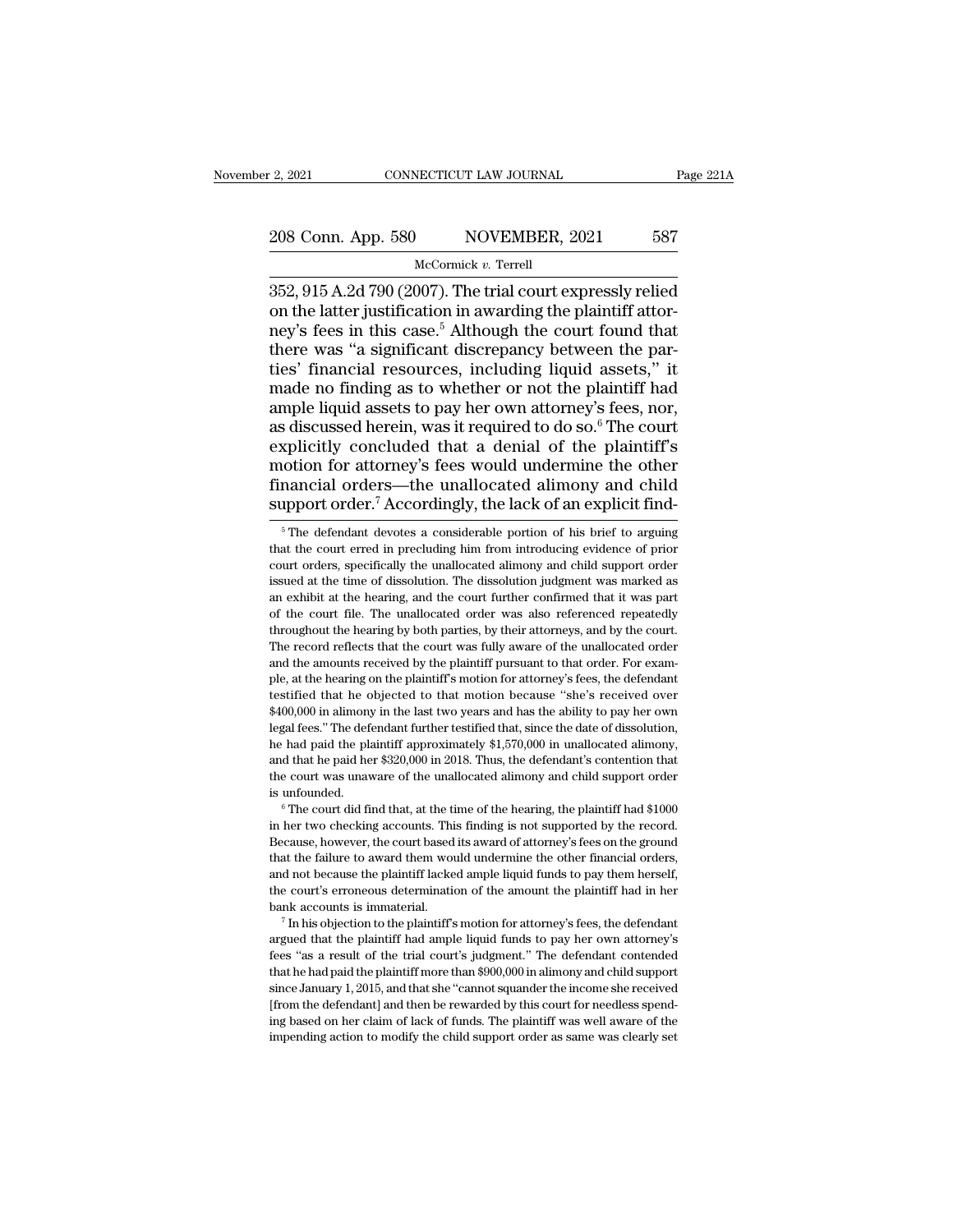## CONNECTICUT LAW JOURNAL November 2, 2021<br>588 NOVEMBER, 2021 208 Conn. App. 580<br>McCormick v. Terrell McCormick *v.* Terrell

CONNECTICUT LAW JOURNAL November 2, 2021<br>
S88 NOVEMBER, 2021 208 Conn. App. 580<br>
McCormick v. Terrell<br>
ing that the plaintiff lacked ample liquid assets to pay<br>
her own attorney's fees had no bearing on the basis for<br>
the her own attorney's fees had no bearing on the basis for<br>the trial court's award. On the basis of the foregoing,<br>the trial court's award. On the basis of the foregoing,<br>we conclude that the trial court did not abuse its bro 588 NOVEMBER, 2021 208 Conn. App. 580<br>
McCormick v. Terrell<br>
ing that the plaintiff lacked ample liquid assets to pay<br>
her own attorney's fees had no bearing on the basis for<br>
the trial court's award. On the basis of the 588 NOVEMBER, 2021 208 Conn. App. 580<br>
McCormick v. Terrell<br>
ing that the plaintiff lacked ample liquid assets to pay<br>
her own attorney's fees had no bearing on the basis for<br>
the trial court's award. On the basis of the McCormick v. Terrell<br>ing that the plaintiff lacked ample liquid assets to pay<br>her own attorney's fees had no bearing on the basis for<br>the trial court's award. On the basis of the foregoing,<br>we conclude that the trial cour ing that the plain<br>her own attorney'<br>the trial court's a<br>we conclude that<br>discretion in its<br>the plaintiff.<br>The judgment i g that the plantificated amplement of the set of the beam of the beam of the beam of the secondule that the trial court discretion in its award of \$7500 e plaintiff.<br>The judgment is affirmed.<br>In this opinion, LAVINE, J., c Exercise trial court's award. On the basis of the formed that the trial court did not abuse if<br>scretion in its award of \$7500 in attorney's<br>e plaintiff.<br>The judgment is affirmed.<br>In this opinion, LAVINE, J., concurred.<br>th

forth in this opinion, LAVINE, J., concurred.<br>In this opinion, LAVINE, J., concurred.<br>forth in the agreement which specifically states that child support would<br>be paid pursuant to the guidelines upon termination of alimony The judgment is affirmed.<br>In this opinion, LAVINE, J., concurred.<br>forth in the agreement which specifically states that child support would<br>be paid pursuant to the guidelines upon termination of alimony. She had<br>an obligat The judgment is affirmed.<br>
In this opinion, LAVINE, J., concurred.<br>
forth in the agreement which specifically states that child support would<br>
be paid pursuant to the guidelines upon termination of alimony. She had<br>
an obl In this opinion, LAVINE, J., concurred.<br>
The in the agreement which specifically states that child support would<br>
paid pursuant to the guidelines upon termination of alimony. She had<br>
obligation to financially plan for sam

In this optimon, LAVINE, J., Concurred.<br>
forth in the agreement which specifically states that child support would<br>
be paid pursuant to the guidelines upon termination of alimony. She had<br>
an obligation to financially plan forth in the agreement which specifically states that child support would<br>be paid pursuant to the guidelines upon termination of alimony. She had<br>an obligation to financially plan for same."<br>In response to the defendant's be paid pursuant to the guidelines upon termination of alimony. She had an obligation to financially plan for same."<br>In response to the defendant's offer of evidence pertaining to the manner in which the plaintiff spent th an obligation to financially plan for same."<br>In response to the defendant's offer of evidence pertaining to the manner<br>in which the plaintiff spent the unallocated alimony and child support that<br>she received from the defen In response to the defendant's offer of evidence pertaining to the manner<br>in which the plaintiff spent the unallocated alimony and child support that<br>she received from the defendant, the court responded: "The court sees it in which the plaintiff spent the unallocated alimony and child support that she received from the defendant, the court responded: "The court sees it as there was only an award of unallocated alimony and child support. And into saying that some portion of that had to be saved for future significant some portion of the plaintiff was charged with using those funds to, under the separation agreement, pay the mortgage on the house and other expe she received from the defendant, the court responded: "The court sees it as there was only an award of unallocated alimony and child support. And the plaintiff was charged with using those funds to, under the separation ag the plaintiff was charged with using those funds to, under the separation agreement, pay the mortgage on the house and other expenses for support of the children and support of the family. And to then bootstrap the argumen able with her—argued she was reasonable in her savings and other expenses for support of the children and support of the family. And to then bootstrap the argument into saying that some portion of that had to be saved for

already allocated after an analysis of the relative abilities to pay and support of the children and support of the family. And to then bootstrap the argument into saying that some portion of that had to be saved for futur into saying that some portion of that had to be saved for future litigation would be unreasonable. <br>
"And to then compel an argument by the plaintiff that she was unreason-<br>
able with her—argued she was reasonable in her s would be unreasonable.<br>
"And to then compel an<br>
able with her—argued sharedy allocated after an<br>
should have saved some<br>
would be untenable.<br>
"So there's already an a "And to then compel an argument by the plaintiff that she was unreason-<br>le with her—argued she was reasonable in her savings of that money<br>ready allocated after an analysis of the relative abilities to pay, now she<br>ould ha able with her—argued she was reasonable in her savings of that money<br>already allocated after an analysis of the relative abilities to pay, now she<br>should have saved some other portion of that for future litigation I think<br>

already allocated after an analysis of the relative abilities to pay, now she<br>should have saved some other portion of that for future litigation I think<br>would be untenable.<br>"So there's already an allegation based on financ should have saved some other portion of that for future litigation I think<br>would be untenable.<br>"So there's already an allegation based on financial ability. Jobs, no jobs,<br>assets, allocation, and one party got one amount, about dide untenable.<br>
"So there's already an allegation based on financial ability. Jobs, no jobs,<br>
assets, allocation, and one party got one amount, one party got the other<br>
amount. So I don't think it's appropriate now "So there's already an allegation based on financial ability. Jobs, no jobs, assets, allocation, and one party got one amount, one party got the other amount. So I don't think it's appropriate now to start doing a dive int assets, allocation, and one party g<br>assets, allocation, and one party g<br>amount. So I don't think it's approprecords on who bought coffee, which<br>did or didn't do with the money al<br>savings or not, to now say she did<br>matter o Social Court. So I don't think it's appropriate now to start doing a dive into bank<br>cords on who bought coffee, who bought meals, and what the plaintiff<br>d or didn't do with the money allocated to her for support of the fam encords on who bought coffee, who bought meals, and what the plaintiff<br>did or didn't do with the money allocated to her for support of the family,<br>savings or not, to now say she didn't save it for future proceedings. It's

did or didn't do with the money allocated to her for support of the family, savings or not, to now say she didn't save it for future proceedings. It's a matter of assets and income."<br>The court further noted that it would savings or not, to now say she didn't save it for future proceedings. It's a matter of assets and income."<br>The court further noted that it would consider "earnings and whether she's working, could have worked, et cetera," matter of assets and income."<br>The court further noted that it would consider "earnings and whether she's working, could have worked, et cetera," "the estate and needs of the parties," and the factors enumerated in § 46b-82 The court further noted that it would consider "earnings and whether<br>she's working, could have worked, et cetera," "the estate and needs of<br>the parties," and the factors enumerated in § 46b-82. The court reiterated,<br>howev she's working, could have worked, et cetera," "the estate and needs of the parties," and the factors enumerated in § 46b-82. The court reiterated, however, "[b]ut I don't think that turns into after having received an all the parties," and the factors enumerated in  $\S$  46b-82. The court reiterated, however, "[b]ut I don't think that turns into after having received an allocation of alimony and child support under a prior court order, wheth however, "[b]ut I don't think that turns into after having received an allocation of alimony and child support under a prior court order, whether the use of that allocation in the party's discretion  $\ldots$  was appropriate. tion of alimony and child support under a prior court order, whether the use of that allocation in the party's discretion  $\ldots$  was appropriate." The court expounded: "[W]e have evidence on whether the plaintiff worked, i use of that allocation in the party's discretion . . . was appropriate." The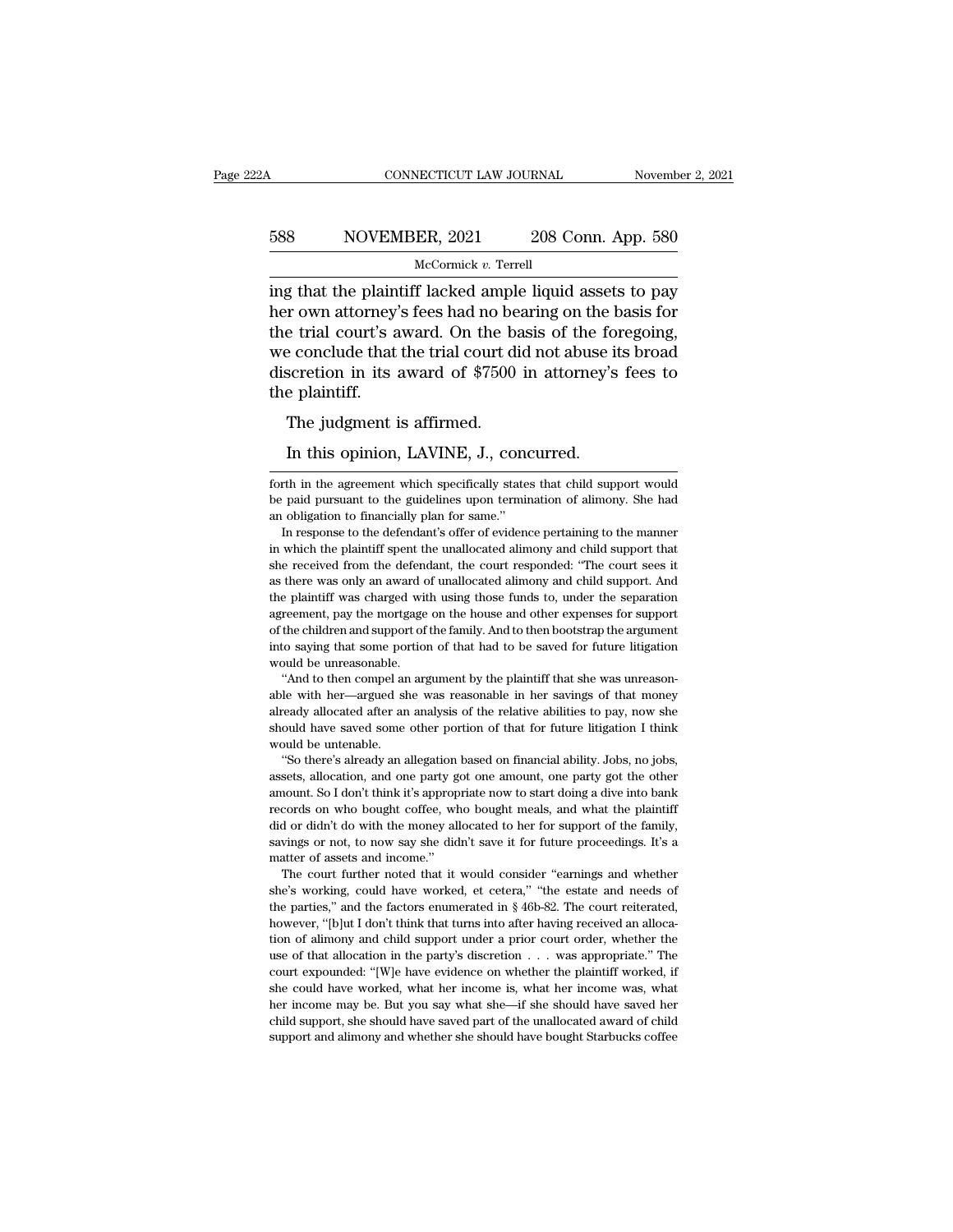| er 2, 2021<br>CONNECTICUT LAW JOURNAL |  | Page 223A               |     |
|---------------------------------------|--|-------------------------|-----|
| 208 Conn. App. 580                    |  | NOVEMBER, 2021          | 589 |
|                                       |  | McCormick $v$ . Terrell |     |

 $\begin{array}{r} \text{8 Conn. App. 580} \begin{array}{r} \text{NOVEMBER, 2021} \end{array} \begin{array}{r} \text{589} \ \text{McCormick } v. \text{ Terrell} \end{array} \end{array}$ <br>ALVORD, J., dissenting. Because I believe that the al court's clearly erroneous finding with respect to the sets of the plaintiff. S 208 Conn. App. 580 NOVEMBER, 2021 589<br>
McCormick v. Terrell<br>
ALVORD, J., dissenting. Because I believe that the<br>
trial court's clearly erroneous finding with respect to the<br>
assets of the plaintiff, Shaye McCormick, const 208 COIII. App. 380 NOVEMBER, 2021 389<br>McCormick v. Terrell<br>ALVORD, J., dissenting. Because I believe that the<br>trial court's clearly erroneous finding with respect to the<br>assets of the plaintiff, Shaye McCormick, constitu McCormick v. Terrell<br>
ALVORD, J., dissenting. Because I believe that the<br>
trial court's clearly erroneous finding with respect to the<br>
assets of the plaintiff, Shaye McCormick, constituted<br>
harmful error, I respectfully di ALVORD, J., dissenting. Because I believe that the trial court's clearly erroneous finding with respect to the assets of the plaintiff, Shaye McCormick, constituted harmful error, I respectfully dissent from the majority's ALVORD, J., dissenting. Because I believarial court's clearly erroneous finding with reassets of the plaintiff, Shaye McCormick, charmful error, I respectfully dissent from the conclusion that the court did not abuse its i al court's clearly erroneous finding with respect to the<br>sets of the plaintiff, Shaye McCormick, constituted<br>rmful error, I respectfully dissent from the majority's<br>nclusion that the court did not abuse its discretion<br>issu assets of the plaintiff, Shaye McCormick, constituted<br>harmful error, I respectfully dissent from the majority's<br>conclusion that the court did not abuse its discretion<br>in issuing its award of attorney's fees.<br>I briefly note

harmful error, I respectfully dissent from the majority's<br>conclusion that the court did not abuse its discretion<br>in issuing its award of attorney's fees.<br>I briefly note the applicable standard of review. "In<br>dissolution pr conclusion that the court did not abuse its discretion<br>in issuing its award of attorney's fees.<br>I briefly note the applicable standard of review. "In<br>dissolution proceedings, the court may order either par-<br>ent to pay the in issuing its award of attorney's fees.<br>
I briefly note the applicable standard of review. "In<br>
dissolution proceedings, the court may order either par-<br>
ent to pay the reasonable attorney's fees of the other<br>
in accorda I briefly note the applicable standard of review. "In<br>dissolution proceedings, the court may order either par-<br>ent to pay the reasonable attorney's fees of the other<br>in accordance with their respective financial abilities I briefly note the applicable standard of review. "In<br>dissolution proceedings, the court may order either par-<br>ent to pay the reasonable attorney's fees of the other<br>in accordance with their respective financial abilities dissolution proceedings, the court may order either parent to pay the reasonable attorney's fees of the other<br>in accordance with their respective financial abilities<br>and the criteria set forth in General Statutes § 46b-82 ent to pay the reasonable attorney's fees of the other<br>in accordance with their respective financial abilities<br>and the criteria set forth in General Statutes § 46b-82;<br>see also General Statutes § 46b-62. . . . Whether to<br> in accordance with their respective financial abilities<br>and the criteria set forth in General Statutes § 46b-82;<br>see also General Statutes § 46b-62. . . . Whether to<br>allow counsel fees, and if so, in what amount, calls fo and the criteria set forth in General Statutes § 46b-82;<br>see also General Statutes § 46b-62. . . . Whether to<br>allow counsel fees, and if so, in what amount, calls for<br>the exercise of judicial discretion. . . . An abuse of see also General Statutes  $\S$  46b-62.... Whether to<br>allow counsel fees, and if so, in what amount, calls for<br>the exercise of judicial discretion.... An abuse of<br>discretion in granting counsel fees will be found only<br>if [a allow counsel fees, and if so, in what amount, calls for<br>the exercise of judicial discretion. . . . An abuse of<br>discretion in granting counsel fees will be found only<br>if [an appellate court] determines that the trial cour the exercise of judicial discretion. . . . . An abuse of discretion in granting counsel fees will be found only if [an appellate court] determines that the trial court could not reasonably have concluded as it did. . . . discretion in granting counsel fees will be found only<br>if [an appellate court] determines that the trial court<br>could not reasonably have concluded as it did. . . .<br>The court's function in reviewing such discretionary<br>deci if [an appellate court] determines that the trial court<br>could not reasonably have concluded as it did. . . . .<br>The court's function in reviewing such discretionary<br>decisions is to determine whether the decision of the<br>tri could not reasonably have concluded as it did. . . . .<br>The court's function in reviewing such discretionary<br>decisions is to determine whether the decision of the<br>trial court was clearly erroneous in view of the evidence<br>an The court's function in reviewing such discretionary<br>decisions is to determine whether the decision of the<br>trial court was clearly erroneous in view of the evidence<br>and pleadings in the whole record." (Citations omitted;<br>f decisions is to determine whether the decision of the<br>trial court was clearly erroneous in view of the evidence<br>and pleadings in the whole record." (Citations omitted;<br>footnotes omitted; internal quotation marks omitted.)<br> trial court was clearly erroneous in view of the evidence<br>and pleadings in the whole record." (Citations omitted;<br>footnotes omitted; internal quotation marks omitted.)<br>*Pena* v. *Gladstone*, 168 Conn. App. 175, 185–86, 146 and pleadings in the whole record." (Citations omitted;<br>footnotes omitted; internal quotation marks omitted.)<br>*Pena* v. *Gladstone*, 168 Conn. App. 175, 185–86, 146 A.3d<br>51 (2016). "Appellate review of a trial court's find footnotes omitted; internal quotation marks omitted.)<br> *Pena* v. *Gladstone*, 168 Conn. App. 175, 185–86, 146 A.3d<br>
51 (2016). "Appellate review of a trial court's findings<br>
of fact is governed by the clearly erroneous st Pena v. Gladstone, 168 Conn. App. 175, 185–86, 146 A.3d<br>51 (2016). "Appellate review of a trial court's findings<br>of fact is governed by the clearly erroneous standard<br>of review. The trial court's findings are binding on t 51 (2016). "Appellate review of a trial court's findings<br>of fact is governed by the clearly erroneous standard<br>of review. The trial court's findings are binding on this<br>court unless they are clearly erroneous in light of of fact is governed by the clearly erroneous standard<br>of review. The trial court's findings are binding on this<br>court unless they are clearly erroneous in light of the<br>evidence and the pleadings in the record as a whole.<br> of review. The trial court's indings are binding on this<br>court unless they are clearly erroneous in light of the<br>evidence and the pleadings in the record as a whole.<br> $\ldots$  A finding of fact is clearly erroneous when there ... A finding of fact is clearly erroneous when there is no evidence in the record to support it ... or when although there is evidence in the record to support it, the reviewing court on the entire evidence is left with the reviewing court on the entire evidence is left with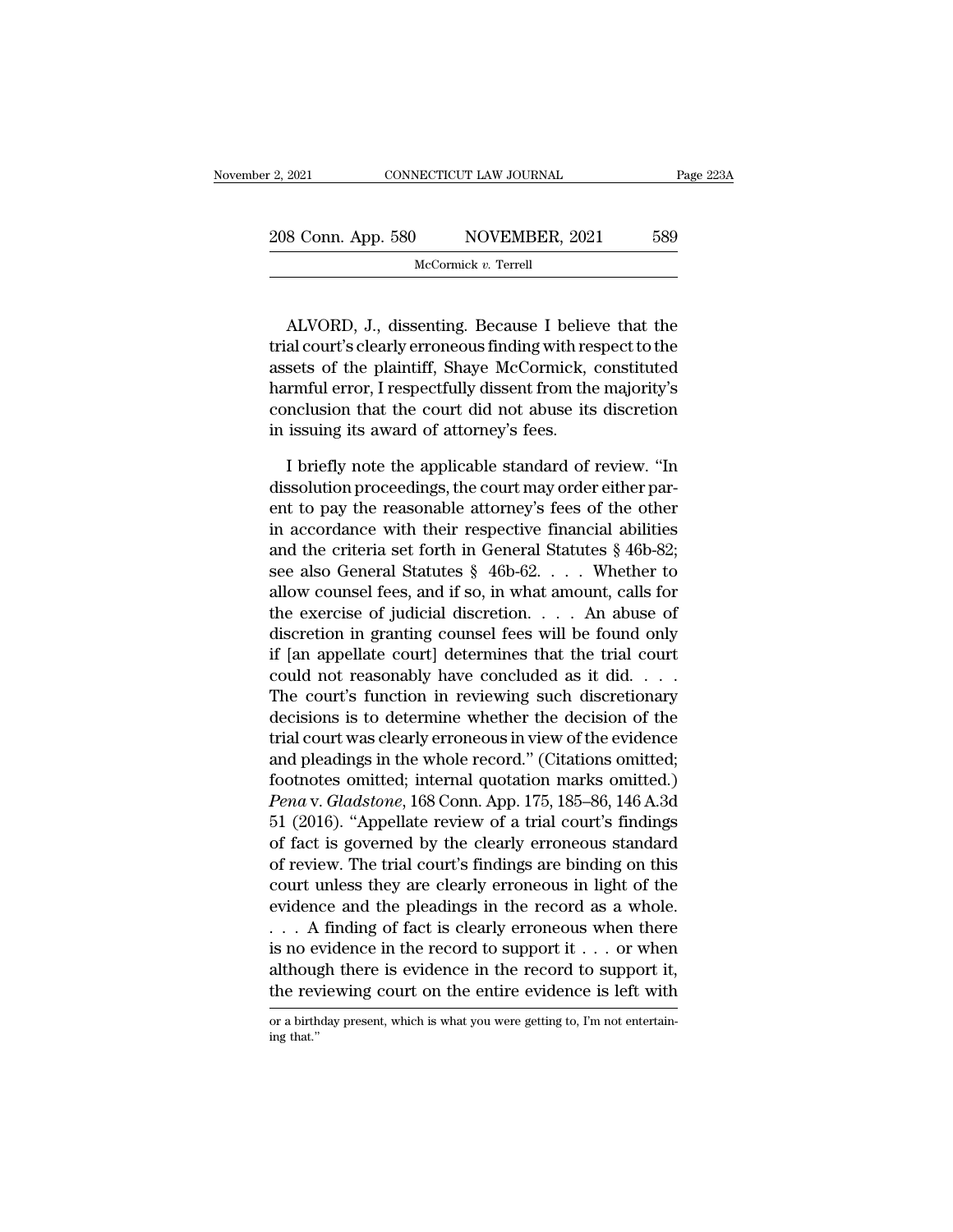## CONNECTICUT LAW JOURNAL November 2, 2021<br>590 NOVEMBER, 2021 208 Conn. App. 580<br>McCormick v. Terrell McCormick *v.* Terrell

CONNECTICUT LAW JOURNAL November 2, 2021<br>
S90 NOVEMBER, 2021 208 Conn. App. 580<br>
McCormick v. Terrell<br>
the definite and firm conviction that a mistake has been<br>
committed." (Internal quotation marks omitted.) *Buehler*<br>
w. S90 NOVEMBER, 2021 208 Conn. App. 580<br>McCormick v. Terrell<br>the definite and firm conviction that a mistake has been<br>committed.'' (Internal quotation marks omitted.) *Buehler*<br>v. *Buehler*, 117 Conn. App. 304, 317–18, 978 A v. *Buehler, 2021* 208 Conn. App. 580<br>
<u>McCormick v. Terrell</u><br>
the definite and firm conviction that a mistake has been<br>
committed." (Internal quotation marks omitted.) *Buehler*<br>
v. *Buehler*, 117 Conn. App. 304, 317–18, (2009). McCormick v. Terrell<br>
a definite and firm conviction that a mistake has been<br>
mmitted." (Internal quotation marks omitted.) *Buehler*<br> *Buehler*, 117 Conn. App. 304, 317–18, 978 A.2d 1141<br>
1009).<br>
I agree with the facts as the definite and firm conviction that a mistake has been<br>committed." (Internal quotation marks omitted.) *Buehler*<br>v. *Buehler*, 117 Conn. App. 304, 317–18, 978 A.2d 1141<br>(2009).<br>I agree with the facts as recited in the ma

committed." (Internal quotation marks omitted.) *Buehler*<br>v. *Buehler*, 117 Conn. App. 304, 317–18, 978 A.2d 1141<br>(2009).<br>I agree with the facts as recited in the majority opin-<br>ion.<sup>1</sup> Relevant to this dissent, I specific v. *Buehler*, 117 Conn. App. 304, 317–18, 978 A.2d 1141 (2009).<br>
I agree with the facts as recited in the majority opin-<br>
ion.<sup>1</sup> Relevant to this dissent, I specifically agree with<br>
the majority that the court did not awa (2009).<br>
I agree with the facts as recited in the majority opinion.<sup>1</sup> Relevant to this dissent, I specifically agree with<br>
the majority that the court did not award attorney's<br>
fees on the basis that the plaintiff lacks I agree with the facts as recited in the majority opinion.<sup>1</sup> Relevant to this dissent, I specifically agree with the majority that the court did not award attorney's fees on the basis that the plaintiff lacks ample liqui I agree with the facts as recited in the majority opinion.<sup>1</sup> Relevant to this dissent, I specifically agree with the majority that the court did not award attorney's fees on the basis that the plaintiff lacks ample liquid ion.' Relevant to this dissent,<br>the majority that the court of<br>fees on the basis that the pla<br>assets to pay for attorney's<br>awarded attorney's fees on th<br>award fees would substantiall<br>cial orders of the court.''<br>In awarding is on the basis that the plaintiff lacks ample liquid<br>sets to pay for attorney's fees. Rather, the court<br>varded attorney's fees on the basis that a "failure to<br>vard fees would substantially undermine other finan-<br>al orders assets to pay for attorney's fees. Rather, the court<br>awarded attorney's fees on the basis that a "failure to<br>award fees would substantially undermine other finan-<br>cial orders of the court."<br>In awarding fees, however, the t

awarded attorney's fees on the basis that a "failure to<br>award fees would substantially undermine other finan-<br>cial orders of the court."<br>In awarding fees, however, the trial court erroneously<br>found that the plaintiff "has award fees would substantially undermine other financial orders of the court."<br>In awarding fees, however, the trial court erroneously<br>found that the plaintiff "has approximately \$1000 com-<br>bined in her two checking account cial orders of the court."<br>In awarding fees, however, the trial court erroneously<br>found that the plaintiff "has approximately \$1000 com-<br>bined in her two checking accounts." As the majority<br>recognizes, this finding is not In awarding fees, however, the trial court erroneously<br>found that the plaintiff "has approximately \$1000 com-<br>bined in her two checking accounts." As the majority<br>recognizes, this finding is not supported by the record.<br>In In awarding fees, however, the trial court erroneously<br>found that the plaintiff "has approximately \$1000 com-<br>bined in her two checking accounts." As the majority<br>recognizes, this finding is not supported by the record.<br>In found that the plaintiff "has approximately \$1000 com-<br>bined in her two checking accounts." As the majority<br>recognizes, this finding is not supported by the record.<br>Indeed, the plaintiff's October 17, 2019 financial affida bined in her two checking accounts." As the majority<br>recognizes, this finding is not supported by the record.<br>Indeed, the plaintiff's October 17, 2019 financial affida-<br>vit disclosed a checking account containing \$5939 and recognizes, this finding is not supported by the record.<br>Indeed, the plaintiff's October 17, 2019 financial affida-<br>vit disclosed a checking account containing \$5939 and<br>a savings account containing \$10,129, for a total of Indeed, the plaintiff's October 17, 2019 financial affida-<br>vit disclosed a checking account containing \$5939 and<br>a savings account containing \$10,129, for a total of<br>\$16,068. Moreover, the plaintiff testified during the he savings account containing \$10,129, for a total of 6,068. Moreover, the plaintiff testified during the hear-<br>g on her motion for attorney's fees that she had<br>6,000 in her bank account. Accordingly, the court's<br>iding as to \$16,068. Moreover, the plaintiff testified during the hear-<br>ing on her motion for attorney's fees that she had<br>\$16,000 in her bank account. Accordingly, the court's<br>finding as to the plaintiff's assets is clearly erroneous

ing on her motion for attorney's fees that she had<br>\$16,000 in her bank account. Accordingly, the court's<br>finding as to the plaintiff's assets is clearly erroneous.<br>I disagree with the majority that the court's clearly<br>erro \$16,000 in her bank account. Accordingly, the court's finding as to the plaintiff's assets is clearly erroneous.<br>I disagree with the majority that the court's clearly erroneous factual finding is immaterial. The court's fi finding as to the plaintiff's assets is clearly erroneous.<br>
I disagree with the majority that the court's clearly<br>
erroneous factual finding is immaterial. The court's<br>
finding as to the amount of the plaintiff's liquid a 1 I note in passing the source of this motion to modify. The parties agreed, their May 9, 2011 separation agreement, which was incorporated into the parties agreed, their May 9, 2011 separation agreement, which was incorp finding as to the amount of the plaintiff's liquid assets<br>was central to its decision granting the award of attor-<br>ney's fees. Specifically, after narrating facts that could<br> $\frac{1}{1}$  note in passing the source of this mo

was central to its decision granting the award of attor-<br>ney's fees. Specifically, after narrating facts that could<br> $\frac{1}{1}$  note in passing the source of this motion to modify. The parties agreed,<br>in their May 9, 2011 s ney's fees. Specifically, after narrating facts that could<br> $\frac{1}{1}$  note in passing the source of this motion to modify. The parties agreed, in their May 9, 2011 separation agreement, which was incorporated into the judg defendant thereafter would pay child support. Coincident with its consideration of the defendant with its considered with their May 9, 2011 separation agreement, which was incorporated into the judgment of dissolution, th  $^{-1}$  I note in passing the source of this motion to modify. The parties agreed, in their May 9, 2011 separation agreement, which was incorporated into the judgment of dissolution, that the defendant would pay unallocated in their May 9, 2011 separation agreement, which was incorporated into the judgment of dissolution, that the defendant would pay unallocated alimony and child support for 102 months, and the parties further agreed that th and child support for 102 months, and the parties further agreed that the defendant thereafter would pay child support. Coincident with its consideration of the defendant's motion for modification and to set a child suppor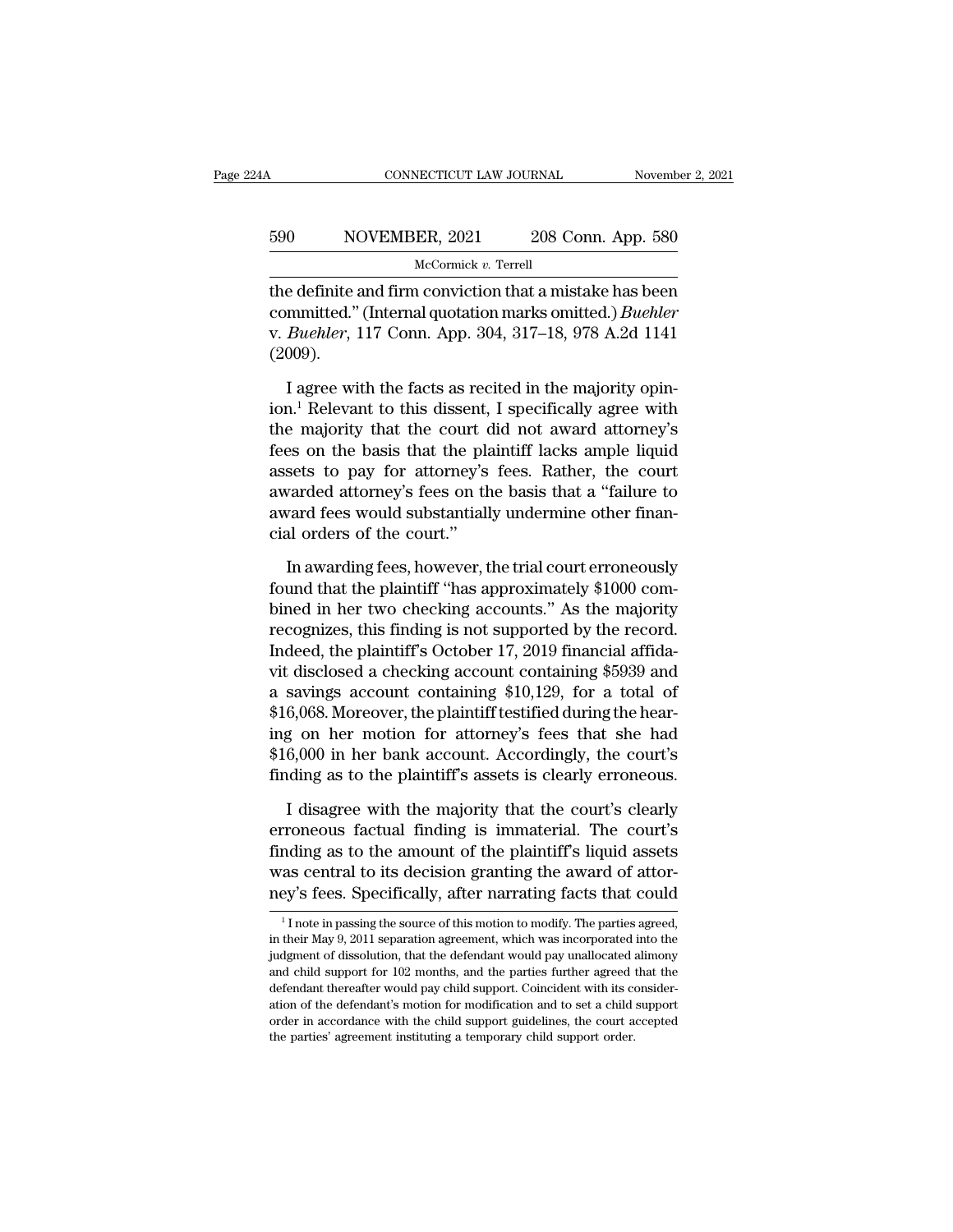# 2, 2021 CONNECTICUT LAW JOURNAL Page 225A<br>208 Conn. App. 580 NOVEMBER, 2021 591<br>McCormick v. Terrel

### McCormick *v.* Terrell

 $\begin{array}{|l|l|} \hline \text{2, 2021} & \text{CONRECTICUT LAW JOURNAL} & \text{Page 225.} \ \hline \end{array}$ <br>
208 Conn. App. 580 NOVEMBER, 2021 591<br>
McCormick v. Terrell<br>
be tied to certain of the statutory criteria,<sup>2</sup> the court built<br>
on its clearly erroneous factu 208 Conn. App. 580 NOVEMBER, 2021 591<br>
McCormick v. Terrell<br>
be tied to certain of the statutory criteria,<sup>2</sup> the court built<br>
on its clearly erroneous factual finding of the plaintiff's<br>
assets by determining that "there 208 Conn. App. 580 NOVEMBER, 2021 591<br>
McCormick v. Terrell<br>
be tied to certain of the statutory criteria,<sup>2</sup> the court built<br>
on its clearly erroneous factual finding of the plaintiff's<br>
assets by determining that "there 208 Conn. App. 580 NOVEMBER, 2021 591<br>
McCormick v. Terrell<br>
be tied to certain of the statutory criteria,<sup>2</sup> the court built<br>
on its clearly erroneous factual finding of the plaintiff's<br>
assets by determining that "there *III McCormick v. Terrell*<br> *McCormick v. Terrell*<br> **iverally**<br> **iverally**<br> **iverally**<br> **ion** its clearly erroneous factual finding of the plaintiff's<br>
assets by determining that "there is a significant discrep-<br>
ancy be McCormick v. Terrell<br>be tied to certain of the statutory criteria,<sup>2</sup> the court built<br>on its clearly erroneous factual finding of the plaintiff's<br>assets by determining that "there is a significant discrep-<br>ancy between th be tied to certain of the statutory criteria,<sup>2</sup> the court built<br>on its clearly erroneous factual finding of the plaintiff's<br>assets by determining that "there is a significant discrep-<br>ancy between the parties' financial on its clearly erroneous factual finding of the plaintiff's<br>assets by determining that "there is a significant discrep-<br>ancy between the parties' financial resources, *includ-*<br>*ing liquid assets.*" (Emphasis added.) The c assets by determining that "there is a significant discrepancy between the parties' financial resources, *includ-*<br>*ing liquid assets.*" (Emphasis added.) The court made<br>this finding in support of its conclusion that the f ancy between the parties' financial resources, *includ-*<br>*ing liquid assets.*" (Emphasis added.) The court made<br>this finding in support of its conclusion that the failure<br>to award attorney's fees would substantially under ing liquid assets." (Emphasis added.) The court made<br>this finding in support of its conclusion that the failure<br>to award attorney's fees would substantially undermine<br>other financial orders of the court.<sup>3</sup> As in the prese this finding in support of its conclusion that the failure<br>to award attorney's fees would substantially undermine<br>other financial orders of the court.<sup>3</sup> As in the present<br>case, courts routinely consider the parties' asset to award attorney's fees would substantially undermine<br>other financial orders of the court.<sup>3</sup> As in the present<br>case, courts routinely consider the parties' assets in<br>their determination of whether the failure to award<br>a other financial orders of the court.<sup>3</sup> As in the present case, courts routinely consider the parties' assets in their determination of whether the failure to award attorney's fees would undermine other financial orders. S case, courts routinely consider the parties' assets in<br>their determination of whether the failure to award<br>attorney's fees would undermine other financial orders.<br>See, e.g., *McMellon* v. *McMellon*, 116 Conn. App. 393,<br>40 their determination of whether the failure to award<br>attorney's fees would undermine other financial orders.<br>See, e.g., *McMellon* v. *McMellon*, 116 Conn. App. 393,<br>400, 976 A.2d 1 (noting that court had articulated dis-<br>c attorney's fees would undermine other financial orders.<br>See, e.g., *McMellon* v. *McMellon*, 116 Conn. App. 393,<br>400, 976 A.2d 1 (noting that court had articulated dis-<br>crepancy between parties' net incomes as well as thei See, e.g., *McMellon* v. *McMellon*, 116 Conn. App. 393, 400, 976 A.2d 1 (noting that court had articulated discrepancy between parties' net incomes as well as their assets), cert. denied, 293 Conn. 926, 980 A.2d 911 (2009 400, 976 A.2d 1 (noting that court had articulated discrepancy between parties' net incomes as well as their assets), cert. denied, 293 Conn. 926, 980 A.2d 911 (2009). In the present case, the court's clearly erroneous de 1 the present case, the court's clearly erroneous deter-<br>ination of the plaintiff's assets, which the court<br>xpressly and centrally relied on in making its award of<br>torney's fees, cannot be deemed to be harmless error.<sup>4</sup><br> mination of the plaintiff's assets, which the court<br>expressly and centrally relied on in making its award of<br>attorney's fees, cannot be deemed to be harmless error.<sup>4</sup><br><sup>2</sup>The statutory criteria encompass a range of consid

expressly and centrally relied on in making its award of attorney's fees, cannot be deemed to be harmless error.<sup>4</sup><br><sup>2</sup> The statutory criteria encompass a range of considerations, many of which are most relevant to the ju

attorney s rees, cannot be deemed to be narritiess error.<br>
<sup>2</sup> The statutory criteria encompass a range of considerations, many of which are most relevant to the judge's consideration of an award of attorney's fees related <sup>2</sup> The statutory criteria encompass a range of considerations, many of which are most relevant to the judge's consideration of an award of attorney's fees related to the dissolution of the marriage.<br><sup>3</sup> I note that the " which are most relevant to the judge's consideration of an award of attorney's<br>fees related to the dissolution of the marriage.<br><sup>3</sup> I note that the "enactment in 1973 [of § 46b-62] represented a departure<br>from the common-Fees related to the dissolution of the marriage.<br><sup>3</sup> I note that the "enactment in 1973 [of § 46b-62] represented a departure from the common-law American rule followed in Connecticut, including in family matters cases, u <sup>s a</sup> I note that the "enactment in 1973 [of § 46b-62] represented a departure from the common-law American rule followed in Connecticut, including in family matters cases, under which attorney's fees and ordinary expense from the common-law American rule followed in Connecticut, including in family matters cases, under which attorney's fees and ordinary expenses and burdens of litigation are not allowed to the successful party absent a co Family matters cases, under which attorney's fees and ordinary expenses and burdens of litigation are not allowed to the successful party absent a contractual or statutory exception. . . . . Thus, [our Supreme Court has s and burdens of litigation are not allowed to the successful party absent a contractual or statutory exception. . . . Thus, [our Supreme Court has stated that it is] mindful of other rules of statutory construction applica contractual or statutory exception. . . . Thus, [our Supreme Court has stated that it is] mindful of other rules of statutory construction applicable when determining whether a statute has abrogated the common law. [W]hen stated that it is] mindful of other rules of statutory construction applicable when determining whether a statute has abrogated the common law. [W]hen a statute is in derogation of common law  $\ldots$  it should receive a str when determining whether a statute has abrogated the common law. [W]hen<br>a statute is in derogation of common law  $\ldots$  it should receive a strict<br>construction and is not to be extended, modified, repealed or enlarged in<br>i a statute is in derogation of common law  $\ldots$  it should receive a strict construction and is not to be extended, modified, repealed or enlarged in its scope by the mechanics of [statutory] construction.  $\ldots$  In determin construction and is not to be extended, modified, repealed or enlarged in it is scope by the mechanics of [statutory] construction. . . . In determining whether or not a statute abrogates or modifies a common law rule the Extraction must be strict, and the operator of a statute in derogates a common law rule the struction must be strict, and the operation of a statute in derogation of common law is to be limited to matters clearly brought construction must be strict, and the operation of a statute in derogation of<br>the common law is to be limited to matters clearly brought within its scope."<br>(Citations omitted; internal quotation marks omitted.) *Fennelly* v

the common law is to be limited to matters clearly brought within its scope."<br>(Citations omitted; internal quotation marks omitted.) *Fennelly v. Norton*,<br>294 Conn. 484, 504–505, 985 A.2d 1026 (2010).<br><sup>4</sup> "Where . . . som Citations omitted; internal quotation marks omitted.) *Fennelly v. Norton*, 294 Conn. 484, 504–505, 985 A.2d 1026 (2010).<br>
<sup>4</sup> "Where . . . some of the facts found [by the court] are clearly erroneous and others are suppo  $4$  "Where  $\ldots$  some of the facts found [by the court] are clearly erroneous